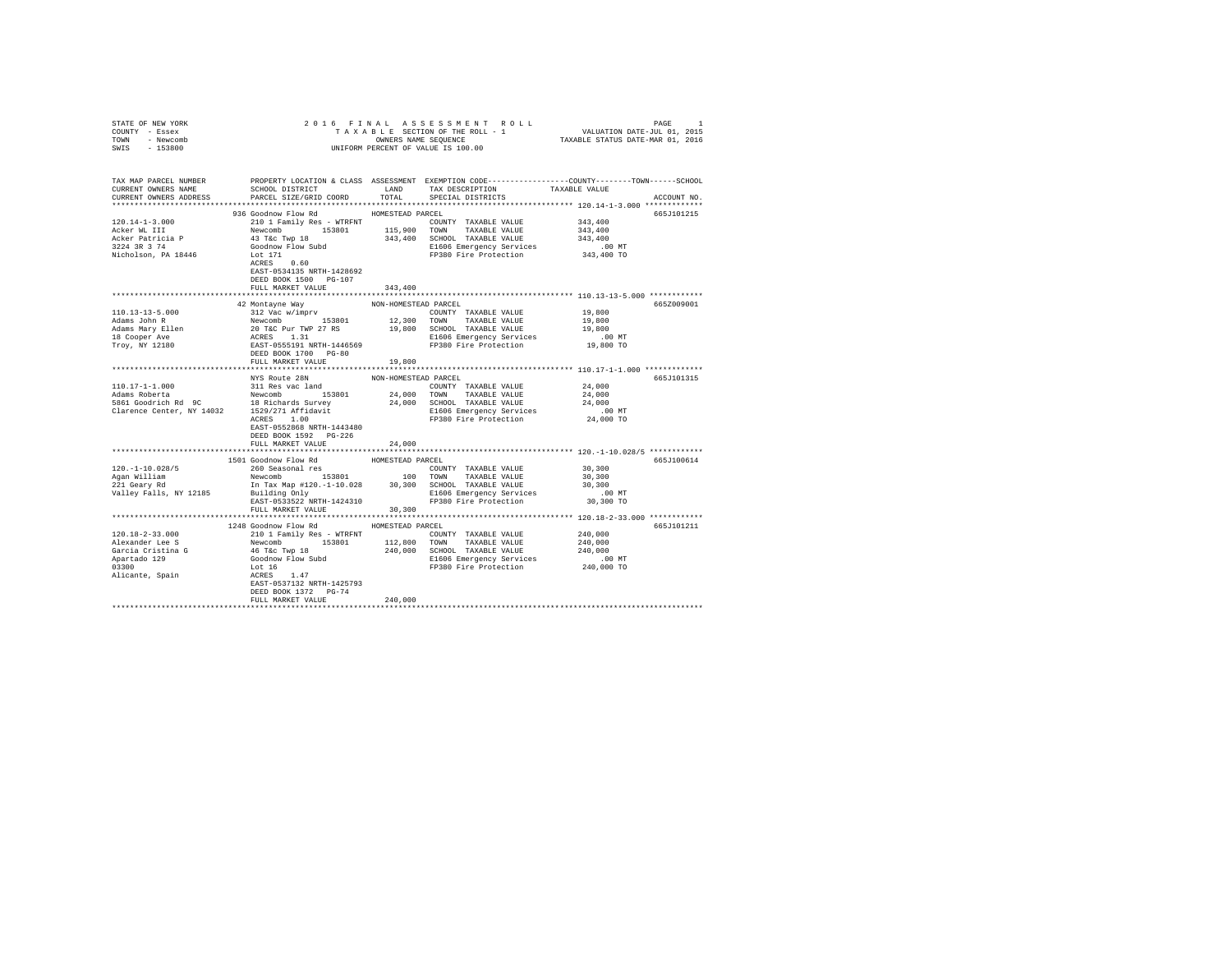| STATE OF NEW YORK |  |  | 2016 FINAL ASSESSMENT ROLL         | PAGE                             |  |
|-------------------|--|--|------------------------------------|----------------------------------|--|
| COUNTY - Essex    |  |  | TAXABLE SECTION OF THE ROLL - 1    | VALUATION DATE-JUL 01, 2015      |  |
| TOWN<br>- Newcomb |  |  | OWNERS NAME SEOUENCE               | TAXABLE STATUS DATE-MAR 01, 2016 |  |
| $-153800$<br>SWIS |  |  | UNIFORM PERCENT OF VALUE IS 100.00 |                                  |  |

| TAX MAP PARCEL NUMBER    | $\begin{tabular}{lllllllll} \texttt{CURERENT} & & & & & & \texttt{CNERENT} & & \texttt{TABLE VALUE} & \\ \texttt{CURERENT} & & & & & \texttt{SCHOL DISTRIBUT} & & \texttt{TAY DESCRIPTION} & & & \texttt{RXABLE VALUE} & & & \texttt{ACCOUNT NO} \\ \texttt{CURERENT} & & & & & \texttt{PACE/GED} & & \texttt{COCND} & & \texttt{SPEGIL D TUS} & & \texttt{SPEGIL D TUS} & & \texttt{NOCOUNT NO} & \\ \texttt{X111111111111111111111111111$ | LAND             | PROPERTY LOCATION & CLASS ASSESSMENT EXEMPTION CODE---------------COUNTY-------TOWN-----SCHOOL                   |            |
|--------------------------|---------------------------------------------------------------------------------------------------------------------------------------------------------------------------------------------------------------------------------------------------------------------------------------------------------------------------------------------------------------------------------------------------------------------------------------------|------------------|------------------------------------------------------------------------------------------------------------------|------------|
|                          |                                                                                                                                                                                                                                                                                                                                                                                                                                             |                  |                                                                                                                  |            |
|                          | 128 Marcy Ln                                                                                                                                                                                                                                                                                                                                                                                                                                | HOMESTEAD PARCEL | ECEL<br>COUNTY TAXABLE VALUE (82,800)<br>------ mayaris value                                                    | 665J104811 |
|                          | $\begin{tabular}{l c c c c c c c c} \hline 110.17-2-31.000 & 14041.7 & 10041.7 & 10041.7 & 10041.7 & 10041.7 & 10041.7 & 10041.7 & 10041.7 & 10041.7 & 10041.7 & 10041.7 & 10041.7 & 10041.7 & 10041.7 & 10041.7 & 10041.7 & 10041.7 & 10041.7 & 10041.7 & 1004$                                                                                                                                                                            |                  |                                                                                                                  |            |
|                          |                                                                                                                                                                                                                                                                                                                                                                                                                                             |                  |                                                                                                                  |            |
|                          |                                                                                                                                                                                                                                                                                                                                                                                                                                             |                  |                                                                                                                  |            |
|                          |                                                                                                                                                                                                                                                                                                                                                                                                                                             |                  |                                                                                                                  |            |
|                          |                                                                                                                                                                                                                                                                                                                                                                                                                                             |                  | E1606 Emergency Services<br>FP380 Fire Protection 82,800 TO<br>SD380 Sewer District 82,800 TO M                  |            |
|                          |                                                                                                                                                                                                                                                                                                                                                                                                                                             |                  |                                                                                                                  |            |
|                          | FULL MARKET VALUE                                                                                                                                                                                                                                                                                                                                                                                                                           |                  | 82,800 WD380 Water District 82,800 TO M                                                                          |            |
|                          |                                                                                                                                                                                                                                                                                                                                                                                                                                             |                  |                                                                                                                  |            |
|                          | 1728 Goodnow Flow Rd MOMESTEAD PARCEL                                                                                                                                                                                                                                                                                                                                                                                                       |                  |                                                                                                                  | 665J100404 |
| $119.20 - 4 - 2.000$     | 311 Res vac land - WTRFNT                                                                                                                                                                                                                                                                                                                                                                                                                   |                  | COUNTY TAXABLE VALUE 113,800                                                                                     |            |
| Alfred M Best Co Newcomb | 153801 113,800 TOWN                                                                                                                                                                                                                                                                                                                                                                                                                         |                  | TAXABLE VALUE 113,800                                                                                            |            |
|                          |                                                                                                                                                                                                                                                                                                                                                                                                                                             |                  |                                                                                                                  |            |
|                          |                                                                                                                                                                                                                                                                                                                                                                                                                                             |                  |                                                                                                                  |            |
|                          |                                                                                                                                                                                                                                                                                                                                                                                                                                             |                  |                                                                                                                  |            |
|                          | ACRES 0.64                                                                                                                                                                                                                                                                                                                                                                                                                                  |                  |                                                                                                                  |            |
|                          | EAST-0526272 NRTH-1425802                                                                                                                                                                                                                                                                                                                                                                                                                   |                  |                                                                                                                  |            |
|                          | DEED BOOK 480 PG-533                                                                                                                                                                                                                                                                                                                                                                                                                        |                  |                                                                                                                  |            |
|                          |                                                                                                                                                                                                                                                                                                                                                                                                                                             |                  |                                                                                                                  |            |
|                          |                                                                                                                                                                                                                                                                                                                                                                                                                                             |                  |                                                                                                                  |            |
|                          | 3 Hudson River Rd                                                                                                                                                                                                                                                                                                                                                                                                                           | HOMESTEAD PARCEL |                                                                                                                  | 665Z012001 |
|                          | 110.13-5-1.200 210 1 Family Res                                                                                                                                                                                                                                                                                                                                                                                                             |                  | $\verb VET COM C  \hspace{2.6cm} 41132 \hspace{2.8cm} 25,000 \hspace{2.8cm} 0 \hspace{2.8cm} 0 \hspace{2.8cm} 0$ |            |
|                          | 1999)<br>1999–1999 - Andre Marcoscoph - Andre Marcoscoph - Andre Marcoscoph - Andre Marcoscoph - Andre Marcoscoph<br>1999–1999 - Andre Marcoscoph - Andre Marcoscoph - Andre Marcoscoph - Andre Marcoscoph - Andre Marcoscoph - And                                                                                                                                                                                                         |                  |                                                                                                                  |            |
|                          |                                                                                                                                                                                                                                                                                                                                                                                                                                             |                  |                                                                                                                  |            |
|                          |                                                                                                                                                                                                                                                                                                                                                                                                                                             |                  |                                                                                                                  |            |
|                          |                                                                                                                                                                                                                                                                                                                                                                                                                                             |                  |                                                                                                                  |            |
|                          |                                                                                                                                                                                                                                                                                                                                                                                                                                             |                  |                                                                                                                  |            |
|                          |                                                                                                                                                                                                                                                                                                                                                                                                                                             |                  |                                                                                                                  |            |
|                          |                                                                                                                                                                                                                                                                                                                                                                                                                                             |                  |                                                                                                                  |            |
|                          |                                                                                                                                                                                                                                                                                                                                                                                                                                             |                  |                                                                                                                  |            |
|                          | NYS Route 28N NON-HOMESTEAD PARCEL                                                                                                                                                                                                                                                                                                                                                                                                          |                  |                                                                                                                  | 665J178509 |
|                          |                                                                                                                                                                                                                                                                                                                                                                                                                                             |                  |                                                                                                                  |            |
|                          |                                                                                                                                                                                                                                                                                                                                                                                                                                             |                  |                                                                                                                  |            |
|                          |                                                                                                                                                                                                                                                                                                                                                                                                                                             |                  |                                                                                                                  |            |
|                          |                                                                                                                                                                                                                                                                                                                                                                                                                                             |                  |                                                                                                                  |            |
|                          |                                                                                                                                                                                                                                                                                                                                                                                                                                             |                  | E1606 Emergency Services 6 100 MT<br>FP380 Fire Protection 5,300 TO                                              |            |
|                          |                                                                                                                                                                                                                                                                                                                                                                                                                                             |                  |                                                                                                                  |            |
|                          | FULL MARKET VALUE                                                                                                                                                                                                                                                                                                                                                                                                                           | 5,300            |                                                                                                                  |            |
|                          |                                                                                                                                                                                                                                                                                                                                                                                                                                             |                  |                                                                                                                  |            |
|                          |                                                                                                                                                                                                                                                                                                                                                                                                                                             |                  |                                                                                                                  |            |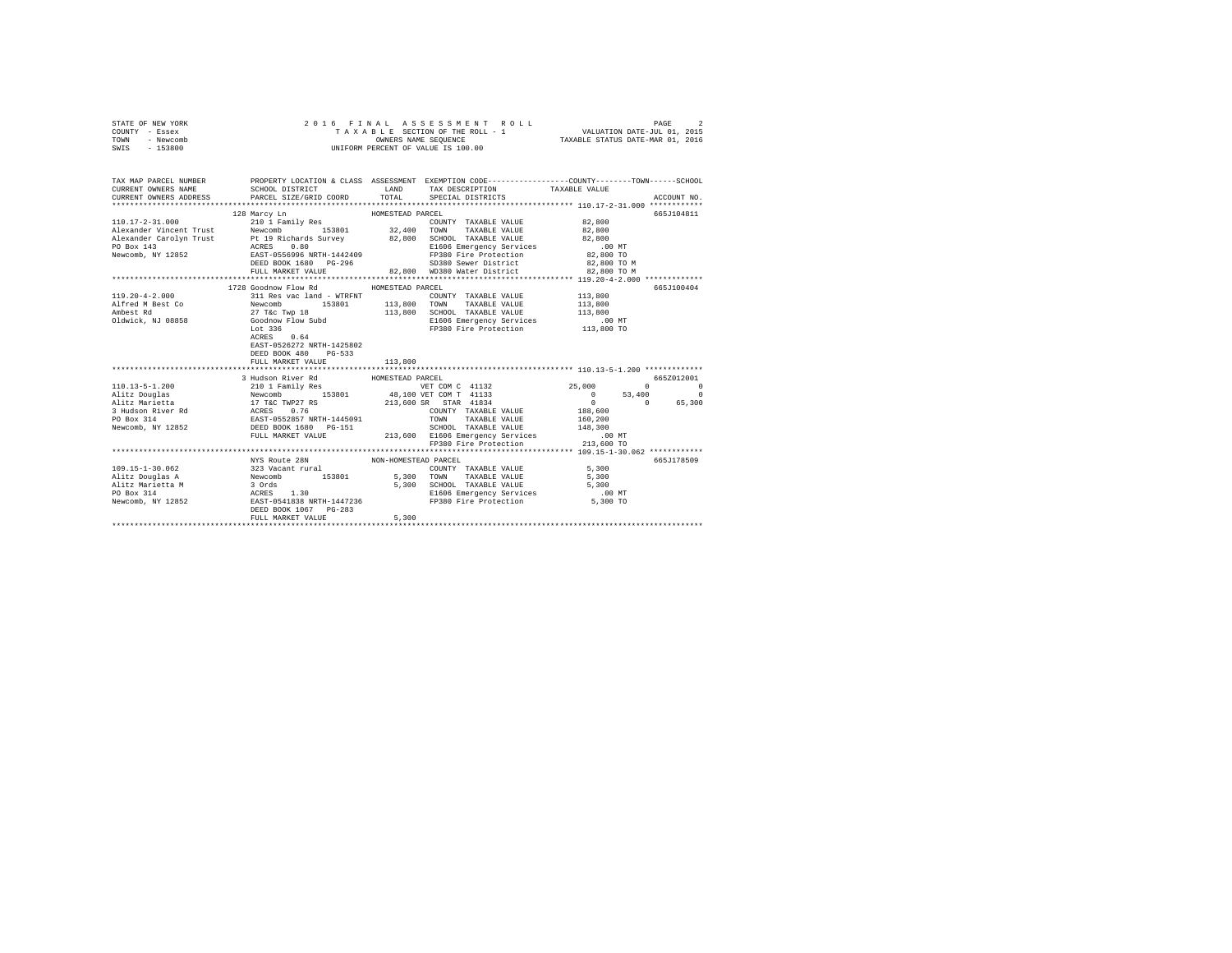| STATE OF NEW YORK<br>COUNTY - Essex                                                                                                                                                                                                                                                                                                                                                                                                                                     |                                        |                  | 2016 FINAL ASSESSMENT ROLL PAGE 3<br>TAXABLE SECTION OF THE ROLL - 1 VALUATION DATE-JUL 01, 2015<br>ONNERS NAME SEQUENCE TAXABLE STATUS DATE-MAR 01, 2016<br>UNIFORM PERCENT OF VALUE IS 100.00 |            |             |
|-------------------------------------------------------------------------------------------------------------------------------------------------------------------------------------------------------------------------------------------------------------------------------------------------------------------------------------------------------------------------------------------------------------------------------------------------------------------------|----------------------------------------|------------------|-------------------------------------------------------------------------------------------------------------------------------------------------------------------------------------------------|------------|-------------|
| TOWN - Newcomb                                                                                                                                                                                                                                                                                                                                                                                                                                                          |                                        |                  |                                                                                                                                                                                                 |            |             |
| SWIS - 153800                                                                                                                                                                                                                                                                                                                                                                                                                                                           |                                        |                  |                                                                                                                                                                                                 |            |             |
|                                                                                                                                                                                                                                                                                                                                                                                                                                                                         |                                        |                  |                                                                                                                                                                                                 |            |             |
|                                                                                                                                                                                                                                                                                                                                                                                                                                                                         |                                        |                  |                                                                                                                                                                                                 |            |             |
| TAX MAP PARCEL NUMBER PROPERTY LOCATION & CLASS ASSESSMENT EXEMPTION CODE---------------COUNTY-------TOWN------SCHOOL<br>CURRENT OWNERS NAME SCHOOL DISTRICT LAND TAX DESCRIPTION TAXABLE VALUE                                                                                                                                                                                                                                                                         |                                        |                  |                                                                                                                                                                                                 |            |             |
|                                                                                                                                                                                                                                                                                                                                                                                                                                                                         |                                        |                  |                                                                                                                                                                                                 |            |             |
| CURRENT OWNERS ADDRESS FARCEL SIZE/GRID COORD TOTAL SPECIAL DISTRICTS                                                                                                                                                                                                                                                                                                                                                                                                   |                                        |                  |                                                                                                                                                                                                 |            | ACCOUNT NO. |
|                                                                                                                                                                                                                                                                                                                                                                                                                                                                         |                                        |                  |                                                                                                                                                                                                 |            |             |
|                                                                                                                                                                                                                                                                                                                                                                                                                                                                         | 4999 NYS Route 28N                     | HOMESTEAD PARCEL |                                                                                                                                                                                                 | 665J103515 |             |
|                                                                                                                                                                                                                                                                                                                                                                                                                                                                         |                                        |                  |                                                                                                                                                                                                 |            |             |
|                                                                                                                                                                                                                                                                                                                                                                                                                                                                         |                                        |                  |                                                                                                                                                                                                 |            |             |
|                                                                                                                                                                                                                                                                                                                                                                                                                                                                         |                                        |                  |                                                                                                                                                                                                 |            |             |
|                                                                                                                                                                                                                                                                                                                                                                                                                                                                         |                                        |                  |                                                                                                                                                                                                 |            |             |
|                                                                                                                                                                                                                                                                                                                                                                                                                                                                         |                                        |                  |                                                                                                                                                                                                 |            |             |
|                                                                                                                                                                                                                                                                                                                                                                                                                                                                         |                                        |                  |                                                                                                                                                                                                 |            |             |
|                                                                                                                                                                                                                                                                                                                                                                                                                                                                         |                                        |                  |                                                                                                                                                                                                 |            |             |
|                                                                                                                                                                                                                                                                                                                                                                                                                                                                         |                                        |                  |                                                                                                                                                                                                 |            |             |
|                                                                                                                                                                                                                                                                                                                                                                                                                                                                         |                                        |                  |                                                                                                                                                                                                 |            |             |
|                                                                                                                                                                                                                                                                                                                                                                                                                                                                         |                                        |                  |                                                                                                                                                                                                 |            |             |
|                                                                                                                                                                                                                                                                                                                                                                                                                                                                         | 84 Goodnow Flow Rd<br>210 1 Family Res | HOMESTEAD PARCEL |                                                                                                                                                                                                 |            | 665J104005  |
|                                                                                                                                                                                                                                                                                                                                                                                                                                                                         |                                        |                  |                                                                                                                                                                                                 |            |             |
|                                                                                                                                                                                                                                                                                                                                                                                                                                                                         |                                        |                  |                                                                                                                                                                                                 |            |             |
|                                                                                                                                                                                                                                                                                                                                                                                                                                                                         |                                        |                  |                                                                                                                                                                                                 |            |             |
|                                                                                                                                                                                                                                                                                                                                                                                                                                                                         |                                        |                  |                                                                                                                                                                                                 |            |             |
|                                                                                                                                                                                                                                                                                                                                                                                                                                                                         |                                        |                  |                                                                                                                                                                                                 |            |             |
|                                                                                                                                                                                                                                                                                                                                                                                                                                                                         | FULL MARKET VALUE                      | 73,500           |                                                                                                                                                                                                 |            |             |
|                                                                                                                                                                                                                                                                                                                                                                                                                                                                         |                                        |                  |                                                                                                                                                                                                 |            |             |
|                                                                                                                                                                                                                                                                                                                                                                                                                                                                         | 1172 Goodnow Flow Rd MOMESTEAD PARCEL  |                  |                                                                                                                                                                                                 |            | 665J104904  |
| $\begin{tabular}{l c c c c c c c c} \hline 120.18-2-47.000 & $\cdots$ & $100$ & $100$ & $100$ & $100$ & $100$ & $100$ & $100$ & $100$ & $100$ & $100$ & $100$ & $100$ & $100$ & $100$ & $100$ & $100$ & $100$ & $100$ & $100$ & $100$ & $100$ & $100$ & $100$ & $100$ & $100$ & $100$ & $100$ & $100$ & $10$                                                                                                                                                            |                                        |                  |                                                                                                                                                                                                 |            |             |
|                                                                                                                                                                                                                                                                                                                                                                                                                                                                         |                                        |                  |                                                                                                                                                                                                 |            |             |
|                                                                                                                                                                                                                                                                                                                                                                                                                                                                         |                                        |                  |                                                                                                                                                                                                 |            |             |
|                                                                                                                                                                                                                                                                                                                                                                                                                                                                         |                                        |                  |                                                                                                                                                                                                 |            |             |
|                                                                                                                                                                                                                                                                                                                                                                                                                                                                         |                                        |                  |                                                                                                                                                                                                 |            |             |
|                                                                                                                                                                                                                                                                                                                                                                                                                                                                         |                                        |                  |                                                                                                                                                                                                 |            |             |
|                                                                                                                                                                                                                                                                                                                                                                                                                                                                         | EAST-0538438 NRTH-1425896              |                  |                                                                                                                                                                                                 |            |             |
|                                                                                                                                                                                                                                                                                                                                                                                                                                                                         | DEED BOOK 1786 PG-61                   |                  |                                                                                                                                                                                                 |            |             |
|                                                                                                                                                                                                                                                                                                                                                                                                                                                                         | FULL MARKET VALUE                      | 351,900          |                                                                                                                                                                                                 |            |             |
|                                                                                                                                                                                                                                                                                                                                                                                                                                                                         |                                        |                  |                                                                                                                                                                                                 |            |             |
|                                                                                                                                                                                                                                                                                                                                                                                                                                                                         | 5422 NYS Route 28N HOMESTEAD PARCEL    |                  |                                                                                                                                                                                                 |            | 665J106512  |
| 109.16-2-31.000                                                                                                                                                                                                                                                                                                                                                                                                                                                         |                                        |                  | 210 1 Family Res - WTRFNT COUNTY TAXABLE VALUE 233,800                                                                                                                                          |            |             |
|                                                                                                                                                                                                                                                                                                                                                                                                                                                                         |                                        |                  |                                                                                                                                                                                                 |            |             |
|                                                                                                                                                                                                                                                                                                                                                                                                                                                                         |                                        |                  |                                                                                                                                                                                                 |            |             |
| 19.10-22.31.000<br>NACOLE L.C. Newcomb 153801 158,000 TOWN TAXABLE VALUE 233,800<br>19.000 TOWN TAXABLE VALUE 233,800<br>19.000 TOWN TAXABLE VALUE 233,800<br>233,800 GCHOL TAXABLE VALUE 233,800<br>233,800 GCHOL TAXABLE VALUE 233,800                                                                                                                                                                                                                                |                                        |                  |                                                                                                                                                                                                 |            |             |
|                                                                                                                                                                                                                                                                                                                                                                                                                                                                         |                                        |                  |                                                                                                                                                                                                 |            |             |
|                                                                                                                                                                                                                                                                                                                                                                                                                                                                         |                                        |                  |                                                                                                                                                                                                 |            |             |
|                                                                                                                                                                                                                                                                                                                                                                                                                                                                         |                                        |                  |                                                                                                                                                                                                 |            |             |
|                                                                                                                                                                                                                                                                                                                                                                                                                                                                         |                                        |                  |                                                                                                                                                                                                 |            |             |
|                                                                                                                                                                                                                                                                                                                                                                                                                                                                         | 1218 Goodnow Flow Rd MOMESTEAD PARCEL  |                  |                                                                                                                                                                                                 |            | 665J100315  |
| $120.18-2-39.040$ $260$ Seasonal res - WTRFNT COUNTY TAXABLE VALUE 198,000                                                                                                                                                                                                                                                                                                                                                                                              |                                        |                  |                                                                                                                                                                                                 |            |             |
| $\begin{tabular}{l c c c c c c} \hline \texttt{Aardrewo Add} & \texttt{Aardrewo Add} & \texttt{Aardewo And} & \texttt{Aardewo And} & \texttt{Aardewo And} & \texttt{Aardewo And} & \texttt{Aardewo And} & \texttt{Aardewo And} & \texttt{Aardewo And} & \texttt{Aardewo And} & \texttt{Aardewo And} & \texttt{Aardewo And} & \texttt{Aardewo And} & \texttt{Aardewo And} & \texttt{Aardewo And} & \texttt{Aardewo And} & \texttt{Aardewo And} & \texttt{Aardewo And} &$ |                                        |                  |                                                                                                                                                                                                 |            |             |
|                                                                                                                                                                                                                                                                                                                                                                                                                                                                         |                                        |                  |                                                                                                                                                                                                 |            |             |
|                                                                                                                                                                                                                                                                                                                                                                                                                                                                         |                                        |                  |                                                                                                                                                                                                 |            |             |
|                                                                                                                                                                                                                                                                                                                                                                                                                                                                         |                                        |                  |                                                                                                                                                                                                 |            |             |
|                                                                                                                                                                                                                                                                                                                                                                                                                                                                         |                                        |                  |                                                                                                                                                                                                 |            |             |
|                                                                                                                                                                                                                                                                                                                                                                                                                                                                         | EAST-0537688 NRTH-1425463              |                  |                                                                                                                                                                                                 |            |             |
|                                                                                                                                                                                                                                                                                                                                                                                                                                                                         | DEED BOOK 1593 PG-231                  |                  |                                                                                                                                                                                                 |            |             |
|                                                                                                                                                                                                                                                                                                                                                                                                                                                                         | FULL MARKET VALUE 198,000              |                  |                                                                                                                                                                                                 |            |             |
|                                                                                                                                                                                                                                                                                                                                                                                                                                                                         |                                        |                  |                                                                                                                                                                                                 |            |             |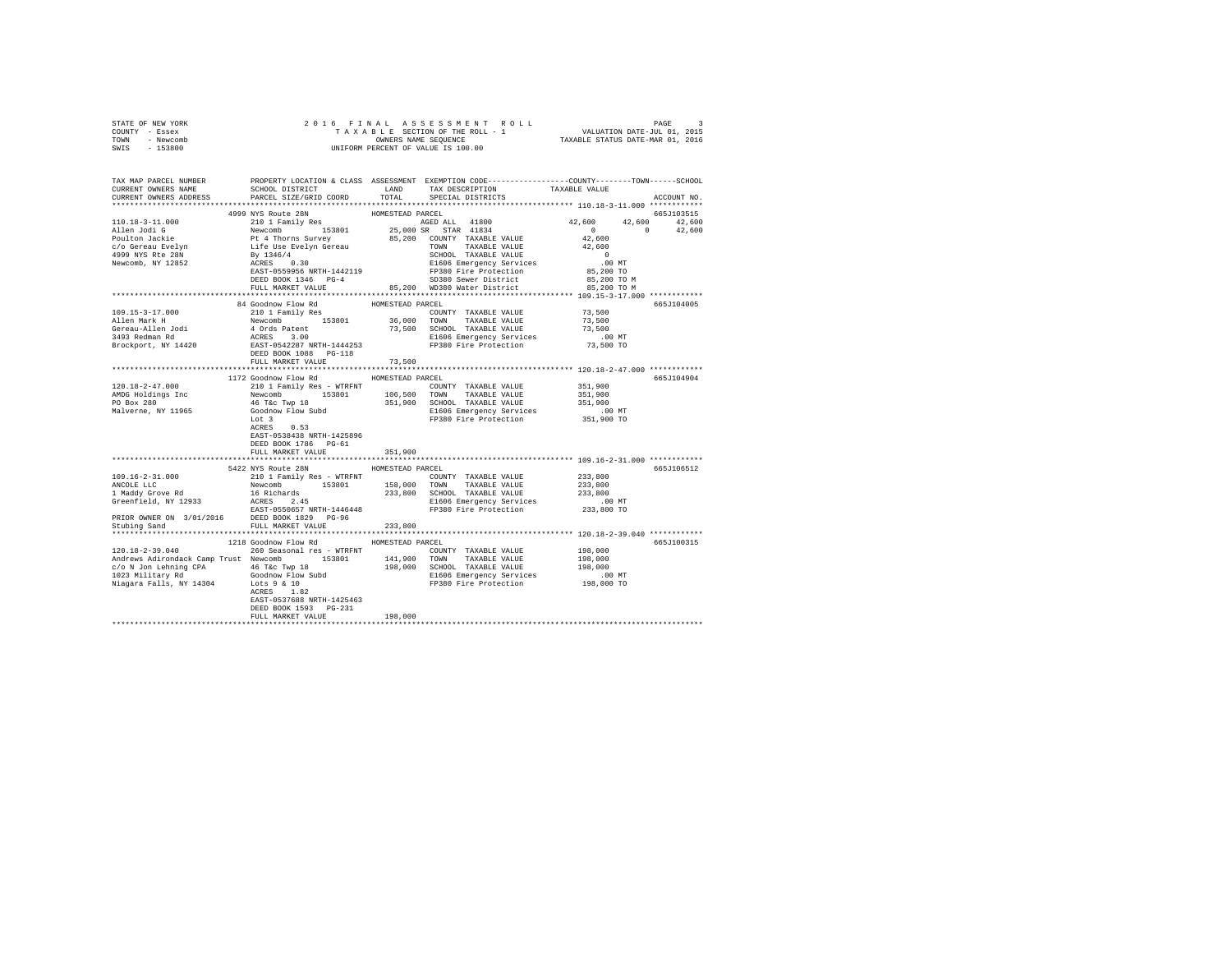| TOWN<br>- Newcomb<br>SWIS<br>$-153800$                                                                                                                                                                                                                                                                                                                                                                            | UNIFORM PERCENT OF VALUE IS 100.00         | TAXABLE STATUS DATE-MAR 01, 2016 |                                                                                                                                                         |                     |               |
|-------------------------------------------------------------------------------------------------------------------------------------------------------------------------------------------------------------------------------------------------------------------------------------------------------------------------------------------------------------------------------------------------------------------|--------------------------------------------|----------------------------------|---------------------------------------------------------------------------------------------------------------------------------------------------------|---------------------|---------------|
|                                                                                                                                                                                                                                                                                                                                                                                                                   |                                            |                                  |                                                                                                                                                         |                     |               |
| TAX MAP PARCEL NUMBER PROPERTY LOCATION & CLASS ASSESSMENT EXEMPTION CODE--------------COUNTY-------TOWN------SCHOOL                                                                                                                                                                                                                                                                                              |                                            |                                  |                                                                                                                                                         |                     |               |
| CURRENT OWNERS NAME                                                                                                                                                                                                                                                                                                                                                                                               | SCHOOL DISTRICT                            |                                  | LAND TAX DESCRIPTION                                                                                                                                    | TAXABLE VALUE       |               |
| CURRENT OWNERS ADDRESS                                                                                                                                                                                                                                                                                                                                                                                            | PARCEL SIZE/GRID COORD                     | TOTAL                            | SPECIAL DISTRICTS                                                                                                                                       |                     | ACCOUNT NO.   |
|                                                                                                                                                                                                                                                                                                                                                                                                                   | 56 Perch Pond Ln                           | HOMESTEAD PARCEL                 |                                                                                                                                                         |                     | 665J100613    |
| $110. - 3 - 10.000$                                                                                                                                                                                                                                                                                                                                                                                               | 210 1 Family Res                           |                                  | COUNTY TAXABLE VALUE                                                                                                                                    | 106,300             |               |
|                                                                                                                                                                                                                                                                                                                                                                                                                   |                                            |                                  |                                                                                                                                                         | 106,300             |               |
|                                                                                                                                                                                                                                                                                                                                                                                                                   |                                            |                                  |                                                                                                                                                         | 106,300             |               |
|                                                                                                                                                                                                                                                                                                                                                                                                                   |                                            |                                  |                                                                                                                                                         | .00MT               |               |
|                                                                                                                                                                                                                                                                                                                                                                                                                   |                                            |                                  | FP380 Fire Protection 106,300 TO                                                                                                                        |                     |               |
|                                                                                                                                                                                                                                                                                                                                                                                                                   |                                            |                                  |                                                                                                                                                         |                     |               |
|                                                                                                                                                                                                                                                                                                                                                                                                                   | FULL MARKET VALUE                          | 106,300                          |                                                                                                                                                         |                     |               |
|                                                                                                                                                                                                                                                                                                                                                                                                                   |                                            |                                  |                                                                                                                                                         |                     |               |
| 120.18-2-22.000                                                                                                                                                                                                                                                                                                                                                                                                   | 32 Bennett Ln<br>210 1 Family Res - WTRFNT | HOMESTEAD PARCEL                 | COUNTY TAXABLE VALUE 222,700                                                                                                                            |                     | 665-7100401   |
| Anspach John E                                                                                                                                                                                                                                                                                                                                                                                                    |                                            |                                  |                                                                                                                                                         | 222,700             |               |
|                                                                                                                                                                                                                                                                                                                                                                                                                   |                                            |                                  | $\begin{tabular}{lcccccc} Newtonb & & 153801 & & 116,900 & TOWN & TAXABLE VALUE \\ 46 T&\&C Two 18 & & 222,700 & SCHOOL TAXABLE VALUE \\ \end{tabular}$ | 222,700             |               |
|                                                                                                                                                                                                                                                                                                                                                                                                                   |                                            |                                  | E1606 Emergency Services                                                                                                                                | .00 MT              |               |
| Poughkeepsie, NY 12601-1103 Lot 27                                                                                                                                                                                                                                                                                                                                                                                |                                            |                                  | FP380 Fire Protection                                                                                                                                   | 222,700 TO          |               |
|                                                                                                                                                                                                                                                                                                                                                                                                                   | ACRES 1.60                                 |                                  |                                                                                                                                                         |                     |               |
|                                                                                                                                                                                                                                                                                                                                                                                                                   | EAST-0536108 NRTH-1426362                  |                                  |                                                                                                                                                         |                     |               |
|                                                                                                                                                                                                                                                                                                                                                                                                                   | DEED BOOK 825 PG-373                       |                                  |                                                                                                                                                         |                     |               |
|                                                                                                                                                                                                                                                                                                                                                                                                                   | FULL MARKET VALUE                          | 222,700                          |                                                                                                                                                         |                     |               |
|                                                                                                                                                                                                                                                                                                                                                                                                                   |                                            |                                  |                                                                                                                                                         |                     |               |
|                                                                                                                                                                                                                                                                                                                                                                                                                   | 111 Marcy Ln                               | HOMESTEAD PARCEL                 |                                                                                                                                                         |                     | 665.T100814   |
| 110.17-3-11.000                                                                                                                                                                                                                                                                                                                                                                                                   | 210 1 Family Res                           |                                  | RES. STAR 41854                                                                                                                                         | $\sim$ 0<br>132,600 | $0 \t 30,000$ |
|                                                                                                                                                                                                                                                                                                                                                                                                                   |                                            |                                  |                                                                                                                                                         | 132,600             |               |
|                                                                                                                                                                                                                                                                                                                                                                                                                   |                                            |                                  |                                                                                                                                                         | 102,600             |               |
| $\begin{tabular}{l c c c c c} \hline Arimstrons & George & & $100.17$-801111$ & $153801$ & $30,200$ & COINTY$ $T$AXABLE VALUE\\ \hline Armstrons & George & & $19$~kichards Survey & $132,600$ & COINTY$ $T$AXABLE VALUE\\ \hline Armstrons & George & & $19$~kichards Survey & $132,600$ & TOINTY$ $T$AXABLE VALUE\\ \hline ATHstrons & Rexcons & & & & & & & & & & & & & & & & & & & & & & & & & & & & & & & &$ |                                            |                                  |                                                                                                                                                         | .00 MT              |               |
|                                                                                                                                                                                                                                                                                                                                                                                                                   |                                            |                                  |                                                                                                                                                         | 132,600 TO          |               |
|                                                                                                                                                                                                                                                                                                                                                                                                                   | FULL MARKET VALUE                          |                                  | 132,600 SD380 Sewer District                                                                                                                            | 132,600 TO M        |               |
|                                                                                                                                                                                                                                                                                                                                                                                                                   |                                            |                                  | WD380 Water District                                                                                                                                    | 132,600 TO M        |               |
|                                                                                                                                                                                                                                                                                                                                                                                                                   |                                            |                                  |                                                                                                                                                         |                     |               |
|                                                                                                                                                                                                                                                                                                                                                                                                                   | Chaisson Rd                                | NON-HOMESTEAD PARCEL             |                                                                                                                                                         |                     | 665J180019    |
| $\begin{tabular}{l c c c c c} \multicolumn{1}{c}{\textbf{110.17--2-20.001}}} & \multicolumn{1}{c}{\textbf{110.17--2-20.001}} & \multicolumn{1}{c}{\textbf{110.17--2-20.001}} & \multicolumn{1}{c}{\textbf{110.17--2-20.001}} & \multicolumn{1}{c}{\textbf{110.17--2-20.001}} & \multicolumn{1}{c}{\textbf{110.17--2-20.001}} & \multicolumn{1}{c}{\textbf{110.17--2-$                                             |                                            |                                  |                                                                                                                                                         | 37,100              |               |
|                                                                                                                                                                                                                                                                                                                                                                                                                   |                                            |                                  |                                                                                                                                                         | 37,100              |               |
|                                                                                                                                                                                                                                                                                                                                                                                                                   |                                            |                                  |                                                                                                                                                         | 37,100<br>$.00$ MT  |               |
|                                                                                                                                                                                                                                                                                                                                                                                                                   |                                            |                                  |                                                                                                                                                         | 37,100 TO           |               |
|                                                                                                                                                                                                                                                                                                                                                                                                                   | DEED BOOK 845 PG-318                       |                                  |                                                                                                                                                         | 37,100 TO M         |               |
|                                                                                                                                                                                                                                                                                                                                                                                                                   | FULL MARKET VALUE                          |                                  | 37,100 WD380 Water District                                                                                                                             | 37,100 TO M         |               |
|                                                                                                                                                                                                                                                                                                                                                                                                                   |                                            |                                  |                                                                                                                                                         |                     |               |
|                                                                                                                                                                                                                                                                                                                                                                                                                   | 151 Marcy Ln                               | HOMESTEAD PARCEL                 |                                                                                                                                                         |                     | 665J100205    |
| $110.17 - 3 - 3.033$                                                                                                                                                                                                                                                                                                                                                                                              | 210 1 Family Res                           |                                  | COUNTY TAXABLE VALUE                                                                                                                                    | 83,000              |               |
|                                                                                                                                                                                                                                                                                                                                                                                                                   |                                            |                                  |                                                                                                                                                         |                     |               |
|                                                                                                                                                                                                                                                                                                                                                                                                                   |                                            |                                  |                                                                                                                                                         |                     |               |
|                                                                                                                                                                                                                                                                                                                                                                                                                   |                                            |                                  |                                                                                                                                                         |                     |               |
| Armstrong Shirley S. Alu I family New 2001 1998<br>Armstrong Shirley S. Rev. 2001 29,800 TOWN TAXABLE VALUE 83,000<br>2 Taylor Avec Britley S. ACRES 6.79 83,000 SCHOOL TAXABLE VALUE 83,000<br>2 Taylor Avec ACRES 6.79 ELEGO Emerg                                                                                                                                                                              |                                            |                                  |                                                                                                                                                         |                     |               |
|                                                                                                                                                                                                                                                                                                                                                                                                                   | DEED BOOK 1267 PG-63<br>FULL MARKET VALUE  | 83,000                           |                                                                                                                                                         |                     |               |
|                                                                                                                                                                                                                                                                                                                                                                                                                   |                                            |                                  |                                                                                                                                                         |                     |               |
|                                                                                                                                                                                                                                                                                                                                                                                                                   |                                            |                                  |                                                                                                                                                         |                     |               |

STATE OF NEW YORK 2 0 1 6 F I N A L A S S E S S M E N T R O L L PAGE 4 COUNTY - Essex T A X A B L E SECTION OF THE ROLL - 1 VALUATION DATE-JUL 01, 2015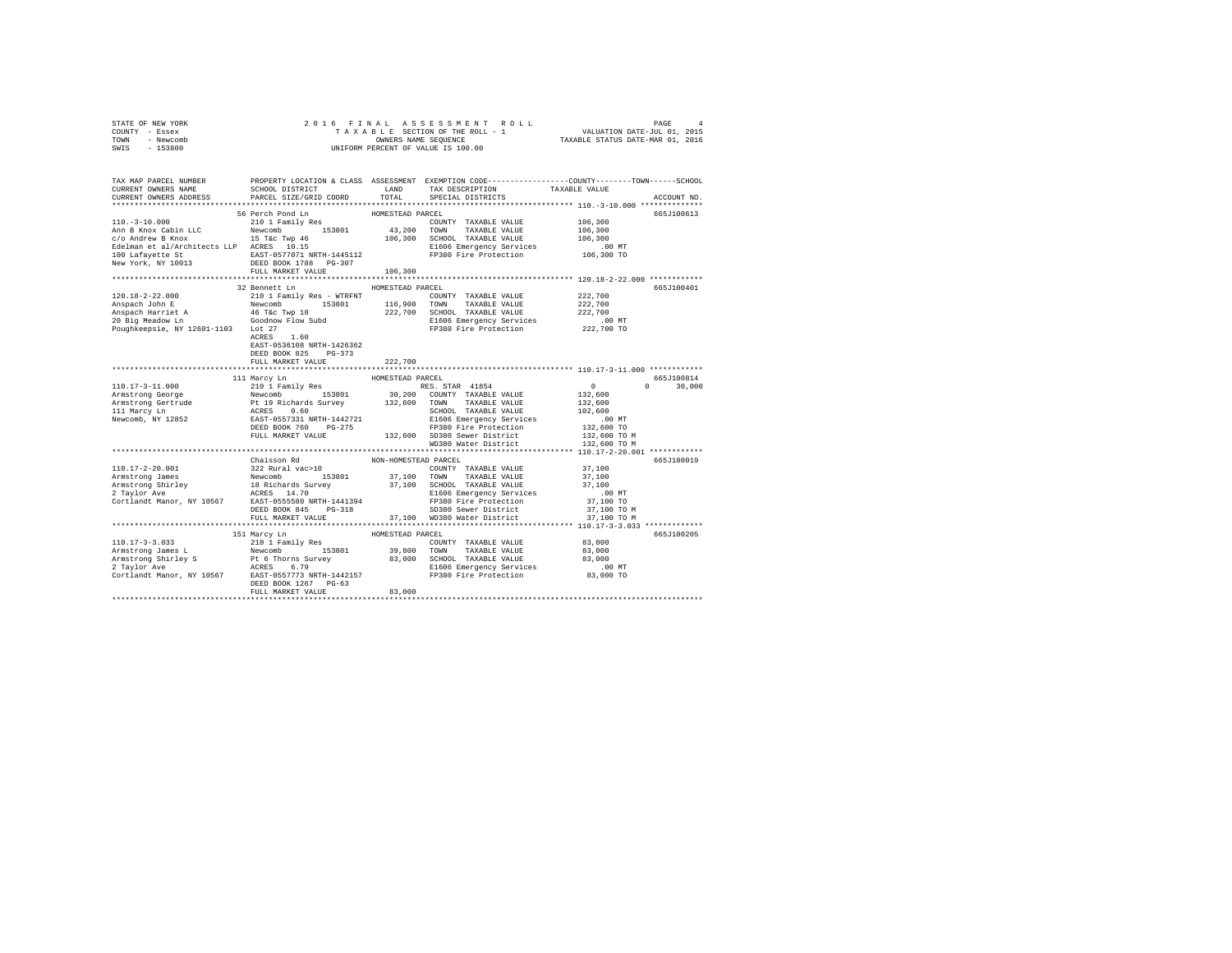| STATE OF NEW YORK    | 2016 FINAL ASSESSMENT ROLL PAGE 5<br>TAXABLE SECTION OF THE ROLL - 1 VALUATION DATE-JUL 01, 2015<br>OWNERS NAME SEQUENCE 5 TAXABLE STATUS DATE-MAR 01, 2016<br>UNIFORM PERCENT OF VALUE IS 100.00                                                                                                                                                                     |                  |                                                                 |         |            |
|----------------------|-----------------------------------------------------------------------------------------------------------------------------------------------------------------------------------------------------------------------------------------------------------------------------------------------------------------------------------------------------------------------|------------------|-----------------------------------------------------------------|---------|------------|
| COUNTY - Essex       |                                                                                                                                                                                                                                                                                                                                                                       |                  |                                                                 |         |            |
| TOWN - Newcomb       |                                                                                                                                                                                                                                                                                                                                                                       |                  |                                                                 |         |            |
| SWIS - 153800        |                                                                                                                                                                                                                                                                                                                                                                       |                  |                                                                 |         |            |
|                      |                                                                                                                                                                                                                                                                                                                                                                       |                  |                                                                 |         |            |
|                      |                                                                                                                                                                                                                                                                                                                                                                       |                  |                                                                 |         |            |
|                      |                                                                                                                                                                                                                                                                                                                                                                       |                  |                                                                 |         |            |
|                      |                                                                                                                                                                                                                                                                                                                                                                       |                  |                                                                 |         |            |
|                      |                                                                                                                                                                                                                                                                                                                                                                       |                  |                                                                 |         |            |
|                      |                                                                                                                                                                                                                                                                                                                                                                       |                  |                                                                 |         |            |
|                      | 19 Marcy Line 2010 1 MARKET 110.17-2-36.032<br>164 Marcy Line 2010 1 ROMESTEAD PARCEL<br>2010 1 ROMESTEAD PARCEL<br>Armstrong Michelle M Bev. 2010 1 MARKER VALUE 2011<br>21,100 TOWN TAXABLE VALUE 21,100<br>6 Fapania Dr. 91,100 1 Dr.                                                                                                                              |                  |                                                                 |         | 665J104306 |
|                      |                                                                                                                                                                                                                                                                                                                                                                       |                  |                                                                 |         |            |
|                      |                                                                                                                                                                                                                                                                                                                                                                       |                  |                                                                 |         |            |
|                      |                                                                                                                                                                                                                                                                                                                                                                       |                  |                                                                 |         |            |
|                      |                                                                                                                                                                                                                                                                                                                                                                       |                  |                                                                 |         |            |
|                      |                                                                                                                                                                                                                                                                                                                                                                       |                  |                                                                 |         |            |
|                      |                                                                                                                                                                                                                                                                                                                                                                       |                  |                                                                 |         |            |
|                      |                                                                                                                                                                                                                                                                                                                                                                       |                  |                                                                 |         |            |
|                      |                                                                                                                                                                                                                                                                                                                                                                       |                  |                                                                 |         |            |
|                      |                                                                                                                                                                                                                                                                                                                                                                       |                  |                                                                 |         |            |
|                      | 1724 Goodnow Flow Rd MOMESTEAD PARCEL                                                                                                                                                                                                                                                                                                                                 |                  |                                                                 |         | 665J105403 |
| $119.20 - 4 - 3.000$ | 260 Seasonal res - WTRFNT COUNTY TAXABLE VALUE                                                                                                                                                                                                                                                                                                                        |                  |                                                                 | 194,700 |            |
|                      |                                                                                                                                                                                                                                                                                                                                                                       |                  |                                                                 |         |            |
|                      |                                                                                                                                                                                                                                                                                                                                                                       |                  |                                                                 |         |            |
|                      |                                                                                                                                                                                                                                                                                                                                                                       |                  |                                                                 |         |            |
|                      | Arnold Sandra 0 200 oceausiai res – wiking 194,700<br>Arnold Sandra 0 Newcomb 153801 129,900 TOWN TAXABLE VALUE 194,700<br>194,700 SCHOOL TAXABLE VALUE 194,700<br>194,700 SCHOOL TAXABLE VALUE 194,700<br>194,700 ECHOOL TAXABLE VALU                                                                                                                                |                  |                                                                 |         |            |
|                      |                                                                                                                                                                                                                                                                                                                                                                       |                  |                                                                 |         |            |
|                      | FULL MARKET VALUE                                                                                                                                                                                                                                                                                                                                                     | 194,700          |                                                                 |         |            |
|                      |                                                                                                                                                                                                                                                                                                                                                                       |                  |                                                                 |         |            |
|                      |                                                                                                                                                                                                                                                                                                                                                                       |                  |                                                                 |         |            |
|                      | 5461 NYS Route 28N                                                                                                                                                                                                                                                                                                                                                    | HOMESTEAD PARCEL |                                                                 |         | 665J103706 |
|                      |                                                                                                                                                                                                                                                                                                                                                                       |                  |                                                                 |         |            |
|                      |                                                                                                                                                                                                                                                                                                                                                                       |                  |                                                                 |         |            |
|                      |                                                                                                                                                                                                                                                                                                                                                                       |                  |                                                                 |         |            |
|                      |                                                                                                                                                                                                                                                                                                                                                                       |                  |                                                                 |         |            |
|                      |                                                                                                                                                                                                                                                                                                                                                                       |                  |                                                                 |         |            |
|                      |                                                                                                                                                                                                                                                                                                                                                                       |                  |                                                                 |         |            |
|                      | DEED BOOK 1780 PG-255                                                                                                                                                                                                                                                                                                                                                 |                  |                                                                 |         |            |
|                      | FULL MARKET VALUE                                                                                                                                                                                                                                                                                                                                                     | 185,900          |                                                                 |         |            |
|                      |                                                                                                                                                                                                                                                                                                                                                                       |                  | ********************************** 110.18-4-10.000 ************ |         |            |
|                      | 35 Sanford Ln                                                                                                                                                                                                                                                                                                                                                         | HOMESTEAD PARCEL |                                                                 |         | 665J101004 |
|                      |                                                                                                                                                                                                                                                                                                                                                                       |                  |                                                                 |         |            |
|                      |                                                                                                                                                                                                                                                                                                                                                                       |                  |                                                                 |         |            |
|                      | $\begin{tabular}{l c c c c c} \hline 110.18-4-10.000 & 35\ \hline \texttt{S}} & 210\ \hline \texttt{110.18} & 110.18-4-10.000 & 150\ \hline \texttt{110.18} & 210\ \hline \texttt{110.18} & 210\ \hline \texttt{110.18} & 210\ \hline \texttt{110.18} & 210\ \hline \texttt{110.18} & 210\ \hline \texttt{110.18} & 210\ \hline \texttt$                              |                  |                                                                 |         |            |
|                      |                                                                                                                                                                                                                                                                                                                                                                       |                  |                                                                 |         |            |
|                      |                                                                                                                                                                                                                                                                                                                                                                       |                  |                                                                 |         |            |
|                      |                                                                                                                                                                                                                                                                                                                                                                       |                  |                                                                 |         |            |
|                      |                                                                                                                                                                                                                                                                                                                                                                       |                  |                                                                 |         |            |
|                      |                                                                                                                                                                                                                                                                                                                                                                       |                  |                                                                 |         |            |
|                      |                                                                                                                                                                                                                                                                                                                                                                       |                  |                                                                 |         |            |
|                      | $\begin{tabular}{l c c c c c} \multicolumn{1}{c}{\textbf{120.17-3-3.000}} & \multicolumn{1}{c}{\textbf{71}-\textbf{8-3.000}} & \multicolumn{1}{c}{\textbf{120.17-3-3.000}} & \multicolumn{1}{c}{\textbf{120.17-3-3.000}} & \multicolumn{1}{c}{\textbf{120.17-3-3.000}} & \multicolumn{1}{c}{\textbf{120.17-3-3.000}} & \multicolumn{1}{c}{\textbf{120.18-3.000}} & \$ |                  |                                                                 |         |            |
|                      |                                                                                                                                                                                                                                                                                                                                                                       |                  |                                                                 |         |            |
|                      |                                                                                                                                                                                                                                                                                                                                                                       |                  |                                                                 |         |            |
|                      |                                                                                                                                                                                                                                                                                                                                                                       |                  |                                                                 |         |            |
|                      |                                                                                                                                                                                                                                                                                                                                                                       |                  |                                                                 |         |            |
|                      |                                                                                                                                                                                                                                                                                                                                                                       |                  |                                                                 |         |            |
|                      |                                                                                                                                                                                                                                                                                                                                                                       |                  |                                                                 |         |            |
|                      | DEED BOOK 1471    PG-262                                                                                                                                                                                                                                                                                                                                              |                  |                                                                 |         |            |
|                      | FULL MARKET VALUE 250.200                                                                                                                                                                                                                                                                                                                                             |                  |                                                                 |         |            |
|                      |                                                                                                                                                                                                                                                                                                                                                                       |                  |                                                                 |         |            |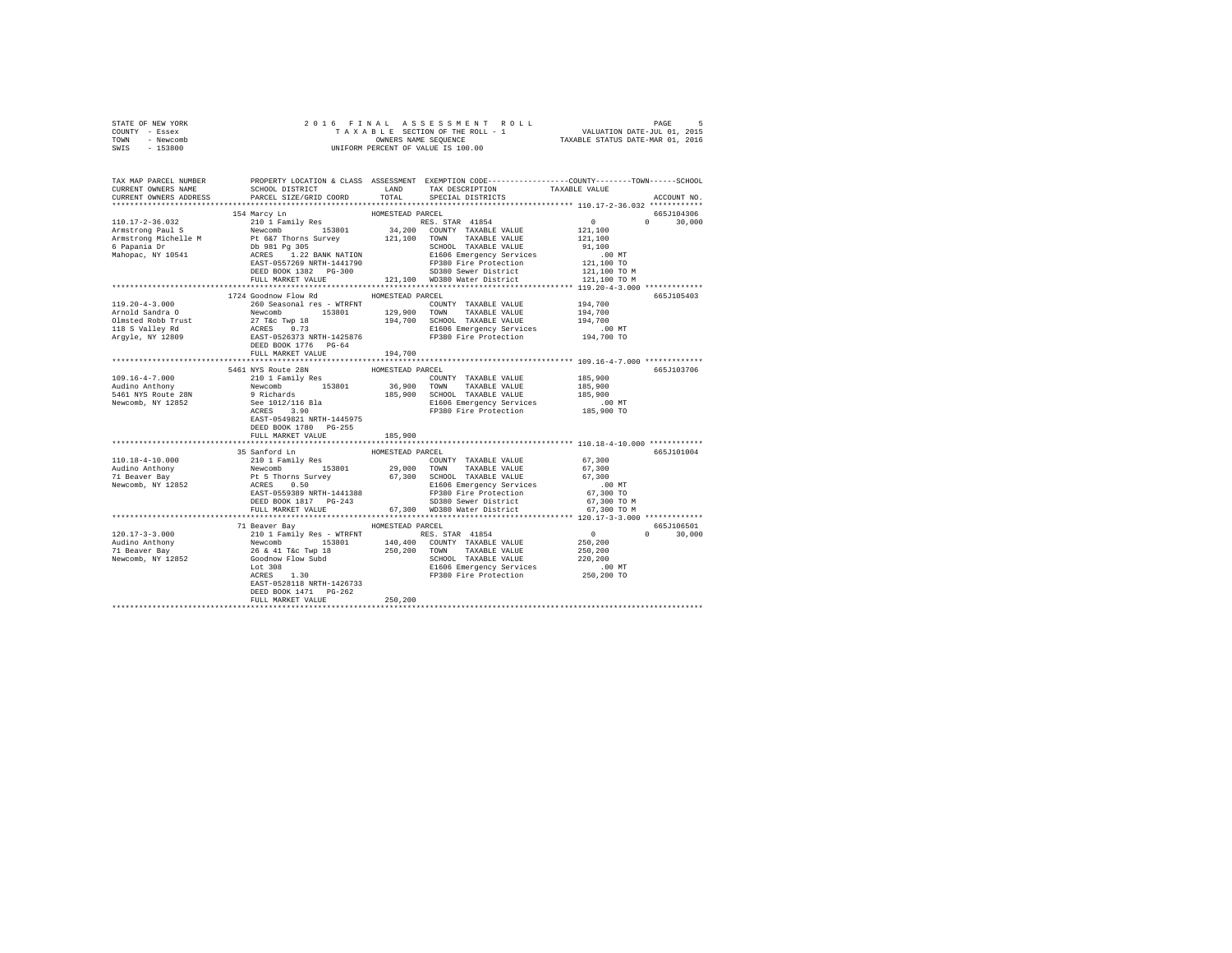| STATE OF NEW YORK<br>COUNTY - Essex<br>- Newcomb<br>TOWN<br>SWIS - 153800                                                                                                                                                                                                                                                                                                                                       | 2016 FINAL                                                                                                                                                                                                                                                                                                                                                                                                          |                                                 | ASSESSMENT ROLL<br>T A X A B L E SECTION OF THE ROLL - 1<br>OWNERS NAME SEQUENCE<br>UNIFORM PERCENT OF VALUE IS 100.00 | VALUATION DATE-JUL 01, 2015<br>TAXABLE STATUS DATE-MAR 01, 2016                                     | PAGE<br>6                    |
|-----------------------------------------------------------------------------------------------------------------------------------------------------------------------------------------------------------------------------------------------------------------------------------------------------------------------------------------------------------------------------------------------------------------|---------------------------------------------------------------------------------------------------------------------------------------------------------------------------------------------------------------------------------------------------------------------------------------------------------------------------------------------------------------------------------------------------------------------|-------------------------------------------------|------------------------------------------------------------------------------------------------------------------------|-----------------------------------------------------------------------------------------------------|------------------------------|
| TAX MAP PARCEL NUMBER<br>CURRENT OWNERS NAME<br>CURRENT OWNERS ADDRESS                                                                                                                                                                                                                                                                                                                                          | SCHOOL DISTRICT TAND TAX DESCRIPTION<br>PARCEL SIZE/GRID COORD TOTAL                                                                                                                                                                                                                                                                                                                                                |                                                 | PROPERTY LOCATION & CLASS ASSESSMENT EXEMPTION CODE---------------COUNTY-------TOWN------SCHOOL<br>SPECIAL DISTRICTS   | TAXABLE VALUE                                                                                       | ACCOUNT NO.                  |
|                                                                                                                                                                                                                                                                                                                                                                                                                 | EAST-0548533 NRTH-1447879<br>DEED BOOK 971 PG-109<br>FULL MARKET VALUE                                                                                                                                                                                                                                                                                                                                              | 32,800                                          | COUNTY TAXABLE VALUE 32,800<br>E1606 Emergency Services<br>FP380 Fire Protection                                       | 32,800<br>32,800<br>$.00$ MT<br>32,800 TO                                                           | 665J103911                   |
|                                                                                                                                                                                                                                                                                                                                                                                                                 |                                                                                                                                                                                                                                                                                                                                                                                                                     |                                                 |                                                                                                                        |                                                                                                     |                              |
| $\begin{tabular}{c c c c c} \hline 110.13-2-3.000 & \hline $106,800$ & \hline $100.13-2-3.000$ & \hline $106,800$ & \hline $100.13-2-3.000$ & \hline $106,800$ & \hline $106,800$ & \hline $106,800$ & \hline $106,800$ & \hline $106,800$ & \hline $106,800$ & \hline $106,800$ & \hline $106,800$ & \hline $106,800$ & \h$<br>$120.18 - 2 - 26.000$<br>Bailey David K<br>37 Third St<br>Glens Falls, NY 12801 | 5348 NYS Route 28N<br>DEED BOOK 1628 PG-134<br>FULL MARKET VALUE<br>1276 Goodnow Flow Rd<br>311 Res vac land - WTRFNT COUNTY TAXABLE VALUE<br>Newcomb 153801 106,200 TOWN TAXABLE VALUE<br>46 T&C Twp 18 106,200 SCHOOL TAXABLE VALUE<br>Goodnow Flow Subd E1666 Emergency Services<br>15.00 Electron Engless in the COMP Service<br>Lot $23$<br>1.67<br>ACRES<br>EAST-0536469 NRTH-1426131<br>DEED BOOK 1779 PG-34 | HOMESTEAD PARCEL<br>106,800<br>HOMESTEAD PARCEL | COUNTY TAXABLE VALUE<br>E1606 Emergency Services<br>FP380 Fire Protection                                              | 106,200<br>106,200<br>106,200<br>$.00$ MT<br>106,200 TO                                             | 665J106103<br>665J100211     |
|                                                                                                                                                                                                                                                                                                                                                                                                                 | FULL MARKET VALUE                                                                                                                                                                                                                                                                                                                                                                                                   | 106,200                                         |                                                                                                                        |                                                                                                     |                              |
| $110.17 - 3 - 2.000$<br>Bailey Jaime<br>155 Marcy Ln<br>Newcomb, NY 12852                                                                                                                                                                                                                                                                                                                                       | 155 Marcy Ln<br>210 1 Family Res<br>Newton, 153801 28,400 CONTY TAXABLE VALUE<br>Pt 6 Thorns Survey 130,000 CONTY TAXABLE VALUE<br>RCRES 0.47 BANK1STARSG 130,000 TOWN TAXABLE VALUE<br>RCRES 0.47 BANK1STARSG SCHOOL TAXABLE VALUE<br>EAST-0557544 NRTH-1441884<br>FULL MARKET VALUE 130,000 SD380 Sewer District                                                                                                  | HOMESTEAD PARCEL                                | WD380 Water District                                                                                                   | $\sim$ 0<br>130,000<br>130,000<br>100,000<br>$.00$ MT<br>130,000 TO<br>130,000 TO M<br>130,000 TO M | 665.7100901<br>$0 \t 30,000$ |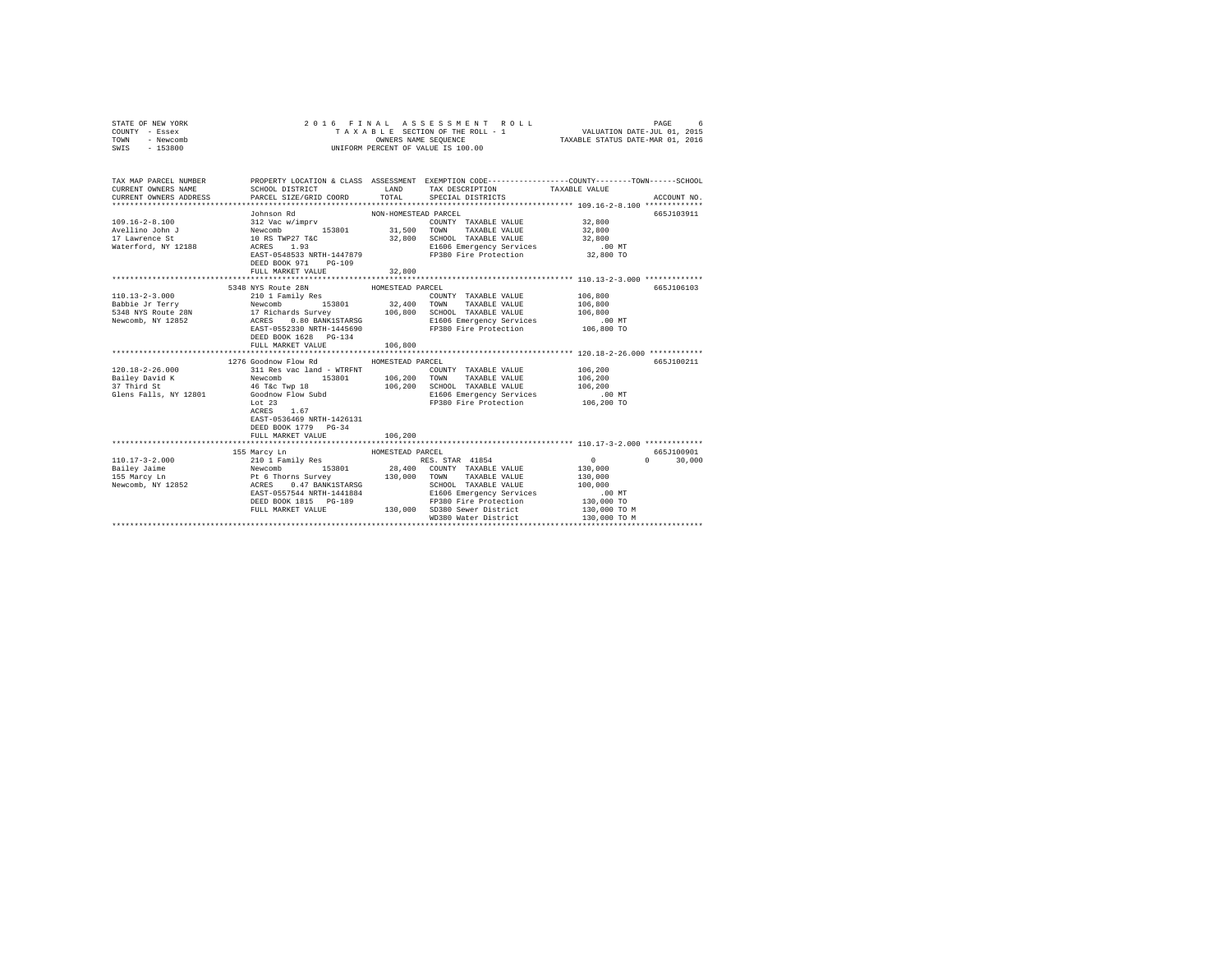| STATE OF NEW YORK<br>COUNTY - Essex                                                                                                                                                                                                                                                                                                                                                                                                                                      |                                       |                  |                         |               |
|--------------------------------------------------------------------------------------------------------------------------------------------------------------------------------------------------------------------------------------------------------------------------------------------------------------------------------------------------------------------------------------------------------------------------------------------------------------------------|---------------------------------------|------------------|-------------------------|---------------|
| TOWN - Newcomb                                                                                                                                                                                                                                                                                                                                                                                                                                                           |                                       |                  |                         |               |
| SWIS - 153800                                                                                                                                                                                                                                                                                                                                                                                                                                                            |                                       |                  |                         |               |
|                                                                                                                                                                                                                                                                                                                                                                                                                                                                          |                                       |                  |                         |               |
|                                                                                                                                                                                                                                                                                                                                                                                                                                                                          |                                       |                  |                         |               |
| TAX MAP PARCEL NUMBER PROPERTY LOCATION & CLASS ASSESSMENT EXEMPTION CODE---------------COUNTY-------TOWN------SCHOOL<br>CURRENT OWNERS NAME SCHOOL DISTRICT LAND TAX DESCRIPTION TAXABLE VALUE                                                                                                                                                                                                                                                                          |                                       |                  |                         |               |
| CURRENT OWNERS ADDRESS PARCEL SIZE/GRID COORD                                                                                                                                                                                                                                                                                                                                                                                                                            |                                       |                  |                         |               |
|                                                                                                                                                                                                                                                                                                                                                                                                                                                                          |                                       |                  | TOTAL SPECIAL DISTRICTS | ACCOUNT NO.   |
|                                                                                                                                                                                                                                                                                                                                                                                                                                                                          |                                       |                  |                         |               |
|                                                                                                                                                                                                                                                                                                                                                                                                                                                                          | 58 Chaisson Rd                        | HOMESTEAD PARCEL |                         | 665J106904    |
|                                                                                                                                                                                                                                                                                                                                                                                                                                                                          |                                       |                  |                         |               |
|                                                                                                                                                                                                                                                                                                                                                                                                                                                                          |                                       |                  |                         |               |
|                                                                                                                                                                                                                                                                                                                                                                                                                                                                          |                                       |                  |                         |               |
|                                                                                                                                                                                                                                                                                                                                                                                                                                                                          |                                       |                  |                         |               |
|                                                                                                                                                                                                                                                                                                                                                                                                                                                                          |                                       |                  |                         |               |
|                                                                                                                                                                                                                                                                                                                                                                                                                                                                          |                                       |                  |                         |               |
|                                                                                                                                                                                                                                                                                                                                                                                                                                                                          | DEED BOOK 1756 PG-15                  |                  |                         |               |
|                                                                                                                                                                                                                                                                                                                                                                                                                                                                          | FULL MARKET VALUE                     | 67.600           |                         |               |
|                                                                                                                                                                                                                                                                                                                                                                                                                                                                          |                                       |                  |                         |               |
|                                                                                                                                                                                                                                                                                                                                                                                                                                                                          | 1350 Goodnow Flow Rd HOMESTEAD PARCEL |                  |                         | 665J100213    |
|                                                                                                                                                                                                                                                                                                                                                                                                                                                                          |                                       |                  |                         |               |
|                                                                                                                                                                                                                                                                                                                                                                                                                                                                          |                                       |                  |                         |               |
|                                                                                                                                                                                                                                                                                                                                                                                                                                                                          |                                       |                  |                         |               |
|                                                                                                                                                                                                                                                                                                                                                                                                                                                                          |                                       |                  |                         |               |
|                                                                                                                                                                                                                                                                                                                                                                                                                                                                          |                                       |                  |                         |               |
|                                                                                                                                                                                                                                                                                                                                                                                                                                                                          | ACRES 1.06                            |                  |                         |               |
|                                                                                                                                                                                                                                                                                                                                                                                                                                                                          | EAST-0534845 NRTH-1426824             |                  |                         |               |
|                                                                                                                                                                                                                                                                                                                                                                                                                                                                          | DEED BOOK 339 PG-541                  |                  |                         |               |
|                                                                                                                                                                                                                                                                                                                                                                                                                                                                          | FULL MARKET VALUE                     | 163,500          |                         |               |
|                                                                                                                                                                                                                                                                                                                                                                                                                                                                          |                                       |                  |                         |               |
| $[10.17-3-12.000 \begin{array}{c} 105 \text{ Marcy Im} \\ \text{Balch } \text{Math.} \\ \text{Balch } \text{Math.} \\ \text{Balch } \text{Math.} \\ \text{Balch } \text{Math.} \\ \text{Balch } \text{Math.} \\ \text{Balch } \text{Math.} \\ \text{Balch } \text{Math.} \\ \text{Balch } \text{Math.} \\ \text{Balch } \text{Math.} \\ \text{Balch } \text{Math.} \\ \text{Balch } \text{Math.} \\ \text{Balch } \text{Math.} \\ \text{Balch } \text{Math.} \\ \text{B$ | 105 Marcy Ln                          | HOMESTEAD PARCEL |                         | 665J100507    |
|                                                                                                                                                                                                                                                                                                                                                                                                                                                                          |                                       |                  |                         |               |
|                                                                                                                                                                                                                                                                                                                                                                                                                                                                          |                                       |                  |                         |               |
|                                                                                                                                                                                                                                                                                                                                                                                                                                                                          |                                       |                  |                         |               |
|                                                                                                                                                                                                                                                                                                                                                                                                                                                                          |                                       |                  |                         |               |
|                                                                                                                                                                                                                                                                                                                                                                                                                                                                          |                                       |                  |                         |               |
|                                                                                                                                                                                                                                                                                                                                                                                                                                                                          |                                       |                  |                         |               |
|                                                                                                                                                                                                                                                                                                                                                                                                                                                                          |                                       |                  |                         |               |
|                                                                                                                                                                                                                                                                                                                                                                                                                                                                          |                                       |                  |                         | 665J105806    |
|                                                                                                                                                                                                                                                                                                                                                                                                                                                                          |                                       |                  |                         | $0 \t 30,000$ |
|                                                                                                                                                                                                                                                                                                                                                                                                                                                                          |                                       |                  |                         |               |
|                                                                                                                                                                                                                                                                                                                                                                                                                                                                          |                                       |                  |                         |               |
| 110.13-7-2.000<br>39 Budson River Rd<br>2011 Family Res<br>BOMESTEAD PARCEL<br>BOMESTEAD PARCEL<br>ERIGNIN Benjamin C<br>210 1 Family Res<br>25,500 COUNTY TAXABLE VALUE<br>25,500 COUNTY TAXABLE VALUE<br>39 Budson River Rd<br>39 Budson River R                                                                                                                                                                                                                       |                                       |                  |                         |               |
|                                                                                                                                                                                                                                                                                                                                                                                                                                                                          |                                       |                  |                         |               |
|                                                                                                                                                                                                                                                                                                                                                                                                                                                                          |                                       |                  |                         |               |
|                                                                                                                                                                                                                                                                                                                                                                                                                                                                          | FULL MARKET VALUE                     | 153,500          |                         |               |
|                                                                                                                                                                                                                                                                                                                                                                                                                                                                          |                                       |                  |                         |               |
|                                                                                                                                                                                                                                                                                                                                                                                                                                                                          | 451 Woodys Rd MOMESTEAD PARCEL        |                  |                         | 665J105406    |
|                                                                                                                                                                                                                                                                                                                                                                                                                                                                          |                                       |                  |                         |               |
|                                                                                                                                                                                                                                                                                                                                                                                                                                                                          |                                       |                  |                         |               |
|                                                                                                                                                                                                                                                                                                                                                                                                                                                                          |                                       |                  |                         |               |
|                                                                                                                                                                                                                                                                                                                                                                                                                                                                          |                                       |                  |                         |               |
|                                                                                                                                                                                                                                                                                                                                                                                                                                                                          |                                       |                  |                         |               |
|                                                                                                                                                                                                                                                                                                                                                                                                                                                                          | EAST-0523861 NRTH-1427702             |                  |                         |               |
|                                                                                                                                                                                                                                                                                                                                                                                                                                                                          | DEED BOOK 1062 PG-251                 |                  |                         |               |
|                                                                                                                                                                                                                                                                                                                                                                                                                                                                          | FULL MARKET VALUE                     | 272,000          |                         |               |
|                                                                                                                                                                                                                                                                                                                                                                                                                                                                          |                                       |                  |                         |               |
|                                                                                                                                                                                                                                                                                                                                                                                                                                                                          |                                       |                  |                         |               |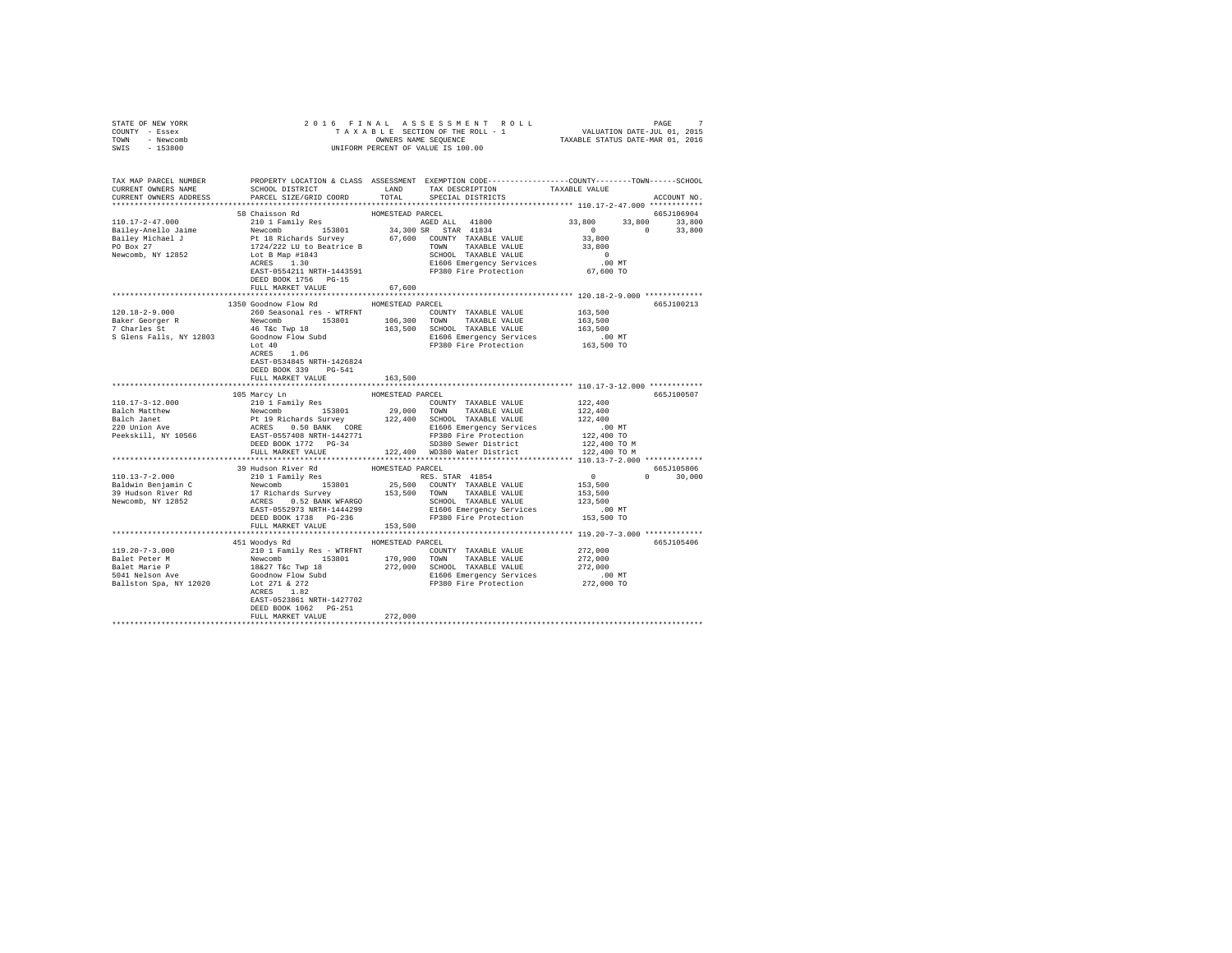| COUNTY - Essex<br>TOWN<br>- Newcomb<br>SWIS<br>$-153800$                                                            |                                                                                                                                                                                                                         | OWNERS NAME SEQUENCE                   | TAXABLE SECTION OF THE ROLL - 1 VALUATION DATE-JUL 01, 2015<br>UNIFORM PERCENT OF VALUE IS 100.00                                                             | TAXABLE STATUS DATE-MAR 01, 2016                        |             |
|---------------------------------------------------------------------------------------------------------------------|-------------------------------------------------------------------------------------------------------------------------------------------------------------------------------------------------------------------------|----------------------------------------|---------------------------------------------------------------------------------------------------------------------------------------------------------------|---------------------------------------------------------|-------------|
| TAX MAP PARCEL NUMBER<br>CURRENT OWNERS NAME<br>CURRENT OWNERS ADDRESS                                              | SCHOOL DISTRICT<br>PARCEL SIZE/GRID COORD                                                                                                                                                                               | LAND<br>TOTAL                          | PROPERTY LOCATION & CLASS ASSESSMENT EXEMPTION CODE---------------COUNTY-------TOWN------SCHOOL<br>TAX DESCRIPTION<br>SPECIAL DISTRICTS                       | TAXABLE VALUE                                           | ACCOUNT NO. |
|                                                                                                                     |                                                                                                                                                                                                                         |                                        |                                                                                                                                                               |                                                         |             |
| $120.17 - 2 - 45.000$<br>Balfe Scott T<br>216 Rte 45<br>Earlton, NY 12058                                           | 1424 Goodnow Flow Rd<br>260 Seasonal res - WTRFNT<br>121,700 TOWN 153801 121,700 TOWN<br>Newcomb<br>Newcomb 153801<br>42 T&c Twp 18<br>Goodnow Flow Subd<br>Lot 58<br>$0.95$ $\,$<br>ACRES<br>EAST-0533054 NRTH-1426891 | HOMESTEAD PARCEL                       | COUNTY TAXABLE VALUE<br>TAXABLE VALUE<br>163,600 SCHOOL TAXABLE VALUE<br>E1606 Emergency Services<br>FP380 Fire Protection                                    | 163,600<br>163,600<br>163,600<br>.00MT<br>163,600 TO    | 665J104211  |
|                                                                                                                     | DEED BOOK 825 PG-9                                                                                                                                                                                                      |                                        |                                                                                                                                                               |                                                         |             |
|                                                                                                                     | FULL MARKET VALUE                                                                                                                                                                                                       | 163,600                                |                                                                                                                                                               |                                                         | 665J104105  |
| $119.16 - 1 - 7.000$<br>Banach Joseph C<br>Banach Elaine M<br>7 Woodland Way<br>Painted Post, NY 14870-9623 Lot 250 | 377 Woodys Rd<br>260 Seasonal res - WTRFNT<br>Newcomb 153801<br>27 T&c Twp 18<br>Goodnow Flow Subd<br>22 Lot 250<br>ACRES 0.97<br>EAST-0525493 NRTH-1428063<br>DEED BOOK 1352 PG-327                                    | HOMESTEAD PARCEL<br>106,600<br>189,200 | COUNTY TAXABLE VALUE<br>TOWN<br>TAXABLE VALUE<br>SCHOOL TAXABLE VALUE<br>E1606 Emergency Services .00 MT<br>FP380 Fire Protection 189,200 TO                  | 189,200<br>189,200<br>189,200                           |             |
|                                                                                                                     | FULL MARKET VALUE                                                                                                                                                                                                       | 189,200                                |                                                                                                                                                               |                                                         |             |
| $120.17 - 2 - 25.000$<br>Bancroft Stephen A<br>Tubbs Laura Ellen<br>35 Marlborough Rd<br>Rochester, NY 14619        | 27 Pinney Ln<br>260 Seasonal res - WTRFNT<br>Lot 82<br>ACRES 0.92<br>EAST-0530595 NRTH-1426808<br>DEED BOOK 1821 PG-137<br>FULL MARKET VALUE                                                                            | HOMESTEAD PARCEL<br>134,900            | COUNTY TAXABLE VALUE<br>SCHOOL TAXABLE VALUE<br>E1606 Emergency Services<br>FP380 Fire Protection                                                             | 134,900<br>134,900<br>134,900<br>.00 MT<br>134,900 TO   | 665J104514  |
|                                                                                                                     |                                                                                                                                                                                                                         |                                        |                                                                                                                                                               |                                                         |             |
| 120.17-2-26.000<br>Example 2 153801<br>Tubbs Laura E 41 & 42 T&C Twp 18<br>33 Marlborough Rd<br>Rochester, NY 14619 | Goodnow Flow Rd<br>311 Res vac land - WTRFNT<br>Lot 81 Goodnow Flow Subd<br>ACRES 0.92<br>EAST-0530698 NRTH-1426815<br>DEED BOOK 1249 PG-288<br>FULL MARKET VALUE                                                       | HOMESTEAD PARCEL<br>120,300            | COUNTY TAXABLE VALUE<br>120,300 TOWN TAXABLE VALUE<br>120,300 SCHOOL TAXABLE VALUE<br>TOWN TAXABLE VALUE<br>E1606 Emergency Services<br>FP380 Fire Protection | 120,300<br>120,300<br>120,300<br>$.00$ MT<br>120,300 TO | 665J100111  |
|                                                                                                                     |                                                                                                                                                                                                                         |                                        |                                                                                                                                                               |                                                         |             |

STATE OF NEW YORK 2 0 1 6 F I N A L A S S E S S M E N T R O L L PAGE 8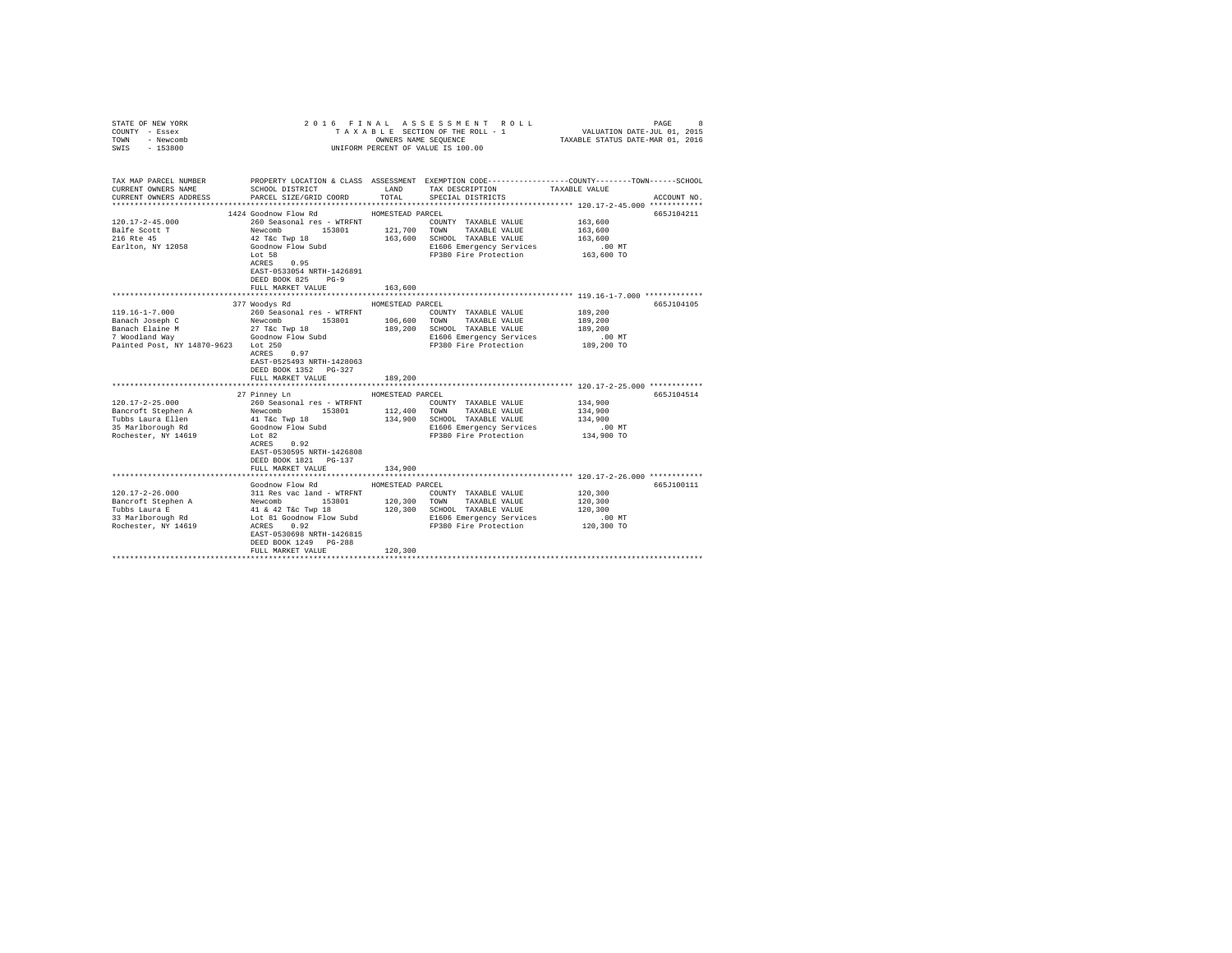| STATE OF NEW YORK<br>COUNTY - Essex<br>TOWN - Newcomb                                                                                                                                                                                                                                                                                                                                                                           |                                                                                      |                  |                                                                                                                                   |                                                                                                                                                                                                                |
|---------------------------------------------------------------------------------------------------------------------------------------------------------------------------------------------------------------------------------------------------------------------------------------------------------------------------------------------------------------------------------------------------------------------------------|--------------------------------------------------------------------------------------|------------------|-----------------------------------------------------------------------------------------------------------------------------------|----------------------------------------------------------------------------------------------------------------------------------------------------------------------------------------------------------------|
| SWIS - 153800                                                                                                                                                                                                                                                                                                                                                                                                                   |                                                                                      |                  |                                                                                                                                   |                                                                                                                                                                                                                |
| CURRENT OWNERS ADDRESS PARCEL SIZE/GRID COORD TOTAL SPECIAL DISTRICTS                                                                                                                                                                                                                                                                                                                                                           |                                                                                      |                  |                                                                                                                                   | TAX MAP PARCEL NUMBER PROPERTY LOCATION & CLASS ASSESSMENT EXEMPTION CODE---------------COUNTY-------TOWN------SCHOOL<br>CURRENT OWNERS NAME SCHOOL DISTRICT LAND TAX DESCRIPTION TAXABLE VALUE<br>ACCOUNT NO. |
|                                                                                                                                                                                                                                                                                                                                                                                                                                 |                                                                                      |                  |                                                                                                                                   |                                                                                                                                                                                                                |
|                                                                                                                                                                                                                                                                                                                                                                                                                                 | 1050 Goodnow Flow Rd MOMESTEAD PARCEL                                                |                  |                                                                                                                                   | 665J100212                                                                                                                                                                                                     |
|                                                                                                                                                                                                                                                                                                                                                                                                                                 |                                                                                      |                  |                                                                                                                                   |                                                                                                                                                                                                                |
|                                                                                                                                                                                                                                                                                                                                                                                                                                 |                                                                                      |                  |                                                                                                                                   |                                                                                                                                                                                                                |
|                                                                                                                                                                                                                                                                                                                                                                                                                                 |                                                                                      |                  |                                                                                                                                   |                                                                                                                                                                                                                |
|                                                                                                                                                                                                                                                                                                                                                                                                                                 |                                                                                      |                  |                                                                                                                                   |                                                                                                                                                                                                                |
|                                                                                                                                                                                                                                                                                                                                                                                                                                 | EAST-0536695 NRTH-1427740<br>DEED BOOK 1622 PG-224                                   |                  |                                                                                                                                   |                                                                                                                                                                                                                |
|                                                                                                                                                                                                                                                                                                                                                                                                                                 | FULL MARKET VALUE                                                                    | 285,100          |                                                                                                                                   |                                                                                                                                                                                                                |
|                                                                                                                                                                                                                                                                                                                                                                                                                                 | 5428 NYS Route 28N HOMESTEAD PARCEL                                                  |                  |                                                                                                                                   | 665J100606                                                                                                                                                                                                     |
| 109.16-2-28.271                                                                                                                                                                                                                                                                                                                                                                                                                 |                                                                                      |                  |                                                                                                                                   |                                                                                                                                                                                                                |
|                                                                                                                                                                                                                                                                                                                                                                                                                                 |                                                                                      |                  |                                                                                                                                   |                                                                                                                                                                                                                |
|                                                                                                                                                                                                                                                                                                                                                                                                                                 |                                                                                      |                  | COUNTY TAXABLE VALUE<br>TOWN TAXABLE VALUE 255,100<br>SCHOOL TAXABLE VALUE 255,100<br>E1606 Emergency Services 255,100<br>2.00 MT |                                                                                                                                                                                                                |
|                                                                                                                                                                                                                                                                                                                                                                                                                                 |                                                                                      |                  |                                                                                                                                   |                                                                                                                                                                                                                |
|                                                                                                                                                                                                                                                                                                                                                                                                                                 |                                                                                      |                  |                                                                                                                                   |                                                                                                                                                                                                                |
|                                                                                                                                                                                                                                                                                                                                                                                                                                 | DEED BOOK 1425 PG-110                                                                |                  |                                                                                                                                   |                                                                                                                                                                                                                |
|                                                                                                                                                                                                                                                                                                                                                                                                                                 | FULL MARKET VALUE                                                                    | 255,100          |                                                                                                                                   |                                                                                                                                                                                                                |
|                                                                                                                                                                                                                                                                                                                                                                                                                                 |                                                                                      |                  |                                                                                                                                   |                                                                                                                                                                                                                |
|                                                                                                                                                                                                                                                                                                                                                                                                                                 | 54 Doe Haven Ln                                                                      | HOMESTEAD PARCEL |                                                                                                                                   | 665J104113<br>179,700<br>179,700<br>179,700                                                                                                                                                                    |
|                                                                                                                                                                                                                                                                                                                                                                                                                                 |                                                                                      |                  |                                                                                                                                   |                                                                                                                                                                                                                |
|                                                                                                                                                                                                                                                                                                                                                                                                                                 |                                                                                      |                  |                                                                                                                                   |                                                                                                                                                                                                                |
|                                                                                                                                                                                                                                                                                                                                                                                                                                 |                                                                                      |                  |                                                                                                                                   |                                                                                                                                                                                                                |
| $\begin{tabular}{l c c c c c c c c} \hline & 120.17-2-23.024 & \multicolumn{3}{c }{20.838800a1} res & \multicolumn{3}{c }{\small{two-6}} & \multicolumn{3}{c }{\small{two-6}} & \multicolumn{3}{c }{\small{two-6}} & \multicolumn{3}{c }{\small{two-6}} & \multicolumn{3}{c }{\small{two-6}} & \multicolumn{3}{c }{\small{two-6}} & \multicolumn{3}{c }{\small{two-6}} & \multicolumn{3}{c }{\small{two-6}} & \multicolumn{3}{$ |                                                                                      |                  |                                                                                                                                   |                                                                                                                                                                                                                |
|                                                                                                                                                                                                                                                                                                                                                                                                                                 | ACRES 1.84<br>EAST-0530407 NRTH-1426784<br>DEED BOOK 1820 PG-52<br>FULL MARKET VALUE |                  |                                                                                                                                   |                                                                                                                                                                                                                |
|                                                                                                                                                                                                                                                                                                                                                                                                                                 |                                                                                      | 179,700          |                                                                                                                                   |                                                                                                                                                                                                                |
|                                                                                                                                                                                                                                                                                                                                                                                                                                 |                                                                                      |                  |                                                                                                                                   | 665J190002                                                                                                                                                                                                     |
|                                                                                                                                                                                                                                                                                                                                                                                                                                 |                                                                                      |                  |                                                                                                                                   |                                                                                                                                                                                                                |
|                                                                                                                                                                                                                                                                                                                                                                                                                                 |                                                                                      |                  |                                                                                                                                   |                                                                                                                                                                                                                |
|                                                                                                                                                                                                                                                                                                                                                                                                                                 |                                                                                      |                  |                                                                                                                                   |                                                                                                                                                                                                                |
|                                                                                                                                                                                                                                                                                                                                                                                                                                 |                                                                                      |                  |                                                                                                                                   |                                                                                                                                                                                                                |
|                                                                                                                                                                                                                                                                                                                                                                                                                                 |                                                                                      |                  |                                                                                                                                   |                                                                                                                                                                                                                |
|                                                                                                                                                                                                                                                                                                                                                                                                                                 | FULL MARKET VALUE                                                                    | 178,400          |                                                                                                                                   |                                                                                                                                                                                                                |
|                                                                                                                                                                                                                                                                                                                                                                                                                                 |                                                                                      |                  |                                                                                                                                   |                                                                                                                                                                                                                |
|                                                                                                                                                                                                                                                                                                                                                                                                                                 | 1368 Goodnow Flow Rd                                                                 | HOMESTEAD PARCEL |                                                                                                                                   | 665J104709                                                                                                                                                                                                     |
| $120.18 - 2 - 5.000$                                                                                                                                                                                                                                                                                                                                                                                                            |                                                                                      |                  | 311 Res vac land - WTRFNT COUNTY TAXABLE VALUE 105,500                                                                            |                                                                                                                                                                                                                |
|                                                                                                                                                                                                                                                                                                                                                                                                                                 |                                                                                      |                  |                                                                                                                                   |                                                                                                                                                                                                                |
|                                                                                                                                                                                                                                                                                                                                                                                                                                 |                                                                                      |                  |                                                                                                                                   |                                                                                                                                                                                                                |
|                                                                                                                                                                                                                                                                                                                                                                                                                                 |                                                                                      |                  |                                                                                                                                   |                                                                                                                                                                                                                |
|                                                                                                                                                                                                                                                                                                                                                                                                                                 |                                                                                      |                  |                                                                                                                                   |                                                                                                                                                                                                                |
| $\begin{tabular}{l c c c c c c c c} \multicolumn{3}{c c c c} \multicolumn{3}{c c c} \multicolumn{3}{c c c} \multicolumn{3}{c c c} \multicolumn{3}{c c c} \multicolumn{3}{c c c} \multicolumn{3}{c c c} \multicolumn{3}{c c c} \multicolumn{3}{c c c} \multicolumn{3}{c c c} \multicolumn{3}{c c c} \multicolumn{3}{c c c} \multicolumn{3}{c c c} \multicolumn{3}{c c c} \multicolumn{3}{c c c$                                  |                                                                                      |                  |                                                                                                                                   |                                                                                                                                                                                                                |
|                                                                                                                                                                                                                                                                                                                                                                                                                                 | EAST-0534444 NRTH-1426861<br>DEED BOOK 862 PG-331                                    |                  |                                                                                                                                   |                                                                                                                                                                                                                |
|                                                                                                                                                                                                                                                                                                                                                                                                                                 | FULL MARKET VALUE                                                                    | 105,500          |                                                                                                                                   |                                                                                                                                                                                                                |
|                                                                                                                                                                                                                                                                                                                                                                                                                                 |                                                                                      |                  |                                                                                                                                   |                                                                                                                                                                                                                |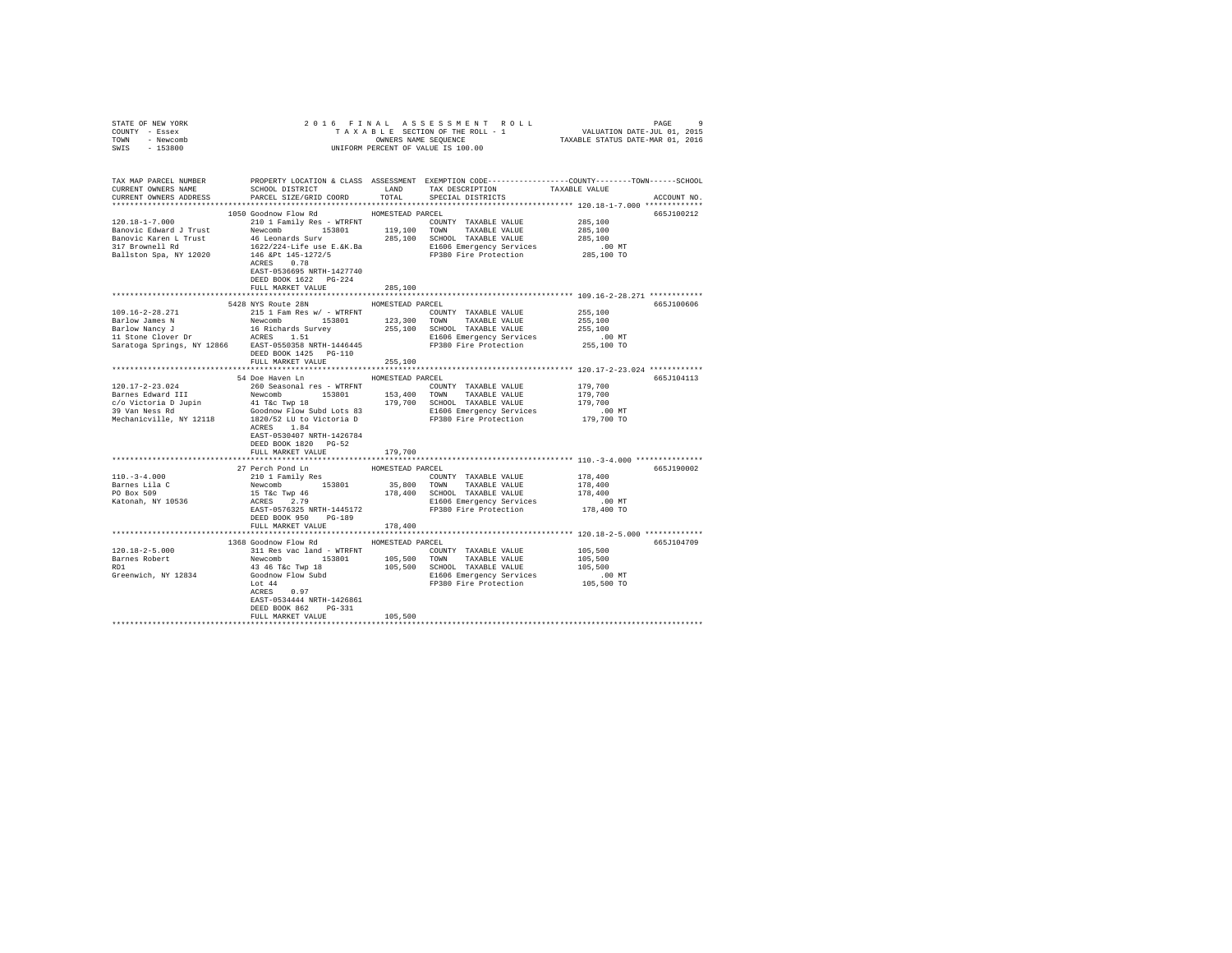| COUNTY - Essex<br>TOWN<br>- Newcomb<br>SWIS<br>$-153800$                                                                                                                 |                                                                                                                                                                                                                                                                                                | TAXABLE SECTION OF THE ROLL - 1 VALUATION DATE-JUL 01, 2015<br>OWNERS NAME SEQUENCE<br>UNIFORM PERCENT OF VALUE IS 100.00                                                                                                                                                                                                                                                          | TAXABLE STATUS DATE-MAR 01, 2016                                                                                                                                                                                                                                                                       |
|--------------------------------------------------------------------------------------------------------------------------------------------------------------------------|------------------------------------------------------------------------------------------------------------------------------------------------------------------------------------------------------------------------------------------------------------------------------------------------|------------------------------------------------------------------------------------------------------------------------------------------------------------------------------------------------------------------------------------------------------------------------------------------------------------------------------------------------------------------------------------|--------------------------------------------------------------------------------------------------------------------------------------------------------------------------------------------------------------------------------------------------------------------------------------------------------|
| TAX MAP PARCEL NUMBER<br>CURRENT OWNERS NAME<br>CURRENT OWNERS ADDRESS                                                                                                   | SCHOOL DISTRICT<br>PARCEL SIZE/GRID COORD                                                                                                                                                                                                                                                      | PROPERTY LOCATION & CLASS ASSESSMENT EXEMPTION CODE---------------COUNTY-------TOWN------SCHOOL<br>LAND<br>TAX DESCRIPTION<br>TOTAL<br>SPECIAL DISTRICTS                                                                                                                                                                                                                           | TAXABLE VALUE<br>ACCOUNT NO.                                                                                                                                                                                                                                                                           |
| $120.18 - 2 - 14.000$<br>Barnes Robert O<br>Pett Amy Jo<br>100 Lowbar Rd<br>Greenwich, NY 12834                                                                          | 1332 Goodnow Flow Rd<br>260 Seasonal res - WTRFNT<br>Newcomb 153801 106,500<br>46 T&c Twp 18 165,900<br>Goodnow Flow Subd<br>Lot 35<br>ACRES 1.31<br>EAST-0535349 NRTH-1426739<br>DEED BOOK 1677 PG-142<br>FULL MARKET VALUE                                                                   | HOMESTEAD PARCEL<br>COUNTY TAXABLE VALUE<br>TOWN TAXABLE VALUE<br>165,900 SCHOOL TAXABLE VALUE<br>E1606 Emergency Services<br>FP380 Fire Protection<br>165,900                                                                                                                                                                                                                     | 665J104013<br>165,900<br>165,900<br>165,900<br>.00 MT<br>165,900 TO                                                                                                                                                                                                                                    |
|                                                                                                                                                                          |                                                                                                                                                                                                                                                                                                |                                                                                                                                                                                                                                                                                                                                                                                    |                                                                                                                                                                                                                                                                                                        |
|                                                                                                                                                                          | 135 Marcy Ln                                                                                                                                                                                                                                                                                   | HOMESTEAD PARCEL                                                                                                                                                                                                                                                                                                                                                                   | 665J100208                                                                                                                                                                                                                                                                                             |
| $110.17 - 3 - 7.000$<br>$119.16 - 1 - 25.000$<br>Bartow Douglas L III<br>Bartow Christopher C<br>c/o Douglas L Bartow Jr<br>433 Summerhaven Dr N<br>E Syracuse, NY 13057 | 210 1 Family Res<br>Lorraine E Austin<br>ACRES 0.60<br>EAST-0557327 NRTH-1442355<br>DEED BOOK 1639 PG-1<br>FULL MARKET VALUE<br>12 Island View Ln<br>210 1 Family Res - WTRFNT<br>Newcomb<br>153801<br>& Mary Ellen Bartow<br>ACRES 1.13<br>EAST-0527442 NRTH-1428898<br>DEED BOOK 1539 PG-230 | VET COM C 41132<br>TOWN TAXABLE VALUE<br>SCHOOL TAXABLE VALUE<br>E1606 Emergency Services<br>96,600 FP380 Fire Protection<br>SD380 Sewer District<br>WD380 Water District<br>HOMESTEAD PARCEL<br>COUNTY TAXABLE VALUE<br>112,900 TOWN TAXABLE VALUE<br>26 T&C Twp 18<br>1539/230 Life Use Douglas<br>1539/230 Life Use Douglas<br>1606 Emergency Services<br>FP380 Fire Protection | 24,150<br>$\begin{array}{ccc} & & 0 & & & 0 \end{array}$<br>$\sim$ 0<br>24,150<br>$\Omega$<br>$36,225$ $36,225$ $48,300$<br>0 0 $48,300$<br>36,225<br>36,225<br>$\sim$ 0<br>$.00$ MT<br>96,600 TO<br>96,600 TO M<br>96,600 TO M<br>665J100307<br>266,800<br>266,800<br>266,800<br>.00 MT<br>266,800 TO |
|                                                                                                                                                                          | FULL MARKET VALUE                                                                                                                                                                                                                                                                              | 266,800                                                                                                                                                                                                                                                                                                                                                                            |                                                                                                                                                                                                                                                                                                        |
| $110. -3 - 18.100$<br>Bateson Douglas F<br>10 Gracie Square #623<br>New York, NY 10028                                                                                   | 62 Lower Works Rd<br>210 1 Family Res<br>Newcomb 153801<br>15 T&c Twp 46 276,6<br>3.26ac<br>ACRES 2.08<br>EAST-0575905 NRTH-1444294<br>DEED BOOK 1743 PG-116<br>FULL MARKET VALUE                                                                                                              | HOMESTEAD PARCEL<br>COUNTY TAXABLE VALUE<br>35,100 TOWN TAXABLE VALUE<br>276,600<br>SCHOOL TAXABLE VALUE<br>E1606 Emergency Services<br>FP380 Fire Protection<br>276,600                                                                                                                                                                                                           | 665J185002<br>276,600<br>276,600<br>276,600<br>.00 MT<br>276,600 TO                                                                                                                                                                                                                                    |

STATE OF NEW YORK 2 0 1 6 F I N A L A S S E S S M E N T R O L L PAGE 10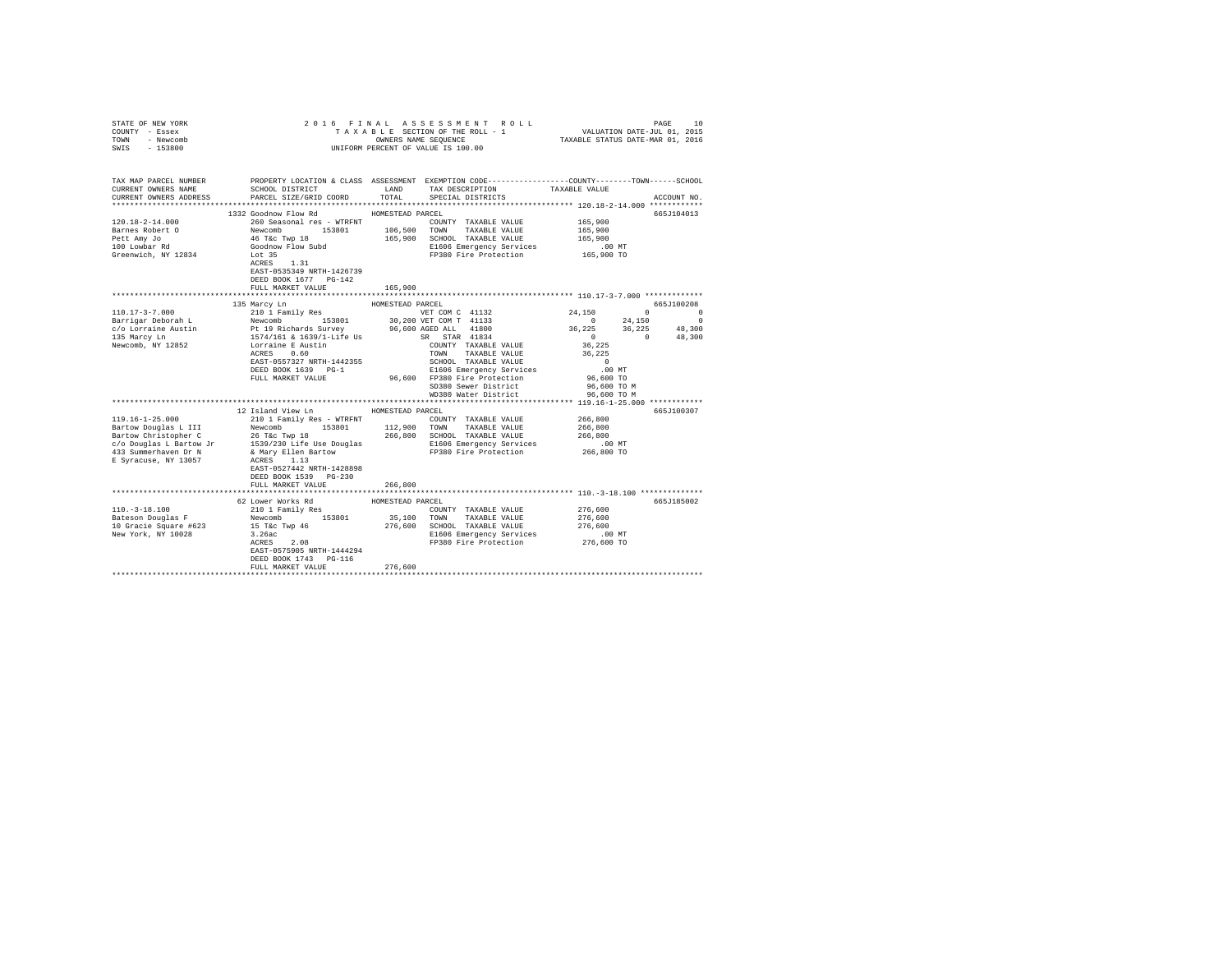| COUNTY - Essex<br>TOWN - Newcomb<br>SWIS - 153800 |                                                                                                                                                                                                                                                                                                                        |                                | UNIFORM PERCENT OF VALUE IS 100.00 |         |             |     |     |     |      |         |     |     |     |     |     |     |     |     |     |     |     |     |                             |                      |         |            |
|---------------------------------------------------|------------------------------------------------------------------------------------------------------------------------------------------------------------------------------------------------------------------------------------------------------------------------------------------------------------------------|--------------------------------|------------------------------------|---------|-------------|-----|-----|-----|------|---------|-----|-----|-----|-----|-----|-----|-----|-----|-----|-----|-----|-----|-----------------------------|----------------------|---------|------------|
| CURRENT OWNERS NAME<br>CURRENT OWNERS ADDRESS     | TAX MAP PARCEL NUMBER PROPERTY LOCATION & CLASS ASSESSMENT EXEMPTION CODE--------------COUNTY-------TOWN-----SCHOOL<br>SCHOOL DISTRICT                       LAND        TAX DESCRIPTION                  TAXABLE VALUE<br>PARCEL SIZE/GRID COORD                                                                      | TOTAL                          | SPECIAL DISTRICTS                  |         | ACCOUNT NO. |     |     |     |      |         |     |     |     |     |     |     |     |     |     |     |     |     |                             |                      |         |            |
| $110.-3-21.000$                                   | 32 Lower Works Rd<br>210 1 Family Res<br>$\n\n\n100.-5-21.000\n210\n240\n240\n240\n240\n240\n\n\n1010\n237.000\n250\n240\n240\n240\n240\n240\n240\n240\n240\n240\n240\n240\nDEED BOOK 1522 PG-48FULL MARKET VALUE$                                                                                                     | 100.-5-21.000                  | 210                                | 240     | 240         | 240 | 240 | 240 | 1010 | 237.000 | 250 | 240 | 240 | 240 | 240 | 240 | 240 | 240 | 240 | 240 | 240 | 240 | HOMESTEAD PARCEL<br>318,000 | COUNTY TAXABLE VALUE | 318,000 | 645Z007001 |
| 100.-5-21.000                                     | 210                                                                                                                                                                                                                                                                                                                    | 240                            | 240                                | 240     | 240         | 240 |     |     |      |         |     |     |     |     |     |     |     |     |     |     |     |     |                             |                      |         |            |
| 1010                                              | 237.000                                                                                                                                                                                                                                                                                                                | 250                            | 240                                | 240     | 240         | 240 | 240 | 240 | 240  | 240     | 240 | 240 | 240 |     |     |     |     |     |     |     |     |     |                             |                      |         |            |
|                                                   |                                                                                                                                                                                                                                                                                                                        |                                |                                    |         |             |     |     |     |      |         |     |     |     |     |     |     |     |     |     |     |     |     |                             |                      |         |            |
| $110. - 3 - 22.200$                               | 17 Perch Pond Ln MOMESTEAD PARCEL<br>210 1 Family Res<br>Pattern William M Mewcomb 153801 36,800 TOWN TAXABLE VALUE 344,400<br>360 TOWN TAXABLE VALUE 344,400<br>360 TOWN TAXABLE VALUE 344,400<br>360 E 88th St #14B 15 Tac Twp 46<br>New York, NY 10128 ACRES 3.84<br>REST -0576023 NRTH-144485<br>FULL MARKET VALUE | 344,400                        | COUNTY TAXABLE VALUE               | 344,400 | 665Z011001  |     |     |     |      |         |     |     |     |     |     |     |     |     |     |     |     |     |                             |                      |         |            |
|                                                   |                                                                                                                                                                                                                                                                                                                        |                                |                                    |         |             |     |     |     |      |         |     |     |     |     |     |     |     |     |     |     |     |     |                             |                      |         |            |
|                                                   | 3 Bissell Loop<br>8 Bissell Loop<br>2010 1 Family Res (1,500 1,500 61,500 61,500 61,500 61,500 61,500 61,500 61,500 61,500 6653100513<br>10 Bissell Loop<br>2010 Pewcomb 153801 34,100 SR STAR 41834<br>10 Bissell Loop<br>2010 Per Line (<br>FULL MARKET VALUE                                                        | 123,000                        |                                    |         |             |     |     |     |      |         |     |     |     |     |     |     |     |     |     |     |     |     |                             |                      |         |            |
|                                                   | ****************************                                                                                                                                                                                                                                                                                           |                                |                                    |         |             |     |     |     |      |         |     |     |     |     |     |     |     |     |     |     |     |     |                             |                      |         |            |
|                                                   | 5098 NYS Route 28N<br>DEED BOOK 1420 PG-267<br>FULL MARKET VALUE                                                                                                                                                                                                                                                       | HOMESTEAD PARCEL<br>131,000    |                                    |         | 665J100512  |     |     |     |      |         |     |     |     |     |     |     |     |     |     |     |     |     |                             |                      |         |            |
|                                                   |                                                                                                                                                                                                                                                                                                                        |                                |                                    |         |             |     |     |     |      |         |     |     |     |     |     |     |     |     |     |     |     |     |                             |                      |         |            |
|                                                   | NYS Route 28N<br>FULL MARKET VALUE                                                                                                                                                                                                                                                                                     | NON-HOMESTEAD PARCEL<br>23,800 |                                    |         | 665J100201  |     |     |     |      |         |     |     |     |     |     |     |     |     |     |     |     |     |                             |                      |         |            |
|                                                   |                                                                                                                                                                                                                                                                                                                        |                                |                                    |         |             |     |     |     |      |         |     |     |     |     |     |     |     |     |     |     |     |     |                             |                      |         |            |

STATE OF NEW YORK 2 0 1 6 F I N A L A S S E S S M E N T R O L L PAGE 11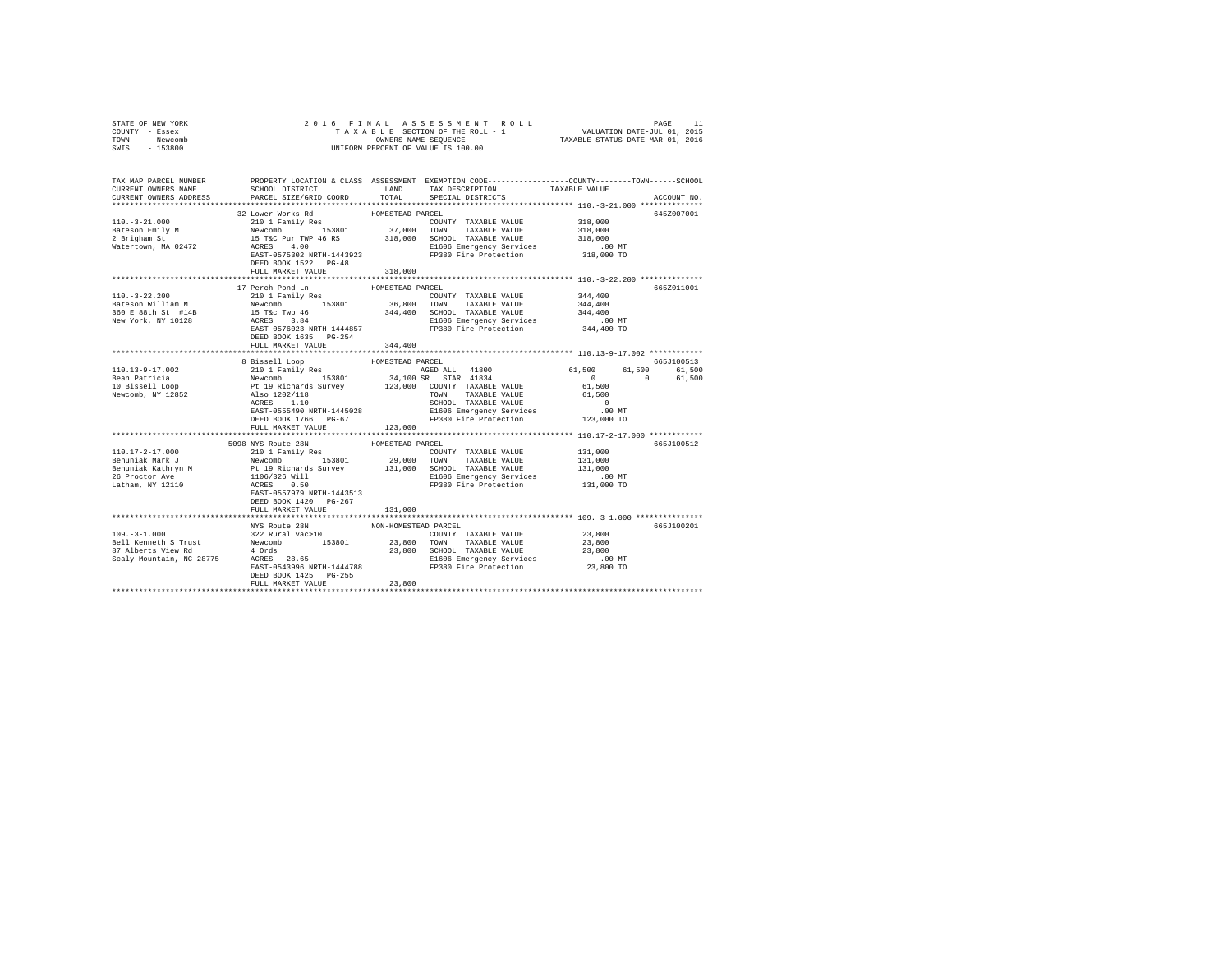| STATE OF NEW YORK<br>COUNTY - Essex<br>TOWN - Newcomb<br>SWIS - 153800                                                                                                 |                                                                                                                                                                                                                                            |                                                            | UNIFORM PERCENT OF VALUE IS 100.00                                                                                                                                                |                                                                                                                                                                                        |                                                                                                                                      |
|------------------------------------------------------------------------------------------------------------------------------------------------------------------------|--------------------------------------------------------------------------------------------------------------------------------------------------------------------------------------------------------------------------------------------|------------------------------------------------------------|-----------------------------------------------------------------------------------------------------------------------------------------------------------------------------------|----------------------------------------------------------------------------------------------------------------------------------------------------------------------------------------|--------------------------------------------------------------------------------------------------------------------------------------|
| TAX MAP PARCEL NUMBER PROPERTY LOCATION & CLASS ASSESSMENT EXEMPTION CODE---------------COUNTY-------TOWN------SCHOOL<br>CURRENT OWNERS NAME<br>CURRENT OWNERS ADDRESS | SCHOOL DISTRICT                     LAND        TAX DESCRIPTION                  TAXABLE VALUE<br>PARCEL SIZE/GRID COORD TOTAL SPECIAL DISTRICTS                                                                                           |                                                            |                                                                                                                                                                                   |                                                                                                                                                                                        | ACCOUNT NO.                                                                                                                          |
|                                                                                                                                                                        | FULL MARKET VALUE                                                                                                                                                                                                                          | 33,700                                                     | COUNTY TAXABLE VALUE 33,700<br>E1606 Emergency Services .00 MT<br>FP380 Fire Protection 33,700 TO                                                                                 | 33,700<br>33,700                                                                                                                                                                       | 665J100115                                                                                                                           |
|                                                                                                                                                                        |                                                                                                                                                                                                                                            |                                                            |                                                                                                                                                                                   |                                                                                                                                                                                        |                                                                                                                                      |
| $119.16 - 1 - 21.000$<br>Benoit Daniel<br>311 Roosevelt Ave<br>Troy, NY 12182                                                                                          | 159 Woodys Rd<br>EAST-0530403 NRTH-1428461<br>DEED BOOK 1400 PG-63<br>FULL MARKET VALUE<br>303 Woodys Rd<br>1394/241 Life Use To<br>Arlone Benoit<br>ACRES 0.95<br>EAST-0527021 NRTH-1428898<br>DEED BOOK 1754 PG-173<br>FULL MARKET VALUE | HOMESTEAD PARCEL<br>211,500<br>HOMESTEAD PARCEL<br>161,200 | SCHOOL TAXABLE VALUE 146,200<br>E1606 Emergency Services<br>FP380 Fire Protection 211,500 TO<br>161,200 SCHOOL TAXABLE VALUE<br>E1606 Emergency Services<br>FP380 Fire Protection | 25,000<br>$\sim$ 0.000 $\sim$ 0.000 $\sim$ 0.000 $\sim$ 0.000 $\sim$ 0.000 $\sim$<br>186,500<br>158,625<br>$.00$ MT<br>161,200<br>161,200<br>161,200<br>$.00 \text{ MT}$<br>161,200 TO | 665J106414<br>$\begin{array}{ccc}\n0 & & & 0\n\end{array}$<br>52,875<br>$\overline{\phantom{0}}$<br>$0 \t 0 \t 65,300$<br>665J105813 |
|                                                                                                                                                                        |                                                                                                                                                                                                                                            |                                                            |                                                                                                                                                                                   |                                                                                                                                                                                        |                                                                                                                                      |
| 120.13-1-39.000                                                                                                                                                        | 81 Woodys Rd<br>$ACRES$ 1.60<br>EAST-0532128 NRTH-1428738<br>DEED BOOK 1315 PG-216<br>FULL MARKET VALUE                                                                                                                                    | HOMESTEAD PARCEL<br>331,600                                |                                                                                                                                                                                   |                                                                                                                                                                                        | 665J106504                                                                                                                           |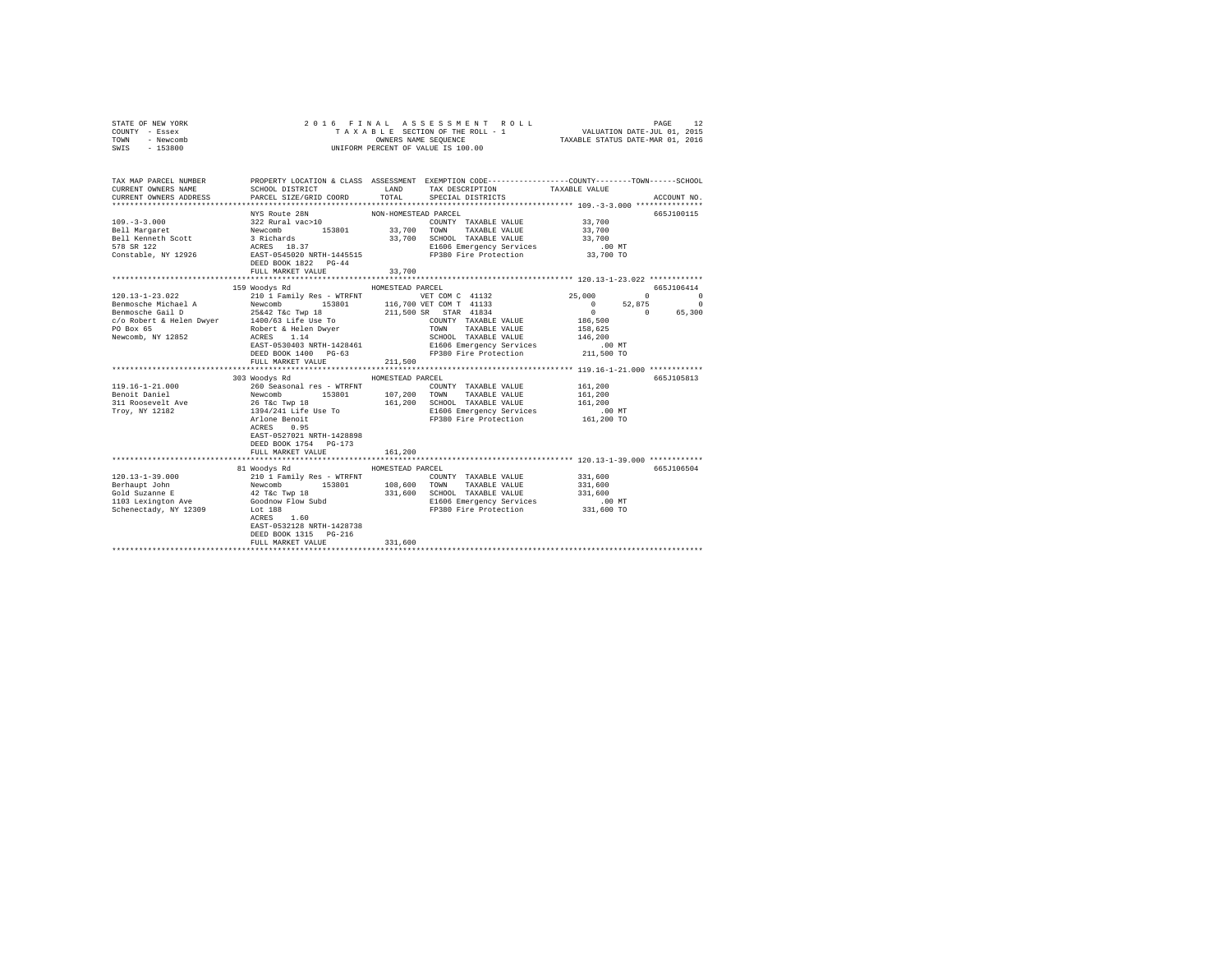| STATE OF NEW YORK | 2016 FINAL ASSESSMENT ROLL         | PAGE                             |
|-------------------|------------------------------------|----------------------------------|
| COUNTY - Essex    | TAXABLE SECTION OF THE ROLL - 1    | VALUATION DATE-JUL 01, 2015      |
| TOWN<br>- Newcomb | OWNERS NAME SEOUENCE               | TAXABLE STATUS DATE-MAR 01, 2016 |
| - 153800<br>SWIS  | UNIFORM PERCENT OF VALUE IS 100.00 |                                  |

| TAX MAP PARCEL NUMBER<br>CURRENT OWNERS NAME | PROPERTY LOCATION & CLASS ASSESSMENT EXEMPTION CODE---------------COUNTY-------TOWN-----SCHOOL<br>LAND<br>SCHOOL DISTRICT<br>CURRENT OWNERS ADDRESS PARCEL SIZE/GRID COORD                                                                                                                                                                 | TOTAL                          | TAX DESCRIPTION TAXABLE VALUE<br>SPECIAL DISTRICTS                                                                                                                                                                                                                                |                                                                            | ACCOUNT NO. |
|----------------------------------------------|--------------------------------------------------------------------------------------------------------------------------------------------------------------------------------------------------------------------------------------------------------------------------------------------------------------------------------------------|--------------------------------|-----------------------------------------------------------------------------------------------------------------------------------------------------------------------------------------------------------------------------------------------------------------------------------|----------------------------------------------------------------------------|-------------|
|                                              | NYS Route 28N<br>FULL MARKET VALUE                                                                                                                                                                                                                                                                                                         | NON-HOMESTEAD PARCEL<br>23,200 | COUNTY TAXABLE VALUE<br>TAXABLE VALUE 23,200<br>23,200 SCHOOL TAXABLE VALUE 23,200 PERSON MARINE 23,200 PERSON MARINE 23,200 PERSON PRESON PRESON PRESON PRESON<br>FR380 PERSON PRESON PRESON PRESON PRESON PRESON PRESON PRESON PRESON PRESON PRESON PRESON PRESON PRESON PRESON | 23,200<br>*********************************** 109.16-1-9.000 ************* | 665J186003  |
|                                              | DEED BOOK 965 PG-267<br>FULL MARKET VALUE                                                                                                                                                                                                                                                                                                  | 208,200                        |                                                                                                                                                                                                                                                                                   | ********************************** 110.-3-6.000 *****************          | 665J103710  |
| $110 - 3 - 6.000$                            | 69 Lower Works Rd<br>$\begin{tabular}{lcccccc} 210 & 1 & Family & Res & & & \text{COUNTY} & TAXABLE & VALUE \\ \text{Newton} & & 153801 & & 35,400 & Town & TAXABLE & VALUE \\ \end{tabular}$<br>Hilton Head Island, SC BAST-0576263 NRTH-1444600 FP380 Fire Protection 207,400 TO<br>29925-3664 DEED BOOK 1098 PG-20<br>FULL MARKET VALUE | HOMESTEAD PARCEL<br>207,400    | $\verb COUNTY TAXABLE VALUE 207,400 \\$                                                                                                                                                                                                                                           |                                                                            | 665J196003  |
|                                              | Lower Works Rd<br>29925-3664 DEED BOOK 949 PG-58<br>FULL MARKET VALUE                                                                                                                                                                                                                                                                      | NON-HOMESTEAD PARCEL<br>25,700 |                                                                                                                                                                                                                                                                                   |                                                                            | 665J190001  |
| $110. -3 - 18.200$                           | 66 Lower Works Rd<br>260 Seasonal res<br>DEED BOOK 1743    PG-112<br>FULL MARKET VALUE                                                                                                                                                                                                                                                     | HOMESTEAD PARCEL<br>84,200     | COUNTY TAXABLE VALUE 84,200                                                                                                                                                                                                                                                       |                                                                            | 665Z014004  |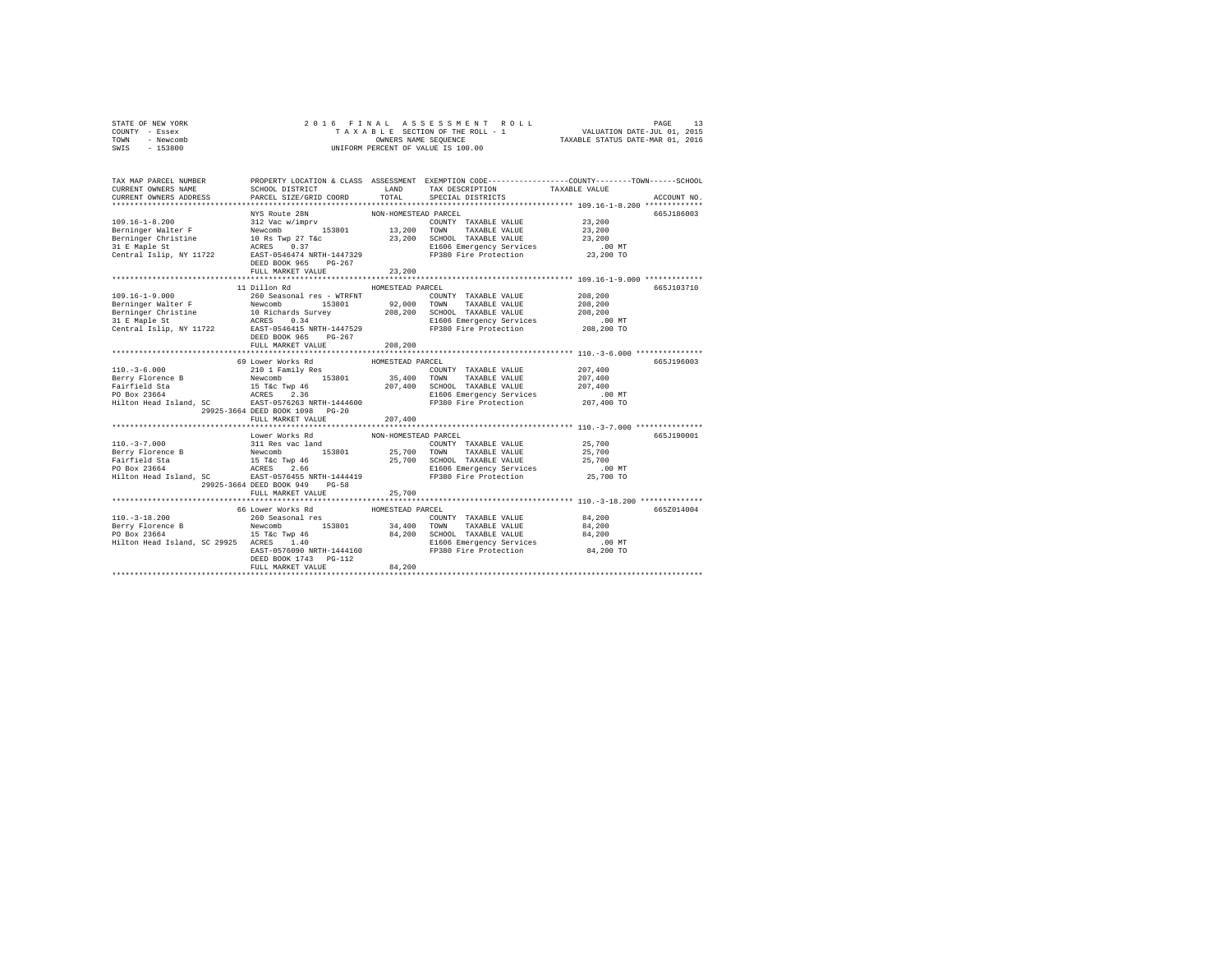| STATE OF NEW YORK<br>COUNTY - Essex<br>TOWN - Newcomb<br>SWIS - 153800 |                                                                                                     |                      | 2016 FINAL ASSESSMENT ROLL<br>TAXABLE SECTION OF THE ROLL - 1 VALUATION DATE-JUL 01, 2015<br>CONNERS NAME SEQUENCE<br>UNIFORM PERCENT OF VALUE IS 100.00 |             | PAGE<br>14  |
|------------------------------------------------------------------------|-----------------------------------------------------------------------------------------------------|----------------------|----------------------------------------------------------------------------------------------------------------------------------------------------------|-------------|-------------|
|                                                                        |                                                                                                     |                      |                                                                                                                                                          |             |             |
| TAX MAP PARCEL NUMBER<br>CURRENT OWNERS NAME                           | SCHOOL DISTRICT                                                                                     |                      | PROPERTY LOCATION & CLASS ASSESSMENT EXEMPTION CODE----------------COUNTY-------TOWN------SCHOOL<br>LAND TAX DESCRIPTION TAXABLE VALUE                   |             |             |
| CURRENT OWNERS ADDRESS                                                 | PARCEL SIZE/GRID COORD                                                                              | TOTAL                | SPECIAL DISTRICTS                                                                                                                                        |             | ACCOUNT NO. |
|                                                                        | Goodnow Flow Rd                                                                                     | HOMESTEAD PARCEL     |                                                                                                                                                          |             | 665J104409  |
| $120.13 - 1 - 7.000$                                                   | 311 Res vac land - WTRFNT                                                                           |                      | COUNTY TAXABLE VALUE                                                                                                                                     | 106,100     |             |
| Berry Lucinda B                                                        |                                                                                                     |                      |                                                                                                                                                          | 106,100     |             |
| PO Box 23651                                                           | Newcomb 153801 106,100 TOWN TAXABLE VALUE<br>26 T&c Twp 18 106,100 SCHOOL TAXABLE VALUE             |                      |                                                                                                                                                          | 106,100     |             |
| Hilton Head Island, SC 29925 Goodnow Flow Subd                         |                                                                                                     |                      | E1606 Emergency Services                                                                                                                                 | .00 MT      |             |
|                                                                        | Let 219                                                                                             |                      | FP380 Fire Protection                                                                                                                                    | 106,100 TO  |             |
|                                                                        | ACRES 0.90                                                                                          |                      |                                                                                                                                                          |             |             |
|                                                                        | EAST-0528907 NRTH-1428816                                                                           |                      |                                                                                                                                                          |             |             |
|                                                                        | DEED BOOK 1411 PG-141                                                                               |                      |                                                                                                                                                          |             |             |
|                                                                        | FULL MARKET VALUE                                                                                   | 106,100              |                                                                                                                                                          |             |             |
|                                                                        | Goodnow Flow Rd                                                                                     | HOMESTEAD PARCEL     |                                                                                                                                                          |             | 665J107104  |
| $120.13 - 1 - 8.000$                                                   | 311 Res vac land - WTRFNT                                                                           |                      | COUNTY TAXABLE VALUE 106,200                                                                                                                             |             |             |
|                                                                        | Newcomb                                                                                             |                      | 153801   106,200   TOWN   TAXABLE VALUE                                                                                                                  | 106,200     |             |
| 120.15-1<br>Berry Lucinda B                                            | 26 T&c Twp 18                                                                                       |                      |                                                                                                                                                          | 106,200     |             |
| Hilton Head Island, SC 29925 Goodnow Flow Subd                         |                                                                                                     |                      | 106,200 SCHOOL TAXABLE VALUE<br>E1606 Emergency Services                                                                                                 | .00 MT      |             |
|                                                                        | Lot $218$                                                                                           |                      | FP380 Fire Protection 106,200 TO                                                                                                                         |             |             |
|                                                                        | ACRES 0.94                                                                                          |                      |                                                                                                                                                          |             |             |
|                                                                        | EAST-0529006 NRTH-1428790                                                                           |                      |                                                                                                                                                          |             |             |
|                                                                        | DEED BOOK 980 PG-222                                                                                |                      |                                                                                                                                                          |             |             |
|                                                                        | FULL MARKET VALUE                                                                                   | 106,200              |                                                                                                                                                          |             |             |
|                                                                        | 16 Sanford Ln                                                                                       | HOMESTEAD PARCEL     |                                                                                                                                                          |             | 665J100407  |
| $110.18 - 5 - 3.000$                                                   | 210 1 Family Res                                                                                    |                      | COUNTY TAXABLE VALUE                                                                                                                                     | 59,600      |             |
|                                                                        | x<br>Newcomb 153801 27,000<br>Pt 4 Thorns Survey 59,600<br>1344/20 Life Use To<br>Margaret Bickford |                      | 27,000 TOWN TAXABLE VALUE                                                                                                                                | 59,600      |             |
| Bickford Gary<br>16 Sanford Ln                                         |                                                                                                     |                      | 59,600 SCHOOL TAXABLE VALUE                                                                                                                              | 59,600      |             |
| Newcomb, NY 12852                                                      |                                                                                                     |                      |                                                                                                                                                          | $.00$ MT    |             |
|                                                                        |                                                                                                     |                      | E1606 Emergency Services<br>FP380 Fire Protection                                                                                                        | 59,600 TO   |             |
|                                                                        | ACRES 0.40 BANK WFARGO                                                                              |                      | SD380 Sewer District                                                                                                                                     | 59,600 TO M |             |
|                                                                        |                                                                                                     |                      | EAST-0559968 NRTH-1441411 WD380 Water District                                                                                                           | 59,600 TO M |             |
|                                                                        | DEED BOOK 1344 PG-20                                                                                |                      |                                                                                                                                                          |             |             |
|                                                                        | FULL MARKET VALUE                                                                                   | 59,600               |                                                                                                                                                          |             |             |
|                                                                        |                                                                                                     |                      |                                                                                                                                                          |             |             |
| 109.15-4-10.000                                                        | 39 Goodnow Flow Rd<br>312 Vac w/imprv                                                               | NON-HOMESTEAD PARCEL | COUNTY TAXABLE VALUE                                                                                                                                     | 49,000      | 665J100506  |
| Blanchette Andrew Newcomb 153801 39,900 TOWN TAXABLE VALUE             |                                                                                                     |                      |                                                                                                                                                          | 49,000      |             |
| 5042 Rt 28N                                                            | 4 Ords Patent                                                                                       |                      | 49,000 SCHOOL TAXABLE VALUE                                                                                                                              | 49,000      |             |
| Newcomb, NY 12852                                                      | 29ac                                                                                                |                      |                                                                                                                                                          |             |             |
|                                                                        | $ACRES$ 31.20                                                                                       |                      | E1606 Emergency Services 6.00 MT<br>FP380 Fire Protection 49,000 TO                                                                                      |             |             |
|                                                                        | EAST-0543068 NRTH-1444257                                                                           |                      |                                                                                                                                                          |             |             |
|                                                                        | DEED BOOK 480 PG-192                                                                                |                      |                                                                                                                                                          |             |             |
|                                                                        | FULL MARKET VALUE                                                                                   | 49,000               |                                                                                                                                                          |             |             |
|                                                                        |                                                                                                     |                      |                                                                                                                                                          |             |             |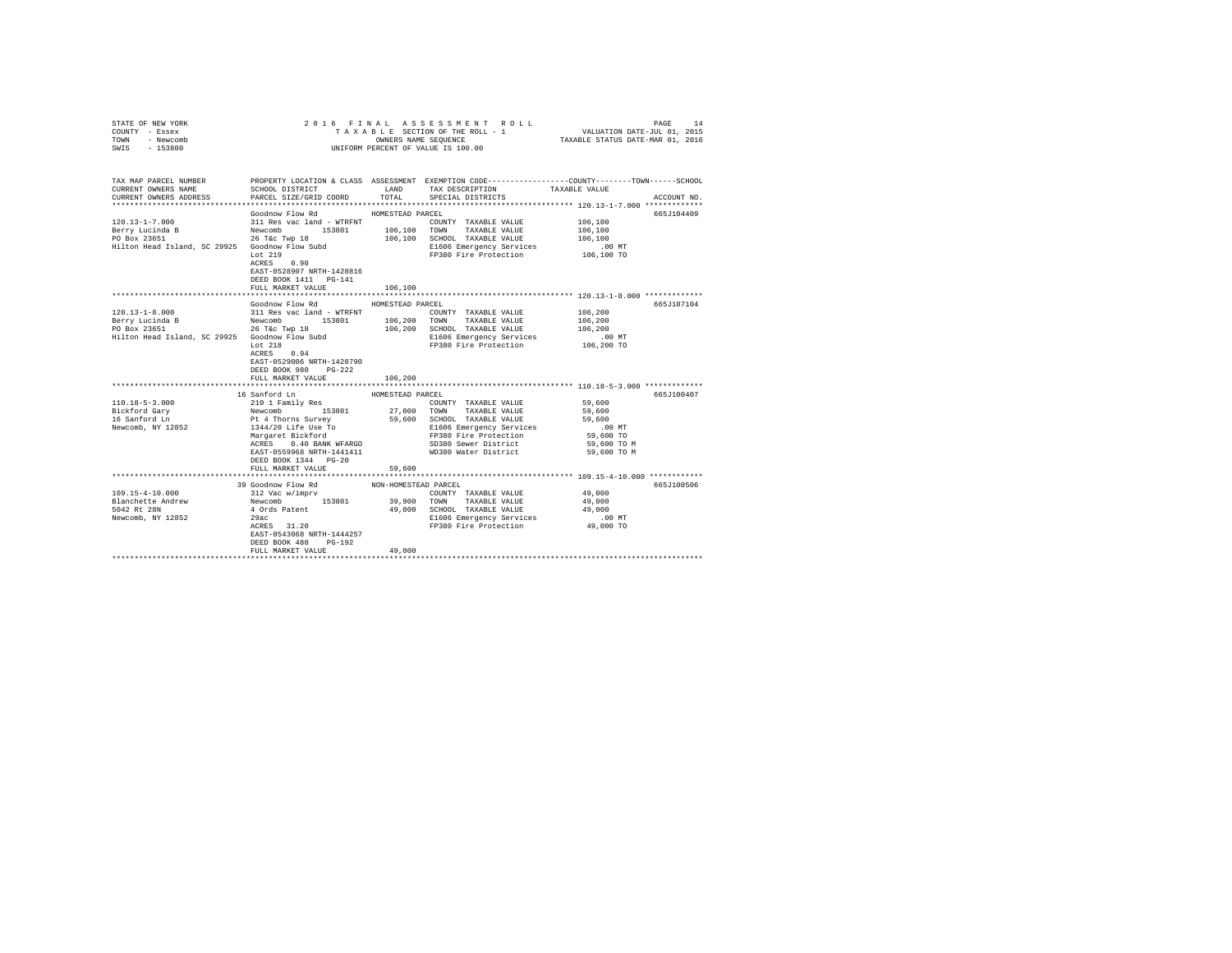| STATE OF NEW YORK<br>COUNTY - Essex<br>TOWN - Newcomb<br>SWIS - 153800                                                                                                                                                                           | 2016 FINAL                             |                      | OWNERS NAME SEQUENCE<br>UNIFORM PERCENT OF VALUE IS 100.00          |                                         |                             |
|--------------------------------------------------------------------------------------------------------------------------------------------------------------------------------------------------------------------------------------------------|----------------------------------------|----------------------|---------------------------------------------------------------------|-----------------------------------------|-----------------------------|
|                                                                                                                                                                                                                                                  |                                        |                      |                                                                     |                                         |                             |
| TAX MAP PARCEL NUMBER PROPERTY LOCATION & CLASS ASSESSMENT EXEMPTION CODE---------------COUNTY-------TOWN------SCHOOL                                                                                                                            |                                        |                      |                                                                     |                                         |                             |
| CURRENT OWNERS NAME                                                                                                                                                                                                                              |                                        |                      | SCHOOL DISTRICT LAND TAX DESCRIPTION TAXABLE VALUE                  |                                         |                             |
| CURRENT OWNERS ADDRESS                                                                                                                                                                                                                           | PARCEL SIZE/GRID COORD                 | TOTAL                | SPECIAL DISTRICTS                                                   |                                         | ACCOUNT NO.                 |
|                                                                                                                                                                                                                                                  |                                        |                      |                                                                     |                                         |                             |
| $110.18 - 3 - 2.000$                                                                                                                                                                                                                             | 5042 NYS Route 28N<br>210 1 Family Res | HOMESTEAD PARCEL     | RES. STAR 41854                                                     | $\sim$ 0                                | 665L100508<br>$0 \t 30,000$ |
|                                                                                                                                                                                                                                                  |                                        |                      |                                                                     |                                         |                             |
|                                                                                                                                                                                                                                                  |                                        |                      |                                                                     |                                         |                             |
|                                                                                                                                                                                                                                                  |                                        |                      |                                                                     |                                         |                             |
|                                                                                                                                                                                                                                                  |                                        |                      |                                                                     | $.00$ MT                                |                             |
|                                                                                                                                                                                                                                                  |                                        |                      |                                                                     | 99,900 TO                               |                             |
|                                                                                                                                                                                                                                                  | FULL MARKET VALUE                      | 99,900               |                                                                     |                                         |                             |
|                                                                                                                                                                                                                                                  |                                        |                      |                                                                     |                                         |                             |
|                                                                                                                                                                                                                                                  | 66 Stubing Ln MOMESTEAD PARCEL         |                      |                                                                     |                                         | 665Z001007                  |
|                                                                                                                                                                                                                                                  |                                        |                      |                                                                     |                                         | $0 \t 30.000$               |
|                                                                                                                                                                                                                                                  |                                        |                      |                                                                     |                                         |                             |
|                                                                                                                                                                                                                                                  |                                        |                      |                                                                     |                                         |                             |
|                                                                                                                                                                                                                                                  |                                        |                      |                                                                     |                                         |                             |
|                                                                                                                                                                                                                                                  |                                        |                      |                                                                     |                                         |                             |
|                                                                                                                                                                                                                                                  |                                        |                      |                                                                     |                                         |                             |
|                                                                                                                                                                                                                                                  |                                        |                      |                                                                     |                                         |                             |
|                                                                                                                                                                                                                                                  | FULL MARKET VALUE                      | 343,200              |                                                                     |                                         |                             |
| 17 Botts Players<br>17 Botts Players<br>17 Botts Players<br>281 Multiple res RES. STAR 41854<br>BOMESTEAD PARCEL<br>BOMESTEAD PARCEL<br>FOR SCRIP RES. STAR 41854<br>BOLD TOWN TAXABLE VALUE<br>FOR BOX 109 BOX 1282<br>PRES 26.400 CONNY TAXABL |                                        |                      |                                                                     |                                         | 665J107003                  |
|                                                                                                                                                                                                                                                  |                                        |                      |                                                                     |                                         | $0 \t 30,000$               |
|                                                                                                                                                                                                                                                  |                                        |                      |                                                                     | $\begin{array}{c}0\\366,900\end{array}$ |                             |
|                                                                                                                                                                                                                                                  |                                        |                      |                                                                     |                                         |                             |
|                                                                                                                                                                                                                                                  |                                        |                      |                                                                     | 366,900<br>336,900                      |                             |
|                                                                                                                                                                                                                                                  |                                        |                      |                                                                     |                                         |                             |
|                                                                                                                                                                                                                                                  |                                        |                      | E1606 Emergency Services .00 MT<br>FP380 Fire Protection 366,900 TO |                                         |                             |
|                                                                                                                                                                                                                                                  | FULL MARKET VALUE                      | 366,900              |                                                                     |                                         |                             |
|                                                                                                                                                                                                                                                  |                                        |                      |                                                                     |                                         |                             |
|                                                                                                                                                                                                                                                  | 186 Chaisson Rd                        | HOMESTEAD PARCEL     |                                                                     |                                         | 665.7105507                 |
|                                                                                                                                                                                                                                                  |                                        |                      |                                                                     | 263,800                                 |                             |
|                                                                                                                                                                                                                                                  |                                        |                      |                                                                     | 263,800                                 |                             |
|                                                                                                                                                                                                                                                  |                                        |                      |                                                                     | 263,800                                 |                             |
|                                                                                                                                                                                                                                                  |                                        |                      |                                                                     | $.00$ MT<br>263,800 TO                  |                             |
|                                                                                                                                                                                                                                                  | EAST-0554817 NRTH-1440918              |                      |                                                                     |                                         |                             |
|                                                                                                                                                                                                                                                  | DEED BOOK 1256 PG-82                   |                      |                                                                     |                                         |                             |
|                                                                                                                                                                                                                                                  | FULL MARKET VALUE                      | 263,800              |                                                                     |                                         |                             |
|                                                                                                                                                                                                                                                  |                                        |                      |                                                                     |                                         |                             |
|                                                                                                                                                                                                                                                  | NYS Route 28N                          | NON-HOMESTEAD PARCEL |                                                                     |                                         | 665J105506                  |
|                                                                                                                                                                                                                                                  |                                        |                      |                                                                     |                                         |                             |
|                                                                                                                                                                                                                                                  |                                        |                      |                                                                     |                                         |                             |
|                                                                                                                                                                                                                                                  |                                        |                      |                                                                     |                                         |                             |
|                                                                                                                                                                                                                                                  |                                        |                      |                                                                     |                                         |                             |
|                                                                                                                                                                                                                                                  |                                        |                      |                                                                     |                                         |                             |
|                                                                                                                                                                                                                                                  | DEED BOOK 1256 PG-82                   |                      |                                                                     |                                         |                             |
|                                                                                                                                                                                                                                                  | FULL MARKET VALUE                      | 56,500               |                                                                     |                                         |                             |
|                                                                                                                                                                                                                                                  |                                        |                      |                                                                     |                                         |                             |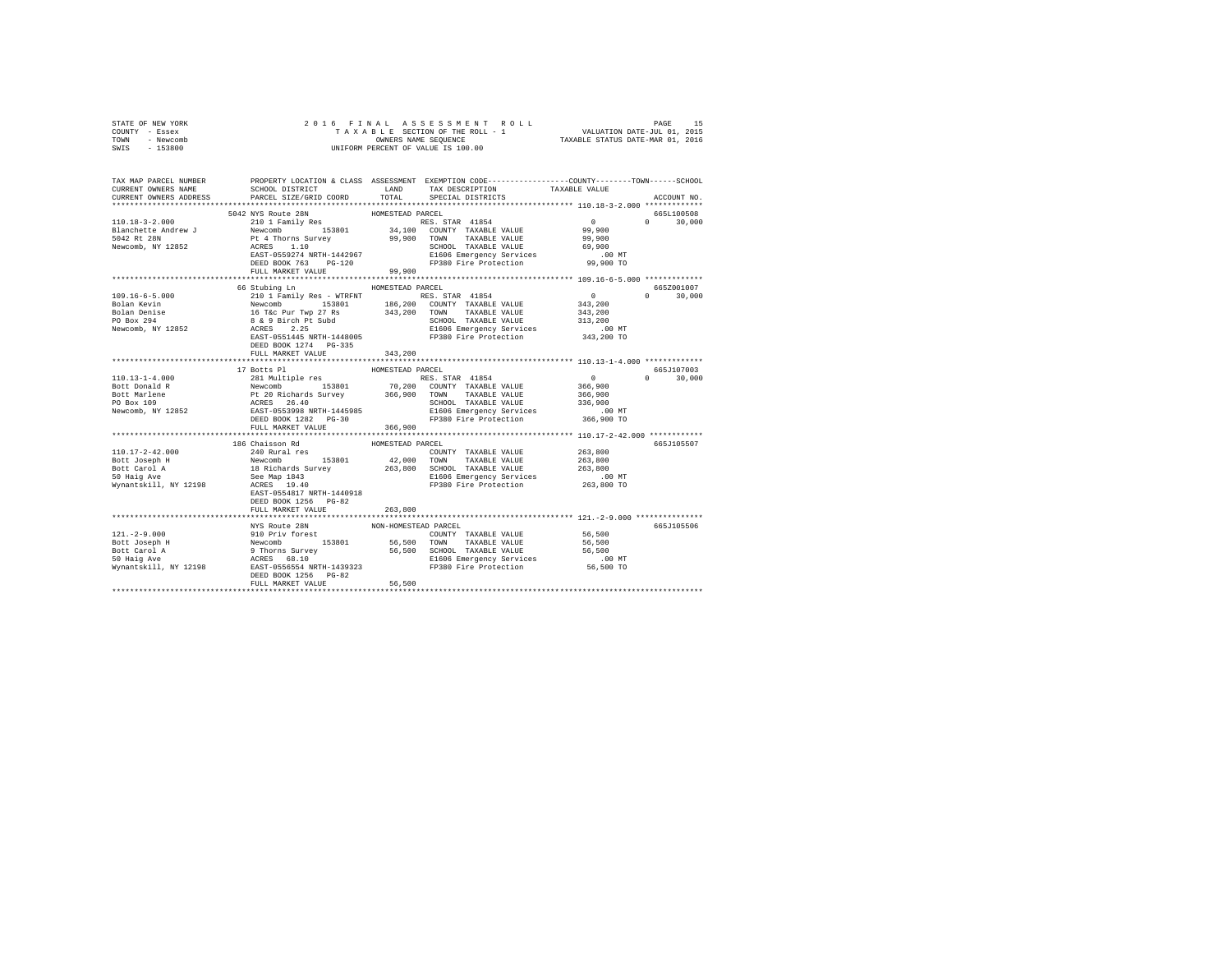| STATE OF NEW YORK<br>COUNTY - Essex<br>TOWN - Newcomb<br>SWIS - 153800                                                                                                                                                                                                                                                                                                 | $\begin{tabular}{lcccccc} 2 & 0 & 1 & 6 & $\texttt{F} \texttt{ I N A L} & \texttt{A S S E S S M E N T} & \texttt{R O L L} & & & & \texttt{PAGE} & 16 \\ & $\texttt{T A X A B L E S C T T O N O F T H E R O L L} - 1 & & & & \texttt{VALUATION DATE-JUL 01, 2015} \\ & & & & & & \texttt{ONNERS NAME SEQUENCE} & & & \texttt{TAXABLE STATUS DATE-MAR 01, 2016} \\ & & & & & & & \texttt{UNIFORM PERCENT OF VALUE IS 100.00} \end{tabular}$ |                  |                                                                     |                                                       |             |
|------------------------------------------------------------------------------------------------------------------------------------------------------------------------------------------------------------------------------------------------------------------------------------------------------------------------------------------------------------------------|-------------------------------------------------------------------------------------------------------------------------------------------------------------------------------------------------------------------------------------------------------------------------------------------------------------------------------------------------------------------------------------------------------------------------------------------|------------------|---------------------------------------------------------------------|-------------------------------------------------------|-------------|
| TAX MAP PARCEL NUMBER PROPERTY LOCATION & CLASS ASSESSMENT EXEMPTION CODE---------------COUNTY-------TOWN------SCHOOL<br>CURRENT OWNERS NAME SCHOOL DISTRICT LAND TAX DESCRIPTION TAXABLE VALUE<br>CURRENT OWNERS ADDRESS PARCEL SIZE/GRID COORD                                                                                                                       |                                                                                                                                                                                                                                                                                                                                                                                                                                           |                  | TOTAL SPECIAL DISTRICTS                                             |                                                       | ACCOUNT NO. |
| 109.15-3-10.000<br>Bott Kenneth T Jr<br>PO Box 35<br>Poestenkill, NY 12140                                                                                                                                                                                                                                                                                             | 34 Goodnow Flow Rd<br>ACRES 0.40<br>EAST-0542905 NRTH-1445117<br>ERST-0542905 NRTH-1445117<br>DEED BOOK 1612 PG-125<br>FULL MARKET VALUE 109,800                                                                                                                                                                                                                                                                                          |                  |                                                                     | 109,800<br>109,800<br>109,800<br>.00 MT<br>109,800 TO | 665J101604  |
|                                                                                                                                                                                                                                                                                                                                                                        |                                                                                                                                                                                                                                                                                                                                                                                                                                           |                  |                                                                     |                                                       |             |
| $120.14 - 1 - 7.002$<br>Exercise Timothy B<br>Bowers Timothy B<br>Sowers Deborah G<br>S3 Allhusen Rd<br>New Paltz, NY 12561                                                                                                                                                                                                                                            | 1018 Goodnow Flow Rd MOMESTEAD PARCEL<br>260 Seasonal res - WTRFNT<br>Newcomb 153801 135,200 TOWN TAXABLE VALUE<br>Newcomb 153801 135,200 TOWN TAXABLE VALUE<br>46 Tec Twp 18 158,700 SCHOOL TAXABLE VALUE<br>46 Tec Twp 18 158,700 SCHOOL TAXABLE VALUE<br>1653 6 154 FP380 Fire<br>EAST-0536002 NRTH-1428039<br>DEED BOOK 1413 PG-96<br>FULL MARKET VALUE                                                                               | 158,700          |                                                                     | 158,700<br>158,700<br>158,700<br>00 MT<br>158,700 TO  | 665J103501  |
|                                                                                                                                                                                                                                                                                                                                                                        |                                                                                                                                                                                                                                                                                                                                                                                                                                           |                  |                                                                     |                                                       |             |
| $\begin{tabular}{l c c c c c} \hline 110.17-3-15.000 & 87~\mbox{MCTY} & 110~\mbox{K000} & 110~\mbox{J} & 10~\mbox{J} & 10~\mbox{J} & 10~\mbox{J} & 10~\mbox{J} & 10~\mbox{J} & 10~\mbox{J} & 10~\mbox{J} & 10~\mbox{J} & 10~\mbox{J} & 10~\mbox{J} & 10~\mbox{J} & 10~\mbox{J} & 10~\mbox{J}$                                                                          | 87 Marcy Ln                                                                                                                                                                                                                                                                                                                                                                                                                               | HOMESTEAD PARCEL |                                                                     | 118,600<br>118,600<br>118,600                         | 665J106804  |
|                                                                                                                                                                                                                                                                                                                                                                        |                                                                                                                                                                                                                                                                                                                                                                                                                                           |                  |                                                                     |                                                       |             |
|                                                                                                                                                                                                                                                                                                                                                                        | 1254 Goodnow Flow Rd MOMESTEAD PARCEL<br>ACRES 3.70<br>EAST-0536879 NRTH-1425909                                                                                                                                                                                                                                                                                                                                                          |                  |                                                                     |                                                       | 665J104110  |
|                                                                                                                                                                                                                                                                                                                                                                        | DEED BOOK 1825 PG-79<br>FULL MARKET VALUE<br>Goodnow Flow Rd MOMESTEAD PARCEL                                                                                                                                                                                                                                                                                                                                                             | 299,500          |                                                                     |                                                       | 665J100604  |
| 120.17-2-33.000<br>$\begin{array}{r} \text{SUB} \text{D} \text{C} \text{OMIV} \text{N} \end{array}$<br>Exagg Dennis<br>Bragg Patricia M<br>$\begin{array}{r} \text{S11 Res} \text{ vac } 1 \text{ and } - \text{WTRFNT} \end{array}$<br>EVERITY TAXABLE VALUE<br>Bragg Patricia M<br>$\begin{array}{r} \text{S201} \\ \text{S3201} \\ \text{S42 } \text{TeC Twp} \end$ | ACRES 19.80<br>EAST-0531448 NRTH-1426661<br>DEED BOOK 1196 PG-27<br>FULL MARKET VALUE                                                                                                                                                                                                                                                                                                                                                     | 188,900          | E1606 Emergency Services .00 MT<br>FP380 Fire Protection 188,900 TO | 188,900<br>188,900<br>188,900                         |             |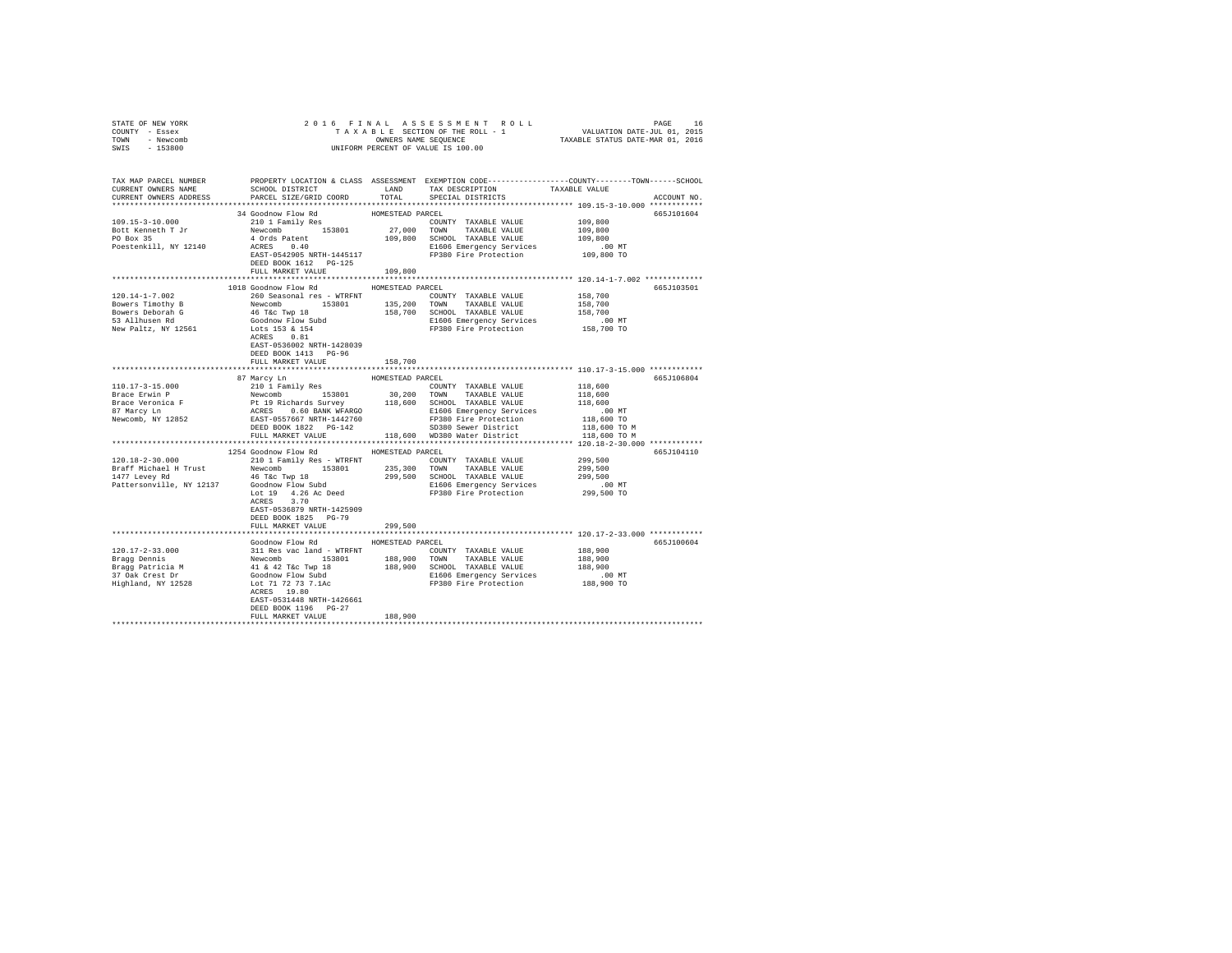| STATE OF NEW YORK<br>COUNTY - Essex<br>TOWN<br>- Newcomb<br>$-153800$<br>SWIS                             |                                                                                                                                                                                                                                                                                               |                             | 2016 FINAL ASSESSMENT ROLL<br>TAXABLE SECTION OF THE ROLL - 1<br>OWNERS NAME SEQUENCE<br>UNIFORM PERCENT OF VALUE IS 100.00                                                                  | PAGE<br>17<br>VALUATION DATE-JUL 01, 2015<br>TAXABLE STATUS DATE-MAR 01, 2016                                                   |
|-----------------------------------------------------------------------------------------------------------|-----------------------------------------------------------------------------------------------------------------------------------------------------------------------------------------------------------------------------------------------------------------------------------------------|-----------------------------|----------------------------------------------------------------------------------------------------------------------------------------------------------------------------------------------|---------------------------------------------------------------------------------------------------------------------------------|
| TAX MAP PARCEL NUMBER<br>CURRENT OWNERS NAME<br>CURRENT OWNERS ADDRESS                                    | SCHOOL DISTRICT TAND TAX DESCRIPTION<br>PARCEL SIZE/GRID COORD TOTAL SPECIAL DISTRICTS                                                                                                                                                                                                        |                             |                                                                                                                                                                                              | PROPERTY LOCATION & CLASS ASSESSMENT EXEMPTION CODE---------------COUNTY-------TOWN------SCHOOL<br>TAXABLE VALUE<br>ACCOUNT NO. |
| $120.17 - 2 - 34.000$<br>Bragg Dennis<br>Bragg Patricia M<br>37 Oak Crest Dr<br>Highland, NY 12528        | 99 Memory Ln<br>210 1 Family Res - WTRFNT<br>228,300 TOWN TAXABLE VALUE<br>42 T&C TWD 18 270,000 SCHOOL TAXABLE VALUE<br>APPERTURE TWO 18<br>Goodnow Flow Subd<br>Lot 69 & 70 7.2Ac<br>APPERTURE 8 00<br>ACRES 8.00<br>EAST-0531854 NRTH-1426718<br>DEED BOOK 1196 PG-27<br>FULL MARKET VALUE | HOMESTEAD PARCEL<br>270,000 | COUNTY TAXABLE VALUE<br>E1606 Emergency Services<br>FP380 Fire Protection 270,000 TO                                                                                                         | 665J100603<br>270,000<br>270,000<br>270,000<br>$.00$ MT                                                                         |
|                                                                                                           | 83 Marcy Ln                                                                                                                                                                                                                                                                                   | HOMESTEAD PARCEL            |                                                                                                                                                                                              | ********************************** 110.17-3-16.000 ************<br>665J104107                                                   |
| $110.17 - 3 - 16.000$<br>Brewer Laura M<br>83 Marcy Ln<br>Newcomb, NY 12852                               | 210 1 Family Res<br>210 1 ramily Res<br>Newcomb 153801<br>Pt 19 Richards Survey<br>ACRES 0.60 BANK1STARSG<br>EAST-0557747 NRTH-1442689<br>DEED BOOK 1780 PG-161<br>FULL MARKET VALUE                                                                                                          |                             | COUNTY TAXABLE VALUE<br>30,200 TOWN TAXABLE VALUE<br>89,600 SCHOOL TAXABLE VALUE<br>E1606 Emergency Services<br>FP380 Fire Protection<br>SD380 Sewer District<br>89,600 WD380 Water District | 89,600<br>89,600<br>89,600<br>$.00$ MT<br>89,600 TO<br>89,600 TO M<br>89,600 TO M                                               |
|                                                                                                           | 1732 Goodnow Flow Rd                                                                                                                                                                                                                                                                          | HOMESTEAD PARCEL            |                                                                                                                                                                                              | 665J106206                                                                                                                      |
| $119.20 - 4 - 1.000$<br>Broderick William B<br>526 Tiplady Rd<br>Salem, NY 12865                          | 260 Seasonal res - WTRFNT<br>153801 115,700<br>Newcomb<br>27 T&C Twp 18<br>27 IWC IWF 10<br>Goodnow Flow Subd<br>Lot 337<br>ACRES 0.80 BANK CORE<br>EAST-0526166 NRTH-1425728<br>DEED BOOK 1425 PG-318<br>FULL MARKET VALUE                                                                   | 155,700                     | COUNTY TAXABLE VALUE<br>TOWN<br>TAXABLE VALUE<br>155,700 SCHOOL TAXABLE VALUE<br>E1606 Emergency Services<br>FP380 Fire Protection                                                           | 155,700<br>155,700<br>155,700<br>$.00$ MT<br>155,700 TO                                                                         |
|                                                                                                           |                                                                                                                                                                                                                                                                                               |                             |                                                                                                                                                                                              |                                                                                                                                 |
| $120.18 - 1 - 6.000$<br>Broughton Richard W<br>Broughton John J<br>PO Box 276<br>East Greenbush, NY 12061 | 1044 Goodnow Flow Rd<br>210 1 Family Res - WTRFNT<br>153801 100,600<br>Newcomb<br>46 T&c Twp 18<br>Goodnow Flow Subd<br>Lot 147<br>$ACRES$ 0.40<br>EAST-0536613 NRTH-1427771<br>DEED BOOK 584 PG-142<br>FULL MARKET VALUE                                                                     | HOMESTEAD PARCEL<br>167,400 | COUNTY TAXABLE VALUE<br>TOWN TAXABLE VALUE<br>167,400 SCHOOL TAXABLE VALUE<br>E1606 Emergency Services<br>FP380 Fire Protection 167,400 TO                                                   | 665J100112<br>167,400<br>167,400<br>167,400<br>$.00$ MT                                                                         |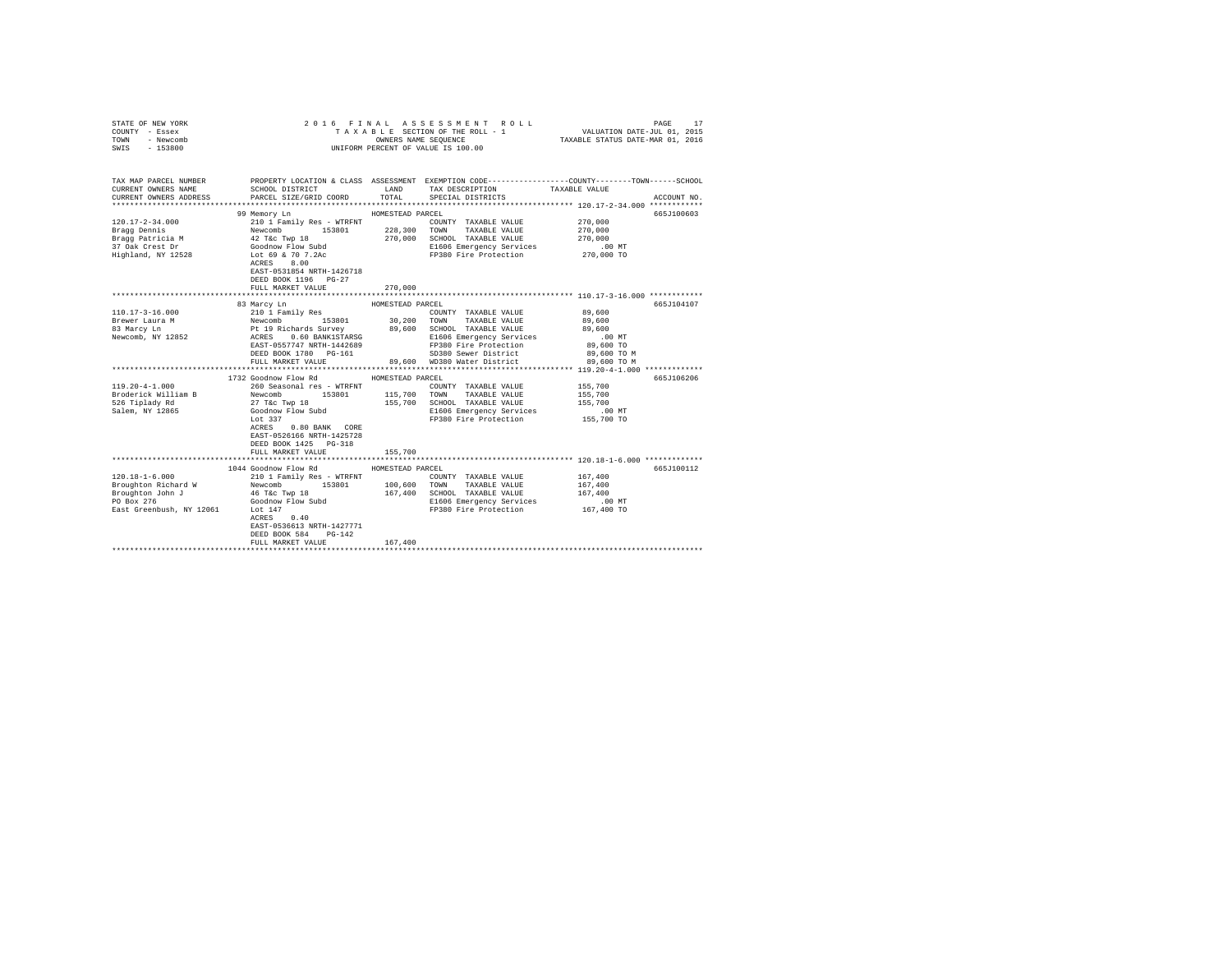| STATE OF NEW YORK | 2016 FINAL ASSESSMENT ROLL         | 18<br>PAGE                       |
|-------------------|------------------------------------|----------------------------------|
| COUNTY - Essex    | TAXABLE SECTION OF THE ROLL - 1    | VALUATION DATE-JUL 01, 2015      |
| TOWN<br>- Newcomb | OWNERS NAME SEOUENCE               | TAXABLE STATUS DATE-MAR 01, 2016 |
| - 153800<br>SWIS  | UNIFORM PERCENT OF VALUE IS 100.00 |                                  |

| TAX MAP PARCEL NUMBER<br>CURRENT OWNERS NAME | SCHOOL DISTRICT<br>LAND TAX DESCRIPTION                                                                                                                                                                                                                                                                                                       |                      | PROPERTY LOCATION & CLASS ASSESSMENT EXEMPTION CODE---------------COUNTY-------TOWN------SCHOOL | TAXABLE VALUE      |               |
|----------------------------------------------|-----------------------------------------------------------------------------------------------------------------------------------------------------------------------------------------------------------------------------------------------------------------------------------------------------------------------------------------------|----------------------|-------------------------------------------------------------------------------------------------|--------------------|---------------|
|                                              | CURRENT OWNERS ADDRESS PARCEL SIZE/GRID COORD TOTAL SPECIAL DISTRICTS                                                                                                                                                                                                                                                                         |                      |                                                                                                 |                    | ACCOUNT NO.   |
|                                              | 5841 NYS Route 28N MOMESTEAD PARCEL                                                                                                                                                                                                                                                                                                           |                      |                                                                                                 |                    | 665J106914    |
|                                              |                                                                                                                                                                                                                                                                                                                                               |                      |                                                                                                 |                    | $0 \t 30.000$ |
|                                              |                                                                                                                                                                                                                                                                                                                                               |                      |                                                                                                 |                    |               |
|                                              |                                                                                                                                                                                                                                                                                                                                               |                      |                                                                                                 |                    |               |
|                                              |                                                                                                                                                                                                                                                                                                                                               |                      |                                                                                                 |                    |               |
|                                              |                                                                                                                                                                                                                                                                                                                                               |                      |                                                                                                 |                    |               |
|                                              |                                                                                                                                                                                                                                                                                                                                               |                      |                                                                                                 |                    |               |
|                                              |                                                                                                                                                                                                                                                                                                                                               |                      |                                                                                                 |                    |               |
|                                              |                                                                                                                                                                                                                                                                                                                                               |                      |                                                                                                 |                    |               |
|                                              | 1070 Goodnow Flow Rd                                                                                                                                                                                                                                                                                                                          | HOMESTEAD PARCEL     |                                                                                                 |                    | 665J100514    |
|                                              |                                                                                                                                                                                                                                                                                                                                               |                      | COUNTY TAXABLE VALUE 163,500                                                                    |                    |               |
|                                              | $\begin{array}{cccccc} 120.18-1-12.000 & & & & 210&1\text{ Family Res - WITH} & & & \text{COUNTY TAXABLE VALUE} \\ \text{Bruno Anthony J} & & & & \text{Newton} & & & 153801 & & 99,800 & \text{TONN} & \text{TXABLE VALUE} \\ \text{S2 Ferry B1vd} & & & & & \text{Mewcomb} & & & 163,500 & \text{SCHODL} & \text{TXABLE VALUE} \end{array}$ |                      |                                                                                                 | 163,500            |               |
|                                              |                                                                                                                                                                                                                                                                                                                                               |                      | 163,500 SCHOOL TAXABLE VALUE 163,500                                                            |                    |               |
|                                              | So Glens Falls, NY 12803 Goodnow Flow Subd                                                                                                                                                                                                                                                                                                    |                      | E1606 Emergency Services 6.00 MT<br>FP380 Fire Protection 163,500 TO                            |                    |               |
|                                              | Lot 141                                                                                                                                                                                                                                                                                                                                       |                      |                                                                                                 |                    |               |
|                                              | ACRES 0.50                                                                                                                                                                                                                                                                                                                                    |                      |                                                                                                 |                    |               |
|                                              | EAST-0537147 NRTH-1427525                                                                                                                                                                                                                                                                                                                     |                      |                                                                                                 |                    |               |
|                                              | DEED BOOK 783 PG-207                                                                                                                                                                                                                                                                                                                          |                      |                                                                                                 |                    |               |
|                                              |                                                                                                                                                                                                                                                                                                                                               |                      |                                                                                                 |                    |               |
|                                              |                                                                                                                                                                                                                                                                                                                                               |                      |                                                                                                 |                    |               |
|                                              | 46 Montavne Way                                                                                                                                                                                                                                                                                                                               | NON-HOMESTEAD PARCEL |                                                                                                 |                    | 665Z009002    |
| $110.13 - 13 - 4.000$                        | 311 Res vac land                                                                                                                                                                                                                                                                                                                              |                      | COUNTY TAXABLE VALUE 12,300                                                                     |                    |               |
|                                              |                                                                                                                                                                                                                                                                                                                                               |                      | $12,300 \qquad {\tt TOWN} \qquad {\tt TAXABLE\ VALUE} \qquad \qquad 12,300$                     |                    |               |
|                                              |                                                                                                                                                                                                                                                                                                                                               |                      | 12,300 SCHOOL TAXABLE VALUE                                                                     | 12,300             |               |
|                                              | $\begin{tabular}{lcccc} {\bf Bruno May Elizabeth} & {\bf Newcomb} & {\bf 153801} & {\bf 12,300} \\ {\bf Bruno May Elizabeth} & {\bf 20 TEC Pur TWP 27 RS} & {\bf 12,300} \\ {\bf 102 Lumax Run} & {\bf 20 J128-Agreenement} & {\bf 12,300} \\ {\bf Troy, NY 12180} & {\bf 1629/128-Agreenent} & {\bf 130} \\ \end{tabular}$                   |                      | E1606 Emergency Services .00 MT                                                                 |                    |               |
|                                              |                                                                                                                                                                                                                                                                                                                                               |                      | FP380 Fire Protection 12,300 TO                                                                 |                    |               |
|                                              | EAST-0555225 NRTH-1446757                                                                                                                                                                                                                                                                                                                     |                      |                                                                                                 |                    |               |
|                                              | DEED BOOK 1700 PG-145                                                                                                                                                                                                                                                                                                                         | 12,300               |                                                                                                 |                    |               |
|                                              | FULL MARKET VALUE                                                                                                                                                                                                                                                                                                                             |                      |                                                                                                 |                    |               |
|                                              | Goodnow Flow Rd MOMESTEAD PARCEL                                                                                                                                                                                                                                                                                                              |                      |                                                                                                 |                    | 665J176002    |
|                                              |                                                                                                                                                                                                                                                                                                                                               |                      |                                                                                                 |                    |               |
|                                              |                                                                                                                                                                                                                                                                                                                                               |                      |                                                                                                 | 123,300<br>123,300 |               |
|                                              |                                                                                                                                                                                                                                                                                                                                               |                      | 123,300 SCHOOL TAXABLE VALUE 123,300                                                            |                    |               |
|                                              |                                                                                                                                                                                                                                                                                                                                               |                      |                                                                                                 |                    |               |
|                                              |                                                                                                                                                                                                                                                                                                                                               |                      | E1606 Emergency Services 6.00 MT<br>FP380 Fire Protection 123,300 TO                            |                    |               |
|                                              | ACRES 1.50                                                                                                                                                                                                                                                                                                                                    |                      |                                                                                                 |                    |               |
|                                              | EAST-0525086 NRTH-1426549                                                                                                                                                                                                                                                                                                                     |                      |                                                                                                 |                    |               |
|                                              | DEED BOOK 1640 PG-9                                                                                                                                                                                                                                                                                                                           |                      |                                                                                                 |                    |               |
|                                              | FULL MARKET VALUE                                                                                                                                                                                                                                                                                                                             | 123,300              |                                                                                                 |                    |               |
|                                              |                                                                                                                                                                                                                                                                                                                                               |                      |                                                                                                 |                    |               |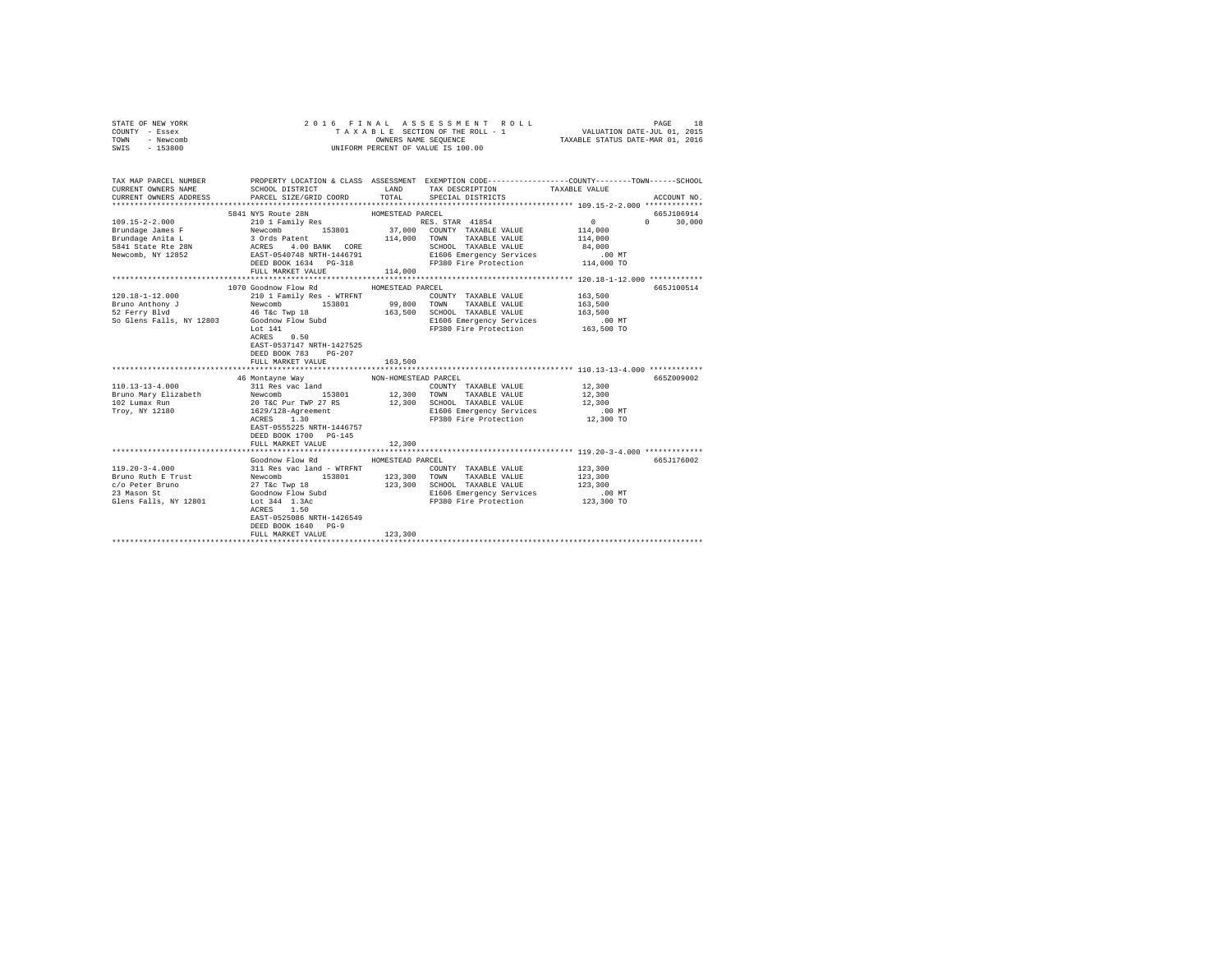| COUNTY - Essex<br>TOWN<br>- Newcomb<br>SWIS<br>$-153800$ | OWNERS NAME SEQUENCE<br>UNIFORM PERCENT OF VALUE IS 100.00                                                                                                                                                        |                                                              | TAXABLE SECTION OF THE ROLL - 1 VALUATION DATE-JUL 01, 2015<br>TAXABLE STATUS DATE-MAR 01, 2016                                                       |
|----------------------------------------------------------|-------------------------------------------------------------------------------------------------------------------------------------------------------------------------------------------------------------------|--------------------------------------------------------------|-------------------------------------------------------------------------------------------------------------------------------------------------------|
| CURRENT OWNERS NAME<br>CURRENT OWNERS ADDRESS            | SCHOOL DISTRICT LAND<br>PARCEL SIZE/GRID COORD                                                                                                                                                                    | TAX DESCRIPTION<br>TOTAL<br>SPECIAL DISTRICTS                | TAX MAP PARCEL NUMBER PROPERTY LOCATION & CLASS ASSESSMENT EXEMPTION CODE---------------COUNTY-------TOWN------SCHOOL<br>TAXABLE VALUE<br>ACCOUNT NO. |
|                                                          | 1854 Goodnow Flow Rd                                                                                                                                                                                              | HOMESTEAD PARCEL                                             | 665J100313                                                                                                                                            |
| $119.20 - 3 - 5.000$                                     | 260 Seasonal res - WTRFNT                                                                                                                                                                                         | COUNTY TAXABLE VALUE                                         | 179,000                                                                                                                                               |
|                                                          | 153801                                                                                                                                                                                                            | 118,300<br>TOWN<br>TAXABLE VALUE                             | 179,000                                                                                                                                               |
|                                                          |                                                                                                                                                                                                                   | 179,000<br>SCHOOL TAXABLE VALUE                              | 179,000                                                                                                                                               |
|                                                          |                                                                                                                                                                                                                   | E1606 Emergency Services                                     | 00 MT.<br>179,000 TO                                                                                                                                  |
|                                                          | ACRES 1.70<br>EAST-0525248 NRTH-1426503<br>DEED BOOK 1640 PG-14<br>FULL MARKET VALUE                                                                                                                              | FP380 Fire Protection                                        |                                                                                                                                                       |
|                                                          |                                                                                                                                                                                                                   | 179,000                                                      |                                                                                                                                                       |
|                                                          | 10 Island View Ln                                                                                                                                                                                                 | HOMESTEAD PARCEL                                             | 665J103813                                                                                                                                            |
| 119.16-1-26.000                                          | 260 Seasonal res - WTRFNT                                                                                                                                                                                         | COUNTY TAXABLE VALUE                                         | 170,000                                                                                                                                               |
| Brunswick John T                                         | 153801 105,800                                                                                                                                                                                                    | TOWN<br>TAXABLE VALUE                                        | 170,000                                                                                                                                               |
| Conway Cynthia A                                         |                                                                                                                                                                                                                   | 170,000 SCHOOL TAXABLE VALUE                                 | 170,000                                                                                                                                               |
| 16240 NYS Rte 22                                         |                                                                                                                                                                                                                   | E1606 Emergency Services                                     |                                                                                                                                                       |
| Stephentown, NY 12168                                    | Newcomb 153801 105,80<br>26 Tec Twp 18<br>26 Tec Twp 1880 105,80<br>1461/51 Life Estate to 170,00<br>Margaret V Brunswick<br>ACRES 0.90<br>EAST-0527543 NRTH-1428860<br>DEED BOOK 1461 PG-51<br>FULL MARKET VALUE | E1606 Emergency Services<br>FP380 Fire Protection<br>170,000 | 00 MT.<br>170,000 TO                                                                                                                                  |
|                                                          |                                                                                                                                                                                                                   |                                                              |                                                                                                                                                       |
|                                                          | 5789 NYS Route 28N                                                                                                                                                                                                | HOMESTEAD PARCEL                                             | 665J105704                                                                                                                                            |
| 109.15-1-16.064<br>Bunnell James                         | 220 2 Family Res<br>Newcomb 153801 33,500                                                                                                                                                                         | COUNTY TAXABLE VALUE                                         | 103,800                                                                                                                                               |
|                                                          |                                                                                                                                                                                                                   | TAXABLE VALUE<br>TOWN<br>103,800<br>SCHOOL TAXABLE VALUE     | 103,800<br>103,800                                                                                                                                    |
|                                                          |                                                                                                                                                                                                                   | E1606 Emergency Services                                     | .00 MT                                                                                                                                                |
|                                                          |                                                                                                                                                                                                                   | FP380 Fire Protection                                        | 103,800 TO                                                                                                                                            |
|                                                          | FULL MARKET VALUE<br>***************************                                                                                                                                                                  | 103,800<br>************                                      | ************************** 109.15-3-19.000 ************                                                                                               |
|                                                          | 35 Griffin Rd                                                                                                                                                                                                     | HOMESTEAD PARCEL                                             | 665J101606                                                                                                                                            |
| $109.15 - 3 - 19.000$                                    |                                                                                                                                                                                                                   | COUNTY TAXABLE VALUE                                         |                                                                                                                                                       |
| Burdick Gerald A                                         |                                                                                                                                                                                                                   | 34,700<br>TOWN<br>TAXABLE VALUE                              | 76,000<br>76,000                                                                                                                                      |
| 35 Griffin Rd                                            |                                                                                                                                                                                                                   |                                                              | TUWN TRADIME VIET TO TAXABLE VALUE<br>SCHOOL TAXABLE VALUE 76,000 MT                                                                                  |
| Newcomb, NY 12852                                        |                                                                                                                                                                                                                   | 76,000                                                       |                                                                                                                                                       |
|                                                          | 210 1 Family Res<br>Newcomb<br>4 Ords Pat<br>Book 859 Page 220<br>ACRES 1.73                                                                                                                                      | FP380 Fire Protection                                        | 76,000 TO                                                                                                                                             |
|                                                          | EAST-0541993 NRTH-1444425<br>DEED BOOK 1283 PG-1                                                                                                                                                                  |                                                              |                                                                                                                                                       |
|                                                          | FULL MARKET VALUE                                                                                                                                                                                                 | 76,000                                                       |                                                                                                                                                       |
|                                                          |                                                                                                                                                                                                                   |                                                              |                                                                                                                                                       |

STATE OF NEW YORK 2016 FINAL ASSESSMENT ROLL PAGE 19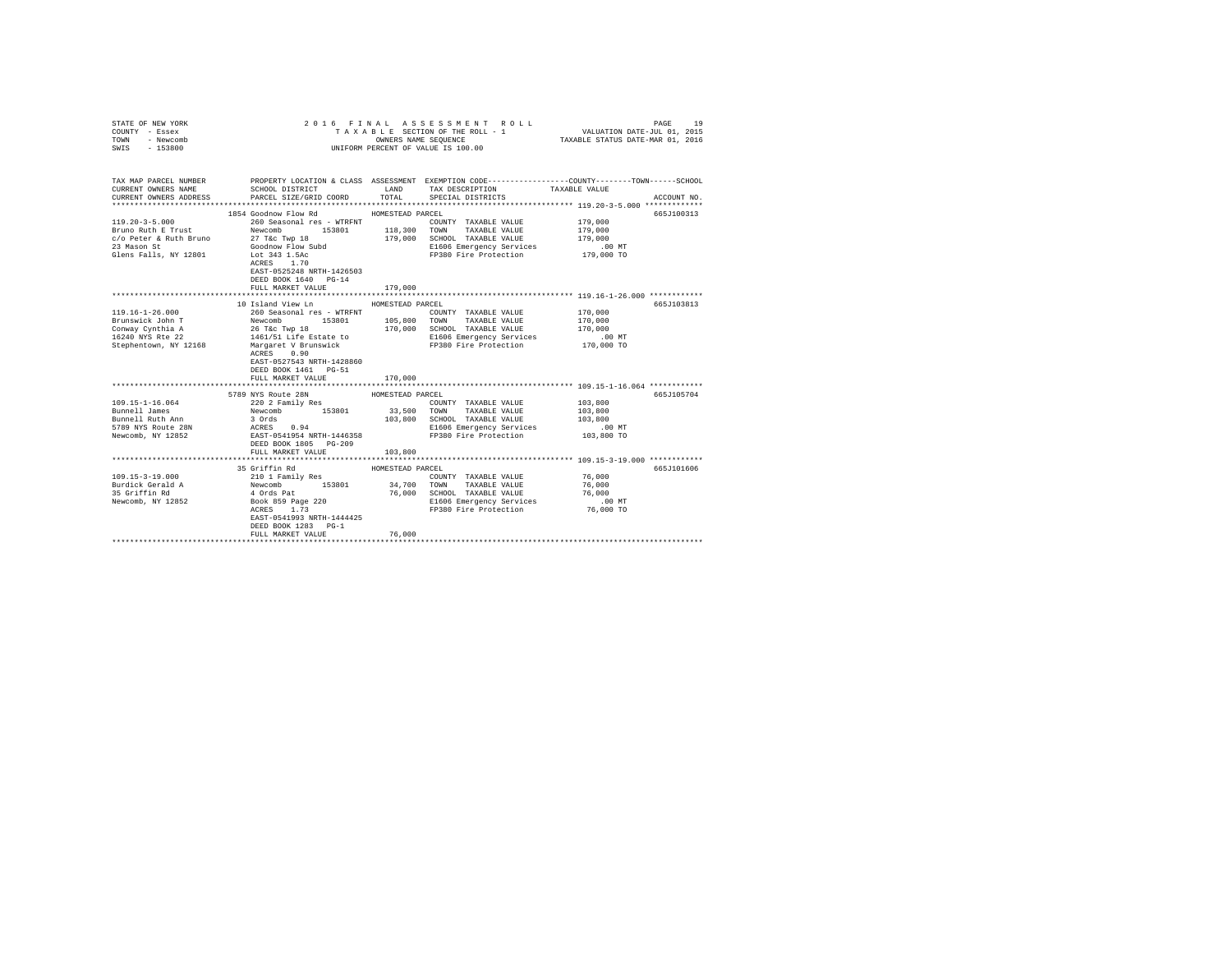| STATE OF NEW YORK                                                                                                                              |                              |                      |                                                             |                                                                                                                          |               |
|------------------------------------------------------------------------------------------------------------------------------------------------|------------------------------|----------------------|-------------------------------------------------------------|--------------------------------------------------------------------------------------------------------------------------|---------------|
| COUNTY - Essex                                                                                                                                 |                              |                      |                                                             |                                                                                                                          |               |
| TOWN - Newcomb                                                                                                                                 |                              |                      |                                                             |                                                                                                                          |               |
| SWIS - 153800                                                                                                                                  |                              |                      | UNIFORM PERCENT OF VALUE IS 100.00                          |                                                                                                                          |               |
|                                                                                                                                                |                              |                      |                                                             |                                                                                                                          |               |
|                                                                                                                                                |                              |                      |                                                             |                                                                                                                          |               |
|                                                                                                                                                |                              |                      |                                                             |                                                                                                                          |               |
| TAX MAP PARCEL NUMBER<br>CURRENT ONNERS NAME SCHOOL DISTRICT & CLASS ASSESSMENT EXEMPTION CODE------------------COUNTY--------TOWN------SCHOOL |                              |                      |                                                             |                                                                                                                          |               |
|                                                                                                                                                |                              |                      |                                                             |                                                                                                                          |               |
| CURRENT OWNERS ADDRESS                                                                                                                         | PARCEL SIZE/GRID COORD TOTAL |                      | SPECIAL DISTRICTS                                           |                                                                                                                          | ACCOUNT NO.   |
|                                                                                                                                                |                              |                      |                                                             |                                                                                                                          |               |
|                                                                                                                                                | 56 Santanoni Dr              | HOMESTEAD PARCEL     |                                                             |                                                                                                                          | 665J192002    |
| 110.18-2-14.033                                                                                                                                |                              |                      |                                                             | $\sim$ 0                                                                                                                 | $0 \t 30.000$ |
| Bureau Allen                                                                                                                                   |                              |                      |                                                             | 297,600                                                                                                                  |               |
|                                                                                                                                                |                              |                      |                                                             | 297,600                                                                                                                  |               |
| Bureau Sandra<br>NYS Rte 28N                                                                                                                   |                              |                      | SCHOOL TAXABLE VALUE 267,600                                |                                                                                                                          |               |
| Newcomb, NY 12852                                                                                                                              |                              |                      |                                                             |                                                                                                                          |               |
|                                                                                                                                                |                              |                      |                                                             | 00 MT.<br>297,600 TO                                                                                                     |               |
|                                                                                                                                                |                              |                      |                                                             | 297,600 TO M                                                                                                             |               |
|                                                                                                                                                |                              |                      | WD380 Water District                                        | 297,600 TO M                                                                                                             |               |
|                                                                                                                                                |                              |                      |                                                             | *************** 110.18-3-4.001 *************                                                                             |               |
|                                                                                                                                                | NYS Route 28N                | NON-HOMESTEAD PARCEL |                                                             |                                                                                                                          | 665J178530    |
|                                                                                                                                                |                              |                      | PERIODITY TAXABLE VALUE 15,500<br>TOWN TAXABLE VALUE 15,500 |                                                                                                                          |               |
|                                                                                                                                                |                              |                      |                                                             |                                                                                                                          |               |
|                                                                                                                                                |                              |                      |                                                             | 15,500                                                                                                                   |               |
|                                                                                                                                                |                              |                      |                                                             |                                                                                                                          |               |
|                                                                                                                                                |                              |                      | E1606 Emergency Services<br>FP380 Fire Protection           | 00 MT.<br>15,500 TO                                                                                                      |               |
|                                                                                                                                                |                              |                      |                                                             |                                                                                                                          |               |
|                                                                                                                                                |                              |                      |                                                             |                                                                                                                          |               |
|                                                                                                                                                | DEED BOOK 1167 PG-102        |                      |                                                             |                                                                                                                          |               |
|                                                                                                                                                |                              |                      |                                                             |                                                                                                                          |               |
|                                                                                                                                                | FULL MARKET VALUE            | 15,500               |                                                             |                                                                                                                          |               |
|                                                                                                                                                |                              |                      |                                                             |                                                                                                                          |               |
|                                                                                                                                                |                              |                      |                                                             |                                                                                                                          |               |
|                                                                                                                                                |                              |                      |                                                             |                                                                                                                          |               |
|                                                                                                                                                |                              |                      |                                                             |                                                                                                                          |               |
|                                                                                                                                                |                              |                      |                                                             |                                                                                                                          |               |
|                                                                                                                                                |                              |                      |                                                             |                                                                                                                          |               |
|                                                                                                                                                |                              |                      |                                                             |                                                                                                                          |               |
|                                                                                                                                                |                              |                      |                                                             |                                                                                                                          |               |
|                                                                                                                                                |                              |                      |                                                             |                                                                                                                          |               |
|                                                                                                                                                | DEED BOOK 1167 PG-102        |                      |                                                             |                                                                                                                          |               |
|                                                                                                                                                | FULL MARKET VALUE            | 145,000              |                                                             |                                                                                                                          |               |
|                                                                                                                                                |                              |                      |                                                             |                                                                                                                          |               |
|                                                                                                                                                | 5036 NYS Route 28N           | HOMESTEAD PARCEL     |                                                             |                                                                                                                          | 665J100712    |
|                                                                                                                                                |                              |                      |                                                             | $\begin{array}{cccc} 86\,, 150 & \quad & 86\,, 150 & \quad & 86\,, 150 \\ 0 & \quad & 0 & \quad & 65\,, 300 \end{array}$ |               |
|                                                                                                                                                |                              |                      |                                                             |                                                                                                                          |               |
|                                                                                                                                                |                              |                      |                                                             |                                                                                                                          |               |
|                                                                                                                                                |                              |                      |                                                             |                                                                                                                          |               |
|                                                                                                                                                |                              |                      |                                                             |                                                                                                                          |               |
|                                                                                                                                                |                              |                      |                                                             |                                                                                                                          |               |
|                                                                                                                                                |                              |                      |                                                             |                                                                                                                          |               |
|                                                                                                                                                |                              |                      |                                                             |                                                                                                                          |               |
|                                                                                                                                                |                              |                      |                                                             |                                                                                                                          |               |
|                                                                                                                                                | FULL MARKET VALUE            | 172,300              |                                                             |                                                                                                                          |               |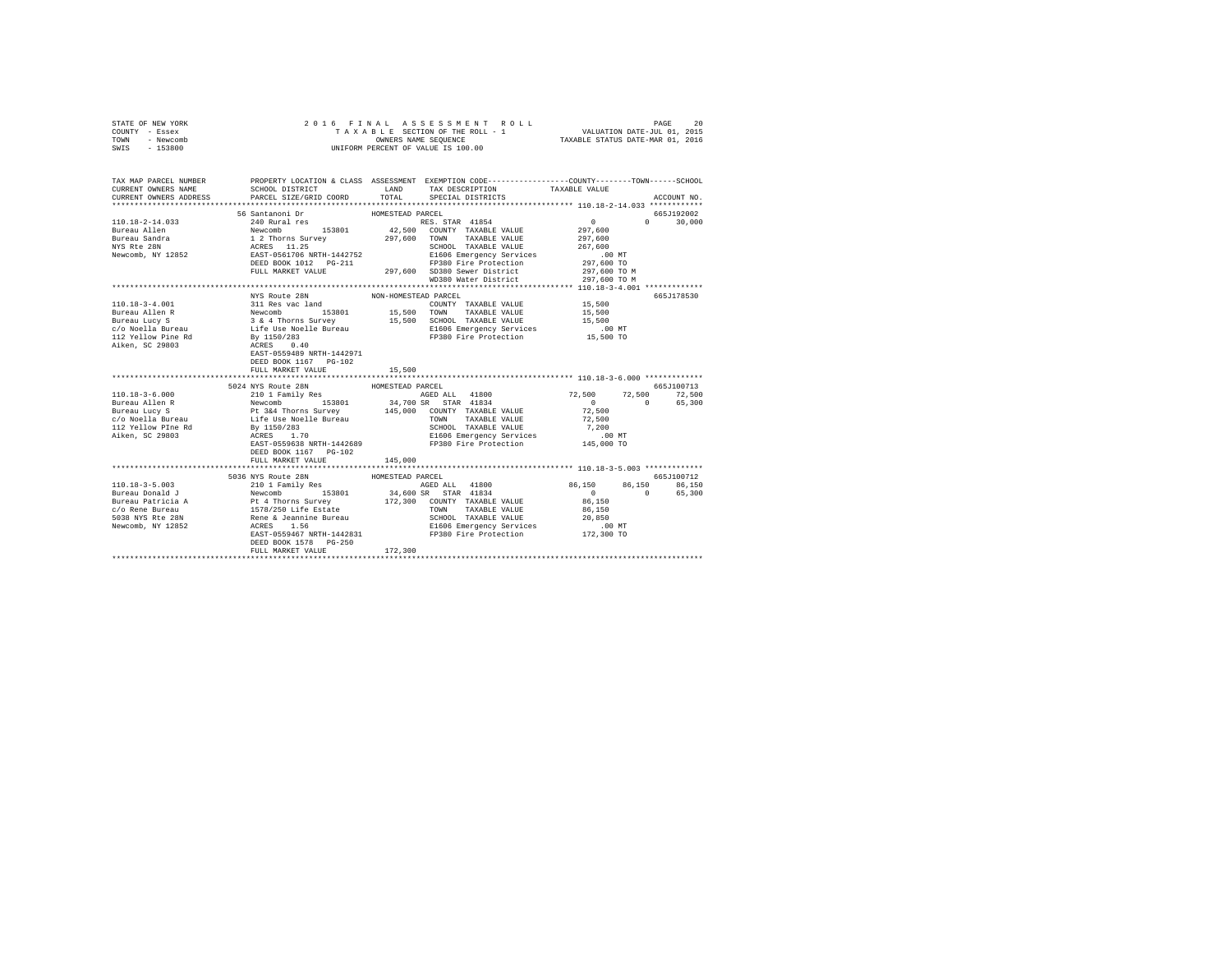| STATE OF NEW YORK           |                                                                                                                                                                                                                                                                                                                                                                                                                                                        |                      |                                                                       |                                                                                                                                                                                                                  |  |
|-----------------------------|--------------------------------------------------------------------------------------------------------------------------------------------------------------------------------------------------------------------------------------------------------------------------------------------------------------------------------------------------------------------------------------------------------------------------------------------------------|----------------------|-----------------------------------------------------------------------|------------------------------------------------------------------------------------------------------------------------------------------------------------------------------------------------------------------|--|
| COUNTY - Essex              |                                                                                                                                                                                                                                                                                                                                                                                                                                                        |                      |                                                                       |                                                                                                                                                                                                                  |  |
| TOWN - Newcomb              |                                                                                                                                                                                                                                                                                                                                                                                                                                                        |                      |                                                                       |                                                                                                                                                                                                                  |  |
| SWIS - 153800               |                                                                                                                                                                                                                                                                                                                                                                                                                                                        |                      |                                                                       |                                                                                                                                                                                                                  |  |
|                             |                                                                                                                                                                                                                                                                                                                                                                                                                                                        |                      |                                                                       |                                                                                                                                                                                                                  |  |
|                             |                                                                                                                                                                                                                                                                                                                                                                                                                                                        |                      |                                                                       |                                                                                                                                                                                                                  |  |
|                             |                                                                                                                                                                                                                                                                                                                                                                                                                                                        |                      |                                                                       |                                                                                                                                                                                                                  |  |
|                             |                                                                                                                                                                                                                                                                                                                                                                                                                                                        |                      |                                                                       |                                                                                                                                                                                                                  |  |
|                             |                                                                                                                                                                                                                                                                                                                                                                                                                                                        |                      |                                                                       | TAX MAP PARCEL NUMBER     PROPERTY LOCATION & CLASS ASSESSMENT EXEMPTION CODE--------------COUNTY-------TOWN------SCHOOL<br>CURRENT OWNERS NAME     SCHOOL DISTRICT     LAND   TAX DESCRIPTION     TAXABLE VALUE |  |
| CURRENT OWNERS ADDRESS      | PARCEL SIZE/GRID COORD                                                                                                                                                                                                                                                                                                                                                                                                                                 | TOTAL                | SPECIAL DISTRICTS                                                     | ACCOUNT NO.                                                                                                                                                                                                      |  |
|                             |                                                                                                                                                                                                                                                                                                                                                                                                                                                        |                      |                                                                       |                                                                                                                                                                                                                  |  |
|                             |                                                                                                                                                                                                                                                                                                                                                                                                                                                        | HOMESTEAD PARCEL     |                                                                       |                                                                                                                                                                                                                  |  |
|                             | 14 Anderson Ln                                                                                                                                                                                                                                                                                                                                                                                                                                         |                      |                                                                       | 665J175005                                                                                                                                                                                                       |  |
|                             |                                                                                                                                                                                                                                                                                                                                                                                                                                                        |                      |                                                                       | 252,300                                                                                                                                                                                                          |  |
|                             |                                                                                                                                                                                                                                                                                                                                                                                                                                                        |                      |                                                                       | 252,300                                                                                                                                                                                                          |  |
|                             |                                                                                                                                                                                                                                                                                                                                                                                                                                                        |                      |                                                                       | 252,300                                                                                                                                                                                                          |  |
|                             |                                                                                                                                                                                                                                                                                                                                                                                                                                                        |                      |                                                                       | .00 MT                                                                                                                                                                                                           |  |
|                             |                                                                                                                                                                                                                                                                                                                                                                                                                                                        |                      |                                                                       | 252,300 TO                                                                                                                                                                                                       |  |
|                             |                                                                                                                                                                                                                                                                                                                                                                                                                                                        |                      |                                                                       |                                                                                                                                                                                                                  |  |
|                             | DEED BOOK 974 PG-21                                                                                                                                                                                                                                                                                                                                                                                                                                    |                      |                                                                       |                                                                                                                                                                                                                  |  |
|                             | FULL MARKET VALUE                                                                                                                                                                                                                                                                                                                                                                                                                                      | 252,300              |                                                                       |                                                                                                                                                                                                                  |  |
|                             |                                                                                                                                                                                                                                                                                                                                                                                                                                                        |                      |                                                                       |                                                                                                                                                                                                                  |  |
|                             | NYS Route 28N                                                                                                                                                                                                                                                                                                                                                                                                                                          |                      |                                                                       |                                                                                                                                                                                                                  |  |
|                             |                                                                                                                                                                                                                                                                                                                                                                                                                                                        | NON-HOMESTEAD PARCEL |                                                                       | 665J100308                                                                                                                                                                                                       |  |
|                             |                                                                                                                                                                                                                                                                                                                                                                                                                                                        |                      | COUNTY TAXABLE VALUE 23, 200                                          |                                                                                                                                                                                                                  |  |
|                             |                                                                                                                                                                                                                                                                                                                                                                                                                                                        |                      |                                                                       | 23,200                                                                                                                                                                                                           |  |
|                             |                                                                                                                                                                                                                                                                                                                                                                                                                                                        |                      |                                                                       | 23,200                                                                                                                                                                                                           |  |
|                             |                                                                                                                                                                                                                                                                                                                                                                                                                                                        |                      |                                                                       | $.00$ MT                                                                                                                                                                                                         |  |
|                             |                                                                                                                                                                                                                                                                                                                                                                                                                                                        |                      |                                                                       | 23,200 TO                                                                                                                                                                                                        |  |
|                             | DEED BOOK 1269 PG-73                                                                                                                                                                                                                                                                                                                                                                                                                                   |                      |                                                                       |                                                                                                                                                                                                                  |  |
|                             | FULL MARKET VALUE                                                                                                                                                                                                                                                                                                                                                                                                                                      | 23,200               |                                                                       |                                                                                                                                                                                                                  |  |
|                             |                                                                                                                                                                                                                                                                                                                                                                                                                                                        |                      |                                                                       |                                                                                                                                                                                                                  |  |
|                             |                                                                                                                                                                                                                                                                                                                                                                                                                                                        |                      |                                                                       |                                                                                                                                                                                                                  |  |
|                             |                                                                                                                                                                                                                                                                                                                                                                                                                                                        |                      |                                                                       |                                                                                                                                                                                                                  |  |
|                             |                                                                                                                                                                                                                                                                                                                                                                                                                                                        |                      |                                                                       | 665J100715                                                                                                                                                                                                       |  |
| $110.18 - 4 - 9.000$        |                                                                                                                                                                                                                                                                                                                                                                                                                                                        |                      |                                                                       |                                                                                                                                                                                                                  |  |
|                             |                                                                                                                                                                                                                                                                                                                                                                                                                                                        |                      |                                                                       |                                                                                                                                                                                                                  |  |
| Burke Carol M<br>17 Owen Ct |                                                                                                                                                                                                                                                                                                                                                                                                                                                        |                      |                                                                       |                                                                                                                                                                                                                  |  |
| Irvine, CA 92617            |                                                                                                                                                                                                                                                                                                                                                                                                                                                        |                      |                                                                       | $.00$ MT                                                                                                                                                                                                         |  |
|                             |                                                                                                                                                                                                                                                                                                                                                                                                                                                        |                      |                                                                       | 93,300 TO                                                                                                                                                                                                        |  |
|                             |                                                                                                                                                                                                                                                                                                                                                                                                                                                        |                      |                                                                       | 93,300 TO M                                                                                                                                                                                                      |  |
|                             |                                                                                                                                                                                                                                                                                                                                                                                                                                                        |                      |                                                                       | 93,300 TO M                                                                                                                                                                                                      |  |
|                             |                                                                                                                                                                                                                                                                                                                                                                                                                                                        |                      |                                                                       |                                                                                                                                                                                                                  |  |
|                             |                                                                                                                                                                                                                                                                                                                                                                                                                                                        |                      |                                                                       |                                                                                                                                                                                                                  |  |
|                             | 29 Breezy Point Ln                                                                                                                                                                                                                                                                                                                                                                                                                                     | HOMESTEAD PARCEL     |                                                                       | 665J100801                                                                                                                                                                                                       |  |
| $119.20 - 5 - 3.000$        |                                                                                                                                                                                                                                                                                                                                                                                                                                                        |                      | COUNTY TAXABLE VALUE 181,500                                          |                                                                                                                                                                                                                  |  |
| Burnett John A              |                                                                                                                                                                                                                                                                                                                                                                                                                                                        |                      |                                                                       | 181,500                                                                                                                                                                                                          |  |
| 27 Schuyler Ave             |                                                                                                                                                                                                                                                                                                                                                                                                                                                        |                      | 181,500 SCHOOL TAXABLE VALUE                                          | 181,500                                                                                                                                                                                                          |  |
| Latham, NY 12110            |                                                                                                                                                                                                                                                                                                                                                                                                                                                        |                      |                                                                       |                                                                                                                                                                                                                  |  |
|                             |                                                                                                                                                                                                                                                                                                                                                                                                                                                        |                      | E1606 Emergency Services 60 00 MT<br>FP380 Fire Protection 181,500 TO |                                                                                                                                                                                                                  |  |
|                             |                                                                                                                                                                                                                                                                                                                                                                                                                                                        |                      |                                                                       |                                                                                                                                                                                                                  |  |
|                             | 2101 Family Res - WTRFNT<br>Newcomb 153801 131,400 TOMN TAXABLE VALUE<br>27 TEC TWP 18 183901 181,500 SCHOOL TAXABLE VALUE<br>27 TEC TWP 18 181,500 SCHOOL TAXABLE VALUE<br>COOMROW Flow Subd 181,500 SCHOOL TAXABLE VALUE<br>LC 128<br>AC<br>EAST-0526974 NRTH-1426401                                                                                                                                                                                |                      |                                                                       |                                                                                                                                                                                                                  |  |
|                             | DEED BOOK 1432 PG-16                                                                                                                                                                                                                                                                                                                                                                                                                                   |                      |                                                                       |                                                                                                                                                                                                                  |  |
|                             |                                                                                                                                                                                                                                                                                                                                                                                                                                                        |                      |                                                                       |                                                                                                                                                                                                                  |  |
|                             | FULL MARKET VALUE                                                                                                                                                                                                                                                                                                                                                                                                                                      | 181,500              |                                                                       |                                                                                                                                                                                                                  |  |
|                             |                                                                                                                                                                                                                                                                                                                                                                                                                                                        |                      |                                                                       |                                                                                                                                                                                                                  |  |
|                             | 52 Montayne Way                                                                                                                                                                                                                                                                                                                                                                                                                                        | NON-HOMESTEAD PARCEL |                                                                       | 665Z009003                                                                                                                                                                                                       |  |
|                             |                                                                                                                                                                                                                                                                                                                                                                                                                                                        |                      | COUNTY TAXABLE VALUE 18,100                                           |                                                                                                                                                                                                                  |  |
|                             |                                                                                                                                                                                                                                                                                                                                                                                                                                                        |                      |                                                                       | 18,100                                                                                                                                                                                                           |  |
|                             |                                                                                                                                                                                                                                                                                                                                                                                                                                                        |                      |                                                                       | 18,100                                                                                                                                                                                                           |  |
|                             |                                                                                                                                                                                                                                                                                                                                                                                                                                                        |                      |                                                                       |                                                                                                                                                                                                                  |  |
|                             |                                                                                                                                                                                                                                                                                                                                                                                                                                                        |                      |                                                                       | 00 MT.<br>18,100 TO                                                                                                                                                                                              |  |
|                             |                                                                                                                                                                                                                                                                                                                                                                                                                                                        |                      |                                                                       |                                                                                                                                                                                                                  |  |
|                             | $\begin{tabular}{l c c c c c} \multicolumn{1}{c}{110.13-13-3.000} & \multicolumn{1}{c}{52\; Montayne\;Way} & \multicolumn{1}{c}{\textsf{NON-HOMESTEAD} \begin{tabular}{llllll} \multicolumn{1}{c}{110.13-13-3.000} & \multicolumn{1}{c}{52\; Montayne\;Way} & \multicolumn{1}{c}{\textsf{NONN-TANABLE VALUE}} \\ \multicolumn{1}{c}{\textsf{Burns} \begin{tabular}{llllllll} \multicolumn{1}{c}{\textsf{Burns} \end{tabular} & \$<br>FULL MARKET VALUE | 18,100               |                                                                       |                                                                                                                                                                                                                  |  |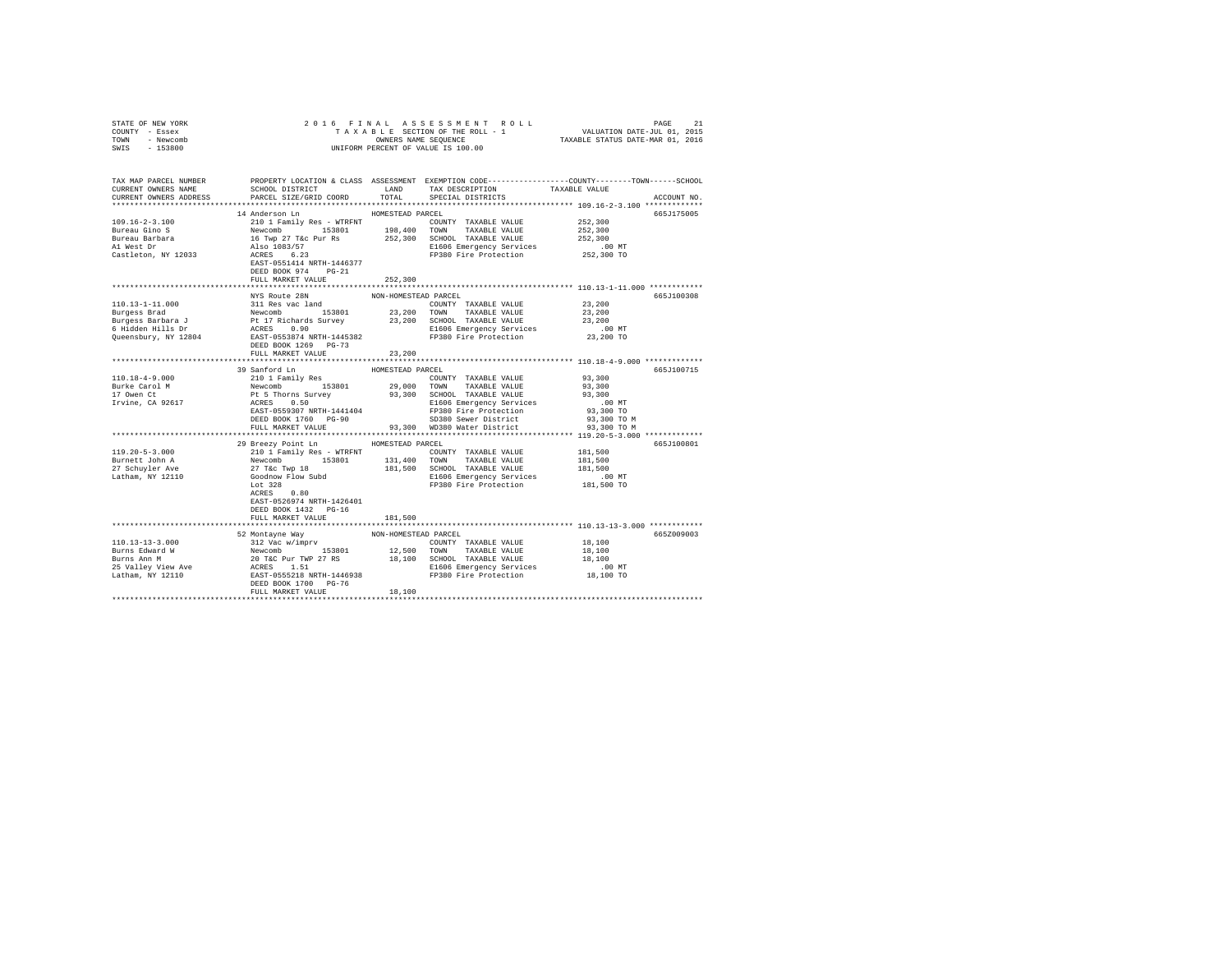| STATE OF NEW YORK<br>COUNTY - Essex<br>TOWN - Newcomb<br>SWIS - 153800                                                                      | 2016 FINAL ASSESSMENT R<br>TAXABLE SECTION OF THE ROLL - 1<br>ONNERS NAME SEQUENCE<br>UNIFORM PERCENT OF VALUE IS 100.00                                                                                                               |                      | 2016 FINAL ASSESSMENT ROLL                                                                          |                                                    |               |               |
|---------------------------------------------------------------------------------------------------------------------------------------------|----------------------------------------------------------------------------------------------------------------------------------------------------------------------------------------------------------------------------------------|----------------------|-----------------------------------------------------------------------------------------------------|----------------------------------------------------|---------------|---------------|
| TAX MAP PARCEL NUMBER PROPERTY LOCATION & CLASS ASSESSMENT EXEMPTION CODE--------------COUNTY-------TOWN------SCHOOL<br>CURRENT OWNERS NAME |                                                                                                                                                                                                                                        |                      | SCHOOL DISTRICT                        LAND         TAX DESCRIPTION                   TAXABLE VALUE |                                                    |               |               |
| CURRENT OWNERS ADDRESS                                                                                                                      | PARCEL SIZE/GRID COORD                                                                                                                                                                                                                 |                      | TOTAL SPECIAL DISTRICTS                                                                             |                                                    |               | ACCOUNT NO.   |
|                                                                                                                                             |                                                                                                                                                                                                                                        |                      |                                                                                                     |                                                    |               |               |
|                                                                                                                                             | NYS Route 28N                                                                                                                                                                                                                          | NON-HOMESTEAD PARCEL |                                                                                                     |                                                    |               | 665-7194006   |
| $110. - 1 - 21.300$                                                                                                                         |                                                                                                                                                                                                                                        |                      |                                                                                                     |                                                    |               |               |
| Bush Anne D                                                                                                                                 |                                                                                                                                                                                                                                        |                      |                                                                                                     |                                                    |               |               |
| PO Box 93<br>Newcomb, NY 12852                                                                                                              |                                                                                                                                                                                                                                        |                      |                                                                                                     |                                                    |               |               |
|                                                                                                                                             |                                                                                                                                                                                                                                        |                      |                                                                                                     |                                                    |               |               |
|                                                                                                                                             | A POLATION NON-TOWALS AND COUNTY TAXABLE VALUE 45,400<br>Newcomb 153801 45,400 TOWN TAXABLE VALUE 45,400<br>20 Then Survey 45,400 TOWN TAXABLE VALUE 45,400<br>20 Then Survey 45,400 EL606 Emergency Services 45,400<br>EAST-0563490 N |                      |                                                                                                     |                                                    |               |               |
|                                                                                                                                             | FULL MARKET VALUE                                                                                                                                                                                                                      | 45,400               |                                                                                                     |                                                    |               |               |
|                                                                                                                                             |                                                                                                                                                                                                                                        |                      |                                                                                                     |                                                    |               |               |
|                                                                                                                                             |                                                                                                                                                                                                                                        |                      |                                                                                                     |                                                    |               | 665.T100804   |
|                                                                                                                                             |                                                                                                                                                                                                                                        |                      |                                                                                                     |                                                    | 60,900 60,900 |               |
|                                                                                                                                             |                                                                                                                                                                                                                                        |                      |                                                                                                     |                                                    | $\sim$ 0      | 60,900        |
|                                                                                                                                             |                                                                                                                                                                                                                                        |                      |                                                                                                     |                                                    |               |               |
|                                                                                                                                             |                                                                                                                                                                                                                                        |                      |                                                                                                     |                                                    |               |               |
|                                                                                                                                             |                                                                                                                                                                                                                                        |                      |                                                                                                     |                                                    |               |               |
|                                                                                                                                             |                                                                                                                                                                                                                                        |                      |                                                                                                     |                                                    |               |               |
|                                                                                                                                             |                                                                                                                                                                                                                                        |                      |                                                                                                     |                                                    |               |               |
|                                                                                                                                             |                                                                                                                                                                                                                                        |                      |                                                                                                     |                                                    |               |               |
|                                                                                                                                             |                                                                                                                                                                                                                                        |                      |                                                                                                     |                                                    |               |               |
|                                                                                                                                             |                                                                                                                                                                                                                                        |                      |                                                                                                     |                                                    |               | 665J100607    |
|                                                                                                                                             |                                                                                                                                                                                                                                        |                      |                                                                                                     |                                                    |               | $0 \t 30,000$ |
|                                                                                                                                             |                                                                                                                                                                                                                                        |                      |                                                                                                     |                                                    |               |               |
|                                                                                                                                             |                                                                                                                                                                                                                                        |                      |                                                                                                     |                                                    |               |               |
|                                                                                                                                             |                                                                                                                                                                                                                                        |                      |                                                                                                     |                                                    |               |               |
|                                                                                                                                             |                                                                                                                                                                                                                                        |                      |                                                                                                     |                                                    |               |               |
|                                                                                                                                             |                                                                                                                                                                                                                                        |                      |                                                                                                     |                                                    |               |               |
|                                                                                                                                             | FULL MARKET VALUE                                                                                                                                                                                                                      | 294,400              |                                                                                                     |                                                    |               |               |
|                                                                                                                                             |                                                                                                                                                                                                                                        |                      |                                                                                                     |                                                    |               |               |
| $109.16 - 2 - 2.000$                                                                                                                        | 7 Donks Ln<br>210 1 Family Res - WTRFNT VET COM C 41132                                                                                                                                                                                | HOMESTEAD PARCEL     |                                                                                                     |                                                    |               | 665J100802    |
|                                                                                                                                             |                                                                                                                                                                                                                                        |                      |                                                                                                     | $25,000$ 0<br>0 60,000 0<br>0 60,000 0<br>0 65,300 |               |               |
|                                                                                                                                             |                                                                                                                                                                                                                                        |                      |                                                                                                     |                                                    |               |               |
|                                                                                                                                             |                                                                                                                                                                                                                                        |                      |                                                                                                     |                                                    |               |               |
|                                                                                                                                             |                                                                                                                                                                                                                                        |                      |                                                                                                     |                                                    |               |               |
|                                                                                                                                             |                                                                                                                                                                                                                                        |                      |                                                                                                     |                                                    |               |               |
|                                                                                                                                             |                                                                                                                                                                                                                                        |                      |                                                                                                     |                                                    |               |               |
|                                                                                                                                             |                                                                                                                                                                                                                                        |                      |                                                                                                     |                                                    |               |               |
|                                                                                                                                             |                                                                                                                                                                                                                                        |                      |                                                                                                     |                                                    |               |               |
|                                                                                                                                             |                                                                                                                                                                                                                                        |                      |                                                                                                     |                                                    |               |               |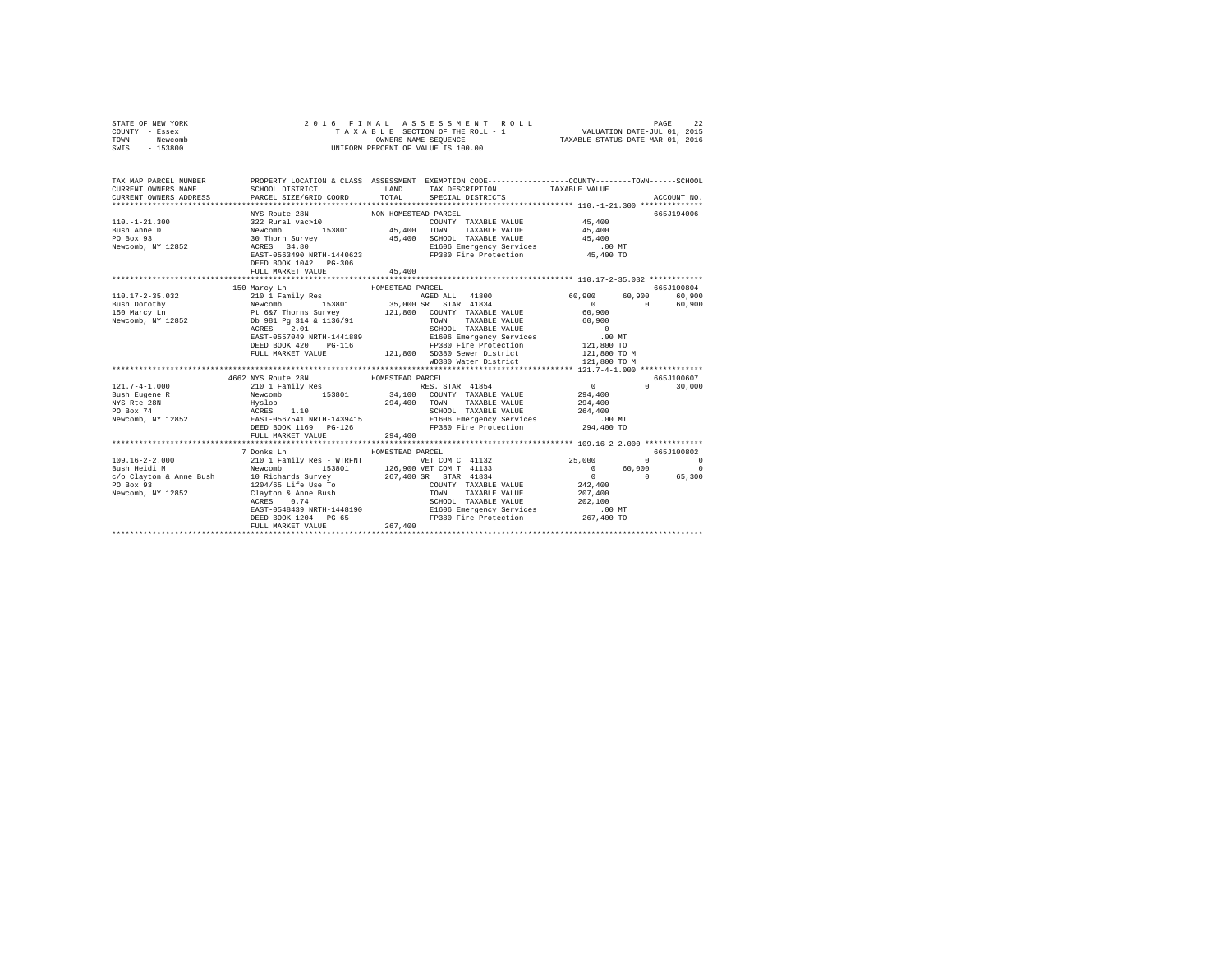| STATE OF NEW YORK                                                     |                                                       |             | 2016 FINAL ASSESSMENT ROLL                                  |              | 23<br>PAGE         |  |  |
|-----------------------------------------------------------------------|-------------------------------------------------------|-------------|-------------------------------------------------------------|--------------|--------------------|--|--|
| COUNTY<br>- Essex                                                     |                                                       |             | TAXABLE SECTION OF THE ROLL - 1 VALUATION DATE-JUL 01, 2015 |              |                    |  |  |
| - Newcomb<br>TOWN                                                     | OWNERS NAME SEQUENCE TAXABLE STATUS DATE-MAR 01, 2016 |             |                                                             |              |                    |  |  |
| SWIS - 153800                                                         |                                                       |             | UNIFORM PERCENT OF VALUE IS 100.00                          |              |                    |  |  |
|                                                                       |                                                       |             |                                                             |              |                    |  |  |
|                                                                       |                                                       |             |                                                             |              |                    |  |  |
|                                                                       |                                                       |             |                                                             |              |                    |  |  |
| TAX MAP PARCEL NUMBER TROPERTY LOCATION & CLASS ASSESSMENT            |                                                       |             | EXEMPTION CODE-----------------COUNTY-------TOWN-----SCHOOL |              |                    |  |  |
| CURRENT OWNERS NAME                                                   | SCHOOL DISTRICT                                       | <b>LAND</b> | TAX DESCRIPTION TAXABLE VALUE                               |              |                    |  |  |
| CURRENT OWNERS ADDRESS PARCEL SIZE/GRID COORD TOTAL SPECIAL DISTRICTS |                                                       |             |                                                             |              | ACCOUNT NO.        |  |  |
| **************************                                            |                                                       |             |                                                             |              |                    |  |  |
|                                                                       | 86 Marcy Ln Mexico HOMESTEAD PARCEL                   |             |                                                             |              | 665J104210         |  |  |
| 110.18-1-7.003 210 1 Family Res                                       |                                                       |             | SR STAR 41834 0                                             |              | 65,300<br>$\Omega$ |  |  |
| Bush Joanne M                                                         |                                                       |             | Newcomb 153801 36,300 COUNTY TAXABLE VALUE                  | 148,300      |                    |  |  |
| 86 Marcy Ln                   Pt 19 Richards Survey         148,300   |                                                       |             | TOWN<br>TAXABLE VALUE                                       | 148,300      |                    |  |  |
| Newcomb, NY 12852                                                     | Also 1035/162                                         |             | SCHOOL TAXABLE VALUE                                        | 83,000       |                    |  |  |
|                                                                       | ACRES 3.26                                            |             | E1606 Emergency Services .00 MT                             |              |                    |  |  |
|                                                                       | EAST-0558111 NRTH-1443055                             |             | FP380 Fire Protection 148,300 TO                            |              |                    |  |  |
|                                                                       | DEED BOOK 600 PG-91                                   |             | SD380 Sewer District 148.300 TO M                           |              |                    |  |  |
|                                                                       | FULL MARKET VALUE 148,300                             |             | WD380 Water District                                        | 148,300 TO M |                    |  |  |
|                                                                       |                                                       |             |                                                             |              |                    |  |  |

|                  | EASI-USS8111 NRIH-1443USS<br>DEED BOOK 600   | rrssu rire rrotection<br>$PG-91$<br>SD380 Sewer District 148,300 TO M                                                                                                                                                             | 148,300 TO   |                    |
|------------------|----------------------------------------------|-----------------------------------------------------------------------------------------------------------------------------------------------------------------------------------------------------------------------------------|--------------|--------------------|
|                  |                                              |                                                                                                                                                                                                                                   |              |                    |
|                  |                                              |                                                                                                                                                                                                                                   |              |                    |
|                  | 3 Chaisson Rd MOMESTEAD PARCEL               |                                                                                                                                                                                                                                   |              | 665J103806         |
|                  | 110.13-9-29.100 210 1 Family Res             | RES. STAR 41854                                                                                                                                                                                                                   | $\mathbf{0}$ | 30,000<br>$\Omega$ |
|                  |                                              |                                                                                                                                                                                                                                   | 329,300      |                    |
|                  |                                              | TAXABLE VALUE                                                                                                                                                                                                                     | 329,300      |                    |
|                  | Newcomb, NY 12852<br>ACRES 4.30 BANK1STARSG  | SCHOOL TAXABLE VALUE                                                                                                                                                                                                              | 299,300      |                    |
|                  | EAST-0554619 NRTH-1444581                    | E1606 Emergency Services                                                                                                                                                                                                          | .00 MT       |                    |
|                  | DEED BOOK 1249 PG-220                        | FP380 Fire Protection 329,300 TO                                                                                                                                                                                                  |              |                    |
|                  | FULL MARKET VALUE                            | 329.300                                                                                                                                                                                                                           |              |                    |
|                  |                                              |                                                                                                                                                                                                                                   |              |                    |
|                  | 3 Sanford Ln HOMESTEAD PARCEL                | SR STAR 41834                                                                                                                                                                                                                     |              | 665J100505         |
|                  | 110.18-4-6.019 210 1 Family Res              |                                                                                                                                                                                                                                   | $\mathbf{0}$ | 65,300<br>$\Omega$ |
| Bush Nathan L    |                                              | Newcomb 153801 34,900 COUNTY TAXABLE VALUE                                                                                                                                                                                        | 124,700      |                    |
| Bush Pamela B    | Pt 4 Thorns Survey 124,700 TOWN              | TAXABLE VALUE                                                                                                                                                                                                                     | 124,700      |                    |
|                  | c/o Eugene & RoseMary Bush 1683/326 L Use to | SCHOOL TAXABLE VALUE                                                                                                                                                                                                              | 59,400       |                    |
|                  |                                              | E1606 Emergency Services .00 MT                                                                                                                                                                                                   |              |                    |
|                  | ACRES 1.90<br>EAST-0560195 NRTH-1440968      | FP380 Fire Protection                                                                                                                                                                                                             | 124,700 TO   |                    |
|                  |                                              | SD380 Sewer District 124,700 TO M                                                                                                                                                                                                 |              |                    |
|                  | DEED BOOK 1683 PG-326                        | WD380 Water District 124,700 TO M                                                                                                                                                                                                 |              |                    |
|                  | FULL MARKET VALUE 124,700                    |                                                                                                                                                                                                                                   |              |                    |
|                  |                                              |                                                                                                                                                                                                                                   |              |                    |
|                  | 48 Sanford Ln MESTEAD PARCEL                 |                                                                                                                                                                                                                                   |              | 665J105508         |
|                  | 110.18-3-24.000 210 1 Family Res             | COUNTY TAXABLE VALUE                                                                                                                                                                                                              | 50,000       |                    |
|                  |                                              | Example and the state of the contract of the media of the state of the state of the state of the state of the s<br>Bush Philip (1992) and the state of the state of the state of the state of the state of the state of the state | 50,000       |                    |
|                  |                                              | SCHOOL TAXABLE VALUE                                                                                                                                                                                                              | 50,000       |                    |
| PO Box 544 ACRES | 0.60 BANK GFNB&T                             | E1606 Emergency Services                                                                                                                                                                                                          | $.00$ MT     |                    |
|                  | Newcomb, NY 12852 EAST-0559147 NRTH-1441711  | FP380 Fire Protection                                                                                                                                                                                                             | 50,000 TO    |                    |
|                  | DEED BOOK 1065 PG-265                        | SD380 Sewer District                                                                                                                                                                                                              | 50,000 TO M  |                    |
|                  | FULL MARKET VALUE                            | 50.000 WD380 Water District                                                                                                                                                                                                       | 50,000 TO M  |                    |
|                  |                                              |                                                                                                                                                                                                                                   |              |                    |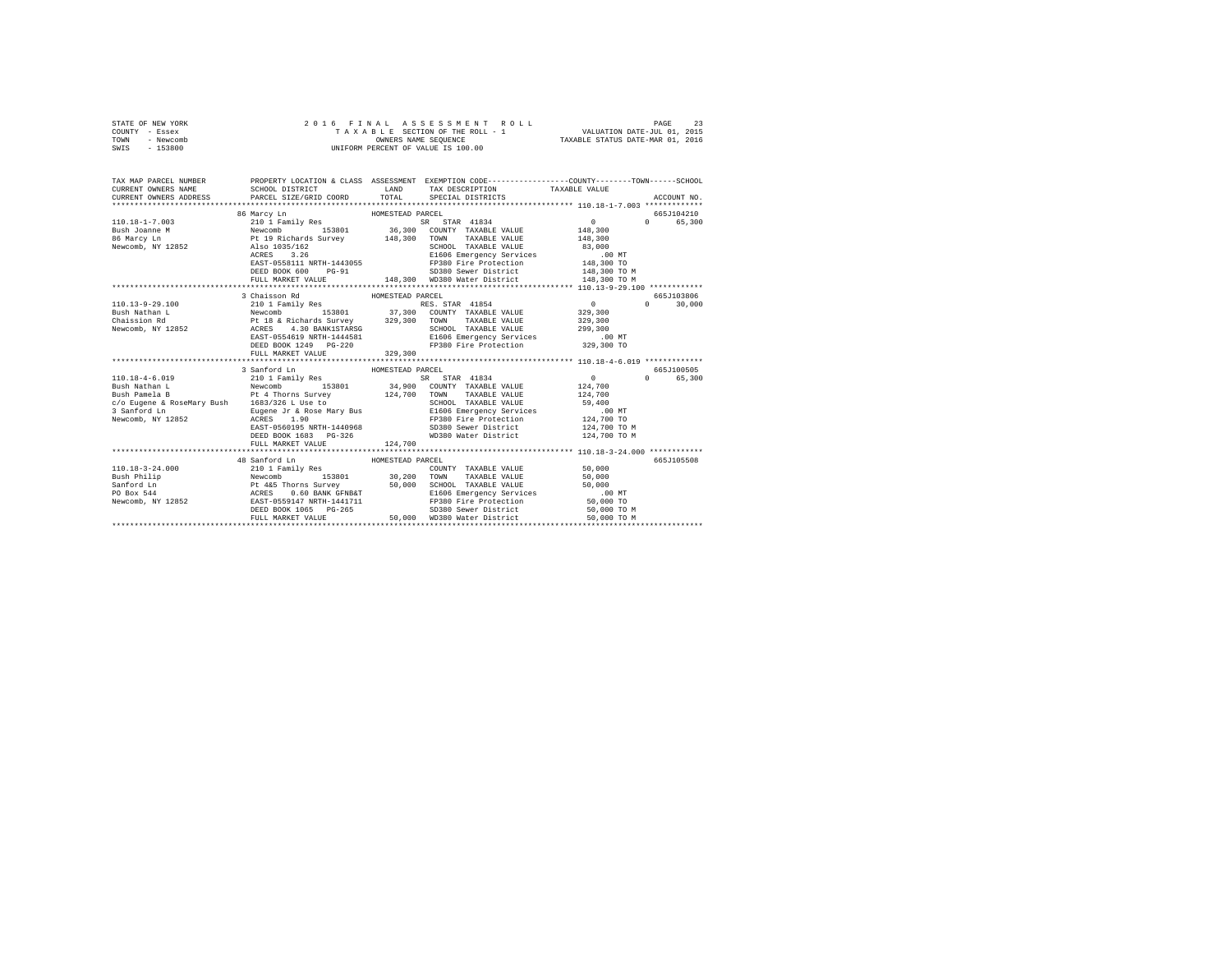| STATE OF NEW YORK                                                                                                                                                                              |                                                                                                                                                                                                                                        |                      |                                                                                                                               |         |               |
|------------------------------------------------------------------------------------------------------------------------------------------------------------------------------------------------|----------------------------------------------------------------------------------------------------------------------------------------------------------------------------------------------------------------------------------------|----------------------|-------------------------------------------------------------------------------------------------------------------------------|---------|---------------|
| COUNTY - Essex                                                                                                                                                                                 |                                                                                                                                                                                                                                        |                      |                                                                                                                               |         |               |
| TOWN - Newcomb                                                                                                                                                                                 |                                                                                                                                                                                                                                        |                      |                                                                                                                               |         |               |
| SWIS - 153800                                                                                                                                                                                  |                                                                                                                                                                                                                                        |                      |                                                                                                                               |         |               |
|                                                                                                                                                                                                |                                                                                                                                                                                                                                        |                      |                                                                                                                               |         |               |
|                                                                                                                                                                                                |                                                                                                                                                                                                                                        |                      |                                                                                                                               |         |               |
|                                                                                                                                                                                                |                                                                                                                                                                                                                                        |                      |                                                                                                                               |         |               |
|                                                                                                                                                                                                |                                                                                                                                                                                                                                        |                      |                                                                                                                               |         |               |
| TAX MAP PARCEL NUMBER PROPERTY LOCATION & CLASS ASSESSMENT EXEMPTION CODE--------------COUNTY-------TOWN------SCHOOL<br>CURRENT OWNERS NAME SCHOOL DISTRICT LAND TAX DESCRIPTION TAXABLE VALUE |                                                                                                                                                                                                                                        |                      | ${\tt SCH OOL\ DISTRICT} \hspace{2.5cm} {\tt LAND} \hspace{2.5cm} {\tt TAX\ DESCRIPTION} \hspace{2.5cm} {\tt TAXABLE\ VALUE}$ |         |               |
| CURRENT OWNERS ADDRESS                                                                                                                                                                         | PARCEL SIZE/GRID COORD                                                                                                                                                                                                                 |                      | TOTAL SPECIAL DISTRICTS                                                                                                       |         | ACCOUNT NO.   |
|                                                                                                                                                                                                |                                                                                                                                                                                                                                        |                      |                                                                                                                               |         |               |
|                                                                                                                                                                                                | 22 Santanoni Dr                                                                                                                                                                                                                        | HOMESTEAD PARCEL     |                                                                                                                               |         | 665J180016    |
| 110.18-2-10.100                                                                                                                                                                                |                                                                                                                                                                                                                                        |                      |                                                                                                                               |         |               |
|                                                                                                                                                                                                |                                                                                                                                                                                                                                        |                      |                                                                                                                               |         |               |
|                                                                                                                                                                                                |                                                                                                                                                                                                                                        |                      |                                                                                                                               |         |               |
| $\begin{tabular}{ll} \texttt{I-1.18--2--10.100} \\ \texttt{Bush Raymond J} \\ \texttt{22 Santanoni Dr} \\ \texttt{Newcomb, NY 12852} \end{tabular}$                                            |                                                                                                                                                                                                                                        |                      |                                                                                                                               |         |               |
|                                                                                                                                                                                                |                                                                                                                                                                                                                                        |                      |                                                                                                                               |         |               |
|                                                                                                                                                                                                |                                                                                                                                                                                                                                        |                      |                                                                                                                               |         |               |
|                                                                                                                                                                                                |                                                                                                                                                                                                                                        |                      |                                                                                                                               |         |               |
|                                                                                                                                                                                                |                                                                                                                                                                                                                                        |                      |                                                                                                                               |         |               |
|                                                                                                                                                                                                |                                                                                                                                                                                                                                        |                      |                                                                                                                               |         |               |
|                                                                                                                                                                                                |                                                                                                                                                                                                                                        |                      |                                                                                                                               |         |               |
|                                                                                                                                                                                                | 16 Dillon Rd                                                                                                                                                                                                                           | HOMESTEAD PARCEL     |                                                                                                                               |         | 665Z001003    |
| 109.16-1-13.002                                                                                                                                                                                | 210 1 Family Res = NUMESTEAN PARKLE RES STAR 41854<br>Newcomb 153801 34,700 COUNTY TAXABLE VALUE 297,800<br>10 T&C PUT Twp 27 Rs 297,800 TOWN TAXABLE VALUE 297,800<br>10 T&C PUT Twp 27 Rs 3297,800 TOWN TAXABLE VALUE 267,800<br>ALS |                      |                                                                                                                               |         | $0 \t 30.000$ |
| Bush Tony                                                                                                                                                                                      |                                                                                                                                                                                                                                        |                      |                                                                                                                               |         |               |
| Bush Mary<br>16 Dillon Rd<br>Newcomb, NY 12852                                                                                                                                                 |                                                                                                                                                                                                                                        |                      |                                                                                                                               |         |               |
|                                                                                                                                                                                                |                                                                                                                                                                                                                                        |                      |                                                                                                                               |         |               |
|                                                                                                                                                                                                |                                                                                                                                                                                                                                        |                      |                                                                                                                               |         |               |
|                                                                                                                                                                                                |                                                                                                                                                                                                                                        |                      |                                                                                                                               |         |               |
|                                                                                                                                                                                                | DEED BOOK 1248 PG-69                                                                                                                                                                                                                   |                      |                                                                                                                               |         |               |
|                                                                                                                                                                                                | FULL MARKET VALUE 297.800                                                                                                                                                                                                              |                      |                                                                                                                               |         |               |
|                                                                                                                                                                                                |                                                                                                                                                                                                                                        |                      |                                                                                                                               |         |               |
|                                                                                                                                                                                                |                                                                                                                                                                                                                                        |                      |                                                                                                                               |         |               |
|                                                                                                                                                                                                | 229 Woodys Rd MOMESTEAD PARCEL                                                                                                                                                                                                         |                      |                                                                                                                               |         | 665J106012    |
|                                                                                                                                                                                                |                                                                                                                                                                                                                                        |                      |                                                                                                                               | 158,700 |               |
|                                                                                                                                                                                                |                                                                                                                                                                                                                                        |                      |                                                                                                                               |         |               |
|                                                                                                                                                                                                |                                                                                                                                                                                                                                        |                      |                                                                                                                               |         |               |
|                                                                                                                                                                                                |                                                                                                                                                                                                                                        |                      |                                                                                                                               |         |               |
|                                                                                                                                                                                                |                                                                                                                                                                                                                                        |                      |                                                                                                                               |         |               |
|                                                                                                                                                                                                |                                                                                                                                                                                                                                        |                      |                                                                                                                               |         |               |
|                                                                                                                                                                                                | EAST-0528668 NRTH-1428921                                                                                                                                                                                                              |                      |                                                                                                                               |         |               |
|                                                                                                                                                                                                | DEED BOOK 1474 PG-64                                                                                                                                                                                                                   |                      |                                                                                                                               |         |               |
|                                                                                                                                                                                                | FULL MARKET VALUE                                                                                                                                                                                                                      | 158,700              |                                                                                                                               |         |               |
|                                                                                                                                                                                                |                                                                                                                                                                                                                                        |                      |                                                                                                                               |         |               |
|                                                                                                                                                                                                | NYS Route 28N                                                                                                                                                                                                                          | NON-HOMESTEAD PARCEL |                                                                                                                               |         | 665J104506    |
|                                                                                                                                                                                                |                                                                                                                                                                                                                                        |                      |                                                                                                                               |         |               |
|                                                                                                                                                                                                |                                                                                                                                                                                                                                        |                      |                                                                                                                               |         |               |
|                                                                                                                                                                                                |                                                                                                                                                                                                                                        |                      |                                                                                                                               |         |               |
|                                                                                                                                                                                                |                                                                                                                                                                                                                                        |                      |                                                                                                                               |         |               |
|                                                                                                                                                                                                |                                                                                                                                                                                                                                        |                      |                                                                                                                               |         |               |
|                                                                                                                                                                                                |                                                                                                                                                                                                                                        |                      |                                                                                                                               |         |               |
|                                                                                                                                                                                                | DEED BOOK 1099 PG-275                                                                                                                                                                                                                  |                      |                                                                                                                               |         |               |
|                                                                                                                                                                                                | FULL MARKET VALUE                                                                                                                                                                                                                      | 16,000               |                                                                                                                               |         |               |
|                                                                                                                                                                                                |                                                                                                                                                                                                                                        |                      |                                                                                                                               |         |               |
|                                                                                                                                                                                                | 8 Fennessey Ln MOMESTEAD PARCEL                                                                                                                                                                                                        |                      |                                                                                                                               |         | 665J104503    |
|                                                                                                                                                                                                |                                                                                                                                                                                                                                        |                      | XCEL<br>COUNTY TAXABLE VALUE 140,000<br>------ TAYABLE VALUE 140,000                                                          |         |               |
|                                                                                                                                                                                                |                                                                                                                                                                                                                                        |                      |                                                                                                                               |         |               |
|                                                                                                                                                                                                |                                                                                                                                                                                                                                        |                      |                                                                                                                               |         |               |
|                                                                                                                                                                                                |                                                                                                                                                                                                                                        |                      |                                                                                                                               |         |               |
|                                                                                                                                                                                                |                                                                                                                                                                                                                                        |                      |                                                                                                                               |         |               |
|                                                                                                                                                                                                | EAST-0542316 NRTH-1446631                                                                                                                                                                                                              |                      |                                                                                                                               |         |               |
|                                                                                                                                                                                                | DEED BOOK 1099 PG-275                                                                                                                                                                                                                  |                      |                                                                                                                               |         |               |
|                                                                                                                                                                                                | FULL MARKET VALUE                                                                                                                                                                                                                      | 140,000              |                                                                                                                               |         |               |
|                                                                                                                                                                                                |                                                                                                                                                                                                                                        |                      |                                                                                                                               |         |               |
|                                                                                                                                                                                                |                                                                                                                                                                                                                                        |                      |                                                                                                                               |         |               |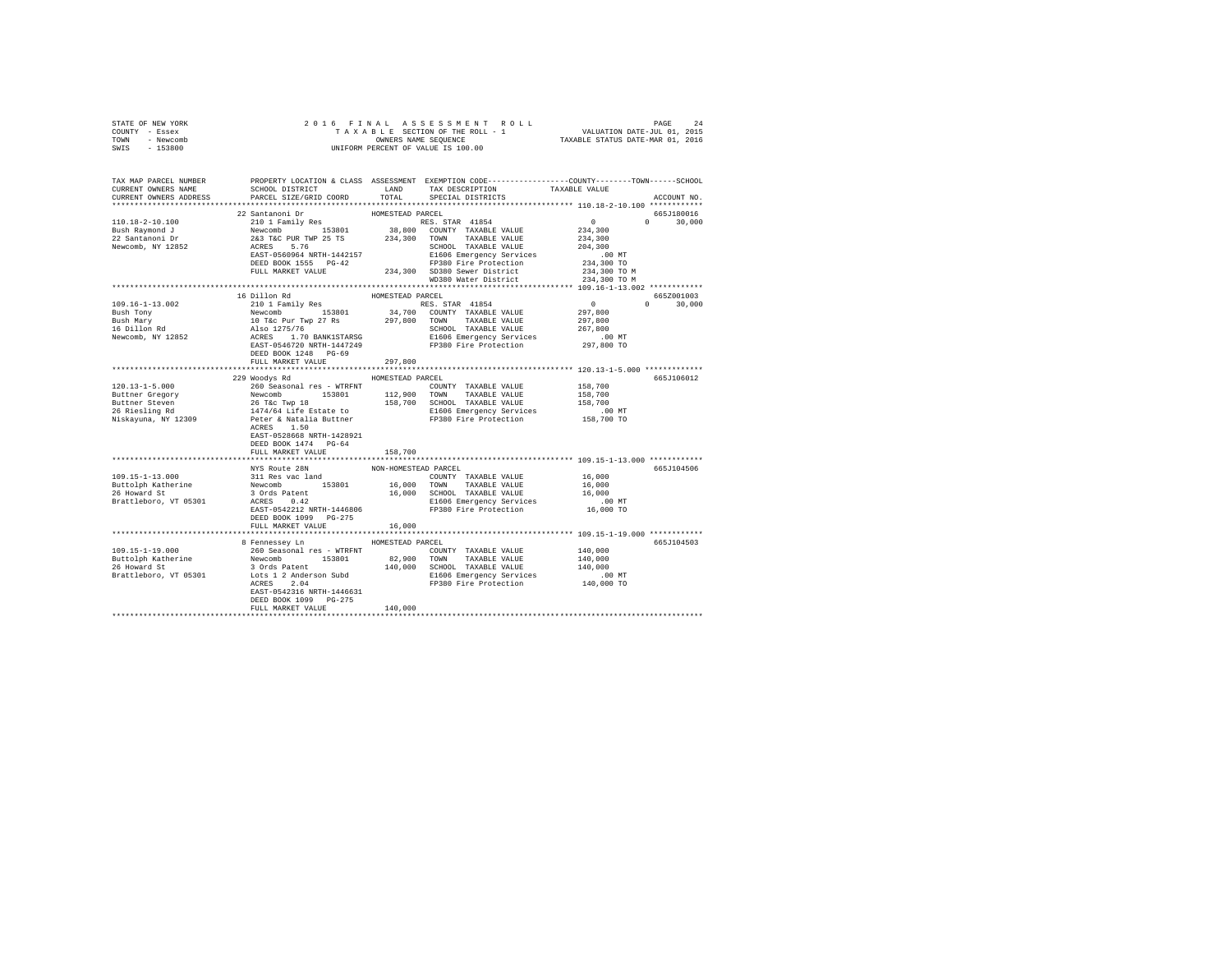| STATE OF NEW YORK<br>COUNTY - Essex<br>TOWN<br>- Newcomb<br>SWIS - 153800                                                                                                                                                                                                                                                                                                                               |                                                                                                                                                                                                                                                                                                                                                                                                                                              |                  | 2016 FINAL ASSESSMENT ROLL<br>TAXABLE SECTION OF THE ROLL - 1<br>OWNERS NAME SEQUENCE<br>UNIFORM PERCENT OF VALUE IS 100.00 | VALUATION DATE-JUL 01, 2015<br>TAXABLE STATUS DATE-MAR 01, 2016 | PAGE<br>25    |
|---------------------------------------------------------------------------------------------------------------------------------------------------------------------------------------------------------------------------------------------------------------------------------------------------------------------------------------------------------------------------------------------------------|----------------------------------------------------------------------------------------------------------------------------------------------------------------------------------------------------------------------------------------------------------------------------------------------------------------------------------------------------------------------------------------------------------------------------------------------|------------------|-----------------------------------------------------------------------------------------------------------------------------|-----------------------------------------------------------------|---------------|
|                                                                                                                                                                                                                                                                                                                                                                                                         |                                                                                                                                                                                                                                                                                                                                                                                                                                              |                  |                                                                                                                             |                                                                 |               |
| CURRENT OWNERS NAME                                                                                                                                                                                                                                                                                                                                                                                     | TAX MAP PARCEL NUMBER PROPERTY LOCATION & CLASS ASSESSMENT EXEMPTION CODE--------------COUNTY-------TOWN-----SCHOOL<br>SCHOOL DISTRICT TAND TAX DESCRIPTION                                                                                                                                                                                                                                                                                  |                  |                                                                                                                             | TAXABLE VALUE                                                   |               |
| CURRENT OWNERS ADDRESS                                                                                                                                                                                                                                                                                                                                                                                  | PARCEL SIZE/GRID COORD TOTAL                                                                                                                                                                                                                                                                                                                                                                                                                 |                  | SPECIAL DISTRICTS                                                                                                           |                                                                 | ACCOUNT NO.   |
|                                                                                                                                                                                                                                                                                                                                                                                                         |                                                                                                                                                                                                                                                                                                                                                                                                                                              |                  |                                                                                                                             |                                                                 | 665J100807    |
| 120.14-1-17.000                                                                                                                                                                                                                                                                                                                                                                                         | 1002 Goodnow Flow Rd MOMESTEAD PARCEL<br>210 1 Family Res - WTRFNT                                                                                                                                                                                                                                                                                                                                                                           |                  | COUNTY TAXABLE VALUE 183,500                                                                                                |                                                                 |               |
|                                                                                                                                                                                                                                                                                                                                                                                                         |                                                                                                                                                                                                                                                                                                                                                                                                                                              |                  | TAXABLE VALUE                                                                                                               | 183,500                                                         |               |
| Cameron Myron H<br>43 Cameron Rd                                                                                                                                                                                                                                                                                                                                                                        |                                                                                                                                                                                                                                                                                                                                                                                                                                              |                  | 183,500 SCHOOL TAXABLE VALUE                                                                                                | 183,500                                                         |               |
| Athol, NY 12810-1906                                                                                                                                                                                                                                                                                                                                                                                    | $\begin{tabular}{l c c c c c} \multicolumn{2}{c}{\textbf{Newcomb}} & \multicolumn{2}{c}{\textbf{153.801}} & \multicolumn{2}{c}{\textbf{111,700}} & \multicolumn{2}{c}{\textbf{TOWN}} \\ \multicolumn{2}{c}{\textbf{Newcomb}} & \multicolumn{2}{c}{\textbf{133.500}} & \multicolumn{2}{c}{\textbf{111,700}} & \multicolumn{2}{c}{\textbf{TOWN}} \\ \multicolumn{2}{c}{\textbf{Goodnow Flow Subd}} & \multicolumn{2}{c}{\textbf{183.500}} & \$ |                  |                                                                                                                             |                                                                 |               |
|                                                                                                                                                                                                                                                                                                                                                                                                         | Lot 157                                                                                                                                                                                                                                                                                                                                                                                                                                      |                  | E1606 Emergency Services .00 MT<br>FP380 Fire Protection 183,500 TO                                                         |                                                                 |               |
|                                                                                                                                                                                                                                                                                                                                                                                                         | ACRES 0.60                                                                                                                                                                                                                                                                                                                                                                                                                                   |                  |                                                                                                                             |                                                                 |               |
|                                                                                                                                                                                                                                                                                                                                                                                                         | EAST-0535658 NRTH-1428164                                                                                                                                                                                                                                                                                                                                                                                                                    |                  |                                                                                                                             |                                                                 |               |
|                                                                                                                                                                                                                                                                                                                                                                                                         | DEED BOOK 457 PG-269                                                                                                                                                                                                                                                                                                                                                                                                                         |                  |                                                                                                                             |                                                                 |               |
|                                                                                                                                                                                                                                                                                                                                                                                                         | FULL MARKET VALUE                                                                                                                                                                                                                                                                                                                                                                                                                            | 183,500          |                                                                                                                             |                                                                 |               |
|                                                                                                                                                                                                                                                                                                                                                                                                         |                                                                                                                                                                                                                                                                                                                                                                                                                                              |                  |                                                                                                                             |                                                                 |               |
|                                                                                                                                                                                                                                                                                                                                                                                                         | 946 Goodnow Flow Rd                                                                                                                                                                                                                                                                                                                                                                                                                          | HOMESTEAD PARCEL |                                                                                                                             |                                                                 | 665J100515    |
| $120.14 - 1 - 5.000$                                                                                                                                                                                                                                                                                                                                                                                    | 312 Vac w/imprv - WTRFNT                                                                                                                                                                                                                                                                                                                                                                                                                     |                  | COUNTY TAXABLE VALUE                                                                                                        | 110,500                                                         |               |
| Camp Tree LLC                                                                                                                                                                                                                                                                                                                                                                                           | Newcomb 153801 109,600 TOWN TAXABLE VALUE<br>43 T&C Twp 18 110,500 SCHOOL TAXABLE VALUE                                                                                                                                                                                                                                                                                                                                                      |                  |                                                                                                                             | 110,500                                                         |               |
| 126 Ridge Crescent<br>Manhassett, NY 11030 Goodnow Flow Subd                                                                                                                                                                                                                                                                                                                                            |                                                                                                                                                                                                                                                                                                                                                                                                                                              |                  | 110,500 SCHOOL TAXABLE VALUE                                                                                                | 110,500                                                         |               |
|                                                                                                                                                                                                                                                                                                                                                                                                         | Lot 169                                                                                                                                                                                                                                                                                                                                                                                                                                      |                  | E1606 Emergency Services                                                                                                    | 00 MT.<br>110,500 TO                                            |               |
|                                                                                                                                                                                                                                                                                                                                                                                                         | ACRES 0.57                                                                                                                                                                                                                                                                                                                                                                                                                                   |                  | FP380 Fire Protection                                                                                                       |                                                                 |               |
|                                                                                                                                                                                                                                                                                                                                                                                                         | EAST-0534321 NRTH-1428620                                                                                                                                                                                                                                                                                                                                                                                                                    |                  |                                                                                                                             |                                                                 |               |
|                                                                                                                                                                                                                                                                                                                                                                                                         | DEED BOOK 1619 PG-43                                                                                                                                                                                                                                                                                                                                                                                                                         |                  |                                                                                                                             |                                                                 |               |
|                                                                                                                                                                                                                                                                                                                                                                                                         | FULL MARKET VALUE                                                                                                                                                                                                                                                                                                                                                                                                                            | 110,500          |                                                                                                                             |                                                                 |               |
|                                                                                                                                                                                                                                                                                                                                                                                                         |                                                                                                                                                                                                                                                                                                                                                                                                                                              |                  |                                                                                                                             |                                                                 |               |
|                                                                                                                                                                                                                                                                                                                                                                                                         |                                                                                                                                                                                                                                                                                                                                                                                                                                              | HOMESTEAD PARCEL |                                                                                                                             |                                                                 | 665J188007    |
| $110.13 - 13 - 9.000$                                                                                                                                                                                                                                                                                                                                                                                   | 49 Campsite Rd<br>210 1 Family Res                                                                                                                                                                                                                                                                                                                                                                                                           |                  | RES. STAR 41854                                                                                                             | $\sim$ 0                                                        | $0 \t 30,000$ |
| Campsite Road Trust                                                                                                                                                                                                                                                                                                                                                                                     | Newcomb 153801                                                                                                                                                                                                                                                                                                                                                                                                                               |                  |                                                                                                                             | 71,300<br>71,300                                                |               |
|                                                                                                                                                                                                                                                                                                                                                                                                         |                                                                                                                                                                                                                                                                                                                                                                                                                                              |                  | 33,400 COUNTY TAXABLE VALUE<br>71,300 TOWN TAXABLE VALUE                                                                    |                                                                 |               |
|                                                                                                                                                                                                                                                                                                                                                                                                         |                                                                                                                                                                                                                                                                                                                                                                                                                                              |                  | SCHOOL TAXABLE VALUE                                                                                                        | 41,300                                                          |               |
| $\begin{tabular}{lllllllllll} \multicolumn{4}{c}{\tt Campsite Rd} & & & 19 \ \texttt{Two } 27 \ \texttt{Ke} & \texttt{RS} \\ \texttt{PO} \ \texttt{Box } 13 & & & & \texttt{ACRES} & 0.92 \\ \texttt{Newcomb, NY } 12852 & & & \texttt{ACRES} & 0.92 \\ \end{tabular}$                                                                                                                                  |                                                                                                                                                                                                                                                                                                                                                                                                                                              |                  | E1606 Emergency Services .00 MT                                                                                             |                                                                 |               |
|                                                                                                                                                                                                                                                                                                                                                                                                         | DEED BOOK 1154 PG-72                                                                                                                                                                                                                                                                                                                                                                                                                         |                  | FP380 Fire Protection                                                                                                       | 71,300 TO                                                       |               |
|                                                                                                                                                                                                                                                                                                                                                                                                         | FULL MARKET VALUE                                                                                                                                                                                                                                                                                                                                                                                                                            | 71,300           |                                                                                                                             |                                                                 |               |
|                                                                                                                                                                                                                                                                                                                                                                                                         |                                                                                                                                                                                                                                                                                                                                                                                                                                              |                  |                                                                                                                             |                                                                 |               |
|                                                                                                                                                                                                                                                                                                                                                                                                         | 52 Santanoni Dr                                                                                                                                                                                                                                                                                                                                                                                                                              | HOMESTEAD PARCEL |                                                                                                                             |                                                                 | 665J107102    |
|                                                                                                                                                                                                                                                                                                                                                                                                         |                                                                                                                                                                                                                                                                                                                                                                                                                                              |                  |                                                                                                                             | 16,225<br>$\sim$ 0<br>$\sim$ 0                                  | 16.225 0      |
|                                                                                                                                                                                                                                                                                                                                                                                                         |                                                                                                                                                                                                                                                                                                                                                                                                                                              |                  |                                                                                                                             |                                                                 | 64,900        |
|                                                                                                                                                                                                                                                                                                                                                                                                         |                                                                                                                                                                                                                                                                                                                                                                                                                                              |                  |                                                                                                                             | 48,675<br>48,675                                                |               |
| $\begin{tabular}{l c c c c c} \hline & 52 Santon101.18-2-4.000 & 52 Santon101 Pure\\ \hline \multicolumn{3}{c}{\texttt{110.18-2-4.000}} & 52 Santon101 Pame11Y Res & 127 OMO STADI & 11311\\ \hline \multicolumn{3}{c}{\texttt{Cannan Mary N}} & \multicolumn{3}{c}{\texttt{Newton}} & 153801 & 29,000 SR & STAR 41834\\ \hline \multicolumn{3}{c}{\texttt{West l2T}} & \multicolumn{3}{c}{\texttt{New$ |                                                                                                                                                                                                                                                                                                                                                                                                                                              |                  |                                                                                                                             | $\sim$ 0                                                        |               |
|                                                                                                                                                                                                                                                                                                                                                                                                         |                                                                                                                                                                                                                                                                                                                                                                                                                                              |                  |                                                                                                                             | .00 MT                                                          |               |
|                                                                                                                                                                                                                                                                                                                                                                                                         |                                                                                                                                                                                                                                                                                                                                                                                                                                              |                  |                                                                                                                             | 64,900 TO                                                       |               |
|                                                                                                                                                                                                                                                                                                                                                                                                         |                                                                                                                                                                                                                                                                                                                                                                                                                                              |                  |                                                                                                                             | 64,900 TO M                                                     |               |
|                                                                                                                                                                                                                                                                                                                                                                                                         |                                                                                                                                                                                                                                                                                                                                                                                                                                              |                  |                                                                                                                             | 64,900 TO M                                                     |               |
|                                                                                                                                                                                                                                                                                                                                                                                                         |                                                                                                                                                                                                                                                                                                                                                                                                                                              |                  |                                                                                                                             |                                                                 |               |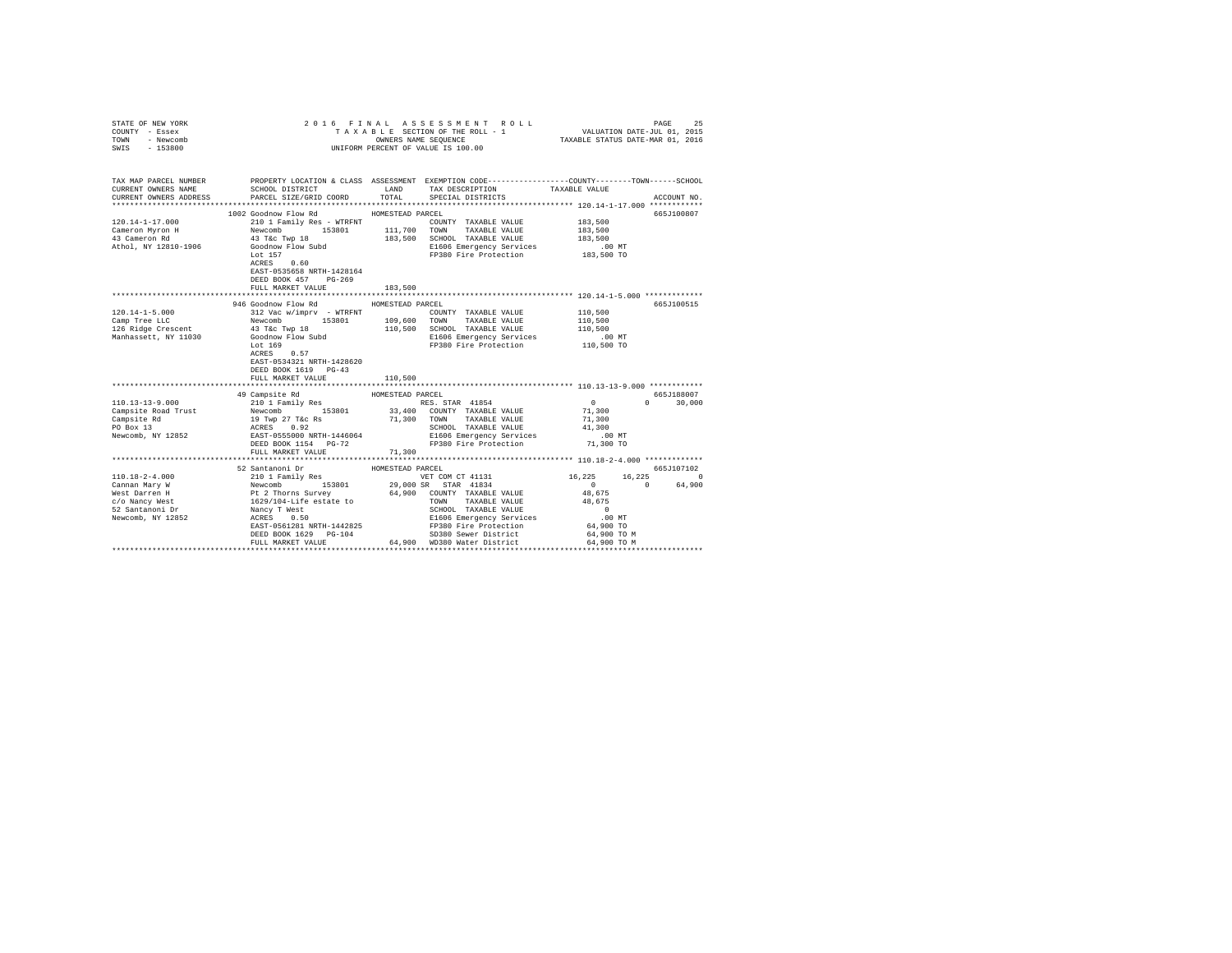| STATE OF NEW YORK                                                                                                                                                                                                                    |                                                                                                                                                                                                                                                          |                      |                                                                            |                                                                                                                                                                                                 |
|--------------------------------------------------------------------------------------------------------------------------------------------------------------------------------------------------------------------------------------|----------------------------------------------------------------------------------------------------------------------------------------------------------------------------------------------------------------------------------------------------------|----------------------|----------------------------------------------------------------------------|-------------------------------------------------------------------------------------------------------------------------------------------------------------------------------------------------|
| COUNTY - Essex                                                                                                                                                                                                                       |                                                                                                                                                                                                                                                          |                      |                                                                            |                                                                                                                                                                                                 |
| TOWN - Newcomb                                                                                                                                                                                                                       |                                                                                                                                                                                                                                                          |                      |                                                                            |                                                                                                                                                                                                 |
| SWIS - 153800                                                                                                                                                                                                                        |                                                                                                                                                                                                                                                          |                      |                                                                            |                                                                                                                                                                                                 |
|                                                                                                                                                                                                                                      |                                                                                                                                                                                                                                                          |                      |                                                                            |                                                                                                                                                                                                 |
|                                                                                                                                                                                                                                      |                                                                                                                                                                                                                                                          |                      |                                                                            |                                                                                                                                                                                                 |
|                                                                                                                                                                                                                                      |                                                                                                                                                                                                                                                          |                      |                                                                            |                                                                                                                                                                                                 |
|                                                                                                                                                                                                                                      |                                                                                                                                                                                                                                                          |                      |                                                                            | TAX MAP PARCEL NUMBER PROPERTY LOCATION & CLASS ASSESSMENT EXEMPTION CODE---------------COUNTY-------TOWN------SCHOOL<br>CURRENT OWNERS NAME SCHOOL DISTRICT LAND TAX DESCRIPTION TAXABLE VALUE |
|                                                                                                                                                                                                                                      |                                                                                                                                                                                                                                                          |                      |                                                                            |                                                                                                                                                                                                 |
| CURRENT OWNERS ADDRESS                                                                                                                                                                                                               | PARCEL SIZE/GRID COORD TOTAL                                                                                                                                                                                                                             |                      | SPECIAL DISTRICTS                                                          | ACCOUNT NO.                                                                                                                                                                                     |
|                                                                                                                                                                                                                                      |                                                                                                                                                                                                                                                          |                      |                                                                            |                                                                                                                                                                                                 |
|                                                                                                                                                                                                                                      | 163 Marcy Ln                                                                                                                                                                                                                                             | HOMESTEAD PARCEL     |                                                                            | 665J180001                                                                                                                                                                                      |
|                                                                                                                                                                                                                                      |                                                                                                                                                                                                                                                          |                      |                                                                            |                                                                                                                                                                                                 |
|                                                                                                                                                                                                                                      |                                                                                                                                                                                                                                                          |                      |                                                                            |                                                                                                                                                                                                 |
|                                                                                                                                                                                                                                      |                                                                                                                                                                                                                                                          |                      |                                                                            |                                                                                                                                                                                                 |
|                                                                                                                                                                                                                                      |                                                                                                                                                                                                                                                          |                      |                                                                            |                                                                                                                                                                                                 |
|                                                                                                                                                                                                                                      |                                                                                                                                                                                                                                                          |                      |                                                                            |                                                                                                                                                                                                 |
|                                                                                                                                                                                                                                      |                                                                                                                                                                                                                                                          |                      |                                                                            |                                                                                                                                                                                                 |
|                                                                                                                                                                                                                                      |                                                                                                                                                                                                                                                          |                      |                                                                            |                                                                                                                                                                                                 |
|                                                                                                                                                                                                                                      |                                                                                                                                                                                                                                                          |                      |                                                                            |                                                                                                                                                                                                 |
|                                                                                                                                                                                                                                      |                                                                                                                                                                                                                                                          |                      |                                                                            |                                                                                                                                                                                                 |
|                                                                                                                                                                                                                                      |                                                                                                                                                                                                                                                          | HOMESTEAD PARCEL     |                                                                            | 665J100809                                                                                                                                                                                      |
|                                                                                                                                                                                                                                      | 159 Marcy Ln<br>210 1 Family Res (1808)<br>PARCEL PRES STAR 41854<br>Newcomb 153801 29,000 COUNTY TAXABLE VALUE 134,800<br>Pt 6 Thorns Survey 134,800 TOWN TAXABLE VALUE 134,800<br>REST-0557593 NRTH-1441812 SCHOOL TAXABLE VALUE 134,800<br>REST-05575 |                      |                                                                            |                                                                                                                                                                                                 |
| $110.17 - 3 - 1.000$                                                                                                                                                                                                                 |                                                                                                                                                                                                                                                          |                      |                                                                            | $0 \t 30,000$                                                                                                                                                                                   |
| Canon George H<br>159 Marcy Ln<br>Newcomb, NY 12852                                                                                                                                                                                  |                                                                                                                                                                                                                                                          |                      |                                                                            |                                                                                                                                                                                                 |
|                                                                                                                                                                                                                                      |                                                                                                                                                                                                                                                          |                      |                                                                            |                                                                                                                                                                                                 |
|                                                                                                                                                                                                                                      |                                                                                                                                                                                                                                                          |                      |                                                                            |                                                                                                                                                                                                 |
|                                                                                                                                                                                                                                      |                                                                                                                                                                                                                                                          |                      |                                                                            |                                                                                                                                                                                                 |
|                                                                                                                                                                                                                                      |                                                                                                                                                                                                                                                          |                      |                                                                            |                                                                                                                                                                                                 |
|                                                                                                                                                                                                                                      |                                                                                                                                                                                                                                                          |                      | 134,800 SD380 Sever District<br>WD380 Wer District<br>WD380 Water District | 134,800 TO M                                                                                                                                                                                    |
|                                                                                                                                                                                                                                      |                                                                                                                                                                                                                                                          |                      |                                                                            | 134,800 TO M                                                                                                                                                                                    |
|                                                                                                                                                                                                                                      |                                                                                                                                                                                                                                                          |                      |                                                                            |                                                                                                                                                                                                 |
|                                                                                                                                                                                                                                      |                                                                                                                                                                                                                                                          |                      |                                                                            |                                                                                                                                                                                                 |
|                                                                                                                                                                                                                                      |                                                                                                                                                                                                                                                          | HOMESTEAD PARCEL     |                                                                            | 665J176005                                                                                                                                                                                      |
|                                                                                                                                                                                                                                      |                                                                                                                                                                                                                                                          |                      | COUNTY TAXABLE VALUE                                                       | 96,800                                                                                                                                                                                          |
| $109.16 - 1 - 4.000$                                                                                                                                                                                                                 | 5608 NYS Route 28N<br>260 Seasonal res                                                                                                                                                                                                                   |                      |                                                                            |                                                                                                                                                                                                 |
|                                                                                                                                                                                                                                      |                                                                                                                                                                                                                                                          |                      |                                                                            |                                                                                                                                                                                                 |
|                                                                                                                                                                                                                                      |                                                                                                                                                                                                                                                          |                      |                                                                            |                                                                                                                                                                                                 |
|                                                                                                                                                                                                                                      |                                                                                                                                                                                                                                                          |                      |                                                                            |                                                                                                                                                                                                 |
|                                                                                                                                                                                                                                      |                                                                                                                                                                                                                                                          |                      |                                                                            |                                                                                                                                                                                                 |
| Caponera Susan A avevolub 153801 21,100 TOWN TAXABLE VALUE 96,800<br>82 Dahlgren Rd 10 Richard Survey 96,800 SCHOOL TAXABLE VALUE 96,800<br>82 Dahlgren Rd 10 Richard Survey A Librard B1606 Emergency Services<br>10 Dorothy A Libr | ACRES 0.60                                                                                                                                                                                                                                               |                      |                                                                            |                                                                                                                                                                                                 |
|                                                                                                                                                                                                                                      | EAST-0546206 NRTH-1447097                                                                                                                                                                                                                                |                      |                                                                            |                                                                                                                                                                                                 |
|                                                                                                                                                                                                                                      | DEED BOOK 1417 PG-58                                                                                                                                                                                                                                     |                      |                                                                            |                                                                                                                                                                                                 |
|                                                                                                                                                                                                                                      | FULL MARKET VALUE                                                                                                                                                                                                                                        | 96,800               |                                                                            |                                                                                                                                                                                                 |
|                                                                                                                                                                                                                                      |                                                                                                                                                                                                                                                          |                      |                                                                            |                                                                                                                                                                                                 |
|                                                                                                                                                                                                                                      | Lake Harris Rd                                                                                                                                                                                                                                           | NON-HOMESTEAD PARCEL |                                                                            | 665J104413                                                                                                                                                                                      |
|                                                                                                                                                                                                                                      |                                                                                                                                                                                                                                                          |                      |                                                                            |                                                                                                                                                                                                 |
|                                                                                                                                                                                                                                      |                                                                                                                                                                                                                                                          |                      |                                                                            |                                                                                                                                                                                                 |
|                                                                                                                                                                                                                                      |                                                                                                                                                                                                                                                          |                      |                                                                            |                                                                                                                                                                                                 |
|                                                                                                                                                                                                                                      |                                                                                                                                                                                                                                                          |                      |                                                                            |                                                                                                                                                                                                 |
|                                                                                                                                                                                                                                      |                                                                                                                                                                                                                                                          |                      |                                                                            |                                                                                                                                                                                                 |
|                                                                                                                                                                                                                                      | DEED BOOK 1335 PG-293                                                                                                                                                                                                                                    |                      |                                                                            |                                                                                                                                                                                                 |
|                                                                                                                                                                                                                                      | FULL MARKET VALUE                                                                                                                                                                                                                                        | 53,700               |                                                                            |                                                                                                                                                                                                 |
|                                                                                                                                                                                                                                      |                                                                                                                                                                                                                                                          |                      |                                                                            |                                                                                                                                                                                                 |
|                                                                                                                                                                                                                                      |                                                                                                                                                                                                                                                          |                      |                                                                            | 665J190003                                                                                                                                                                                      |
|                                                                                                                                                                                                                                      |                                                                                                                                                                                                                                                          |                      |                                                                            |                                                                                                                                                                                                 |
|                                                                                                                                                                                                                                      |                                                                                                                                                                                                                                                          |                      |                                                                            |                                                                                                                                                                                                 |
|                                                                                                                                                                                                                                      |                                                                                                                                                                                                                                                          |                      |                                                                            |                                                                                                                                                                                                 |
|                                                                                                                                                                                                                                      |                                                                                                                                                                                                                                                          |                      |                                                                            |                                                                                                                                                                                                 |
|                                                                                                                                                                                                                                      |                                                                                                                                                                                                                                                          |                      |                                                                            |                                                                                                                                                                                                 |
|                                                                                                                                                                                                                                      |                                                                                                                                                                                                                                                          |                      |                                                                            |                                                                                                                                                                                                 |
|                                                                                                                                                                                                                                      | DEED BOOK 956 PG-109                                                                                                                                                                                                                                     |                      |                                                                            |                                                                                                                                                                                                 |
|                                                                                                                                                                                                                                      | FULL MARKET VALUE                                                                                                                                                                                                                                        | 39,000               |                                                                            |                                                                                                                                                                                                 |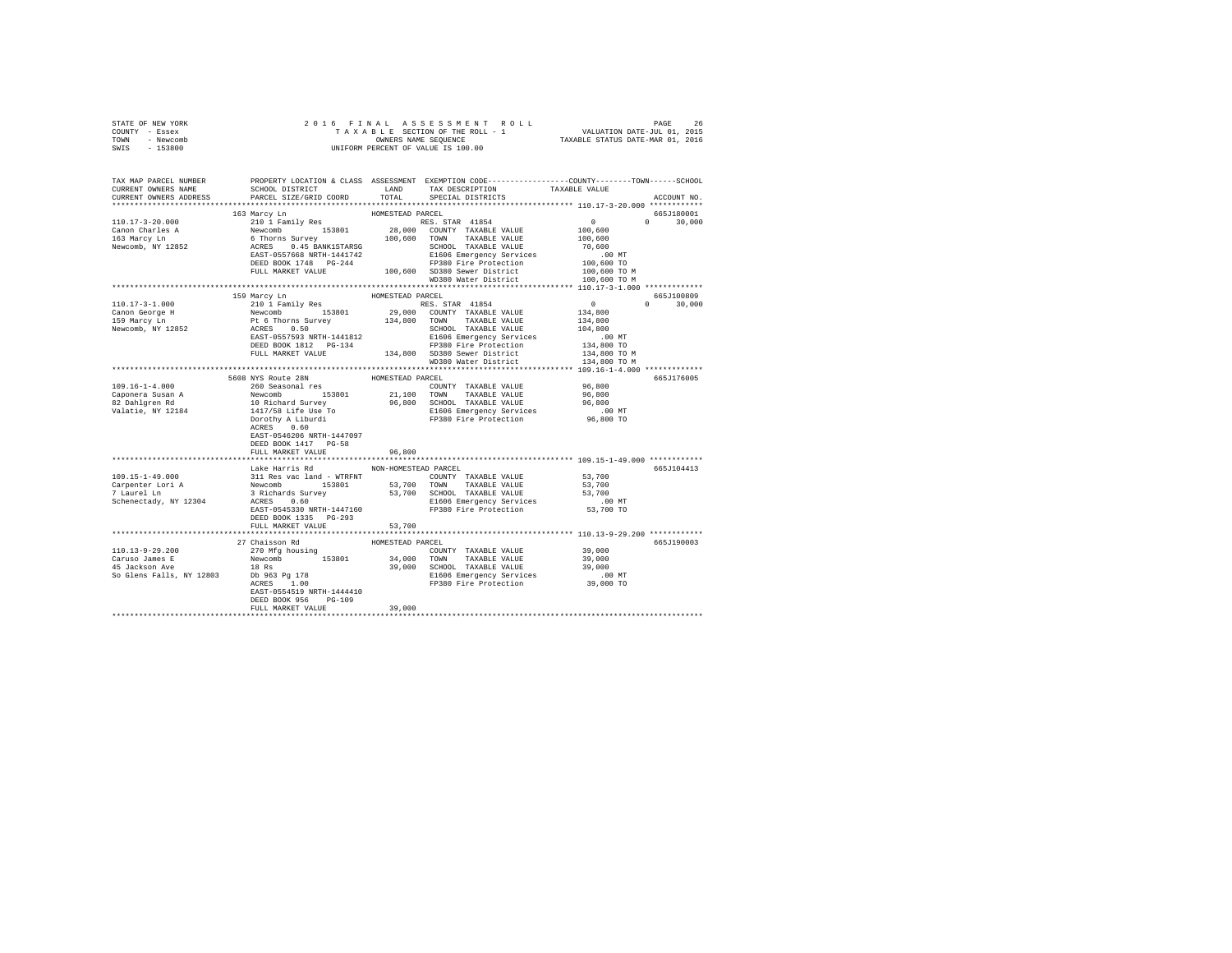| STATE OF NEW YORK                                                                                                     | 2016 FINAL                                                                                 |                      |                                                                                                                                                                                                                           |               |             |
|-----------------------------------------------------------------------------------------------------------------------|--------------------------------------------------------------------------------------------|----------------------|---------------------------------------------------------------------------------------------------------------------------------------------------------------------------------------------------------------------------|---------------|-------------|
| COUNTY - Essex                                                                                                        |                                                                                            |                      | PAGE 27 אפראפים באפראפים באפראפים באפראפים באפראפים באפראפים באפראפים באפראפים באפראפים באפראפים באפראפים באפר<br>101, 2015 - NALUATION DATE-JUL 1<br>0101 0NNERS NAME SEQUENCE באפראפים TAXABLE STATUS DATE-MAR 01, 2016 |               |             |
| TOWN - Newcomb                                                                                                        |                                                                                            |                      | OWNERS NAME SEQUENCE                                                                                                                                                                                                      |               |             |
| $-153800$<br>SWIS                                                                                                     |                                                                                            |                      | UNIFORM PERCENT OF VALUE IS 100.00                                                                                                                                                                                        |               |             |
|                                                                                                                       |                                                                                            |                      |                                                                                                                                                                                                                           |               |             |
|                                                                                                                       |                                                                                            |                      |                                                                                                                                                                                                                           |               |             |
|                                                                                                                       |                                                                                            |                      |                                                                                                                                                                                                                           |               |             |
| TAX MAP PARCEL NUMBER   PROPERTY LOCATION & CLASS ASSESSMENT EXEMPTION CODE--------------COUNTY-------TOWN-----SCHOOL |                                                                                            |                      |                                                                                                                                                                                                                           |               |             |
| CURRENT OWNERS NAME                                                                                                   | SCHOOL DISTRICT LAND                                                                       |                      | TAX DESCRIPTION                                                                                                                                                                                                           | TAXABLE VALUE |             |
| CURRENT OWNERS ADDRESS                                                                                                | PARCEL SIZE/GRID COORD                                                                     | TOTAL                | SPECIAL DISTRICTS                                                                                                                                                                                                         |               | ACCOUNT NO. |
|                                                                                                                       |                                                                                            |                      |                                                                                                                                                                                                                           |               |             |
|                                                                                                                       | 124 Marcy Ln                                                                               | HOMESTEAD PARCEL     |                                                                                                                                                                                                                           |               | 665J103910  |
| $110.17 - 2 - 30.011$                                                                                                 | 210 1 Family Res                                                                           |                      | COUNTY TAXABLE VALUE                                                                                                                                                                                                      | 83,700        |             |
| Cave John                                                                                                             |                                                                                            |                      |                                                                                                                                                                                                                           | 83,700        |             |
|                                                                                                                       |                                                                                            |                      |                                                                                                                                                                                                                           | 83,700        |             |
| 20 Talmage Ave<br>Bound Brook, NJ 08805                                                                               |                                                                                            |                      | Newcomb 153801 40,000 TOWN TAXABLE VALUE<br>Pt 19 Richards Survey 83,700 SCHOOL TAXABLE VALUE<br>ACRES 7.00 RI606 Emergency Services                                                                                      | .00MT         |             |
|                                                                                                                       |                                                                                            |                      | ACRES 7.00<br>EAST-0556684 NRTH-1442343 PP380 Fire Protection<br>here anno 1583 PG-204 SD380 Sewer District                                                                                                               | 83,700 TO     |             |
|                                                                                                                       |                                                                                            |                      |                                                                                                                                                                                                                           | 83,700 TO M   |             |
|                                                                                                                       | FULL MARKET VALUE                                                                          |                      | 83.700 WD380 Water District 83.700 TO M                                                                                                                                                                                   |               |             |
|                                                                                                                       |                                                                                            |                      |                                                                                                                                                                                                                           |               |             |
|                                                                                                                       |                                                                                            |                      |                                                                                                                                                                                                                           |               |             |
|                                                                                                                       | Chaisson Rd                                                                                | NON-HOMESTEAD PARCEL |                                                                                                                                                                                                                           |               | 665J180004  |
| 110.17-2-41.250                                                                                                       | 322 Rural vac>10                                                                           |                      | COUNTY TAXABLE VALUE                                                                                                                                                                                                      | 43,800        |             |
| Cave John                                                                                                             | Newcomb 153801 43,800 TOWN TAXABLE VALUE<br>18 Richards Survey 43,800 SCHOOL TAXABLE VALUE |                      |                                                                                                                                                                                                                           | 43,800        |             |
| 20 Talmage Ave                                                                                                        |                                                                                            |                      |                                                                                                                                                                                                                           | 43,800        |             |
| Bound Brook, NJ 08805                                                                                                 | Db 981 Pg 308                                                                              |                      | E1606 Emergency Services .00 MT<br>FP380 Fire Protection 43,800 TO                                                                                                                                                        |               |             |
|                                                                                                                       | See Map 1843                                                                               |                      |                                                                                                                                                                                                                           |               |             |
|                                                                                                                       | ACRES 31.20                                                                                |                      |                                                                                                                                                                                                                           |               |             |
|                                                                                                                       | EAST-0556138 NRTH-1442077                                                                  |                      |                                                                                                                                                                                                                           |               |             |
|                                                                                                                       | DEED BOOK 1583 PG-208                                                                      |                      |                                                                                                                                                                                                                           |               |             |
|                                                                                                                       | FULL MARKET VALUE                                                                          | 43,800               |                                                                                                                                                                                                                           |               |             |
|                                                                                                                       |                                                                                            |                      |                                                                                                                                                                                                                           |               |             |
|                                                                                                                       | 5421 NYS Route 28N                                                                         | HOMESTEAD PARCEL     |                                                                                                                                                                                                                           |               | 665J178510  |
| $109.16 - 4 - 9.000$                                                                                                  | 210 1 Family Res                                                                           |                      | COUNTY TAXABLE VALUE                                                                                                                                                                                                      | 78,700        |             |
| Cellela Pasquale C                                                                                                    |                                                                                            |                      |                                                                                                                                                                                                                           |               |             |
|                                                                                                                       | Newcomb 153801 34,400 TOWN TAXABLE VALUE                                                   |                      |                                                                                                                                                                                                                           | 78,700        |             |
|                                                                                                                       |                                                                                            |                      |                                                                                                                                                                                                                           |               |             |
|                                                                                                                       |                                                                                            |                      |                                                                                                                                                                                                                           |               |             |
|                                                                                                                       |                                                                                            |                      |                                                                                                                                                                                                                           |               |             |
|                                                                                                                       | DEED BOOK 960 PG-152                                                                       |                      |                                                                                                                                                                                                                           |               |             |
|                                                                                                                       | FULL MARKET VALUE                                                                          | 78,700               |                                                                                                                                                                                                                           |               |             |
|                                                                                                                       |                                                                                            |                      |                                                                                                                                                                                                                           |               |             |
|                                                                                                                       | 5426 NYS Route 28N HOMESTEAD PARCEL                                                        |                      |                                                                                                                                                                                                                           |               | 665J107107  |
| $109.16 - 2 - 29.000$                                                                                                 | 260 Seasonal res - WTRFNT                                                                  |                      | COUNTY TAXABLE VALUE                                                                                                                                                                                                      | 231,100       |             |
|                                                                                                                       |                                                                                            |                      |                                                                                                                                                                                                                           | 231,100       |             |
|                                                                                                                       |                                                                                            |                      |                                                                                                                                                                                                                           | 231,100       |             |
|                                                                                                                       |                                                                                            |                      |                                                                                                                                                                                                                           | $.00$ MT      |             |
|                                                                                                                       |                                                                                            |                      |                                                                                                                                                                                                                           | 231,100 TO    |             |
|                                                                                                                       |                                                                                            |                      |                                                                                                                                                                                                                           |               |             |
|                                                                                                                       |                                                                                            |                      |                                                                                                                                                                                                                           |               |             |
|                                                                                                                       | FULL MARKET VALUE                                                                          | 231,100              |                                                                                                                                                                                                                           |               |             |
|                                                                                                                       |                                                                                            |                      |                                                                                                                                                                                                                           |               |             |
|                                                                                                                       | Chaisson Rd                                                                                | NON-HOMESTEAD PARCEL |                                                                                                                                                                                                                           |               | 665J180015  |
| 110.17-2-41.112                                                                                                       |                                                                                            |                      |                                                                                                                                                                                                                           |               |             |
| Chapman Fred W<br>7541 135th Ave SE                                                                                   |                                                                                            |                      |                                                                                                                                                                                                                           |               |             |
|                                                                                                                       |                                                                                            |                      |                                                                                                                                                                                                                           |               |             |
| Newcastle, WA 98059                                                                                                   |                                                                                            |                      |                                                                                                                                                                                                                           |               |             |
|                                                                                                                       |                                                                                            |                      |                                                                                                                                                                                                                           |               |             |
|                                                                                                                       |                                                                                            |                      |                                                                                                                                                                                                                           |               |             |
|                                                                                                                       | DEED BOOK 1718 PG-119                                                                      |                      |                                                                                                                                                                                                                           |               |             |
|                                                                                                                       | FULL MARKET VALUE                                                                          | 34,600               |                                                                                                                                                                                                                           |               |             |
|                                                                                                                       |                                                                                            |                      |                                                                                                                                                                                                                           |               |             |
|                                                                                                                       |                                                                                            |                      |                                                                                                                                                                                                                           |               |             |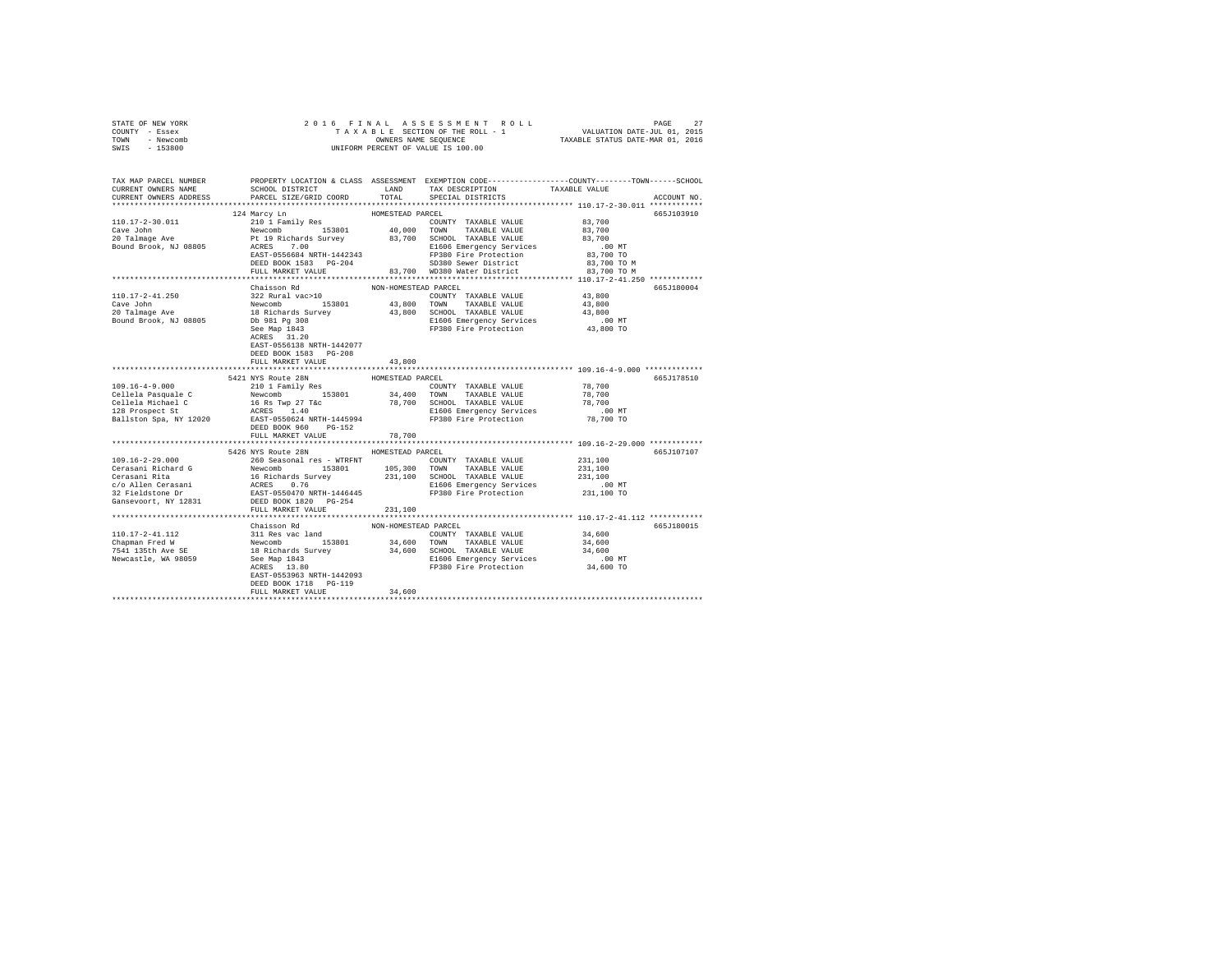| STATE OF NEW YORK | 2016 FINAL ASSESSMENT ROLL         | 28<br>PAGE                       |
|-------------------|------------------------------------|----------------------------------|
| COUNTY<br>- Essex | TAXABLE SECTION OF THE ROLL - 1    | VALUATION DATE-JUL 01, 2015      |
| - Newcomb<br>TOWN | OWNERS NAME SEOUENCE               | TAXABLE STATUS DATE-MAR 01, 2016 |
| $-153800$<br>SWIS | UNIFORM PERCENT OF VALUE IS 100.00 |                                  |

| TAX MAP PARCEL NUMBER<br>CURRENT OWNERS NAME   | PROPERTY LOCATION & CLASS ASSESSMENT EXEMPTION CODE---------------COUNTY-------TOWN------SCHOOL<br>SCHOOL DISTRICT<br>SCHOOL DISTRICT<br>PARCEL SIZE/GRID COORD                                                                        |                  | LAND TAX DESCRIPTION                                                                                                                                                                                                                                                        | TAXABLE VALUE |                                 |
|------------------------------------------------|----------------------------------------------------------------------------------------------------------------------------------------------------------------------------------------------------------------------------------------|------------------|-----------------------------------------------------------------------------------------------------------------------------------------------------------------------------------------------------------------------------------------------------------------------------|---------------|---------------------------------|
| CURRENT OWNERS ADDRESS                         |                                                                                                                                                                                                                                        |                  | TOTAL SPECIAL DISTRICTS                                                                                                                                                                                                                                                     |               | ACCOUNT NO.                     |
|                                                | 3 Winebrook Cir (10.17-2-24.000 2010 Fmily Res (11.53801 PMC 2010 2010 FMARIE VALUE (11.600 CONTY TAXABLE VALUE 151,600 CONTY Chase Reger J<br>Chase Reger J Nichards Survey 151,600 CONTY TAXABLE VALUE 151,600<br>Chase Marchele     |                  |                                                                                                                                                                                                                                                                             |               | 665J106113                      |
|                                                |                                                                                                                                                                                                                                        |                  |                                                                                                                                                                                                                                                                             |               | $\Omega$ and $\Omega$<br>30,000 |
|                                                |                                                                                                                                                                                                                                        |                  |                                                                                                                                                                                                                                                                             |               |                                 |
|                                                |                                                                                                                                                                                                                                        |                  |                                                                                                                                                                                                                                                                             |               |                                 |
|                                                |                                                                                                                                                                                                                                        |                  |                                                                                                                                                                                                                                                                             |               |                                 |
|                                                |                                                                                                                                                                                                                                        |                  |                                                                                                                                                                                                                                                                             |               |                                 |
|                                                |                                                                                                                                                                                                                                        |                  |                                                                                                                                                                                                                                                                             |               |                                 |
|                                                |                                                                                                                                                                                                                                        |                  |                                                                                                                                                                                                                                                                             |               |                                 |
|                                                |                                                                                                                                                                                                                                        |                  |                                                                                                                                                                                                                                                                             |               |                                 |
|                                                |                                                                                                                                                                                                                                        |                  |                                                                                                                                                                                                                                                                             |               |                                 |
|                                                |                                                                                                                                                                                                                                        |                  |                                                                                                                                                                                                                                                                             |               |                                 |
|                                                | 78 Marcy Ln                                                                                                                                                                                                                            | HOMESTEAD PARCEL |                                                                                                                                                                                                                                                                             |               | 665J105809                      |
|                                                |                                                                                                                                                                                                                                        |                  |                                                                                                                                                                                                                                                                             |               |                                 |
|                                                |                                                                                                                                                                                                                                        |                  |                                                                                                                                                                                                                                                                             |               |                                 |
|                                                |                                                                                                                                                                                                                                        |                  |                                                                                                                                                                                                                                                                             |               |                                 |
|                                                |                                                                                                                                                                                                                                        |                  |                                                                                                                                                                                                                                                                             |               |                                 |
|                                                |                                                                                                                                                                                                                                        |                  |                                                                                                                                                                                                                                                                             |               |                                 |
|                                                |                                                                                                                                                                                                                                        |                  |                                                                                                                                                                                                                                                                             |               |                                 |
|                                                | FULL MARKET VALUE                                                                                                                                                                                                                      | 89,500           |                                                                                                                                                                                                                                                                             |               |                                 |
|                                                |                                                                                                                                                                                                                                        |                  |                                                                                                                                                                                                                                                                             |               |                                 |
|                                                | 32 Sanford Ln                                                                                                                                                                                                                          | HOMESTEAD PARCEL |                                                                                                                                                                                                                                                                             |               | 665J107114                      |
|                                                | 21 JOURNAL SERVICE COUNTY TAXABLE VALUE 59, 200<br>Newcomb 193801 33, 400 TOWN TAXABLE VALUE 69, 200<br>Pt 4 Thorns Survey 69, 200 SCHOOL TAXABLE VALUE 69, 200<br>Pt 4 Thorns Survey 56, 200 SCHOOL TAXABLE VALUE 36, 200 NT<br>1367/ |                  |                                                                                                                                                                                                                                                                             |               |                                 |
| 110.18-3-20.002<br>Chase Terry R               |                                                                                                                                                                                                                                        |                  |                                                                                                                                                                                                                                                                             |               |                                 |
|                                                |                                                                                                                                                                                                                                        |                  |                                                                                                                                                                                                                                                                             |               |                                 |
| Chase Shari L<br>PO Box 483                    |                                                                                                                                                                                                                                        |                  |                                                                                                                                                                                                                                                                             |               |                                 |
| Fort Ann, NY 12827                             |                                                                                                                                                                                                                                        |                  |                                                                                                                                                                                                                                                                             |               |                                 |
|                                                |                                                                                                                                                                                                                                        |                  |                                                                                                                                                                                                                                                                             |               |                                 |
|                                                |                                                                                                                                                                                                                                        |                  |                                                                                                                                                                                                                                                                             | 69,200 TO M   |                                 |
|                                                | EAST-0559586 NRTH-1441695                                                                                                                                                                                                              |                  | WD380 Water District                                                                                                                                                                                                                                                        | 69,200 TO M   |                                 |
|                                                | DEED BOOK 413 PG-488                                                                                                                                                                                                                   |                  |                                                                                                                                                                                                                                                                             |               |                                 |
|                                                | FULL MARKET VALUE 69,200                                                                                                                                                                                                               |                  |                                                                                                                                                                                                                                                                             |               |                                 |
|                                                |                                                                                                                                                                                                                                        |                  |                                                                                                                                                                                                                                                                             |               |                                 |
|                                                | Goodnow Flow Rd                                                                                                                                                                                                                        | HOMESTEAD PARCEL |                                                                                                                                                                                                                                                                             |               | 665J104009                      |
|                                                |                                                                                                                                                                                                                                        |                  |                                                                                                                                                                                                                                                                             |               |                                 |
|                                                |                                                                                                                                                                                                                                        |                  |                                                                                                                                                                                                                                                                             |               |                                 |
|                                                |                                                                                                                                                                                                                                        |                  |                                                                                                                                                                                                                                                                             |               |                                 |
|                                                |                                                                                                                                                                                                                                        |                  | $\begin{tabular}{lcccc} \texttt{COUNTY} & \texttt{TAXABLE VALUE} & & & & 47,900 \\ \texttt{TOWN} & \texttt{TAXABLE VALUE} & & & 47,900 \\ \texttt{SCHOOL} & \texttt{TAXABLE VALUE} & & & 47,900 \\ \texttt{E1606} & \texttt{Emergency Services} & & & .00 \\ \end{tabular}$ | $.00$ MT      |                                 |
|                                                |                                                                                                                                                                                                                                        |                  | FP380 Fire Protection                                                                                                                                                                                                                                                       | 47,900 TO     |                                 |
|                                                |                                                                                                                                                                                                                                        |                  |                                                                                                                                                                                                                                                                             |               |                                 |
|                                                |                                                                                                                                                                                                                                        |                  |                                                                                                                                                                                                                                                                             |               |                                 |
|                                                |                                                                                                                                                                                                                                        |                  |                                                                                                                                                                                                                                                                             |               |                                 |
|                                                | 385 Woodys Rd                                                                                                                                                                                                                          | HOMESTEAD PARCEL |                                                                                                                                                                                                                                                                             |               | 665J101007                      |
|                                                |                                                                                                                                                                                                                                        |                  |                                                                                                                                                                                                                                                                             |               |                                 |
|                                                |                                                                                                                                                                                                                                        |                  |                                                                                                                                                                                                                                                                             |               |                                 |
| 119.16-1-6.000<br>Clum Gary L<br>3315 Latta Rd |                                                                                                                                                                                                                                        |                  |                                                                                                                                                                                                                                                                             |               |                                 |
| Rochester, NY 14612                            |                                                                                                                                                                                                                                        |                  |                                                                                                                                                                                                                                                                             |               |                                 |
|                                                |                                                                                                                                                                                                                                        |                  |                                                                                                                                                                                                                                                                             |               |                                 |
|                                                | COUNTY TAXABLE VALUE 168,000<br>Newcomb 153801 105,900 TOWN TAXABLE VALUE 168,000<br>Newcomb 153801 105,900 TOWN TAXABLE VALUE 168,000<br>27 T& Twp 18 168,000 SCHOOL TAXABLE VALUE 168,000<br>COORNOW Flow Subd 168,000 SCHOOL TAXABL |                  |                                                                                                                                                                                                                                                                             |               |                                 |
|                                                | EAST-0525382 NRTH-1428059                                                                                                                                                                                                              |                  |                                                                                                                                                                                                                                                                             |               |                                 |
|                                                | DEED BOOK 712 PG-297                                                                                                                                                                                                                   |                  |                                                                                                                                                                                                                                                                             |               |                                 |
|                                                | FULL MARKET VALUE                                                                                                                                                                                                                      | 168,000          |                                                                                                                                                                                                                                                                             |               |                                 |
|                                                |                                                                                                                                                                                                                                        |                  |                                                                                                                                                                                                                                                                             |               |                                 |
|                                                |                                                                                                                                                                                                                                        |                  |                                                                                                                                                                                                                                                                             |               |                                 |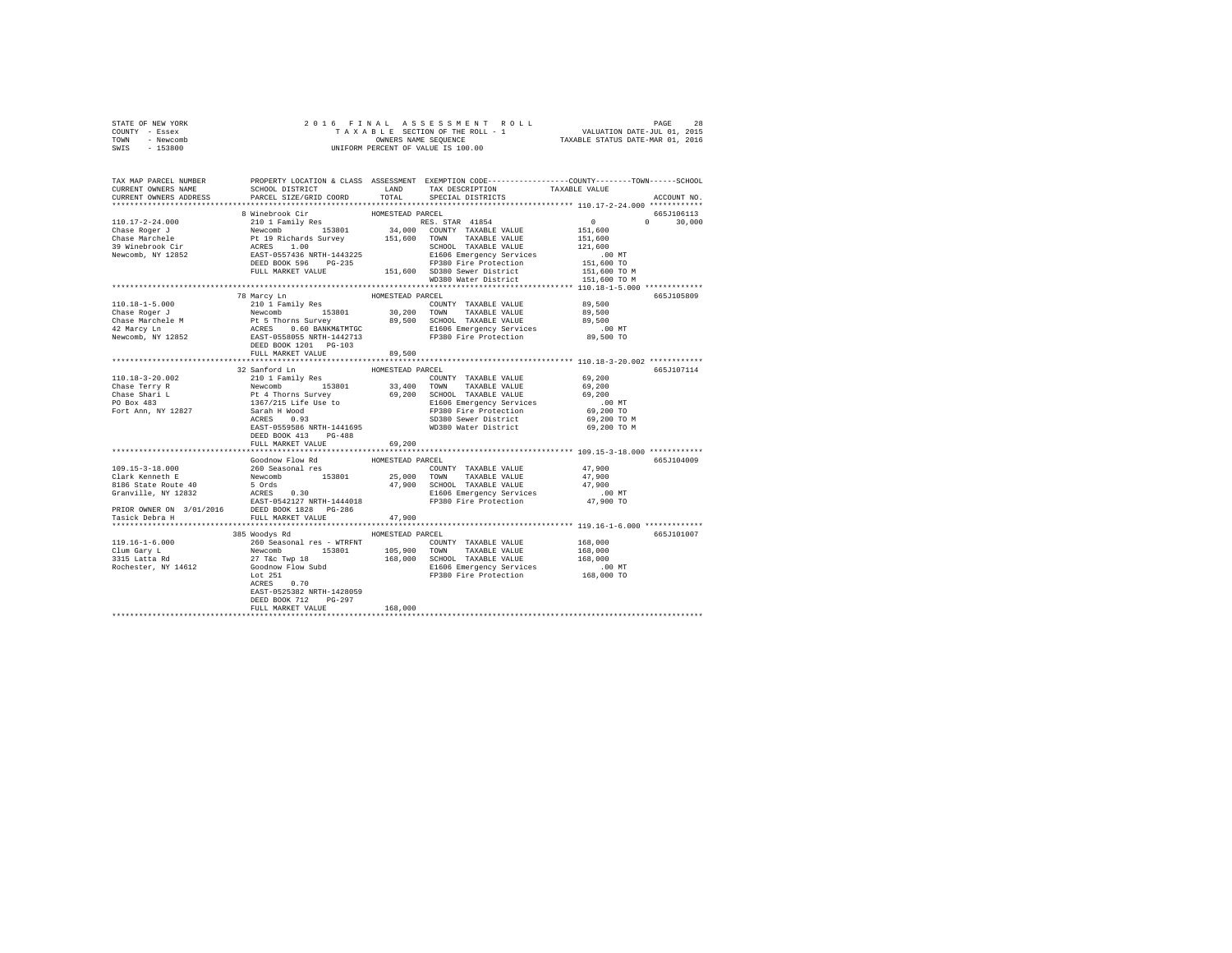| STATE OF NEW YORK<br>COUNTY - Essex<br><b>TOWN</b><br>- Newcomb<br>SWIS - 153800 |                                                                                                                                          |                  | 2016 FINAL ASSESSMENT ROLL<br>UNIFORM PERCENT OF VALUE IS 100.00 |                                                                                                  |                   |                       |
|----------------------------------------------------------------------------------|------------------------------------------------------------------------------------------------------------------------------------------|------------------|------------------------------------------------------------------|--------------------------------------------------------------------------------------------------|-------------------|-----------------------|
|                                                                                  |                                                                                                                                          |                  |                                                                  |                                                                                                  |                   |                       |
| CURRENT OWNERS NAME                                                              | TAX MAP PARCEL NUMBER PROPERTY LOCATION & CLASS ASSESSMENT EXEMPTION CODE---------------COUNTY-------TOWN------SCHOOL<br>SCHOOL DISTRICT | LAND             | TAX DESCRIPTION                                                  | TAXABLE VALUE                                                                                    |                   |                       |
| CURRENT OWNERS ADDRESS                                                           | PARCEL SIZE/GRID COORD                                                                                                                   | TOTAL            | SPECIAL DISTRICTS                                                |                                                                                                  |                   | ACCOUNT NO.           |
|                                                                                  |                                                                                                                                          |                  |                                                                  |                                                                                                  |                   |                       |
|                                                                                  | 1274 Goodnow Flow Rd                                                                                                                     | HOMESTEAD PARCEL |                                                                  |                                                                                                  |                   | 665J100702            |
| $120.18 - 2 - 27.000$                                                            | 210 1 Family Res - WTRFNT                                                                                                                |                  | COUNTY TAXABLE VALUE                                             | 329,800                                                                                          |                   |                       |
| Cohen Jeffrey M                                                                  | Newcomb 153801                                                                                                                           | 108,500          | TOWN TAXABLE VALUE                                               | 329,800                                                                                          |                   |                       |
| 10 Birch Hill Ct<br>Ballston Lake, NY 12019                                      | 46 T&C Twp 18<br>Goodnow Flow Subd                                                                                                       |                  | 329,800 SCHOOL TAXABLE VALUE                                     | 329,800<br>$.00$ MT                                                                              |                   |                       |
|                                                                                  |                                                                                                                                          |                  | E1606 Emergency Services<br>FP380 Fire Protection                | 329,800 TO                                                                                       |                   |                       |
|                                                                                  | Lot 22<br>ACRES 1.86                                                                                                                     |                  |                                                                  |                                                                                                  |                   |                       |
|                                                                                  | EAST-0536567 NRTH-1426088                                                                                                                |                  |                                                                  |                                                                                                  |                   |                       |
|                                                                                  | DEED BOOK 1684 PG-139                                                                                                                    |                  |                                                                  |                                                                                                  |                   |                       |
|                                                                                  | FULL MARKET VALUE                                                                                                                        | 329,800          |                                                                  |                                                                                                  |                   |                       |
|                                                                                  | ********************************                                                                                                         | *************    |                                                                  | ********************** 120.17-2-10.052 ************                                              |                   |                       |
|                                                                                  | 1396 Goodnow Flow Rd                                                                                                                     | HOMESTEAD PARCEL |                                                                  |                                                                                                  |                   | 665J105512            |
| 120.17-2-10.052                                                                  | 210 1 Family Res - WTRFNT WET COM C 41132                                                                                                |                  |                                                                  | 25,000                                                                                           |                   | $\Omega$ and $\Omega$ |
| Cole Marion A                                                                    |                                                                                                                                          |                  |                                                                  |                                                                                                  |                   |                       |
| 1396 Goodnow Flow Rd                                                             |                                                                                                                                          |                  |                                                                  | $\begin{array}{cccc} & 0 & 60,000 & 0 \\ 113,600 & 96,100 & 126,100 \\ & 0 & 65,300 \end{array}$ |                   |                       |
| PO Box 138<br>Newcomb, NY 12852                                                  | Lot 51                                                                                                                                   |                  | SR STAR 41834<br>COUNTY TAXABLE VALUE<br>COUNTY TAXABLE VALUE    | 113,600                                                                                          |                   |                       |
|                                                                                  | Lot 51<br>ACRES 1.10                                                                                                                     |                  | TOWN TAXABLE VALUE                                               | 96,100                                                                                           |                   |                       |
|                                                                                  | EAST-0533752 NRTH-1427024                                                                                                                |                  | SCHOOL TAXABLE VALUE                                             | 60,800                                                                                           |                   |                       |
|                                                                                  | DEED BOOK 1084 PG-261                                                                                                                    |                  | E1606 Emergency Services                                         | $.00$ MT                                                                                         |                   |                       |
|                                                                                  | FULL MARKET VALUE                                                                                                                        |                  | 252,200 FP380 Fire Protection                                    | 252,200 TO                                                                                       |                   |                       |
|                                                                                  |                                                                                                                                          |                  |                                                                  |                                                                                                  |                   |                       |
|                                                                                  | 5397 NYS Route 28N                                                                                                                       | HOMESTEAD PARCEL |                                                                  |                                                                                                  |                   | 665J100911            |
|                                                                                  |                                                                                                                                          |                  | VET WAR C 41122                                                  | 15,000 0 0                                                                                       |                   |                       |
|                                                                                  |                                                                                                                                          |                  | 34,900 VET WAR T 41123<br>178,000 SR STAR 41834                  |                                                                                                  | $0$ 26,700<br>0 0 | $\Omega$              |
|                                                                                  |                                                                                                                                          |                  |                                                                  |                                                                                                  |                   | 65,300                |
|                                                                                  |                                                                                                                                          |                  | COUNTY TAXABLE VALUE                                             | 163,000                                                                                          |                   |                       |
| Newcomb, NY 12852                                                                | EAST-0551047 NRTH-1446022<br>DEED BOOK 989 PG-271                                                                                        |                  | TOWN TAXABLE VALUE<br>SCHOOL TAXABLE VALUE                       | 151,300<br>112,700                                                                               |                   |                       |
|                                                                                  | FULL MARKET VALUE                                                                                                                        |                  | 178,000 E1606 Emergency Services                                 | $.00$ MT                                                                                         |                   |                       |
|                                                                                  |                                                                                                                                          |                  | FP380 Fire Protection                                            | 178,000 TO                                                                                       |                   |                       |
|                                                                                  |                                                                                                                                          |                  |                                                                  |                                                                                                  |                   |                       |
|                                                                                  | 32 Schraver Way                                                                                                                          | HOMESTEAD PARCEL |                                                                  |                                                                                                  |                   | 665J101308            |
| 110.13-9-11.000                                                                  | 260 Seasonal res                                                                                                                         |                  | COUNTY TAXABLE VALUE                                             | 46,700                                                                                           |                   |                       |
| Colvin Whitney B                                                                 | Newcomb 153801                                                                                                                           |                  | 27,000 TOWN TAXABLE VALUE                                        | 46,700                                                                                           |                   |                       |
| Colvin Leona                                                                     | 19 Richards Survey                                                                                                                       |                  | 46,700 SCHOOL TAXABLE VALUE                                      | 46,700                                                                                           |                   |                       |
| 64 Pearl St                                                                      | ACRES 0.50                                                                                                                               |                  | E1606 Emergency Services                                         | $.00$ MT                                                                                         |                   |                       |
| Schuylerville, NY 12871                                                          | EAST-0555856 NRTH-1445727<br>DEED BOOK 1802 PG-22                                                                                        |                  |                                                                  | 46,700 TO                                                                                        |                   |                       |
|                                                                                  | FULL MARKET VALUE                                                                                                                        | 46,700           |                                                                  |                                                                                                  |                   |                       |
|                                                                                  |                                                                                                                                          |                  |                                                                  |                                                                                                  |                   |                       |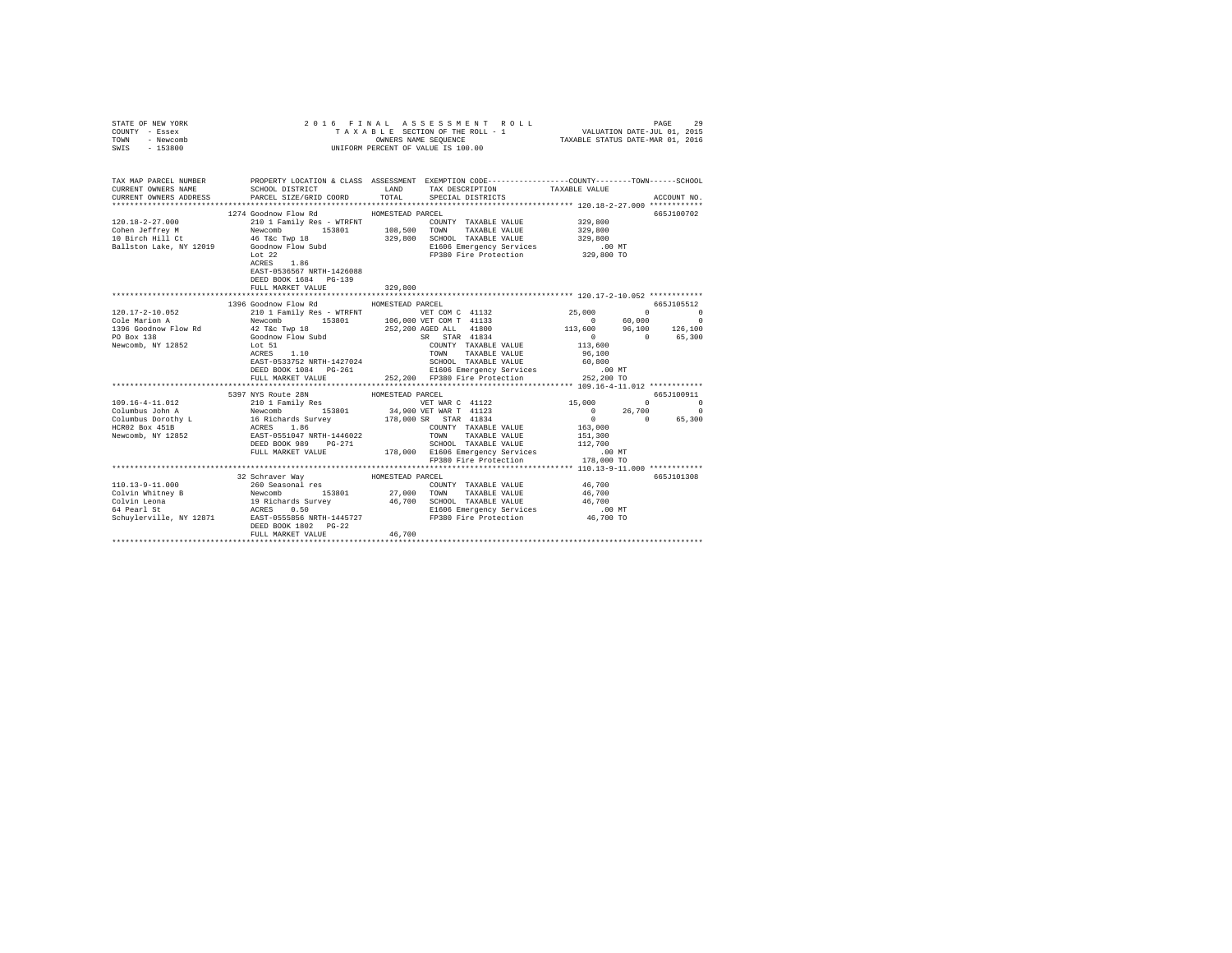| STATE OF NEW YORK<br>COUNTY - Essex<br>TOWN - Newcomb<br>SWIS - 153800                                                                                                                                     | 2016 FINAL ASSESSMENT ROLL<br>PAGE<br>UNIFORM PERCENT OF VALUE IS 100.00                                                                                                                                                                                                                                                                                                      |                                                            |                                                                                                                                                                                                                                                                            |                                                                                                                  |                          |  |  |  |
|------------------------------------------------------------------------------------------------------------------------------------------------------------------------------------------------------------|-------------------------------------------------------------------------------------------------------------------------------------------------------------------------------------------------------------------------------------------------------------------------------------------------------------------------------------------------------------------------------|------------------------------------------------------------|----------------------------------------------------------------------------------------------------------------------------------------------------------------------------------------------------------------------------------------------------------------------------|------------------------------------------------------------------------------------------------------------------|--------------------------|--|--|--|
| TAX MAP PARCEL NUMBER<br>CURRENT OWNERS NAME<br>CURRENT OWNERS ADDRESS                                                                                                                                     | SCHOOL DISTRICT<br>PARCEL SIZE/GRID COORD                                                                                                                                                                                                                                                                                                                                     | TOTAL                                                      | PROPERTY LOCATION & CLASS ASSESSMENT EXEMPTION CODE---------------COUNTY-------TOWN------SCHOOL<br>LAND TAX DESCRIPTION<br>SPECIAL DISTRICTS                                                                                                                               | TAXABLE VALUE                                                                                                    | ACCOUNT NO.              |  |  |  |
|                                                                                                                                                                                                            |                                                                                                                                                                                                                                                                                                                                                                               |                                                            |                                                                                                                                                                                                                                                                            |                                                                                                                  |                          |  |  |  |
| $120.18 - 2 - 41.000$<br>Conroy Katherine<br>Corey Karen A Trust<br>c/o Christine Wilkinson<br>1112 6th Ave<br>Watervliet, NY 12189                                                                        | 1212 Goodnow Flow Rd MOMESTEAD PARCEL<br>260 Seasonal res - WTRFNT<br>Newcomb 153801 106,100 TOWN TAXABLE VALUE<br>46 & 65 T&c Twp 18<br>Goodnow Flow Subd<br>Lot 8<br>ACRES 0.91<br>EAST-0537876 NRTH-1425398                                                                                                                                                                |                                                            | COUNTY TAXABLE VALUE<br>128,200 SCHOOL TAXABLE VALUE<br>E1606 Emergency Services<br>FP380 Fire Protection                                                                                                                                                                  | 128,200<br>128,200<br>128,200<br>$.00$ MT<br>128,200 TO                                                          | 665J101010               |  |  |  |
|                                                                                                                                                                                                            | DEED BOOK 1772    PG-62<br>FULL MARKET VALUE                                                                                                                                                                                                                                                                                                                                  | 128,200                                                    |                                                                                                                                                                                                                                                                            |                                                                                                                  |                          |  |  |  |
|                                                                                                                                                                                                            |                                                                                                                                                                                                                                                                                                                                                                               |                                                            |                                                                                                                                                                                                                                                                            |                                                                                                                  |                          |  |  |  |
| $119.16 - 1 - 16.100$<br>Conroy William<br>Conroy Faith<br>2517 Fourth Ave<br>Watervliet, NY 12189<br>$120.18 - 1 - 4.000$<br>Converse Arnold<br>Converse Kelly<br>496 Atateka Dr<br>Chestertown, NY 12817 | 323 Woodys Rd<br>210 1 Family Res - WTRFNT<br>Newcomb<br>153801<br>26 T&c Twp 18<br>Goodnow Flow Subd<br>Lot 241B<br>ACRES 0.92<br>EAST-0526499 NRTH-1428733<br>DEED BOOK 1091 PG-128<br>FULL MARKET VALUE<br>1036 Goodnow Flow Rd<br>260 Seasonal res - WTRFNT<br>Newcomb 153801<br>46 T&c Twp 18<br>Goodnow Flow Subd<br>Lot 149<br>ACRES 0.50<br>EAST-0536434 NRTH-1427864 | HOMESTEAD PARCEL<br>105,500<br>202.900<br>HOMESTEAD PARCEL | COUNTY TAXABLE VALUE<br>TOWN TAXABLE VALUE<br>202,900 SCHOOL TAXABLE VALUE<br>E1606 Emergency Services<br>FP380 Fire Protection<br>COUNTY TAXABLE VALUE<br>106,800 TOWN TAXABLE VALUE<br>143,900 SCHOOL TAXABLE VALUE<br>E1606 Emergency Services<br>FP380 Fire Protection | 202,900<br>202,900<br>202,900<br>.00 MT<br>202,900 TO<br>143,900<br>143,900<br>143,900<br>$.00$ MT<br>143,900 TO | 665J105712<br>665J101011 |  |  |  |
|                                                                                                                                                                                                            | DEED BOOK 1200 PG-214<br>FULL MARKET VALUE                                                                                                                                                                                                                                                                                                                                    | 143,900                                                    |                                                                                                                                                                                                                                                                            |                                                                                                                  |                          |  |  |  |
|                                                                                                                                                                                                            |                                                                                                                                                                                                                                                                                                                                                                               |                                                            |                                                                                                                                                                                                                                                                            |                                                                                                                  |                          |  |  |  |
| $110.17 - 2 - 44.000$<br>Cook Leonard<br>5574 State Rt 28N<br>Newcomb, NY 12852                                                                                                                            | Chaisson Rd<br>311 Res vac land<br>Newcomb 153801<br>18 Richards Survey<br>Sl Pt Lot D & Pt E<br>Map 1843<br>$\frac{1843}{4.04}$<br>ACRES 4.04<br>EAST-0554021 NRTH-1442876<br>DEED BOOK 1174   PG-112                                                                                                                                                                        | NON-HOMESTEAD PARCEL                                       | COUNTY TAXABLE VALUE<br>32,400 TOWN TAXABLE VALUE<br>32,400 SCHOOL TAXABLE VALUE<br>E1606 Emergency Services<br>FP380 Fire Protection                                                                                                                                      | 32,400<br>32,400<br>32,400<br>$.00$ MT<br>32,400 TO                                                              | 665J100704               |  |  |  |
|                                                                                                                                                                                                            | FULL MARKET VALUE                                                                                                                                                                                                                                                                                                                                                             | 32,400                                                     |                                                                                                                                                                                                                                                                            |                                                                                                                  |                          |  |  |  |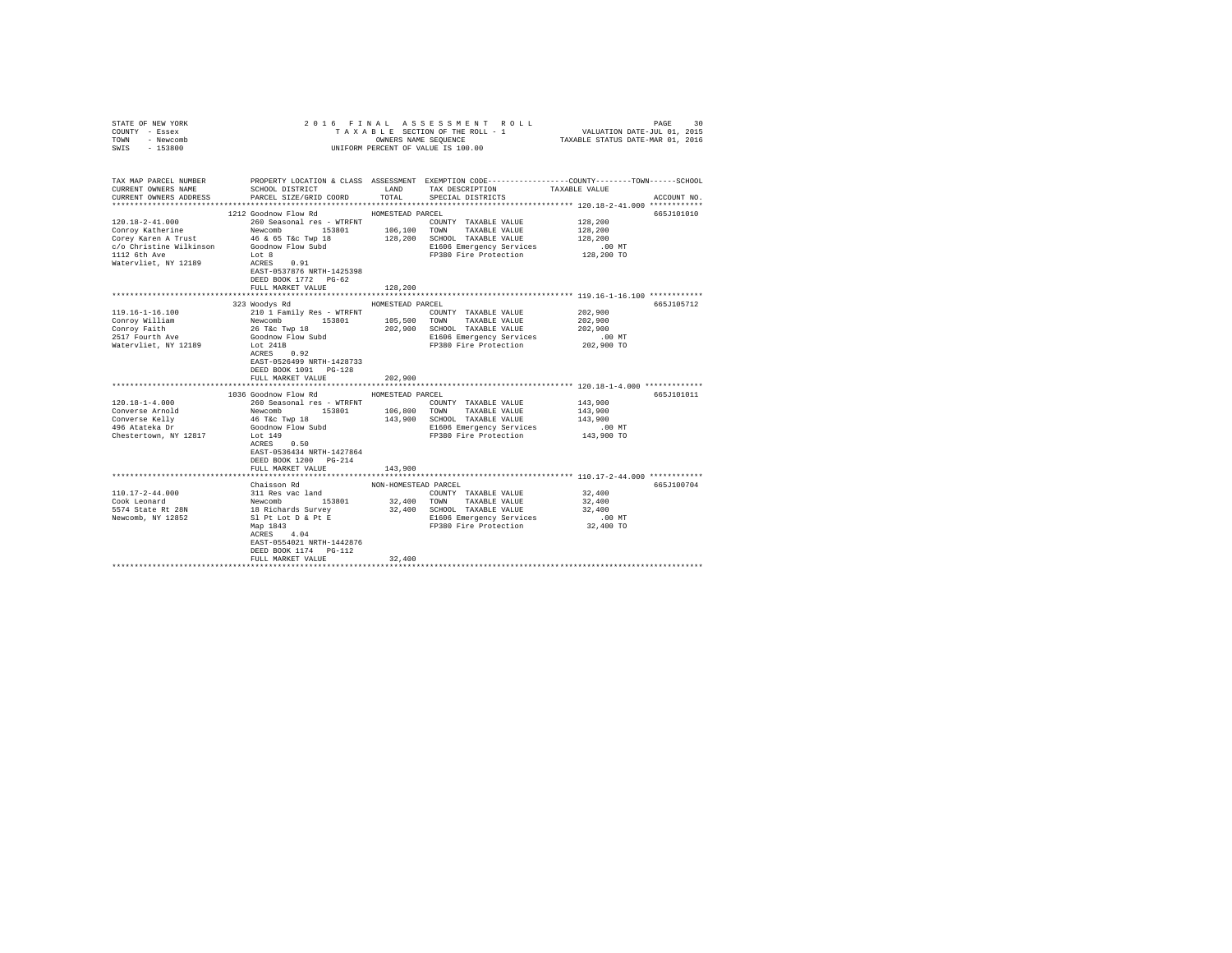| STATE OF NEW YORK |  |  | 2016 FINAL ASSESSMENT ROLL         |                                  | PAGE |  |
|-------------------|--|--|------------------------------------|----------------------------------|------|--|
| COUNTY - Essex    |  |  | TAXABLE SECTION OF THE ROLL - 1    | VALUATION DATE-JUL 01, 2015      |      |  |
| TOWN<br>- Newcomb |  |  | OWNERS NAME SEOUENCE               | TAXABLE STATUS DATE-MAR 01, 2016 |      |  |
| $-153800$<br>SWIS |  |  | UNIFORM PERCENT OF VALUE IS 100.00 |                                  |      |  |

| TAX MAP PARCEL NUMBER<br>CURRENT OWNERS NAME | SCHOOL DISTRICT                                                                                                                                                                                                                              |                      | LAND TAX DESCRIPTION                                        | PROPERTY LOCATION & CLASS ASSESSMENT EXEMPTION CODE----------------COUNTY-------TOWN------SCHOOL<br>TAXABLE VALUE |
|----------------------------------------------|----------------------------------------------------------------------------------------------------------------------------------------------------------------------------------------------------------------------------------------------|----------------------|-------------------------------------------------------------|-------------------------------------------------------------------------------------------------------------------|
| CURRENT OWNERS ADDRESS                       | PARCEL SIZE/GRID COORD                                                                                                                                                                                                                       | TOTAL                | SPECIAL DISTRICTS                                           | ACCOUNT NO.                                                                                                       |
|                                              | 5574 NYS Route 28N HOMESTEAD PARCEL                                                                                                                                                                                                          |                      |                                                             | 665J101511                                                                                                        |
|                                              |                                                                                                                                                                                                                                              |                      |                                                             | $0 \t 30,000$                                                                                                     |
|                                              |                                                                                                                                                                                                                                              |                      |                                                             |                                                                                                                   |
|                                              |                                                                                                                                                                                                                                              |                      |                                                             |                                                                                                                   |
|                                              |                                                                                                                                                                                                                                              |                      |                                                             |                                                                                                                   |
|                                              |                                                                                                                                                                                                                                              |                      |                                                             |                                                                                                                   |
|                                              |                                                                                                                                                                                                                                              |                      |                                                             |                                                                                                                   |
|                                              | FULL MARKET VALUE                                                                                                                                                                                                                            | 227,300              |                                                             |                                                                                                                   |
|                                              |                                                                                                                                                                                                                                              |                      |                                                             |                                                                                                                   |
|                                              | 1896 Goodnow Flow Rd                                                                                                                                                                                                                         | HOMESTEAD PARCEL     |                                                             | 665J187009                                                                                                        |
|                                              |                                                                                                                                                                                                                                              |                      |                                                             |                                                                                                                   |
|                                              |                                                                                                                                                                                                                                              |                      |                                                             |                                                                                                                   |
|                                              |                                                                                                                                                                                                                                              |                      |                                                             |                                                                                                                   |
|                                              |                                                                                                                                                                                                                                              |                      |                                                             | $.00$ MT                                                                                                          |
|                                              | EAST-0524065 NRTH-1426438                                                                                                                                                                                                                    |                      |                                                             | 219,300 TO                                                                                                        |
|                                              | DEED BOOK 873 PG-60                                                                                                                                                                                                                          |                      |                                                             |                                                                                                                   |
|                                              | FULL MARKET VALUE                                                                                                                                                                                                                            | 219,300              |                                                             |                                                                                                                   |
|                                              |                                                                                                                                                                                                                                              |                      |                                                             |                                                                                                                   |
|                                              | 89 Goodnow Flow Rd                                                                                                                                                                                                                           | HOMESTEAD PARCEL     |                                                             | 665J101014                                                                                                        |
|                                              |                                                                                                                                                                                                                                              |                      |                                                             | 53,000                                                                                                            |
|                                              |                                                                                                                                                                                                                                              |                      |                                                             |                                                                                                                   |
|                                              |                                                                                                                                                                                                                                              |                      |                                                             |                                                                                                                   |
|                                              |                                                                                                                                                                                                                                              |                      |                                                             |                                                                                                                   |
|                                              |                                                                                                                                                                                                                                              |                      | E1606 Emergency Services<br>FP380 Fire Protection 53,000 TO |                                                                                                                   |
|                                              | 109.15-4-5.001<br>Coup 11 Developme 109.15-4-5.001<br>Coup 11 Developme 153801 28,200 TOWITY TAXABLE VALUE 53,000<br>Couplin Kathleen J 4 Ords Patent 163,000 SCHOOL TAXABLE VALUE 53,000<br>104 Glendale Rd ACRES 0.46<br>104 Glendal       |                      |                                                             |                                                                                                                   |
|                                              | FULL MARKET VALUE                                                                                                                                                                                                                            | 53,000               |                                                             |                                                                                                                   |
|                                              |                                                                                                                                                                                                                                              |                      |                                                             |                                                                                                                   |
|                                              | Goodnow Flow Rd                                                                                                                                                                                                                              | NON-HOMESTEAD PARCEL |                                                             | 665.T103914                                                                                                       |
|                                              |                                                                                                                                                                                                                                              |                      |                                                             |                                                                                                                   |
|                                              |                                                                                                                                                                                                                                              |                      |                                                             |                                                                                                                   |
|                                              |                                                                                                                                                                                                                                              |                      |                                                             |                                                                                                                   |
|                                              |                                                                                                                                                                                                                                              |                      |                                                             |                                                                                                                   |
|                                              |                                                                                                                                                                                                                                              |                      |                                                             |                                                                                                                   |
|                                              | FULL MARKET VALUE                                                                                                                                                                                                                            | 13,800               |                                                             |                                                                                                                   |
|                                              |                                                                                                                                                                                                                                              |                      |                                                             |                                                                                                                   |
|                                              | 5201 NYS Route 28N                                                                                                                                                                                                                           | HOMESTEAD PARCEL     |                                                             | 665J101015                                                                                                        |
|                                              |                                                                                                                                                                                                                                              |                      |                                                             |                                                                                                                   |
|                                              |                                                                                                                                                                                                                                              |                      |                                                             |                                                                                                                   |
|                                              |                                                                                                                                                                                                                                              |                      |                                                             |                                                                                                                   |
|                                              |                                                                                                                                                                                                                                              |                      |                                                             |                                                                                                                   |
|                                              |                                                                                                                                                                                                                                              |                      |                                                             |                                                                                                                   |
|                                              | 110.13-9-23.022<br>COUNTY TAXABLE VALUE 210.13-9-23.022<br>Couture Pauline Paul Paul Paul Paul 213,800<br>Couture Paul Paul Paul 213,800<br>Couture Paul Paul Paul 213,800<br>Couture 213,800<br>Couture 210 1 Paul 213801<br>COUNTY TAXABLE |                      |                                                             |                                                                                                                   |
|                                              | FULL MARKET VALUE                                                                                                                                                                                                                            | 133,800              |                                                             |                                                                                                                   |
|                                              |                                                                                                                                                                                                                                              |                      |                                                             |                                                                                                                   |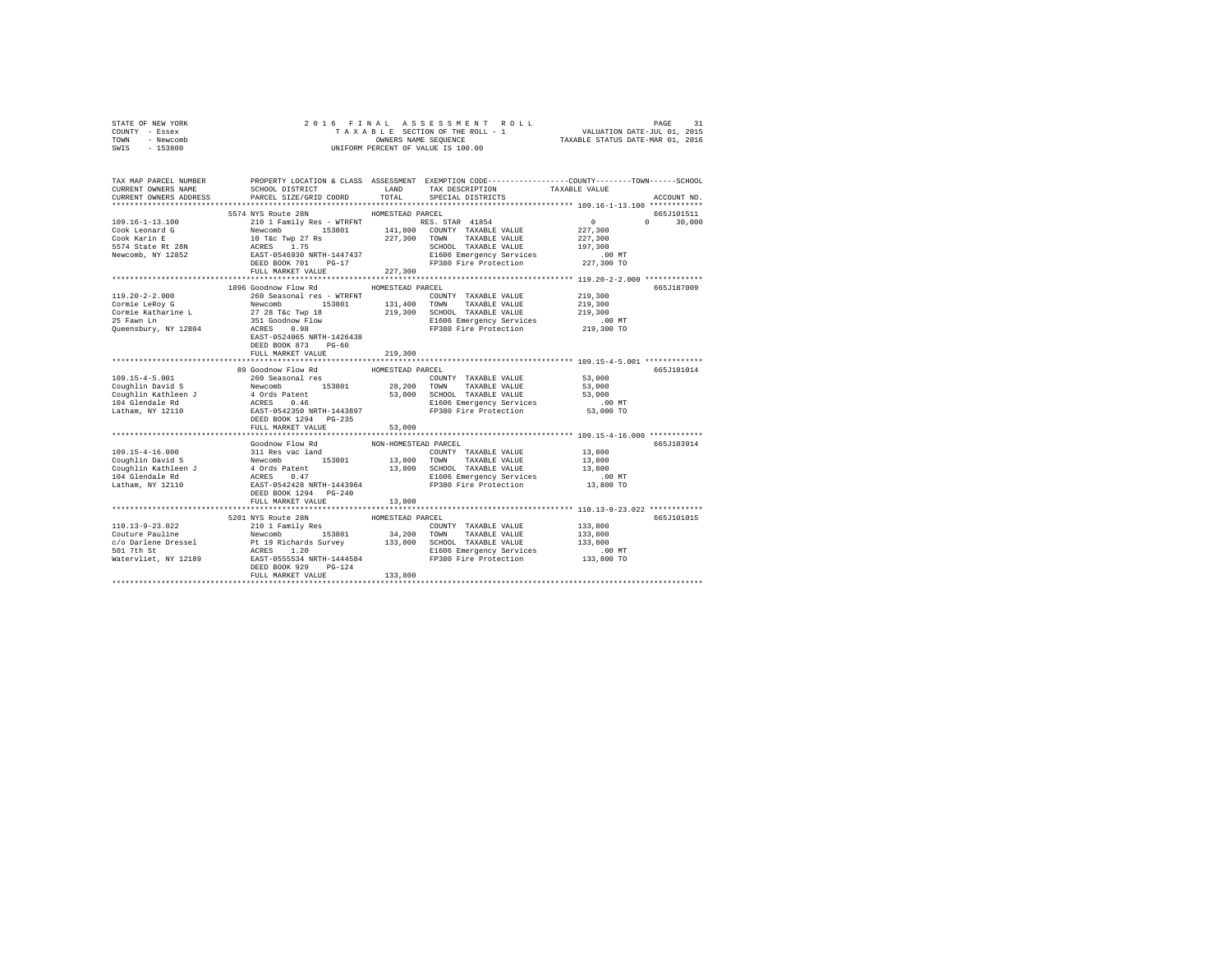| STATE OF NEW YORK<br>COUNTY - Essex<br>TOWN - Newcomb<br>SWIS - 153800                                                                                                                                                                      | UNIFORM PERCENT OF VALUE IS 100.00         |                  |                                                                                                                                                                                                                                                        |                                                                |             |
|---------------------------------------------------------------------------------------------------------------------------------------------------------------------------------------------------------------------------------------------|--------------------------------------------|------------------|--------------------------------------------------------------------------------------------------------------------------------------------------------------------------------------------------------------------------------------------------------|----------------------------------------------------------------|-------------|
| TAX MAP PARCEL NUMBER PROPERTY LOCATION & CLASS ASSESSMENT EXEMPTION CODE--------------COUNTY-------TOWN-----SCHOOL<br>CURRENT OWNERS NAME                                                                                                  |                                            |                  | SCHOOL DISTRICT                     LAND        TAX DESCRIPTION                 TAXABLE VALUE                                                                                                                                                          |                                                                |             |
| CURRENT OWNERS ADDRESS . PARCEL SIZE/GRID COORD . INN TOTAL SPECIAL DISTRICTS                                                                                                                                                               |                                            |                  |                                                                                                                                                                                                                                                        |                                                                | ACCOUNT NO. |
|                                                                                                                                                                                                                                             |                                            |                  |                                                                                                                                                                                                                                                        |                                                                |             |
|                                                                                                                                                                                                                                             | 10 Cherry Ln                               | HOMESTEAD PARCEL |                                                                                                                                                                                                                                                        |                                                                | 665J103613  |
|                                                                                                                                                                                                                                             |                                            |                  |                                                                                                                                                                                                                                                        |                                                                |             |
|                                                                                                                                                                                                                                             |                                            |                  |                                                                                                                                                                                                                                                        |                                                                |             |
| $[119.16-1-11.000$ $[119.16-1-11.000$ $[119.16-1-11.000]$ TAXIBLE VALUE 136,000<br>Crain Robert E<br>Newcomb 19801 16,000<br>Crain Stacey A<br>26 27 Tác Twp 18<br>26 27 Tác Twp 18<br>136,000 SCHOOL TAXIBLE VALUE 136,000<br>136,000 SCHO |                                            |                  |                                                                                                                                                                                                                                                        |                                                                |             |
|                                                                                                                                                                                                                                             |                                            |                  |                                                                                                                                                                                                                                                        |                                                                |             |
|                                                                                                                                                                                                                                             | EAST-0525927 NRTH-1428166                  |                  |                                                                                                                                                                                                                                                        |                                                                |             |
|                                                                                                                                                                                                                                             | DEED BOOK 988 PG-54                        |                  |                                                                                                                                                                                                                                                        |                                                                |             |
|                                                                                                                                                                                                                                             | FULL MARKET VALUE                          | 136,000          |                                                                                                                                                                                                                                                        |                                                                |             |
|                                                                                                                                                                                                                                             |                                            |                  |                                                                                                                                                                                                                                                        |                                                                |             |
|                                                                                                                                                                                                                                             | 375 Woodys Rd MOMESTEAD PARCEL             |                  |                                                                                                                                                                                                                                                        |                                                                | 665J101008  |
| $119.16 - 1 - 8.000$                                                                                                                                                                                                                        |                                            |                  |                                                                                                                                                                                                                                                        |                                                                |             |
|                                                                                                                                                                                                                                             |                                            |                  |                                                                                                                                                                                                                                                        |                                                                |             |
|                                                                                                                                                                                                                                             |                                            |                  |                                                                                                                                                                                                                                                        |                                                                |             |
| Crain Scott D<br>16 Lape Rd<br>Rensselaer, NY 12144                                                                                                                                                                                         |                                            |                  |                                                                                                                                                                                                                                                        |                                                                |             |
|                                                                                                                                                                                                                                             |                                            |                  | 260 Seasonal res - WTRFNT<br>260 Seasonal res - WTRFNT<br>260 Seasonal res - WTRFNT<br>27 T&C TWD 153801<br>27 T&C TWD 18<br>27 T&C TWD 18<br>27 T&C TWD 18<br>27 T&C TWD 18<br>27 T&C TWD 18<br>27 T&C TWD 18<br>27 T&C TWD 18<br>27 T&C TWD 18<br>27 |                                                                |             |
|                                                                                                                                                                                                                                             |                                            |                  |                                                                                                                                                                                                                                                        |                                                                |             |
|                                                                                                                                                                                                                                             | EAST-0525589 NRTH-1428045                  |                  |                                                                                                                                                                                                                                                        |                                                                |             |
|                                                                                                                                                                                                                                             | DEED BOOK 1782 PG-163                      |                  |                                                                                                                                                                                                                                                        |                                                                |             |
|                                                                                                                                                                                                                                             | FULL MARKET VALUE                          | 132,800          |                                                                                                                                                                                                                                                        | ******************************** 110.18-3-10.000 ************* |             |
|                                                                                                                                                                                                                                             |                                            |                  |                                                                                                                                                                                                                                                        |                                                                | 665J100214  |
|                                                                                                                                                                                                                                             |                                            |                  |                                                                                                                                                                                                                                                        |                                                                |             |
|                                                                                                                                                                                                                                             |                                            |                  |                                                                                                                                                                                                                                                        |                                                                |             |
|                                                                                                                                                                                                                                             |                                            |                  |                                                                                                                                                                                                                                                        |                                                                |             |
|                                                                                                                                                                                                                                             |                                            |                  |                                                                                                                                                                                                                                                        |                                                                |             |
|                                                                                                                                                                                                                                             |                                            |                  |                                                                                                                                                                                                                                                        |                                                                |             |
|                                                                                                                                                                                                                                             |                                            |                  |                                                                                                                                                                                                                                                        |                                                                |             |
|                                                                                                                                                                                                                                             |                                            |                  |                                                                                                                                                                                                                                                        |                                                                |             |
|                                                                                                                                                                                                                                             |                                            |                  |                                                                                                                                                                                                                                                        |                                                                |             |
|                                                                                                                                                                                                                                             | 153 Lower Works Rd                         | HOMESTEAD PARCEL |                                                                                                                                                                                                                                                        |                                                                | 665J101108  |
| 110.-3-16.000<br>Crocker Chester                                                                                                                                                                                                            | 240 Rural res                              |                  | COUNTY TAXABLE VALUE                                                                                                                                                                                                                                   | 164,900                                                        |             |
|                                                                                                                                                                                                                                             |                                            |                  |                                                                                                                                                                                                                                                        |                                                                |             |
|                                                                                                                                                                                                                                             |                                            |                  |                                                                                                                                                                                                                                                        |                                                                |             |
|                                                                                                                                                                                                                                             |                                            |                  |                                                                                                                                                                                                                                                        |                                                                |             |
|                                                                                                                                                                                                                                             |                                            |                  |                                                                                                                                                                                                                                                        |                                                                |             |
|                                                                                                                                                                                                                                             |                                            |                  |                                                                                                                                                                                                                                                        |                                                                |             |
|                                                                                                                                                                                                                                             | EAST-0577444 NRTH-1443044                  |                  |                                                                                                                                                                                                                                                        |                                                                |             |
|                                                                                                                                                                                                                                             | DEED BOOK 1480 PG-210<br>FULL MARKET VALUE | 164,900          |                                                                                                                                                                                                                                                        |                                                                |             |
|                                                                                                                                                                                                                                             |                                            |                  |                                                                                                                                                                                                                                                        |                                                                |             |
|                                                                                                                                                                                                                                             |                                            |                  |                                                                                                                                                                                                                                                        |                                                                |             |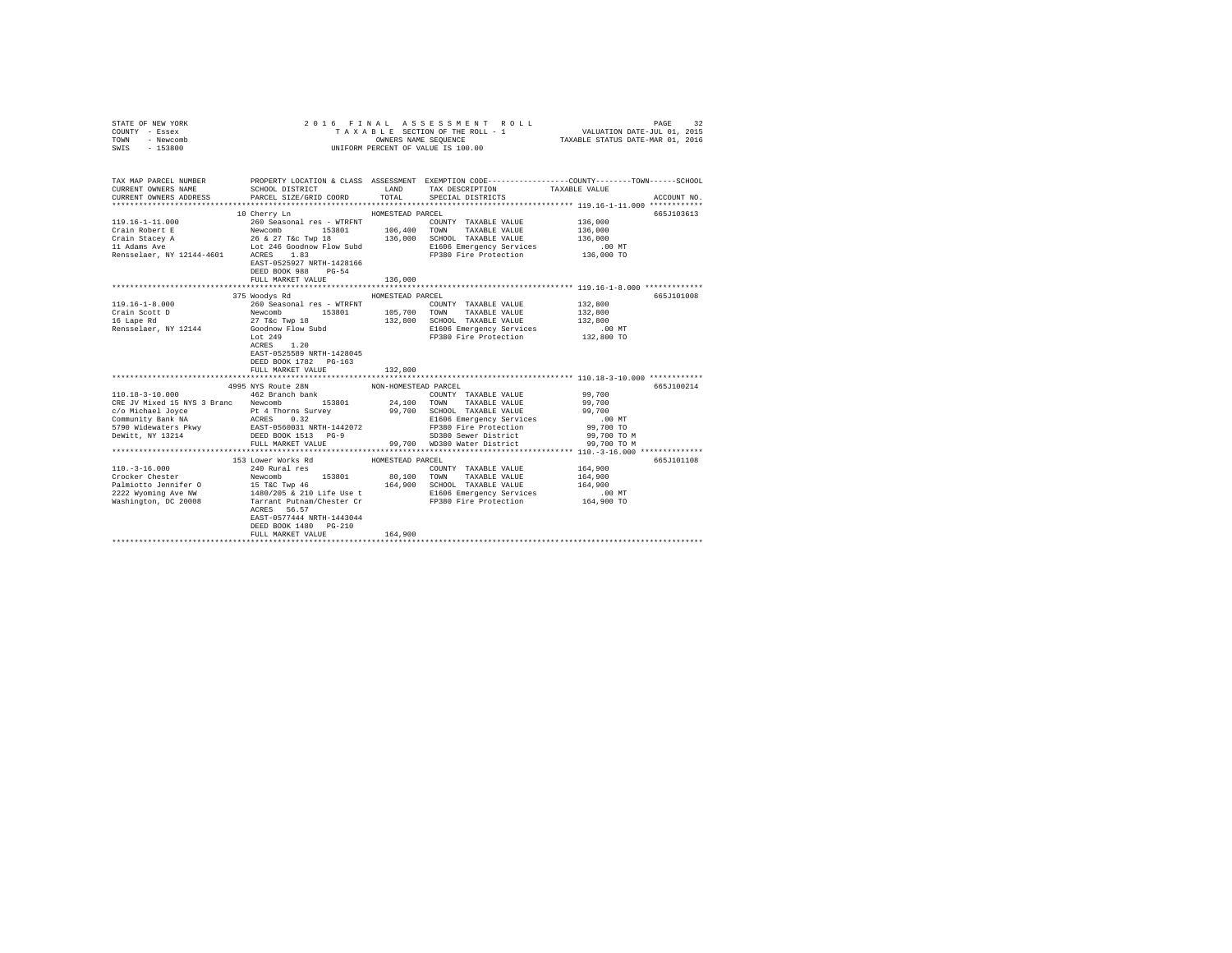| STATE OF NEW YORK<br>COUNTY - Essex<br>TOWN - Newcomb<br>SWIS - 153800                                                                                                                                                                                                                                                                                                                                                                                                                                                                                                                           |                                                                                                                                                                                                                                     |                                                                 | 2016 FINAL ASSESSMENT ROLL<br>TAXABLE SECTION OF THE ROLL - 1 VALUATION DATE-JUL 01, 2015<br>OWNERS NAME SEQUENCE TAXABLE STATUS DATE-MAR 01, 2016<br>UNIFORM PERCENT OF VALUE IS 100.00                                   |                                                                                           | PAGE<br>33                                      |
|--------------------------------------------------------------------------------------------------------------------------------------------------------------------------------------------------------------------------------------------------------------------------------------------------------------------------------------------------------------------------------------------------------------------------------------------------------------------------------------------------------------------------------------------------------------------------------------------------|-------------------------------------------------------------------------------------------------------------------------------------------------------------------------------------------------------------------------------------|-----------------------------------------------------------------|----------------------------------------------------------------------------------------------------------------------------------------------------------------------------------------------------------------------------|-------------------------------------------------------------------------------------------|-------------------------------------------------|
| TAX MAP PARCEL NUMBER PROPERTY LOCATION & CLASS ASSESSMENT EXEMPTION CODE---------------COUNTY-------TOWN------SCHOOL<br>CURRENT OWNERS NAME<br>CURRENT OWNERS ADDRESS                                                                                                                                                                                                                                                                                                                                                                                                                           | SCHOOL DISTRICT<br>PARCEL SIZE/GRID COORD                                                                                                                                                                                           | TOTAL                                                           | LAND TAX DESCRIPTION<br>SPECIAL DISTRICTS                                                                                                                                                                                  | TAXABLE VALUE                                                                             | ACCOUNT NO.                                     |
| $111. - 3 - 4.000$<br>Crocker Chester A<br>Crocker Saone<br>2222 Wyoming Ave NW<br>Washington, DC 20008                                                                                                                                                                                                                                                                                                                                                                                                                                                                                          | 199 Lower Works Rd<br>281 Multiple res<br>Newcomb 153801<br>10 T&c Twp 46<br>Db 933 Pg 5<br>ACRES 13.78<br>EAST-0577646 NRTH-1441627<br>DEED BOOK 935 PG-208<br>FULL MARKET VALUE                                                   | HOMESTEAD PARCEL<br>54,800 TOWN<br>216,800                      | COUNTY TAXABLE VALUE<br>TAXABLE VALUE<br>216,800 SCHOOL TAXABLE VALUE<br>E1606 Emergency Services<br>FP380 Fire Protection                                                                                                 | 216,800<br>216,800<br>216,800<br>$.00$ MT<br>216,800 TO                                   | 665.T189003                                     |
|                                                                                                                                                                                                                                                                                                                                                                                                                                                                                                                                                                                                  |                                                                                                                                                                                                                                     |                                                                 |                                                                                                                                                                                                                            |                                                                                           |                                                 |
| $120.18 - 2 - 40.048$<br>Cullen Andrew W<br>Spanard Jan-Marie A<br>PO Box 154<br>Newcomb, NY 12852<br>$\texttt{119.16--1--12.000}\footnotesize\begin{array}{l}\texttt{119.16--1--12.000}\end{array}\quad\quad \texttt{210 1 'Family Res - WTRENT}\qquad \texttt{2107.300 TANABLE VALUES}\end{array}\quad \texttt{119.301}\quad \texttt{109.300 TANABLE VALUES}\end{array}\quad \texttt{211.700}\quad \texttt{SCHOOL TANABLE VALUES}\qquad \texttt{211.701}\quad \texttt{211.700}\quad \texttt{SCHOOL TANABLE VALUES}\qquad \texttt{211.701}\quad \texttt{211.7$<br>5 Judy Dr<br>Scotia, NY 12302 | 1168 Goodnow Flow Rd<br>46 T&C Twp 18<br>Goodnow Flow Subd<br>Lot 2<br>ACRES 0.55 BANK CORE<br>EAST-0538483 NRTH-1425988<br>DEED BOOK 981 PG-24<br>FULL MARKET VALUE<br>27 Cherry Ln<br>Goodnow Flow Subd<br>Lot #245<br>ACRES 1.98 | HOMESTEAD PARCEL<br>625,000 TOWN<br>625,000<br>HOMESTEAD PARCEL | TAXABLE VALUE<br>SCHOOL TAXABLE VALUE<br>SCHOOL TAXABLE VALUE<br>E1606 Emergency Services<br>FP380 Fire Protection<br>COUNTY TAXABLE VALUE 311,700<br>E1606 Emergency Services 6.00 MT<br>FP380 Fire Protection 311,700 TO | $\sim$ 0<br>625,000<br>625,000<br>595,000<br>$.00$ MT<br>625,000 TO<br>311,700<br>311,700 | 665J104705<br>$\Omega$<br>30,000<br>665-1107108 |
|                                                                                                                                                                                                                                                                                                                                                                                                                                                                                                                                                                                                  | EAST-0526033 NRTH-1428183<br>DEED BOOK 850 PG-178<br>FULL MARKET VALUE                                                                                                                                                              | 311,700                                                         |                                                                                                                                                                                                                            |                                                                                           |                                                 |
| $110. - 3 - 2.000$                                                                                                                                                                                                                                                                                                                                                                                                                                                                                                                                                                               | 41 Lower Works Rd<br>210 1 Family Res<br>EAST-0575857 NRTH-1445042<br>DEED BOOK 837 PG-111<br>FULL MARKET VALUE                                                                                                                     | HOMESTEAD PARCEL<br>122,800                                     | COUNTY TAXABLE VALUE<br>TAXABLE VALUE<br>122,800 SCHOOL TAXABLE VALUE<br>E1606 Emergency Services<br>FP380 Fire Protection                                                                                                 | 122,800<br>122,800<br>122,800<br>$.00$ MT<br>122,800 TO                                   | 665J186001                                      |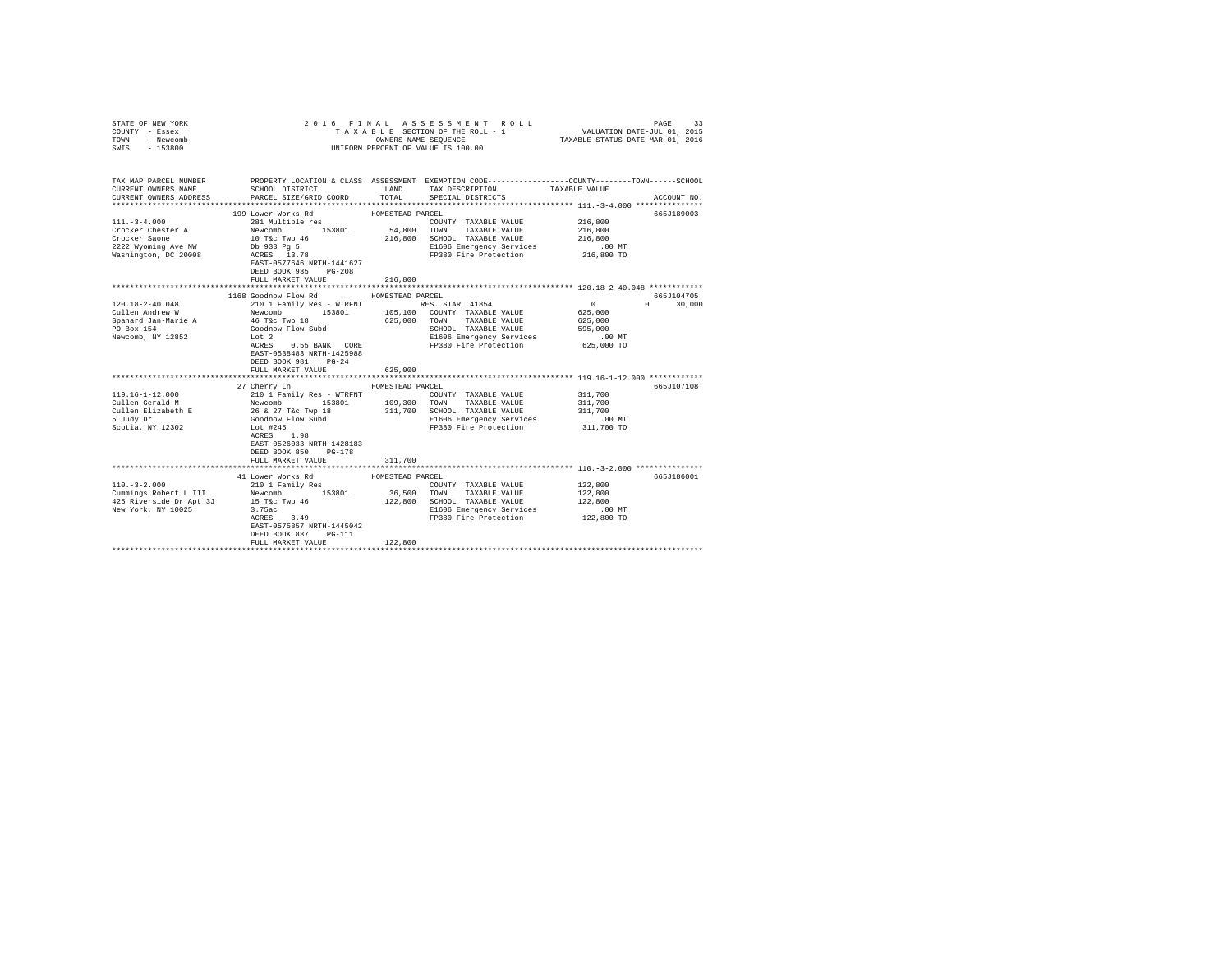| STATE OF NEW YORK<br>COUNTY - Essex<br>TOWN<br>- Newcomb<br>SWIS - 153800                             |                                                                                                                                                                                                                                                                                                                                                                                                                                                                                                                                                                                                    |                                        | 2016 FINAL ASSESSMENT ROLL<br>TAXABLE SECTION OF THE ROLL - 1<br>UNIFORM PERCENT OF VALUE IS 100.00                                                                                    | PAGE<br>34<br>3 L E SECTION OF THE ROLL - 1 VALUATION DATE-JUL 01, 2015<br>OWNERS NAME SEQUENCE TAXABLE STATUS DATE-MAR 01, 2016                    |
|-------------------------------------------------------------------------------------------------------|----------------------------------------------------------------------------------------------------------------------------------------------------------------------------------------------------------------------------------------------------------------------------------------------------------------------------------------------------------------------------------------------------------------------------------------------------------------------------------------------------------------------------------------------------------------------------------------------------|----------------------------------------|----------------------------------------------------------------------------------------------------------------------------------------------------------------------------------------|-----------------------------------------------------------------------------------------------------------------------------------------------------|
| CURRENT OWNERS NAME<br>CURRENT OWNERS ADDRESS                                                         | SCHOOL DISTRICT TAND TAX DESCRIPTION<br>PARCEL SIZE/GRID COORD TOTAL SPECIAL DISTRICTS                                                                                                                                                                                                                                                                                                                                                                                                                                                                                                             |                                        |                                                                                                                                                                                        | TAX MAP PARCEL NUMBER PROPERTY LOCATION & CLASS ASSESSMENT EXEMPTION CODE--------------COUNTY-------TOWN-----SCHOOL<br>TAXABLE VALUE<br>ACCOUNT NO. |
|                                                                                                       |                                                                                                                                                                                                                                                                                                                                                                                                                                                                                                                                                                                                    |                                        |                                                                                                                                                                                        |                                                                                                                                                     |
| $120.14 - 1 - 1.000$<br>Currie John V<br>Currie Lara<br>1133 Bay Rd<br>Lake George, NY 12845 Lot 173  | 932 Goodnow Flow Rd MOMESTEAD PARCEL<br>210 1 Family Res - WTRFNT<br>$\begin{tabular}{l c c c c c c c c} \hline \multicolumn{3}{c}{\textbf{N}} & \multicolumn{3}{c}{\textbf{N}} & \multicolumn{3}{c}{\textbf{N}} & \multicolumn{3}{c}{\textbf{N}} & \multicolumn{3}{c}{\textbf{N}} & \multicolumn{3}{c}{\textbf{N}} & \multicolumn{3}{c}{\textbf{N}} & \multicolumn{3}{c}{\textbf{N}} & \multicolumn{3}{c}{\textbf{N}} & \multicolumn{3}{c}{\textbf{N}} & \multicolumn{3}{c}{\textbf{N}} & \multicolumn{3}{c}{\textbf{N}} & \$<br>ACRES 0.84<br>EAST-0533969 NRTH-1428904<br>DEED BOOK 1346 PG-306 |                                        | COUNTY TAXABLE VALUE<br>E1606 Emergency Services 6 00 MT<br>FP380 Fire Protection 368,900 TO                                                                                           | 665J106713<br>368,900<br>368,900<br>368,900                                                                                                         |
|                                                                                                       | FULL MARKET VALUE                                                                                                                                                                                                                                                                                                                                                                                                                                                                                                                                                                                  | 368,900                                |                                                                                                                                                                                        |                                                                                                                                                     |
| $109.16 - 6 - 4.000$<br>$120.18 - 2 - 3.000$<br>Curtis Scott C<br>22 East St<br>Fort Edward, NY 12828 | 82 Stubing Ln<br>210 1 Family Res - WTRFNT<br>EAST-0550891 NRTH-1447906<br>DEED BOOK 1373 PG-262<br>FULL MARKET VALUE<br>1376 Goodnow Flow Rd MOMESTEAD PARCEL<br>260 Seasonal res - WTRFNT<br>Newcomb 153801 108,700 TOWN TAXABLE VALUE<br>Newcomm<br>42 43 T&C Twp 18<br>Goodnow Flow Subd<br>ACRES 1.06<br>EAST-0534255 NRTH-1426929<br>DEED BOOK 446 PG-133<br>FULL MARKET VALUE                                                                                                                                                                                                               | HOMESTEAD PARCEL<br>155,800<br>185,100 | COUNTY TAXABLE VALUE<br>E1606 Emergency Services<br>FP380 Fire Protection<br>COUNTY TAXABLE VALUE<br>185,100 SCHOOL TAXABLE VALUE<br>E1606 Emergency Services<br>FP380 Fire Protection | 665Z001005<br>155,800<br>155,800<br>155,800<br>00 MT.<br>155,800 TO<br>665J101114<br>185,100<br>185,100<br>185,100<br>.00 MT<br>185,100 TO          |
|                                                                                                       | 16 Winebrook Cir<br>$\begin{tabular}{l c c c c c} \hline 110.17-2-26.011 & \hline \rule{0pt}{2pt} 10 & \hline \rule{0pt}{2pt} 10 & \hline \rule{0pt}{2pt} 10 & \hline \rule{0pt}{2pt} 10 & \hline \rule{0pt}{2pt} 10 & \hline \rule{0pt}{2pt} 10 & \hline \rule{0pt}{2pt} 10 & \hline \rule{0pt}{2pt} 10 & \hline \rule{0pt}{2pt} 10 & \hline \rule{0pt}{2pt} 10 & \hline \rule{0pt}{2pt} 10 & \hline \rule{$                                                                                                                                                                                      | HOMESTEAD PARCEL                       | WD380 Water District                                                                                                                                                                   | 665J106405<br>$0 \t 30,000$<br>$\sim$ 0 $\sim$<br>176,900<br>176,900<br>146,900<br>.00 MT<br>176,900 TO<br>176,900 TO M<br>176,900 TO M             |
|                                                                                                       |                                                                                                                                                                                                                                                                                                                                                                                                                                                                                                                                                                                                    |                                        |                                                                                                                                                                                        |                                                                                                                                                     |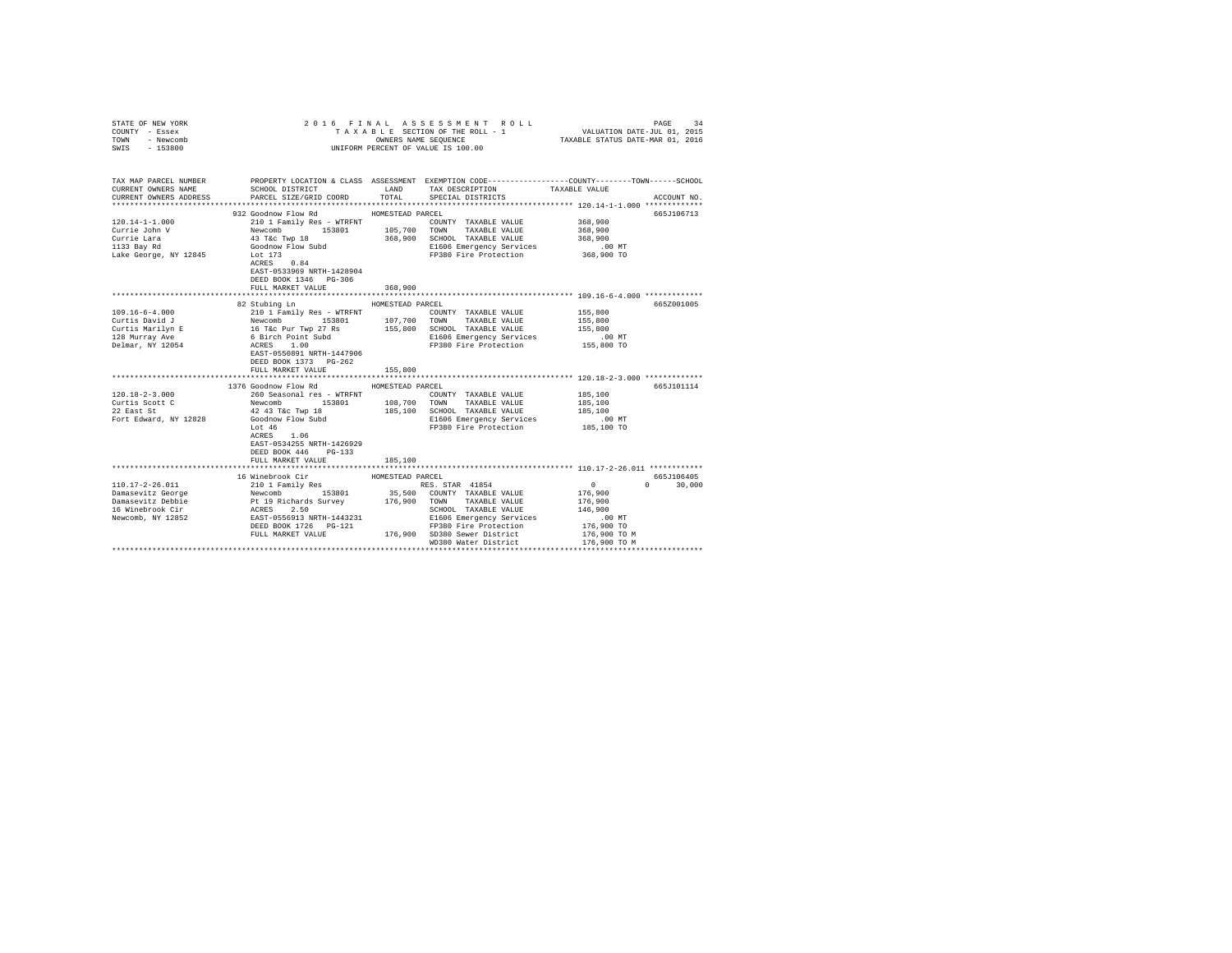| - Newcomb<br>TOWN      |                                                                                                                                                                                                                                |                  | TAXABLE STATUS DATE-MAR 01, 2016                                                               |               |                                 |  |
|------------------------|--------------------------------------------------------------------------------------------------------------------------------------------------------------------------------------------------------------------------------|------------------|------------------------------------------------------------------------------------------------|---------------|---------------------------------|--|
| $-153800$<br>SWIS      | UNIFORM PERCENT OF VALUE IS 100.00                                                                                                                                                                                             |                  |                                                                                                |               |                                 |  |
|                        |                                                                                                                                                                                                                                |                  |                                                                                                |               |                                 |  |
|                        |                                                                                                                                                                                                                                |                  |                                                                                                |               |                                 |  |
| TAX MAP PARCEL NUMBER  |                                                                                                                                                                                                                                |                  | PROPERTY LOCATION & CLASS ASSESSMENT EXEMPTION CODE---------------COUNTY-------TOWN-----SCHOOL |               |                                 |  |
| CURRENT OWNERS NAME    | SCHOOL DISTRICT                                                                                                                                                                                                                | LAND             | TAX DESCRIPTION                                                                                | TAXABLE VALUE |                                 |  |
| CURRENT OWNERS ADDRESS | PARCEL SIZE/GRID COORD                                                                                                                                                                                                         | TOTAL            | SPECIAL DISTRICTS                                                                              |               | ACCOUNT NO.                     |  |
|                        |                                                                                                                                                                                                                                |                  |                                                                                                |               |                                 |  |
|                        | 31 Chaisson Rd                                                                                                                                                                                                                 | HOMESTEAD PARCEL |                                                                                                |               | 665J101611                      |  |
| $110.13 - 9 - 27.000$  | 210 1 Family Res                                                                                                                                                                                                               |                  | COUNTY TAXABLE VALUE                                                                           | 84,300        |                                 |  |
| Darrah Melvin J        | 153801 35,200<br>Newcomb                                                                                                                                                                                                       |                  | TOWN<br>TAXABLE VALUE                                                                          | 84,300        |                                 |  |
| Garrand Sarah J        | Pt 18 Richards Surv T&C T<br>ACRES 2.16                                                                                                                                                                                        | 84,300           | SCHOOL TAXABLE VALUE                                                                           | 84,300        |                                 |  |
| 76 Dyken Pond Rd       |                                                                                                                                                                                                                                |                  | E1606 Emergency Services                                                                       | $.00$ MT      |                                 |  |
|                        | Cropseyville, NY 12052 EAST-0554536 NRTH-1444240                                                                                                                                                                               |                  | FP380 Fire Protection 84,300 TO                                                                |               |                                 |  |
|                        | DEED BOOK 1609 PG-306                                                                                                                                                                                                          |                  |                                                                                                |               |                                 |  |
|                        | FULL MARKET VALUE                                                                                                                                                                                                              | 84,300           |                                                                                                |               |                                 |  |
|                        |                                                                                                                                                                                                                                |                  |                                                                                                |               |                                 |  |
|                        | 36 Chaisson Rd                                                                                                                                                                                                                 | HOMESTEAD PARCEL |                                                                                                |               | 665.7103912                     |  |
| $110.13 - 8 - 1.002$   | 210 1 Family Res - WTRFNT                                                                                                                                                                                                      |                  | mily Res - WTRFNT SR STAR 41834<br>153801 38,300 COUNTY TAXABLE VALUE                          | $\circ$       | $\Omega$<br>65,300              |  |
| Darrah Melvin J Jr     | Newcomb                                                                                                                                                                                                                        |                  |                                                                                                | 159,800       |                                 |  |
|                        |                                                                                                                                                                                                                                |                  | TAXABLE VALUE<br>TOWN                                                                          | 159,800       |                                 |  |
|                        | schewing areas of the method of the state of the state of the state of the state of the state of the state of the state of the state of the state of the state of the state of the state of the state of the state of the stat |                  | SCHOOL TAXABLE VALUE<br>SCHOOL TAXABLE VALUE<br>E1606 Emergency Services                       | 94,500        |                                 |  |
|                        |                                                                                                                                                                                                                                |                  |                                                                                                | .00 MT        |                                 |  |
|                        | ACRES 3.24                                                                                                                                                                                                                     |                  | FP380 Fire Protection 159,800 TO                                                               |               |                                 |  |
|                        | EAST-0554066 NRTH-1444211<br>DEED BOOK 1678 PG-185                                                                                                                                                                             |                  |                                                                                                |               |                                 |  |
|                        | FULL MARKET VALUE                                                                                                                                                                                                              | 159,800          |                                                                                                |               |                                 |  |
|                        |                                                                                                                                                                                                                                |                  |                                                                                                |               |                                 |  |
|                        | 59 Goodnow Flow Rd                                                                                                                                                                                                             | HOMESTEAD PARCEL |                                                                                                |               | 665J101209                      |  |
| 109.15-4-11.000        | 270 Mfg housing                                                                                                                                                                                                                |                  | COUNTY TAXABLE VALUE                                                                           | 45,400        |                                 |  |
| Davis Maud H Trust     | Newcomb<br>153801                                                                                                                                                                                                              | 25,600           | TAXABLE VALUE<br>TOWN                                                                          | 45,400        |                                 |  |
| 222 Verbeck Ave        | 4 Ords Patent                                                                                                                                                                                                                  | 45,400           | SCHOOL TAXABLE VALUE                                                                           | 45,400        |                                 |  |
| Schaghticoke, NY 12154 | ACRES 0.33                                                                                                                                                                                                                     |                  | E1606 Emergency Services                                                                       | .00 MT        |                                 |  |
|                        | EAST-0542601 NRTH-1444520                                                                                                                                                                                                      |                  | FP380 Fire Protection                                                                          | 45,400 TO     |                                 |  |
|                        | DEED BOOK 1673 PG-293                                                                                                                                                                                                          |                  |                                                                                                |               |                                 |  |
|                        | FULL MARKET VALUE                                                                                                                                                                                                              | 45,400           |                                                                                                |               |                                 |  |
|                        |                                                                                                                                                                                                                                |                  |                                                                                                |               |                                 |  |
|                        | 144 Marcy Ln                                                                                                                                                                                                                   | HOMESTEAD PARCEL |                                                                                                |               | 665J104309                      |  |
| $110.17 - 2 - 34.000$  | 210 1 Family Res                                                                                                                                                                                                               |                  | RES. STAR 41854                                                                                | 0             | $\Omega$ and $\Omega$<br>30,000 |  |
| Decoteau Richard       |                                                                                                                                                                                                                                |                  | 30,200 COUNTY TAXABLE VALUE                                                                    | 111,000       |                                 |  |
| Decoteau Monica        |                                                                                                                                                                                                                                | 111,000 TOWN     | TAXABLE VALUE                                                                                  | 111,000       |                                 |  |
| 144 Marcy Ln           | Newcomb 153801<br>Pt 667 Thorns Survey<br>ACRES 0.60<br>EAST-0557171 NRTH-1442015                                                                                                                                              |                  | SCHOOL TAXABLE VALUE                                                                           | 81,000        |                                 |  |
| Newcomb, NY 12852      |                                                                                                                                                                                                                                |                  | E1606 Emergency Services                                                                       | $.00$ MT      |                                 |  |
|                        | DEED BOOK 1437 PG-256                                                                                                                                                                                                          |                  | FP380 Fire Protection                                                                          | 111,000 TO    |                                 |  |
|                        | FULL MARKET VALUE                                                                                                                                                                                                              | 111,000          | SD380 Sewer District                                                                           | 111,000 TO M  |                                 |  |
|                        |                                                                                                                                                                                                                                |                  | WD380 Water District                                                                           | 111,000 TO M  |                                 |  |
|                        |                                                                                                                                                                                                                                |                  |                                                                                                |               |                                 |  |

STATE OF NEW YORK 2 0 1 6 F I N A L A S S E S S M E N T R O L L PAGE 35 COUNTY - Essex T A X A B L E SECTION OF THE ROLL - 1 VALUATION DATE-JUL 01, 2015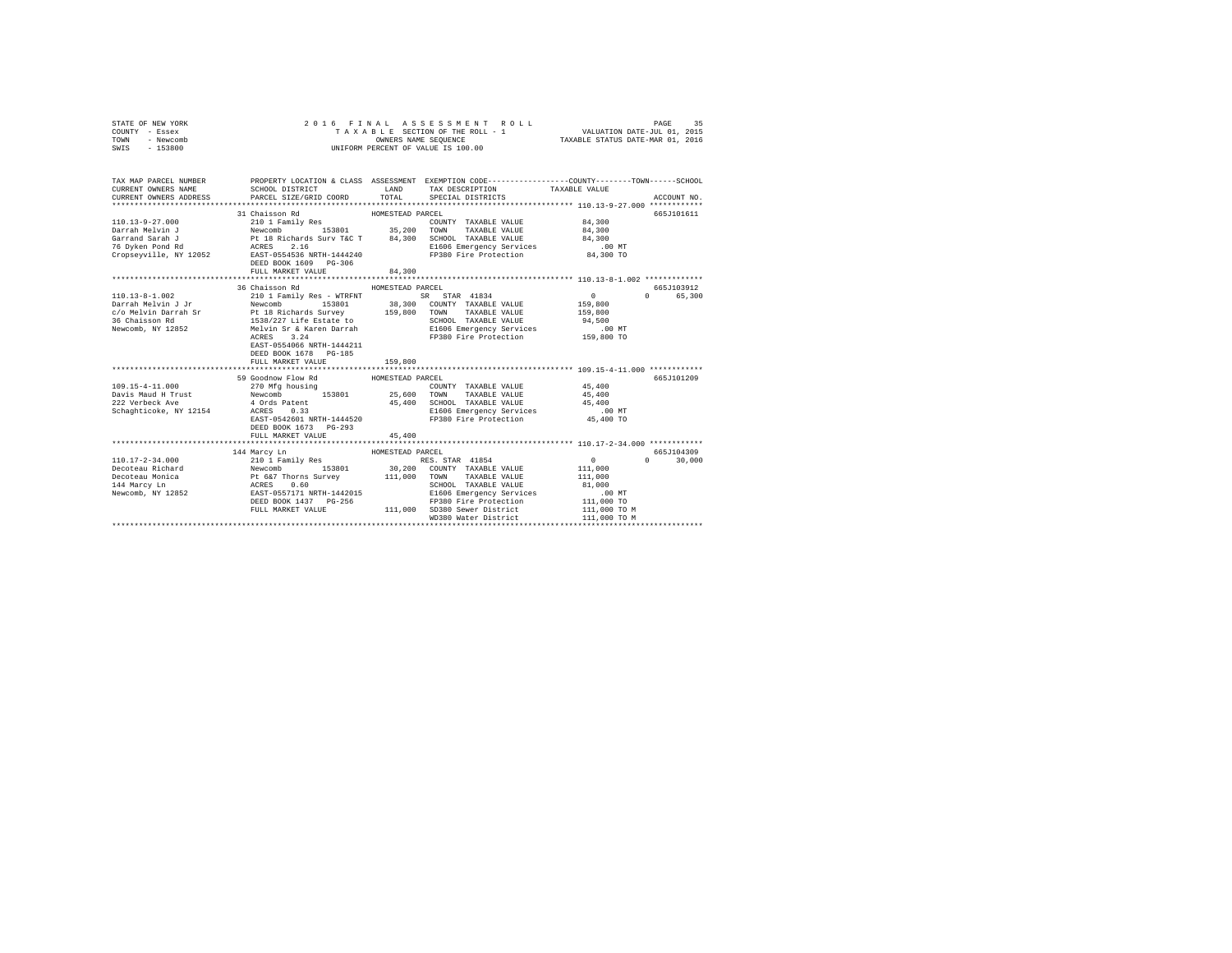| STATE OF NEW YORK |  |  | 2016 FINAL ASSESSMENT ROLL         |                                  | PAGE | 36 |
|-------------------|--|--|------------------------------------|----------------------------------|------|----|
| COUNTY - Essex    |  |  | TAXABLE SECTION OF THE ROLL - 1    | VALUATION DATE-JUL 01, 2015      |      |    |
| TOWN<br>- Newcomb |  |  | OWNERS NAME SEOUENCE               | TAXABLE STATUS DATE-MAR 01, 2016 |      |    |
| $-153800$<br>SWIS |  |  | UNIFORM PERCENT OF VALUE IS 100.00 |                                  |      |    |

| TAX MAP PARCEL NUMBER<br>CURRENT OWNERS NAME                                                                                                                                                                                                                                                              | SCHOOL DISTRICT<br>PARCEL SIZE/GRID COORD | LAND<br>TOTAL    | PROPERTY LOCATION & CLASS ASSESSMENT EXEMPTION CODE---------------COUNTY-------TOWN------SCHOOL<br>TAX DESCRIPTION                                                                                                                                                   | TAXABLE VALUE                                  |               |
|-----------------------------------------------------------------------------------------------------------------------------------------------------------------------------------------------------------------------------------------------------------------------------------------------------------|-------------------------------------------|------------------|----------------------------------------------------------------------------------------------------------------------------------------------------------------------------------------------------------------------------------------------------------------------|------------------------------------------------|---------------|
| CURRENT OWNERS ADDRESS                                                                                                                                                                                                                                                                                    |                                           |                  | SPECIAL DISTRICTS                                                                                                                                                                                                                                                    |                                                | ACCOUNT NO.   |
|                                                                                                                                                                                                                                                                                                           | 58 Sanford Ln                             | HOMESTEAD PARCEL |                                                                                                                                                                                                                                                                      |                                                | 665J101212    |
|                                                                                                                                                                                                                                                                                                           |                                           |                  | COUNTY TAXABLE VALUE 62,000                                                                                                                                                                                                                                          | 62,000<br>62,000                               |               |
|                                                                                                                                                                                                                                                                                                           |                                           |                  |                                                                                                                                                                                                                                                                      | .00MT                                          |               |
|                                                                                                                                                                                                                                                                                                           |                                           |                  |                                                                                                                                                                                                                                                                      | 62,000 TO                                      |               |
|                                                                                                                                                                                                                                                                                                           | DEED BOOK 1203 PG-204                     |                  | DEED BOOK 1203 PG-204 SD380 Sewer District 62,000 TO M<br>FULL MARKET VALUE 62,000 WD380 Water District 62,000 TO M                                                                                                                                                  |                                                |               |
|                                                                                                                                                                                                                                                                                                           |                                           |                  |                                                                                                                                                                                                                                                                      |                                                |               |
|                                                                                                                                                                                                                                                                                                           |                                           |                  |                                                                                                                                                                                                                                                                      | ***************** 121.7-3-1.000 ************** |               |
|                                                                                                                                                                                                                                                                                                           | 4590 NYS Route 28N                        | HOMESTEAD PARCEL |                                                                                                                                                                                                                                                                      |                                                | 665J106306    |
| $121.7 - 3 - 1.000$                                                                                                                                                                                                                                                                                       | 210 1 Family Res                          |                  | COUNTY TAXABLE VALUE 62.100<br>210 1 Family Res $100$ 153801 $33,200$ TOWN TAXABLE VALUE Hyslop<br>Rewcomb 153801 $62,100$ SCHOOL TAXABLE VALUE<br>RUSES 0.90 BANK1STARSG EL606 Emergency Services<br>RACRES 0.90 BANK1STARSG EL606 Emergency Services<br>EAST-05694 |                                                |               |
|                                                                                                                                                                                                                                                                                                           |                                           |                  |                                                                                                                                                                                                                                                                      | 62,100<br>62,100                               |               |
|                                                                                                                                                                                                                                                                                                           |                                           |                  |                                                                                                                                                                                                                                                                      |                                                |               |
| Newcomb, NY 12852                                                                                                                                                                                                                                                                                         |                                           |                  | E1606 Emergency Services<br>FP380 Fire Protection                                                                                                                                                                                                                    | .00 MT.<br>62,100 TO                           |               |
|                                                                                                                                                                                                                                                                                                           | DEED BOOK 1078 PG-223                     |                  |                                                                                                                                                                                                                                                                      |                                                |               |
|                                                                                                                                                                                                                                                                                                           | FULL MARKET VALUE                         | 62,100           |                                                                                                                                                                                                                                                                      |                                                |               |
|                                                                                                                                                                                                                                                                                                           |                                           |                  |                                                                                                                                                                                                                                                                      |                                                |               |
|                                                                                                                                                                                                                                                                                                           | 137 Campsite Rd                           | HOMESTEAD PARCEL |                                                                                                                                                                                                                                                                      |                                                | 665Z003001    |
| 110.13-11-10.000                                                                                                                                                                                                                                                                                          | 210 1 Family Res                          |                  | RES. STAR 41854                                                                                                                                                                                                                                                      | $\sim$ 0                                       | $0 \t 30,000$ |
| Deloria Robin                                                                                                                                                                                                                                                                                             |                                           |                  |                                                                                                                                                                                                                                                                      |                                                |               |
| PO Box 137                                                                                                                                                                                                                                                                                                |                                           |                  |                                                                                                                                                                                                                                                                      |                                                |               |
| Newcomb, NY 12852                                                                                                                                                                                                                                                                                         |                                           |                  |                                                                                                                                                                                                                                                                      |                                                |               |
|                                                                                                                                                                                                                                                                                                           |                                           |                  |                                                                                                                                                                                                                                                                      |                                                |               |
|                                                                                                                                                                                                                                                                                                           |                                           |                  |                                                                                                                                                                                                                                                                      |                                                |               |
|                                                                                                                                                                                                                                                                                                           | FULL MARKET VALUE                         | 177,800          |                                                                                                                                                                                                                                                                      |                                                |               |
|                                                                                                                                                                                                                                                                                                           |                                           |                  |                                                                                                                                                                                                                                                                      |                                                |               |
|                                                                                                                                                                                                                                                                                                           | 73 Woodys Rd                              | HOMESTEAD PARCEL |                                                                                                                                                                                                                                                                      | 266,500                                        | 665J105214    |
|                                                                                                                                                                                                                                                                                                           |                                           |                  |                                                                                                                                                                                                                                                                      | 266,500                                        |               |
|                                                                                                                                                                                                                                                                                                           |                                           |                  | 266,500 SCHOOL TAXABLE VALUE                                                                                                                                                                                                                                         | 266,500                                        |               |
|                                                                                                                                                                                                                                                                                                           |                                           |                  | E1606 Emergency Services .00 MT                                                                                                                                                                                                                                      |                                                |               |
| $\begin{tabular}{l c c c c c c} \hline 120.13-1-41.000 & 12101 Family Res - WITH {\small \bf 20} & 12011 Family Res - WITH {\small \bf 20} & 121011 & 1211,500 & 1211,500 & 1211,500 & 1211,500 & 1211,500 & 1211,500 & 1211,500 & 1211,500 & 1211,500 & 1211,500 & 1211,500 & 1211,500 & 1211,500 & 121$ |                                           |                  | FP380 Fire Protection                                                                                                                                                                                                                                                | 266,500 TO                                     |               |
|                                                                                                                                                                                                                                                                                                           | ACRES 2.90                                |                  |                                                                                                                                                                                                                                                                      |                                                |               |
|                                                                                                                                                                                                                                                                                                           | EAST-0532383 NRTH-1428949                 |                  |                                                                                                                                                                                                                                                                      |                                                |               |
|                                                                                                                                                                                                                                                                                                           | DEED BOOK 1241   PG-114                   |                  |                                                                                                                                                                                                                                                                      |                                                |               |
|                                                                                                                                                                                                                                                                                                           | FULL MARKET VALUE                         | 266,500          |                                                                                                                                                                                                                                                                      |                                                |               |
|                                                                                                                                                                                                                                                                                                           |                                           |                  |                                                                                                                                                                                                                                                                      |                                                |               |
|                                                                                                                                                                                                                                                                                                           |                                           |                  |                                                                                                                                                                                                                                                                      |                                                | 665J100803    |
|                                                                                                                                                                                                                                                                                                           |                                           |                  |                                                                                                                                                                                                                                                                      | $\Omega$                                       | 30,000        |
|                                                                                                                                                                                                                                                                                                           |                                           |                  |                                                                                                                                                                                                                                                                      |                                                |               |
|                                                                                                                                                                                                                                                                                                           |                                           |                  |                                                                                                                                                                                                                                                                      |                                                |               |
|                                                                                                                                                                                                                                                                                                           |                                           |                  |                                                                                                                                                                                                                                                                      |                                                |               |
|                                                                                                                                                                                                                                                                                                           |                                           |                  |                                                                                                                                                                                                                                                                      |                                                |               |
|                                                                                                                                                                                                                                                                                                           |                                           |                  | NCRES 0.50<br>EXERIBITION TRIABLE VALUE 134,700<br>DEED BOOK 1179 PG-1 E1606 Emergency Services 134,700<br>PEP BOOK 1179 PG-1 PULL MARKET VALUE PP380 Fire Protection 164,700 TO<br>PEP BOOK 179 PG-1 164,700                                                        |                                                |               |
|                                                                                                                                                                                                                                                                                                           |                                           |                  |                                                                                                                                                                                                                                                                      |                                                |               |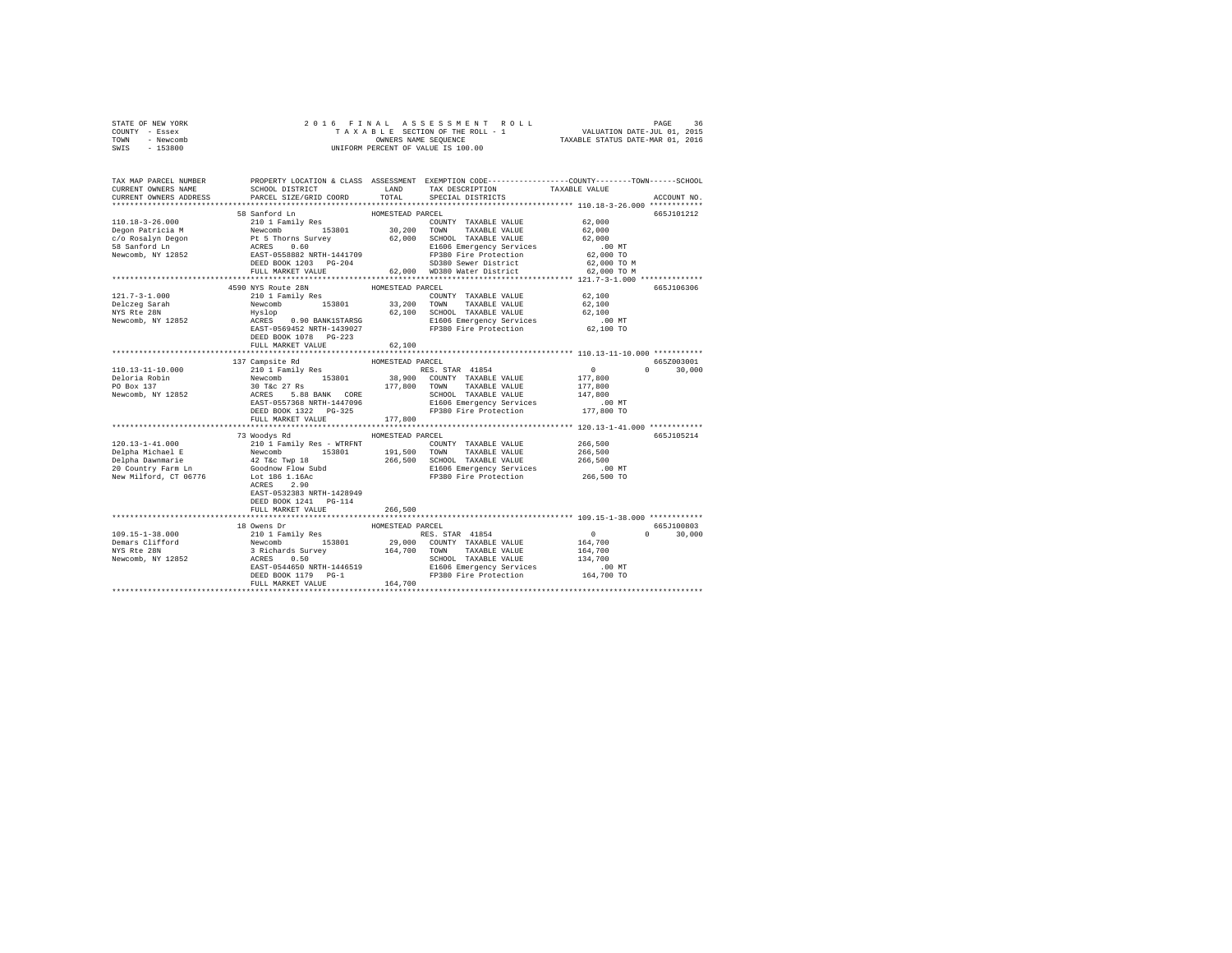| TOWN - Newcomb<br>SWIS - 153800<br>TAX MAP PARCEL NUMBER<br>PROPERTY LOCATION & CLASS ASSESSMENT EXEMPTION CODE---------------COUNTY-------TOWN------SCHOOL<br>SCHOOL DISTRICT<br>TAX DESCRIPTION TAXABLE VALUE<br>CURRENT OWNERS NAME<br>LAND<br>PARCEL SIZE/GRID COORD<br>TOTAL<br>CURRENT OWNERS ADDRESS<br>SPECIAL DISTRICTS<br>ACCOUNT NO.<br>21 Sanford Ln<br>HOMESTEAD PARCEL<br>665J104907<br>$\sim$ 0<br>$110.18 - 4 - 14.000$<br>$0 \t 30,000$<br>130,400<br>Demers Charlotte<br>21 Sanford Ln<br>130,400<br>Newcomb, NY 12852<br>SCHOOL TAXABLE VALUE<br>100,400<br>E1606 Emergency Services<br>.00 MT<br>130,400 TO<br>FP380 Fire Protection<br>130,400 TO M<br>WD380 Water District<br>130,400 TO M<br>*************** 119.16-1-13.000 ************<br>31 Joseph Mount Ln MOMESTEAD PARCEL<br>665J103803<br>260 Seasonal res - WTRFNT<br>119.16-1-13.000<br>206,700<br>COUNTY TAXABLE VALUE<br>Deno Edward A Jr<br>206,700<br>206,700<br>Deno Lynne M<br>123 Canal Rd<br>E1606 Emergency Services<br>00 MT.<br>206,700 TO<br>Lot 244 2.1Ac<br>ACRES 2.10<br>FP380 Fire Protection<br>Clifton Park, NY 12065<br>ACRES 2.10<br>EAST-0526135 NRTH-1428203<br>DEED BOOK 1827 PG-306<br>206,700<br>FULL MARKET VALUE<br>1098 Goodnow Flow Rd<br>HOMESTEAD PARCEL<br>665J107004<br>210 1 Family Res - WTRFNT<br>Newcomb 153801 142,300 COUNTY TAXABLE VALUE<br>$120.18 - 1 - 16.000$<br>$\sim$ 0<br>$0 \t 30,000$<br>439,400<br>DePasquale Family Trust Newcomb<br>c/o James & Judith DePasquale 46 T&c Twp 18<br>439,400 TOWN TAXABLE VALUE<br>439,400<br>Goodnow Flow Subd<br>PO Box 281<br>SCHOOL TAXABLE VALUE<br>409,400<br>Lot 137 1.1Ac<br>ACRES 1.10<br>Newcomb, NY 12852<br>E1606 Emergency Services<br>FP380 Fire Protection<br>$.00$ MT<br>439,400 TO<br>EAST-0537516 NRTH-1427215<br>DEED BOOK 1790 PG-300<br>439,400<br>FULL MARKET VALUE<br>Goodnow Flow Rd<br>665J107006<br>HOMESTEAD PARCEL<br>$120.18 - 1 - 17.000$<br>311 Res vac land - WTRFNT<br>141,900<br>COUNTY TAXABLE VALUE<br>1991 - 11/1900 - 12/1910 - 12/1910 - 12/1910 - 12/1910 - 12/1910 - 12/1910 - 12/1910 - 12/1910 - 12/1910 - 12/<br>1991 - 141,900 - 15/1910 - 15/1910 - 15/1910 - 141,900 - 141,900 - 141,900 - 12/1910 - 12/1910 - 12/1910 - 12<br>1<br>141,900<br>141,900<br>$.00$ MT<br>Db 989 Pg 294 (Corr Deed) FP380 Fire Protection 141,900 TO<br>Newcomb, NY 12852<br>ACRES 1.50<br>EAST-0537585 NRTH-1427214<br>DEED BOOK 1790 PG-300<br>141,900<br>FULL MARKET VALUE | STATE OF NEW YORK<br>COUNTY - Essex |  |  |  |
|------------------------------------------------------------------------------------------------------------------------------------------------------------------------------------------------------------------------------------------------------------------------------------------------------------------------------------------------------------------------------------------------------------------------------------------------------------------------------------------------------------------------------------------------------------------------------------------------------------------------------------------------------------------------------------------------------------------------------------------------------------------------------------------------------------------------------------------------------------------------------------------------------------------------------------------------------------------------------------------------------------------------------------------------------------------------------------------------------------------------------------------------------------------------------------------------------------------------------------------------------------------------------------------------------------------------------------------------------------------------------------------------------------------------------------------------------------------------------------------------------------------------------------------------------------------------------------------------------------------------------------------------------------------------------------------------------------------------------------------------------------------------------------------------------------------------------------------------------------------------------------------------------------------------------------------------------------------------------------------------------------------------------------------------------------------------------------------------------------------------------------------------------------------------------------------------------------------------------------------------------------------------------------------------------------------------------------------------------------------------------------------------------------------------------------------------------------------------------|-------------------------------------|--|--|--|
|                                                                                                                                                                                                                                                                                                                                                                                                                                                                                                                                                                                                                                                                                                                                                                                                                                                                                                                                                                                                                                                                                                                                                                                                                                                                                                                                                                                                                                                                                                                                                                                                                                                                                                                                                                                                                                                                                                                                                                                                                                                                                                                                                                                                                                                                                                                                                                                                                                                                              |                                     |  |  |  |
|                                                                                                                                                                                                                                                                                                                                                                                                                                                                                                                                                                                                                                                                                                                                                                                                                                                                                                                                                                                                                                                                                                                                                                                                                                                                                                                                                                                                                                                                                                                                                                                                                                                                                                                                                                                                                                                                                                                                                                                                                                                                                                                                                                                                                                                                                                                                                                                                                                                                              |                                     |  |  |  |
|                                                                                                                                                                                                                                                                                                                                                                                                                                                                                                                                                                                                                                                                                                                                                                                                                                                                                                                                                                                                                                                                                                                                                                                                                                                                                                                                                                                                                                                                                                                                                                                                                                                                                                                                                                                                                                                                                                                                                                                                                                                                                                                                                                                                                                                                                                                                                                                                                                                                              |                                     |  |  |  |
|                                                                                                                                                                                                                                                                                                                                                                                                                                                                                                                                                                                                                                                                                                                                                                                                                                                                                                                                                                                                                                                                                                                                                                                                                                                                                                                                                                                                                                                                                                                                                                                                                                                                                                                                                                                                                                                                                                                                                                                                                                                                                                                                                                                                                                                                                                                                                                                                                                                                              |                                     |  |  |  |
|                                                                                                                                                                                                                                                                                                                                                                                                                                                                                                                                                                                                                                                                                                                                                                                                                                                                                                                                                                                                                                                                                                                                                                                                                                                                                                                                                                                                                                                                                                                                                                                                                                                                                                                                                                                                                                                                                                                                                                                                                                                                                                                                                                                                                                                                                                                                                                                                                                                                              |                                     |  |  |  |
|                                                                                                                                                                                                                                                                                                                                                                                                                                                                                                                                                                                                                                                                                                                                                                                                                                                                                                                                                                                                                                                                                                                                                                                                                                                                                                                                                                                                                                                                                                                                                                                                                                                                                                                                                                                                                                                                                                                                                                                                                                                                                                                                                                                                                                                                                                                                                                                                                                                                              |                                     |  |  |  |
|                                                                                                                                                                                                                                                                                                                                                                                                                                                                                                                                                                                                                                                                                                                                                                                                                                                                                                                                                                                                                                                                                                                                                                                                                                                                                                                                                                                                                                                                                                                                                                                                                                                                                                                                                                                                                                                                                                                                                                                                                                                                                                                                                                                                                                                                                                                                                                                                                                                                              |                                     |  |  |  |
|                                                                                                                                                                                                                                                                                                                                                                                                                                                                                                                                                                                                                                                                                                                                                                                                                                                                                                                                                                                                                                                                                                                                                                                                                                                                                                                                                                                                                                                                                                                                                                                                                                                                                                                                                                                                                                                                                                                                                                                                                                                                                                                                                                                                                                                                                                                                                                                                                                                                              |                                     |  |  |  |
|                                                                                                                                                                                                                                                                                                                                                                                                                                                                                                                                                                                                                                                                                                                                                                                                                                                                                                                                                                                                                                                                                                                                                                                                                                                                                                                                                                                                                                                                                                                                                                                                                                                                                                                                                                                                                                                                                                                                                                                                                                                                                                                                                                                                                                                                                                                                                                                                                                                                              |                                     |  |  |  |
|                                                                                                                                                                                                                                                                                                                                                                                                                                                                                                                                                                                                                                                                                                                                                                                                                                                                                                                                                                                                                                                                                                                                                                                                                                                                                                                                                                                                                                                                                                                                                                                                                                                                                                                                                                                                                                                                                                                                                                                                                                                                                                                                                                                                                                                                                                                                                                                                                                                                              |                                     |  |  |  |
|                                                                                                                                                                                                                                                                                                                                                                                                                                                                                                                                                                                                                                                                                                                                                                                                                                                                                                                                                                                                                                                                                                                                                                                                                                                                                                                                                                                                                                                                                                                                                                                                                                                                                                                                                                                                                                                                                                                                                                                                                                                                                                                                                                                                                                                                                                                                                                                                                                                                              |                                     |  |  |  |
|                                                                                                                                                                                                                                                                                                                                                                                                                                                                                                                                                                                                                                                                                                                                                                                                                                                                                                                                                                                                                                                                                                                                                                                                                                                                                                                                                                                                                                                                                                                                                                                                                                                                                                                                                                                                                                                                                                                                                                                                                                                                                                                                                                                                                                                                                                                                                                                                                                                                              |                                     |  |  |  |
|                                                                                                                                                                                                                                                                                                                                                                                                                                                                                                                                                                                                                                                                                                                                                                                                                                                                                                                                                                                                                                                                                                                                                                                                                                                                                                                                                                                                                                                                                                                                                                                                                                                                                                                                                                                                                                                                                                                                                                                                                                                                                                                                                                                                                                                                                                                                                                                                                                                                              |                                     |  |  |  |
|                                                                                                                                                                                                                                                                                                                                                                                                                                                                                                                                                                                                                                                                                                                                                                                                                                                                                                                                                                                                                                                                                                                                                                                                                                                                                                                                                                                                                                                                                                                                                                                                                                                                                                                                                                                                                                                                                                                                                                                                                                                                                                                                                                                                                                                                                                                                                                                                                                                                              |                                     |  |  |  |
|                                                                                                                                                                                                                                                                                                                                                                                                                                                                                                                                                                                                                                                                                                                                                                                                                                                                                                                                                                                                                                                                                                                                                                                                                                                                                                                                                                                                                                                                                                                                                                                                                                                                                                                                                                                                                                                                                                                                                                                                                                                                                                                                                                                                                                                                                                                                                                                                                                                                              |                                     |  |  |  |
|                                                                                                                                                                                                                                                                                                                                                                                                                                                                                                                                                                                                                                                                                                                                                                                                                                                                                                                                                                                                                                                                                                                                                                                                                                                                                                                                                                                                                                                                                                                                                                                                                                                                                                                                                                                                                                                                                                                                                                                                                                                                                                                                                                                                                                                                                                                                                                                                                                                                              |                                     |  |  |  |
|                                                                                                                                                                                                                                                                                                                                                                                                                                                                                                                                                                                                                                                                                                                                                                                                                                                                                                                                                                                                                                                                                                                                                                                                                                                                                                                                                                                                                                                                                                                                                                                                                                                                                                                                                                                                                                                                                                                                                                                                                                                                                                                                                                                                                                                                                                                                                                                                                                                                              |                                     |  |  |  |
|                                                                                                                                                                                                                                                                                                                                                                                                                                                                                                                                                                                                                                                                                                                                                                                                                                                                                                                                                                                                                                                                                                                                                                                                                                                                                                                                                                                                                                                                                                                                                                                                                                                                                                                                                                                                                                                                                                                                                                                                                                                                                                                                                                                                                                                                                                                                                                                                                                                                              |                                     |  |  |  |
|                                                                                                                                                                                                                                                                                                                                                                                                                                                                                                                                                                                                                                                                                                                                                                                                                                                                                                                                                                                                                                                                                                                                                                                                                                                                                                                                                                                                                                                                                                                                                                                                                                                                                                                                                                                                                                                                                                                                                                                                                                                                                                                                                                                                                                                                                                                                                                                                                                                                              |                                     |  |  |  |
|                                                                                                                                                                                                                                                                                                                                                                                                                                                                                                                                                                                                                                                                                                                                                                                                                                                                                                                                                                                                                                                                                                                                                                                                                                                                                                                                                                                                                                                                                                                                                                                                                                                                                                                                                                                                                                                                                                                                                                                                                                                                                                                                                                                                                                                                                                                                                                                                                                                                              |                                     |  |  |  |
|                                                                                                                                                                                                                                                                                                                                                                                                                                                                                                                                                                                                                                                                                                                                                                                                                                                                                                                                                                                                                                                                                                                                                                                                                                                                                                                                                                                                                                                                                                                                                                                                                                                                                                                                                                                                                                                                                                                                                                                                                                                                                                                                                                                                                                                                                                                                                                                                                                                                              |                                     |  |  |  |
|                                                                                                                                                                                                                                                                                                                                                                                                                                                                                                                                                                                                                                                                                                                                                                                                                                                                                                                                                                                                                                                                                                                                                                                                                                                                                                                                                                                                                                                                                                                                                                                                                                                                                                                                                                                                                                                                                                                                                                                                                                                                                                                                                                                                                                                                                                                                                                                                                                                                              |                                     |  |  |  |
|                                                                                                                                                                                                                                                                                                                                                                                                                                                                                                                                                                                                                                                                                                                                                                                                                                                                                                                                                                                                                                                                                                                                                                                                                                                                                                                                                                                                                                                                                                                                                                                                                                                                                                                                                                                                                                                                                                                                                                                                                                                                                                                                                                                                                                                                                                                                                                                                                                                                              |                                     |  |  |  |
|                                                                                                                                                                                                                                                                                                                                                                                                                                                                                                                                                                                                                                                                                                                                                                                                                                                                                                                                                                                                                                                                                                                                                                                                                                                                                                                                                                                                                                                                                                                                                                                                                                                                                                                                                                                                                                                                                                                                                                                                                                                                                                                                                                                                                                                                                                                                                                                                                                                                              |                                     |  |  |  |
|                                                                                                                                                                                                                                                                                                                                                                                                                                                                                                                                                                                                                                                                                                                                                                                                                                                                                                                                                                                                                                                                                                                                                                                                                                                                                                                                                                                                                                                                                                                                                                                                                                                                                                                                                                                                                                                                                                                                                                                                                                                                                                                                                                                                                                                                                                                                                                                                                                                                              |                                     |  |  |  |
|                                                                                                                                                                                                                                                                                                                                                                                                                                                                                                                                                                                                                                                                                                                                                                                                                                                                                                                                                                                                                                                                                                                                                                                                                                                                                                                                                                                                                                                                                                                                                                                                                                                                                                                                                                                                                                                                                                                                                                                                                                                                                                                                                                                                                                                                                                                                                                                                                                                                              |                                     |  |  |  |
|                                                                                                                                                                                                                                                                                                                                                                                                                                                                                                                                                                                                                                                                                                                                                                                                                                                                                                                                                                                                                                                                                                                                                                                                                                                                                                                                                                                                                                                                                                                                                                                                                                                                                                                                                                                                                                                                                                                                                                                                                                                                                                                                                                                                                                                                                                                                                                                                                                                                              |                                     |  |  |  |
|                                                                                                                                                                                                                                                                                                                                                                                                                                                                                                                                                                                                                                                                                                                                                                                                                                                                                                                                                                                                                                                                                                                                                                                                                                                                                                                                                                                                                                                                                                                                                                                                                                                                                                                                                                                                                                                                                                                                                                                                                                                                                                                                                                                                                                                                                                                                                                                                                                                                              |                                     |  |  |  |
|                                                                                                                                                                                                                                                                                                                                                                                                                                                                                                                                                                                                                                                                                                                                                                                                                                                                                                                                                                                                                                                                                                                                                                                                                                                                                                                                                                                                                                                                                                                                                                                                                                                                                                                                                                                                                                                                                                                                                                                                                                                                                                                                                                                                                                                                                                                                                                                                                                                                              |                                     |  |  |  |
|                                                                                                                                                                                                                                                                                                                                                                                                                                                                                                                                                                                                                                                                                                                                                                                                                                                                                                                                                                                                                                                                                                                                                                                                                                                                                                                                                                                                                                                                                                                                                                                                                                                                                                                                                                                                                                                                                                                                                                                                                                                                                                                                                                                                                                                                                                                                                                                                                                                                              |                                     |  |  |  |
|                                                                                                                                                                                                                                                                                                                                                                                                                                                                                                                                                                                                                                                                                                                                                                                                                                                                                                                                                                                                                                                                                                                                                                                                                                                                                                                                                                                                                                                                                                                                                                                                                                                                                                                                                                                                                                                                                                                                                                                                                                                                                                                                                                                                                                                                                                                                                                                                                                                                              |                                     |  |  |  |
|                                                                                                                                                                                                                                                                                                                                                                                                                                                                                                                                                                                                                                                                                                                                                                                                                                                                                                                                                                                                                                                                                                                                                                                                                                                                                                                                                                                                                                                                                                                                                                                                                                                                                                                                                                                                                                                                                                                                                                                                                                                                                                                                                                                                                                                                                                                                                                                                                                                                              |                                     |  |  |  |
|                                                                                                                                                                                                                                                                                                                                                                                                                                                                                                                                                                                                                                                                                                                                                                                                                                                                                                                                                                                                                                                                                                                                                                                                                                                                                                                                                                                                                                                                                                                                                                                                                                                                                                                                                                                                                                                                                                                                                                                                                                                                                                                                                                                                                                                                                                                                                                                                                                                                              |                                     |  |  |  |
|                                                                                                                                                                                                                                                                                                                                                                                                                                                                                                                                                                                                                                                                                                                                                                                                                                                                                                                                                                                                                                                                                                                                                                                                                                                                                                                                                                                                                                                                                                                                                                                                                                                                                                                                                                                                                                                                                                                                                                                                                                                                                                                                                                                                                                                                                                                                                                                                                                                                              |                                     |  |  |  |
|                                                                                                                                                                                                                                                                                                                                                                                                                                                                                                                                                                                                                                                                                                                                                                                                                                                                                                                                                                                                                                                                                                                                                                                                                                                                                                                                                                                                                                                                                                                                                                                                                                                                                                                                                                                                                                                                                                                                                                                                                                                                                                                                                                                                                                                                                                                                                                                                                                                                              |                                     |  |  |  |
|                                                                                                                                                                                                                                                                                                                                                                                                                                                                                                                                                                                                                                                                                                                                                                                                                                                                                                                                                                                                                                                                                                                                                                                                                                                                                                                                                                                                                                                                                                                                                                                                                                                                                                                                                                                                                                                                                                                                                                                                                                                                                                                                                                                                                                                                                                                                                                                                                                                                              |                                     |  |  |  |
|                                                                                                                                                                                                                                                                                                                                                                                                                                                                                                                                                                                                                                                                                                                                                                                                                                                                                                                                                                                                                                                                                                                                                                                                                                                                                                                                                                                                                                                                                                                                                                                                                                                                                                                                                                                                                                                                                                                                                                                                                                                                                                                                                                                                                                                                                                                                                                                                                                                                              |                                     |  |  |  |
|                                                                                                                                                                                                                                                                                                                                                                                                                                                                                                                                                                                                                                                                                                                                                                                                                                                                                                                                                                                                                                                                                                                                                                                                                                                                                                                                                                                                                                                                                                                                                                                                                                                                                                                                                                                                                                                                                                                                                                                                                                                                                                                                                                                                                                                                                                                                                                                                                                                                              |                                     |  |  |  |
|                                                                                                                                                                                                                                                                                                                                                                                                                                                                                                                                                                                                                                                                                                                                                                                                                                                                                                                                                                                                                                                                                                                                                                                                                                                                                                                                                                                                                                                                                                                                                                                                                                                                                                                                                                                                                                                                                                                                                                                                                                                                                                                                                                                                                                                                                                                                                                                                                                                                              |                                     |  |  |  |
|                                                                                                                                                                                                                                                                                                                                                                                                                                                                                                                                                                                                                                                                                                                                                                                                                                                                                                                                                                                                                                                                                                                                                                                                                                                                                                                                                                                                                                                                                                                                                                                                                                                                                                                                                                                                                                                                                                                                                                                                                                                                                                                                                                                                                                                                                                                                                                                                                                                                              |                                     |  |  |  |
|                                                                                                                                                                                                                                                                                                                                                                                                                                                                                                                                                                                                                                                                                                                                                                                                                                                                                                                                                                                                                                                                                                                                                                                                                                                                                                                                                                                                                                                                                                                                                                                                                                                                                                                                                                                                                                                                                                                                                                                                                                                                                                                                                                                                                                                                                                                                                                                                                                                                              |                                     |  |  |  |
|                                                                                                                                                                                                                                                                                                                                                                                                                                                                                                                                                                                                                                                                                                                                                                                                                                                                                                                                                                                                                                                                                                                                                                                                                                                                                                                                                                                                                                                                                                                                                                                                                                                                                                                                                                                                                                                                                                                                                                                                                                                                                                                                                                                                                                                                                                                                                                                                                                                                              |                                     |  |  |  |
|                                                                                                                                                                                                                                                                                                                                                                                                                                                                                                                                                                                                                                                                                                                                                                                                                                                                                                                                                                                                                                                                                                                                                                                                                                                                                                                                                                                                                                                                                                                                                                                                                                                                                                                                                                                                                                                                                                                                                                                                                                                                                                                                                                                                                                                                                                                                                                                                                                                                              |                                     |  |  |  |
|                                                                                                                                                                                                                                                                                                                                                                                                                                                                                                                                                                                                                                                                                                                                                                                                                                                                                                                                                                                                                                                                                                                                                                                                                                                                                                                                                                                                                                                                                                                                                                                                                                                                                                                                                                                                                                                                                                                                                                                                                                                                                                                                                                                                                                                                                                                                                                                                                                                                              |                                     |  |  |  |
|                                                                                                                                                                                                                                                                                                                                                                                                                                                                                                                                                                                                                                                                                                                                                                                                                                                                                                                                                                                                                                                                                                                                                                                                                                                                                                                                                                                                                                                                                                                                                                                                                                                                                                                                                                                                                                                                                                                                                                                                                                                                                                                                                                                                                                                                                                                                                                                                                                                                              |                                     |  |  |  |
|                                                                                                                                                                                                                                                                                                                                                                                                                                                                                                                                                                                                                                                                                                                                                                                                                                                                                                                                                                                                                                                                                                                                                                                                                                                                                                                                                                                                                                                                                                                                                                                                                                                                                                                                                                                                                                                                                                                                                                                                                                                                                                                                                                                                                                                                                                                                                                                                                                                                              |                                     |  |  |  |
|                                                                                                                                                                                                                                                                                                                                                                                                                                                                                                                                                                                                                                                                                                                                                                                                                                                                                                                                                                                                                                                                                                                                                                                                                                                                                                                                                                                                                                                                                                                                                                                                                                                                                                                                                                                                                                                                                                                                                                                                                                                                                                                                                                                                                                                                                                                                                                                                                                                                              |                                     |  |  |  |
|                                                                                                                                                                                                                                                                                                                                                                                                                                                                                                                                                                                                                                                                                                                                                                                                                                                                                                                                                                                                                                                                                                                                                                                                                                                                                                                                                                                                                                                                                                                                                                                                                                                                                                                                                                                                                                                                                                                                                                                                                                                                                                                                                                                                                                                                                                                                                                                                                                                                              |                                     |  |  |  |
|                                                                                                                                                                                                                                                                                                                                                                                                                                                                                                                                                                                                                                                                                                                                                                                                                                                                                                                                                                                                                                                                                                                                                                                                                                                                                                                                                                                                                                                                                                                                                                                                                                                                                                                                                                                                                                                                                                                                                                                                                                                                                                                                                                                                                                                                                                                                                                                                                                                                              |                                     |  |  |  |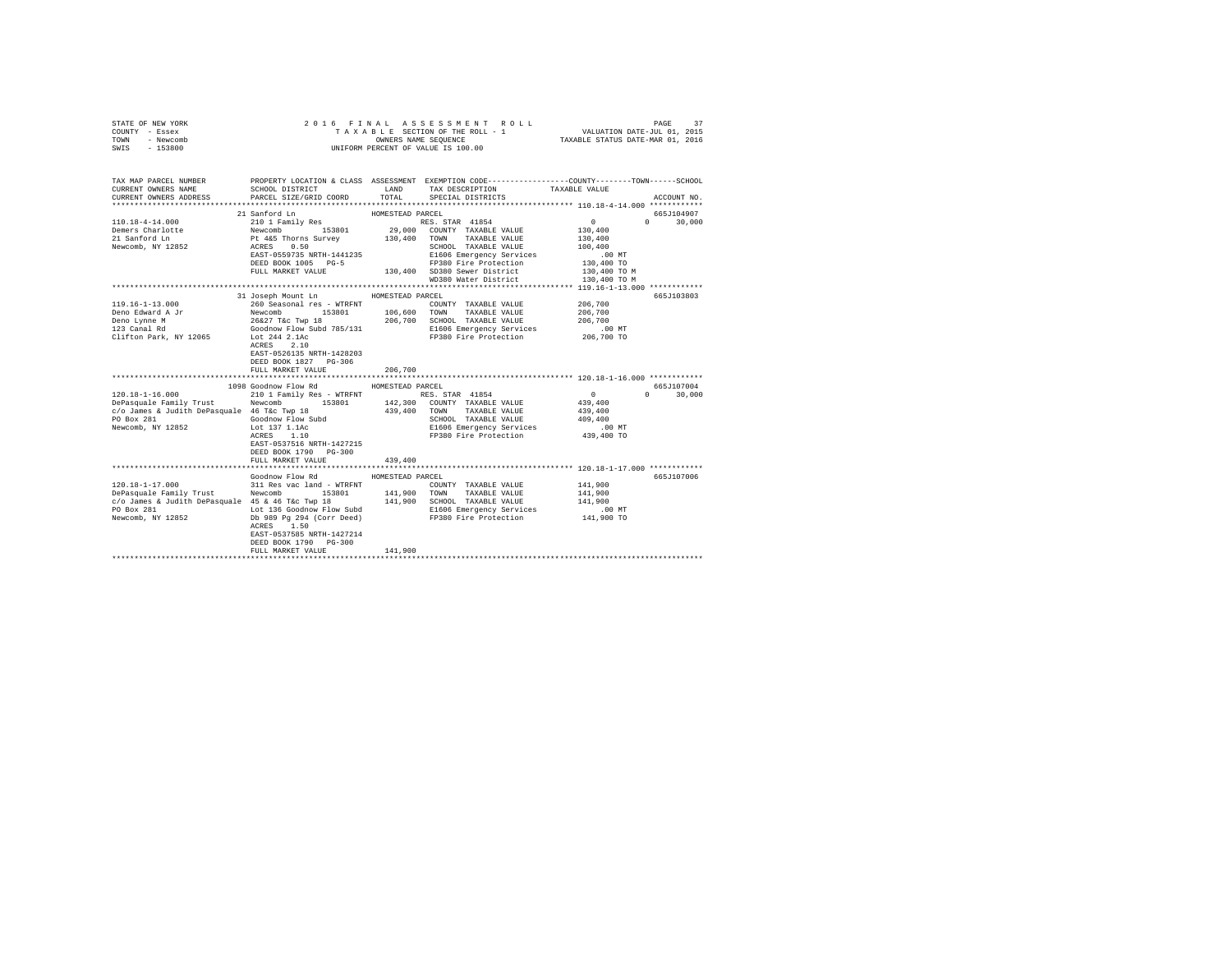| COUNTY - Essex<br>TOWN - Newcomb<br>SWIS - 153800                                                                                                                                                                                                                                                                                                                                                                                     |                                                                            |                  |                                                                                                                                                       |                       |             |
|---------------------------------------------------------------------------------------------------------------------------------------------------------------------------------------------------------------------------------------------------------------------------------------------------------------------------------------------------------------------------------------------------------------------------------------|----------------------------------------------------------------------------|------------------|-------------------------------------------------------------------------------------------------------------------------------------------------------|-----------------------|-------------|
|                                                                                                                                                                                                                                                                                                                                                                                                                                       |                                                                            |                  | UNIFORM PERCENT OF VALUE IS 100.00                                                                                                                    |                       |             |
| TAX MAP PARCEL NUMBER<br>CURRENT OWNERS NAME<br>CURRENT OWNERS ADDRESS                                                                                                                                                                                                                                                                                                                                                                | SCHOOL DISTRICT<br>PARCEL SIZE/GRID COORD                                  | LAND<br>TOTAL    | PROPERTY LOCATION & CLASS ASSESSMENT EXEMPTION CODE---------------COUNTY-------TOWN------SCHOOL<br>TAX DESCRIPTION TAXABLE VALUE<br>SPECIAL DISTRICTS |                       | ACCOUNT NO. |
|                                                                                                                                                                                                                                                                                                                                                                                                                                       |                                                                            |                  |                                                                                                                                                       |                       |             |
|                                                                                                                                                                                                                                                                                                                                                                                                                                       | Goodnow Flow Rd                                                            | HOMESTEAD PARCEL |                                                                                                                                                       |                       | 665J107005  |
|                                                                                                                                                                                                                                                                                                                                                                                                                                       |                                                                            |                  | COUNTY TAXABLE VALUE 88,000                                                                                                                           |                       |             |
|                                                                                                                                                                                                                                                                                                                                                                                                                                       |                                                                            |                  |                                                                                                                                                       | 88,000                |             |
|                                                                                                                                                                                                                                                                                                                                                                                                                                       |                                                                            |                  |                                                                                                                                                       | 88,000                |             |
|                                                                                                                                                                                                                                                                                                                                                                                                                                       |                                                                            |                  |                                                                                                                                                       | .00 MT                |             |
| $\begin{tabular}{l c c c c c c c c} \hline 120.18-1-18.000 & 311\,\mathrm{Res}\text{ vac}\text{ }1\text{ and }\text{--}\text{ WTRENT} & \multicolumn{3}{c}{\text{CUMIT}} & \multicolumn{3}{c}{\text{CUMIT}} & \multicolumn{3}{c}{\text{MMSMSE}} & \multicolumn{3}{c}{\text{D4S}} & \multicolumn{3}{c}{\text{D4S}} & \multicolumn{3}{c}{\text{D4S}} & \multicolumn{3}{c}{\text{D4S}} & \multicolumn{3}{c}{\text{D4S}} & \multicolumn{$ | $ACRES$ 0.30<br>EAST-0537733 NRTH-1427314                                  |                  |                                                                                                                                                       | 88,000 TO             |             |
|                                                                                                                                                                                                                                                                                                                                                                                                                                       | DEED BOOK 1790 PG-300                                                      |                  |                                                                                                                                                       |                       |             |
|                                                                                                                                                                                                                                                                                                                                                                                                                                       | FULL MARKET VALUE                                                          | 88,000           |                                                                                                                                                       |                       |             |
|                                                                                                                                                                                                                                                                                                                                                                                                                                       | 5628 NYS Route 28N                                                         | HOMESTEAD PARCEL |                                                                                                                                                       |                       | 665J101303  |
| 109.15-1-39.060 260 Seasonal res                                                                                                                                                                                                                                                                                                                                                                                                      |                                                                            |                  | COUNTY TAXABLE VALUE                                                                                                                                  | 39,000                |             |
|                                                                                                                                                                                                                                                                                                                                                                                                                                       |                                                                            |                  |                                                                                                                                                       | 39,000                |             |
|                                                                                                                                                                                                                                                                                                                                                                                                                                       |                                                                            |                  |                                                                                                                                                       | 39,000                |             |
|                                                                                                                                                                                                                                                                                                                                                                                                                                       |                                                                            |                  |                                                                                                                                                       | $.00$ MT              |             |
|                                                                                                                                                                                                                                                                                                                                                                                                                                       |                                                                            |                  |                                                                                                                                                       | 39,000 TO             |             |
|                                                                                                                                                                                                                                                                                                                                                                                                                                       | DEED BOOK 1813 PG-59                                                       |                  |                                                                                                                                                       |                       |             |
|                                                                                                                                                                                                                                                                                                                                                                                                                                       | FULL MARKET VALUE                                                          | 39,000           |                                                                                                                                                       |                       |             |
|                                                                                                                                                                                                                                                                                                                                                                                                                                       |                                                                            |                  |                                                                                                                                                       |                       |             |
| 109.16-5-10.203                                                                                                                                                                                                                                                                                                                                                                                                                       | 5605 NYS Route 28N<br>210 1 Family Res                                     | HOMESTEAD PARCEL | COUNTY TAXABLE VALUE                                                                                                                                  | 98,400                | 665J105514  |
|                                                                                                                                                                                                                                                                                                                                                                                                                                       |                                                                            |                  |                                                                                                                                                       | 98,400                |             |
| Dickinson David E<br>Grembocki Frank A                                                                                                                                                                                                                                                                                                                                                                                                |                                                                            |                  | 38,200 TOWN TAXABLE VALUE<br>98,400 SCHOOL TAXABLE VALUE                                                                                              | 98,400                |             |
| 250 Edwards Rd                                                                                                                                                                                                                                                                                                                                                                                                                        |                                                                            |                  | E1606 Emergency Services                                                                                                                              | $.00$ MT              |             |
| Wyantskill, NY 12198                                                                                                                                                                                                                                                                                                                                                                                                                  | Newcomb 153801 38,21<br>10 Richards Survey 98,40<br>1137/300<br>ACRES 5.22 |                  | FP380 Fire Protection                                                                                                                                 | 98,400 TO             |             |
|                                                                                                                                                                                                                                                                                                                                                                                                                                       | EAST-0546842 NRTH-1446544<br>DEED BOOK 1137 PG-297                         |                  |                                                                                                                                                       |                       |             |
|                                                                                                                                                                                                                                                                                                                                                                                                                                       | FULL MARKET VALUE                                                          | 98,400           |                                                                                                                                                       |                       |             |
|                                                                                                                                                                                                                                                                                                                                                                                                                                       | 31 Campsite Rd                                                             | HOMESTEAD PARCEL |                                                                                                                                                       |                       | 665J101307  |
| $110.13 - 9 - 3.000$                                                                                                                                                                                                                                                                                                                                                                                                                  | 270 Mfg housing                                                            |                  | COUNTY TAXABLE VALUE                                                                                                                                  | 27,600                |             |
|                                                                                                                                                                                                                                                                                                                                                                                                                                       | Newcomb 153801                                                             | 25,000 TOWN      | TAXABLE VALUE                                                                                                                                         | 27,600                |             |
|                                                                                                                                                                                                                                                                                                                                                                                                                                       |                                                                            |                  |                                                                                                                                                       | 27,600                |             |
| Dickinson Jeffrey W<br>38 Arbutus Dr<br>Queensbury, NY 12804                                                                                                                                                                                                                                                                                                                                                                          | 1435/127 Will<br>ACRES 0.30                                                |                  | 19 Richards Survey 27,600 SCHOOL TAXABLE VALUE<br>1435/127 Will E1606 Emergency Services                                                              | .00 MT                |             |
|                                                                                                                                                                                                                                                                                                                                                                                                                                       | EAST-0555146 NRTH-1445798                                                  |                  | FP380 Fire Protection                                                                                                                                 | 27,600 TO             |             |
|                                                                                                                                                                                                                                                                                                                                                                                                                                       | DEED BOOK 358 PG-170                                                       |                  |                                                                                                                                                       |                       |             |
|                                                                                                                                                                                                                                                                                                                                                                                                                                       | FULL MARKET VALUE                                                          | 27,600           |                                                                                                                                                       |                       |             |
|                                                                                                                                                                                                                                                                                                                                                                                                                                       | 20 Dillon Rd                                                               | HOMESTEAD PARCEL |                                                                                                                                                       |                       | 665Z002001  |
| 109.16-1-11.120                                                                                                                                                                                                                                                                                                                                                                                                                       | 210 1 Family Res - WTRFNT                                                  |                  | COUNTY TAXABLE VALUE                                                                                                                                  | 317,100               |             |
|                                                                                                                                                                                                                                                                                                                                                                                                                                       |                                                                            |                  |                                                                                                                                                       | 317,100               |             |
|                                                                                                                                                                                                                                                                                                                                                                                                                                       |                                                                            |                  |                                                                                                                                                       | 317,100               |             |
|                                                                                                                                                                                                                                                                                                                                                                                                                                       |                                                                            |                  |                                                                                                                                                       | .00 MT.<br>317,100 TO |             |
|                                                                                                                                                                                                                                                                                                                                                                                                                                       |                                                                            |                  |                                                                                                                                                       |                       |             |
|                                                                                                                                                                                                                                                                                                                                                                                                                                       | DEED BOOK 1281 PG-155                                                      |                  |                                                                                                                                                       |                       |             |
|                                                                                                                                                                                                                                                                                                                                                                                                                                       | FULL MARKET VALUE                                                          | 317,100          |                                                                                                                                                       |                       |             |
|                                                                                                                                                                                                                                                                                                                                                                                                                                       |                                                                            |                  |                                                                                                                                                       |                       |             |

STATE OF NEW YORK 2016 FINAL ASSESSMENT ROLL PAGE 38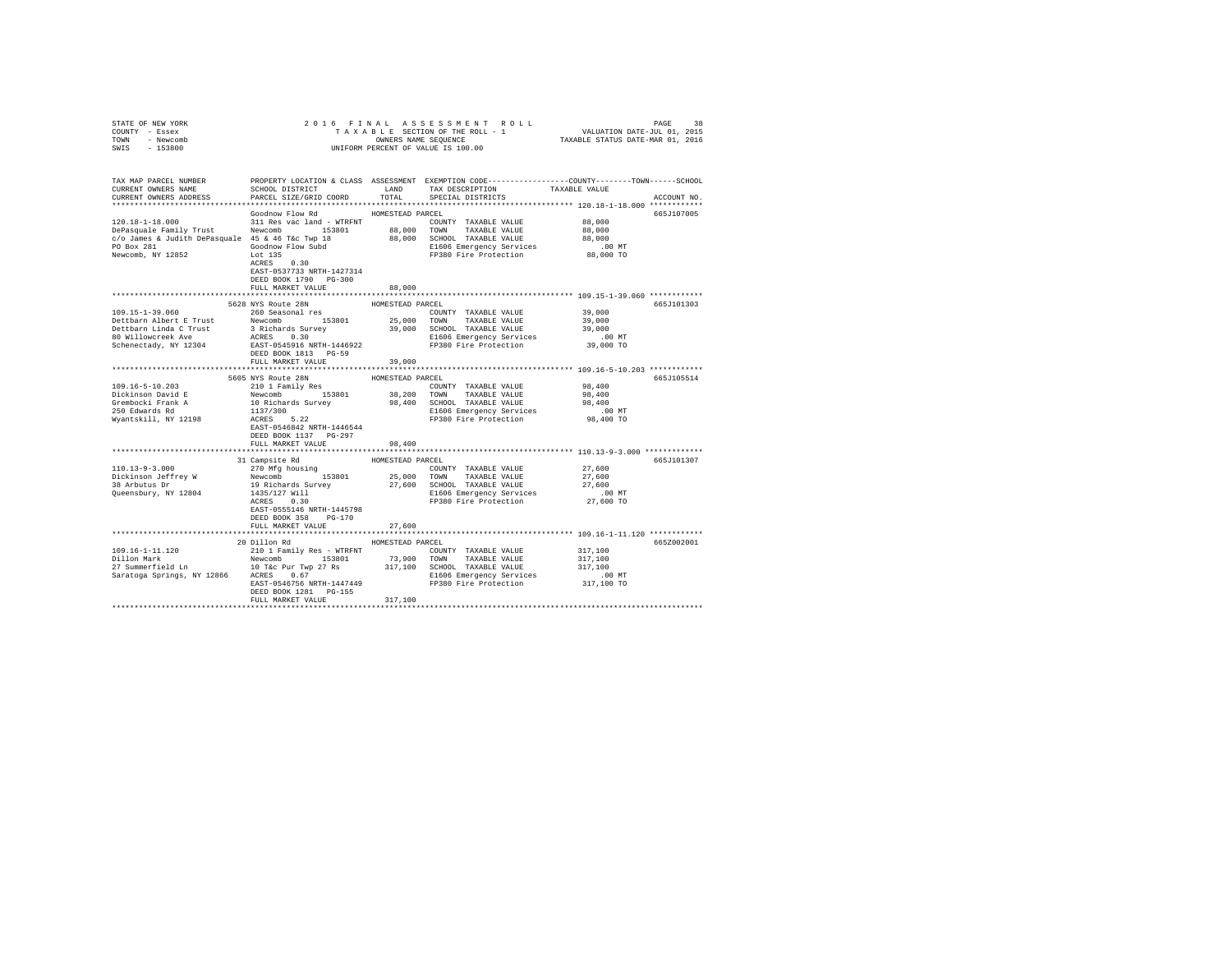| STATE OF NEW YORK                                                                                                                                                                                                                                                                                                                                                                                                                                      |                               |                      |                                                                                                                                                                                                                                                                                                                                                                                                                                      |                                                                                                 |  |
|--------------------------------------------------------------------------------------------------------------------------------------------------------------------------------------------------------------------------------------------------------------------------------------------------------------------------------------------------------------------------------------------------------------------------------------------------------|-------------------------------|----------------------|--------------------------------------------------------------------------------------------------------------------------------------------------------------------------------------------------------------------------------------------------------------------------------------------------------------------------------------------------------------------------------------------------------------------------------------|-------------------------------------------------------------------------------------------------|--|
| COUNTY - Essex                                                                                                                                                                                                                                                                                                                                                                                                                                         |                               |                      |                                                                                                                                                                                                                                                                                                                                                                                                                                      |                                                                                                 |  |
| TOWN - Newcomb                                                                                                                                                                                                                                                                                                                                                                                                                                         |                               |                      |                                                                                                                                                                                                                                                                                                                                                                                                                                      |                                                                                                 |  |
| SWIS - 153800                                                                                                                                                                                                                                                                                                                                                                                                                                          |                               |                      |                                                                                                                                                                                                                                                                                                                                                                                                                                      |                                                                                                 |  |
|                                                                                                                                                                                                                                                                                                                                                                                                                                                        |                               |                      |                                                                                                                                                                                                                                                                                                                                                                                                                                      |                                                                                                 |  |
|                                                                                                                                                                                                                                                                                                                                                                                                                                                        |                               |                      |                                                                                                                                                                                                                                                                                                                                                                                                                                      |                                                                                                 |  |
|                                                                                                                                                                                                                                                                                                                                                                                                                                                        |                               |                      |                                                                                                                                                                                                                                                                                                                                                                                                                                      |                                                                                                 |  |
| TAX MAP PARCEL NUMBER                                                                                                                                                                                                                                                                                                                                                                                                                                  |                               |                      |                                                                                                                                                                                                                                                                                                                                                                                                                                      | PROPERTY LOCATION & CLASS ASSESSMENT EXEMPTION CODE---------------COUNTY-------TOWN------SCHOOL |  |
| CURRENT OWNERS NAME                                                                                                                                                                                                                                                                                                                                                                                                                                    |                               |                      |                                                                                                                                                                                                                                                                                                                                                                                                                                      |                                                                                                 |  |
| CURRENT OWNERS ADDRESS                                                                                                                                                                                                                                                                                                                                                                                                                                 |                               |                      |                                                                                                                                                                                                                                                                                                                                                                                                                                      | ACCOUNT NO.                                                                                     |  |
|                                                                                                                                                                                                                                                                                                                                                                                                                                                        |                               |                      |                                                                                                                                                                                                                                                                                                                                                                                                                                      |                                                                                                 |  |
|                                                                                                                                                                                                                                                                                                                                                                                                                                                        | 19 Dillon Rd MOMESTEAD PARCEL |                      |                                                                                                                                                                                                                                                                                                                                                                                                                                      | 665J101310                                                                                      |  |
|                                                                                                                                                                                                                                                                                                                                                                                                                                                        |                               |                      | COUNTY TAXABLE VALUE 184,100                                                                                                                                                                                                                                                                                                                                                                                                         |                                                                                                 |  |
|                                                                                                                                                                                                                                                                                                                                                                                                                                                        |                               |                      |                                                                                                                                                                                                                                                                                                                                                                                                                                      | 184,100                                                                                         |  |
| $[109.16-1-11.110 \nonumber \\ \hline \texttt{Di1} \texttt{lm} \texttt{Michael J} \texttt{Newcomb} \texttt{Newcomb} \texttt{103,100 TOWN} \texttt{TXABLE VALUE} \texttt{PAKABLE VALUE} \texttt{HOLUTE} \texttt{MIDE} \texttt{VALUE} \texttt{Newcomb} \texttt{103,100 TOWN} \texttt{TXABLE VALUE} \texttt{REUC} \texttt{newcomb} \texttt{104,100 TOWN} \texttt{TXABLE VALUE} \texttt{Newcomb} \texttt{105,100 TOWN} \texttt{TXABLE VALUE} \texttt{108,$ |                               |                      |                                                                                                                                                                                                                                                                                                                                                                                                                                      | 184,100                                                                                         |  |
|                                                                                                                                                                                                                                                                                                                                                                                                                                                        |                               |                      |                                                                                                                                                                                                                                                                                                                                                                                                                                      | .00 MT                                                                                          |  |
|                                                                                                                                                                                                                                                                                                                                                                                                                                                        |                               |                      |                                                                                                                                                                                                                                                                                                                                                                                                                                      | 184,100 TO                                                                                      |  |
|                                                                                                                                                                                                                                                                                                                                                                                                                                                        |                               |                      |                                                                                                                                                                                                                                                                                                                                                                                                                                      |                                                                                                 |  |
|                                                                                                                                                                                                                                                                                                                                                                                                                                                        | FULL MARKET VALUE             | 184,100              |                                                                                                                                                                                                                                                                                                                                                                                                                                      |                                                                                                 |  |
|                                                                                                                                                                                                                                                                                                                                                                                                                                                        |                               |                      |                                                                                                                                                                                                                                                                                                                                                                                                                                      |                                                                                                 |  |
|                                                                                                                                                                                                                                                                                                                                                                                                                                                        |                               |                      |                                                                                                                                                                                                                                                                                                                                                                                                                                      | 665J101313                                                                                      |  |
|                                                                                                                                                                                                                                                                                                                                                                                                                                                        |                               |                      | COUNTY TAXABLE VALUE 37,100                                                                                                                                                                                                                                                                                                                                                                                                          |                                                                                                 |  |
|                                                                                                                                                                                                                                                                                                                                                                                                                                                        |                               |                      |                                                                                                                                                                                                                                                                                                                                                                                                                                      | 37,100                                                                                          |  |
|                                                                                                                                                                                                                                                                                                                                                                                                                                                        |                               |                      |                                                                                                                                                                                                                                                                                                                                                                                                                                      | 37,100                                                                                          |  |
|                                                                                                                                                                                                                                                                                                                                                                                                                                                        |                               |                      |                                                                                                                                                                                                                                                                                                                                                                                                                                      | .00 MT                                                                                          |  |
|                                                                                                                                                                                                                                                                                                                                                                                                                                                        |                               |                      |                                                                                                                                                                                                                                                                                                                                                                                                                                      | 37,100 TO                                                                                       |  |
|                                                                                                                                                                                                                                                                                                                                                                                                                                                        |                               |                      |                                                                                                                                                                                                                                                                                                                                                                                                                                      |                                                                                                 |  |
|                                                                                                                                                                                                                                                                                                                                                                                                                                                        | FULL MARKET VALUE             | 37,100               |                                                                                                                                                                                                                                                                                                                                                                                                                                      |                                                                                                 |  |
|                                                                                                                                                                                                                                                                                                                                                                                                                                                        |                               |                      |                                                                                                                                                                                                                                                                                                                                                                                                                                      |                                                                                                 |  |
|                                                                                                                                                                                                                                                                                                                                                                                                                                                        |                               |                      | MYS Route 28N NON-HOMESTEAD PARCEL<br>312 Vac w/imprv<br>28N NON-HOMESTEAD PARCEL<br>312 Vac w/imprv<br>28N NON-HOMESTEAD PARCEL<br>36 Thorns Survey 153801<br>30 Thorns S1,100<br>30 Thorns S1,100<br>2017 - 53,100<br>2017 - 53,100<br>2017 - 53                                                                                                                                                                                   | 665J194007                                                                                      |  |
| $110. - 1 - 21.400$                                                                                                                                                                                                                                                                                                                                                                                                                                    |                               |                      |                                                                                                                                                                                                                                                                                                                                                                                                                                      |                                                                                                 |  |
| Dillon Roger J<br>28 Sweet Rd                                                                                                                                                                                                                                                                                                                                                                                                                          |                               |                      |                                                                                                                                                                                                                                                                                                                                                                                                                                      |                                                                                                 |  |
| 28 Sweet Rd                                                                                                                                                                                                                                                                                                                                                                                                                                            |                               |                      |                                                                                                                                                                                                                                                                                                                                                                                                                                      |                                                                                                 |  |
| Gansevoort, NY 12831                                                                                                                                                                                                                                                                                                                                                                                                                                   |                               |                      |                                                                                                                                                                                                                                                                                                                                                                                                                                      |                                                                                                 |  |
|                                                                                                                                                                                                                                                                                                                                                                                                                                                        |                               |                      |                                                                                                                                                                                                                                                                                                                                                                                                                                      |                                                                                                 |  |
|                                                                                                                                                                                                                                                                                                                                                                                                                                                        | DEED BOOK 1042 PG-309         |                      |                                                                                                                                                                                                                                                                                                                                                                                                                                      |                                                                                                 |  |
|                                                                                                                                                                                                                                                                                                                                                                                                                                                        | FULL MARKET VALUE             | 53,100               |                                                                                                                                                                                                                                                                                                                                                                                                                                      |                                                                                                 |  |
|                                                                                                                                                                                                                                                                                                                                                                                                                                                        |                               |                      |                                                                                                                                                                                                                                                                                                                                                                                                                                      |                                                                                                 |  |
|                                                                                                                                                                                                                                                                                                                                                                                                                                                        | Marcy Ln                      | NON-HOMESTEAD PARCEL |                                                                                                                                                                                                                                                                                                                                                                                                                                      | 665Z012002                                                                                      |  |
|                                                                                                                                                                                                                                                                                                                                                                                                                                                        |                               |                      |                                                                                                                                                                                                                                                                                                                                                                                                                                      | 100                                                                                             |  |
|                                                                                                                                                                                                                                                                                                                                                                                                                                                        |                               |                      |                                                                                                                                                                                                                                                                                                                                                                                                                                      | 100                                                                                             |  |
| 110.-1-22.200<br>Pilo Priv forest<br>Dillon Marie E & Newcomb<br>210 Priv forest<br>210 Priv FORC PUT TWD 2775<br>210 ONN TAXABLE VALUE<br>210 ONN TAXABLE VALUE<br>210 ONN TAXABLE VALUE<br>210 ONN TAXABLE VALUE<br>210 ONN TAXABLE VALUE<br>21                                                                                                                                                                                                      |                               |                      |                                                                                                                                                                                                                                                                                                                                                                                                                                      | 100                                                                                             |  |
|                                                                                                                                                                                                                                                                                                                                                                                                                                                        |                               |                      |                                                                                                                                                                                                                                                                                                                                                                                                                                      | $.00$ MT                                                                                        |  |
|                                                                                                                                                                                                                                                                                                                                                                                                                                                        |                               |                      |                                                                                                                                                                                                                                                                                                                                                                                                                                      | 100 TO                                                                                          |  |
|                                                                                                                                                                                                                                                                                                                                                                                                                                                        | DEED BOOK 1682 PG-143         |                      |                                                                                                                                                                                                                                                                                                                                                                                                                                      |                                                                                                 |  |
|                                                                                                                                                                                                                                                                                                                                                                                                                                                        | FULL MARKET VALUE             | 100                  |                                                                                                                                                                                                                                                                                                                                                                                                                                      |                                                                                                 |  |
|                                                                                                                                                                                                                                                                                                                                                                                                                                                        |                               |                      |                                                                                                                                                                                                                                                                                                                                                                                                                                      |                                                                                                 |  |
|                                                                                                                                                                                                                                                                                                                                                                                                                                                        |                               |                      |                                                                                                                                                                                                                                                                                                                                                                                                                                      | 665J105109                                                                                      |  |
|                                                                                                                                                                                                                                                                                                                                                                                                                                                        |                               |                      |                                                                                                                                                                                                                                                                                                                                                                                                                                      |                                                                                                 |  |
|                                                                                                                                                                                                                                                                                                                                                                                                                                                        |                               |                      |                                                                                                                                                                                                                                                                                                                                                                                                                                      |                                                                                                 |  |
|                                                                                                                                                                                                                                                                                                                                                                                                                                                        |                               |                      |                                                                                                                                                                                                                                                                                                                                                                                                                                      |                                                                                                 |  |
|                                                                                                                                                                                                                                                                                                                                                                                                                                                        |                               |                      |                                                                                                                                                                                                                                                                                                                                                                                                                                      |                                                                                                 |  |
|                                                                                                                                                                                                                                                                                                                                                                                                                                                        |                               |                      |                                                                                                                                                                                                                                                                                                                                                                                                                                      |                                                                                                 |  |
|                                                                                                                                                                                                                                                                                                                                                                                                                                                        |                               |                      |                                                                                                                                                                                                                                                                                                                                                                                                                                      |                                                                                                 |  |
|                                                                                                                                                                                                                                                                                                                                                                                                                                                        |                               |                      |                                                                                                                                                                                                                                                                                                                                                                                                                                      |                                                                                                 |  |
|                                                                                                                                                                                                                                                                                                                                                                                                                                                        |                               |                      | $\begin{tabular}{l c c c c c} \multicolumn{3}{c}{\text{\small 164~Marcy In}} & \multicolumn{3}{c}{\text{\small 164~Marcy In}} & \multicolumn{3}{c}{\text{\small 165~Macy In}} & \multicolumn{3}{c}{\text{\small 169~Macy In}} & \multicolumn{3}{c}{\text{\small 160.}-123.100}} & \multicolumn{3}{c}{\text{\small 160.}-123.100}} & \multicolumn{3}{c}{\text{\small 160.}-123.100}} & \multicolumn{3}{c}{\text{\small 160.}-123.100$ |                                                                                                 |  |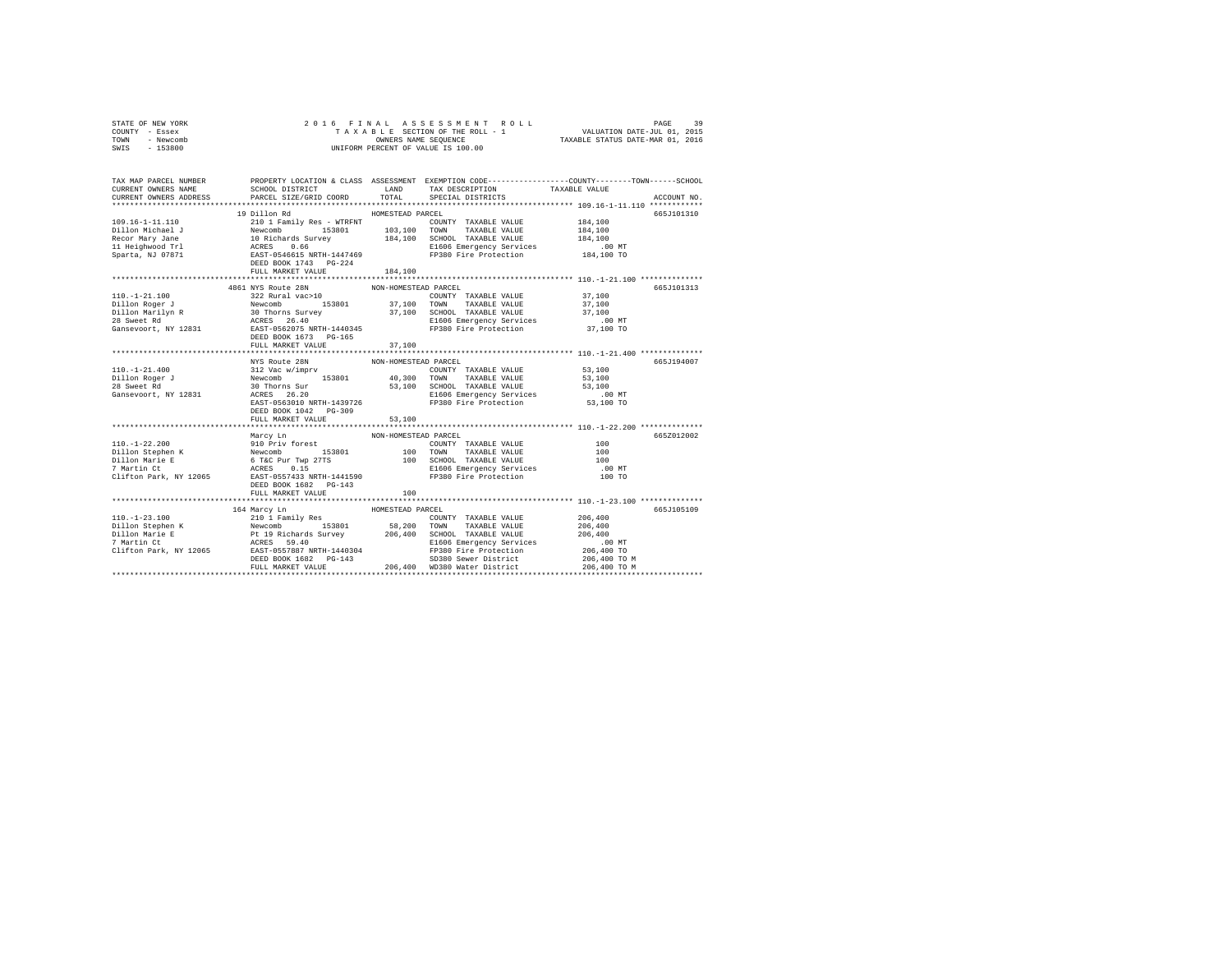| STATE OF NEW YORK<br>COUNTY - Essex                                                                                                                                                             |                                                              |         |                                                                                                                                                                                                                                                    |         |             |
|-------------------------------------------------------------------------------------------------------------------------------------------------------------------------------------------------|--------------------------------------------------------------|---------|----------------------------------------------------------------------------------------------------------------------------------------------------------------------------------------------------------------------------------------------------|---------|-------------|
| TOWN - Newcomb                                                                                                                                                                                  |                                                              |         |                                                                                                                                                                                                                                                    |         |             |
| SWIS - 153800                                                                                                                                                                                   |                                                              |         |                                                                                                                                                                                                                                                    |         |             |
|                                                                                                                                                                                                 |                                                              |         |                                                                                                                                                                                                                                                    |         |             |
|                                                                                                                                                                                                 |                                                              |         |                                                                                                                                                                                                                                                    |         |             |
|                                                                                                                                                                                                 |                                                              |         |                                                                                                                                                                                                                                                    |         |             |
| TAX MAP PARCEL NUMBER PROPERTY LOCATION & CLASS ASSESSMENT EXEMPTION CODE---------------COUNTY-------TOWN------SCHOOL<br>CURRENT OWNERS NAME SCHOOL DISTRICT LAND TAX DESCRIPTION TAXABLE VALUE |                                                              |         |                                                                                                                                                                                                                                                    |         |             |
|                                                                                                                                                                                                 |                                                              |         |                                                                                                                                                                                                                                                    |         |             |
| CURRENT OWNERS ADDRESS PARCEL SIZE/GRID COORD TOTAL SPECIAL DISTRICTS                                                                                                                           |                                                              |         |                                                                                                                                                                                                                                                    |         | ACCOUNT NO. |
|                                                                                                                                                                                                 |                                                              |         |                                                                                                                                                                                                                                                    |         |             |
|                                                                                                                                                                                                 | 1238 Goodnow Flow Rd MOMESTEAD PARCEL                        |         |                                                                                                                                                                                                                                                    |         | 665J101401  |
| 120.18-2-35.000                                                                                                                                                                                 | 260 Seasonal res - WTRFNT               COUNTY TAXABLE VALUE |         |                                                                                                                                                                                                                                                    | 163,100 |             |
|                                                                                                                                                                                                 |                                                              |         |                                                                                                                                                                                                                                                    |         |             |
|                                                                                                                                                                                                 |                                                              |         |                                                                                                                                                                                                                                                    |         |             |
|                                                                                                                                                                                                 |                                                              |         |                                                                                                                                                                                                                                                    |         |             |
|                                                                                                                                                                                                 |                                                              |         |                                                                                                                                                                                                                                                    |         |             |
|                                                                                                                                                                                                 |                                                              |         |                                                                                                                                                                                                                                                    |         |             |
|                                                                                                                                                                                                 |                                                              |         |                                                                                                                                                                                                                                                    |         |             |
|                                                                                                                                                                                                 | DEED BOOK 690 PG-45                                          |         |                                                                                                                                                                                                                                                    |         |             |
|                                                                                                                                                                                                 | FULL MARKET VALUE                                            | 163,100 |                                                                                                                                                                                                                                                    |         |             |
|                                                                                                                                                                                                 |                                                              |         |                                                                                                                                                                                                                                                    |         |             |
|                                                                                                                                                                                                 | 27 Donks Ln MOMESTEAD PARCEL                                 |         |                                                                                                                                                                                                                                                    |         | 665J101403  |
| $109.16 - 2 - 6.002$                                                                                                                                                                            |                                                              |         |                                                                                                                                                                                                                                                    |         |             |
| Donk Joanna R                                                                                                                                                                                   |                                                              |         |                                                                                                                                                                                                                                                    |         |             |
|                                                                                                                                                                                                 |                                                              |         |                                                                                                                                                                                                                                                    |         |             |
| Gray Linda D<br>27 Donks Ln<br>PO Box 11                                                                                                                                                        |                                                              |         |                                                                                                                                                                                                                                                    |         |             |
|                                                                                                                                                                                                 |                                                              |         | 267,600<br>210 1 Family Res - WTRFNT<br>2267,600<br>Newcomb 153801 161,000 TOWNT TAXABLE VALUE<br>267,600<br>15 Richards<br>267,600 20 AC TIL Leon<br>267,600 SCHOOL TAXABLE VALUE<br>267,600<br>267,600 EL 10 & PL 11 Leon<br>267,600 EL 10 AP 11 |         |             |
| Newcomb, NY 12852                                                                                                                                                                               |                                                              |         |                                                                                                                                                                                                                                                    |         |             |
|                                                                                                                                                                                                 | EAST-0548772 NRTH-1448240                                    |         |                                                                                                                                                                                                                                                    |         |             |
|                                                                                                                                                                                                 | DEED BOOK 941 PG-1                                           |         |                                                                                                                                                                                                                                                    |         |             |
|                                                                                                                                                                                                 | FULL MARKET VALUE                                            | 267,600 |                                                                                                                                                                                                                                                    |         |             |
|                                                                                                                                                                                                 |                                                              |         |                                                                                                                                                                                                                                                    |         |             |
|                                                                                                                                                                                                 | 1380 Goodnow Flow Rd MOMESTEAD PARCEL                        |         |                                                                                                                                                                                                                                                    |         | 665J100510  |
| $120.18 - 2 - 2.000$                                                                                                                                                                            |                                                              |         | 270 Mfg housing - WTRFNT COUNTY TAXABLE VALUE 114,300                                                                                                                                                                                              |         |             |
|                                                                                                                                                                                                 |                                                              |         |                                                                                                                                                                                                                                                    |         |             |
|                                                                                                                                                                                                 |                                                              |         |                                                                                                                                                                                                                                                    |         |             |
|                                                                                                                                                                                                 |                                                              |         |                                                                                                                                                                                                                                                    |         |             |
|                                                                                                                                                                                                 |                                                              |         |                                                                                                                                                                                                                                                    |         |             |
|                                                                                                                                                                                                 | DEED BOOK 1790 PG-251<br>FULL MARKET VALUE                   | 114,300 |                                                                                                                                                                                                                                                    |         |             |
|                                                                                                                                                                                                 |                                                              |         |                                                                                                                                                                                                                                                    |         |             |
|                                                                                                                                                                                                 |                                                              |         |                                                                                                                                                                                                                                                    |         | 665J177001  |
|                                                                                                                                                                                                 |                                                              |         |                                                                                                                                                                                                                                                    |         |             |
|                                                                                                                                                                                                 |                                                              |         |                                                                                                                                                                                                                                                    |         |             |
|                                                                                                                                                                                                 |                                                              |         |                                                                                                                                                                                                                                                    |         |             |
|                                                                                                                                                                                                 |                                                              |         |                                                                                                                                                                                                                                                    |         |             |
|                                                                                                                                                                                                 |                                                              |         |                                                                                                                                                                                                                                                    |         |             |
|                                                                                                                                                                                                 |                                                              |         |                                                                                                                                                                                                                                                    |         |             |
|                                                                                                                                                                                                 | FULL MARKET VALUE                                            | 63,900  |                                                                                                                                                                                                                                                    |         |             |
|                                                                                                                                                                                                 |                                                              |         |                                                                                                                                                                                                                                                    |         |             |
|                                                                                                                                                                                                 | 369 Woodys Rd MOMESTEAD PARCEL                               |         |                                                                                                                                                                                                                                                    |         | 665J106313  |
|                                                                                                                                                                                                 |                                                              |         |                                                                                                                                                                                                                                                    |         |             |
|                                                                                                                                                                                                 |                                                              |         |                                                                                                                                                                                                                                                    |         |             |
|                                                                                                                                                                                                 |                                                              |         |                                                                                                                                                                                                                                                    |         |             |
|                                                                                                                                                                                                 |                                                              |         |                                                                                                                                                                                                                                                    |         |             |
|                                                                                                                                                                                                 |                                                              |         |                                                                                                                                                                                                                                                    |         |             |
|                                                                                                                                                                                                 |                                                              |         |                                                                                                                                                                                                                                                    |         |             |
|                                                                                                                                                                                                 | EAST-0525774 NRTH-1428083                                    |         |                                                                                                                                                                                                                                                    |         |             |
|                                                                                                                                                                                                 | DEED BOOK 1689 PG-218                                        |         |                                                                                                                                                                                                                                                    |         |             |
|                                                                                                                                                                                                 | FULL MARKET VALUE                                            | 213,800 |                                                                                                                                                                                                                                                    |         |             |
|                                                                                                                                                                                                 |                                                              |         |                                                                                                                                                                                                                                                    |         |             |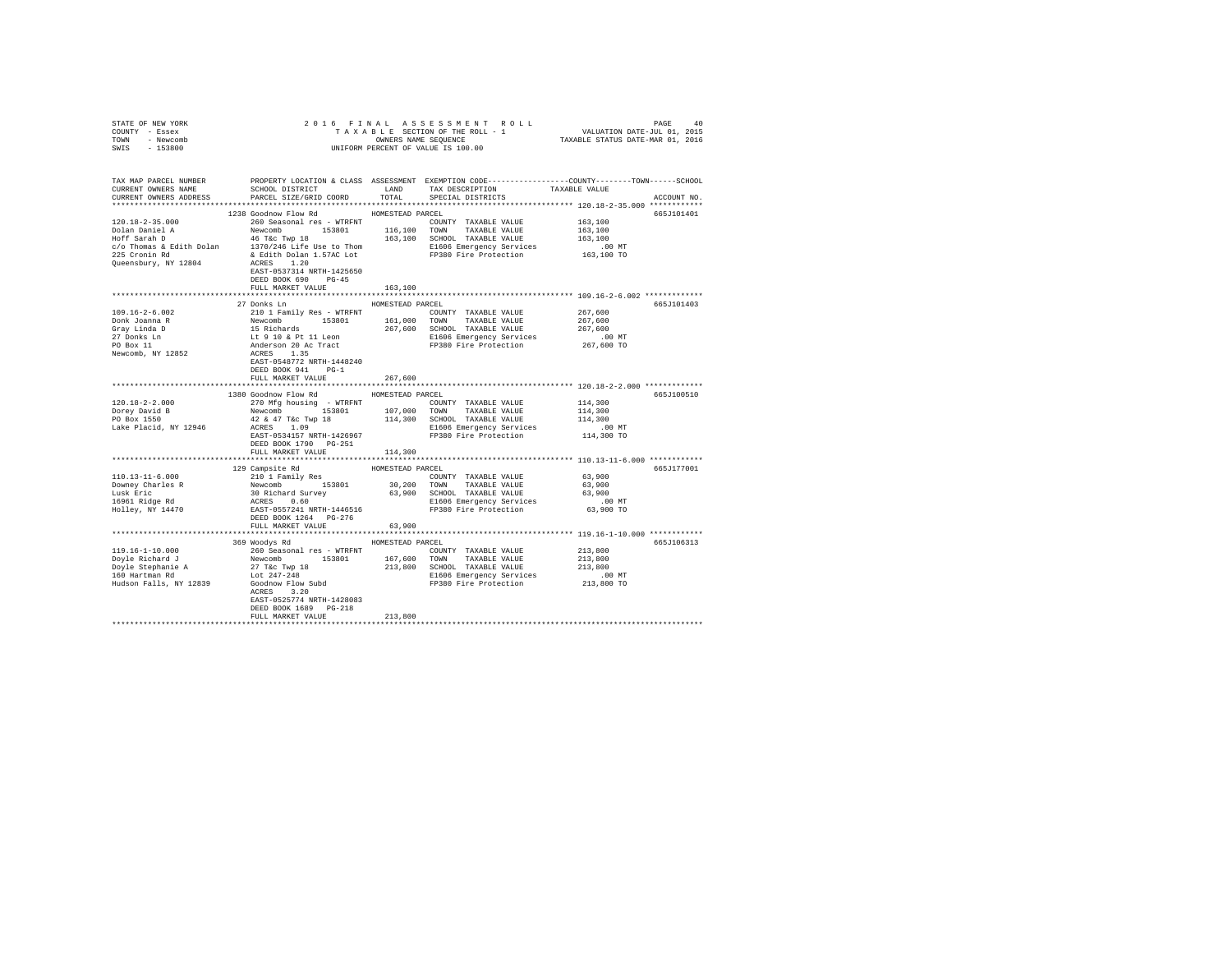| STATE OF NEW YORK | 2016 FINAL ASSESSMENT ROLL         | 41<br>PAGE                       |
|-------------------|------------------------------------|----------------------------------|
| COUNTY - Essex    | TAXABLE SECTION OF THE ROLL - 1    | VALUATION DATE-JUL 01, 2015      |
| TOWN<br>- Newcomb | OWNERS NAME SEOUENCE               | TAXABLE STATUS DATE-MAR 01, 2016 |
| - 153800<br>SWIS  | UNIFORM PERCENT OF VALUE IS 100.00 |                                  |

| TAX MAP PARCEL NUMBER<br>CURRENT OWNERS NAME                                                                                                                                                                                                                                                                                                                                                                       | SCHOOL DISTRICT TAND TAX DESCRIPTION |                  |                         | PROPERTY LOCATION & CLASS ASSESSMENT EXEMPTION CODE---------------COUNTY-------TOWN------SCHOOL<br>TAXABLE VALUE |
|--------------------------------------------------------------------------------------------------------------------------------------------------------------------------------------------------------------------------------------------------------------------------------------------------------------------------------------------------------------------------------------------------------------------|--------------------------------------|------------------|-------------------------|------------------------------------------------------------------------------------------------------------------|
| CURRENT OWNERS ADDRESS                                                                                                                                                                                                                                                                                                                                                                                             | PARCEL SIZE/GRID COORD               |                  | TOTAL SPECIAL DISTRICTS | ACCOUNT NO.                                                                                                      |
| **************************                                                                                                                                                                                                                                                                                                                                                                                         |                                      |                  |                         |                                                                                                                  |
|                                                                                                                                                                                                                                                                                                                                                                                                                    | 8 Adams Ln                           | HOMESTEAD PARCEL |                         | 665J106602                                                                                                       |
|                                                                                                                                                                                                                                                                                                                                                                                                                    |                                      |                  |                         |                                                                                                                  |
|                                                                                                                                                                                                                                                                                                                                                                                                                    |                                      |                  |                         |                                                                                                                  |
|                                                                                                                                                                                                                                                                                                                                                                                                                    |                                      |                  |                         |                                                                                                                  |
|                                                                                                                                                                                                                                                                                                                                                                                                                    |                                      |                  |                         |                                                                                                                  |
|                                                                                                                                                                                                                                                                                                                                                                                                                    |                                      |                  |                         |                                                                                                                  |
| $\begin{tabular}{c c c c c} \hline 110.18-3-12.000 & \hline \multicolumn{3}{c}{\mbox{5301}} & \hline \multicolumn{3}{c}{\mbox{5301}} & \hline \multicolumn{3}{c}{\mbox{5301}} & \hline \multicolumn{3}{c}{\mbox{5301}} & \hline \multicolumn{3}{c}{\mbox{5301}} & \hline \multicolumn{3}{c}{\mbox{5301}} & \hline \multicolumn{3}{c}{\mbox{5301}} & \hline \multicolumn{3}{c}{\mbox{5301}} & \hline \multicolumn{$ |                                      |                  |                         | 23,700 TO M<br>23,700 TO M                                                                                       |
|                                                                                                                                                                                                                                                                                                                                                                                                                    |                                      |                  |                         |                                                                                                                  |
|                                                                                                                                                                                                                                                                                                                                                                                                                    |                                      |                  |                         | 665L105509                                                                                                       |
|                                                                                                                                                                                                                                                                                                                                                                                                                    |                                      |                  |                         | $0 \t 30,000$                                                                                                    |
|                                                                                                                                                                                                                                                                                                                                                                                                                    |                                      |                  |                         |                                                                                                                  |
|                                                                                                                                                                                                                                                                                                                                                                                                                    |                                      |                  |                         |                                                                                                                  |
|                                                                                                                                                                                                                                                                                                                                                                                                                    |                                      |                  |                         |                                                                                                                  |
|                                                                                                                                                                                                                                                                                                                                                                                                                    |                                      |                  |                         |                                                                                                                  |
|                                                                                                                                                                                                                                                                                                                                                                                                                    |                                      |                  |                         |                                                                                                                  |
|                                                                                                                                                                                                                                                                                                                                                                                                                    |                                      |                  |                         |                                                                                                                  |
|                                                                                                                                                                                                                                                                                                                                                                                                                    |                                      |                  |                         |                                                                                                                  |
|                                                                                                                                                                                                                                                                                                                                                                                                                    |                                      |                  |                         |                                                                                                                  |
|                                                                                                                                                                                                                                                                                                                                                                                                                    |                                      |                  |                         | 665J100102                                                                                                       |
|                                                                                                                                                                                                                                                                                                                                                                                                                    |                                      |                  |                         |                                                                                                                  |
|                                                                                                                                                                                                                                                                                                                                                                                                                    |                                      |                  |                         |                                                                                                                  |
|                                                                                                                                                                                                                                                                                                                                                                                                                    |                                      |                  |                         |                                                                                                                  |
|                                                                                                                                                                                                                                                                                                                                                                                                                    |                                      |                  |                         |                                                                                                                  |
|                                                                                                                                                                                                                                                                                                                                                                                                                    |                                      |                  |                         |                                                                                                                  |
|                                                                                                                                                                                                                                                                                                                                                                                                                    |                                      |                  |                         |                                                                                                                  |
|                                                                                                                                                                                                                                                                                                                                                                                                                    |                                      |                  |                         |                                                                                                                  |
|                                                                                                                                                                                                                                                                                                                                                                                                                    |                                      |                  |                         |                                                                                                                  |
|                                                                                                                                                                                                                                                                                                                                                                                                                    |                                      |                  |                         |                                                                                                                  |
|                                                                                                                                                                                                                                                                                                                                                                                                                    |                                      |                  |                         |                                                                                                                  |
|                                                                                                                                                                                                                                                                                                                                                                                                                    |                                      |                  |                         |                                                                                                                  |
|                                                                                                                                                                                                                                                                                                                                                                                                                    |                                      |                  |                         | 665J106515                                                                                                       |
| 109.15-3-13.030                                                                                                                                                                                                                                                                                                                                                                                                    |                                      |                  |                         |                                                                                                                  |
| Draper Wayne E<br>32 Spring St                                                                                                                                                                                                                                                                                                                                                                                     |                                      |                  |                         |                                                                                                                  |
|                                                                                                                                                                                                                                                                                                                                                                                                                    |                                      |                  |                         |                                                                                                                  |
| Newcomb, NY 12852                                                                                                                                                                                                                                                                                                                                                                                                  |                                      |                  |                         |                                                                                                                  |
|                                                                                                                                                                                                                                                                                                                                                                                                                    |                                      |                  |                         |                                                                                                                  |
|                                                                                                                                                                                                                                                                                                                                                                                                                    | DEED BOOK 1615 PG-134                |                  |                         |                                                                                                                  |
|                                                                                                                                                                                                                                                                                                                                                                                                                    | FULL MARKET VALUE                    | 175,100          |                         |                                                                                                                  |
|                                                                                                                                                                                                                                                                                                                                                                                                                    |                                      |                  |                         |                                                                                                                  |
|                                                                                                                                                                                                                                                                                                                                                                                                                    | 99 Woodys Rd                         | HOMESTEAD PARCEL |                         | 665L107015                                                                                                       |
|                                                                                                                                                                                                                                                                                                                                                                                                                    |                                      |                  |                         |                                                                                                                  |
|                                                                                                                                                                                                                                                                                                                                                                                                                    |                                      |                  |                         |                                                                                                                  |
|                                                                                                                                                                                                                                                                                                                                                                                                                    |                                      |                  |                         |                                                                                                                  |
|                                                                                                                                                                                                                                                                                                                                                                                                                    |                                      |                  |                         |                                                                                                                  |
|                                                                                                                                                                                                                                                                                                                                                                                                                    |                                      |                  |                         |                                                                                                                  |
|                                                                                                                                                                                                                                                                                                                                                                                                                    | EAST-0531878 NRTH-1428630            |                  |                         |                                                                                                                  |
|                                                                                                                                                                                                                                                                                                                                                                                                                    | DEED BOOK 1716 PG-58                 |                  |                         |                                                                                                                  |
|                                                                                                                                                                                                                                                                                                                                                                                                                    | FULL MARKET VALUE 175,000            |                  |                         |                                                                                                                  |
|                                                                                                                                                                                                                                                                                                                                                                                                                    |                                      |                  |                         |                                                                                                                  |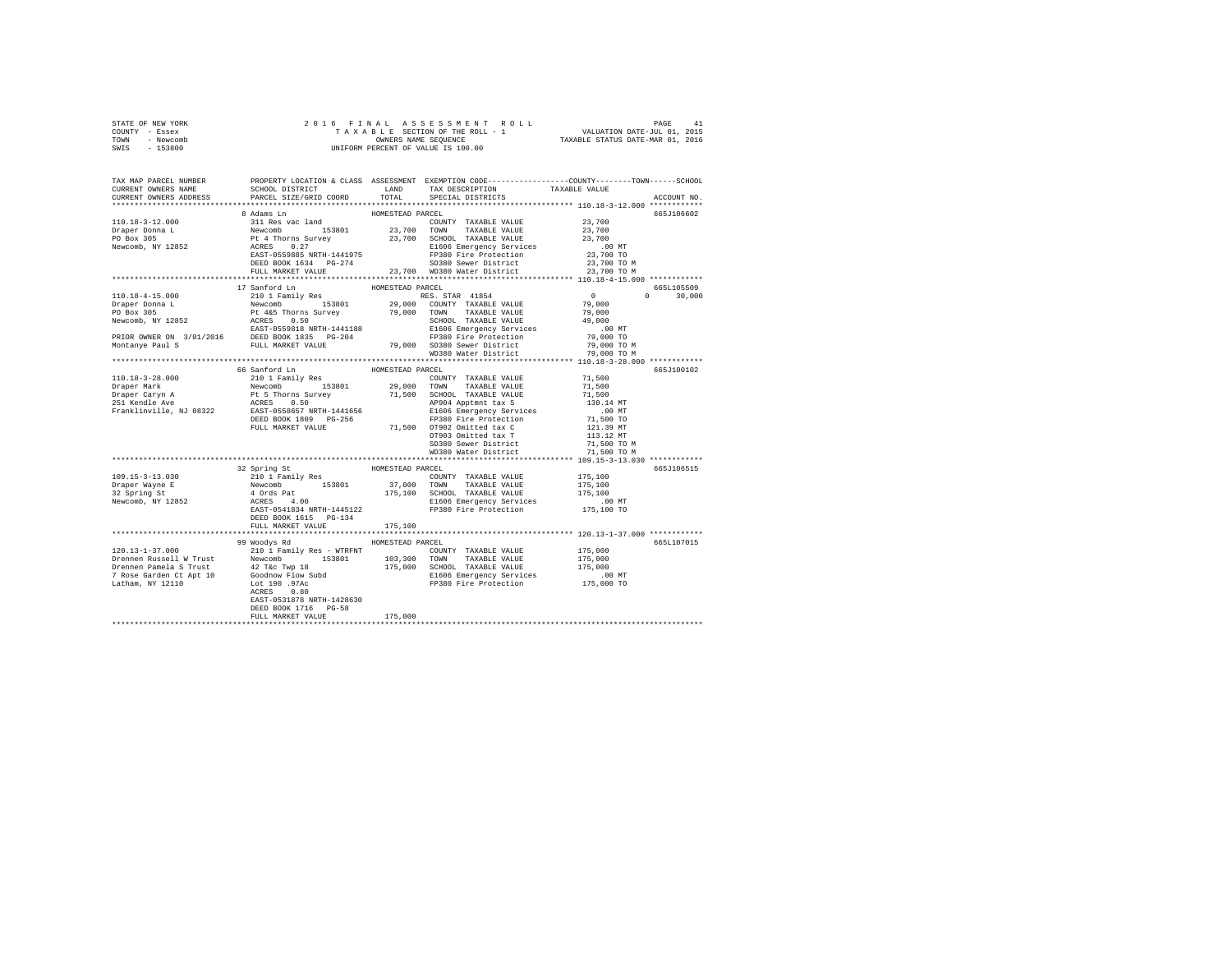| COUNTY - Essex<br>TOWN - Newcomb<br>SWIS - 153800 | UNIFORM PERCENT OF VALUE IS 100.00                                                                                                                                                                                                                                                                                                                                                                                                                   |                  |                                                                         |            |             |
|---------------------------------------------------|------------------------------------------------------------------------------------------------------------------------------------------------------------------------------------------------------------------------------------------------------------------------------------------------------------------------------------------------------------------------------------------------------------------------------------------------------|------------------|-------------------------------------------------------------------------|------------|-------------|
| CURRENT OWNERS NAME                               | TAX MAP PARCEL NUMBER PROPERTY LOCATION & CLASS ASSESSMENT EXEMPTION CODE--------------COUNTY-------TOWN------SCHOOL<br>SCHOOL DISTRICT                     LAND        TAX DESCRIPTION                   TAXABLE VALUE                                                                                                                                                                                                                              |                  |                                                                         |            |             |
| CURRENT OWNERS ADDRESS                            | PARCEL SIZE/GRID COORD TOTAL SPECIAL DISTRICTS                                                                                                                                                                                                                                                                                                                                                                                                       |                  |                                                                         |            | ACCOUNT NO. |
|                                                   |                                                                                                                                                                                                                                                                                                                                                                                                                                                      |                  |                                                                         |            |             |
| $120.18 - 1 - 2.000$                              | 1028 Goodnow Flow Rd HOMESTEAD PARCEL                                                                                                                                                                                                                                                                                                                                                                                                                |                  |                                                                         |            | 665J104612  |
| Dressel Roderick O                                |                                                                                                                                                                                                                                                                                                                                                                                                                                                      |                  |                                                                         |            |             |
| Dressel Ethel K                                   |                                                                                                                                                                                                                                                                                                                                                                                                                                                      |                  |                                                                         |            |             |
| 271 Rte 208                                       |                                                                                                                                                                                                                                                                                                                                                                                                                                                      |                  |                                                                         |            |             |
| New Paltz, NY 12561                               | 312 Vac W/impr<br>v - WTRFNT (COUNTY TAXABLE VALUE 105,500<br>Newcomb 153801 105,400 TOWN TAXABLE VALUE 105,500<br>46 Tax Twp 18 105,500 SCHOOL TAXABLE VALUE 105,500<br>                                                                                                                                                                                                                                                                            |                  |                                                                         |            |             |
|                                                   |                                                                                                                                                                                                                                                                                                                                                                                                                                                      |                  |                                                                         |            |             |
|                                                   | EAST-0536237 NRTH-1427917<br>DEED BOOK 584 PG-117                                                                                                                                                                                                                                                                                                                                                                                                    |                  |                                                                         |            |             |
|                                                   | FULL MARKET VALUE 105,500                                                                                                                                                                                                                                                                                                                                                                                                                            |                  |                                                                         |            |             |
|                                                   |                                                                                                                                                                                                                                                                                                                                                                                                                                                      |                  |                                                                         |            |             |
|                                                   | $31$ Phillips Hill Rd $$\tt HOMESTEAD$ PARCEL                                                                                                                                                                                                                                                                                                                                                                                                        |                  |                                                                         |            | 665J101410  |
|                                                   |                                                                                                                                                                                                                                                                                                                                                                                                                                                      |                  |                                                                         |            |             |
|                                                   |                                                                                                                                                                                                                                                                                                                                                                                                                                                      |                  |                                                                         |            |             |
|                                                   |                                                                                                                                                                                                                                                                                                                                                                                                                                                      |                  |                                                                         |            |             |
|                                                   | $[10.17-2-10.501 \nonumber \\ \begin{tabular}{lcccc} 110.17-2-10.501 \nonumber & 240 {\rm \;Rural res} & 153801 \nonumber \\ \begin{tabular}{lcccc} 110.17-2-10.501 \nonumber & 240 {\rm \;Rural res} & 153801 \nonumber \\ & 153801 \nonumber & 153801 \nonumber & 43,100 \nonumber & 100 {\rm \;NN} & 7XXABLE \text{ VALUES} & 95,400 \nonumber \\ & & 153801 \nonumber & 95,400 \nonumber & 95$                                                   |                  |                                                                         |            |             |
|                                                   | DEED BOOK 1130 PG-27                                                                                                                                                                                                                                                                                                                                                                                                                                 |                  |                                                                         |            |             |
|                                                   | FULL MARKET VALUE                                                                                                                                                                                                                                                                                                                                                                                                                                    | 95,400           |                                                                         |            |             |
|                                                   | 1052 Goodnow Flow Rd                                                                                                                                                                                                                                                                                                                                                                                                                                 | HOMESTEAD PARCEL |                                                                         |            | 665J101009  |
|                                                   |                                                                                                                                                                                                                                                                                                                                                                                                                                                      |                  | COUNTY TAXABLE VALUE 171,300                                            |            |             |
|                                                   |                                                                                                                                                                                                                                                                                                                                                                                                                                                      |                  |                                                                         | 171,300    |             |
|                                                   |                                                                                                                                                                                                                                                                                                                                                                                                                                                      |                  | 171,300 SCHOOL TAXABLE VALUE 171,300<br>E1606 Emergency Services .00 MT |            |             |
|                                                   |                                                                                                                                                                                                                                                                                                                                                                                                                                                      |                  |                                                                         |            |             |
|                                                   | $\begin{tabular}{l c c c c c c c c} \hline 120.18-1-8.000 & \hline \multicolumn{3}{c}{\multicolumn{3}{c}{\multicolumn{3}{c}{\multicolumn{3}{c}{\multicolumn{3}{c}{\multicolumn{3}{c}{\multicolumn{3}{c}{\multicolumn{3}{c}{\multicolumn{3}{c}{\multicolumn{3}{c}{\multicolumn{3}{c}{\multicolumn{3}{c}{\multicolumn{3}{c}{\multicolumn{3}{c}{\multicolumn{3}{c}{\multicolumn{3}{c}{\multicolumn{3}{c}{\multicolumn{3}{c}{\multicolumn{3}{c}{\multic$ |                  |                                                                         | 171,300 TO |             |
|                                                   | EAST-0536782 NRTH-1427714                                                                                                                                                                                                                                                                                                                                                                                                                            |                  |                                                                         |            |             |
|                                                   | DEED BOOK 1339 PG-299                                                                                                                                                                                                                                                                                                                                                                                                                                |                  |                                                                         |            |             |
|                                                   | FULL MARKET VALUE                                                                                                                                                                                                                                                                                                                                                                                                                                    | 171,300          |                                                                         |            |             |
|                                                   |                                                                                                                                                                                                                                                                                                                                                                                                                                                      |                  |                                                                         |            |             |
|                                                   | 73 Marcy Ln                                                                                                                                                                                                                                                                                                                                                                                                                                          | HOMESTEAD PARCEL |                                                                         |            | 665J101411  |
|                                                   |                                                                                                                                                                                                                                                                                                                                                                                                                                                      |                  |                                                                         |            |             |
|                                                   |                                                                                                                                                                                                                                                                                                                                                                                                                                                      |                  |                                                                         |            |             |
|                                                   |                                                                                                                                                                                                                                                                                                                                                                                                                                                      |                  |                                                                         |            |             |
|                                                   |                                                                                                                                                                                                                                                                                                                                                                                                                                                      |                  |                                                                         |            |             |
|                                                   |                                                                                                                                                                                                                                                                                                                                                                                                                                                      |                  |                                                                         |            |             |
|                                                   |                                                                                                                                                                                                                                                                                                                                                                                                                                                      |                  |                                                                         |            |             |
|                                                   |                                                                                                                                                                                                                                                                                                                                                                                                                                                      |                  |                                                                         |            |             |
|                                                   |                                                                                                                                                                                                                                                                                                                                                                                                                                                      |                  | SD380 Sewer District 114,200 TO M<br>WD380 Water District 114,200 TO M  |            |             |
|                                                   |                                                                                                                                                                                                                                                                                                                                                                                                                                                      |                  |                                                                         |            |             |

STATE OF NEW YORK 2 0 1 6 F I N A L A S S E S S M E N T R O L L PAGE 42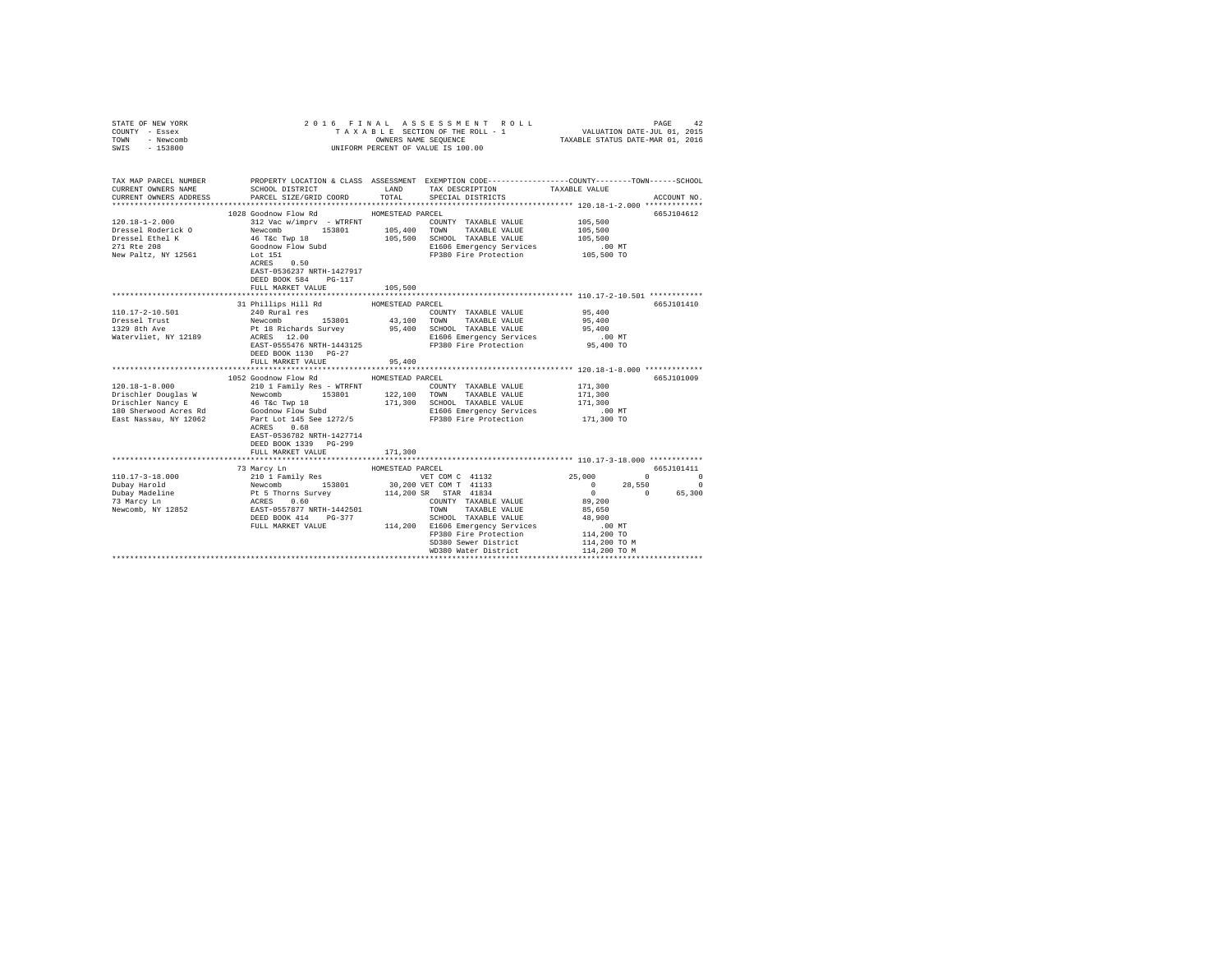| STATE OF NEW YORK<br>COUNTY - Essex<br>TOWN<br>- Newcomb<br>$-153800$<br>SWIS | 2016 FINAL                                                                                      |                  | ASSESSMENT ROLL<br>TAXABLE SECTION OF THE ROLL - 1<br>OWNERS NAME SEQUENCE<br>UNIFORM PERCENT OF VALUE IS 100.00                        | VALUATION DATE-JUL 01, 2015<br>TAXABLE STATUS DATE-MAR 01, 2016 | PAGE<br>43                              |
|-------------------------------------------------------------------------------|-------------------------------------------------------------------------------------------------|------------------|-----------------------------------------------------------------------------------------------------------------------------------------|-----------------------------------------------------------------|-----------------------------------------|
| TAX MAP PARCEL NUMBER<br>CURRENT OWNERS NAME<br>CURRENT OWNERS ADDRESS        | SCHOOL DISTRICT<br>PARCEL SIZE/GRID COORD                                                       | LAND<br>TOTAL    | PROPERTY LOCATION & CLASS ASSESSMENT EXEMPTION CODE---------------COUNTY-------TOWN------SCHOOL<br>TAX DESCRIPTION<br>SPECIAL DISTRICTS | TAXABLE VALUE                                                   | ACCOUNT NO.                             |
|                                                                               |                                                                                                 |                  |                                                                                                                                         |                                                                 |                                         |
|                                                                               | 419 Woodys Rd                                                                                   | HOMESTEAD PARCEL |                                                                                                                                         |                                                                 | 665J186004                              |
| $119.20 - 7 - 6.000$                                                          | 260 Seasonal res - WTRFNT                                                                       |                  | COUNTY TAXABLE VALUE                                                                                                                    | 189,900                                                         |                                         |
| Dubois Dean K                                                                 | Newcomb<br>153801                                                                               |                  | 134,500 TOWN TAXABLE VALUE                                                                                                              | 189,900                                                         |                                         |
| Dubois Florence A                                                             | 27 T&C Twp 18                                                                                   |                  | 189,900 SCHOOL TAXABLE VALUE                                                                                                            | 189,900                                                         |                                         |
| 278 Fox Hollow Rd                                                             | Goodnow Flow Subd                                                                               |                  | E1606 Emergency Services                                                                                                                | $.00$ MT                                                        |                                         |
| Hoosick Falls, NY 12090                                                       | Lot 258<br>0.79<br>ACRES<br>EAST-0524514 NRTH-1427955<br>DEED BOOK 1687 PG-302                  |                  | FP380 Fire Protection                                                                                                                   | 189,900 TO                                                      |                                         |
|                                                                               | FULL MARKET VALUE                                                                               | 189,900          |                                                                                                                                         |                                                                 |                                         |
|                                                                               |                                                                                                 |                  |                                                                                                                                         |                                                                 |                                         |
|                                                                               | 1872 Goodnow Flow Rd                                                                            | HOMESTEAD PARCEL |                                                                                                                                         |                                                                 | 665J100306                              |
| $119.20 - 3 - 2.000$                                                          | 260 Seasonal res - WTRFNT                                                                       |                  | COUNTY TAXABLE VALUE                                                                                                                    | 170,000                                                         |                                         |
| Dugan Patrick J                                                               | Newcomb<br>153801<br>27 T&c Twp 18                                                              |                  | 140,800 TOWN TAXABLE VALUE                                                                                                              | 170,000<br>170,000                                              |                                         |
| 139 Veley Rd<br>Stamford, NY 12167                                            | 1319/295 Life Use Fred                                                                          |                  | 170,000 SCHOOL TAXABLE VALUE<br>E1606 Emergency Services                                                                                | $.00$ MT                                                        |                                         |
|                                                                               | & June Dugan<br>ACRES 1.70<br>EAST-0524862 NRTH-1426710<br>DEED BOOK 1319 PG-295                |                  | FP380 Fire Protection                                                                                                                   | 170,000 TO                                                      |                                         |
|                                                                               | FULL MARKET VALUE                                                                               | 170,000          |                                                                                                                                         |                                                                 |                                         |
|                                                                               |                                                                                                 |                  |                                                                                                                                         |                                                                 |                                         |
|                                                                               | 85 Beaver Bay                                                                                   | HOMESTEAD PARCEL |                                                                                                                                         |                                                                 | 665J101414                              |
| $120.17 - 2 - 5.000$                                                          | 260 Seasonal res - WTRFNT                                                                       |                  | COUNTY TAXABLE VALUE                                                                                                                    | 137,300                                                         |                                         |
| Duggan Sheila L                                                               | Newcomb<br>153801                                                                               |                  | 105,500 TOWN TAXABLE VALUE                                                                                                              | 137,300                                                         |                                         |
| Duggan James E II                                                             | 26 T&C Twp 18                                                                                   | 137,300          | SCHOOL TAXABLE VALUE                                                                                                                    | 137,300                                                         |                                         |
| 23 Sanford St<br>Glens Falls, NY 12801                                        | Goodnow Flow Subd<br>Lot 102                                                                    |                  | E1606 Emergency Services<br>FP380 Fire Protection                                                                                       | $.00$ MT<br>137,300 TO                                          |                                         |
|                                                                               | ACRES<br>0.96<br>EAST-0528539 NRTH-1427261<br>DEED BOOK 1400 PG-307<br>FULL MARKET VALUE        | 137,300          |                                                                                                                                         |                                                                 |                                         |
|                                                                               |                                                                                                 |                  |                                                                                                                                         |                                                                 |                                         |
|                                                                               | 4 Fennessey Ln                                                                                  | HOMESTEAD PARCEL |                                                                                                                                         |                                                                 | 665J101415                              |
| $109.15 - 1 - 17.000$                                                         | 210 1 Family Res                                                                                |                  | RES. STAR 41854                                                                                                                         | $\sim$ 0                                                        | 30,000<br>$\mathbf{0}$ and $\mathbf{0}$ |
| Duncan John H<br>Stith Suzanne                                                | Newcomb 153801<br>3 Ords Patent                                                                 | 77,500 TOWN      | 25,000 COUNTY TAXABLE VALUE<br>TAXABLE VALUE                                                                                            | 77.500<br>77,500                                                |                                         |
| 4 Fennessey Ln                                                                | 1487/67 Life Use to                                                                             |                  | SCHOOL TAXABLE VALUE                                                                                                                    | 47,500                                                          |                                         |
| Newcomb, NY 12852                                                             | Alice Duncan<br>ACRES 0.30<br>Alice Duncan<br>EAST-0542146 NRTH-1446549<br>DEED BOOK 1487 PG-67 |                  | E1606 Emergency Services<br>FP380 Fire Protection                                                                                       | $.00$ MT<br>77,500 TO                                           |                                         |
|                                                                               | FULL MARKET VALUE                                                                               | 77.500           |                                                                                                                                         |                                                                 |                                         |
|                                                                               |                                                                                                 |                  |                                                                                                                                         |                                                                 |                                         |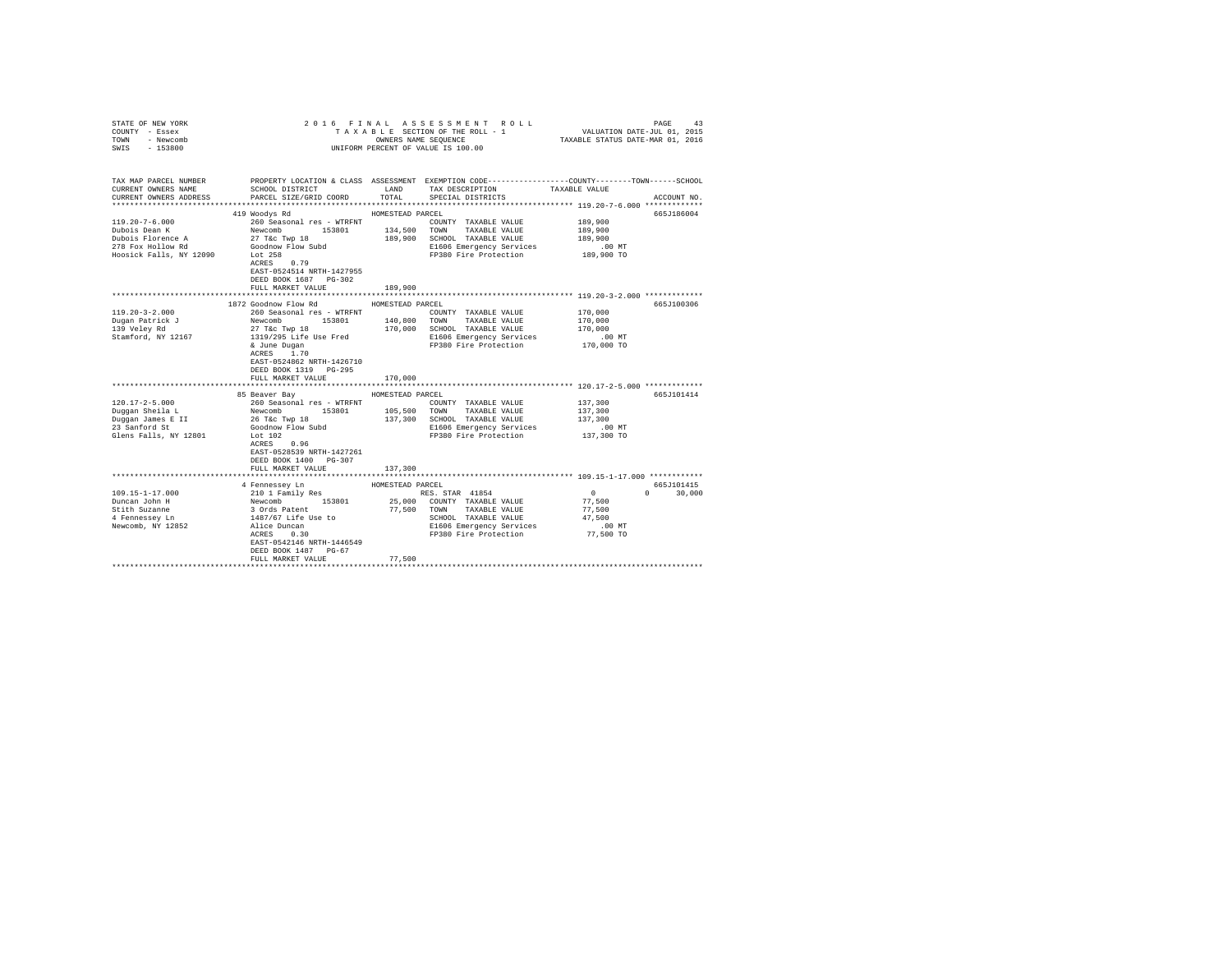| STATE OF NEW YORK<br>COUNTY - Essex<br>TOWN - Newcomb<br>SWIS - 153800                                                                                                                                                                   |                                                                                                                                                                                                                                          |                           | 2016 FINAL ASSESSMENT ROLL<br>UNIFORM PERCENT OF VALUE IS 100.00                                           | VALUATION DATE-JUL 01, 2015                              | PAGE<br>44  |
|------------------------------------------------------------------------------------------------------------------------------------------------------------------------------------------------------------------------------------------|------------------------------------------------------------------------------------------------------------------------------------------------------------------------------------------------------------------------------------------|---------------------------|------------------------------------------------------------------------------------------------------------|----------------------------------------------------------|-------------|
| TAX MAP PARCEL NUMBER PROPERTY LOCATION & CLASS ASSESSMENT EXEMPTION CODE--------------COUNTY-------TOWN------SCHOOL<br>CURRENT OWNERS NAME                                                                                              | SCHOOL DISTRICT                                                                                                                                                                                                                          | LAND                      | TAX DESCRIPTION                                                                                            | TAXABLE VALUE                                            |             |
| CURRENT OWNERS ADDRESS                                                                                                                                                                                                                   | PARCEL SIZE/GRID COORD                                                                                                                                                                                                                   | TOTAL                     | SPECIAL DISTRICTS                                                                                          |                                                          | ACCOUNT NO. |
|                                                                                                                                                                                                                                          |                                                                                                                                                                                                                                          |                           |                                                                                                            |                                                          |             |
|                                                                                                                                                                                                                                          | Goodnow Flow Rd                                                                                                                                                                                                                          | HOMESTEAD PARCEL          |                                                                                                            |                                                          | 665J105814  |
|                                                                                                                                                                                                                                          |                                                                                                                                                                                                                                          |                           |                                                                                                            | 98,100                                                   |             |
|                                                                                                                                                                                                                                          |                                                                                                                                                                                                                                          |                           |                                                                                                            | 98,100                                                   |             |
| 120.17-2-8.000<br>21 Res vac land - WTRFNT<br>Dunn Francis L Newcomb 153801<br>PO Box 275<br>Newcomb, NY 12852<br>Sextern South Pole (1998)<br>Newcomb, NY 12852<br>Stephen Research Pole (1999)<br>POS Box 275<br>Newcomb, NY 12852<br> |                                                                                                                                                                                                                                          |                           |                                                                                                            | 98,100                                                   |             |
|                                                                                                                                                                                                                                          |                                                                                                                                                                                                                                          |                           |                                                                                                            | MT.<br>98,100 TO                                         |             |
|                                                                                                                                                                                                                                          | EAST-0528851 NRTH-1427296<br>DEED BOOK 1006 PG-96                                                                                                                                                                                        |                           |                                                                                                            |                                                          |             |
|                                                                                                                                                                                                                                          | FULL MARKET VALUE                                                                                                                                                                                                                        | 98,100                    |                                                                                                            |                                                          |             |
|                                                                                                                                                                                                                                          |                                                                                                                                                                                                                                          |                           |                                                                                                            |                                                          |             |
|                                                                                                                                                                                                                                          | 21 Loon Point Ln                                                                                                                                                                                                                         | HOMESTEAD PARCEL          |                                                                                                            |                                                          | 665J101214  |
| $120.17 - 2 - 9.010$                                                                                                                                                                                                                     |                                                                                                                                                                                                                                          |                           |                                                                                                            | $\sim$ 0                                                 | 0 65,300    |
| Dunn Francis L<br>PO Box 275                                                                                                                                                                                                             |                                                                                                                                                                                                                                          |                           |                                                                                                            | 281,100                                                  |             |
|                                                                                                                                                                                                                                          |                                                                                                                                                                                                                                          |                           |                                                                                                            | 281,100                                                  |             |
| Newcomb, NY 12852-0275                                                                                                                                                                                                                   |                                                                                                                                                                                                                                          |                           |                                                                                                            | 215,800                                                  |             |
|                                                                                                                                                                                                                                          |                                                                                                                                                                                                                                          |                           |                                                                                                            | .00 MT                                                   |             |
|                                                                                                                                                                                                                                          | 210 1 Family Res - WTRFNT<br>200 1 Family Res - WTRFNT<br>26 6 41 TEC TWP 18 281,100 COUNTY TAXABLE VALUE<br>26 6 41 TEC TWP 18 281,100 COUNTY TAXABLE VALUE<br>26 6 49 7 2160 EMONET CORPORAGE SCRIP CONTRAGE VALUE<br>Lot 98 6 97 2 26 |                           | -- .<br>E1606 Emergency Services<br>FP380 Fire Protection                                                  | 281,100 TO                                               |             |
|                                                                                                                                                                                                                                          | EAST-0528984 NRTH-1427090                                                                                                                                                                                                                |                           |                                                                                                            |                                                          |             |
|                                                                                                                                                                                                                                          | DEED BOOK 770 PG-226                                                                                                                                                                                                                     |                           |                                                                                                            |                                                          |             |
|                                                                                                                                                                                                                                          | FULL MARKET VALUE<br>*****************************                                                                                                                                                                                       | 281,100<br>************** |                                                                                                            | *************************** 109.15-1-28.001 ************ |             |
|                                                                                                                                                                                                                                          | 20 Gibbs Ln                                                                                                                                                                                                                              | HOMESTEAD PARCEL          |                                                                                                            |                                                          | 665J104501  |
| 109.15-1-28.001                                                                                                                                                                                                                          | 260 Seasonal res                                                                                                                                                                                                                         |                           | COUNTY TAXABLE VALUE                                                                                       |                                                          |             |
| Eagles Fish & Game Club Inc Newcomb 153801                                                                                                                                                                                               |                                                                                                                                                                                                                                          |                           | $25\, , 000$ $-$ TOWN $-$ TAXABLE VALUE                                                                    | 65,000<br>65,000                                         |             |
|                                                                                                                                                                                                                                          |                                                                                                                                                                                                                                          |                           |                                                                                                            |                                                          |             |
|                                                                                                                                                                                                                                          |                                                                                                                                                                                                                                          |                           |                                                                                                            |                                                          |             |
| -2, communicational communication of the communication of the communication of the communication of the communication<br>1990 Broadway 1990 ACRES 0.30 CHOOL TAXABLE VAUE 65,000<br>1991 Box 2, 200 Broadway 1998 EAST-0545801 NRTH      | DEED BOOK 729 PG-141                                                                                                                                                                                                                     |                           |                                                                                                            |                                                          |             |
|                                                                                                                                                                                                                                          | FULL MARKET VALUE                                                                                                                                                                                                                        | 65,000                    |                                                                                                            |                                                          |             |
|                                                                                                                                                                                                                                          |                                                                                                                                                                                                                                          |                           |                                                                                                            |                                                          |             |
|                                                                                                                                                                                                                                          | 982 Goodnow Flow Rd MOMESTEAD PARCEL                                                                                                                                                                                                     |                           |                                                                                                            |                                                          | 665J100805  |
|                                                                                                                                                                                                                                          |                                                                                                                                                                                                                                          |                           |                                                                                                            | 256,400                                                  |             |
|                                                                                                                                                                                                                                          |                                                                                                                                                                                                                                          |                           |                                                                                                            | 256,400                                                  |             |
|                                                                                                                                                                                                                                          |                                                                                                                                                                                                                                          |                           |                                                                                                            |                                                          |             |
|                                                                                                                                                                                                                                          |                                                                                                                                                                                                                                          |                           | 256,400 SCHOOL TAXABLE VALUE 256,400<br>E1606 Emergency Services 00 MT<br>FP380 Fire Protection 256,400 TO |                                                          |             |
|                                                                                                                                                                                                                                          | ACRES 0.80                                                                                                                                                                                                                               |                           |                                                                                                            |                                                          |             |
|                                                                                                                                                                                                                                          | EAST-0535235 NRTH-1428366                                                                                                                                                                                                                |                           |                                                                                                            |                                                          |             |
|                                                                                                                                                                                                                                          | DEED BOOK 1679 PG-186                                                                                                                                                                                                                    |                           |                                                                                                            |                                                          |             |
|                                                                                                                                                                                                                                          | FULL MARKET VALUE                                                                                                                                                                                                                        | 256,400                   |                                                                                                            |                                                          |             |
|                                                                                                                                                                                                                                          |                                                                                                                                                                                                                                          |                           |                                                                                                            |                                                          |             |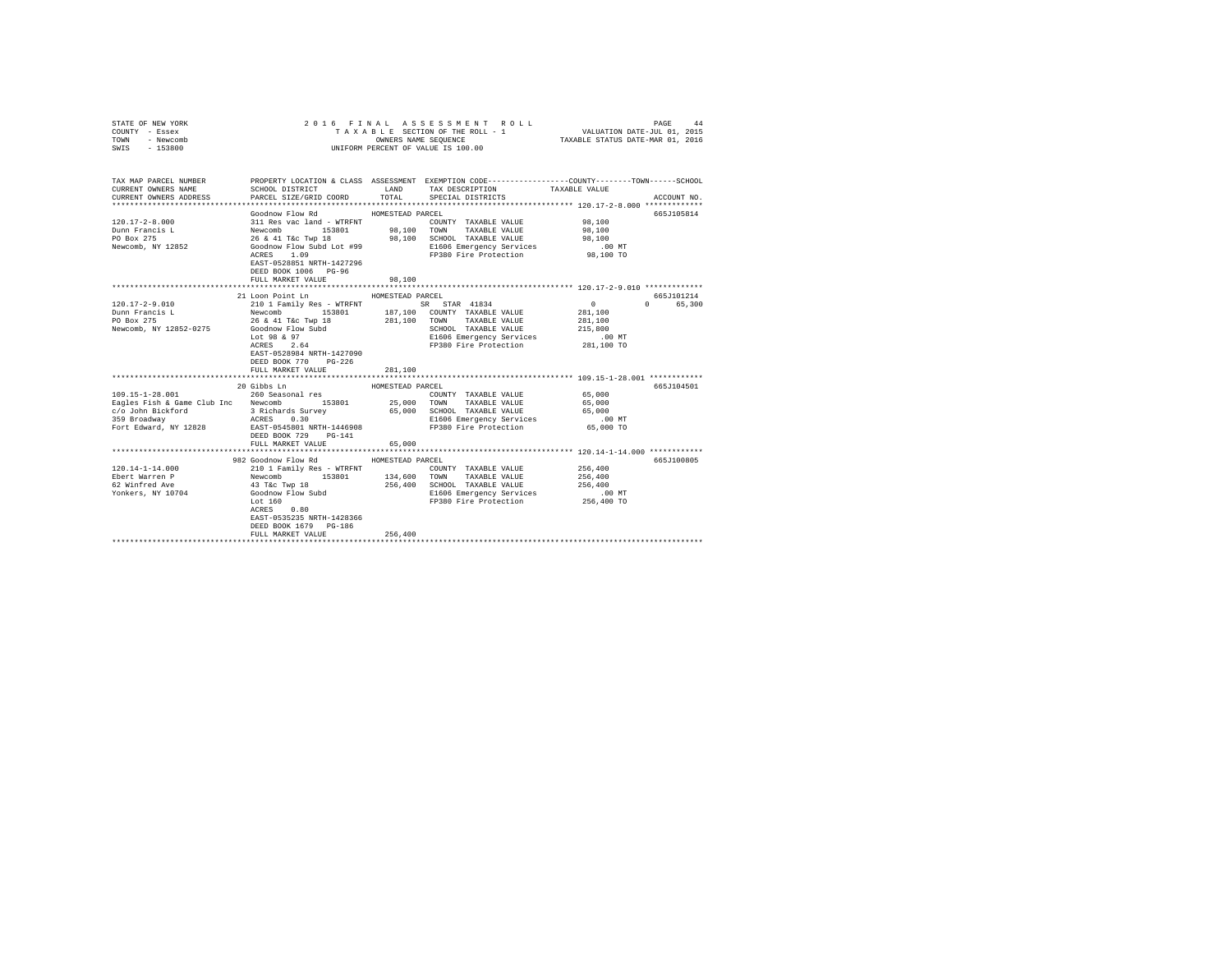| STATE OF NEW YORK<br>COUNTY - Essex<br>TOWN<br>- Newcomb<br>$-153800$<br>SWIS                        |                                                                                                                                                                                                                                                                                                                                                                                                |                             | 2016 FINAL ASSESSMENT ROLL<br>3 L E SECTION OF THE ROLL - 1 VALUATION DATE-JUL 01, 2015<br>OWNERS NAME SEQUENCE TAXABLE STATUS DATE-MAR 01, 2016<br>TAXABLE SECTION OF THE ROLL - 1<br>UNIFORM PERCENT OF VALUE IS 100.00 |                                                                   | 45<br>PAGE             |
|------------------------------------------------------------------------------------------------------|------------------------------------------------------------------------------------------------------------------------------------------------------------------------------------------------------------------------------------------------------------------------------------------------------------------------------------------------------------------------------------------------|-----------------------------|---------------------------------------------------------------------------------------------------------------------------------------------------------------------------------------------------------------------------|-------------------------------------------------------------------|------------------------|
| CURRENT OWNERS NAME<br>CURRENT OWNERS ADDRESS                                                        | TAX MAP PARCEL NUMBER PROPERTY LOCATION & CLASS ASSESSMENT EXEMPTION CODE--------------COUNTY-------TOWN------SCHOOL<br>SCHOOL DISTRICT LAND<br>PARCEL SIZE/GRID COORD TOTAL                                                                                                                                                                                                                   |                             | TAX DESCRIPTION<br>SPECIAL DISTRICTS                                                                                                                                                                                      | TAXABLE VALUE                                                     | ACCOUNT NO.            |
| $119.20 - 5 - 5.000$<br>Edic Paul W<br>7392 Trenton Rd<br>Barneveld, NY 13304                        | 39 Breezy Point Ln MOMESTEAD PARCEL<br>260 Seasonal res - WTRFNT<br>Newcomb<br>27 T&c Twp 18<br>326 Goodnow Flow Subd<br>ACRES 0.80<br>EAST-0527128 NRTH-1426585<br>DEED BOOK 1542 PG-77<br>FULL MARKET VALUE                                                                                                                                                                                  | 180,700                     | COUNTY TAXABLE VALUE 180,700<br>131,900 TOWN TAXABLE VALUE<br>180,700 SCHOOL TAXABLE VALUE<br>E1606 Emergency Services .00 MT<br>FP380 Fire Protection  180,700 TO                                                        | 180,700<br>180,700                                                | 665J174002             |
| $110. - 1 - 27.200$<br>Edick Larry<br>Edick Patricia<br>PO Box 285<br>Newcomb, NY 12852              | 162 Campsite Rd<br>EAST-0557864 NRTH-1447363<br>DEED BOOK 549 PG-42<br>FULL MARKET VALUE                                                                                                                                                                                                                                                                                                       | HOMESTEAD PARCEL<br>217,200 | SR STAR 41834<br>37,000 COUNTY TAXABLE VALUE<br>217,200 TOWN TAXABLE VALUE<br>SCHOOL TAXABLE VALUE<br>E1606 Emergency Services<br>FP380 Fire Protection                                                                   | $\sim$ 0<br>217,200<br>217,200<br>151,900<br>.00 MT<br>217,200 TO | 665J174004<br>0 65,300 |
| $120.13 - 1 - 38.000$<br>Edwards Arthur D<br>Edwards Barbara W<br>48 Hunter Ave<br>Fanwood, NJ 07023 | 91 Woodvs Rd<br>260 Seasonal res - WTRFNT<br>Newcomb 153801 123,100 TOWN TAXABLE VALUE<br>42 T&C TWP 18<br>4000100 FLOW FOR SUDDER 202,500 SCHOOL TAXABLE VALUE<br>40001000 FLOW FOR SUDDER 202,500 ELIOO ELIOO ELIOO ELIOO ELIOO ELIOO ELIOO<br>2020 FL<br>Lot 189<br><b>ACRES</b> 1.29<br>ACRES 1.29<br>East 2521<br>EAST-0531993 NRTH-1428657<br>DEED BOOK 1221 PG-105<br>FULL MARKET VALUE | HOMESTEAD PARCEL<br>202,500 | E1606 Emergency Services<br>FP380 Fire Protection                                                                                                                                                                         | 202,500<br>202,500<br>202,500<br>$.00$ MT<br>202,500 TO           | 665J107014             |
| 120.17-2-22.054<br>Eqqer John B<br>Egger Helen R<br>1423 Jeffers Rd<br>Towson, MD 21204              | 1388 Goodnow Flow Rd<br>260 Seasonal res - WTKKN:<br>Newcomb 153801 107,700<br>42 Tác Twp 18 153801 166,100<br>Goodnow Flow Subd 166,100<br>$ACRES$ 1.05<br>EAST-0533943 NRTH-1426972<br>DEED BOOK 1053 PG-112<br>FULL MARKET VALUE                                                                                                                                                            | HOMESTEAD PARCEL<br>166,100 | COUNTY TAXABLE VALUE<br>TOWN TAXABLE VALUE<br>166,100 SCHOOL TAXABLE VALUE<br>E1606 Emergency Services<br>FP380 Fire Protection 166,100 TO                                                                                | 166,100<br>166,100<br>166,100<br>.00 MT                           | 665J100602             |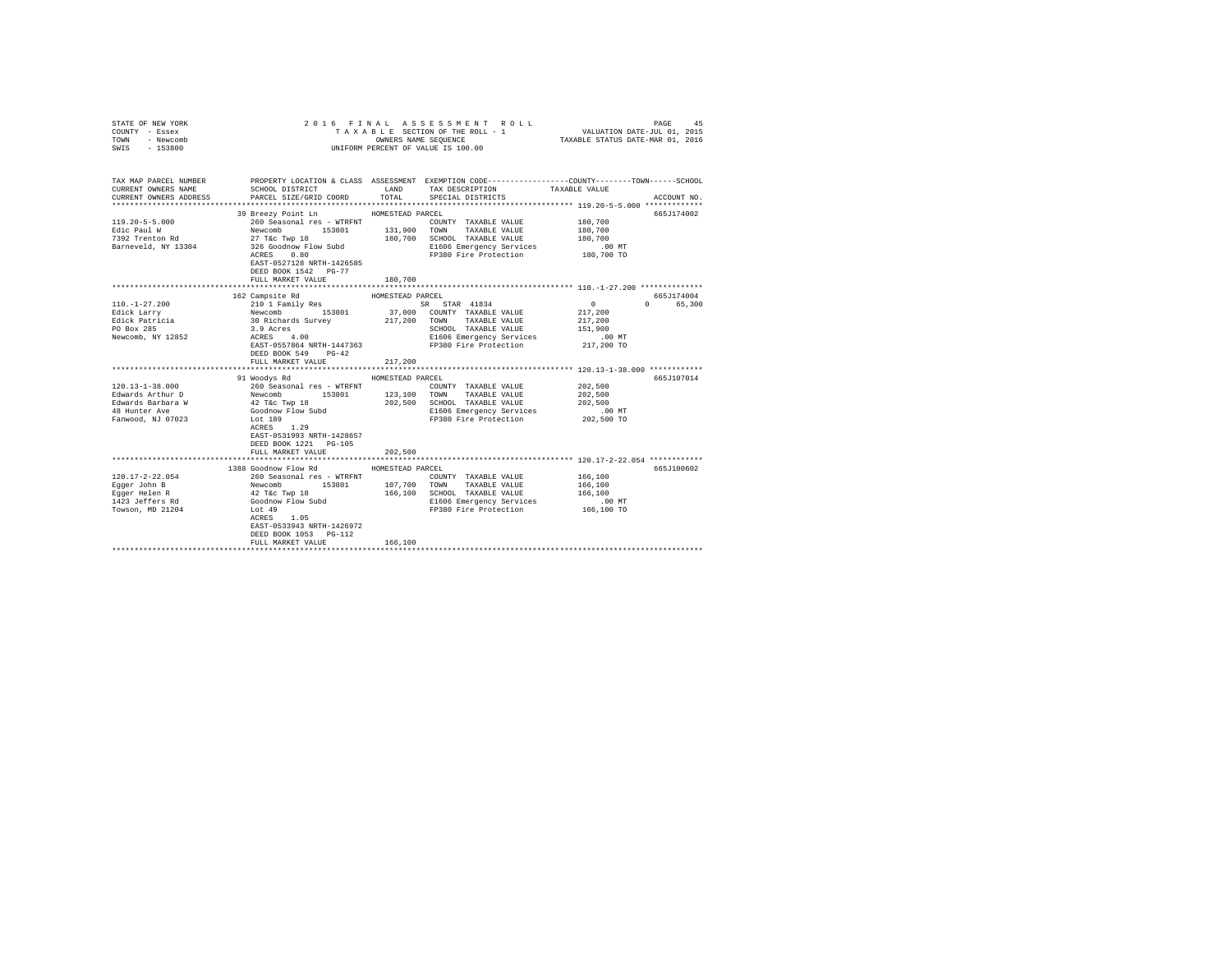| STATE OF NEW YORK<br>COUNTY - Essex                                                                                                        |                                                                                                                      |                  | 2016 FINAL ASSESSMENT ROLL<br>TAXABLE SECTION OF THE ROLL - 1       | VALUATION DATE-JUL 01, 2015      | PAGE<br>46  |
|--------------------------------------------------------------------------------------------------------------------------------------------|----------------------------------------------------------------------------------------------------------------------|------------------|---------------------------------------------------------------------|----------------------------------|-------------|
| TOWN<br>- Newcomb                                                                                                                          |                                                                                                                      |                  | OWNERS NAME SEQUENCE                                                | TAXABLE STATUS DATE-MAR 01, 2016 |             |
| SWIS - 153800                                                                                                                              |                                                                                                                      |                  | UNIFORM PERCENT OF VALUE IS 100.00                                  |                                  |             |
|                                                                                                                                            |                                                                                                                      |                  |                                                                     |                                  |             |
| TAX MAP PARCEL NUMBER PROPERTY LOCATION & CLASS ASSESSMENT EXEMPTION CODE--------------COUNTY-------TOWN-----SCHOOL<br>CURRENT OWNERS NAME | SCHOOL DISTRICT LAND . TAX DESCRIPTION                                                                               |                  |                                                                     | TAXABLE VALUE                    |             |
| CURRENT OWNERS ADDRESS PARCEL SIZE/GRID COORD TOTAL SPECIAL DISTRICTS                                                                      |                                                                                                                      |                  |                                                                     |                                  | ACCOUNT NO. |
|                                                                                                                                            |                                                                                                                      |                  |                                                                     |                                  |             |
|                                                                                                                                            | 1080 Goodnow Flow Rd MOMESTEAD PARCEL                                                                                |                  |                                                                     |                                  | 665J101509  |
| $120.18 - 1 - 14.000$                                                                                                                      | 260 Seasonal res - WTRFNT                                                                                            |                  | COUNTY TAXABLE VALUE                                                | 177,100                          |             |
| Ellis Thomas L                                                                                                                             | Newcomb 153801 107,500 TOWN<br>46 T&c Twp 18 177,100 SCHOOL<br>Goodnow Flow Subd 2166 B1606 B1606<br>Lot 139 FP380 F |                  | TAXABLE VALUE                                                       | 177,100                          |             |
| Steen Gretchen                                                                                                                             |                                                                                                                      |                  | 177.100 SCHOOL TAXABLE VALUE                                        | 177,100                          |             |
| 2217 Co Rte 46                                                                                                                             |                                                                                                                      |                  | E1606 Emergency Services                                            | $.00$ MT                         |             |
| Fort Edward, NY 12828 Lot 139                                                                                                              |                                                                                                                      |                  | FP380 Fire Protection 177,100 TO                                    |                                  |             |
|                                                                                                                                            | ACRES 0.49                                                                                                           |                  |                                                                     |                                  |             |
|                                                                                                                                            | EAST-0537330 NRTH-1427458                                                                                            |                  |                                                                     |                                  |             |
|                                                                                                                                            | DEED BOOK 1707 PG-189                                                                                                |                  |                                                                     |                                  |             |
|                                                                                                                                            | FULL MARKET VALUE                                                                                                    | 177,100          |                                                                     |                                  |             |
|                                                                                                                                            | 1084 Goodnow Flow Rd                                                                                                 | HOMESTEAD PARCEL |                                                                     |                                  | 665J105702  |
| $120.18 - 1 - 15.000$                                                                                                                      | 311 Res vac land - WTRFNT                                                                                            |                  | COUNTY TAXABLE VALUE                                                | 106,400                          |             |
|                                                                                                                                            |                                                                                                                      | 106,400 TOWN     | TAXABLE VALUE                                                       | 106,400                          |             |
|                                                                                                                                            |                                                                                                                      |                  | 106,400 SCHOOL TAXABLE VALUE                                        | 106,400                          |             |
|                                                                                                                                            |                                                                                                                      |                  | E1606 Emergency Services                                            | $.00$ MT                         |             |
|                                                                                                                                            |                                                                                                                      |                  | FP380 Fire Protection                                               | 106,400 TO                       |             |
|                                                                                                                                            |                                                                                                                      |                  |                                                                     |                                  |             |
|                                                                                                                                            |                                                                                                                      |                  |                                                                     |                                  |             |
|                                                                                                                                            |                                                                                                                      |                  |                                                                     |                                  |             |
|                                                                                                                                            | FULL MARKET VALUE                                                                                                    | 106,400          |                                                                     |                                  |             |
|                                                                                                                                            |                                                                                                                      |                  |                                                                     |                                  |             |
|                                                                                                                                            | 20 Snowshoe Ln                                                                                                       | HOMESTEAD PARCEL |                                                                     |                                  | 665J101012  |
| $110.13 - 11 - 3.000$                                                                                                                      | 270 Mfg housing                                                                                                      |                  | COUNTY TAXABLE VALUE                                                | 36,400<br>36,400                 |             |
| Endicott Ernest N Jr<br>Endicott John N                                                                                                    | Newcomb 153801<br>Pt 30 Richards Survey<br>ACRES 0.70                                                                |                  | 31,400 TOWN TAXABLE VALUE<br>36,400 SCHOOL TAXABLE VALUE            | 36,400                           |             |
|                                                                                                                                            |                                                                                                                      |                  |                                                                     |                                  |             |
|                                                                                                                                            |                                                                                                                      |                  |                                                                     |                                  |             |
| Wall, NJ 07719                                                                                                                             | DEED BOOK 923 PG-297                                                                                                 |                  |                                                                     |                                  |             |
|                                                                                                                                            | FULL MARKET VALUE                                                                                                    | 36,400           |                                                                     |                                  |             |
|                                                                                                                                            |                                                                                                                      |                  |                                                                     |                                  |             |
|                                                                                                                                            | 1340 Goodnow Flow Rd                                                                                                 | HOMESTEAD PARCEL |                                                                     |                                  | 665J107111  |
| 120.18-2-12.000                                                                                                                            | 210 1 Family Res - WTRFNT<br>Newcomb 153801 106,500                                                                  |                  | COUNTY TAXABLE VALUE                                                | 227,500                          |             |
| Endieveri Michael E                                                                                                                        |                                                                                                                      |                  | TOWN<br>TAXABLE VALUE                                               | 227,500                          |             |
|                                                                                                                                            |                                                                                                                      |                  | 227.500 SCHOOL TAXABLE VALUE                                        | 227,500                          |             |
|                                                                                                                                            |                                                                                                                      |                  | E1606 Emergency Services .00 MT<br>FP380 Fire Protection 227,500 TO |                                  |             |
| South Glens Falls, NY 12801 Lot 37                                                                                                         |                                                                                                                      |                  |                                                                     |                                  |             |
|                                                                                                                                            | ACRES 1.31                                                                                                           |                  |                                                                     |                                  |             |
|                                                                                                                                            | EAST-0535145 NRTH-1426788                                                                                            |                  |                                                                     |                                  |             |
|                                                                                                                                            | DEED BOOK 1463 PG-160                                                                                                | 227.500          |                                                                     |                                  |             |
|                                                                                                                                            | FULL MARKET VALUE                                                                                                    |                  |                                                                     |                                  |             |
|                                                                                                                                            |                                                                                                                      |                  |                                                                     |                                  |             |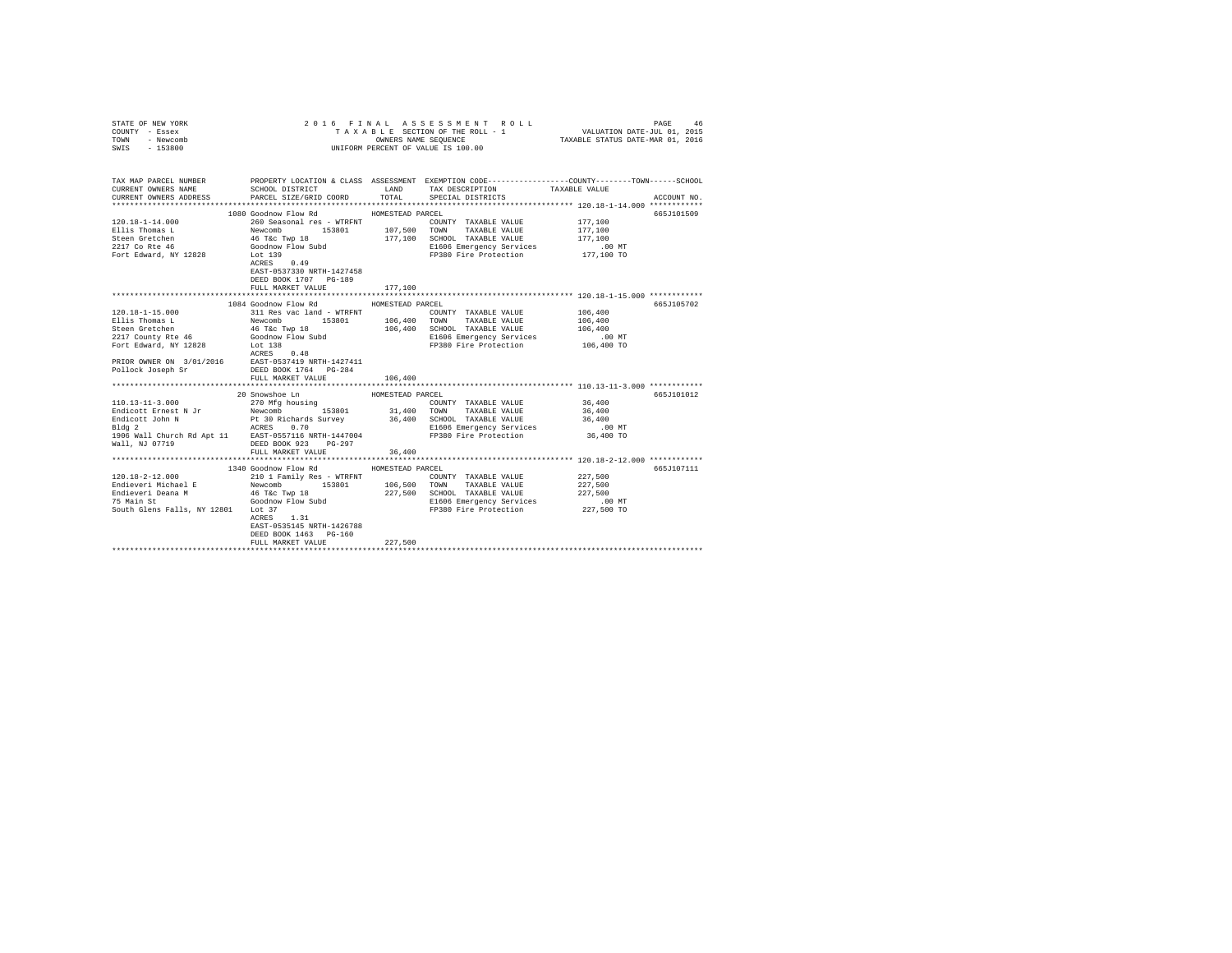| STATE OF NEW YORK<br>COUNTY - Essex<br>TOWN<br>- Newcomb |                                                                                  |                  | 2016 FINAL ASSESSMENT ROLL<br>TAXABLE SECTION OF THE ROLL - 1<br>OWNERS NAME SEQUENCE                                            | VALUATION DATE-JUL 01, 2015<br>TAXABLE STATUS DATE-MAR 01, 2016 | PAGE<br>47  |
|----------------------------------------------------------|----------------------------------------------------------------------------------|------------------|----------------------------------------------------------------------------------------------------------------------------------|-----------------------------------------------------------------|-------------|
| $-153800$<br>SWIS                                        |                                                                                  |                  | UNIFORM PERCENT OF VALUE IS 100.00                                                                                               |                                                                 |             |
| TAX MAP PARCEL NUMBER<br>CURRENT OWNERS NAME             | SCHOOL DISTRICT                                                                  | LAND             | PROPERTY LOCATION & CLASS ASSESSMENT EXEMPTION CODE---------------COUNTY-------TOWN------SCHOOL<br>TAX DESCRIPTION TAXABLE VALUE |                                                                 |             |
| CURRENT OWNERS ADDRESS                                   | PARCEL SIZE/GRID COORD                                                           | TOTAL            | SPECIAL DISTRICTS                                                                                                                |                                                                 | ACCOUNT NO. |
|                                                          |                                                                                  |                  |                                                                                                                                  |                                                                 |             |
|                                                          | 5115 NYS Route 28N                                                               | HOMESTEAD PARCEL |                                                                                                                                  |                                                                 | 665J105510  |
| $110.17 - 2 - 15.000$                                    | 210 1 Family Res                                                                 |                  | COUNTY TAXABLE VALUE                                                                                                             | 95,000                                                          |             |
| Erdmann William J                                        |                                                                                  | 26,600           | TOWN TAXABLE VALUE                                                                                                               | 95,000                                                          |             |
| Erdmann Muriel G                                         | Newcomb<br>Pt 19 Richards Survey<br>LU Floyd Patnode 1190/107<br>COSTER District |                  | 95,000 SCHOOL TAXABLE VALUE                                                                                                      | 95,000                                                          |             |
| 441 Randall Ave                                          |                                                                                  |                  | E1606 Emergency Services                                                                                                         | $.00$ MT                                                        |             |
| Ridge, NY 11961                                          | 2016 BAR Decision<br>ACRES 0.38<br>EAST-0557509 NRTH-1443523                     |                  | FP380 Fire Protection                                                                                                            | 95,000 TO                                                       |             |
|                                                          | DEED BOOK 1430 PG-143                                                            |                  |                                                                                                                                  |                                                                 |             |
|                                                          | FULL MARKET VALUE                                                                | 95,000           |                                                                                                                                  |                                                                 |             |
|                                                          | 1712 Goodnow Flow Rd                                                             | HOMESTEAD PARCEL |                                                                                                                                  |                                                                 | 665J106706  |
| $119.20 - 4 - 6.000$                                     | 311 Res vac land - WTRFNT                                                        |                  | COUNTY TAXABLE VALUE                                                                                                             | 117,400                                                         |             |
| Erdmann William J                                        | Newcomb<br>27 T&C Twp 18<br>Goodnow Flow Subd<br>200                             | 117,400          | TOWN TAXABLE VALUE                                                                                                               | 117,400                                                         |             |
| Erdmann Muriel G                                         |                                                                                  |                  | 117,400 SCHOOL TAXABLE VALUE                                                                                                     | 117,400                                                         |             |
| 441 Randall Rd                                           |                                                                                  |                  | E1606 Emergency Services                                                                                                         | $.00$ MT                                                        |             |
| Ridge, NY 11961                                          | Lot 332                                                                          |                  | FP380 Fire Protection                                                                                                            | 117,400 TO                                                      |             |
|                                                          | $ACRES$ 0.80                                                                     |                  |                                                                                                                                  |                                                                 |             |
|                                                          | EAST-0526733 NRTH-1425958                                                        |                  |                                                                                                                                  |                                                                 |             |
|                                                          | DEED BOOK 1321 PG-238                                                            |                  |                                                                                                                                  |                                                                 |             |
|                                                          | FULL MARKET VALUE                                                                | 117,400          |                                                                                                                                  |                                                                 |             |
|                                                          | Goodnow Flow Rd                                                                  | HOMESTEAD PARCEL |                                                                                                                                  |                                                                 | 665J106902  |
| 120.17-2-15.000                                          | 312 Vac w/imprv - WTRFNT                                                         |                  | COUNTY TAXABLE VALUE                                                                                                             | 78,800                                                          |             |
| Fazio Cheri L                                            | Newcomb<br>153801                                                                | 78,700           | TOWN TAXABLE VALUE                                                                                                               | 78,800                                                          |             |
| 6679 Fuller Station Rd                                   | 41 T&c Twp 18                                                                    |                  | 78,800 SCHOOL TAXABLE VALUE                                                                                                      | 78,800                                                          |             |
| Altamont, NY 12009                                       | Goodnow Flow Subd                                                                |                  | E1606 Emergency Services                                                                                                         | $.00$ MT                                                        |             |
|                                                          | $To$ $to$ 92                                                                     |                  | FP380 Fire Protection                                                                                                            | 78,800 TO                                                       |             |
|                                                          | ACRES 1.07                                                                       |                  |                                                                                                                                  |                                                                 |             |
|                                                          | EAST-0529478 NRTH-1426775                                                        |                  |                                                                                                                                  |                                                                 |             |
|                                                          | DEED BOOK 1507 PG-304                                                            |                  |                                                                                                                                  |                                                                 |             |
|                                                          | FULL MARKET VALUE                                                                | 78,800           |                                                                                                                                  |                                                                 |             |
|                                                          |                                                                                  | .                | **************************** 120.17-2-16.000 ************                                                                        |                                                                 |             |
|                                                          | 6 Loon Point Ln                                                                  | HOMESTEAD PARCEL |                                                                                                                                  |                                                                 | 665J106903  |
| $120.17 - 2 - 16.000$                                    | 260 Seasonal res - WTRFNT                                                        |                  | COUNTY TAXABLE VALUE                                                                                                             | 159,600                                                         |             |
| Fazio Cheri L<br>6679 Fuller Station Rd                  | 153801<br>Newcomb                                                                | 115,000          | TOWN TAXABLE VALUE                                                                                                               | 159,600<br>159,600                                              |             |
| Altamont, NY 12009                                       | 41 T&C Twp 18                                                                    |                  | 159,600 SCHOOL TAXABLE VALUE<br>E1606 Emergency Services                                                                         | $.00$ MT                                                        |             |
|                                                          | Goodnow Flow Subd<br>Lot 91                                                      |                  | FP380 Fire Protection                                                                                                            | 159,600 TO                                                      |             |
|                                                          | $ACRES$ 1.15                                                                     |                  |                                                                                                                                  |                                                                 |             |
|                                                          | EAST-0529592 NRTH-1426776                                                        |                  |                                                                                                                                  |                                                                 |             |
|                                                          | DEED BOOK 1507 PG-304                                                            |                  |                                                                                                                                  |                                                                 |             |
|                                                          | FULL MARKET VALUE                                                                | 159,600          |                                                                                                                                  |                                                                 |             |
|                                                          |                                                                                  |                  |                                                                                                                                  |                                                                 |             |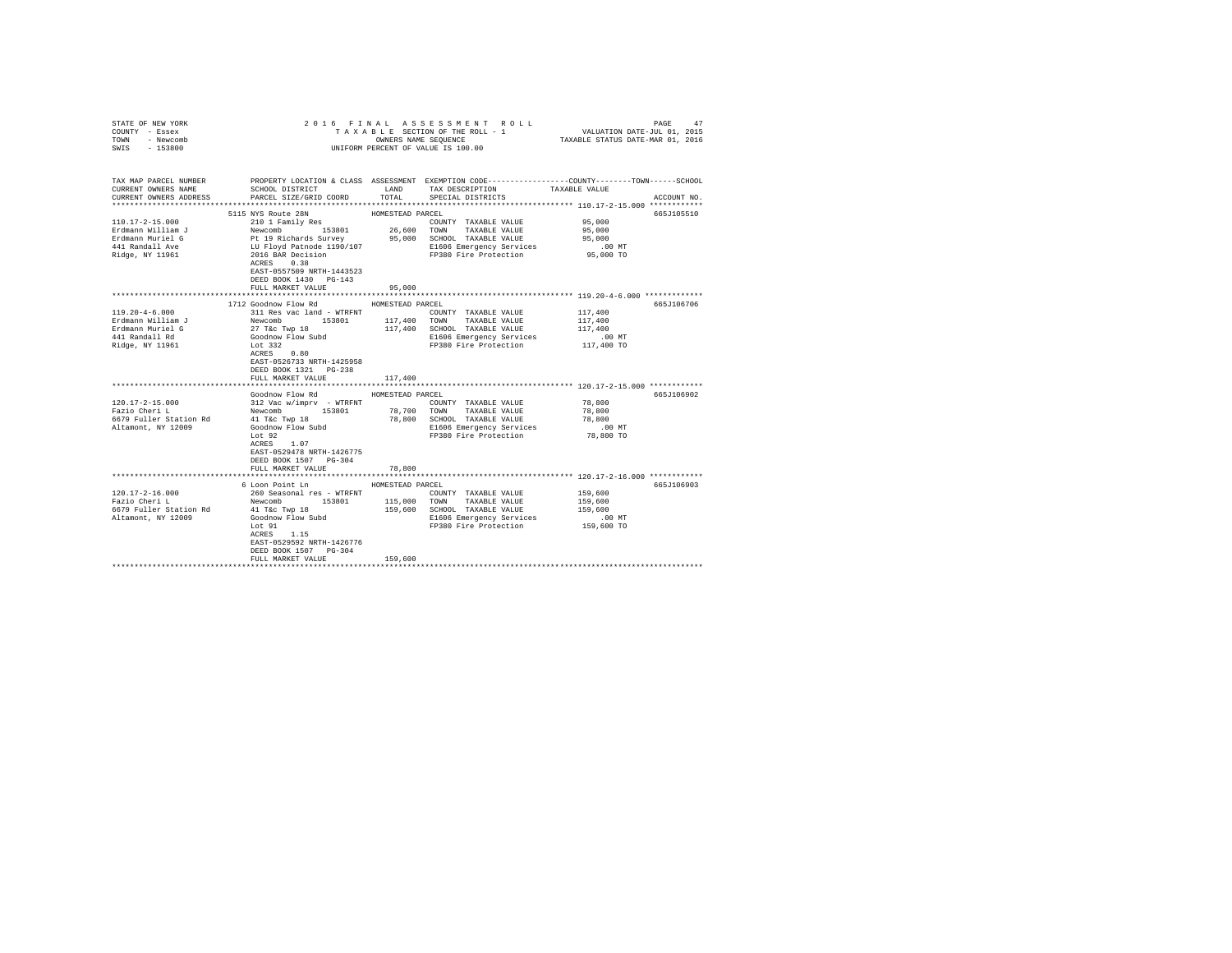| STATE OF NEW YORK<br>COUNTY - Essex<br>TOWN<br>- Newcomb<br>SWIS - 153800                           |                                                                                                                                                                                                                                                                                                                                                                                                                      |                                        | 2016 FINAL ASSESSMENT ROLL<br>TAXABLE SECTION OF THE ROLL - 1<br>UNIFORM PERCENT OF VALUE IS 100.00                                   | PAGE<br>48<br>3 L E SECTION OF THE ROLL - 1 VALUATION DATE-JUL 01, 2015<br>OWNERS NAME SEQUENCE TAXABLE STATUS DATE-MAR 01, 2016                    |
|-----------------------------------------------------------------------------------------------------|----------------------------------------------------------------------------------------------------------------------------------------------------------------------------------------------------------------------------------------------------------------------------------------------------------------------------------------------------------------------------------------------------------------------|----------------------------------------|---------------------------------------------------------------------------------------------------------------------------------------|-----------------------------------------------------------------------------------------------------------------------------------------------------|
| CURRENT OWNERS NAME<br>CURRENT OWNERS ADDRESS                                                       | SCHOOL DISTRICT TAND TAX DESCRIPTION<br>PARCEL SIZE/GRID COORD TOTAL SPECIAL DISTRICTS                                                                                                                                                                                                                                                                                                                               |                                        |                                                                                                                                       | TAX MAP PARCEL NUMBER PROPERTY LOCATION & CLASS ASSESSMENT EXEMPTION CODE--------------COUNTY-------TOWN-----SCHOOL<br>TAXABLE VALUE<br>ACCOUNT NO. |
| $120.17 - 2 - 17.000$<br>Fazio Cheri L<br>6679 Fuller Station Rd<br>Altamont, NY 12009              | Goodnow Flow Rd<br>311 Res vac land - WTRFNT<br>Newcomb 153801 97,300 TOWN TAXABLE VALUE<br>41 T&c Twp 18 97,300 SCHOOL TAXABLE VALUE<br>41 T&c Twp 18<br>Goodnow Flow Subd<br>Lot 90 1.78Ac<br>ACRES 1.40<br>ACRES 1.40<br>EAST-0529719 NRTH-1426759<br>DEED BOOK 1507 PG-304<br>FULL MARKET VALUE                                                                                                                  | HOMESTEAD PARCEL<br>97,300             | COUNTY TAXABLE VALUE 97,300<br>E1606 Emergency Services<br>FP380 Fire Protection 97,300 TO                                            | 665J104808<br>97,300<br>97,300<br>$.00$ MT                                                                                                          |
|                                                                                                     |                                                                                                                                                                                                                                                                                                                                                                                                                      |                                        |                                                                                                                                       |                                                                                                                                                     |
| 110.17-2-28.002<br>$119.20 - 3 - 13.000$<br>Fedo Richard Jr<br>203 Ashmead Cmn<br>Enfield, CT 06082 | 114 Marcy Ln<br>210 1 Family Res<br>FULL MARKET VALUE<br>1876 Goodnow Flow Rd MOMESTEAD PARCEL<br>COUNTY TAXABLE VALUE<br>Newcomb 153801 119,500 TOWN TAXABLE VALUE<br>Newcomb 153801 119,500 TOWN TAXABLE VALUE<br>Lot 27 T&C Twp 18 264,400 SCHOOL TAXABLE VALUE<br>Goodnow Flow Subd 1660 Smergency Services<br>Lot 348 1.1Ac FF380 Fir<br>EAST-0524530 NRTH-1426587<br>DEED BOOK 851 PG-337<br>FULL MARKET VALUE | HOMESTEAD PARCEL<br>132,900<br>264,400 | COUNTY TAXABLE VALUE<br>COUNTY TAXABLE VALUE<br>264,400 SCHOOL TAXABLE VALUE<br>E1606 Emergency Services<br>FP380 Fire Protection     | 665J100904<br>132,900<br>665J178001<br>264,400<br>264,400<br>264,400<br>.00 MT<br>264,400 TO                                                        |
|                                                                                                     | 35 NYS Route 28N<br>$\begin{tabular}{lllllllllll} 109 & -3-2.000 & 100 & 1000 & 1000 & 1000 & 1000 & 1000 & 1000 & 1000 & 1000 & 1000 & 1000 & 1000 & 1000 & 1000 & 1000 & 1000 & 1000 & 1000 & 1000 & 1000 & 1000 & 1000 & 1000 & 1000 & 1000 & 1000 & 1000 & 1000 & 1000 & 1000 & 1000 & 1000 & 1$<br>EAST-0544836 NRTH-1445122<br>DEED BOOK 507 PG-1<br>FULL MARKET VALUE                                         | NON-HOMESTEAD PARCEL<br>33,400         | COUNTY TAXABLE VALUE<br>33,400 TOWN TAXABLE VALUE<br>33,400 SCHOOL TAXABLE VALUE<br>E1606 Emergency Services<br>FP380 Fire Protection | 665J101610<br>33,400<br>33,400<br>33,400<br>$.00$ MT<br>33,400 TO                                                                                   |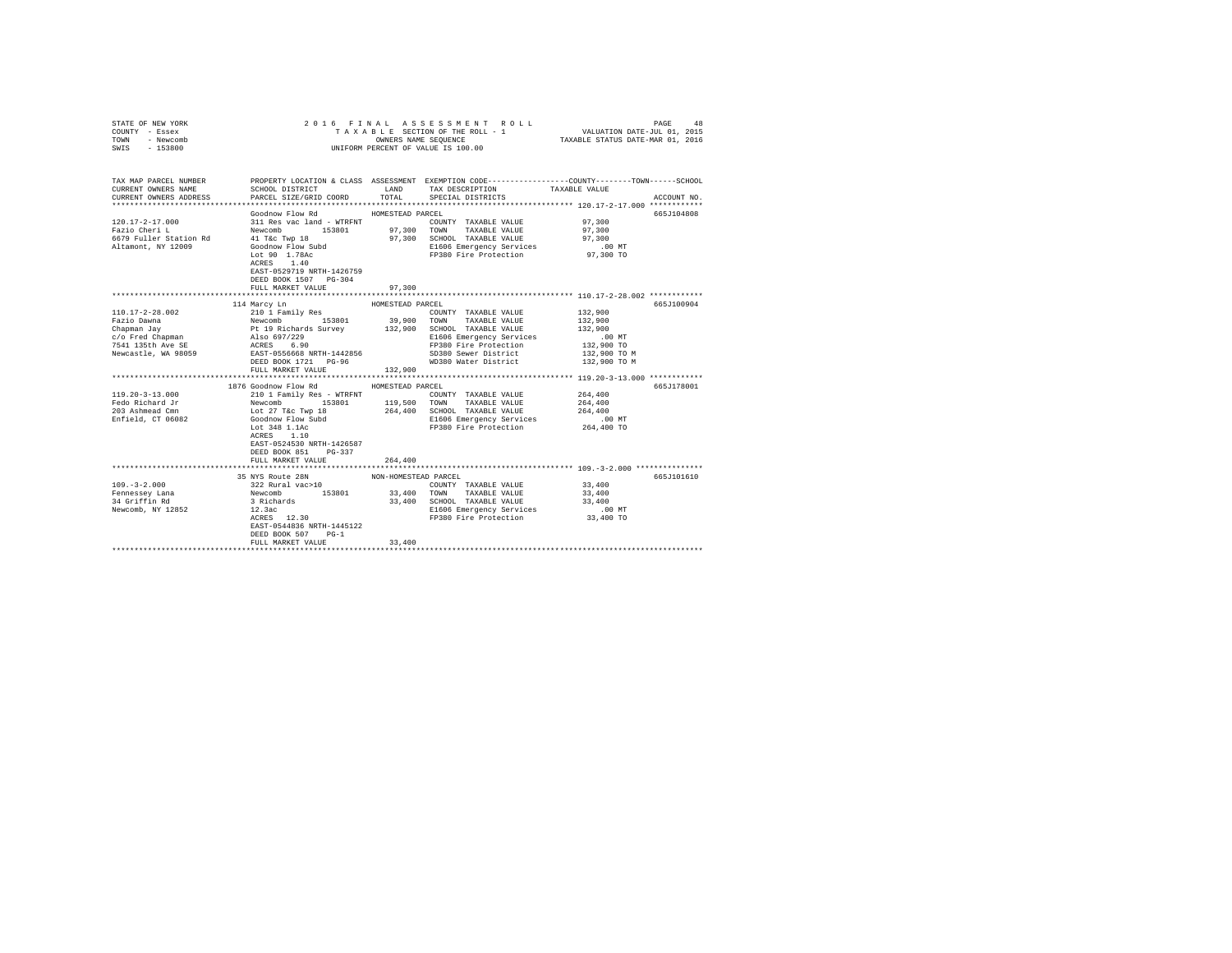| STATE OF NEW YORK                                     |                                                                                                                                                                                                                                                |                      |                                                                                                                                                                                                                                                                                                                                                                                                |                                                                                                                      |
|-------------------------------------------------------|------------------------------------------------------------------------------------------------------------------------------------------------------------------------------------------------------------------------------------------------|----------------------|------------------------------------------------------------------------------------------------------------------------------------------------------------------------------------------------------------------------------------------------------------------------------------------------------------------------------------------------------------------------------------------------|----------------------------------------------------------------------------------------------------------------------|
| COUNTY - Essex                                        |                                                                                                                                                                                                                                                |                      |                                                                                                                                                                                                                                                                                                                                                                                                |                                                                                                                      |
| TOWN - Newcomb<br>SWIS - 153800                       |                                                                                                                                                                                                                                                |                      | OWNERS NAME SEQUENCE<br>UNIFORM PERCENT OF VALUE IS 100.00                                                                                                                                                                                                                                                                                                                                     |                                                                                                                      |
|                                                       |                                                                                                                                                                                                                                                |                      |                                                                                                                                                                                                                                                                                                                                                                                                |                                                                                                                      |
|                                                       |                                                                                                                                                                                                                                                |                      |                                                                                                                                                                                                                                                                                                                                                                                                |                                                                                                                      |
|                                                       |                                                                                                                                                                                                                                                |                      |                                                                                                                                                                                                                                                                                                                                                                                                |                                                                                                                      |
|                                                       |                                                                                                                                                                                                                                                |                      |                                                                                                                                                                                                                                                                                                                                                                                                | TAX MAP PARCEL NUMBER PROPERTY LOCATION & CLASS ASSESSMENT EXEMPTION CODE---------------COUNTY-------TOWN-----SCHOOL |
| CURRENT OWNERS NAME                                   |                                                                                                                                                                                                                                                |                      | SCHOOL DISTRICT                        LAND         TAX DESCRIPTION                   TAXABLE VALUE                                                                                                                                                                                                                                                                                            |                                                                                                                      |
| CURRENT OWNERS ADDRESS                                | PARCEL SIZE/GRID COORD                                                                                                                                                                                                                         | TOTAL                | SPECIAL DISTRICTS                                                                                                                                                                                                                                                                                                                                                                              | ACCOUNT NO.                                                                                                          |
|                                                       | 34 Griffin Rd                                                                                                                                                                                                                                  | HOMESTEAD PARCEL     |                                                                                                                                                                                                                                                                                                                                                                                                | 665J101607                                                                                                           |
| 109.15-3-20.000                                       |                                                                                                                                                                                                                                                |                      |                                                                                                                                                                                                                                                                                                                                                                                                | $0 \t 30,000$                                                                                                        |
|                                                       |                                                                                                                                                                                                                                                |                      |                                                                                                                                                                                                                                                                                                                                                                                                |                                                                                                                      |
|                                                       |                                                                                                                                                                                                                                                |                      |                                                                                                                                                                                                                                                                                                                                                                                                |                                                                                                                      |
| Fennessey Lana<br>34 Griffin Rd<br>Newcomb, NY 12852  |                                                                                                                                                                                                                                                |                      |                                                                                                                                                                                                                                                                                                                                                                                                |                                                                                                                      |
|                                                       |                                                                                                                                                                                                                                                |                      | $\begin{tabular}{l c c c c c} \multicolumn{1}{c}{\textbf{34}}\hspace{0.08cm}\textbf{G1}\hspace{0.08cm}\textbf{15} & \textbf{16} \hspace{0.08cm}\textbf{16} & \textbf{16} \hspace{0.08cm}\textbf{16} & \textbf{16} \hspace{0.08cm}\textbf{16} & \textbf{16} \hspace{0.08cm}\textbf{16} & \textbf{16} \hspace{0.08cm}\textbf{16} & \textbf{16} \hspace{0.08cm}\textbf{16} & \textbf{16} \hspace$ |                                                                                                                      |
|                                                       |                                                                                                                                                                                                                                                |                      |                                                                                                                                                                                                                                                                                                                                                                                                |                                                                                                                      |
|                                                       | EAST-0541870 NRTH-1444742                                                                                                                                                                                                                      |                      |                                                                                                                                                                                                                                                                                                                                                                                                |                                                                                                                      |
|                                                       | DEED BOOK 1032    PG-327                                                                                                                                                                                                                       |                      |                                                                                                                                                                                                                                                                                                                                                                                                |                                                                                                                      |
|                                                       | FULL MARKET VALUE                                                                                                                                                                                                                              | 78,500               |                                                                                                                                                                                                                                                                                                                                                                                                |                                                                                                                      |
|                                                       |                                                                                                                                                                                                                                                |                      |                                                                                                                                                                                                                                                                                                                                                                                                |                                                                                                                      |
|                                                       | NYS Route 28N                                                                                                                                                                                                                                  | NON-HOMESTEAD PARCEL |                                                                                                                                                                                                                                                                                                                                                                                                | 665J101609                                                                                                           |
| 109.15-1-15.000                                       |                                                                                                                                                                                                                                                |                      |                                                                                                                                                                                                                                                                                                                                                                                                | 11,300<br>11,300                                                                                                     |
| Fennessy Lana                                         |                                                                                                                                                                                                                                                |                      | 11 Res vac land<br>Newcomb 153801 11,300 TOWN TAXABLE VALUE<br>3 Ords Patent 153801 11,300 SCHOOL TAXABLE VALUE<br>3 Ords Patent 1446632 21,900 BL606 Energency Services<br>EAST-0542042 NRTH-1446632 21605 Press Protection                                                                                                                                                                   | 11,300                                                                                                               |
| rennessy Lana<br>34 Griffin Rd<br>Newcomb, NY 12852   |                                                                                                                                                                                                                                                |                      |                                                                                                                                                                                                                                                                                                                                                                                                |                                                                                                                      |
|                                                       |                                                                                                                                                                                                                                                |                      | FP380 Fire Protection                                                                                                                                                                                                                                                                                                                                                                          | .00 MT.<br>11,300 TO                                                                                                 |
|                                                       | DEED BOOK 838 PG-105                                                                                                                                                                                                                           |                      |                                                                                                                                                                                                                                                                                                                                                                                                |                                                                                                                      |
|                                                       | FULL MARKET VALUE                                                                                                                                                                                                                              | 11,300               |                                                                                                                                                                                                                                                                                                                                                                                                |                                                                                                                      |
|                                                       |                                                                                                                                                                                                                                                |                      |                                                                                                                                                                                                                                                                                                                                                                                                |                                                                                                                      |
|                                                       | NYS Route 28N                                                                                                                                                                                                                                  | NON-HOMESTEAD PARCEL |                                                                                                                                                                                                                                                                                                                                                                                                | 665J101608                                                                                                           |
| $109.15 - 2 - 3.000$                                  | 311 Res vac land                                                                                                                                                                                                                               |                      | COUNTY TAXABLE VALUE                                                                                                                                                                                                                                                                                                                                                                           | 25,000                                                                                                               |
|                                                       |                                                                                                                                                                                                                                                |                      |                                                                                                                                                                                                                                                                                                                                                                                                | 25,000                                                                                                               |
| Newcomb, NY 12852                                     |                                                                                                                                                                                                                                                |                      |                                                                                                                                                                                                                                                                                                                                                                                                | 25,000                                                                                                               |
|                                                       | 3ac and 3ac and 3ac and 3ac and 3ac and 3ac and 3ac and 3ac and 3ac and 3ac and 3ac and 3ac and 3ac and 3ac and 3ac and 3ac and 3ac and 3ac and 3ac and 3ac and 3ac and 3ac and 3ac and 3ac and 3ac and 3ac and 3ac and 3ac an<br>$ACRES$ 2.00 |                      | E1606 Emergency Services<br>F1606 Emergency Services<br>FP380 Fire Protection 25,000 TO                                                                                                                                                                                                                                                                                                        |                                                                                                                      |
|                                                       |                                                                                                                                                                                                                                                |                      |                                                                                                                                                                                                                                                                                                                                                                                                |                                                                                                                      |
|                                                       | EAST-0541064 NRTH-1446796<br>DEED BOOK 838 PG-105                                                                                                                                                                                              |                      |                                                                                                                                                                                                                                                                                                                                                                                                |                                                                                                                      |
|                                                       | FULL MARKET VALUE                                                                                                                                                                                                                              | 25,000               |                                                                                                                                                                                                                                                                                                                                                                                                |                                                                                                                      |
|                                                       |                                                                                                                                                                                                                                                |                      |                                                                                                                                                                                                                                                                                                                                                                                                |                                                                                                                      |
|                                                       | NYS Route 28N                                                                                                                                                                                                                                  | NON-HOMESTEAD PARCEL |                                                                                                                                                                                                                                                                                                                                                                                                | 665J100202                                                                                                           |
| $109. - 3 - 4.000$                                    |                                                                                                                                                                                                                                                |                      | COUNTY TAXABLE VALUE                                                                                                                                                                                                                                                                                                                                                                           | 32,900                                                                                                               |
|                                                       | NIS ROULE 28N<br>322 Rural vac>10<br>Newcomb<br>3 Richard<br>ACRES 21.74<br>ACRES 21.74<br>21.74                                                                                                                                               |                      |                                                                                                                                                                                                                                                                                                                                                                                                | 32,900                                                                                                               |
| Fennessy Lana A<br>34 Griffin Rd                      |                                                                                                                                                                                                                                                |                      | 32,900 TOWN TAXABLE VALUE<br>32,900 SCHOOL TAXABLE VALUE                                                                                                                                                                                                                                                                                                                                       | 32,900                                                                                                               |
| Newcomb, NY 12852                                     |                                                                                                                                                                                                                                                |                      | E1606 Emergency Services .00 MT<br>FP380 Fire Protection 32,900 TO                                                                                                                                                                                                                                                                                                                             |                                                                                                                      |
|                                                       | EAST-0545758 NRTH-1445627                                                                                                                                                                                                                      |                      |                                                                                                                                                                                                                                                                                                                                                                                                |                                                                                                                      |
|                                                       | DEED BOOK 906 PG-287                                                                                                                                                                                                                           |                      |                                                                                                                                                                                                                                                                                                                                                                                                |                                                                                                                      |
|                                                       | FULL MARKET VALUE                                                                                                                                                                                                                              | 32,900               |                                                                                                                                                                                                                                                                                                                                                                                                |                                                                                                                      |
|                                                       |                                                                                                                                                                                                                                                |                      |                                                                                                                                                                                                                                                                                                                                                                                                |                                                                                                                      |
|                                                       | Pine Tree Rd                                                                                                                                                                                                                                   | NON-HOMESTEAD PARCEL |                                                                                                                                                                                                                                                                                                                                                                                                | 665J179004                                                                                                           |
| $109.15 - 4 - 6.200$                                  |                                                                                                                                                                                                                                                |                      | 21 He ree ROSE (2008)<br>2008 MARINE VALUE (2008)<br>2008 MARINE VALUE 4 Richards Patent (2009)<br>2009 MARINE VALUE 4 Richards Patent (2009)<br>2009 MARINE VALUE ACRES (2009)<br>2009 MARINE VALUE (2009)<br>2009 MARINE POSSEUP (2009)<br><br>COUNTY TAXABLE VALUE 300                                                                                                                      | 300                                                                                                                  |
| Fennessy Lana A<br>34 Griffin Rd<br>Newcomb, NY 12852 |                                                                                                                                                                                                                                                |                      |                                                                                                                                                                                                                                                                                                                                                                                                | 300                                                                                                                  |
|                                                       |                                                                                                                                                                                                                                                |                      |                                                                                                                                                                                                                                                                                                                                                                                                |                                                                                                                      |
|                                                       |                                                                                                                                                                                                                                                |                      |                                                                                                                                                                                                                                                                                                                                                                                                | .00 MT<br>300 TO                                                                                                     |
|                                                       | DEED BOOK 906 PG-287                                                                                                                                                                                                                           |                      |                                                                                                                                                                                                                                                                                                                                                                                                |                                                                                                                      |
|                                                       | FULL MARKET VALUE                                                                                                                                                                                                                              | 300                  |                                                                                                                                                                                                                                                                                                                                                                                                |                                                                                                                      |
|                                                       |                                                                                                                                                                                                                                                |                      |                                                                                                                                                                                                                                                                                                                                                                                                |                                                                                                                      |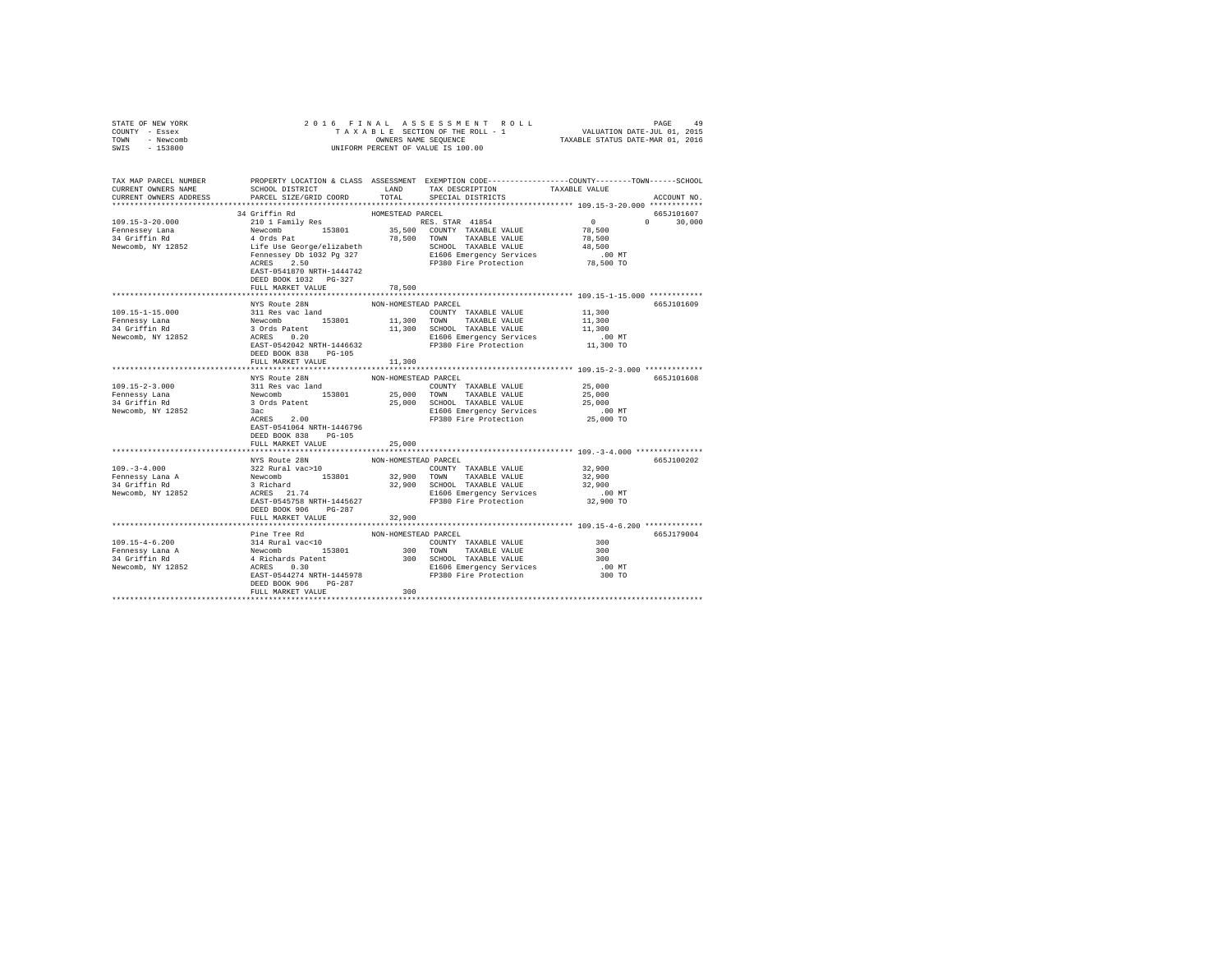| STATE OF NEW YORK<br>COUNTY - Essex<br>TOWN<br>- Newcomb<br>$-153800$<br>SWIS |                                                                                                   |                  | 2016 FINAL ASSESSMENT ROLL<br>TAXABLE SECTION OF THE ROLL - 1<br>OWNERS NAME SEQUENCE<br>UNIFORM PERCENT OF VALUE IS 100.00 | VALUATION DATE-JUL 01, 2015<br>TAXABLE STATUS DATE-MAR 01, 2016 | 50<br>PAGE         |
|-------------------------------------------------------------------------------|---------------------------------------------------------------------------------------------------|------------------|-----------------------------------------------------------------------------------------------------------------------------|-----------------------------------------------------------------|--------------------|
| TAX MAP PARCEL NUMBER                                                         | PROPERTY LOCATION & CLASS ASSESSMENT EXEMPTION CODE-----------------COUNTY-------TOWN------SCHOOL |                  |                                                                                                                             |                                                                 |                    |
| CURRENT OWNERS NAME                                                           | SCHOOL DISTRICT                                                                                   | <b>LAND</b>      | TAX DESCRIPTION                                                                                                             | TAXABLE VALUE                                                   |                    |
| CURRENT OWNERS ADDRESS                                                        | PARCEL SIZE/GRID COORD                                                                            | TOTAL            | SPECIAL DISTRICTS                                                                                                           |                                                                 | ACCOUNT NO.        |
|                                                                               | 1394 Goodnow Flow Rd                                                                              | HOMESTEAD PARCEL |                                                                                                                             |                                                                 | 665J107002         |
| $120.17 - 2 - 24.053$                                                         | 260 Seasonal res - WTRFNT                                                                         |                  | COUNTY TAXABLE VALUE                                                                                                        | 158,200                                                         |                    |
| Fenton James T                                                                | Newcomb 153801                                                                                    | 106,300          | TOWN<br>TAXABLE VALUE                                                                                                       | 158,200                                                         |                    |
| Levandowski Diane M                                                           | 42 T&c Twp 18                                                                                     | 158,200          | SCHOOL TAXABLE VALUE                                                                                                        | 158,200                                                         |                    |
| 28 Highland Dr                                                                | Goodnow Flow Subd                                                                                 |                  | E1606 Emergency Services                                                                                                    | $.00$ MT                                                        |                    |
| East Greenbush, NY 12061 Lot 50                                               |                                                                                                   |                  | FP380 Fire Protection 158,200 TO                                                                                            |                                                                 |                    |
|                                                                               | ACRES 1.03 BANKADKBANK<br>EAST-0533854 NRTH-1427011<br>DEED BOOK 1215 PG-73<br>FULL MARKET VALUE  | 158,200          |                                                                                                                             |                                                                 |                    |
|                                                                               | ********************************                                                                  | ***************  | ***************************** 120.17-2-47.000 ************                                                                  |                                                                 |                    |
|                                                                               | 1416 Goodnow Flow Rd                                                                              | HOMESTEAD PARCEL |                                                                                                                             |                                                                 | 665J101601         |
| $120.17 - 2 - 47.000$                                                         | 210 1 Family Res - WTRFNT                                                                         |                  | COUNTY TAXABLE VALUE                                                                                                        | 306,000                                                         |                    |
| Fibiger William W                                                             | Newcomb 153801                                                                                    | 119,900 TOWN     | TAXABLE VALUE                                                                                                               | 306,000                                                         |                    |
| Fenster Nancy                                                                 | 42 T&c Twp 18                                                                                     | 306,000          | SCHOOL TAXABLE VALUE                                                                                                        | 306,000                                                         |                    |
| PO Box 71                                                                     | Goodnow Flow Subd<br>Lot 56                                                                       |                  | E1606 Emergency Services                                                                                                    | .00 MT                                                          |                    |
| Newcomb, NY 12852                                                             | ACRES 1.85<br>EAST-0533278 NRTH-1427127<br>DEED BOOK 836 PG-229<br>FULL MARKET VALUE              | 306,000          | FP380 Fire Protection                                                                                                       | 306,000 TO                                                      |                    |
|                                                                               | 18 Spring St                                                                                      | HOMESTEAD PARCEL |                                                                                                                             |                                                                 | 665J104004         |
| $109.15 - 3 - 9.000$                                                          | 210 1 Family Res                                                                                  |                  | RES. STAR 41854                                                                                                             | $\sim$ 0                                                        | 30,000<br>$\Omega$ |
| Fifield John P                                                                | Newcomb 153801                                                                                    |                  | 37,100 COUNTY TAXABLE VALUE                                                                                                 | 117,700                                                         |                    |
| Fregoe-Fifield Jennifer                                                       | 4 Ords Pat<br>ACRES 4.10 BANK CORE                                                                | 117,700          | TAXABLE VALUE<br>TOWN                                                                                                       | 117,700                                                         |                    |
| 18 Spring St                                                                  |                                                                                                   |                  | SCHOOL TAXABLE VALUE                                                                                                        | 87,700                                                          |                    |
| Newcomb, NY 12852                                                             | EAST-0542662 NRTH-1445237                                                                         |                  | E1606 Emergency Services                                                                                                    | $.00 \text{ MT}$                                                |                    |
|                                                                               | DEED BOOK 1374 PG-44                                                                              |                  | FP380 Fire Protection                                                                                                       | 117,700 TO                                                      |                    |
|                                                                               | FULL MARKET VALUE                                                                                 | 117,700          |                                                                                                                             |                                                                 |                    |
|                                                                               | 44 Campsite Rd                                                                                    | HOMESTEAD PARCEL |                                                                                                                             |                                                                 | 665J107206         |
| $110.13 - 9 - 8.000$                                                          | 210 1 Family Res                                                                                  |                  | RES. STAR 41854                                                                                                             | $\sim$ 0                                                        | 30,000             |
| Fifield John P                                                                | 153801<br>Newcomb                                                                                 |                  | 29,000 COUNTY TAXABLE VALUE                                                                                                 | 136,200                                                         |                    |
|                                                                               | c/o Norman & Violet Fifield Lot 19 Richards Survey 136,200 TOWN                                   |                  | TAXABLE VALUE                                                                                                               | 136,200                                                         |                    |
| 44 Campsite Rd                                                                | 1717/185 Life estate to                                                                           |                  | SCHOOL TAXABLE VALUE                                                                                                        | 106,200                                                         |                    |
| Newcomb, NY 12852                                                             | Norman & Violet Fifield                                                                           |                  | E1606 Emergency Services                                                                                                    | $.00$ MT                                                        |                    |
|                                                                               | 0.50<br>ACRES                                                                                     |                  | FP380 Fire Protection                                                                                                       | 136,200 TO                                                      |                    |
|                                                                               | EAST-0555538 NRTH-1445755<br>DEED BOOK 1717 PG-185                                                |                  |                                                                                                                             |                                                                 |                    |
|                                                                               | FULL MARKET VALUE                                                                                 | 136,200          |                                                                                                                             |                                                                 |                    |
|                                                                               |                                                                                                   |                  |                                                                                                                             |                                                                 |                    |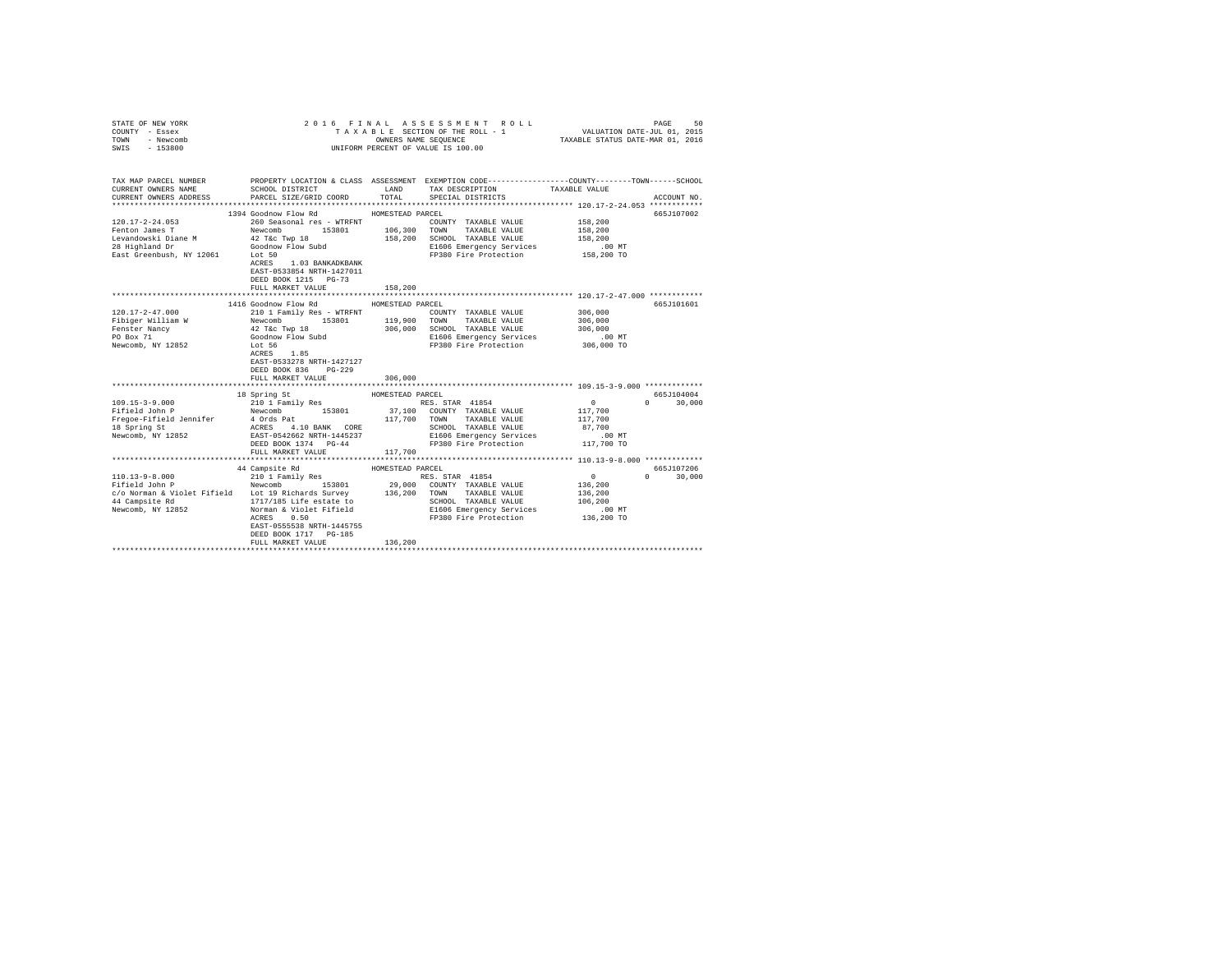| COUNTY - Essex<br>TOWN - Newcomb<br>SWIS - 153800                                                                                                                                                                                                                                                                                                                                                       | T A X A B L E SECTION OF THE ROLL -<br>ONNEERS NAME SEQUENCE<br>UNIFORM PERCENT OF VALUE IS 100.00               |                            |                                                         |  |                             |  |  |
|---------------------------------------------------------------------------------------------------------------------------------------------------------------------------------------------------------------------------------------------------------------------------------------------------------------------------------------------------------------------------------------------------------|------------------------------------------------------------------------------------------------------------------|----------------------------|---------------------------------------------------------|--|-----------------------------|--|--|
| TAX MAP PARCEL NUMBER     PROPERTY LOCATION & CLASS ASSESSMENT EXEMPTION CODE--------------COUNTY-------TOWN------SCHOOL<br>CURRENT OWNERS NAME     SCHOOL DISTRICT     LAND   TAX DESCRIPTION     TAXABLE VALUE<br>CURRENT OWNERS ADDRESS PARCEL SIZE/GRID COORD                                                                                                                                       |                                                                                                                  | TOTAL                      | SPECIAL DISTRICTS                                       |  | ACCOUNT NO.                 |  |  |
| 109.16-5-2.000<br>109.16-5-2.000<br>109.16-5-2.000<br>2011 Family Res = HOMESTEAD PARCEL<br>2011 Family Res = 2018<br>27,000 TOWNTY TAXABLE VALUE<br>211,300 COUNTY TAXABLE VALUE<br>2011 FAMILY RESS 0.40 BAND 113,300<br>27,000 TOWNTY TAXAB                                                                                                                                                          | FULL MARKET VALUE                                                                                                | 111,300                    |                                                         |  | 665J105808                  |  |  |
|                                                                                                                                                                                                                                                                                                                                                                                                         |                                                                                                                  |                            |                                                         |  |                             |  |  |
|                                                                                                                                                                                                                                                                                                                                                                                                         | 26 Schraver Way<br>FULL MARKET VALUE                                                                             | HOMESTEAD PARCEL<br>50,000 |                                                         |  | 665J100601                  |  |  |
|                                                                                                                                                                                                                                                                                                                                                                                                         |                                                                                                                  |                            |                                                         |  | 665J101113                  |  |  |
| $\begin{tabular}{l c c c c c} \multicolumn{1}{c c c c} \multicolumn{1}{c c c} \multicolumn{1}{c c c} \multicolumn{1}{c c c} \multicolumn{1}{c c c} \multicolumn{1}{c c c} \multicolumn{1}{c c c} \multicolumn{1}{c c c} \multicolumn{1}{c c c} \multicolumn{1}{c c c} \multicolumn{1}{c c c} \multicolumn{1}{c c c} \multicolumn{1}{c c c} \multicolumn{1}{c c c} \multicolumn{1}{c c c} \multicolumn{$ |                                                                                                                  |                            |                                                         |  | $0 \t 30,000$               |  |  |
|                                                                                                                                                                                                                                                                                                                                                                                                         |                                                                                                                  |                            |                                                         |  |                             |  |  |
| 1999.15-4-3.000 153801 12000 11 12000 11 12000 12000 12000 12000 12000 12000 12000 12000 12000 12000 12000 12000 12000 12000 12000 12000 12000 12000 12000 12000 12000 12000 12000 12000 12000 12000 12000 12000 12000 12000 1                                                                                                                                                                          |                                                                                                                  |                            |                                                         |  | 665J103604<br>$0 \t 42,400$ |  |  |
|                                                                                                                                                                                                                                                                                                                                                                                                         |                                                                                                                  |                            |                                                         |  |                             |  |  |
|                                                                                                                                                                                                                                                                                                                                                                                                         | 1846 Goodnow Flow Rd MOMESTEAD PARCEL<br>EAST-0525380 NRTH-1426049<br>DEED BOOK 1018 PG-234<br>FULL MARKET VALUE | 297,900                    | ECEL<br>COUNTY TAXABLE VALUE 297,900<br>297,900 297,900 |  | 665J193001                  |  |  |
|                                                                                                                                                                                                                                                                                                                                                                                                         |                                                                                                                  |                            |                                                         |  |                             |  |  |
|                                                                                                                                                                                                                                                                                                                                                                                                         |                                                                                                                  |                            |                                                         |  |                             |  |  |

STATE OF NEW YORK 2 0 1 6 F I N A L A S S E S S M E N T R O L L PAGE 51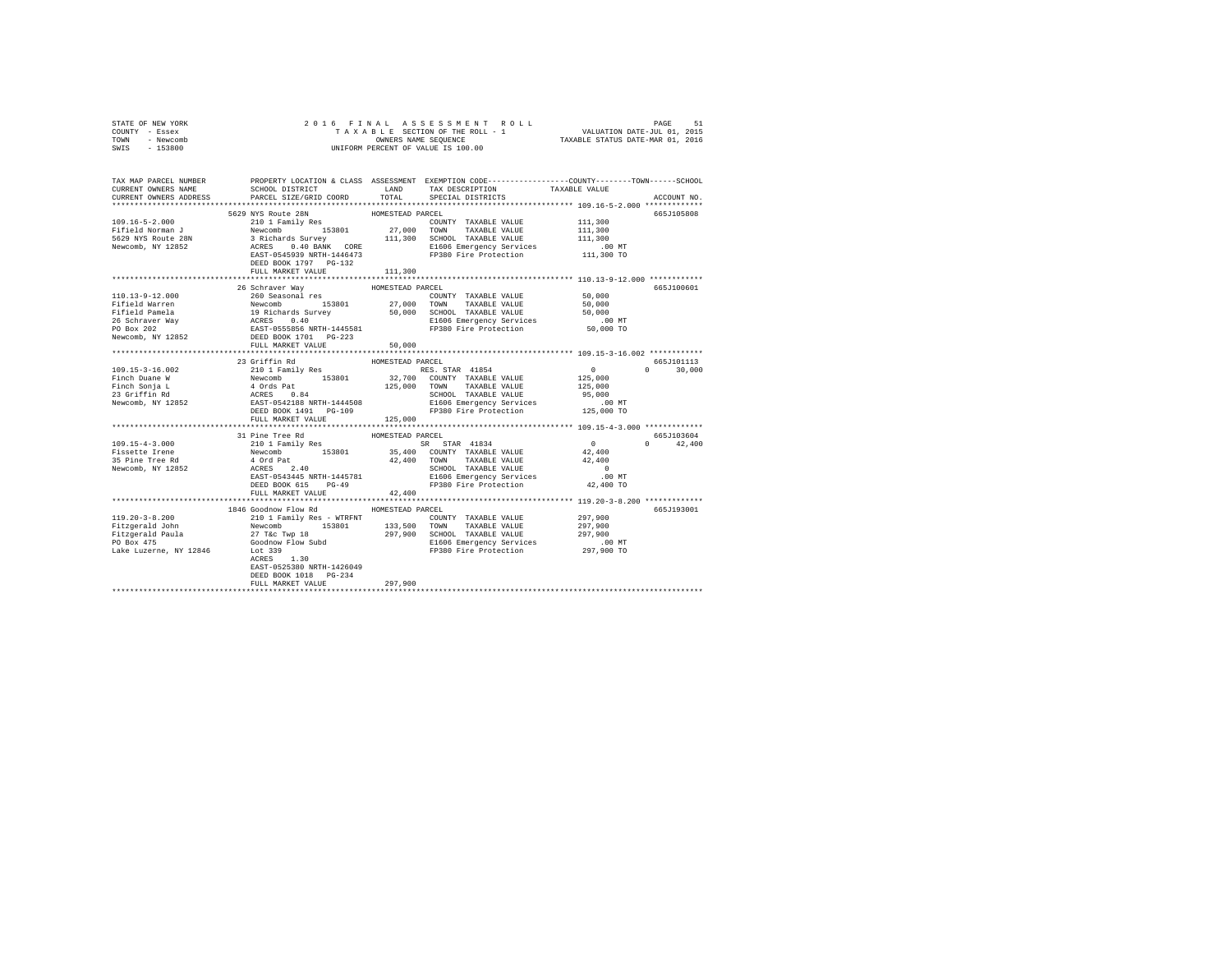| COUNTY - Essex<br>TOWN - Newcomb<br>SWIS - 153800 | UNIFORM PERCENT OF VALUE IS 100.00                                                                                                                                                                                                                                                                                                                                                              |                  |                                                                     |                                  |                             |
|---------------------------------------------------|-------------------------------------------------------------------------------------------------------------------------------------------------------------------------------------------------------------------------------------------------------------------------------------------------------------------------------------------------------------------------------------------------|------------------|---------------------------------------------------------------------|----------------------------------|-----------------------------|
|                                                   | TAX MAP PARCEL NUMBER PROPERTY LOCATION & CLASS ASSESSMENT EXEMPTION CODE--------------COUNTY-------TOWN------SCHOOL<br>CURRENT OWNERS NAME SCHOOL DISTRICT A LAND TAX DESCRIPTION TAXABLE VALUE                                                                                                                                                                                                |                  |                                                                     |                                  |                             |
| CURRENT OWNERS ADDRESS                            | PARCEL SIZE/GRID COORD TOTAL                                                                                                                                                                                                                                                                                                                                                                    |                  | SPECIAL DISTRICTS                                                   |                                  | ACCOUNT NO.                 |
|                                                   |                                                                                                                                                                                                                                                                                                                                                                                                 |                  |                                                                     |                                  |                             |
|                                                   | 1360 Goodnow Flow Rd                                                                                                                                                                                                                                                                                                                                                                            | HOMESTEAD PARCEL |                                                                     |                                  | 665J103503                  |
|                                                   |                                                                                                                                                                                                                                                                                                                                                                                                 |                  | COUNTY TAXABLE VALUE                                                | 190,200                          |                             |
|                                                   | ${\small \begin{tabular}{lcccccc} 120.18-2-7.000 & 210 & 1 Family Res - WTRFNT & 106,300 & TAXABLE VALUE \\ \hline \end{tabular}} \begin{tabular}{lcccccc} 120.18-2-7.000 & 210 & 1 Family Res - WTRFNT & 106,300 & TONN & TAXABLE VALUE \\ \end{tabular}}$                                                                                                                                     |                  |                                                                     | 190,200                          |                             |
|                                                   |                                                                                                                                                                                                                                                                                                                                                                                                 |                  | 190,200 SCHOOL TAXABLE VALUE                                        | 190,200                          |                             |
|                                                   | Flynn Family Trust James Janeson (1847)<br>222 Burt Rd (1847) (1848) (1848) (1848) (1848) (1848)<br>Fort Edward, NY 12828 (1848) (1848) (1848) (1848) (1848)                                                                                                                                                                                                                                    |                  | E1606 Emergency Services .00 MT                                     |                                  |                             |
|                                                   | $ACRES$ 1.05                                                                                                                                                                                                                                                                                                                                                                                    |                  | FP380 Fire Protection                                               | 190,200 TO                       |                             |
|                                                   | EAST-0534645 NRTH-1426840                                                                                                                                                                                                                                                                                                                                                                       |                  |                                                                     |                                  |                             |
|                                                   | DEED BOOK 1655 PG-121                                                                                                                                                                                                                                                                                                                                                                           |                  |                                                                     |                                  |                             |
|                                                   | FULL MARKET VALUE                                                                                                                                                                                                                                                                                                                                                                               | 190,200          |                                                                     |                                  |                             |
|                                                   |                                                                                                                                                                                                                                                                                                                                                                                                 |                  |                                                                     |                                  |                             |
|                                                   |                                                                                                                                                                                                                                                                                                                                                                                                 |                  |                                                                     |                                  | 665J103502                  |
|                                                   |                                                                                                                                                                                                                                                                                                                                                                                                 |                  | COUNTY TAXABLE VALUE 162,200                                        |                                  |                             |
|                                                   |                                                                                                                                                                                                                                                                                                                                                                                                 |                  |                                                                     | 162,200                          |                             |
|                                                   |                                                                                                                                                                                                                                                                                                                                                                                                 |                  |                                                                     | 162,200                          |                             |
|                                                   |                                                                                                                                                                                                                                                                                                                                                                                                 |                  | El606 Emergency Services .00 MT<br>FP380 Fire Protection 162,200 TO |                                  |                             |
|                                                   | $\begin{tabular}{l c c c c c c c c} \multicolumn{2}{c}{\textbf{120.18}-2-6.000 & \multicolumn{2}{c}{\textbf{120.18}-2-6.000 & \multicolumn{2}{c}{\textbf{120.18}-2-6.000 & \multicolumn{2}{c}{\textbf{120.18}-2-6.000 & \multicolumn{2}{c}{\textbf{120.18}-2-6.000 & \multicolumn{2}{c}{\textbf{120.18}-2-6.000 & \multicolumn{2}{c}{\textbf{120.18}-2-6.000 &$<br>$\verb ACRES  1.01$          |                  |                                                                     |                                  |                             |
|                                                   | EAST-0534542 NRTH-1426841                                                                                                                                                                                                                                                                                                                                                                       |                  |                                                                     |                                  |                             |
|                                                   | DEED BOOK 1442 PG-34                                                                                                                                                                                                                                                                                                                                                                            |                  |                                                                     |                                  |                             |
|                                                   | FULL MARKET VALUE                                                                                                                                                                                                                                                                                                                                                                               | 162,200          |                                                                     |                                  |                             |
|                                                   |                                                                                                                                                                                                                                                                                                                                                                                                 |                  |                                                                     |                                  |                             |
|                                                   | 1204 Goodnow Flow Rd MOMESTEAD PARCEL                                                                                                                                                                                                                                                                                                                                                           |                  |                                                                     | $\sim$ 0.000 $\sim$ 0.000 $\sim$ | 665J104115<br>$0 \t 30,000$ |
|                                                   |                                                                                                                                                                                                                                                                                                                                                                                                 |                  |                                                                     | 185,300                          |                             |
|                                                   |                                                                                                                                                                                                                                                                                                                                                                                                 |                  |                                                                     | 185,300                          |                             |
|                                                   |                                                                                                                                                                                                                                                                                                                                                                                                 |                  | SCHOOL TAXABLE VALUE 155,300                                        |                                  |                             |
|                                                   |                                                                                                                                                                                                                                                                                                                                                                                                 |                  | E1606 Emergency Services                                            | .00 MT                           |                             |
|                                                   | $\begin{tabular}{l c c c c c} \multicolumn{1}{c}{\textbf{120.18}-2-42.000 & \multicolumn{1}{c}{\textbf{40.19}} & \multicolumn{1}{c}{\textbf{120.18}-2-42.000} & \multicolumn{1}{c}{\textbf{40.19}} & \multicolumn{1}{c}{\textbf{120.18}-2} & \multicolumn{1}{c}{\textbf{120.18}-2} & \multicolumn{1}{c}{\textbf{120.18}-2} & \multicolumn{1}{c}{\textbf{120.18}} & \multicolumn{1}{c}{\textbf{$ |                  | FP380 Fire Protection 185,300 TO                                    |                                  |                             |
|                                                   |                                                                                                                                                                                                                                                                                                                                                                                                 |                  |                                                                     |                                  |                             |
|                                                   | DEED BOOK 696 PG-170                                                                                                                                                                                                                                                                                                                                                                            |                  |                                                                     |                                  |                             |
|                                                   | FULL MARKET VALUE                                                                                                                                                                                                                                                                                                                                                                               | 185,300          |                                                                     |                                  |                             |
|                                                   |                                                                                                                                                                                                                                                                                                                                                                                                 |                  |                                                                     |                                  | 665J103507                  |
|                                                   |                                                                                                                                                                                                                                                                                                                                                                                                 |                  |                                                                     |                                  | 0 65,300                    |
|                                                   |                                                                                                                                                                                                                                                                                                                                                                                                 |                  |                                                                     |                                  |                             |
|                                                   | 359 NYS Route 28N 2008<br>1008-576AD PARCEL 1008-1-20.000 2008<br>1008-1-20.000 2008<br>Friend Clive P Newcomb 243 Ords<br>281 Multiple res<br>283 Ords<br>283 Ords<br>283 Ords<br>283 Ords<br>283 Ords<br>283 Ords<br>283 Ords<br>29,000 TOWN TAXABLE                                                                                                                                          |                  |                                                                     |                                  |                             |
|                                                   |                                                                                                                                                                                                                                                                                                                                                                                                 |                  |                                                                     |                                  |                             |
|                                                   |                                                                                                                                                                                                                                                                                                                                                                                                 |                  |                                                                     |                                  |                             |
|                                                   |                                                                                                                                                                                                                                                                                                                                                                                                 |                  |                                                                     |                                  |                             |
|                                                   | DEED BOOK 1109 PG-327                                                                                                                                                                                                                                                                                                                                                                           | 90,000           |                                                                     |                                  |                             |
|                                                   | FULL MARKET VALUE                                                                                                                                                                                                                                                                                                                                                                               |                  |                                                                     |                                  |                             |
|                                                   |                                                                                                                                                                                                                                                                                                                                                                                                 |                  |                                                                     |                                  |                             |

STATE OF NEW YORK 2 0 1 6 F I N A L A S S E S S M E N T R O L L PAGE 52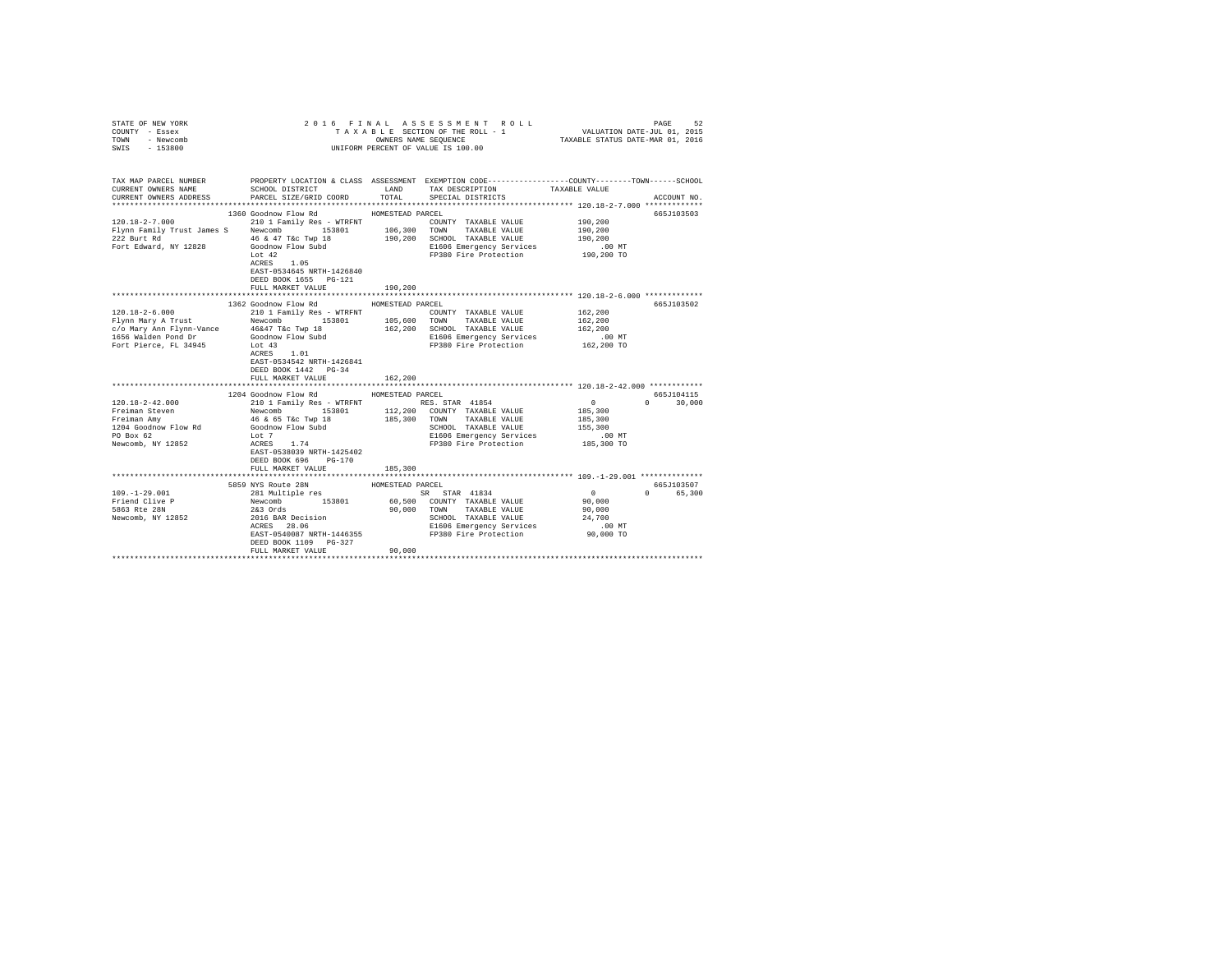| STATE OF NEW YORK<br>COUNTY - Essex |                                                                                                                                                                                                                                                                                                                                                                                                                                              |         |                                   |             |
|-------------------------------------|----------------------------------------------------------------------------------------------------------------------------------------------------------------------------------------------------------------------------------------------------------------------------------------------------------------------------------------------------------------------------------------------------------------------------------------------|---------|-----------------------------------|-------------|
| TOWN - Newcomb                      |                                                                                                                                                                                                                                                                                                                                                                                                                                              |         |                                   |             |
| SWIS - 153800                       |                                                                                                                                                                                                                                                                                                                                                                                                                                              |         |                                   |             |
|                                     |                                                                                                                                                                                                                                                                                                                                                                                                                                              |         |                                   |             |
|                                     |                                                                                                                                                                                                                                                                                                                                                                                                                                              |         |                                   |             |
|                                     |                                                                                                                                                                                                                                                                                                                                                                                                                                              |         |                                   |             |
|                                     | TAX MAP PARCEL NUMBER     PROPERTY LOCATION & CLASS ASSESSMENT EXEMPTION CODE--------------COUNTY-------TOWN------SCHOOL<br>CURRENT OWNERS NAME     SCHOOL DISTRICT     LAND   TAX DESCRIPTION     TAXABLE VALUE                                                                                                                                                                                                                             |         |                                   |             |
| CURRENT OWNERS ADDRESS              | PARCEL SIZE/GRID COORD                                                                                                                                                                                                                                                                                                                                                                                                                       | TOTAL   | SPECIAL DISTRICTS                 | ACCOUNT NO. |
|                                     |                                                                                                                                                                                                                                                                                                                                                                                                                                              |         |                                   |             |
|                                     |                                                                                                                                                                                                                                                                                                                                                                                                                                              |         |                                   | 665J177007  |
|                                     |                                                                                                                                                                                                                                                                                                                                                                                                                                              |         |                                   |             |
|                                     |                                                                                                                                                                                                                                                                                                                                                                                                                                              |         |                                   |             |
|                                     |                                                                                                                                                                                                                                                                                                                                                                                                                                              |         |                                   |             |
|                                     |                                                                                                                                                                                                                                                                                                                                                                                                                                              |         |                                   |             |
|                                     |                                                                                                                                                                                                                                                                                                                                                                                                                                              |         |                                   |             |
|                                     |                                                                                                                                                                                                                                                                                                                                                                                                                                              |         |                                   |             |
|                                     |                                                                                                                                                                                                                                                                                                                                                                                                                                              |         |                                   |             |
|                                     | $\begin{tabular}{l c c c c c} \hline 110.17-2-11.113 & \multicolumn{3}{c}{\texttt{NUS} Rulet 28N} & \multicolumn{3}{c}{\texttt{NNH-MMESTARD PARCH}} & \multicolumn{3}{c}{\texttt{PALIET}} & \multicolumn{3}{c}{\texttt{NON-HOMESTARD PARCH}} & \multicolumn{3}{c}{\texttt{NOLUET}} & \multicolumn{3}{c}{\texttt{24.200} & \multicolumn{3}{c}{\texttt{TANABLE VALUE}} & \multicolumn{3}{c}{\texttt{25.500}} \\ \hline \texttt{Fuller Stephen$ |         |                                   | 665J180006  |
|                                     |                                                                                                                                                                                                                                                                                                                                                                                                                                              |         |                                   |             |
|                                     |                                                                                                                                                                                                                                                                                                                                                                                                                                              |         |                                   |             |
|                                     |                                                                                                                                                                                                                                                                                                                                                                                                                                              |         |                                   |             |
|                                     |                                                                                                                                                                                                                                                                                                                                                                                                                                              |         |                                   |             |
|                                     |                                                                                                                                                                                                                                                                                                                                                                                                                                              |         |                                   |             |
|                                     |                                                                                                                                                                                                                                                                                                                                                                                                                                              |         |                                   |             |
|                                     | FULL MARKET VALUE                                                                                                                                                                                                                                                                                                                                                                                                                            | 25,500  |                                   |             |
|                                     |                                                                                                                                                                                                                                                                                                                                                                                                                                              |         |                                   |             |
|                                     | $\begin{tabular}{l c c c c c c c c} \hline & $5095$ WTS TED RDE & $5095$ WTS U10131$ & $100117-2-19$ & $100117-2-19$ & $100183$ & $100183$ & $100183$ & $100183$ & $100183$ & $100183$ \\ \hline \hline \end{tabular} \hline \begin{tabular}{l c c c c} \hline & $5095$ WTS U10111 & $2401$ & $100183$ & $100183$ & $10018$                                                                                                                  |         |                                   | 665J100210  |
|                                     |                                                                                                                                                                                                                                                                                                                                                                                                                                              |         |                                   |             |
|                                     |                                                                                                                                                                                                                                                                                                                                                                                                                                              |         |                                   |             |
|                                     |                                                                                                                                                                                                                                                                                                                                                                                                                                              |         |                                   |             |
|                                     |                                                                                                                                                                                                                                                                                                                                                                                                                                              |         |                                   |             |
|                                     |                                                                                                                                                                                                                                                                                                                                                                                                                                              |         |                                   |             |
|                                     |                                                                                                                                                                                                                                                                                                                                                                                                                                              |         |                                   |             |
|                                     | FULL MARKET VALUE                                                                                                                                                                                                                                                                                                                                                                                                                            | 139,000 |                                   |             |
|                                     |                                                                                                                                                                                                                                                                                                                                                                                                                                              |         |                                   |             |
|                                     |                                                                                                                                                                                                                                                                                                                                                                                                                                              |         |                                   | 665J187002  |
|                                     |                                                                                                                                                                                                                                                                                                                                                                                                                                              |         |                                   |             |
|                                     |                                                                                                                                                                                                                                                                                                                                                                                                                                              |         |                                   |             |
|                                     |                                                                                                                                                                                                                                                                                                                                                                                                                                              |         |                                   |             |
|                                     |                                                                                                                                                                                                                                                                                                                                                                                                                                              |         |                                   |             |
|                                     | DEED BOOK 1686 PG-46                                                                                                                                                                                                                                                                                                                                                                                                                         |         |                                   |             |
|                                     | FULL MARKET VALUE                                                                                                                                                                                                                                                                                                                                                                                                                            | 100,000 |                                   |             |
|                                     |                                                                                                                                                                                                                                                                                                                                                                                                                                              |         |                                   |             |
|                                     |                                                                                                                                                                                                                                                                                                                                                                                                                                              |         |                                   |             |
|                                     |                                                                                                                                                                                                                                                                                                                                                                                                                                              |         |                                   |             |
|                                     |                                                                                                                                                                                                                                                                                                                                                                                                                                              |         |                                   |             |
|                                     |                                                                                                                                                                                                                                                                                                                                                                                                                                              |         |                                   |             |
|                                     |                                                                                                                                                                                                                                                                                                                                                                                                                                              |         |                                   |             |
|                                     |                                                                                                                                                                                                                                                                                                                                                                                                                                              |         |                                   |             |
|                                     |                                                                                                                                                                                                                                                                                                                                                                                                                                              |         |                                   |             |
|                                     |                                                                                                                                                                                                                                                                                                                                                                                                                                              |         |                                   |             |
|                                     |                                                                                                                                                                                                                                                                                                                                                                                                                                              |         |                                   |             |
|                                     | 131 Marcy Line 1991 Research MAGESTERD PRACEL 110.17-3-5.033 (6657103509)<br>143 Marcy Line 100157832 (2011 Family Res<br>The Thorn Survey of the School of the School of the School of the School of the School of the School of                                                                                                                                                                                                            |         |                                   |             |
|                                     |                                                                                                                                                                                                                                                                                                                                                                                                                                              |         | WD380 Water District 156,900 TO M |             |
|                                     |                                                                                                                                                                                                                                                                                                                                                                                                                                              |         |                                   |             |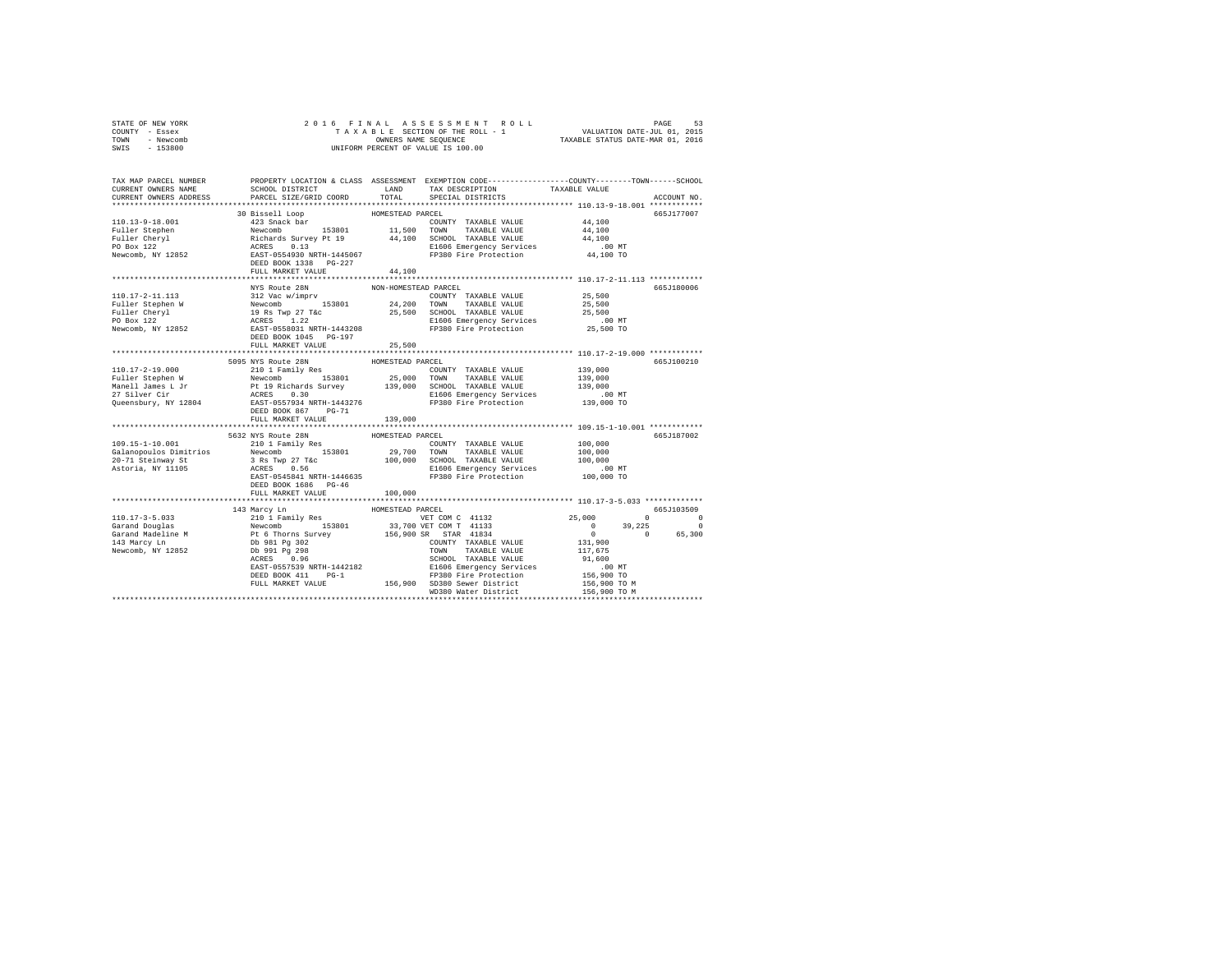| STATE OF NEW YORK<br>COUNTY - Essex<br>TOWN - Newcomb                                                                                                                                                                                                                                                                                                                                                             |                                                             |                  |                                                                                                                                                         |                                                                                                              |               |
|-------------------------------------------------------------------------------------------------------------------------------------------------------------------------------------------------------------------------------------------------------------------------------------------------------------------------------------------------------------------------------------------------------------------|-------------------------------------------------------------|------------------|---------------------------------------------------------------------------------------------------------------------------------------------------------|--------------------------------------------------------------------------------------------------------------|---------------|
| SWIS - 153800                                                                                                                                                                                                                                                                                                                                                                                                     |                                                             |                  |                                                                                                                                                         |                                                                                                              |               |
| TAX MAP PARCEL NUMBER PROPERTY LOCATION & CLASS ASSESSMENT EXEMPTION CODE---------------COUNTY-------TOWN------SCHOOL<br>CURRENT OWNERS NAME SCHOOL DISTRICT LAND TAX DESCRIPTION TAXABLE VALUE                                                                                                                                                                                                                   |                                                             |                  |                                                                                                                                                         |                                                                                                              |               |
| CURRENT OWNERS ADDRESS PARCEL SIZE/GRID COORD TOTAL SPECIAL DISTRICTS                                                                                                                                                                                                                                                                                                                                             |                                                             |                  |                                                                                                                                                         |                                                                                                              | ACCOUNT NO.   |
|                                                                                                                                                                                                                                                                                                                                                                                                                   |                                                             |                  |                                                                                                                                                         |                                                                                                              |               |
|                                                                                                                                                                                                                                                                                                                                                                                                                   | 8 Sanford Ln                                                | HOMESTEAD PARCEL |                                                                                                                                                         |                                                                                                              | 665J103510    |
|                                                                                                                                                                                                                                                                                                                                                                                                                   |                                                             |                  |                                                                                                                                                         |                                                                                                              | $0 \t 30,000$ |
|                                                                                                                                                                                                                                                                                                                                                                                                                   |                                                             |                  |                                                                                                                                                         |                                                                                                              |               |
|                                                                                                                                                                                                                                                                                                                                                                                                                   |                                                             |                  |                                                                                                                                                         |                                                                                                              |               |
|                                                                                                                                                                                                                                                                                                                                                                                                                   |                                                             |                  |                                                                                                                                                         |                                                                                                              |               |
|                                                                                                                                                                                                                                                                                                                                                                                                                   |                                                             |                  |                                                                                                                                                         |                                                                                                              |               |
|                                                                                                                                                                                                                                                                                                                                                                                                                   |                                                             |                  |                                                                                                                                                         |                                                                                                              |               |
|                                                                                                                                                                                                                                                                                                                                                                                                                   |                                                             |                  |                                                                                                                                                         |                                                                                                              |               |
|                                                                                                                                                                                                                                                                                                                                                                                                                   |                                                             |                  |                                                                                                                                                         |                                                                                                              |               |
|                                                                                                                                                                                                                                                                                                                                                                                                                   | $3 \text{ }\texttt{line Tree Rd} \texttt{HOMESTEAD PARCEL}$ |                  |                                                                                                                                                         |                                                                                                              | 665J106204    |
| $109.15 - 4 - 7.000$                                                                                                                                                                                                                                                                                                                                                                                              | 210 1 Family Res                                            |                  | COUNTY TAXABLE VALUE                                                                                                                                    | 77,400                                                                                                       |               |
|                                                                                                                                                                                                                                                                                                                                                                                                                   |                                                             |                  |                                                                                                                                                         | 77,400                                                                                                       |               |
|                                                                                                                                                                                                                                                                                                                                                                                                                   |                                                             |                  |                                                                                                                                                         | 77,400                                                                                                       |               |
|                                                                                                                                                                                                                                                                                                                                                                                                                   |                                                             |                  |                                                                                                                                                         | .00 MT<br>77,400 TO                                                                                          |               |
|                                                                                                                                                                                                                                                                                                                                                                                                                   |                                                             |                  |                                                                                                                                                         |                                                                                                              |               |
|                                                                                                                                                                                                                                                                                                                                                                                                                   | DEED BOOK 1556 PG-134                                       |                  |                                                                                                                                                         |                                                                                                              |               |
| $\begin{tabular}{l c c c c c} \hline \texttt{109.15-4-8.000} & \texttt{5699 NS} & \texttt{ROWESTFAD} & \texttt{HOMESTFAD} & \texttt{RORET} & \texttt{RORISTFAD} & \texttt{PACSE} \\[1mm] \hline \texttt{109.15-4-8.000} & \texttt{599 NS} & \texttt{ROU} & \texttt{HOMESTFAD} & \texttt{WET COM CT 41131} & \texttt{21,538} & \texttt{21,538} \\[1mm] \hline \texttt{Garrand Michael E} & \texttt$                | FULL MARKET VALUE 77,400                                    |                  |                                                                                                                                                         |                                                                                                              |               |
|                                                                                                                                                                                                                                                                                                                                                                                                                   |                                                             |                  |                                                                                                                                                         |                                                                                                              | 665J103605    |
|                                                                                                                                                                                                                                                                                                                                                                                                                   |                                                             |                  |                                                                                                                                                         | 21,538 21,538 0                                                                                              |               |
|                                                                                                                                                                                                                                                                                                                                                                                                                   |                                                             |                  |                                                                                                                                                         |                                                                                                              |               |
|                                                                                                                                                                                                                                                                                                                                                                                                                   |                                                             |                  |                                                                                                                                                         | $\begin{array}{cccc} 6,461 & 61,330 & 0 \\ 6,461 & 6,461 & 0 \\ 0 & 0 & 30,000 \\ 144,301 & & & \end{array}$ |               |
|                                                                                                                                                                                                                                                                                                                                                                                                                   |                                                             |                  |                                                                                                                                                         |                                                                                                              |               |
|                                                                                                                                                                                                                                                                                                                                                                                                                   |                                                             |                  |                                                                                                                                                         |                                                                                                              |               |
|                                                                                                                                                                                                                                                                                                                                                                                                                   |                                                             |                  |                                                                                                                                                         |                                                                                                              |               |
|                                                                                                                                                                                                                                                                                                                                                                                                                   |                                                             |                  |                                                                                                                                                         |                                                                                                              |               |
|                                                                                                                                                                                                                                                                                                                                                                                                                   |                                                             |                  |                                                                                                                                                         |                                                                                                              |               |
|                                                                                                                                                                                                                                                                                                                                                                                                                   | 1878 Goodnow Flow Rd MOMESTEAD PARCEL                       |                  |                                                                                                                                                         | 665J188001                                                                                                   |               |
| $119.20 - 2 - 4.000$                                                                                                                                                                                                                                                                                                                                                                                              |                                                             |                  |                                                                                                                                                         |                                                                                                              |               |
|                                                                                                                                                                                                                                                                                                                                                                                                                   |                                                             |                  |                                                                                                                                                         |                                                                                                              |               |
|                                                                                                                                                                                                                                                                                                                                                                                                                   |                                                             |                  | 260 Seasonal res – WTRFNT<br>Newcomb 1 153601 1937, 132,700 TOWN TAXABLE VALUE 213,800<br>27 Twp 18 T&c Purchase 213,800 SCHOOL TAXABLE VALUE 213,800 1 |                                                                                                              |               |
| Garretson William<br>Garretson Jan O<br>4787 Essex Dr                                                                                                                                                                                                                                                                                                                                                             | Goodnow Shores<br>Lot 349                                   |                  | E1606 Emergency Services 6 00 MT<br>FP380 Fire Protection 213,800 TO                                                                                    | $.00$ MT                                                                                                     |               |
| Doylestown, PA 18902                                                                                                                                                                                                                                                                                                                                                                                              | Lot 349                                                     |                  |                                                                                                                                                         |                                                                                                              |               |
|                                                                                                                                                                                                                                                                                                                                                                                                                   | ACRES 0.88                                                  |                  |                                                                                                                                                         |                                                                                                              |               |
|                                                                                                                                                                                                                                                                                                                                                                                                                   | EAST-0524373 NRTH-1426542                                   |                  |                                                                                                                                                         |                                                                                                              |               |
|                                                                                                                                                                                                                                                                                                                                                                                                                   | DEED BOOK 1299 PG-154                                       |                  |                                                                                                                                                         |                                                                                                              |               |
|                                                                                                                                                                                                                                                                                                                                                                                                                   | FULL MARKET VALUE                                           | 213,800          |                                                                                                                                                         |                                                                                                              |               |
|                                                                                                                                                                                                                                                                                                                                                                                                                   | 51 Beaver Bay MOMESTEAD PARCEL                              |                  |                                                                                                                                                         |                                                                                                              | 665J101409    |
| $[120.17-3-7.000] \begin{minipage}{0.13cm} \begin{minipage}{0.13cm} \text{130,000} & \text{15cm} \end{minipage} & \text{WIREY} & \text{COMITY} & \text{TAXABLE VALUE} & \text{193,800} \\ \text{Gavvilla Dina} & \text{Newcomb} & \text{153801} & \text{130,000} & \text{TANABLE VALUE} & \text{193,800} \\ \text{Gavvilla Dina} & \text{Newcomb} & \text{193,800} & \text{STNOL TAXABLE VALUE} & \text{193,800}$ |                                                             |                  |                                                                                                                                                         |                                                                                                              |               |
|                                                                                                                                                                                                                                                                                                                                                                                                                   |                                                             |                  |                                                                                                                                                         |                                                                                                              |               |
|                                                                                                                                                                                                                                                                                                                                                                                                                   |                                                             |                  |                                                                                                                                                         |                                                                                                              |               |
|                                                                                                                                                                                                                                                                                                                                                                                                                   |                                                             |                  |                                                                                                                                                         |                                                                                                              |               |
|                                                                                                                                                                                                                                                                                                                                                                                                                   |                                                             |                  |                                                                                                                                                         |                                                                                                              |               |
|                                                                                                                                                                                                                                                                                                                                                                                                                   |                                                             |                  |                                                                                                                                                         |                                                                                                              |               |
|                                                                                                                                                                                                                                                                                                                                                                                                                   | EAST-0528213 NRTH-1426320<br>DEED BOOK 1229 PG-190          |                  |                                                                                                                                                         |                                                                                                              |               |
|                                                                                                                                                                                                                                                                                                                                                                                                                   | FULL MARKET VALUE                                           | 193,800          |                                                                                                                                                         |                                                                                                              |               |
|                                                                                                                                                                                                                                                                                                                                                                                                                   |                                                             |                  |                                                                                                                                                         |                                                                                                              |               |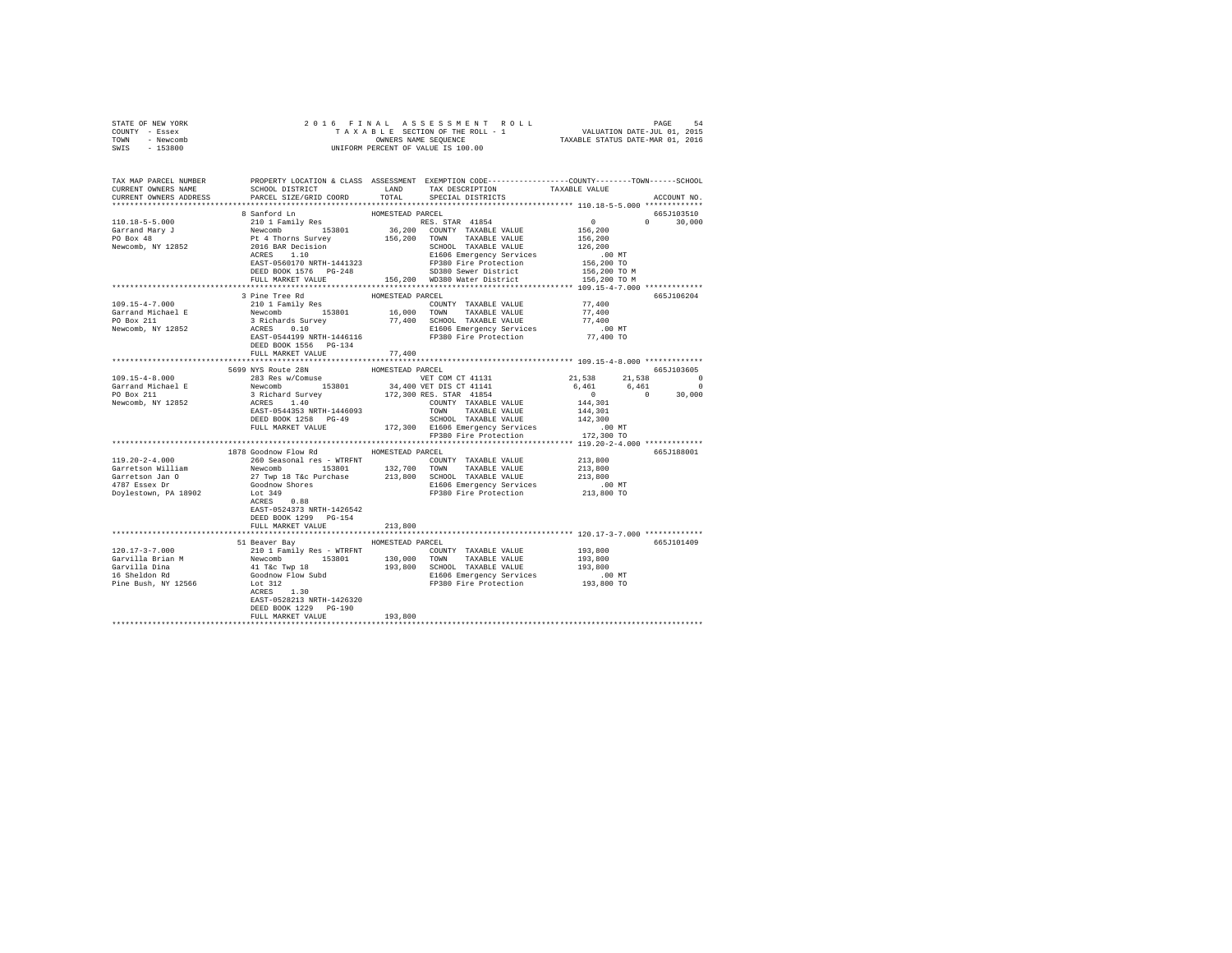| STATE OF NEW YORK<br>COUNTY - Essex<br>TOWN - Newcomb<br>SWIS - 153800                      |                                                                                                 |                  | 2016 FINAL ASSESSMENT ROLL<br>TAXABLE SECTION OF THE ROLL - 1<br>OWNERS NAME SEQUENCE<br>UNIFORM PERCENT OF VALUE IS 100.00 | VALUATION DATE-JUL 01, 2015<br>TAXABLE STATUS DATE-MAR 01, 2016 | PAGE<br>55  |
|---------------------------------------------------------------------------------------------|-------------------------------------------------------------------------------------------------|------------------|-----------------------------------------------------------------------------------------------------------------------------|-----------------------------------------------------------------|-------------|
| TAX MAP PARCEL NUMBER                                                                       |                                                                                                 |                  | PROPERTY LOCATION & CLASS ASSESSMENT EXEMPTION CODE---------------COUNTY-------TOWN------SCHOOL                             |                                                                 |             |
| CURRENT OWNERS NAME                                                                         | SCHOOL DISTRICT<br>PARCEL SIZE/GRID COORD                                                       | LAND<br>TOTAL    | TAX DESCRIPTION                                                                                                             | TAXABLE VALUE                                                   | ACCOUNT NO. |
| CURRENT OWNERS ADDRESS                                                                      |                                                                                                 |                  | SPECIAL DISTRICTS                                                                                                           |                                                                 |             |
|                                                                                             | 81 Beaver Bay                                                                                   | HOMESTEAD PARCEL |                                                                                                                             |                                                                 | 665J106913  |
| $120.17 - 2 - 3.003$                                                                        | 210 1 Family Res - WTRFNT                                                                       |                  | COUNTY TAXABLE VALUE                                                                                                        | 413,900                                                         |             |
| Garvilla Joseph B                                                                           |                                                                                                 |                  | TAXABLE VALUE                                                                                                               | 413,900                                                         |             |
| Garvilla Betty C                                                                            |                                                                                                 |                  | 413,900 SCHOOL TAXABLE VALUE                                                                                                | 413,900                                                         |             |
| 105 Beaver Bay                                                                              |                                                                                                 |                  | E1606 Emergency Services                                                                                                    | $.00$ MT                                                        |             |
| PO Box 114                                                                                  |                                                                                                 |                  | FP380 Fire Protection                                                                                                       | 413,900 TO                                                      |             |
| Newcomb, NY 12852                                                                           | ACRES 2.94<br>EAST-0528346 NRTH-1427296<br>DEED BOOK 1174 PG-99<br>FULL MARKET VALUE            | 413,900          |                                                                                                                             |                                                                 |             |
|                                                                                             |                                                                                                 |                  |                                                                                                                             |                                                                 |             |
|                                                                                             | 105 Beaver Bay                                                                                  | HOMESTEAD PARCEL |                                                                                                                             |                                                                 | 665J105815  |
| $120.17 - 2 - 6.000$                                                                        | 210 1 Family Res - WTRFNT                                                                       |                  | COUNTY TAXABLE VALUE                                                                                                        | 329,000                                                         |             |
| Garvilla Michael J                                                                          |                                                                                                 |                  | 153801 155,500 TOWN TAXABLE VALUE                                                                                           | 329,000                                                         |             |
| Garvilla Beth A                                                                             |                                                                                                 |                  | 329,000 SCHOOL TAXABLE VALUE<br>E1606 Emergency Services                                                                    | 329,000                                                         |             |
| 22025 Hardscrabble Rd                                                                       | Newcomb 153801<br>26 T&c Twp 18<br>Goodnow Flow Subd                                            |                  |                                                                                                                             | .00 MT                                                          |             |
| Georgetown, DE 19947                                                                        | Lot 101<br>ACRES 2.43<br>EAST-0528715 NRTH-1427333<br>DEED BOOK 1472 PG-31<br>FULL MARKET VALUE | 329,000          | FP380 Fire Protection                                                                                                       | 329,000 TO                                                      |             |
|                                                                                             |                                                                                                 |                  |                                                                                                                             |                                                                 |             |
|                                                                                             | 1056 Goodnow Flow Rd                                                                            | HOMESTEAD PARCEL |                                                                                                                             |                                                                 | 665J101508  |
| $120.18 - 1 - 9.000$                                                                        | 210 1 Family Res - WTRFNT                                                                       |                  | COUNTY TAXABLE VALUE                                                                                                        | 178,300                                                         |             |
| Garvilla Richard J                                                                          | Newcomb 153801 126,800                                                                          |                  | TOWN TAXABLE VALUE                                                                                                          | 178,300                                                         |             |
| Garvilla Lisa A                                                                             | 46 T&c Twp 18                                                                                   |                  | 178,300 SCHOOL TAXABLE VALUE                                                                                                | 178,300                                                         |             |
| 19 Borden Ave                                                                               | Goodnow Flow Subd                                                                               |                  | E1606 Emergency Services                                                                                                    | $.00$ MT                                                        |             |
| PO Box 1469                                                                                 | Lot 144                                                                                         |                  | FP380 Fire Protection 178,300 TO                                                                                            |                                                                 |             |
| Pine Bush, NY 12566                                                                         | ACRES 0.83<br>EAST-0536875 NRTH-1427679<br>DEED BOOK 1260 PG-31<br>FULL MARKET VALUE            | 178,300          |                                                                                                                             |                                                                 |             |
|                                                                                             |                                                                                                 |                  | ***************************** 110.13-13-1.000 ************                                                                  |                                                                 |             |
|                                                                                             | 72 Montayne Way                                                                                 | HOMESTEAD PARCEL |                                                                                                                             |                                                                 | 665J103614  |
| $110.13 - 13 - 1.000$                                                                       | 260 Seasonal res                                                                                |                  | COUNTY TAXABLE VALUE                                                                                                        | 46,600                                                          |             |
| 110.13-13.1000<br>GF Independents Hntg Club Newcomb<br>393 Gansevoort Rd 20 Richards Survey |                                                                                                 |                  | 153801  29,000 TOWN TAXABLE VALUE                                                                                           | 46,600                                                          |             |
|                                                                                             |                                                                                                 |                  | 46,600 SCHOOL TAXABLE VALUE                                                                                                 | 46,600                                                          |             |
| Fort Edward, NY 12828-2224 Bldg 2                                                           | 0.50                                                                                            |                  | E1606 Emergency Services                                                                                                    | $.00$ MT                                                        |             |
|                                                                                             | ACRES<br>EAST-0554901 NRTH-1447288<br>DEED BOOK 227 PG-597                                      |                  | FP380 Fire Protection                                                                                                       | 46,600 TO                                                       |             |
|                                                                                             | FULL MARKET VALUE                                                                               | 46,600           |                                                                                                                             |                                                                 |             |
|                                                                                             |                                                                                                 |                  |                                                                                                                             |                                                                 |             |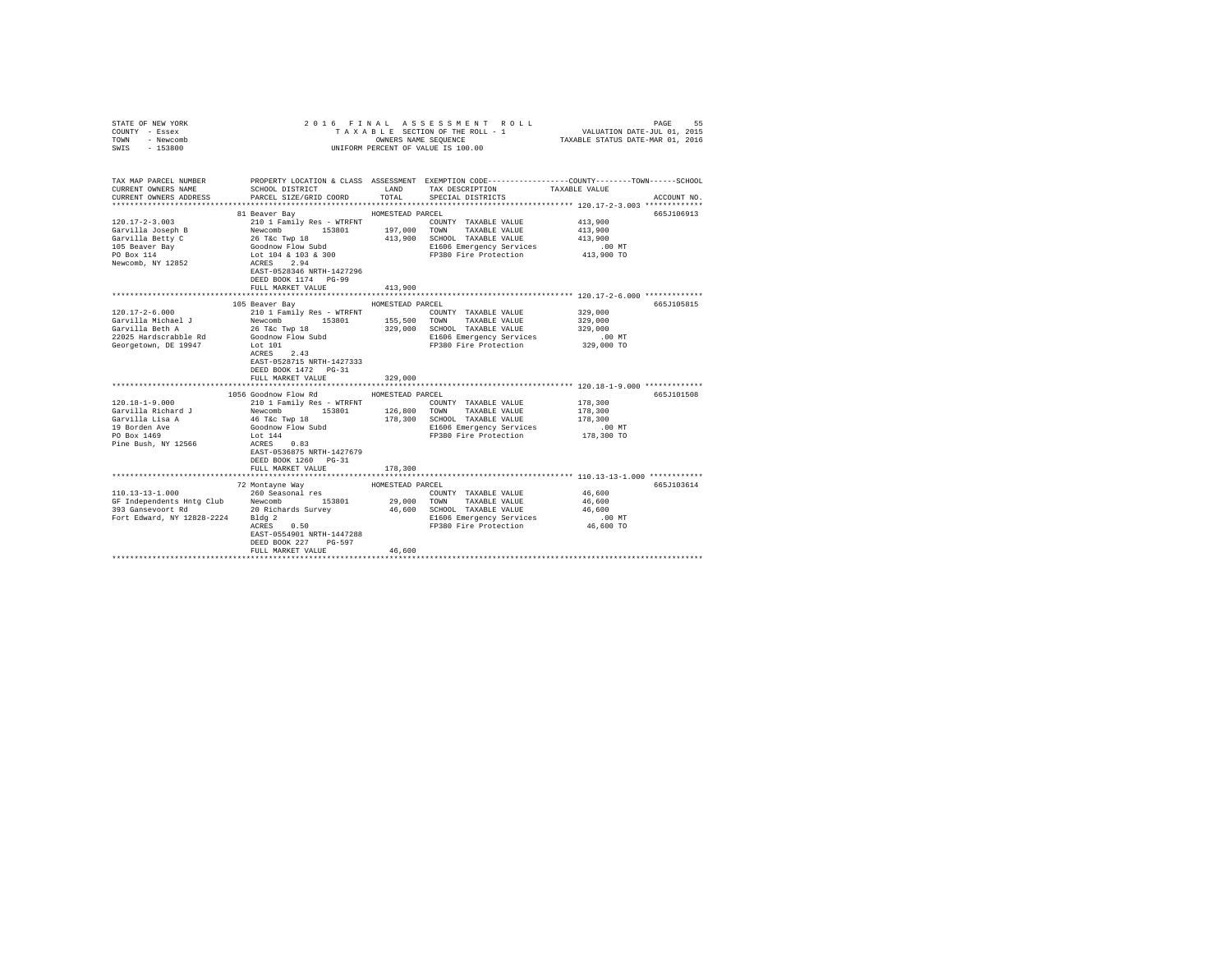|                | STATE OF NEW YORK |  |  | 2016 FINAL ASSESSMENT ROLL         |  | PAGE                             | -56 |
|----------------|-------------------|--|--|------------------------------------|--|----------------------------------|-----|
| COUNTY - Essex |                   |  |  | TAXABLE SECTION OF THE ROLL - 1    |  | VALUATION DATE-JUL 01, 2015      |     |
| TOWN           | - Newcomb         |  |  | OWNERS NAME SEOUENCE               |  | TAXABLE STATUS DATE-MAR 01, 2016 |     |
| SWIS           | - 153800          |  |  | UNIFORM PERCENT OF VALUE IS 100.00 |  |                                  |     |

| TAX MAP PARCEL NUMBER<br>CURRENT OWNERS NAME<br>CURRENT OWNERS ADDRESS PARCEL SIZE/GRID COORD                                                                                                                                                                                                                                                                                                                                                              | PROPERTY LOCATION & CLASS ASSESSMENT EXEMPTION CODE----------------COUNTY-------TOWN-----SCHOOL | TOTAL                       | SPECIAL DISTRICTS    |        | ACCOUNT NO.                                   |
|------------------------------------------------------------------------------------------------------------------------------------------------------------------------------------------------------------------------------------------------------------------------------------------------------------------------------------------------------------------------------------------------------------------------------------------------------------|-------------------------------------------------------------------------------------------------|-----------------------------|----------------------|--------|-----------------------------------------------|
| $\begin{tabular}{ccccc} 110.18-1-4.000 & 72 Mary Ln & HOMESTED PARCH & 110.18-1-4.000 & 210 11 family Res & 67,700 & 200 11 family Res & 67,700 & 200 11 family Res & 67,700 & 200 11 family Res & 67,700 & 200 11 family Res & 67,700 & 67,700 & 67,700 & 67,700 & 67,700 & 67,700 & 67,700 & 67,700 & 67,700 & 67,700 & 67,$                                                                                                                             |                                                                                                 |                             |                      |        | 665J104905                                    |
|                                                                                                                                                                                                                                                                                                                                                                                                                                                            | 5625 NYS Route 28N HOMESTEAD PARCEL<br>FULL MARKET VALUE 130,000                                |                             |                      |        | 665J103607<br>$\Omega$ and $\Omega$<br>30,000 |
| 120.-1-10.028/7<br>$\begin{tabular}{lllllllllllll} \multicolumn{2}{c}{\textbf{G1b5}} & \multicolumn{2}{c}{\textbf{G2b5}} & \multicolumn{2}{c}{\textbf{G2b5}} & \multicolumn{2}{c}{\textbf{G3b5}} & \multicolumn{2}{c}{\textbf{G1b5}} & \multicolumn{2}{c}{\textbf{G2b5}} & \multicolumn{2}{c}{\textbf{G2b5}} & \multicolumn{2}{c}{\textbf{G2b5}} & \multicolumn{2}{c}{\textbf{G3b5}} & \multicolumn{2}{c}{\textbf{G2b5}} & \multicolumn{2}{c}{\textbf{G3b$ | 1435 Goodnow Flow Rd MOMESTEAD PARCEL<br>260 Seasonal res                                       |                             | COUNTY TAXABLE VALUE | 22,500 | 665J176029                                    |
|                                                                                                                                                                                                                                                                                                                                                                                                                                                            | 55 Pine Tree Rd<br>FULL MARKET VALUE                                                            | HOMESTEAD PARCEL<br>150,000 |                      |        | 665J104407                                    |
|                                                                                                                                                                                                                                                                                                                                                                                                                                                            | NYS Route 28N MON-HOMESTEAD PARCEL<br>DEED BOOK 1615 PG-199<br>FULL MARKET VALUE                | 12,800                      |                      |        | 665Z010007                                    |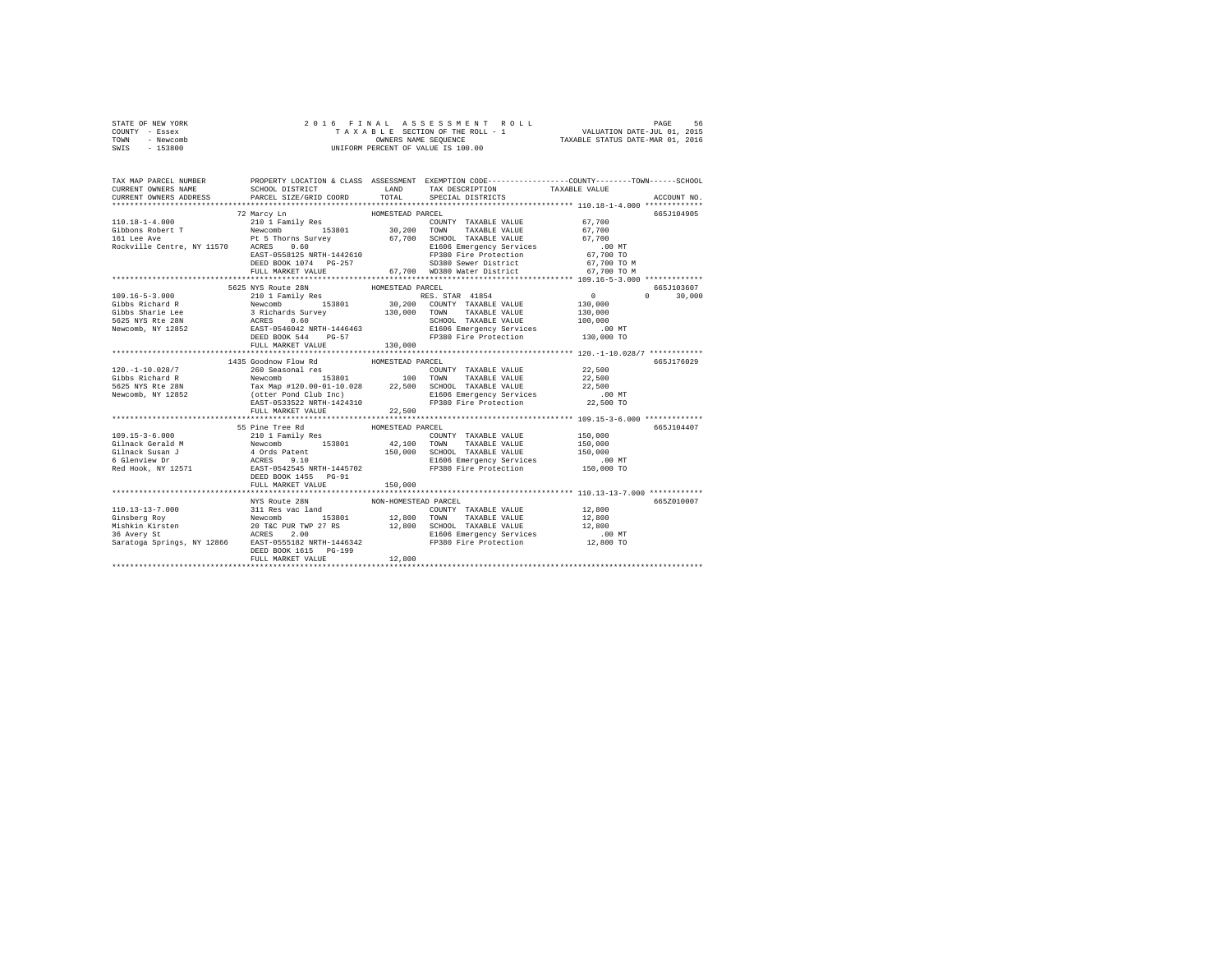| STATE OF NEW YORK<br>COUNTY - Essex<br>TOWN - Newcomb<br>SWIS - 153800                                                                                                                                                                                                                                                                                                                         |                                                                                                                                                                                                                                                |                      | 2016 FINAL ASSESSMENT ROLL<br>TAXABLE SECTION OF THE ROLL - 1<br>OWNERS NAME SEQUENCE<br>UNIFORM PERCENT OF VALUE IS 100.00 | VALUATION DATE-JUL 01, 2015<br>TAXABLE STATUS DATE-MAR 01, 2016 | PAGE<br>57    |
|------------------------------------------------------------------------------------------------------------------------------------------------------------------------------------------------------------------------------------------------------------------------------------------------------------------------------------------------------------------------------------------------|------------------------------------------------------------------------------------------------------------------------------------------------------------------------------------------------------------------------------------------------|----------------------|-----------------------------------------------------------------------------------------------------------------------------|-----------------------------------------------------------------|---------------|
|                                                                                                                                                                                                                                                                                                                                                                                                |                                                                                                                                                                                                                                                |                      |                                                                                                                             |                                                                 |               |
| TAX MAP PARCEL NUMBER PROPERTY LOCATION & CLASS ASSESSMENT EXEMPTION CODE---------------COUNTY-------TOWN-----SCHOOL<br>CURRENT OWNERS NAME                                                                                                                                                                                                                                                    | SCHOOL DISTRICT TAND TAX DESCRIPTION                                                                                                                                                                                                           |                      |                                                                                                                             | TAXABLE VALUE                                                   |               |
| CURRENT OWNERS ADDRESS PARCEL SIZE/GRID COORD TOTAL SPECIAL DISTRICTS                                                                                                                                                                                                                                                                                                                          |                                                                                                                                                                                                                                                |                      |                                                                                                                             |                                                                 | ACCOUNT NO.   |
|                                                                                                                                                                                                                                                                                                                                                                                                |                                                                                                                                                                                                                                                |                      |                                                                                                                             |                                                                 |               |
| $\begin{tabular}{l c c c c c c c c} \multicolumn{2}{c c c c} \multicolumn{2}{c c c c} \multicolumn{2}{c c c} \multicolumn{2}{c c c} \multicolumn{2}{c c c} \multicolumn{2}{c c c} \multicolumn{2}{c c c} \multicolumn{2}{c c c} \multicolumn{2}{c c c} \multicolumn{2}{c c c} \multicolumn{2}{c c c} \multicolumn{2}{c c c} \multicolumn{2}{c c c} \multicolumn{2}{c c c} \multicolumn{2}{c c$ |                                                                                                                                                                                                                                                |                      | COUNTY TAXABLE VALUE                                                                                                        | 371,200                                                         | 665J176004    |
|                                                                                                                                                                                                                                                                                                                                                                                                |                                                                                                                                                                                                                                                |                      |                                                                                                                             | 371,200                                                         |               |
|                                                                                                                                                                                                                                                                                                                                                                                                |                                                                                                                                                                                                                                                |                      |                                                                                                                             | 371,200                                                         |               |
|                                                                                                                                                                                                                                                                                                                                                                                                |                                                                                                                                                                                                                                                |                      |                                                                                                                             |                                                                 |               |
|                                                                                                                                                                                                                                                                                                                                                                                                |                                                                                                                                                                                                                                                |                      | E1606 Emergency Services .00 MT<br>FP380 Fire Protection 371,200 TO                                                         |                                                                 |               |
|                                                                                                                                                                                                                                                                                                                                                                                                | $ACRES$ 1.40                                                                                                                                                                                                                                   |                      |                                                                                                                             |                                                                 |               |
|                                                                                                                                                                                                                                                                                                                                                                                                | EAST-0528421 NRTH-1425504                                                                                                                                                                                                                      |                      |                                                                                                                             |                                                                 |               |
|                                                                                                                                                                                                                                                                                                                                                                                                | DEED BOOK 1434 PG-24                                                                                                                                                                                                                           |                      |                                                                                                                             |                                                                 |               |
|                                                                                                                                                                                                                                                                                                                                                                                                | FULL MARKET VALUE                                                                                                                                                                                                                              | 371,200              |                                                                                                                             |                                                                 |               |
|                                                                                                                                                                                                                                                                                                                                                                                                |                                                                                                                                                                                                                                                |                      |                                                                                                                             |                                                                 |               |
|                                                                                                                                                                                                                                                                                                                                                                                                | 61 Sanford Ln                                                                                                                                                                                                                                  | HOMESTEAD PARCEL     |                                                                                                                             |                                                                 | 665J104408    |
|                                                                                                                                                                                                                                                                                                                                                                                                |                                                                                                                                                                                                                                                |                      |                                                                                                                             | 87,000<br>87,000                                                |               |
|                                                                                                                                                                                                                                                                                                                                                                                                |                                                                                                                                                                                                                                                |                      | 87,000 SCHOOL TAXABLE VALUE                                                                                                 | 87,000                                                          |               |
|                                                                                                                                                                                                                                                                                                                                                                                                |                                                                                                                                                                                                                                                |                      | E1606 Emergency Services                                                                                                    | .00 MT                                                          |               |
|                                                                                                                                                                                                                                                                                                                                                                                                |                                                                                                                                                                                                                                                |                      | FP380 Fire Protection                                                                                                       | 87,000 TO                                                       |               |
|                                                                                                                                                                                                                                                                                                                                                                                                |                                                                                                                                                                                                                                                |                      |                                                                                                                             | 87.000 TO M                                                     |               |
|                                                                                                                                                                                                                                                                                                                                                                                                |                                                                                                                                                                                                                                                |                      |                                                                                                                             | 87,000 TO M                                                     |               |
|                                                                                                                                                                                                                                                                                                                                                                                                | FULL MARKET VALUE                                                                                                                                                                                                                              | 87,000               |                                                                                                                             |                                                                 |               |
|                                                                                                                                                                                                                                                                                                                                                                                                |                                                                                                                                                                                                                                                |                      |                                                                                                                             |                                                                 |               |
|                                                                                                                                                                                                                                                                                                                                                                                                | 36 Sanford Ln                                                                                                                                                                                                                                  | HOMESTEAD PARCEL     |                                                                                                                             |                                                                 | 665J104710    |
| 110.18-3-21.016                                                                                                                                                                                                                                                                                                                                                                                | 210 1 Family Res (1998)<br>Mexomb 1980 1885. STAR 41854<br>Newcomb 153801 34,100 COUNTY TAXABLE VALUE<br>Dr. 697 Pg 233<br>Pt 445 Thorns Survey 77,600 TOWN TAXABLE VALUE<br>Dr. 697 Pg 233<br>SLEGOD TAXABLE VALUE<br>DR. 697 Pg 233<br>SLEGO |                      |                                                                                                                             | $\sim$ 0 $\sim$ 0<br>77,600                                     | $0 \t 30.000$ |
| Gooden Michael K<br>36 Sanford Ln                                                                                                                                                                                                                                                                                                                                                              |                                                                                                                                                                                                                                                |                      |                                                                                                                             |                                                                 |               |
| Newcomb, NY 12852                                                                                                                                                                                                                                                                                                                                                                              |                                                                                                                                                                                                                                                |                      |                                                                                                                             | 77,600<br>47,600                                                |               |
|                                                                                                                                                                                                                                                                                                                                                                                                |                                                                                                                                                                                                                                                |                      | SCHOOL TAXABLE VALUE<br>E1606 Emergency Services                                                                            | .00MT                                                           |               |
|                                                                                                                                                                                                                                                                                                                                                                                                | ACRES 1.08<br>EAST-0559508 NRTH-1441765                                                                                                                                                                                                        |                      | FP380 Fire Protection                                                                                                       | 77,600 TO                                                       |               |
|                                                                                                                                                                                                                                                                                                                                                                                                | DEED BOOK 1496 PG-218                                                                                                                                                                                                                          |                      | SD380 Sewer District                                                                                                        | 77.600 TO M                                                     |               |
|                                                                                                                                                                                                                                                                                                                                                                                                |                                                                                                                                                                                                                                                |                      | FULL MARKET VALUE 77,600 WD380 Water District                                                                               | 77,600 TO M                                                     |               |
|                                                                                                                                                                                                                                                                                                                                                                                                |                                                                                                                                                                                                                                                |                      |                                                                                                                             |                                                                 |               |
|                                                                                                                                                                                                                                                                                                                                                                                                | Goodnow Flow Rd                                                                                                                                                                                                                                | NON-HOMESTEAD PARCEL |                                                                                                                             |                                                                 | 665J103615    |
| 120. -1-11.025                                                                                                                                                                                                                                                                                                                                                                                 |                                                                                                                                                                                                                                                |                      | $\texttt{COUNTY} \quad \texttt{TXABLE} \quad \texttt{VALUE} \qquad \qquad 11\, , 100$                                       |                                                                 |               |
| Goodnow Flow Assoc Inc                                                                                                                                                                                                                                                                                                                                                                         |                                                                                                                                                                                                                                                |                      |                                                                                                                             | 11,100                                                          |               |
| PO Box 418                                                                                                                                                                                                                                                                                                                                                                                     |                                                                                                                                                                                                                                                |                      |                                                                                                                             | 11,100                                                          |               |
| Glens Falls, NY 12801                                                                                                                                                                                                                                                                                                                                                                          |                                                                                                                                                                                                                                                |                      | El606 Emergency Services .00 MT<br>FP380 Fire Protection 11,100 TO                                                          |                                                                 |               |
|                                                                                                                                                                                                                                                                                                                                                                                                | See 1031/218<br>ACRES 488.70                                                                                                                                                                                                                   |                      |                                                                                                                             |                                                                 |               |
|                                                                                                                                                                                                                                                                                                                                                                                                | EAST-0531971 NRTH-1428064                                                                                                                                                                                                                      |                      |                                                                                                                             |                                                                 |               |
|                                                                                                                                                                                                                                                                                                                                                                                                | DEED BOOK 423 PG-275                                                                                                                                                                                                                           |                      |                                                                                                                             |                                                                 |               |
|                                                                                                                                                                                                                                                                                                                                                                                                | FULL MARKET VALUE                                                                                                                                                                                                                              | 11,100               |                                                                                                                             |                                                                 |               |
|                                                                                                                                                                                                                                                                                                                                                                                                |                                                                                                                                                                                                                                                |                      |                                                                                                                             |                                                                 |               |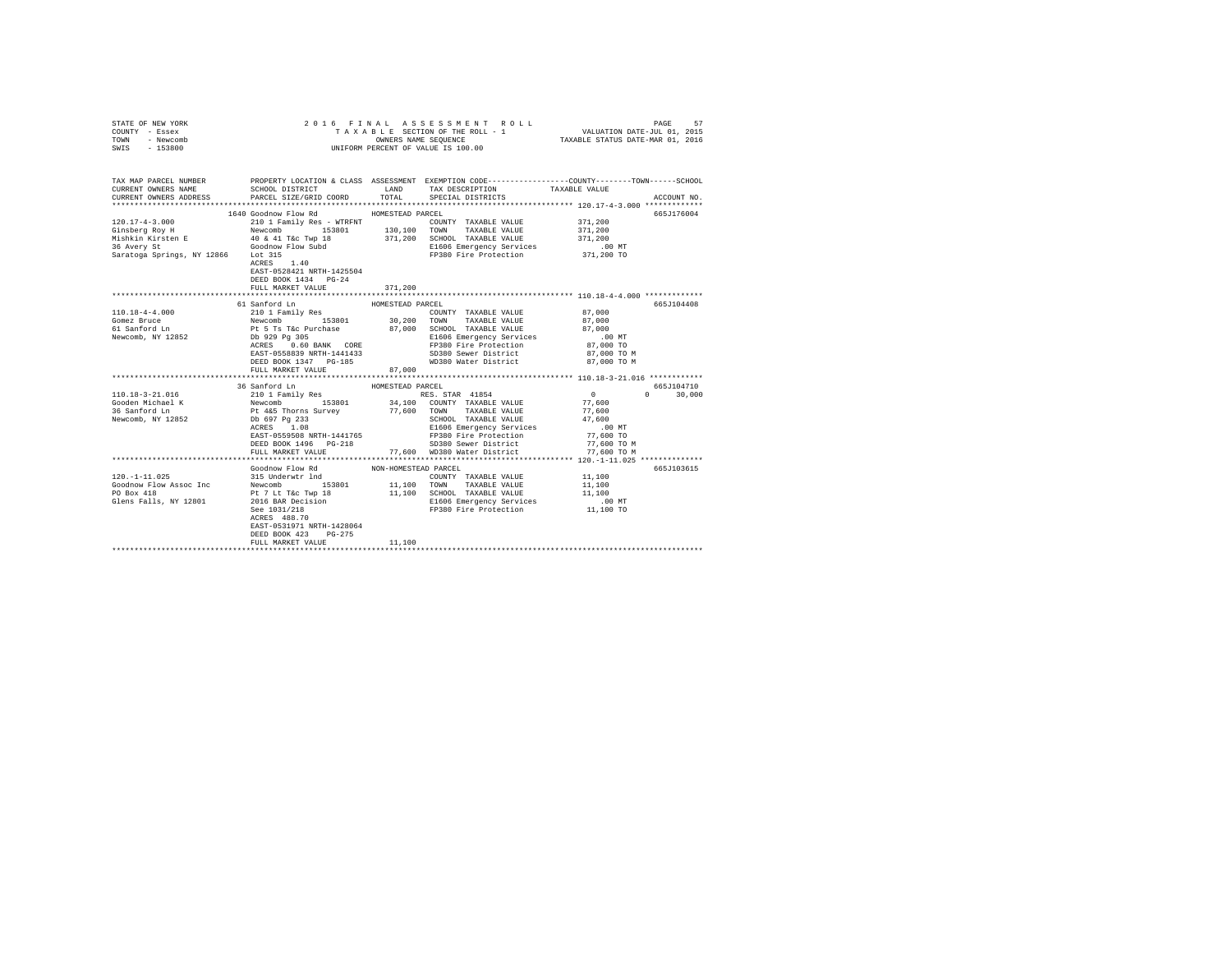| STATE OF NEW YORK<br>COUNTY - Essex<br>TOWN<br>- Newcomb<br>SWIS - 153800                                                                                                                                                                                                                                                                                                        |                                                    |                  | 2016 FINAL ASSESSMENT ROLL<br>UNIFORM PERCENT OF VALUE IS 100.00                             |                 |              |
|----------------------------------------------------------------------------------------------------------------------------------------------------------------------------------------------------------------------------------------------------------------------------------------------------------------------------------------------------------------------------------|----------------------------------------------------|------------------|----------------------------------------------------------------------------------------------|-----------------|--------------|
| TAX MAP PARCEL NUMBER PROPERTY LOCATION & CLASS ASSESSMENT EXEMPTION CODE--------------COUNTY-------TOWN------SCHOOL<br>CURRENT OWNERS NAME                                                                                                                                                                                                                                      | SCHOOL DISTRICT                                    |                  | LAND TAX DESCRIPTION                                                                         | TAXABLE VALUE   |              |
| CURRENT OWNERS ADDRESS                                                                                                                                                                                                                                                                                                                                                           | PARCEL SIZE/GRID COORD TOTAL SPECIAL DISTRICTS     |                  |                                                                                              |                 | ACCOUNT NO.  |
|                                                                                                                                                                                                                                                                                                                                                                                  |                                                    |                  |                                                                                              |                 | 6657014001   |
|                                                                                                                                                                                                                                                                                                                                                                                  | Goodnow Flow Rd MON-HOMESTEAD PARCEL               |                  | COUNTY TAXABLE VALUE                                                                         | 2,500           |              |
| $\begin{tabular}{lllllllll} 120.-1-51.000 & 314~Rural vac<10~-~WTRENT \\ \textbf{Goodnow Flow Association Inc} & Newcomb & 153801 & 2,500 \\ \end{tabular}$                                                                                                                                                                                                                      |                                                    |                  | 2,500 TOWN TAXABLE VALUE                                                                     | 2,500           |              |
| PO Box 418                                                                                                                                                                                                                                                                                                                                                                       |                                                    |                  | 45.66 T & C Twp 18 RS 2,500 SCHOOL TAXABLE VALUE                                             | 2,500           |              |
| Glens Falls, NY 12801-0418 PL E #6605                                                                                                                                                                                                                                                                                                                                            |                                                    |                  | E1606 Emergency Services                                                                     | 2,500<br>.00 MT |              |
|                                                                                                                                                                                                                                                                                                                                                                                  | PL E #6605<br>ACRES 1.10                           |                  | FP380 Fire Protection 2,500 TO                                                               |                 |              |
|                                                                                                                                                                                                                                                                                                                                                                                  | EAST-0538825 NRTH-1426384<br>DEED BOOK 1731 PG-109 |                  |                                                                                              |                 |              |
|                                                                                                                                                                                                                                                                                                                                                                                  | FULL MARKET VALUE                                  | 2.500            |                                                                                              |                 |              |
|                                                                                                                                                                                                                                                                                                                                                                                  | 5532 NYS Route 28N                                 | HOMESTEAD PARCEL |                                                                                              |                 | 665J105802   |
| $109.16 - 2 - 15.100$                                                                                                                                                                                                                                                                                                                                                            | 210 1 Family Res                                   |                  | RES. STAR 41854                                                                              | $\sim$ 0        | $0 \t30,000$ |
|                                                                                                                                                                                                                                                                                                                                                                                  |                                                    |                  |                                                                                              |                 |              |
|                                                                                                                                                                                                                                                                                                                                                                                  |                                                    |                  |                                                                                              |                 |              |
|                                                                                                                                                                                                                                                                                                                                                                                  |                                                    |                  |                                                                                              |                 |              |
|                                                                                                                                                                                                                                                                                                                                                                                  |                                                    |                  |                                                                                              |                 |              |
| Condeped Sterling Transformation of the services of the services of the services of the services of the services of the services of the services of the services of the services of the services of the services of the servic                                                                                                                                                   |                                                    |                  |                                                                                              |                 |              |
|                                                                                                                                                                                                                                                                                                                                                                                  | DEED BOOK 1751 PG-76                               |                  |                                                                                              |                 |              |
|                                                                                                                                                                                                                                                                                                                                                                                  | FULL MARKET VALUE                                  | 108,300          |                                                                                              |                 |              |
|                                                                                                                                                                                                                                                                                                                                                                                  |                                                    |                  |                                                                                              |                 |              |
|                                                                                                                                                                                                                                                                                                                                                                                  | 1672 Goodnow Flow Rd                               | HOMESTEAD PARCEL |                                                                                              |                 | 665J105515   |
|                                                                                                                                                                                                                                                                                                                                                                                  |                                                    |                  | COUNTY TAXABLE VALUE                                                                         | 199,600         |              |
|                                                                                                                                                                                                                                                                                                                                                                                  |                                                    |                  | UNAI LES - WINNIE<br>153801 163,400 TOWN TAXABLE VALUE<br>WP 18 199,600 SCHOOL TAXABLE VALUE | 199,600         |              |
|                                                                                                                                                                                                                                                                                                                                                                                  |                                                    |                  |                                                                                              | 199,600         |              |
|                                                                                                                                                                                                                                                                                                                                                                                  |                                                    |                  | E1606 Emergency Services<br>FP380 Fire Protection                                            | $.00$ MT        |              |
|                                                                                                                                                                                                                                                                                                                                                                                  |                                                    |                  |                                                                                              | 199,600 TO      |              |
|                                                                                                                                                                                                                                                                                                                                                                                  |                                                    |                  |                                                                                              |                 |              |
|                                                                                                                                                                                                                                                                                                                                                                                  | EAST-0527751 NRTH-1425747                          |                  |                                                                                              |                 |              |
|                                                                                                                                                                                                                                                                                                                                                                                  | DEED BOOK 1051 PG-157                              |                  |                                                                                              |                 |              |
|                                                                                                                                                                                                                                                                                                                                                                                  | FULL MARKET VALUE                                  | 199,600          |                                                                                              |                 |              |
|                                                                                                                                                                                                                                                                                                                                                                                  | 12 Gibbs Ln                                        | HOMESTEAD PARCEL |                                                                                              |                 | 665J174001   |
| 109.15-1-24.001                                                                                                                                                                                                                                                                                                                                                                  | 260 Seasonal res                                   |                  | COUNTY TAXABLE VALUE                                                                         | 50,900          |              |
|                                                                                                                                                                                                                                                                                                                                                                                  |                                                    |                  | TOWN TAXABLE VALUE                                                                           | 50,900          |              |
| $\begin{tabular}{l c c c c c c c} \hline \textsc{181} & \textsc{181} & \textsc{181} & \textsc{181} & \textsc{181} & \textsc{181} & \textsc{181} & \textsc{181} & \textsc{181} & \textsc{181} & \textsc{181} & \textsc{181} & \textsc{181} & \textsc{181} & \textsc{181} & \textsc{181} & \textsc{181} & \textsc{181} & \textsc{181} & \textsc{181} & \textsc{181} & \textsc{181$ |                                                    |                  |                                                                                              | 50,900          |              |
|                                                                                                                                                                                                                                                                                                                                                                                  |                                                    |                  | E1606 Emergency Services .00 MT                                                              |                 |              |
|                                                                                                                                                                                                                                                                                                                                                                                  |                                                    |                  | FP380 Fire Protection                                                                        | 50,900 TO       |              |
|                                                                                                                                                                                                                                                                                                                                                                                  | DEED BOOK 1717 PG-278                              |                  |                                                                                              |                 |              |
|                                                                                                                                                                                                                                                                                                                                                                                  | FULL MARKET VALUE                                  | 50,900           |                                                                                              |                 |              |
|                                                                                                                                                                                                                                                                                                                                                                                  |                                                    |                  |                                                                                              |                 |              |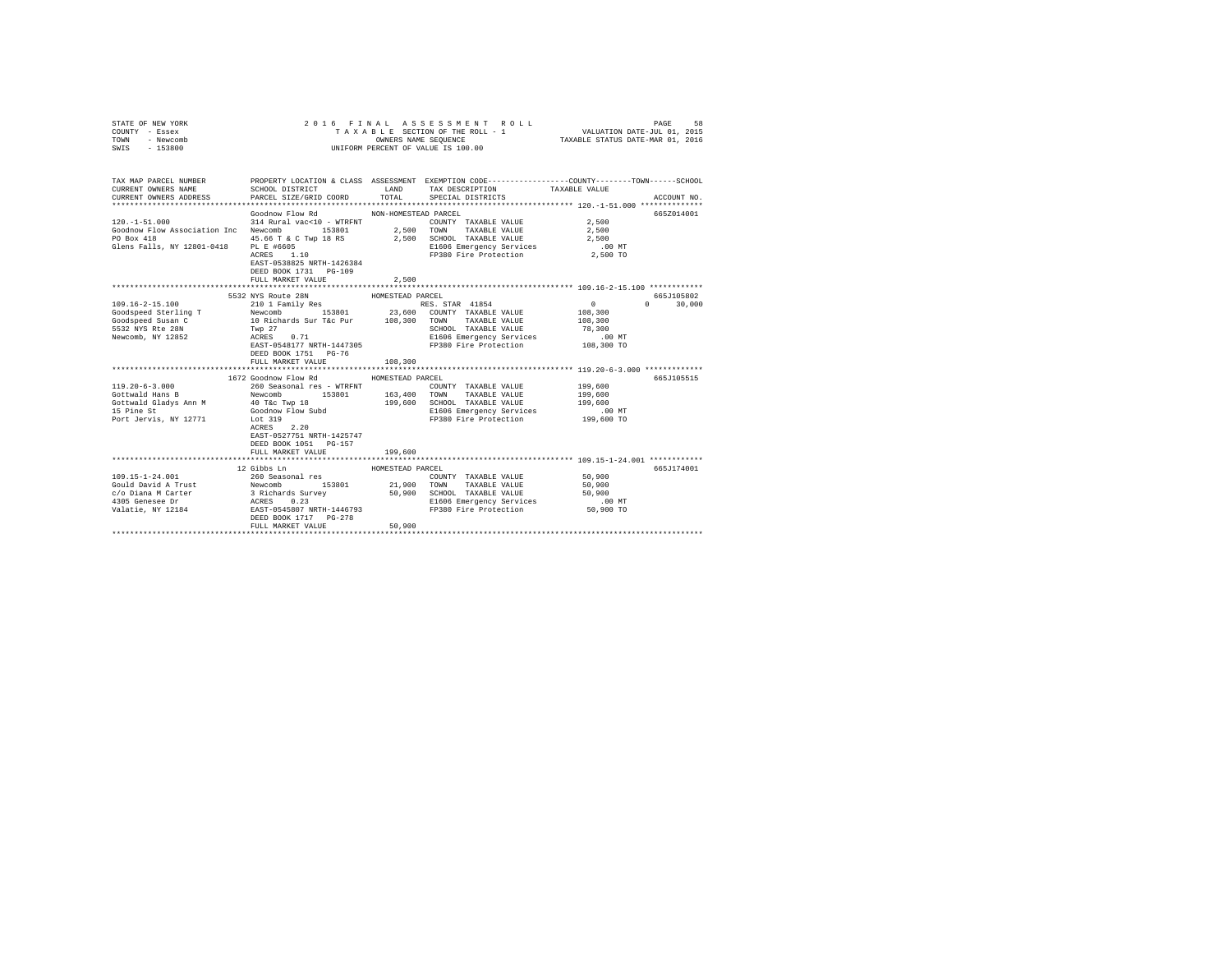| STATE OF NEW YORK                                                                                                                                                                              |                                  |                      |                                                                      |             |
|------------------------------------------------------------------------------------------------------------------------------------------------------------------------------------------------|----------------------------------|----------------------|----------------------------------------------------------------------|-------------|
| COUNTY - Essex                                                                                                                                                                                 |                                  |                      |                                                                      |             |
| TOWN - Newcomb                                                                                                                                                                                 |                                  |                      |                                                                      |             |
| SWIS - 153800                                                                                                                                                                                  |                                  |                      |                                                                      |             |
|                                                                                                                                                                                                |                                  |                      |                                                                      |             |
|                                                                                                                                                                                                |                                  |                      |                                                                      |             |
|                                                                                                                                                                                                |                                  |                      |                                                                      |             |
| TAX MAP PARCEL NUMBER PROPERTY LOCATION & CLASS ASSESSMENT EXEMPTION CODE--------------COUNTY-------TOWN------SCHOOL<br>CURRENT OWNERS NAME SCHOOL DISTRICT LAND TAX DESCRIPTION TAXABLE VALUE |                                  |                      |                                                                      |             |
|                                                                                                                                                                                                |                                  |                      |                                                                      |             |
| CURRENT OWNERS ADDRESS PARCEL SIZE/GRID COORD                                                                                                                                                  |                                  |                      | TOTAL SPECIAL DISTRICTS                                              | ACCOUNT NO. |
|                                                                                                                                                                                                |                                  |                      |                                                                      |             |
|                                                                                                                                                                                                | 5204 NYS Route 28N               | HOMESTEAD PARCEL     |                                                                      | 665J106707  |
|                                                                                                                                                                                                |                                  |                      |                                                                      | 0 65,300    |
|                                                                                                                                                                                                |                                  |                      |                                                                      |             |
|                                                                                                                                                                                                |                                  |                      |                                                                      |             |
|                                                                                                                                                                                                |                                  |                      |                                                                      |             |
|                                                                                                                                                                                                |                                  |                      |                                                                      |             |
|                                                                                                                                                                                                |                                  |                      |                                                                      |             |
|                                                                                                                                                                                                | EAST-0555615 NRTH-1444867        |                      |                                                                      |             |
|                                                                                                                                                                                                | DEED BOOK 1109 PG-333            |                      |                                                                      |             |
|                                                                                                                                                                                                | FULL MARKET VALUE 167,400        |                      |                                                                      |             |
|                                                                                                                                                                                                |                                  |                      |                                                                      |             |
|                                                                                                                                                                                                | Sanford Ln                       | NON-HOMESTEAD PARCEL |                                                                      | 665J188008  |
|                                                                                                                                                                                                |                                  |                      |                                                                      |             |
|                                                                                                                                                                                                |                                  |                      |                                                                      |             |
|                                                                                                                                                                                                |                                  |                      |                                                                      |             |
|                                                                                                                                                                                                |                                  |                      |                                                                      |             |
|                                                                                                                                                                                                |                                  |                      |                                                                      |             |
|                                                                                                                                                                                                |                                  |                      |                                                                      |             |
|                                                                                                                                                                                                |                                  |                      |                                                                      |             |
|                                                                                                                                                                                                | DEED BOOK 1596 PG-85             |                      |                                                                      |             |
|                                                                                                                                                                                                | FULL MARKET VALUE 25,700         |                      |                                                                      |             |
|                                                                                                                                                                                                |                                  |                      |                                                                      |             |
|                                                                                                                                                                                                | 95 Lower Works Rd                |                      |                                                                      |             |
|                                                                                                                                                                                                |                                  |                      |                                                                      | 665J185005  |
|                                                                                                                                                                                                |                                  | HOMESTEAD PARCEL     |                                                                      |             |
|                                                                                                                                                                                                |                                  |                      |                                                                      |             |
|                                                                                                                                                                                                |                                  |                      |                                                                      |             |
|                                                                                                                                                                                                |                                  |                      |                                                                      |             |
|                                                                                                                                                                                                |                                  |                      |                                                                      |             |
|                                                                                                                                                                                                |                                  |                      | E1606 Emergency Services .00 MT<br>FP380 Fire Protection  101,700 TO |             |
|                                                                                                                                                                                                | DEED BOOK 1596 PG-85             |                      |                                                                      |             |
|                                                                                                                                                                                                | FULL MARKET VALUE                | 101,700              |                                                                      |             |
|                                                                                                                                                                                                |                                  |                      |                                                                      |             |
|                                                                                                                                                                                                | NYS Route 28N                    | NON-HOMESTEAD PARCEL |                                                                      | 665J103703  |
|                                                                                                                                                                                                |                                  |                      |                                                                      |             |
|                                                                                                                                                                                                |                                  |                      |                                                                      |             |
|                                                                                                                                                                                                |                                  |                      |                                                                      |             |
|                                                                                                                                                                                                |                                  |                      |                                                                      |             |
|                                                                                                                                                                                                |                                  |                      |                                                                      |             |
|                                                                                                                                                                                                |                                  |                      |                                                                      |             |
|                                                                                                                                                                                                |                                  |                      |                                                                      |             |
|                                                                                                                                                                                                | FULL MARKET VALUE                | 11,600               |                                                                      |             |
|                                                                                                                                                                                                |                                  |                      |                                                                      |             |
|                                                                                                                                                                                                | 31 Fennessey Ln MOMESTEAD PARCEL |                      |                                                                      | 665J103702  |
| $109.15 - 1 - 6.000$                                                                                                                                                                           |                                  |                      |                                                                      |             |
|                                                                                                                                                                                                |                                  |                      |                                                                      |             |
|                                                                                                                                                                                                |                                  |                      |                                                                      |             |
|                                                                                                                                                                                                |                                  |                      |                                                                      |             |
|                                                                                                                                                                                                |                                  |                      |                                                                      |             |
|                                                                                                                                                                                                |                                  |                      |                                                                      |             |
|                                                                                                                                                                                                | DEED BOOK 1106 PG-335            |                      |                                                                      |             |
|                                                                                                                                                                                                | FULL MARKET VALUE                | 116,000              |                                                                      |             |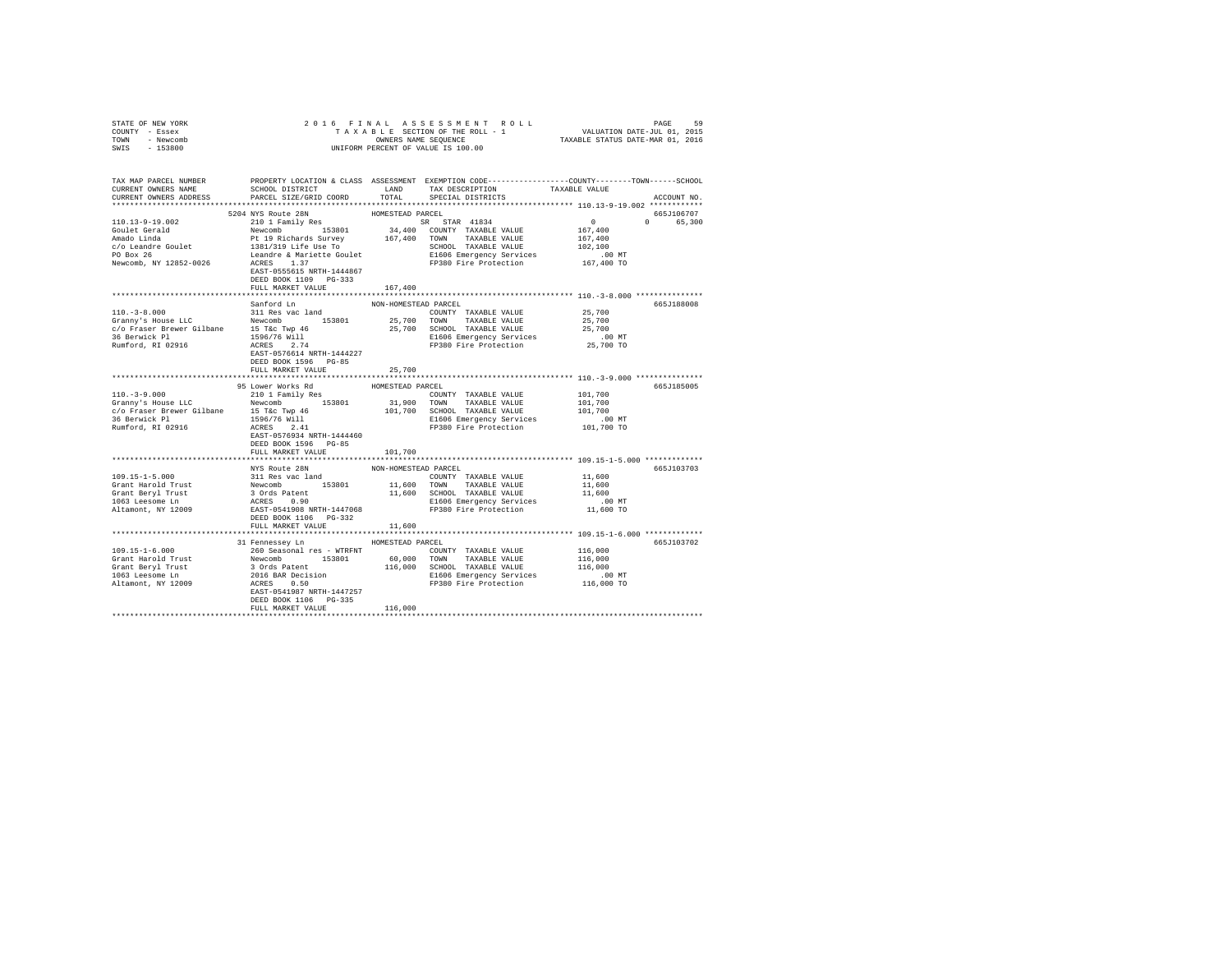| STATE OF NEW YORK                                                                                                     | 2016 FINAL                                                                      |                    |                                    |               |             |
|-----------------------------------------------------------------------------------------------------------------------|---------------------------------------------------------------------------------|--------------------|------------------------------------|---------------|-------------|
| COUNTY - Essex                                                                                                        |                                                                                 |                    |                                    |               |             |
| TOWN<br>- Newcomb                                                                                                     |                                                                                 |                    | OWNERS NAME SEQUENCE               |               |             |
| $-153800$<br>SWIS                                                                                                     |                                                                                 |                    | UNIFORM PERCENT OF VALUE IS 100.00 |               |             |
|                                                                                                                       |                                                                                 |                    |                                    |               |             |
|                                                                                                                       |                                                                                 |                    |                                    |               |             |
|                                                                                                                       |                                                                                 |                    |                                    |               |             |
| TAX MAP PARCEL NUMBER PROPERTY LOCATION & CLASS ASSESSMENT EXEMPTION CODE---------------COUNTY-------TOWN------SCHOOL |                                                                                 |                    |                                    |               |             |
| CURRENT OWNERS NAME                                                                                                   | SCHOOL DISTRICT                                                                 | LAND               | TAX DESCRIPTION                    | TAXABLE VALUE |             |
| CURRENT OWNERS ADDRESS                                                                                                | PARCEL SIZE/GRID COORD                                                          | TOTAL              | SPECIAL DISTRICTS                  |               | ACCOUNT NO. |
|                                                                                                                       |                                                                                 |                    |                                    |               |             |
|                                                                                                                       | 24 Anderson Ln                                                                  | HOMESTEAD PARCEL   |                                    |               | 665J104401  |
| $109.16 - 2 - 21.035$                                                                                                 | 210 1 Family Res - WTRFNT                                                       |                    | COUNTY TAXABLE VALUE               | 149,100       |             |
| Gratto Graclee                                                                                                        |                                                                                 |                    | TOWN TAXABLE VALUE                 | 149,100       |             |
| Cleveland Linda                                                                                                       |                                                                                 | 105,200<br>149,100 | SCHOOL TAXABLE VALUE               | 149,100       |             |
| Cleveland Linda<br>21 Pico Rd                                                                                         | Newcomb 153801<br>16 Richards 153801                                            |                    | E1606 Emergency Services           | $.00$ MT      |             |
| Clifton Park, NY 12065                                                                                                | EAST-0551178 NRTH-1446412                                                       |                    |                                    |               |             |
|                                                                                                                       |                                                                                 |                    | FP380 Fire Protection              | 149,100 TO    |             |
|                                                                                                                       | DEED BOOK 1096 PG-178                                                           |                    |                                    |               |             |
|                                                                                                                       | FULL MARKET VALUE                                                               | 149,100            |                                    |               |             |
|                                                                                                                       |                                                                                 |                    |                                    |               |             |
|                                                                                                                       | 41 Chaisson Rd                                                                  | HOMESTEAD PARCEL   |                                    |               | 665J103504  |
| 110.17-2-3.000                                                                                                        | 260 Seasonal res                                                                |                    | COUNTY TAXABLE VALUE               | 43,600        |             |
| Gravelding Constance                                                                                                  | Newcomb 153801 27,000                                                           |                    | TOWN TAXABLE VALUE                 | 43,600        |             |
| Gravelding Michael O                                                                                                  |                                                                                 |                    | 43,600 SCHOOL TAXABLE VALUE        | 43,600        |             |
| PO Box 621                                                                                                            | Pt 18 Richards Survey<br>ACRES 0.40                                             |                    | E1606 Emergency Services           | $.00$ MT      |             |
| PO Box 621 ACRES 0.40<br>Richfield Springs, NY 13439 EAST-0554428 NRTH-1444012                                        |                                                                                 |                    | FP380 Fire Protection              | 43,600 TO     |             |
|                                                                                                                       | DEED BOOK 947 PG-112                                                            |                    |                                    |               |             |
|                                                                                                                       | FULL MARKET VALUE                                                               | 43,600             |                                    |               |             |
|                                                                                                                       |                                                                                 |                    |                                    |               |             |
|                                                                                                                       |                                                                                 |                    |                                    |               |             |
|                                                                                                                       | 389 Woodys Rd                                                                   | HOMESTEAD PARCEL   |                                    |               | 665J103704  |
| 119.16-1-5.000                                                                                                        | 260 Seasonal res - WTRFNT                                                       |                    | COUNTY TAXABLE VALUE               | 137,200       |             |
| Graves John A                                                                                                         | Newcomb 153801                                                                  | 107,600            | TOWN<br>TAXABLE VALUE              | 137,200       |             |
| 60 Croaker Rd S                                                                                                       | $27$ T&C Twp $18$<br>ACRES 0.62                                                 |                    | 137,200 SCHOOL TAXABLE VALUE       | 137,200       |             |
| Merritt, NC 28556                                                                                                     |                                                                                 |                    | E1606 Emergency Services           | $.00$ MT      |             |
|                                                                                                                       | EAST-0525287 NRTH-1428034                                                       |                    | FP380 Fire Protection              | 137,200 TO    |             |
|                                                                                                                       | DEED BOOK 1704 PG-324                                                           |                    |                                    |               |             |
|                                                                                                                       | FULL MARKET VALUE                                                               | 137,200            |                                    |               |             |
|                                                                                                                       |                                                                                 |                    |                                    |               |             |
|                                                                                                                       | 35 Woodys Rd                                                                    | HOMESTEAD PARCEL   |                                    |               | 665J106911  |
| $120.13 - 1 - 48.000$                                                                                                 |                                                                                 |                    |                                    | 294,300       |             |
|                                                                                                                       | 210 1 Family Res - WTRFNT<br>Newcomb 153801 107,400<br>42&43 T&c Twp 18 294,300 |                    | COUNTY TAXABLE VALUE               |               |             |
| Gray David L                                                                                                          |                                                                                 | 107,400            | TOWN<br>TAXABLE VALUE              | 294,300       |             |
| Gray Anne M                                                                                                           |                                                                                 |                    | 294,300 SCHOOL TAXABLE VALUE       | 294,300       |             |
| 10 Hollywood Dr                                                                                                       | Goodnow Flow Subd                                                               |                    | E1606 Emergency Services           | $.00$ MT      |             |
| Burnt Hills, NY 12027                                                                                                 | Lot 179                                                                         |                    | FP380 Fire Protection              | 294,300 TO    |             |
|                                                                                                                       | ACRES 1.84                                                                      |                    |                                    |               |             |
|                                                                                                                       | EAST-0533226 NRTH-1428774                                                       |                    |                                    |               |             |
|                                                                                                                       | DEED BOOK 1775 PG-172                                                           |                    |                                    |               |             |
|                                                                                                                       | FULL MARKET VALUE                                                               | 294,300            |                                    |               |             |
|                                                                                                                       |                                                                                 |                    |                                    |               |             |
|                                                                                                                       | 1436 Goodnow Flow Rd                                                            | HOMESTEAD PARCEL   |                                    |               | 665J100511  |
|                                                                                                                       |                                                                                 |                    |                                    |               |             |
| 120.17-2-43.000                                                                                                       | 210 1 Family Res - WTRFNT                                                       |                    | COUNTY TAXABLE VALUE               | 250,000       |             |
| Greene Family Trust                                                                                                   | Newcomb 153801                                                                  | 120,200            | TOWN<br>TAXABLE VALUE              | 250,000       |             |
| Greene Elizabeth                                                                                                      | 42 T&c Twp 18<br>60 Goodnow Flow<br>ACRES 1.50                                  |                    | 250,000 SCHOOL TAXABLE VALUE       | 250,000       |             |
| 500 Angell St Apt 309                                                                                                 |                                                                                 |                    | E1606 Emergency Services           | $.00$ MT      |             |
| Providence, RI 02906                                                                                                  |                                                                                 |                    | FP380 Fire Protection              | 250,000 TO    |             |
|                                                                                                                       | EAST-0532833 NRTH-1426772                                                       |                    |                                    |               |             |
|                                                                                                                       | DEED BOOK 1236 PG-98                                                            |                    |                                    |               |             |
|                                                                                                                       | FULL MARKET VALUE                                                               | 250,000            |                                    |               |             |
|                                                                                                                       |                                                                                 |                    |                                    |               |             |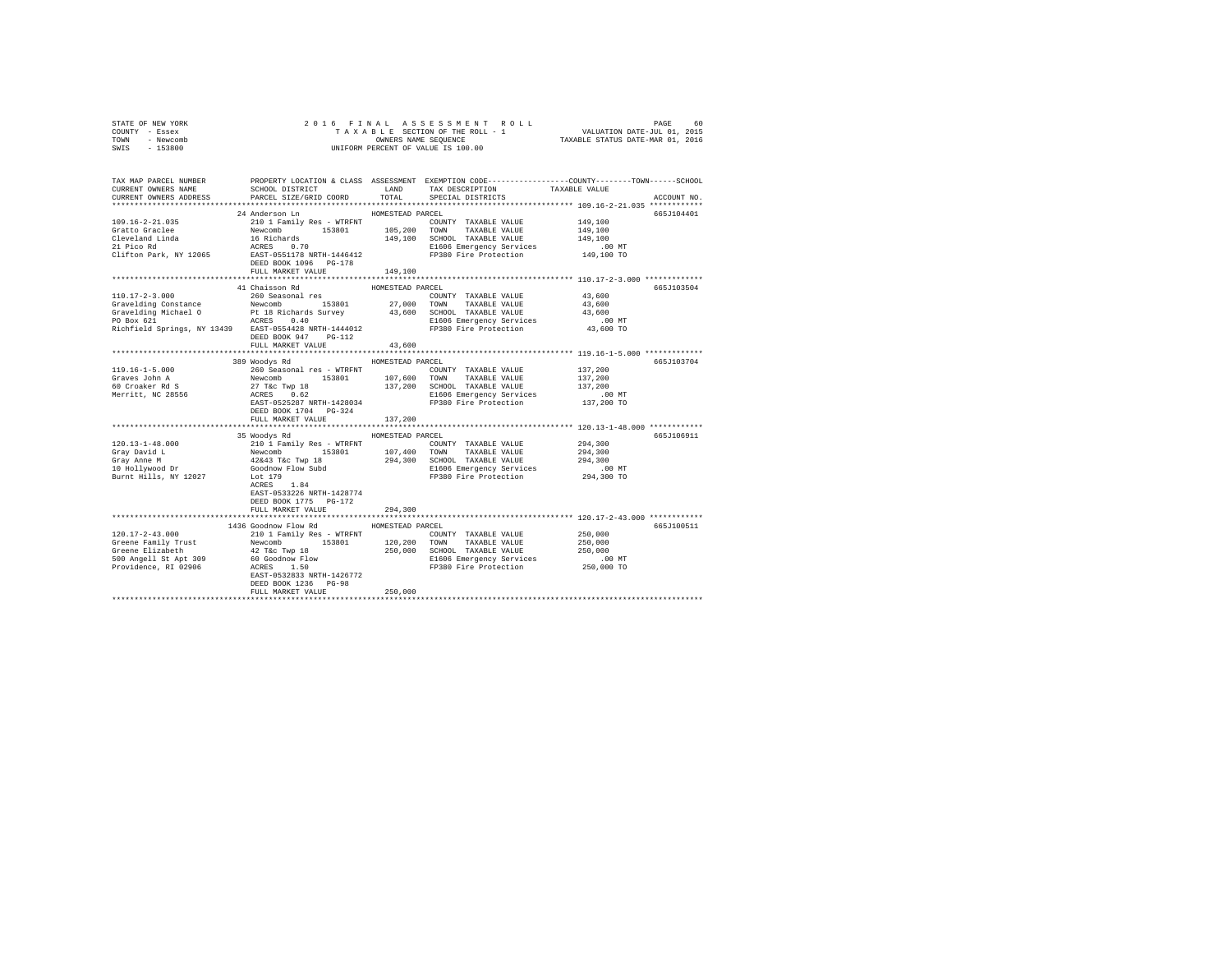|      | STATE OF NEW YORK | 2016 FINAL ASSESSMENT ROLL         | PAGE                             | 61 |
|------|-------------------|------------------------------------|----------------------------------|----|
|      | COUNTY - Essex    | TAXABLE SECTION OF THE ROLL - 1    | VALUATION DATE-JUL 01, 2015      |    |
| TOWN | - Newcomb         | OWNERS NAME SEOUENCE               | TAXABLE STATUS DATE-MAR 01, 2016 |    |
| SWIS | $-153800$         | UNIFORM PERCENT OF VALUE IS 100.00 |                                  |    |

| TAX MAP PARCEL NUMBER<br>CURRENT OWNERS NAME<br>CURRENT OWNERS ADDRESS                                                                                                                                                                                                                                                                                                                 | SCHOOL DISTRICT<br>PARCEL SIZE/GRID COORD       | LAND<br>TOTAL    | PROPERTY LOCATION & CLASS ASSESSMENT EXEMPTION CODE---------------COUNTY-------TOWN------SCHOOL<br>TAX DESCRIPTION<br>SPECIAL DISTRICTS | TAXABLE VALUE                   | ACCOUNT NO.                   |
|----------------------------------------------------------------------------------------------------------------------------------------------------------------------------------------------------------------------------------------------------------------------------------------------------------------------------------------------------------------------------------------|-------------------------------------------------|------------------|-----------------------------------------------------------------------------------------------------------------------------------------|---------------------------------|-------------------------------|
|                                                                                                                                                                                                                                                                                                                                                                                        |                                                 |                  |                                                                                                                                         |                                 |                               |
|                                                                                                                                                                                                                                                                                                                                                                                        | 1792 Goodnow Flow Rd MOMESTEAD PARCEL           |                  |                                                                                                                                         |                                 | 665J187008                    |
|                                                                                                                                                                                                                                                                                                                                                                                        |                                                 |                  |                                                                                                                                         |                                 | $0 \qquad \qquad$<br>$\Omega$ |
|                                                                                                                                                                                                                                                                                                                                                                                        |                                                 |                  |                                                                                                                                         | 24,000                          | $^{\circ}$                    |
|                                                                                                                                                                                                                                                                                                                                                                                        |                                                 |                  |                                                                                                                                         |                                 |                               |
|                                                                                                                                                                                                                                                                                                                                                                                        |                                                 |                  |                                                                                                                                         |                                 |                               |
|                                                                                                                                                                                                                                                                                                                                                                                        |                                                 |                  |                                                                                                                                         |                                 |                               |
|                                                                                                                                                                                                                                                                                                                                                                                        |                                                 |                  |                                                                                                                                         |                                 |                               |
|                                                                                                                                                                                                                                                                                                                                                                                        |                                                 |                  |                                                                                                                                         |                                 |                               |
|                                                                                                                                                                                                                                                                                                                                                                                        | 77 Goodnow Flow Rd                              | HOMESTEAD PARCEL |                                                                                                                                         |                                 | 665J103709                    |
| $109.15 - 4 - 14.000$                                                                                                                                                                                                                                                                                                                                                                  | 210 1 Family Res                                |                  | COUNTY TAXABLE VALUE 74,600                                                                                                             |                                 |                               |
|                                                                                                                                                                                                                                                                                                                                                                                        |                                                 |                  |                                                                                                                                         | 74,600                          |                               |
|                                                                                                                                                                                                                                                                                                                                                                                        |                                                 |                  |                                                                                                                                         | 74,600                          |                               |
|                                                                                                                                                                                                                                                                                                                                                                                        |                                                 |                  |                                                                                                                                         |                                 |                               |
|                                                                                                                                                                                                                                                                                                                                                                                        |                                                 |                  |                                                                                                                                         |                                 |                               |
|                                                                                                                                                                                                                                                                                                                                                                                        | DEED BOOK 1743 PG-301                           |                  |                                                                                                                                         |                                 |                               |
|                                                                                                                                                                                                                                                                                                                                                                                        | FULL MARKET VALUE                               | 74,600           |                                                                                                                                         |                                 |                               |
|                                                                                                                                                                                                                                                                                                                                                                                        |                                                 |                  |                                                                                                                                         |                                 |                               |
|                                                                                                                                                                                                                                                                                                                                                                                        | 81 Goodnow Flow Rd MOMESTEAD PARCEL             |                  |                                                                                                                                         |                                 | 665J100402                    |
| 109.15-4-15.000                                                                                                                                                                                                                                                                                                                                                                        | 210 1 Family Res                                |                  | COUNTY TAXABLE VALUE                                                                                                                    | 96,600                          |                               |
| Gregory Pauline A<br>153801 27,000 TOWN TAXABLE VALUE 96,600<br>1632 Priends Lake Rd a QRIS PARAMAGE VALUE 2015<br>1452 Priends Lake Rd ACRES 0.40<br>2016 Decreol EL606 Emergency Services<br>2016 Priends Lake Rd ACRES 0.40<br>2016 PP3                                                                                                                                             |                                                 |                  |                                                                                                                                         |                                 |                               |
|                                                                                                                                                                                                                                                                                                                                                                                        |                                                 |                  |                                                                                                                                         |                                 |                               |
|                                                                                                                                                                                                                                                                                                                                                                                        |                                                 |                  |                                                                                                                                         |                                 |                               |
|                                                                                                                                                                                                                                                                                                                                                                                        | DEED BOOK 1743 PG-308                           |                  |                                                                                                                                         |                                 |                               |
|                                                                                                                                                                                                                                                                                                                                                                                        | FULL MARKET VALUE                               | 96,600           |                                                                                                                                         |                                 |                               |
|                                                                                                                                                                                                                                                                                                                                                                                        |                                                 |                  |                                                                                                                                         |                                 |                               |
|                                                                                                                                                                                                                                                                                                                                                                                        | 5185 NYS Route 28N                              | HOMESTEAD PARCEL |                                                                                                                                         |                                 | 665J104909                    |
|                                                                                                                                                                                                                                                                                                                                                                                        |                                                 |                  |                                                                                                                                         |                                 |                               |
|                                                                                                                                                                                                                                                                                                                                                                                        |                                                 |                  |                                                                                                                                         |                                 |                               |
|                                                                                                                                                                                                                                                                                                                                                                                        |                                                 |                  |                                                                                                                                         |                                 |                               |
|                                                                                                                                                                                                                                                                                                                                                                                        |                                                 |                  |                                                                                                                                         |                                 |                               |
| $\begin{tabular}{l c c c c c c c c} \hline 110.13-9-20.002 & \hline & 210 & I ramily Res & 0.0007YY TAXABLE VALUE & 92,800 \\ \hline Gregson Blair & Newcomb & 153801 & 29,800 & T0WN & TAXABLE VALUE & 92,800 \\ \hline Cregson Dnic & P11 Richard S \\ \hline P0 Box 112 & \hline & 110.13-620 & 92,800 & T0XABLE VALUE & 92,800 \\ \hline P0 Box 112 & \hline & 111.01252 & 0.57 &$ |                                                 |                  |                                                                                                                                         |                                 |                               |
|                                                                                                                                                                                                                                                                                                                                                                                        | DEED BOOK 1559 PG-195                           |                  |                                                                                                                                         |                                 |                               |
|                                                                                                                                                                                                                                                                                                                                                                                        | FULL MARKET VALUE                               | 92.800           |                                                                                                                                         |                                 |                               |
|                                                                                                                                                                                                                                                                                                                                                                                        |                                                 |                  |                                                                                                                                         |                                 |                               |
|                                                                                                                                                                                                                                                                                                                                                                                        | 65 Beaver Bay Rd MOMESTEAD PARCEL               |                  |                                                                                                                                         |                                 | 665J103714                    |
|                                                                                                                                                                                                                                                                                                                                                                                        | 312 Vac w/imprv - WTRFNT<br>153801 109,000 TOWN |                  | COUNTY TAXABLE VALUE                                                                                                                    | 109,500<br>109,500              |                               |
|                                                                                                                                                                                                                                                                                                                                                                                        |                                                 |                  | TAXABLE VALUE                                                                                                                           |                                 |                               |
|                                                                                                                                                                                                                                                                                                                                                                                        |                                                 |                  | 109,500 SCHOOL TAXABLE VALUE<br>E1606 Emergency Services                                                                                | 109,500<br>00 MT.<br>109,500 TO |                               |
|                                                                                                                                                                                                                                                                                                                                                                                        |                                                 |                  | FP380 Fire Protection                                                                                                                   |                                 |                               |
|                                                                                                                                                                                                                                                                                                                                                                                        | ACRES 1.00                                      |                  |                                                                                                                                         |                                 |                               |
|                                                                                                                                                                                                                                                                                                                                                                                        | EAST-0528104 NRTH-1426608                       |                  |                                                                                                                                         |                                 |                               |
|                                                                                                                                                                                                                                                                                                                                                                                        | DEED BOOK 435 PG-571                            |                  |                                                                                                                                         |                                 |                               |
|                                                                                                                                                                                                                                                                                                                                                                                        | FULL MARKET VALUE                               | 109,500          |                                                                                                                                         |                                 |                               |
|                                                                                                                                                                                                                                                                                                                                                                                        |                                                 |                  |                                                                                                                                         |                                 |                               |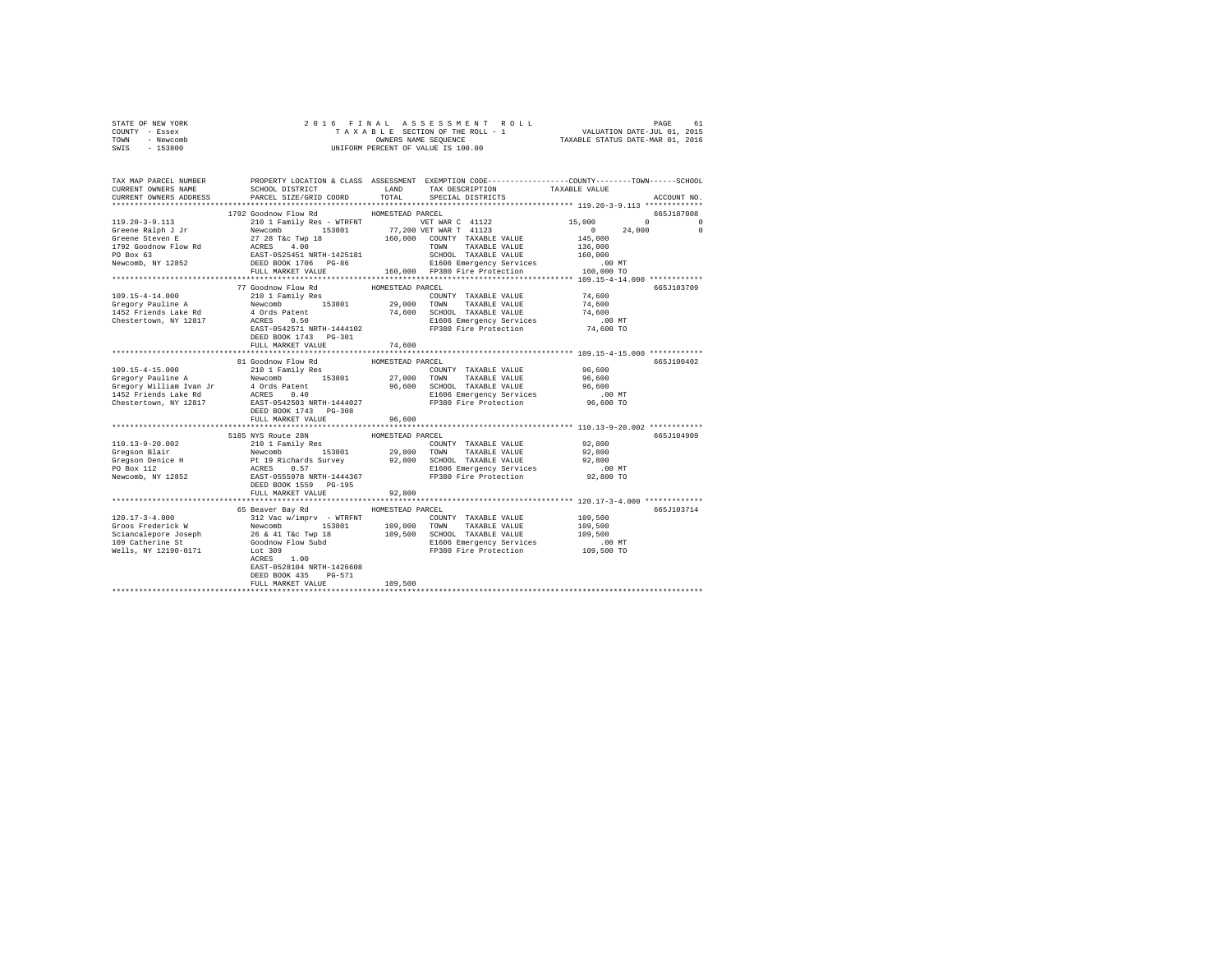| STATE OF NEW YORK<br>COUNTY - Essex                                                                                                                                                                                                            | $\begin{tabular}{ccccc} 2 & 0 & 1 & 6 & F~I~N~A~L & A~S~S~E~S~S~M~E~N~T & R~O~L~L & & & \texttt{PAGE} & 62 \\ \texttt{T} & A~X~A~B~E~SECTION OF THE ROLL - 1 & & & \texttt{VALUATION DATE-JUL 01, 2015} \\ & & & & & \texttt{OWNERS NAMB SEQUENCE} & & & \texttt{TAXABLE STATUS DATE-MAR 01, 2016} \\ & & & & & & \texttt{UNIFORM PERCENT OF VALUE IS 100.00} \end{tabular}$ |                      |                                                                      |           |             |
|------------------------------------------------------------------------------------------------------------------------------------------------------------------------------------------------------------------------------------------------|------------------------------------------------------------------------------------------------------------------------------------------------------------------------------------------------------------------------------------------------------------------------------------------------------------------------------------------------------------------------------|----------------------|----------------------------------------------------------------------|-----------|-------------|
| TOWN - Newcomb                                                                                                                                                                                                                                 |                                                                                                                                                                                                                                                                                                                                                                              |                      |                                                                      |           |             |
| SWIS - 153800                                                                                                                                                                                                                                  |                                                                                                                                                                                                                                                                                                                                                                              |                      |                                                                      |           |             |
|                                                                                                                                                                                                                                                |                                                                                                                                                                                                                                                                                                                                                                              |                      |                                                                      |           |             |
|                                                                                                                                                                                                                                                |                                                                                                                                                                                                                                                                                                                                                                              |                      |                                                                      |           |             |
|                                                                                                                                                                                                                                                |                                                                                                                                                                                                                                                                                                                                                                              |                      |                                                                      |           |             |
| TAX MAP PARCEL NUMBER PROPERTY LOCATION & CLASS ASSESSMENT EXEMPTION CODE---------------COUNTY-------TOWN------SCHOOL<br>CURRENT OWNERS NAME SCHOOL DISTRICT LAND TAX DESCRIPTION TAXABLE VALUE                                                |                                                                                                                                                                                                                                                                                                                                                                              |                      |                                                                      |           |             |
| CURRENT OWNERS ADDRESS PARCEL SIZE/GRID COORD TOTAL SPECIAL DISTRICTS                                                                                                                                                                          |                                                                                                                                                                                                                                                                                                                                                                              |                      |                                                                      |           | ACCOUNT NO. |
|                                                                                                                                                                                                                                                |                                                                                                                                                                                                                                                                                                                                                                              |                      |                                                                      |           |             |
|                                                                                                                                                                                                                                                | Johnson Rd                                                                                                                                                                                                                                                                                                                                                                   | NON-HOMESTEAD PARCEL |                                                                      |           | 665J193002  |
| 109.16-1-15.017                                                                                                                                                                                                                                | 311 Res vac land                                                                                                                                                                                                                                                                                                                                                             |                      | COUNTY TAXABLE VALUE                                                 | 24,400    |             |
|                                                                                                                                                                                                                                                |                                                                                                                                                                                                                                                                                                                                                                              |                      |                                                                      | 24,400    |             |
|                                                                                                                                                                                                                                                |                                                                                                                                                                                                                                                                                                                                                                              |                      |                                                                      | 24,400    |             |
| Consider the Mewcomb and the section of the Mewcomb and the method of the method of the method of the Mewcomb is a section of the method of the method of the method of the method of the method of the method of the method o                 |                                                                                                                                                                                                                                                                                                                                                                              |                      |                                                                      | .00 MT    |             |
|                                                                                                                                                                                                                                                | ACRES 1.40<br>EL606 Emergency Services<br>EAST-0548057 NRTH-1447701<br>FREE POOR 1046 PG-11                                                                                                                                                                                                                                                                                  |                      |                                                                      | 24,400 TO |             |
|                                                                                                                                                                                                                                                | DEED BOOK 1046 PG-11                                                                                                                                                                                                                                                                                                                                                         |                      |                                                                      |           |             |
|                                                                                                                                                                                                                                                | FULL MARKET VALUE 24,400                                                                                                                                                                                                                                                                                                                                                     |                      |                                                                      |           |             |
|                                                                                                                                                                                                                                                |                                                                                                                                                                                                                                                                                                                                                                              |                      |                                                                      |           |             |
|                                                                                                                                                                                                                                                | 42 Johnson Rd MOMESTEAD PARCEL                                                                                                                                                                                                                                                                                                                                               |                      |                                                                      |           | 665J103715  |
|                                                                                                                                                                                                                                                |                                                                                                                                                                                                                                                                                                                                                                              |                      |                                                                      |           |             |
|                                                                                                                                                                                                                                                |                                                                                                                                                                                                                                                                                                                                                                              |                      |                                                                      |           |             |
|                                                                                                                                                                                                                                                |                                                                                                                                                                                                                                                                                                                                                                              |                      |                                                                      |           |             |
|                                                                                                                                                                                                                                                |                                                                                                                                                                                                                                                                                                                                                                              |                      |                                                                      |           |             |
|                                                                                                                                                                                                                                                |                                                                                                                                                                                                                                                                                                                                                                              |                      |                                                                      |           |             |
|                                                                                                                                                                                                                                                |                                                                                                                                                                                                                                                                                                                                                                              |                      |                                                                      |           |             |
|                                                                                                                                                                                                                                                | FULL MARKET VALUE 188,500                                                                                                                                                                                                                                                                                                                                                    |                      |                                                                      |           |             |
|                                                                                                                                                                                                                                                | 1370 Goodnow Flow Rd MOMESTEAD PARCEL                                                                                                                                                                                                                                                                                                                                        |                      |                                                                      |           |             |
|                                                                                                                                                                                                                                                |                                                                                                                                                                                                                                                                                                                                                                              |                      |                                                                      |           | 665J104301  |
| $120.18 - 2 - 4.000$                                                                                                                                                                                                                           | 260 Seasonal res - WTRFNT                                                                                                                                                                                                                                                                                                                                                    |                      | COUNTY TAXABLE VALUE                                                 | 172,600   |             |
|                                                                                                                                                                                                                                                |                                                                                                                                                                                                                                                                                                                                                                              |                      |                                                                      |           |             |
|                                                                                                                                                                                                                                                |                                                                                                                                                                                                                                                                                                                                                                              |                      |                                                                      |           |             |
| Contribution of the Mewcomb 1980<br>Contribution of the Mewcomb 1980<br>Contribution of the Mewcomb 1980<br>Contribution of the Mewcomb 1980<br>Contribution 1980<br>Contribution 1980<br>Contribution 1980<br>Contribution 1980<br>Contributi |                                                                                                                                                                                                                                                                                                                                                                              |                      |                                                                      |           |             |
|                                                                                                                                                                                                                                                |                                                                                                                                                                                                                                                                                                                                                                              |                      |                                                                      |           |             |
|                                                                                                                                                                                                                                                | EAST-0534344 NRTH-1426897                                                                                                                                                                                                                                                                                                                                                    |                      |                                                                      |           |             |
|                                                                                                                                                                                                                                                | DEED BOOK 1363 PG-190                                                                                                                                                                                                                                                                                                                                                        |                      |                                                                      |           |             |
|                                                                                                                                                                                                                                                | FULL MARKET VALUE                                                                                                                                                                                                                                                                                                                                                            | 172,600              |                                                                      |           |             |
|                                                                                                                                                                                                                                                |                                                                                                                                                                                                                                                                                                                                                                              |                      |                                                                      |           |             |
|                                                                                                                                                                                                                                                | 57 Woodys Rd MOMESTEAD PARCEL                                                                                                                                                                                                                                                                                                                                                |                      |                                                                      |           | 665J106003  |
|                                                                                                                                                                                                                                                |                                                                                                                                                                                                                                                                                                                                                                              |                      |                                                                      |           |             |
|                                                                                                                                                                                                                                                |                                                                                                                                                                                                                                                                                                                                                                              |                      |                                                                      |           |             |
|                                                                                                                                                                                                                                                |                                                                                                                                                                                                                                                                                                                                                                              |                      |                                                                      |           |             |
|                                                                                                                                                                                                                                                |                                                                                                                                                                                                                                                                                                                                                                              |                      |                                                                      |           |             |
| $120.13-1-42.000$ $120.19-1-42.000$ $120.19-12.000$ $120.19-12.000$ $120.19-12.000$ $120.19-12.000$ $120.19-12.000$ $120.19-12.000$ $120.19-12.000$ $120.19-12.000$ $120.19-12.000$ $120.19-12.000$ $120.19-12.000$ $120.19-1$                 |                                                                                                                                                                                                                                                                                                                                                                              |                      |                                                                      |           |             |
|                                                                                                                                                                                                                                                | ACRES 1.60                                                                                                                                                                                                                                                                                                                                                                   |                      |                                                                      |           |             |
|                                                                                                                                                                                                                                                | EAST-0532611 NRTH-1429061                                                                                                                                                                                                                                                                                                                                                    |                      |                                                                      |           |             |
|                                                                                                                                                                                                                                                | DEED BOOK 1461 PG-252                                                                                                                                                                                                                                                                                                                                                        |                      |                                                                      |           |             |
|                                                                                                                                                                                                                                                | FULL MARKET VALUE                                                                                                                                                                                                                                                                                                                                                            | 282,800              |                                                                      |           |             |
|                                                                                                                                                                                                                                                |                                                                                                                                                                                                                                                                                                                                                                              |                      |                                                                      |           |             |
|                                                                                                                                                                                                                                                | 24 Bennett Ln                                                                                                                                                                                                                                                                                                                                                                | HOMESTEAD PARCEL     |                                                                      |           | 665J103804  |
| $120.18 - 2 - 24.000$                                                                                                                                                                                                                          | 260 Seasonal res - WTRFNT                                                                                                                                                                                                                                                                                                                                                    |                      | COUNTY TAXABLE VALUE                                                 | 144,200   |             |
|                                                                                                                                                                                                                                                |                                                                                                                                                                                                                                                                                                                                                                              |                      |                                                                      | 144,200   |             |
|                                                                                                                                                                                                                                                |                                                                                                                                                                                                                                                                                                                                                                              |                      |                                                                      | 144,200   |             |
| COLLEGI HATRY JT<br>A REWOOM AND 197,700 TOWN TAXABLE VALUE<br>21 Spring St<br>35 Godinov Flow Subditional HATRY 12803<br>50 Godinov Flow Subditional HATRY 200 SCHOD TAXABLE VALUE<br>LGG6 Emergency Services<br>LGG6 Emergency Services<br>  |                                                                                                                                                                                                                                                                                                                                                                              |                      | E1606 Emergency Services 6.00 MT<br>FP380 Fire Protection 144,200 TO |           |             |
|                                                                                                                                                                                                                                                |                                                                                                                                                                                                                                                                                                                                                                              |                      |                                                                      |           |             |
|                                                                                                                                                                                                                                                | EAST-0536289 NRTH-1426240                                                                                                                                                                                                                                                                                                                                                    |                      |                                                                      |           |             |
|                                                                                                                                                                                                                                                | DEED BOOK 465 PG-108                                                                                                                                                                                                                                                                                                                                                         |                      |                                                                      |           |             |
|                                                                                                                                                                                                                                                | FULL MARKET VALUE                                                                                                                                                                                                                                                                                                                                                            | 144,200              |                                                                      |           |             |
|                                                                                                                                                                                                                                                |                                                                                                                                                                                                                                                                                                                                                                              |                      |                                                                      |           |             |
|                                                                                                                                                                                                                                                |                                                                                                                                                                                                                                                                                                                                                                              |                      |                                                                      |           |             |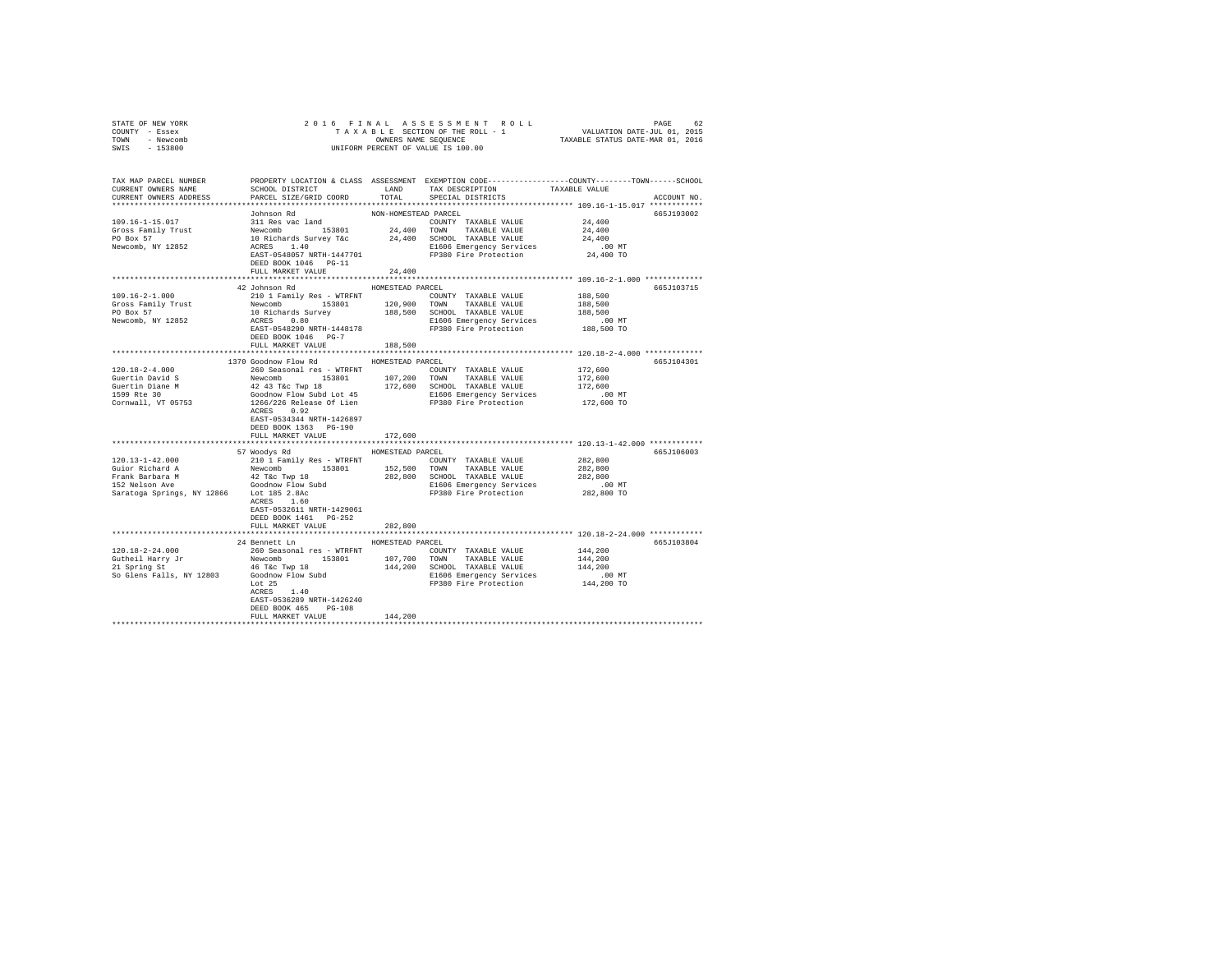| STATE OF NEW YORK                               |                                                                                                                                                                                                                                  |                  |                                                                      |                      |               |
|-------------------------------------------------|----------------------------------------------------------------------------------------------------------------------------------------------------------------------------------------------------------------------------------|------------------|----------------------------------------------------------------------|----------------------|---------------|
| COUNTY - Essex                                  |                                                                                                                                                                                                                                  |                  |                                                                      |                      |               |
| TOWN - Newcomb                                  |                                                                                                                                                                                                                                  |                  |                                                                      |                      |               |
| SWIS - 153800                                   |                                                                                                                                                                                                                                  |                  |                                                                      |                      |               |
|                                                 |                                                                                                                                                                                                                                  |                  |                                                                      |                      |               |
|                                                 |                                                                                                                                                                                                                                  |                  |                                                                      |                      |               |
|                                                 | TAX MAP PARCEL NUMBER PROPERTY LOCATION & CLASS ASSESSMENT EXEMPTION CODE--------------COUNTY-------TOWN------SCHOOL                                                                                                             |                  |                                                                      |                      |               |
| CURRENT OWNERS NAME                             | SCHOOL DISTRICT                                                                                                                                                                                                                  | LAND             | TAX DESCRIPTION                                                      | TAXABLE VALUE        |               |
| CURRENT OWNERS ADDRESS                          | PARCEL SIZE/GRID COORD                                                                                                                                                                                                           | TOTAL            | SPECIAL DISTRICTS                                                    |                      | ACCOUNT NO.   |
|                                                 |                                                                                                                                                                                                                                  |                  |                                                                      |                      |               |
|                                                 | 1304 Goodnow Flow Rd                                                                                                                                                                                                             | HOMESTEAD PARCEL |                                                                      |                      | 665J104703    |
|                                                 | 120.18-2-20.000 210 1 Family Res - WTRFNT                                                                                                                                                                                        |                  | COUNTY TAXABLE VALUE                                                 | 364,500              |               |
|                                                 |                                                                                                                                                                                                                                  |                  |                                                                      | 364,500              |               |
|                                                 |                                                                                                                                                                                                                                  |                  |                                                                      |                      |               |
|                                                 |                                                                                                                                                                                                                                  |                  |                                                                      | 364,500              |               |
|                                                 |                                                                                                                                                                                                                                  |                  | E1606 Emergency Services 6.00 MT<br>FP380 Fire Protection 364,500 TO |                      |               |
|                                                 | Rensselaer, NY 12144<br>Coodnow Flow Subd<br>Lot 29<br>ACRES 1.70                                                                                                                                                                |                  |                                                                      |                      |               |
|                                                 |                                                                                                                                                                                                                                  |                  |                                                                      |                      |               |
|                                                 | EAST-0535906 NRTH-1426452                                                                                                                                                                                                        |                  |                                                                      |                      |               |
|                                                 | DEED BOOK 1795 PG-297                                                                                                                                                                                                            |                  |                                                                      |                      |               |
|                                                 | FULL MARKET VALUE                                                                                                                                                                                                                | 364,500          |                                                                      |                      |               |
|                                                 |                                                                                                                                                                                                                                  |                  |                                                                      |                      |               |
|                                                 | 4916 NYS Route 28N                                                                                                                                                                                                               | HOMESTEAD PARCEL |                                                                      |                      | 665J194005    |
| 110.-1-21.200<br>Hai Paul B                     | 240 Rural res                                                                                                                                                                                                                    |                  | RES. STAR 41854                                                      | $\sim$ 0             | $0 \t 30,000$ |
|                                                 |                                                                                                                                                                                                                                  |                  |                                                                      | 426, 300             |               |
| McNulty Stacy A                                 |                                                                                                                                                                                                                                  |                  |                                                                      | 426,300              |               |
| Achulty Staty A<br>6312 State Rt 28N            |                                                                                                                                                                                                                                  |                  |                                                                      | 396,300              |               |
| Newcomb, NY 12852                               |                                                                                                                                                                                                                                  |                  |                                                                      | .00 MT               |               |
|                                                 |                                                                                                                                                                                                                                  |                  |                                                                      | 426,300 TO           |               |
|                                                 | EAST-0562656 NRTH-1441494                                                                                                                                                                                                        |                  |                                                                      |                      |               |
|                                                 | DEED BOOK 1641 PG-52                                                                                                                                                                                                             |                  |                                                                      |                      |               |
|                                                 | FULL MARKET VALUE                                                                                                                                                                                                                | 426,300          |                                                                      |                      |               |
|                                                 |                                                                                                                                                                                                                                  |                  |                                                                      |                      |               |
|                                                 | 34 Johnson Rd                                                                                                                                                                                                                    | HOMESTEAD PARCEL |                                                                      |                      | 665J103612    |
| $109.16 - 2 - 11.000$                           |                                                                                                                                                                                                                                  |                  |                                                                      | 29,700               |               |
|                                                 |                                                                                                                                                                                                                                  |                  |                                                                      | 29,700               |               |
| Hall Ricci W<br>5 Forest St<br>Oxford, MA 01540 | 34 Johnson Ra<br><br>270 Mfg housing 153801 25,000 TOWN TAXABLE VALUE Newcomb 153801 29,700 SCHODL TAXABLE VALUE 10 Richards Survey 29,700 SCHODL TAXABLE VALUE ACCES<br>ACRES 0.30 SCHOOL TAXABLE VALUE ACRES 10.30 E1606 Emerg |                  |                                                                      | 29,700               |               |
|                                                 |                                                                                                                                                                                                                                  |                  |                                                                      |                      |               |
|                                                 |                                                                                                                                                                                                                                  |                  |                                                                      | $.00$ MT             |               |
|                                                 |                                                                                                                                                                                                                                  |                  |                                                                      | 29,700 TO            |               |
|                                                 |                                                                                                                                                                                                                                  |                  |                                                                      |                      |               |
|                                                 | FULL MARKET VALUE                                                                                                                                                                                                                | 29,700           |                                                                      |                      |               |
|                                                 |                                                                                                                                                                                                                                  |                  |                                                                      |                      |               |
|                                                 | 5561 NYS Route 28N                                                                                                                                                                                                               | HOMESTEAD PARCEL |                                                                      |                      | 665J103902    |
| 109.16-5-15.014<br>Hall William H               | 210 1 Family Res<br>${\small \begin{tabular}{lcccccc} 210 & 1 & Family & Res & & & RES. & STAR & 41854 \\ Newcomb & 153801 & 29,400 & COUNTY & TAXABLE VALUE \\ \end{tabular}}$                                                  |                  |                                                                      | $\sim$ 0             | $0 \t 30,000$ |
|                                                 |                                                                                                                                                                                                                                  |                  |                                                                      | 89,000               |               |
|                                                 |                                                                                                                                                                                                                                  |                  |                                                                      | 89,000               |               |
|                                                 |                                                                                                                                                                                                                                  |                  |                                                                      | 59,000               |               |
|                                                 |                                                                                                                                                                                                                                  |                  |                                                                      | .00 MT               |               |
|                                                 |                                                                                                                                                                                                                                  |                  |                                                                      | 89,000 TO            |               |
|                                                 | FULL MARKET VALUE                                                                                                                                                                                                                | 89,000           |                                                                      |                      |               |
|                                                 |                                                                                                                                                                                                                                  |                  |                                                                      |                      |               |
|                                                 | 41 Johnson Rd                                                                                                                                                                                                                    | HOMESTEAD PARCEL |                                                                      |                      | 665J179006    |
|                                                 |                                                                                                                                                                                                                                  |                  |                                                                      | 268,900              |               |
|                                                 |                                                                                                                                                                                                                                  |                  |                                                                      | 268,900              |               |
|                                                 |                                                                                                                                                                                                                                  |                  |                                                                      | 268,900              |               |
|                                                 |                                                                                                                                                                                                                                  |                  |                                                                      |                      |               |
|                                                 |                                                                                                                                                                                                                                  |                  |                                                                      | 00 MT.<br>268,900 TO |               |
|                                                 |                                                                                                                                                                                                                                  |                  |                                                                      |                      |               |
|                                                 | DEED BOOK 692 PG-5                                                                                                                                                                                                               |                  |                                                                      |                      |               |
|                                                 | FULL MARKET VALUE                                                                                                                                                                                                                | 268,900          |                                                                      |                      |               |
|                                                 |                                                                                                                                                                                                                                  |                  |                                                                      |                      |               |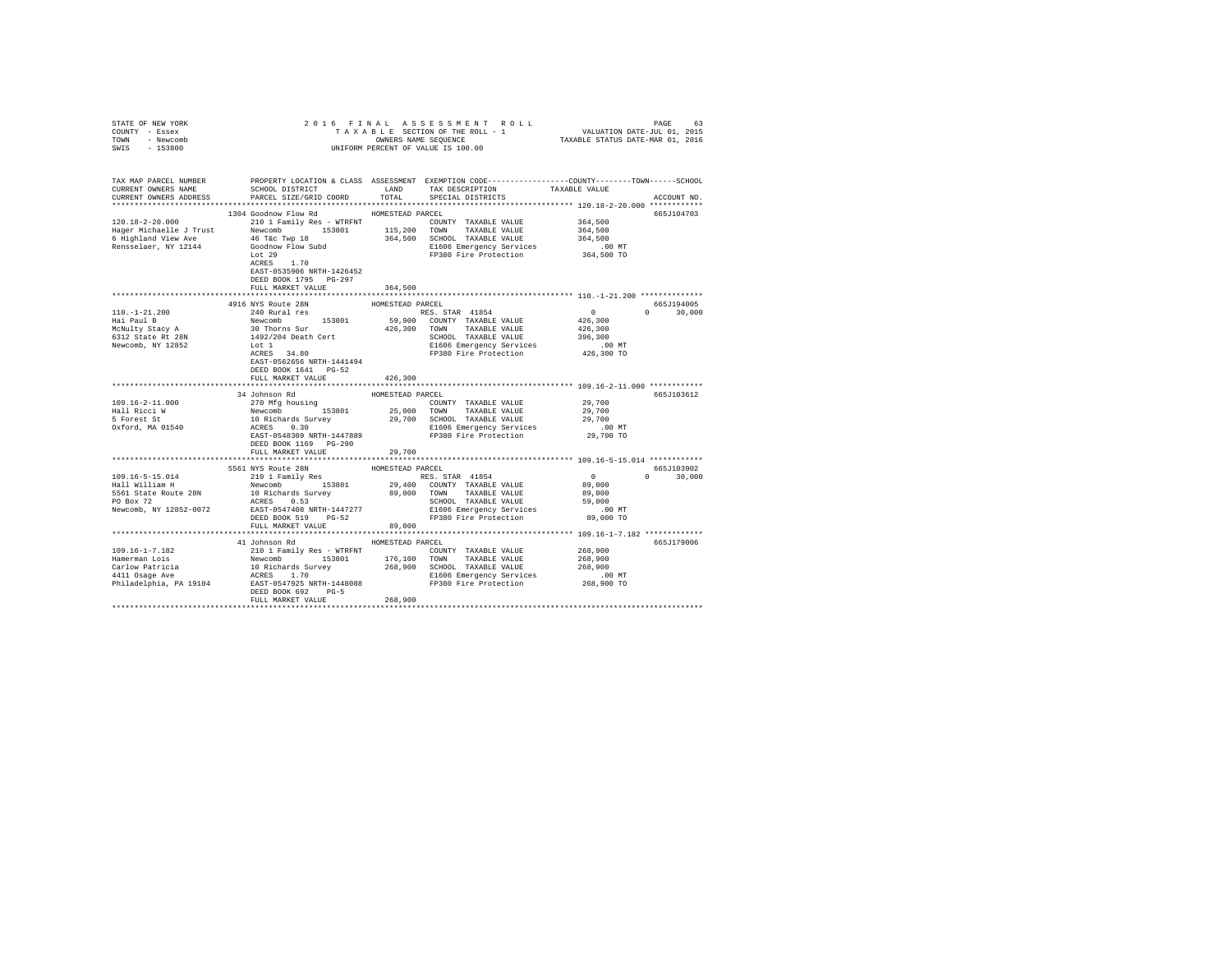| STATE OF NEW YORK |           |  |  |  | 2016 FINAL ASSESSMENT ROLL         |                                  | PAGE | 64 |
|-------------------|-----------|--|--|--|------------------------------------|----------------------------------|------|----|
| COUNTY - Essex    |           |  |  |  | TAXABLE SECTION OF THE ROLL - 1    | VALUATION DATE-JUL 01, 2015      |      |    |
| TOWN              | - Newcomb |  |  |  | OWNERS NAME SEOUENCE               | TAXABLE STATUS DATE-MAR 01, 2016 |      |    |
| SWIS              | - 153800  |  |  |  | UNIFORM PERCENT OF VALUE IS 100.00 |                                  |      |    |

| TAX MAP PARCEL NUMBER<br>CURRENT OWNERS NAME                                                                                                                                                                                               | PROPERTY LOCATION & CLASS ASSESSMENT EXEMPTION CODE----------------COUNTY-------TOWN------SCHOOL<br>SCHOOL DISTRICT                  | LAND                 | TAX DESCRIPTION                                                    | TAXABLE VALUE |                                 |
|--------------------------------------------------------------------------------------------------------------------------------------------------------------------------------------------------------------------------------------------|--------------------------------------------------------------------------------------------------------------------------------------|----------------------|--------------------------------------------------------------------|---------------|---------------------------------|
| CURRENT OWNERS ADDRESS                                                                                                                                                                                                                     | PARCEL SIZE/GRID COORD                                                                                                               | TOTAL                | SPECIAL DISTRICTS                                                  |               | ACCOUNT NO.                     |
|                                                                                                                                                                                                                                            |                                                                                                                                      |                      |                                                                    |               |                                 |
|                                                                                                                                                                                                                                            | 5777 NYS Route 28N                                                                                                                   | HOMESTEAD PARCEL     |                                                                    |               | 665J100303                      |
| $109.15 - 3 - 2.001$                                                                                                                                                                                                                       | 210 1 Family Res                                                                                                                     |                      | RES. STAR 41854<br>RES. STAR 41854<br>34,900 COUNTY TAXABLE VALUE  | $\sim$ 0      | $\Omega$<br>30,000              |
| Hamilton Edward L                                                                                                                                                                                                                          |                                                                                                                                      |                      |                                                                    | 145,200       |                                 |
| Hamilton Gyneth E                                                                                                                                                                                                                          |                                                                                                                                      | 145,200              | TAXABLE VALUE<br>TOWN                                              | 145,200       |                                 |
| 5777 NYS Rte 28N                                                                                                                                                                                                                           |                                                                                                                                      |                      | SCHOOL TAXABLE VALUE                                               | 115,200       |                                 |
| Newcomb, NY 12852                                                                                                                                                                                                                          |                                                                                                                                      |                      | E1606 Emergency Services<br>FP380 Fire Protection                  | .00 MT        |                                 |
|                                                                                                                                                                                                                                            | 210 1 Family Res<br>Newcomb<br>3 Ords Patent<br>3 Ords Patent<br>3 Ords Patent<br>EAST-0542166 NETH-1446192<br>DEED BOOK 1413 PG-299 |                      |                                                                    | 145,200 TO    |                                 |
|                                                                                                                                                                                                                                            | FULL MARKET VALUE                                                                                                                    | 145,200              |                                                                    |               |                                 |
|                                                                                                                                                                                                                                            | 35 Santanoni Dr                                                                                                                      | HOMESTEAD PARCEL     |                                                                    |               | 665J103903                      |
| $110.18 - 2 - 2.002$                                                                                                                                                                                                                       | 210 1 Family Res                                                                                                                     |                      | SR STAR 41834                                                      | $\mathbf{0}$  | 65,300<br>$\Omega$ and $\Omega$ |
| Hampson Margaret S                                                                                                                                                                                                                         | Newcomb                                                                                                                              |                      | 153801 36,200 COUNTY TAXABLE VALUE                                 | 132,400       |                                 |
|                                                                                                                                                                                                                                            |                                                                                                                                      |                      |                                                                    | 132,400       |                                 |
|                                                                                                                                                                                                                                            |                                                                                                                                      |                      |                                                                    | 67,100        |                                 |
|                                                                                                                                                                                                                                            |                                                                                                                                      |                      | E1606 Emergency Services                                           | $.00$ MT      |                                 |
| Hampson Robert J<br>Hampson Robert J<br>25 Santanoni Dr ACRES 3.16<br>25 Santanoni Dr ACRES 3.16<br>25 Newcomb, NY 12852 EAST-0560759 NRTH-1442591<br>26 Newcomb, NY 12852 EXAST-0560759 NRTH-1442591<br>26 Newcomb, NY 12852 EXAST-056075 |                                                                                                                                      |                      | FP380 Fire Protection                                              | 132,400 TO    |                                 |
|                                                                                                                                                                                                                                            | FULL MARKET VALUE                                                                                                                    |                      | 132,400 SD380 Sewer District                                       | 132,400 TO M  |                                 |
|                                                                                                                                                                                                                                            |                                                                                                                                      |                      | WD380 Water District                                               | 132,400 TO M  |                                 |
|                                                                                                                                                                                                                                            |                                                                                                                                      |                      |                                                                    |               |                                 |
|                                                                                                                                                                                                                                            | NYS Route 28N                                                                                                                        | NON-HOMESTEAD PARCEL |                                                                    |               | 665J104815                      |
|                                                                                                                                                                                                                                            |                                                                                                                                      |                      | COUNTY TAXABLE VALUE                                               | 26,600        |                                 |
| 110.13-1-2.000<br>Harbour-Kahl Laura 311 Res vac land<br>Harbour-Kahl Laura Newcomb 153801<br>Kahl Charles D III 20 Richards Survey<br>PO Box 4087<br>20 Richards Survey<br>Albany, NY 12204<br>BEED BOOK 1332 PG-188                      |                                                                                                                                      | 26,600 TOWN          | TAXABLE VALUE                                                      | 26,600        |                                 |
|                                                                                                                                                                                                                                            |                                                                                                                                      | $26\,,\,600$         | SCHOOL TAXABLE VALUE                                               | 26,600        |                                 |
|                                                                                                                                                                                                                                            |                                                                                                                                      |                      |                                                                    |               |                                 |
|                                                                                                                                                                                                                                            |                                                                                                                                      |                      | E1606 Emergency Services .00 MT<br>FP380 Fire Protection 26,600 TO |               |                                 |
|                                                                                                                                                                                                                                            |                                                                                                                                      |                      |                                                                    |               |                                 |
|                                                                                                                                                                                                                                            | FULL MARKET VALUE                                                                                                                    | 26,600               |                                                                    |               |                                 |
|                                                                                                                                                                                                                                            |                                                                                                                                      |                      |                                                                    |               |                                 |
|                                                                                                                                                                                                                                            | NYS Route 28N                                                                                                                        | NON-HOMESTEAD PARCEL |                                                                    |               | 665J100908                      |
|                                                                                                                                                                                                                                            |                                                                                                                                      |                      | COUNTY TAXABLE VALUE                                               | 119,400       |                                 |
|                                                                                                                                                                                                                                            |                                                                                                                                      |                      |                                                                    | 119,400       |                                 |
|                                                                                                                                                                                                                                            |                                                                                                                                      |                      | SCHOOL TAXABLE VALUE                                               | 119,400       |                                 |
|                                                                                                                                                                                                                                            |                                                                                                                                      |                      | E1606 Emergency Services                                           | $.00$ MT      |                                 |
| Albany, NY 12204                                                                                                                                                                                                                           | ACRES 12.10                                                                                                                          |                      | FP380 Fire Protection 119,400 TO                                   |               |                                 |
|                                                                                                                                                                                                                                            | EAST-0553318 NRTH-1447172                                                                                                            |                      |                                                                    |               |                                 |
|                                                                                                                                                                                                                                            | DEED BOOK 1329 PG-313                                                                                                                |                      |                                                                    |               |                                 |
|                                                                                                                                                                                                                                            | FULL MARKET VALUE                                                                                                                    | 119,400              |                                                                    |               |                                 |
|                                                                                                                                                                                                                                            |                                                                                                                                      |                      |                                                                    |               |                                 |
|                                                                                                                                                                                                                                            | 29 Fennessey Ln                                                                                                                      | HOMESTEAD PARCEL     |                                                                    |               | 665J105807                      |
| $109.15 - 1 - 1.000$                                                                                                                                                                                                                       | 260 Seasonal res                                                                                                                     |                      | COUNTY TAXABLE VALUE                                               | 66,600        |                                 |
| Harding Homer                                                                                                                                                                                                                              | Newcomb 153801<br>3 Ords Patent                                                                                                      | 30,900               | TOWN TAXABLE VALUE                                                 | 66,600        |                                 |
| Harding Margaret                                                                                                                                                                                                                           |                                                                                                                                      |                      | 66,600 SCHOOL TAXABLE VALUE                                        | 66,600        |                                 |
| 63 Hoags Corners Rd                                                                                                                                                                                                                        | ACRES 0.66<br>EAST-0541735 NRTH-1447108                                                                                              |                      | E1606 Emergency Services .00 MT<br>FP380 Fire Protection 66,600 TO |               |                                 |
| Nassau, NY 12123                                                                                                                                                                                                                           |                                                                                                                                      |                      |                                                                    |               |                                 |
| PRIOR OWNER ON 3/01/2016 FULL MARKET VALUE                                                                                                                                                                                                 | DEED BOOK 1833 PG-65                                                                                                                 |                      |                                                                    |               |                                 |
| Harding Homer                                                                                                                                                                                                                              |                                                                                                                                      | 66,600               |                                                                    |               |                                 |
|                                                                                                                                                                                                                                            |                                                                                                                                      |                      |                                                                    |               |                                 |
|                                                                                                                                                                                                                                            |                                                                                                                                      |                      |                                                                    |               |                                 |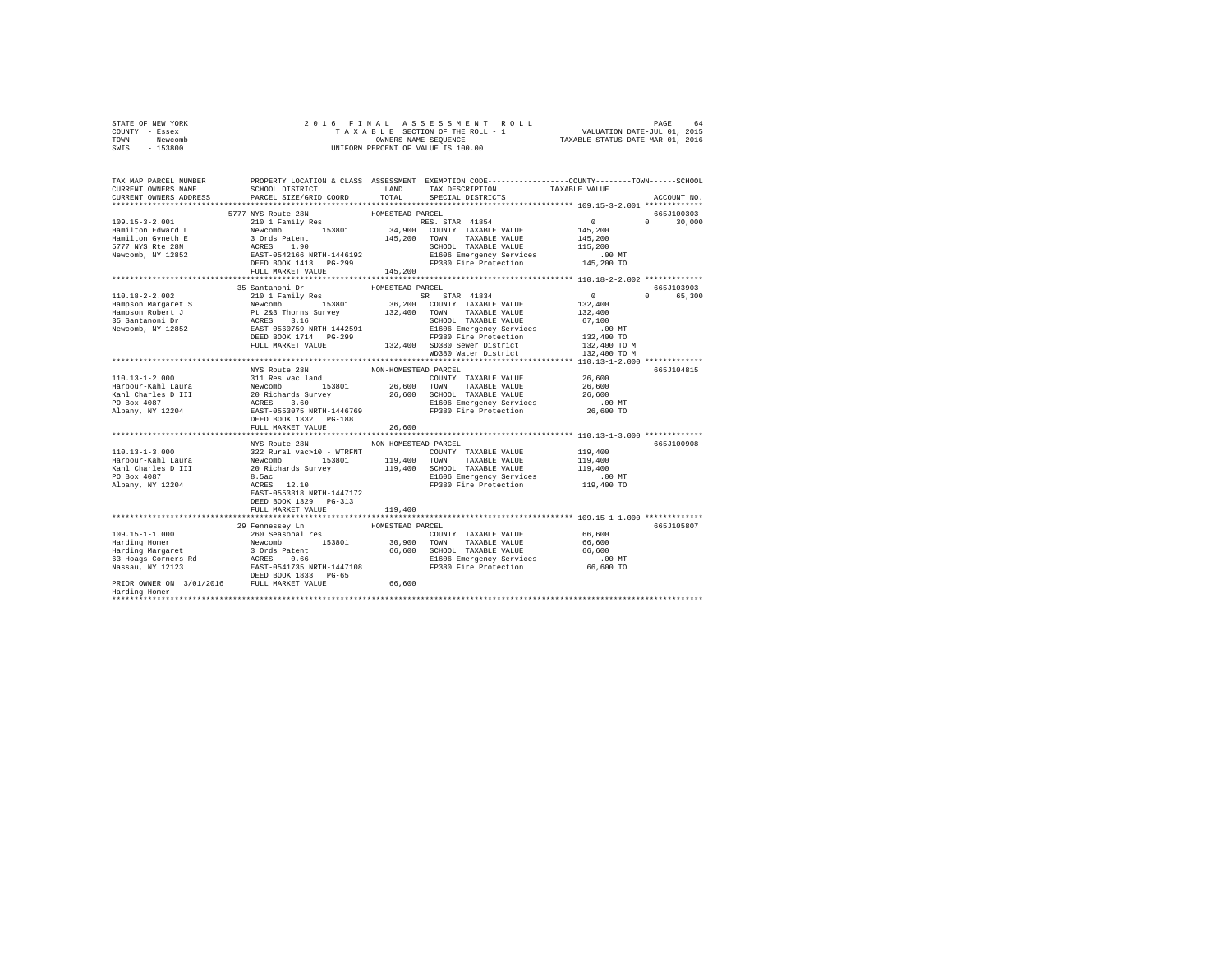| STATE OF NEW YORK                                                                                                                                                                                                                                                                                                                                      |                                                                                                                                                                                                  |                  |                                                                                                                                                                                               |                     |               |
|--------------------------------------------------------------------------------------------------------------------------------------------------------------------------------------------------------------------------------------------------------------------------------------------------------------------------------------------------------|--------------------------------------------------------------------------------------------------------------------------------------------------------------------------------------------------|------------------|-----------------------------------------------------------------------------------------------------------------------------------------------------------------------------------------------|---------------------|---------------|
| COUNTY - Essex                                                                                                                                                                                                                                                                                                                                         |                                                                                                                                                                                                  |                  |                                                                                                                                                                                               |                     |               |
| TOWN - Newcomb                                                                                                                                                                                                                                                                                                                                         |                                                                                                                                                                                                  |                  |                                                                                                                                                                                               |                     |               |
| SWIS - 153800                                                                                                                                                                                                                                                                                                                                          | 2016 FINAL ASSESSMENT ROLL PAGE 65<br>TAXABLE SECTION OF THE ROLL - 1 VALUATION DATE-JUL 01, 2015<br>OWNERS NAME SEQUENCE TAXABLE STATUS DATE-MAR 01, 2016<br>UNIFORM PERCENT OF VALUE IS 100.00 |                  |                                                                                                                                                                                               |                     |               |
|                                                                                                                                                                                                                                                                                                                                                        |                                                                                                                                                                                                  |                  |                                                                                                                                                                                               |                     |               |
| TAX MAP PARCEL NUMBER PROPERTY LOCATION & CLASS ASSESSMENT EXEMPTION CODE--------------COUNTY-------TOWN------SCHOOL                                                                                                                                                                                                                                   |                                                                                                                                                                                                  |                  |                                                                                                                                                                                               |                     |               |
| CURRENT OWNERS NAME                                                                                                                                                                                                                                                                                                                                    | SCHOOL DISTRICT                                                                                                                                                                                  | LAND             | TAX DESCRIPTION TAXABLE VALUE                                                                                                                                                                 |                     |               |
| CURRENT OWNERS ADDRESS                                                                                                                                                                                                                                                                                                                                 | PARCEL SIZE/GRID COORD                                                                                                                                                                           | TOTAL            | SPECIAL DISTRICTS                                                                                                                                                                             |                     | ACCOUNT NO.   |
|                                                                                                                                                                                                                                                                                                                                                        |                                                                                                                                                                                                  |                  |                                                                                                                                                                                               |                     |               |
|                                                                                                                                                                                                                                                                                                                                                        | 30 Adams Ln                                                                                                                                                                                      | HOMESTEAD PARCEL |                                                                                                                                                                                               |                     | 665J100310    |
| 110.18-3-18.000                                                                                                                                                                                                                                                                                                                                        | 210 1 Family Res                                                                                                                                                                                 |                  |                                                                                                                                                                                               |                     |               |
|                                                                                                                                                                                                                                                                                                                                                        |                                                                                                                                                                                                  |                  | COUNTY TAXABLE VALUE 94,900                                                                                                                                                                   |                     |               |
|                                                                                                                                                                                                                                                                                                                                                        |                                                                                                                                                                                                  |                  |                                                                                                                                                                                               | 94,900              |               |
|                                                                                                                                                                                                                                                                                                                                                        |                                                                                                                                                                                                  |                  |                                                                                                                                                                                               | 94,900              |               |
|                                                                                                                                                                                                                                                                                                                                                        |                                                                                                                                                                                                  |                  |                                                                                                                                                                                               | 00 MT.<br>94,900 TO |               |
|                                                                                                                                                                                                                                                                                                                                                        |                                                                                                                                                                                                  |                  |                                                                                                                                                                                               |                     |               |
|                                                                                                                                                                                                                                                                                                                                                        |                                                                                                                                                                                                  |                  |                                                                                                                                                                                               | 94,900 TO M         |               |
|                                                                                                                                                                                                                                                                                                                                                        |                                                                                                                                                                                                  |                  | WD380 Water District                                                                                                                                                                          | 94,900 TO M         |               |
|                                                                                                                                                                                                                                                                                                                                                        | DEED BOOK 1619 PG-139                                                                                                                                                                            |                  |                                                                                                                                                                                               |                     |               |
|                                                                                                                                                                                                                                                                                                                                                        | FULL MARKET VALUE                                                                                                                                                                                | 94,900           |                                                                                                                                                                                               |                     |               |
|                                                                                                                                                                                                                                                                                                                                                        |                                                                                                                                                                                                  |                  |                                                                                                                                                                                               |                     |               |
|                                                                                                                                                                                                                                                                                                                                                        | 5101 NYS Route 28N                                                                                                                                                                               | HOMESTEAD PARCEL |                                                                                                                                                                                               |                     | 665J103908    |
| 110.17-2-18.000                                                                                                                                                                                                                                                                                                                                        | 210 1 Family Res                                                                                                                                                                                 |                  | $\begin{tabular}{lllll} \multicolumn{2}{l}{{\text{COUNTY}}} & \multicolumn{2}{l}{\text{TAXABLE VALUE}} & \multicolumn{2}{l}{\text{YALUE}} & \multicolumn{2}{l}{\text{Y7, 200}} \end{tabular}$ |                     |               |
| 110.17-2-18.000<br>Harrington John E                                                                                                                                                                                                                                                                                                                   |                                                                                                                                                                                                  |                  |                                                                                                                                                                                               | 77,200              |               |
|                                                                                                                                                                                                                                                                                                                                                        |                                                                                                                                                                                                  |                  |                                                                                                                                                                                               | 77,200              |               |
|                                                                                                                                                                                                                                                                                                                                                        |                                                                                                                                                                                                  |                  |                                                                                                                                                                                               | $.00$ MT            |               |
|                                                                                                                                                                                                                                                                                                                                                        |                                                                                                                                                                                                  |                  |                                                                                                                                                                                               | 77,200 TO           |               |
|                                                                                                                                                                                                                                                                                                                                                        | DEED BOOK 641 PG-263                                                                                                                                                                             |                  |                                                                                                                                                                                               |                     |               |
|                                                                                                                                                                                                                                                                                                                                                        | FULL MARKET VALUE                                                                                                                                                                                | 77,200           |                                                                                                                                                                                               |                     |               |
|                                                                                                                                                                                                                                                                                                                                                        |                                                                                                                                                                                                  |                  |                                                                                                                                                                                               |                     |               |
|                                                                                                                                                                                                                                                                                                                                                        | 16 Schraver Way                                                                                                                                                                                  | HOMESTEAD PARCEL |                                                                                                                                                                                               |                     | 665J104315    |
|                                                                                                                                                                                                                                                                                                                                                        |                                                                                                                                                                                                  |                  | $\begin{tabular}{lllllll} \multicolumn{2}{l}{{\text{COUNTY}}} & \multicolumn{2}{l}{\text{TAXABLE VALUE}} & \multicolumn{2}{l}{\text{S5,800}} \end{tabular}$                                   |                     |               |
|                                                                                                                                                                                                                                                                                                                                                        |                                                                                                                                                                                                  |                  |                                                                                                                                                                                               | 55,800              |               |
|                                                                                                                                                                                                                                                                                                                                                        |                                                                                                                                                                                                  |                  |                                                                                                                                                                                               | 55,800              |               |
|                                                                                                                                                                                                                                                                                                                                                        |                                                                                                                                                                                                  |                  |                                                                                                                                                                                               | .00 MT              |               |
|                                                                                                                                                                                                                                                                                                                                                        |                                                                                                                                                                                                  |                  |                                                                                                                                                                                               | 55,800 TO           |               |
|                                                                                                                                                                                                                                                                                                                                                        | DEED BOOK 1056 PG-153                                                                                                                                                                            |                  |                                                                                                                                                                                               |                     |               |
|                                                                                                                                                                                                                                                                                                                                                        | FULL MARKET VALUE                                                                                                                                                                                | 55,800           |                                                                                                                                                                                               |                     |               |
|                                                                                                                                                                                                                                                                                                                                                        |                                                                                                                                                                                                  |                  |                                                                                                                                                                                               |                     |               |
|                                                                                                                                                                                                                                                                                                                                                        |                                                                                                                                                                                                  | HOMESTEAD PARCEL |                                                                                                                                                                                               |                     | 665J104403    |
| $110.17 - 2 - 5.000$                                                                                                                                                                                                                                                                                                                                   | 51 Chaisson Rd<br>210 1 Family Res                                                                                                                                                               |                  | RES. STAR 41854                                                                                                                                                                               | $\overline{a}$      | $0 \t 30.000$ |
|                                                                                                                                                                                                                                                                                                                                                        |                                                                                                                                                                                                  |                  |                                                                                                                                                                                               |                     |               |
|                                                                                                                                                                                                                                                                                                                                                        |                                                                                                                                                                                                  |                  |                                                                                                                                                                                               |                     |               |
|                                                                                                                                                                                                                                                                                                                                                        |                                                                                                                                                                                                  |                  |                                                                                                                                                                                               |                     |               |
|                                                                                                                                                                                                                                                                                                                                                        |                                                                                                                                                                                                  |                  |                                                                                                                                                                                               |                     |               |
|                                                                                                                                                                                                                                                                                                                                                        |                                                                                                                                                                                                  |                  |                                                                                                                                                                                               |                     |               |
|                                                                                                                                                                                                                                                                                                                                                        | FULL MARKET VALUE                                                                                                                                                                                | 87,800           |                                                                                                                                                                                               |                     |               |
|                                                                                                                                                                                                                                                                                                                                                        |                                                                                                                                                                                                  |                  |                                                                                                                                                                                               |                     |               |
|                                                                                                                                                                                                                                                                                                                                                        |                                                                                                                                                                                                  |                  |                                                                                                                                                                                               |                     |               |
|                                                                                                                                                                                                                                                                                                                                                        | 401 Woodys Rd MOMESTEAD PARCEL                                                                                                                                                                   |                  |                                                                                                                                                                                               |                     | 665J104002    |
|                                                                                                                                                                                                                                                                                                                                                        |                                                                                                                                                                                                  |                  |                                                                                                                                                                                               |                     |               |
| $119.16-1-1.002 \put(0,0){\small 1.19 \put(0,0){\small 1.19 \put(0,0){\small 1.19 \put(0,0){\small 1.19 \put(0,0){\small 1.19 \put(0,0){\small 1.19 \put(0,0){\small 1.19 \put(0,0){\small 1.19 \put(0,0){\small 1.19 \put(0,0){\small 1.19 \put(0,0){\small 1.19 \put(0,0){\small 1.19 \put(0,0){\small 1.19 \put(0,0){\small 1.19 \put(0,0){\small $ |                                                                                                                                                                                                  |                  |                                                                                                                                                                                               |                     |               |
|                                                                                                                                                                                                                                                                                                                                                        |                                                                                                                                                                                                  |                  |                                                                                                                                                                                               |                     |               |
|                                                                                                                                                                                                                                                                                                                                                        |                                                                                                                                                                                                  |                  |                                                                                                                                                                                               |                     |               |
|                                                                                                                                                                                                                                                                                                                                                        |                                                                                                                                                                                                  |                  |                                                                                                                                                                                               |                     |               |
|                                                                                                                                                                                                                                                                                                                                                        | ACRES 1.43                                                                                                                                                                                       |                  |                                                                                                                                                                                               |                     |               |
|                                                                                                                                                                                                                                                                                                                                                        | EAST-0524934 NRTH-1427996                                                                                                                                                                        |                  |                                                                                                                                                                                               |                     |               |
|                                                                                                                                                                                                                                                                                                                                                        | DEED BOOK 1338 PG-60                                                                                                                                                                             |                  |                                                                                                                                                                                               |                     |               |
|                                                                                                                                                                                                                                                                                                                                                        | FULL MARKET VALUE                                                                                                                                                                                | 189,600          |                                                                                                                                                                                               |                     |               |
|                                                                                                                                                                                                                                                                                                                                                        |                                                                                                                                                                                                  |                  |                                                                                                                                                                                               |                     |               |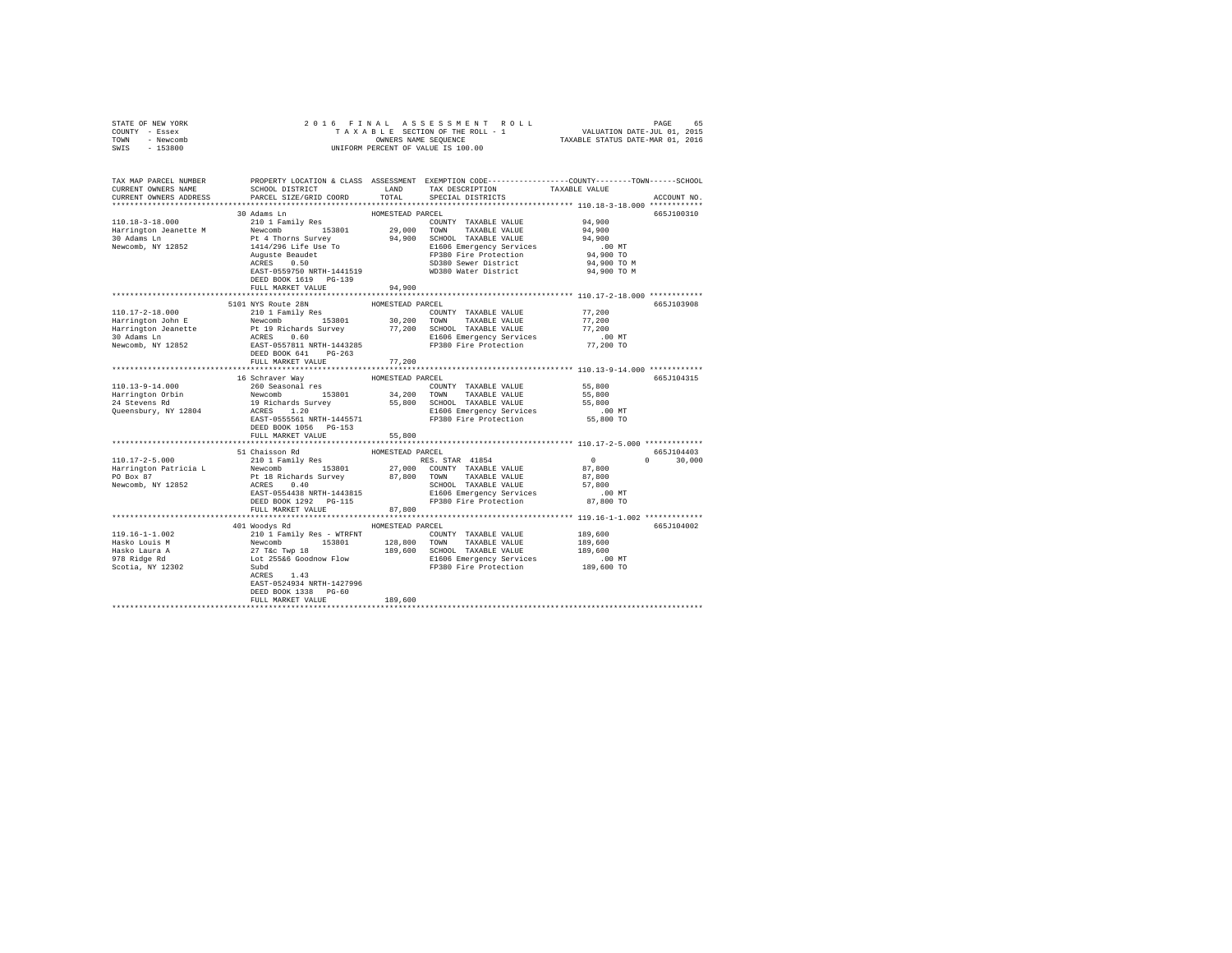| STATE OF NEW YORK<br>COUNTY - Essex<br>TOWN - Newcomb<br>SWIS - 153800                                                                                                                                                                                                                                                                                                                                                                                                                                                          | 2016 FINAL ASSESSMENT R<br>TAXABLE SECTION OF THE ROLL - 1<br>ONNERS NAME SEQUENCE<br>UNIFORM PERCENT OF VALUE IS 100.00 |                  | FINAL ASSESSMENT ROLL (PAGE 66 PINAL ASSESSMENT ROLL)<br>TAXABLE SECTION OF THE ROLL - 1 VALUATION DATE-JUL 01, 2015<br>OWNERS NAME SEQUENCE (TAXABLE STATUS DATE-MAR 01, 2016<br>2016 FINAL ASSESSMENT ROLL |               |
|---------------------------------------------------------------------------------------------------------------------------------------------------------------------------------------------------------------------------------------------------------------------------------------------------------------------------------------------------------------------------------------------------------------------------------------------------------------------------------------------------------------------------------|--------------------------------------------------------------------------------------------------------------------------|------------------|--------------------------------------------------------------------------------------------------------------------------------------------------------------------------------------------------------------|---------------|
| TAX MAP PARCEL NUMBER PROPERTY LOCATION & CLASS ASSESSMENT EXEMPTION CODE---------------COUNTY-------TOWN------SCHOOL                                                                                                                                                                                                                                                                                                                                                                                                           |                                                                                                                          |                  |                                                                                                                                                                                                              |               |
| CURRENT OWNERS NAME<br>CURRENT OWNERS ADDRESS                                                                                                                                                                                                                                                                                                                                                                                                                                                                                   | PARCEL SIZE/GRID COORD TOTAL SPECIAL DISTRICTS                                                                           |                  |                                                                                                                                                                                                              | ACCOUNT NO.   |
|                                                                                                                                                                                                                                                                                                                                                                                                                                                                                                                                 |                                                                                                                          |                  |                                                                                                                                                                                                              |               |
|                                                                                                                                                                                                                                                                                                                                                                                                                                                                                                                                 | 57 Beaver Bay MOMESTEAD PARCEL                                                                                           |                  |                                                                                                                                                                                                              | 665J106714    |
|                                                                                                                                                                                                                                                                                                                                                                                                                                                                                                                                 |                                                                                                                          |                  |                                                                                                                                                                                                              |               |
|                                                                                                                                                                                                                                                                                                                                                                                                                                                                                                                                 |                                                                                                                          |                  |                                                                                                                                                                                                              |               |
|                                                                                                                                                                                                                                                                                                                                                                                                                                                                                                                                 |                                                                                                                          |                  |                                                                                                                                                                                                              |               |
|                                                                                                                                                                                                                                                                                                                                                                                                                                                                                                                                 |                                                                                                                          |                  |                                                                                                                                                                                                              |               |
|                                                                                                                                                                                                                                                                                                                                                                                                                                                                                                                                 |                                                                                                                          |                  | 230,300 SCHOOL TAXABLE VALUE 230,300<br>EI606 Energency Services 230,300<br>FP380 Fire Protection 230,300 TO                                                                                                 |               |
| ${\small \begin{tabular}{l c c c c c c c c} \hline 120.17-3-6.000 & 260\text{ Seasonal res}} & \text{WTRENT} & \text{nonnormal $\mathcal{C} & \text{nonnormal $\mathcal{C} & \text{nonnormal $\mathcal{C} & \text{nonnormal $\mathcal{C} & \text{nonnormal $\mathcal{C} & \text{nonnormal $\mathcal{C} & \text{nonnormal $\mathcal{C} & \text{nonnormal $\mathcal{C} & \text{nonnormal $\mathcal{C} & \text{nonnormal $\mathcal{C} & \text{nonnormal $\mathcal{C} & \text{nonnormal $\mathcal{C} & \text{nonnormal $\mathcal{C$ | EAST-0528114 NRTH-1426400<br>DEED BOOK 1296 PG-240<br>FULL MARKET VALUE                                                  | 230,300          |                                                                                                                                                                                                              |               |
|                                                                                                                                                                                                                                                                                                                                                                                                                                                                                                                                 |                                                                                                                          |                  |                                                                                                                                                                                                              |               |
|                                                                                                                                                                                                                                                                                                                                                                                                                                                                                                                                 | 4760 NYS Route 28N                                                                                                       | HOMESTEAD PARCEL |                                                                                                                                                                                                              | 665J105301    |
|                                                                                                                                                                                                                                                                                                                                                                                                                                                                                                                                 |                                                                                                                          |                  |                                                                                                                                                                                                              |               |
|                                                                                                                                                                                                                                                                                                                                                                                                                                                                                                                                 |                                                                                                                          |                  |                                                                                                                                                                                                              |               |
|                                                                                                                                                                                                                                                                                                                                                                                                                                                                                                                                 |                                                                                                                          |                  |                                                                                                                                                                                                              |               |
|                                                                                                                                                                                                                                                                                                                                                                                                                                                                                                                                 |                                                                                                                          |                  |                                                                                                                                                                                                              |               |
|                                                                                                                                                                                                                                                                                                                                                                                                                                                                                                                                 |                                                                                                                          |                  |                                                                                                                                                                                                              |               |
|                                                                                                                                                                                                                                                                                                                                                                                                                                                                                                                                 | FULL MARKET VALUE                                                                                                        | 39,200           |                                                                                                                                                                                                              |               |
| 39 Anderwalker Way HOMESTEAD PACEL<br>10.1-22.10<br>10.1-22.10<br>10.1-22.10<br>10.11 Family Res<br>Helms Alex J<br>10.11 Family Res<br>2010 1 Family Res<br>2010 17 MARBLE VALUE<br>30,000<br>9 Vanderwalker Way<br>PE 1-7 Thorns Survey<br>230,000 T                                                                                                                                                                                                                                                                          |                                                                                                                          |                  |                                                                                                                                                                                                              | 665J105107    |
|                                                                                                                                                                                                                                                                                                                                                                                                                                                                                                                                 |                                                                                                                          |                  |                                                                                                                                                                                                              | $0 \t 30.000$ |
|                                                                                                                                                                                                                                                                                                                                                                                                                                                                                                                                 |                                                                                                                          |                  |                                                                                                                                                                                                              |               |
|                                                                                                                                                                                                                                                                                                                                                                                                                                                                                                                                 |                                                                                                                          |                  |                                                                                                                                                                                                              |               |
|                                                                                                                                                                                                                                                                                                                                                                                                                                                                                                                                 |                                                                                                                          |                  |                                                                                                                                                                                                              |               |
|                                                                                                                                                                                                                                                                                                                                                                                                                                                                                                                                 |                                                                                                                          |                  |                                                                                                                                                                                                              |               |
|                                                                                                                                                                                                                                                                                                                                                                                                                                                                                                                                 |                                                                                                                          |                  |                                                                                                                                                                                                              |               |
|                                                                                                                                                                                                                                                                                                                                                                                                                                                                                                                                 |                                                                                                                          |                  |                                                                                                                                                                                                              |               |
|                                                                                                                                                                                                                                                                                                                                                                                                                                                                                                                                 |                                                                                                                          |                  |                                                                                                                                                                                                              |               |
|                                                                                                                                                                                                                                                                                                                                                                                                                                                                                                                                 |                                                                                                                          |                  |                                                                                                                                                                                                              | 665J100104    |
|                                                                                                                                                                                                                                                                                                                                                                                                                                                                                                                                 |                                                                                                                          |                  |                                                                                                                                                                                                              | $0 \t 30,000$ |
|                                                                                                                                                                                                                                                                                                                                                                                                                                                                                                                                 |                                                                                                                          |                  |                                                                                                                                                                                                              |               |
|                                                                                                                                                                                                                                                                                                                                                                                                                                                                                                                                 |                                                                                                                          |                  |                                                                                                                                                                                                              |               |
|                                                                                                                                                                                                                                                                                                                                                                                                                                                                                                                                 |                                                                                                                          |                  |                                                                                                                                                                                                              |               |
|                                                                                                                                                                                                                                                                                                                                                                                                                                                                                                                                 |                                                                                                                          |                  |                                                                                                                                                                                                              |               |
| $\begin{tabular}{l c c c c c c c c} \multicolumn{3}{c}{\textbf{555 MTS ROLC}} & \multicolumn{3}{c}{\textbf{555 MTS ROLC}} & \multicolumn{3}{c}{\textbf{555 MTS ROLC}} & \multicolumn{3}{c}{\textbf{555 MTS ROLC}} & \multicolumn{3}{c}{\textbf{555 MTS ROLC}} & \multicolumn{3}{c}{\textbf{555 MTS ROLC}} & \multicolumn{3}{c}{\textbf{555 MTS ROLC}} & \multicolumn{3}{c}{\textbf{555 MTS ROLC}} & \multicolumn{3}{c}{\textbf$                                                                                                 |                                                                                                                          | 208,500          |                                                                                                                                                                                                              |               |
|                                                                                                                                                                                                                                                                                                                                                                                                                                                                                                                                 |                                                                                                                          |                  |                                                                                                                                                                                                              |               |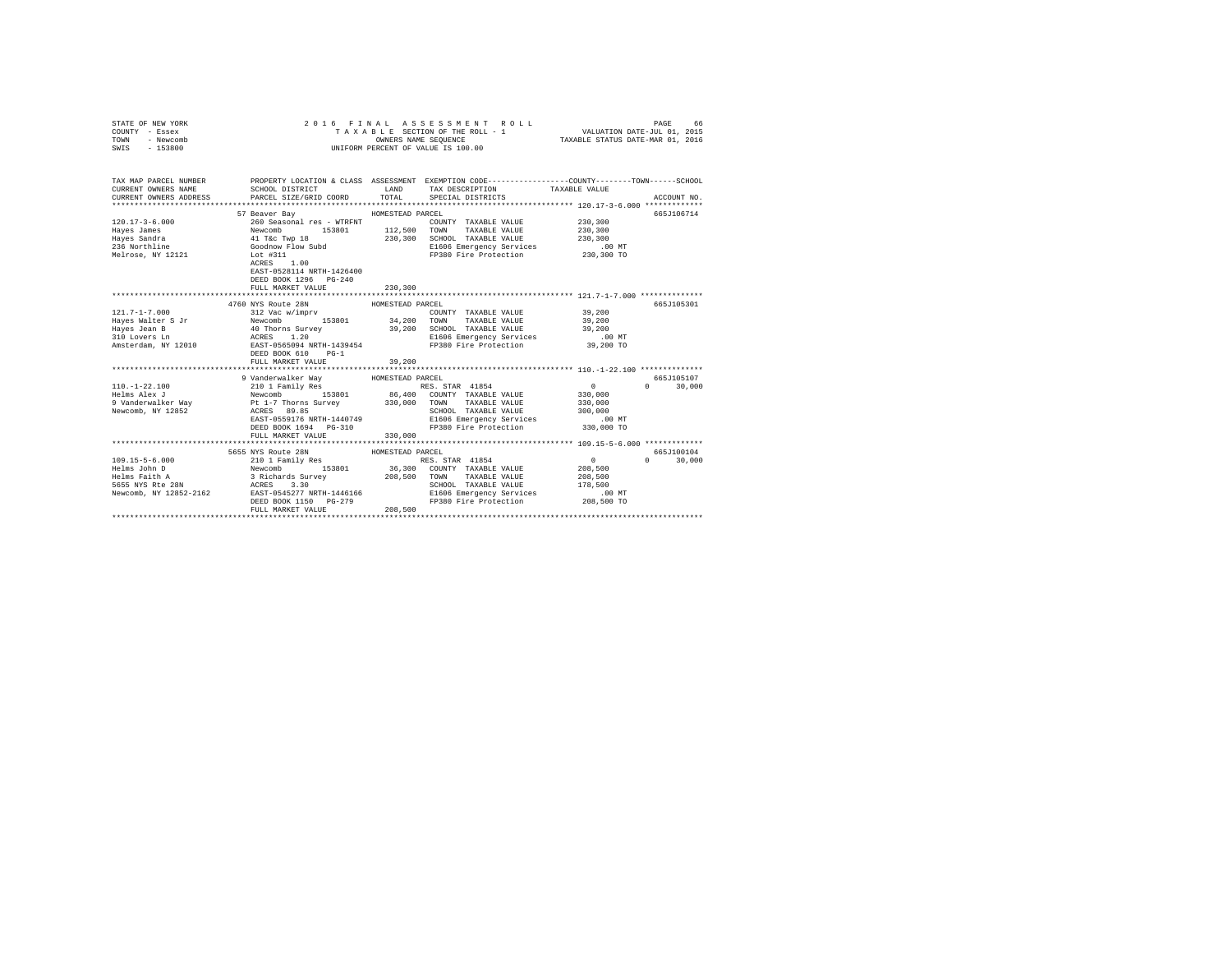| STATE OF NEW YORK<br>COUNTY - Essex<br>TOWN - Newcomb<br>SWIS - 153800                                                                     | 2016 FINAL ASSESSMENT R<br>TAXABLE SECTION OF THE ROLL - 1<br>ONNERS NAME SEQUENCE<br>UNIFORM PERCENT OF VALUE IS 100.00 |                  | 6 FINAL ASSESSMENT ROLL (1975) PAGE 67 FINAL ASSESSMENT ROLL FOR THE SECTION OF THE ROLL PRESS, THE SECTION OF THE SECTION OF THE SECTION OF THE SECTION OF THE SECTION OF THE SECTION OF THE SECTION OF THE SECTION OF THE SE       |                                                        |               |
|--------------------------------------------------------------------------------------------------------------------------------------------|--------------------------------------------------------------------------------------------------------------------------|------------------|--------------------------------------------------------------------------------------------------------------------------------------------------------------------------------------------------------------------------------------|--------------------------------------------------------|---------------|
| TAX MAP PARCEL NUMBER PROPERTY LOCATION & CLASS ASSESSMENT EXEMPTION CODE--------------COUNTY-------TOWN-----SCHOOL<br>CURRENT OWNERS NAME | SCHOOL DISTRICT                                                                                                          | LAND             | TAX DESCRIPTION                                                                                                                                                                                                                      | TAXABLE VALUE                                          |               |
| CURRENT OWNERS ADDRESS                                                                                                                     | PARCEL SIZE/GRID COORD                                                                                                   |                  | TOTAL SPECIAL DISTRICTS                                                                                                                                                                                                              |                                                        | ACCOUNT NO.   |
|                                                                                                                                            |                                                                                                                          |                  |                                                                                                                                                                                                                                      |                                                        |               |
|                                                                                                                                            | 5773 NYS Route 28N                                                                                                       | HOMESTEAD PARCEL |                                                                                                                                                                                                                                      |                                                        | 665J103712    |
|                                                                                                                                            |                                                                                                                          |                  |                                                                                                                                                                                                                                      |                                                        |               |
|                                                                                                                                            |                                                                                                                          |                  |                                                                                                                                                                                                                                      |                                                        |               |
|                                                                                                                                            |                                                                                                                          |                  |                                                                                                                                                                                                                                      |                                                        |               |
|                                                                                                                                            |                                                                                                                          |                  |                                                                                                                                                                                                                                      |                                                        |               |
|                                                                                                                                            |                                                                                                                          |                  |                                                                                                                                                                                                                                      |                                                        |               |
|                                                                                                                                            |                                                                                                                          |                  |                                                                                                                                                                                                                                      |                                                        |               |
|                                                                                                                                            |                                                                                                                          |                  |                                                                                                                                                                                                                                      |                                                        |               |
|                                                                                                                                            |                                                                                                                          |                  | SCHOOL TAXABLE VALUE 081,900<br>E1606 Emergency Services 00 MT<br>FP380 Fire Protection 111,900 TO                                                                                                                                   |                                                        |               |
|                                                                                                                                            |                                                                                                                          |                  |                                                                                                                                                                                                                                      |                                                        |               |
|                                                                                                                                            |                                                                                                                          |                  |                                                                                                                                                                                                                                      |                                                        |               |
|                                                                                                                                            | 5769 NYS Route 28N                                                                                                       | HOMESTEAD PARCEL |                                                                                                                                                                                                                                      | $0$<br>39,200                                          | 665J199001    |
|                                                                                                                                            |                                                                                                                          |                  | $\frac{1}{2}$                                                                                                                                                                                                                        |                                                        | $0 \t 30,000$ |
|                                                                                                                                            |                                                                                                                          |                  |                                                                                                                                                                                                                                      |                                                        |               |
|                                                                                                                                            |                                                                                                                          |                  |                                                                                                                                                                                                                                      |                                                        |               |
|                                                                                                                                            |                                                                                                                          |                  |                                                                                                                                                                                                                                      |                                                        |               |
|                                                                                                                                            |                                                                                                                          |                  |                                                                                                                                                                                                                                      |                                                        |               |
|                                                                                                                                            | FULL MARKET VALUE                                                                                                        | 39,200           |                                                                                                                                                                                                                                      |                                                        |               |
|                                                                                                                                            | ***************************                                                                                              |                  |                                                                                                                                                                                                                                      |                                                        |               |
|                                                                                                                                            | NYS Route 28N                                                                                                            | HOMESTEAD PARCEL |                                                                                                                                                                                                                                      |                                                        | 665J100501    |
| 109.-3-9.000<br>Helms Kenneth                                                                                                              |                                                                                                                          |                  |                                                                                                                                                                                                                                      | 299,200<br>299,200                                     |               |
|                                                                                                                                            |                                                                                                                          |                  |                                                                                                                                                                                                                                      |                                                        |               |
| Helms Tina E<br>572 Sanford Ln                                                                                                             |                                                                                                                          |                  |                                                                                                                                                                                                                                      |                                                        |               |
|                                                                                                                                            |                                                                                                                          |                  | 299,200 SCHOOL TAXABLE VALUE 299,200<br>E1606 Emergency Services<br>FP380 Fire Protection 299,200 TO                                                                                                                                 |                                                        |               |
| Newcomb, NY 12852                                                                                                                          | EAST-0549561 NRTH-1445479                                                                                                |                  |                                                                                                                                                                                                                                      |                                                        |               |
|                                                                                                                                            | DEED BOOK 1499 PG-163                                                                                                    |                  |                                                                                                                                                                                                                                      |                                                        |               |
|                                                                                                                                            | FULL MARKET VALUE                                                                                                        | 299,200          |                                                                                                                                                                                                                                      |                                                        |               |
|                                                                                                                                            |                                                                                                                          |                  |                                                                                                                                                                                                                                      |                                                        |               |
|                                                                                                                                            |                                                                                                                          |                  |                                                                                                                                                                                                                                      |                                                        | 665J101005    |
|                                                                                                                                            |                                                                                                                          |                  | RES. STAR 41854                                                                                                                                                                                                                      |                                                        | $0 \t 30.000$ |
|                                                                                                                                            |                                                                                                                          |                  |                                                                                                                                                                                                                                      | $\begin{array}{c} 0 \\ 174,300 \\ 174,300 \end{array}$ |               |
|                                                                                                                                            |                                                                                                                          |                  |                                                                                                                                                                                                                                      |                                                        |               |
|                                                                                                                                            |                                                                                                                          |                  |                                                                                                                                                                                                                                      |                                                        |               |
|                                                                                                                                            |                                                                                                                          |                  |                                                                                                                                                                                                                                      |                                                        |               |
|                                                                                                                                            |                                                                                                                          |                  |                                                                                                                                                                                                                                      | 174,300 TO M                                           |               |
|                                                                                                                                            |                                                                                                                          |                  | 0991 Pg 313<br>ACRES 0.70<br>ACRES 0.70<br>ACRES 144,300<br>EAST-0558495 NRTH-1441337<br>PP380 Fire Protection 174,300 TO<br>PP380 Fire Protection 174,300 TO<br>DEED BOOK 864 PG-253 Sever District 174,300 TO<br>PULL MARKET VALUE | 174,300 TO M                                           |               |
|                                                                                                                                            |                                                                                                                          |                  |                                                                                                                                                                                                                                      |                                                        |               |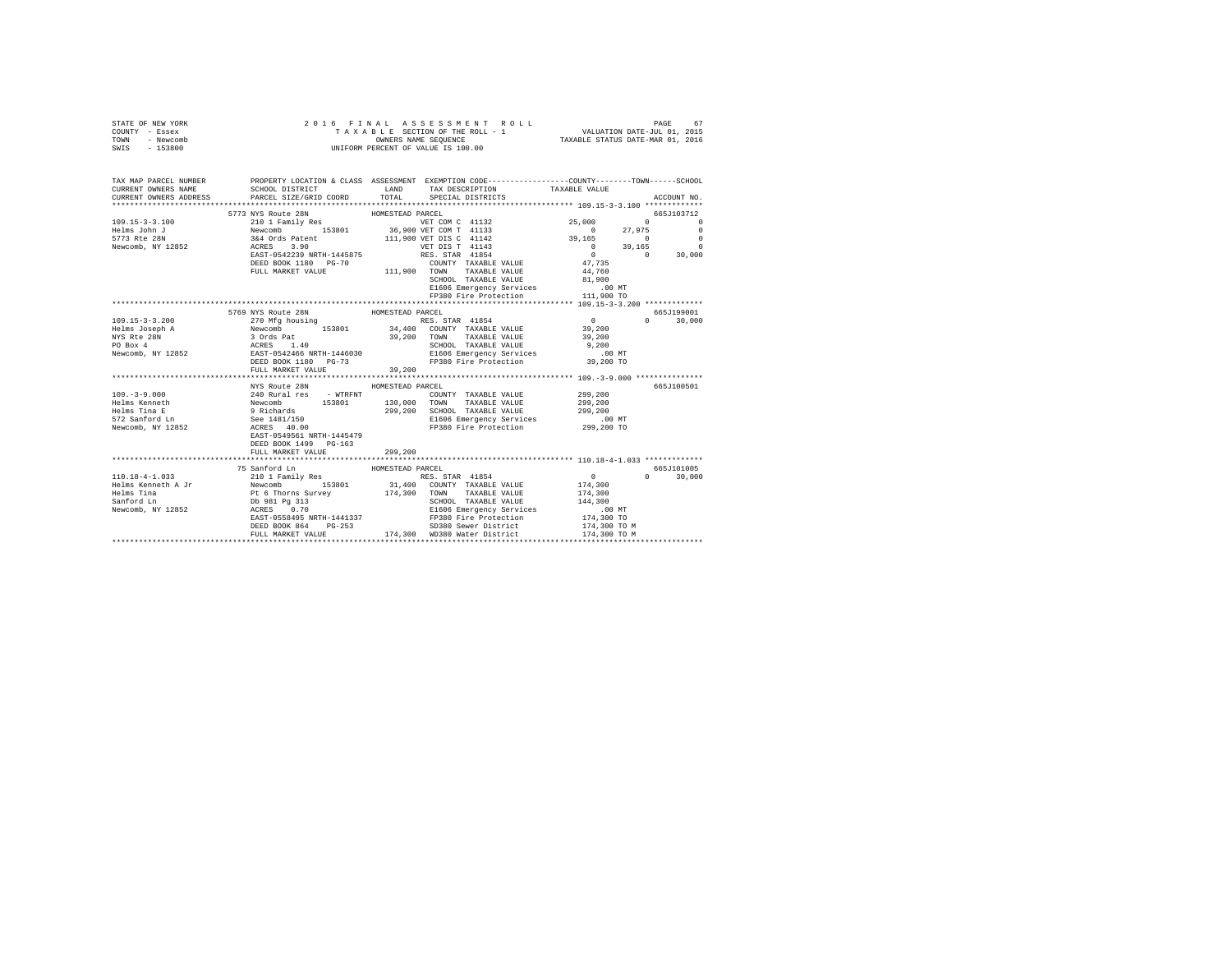| STATE OF NEW YORK<br>COUNTY - Essex<br>TOWN<br>- Newcomb<br>SWIS - 153800                                                                                                                                                                                                                                                                                                                                          |                                                                        |                  | 2016 FINAL ASSESSMENT ROLL<br>UNIFORM PERCENT OF VALUE IS 100.00                  | 68<br>PAGE<br>T A X A B L E SECTION OF THE ROLL - 1 VALUATION DATE-JUL 01, 2015<br>OWNERS NAME SEQUENCE TAXABLE STATUS DATE-MAR 01, 2016 |             |  |
|--------------------------------------------------------------------------------------------------------------------------------------------------------------------------------------------------------------------------------------------------------------------------------------------------------------------------------------------------------------------------------------------------------------------|------------------------------------------------------------------------|------------------|-----------------------------------------------------------------------------------|------------------------------------------------------------------------------------------------------------------------------------------|-------------|--|
| TAX MAP PARCEL NUMBER PROPERTY LOCATION & CLASS ASSESSMENT EXEMPTION CODE--------------COUNTY-------TOWN------SCHOOL                                                                                                                                                                                                                                                                                               |                                                                        |                  |                                                                                   |                                                                                                                                          |             |  |
| CURRENT OWNERS NAME                                                                                                                                                                                                                                                                                                                                                                                                | SCHOOL DISTRICT                                                        |                  | LAND TAX DESCRIPTION<br>TOTAL SPECIAL DISTRICTS                                   | TAXABLE VALUE                                                                                                                            |             |  |
| CURRENT OWNERS ADDRESS                                                                                                                                                                                                                                                                                                                                                                                             | PARCEL SIZE/GRID COORD                                                 |                  |                                                                                   |                                                                                                                                          | ACCOUNT NO. |  |
|                                                                                                                                                                                                                                                                                                                                                                                                                    | 5611 NYS Route 28N                                                     | HOMESTEAD PARCEL |                                                                                   |                                                                                                                                          | 665J100611  |  |
| 109.16-5-9.002                                                                                                                                                                                                                                                                                                                                                                                                     | 210 1 Family Res                                                       |                  | SR STAR 41834                                                                     | $\sim$ 0                                                                                                                                 | 0 65,300    |  |
| ${\small \begin{tabular}{l c c c c c c c c} \multicolumn{1}{c}{\textbf{19.3.00}} & \multicolumn{1}{c}{\textbf{19.3.00}} & \multicolumn{1}{c}{\textbf{19.3.00}} & \multicolumn{1}{c}{\textbf{19.3.00}} & \multicolumn{1}{c}{\textbf{19.3.00}} & \multicolumn{1}{c}{\textbf{19.3.00}} & \multicolumn{1}{c}{\textbf{19.3.00}} & \multicolumn{1}{c}{\textbf{19.3.00}} & \multicolumn{1}{c}{\textbf{19.3.$              |                                                                        |                  |                                                                                   | 193,300                                                                                                                                  |             |  |
|                                                                                                                                                                                                                                                                                                                                                                                                                    |                                                                        |                  |                                                                                   | 193,300                                                                                                                                  |             |  |
|                                                                                                                                                                                                                                                                                                                                                                                                                    |                                                                        |                  | SCHOOL TAXABLE VALUE                                                              | 128,000                                                                                                                                  |             |  |
|                                                                                                                                                                                                                                                                                                                                                                                                                    |                                                                        |                  |                                                                                   | .00 MT                                                                                                                                   |             |  |
|                                                                                                                                                                                                                                                                                                                                                                                                                    |                                                                        |                  | FP380 Fire Protection 193,300 TO                                                  |                                                                                                                                          |             |  |
|                                                                                                                                                                                                                                                                                                                                                                                                                    | FULL MARKET VALUE                                                      | 193,300          |                                                                                   |                                                                                                                                          |             |  |
|                                                                                                                                                                                                                                                                                                                                                                                                                    |                                                                        |                  |                                                                                   |                                                                                                                                          |             |  |
|                                                                                                                                                                                                                                                                                                                                                                                                                    | 23 Montayne Way                                                        | HOMESTEAD PARCEL |                                                                                   |                                                                                                                                          | 665J188005  |  |
| $110.13 - 13 - 6.000$                                                                                                                                                                                                                                                                                                                                                                                              | 210 1 Family Res                                                       |                  | COUNTY TAXABLE VALUE                                                              | 133,900                                                                                                                                  |             |  |
|                                                                                                                                                                                                                                                                                                                                                                                                                    |                                                                        |                  |                                                                                   | 133,900                                                                                                                                  |             |  |
|                                                                                                                                                                                                                                                                                                                                                                                                                    |                                                                        |                  |                                                                                   | 133,900                                                                                                                                  |             |  |
| $\begin{tabular}{l c c c c c c c c} \hline \texttt{Herrewyn Dellajean} & \texttt{Newcomb} & 153801 & 18,700 & \texttt{TONM} & \texttt{TAXABLE VALUE} \\ \hline \texttt{Herrewyn Nell} & 20 & 133,900 & 133,900 & \texttt{SCROOL} & \texttt{TAXABLE VALUE} \\ \hline \texttt{80 Parts} & \texttt{PRU} & \texttt{B101} & \texttt{B102} & \texttt{133,900} & \texttt{SE1606 Emergency Services} \\ \texttt{L161} & \$ |                                                                        |                  | E1606 Emergency Services<br>FP380 Fire Protection                                 | 00 MT.<br>133,900 TO                                                                                                                     |             |  |
|                                                                                                                                                                                                                                                                                                                                                                                                                    | EAST-0554839 NRTH-1446371<br>DEED BOOK 1459 PG-42<br>FULL MARKET VALUE | 133,900          |                                                                                   |                                                                                                                                          |             |  |
|                                                                                                                                                                                                                                                                                                                                                                                                                    |                                                                        |                  |                                                                                   |                                                                                                                                          |             |  |
|                                                                                                                                                                                                                                                                                                                                                                                                                    | 960 Goodnow Flow Rd MOMESTEAD PARCEL                                   |                  |                                                                                   |                                                                                                                                          | 665J106109  |  |
| $120.14 - 1 - 8.003$                                                                                                                                                                                                                                                                                                                                                                                               |                                                                        |                  | COUNTY TAXABLE VALUE                                                              | 267,300                                                                                                                                  |             |  |
| Higgerson Margaret G                                                                                                                                                                                                                                                                                                                                                                                               |                                                                        |                  |                                                                                   | 267,300                                                                                                                                  |             |  |
| 6804 W Hill Rd                                                                                                                                                                                                                                                                                                                                                                                                     | 43 T&C Twp 18                                                          |                  |                                                                                   | 267.300                                                                                                                                  |             |  |
| Deansboro, NY 13328                                                                                                                                                                                                                                                                                                                                                                                                | 15 110 112 10<br>166 167 Pt 165 Goodnow                                |                  | 267,300 SCHOOL TAXABLE VALUE<br>E1606 Emergency Services<br>FP380 Fire Protection | .00 MT                                                                                                                                   |             |  |
|                                                                                                                                                                                                                                                                                                                                                                                                                    | See 1220/42                                                            |                  | FP380 Fire Protection                                                             | 267,300 TO                                                                                                                               |             |  |
|                                                                                                                                                                                                                                                                                                                                                                                                                    | ACRES 0.93                                                             |                  |                                                                                   |                                                                                                                                          |             |  |
|                                                                                                                                                                                                                                                                                                                                                                                                                    | EAST-0534566 NRTH-1428546                                              |                  |                                                                                   |                                                                                                                                          |             |  |
|                                                                                                                                                                                                                                                                                                                                                                                                                    | DEED BOOK 1220 PG-38                                                   |                  |                                                                                   |                                                                                                                                          |             |  |
|                                                                                                                                                                                                                                                                                                                                                                                                                    | FULL MARKET VALUE                                                      | 267,300          |                                                                                   |                                                                                                                                          |             |  |
|                                                                                                                                                                                                                                                                                                                                                                                                                    |                                                                        |                  |                                                                                   |                                                                                                                                          |             |  |
|                                                                                                                                                                                                                                                                                                                                                                                                                    | 964 Goodnow Flow Rd MOMESTEAD PARCEL                                   |                  |                                                                                   | 105,000                                                                                                                                  | 665J100905  |  |
|                                                                                                                                                                                                                                                                                                                                                                                                                    |                                                                        |                  |                                                                                   | 105,000                                                                                                                                  |             |  |
|                                                                                                                                                                                                                                                                                                                                                                                                                    |                                                                        |                  |                                                                                   | 105,000                                                                                                                                  |             |  |
|                                                                                                                                                                                                                                                                                                                                                                                                                    |                                                                        |                  | 105,000 SCHOOL TAXABLE VALUE<br>E1606 Emergency Services                          | .00MT                                                                                                                                    |             |  |
| $\begin{tabular}{lcccc} $120.14-1-9.100$ & $312\text{ Vac w/imprv - WTRFavI} & $102,900\text{ TONRN} & $1.0000\text{ N}^{\prime}$ \\ Higgson Margarev & $1694\text{ W H11 Rd} & $43\text{ Tac Twp 18} & $153601\text{ TNNRABLE VALUE}\\ $6804\text{ W H11 Rd} & $43\text{ Tac Twp 18} & $105,000\text{ SCHODL TAXABLE VALUE}\\ $6804\text{ N}^{\prime}$ & $1322\text{ S} & $1$                                     |                                                                        |                  | FP380 Fire Protection                                                             | 105,000 TO                                                                                                                               |             |  |
|                                                                                                                                                                                                                                                                                                                                                                                                                    | ACRES 0.43                                                             |                  |                                                                                   |                                                                                                                                          |             |  |
|                                                                                                                                                                                                                                                                                                                                                                                                                    | EAST-0534716 NRTH-1428489                                              |                  |                                                                                   |                                                                                                                                          |             |  |
|                                                                                                                                                                                                                                                                                                                                                                                                                    | DEED BOOK 1406 PG-166                                                  |                  |                                                                                   |                                                                                                                                          |             |  |
|                                                                                                                                                                                                                                                                                                                                                                                                                    | FULL MARKET VALUE                                                      | 105,000          |                                                                                   |                                                                                                                                          |             |  |
|                                                                                                                                                                                                                                                                                                                                                                                                                    |                                                                        |                  |                                                                                   |                                                                                                                                          |             |  |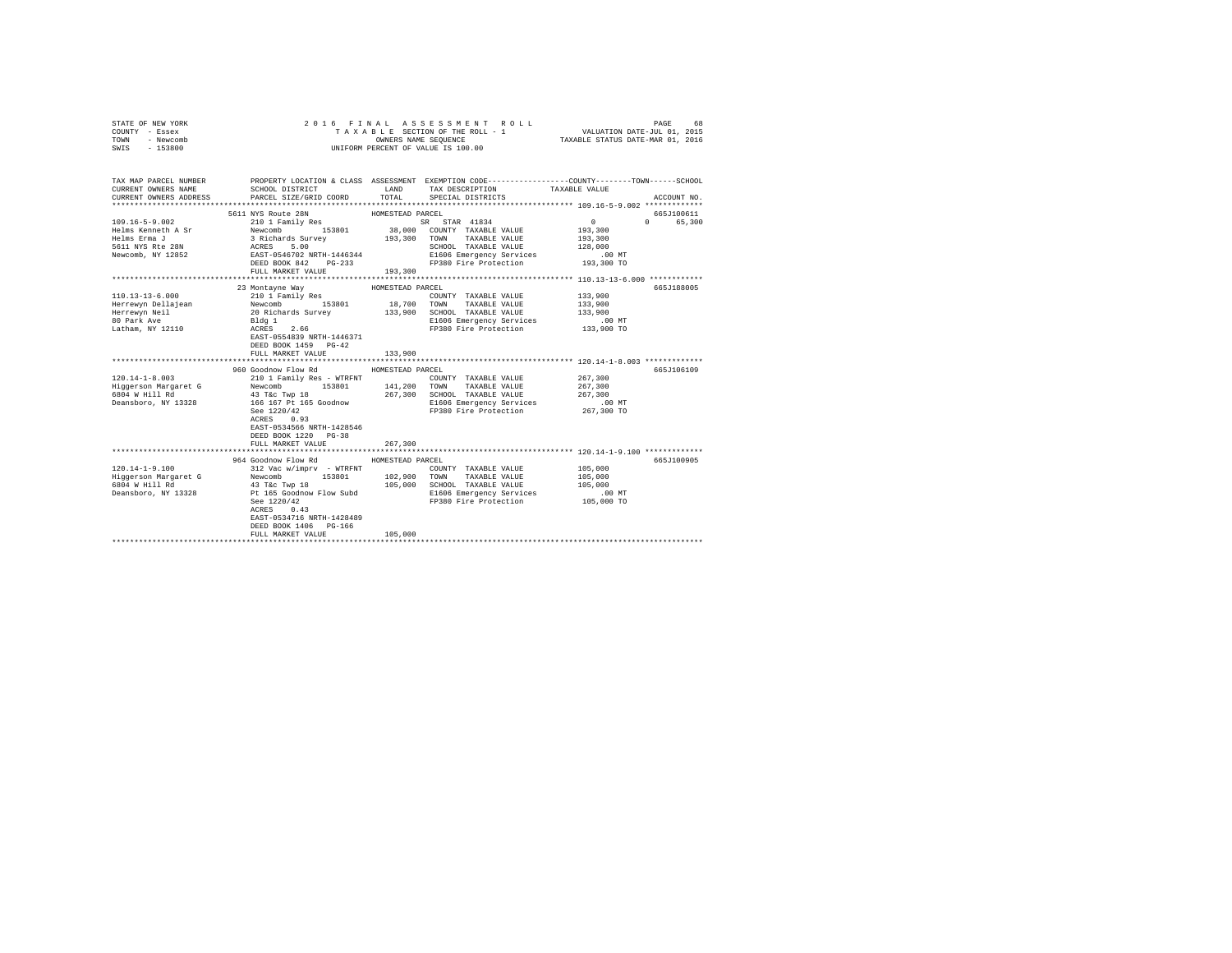| STATE OF NEW YORK | 2016 FINAL ASSESSMENT ROLL         | 69<br>PAGE                       |
|-------------------|------------------------------------|----------------------------------|
| COUNTY - Essex    | TAXABLE SECTION OF THE ROLL - 1    | VALUATION DATE-JUL 01, 2015      |
| - Newcomb<br>TOWN | OWNERS NAME SEOUENCE               | TAXABLE STATUS DATE-MAR 01, 2016 |
| - 153800<br>SWIS  | UNIFORM PERCENT OF VALUE IS 100.00 |                                  |
|                   |                                    |                                  |

| TAX MAP PARCEL NUMBER<br>CURRENT OWNERS NAME                                                                                                                                                                                                                                                                                                                                                                                                                    | SCHOOL DISTRICT                                                                                | LAND                 | PROPERTY LOCATION & CLASS ASSESSMENT EXEMPTION CODE----------------COUNTY-------TOWN------SCHOOL<br>TAX DESCRIPTION | TAXABLE VALUE                                             |                  |
|-----------------------------------------------------------------------------------------------------------------------------------------------------------------------------------------------------------------------------------------------------------------------------------------------------------------------------------------------------------------------------------------------------------------------------------------------------------------|------------------------------------------------------------------------------------------------|----------------------|---------------------------------------------------------------------------------------------------------------------|-----------------------------------------------------------|------------------|
| CURRENT OWNERS ADDRESS                                                                                                                                                                                                                                                                                                                                                                                                                                          | PARCEL SIZE/GRID COORD                                                                         | TOTAL                | SPECIAL DISTRICTS                                                                                                   |                                                           | ACCOUNT NO.      |
|                                                                                                                                                                                                                                                                                                                                                                                                                                                                 |                                                                                                |                      |                                                                                                                     |                                                           |                  |
|                                                                                                                                                                                                                                                                                                                                                                                                                                                                 | 72 Sanford Ln                                                                                  | HOMESTEAD PARCEL     |                                                                                                                     |                                                           | 665J105714       |
|                                                                                                                                                                                                                                                                                                                                                                                                                                                                 |                                                                                                |                      |                                                                                                                     | $\sim$ 0                                                  |                  |
|                                                                                                                                                                                                                                                                                                                                                                                                                                                                 |                                                                                                |                      |                                                                                                                     |                                                           | $0 \t 30,000$    |
|                                                                                                                                                                                                                                                                                                                                                                                                                                                                 |                                                                                                |                      |                                                                                                                     | 105,700                                                   |                  |
| $\begin{tabular}{l c c c c c} \multicolumn{4}{c}{\textbf{A}} & \multicolumn{4}{c}{\textbf{A}} & \multicolumn{4}{c}{\textbf{B}} & \multicolumn{4}{c}{\textbf{B}} & \multicolumn{4}{c}{\textbf{B}} & \multicolumn{4}{c}{\textbf{B}} & \multicolumn{4}{c}{\textbf{B}} & \multicolumn{4}{c}{\textbf{B}} & \multicolumn{4}{c}{\textbf{B}} & \multicolumn{4}{c}{\textbf{B}} & \multicolumn{4}{c}{\textbf{B}} & \multicolumn{4}{c}{\textbf{B}} & \multicolumn{4}{c}{\$ |                                                                                                |                      |                                                                                                                     | 105,700                                                   |                  |
|                                                                                                                                                                                                                                                                                                                                                                                                                                                                 |                                                                                                |                      |                                                                                                                     | 75,700                                                    |                  |
|                                                                                                                                                                                                                                                                                                                                                                                                                                                                 |                                                                                                |                      |                                                                                                                     |                                                           |                  |
|                                                                                                                                                                                                                                                                                                                                                                                                                                                                 |                                                                                                |                      |                                                                                                                     | es<br>00 MT<br>105,700 TO<br>105,700 TO M<br>105,700 TO M |                  |
|                                                                                                                                                                                                                                                                                                                                                                                                                                                                 |                                                                                                |                      |                                                                                                                     |                                                           |                  |
|                                                                                                                                                                                                                                                                                                                                                                                                                                                                 |                                                                                                |                      | WD380 Water District                                                                                                |                                                           |                  |
|                                                                                                                                                                                                                                                                                                                                                                                                                                                                 |                                                                                                |                      |                                                                                                                     |                                                           |                  |
|                                                                                                                                                                                                                                                                                                                                                                                                                                                                 | 5436 NYS Route 28N                                                                             | HOMESTEAD PARCEL     |                                                                                                                     |                                                           | 665J184001       |
| $109.16 - 2 - 27.271$                                                                                                                                                                                                                                                                                                                                                                                                                                           | 260 Seasonal res - WTRFNT                                                                      |                      | COUNTY TAXABLE VALUE                                                                                                | 269,400                                                   |                  |
|                                                                                                                                                                                                                                                                                                                                                                                                                                                                 |                                                                                                |                      |                                                                                                                     | 269,400                                                   |                  |
|                                                                                                                                                                                                                                                                                                                                                                                                                                                                 |                                                                                                |                      |                                                                                                                     | 269,400                                                   |                  |
|                                                                                                                                                                                                                                                                                                                                                                                                                                                                 |                                                                                                |                      | E1606 Emergency Services .00 MT<br>FP380 Fire Protection 269,400 TO                                                 |                                                           |                  |
| Niskayuna, NY 12309                                                                                                                                                                                                                                                                                                                                                                                                                                             | EAST-0550166 NRTH-1446459                                                                      |                      |                                                                                                                     |                                                           |                  |
|                                                                                                                                                                                                                                                                                                                                                                                                                                                                 | DEED BOOK 1720 PG-62                                                                           |                      |                                                                                                                     |                                                           |                  |
|                                                                                                                                                                                                                                                                                                                                                                                                                                                                 | FULL MARKET VALUE                                                                              | 269,400              |                                                                                                                     |                                                           |                  |
|                                                                                                                                                                                                                                                                                                                                                                                                                                                                 |                                                                                                |                      | ********************************** 109.16-5-6.002 *************                                                     |                                                           |                  |
|                                                                                                                                                                                                                                                                                                                                                                                                                                                                 | 5621 NYS Route 28N                                                                             | HOMESTEAD PARCEL     |                                                                                                                     |                                                           | 665J100711       |
| $109.16 - 5 - 6.002$                                                                                                                                                                                                                                                                                                                                                                                                                                            | 210 1 Family Res                                                                               |                      | SR STAR 41834                                                                                                       | $\sim$ 0                                                  | $\cap$<br>65,300 |
| Hotmer Tonya                                                                                                                                                                                                                                                                                                                                                                                                                                                    | Newcomb 153801 35,300 COUNTY TAXABLE VALUE                                                     |                      |                                                                                                                     | 148,000                                                   |                  |
|                                                                                                                                                                                                                                                                                                                                                                                                                                                                 |                                                                                                |                      |                                                                                                                     | 148,000                                                   |                  |
|                                                                                                                                                                                                                                                                                                                                                                                                                                                                 |                                                                                                |                      |                                                                                                                     | 82,700                                                    |                  |
|                                                                                                                                                                                                                                                                                                                                                                                                                                                                 |                                                                                                |                      |                                                                                                                     | $.00$ MT                                                  |                  |
| Newcomb, NY 12852                                                                                                                                                                                                                                                                                                                                                                                                                                               | ACRES 2.30                                                                                     |                      | FP380 Fire Protection 148,000 TO                                                                                    |                                                           |                  |
|                                                                                                                                                                                                                                                                                                                                                                                                                                                                 | EAST-0546333 NRTH-1446204                                                                      |                      |                                                                                                                     |                                                           |                  |
|                                                                                                                                                                                                                                                                                                                                                                                                                                                                 | DEED BOOK 1782 PG-98                                                                           |                      |                                                                                                                     |                                                           |                  |
|                                                                                                                                                                                                                                                                                                                                                                                                                                                                 | FULL MARKET VALUE                                                                              | 148,000              |                                                                                                                     |                                                           |                  |
|                                                                                                                                                                                                                                                                                                                                                                                                                                                                 |                                                                                                |                      |                                                                                                                     |                                                           |                  |
|                                                                                                                                                                                                                                                                                                                                                                                                                                                                 | NYS Route 28N                                                                                  | NON-HOMESTEAD PARCEL |                                                                                                                     |                                                           | 665J106506       |
| $110.13 - 2 - 6.000$                                                                                                                                                                                                                                                                                                                                                                                                                                            |                                                                                                |                      | COUNTY TAXABLE VALUE                                                                                                | 5,500                                                     |                  |
| Howard Brooke E                                                                                                                                                                                                                                                                                                                                                                                                                                                 |                                                                                                |                      |                                                                                                                     |                                                           |                  |
|                                                                                                                                                                                                                                                                                                                                                                                                                                                                 |                                                                                                |                      | 5,500 TOWN TAXABLE VALUE                                                                                            | 5,500                                                     |                  |
| Howard Denise                                                                                                                                                                                                                                                                                                                                                                                                                                                   |                                                                                                |                      | 5,500 SCHOOL TAXABLE VALUE                                                                                          | 5,500                                                     |                  |
| 34 Quarry Xing                                                                                                                                                                                                                                                                                                                                                                                                                                                  | 311 Res vac land<br>Newcomb 153801<br>17 Richards Survey<br>See 1024/5 Corr Deed<br>ACRES 0.19 |                      | E1606 Emergency Services                                                                                            | $.00$ MT                                                  |                  |
| Hudson Falls, NY 12839                                                                                                                                                                                                                                                                                                                                                                                                                                          | ACRES 0.19                                                                                     |                      | FP380 Fire Protection                                                                                               | 5,500 TO                                                  |                  |
|                                                                                                                                                                                                                                                                                                                                                                                                                                                                 | EAST-0552789 NRTH-1445351                                                                      |                      |                                                                                                                     |                                                           |                  |
|                                                                                                                                                                                                                                                                                                                                                                                                                                                                 | DEED BOOK 1335 PG-186                                                                          |                      |                                                                                                                     |                                                           |                  |
|                                                                                                                                                                                                                                                                                                                                                                                                                                                                 | FULL MARKET VALUE                                                                              | 5,500                |                                                                                                                     |                                                           |                  |
|                                                                                                                                                                                                                                                                                                                                                                                                                                                                 |                                                                                                |                      |                                                                                                                     |                                                           |                  |
|                                                                                                                                                                                                                                                                                                                                                                                                                                                                 | 61 Beaver Bay                                                                                  | HOMESTEAD PARCEL     |                                                                                                                     |                                                           | 665J100109       |
| $120.17 - 3 - 5.000$                                                                                                                                                                                                                                                                                                                                                                                                                                            | 260 Seasonal res - WTRFNT                                                                      |                      | COUNTY TAXABLE VALUE                                                                                                | 160,900                                                   |                  |
| Howard Maureen<br>10 Frances St                                                                                                                                                                                                                                                                                                                                                                                                                                 | Newcomb 153801<br>26 & 41 T&c Twp 18<br>-1 $7 \wedge 310$<br>153801 114,300 TOWN               |                      | TAXABLE VALUE                                                                                                       | 160,900                                                   |                  |
|                                                                                                                                                                                                                                                                                                                                                                                                                                                                 |                                                                                                |                      | 160,900 SCHOOL TAXABLE VALUE                                                                                        | 160,900                                                   |                  |
| East Northport, NY 11731 Goodnow Flow Lot 310<br>ACRES 1.10                                                                                                                                                                                                                                                                                                                                                                                                     |                                                                                                |                      | E1606 Emergency Services                                                                                            | 00 MT.<br>160,900 TO                                      |                  |
|                                                                                                                                                                                                                                                                                                                                                                                                                                                                 | ACRES 1.10                                                                                     |                      | FP380 Fire Protection                                                                                               |                                                           |                  |
|                                                                                                                                                                                                                                                                                                                                                                                                                                                                 | EAST-0528099 NRTH-1426503                                                                      |                      |                                                                                                                     |                                                           |                  |
|                                                                                                                                                                                                                                                                                                                                                                                                                                                                 | DEED BOOK 1677 PG-175                                                                          |                      |                                                                                                                     |                                                           |                  |
|                                                                                                                                                                                                                                                                                                                                                                                                                                                                 | FULL MARKET VALUE                                                                              | 160,900              |                                                                                                                     |                                                           |                  |
|                                                                                                                                                                                                                                                                                                                                                                                                                                                                 |                                                                                                |                      |                                                                                                                     |                                                           |                  |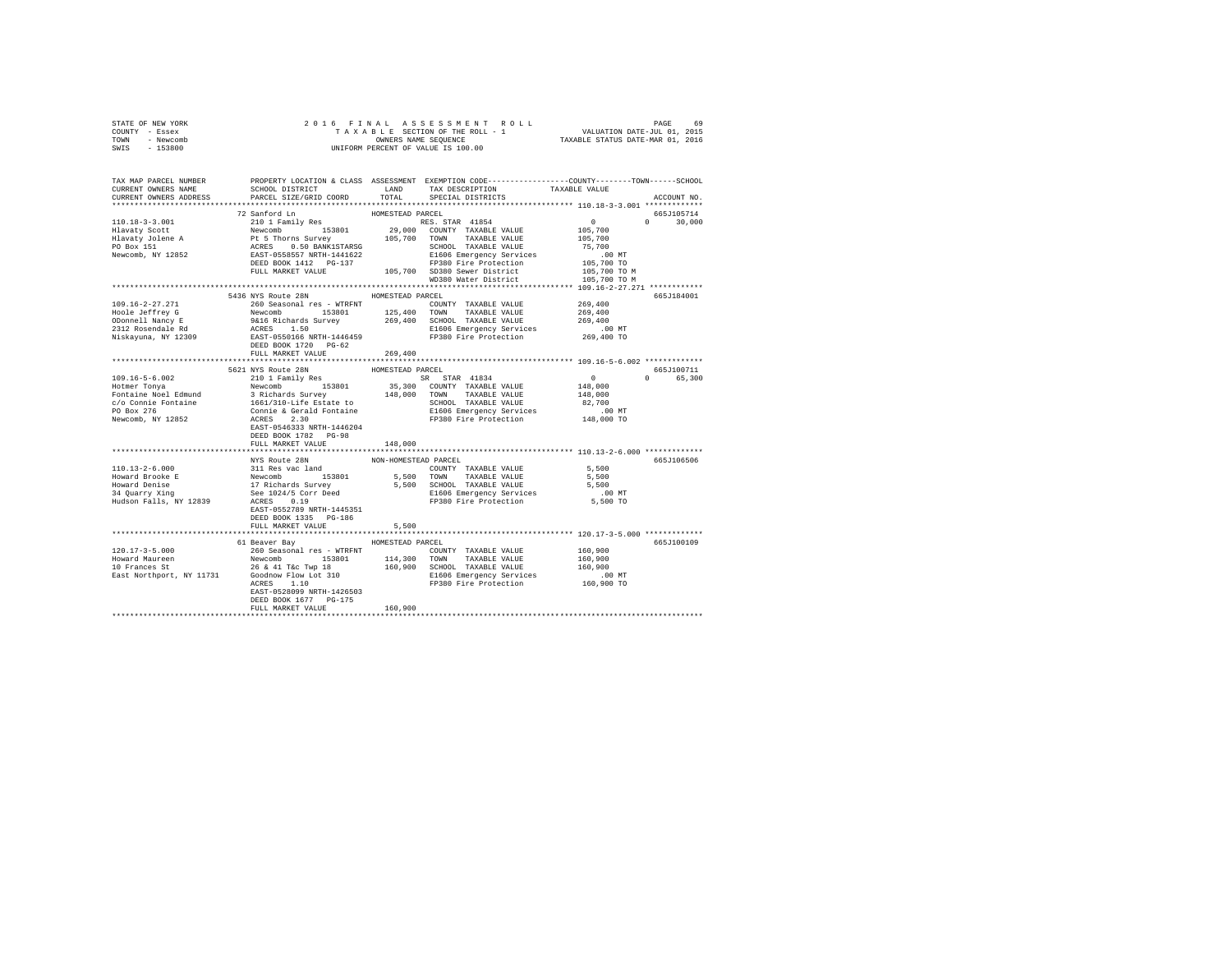| STATE OF NEW YORK<br>COUNTY - Essex<br>TOWN<br>- Newcomb<br>SWIS<br>$-153800$                                  | 2016 FINAL                                                                                                                                                                                                                                                             | OWNERS NAME SEOUENCE                                   | ASSESSMENT ROLL<br>TAXABLE SECTION OF THE ROLL - 1<br>UNIFORM PERCENT OF VALUE IS 100.00                                                                                                 | VALUATION DATE-JUL 01, 2015<br>TAXABLE STATUS DATE-MAR 01, 2016 | 70<br>PAGE  |
|----------------------------------------------------------------------------------------------------------------|------------------------------------------------------------------------------------------------------------------------------------------------------------------------------------------------------------------------------------------------------------------------|--------------------------------------------------------|------------------------------------------------------------------------------------------------------------------------------------------------------------------------------------------|-----------------------------------------------------------------|-------------|
| TAX MAP PARCEL NUMBER<br>CURRENT OWNERS NAME<br>CURRENT OWNERS ADDRESS                                         | SCHOOL DISTRICT<br>PARCEL SIZE/GRID COORD                                                                                                                                                                                                                              | LAND<br>TOTAL                                          | PROPERTY LOCATION & CLASS ASSESSMENT EXEMPTION CODE---------------COUNTY-------TOWN------SCHOOL<br>TAX DESCRIPTION<br>SPECIAL DISTRICTS                                                  | TAXABLE VALUE                                                   | ACCOUNT NO. |
| 119.20-3-10.912<br>Howard Melanie D<br>48 Michael Dr<br>Saratoga Springs, NY 12866 Goodnow Flow Subdlt108109   | 1754 Goodnow Flow Rd<br>260 Seasonal res - WTRFNT<br>Newcomb<br>153801<br>27 T&c Twp 18<br>ACRES 1.15 BANK1STARSG<br>EAST-0525722 NRTH-1425427<br>DEED BOOK 1642 PG-97<br>FULL MARKET VALUE                                                                            | HOMESTEAD PARCEL<br>77,800<br>207,500                  | COUNTY TAXABLE VALUE<br>TOWN<br>TAXABLE VALUE<br>207,500 SCHOOL TAXABLE VALUE<br>E1606 Emergency Services<br>FP380 Fire Protection                                                       | 207,500<br>207,500<br>207,500<br>$.00$ MT<br>207,500 TO         | 665J176007  |
| 109.15-1-29.001<br>Huba Walter W<br>Huba Lynn C<br>18 Cimarron Way<br>Latham, NY 12110                         | 21 Gibbs Ln<br>260 Seasonal res - WTRFNT<br>Newcomb 153801<br>Rs Twp 27 T&c<br>South Shore Lake Harris<br>ACRES 1.20<br>EAST-0545783 NRTH-1447049<br>DEED BOOK 1700 PG-33<br>FULL MARKET VALUE                                                                         | HOMESTEAD PARCEL<br>65,900<br>102,900<br>102,900       | COUNTY TAXABLE VALUE<br>TOWN<br>TAXABLE VALUE<br>SCHOOL TAXABLE VALUE<br>E1606 Emergency Services<br>FP380 Fire Protection                                                               | 102,900<br>102,900<br>102,900<br>$.00$ MT<br>102,900 TO         | 665J187003  |
| 110.17-2-48.000<br>Huguley Albert C<br>Huguley Michael A<br>26 Russell St<br>Hudson Falls, NY 12839            | 54 Chaisson Rd<br>210 1 Family Res<br>153801<br>Newcomb<br>Pt 18 Richards Survey<br>Sly Pt Lot A Map #1843<br>ACRES 0.40<br>EAST-0554233 NRTH-1443736<br>DEED BOOK 858 PG-217<br>FULL MARKET VALUE                                                                     | HOMESTEAD PARCEL<br>27,000<br>71,700<br>71,700         | COUNTY TAXABLE VALUE<br>TOWN<br>TAXABLE VALUE<br>SCHOOL TAXABLE VALUE<br>E1606 Emergency Services<br>FP380 Fire Protection<br>***************************** 120.13-1-10.000 ************ | 71,700<br>71,700<br>71,700<br>$.00$ MT<br>71,700 TO             | 665J106906  |
| $120.13 - 1 - 10.000$<br>Humphries Robert L<br>Humphries Julie<br>63 Feeder Dam Rd<br>So Glens Falls, NY 12803 | Goodnow Flow Rd<br>311 Res vac land - WTRFNT<br>Newcomb<br>153801<br>26 T&C Twp 18<br>Goodnow Flow Subd LOt 216<br>1558/315 Life Dawn Kenned<br>0.94<br>ACRES<br>EAST-0529188 NRTH-1428680<br>DEED BOOK 1558 PG-315<br>FULL MARKET VALUE<br>************************** | HOMESTEAD PARCEL<br>112,700 TOWN<br>112,700<br>112,700 | COUNTY TAXABLE VALUE<br>TAXABLE VALUE<br>SCHOOL TAXABLE VALUE<br>E1606 Emergency Services<br>FP380 Fire Protection                                                                       | 112,700<br>112,700<br>112,700<br>.00 MT<br>112,700 TO           | 665J104204  |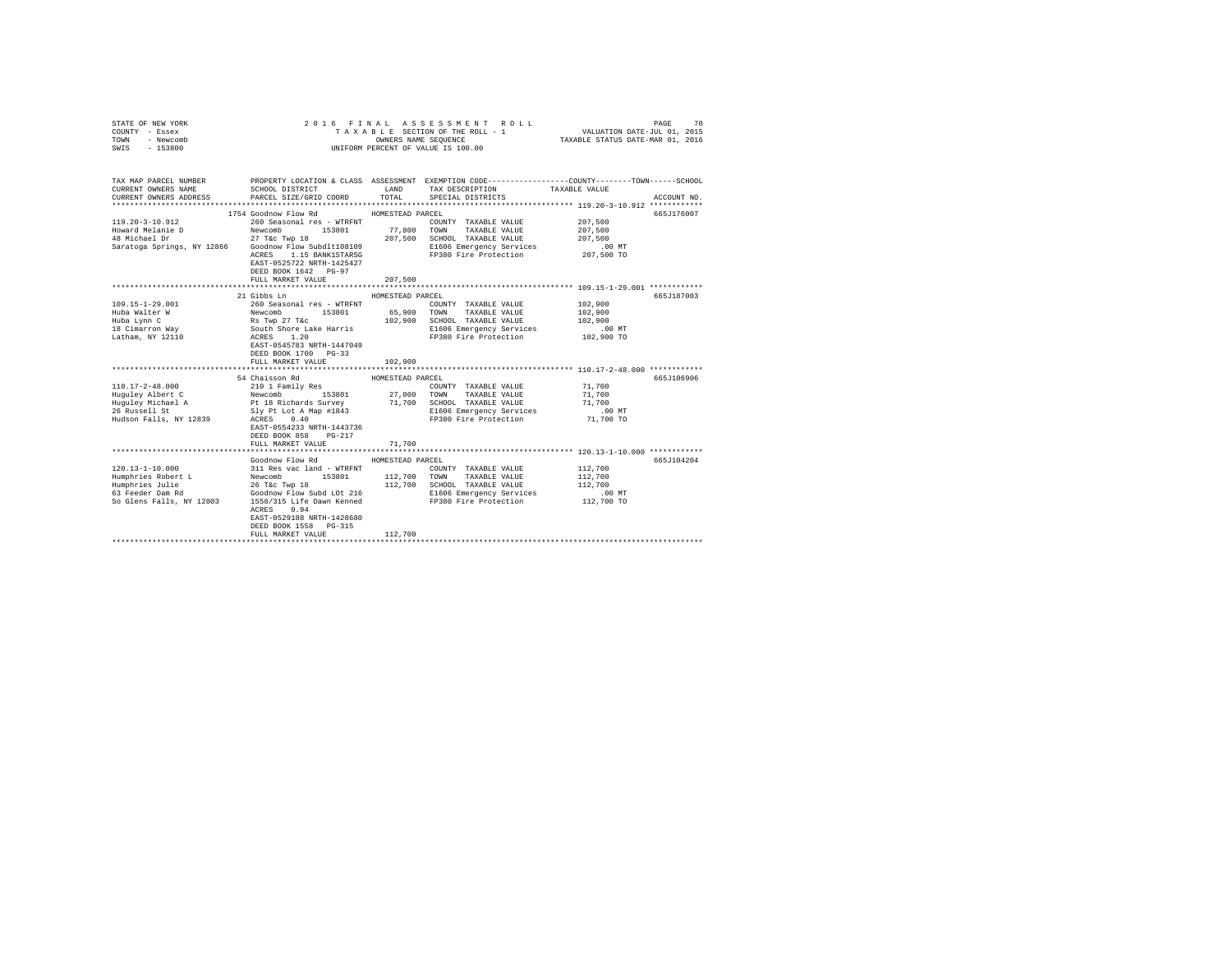| STATE OF NEW YORK                                                                                                                                                                                                                                                                                                                                                                       |                                                   |         |  |             |
|-----------------------------------------------------------------------------------------------------------------------------------------------------------------------------------------------------------------------------------------------------------------------------------------------------------------------------------------------------------------------------------------|---------------------------------------------------|---------|--|-------------|
| COUNTY - Essex                                                                                                                                                                                                                                                                                                                                                                          |                                                   |         |  |             |
| TOWN - Newcomb                                                                                                                                                                                                                                                                                                                                                                          |                                                   |         |  |             |
| SWIS - 153800                                                                                                                                                                                                                                                                                                                                                                           |                                                   |         |  |             |
|                                                                                                                                                                                                                                                                                                                                                                                         |                                                   |         |  |             |
|                                                                                                                                                                                                                                                                                                                                                                                         |                                                   |         |  |             |
| TAX MAP PARCEL NUMBER PROPERTY LOCATION & CLASS ASSESSMENT EXEMPTION CODE---------------COUNTY-------TOWN------SCHOOL<br>CURRENT OWNERS NAME SCHOOL DISTRICT LAND TAX DESCRIPTION TAXABLE VALUE                                                                                                                                                                                         |                                                   |         |  |             |
|                                                                                                                                                                                                                                                                                                                                                                                         |                                                   |         |  |             |
| CURRENT OWNERS ADDRESS PARCEL SIZE/GRID COORD TOTAL SPECIAL DISTRICTS                                                                                                                                                                                                                                                                                                                   |                                                   |         |  | ACCOUNT NO. |
|                                                                                                                                                                                                                                                                                                                                                                                         |                                                   |         |  |             |
|                                                                                                                                                                                                                                                                                                                                                                                         | 13 Stone Lodge Ln MOMESTEAD PARCEL                |         |  | 665J104206  |
|                                                                                                                                                                                                                                                                                                                                                                                         |                                                   |         |  |             |
|                                                                                                                                                                                                                                                                                                                                                                                         |                                                   |         |  |             |
|                                                                                                                                                                                                                                                                                                                                                                                         |                                                   |         |  |             |
|                                                                                                                                                                                                                                                                                                                                                                                         |                                                   |         |  |             |
| $\begin{tabular}{l c c c c c c c c} \hline 120.13-1-11.000 & \multicolumn{3}{c c c c} \hline \multicolumn{3}{c c c} \multicolumn{3}{c c c} \multicolumn{3}{c c c} \multicolumn{3}{c c c} \multicolumn{3}{c c c} \multicolumn{3}{c c c} \multicolumn{3}{c c c} \multicolumn{3}{c c c} \multicolumn{3}{c c c} \multicolumn{3}{c c c} \multicolumn{3}{c c c} \multicolumn{3}{c c c} \mult$ |                                                   |         |  |             |
|                                                                                                                                                                                                                                                                                                                                                                                         |                                                   |         |  |             |
|                                                                                                                                                                                                                                                                                                                                                                                         | EAST-0529295 NRTH-1428637                         |         |  |             |
|                                                                                                                                                                                                                                                                                                                                                                                         | DEED BOOK 1558 PG-310                             |         |  |             |
|                                                                                                                                                                                                                                                                                                                                                                                         | FULL MARKET VALUE                                 | 140,300 |  |             |
|                                                                                                                                                                                                                                                                                                                                                                                         |                                                   |         |  |             |
|                                                                                                                                                                                                                                                                                                                                                                                         |                                                   |         |  | 665J104015  |
|                                                                                                                                                                                                                                                                                                                                                                                         |                                                   |         |  |             |
|                                                                                                                                                                                                                                                                                                                                                                                         |                                                   |         |  |             |
|                                                                                                                                                                                                                                                                                                                                                                                         |                                                   |         |  |             |
|                                                                                                                                                                                                                                                                                                                                                                                         |                                                   |         |  |             |
|                                                                                                                                                                                                                                                                                                                                                                                         |                                                   |         |  |             |
|                                                                                                                                                                                                                                                                                                                                                                                         |                                                   |         |  |             |
|                                                                                                                                                                                                                                                                                                                                                                                         |                                                   |         |  |             |
|                                                                                                                                                                                                                                                                                                                                                                                         |                                                   |         |  |             |
|                                                                                                                                                                                                                                                                                                                                                                                         |                                                   |         |  |             |
|                                                                                                                                                                                                                                                                                                                                                                                         | 5410 NYS Route 28N HOMESTEAD PARCEL               |         |  | 665J180002  |
|                                                                                                                                                                                                                                                                                                                                                                                         |                                                   |         |  |             |
|                                                                                                                                                                                                                                                                                                                                                                                         |                                                   |         |  |             |
|                                                                                                                                                                                                                                                                                                                                                                                         |                                                   |         |  |             |
|                                                                                                                                                                                                                                                                                                                                                                                         |                                                   |         |  |             |
|                                                                                                                                                                                                                                                                                                                                                                                         |                                                   |         |  |             |
|                                                                                                                                                                                                                                                                                                                                                                                         | DEED BOOK 917 PG-276<br>FULL MARKET VALUE 192,200 |         |  |             |
|                                                                                                                                                                                                                                                                                                                                                                                         |                                                   |         |  |             |
|                                                                                                                                                                                                                                                                                                                                                                                         |                                                   |         |  |             |
|                                                                                                                                                                                                                                                                                                                                                                                         | 449 Woodys Rd MOMESTEAD PARCEL                    |         |  | 665J105501  |
|                                                                                                                                                                                                                                                                                                                                                                                         |                                                   |         |  |             |
|                                                                                                                                                                                                                                                                                                                                                                                         |                                                   |         |  |             |
|                                                                                                                                                                                                                                                                                                                                                                                         |                                                   |         |  |             |
|                                                                                                                                                                                                                                                                                                                                                                                         |                                                   |         |  |             |
|                                                                                                                                                                                                                                                                                                                                                                                         |                                                   |         |  |             |
|                                                                                                                                                                                                                                                                                                                                                                                         | ACRES 0.80                                        |         |  |             |
|                                                                                                                                                                                                                                                                                                                                                                                         | EAST-0524051 NRTH-1427823                         |         |  |             |
|                                                                                                                                                                                                                                                                                                                                                                                         | DEED BOOK 1169 PG-318                             |         |  |             |
|                                                                                                                                                                                                                                                                                                                                                                                         | FULL MARKET VALUE                                 | 179,700 |  |             |
|                                                                                                                                                                                                                                                                                                                                                                                         |                                                   |         |  |             |
|                                                                                                                                                                                                                                                                                                                                                                                         | 7 Joseph Mount Ln HOMESTEAD PARCEL                |         |  | 665J105710  |
|                                                                                                                                                                                                                                                                                                                                                                                         |                                                   |         |  |             |
|                                                                                                                                                                                                                                                                                                                                                                                         |                                                   |         |  |             |
|                                                                                                                                                                                                                                                                                                                                                                                         |                                                   |         |  |             |
|                                                                                                                                                                                                                                                                                                                                                                                         |                                                   |         |  |             |
|                                                                                                                                                                                                                                                                                                                                                                                         |                                                   |         |  |             |
|                                                                                                                                                                                                                                                                                                                                                                                         |                                                   |         |  |             |
|                                                                                                                                                                                                                                                                                                                                                                                         | EAST-0526355 NRTH-1428412                         |         |  |             |
|                                                                                                                                                                                                                                                                                                                                                                                         | DEED BOOK 1686 PG-216                             |         |  |             |
|                                                                                                                                                                                                                                                                                                                                                                                         | FULL MARKET VALUE                                 | 331,500 |  |             |
|                                                                                                                                                                                                                                                                                                                                                                                         |                                                   |         |  |             |
|                                                                                                                                                                                                                                                                                                                                                                                         |                                                   |         |  |             |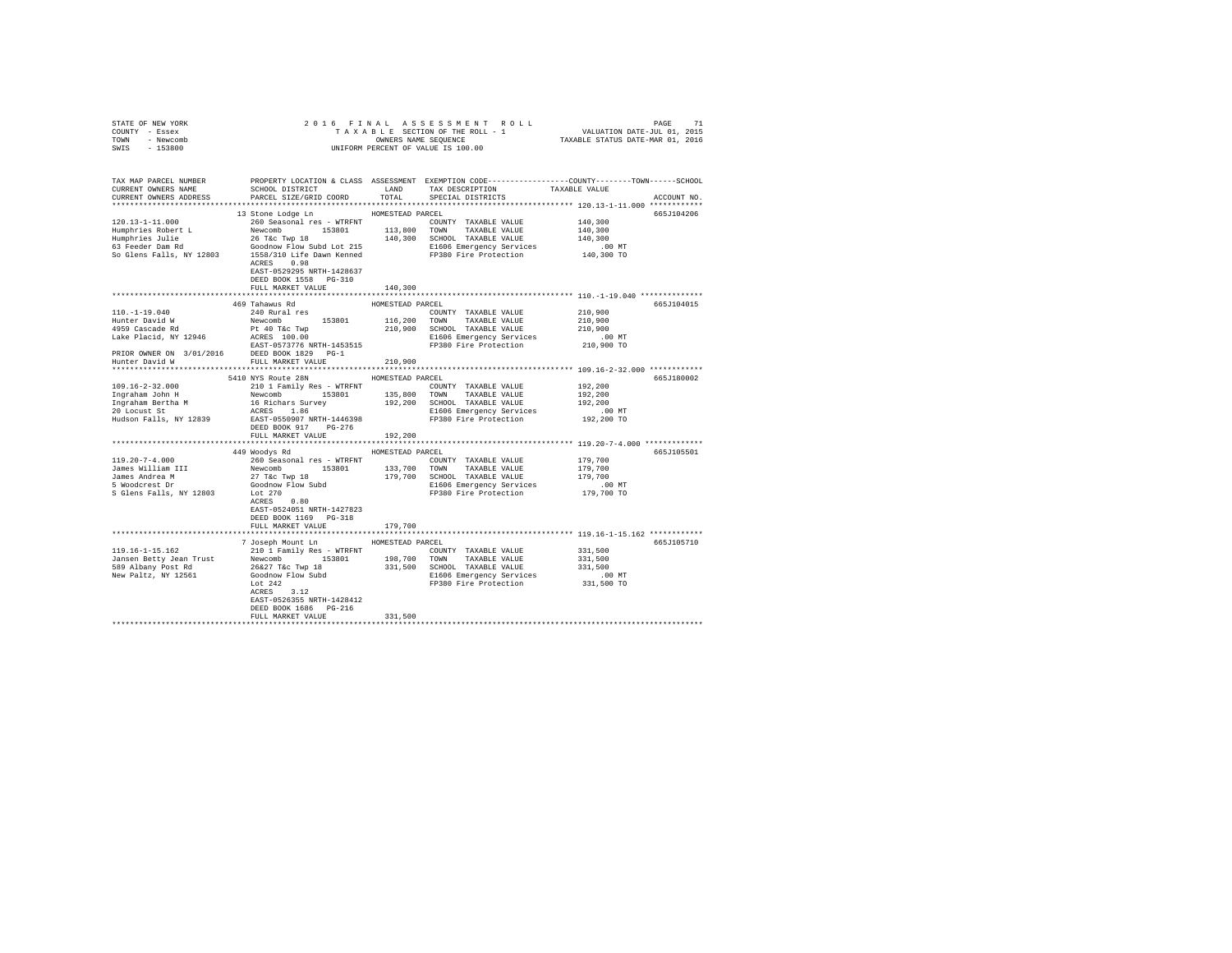| STATE OF NEW YORK<br>COUNTY - Essex<br>TOWN - Newcomb<br>SWIS - 153800                                                                                                                                                                      |                                                                                                                                                                                                                                                  |                  | UNIFORM PERCENT OF VALUE IS 100.00                                                             |                                                                  |  |
|---------------------------------------------------------------------------------------------------------------------------------------------------------------------------------------------------------------------------------------------|--------------------------------------------------------------------------------------------------------------------------------------------------------------------------------------------------------------------------------------------------|------------------|------------------------------------------------------------------------------------------------|------------------------------------------------------------------|--|
|                                                                                                                                                                                                                                             |                                                                                                                                                                                                                                                  |                  |                                                                                                |                                                                  |  |
| TAX MAP PARCEL NUMBER                                                                                                                                                                                                                       |                                                                                                                                                                                                                                                  |                  | PROPERTY LOCATION & CLASS ASSESSMENT EXEMPTION CODE---------------COUNTY-------TOWN-----SCHOOL |                                                                  |  |
| CURRENT OWNERS NAME                                                                                                                                                                                                                         | SCHOOL DISTRICT                                                                                                                                                                                                                                  | TOTAL            | LAND TAX DESCRIPTION TAXABLE VALUE                                                             |                                                                  |  |
| CURRENT OWNERS ADDRESS                                                                                                                                                                                                                      | PARCEL SIZE/GRID COORD                                                                                                                                                                                                                           |                  | SPECIAL DISTRICTS                                                                              | ACCOUNT NO.                                                      |  |
|                                                                                                                                                                                                                                             | 10 Pinney Ln                                                                                                                                                                                                                                     | HOMESTEAD PARCEL |                                                                                                | 665J105614                                                       |  |
| $120.17 - 2 - 30.000$                                                                                                                                                                                                                       |                                                                                                                                                                                                                                                  |                  |                                                                                                | $\mathbf{0}$<br>$0 \t 30,000$                                    |  |
| Jeffery Delbert                                                                                                                                                                                                                             |                                                                                                                                                                                                                                                  |                  |                                                                                                | 224,000                                                          |  |
| Jeffery Zoeann                                                                                                                                                                                                                              |                                                                                                                                                                                                                                                  |                  |                                                                                                | 224,000                                                          |  |
| PO Box 21                                                                                                                                                                                                                                   |                                                                                                                                                                                                                                                  |                  |                                                                                                | 194,000                                                          |  |
| Newcomb, NY 12852                                                                                                                                                                                                                           |                                                                                                                                                                                                                                                  |                  | SCHOOD INDUCED<br>E1606 Emergency Services                                                     | $.00$ MT                                                         |  |
|                                                                                                                                                                                                                                             | ACRES 0.92 BANK1STARSG                                                                                                                                                                                                                           |                  | FP380 Fire Protection 224,000 TO                                                               |                                                                  |  |
|                                                                                                                                                                                                                                             | EAST-0531109 NRTH-1426920                                                                                                                                                                                                                        |                  |                                                                                                |                                                                  |  |
|                                                                                                                                                                                                                                             | DEED BOOK 1548 PG-38                                                                                                                                                                                                                             |                  |                                                                                                |                                                                  |  |
|                                                                                                                                                                                                                                             | FULL MARKET VALUE                                                                                                                                                                                                                                | 224,000          |                                                                                                |                                                                  |  |
|                                                                                                                                                                                                                                             | 31 Doe Haven Ln                                                                                                                                                                                                                                  | HOMESTEAD PARCEL |                                                                                                | 665J101003                                                       |  |
| 120.17-2-19.000                                                                                                                                                                                                                             | 270 Mfg housing - WTRFNT                                                                                                                                                                                                                         |                  | COUNTY TAXABLE VALUE                                                                           | 141,600                                                          |  |
| Jenks David A                                                                                                                                                                                                                               |                                                                                                                                                                                                                                                  |                  |                                                                                                | 141,600                                                          |  |
|                                                                                                                                                                                                                                             |                                                                                                                                                                                                                                                  |                  |                                                                                                | 141,600                                                          |  |
| Jenks Donna L<br>138 Hinds Rd<br>138 Hinds Rd                                                                                                                                                                                               | Newcomb 153801 112,700 TOWN TAXABLE VALUE<br>41 Tax 199 141,600 141,600 NGC 141,600 173<br>Goodnow Flow Subd 141,600 E1600 mergency Services                                                                                                     |                  | 141,600 SCHOOL TAXABLE VALUE<br>E1606 Emergency Services                                       | .00 MT                                                           |  |
| Fort Edward, NY 12828                                                                                                                                                                                                                       | Lot 88                                                                                                                                                                                                                                           |                  | FP380 Fire Protection 141,600 TO                                                               |                                                                  |  |
|                                                                                                                                                                                                                                             | ACRES 0.92                                                                                                                                                                                                                                       |                  |                                                                                                |                                                                  |  |
|                                                                                                                                                                                                                                             | EAST-0529981 NRTH-1426830                                                                                                                                                                                                                        |                  |                                                                                                |                                                                  |  |
|                                                                                                                                                                                                                                             | DEED BOOK 1461 PG-215                                                                                                                                                                                                                            |                  |                                                                                                |                                                                  |  |
|                                                                                                                                                                                                                                             | FULL MARKET VALUE                                                                                                                                                                                                                                | 141,600          |                                                                                                |                                                                  |  |
|                                                                                                                                                                                                                                             | 76 Doe Haven Ln                                                                                                                                                                                                                                  | HOMESTEAD PARCEL |                                                                                                | 665J107009                                                       |  |
| 120.17-2-21.022                                                                                                                                                                                                                             |                                                                                                                                                                                                                                                  |                  |                                                                                                | 199,400                                                          |  |
| Jennings Daniel                                                                                                                                                                                                                             |                                                                                                                                                                                                                                                  |                  |                                                                                                | 199,400                                                          |  |
| 457 Long Run Rd                                                                                                                                                                                                                             |                                                                                                                                                                                                                                                  |                  |                                                                                                | 199,400                                                          |  |
| Reedy, WV 25270                                                                                                                                                                                                                             |                                                                                                                                                                                                                                                  |                  |                                                                                                |                                                                  |  |
|                                                                                                                                                                                                                                             | 260 Seasonal res - WTRFNT<br>MOWELL COUNTY TAXABLE VALUE<br>Newcomb 153801 165,400 TOWN TAXABLE VALUE<br>41 TEC TWP 18 199,400 SCHOOL TAXABLE VALUE<br>40 GOOD TAXABLE VALUE<br>40 SCHOOL TAXABLE VALUE<br>55 & 86<br>55 & 86<br>ACRES 1.90<br>A |                  | E1606 Emergency Services .00 MT<br>FP380 Fire Protection 199,400 TO                            |                                                                  |  |
|                                                                                                                                                                                                                                             | ACRES 1.90                                                                                                                                                                                                                                       |                  |                                                                                                |                                                                  |  |
|                                                                                                                                                                                                                                             | EAST-0530230 NRTH-1427139                                                                                                                                                                                                                        |                  |                                                                                                |                                                                  |  |
|                                                                                                                                                                                                                                             | DEED BOOK 1430 PG-138                                                                                                                                                                                                                            |                  |                                                                                                |                                                                  |  |
|                                                                                                                                                                                                                                             | FULL MARKET VALUE                                                                                                                                                                                                                                | 199,400          |                                                                                                |                                                                  |  |
|                                                                                                                                                                                                                                             |                                                                                                                                                                                                                                                  |                  |                                                                                                | ********************************** 119.20-2-3.000 ************** |  |
|                                                                                                                                                                                                                                             | 1884 Goodnow Flow Rd MOMESTEAD PARCEL                                                                                                                                                                                                            |                  |                                                                                                | 665J187010                                                       |  |
| $119.20 - 2 - 3.000$                                                                                                                                                                                                                        | 260 Seasonal res - WTRFNT                                                                                                                                                                                                                        |                  | COUNTY TAXABLE VALUE                                                                           | 215,200<br>215,200                                               |  |
|                                                                                                                                                                                                                                             |                                                                                                                                                                                                                                                  |                  |                                                                                                | 215,200                                                          |  |
|                                                                                                                                                                                                                                             |                                                                                                                                                                                                                                                  |                  | E1606 Emergency Services                                                                       |                                                                  |  |
|                                                                                                                                                                                                                                             |                                                                                                                                                                                                                                                  |                  | FP380 Fire Protection                                                                          | .00 MT.<br>215,200 TO                                            |  |
| 119.20-2-3.000<br>1997 - 2000 1998 - 2000 1999 - 2000 1999 - 2010 1999 - 2010 1999 - 2010 1999 - 215,200<br>129,700 TOWN TAXABLE VALUE<br>3901 - 225,200 SCHOOL TAXABLE VALUE<br>457 Long Run Rd<br>457 Long Run Rd<br>457 Long Run Rd<br>4 |                                                                                                                                                                                                                                                  |                  |                                                                                                |                                                                  |  |
|                                                                                                                                                                                                                                             | DEED BOOK 1746 PG-280                                                                                                                                                                                                                            |                  |                                                                                                |                                                                  |  |
|                                                                                                                                                                                                                                             | FULL MARKET VALUE                                                                                                                                                                                                                                | 215,200          |                                                                                                |                                                                  |  |
|                                                                                                                                                                                                                                             |                                                                                                                                                                                                                                                  |                  |                                                                                                |                                                                  |  |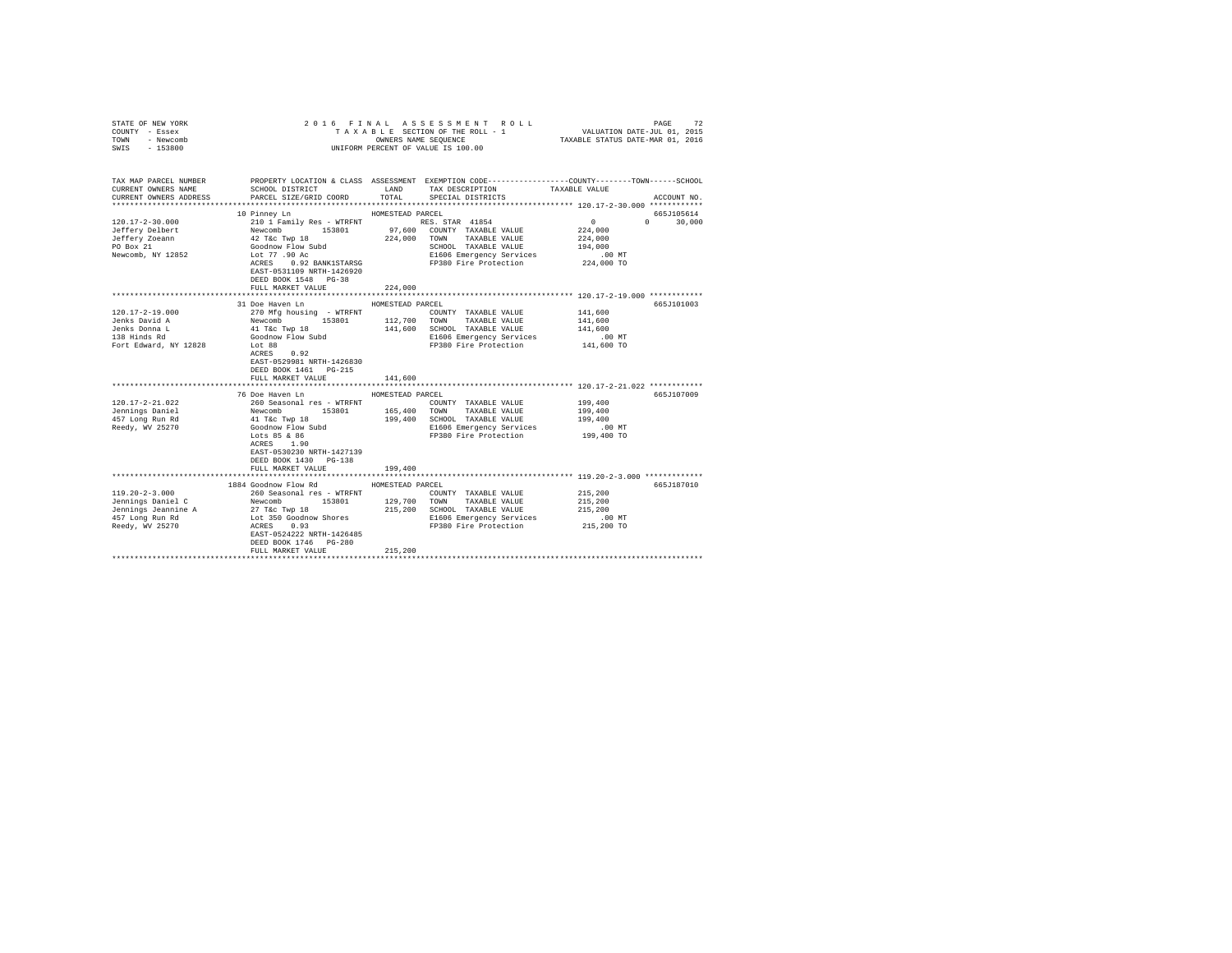| STATE OF NEW YORK                                                                                                                                                                                                                                                                                                                                                                                               |                                                                                                                                                                                                                                        |                    |                                                                     |                                               |             |
|-----------------------------------------------------------------------------------------------------------------------------------------------------------------------------------------------------------------------------------------------------------------------------------------------------------------------------------------------------------------------------------------------------------------|----------------------------------------------------------------------------------------------------------------------------------------------------------------------------------------------------------------------------------------|--------------------|---------------------------------------------------------------------|-----------------------------------------------|-------------|
| COUNTY - Essex                                                                                                                                                                                                                                                                                                                                                                                                  |                                                                                                                                                                                                                                        |                    |                                                                     |                                               |             |
| TOWN - Newcomb                                                                                                                                                                                                                                                                                                                                                                                                  |                                                                                                                                                                                                                                        |                    |                                                                     |                                               |             |
| SWIS - 153800                                                                                                                                                                                                                                                                                                                                                                                                   |                                                                                                                                                                                                                                        |                    |                                                                     |                                               |             |
|                                                                                                                                                                                                                                                                                                                                                                                                                 |                                                                                                                                                                                                                                        |                    |                                                                     |                                               |             |
|                                                                                                                                                                                                                                                                                                                                                                                                                 |                                                                                                                                                                                                                                        |                    |                                                                     |                                               |             |
| TAX MAP PARCEL NUMBER PROPERTY LOCATION & CLASS ASSESSMENT EXEMPTION CODE--------------COUNTY-------TOWN-----SCHOOL                                                                                                                                                                                                                                                                                             |                                                                                                                                                                                                                                        |                    |                                                                     |                                               |             |
| CURRENT OWNERS NAME                                                                                                                                                                                                                                                                                                                                                                                             | SCHOOL DISTRICT LAND TAX DESCRIPTION                                                                                                                                                                                                   |                    |                                                                     | TAXABLE VALUE                                 |             |
| CURRENT OWNERS ADDRESS                                                                                                                                                                                                                                                                                                                                                                                          | PARCEL SIZE/GRID COORD                                                                                                                                                                                                                 | TOTAL              | SPECIAL DISTRICTS                                                   |                                               | ACCOUNT NO. |
|                                                                                                                                                                                                                                                                                                                                                                                                                 |                                                                                                                                                                                                                                        |                    |                                                                     |                                               |             |
|                                                                                                                                                                                                                                                                                                                                                                                                                 | 1104 Goodnow Flow Rd                                                                                                                                                                                                                   | HOMESTEAD PARCEL   |                                                                     |                                               | 665J105415  |
| $120.18 - 1 - 20.000$                                                                                                                                                                                                                                                                                                                                                                                           | 260 Seasonal res - WTRFNT                                                                                                                                                                                                              |                    | COUNTY TAXABLE VALUE                                                | 196,900                                       |             |
|                                                                                                                                                                                                                                                                                                                                                                                                                 |                                                                                                                                                                                                                                        |                    |                                                                     | 196,900                                       |             |
| Johnson Jeffrey A<br>Ferlito Alissa M                                                                                                                                                                                                                                                                                                                                                                           |                                                                                                                                                                                                                                        |                    |                                                                     | 196,900                                       |             |
| 1646 Best Rd                                                                                                                                                                                                                                                                                                                                                                                                    |                                                                                                                                                                                                                                        |                    |                                                                     |                                               |             |
| Rensselaer, NY 12144                                                                                                                                                                                                                                                                                                                                                                                            | New Yorks and the Same Handel Handel Walue<br>193801 70,500 TOWN TAXABLE VALUE<br>45 & 46 Taxa (1978) 196,900 SCHODL TAXABLE VALUE<br>45 & 46 Taxa (1979) 196,900 SCHODL TAXABLE VALUE<br>COGÓNOW FLOW SUM FOR FOREST CONTRACT PRESS O |                    | E1606 Emergency Services .00 MT<br>FP380 Fire Protection 196,900 TO |                                               |             |
|                                                                                                                                                                                                                                                                                                                                                                                                                 |                                                                                                                                                                                                                                        |                    |                                                                     |                                               |             |
|                                                                                                                                                                                                                                                                                                                                                                                                                 | EAST-0537892 NRTH-1427183                                                                                                                                                                                                              |                    |                                                                     |                                               |             |
|                                                                                                                                                                                                                                                                                                                                                                                                                 | DEED BOOK 1579 PG-70                                                                                                                                                                                                                   |                    |                                                                     |                                               |             |
|                                                                                                                                                                                                                                                                                                                                                                                                                 | FULL MARKET VALUE                                                                                                                                                                                                                      | 196,900            |                                                                     |                                               |             |
|                                                                                                                                                                                                                                                                                                                                                                                                                 | ****************************                                                                                                                                                                                                           | ****************** |                                                                     | **************** 119.16-1-23.000 ************ |             |
|                                                                                                                                                                                                                                                                                                                                                                                                                 | 291 Woodys Rd                                                                                                                                                                                                                          | HOMESTEAD PARCEL   |                                                                     |                                               | 665J101513  |
| $119.16 - 1 - 23.000$                                                                                                                                                                                                                                                                                                                                                                                           | 260 Seasonal res - WTRFNT                                                                                                                                                                                                              |                    | COUNTY TAXABLE VALUE                                                | 200,800                                       |             |
|                                                                                                                                                                                                                                                                                                                                                                                                                 |                                                                                                                                                                                                                                        |                    |                                                                     |                                               |             |
|                                                                                                                                                                                                                                                                                                                                                                                                                 |                                                                                                                                                                                                                                        |                    |                                                                     | 200,800                                       |             |
|                                                                                                                                                                                                                                                                                                                                                                                                                 |                                                                                                                                                                                                                                        |                    |                                                                     | 200,800                                       |             |
|                                                                                                                                                                                                                                                                                                                                                                                                                 |                                                                                                                                                                                                                                        |                    |                                                                     | .00 MT                                        |             |
|                                                                                                                                                                                                                                                                                                                                                                                                                 |                                                                                                                                                                                                                                        |                    |                                                                     | 200,800 TO                                    |             |
|                                                                                                                                                                                                                                                                                                                                                                                                                 |                                                                                                                                                                                                                                        |                    |                                                                     |                                               |             |
|                                                                                                                                                                                                                                                                                                                                                                                                                 | EAST-0527233 NRTH-1428905                                                                                                                                                                                                              |                    |                                                                     |                                               |             |
|                                                                                                                                                                                                                                                                                                                                                                                                                 | DEED BOOK 1291   PG-111                                                                                                                                                                                                                |                    |                                                                     |                                               |             |
|                                                                                                                                                                                                                                                                                                                                                                                                                 | FULL MARKET VALUE                                                                                                                                                                                                                      | 200,800            |                                                                     |                                               |             |
|                                                                                                                                                                                                                                                                                                                                                                                                                 |                                                                                                                                                                                                                                        |                    |                                                                     |                                               |             |
|                                                                                                                                                                                                                                                                                                                                                                                                                 | 20 Pine Tree Rd<br>210 1 Family Res                                                                                                                                                                                                    | HOMESTEAD PARCEL   |                                                                     |                                               | 665J104714  |
| 109.15-1-31.030                                                                                                                                                                                                                                                                                                                                                                                                 | $\begin{tabular}{lllllllllllll} 210&1\text{ Family Res} & \text{SR} & \text{STR} & 41834 \\ \text{Newcomb} & 153801 & 31,400 & \text{COUNTY} & \text{TAXABLE VALUE} \end{tabular}$                                                     |                    |                                                                     | $\overline{0}$                                | 0 65,300    |
| Kane Barbara A                                                                                                                                                                                                                                                                                                                                                                                                  |                                                                                                                                                                                                                                        |                    |                                                                     | 153,700                                       |             |
| 20 Pine Tree Rd                                                                                                                                                                                                                                                                                                                                                                                                 |                                                                                                                                                                                                                                        |                    |                                                                     |                                               |             |
| Newcomb, NY 12852                                                                                                                                                                                                                                                                                                                                                                                               |                                                                                                                                                                                                                                        |                    |                                                                     |                                               |             |
|                                                                                                                                                                                                                                                                                                                                                                                                                 |                                                                                                                                                                                                                                        |                    |                                                                     |                                               |             |
|                                                                                                                                                                                                                                                                                                                                                                                                                 |                                                                                                                                                                                                                                        |                    |                                                                     |                                               |             |
|                                                                                                                                                                                                                                                                                                                                                                                                                 |                                                                                                                                                                                                                                        |                    |                                                                     |                                               |             |
|                                                                                                                                                                                                                                                                                                                                                                                                                 |                                                                                                                                                                                                                                        |                    |                                                                     |                                               |             |
|                                                                                                                                                                                                                                                                                                                                                                                                                 | 4963 NYS Route 28N                                                                                                                                                                                                                     | HOMESTEAD PARCEL   |                                                                     |                                               | 665J100708  |
| 110.18-5-9.000<br>Kearns Barbara                                                                                                                                                                                                                                                                                                                                                                                | 210 1 Family Res                                                                                                                                                                                                                       |                    | COUNTY TAXABLE VALUE 160,000                                        |                                               |             |
|                                                                                                                                                                                                                                                                                                                                                                                                                 |                                                                                                                                                                                                                                        |                    |                                                                     |                                               |             |
| 110.18-b-y.uou and Mewcomb 153801 36,600 TOWN TAXABLE VALUE 160,000<br>The Barbara Part of Sa4 Thorns Survey 160,000 SCHOOL TAXABLE VALUE<br>1963 NYS Route 28N PC 364 Thorns Survey 160,000 SCHOOL TAXABLE VALUE<br>1963 NYS Route                                                                                                                                                                             |                                                                                                                                                                                                                                        |                    |                                                                     |                                               |             |
|                                                                                                                                                                                                                                                                                                                                                                                                                 |                                                                                                                                                                                                                                        |                    |                                                                     |                                               |             |
|                                                                                                                                                                                                                                                                                                                                                                                                                 |                                                                                                                                                                                                                                        |                    |                                                                     |                                               |             |
|                                                                                                                                                                                                                                                                                                                                                                                                                 | DEED BOOK 1610 PG-123                                                                                                                                                                                                                  |                    |                                                                     |                                               |             |
|                                                                                                                                                                                                                                                                                                                                                                                                                 | FULL MARKET VALUE                                                                                                                                                                                                                      | 160,000            |                                                                     |                                               |             |
|                                                                                                                                                                                                                                                                                                                                                                                                                 |                                                                                                                                                                                                                                        |                    |                                                                     |                                               |             |
|                                                                                                                                                                                                                                                                                                                                                                                                                 | 24 Schraver Way                                                                                                                                                                                                                        | HOMESTEAD PARCEL   |                                                                     |                                               | 665J106407  |
|                                                                                                                                                                                                                                                                                                                                                                                                                 |                                                                                                                                                                                                                                        |                    | COUNTY TAXABLE VALUE 65,000                                         |                                               |             |
|                                                                                                                                                                                                                                                                                                                                                                                                                 |                                                                                                                                                                                                                                        |                    |                                                                     | 65,000                                        |             |
|                                                                                                                                                                                                                                                                                                                                                                                                                 |                                                                                                                                                                                                                                        |                    |                                                                     | 65,000                                        |             |
|                                                                                                                                                                                                                                                                                                                                                                                                                 |                                                                                                                                                                                                                                        |                    |                                                                     | $.00$ MT                                      |             |
|                                                                                                                                                                                                                                                                                                                                                                                                                 |                                                                                                                                                                                                                                        |                    |                                                                     | 65,000 TO                                     |             |
| $\begin{tabular}{l c c c c c} \multicolumn{1}{c}{\textbf{110.13-9-13.000}} & \multicolumn{1}{c}{\textbf{49. CCLUATE}} & \multicolumn{1}{c}{\textbf{HOMESTFAD} PARC} & \multicolumn{1}{c}{\textbf{260.008}} & \multicolumn{1}{c}{\textbf{HOMESTFAD} PARC} & \multicolumn{1}{c}{\textbf{28.008}} & \multicolumn{1}{c}{\textbf{29.008}} & \multicolumn{1}{c}{\textbf{20.008}} & \multicolumn{1}{c}{\textbf{20.008$ | DEED BOOK 1829 PG-280                                                                                                                                                                                                                  |                    |                                                                     |                                               |             |
| PRIOR OWNER ON 3/01/2016 FULL MARKET VALUE                                                                                                                                                                                                                                                                                                                                                                      |                                                                                                                                                                                                                                        | 65,000             |                                                                     |                                               |             |
| Keller Arthur B                                                                                                                                                                                                                                                                                                                                                                                                 |                                                                                                                                                                                                                                        |                    |                                                                     |                                               |             |
|                                                                                                                                                                                                                                                                                                                                                                                                                 |                                                                                                                                                                                                                                        |                    |                                                                     |                                               |             |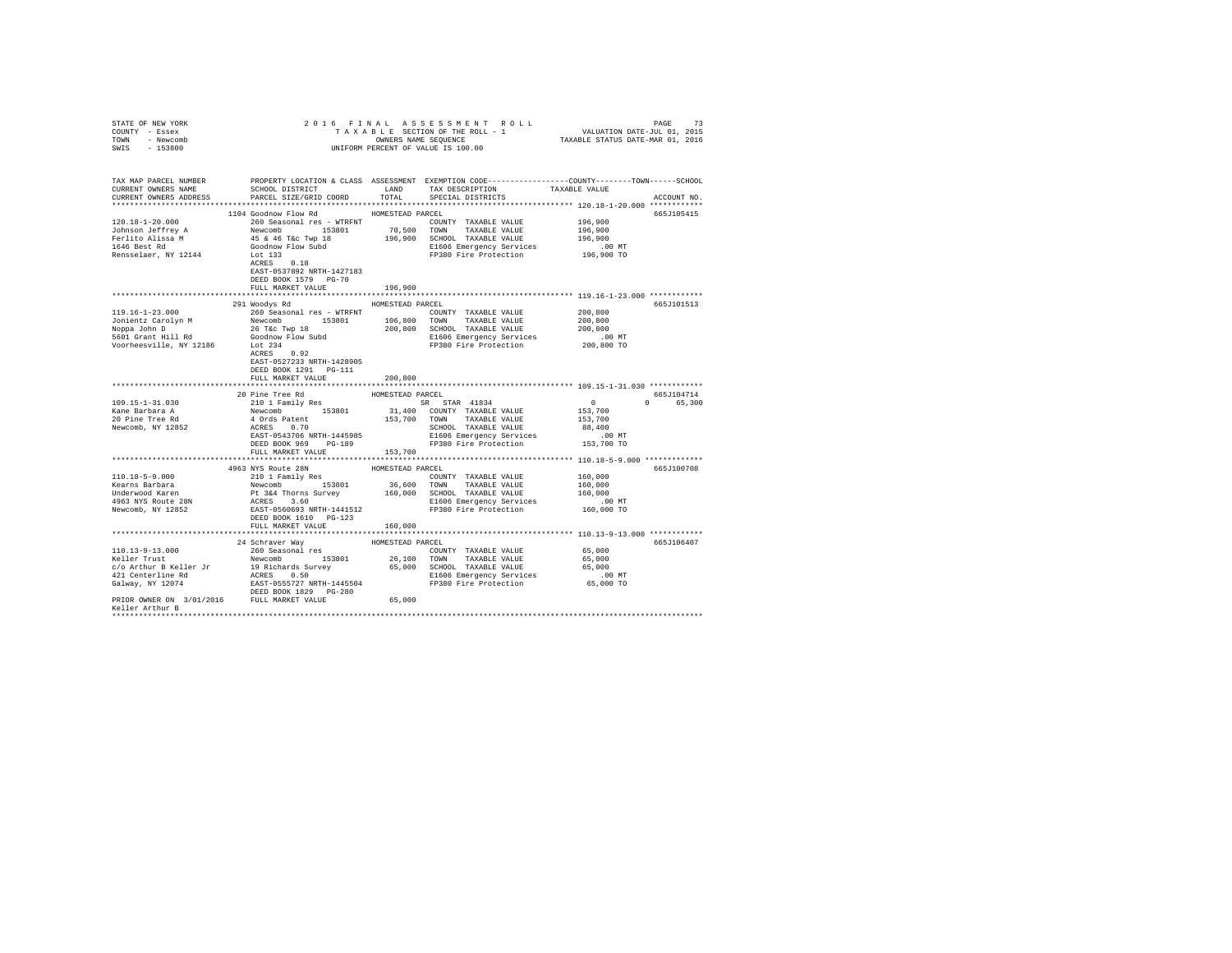| COUNTY - Essex<br>TOWN - Newcomb                                                                                                                                                                                                         |                                            |         |                      |         |             |
|------------------------------------------------------------------------------------------------------------------------------------------------------------------------------------------------------------------------------------------|--------------------------------------------|---------|----------------------|---------|-------------|
| SWIS - 153800                                                                                                                                                                                                                            | UNIFORM PERCENT OF VALUE IS 100.00         |         |                      |         |             |
|                                                                                                                                                                                                                                          |                                            |         |                      |         |             |
| TAX MAP PARCEL NUMBER     PROPERTY LOCATION & CLASS ASSESSMENT EXEMPTION CODE---------------COUNTY-------TOWN------SCHOOL DISTRICT     LAND   TAX DESCRIPTION     TAXABLE VALUE                                                          |                                            |         |                      |         |             |
|                                                                                                                                                                                                                                          |                                            |         |                      |         |             |
|                                                                                                                                                                                                                                          |                                            |         |                      |         | ACCOUNT NO. |
|                                                                                                                                                                                                                                          |                                            |         |                      |         |             |
|                                                                                                                                                                                                                                          | 5704 NYS Route 28N HOMESTEAD PARCEL        |         |                      |         | 665J101412  |
|                                                                                                                                                                                                                                          |                                            |         |                      |         |             |
|                                                                                                                                                                                                                                          |                                            |         |                      |         |             |
|                                                                                                                                                                                                                                          |                                            |         |                      |         |             |
|                                                                                                                                                                                                                                          |                                            |         |                      |         |             |
|                                                                                                                                                                                                                                          |                                            |         |                      |         |             |
|                                                                                                                                                                                                                                          | EAST-0544072 NRTH-1446368                  |         |                      |         |             |
|                                                                                                                                                                                                                                          | DEED BOOK 1456 PG-39                       |         |                      |         |             |
|                                                                                                                                                                                                                                          | FULL MARKET VALUE                          | 116,000 |                      |         |             |
|                                                                                                                                                                                                                                          |                                            |         |                      |         |             |
|                                                                                                                                                                                                                                          | 5700 NYS Route 28N HOMESTEAD PARCEL        |         |                      |         | 665J108804  |
| 109.15-1-35.063                                                                                                                                                                                                                          | 210 1 Family Res - WTRFNT                  |         | COUNTY TAXABLE VALUE | 157,600 |             |
|                                                                                                                                                                                                                                          |                                            |         |                      |         |             |
|                                                                                                                                                                                                                                          |                                            |         |                      |         |             |
| 1991.1-1-35.003<br>ERILOGY PRESS (1992) 1991.1 (2001) 1991.1 (2001) 1991.1 (2001)<br>Wellogy Michael W 2002 (2002) 157,600<br>2002 C/O Charles Rellogy 2CHOL TAXABLE VAUUE<br>2002 C/O Charles Rellogy 2CHOL TAXABLE VAUUE<br>2002 C/O C |                                            |         |                      |         |             |
|                                                                                                                                                                                                                                          |                                            |         |                      |         |             |
|                                                                                                                                                                                                                                          |                                            |         |                      |         |             |
|                                                                                                                                                                                                                                          |                                            |         |                      |         |             |
|                                                                                                                                                                                                                                          |                                            |         |                      |         | 665J105905  |
|                                                                                                                                                                                                                                          |                                            |         |                      |         |             |
|                                                                                                                                                                                                                                          |                                            |         |                      |         |             |
|                                                                                                                                                                                                                                          |                                            |         |                      |         |             |
|                                                                                                                                                                                                                                          |                                            |         |                      |         |             |
|                                                                                                                                                                                                                                          |                                            |         |                      |         |             |
|                                                                                                                                                                                                                                          | FULL MARKET VALUE 104,300                  |         |                      |         |             |
|                                                                                                                                                                                                                                          |                                            |         |                      |         |             |
|                                                                                                                                                                                                                                          |                                            |         |                      |         | 665J191004  |
|                                                                                                                                                                                                                                          |                                            |         |                      |         |             |
|                                                                                                                                                                                                                                          |                                            |         |                      |         |             |
|                                                                                                                                                                                                                                          |                                            |         |                      |         |             |
|                                                                                                                                                                                                                                          |                                            |         |                      |         |             |
|                                                                                                                                                                                                                                          |                                            |         |                      |         |             |
|                                                                                                                                                                                                                                          | FULL MARKET VALUE                          | 33,200  |                      |         |             |
|                                                                                                                                                                                                                                          |                                            |         |                      |         |             |
|                                                                                                                                                                                                                                          | 101 Woodys Rd MOMESTEAD PARCEL             |         |                      |         | 665J104508  |
|                                                                                                                                                                                                                                          |                                            |         |                      |         |             |
|                                                                                                                                                                                                                                          |                                            |         |                      |         |             |
|                                                                                                                                                                                                                                          |                                            |         |                      |         |             |
|                                                                                                                                                                                                                                          |                                            |         |                      |         |             |
|                                                                                                                                                                                                                                          |                                            |         |                      |         |             |
|                                                                                                                                                                                                                                          | ACRES 0.65                                 |         |                      |         |             |
|                                                                                                                                                                                                                                          | EAST-0531768 NRTH-1428617                  |         |                      |         |             |
|                                                                                                                                                                                                                                          | DEED BOOK 1716 PG-296<br>FULL MARKET VALUE |         |                      |         |             |
|                                                                                                                                                                                                                                          |                                            | 160,100 |                      |         |             |
|                                                                                                                                                                                                                                          |                                            |         |                      |         |             |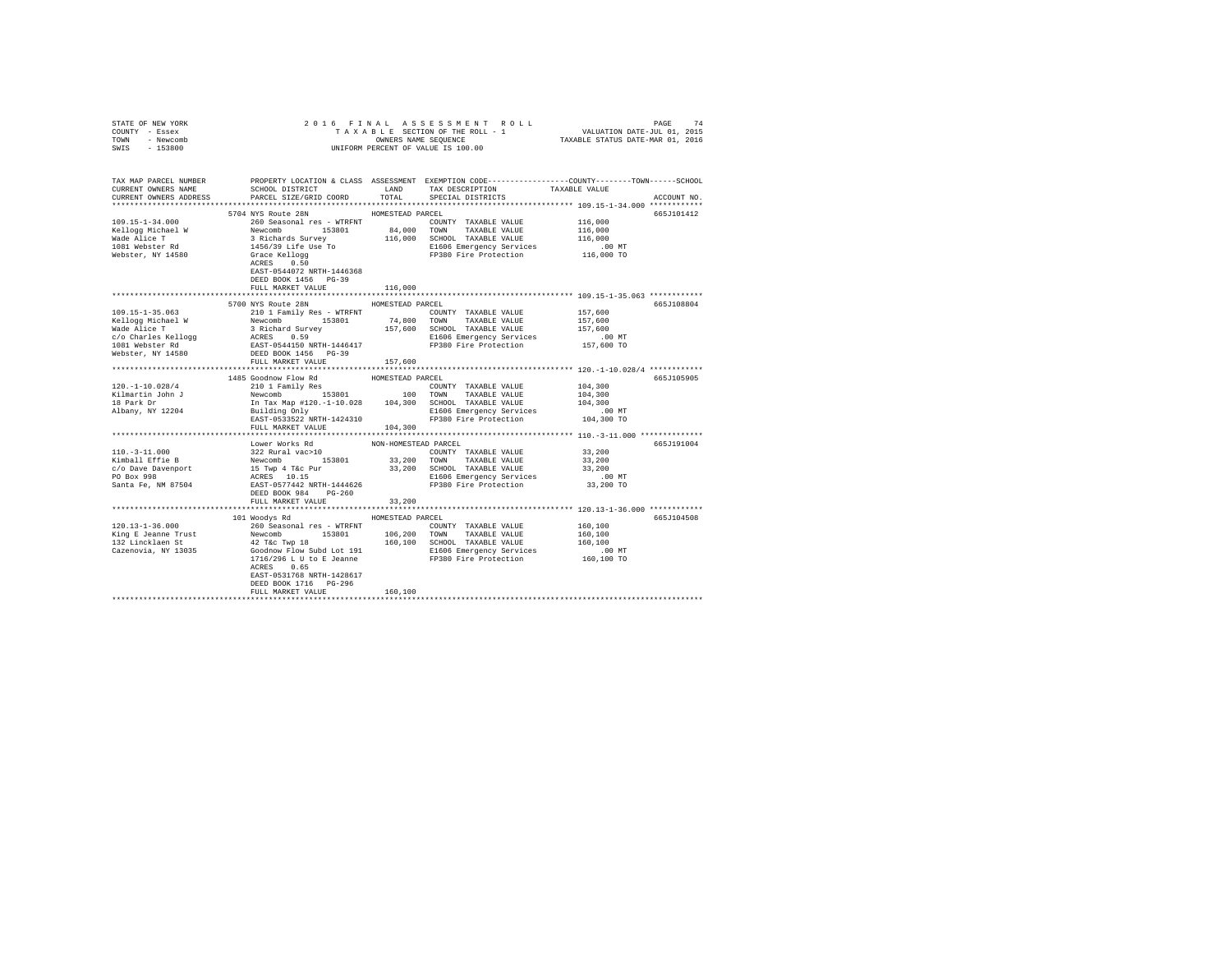| COUNTY - Essex<br>TOWN<br>- Newcomb<br>SWIS<br>$-153800$                                                                                                            | TAXABLE SECTION OF THE ROLL - 1<br>OWNERS NAME SEQUENCE<br>UNIFORM PERCENT OF VALUE IS 100.00                                                                                                                                                                                                                     |                                                                                     |                                                                                                                                                                                                                                                  | VALUATION DATE-JUL 01, 2015<br>TAXABLE STATUS DATE-MAR 01, 2016                                                |                          |
|---------------------------------------------------------------------------------------------------------------------------------------------------------------------|-------------------------------------------------------------------------------------------------------------------------------------------------------------------------------------------------------------------------------------------------------------------------------------------------------------------|-------------------------------------------------------------------------------------|--------------------------------------------------------------------------------------------------------------------------------------------------------------------------------------------------------------------------------------------------|----------------------------------------------------------------------------------------------------------------|--------------------------|
| TAX MAP PARCEL NUMBER<br>CURRENT OWNERS NAME<br>CURRENT OWNERS ADDRESS                                                                                              | SCHOOL DISTRICT<br>PARCEL SIZE/GRID COORD                                                                                                                                                                                                                                                                         | LAND<br>TOTAL                                                                       | PROPERTY LOCATION & CLASS ASSESSMENT EXEMPTION CODE---------------COUNTY-------TOWN------SCHOOL<br>TAX DESCRIPTION<br>SPECIAL DISTRICTS                                                                                                          | TAXABLE VALUE                                                                                                  | ACCOUNT NO.              |
|                                                                                                                                                                     | 181 Woodys Rd                                                                                                                                                                                                                                                                                                     | HOMESTEAD PARCEL                                                                    |                                                                                                                                                                                                                                                  |                                                                                                                | 665J103505               |
| 120.13-1-17.000<br>King James H<br>209 Woodys Ln<br>Newcomb, NY 12852                                                                                               | 210 1 Family Res - WTRFNT<br>Newcomb 153801<br>25 T&c Twp 18<br>153801<br>Goodnow Flow Subd Lot 209<br>ACRES<br>0.92<br>EAST-0529913 NRTH-1428552                                                                                                                                                                 | 105,500<br>250,800                                                                  | COUNTY TAXABLE VALUE<br>TOWN<br>TAXABLE VALUE<br>SCHOOL TAXABLE VALUE<br>E1606 Emergency Services<br>FP380 Fire Protection                                                                                                                       | 250,800<br>250,800<br>250,800<br>$.00$ MT<br>$250,800$ TO                                                      |                          |
|                                                                                                                                                                     | DEED BOOK 1596 PG-129                                                                                                                                                                                                                                                                                             |                                                                                     |                                                                                                                                                                                                                                                  |                                                                                                                |                          |
|                                                                                                                                                                     | FULL MARKET VALUE                                                                                                                                                                                                                                                                                                 | 250,800                                                                             |                                                                                                                                                                                                                                                  |                                                                                                                |                          |
|                                                                                                                                                                     |                                                                                                                                                                                                                                                                                                                   |                                                                                     |                                                                                                                                                                                                                                                  |                                                                                                                |                          |
| $110.13 - 9 - 26.000$<br>King Kevin F<br>King Allen J<br>c/o Frank King<br>3961 NYS Rte 22<br>Willsboro, NY 12996<br>$120.13 - 1 - 45.000$<br>Punta Gorda, FL 33950 | 37 Chaisson Rd<br>260 Seasonal res<br>Newcomb 153801 25,000<br>Pt 18 Richards Survey 36,100<br>ACRES 0.30<br>RAST-0554424 NRTH-1444097<br>DEED BOOK 903 PG-260<br>FULL MARKET VALUE<br>47 Woodys Rd<br>260 Seasonal res - WTRFNT<br>Goodnow Flow Subd<br>Lot 182 1.6Ac<br>ACRES 1.40<br>EAST-0532943 NRTH-1428876 | HOMESTEAD PARCEL<br>25,000 TOWN<br>36,100<br>HOMESTEAD PARCEL<br>111,500<br>203,800 | COUNTY TAXABLE VALUE<br>TAXABLE VALUE<br>SCHOOL TAXABLE VALUE<br>E1606 Emergency Services<br>FP380 Fire Protection<br>COUNTY TAXABLE VALUE<br>TOWN<br>TAXABLE VALUE<br>SCHOOL TAXABLE VALUE<br>E1606 Emergency Services<br>FP380 Fire Protection | 36,100<br>36,100<br>36,100<br>$.00$ MT<br>36,100 TO<br>203,800<br>203,800<br>203,800<br>$.00$ MT<br>203,800 TO | 665J104209<br>665J104208 |
|                                                                                                                                                                     | DEED BOOK BOX<br>PG-11017<br>FULL MARKET VALUE                                                                                                                                                                                                                                                                    | 203,800                                                                             |                                                                                                                                                                                                                                                  |                                                                                                                |                          |
|                                                                                                                                                                     |                                                                                                                                                                                                                                                                                                                   |                                                                                     |                                                                                                                                                                                                                                                  |                                                                                                                |                          |
| $120.18 - 2 - 29.049$<br>Kirby Leo E III<br>Kirby Christine<br>81 Rebecca Ln<br>Carmel, NY 10512                                                                    | 1166 Goodnow Flow Rd<br>210 1 Family Res - WTRFNT<br>153801<br>Newcomb 153801<br>46 T&c Twp 18<br>Goodnow Flow Subd<br>Lot 1<br>ACRES<br>0.41<br>EAST-0538551 NRTH-1426067<br>DEED BOOK 1824 PG-212<br>FULL MARKET VALUE                                                                                          | HOMESTEAD PARCEL<br>93,500<br>239,500                                               | COUNTY TAXABLE VALUE<br>TOWN<br>TAXABLE VALUE<br>239,500 SCHOOL TAXABLE VALUE<br>E1606 Emergency Services<br>FP380 Fire Protection                                                                                                               | 239,500<br>239,500<br>239,500<br>00 MT.<br>239,500 TO                                                          | 665J104415               |
|                                                                                                                                                                     |                                                                                                                                                                                                                                                                                                                   |                                                                                     |                                                                                                                                                                                                                                                  |                                                                                                                |                          |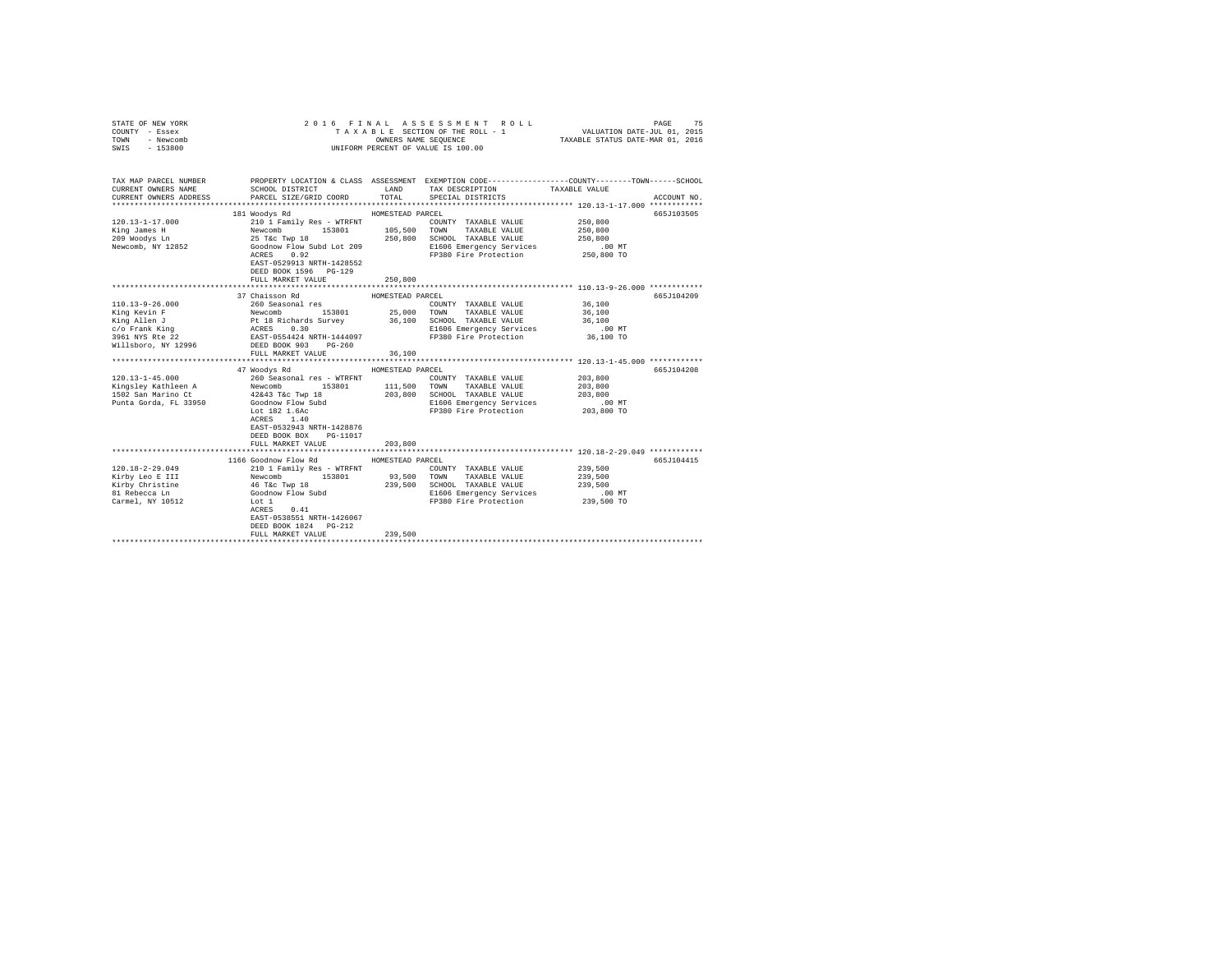| STATE OF NEW YORK<br>COUNTY - Essex<br>TOWN<br>- Newcomb<br>SWIS - 153800                                                                                                                                                                                                                     |                                                                                                                                                                                                                                                                                                                                                                                                          |                      | 6 FINAL ASSESSMENT ROLL (2015)<br>TAXABLE SECTION OF THE ROLL - 1 (2015)<br>OWNERS NAME SEQUENCE (2015) TAXABLE STATUS DATE-JUL (2015)<br>2016 FINAL ASSESSMENT ROLL<br>UNIFORM PERCENT OF VALUE IS 100.00 |                    |                          |
|-----------------------------------------------------------------------------------------------------------------------------------------------------------------------------------------------------------------------------------------------------------------------------------------------|----------------------------------------------------------------------------------------------------------------------------------------------------------------------------------------------------------------------------------------------------------------------------------------------------------------------------------------------------------------------------------------------------------|----------------------|------------------------------------------------------------------------------------------------------------------------------------------------------------------------------------------------------------|--------------------|--------------------------|
|                                                                                                                                                                                                                                                                                               |                                                                                                                                                                                                                                                                                                                                                                                                          |                      |                                                                                                                                                                                                            |                    |                          |
| TAX MAP PARCEL NUMBER PROPERTY LOCATION & CLASS ASSESSMENT EXEMPTION CODE--------------COUNTY-------TOWN------SCHOOL                                                                                                                                                                          |                                                                                                                                                                                                                                                                                                                                                                                                          |                      |                                                                                                                                                                                                            |                    |                          |
| CURRENT OWNERS NAME<br>CURRENT OWNERS ADDRESS                                                                                                                                                                                                                                                 | SCHOOL DISTRICT<br>PARCEL SIZE/GRID COORD TOTAL SPECIAL DISTRICTS                                                                                                                                                                                                                                                                                                                                        |                      | LAND TAX DESCRIPTION TAXABLE VALUE                                                                                                                                                                         |                    | ACCOUNT NO.              |
|                                                                                                                                                                                                                                                                                               |                                                                                                                                                                                                                                                                                                                                                                                                          |                      |                                                                                                                                                                                                            |                    |                          |
|                                                                                                                                                                                                                                                                                               | 48 Spring St                                                                                                                                                                                                                                                                                                                                                                                             | HOMESTEAD PARCEL     |                                                                                                                                                                                                            |                    | 665J106905               |
| $\begin{tabular}{cccccc} 109.15-3-1.031 & 210117 and 19868 & 20117 and 19868 & 20117 and 1028 & 20117 and 1028 & 20117 and 1028 & 20117 and 1028 & 20117 and 1028 & 20117 and 20117 & 20117 and 20117 & 20117 and 20117 & 20117 & 20117 & 20117 & 20117 & 20117 & 20117 & 20117 & 20117 & 20$ |                                                                                                                                                                                                                                                                                                                                                                                                          |                      |                                                                                                                                                                                                            |                    |                          |
|                                                                                                                                                                                                                                                                                               |                                                                                                                                                                                                                                                                                                                                                                                                          |                      |                                                                                                                                                                                                            |                    |                          |
|                                                                                                                                                                                                                                                                                               |                                                                                                                                                                                                                                                                                                                                                                                                          |                      |                                                                                                                                                                                                            |                    |                          |
|                                                                                                                                                                                                                                                                                               |                                                                                                                                                                                                                                                                                                                                                                                                          |                      |                                                                                                                                                                                                            |                    |                          |
|                                                                                                                                                                                                                                                                                               |                                                                                                                                                                                                                                                                                                                                                                                                          |                      |                                                                                                                                                                                                            |                    |                          |
|                                                                                                                                                                                                                                                                                               | DEED BOOK 791 PG-186                                                                                                                                                                                                                                                                                                                                                                                     |                      | SCHOOL TAXABLE VALUE 99,000<br>164,300 E1606 Emergency Services .00 MT                                                                                                                                     |                    |                          |
|                                                                                                                                                                                                                                                                                               | FULL MARKET VALUE                                                                                                                                                                                                                                                                                                                                                                                        |                      |                                                                                                                                                                                                            |                    |                          |
|                                                                                                                                                                                                                                                                                               |                                                                                                                                                                                                                                                                                                                                                                                                          |                      | FP380 Fire Protection                                                                                                                                                                                      | 164,300 TO         |                          |
|                                                                                                                                                                                                                                                                                               |                                                                                                                                                                                                                                                                                                                                                                                                          |                      |                                                                                                                                                                                                            |                    |                          |
| $109.16 - 4 - 5.000$                                                                                                                                                                                                                                                                          | NYS Route 28N                                                                                                                                                                                                                                                                                                                                                                                            | NON-HOMESTEAD PARCEL |                                                                                                                                                                                                            |                    | 665J104008<br>$2,612$ 0  |
| Klemow Andrew G                                                                                                                                                                                                                                                                               |                                                                                                                                                                                                                                                                                                                                                                                                          |                      |                                                                                                                                                                                                            |                    | $\mathbf{0}$<br>$\Omega$ |
|                                                                                                                                                                                                                                                                                               |                                                                                                                                                                                                                                                                                                                                                                                                          |                      |                                                                                                                                                                                                            |                    |                          |
| Spring St<br>Newcomb, NY 12852                                                                                                                                                                                                                                                                |                                                                                                                                                                                                                                                                                                                                                                                                          |                      |                                                                                                                                                                                                            |                    |                          |
|                                                                                                                                                                                                                                                                                               | $\begin{tabular}{lllllllllllll} \texttt{ACRES} & 0.40 & \texttt{TOWM} & \texttt{TAXABLE VALUE} & 24,688 \\ \texttt{EAST}-0549425 NRTH-1446218 & \texttt{SCHODL} & \texttt{TAXABLE VALUE} & 27,300 \\ \texttt{DEED BOK} & \texttt{POI} & \texttt{PC-186} & \texttt{E1606 Emergency Services} & 0.0 M \\ \texttt{PEUL MARKET VALUE} & 27,300 & \texttt{FP380 Fire Protection} & 27,300 T \\ \end{tabular}$ |                      |                                                                                                                                                                                                            |                    |                          |
|                                                                                                                                                                                                                                                                                               |                                                                                                                                                                                                                                                                                                                                                                                                          |                      |                                                                                                                                                                                                            |                    |                          |
|                                                                                                                                                                                                                                                                                               |                                                                                                                                                                                                                                                                                                                                                                                                          |                      |                                                                                                                                                                                                            |                    |                          |
|                                                                                                                                                                                                                                                                                               |                                                                                                                                                                                                                                                                                                                                                                                                          |                      |                                                                                                                                                                                                            |                    |                          |
|                                                                                                                                                                                                                                                                                               | 75 Woodys Rd                                                                                                                                                                                                                                                                                                                                                                                             | HOMESTEAD PARCEL     |                                                                                                                                                                                                            |                    | 665J101405               |
| 120.13-1-40.000                                                                                                                                                                                                                                                                               |                                                                                                                                                                                                                                                                                                                                                                                                          |                      | COUNTY TAXABLE VALUE                                                                                                                                                                                       | 158,100            |                          |
|                                                                                                                                                                                                                                                                                               |                                                                                                                                                                                                                                                                                                                                                                                                          |                      |                                                                                                                                                                                                            | 158,100            |                          |
| Knapp Robert S III<br>Knapp Nancy J<br>2 Adobe Cir                                                                                                                                                                                                                                            |                                                                                                                                                                                                                                                                                                                                                                                                          |                      | 158,100 SCHOOL TAXABLE VALUE                                                                                                                                                                               | 158,100            |                          |
|                                                                                                                                                                                                                                                                                               |                                                                                                                                                                                                                                                                                                                                                                                                          |                      | 158,100 State -<br>E1606 Emergency Services<br>FP380 Fire Protection                                                                                                                                       | $.00$ MT           |                          |
| Belpre, OH 45714                                                                                                                                                                                                                                                                              | Lot 187                                                                                                                                                                                                                                                                                                                                                                                                  |                      | FP380 Fire Protection 158,100 TO                                                                                                                                                                           |                    |                          |
|                                                                                                                                                                                                                                                                                               | ACRES 1.58                                                                                                                                                                                                                                                                                                                                                                                               |                      |                                                                                                                                                                                                            |                    |                          |
|                                                                                                                                                                                                                                                                                               | EAST-0532230 NRTH-1428809                                                                                                                                                                                                                                                                                                                                                                                |                      |                                                                                                                                                                                                            |                    |                          |
|                                                                                                                                                                                                                                                                                               | DEED BOOK 1192 PG-216<br>FULL MARKET VALUE                                                                                                                                                                                                                                                                                                                                                               | 158,100              |                                                                                                                                                                                                            |                    |                          |
|                                                                                                                                                                                                                                                                                               |                                                                                                                                                                                                                                                                                                                                                                                                          |                      |                                                                                                                                                                                                            |                    |                          |
|                                                                                                                                                                                                                                                                                               | 1682 Goodnow Flow Rd MOMESTEAD PARCEL                                                                                                                                                                                                                                                                                                                                                                    |                      |                                                                                                                                                                                                            |                    | 665J100615               |
| $119.20 - 6 - 2.000$                                                                                                                                                                                                                                                                          | 210 1 Family Res - WTRFNT                                                                                                                                                                                                                                                                                                                                                                                |                      | COUNTY TAXABLE VALUE                                                                                                                                                                                       |                    |                          |
| Knotek John H                                                                                                                                                                                                                                                                                 |                                                                                                                                                                                                                                                                                                                                                                                                          |                      |                                                                                                                                                                                                            | 356,100<br>356,100 |                          |
| Knotek Sherry A                                                                                                                                                                                                                                                                               |                                                                                                                                                                                                                                                                                                                                                                                                          |                      |                                                                                                                                                                                                            |                    |                          |
| 8 Huntington Ct                                                                                                                                                                                                                                                                               |                                                                                                                                                                                                                                                                                                                                                                                                          |                      | 356,100 SCHOOL TAXABLE VALUE<br>E1606 Emergency Services<br>356,100 SCHOOL TAXABLE VALUE 356,100<br>E1606 Emergency Services 00 MT<br>FP380 Fire Protection 356,100 TO                                     |                    |                          |
| Saratoga Springs, NY 12866 Lot 320                                                                                                                                                                                                                                                            |                                                                                                                                                                                                                                                                                                                                                                                                          |                      |                                                                                                                                                                                                            |                    |                          |
|                                                                                                                                                                                                                                                                                               | ACRES 1.67                                                                                                                                                                                                                                                                                                                                                                                               |                      |                                                                                                                                                                                                            |                    |                          |
|                                                                                                                                                                                                                                                                                               | EAST-0527521 NRTH-1425819                                                                                                                                                                                                                                                                                                                                                                                |                      |                                                                                                                                                                                                            |                    |                          |
|                                                                                                                                                                                                                                                                                               | DEED BOOK 1416 PG-172                                                                                                                                                                                                                                                                                                                                                                                    |                      |                                                                                                                                                                                                            |                    |                          |
|                                                                                                                                                                                                                                                                                               | FULL MARKET VALUE                                                                                                                                                                                                                                                                                                                                                                                        | 356,100              |                                                                                                                                                                                                            |                    |                          |
|                                                                                                                                                                                                                                                                                               |                                                                                                                                                                                                                                                                                                                                                                                                          |                      |                                                                                                                                                                                                            |                    |                          |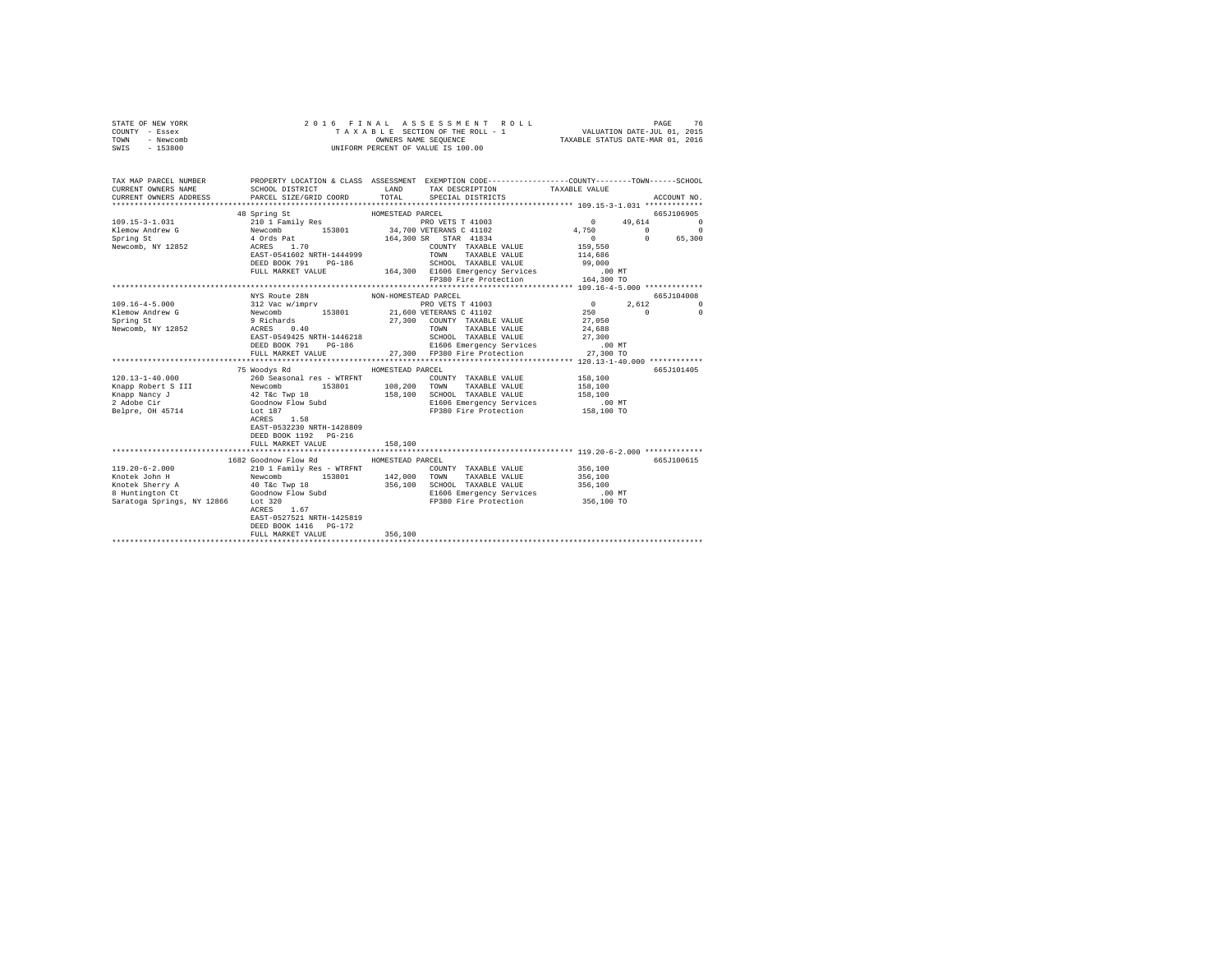| COUNTY - Essex<br>TOWN<br>- Newcomb<br>$-153800$<br>SWTS                                                                                                                                                                                                                                                                                                                                                                                                             | UNIFORM PERCENT OF VALUE IS 100.00             |                  |                                                                                                                                                                                                                                       |             |             |
|----------------------------------------------------------------------------------------------------------------------------------------------------------------------------------------------------------------------------------------------------------------------------------------------------------------------------------------------------------------------------------------------------------------------------------------------------------------------|------------------------------------------------|------------------|---------------------------------------------------------------------------------------------------------------------------------------------------------------------------------------------------------------------------------------|-------------|-------------|
|                                                                                                                                                                                                                                                                                                                                                                                                                                                                      |                                                |                  |                                                                                                                                                                                                                                       |             |             |
| TAX MAP PARCEL NUMBER<br>CURRENT OWNERS NAME                                                                                                                                                                                                                                                                                                                                                                                                                         |                                                |                  | PROPERTY LOCATION & CLASS ASSESSMENT EXEMPTION CODE---------------COUNTY-------TOWN------SCHOOL<br>SCHOOL DISTRICT $\hfill\textsc{LAND}$ TAX DESCRIPTION TAXABLE VALUE                                                                |             |             |
| CURRENT OWNERS ADDRESS                                                                                                                                                                                                                                                                                                                                                                                                                                               | PARCEL SIZE/GRID COORD TOTAL SPECIAL DISTRICTS |                  |                                                                                                                                                                                                                                       |             | ACCOUNT NO. |
|                                                                                                                                                                                                                                                                                                                                                                                                                                                                      |                                                |                  |                                                                                                                                                                                                                                       |             |             |
|                                                                                                                                                                                                                                                                                                                                                                                                                                                                      | 36 Lower Works Rd MOMESTEAD PARCEL             |                  |                                                                                                                                                                                                                                       |             | 665J185003  |
|                                                                                                                                                                                                                                                                                                                                                                                                                                                                      |                                                |                  |                                                                                                                                                                                                                                       |             |             |
|                                                                                                                                                                                                                                                                                                                                                                                                                                                                      |                                                |                  |                                                                                                                                                                                                                                       |             |             |
|                                                                                                                                                                                                                                                                                                                                                                                                                                                                      |                                                |                  |                                                                                                                                                                                                                                       |             |             |
|                                                                                                                                                                                                                                                                                                                                                                                                                                                                      |                                                |                  |                                                                                                                                                                                                                                       |             |             |
|                                                                                                                                                                                                                                                                                                                                                                                                                                                                      |                                                |                  |                                                                                                                                                                                                                                       |             |             |
|                                                                                                                                                                                                                                                                                                                                                                                                                                                                      |                                                |                  |                                                                                                                                                                                                                                       |             |             |
|                                                                                                                                                                                                                                                                                                                                                                                                                                                                      | FULL MARKET VALUE                              | 119,900          |                                                                                                                                                                                                                                       |             |             |
|                                                                                                                                                                                                                                                                                                                                                                                                                                                                      |                                                |                  |                                                                                                                                                                                                                                       |             |             |
|                                                                                                                                                                                                                                                                                                                                                                                                                                                                      | 1014 Goodnow Flow Rd MOMESTEAD PARCEL          |                  |                                                                                                                                                                                                                                       |             | 665J106207  |
| 120.14-1-19.000                                                                                                                                                                                                                                                                                                                                                                                                                                                      | 260 Seasonal res - WTRFNT                      |                  | COUNTY TAXABLE VALUE                                                                                                                                                                                                                  | 156,300     |             |
|                                                                                                                                                                                                                                                                                                                                                                                                                                                                      |                                                |                  |                                                                                                                                                                                                                                       |             |             |
|                                                                                                                                                                                                                                                                                                                                                                                                                                                                      |                                                |                  | TOWN TAXABLE VALUE 156,300<br>SCHOOL TAXABLE VALUE 156,300                                                                                                                                                                            |             |             |
|                                                                                                                                                                                                                                                                                                                                                                                                                                                                      |                                                |                  |                                                                                                                                                                                                                                       |             |             |
| Xeehler Kevin J $\footnotesize\begin{array}{l} \text{New column} \\ \text{Kevolner} \\ \text{Kevoller} \\ \text{Koueller} \\ \text{Kouel} \\ \text{Kouel} \\ \text{Kouel} \\ \text{Kouel} \\ \text{Kouel} \\ \text{Kouel} \\ \text{Kouel} \\ \text{Kouel} \\ \text{Kouel} \\ \text{Kouel} \\ \text{Kouel} \\ \text{Kouel} \\ \text{Kouel} \\ \text{Kouel} \\ \text{Kouel} \\ \text{Kouel} \\ \text{Kouel} \\ \text{Kouel} \\ \text{Kouel} \\ \text{Kouel} \\ \text{$ |                                                |                  |                                                                                                                                                                                                                                       |             |             |
|                                                                                                                                                                                                                                                                                                                                                                                                                                                                      |                                                |                  |                                                                                                                                                                                                                                       |             |             |
|                                                                                                                                                                                                                                                                                                                                                                                                                                                                      | DEED BOOK 1654 PG-307                          |                  |                                                                                                                                                                                                                                       |             |             |
|                                                                                                                                                                                                                                                                                                                                                                                                                                                                      | FULL MARKET VALUE                              | 156,300          |                                                                                                                                                                                                                                       |             |             |
|                                                                                                                                                                                                                                                                                                                                                                                                                                                                      |                                                |                  |                                                                                                                                                                                                                                       |             |             |
|                                                                                                                                                                                                                                                                                                                                                                                                                                                                      | 5638 NYS Route 28N                             | HOMESTEAD PARCEL |                                                                                                                                                                                                                                       |             | 665J103608  |
| 109.15-1-12.001                                                                                                                                                                                                                                                                                                                                                                                                                                                      |                                                |                  | 220 2 Family Res<br>220 2 Family Res<br>178,300 153801 24,400 TOWNY TAXABLE VALUE 178,300<br>34,400 TOWN TAXABLE VALUE 178,300<br>3 Richards Survey 178,300 SCHOOL TAXABLE VALUE 178,300<br>Apt 1 20 178,300 E1606 Emergency Services |             |             |
| Kosnick Paul J                                                                                                                                                                                                                                                                                                                                                                                                                                                       |                                                |                  |                                                                                                                                                                                                                                       |             |             |
| PO Box 315                                                                                                                                                                                                                                                                                                                                                                                                                                                           |                                                |                  |                                                                                                                                                                                                                                       |             |             |
| Ghent, NY 12075                                                                                                                                                                                                                                                                                                                                                                                                                                                      |                                                |                  |                                                                                                                                                                                                                                       |             |             |
|                                                                                                                                                                                                                                                                                                                                                                                                                                                                      |                                                |                  | ACRES 1.39 BANK1STARSG FP380 Fire Protection 178,300 TO                                                                                                                                                                               |             |             |
|                                                                                                                                                                                                                                                                                                                                                                                                                                                                      | EAST-0545674 NRTH-1446624                      |                  |                                                                                                                                                                                                                                       |             |             |
|                                                                                                                                                                                                                                                                                                                                                                                                                                                                      | DEED BOOK 1738 PG-254                          |                  |                                                                                                                                                                                                                                       |             |             |
|                                                                                                                                                                                                                                                                                                                                                                                                                                                                      | FULL MARKET VALUE                              | 178,300          |                                                                                                                                                                                                                                       |             |             |
|                                                                                                                                                                                                                                                                                                                                                                                                                                                                      |                                                |                  |                                                                                                                                                                                                                                       |             |             |
|                                                                                                                                                                                                                                                                                                                                                                                                                                                                      | 62 Sanford Ln                                  | HOMESTEAD PARCEL |                                                                                                                                                                                                                                       |             | 665J100209  |
|                                                                                                                                                                                                                                                                                                                                                                                                                                                                      |                                                |                  |                                                                                                                                                                                                                                       |             |             |
|                                                                                                                                                                                                                                                                                                                                                                                                                                                                      |                                                |                  |                                                                                                                                                                                                                                       |             |             |
|                                                                                                                                                                                                                                                                                                                                                                                                                                                                      |                                                |                  |                                                                                                                                                                                                                                       |             |             |
|                                                                                                                                                                                                                                                                                                                                                                                                                                                                      |                                                |                  |                                                                                                                                                                                                                                       |             |             |
|                                                                                                                                                                                                                                                                                                                                                                                                                                                                      |                                                |                  |                                                                                                                                                                                                                                       |             |             |
|                                                                                                                                                                                                                                                                                                                                                                                                                                                                      |                                                |                  | DEED BOOK 1621 PG-154 SD380 Sewer District<br>FULL MARKET VALUE 79,400 WD380 Water District                                                                                                                                           | 79,400 TO M |             |
|                                                                                                                                                                                                                                                                                                                                                                                                                                                                      |                                                |                  |                                                                                                                                                                                                                                       | 79,400 TO M |             |
|                                                                                                                                                                                                                                                                                                                                                                                                                                                                      |                                                |                  |                                                                                                                                                                                                                                       |             |             |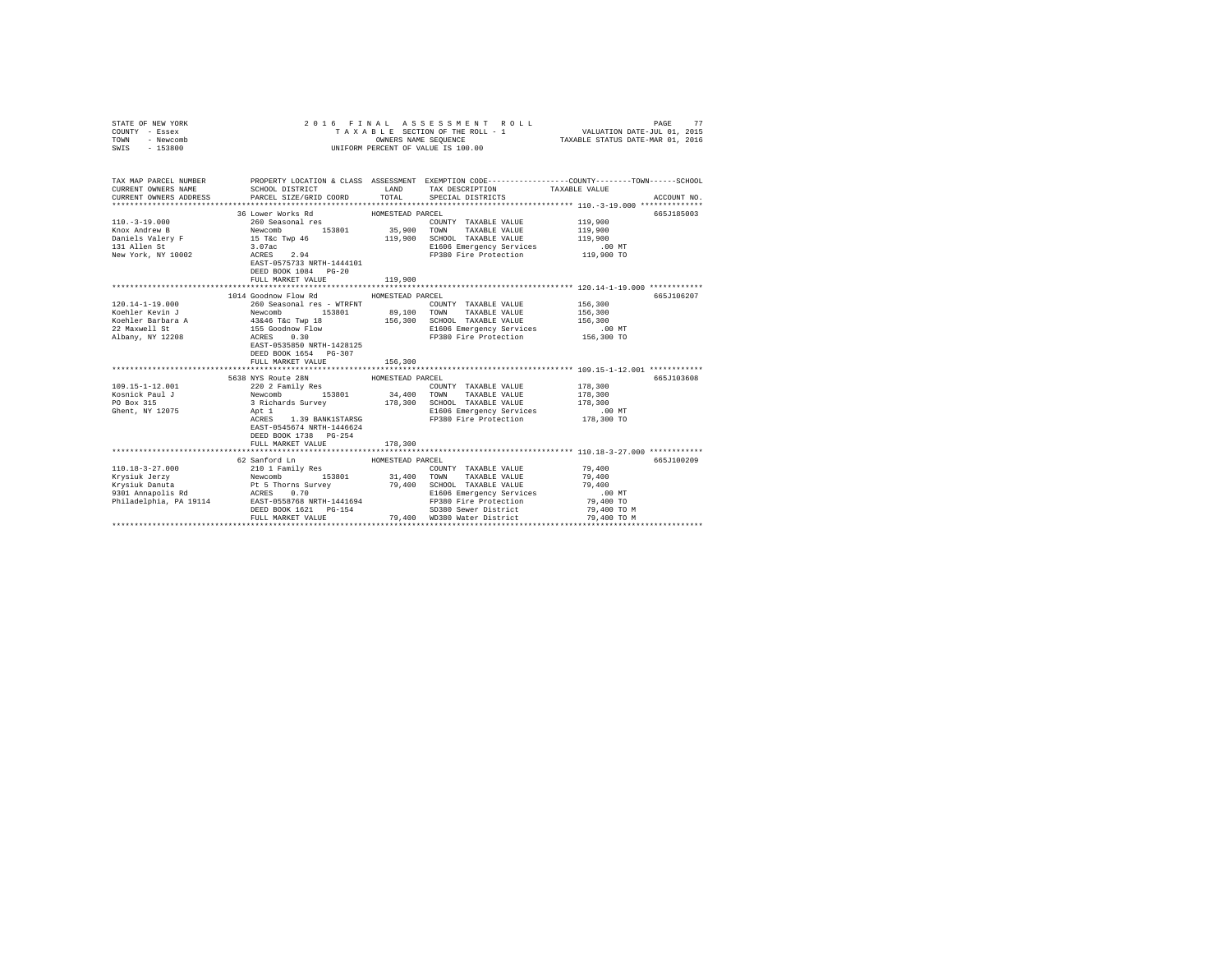| STATE OF NEW YORK<br>COUNTY - Essex<br>TOWN<br>- Newcomb<br>$-153800$<br>SWIS                                   | 2016 FINAL                                                                                     |                      | 5 FINAL ASSESSMENT ROLL (RESERVIT PAGE 78 PRESERVED 1987)<br>TAXABLE SECTION OF THE ROLL - 1 VALUATION DATE-JUL 01, 2015<br>OWNERS NAME SEQUENCE  TAXABLE STATUS DATE-MAR 01, 2016<br>UNIFORM PERCENT OF VALUE IS 100.00 |                          |                                   |
|-----------------------------------------------------------------------------------------------------------------|------------------------------------------------------------------------------------------------|----------------------|--------------------------------------------------------------------------------------------------------------------------------------------------------------------------------------------------------------------------|--------------------------|-----------------------------------|
| TAX MAP PARCEL NUMBER<br>CURRENT OWNERS NAME<br>CURRENT OWNERS ADDRESS                                          | SCHOOL DISTRICT<br>PARCEL SIZE/GRID COORD                                                      | LAND<br>TOTAL        | PROPERTY LOCATION & CLASS ASSESSMENT EXEMPTION CODE---------------COUNTY-------TOWN------SCHOOL<br>TAX DESCRIPTION<br>SPECIAL DISTRICTS                                                                                  | TAXABLE VALUE            | ACCOUNT NO.                       |
|                                                                                                                 |                                                                                                | HOMESTEAD PARCEL     |                                                                                                                                                                                                                          |                          |                                   |
| $110.18 - 4 - 17.033$                                                                                           | 9 Sanford Ln<br>210 1 Family Res                                                               |                      | VET COM C 41132                                                                                                                                                                                                          | 18,150                   | 665J104906<br>$0 \qquad \qquad 0$ |
| Kushi Audrey                                                                                                    |                                                                                                |                      | 34,700 VET COM T 41133                                                                                                                                                                                                   | $\sim$ 0<br>18,150       | $\Omega$                          |
| 9 Sanford Ln                                                                                                    | Newcomb 153801<br>Pt 4 Thorns Survey<br>ACRES 1.70                                             |                      | 72,600 VET DIS C 41142                                                                                                                                                                                                   | 29,040<br>$\sim$ 0       | $\overline{0}$                    |
| Newcomb, NY 12852                                                                                               |                                                                                                |                      | VET DIS T 41143                                                                                                                                                                                                          | $\sim$ 0<br>29,040       | $\sim$ 0                          |
|                                                                                                                 | EAST-0559926 NRTH-1440981                                                                      |                      | SR STAR 41834                                                                                                                                                                                                            | $\mathbf{0}$<br>$\sim$ 0 | 65,300                            |
|                                                                                                                 | DEED BOOK 983 PG-50                                                                            |                      | COUNTY TAXABLE VALUE                                                                                                                                                                                                     | 25,410                   |                                   |
|                                                                                                                 | FULL MARKET VALUE                                                                              |                      | 72,600 TOWN TAXABLE VALUE                                                                                                                                                                                                | 25,410                   |                                   |
|                                                                                                                 |                                                                                                |                      | SCHOOL TAXABLE VALUE                                                                                                                                                                                                     | 7,300                    |                                   |
|                                                                                                                 |                                                                                                |                      | E1606 Emergency Services                                                                                                                                                                                                 | $.00$ MT                 |                                   |
|                                                                                                                 |                                                                                                |                      | FP380 Fire Protection<br>SD380 Sewer District                                                                                                                                                                            | 72,600 TO<br>72,600 TO M |                                   |
|                                                                                                                 |                                                                                                |                      | WD380 Water District                                                                                                                                                                                                     | 72,600 TO M              |                                   |
|                                                                                                                 |                                                                                                |                      |                                                                                                                                                                                                                          |                          |                                   |
|                                                                                                                 | 105 Woodys Rd                                                                                  | HOMESTEAD PARCEL     |                                                                                                                                                                                                                          |                          | 665J104214                        |
| $120.13 - 1 - 35.000$                                                                                           | 270 Mfg housing - WTRFNT                                                                       |                      | COUNTY TAXABLE VALUE                                                                                                                                                                                                     | 129,900                  |                                   |
| LaBarge Frank A                                                                                                 | Newcomb 153801                                                                                 |                      | 109,200 TOWN TAXABLE VALUE                                                                                                                                                                                               | 129,900                  |                                   |
| 12 Frankie Ln                                                                                                   | 42 T&c Twp 18                                                                                  |                      | 129,900 SCHOOL TAXABLE VALUE                                                                                                                                                                                             | 129,900                  |                                   |
| Fort Edward, NY 12828                                                                                           | Goodnow Flow Subd                                                                              |                      | E1606 Emergency Services                                                                                                                                                                                                 | 00 MT.<br>129,900 TO     |                                   |
|                                                                                                                 | Lot 192                                                                                        |                      | FP380 Fire Protection                                                                                                                                                                                                    |                          |                                   |
|                                                                                                                 | ACRES 0.50<br>EAST-0531668 NRTH-1428596                                                        |                      |                                                                                                                                                                                                                          |                          |                                   |
|                                                                                                                 | DEED BOOK 1248 PG-20                                                                           |                      |                                                                                                                                                                                                                          |                          |                                   |
|                                                                                                                 | FULL MARKET VALUE                                                                              | 129,900              |                                                                                                                                                                                                                          |                          |                                   |
|                                                                                                                 |                                                                                                |                      |                                                                                                                                                                                                                          |                          |                                   |
|                                                                                                                 | 950 Goodnow Flow Rd                                                                            | HOMESTEAD PARCEL     |                                                                                                                                                                                                                          |                          | 665J104601                        |
| $120.14 - 1 - 6.000$                                                                                            | 210 1 Family Res - WTRFNT                                                                      |                      | COUNTY TAXABLE VALUE                                                                                                                                                                                                     | 272,800                  |                                   |
| Labelle Kimberly A                                                                                              | Newcomb 153801<br>43 T&c Twp 18                                                                |                      | 106,900 TOWN TAXABLE VALUE                                                                                                                                                                                               | 272,800                  |                                   |
| Rapant Robert S                                                                                                 |                                                                                                |                      | 272,800 SCHOOL TAXABLE VALUE                                                                                                                                                                                             | 272,800                  |                                   |
| 819 W Duane Lake Rd                                                                                             | 1608/275-Life Use to Robe<br>Madeline Rapant 608/275-Life Use to Robe<br>PP380 Fire Protection |                      |                                                                                                                                                                                                                          | $.00$ MT                 |                                   |
| Duanesburg, NY 12056                                                                                            | ACRES 0.48                                                                                     |                      |                                                                                                                                                                                                                          | 272,800 TO               |                                   |
|                                                                                                                 | EAST-0534426 NRTH-1428597                                                                      |                      |                                                                                                                                                                                                                          |                          |                                   |
|                                                                                                                 | DEED BOOK 1608 PG-275                                                                          |                      |                                                                                                                                                                                                                          |                          |                                   |
|                                                                                                                 | FULL MARKET VALUE                                                                              | 272,800              |                                                                                                                                                                                                                          |                          |                                   |
|                                                                                                                 |                                                                                                |                      |                                                                                                                                                                                                                          |                          |                                   |
|                                                                                                                 | NYS Route 28N                                                                                  | NON-HOMESTEAD PARCEL |                                                                                                                                                                                                                          |                          | 665J100503                        |
| $110. - 1 - 8.000$                                                                                              | 311 Res vac land                                                                               |                      | COUNTY TAXABLE VALUE                                                                                                                                                                                                     | 30,400                   |                                   |
| LaChappelle Richard J Trust Newcomb 153801<br>LaChappelle Joyce E Trust 17 Richards<br>18 Elm Ave 18 ACRES 7.35 |                                                                                                | $\bf 30$ , $\bf 400$ | TOWN TAXABLE VALUE                                                                                                                                                                                                       | 30,400                   |                                   |
|                                                                                                                 |                                                                                                |                      | 30,400 SCHOOL TAXABLE VALUE                                                                                                                                                                                              | 30,400                   |                                   |
| Delmar, NY 12054                                                                                                | EAST-0551407 NRTH-1445134                                                                      |                      | E1606 Emergency Services<br>FP380 Fire Protection                                                                                                                                                                        | $.00$ MT<br>30,400 TO    |                                   |
|                                                                                                                 | DEED BOOK 1746 PG-92                                                                           |                      |                                                                                                                                                                                                                          |                          |                                   |
|                                                                                                                 | FULL MARKET VALUE                                                                              | 30,400               |                                                                                                                                                                                                                          |                          |                                   |
|                                                                                                                 |                                                                                                |                      |                                                                                                                                                                                                                          |                          |                                   |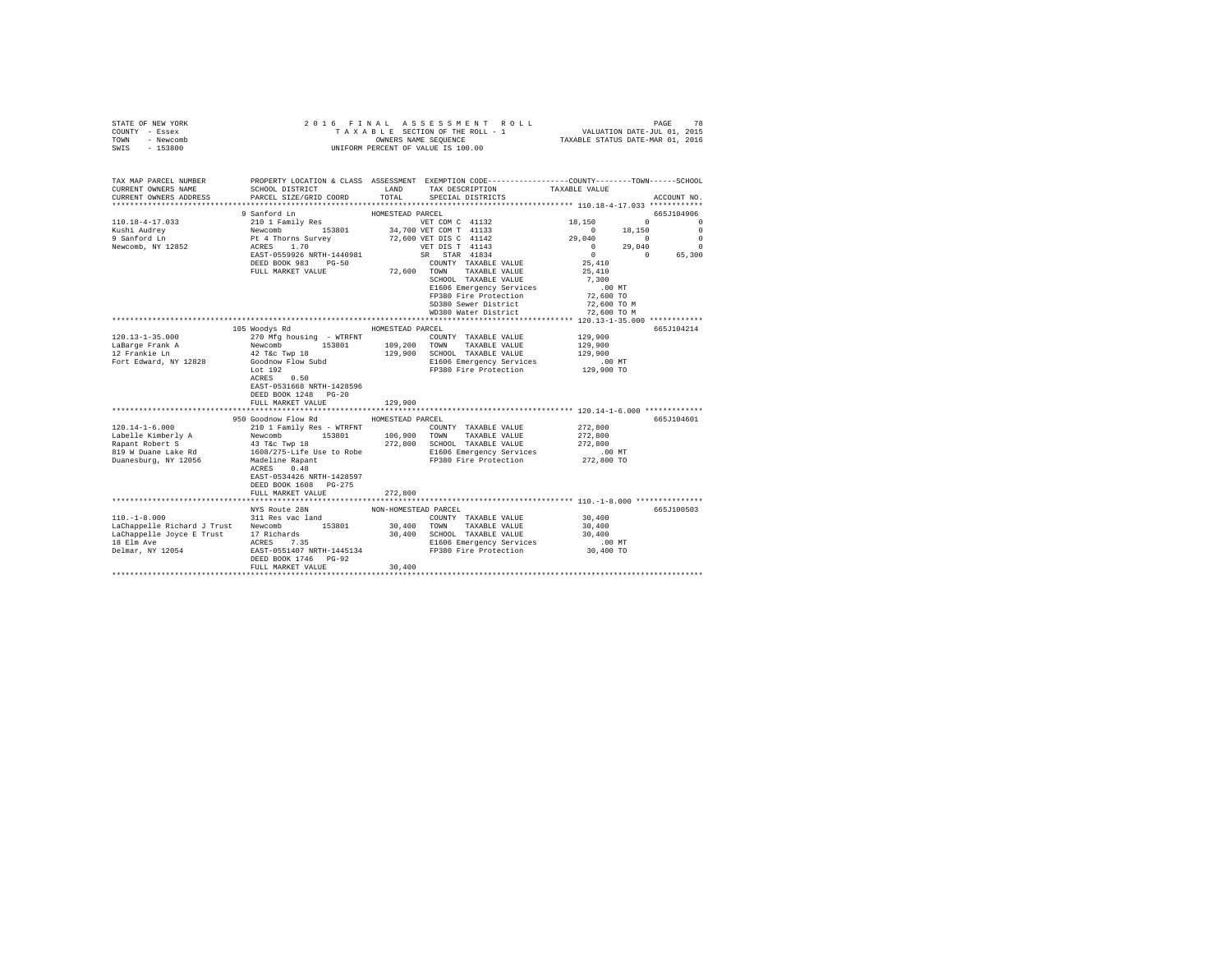| STATE OF NEW YORK                                                                                                                                                                                                                                                                                                                                                                                                               |                                     |                  |                                                                                                                                                                                           |             |
|---------------------------------------------------------------------------------------------------------------------------------------------------------------------------------------------------------------------------------------------------------------------------------------------------------------------------------------------------------------------------------------------------------------------------------|-------------------------------------|------------------|-------------------------------------------------------------------------------------------------------------------------------------------------------------------------------------------|-------------|
| COUNTY - Essex                                                                                                                                                                                                                                                                                                                                                                                                                  |                                     |                  |                                                                                                                                                                                           |             |
| TOWN - Newcomb                                                                                                                                                                                                                                                                                                                                                                                                                  |                                     |                  |                                                                                                                                                                                           |             |
| SWIS - 153800                                                                                                                                                                                                                                                                                                                                                                                                                   |                                     |                  |                                                                                                                                                                                           |             |
|                                                                                                                                                                                                                                                                                                                                                                                                                                 |                                     |                  |                                                                                                                                                                                           |             |
|                                                                                                                                                                                                                                                                                                                                                                                                                                 |                                     |                  |                                                                                                                                                                                           |             |
|                                                                                                                                                                                                                                                                                                                                                                                                                                 |                                     |                  |                                                                                                                                                                                           |             |
|                                                                                                                                                                                                                                                                                                                                                                                                                                 |                                     |                  | SCHOOL DISTRICT $\hfill$ LAND $\hfill$ TAX DESCRIPTION $\hfill$ TAXABLE VALUE                                                                                                             |             |
| CURRENT OWNERS ADDRESS                                                                                                                                                                                                                                                                                                                                                                                                          | PARCEL SIZE/GRID COORD              | TOTAL            | SPECIAL DISTRICTS                                                                                                                                                                         | ACCOUNT NO. |
|                                                                                                                                                                                                                                                                                                                                                                                                                                 |                                     |                  |                                                                                                                                                                                           |             |
|                                                                                                                                                                                                                                                                                                                                                                                                                                 | 996 Goodnow Flow Rd                 | HOMESTEAD PARCEL |                                                                                                                                                                                           | 665J104302  |
| 120.14-1-15.000 260 Seasonal res - WTRFNT                                                                                                                                                                                                                                                                                                                                                                                       |                                     |                  | $\begin{tabular}{lllllll} \multicolumn{2}{l}{{\text{COUNTY}}} & \multicolumn{2}{l}{\text{TAXABLE}} & \multicolumn{2}{l}{\text{VALUE}} & \multicolumn{2}{l}{\text{204,900}} \end{tabular}$ |             |
|                                                                                                                                                                                                                                                                                                                                                                                                                                 |                                     |                  |                                                                                                                                                                                           |             |
|                                                                                                                                                                                                                                                                                                                                                                                                                                 |                                     |                  |                                                                                                                                                                                           |             |
|                                                                                                                                                                                                                                                                                                                                                                                                                                 |                                     |                  |                                                                                                                                                                                           |             |
| $\begin{tabular}{l c c c c c c c c} \hline \texttt{AC1clair William Jr}& \texttt{Aevo} & \texttt{Xevo} & \texttt{Xevo} & \texttt{Xevo} & \texttt{Xevo} & \texttt{Xevo} & \texttt{Xevo} & \texttt{Xevo} \\ \hline \texttt{Lac1alir Shilum Jr}& \texttt{Newcomb}& \texttt{153801}& \texttt{142,400 TOWN} & \texttt{TXABLE VALUE}& \texttt{204,900} \\ \texttt{Lac1alir Shirlley}& \texttt{43 Tec Yup} & \texttt{18} & \$          |                                     |                  |                                                                                                                                                                                           |             |
|                                                                                                                                                                                                                                                                                                                                                                                                                                 |                                     |                  |                                                                                                                                                                                           |             |
|                                                                                                                                                                                                                                                                                                                                                                                                                                 |                                     |                  |                                                                                                                                                                                           |             |
|                                                                                                                                                                                                                                                                                                                                                                                                                                 | DEED BOOK 583 PG-274                |                  |                                                                                                                                                                                           |             |
|                                                                                                                                                                                                                                                                                                                                                                                                                                 |                                     |                  |                                                                                                                                                                                           |             |
|                                                                                                                                                                                                                                                                                                                                                                                                                                 | FULL MARKET VALUE                   | 204,900          |                                                                                                                                                                                           |             |
|                                                                                                                                                                                                                                                                                                                                                                                                                                 |                                     |                  |                                                                                                                                                                                           |             |
|                                                                                                                                                                                                                                                                                                                                                                                                                                 | 4796 NYS Route 28N                  | HOMESTEAD PARCEL |                                                                                                                                                                                           | 665J101510  |
|                                                                                                                                                                                                                                                                                                                                                                                                                                 |                                     |                  |                                                                                                                                                                                           |             |
|                                                                                                                                                                                                                                                                                                                                                                                                                                 |                                     |                  |                                                                                                                                                                                           |             |
|                                                                                                                                                                                                                                                                                                                                                                                                                                 |                                     |                  |                                                                                                                                                                                           |             |
| $\begin{tabular}{cccccccc} \textbf{121.7--1-3.000} & \textbf{47.90 N150 L101} & \textbf{52.901} & \textbf{53.901} & \textbf{12.901} & \textbf{12.901} & \textbf{12.901} & \textbf{12.901} & \textbf{12.901} & \textbf{12.901} & \textbf{12.901} & \textbf{12.901} & \textbf{12.901} & \textbf{12.901} & \textbf{12.901} & \textbf{12.901} & \textbf{1$                                                                          |                                     |                  |                                                                                                                                                                                           |             |
|                                                                                                                                                                                                                                                                                                                                                                                                                                 |                                     |                  |                                                                                                                                                                                           |             |
|                                                                                                                                                                                                                                                                                                                                                                                                                                 |                                     |                  |                                                                                                                                                                                           |             |
|                                                                                                                                                                                                                                                                                                                                                                                                                                 |                                     |                  |                                                                                                                                                                                           |             |
|                                                                                                                                                                                                                                                                                                                                                                                                                                 |                                     |                  |                                                                                                                                                                                           |             |
| $\begin{tabular}{l cccccccc} \textbf{101.18}-3-22.002 & 40 & 8mforcd ln & \textbf{201.18} & \textbf{101.18}-3-22.002 & 6653104307 \\ \textbf{101.18}-3-22.002 & 211 & 1\text{ family } & \textbf{102.18} & \textbf{103.18} & \textbf{101.18}-1\textbf{101.18}-1\textbf{101.18}-1\textbf{101.18}-1\textbf{101.18}-1\textbf{101.18}-1\textbf{1$                                                                                   |                                     |                  |                                                                                                                                                                                           |             |
|                                                                                                                                                                                                                                                                                                                                                                                                                                 |                                     |                  |                                                                                                                                                                                           |             |
|                                                                                                                                                                                                                                                                                                                                                                                                                                 |                                     |                  |                                                                                                                                                                                           |             |
|                                                                                                                                                                                                                                                                                                                                                                                                                                 |                                     |                  |                                                                                                                                                                                           |             |
|                                                                                                                                                                                                                                                                                                                                                                                                                                 |                                     |                  |                                                                                                                                                                                           |             |
|                                                                                                                                                                                                                                                                                                                                                                                                                                 |                                     |                  |                                                                                                                                                                                           |             |
|                                                                                                                                                                                                                                                                                                                                                                                                                                 |                                     |                  |                                                                                                                                                                                           |             |
|                                                                                                                                                                                                                                                                                                                                                                                                                                 |                                     |                  |                                                                                                                                                                                           |             |
|                                                                                                                                                                                                                                                                                                                                                                                                                                 |                                     |                  |                                                                                                                                                                                           |             |
|                                                                                                                                                                                                                                                                                                                                                                                                                                 |                                     |                  |                                                                                                                                                                                           |             |
|                                                                                                                                                                                                                                                                                                                                                                                                                                 |                                     |                  |                                                                                                                                                                                           |             |
|                                                                                                                                                                                                                                                                                                                                                                                                                                 | 5644 NYS Route 28N                  | HOMESTEAD PARCEL |                                                                                                                                                                                           | 665J104201  |
|                                                                                                                                                                                                                                                                                                                                                                                                                                 |                                     |                  |                                                                                                                                                                                           |             |
|                                                                                                                                                                                                                                                                                                                                                                                                                                 |                                     |                  |                                                                                                                                                                                           |             |
|                                                                                                                                                                                                                                                                                                                                                                                                                                 |                                     |                  |                                                                                                                                                                                           |             |
|                                                                                                                                                                                                                                                                                                                                                                                                                                 |                                     |                  |                                                                                                                                                                                           |             |
|                                                                                                                                                                                                                                                                                                                                                                                                                                 |                                     |                  |                                                                                                                                                                                           |             |
|                                                                                                                                                                                                                                                                                                                                                                                                                                 | DEED BOOK 1398 PG-185               |                  |                                                                                                                                                                                           |             |
|                                                                                                                                                                                                                                                                                                                                                                                                                                 | FULL MARKET VALUE                   | 94,300           |                                                                                                                                                                                           |             |
|                                                                                                                                                                                                                                                                                                                                                                                                                                 |                                     |                  |                                                                                                                                                                                           |             |
|                                                                                                                                                                                                                                                                                                                                                                                                                                 | 5604 NYS Route 28N HOMESTEAD PARCEL |                  |                                                                                                                                                                                           | 665J103812  |
| $\begin{tabular}{l c c c c c} \hline 109.16-1-8.100 & \multicolumn{3}{c}{\mbox{\small\tt 100}} & \multicolumn{3}{c}{\mbox{\small\tt 100}} & \multicolumn{3}{c}{\mbox{\small\tt 100}} & \multicolumn{3}{c}{\mbox{\small\tt 100}} & \multicolumn{3}{c}{\mbox{\small\tt 100}} & \multicolumn{3}{c}{\mbox{\small\tt 100}} & \multicolumn{3}{c}{\mbox{\small\tt 100}} & \multicolumn{3}{c}{\mbox{\small\tt 100}} & \multicolumn{3}{$ |                                     |                  |                                                                                                                                                                                           |             |
|                                                                                                                                                                                                                                                                                                                                                                                                                                 |                                     |                  |                                                                                                                                                                                           |             |
|                                                                                                                                                                                                                                                                                                                                                                                                                                 |                                     |                  |                                                                                                                                                                                           |             |
|                                                                                                                                                                                                                                                                                                                                                                                                                                 |                                     |                  |                                                                                                                                                                                           |             |
|                                                                                                                                                                                                                                                                                                                                                                                                                                 |                                     |                  |                                                                                                                                                                                           |             |
|                                                                                                                                                                                                                                                                                                                                                                                                                                 |                                     |                  |                                                                                                                                                                                           |             |
|                                                                                                                                                                                                                                                                                                                                                                                                                                 | FULL MARKET VALUE 178.400           |                  |                                                                                                                                                                                           |             |
|                                                                                                                                                                                                                                                                                                                                                                                                                                 |                                     |                  |                                                                                                                                                                                           |             |
|                                                                                                                                                                                                                                                                                                                                                                                                                                 |                                     |                  |                                                                                                                                                                                           |             |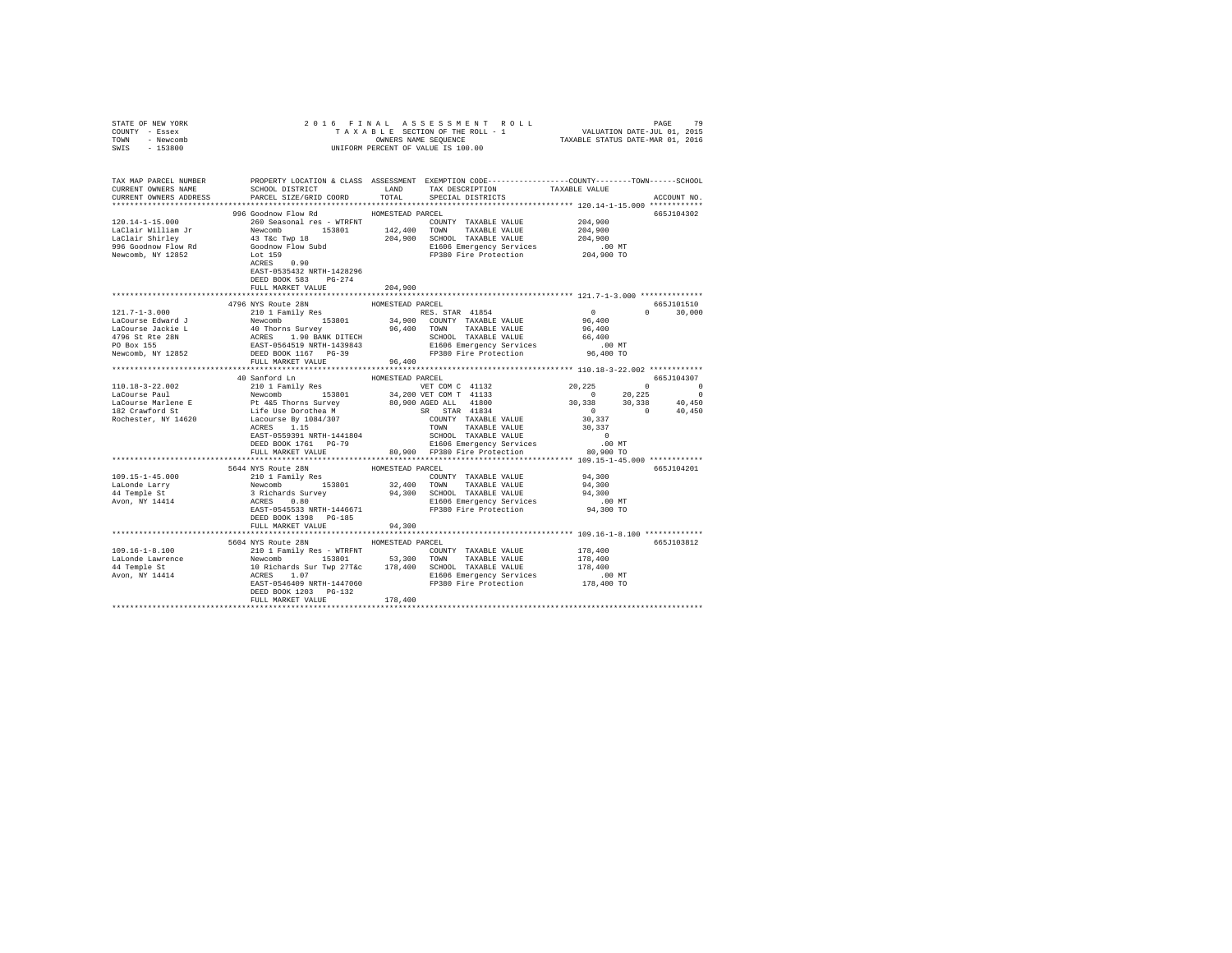| STATE OF NEW YORK<br>COUNTY - Essex<br>TOWN - Newcomb<br>SWIS - 153800                                                                                                                                                                                                                                                                                                                                                                               |                                                      |                  | OWNERS NAME SEQUENCE<br>UNIFORM PERCENT OF VALUE IS 100.00                                                                                                                                                                            |                                 |             |
|------------------------------------------------------------------------------------------------------------------------------------------------------------------------------------------------------------------------------------------------------------------------------------------------------------------------------------------------------------------------------------------------------------------------------------------------------|------------------------------------------------------|------------------|---------------------------------------------------------------------------------------------------------------------------------------------------------------------------------------------------------------------------------------|---------------------------------|-------------|
| TAX MAP PARCEL NUMBER PROPERTY LOCATION & CLASS ASSESSMENT EXEMPTION CODE---------------COUNTY-------TOWN------SCHOOL<br>CURRENT OWNERS NAME<br>CURRENT OWNERS ADDRESS                                                                                                                                                                                                                                                                               | SCHOOL DISTRICT LAND<br>PARCEL SIZE/GRID COORD TOTAL |                  | TAX DESCRIPTION TAXABLE VALUE<br>SPECIAL DISTRICTS                                                                                                                                                                                    |                                 | ACCOUNT NO. |
|                                                                                                                                                                                                                                                                                                                                                                                                                                                      | 142 Campsite Rd                                      | HOMESTEAD PARCEL |                                                                                                                                                                                                                                       |                                 | 665J100504  |
| $110.13 - 12 - 1.000$                                                                                                                                                                                                                                                                                                                                                                                                                                |                                                      |                  | $\begin{tabular}{l c c c c c} \hline 142 & 200 & I ramily Res & 40MESTKAD PANLE-RA & 55 & 57AR & 41834 & 0 & 15801 & 5600 & 15801 & 58 & 57AR & 41834 & 5600 & 5600 & 5600 & 5600 & 5600 & 5600 & 5600 & 5600 & 5600 & 5600 & 5600 &$ |                                 | 0 65,300    |
|                                                                                                                                                                                                                                                                                                                                                                                                                                                      |                                                      |                  |                                                                                                                                                                                                                                       |                                 |             |
| LaLonde Stanley<br>Newcomb, NY 12852                                                                                                                                                                                                                                                                                                                                                                                                                 |                                                      |                  |                                                                                                                                                                                                                                       |                                 |             |
|                                                                                                                                                                                                                                                                                                                                                                                                                                                      |                                                      |                  |                                                                                                                                                                                                                                       |                                 |             |
|                                                                                                                                                                                                                                                                                                                                                                                                                                                      |                                                      |                  |                                                                                                                                                                                                                                       |                                 |             |
|                                                                                                                                                                                                                                                                                                                                                                                                                                                      |                                                      |                  |                                                                                                                                                                                                                                       |                                 |             |
|                                                                                                                                                                                                                                                                                                                                                                                                                                                      | FULL MARKET VALUE                                    | 85,600           |                                                                                                                                                                                                                                       |                                 |             |
|                                                                                                                                                                                                                                                                                                                                                                                                                                                      |                                                      |                  |                                                                                                                                                                                                                                       |                                 |             |
| $[101.17-3-10.000 \newline \text{Lamped ar}= 10.000 \newline \text{Lamped ar}= 10.000 \newline \text{Lamped ar}= 10.000 \newline \text{Lamped ar}= 10.000 \newline \text{Lamped ar}= 10.000 \newline \text{Lamped ar}= 10.000 \newline \text{Lamped ar}= 10.000 \newline \text{Lamped ar}= 10.000 \newline \text{Lamped ar}= 10.000 \newline \text{Lbb} = 10.000 \newline \text{CCE} = 10.000 \newline \text{RCE} = 0.000 \newline \text{RCE} = 0.0$ | 117 Marcy Ln                                         | HOMESTEAD PARCEL |                                                                                                                                                                                                                                       |                                 | 665J104502  |
|                                                                                                                                                                                                                                                                                                                                                                                                                                                      |                                                      |                  | COUNTY TAXABLE VALUE 106,100                                                                                                                                                                                                          |                                 |             |
|                                                                                                                                                                                                                                                                                                                                                                                                                                                      |                                                      |                  |                                                                                                                                                                                                                                       | 106,100                         |             |
|                                                                                                                                                                                                                                                                                                                                                                                                                                                      |                                                      |                  |                                                                                                                                                                                                                                       | 106,100<br>.00 MT<br>106,100 TO |             |
|                                                                                                                                                                                                                                                                                                                                                                                                                                                      |                                                      |                  |                                                                                                                                                                                                                                       |                                 |             |
|                                                                                                                                                                                                                                                                                                                                                                                                                                                      |                                                      |                  |                                                                                                                                                                                                                                       |                                 |             |
|                                                                                                                                                                                                                                                                                                                                                                                                                                                      |                                                      |                  |                                                                                                                                                                                                                                       | 106,100 TO M<br>106,100 TO M    |             |
|                                                                                                                                                                                                                                                                                                                                                                                                                                                      |                                                      |                  |                                                                                                                                                                                                                                       |                                 |             |
|                                                                                                                                                                                                                                                                                                                                                                                                                                                      | 42 Santanoni Dr                                      | HOMESTEAD PARCEL |                                                                                                                                                                                                                                       |                                 | 665J104104  |
| $10.18-2-3.100 \begin{bmatrix} 210 & 1 & Fami 1y & Res \\ 210 & 1 & Fami 1y & Res \\ 145 & Burketoomb & 15301 & 36,100 \\ 145 & Burketovm & 1436 & RCE25 & 3.07 & BannkISTARSG \\ 145 & Roretoth & 2.300 & SCH00L & TAXABLE VALUE \\ 146 & RCE8 & 3.07 & BANKISTARSG \\ 147,200 & SCH00L & TAXABLE VALUE \\ 1460 & RCE9BOS & 1000K & 1726 & 15300 \\ 158$                                                                                            |                                                      |                  | $\texttt{COUNTY} \quad \texttt{TAXABLE} \quad \texttt{VALUE} \qquad \qquad 137,200$                                                                                                                                                   |                                 |             |
|                                                                                                                                                                                                                                                                                                                                                                                                                                                      |                                                      |                  |                                                                                                                                                                                                                                       | 137,200                         |             |
|                                                                                                                                                                                                                                                                                                                                                                                                                                                      |                                                      |                  |                                                                                                                                                                                                                                       | 137,200                         |             |
|                                                                                                                                                                                                                                                                                                                                                                                                                                                      |                                                      |                  |                                                                                                                                                                                                                                       | .00MT                           |             |
|                                                                                                                                                                                                                                                                                                                                                                                                                                                      |                                                      |                  |                                                                                                                                                                                                                                       | 137,200 TO                      |             |
|                                                                                                                                                                                                                                                                                                                                                                                                                                                      |                                                      |                  |                                                                                                                                                                                                                                       | 137,200 TO M                    |             |
|                                                                                                                                                                                                                                                                                                                                                                                                                                                      |                                                      |                  | FULL MARKET VALUE 137,200 WD380 Water District                                                                                                                                                                                        | 137,200 TO M                    |             |
|                                                                                                                                                                                                                                                                                                                                                                                                                                                      |                                                      |                  |                                                                                                                                                                                                                                       |                                 |             |
|                                                                                                                                                                                                                                                                                                                                                                                                                                                      | 27 Woodys Rd HOMESTEAD PARCEL                        |                  |                                                                                                                                                                                                                                       |                                 | 665J101514  |
|                                                                                                                                                                                                                                                                                                                                                                                                                                                      |                                                      |                  |                                                                                                                                                                                                                                       |                                 |             |
|                                                                                                                                                                                                                                                                                                                                                                                                                                                      |                                                      |                  |                                                                                                                                                                                                                                       |                                 |             |
|                                                                                                                                                                                                                                                                                                                                                                                                                                                      |                                                      |                  |                                                                                                                                                                                                                                       |                                 |             |
|                                                                                                                                                                                                                                                                                                                                                                                                                                                      |                                                      |                  |                                                                                                                                                                                                                                       |                                 |             |
| $\begin{tabular}{l c c c c c c c c} \hline $120.13$--50.000 & $``\mbox{\small{nonon}}$ & $``\mbox{\small{nonon}}$ & $``\mbox{\small{nonon}}$ & $``\mbox{\small{nonon}}$ & $``\mbox{\small{nonon}}$ & $``\mbox{\small{nonon}}$ & $267,800$ \\ \hline L and single shaded & $201$ & Fami 1y\mbox{\small{Re}}$ & $15801 & $106,800$ & $70M$ & $74 \mbox{\small{NMBLE}}$ & $267,800$ \\ \hline {\mbox{\small{Meth}}$                                     | ACRES 1.90                                           |                  |                                                                                                                                                                                                                                       |                                 |             |
|                                                                                                                                                                                                                                                                                                                                                                                                                                                      | EAST-0533442 NRTH-1428792                            |                  |                                                                                                                                                                                                                                       |                                 |             |
|                                                                                                                                                                                                                                                                                                                                                                                                                                                      | DEED BOOK 1228 PG-11                                 |                  |                                                                                                                                                                                                                                       |                                 |             |
|                                                                                                                                                                                                                                                                                                                                                                                                                                                      | FULL MARKET VALUE                                    | 267.800          |                                                                                                                                                                                                                                       |                                 |             |
|                                                                                                                                                                                                                                                                                                                                                                                                                                                      |                                                      |                  |                                                                                                                                                                                                                                       |                                 |             |
|                                                                                                                                                                                                                                                                                                                                                                                                                                                      | 4772 NYS Route 28N                                   | HOMESTEAD PARCEL |                                                                                                                                                                                                                                       |                                 | 665J106314  |
| $121.7 - 1 - 6.000$                                                                                                                                                                                                                                                                                                                                                                                                                                  | 270 Mfg housing                                      |                  | COUNTY TAXABLE VALUE 34,800                                                                                                                                                                                                           |                                 |             |
|                                                                                                                                                                                                                                                                                                                                                                                                                                                      |                                                      |                  |                                                                                                                                                                                                                                       |                                 |             |
|                                                                                                                                                                                                                                                                                                                                                                                                                                                      |                                                      |                  |                                                                                                                                                                                                                                       |                                 |             |
|                                                                                                                                                                                                                                                                                                                                                                                                                                                      |                                                      |                  |                                                                                                                                                                                                                                       |                                 |             |
|                                                                                                                                                                                                                                                                                                                                                                                                                                                      |                                                      |                  |                                                                                                                                                                                                                                       |                                 |             |
|                                                                                                                                                                                                                                                                                                                                                                                                                                                      | DEED BOOK 1652 PG-98                                 |                  |                                                                                                                                                                                                                                       |                                 |             |
|                                                                                                                                                                                                                                                                                                                                                                                                                                                      | FULL MARKET VALUE                                    | 34,800           |                                                                                                                                                                                                                                       |                                 |             |
|                                                                                                                                                                                                                                                                                                                                                                                                                                                      |                                                      |                  |                                                                                                                                                                                                                                       |                                 |             |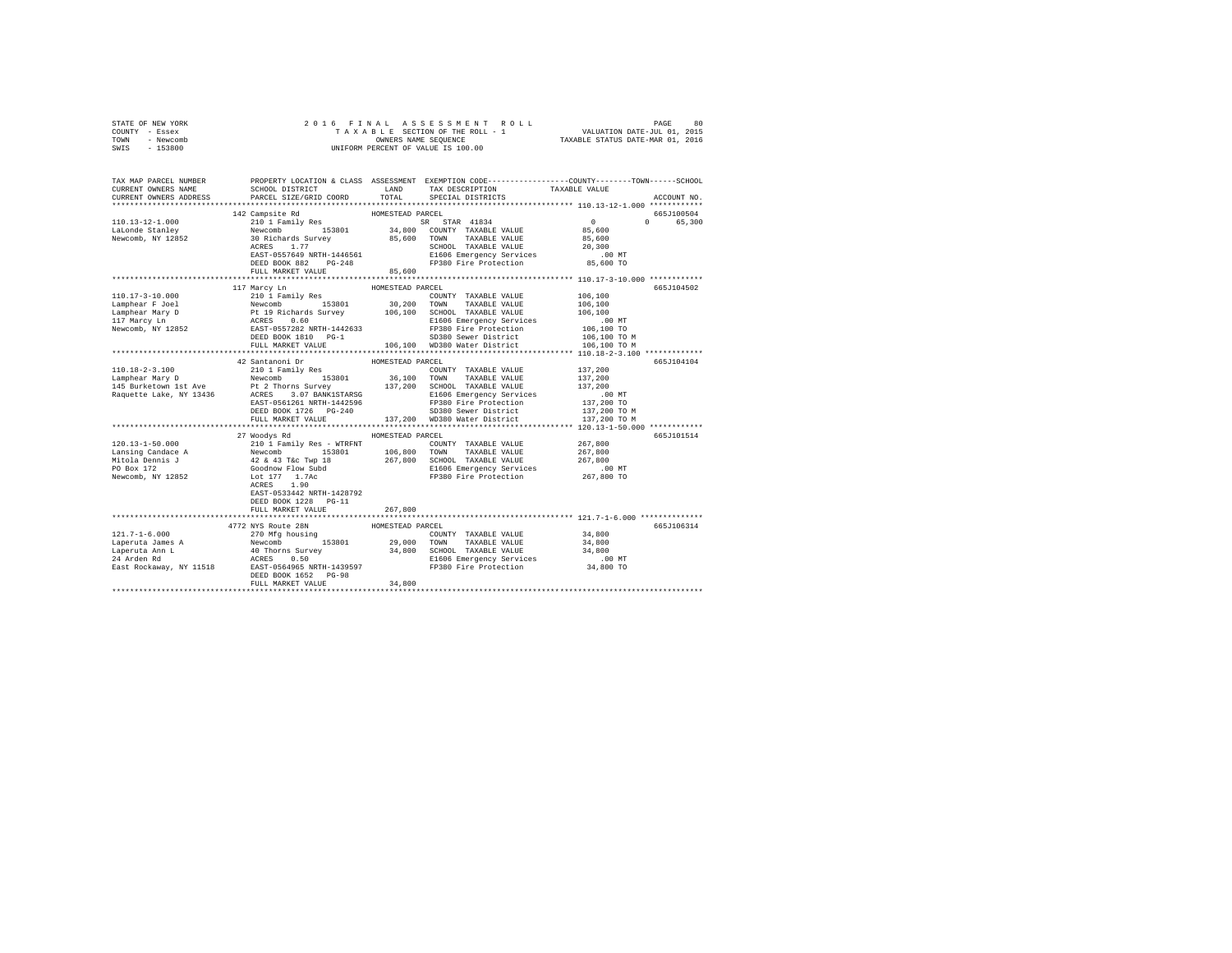| TOWN<br>- Newcomb<br>SWIS<br>$-153800$         | UNIFORM PERCENT OF VALUE IS 100.00 | TAXABLE STATUS DATE-MAR 01, 2016                                                                                                                                                                               |                                                     |
|------------------------------------------------|------------------------------------|----------------------------------------------------------------------------------------------------------------------------------------------------------------------------------------------------------------|-----------------------------------------------------|
| CURRENT OWNERS NAME                            | SCHOOL DISTRICT                    | TAX MAP PARCEL NUMBER PROPERTY LOCATION & CLASS ASSESSMENT EXEMPTION CODE--------------COUNTY-------TOWN------SCHOOL<br>TAX DESCRIPTION<br>LAND                                                                | TAXABLE VALUE                                       |
| CURRENT OWNERS ADDRESS                         | PARCEL SIZE/GRID COORD             | TOTAL<br>SPECIAL DISTRICTS                                                                                                                                                                                     | ACCOUNT NO.                                         |
|                                                | 10 Montayne Way                    | HOMESTEAD PARCEL                                                                                                                                                                                               | 665Z003003                                          |
|                                                |                                    |                                                                                                                                                                                                                | 157,000                                             |
|                                                |                                    |                                                                                                                                                                                                                | 157,000                                             |
|                                                |                                    |                                                                                                                                                                                                                | 157,000                                             |
|                                                |                                    | LIBUD Emergency Services .00 MT<br>FP380 Fire Protection 157,000 TO                                                                                                                                            |                                                     |
|                                                |                                    |                                                                                                                                                                                                                |                                                     |
|                                                | FULL MARKET VALUE                  | 157,000                                                                                                                                                                                                        |                                                     |
|                                                |                                    |                                                                                                                                                                                                                |                                                     |
|                                                | 20 Donks Ln                        | HOMESTEAD PARCEL                                                                                                                                                                                               | 665.T104213                                         |
|                                                |                                    | COUNTY TAXABLE VALUE 261,300                                                                                                                                                                                   |                                                     |
|                                                |                                    | 261,300 SCHOOL TAXABLE VALUE                                                                                                                                                                                   | 261,300<br>261,300                                  |
|                                                |                                    | E1606 Emergency Services                                                                                                                                                                                       | .00MT                                               |
| Smithtown, NY 11787                            | EAST-0548758 NRTH-1448134          | FP380 Fire Protection                                                                                                                                                                                          | 261,300 TO                                          |
|                                                | DEED BOOK 1423 PG-56               |                                                                                                                                                                                                                |                                                     |
|                                                | FULL MARKET VALUE                  | 261,300                                                                                                                                                                                                        |                                                     |
|                                                | ******************************     | ***************************                                                                                                                                                                                    | ******************* 110.17-2-12.002 ************    |
| 110.17-2-12.002                                |                                    |                                                                                                                                                                                                                | 665J106211<br>$0 \t 30.000$                         |
|                                                |                                    |                                                                                                                                                                                                                | $0$<br>224,700                                      |
| LaRose Daniel<br>PO Box 133                    |                                    |                                                                                                                                                                                                                | 224,700                                             |
| Newcomb, NY 12852                              |                                    | SCHOOL TAXABLE VALUE                                                                                                                                                                                           | 194,700<br>.00 MT                                   |
|                                                |                                    |                                                                                                                                                                                                                |                                                     |
|                                                |                                    |                                                                                                                                                                                                                | 224,700 TO                                          |
|                                                |                                    |                                                                                                                                                                                                                |                                                     |
|                                                | FULL MARKET VALUE                  | 224,700                                                                                                                                                                                                        |                                                     |
|                                                | 38 Johnson Rd                      | HOMESTEAD PARCEL                                                                                                                                                                                               | 665J106311                                          |
| $109.16 - 2 - 9.002$                           | 210 1 Family Res                   | COUNTY TAXABLE VALUE                                                                                                                                                                                           | 97,200                                              |
| LaRose David B                                 |                                    |                                                                                                                                                                                                                | 97,200                                              |
| LaRose Lavid B<br>1280se Karen<br>37 Farley Rd |                                    | Newcomb 153801 28,400 TOWN TAXABLE VALUE<br>10 Richards Burvey 97,200 SCHOOL TAXABLE VALUE<br>ACRES 0.47 BI606 BE106 ELOTE 2010 SCHOOL TAXABLE VALUE<br>EAST-0548299 NRTH-1447986 ELOTE PROBE PRESENT CONTRACT | 97,200                                              |
|                                                |                                    |                                                                                                                                                                                                                | $.00$ MT                                            |
| Hudson Falls, NY 12839                         | DEED BOOK 1606 PG-219              |                                                                                                                                                                                                                | 97,200 TO                                           |
|                                                | FULL MARKET VALUE                  | 97,200                                                                                                                                                                                                         |                                                     |
|                                                |                                    | **********************                                                                                                                                                                                         | ********************** 110.13-2-5.000 ************* |
|                                                |                                    |                                                                                                                                                                                                                | 665J106803                                          |
|                                                |                                    |                                                                                                                                                                                                                | AGED ALL 41800 63,250 63,250 63,250                 |
|                                                |                                    |                                                                                                                                                                                                                | 0 0 63.250                                          |
|                                                |                                    |                                                                                                                                                                                                                |                                                     |
|                                                |                                    |                                                                                                                                                                                                                |                                                     |
|                                                |                                    |                                                                                                                                                                                                                |                                                     |
|                                                |                                    |                                                                                                                                                                                                                |                                                     |
|                                                |                                    |                                                                                                                                                                                                                |                                                     |
|                                                | FULL MARKET VALUE                  | 126,500                                                                                                                                                                                                        |                                                     |
|                                                |                                    |                                                                                                                                                                                                                |                                                     |

STATE OF NEW YORK 2 0 1 6 F I N A L A S S E S S M E N T R O L L PAGE 81 COUNTY - Essex T A X A B L E SECTION OF THE ROLL - 1 VALUATION DATE-JUL 01, 2015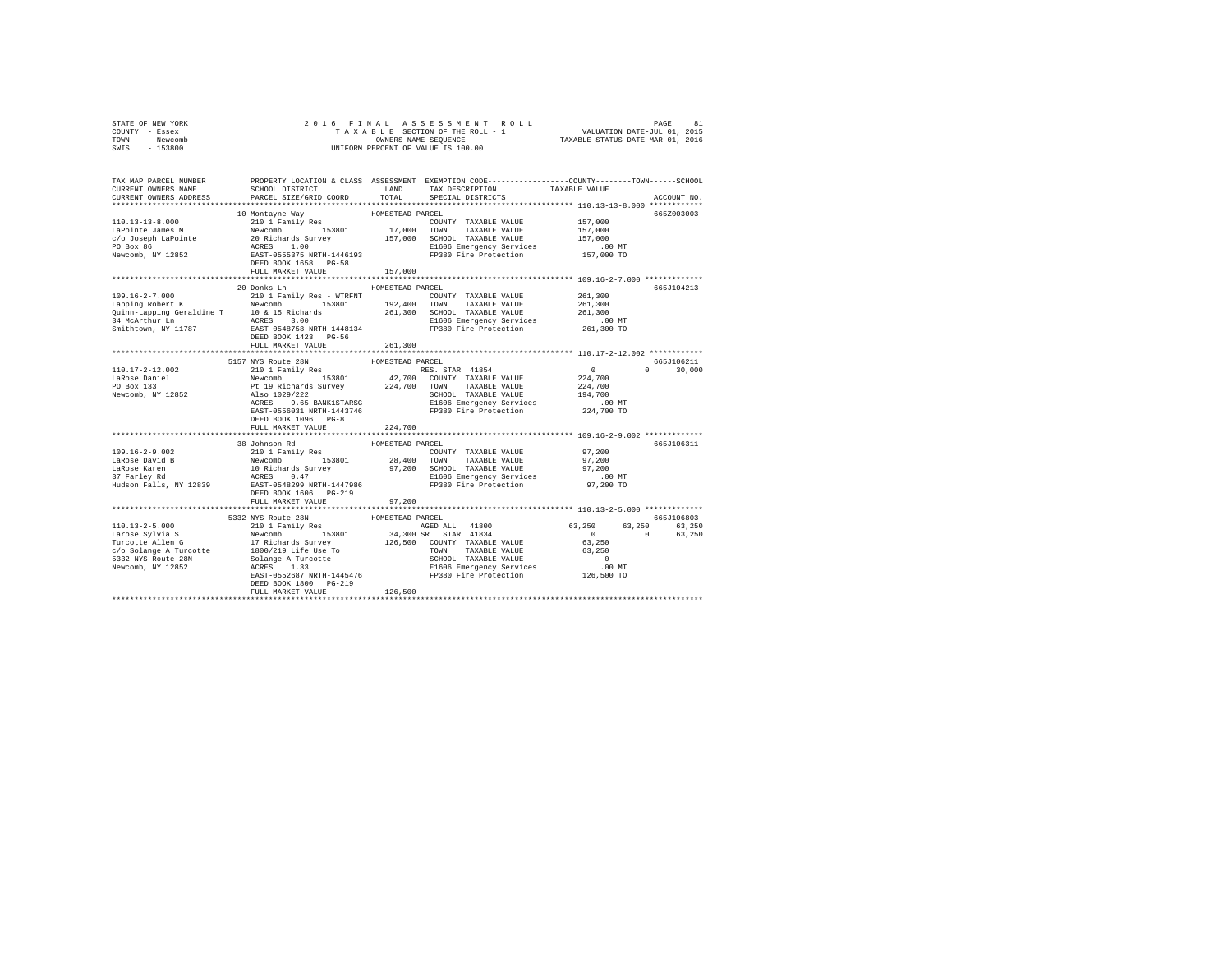| STATE OF NEW YORK<br>COUNTY - Essex<br>TOWN - Newcomb<br>SWIS - 153800                                                                                                                                                                                                                                                                                                                                                                                         |                                              |                  | 2016 FINAL ASSESSMENT ROLL<br>TAXABLE SECTION OF THE ROLL - 1 VALUATION DATE-JUL 01, 2015<br>OWNERS NAME SEQUENCE TAXABLE STATUS DATE-MAR 01, 2016<br>UNIFORM PERCENT OF VALUE IS 100.00                                                    |                                                                                         | PAGE                                                   | 82 |
|----------------------------------------------------------------------------------------------------------------------------------------------------------------------------------------------------------------------------------------------------------------------------------------------------------------------------------------------------------------------------------------------------------------------------------------------------------------|----------------------------------------------|------------------|---------------------------------------------------------------------------------------------------------------------------------------------------------------------------------------------------------------------------------------------|-----------------------------------------------------------------------------------------|--------------------------------------------------------|----|
| TAX MAP PARCEL NUMBER PROPERTY LOCATION & CLASS ASSESSMENT EXEMPTION CODE--------------COUNTY-------TOWN------SCHOOL<br>CURRENT OWNERS NAME                                                                                                                                                                                                                                                                                                                    | SCHOOL DISTRICT                              |                  | LAND TAX DESCRIPTION                                                                                                                                                                                                                        | TAXABLE VALUE                                                                           |                                                        |    |
| CURRENT OWNERS ADDRESS PARCEL SIZE/GRID COORD                                                                                                                                                                                                                                                                                                                                                                                                                  |                                              | $_{\tt TOTAL}$   | SPECIAL DISTRICTS                                                                                                                                                                                                                           |                                                                                         | ACCOUNT NO.                                            |    |
|                                                                                                                                                                                                                                                                                                                                                                                                                                                                |                                              |                  |                                                                                                                                                                                                                                             |                                                                                         |                                                        |    |
|                                                                                                                                                                                                                                                                                                                                                                                                                                                                | 1232 Goodnow Flow Rd MOMESTEAD PARCEL        |                  |                                                                                                                                                                                                                                             |                                                                                         | 665J105902                                             |    |
|                                                                                                                                                                                                                                                                                                                                                                                                                                                                |                                              |                  |                                                                                                                                                                                                                                             | 263,900                                                                                 |                                                        |    |
|                                                                                                                                                                                                                                                                                                                                                                                                                                                                |                                              |                  |                                                                                                                                                                                                                                             | 263,900                                                                                 |                                                        |    |
|                                                                                                                                                                                                                                                                                                                                                                                                                                                                |                                              |                  |                                                                                                                                                                                                                                             | 263,900                                                                                 |                                                        |    |
|                                                                                                                                                                                                                                                                                                                                                                                                                                                                |                                              |                  | E1606 Emergency Services 6.00 MT<br>FP380 Fire Protection 263,900 TO                                                                                                                                                                        |                                                                                         |                                                        |    |
|                                                                                                                                                                                                                                                                                                                                                                                                                                                                | EAST-0537489 NRTH-1425508                    |                  |                                                                                                                                                                                                                                             |                                                                                         |                                                        |    |
|                                                                                                                                                                                                                                                                                                                                                                                                                                                                | DEED BOOK 1551    PG-24<br>FULL MARKET VALUE | 263,900          |                                                                                                                                                                                                                                             |                                                                                         |                                                        |    |
|                                                                                                                                                                                                                                                                                                                                                                                                                                                                |                                              |                  |                                                                                                                                                                                                                                             |                                                                                         |                                                        |    |
|                                                                                                                                                                                                                                                                                                                                                                                                                                                                | 33 Hudson River Rd                           | HOMESTEAD PARCEL |                                                                                                                                                                                                                                             |                                                                                         | 665J106704                                             |    |
|                                                                                                                                                                                                                                                                                                                                                                                                                                                                |                                              |                  |                                                                                                                                                                                                                                             | 63,900                                                                                  |                                                        |    |
|                                                                                                                                                                                                                                                                                                                                                                                                                                                                |                                              |                  |                                                                                                                                                                                                                                             | 63,900                                                                                  |                                                        |    |
|                                                                                                                                                                                                                                                                                                                                                                                                                                                                |                                              |                  |                                                                                                                                                                                                                                             | 63,900                                                                                  |                                                        |    |
|                                                                                                                                                                                                                                                                                                                                                                                                                                                                |                                              |                  |                                                                                                                                                                                                                                             | $.00$ MT                                                                                |                                                        |    |
| $\begin{tabular}{l c c c c c} \hline 110.13-7-1.000 & \hline \multicolumn{3}{c}{110.13-7-1.000} & \hline \multicolumn{3}{c}{110.13-7-1.000} & \hline \multicolumn{3}{c}{110.13-7-1.000} & \hline \multicolumn{3}{c}{110.13-7-1.000} & \hline \multicolumn{3}{c}{110.13-7-1.000} & \hline \multicolumn{3}{c}{110.13-7-1.000} & \hline \multicolumn{3}{c}{110$                                                                                                   |                                              |                  |                                                                                                                                                                                                                                             | 63,900 TO                                                                               |                                                        |    |
|                                                                                                                                                                                                                                                                                                                                                                                                                                                                | FULL MARKET VALUE                            | 63,900           |                                                                                                                                                                                                                                             |                                                                                         |                                                        |    |
|                                                                                                                                                                                                                                                                                                                                                                                                                                                                |                                              |                  |                                                                                                                                                                                                                                             |                                                                                         |                                                        |    |
| $\begin{tabular}{l c c c c c} \multicolumn{1}{c}{\textbf{16}} & \multicolumn{1}{c}{\textbf{16}} & \multicolumn{1}{c}{\textbf{H}} & \multicolumn{1}{c}{\textbf{H}} & \multicolumn{1}{c}{\textbf{H}} & \multicolumn{1}{c}{\textbf{H}} & \multicolumn{1}{c}{\textbf{H}} & \multicolumn{1}{c}{\textbf{H}} & \multicolumn{1}{c}{\textbf{H}} & \multicolumn{1}{c}{\textbf{H}} & \multicolumn{1}{c}{\textbf{H}} & \multicolumn{1}{c}{\textbf{H}} & \multicolumn{1}{c$ |                                              |                  |                                                                                                                                                                                                                                             |                                                                                         | 665Z008004                                             |    |
|                                                                                                                                                                                                                                                                                                                                                                                                                                                                |                                              |                  | RES. STAR 41854                                                                                                                                                                                                                             | $\sim$ 0                                                                                | $0 \t 30,000$                                          |    |
|                                                                                                                                                                                                                                                                                                                                                                                                                                                                |                                              |                  |                                                                                                                                                                                                                                             | $1\,3\,3$ , $4\,0\,0$                                                                   |                                                        |    |
|                                                                                                                                                                                                                                                                                                                                                                                                                                                                |                                              |                  |                                                                                                                                                                                                                                             | 133,400                                                                                 |                                                        |    |
|                                                                                                                                                                                                                                                                                                                                                                                                                                                                |                                              |                  | SCHOOL TAXABLE VALUE 103,400<br>E1606 Emergency Services .00 MT                                                                                                                                                                             |                                                                                         |                                                        |    |
|                                                                                                                                                                                                                                                                                                                                                                                                                                                                |                                              |                  | FP380 Fire Protection 133,400 TO                                                                                                                                                                                                            |                                                                                         |                                                        |    |
|                                                                                                                                                                                                                                                                                                                                                                                                                                                                | FULL MARKET VALUE                            | 133,400          |                                                                                                                                                                                                                                             |                                                                                         |                                                        |    |
|                                                                                                                                                                                                                                                                                                                                                                                                                                                                |                                              |                  |                                                                                                                                                                                                                                             |                                                                                         |                                                        |    |
|                                                                                                                                                                                                                                                                                                                                                                                                                                                                | 5814 NYS Route 28N                           | HOMESTEAD PARCEL |                                                                                                                                                                                                                                             |                                                                                         | 665J107013                                             |    |
|                                                                                                                                                                                                                                                                                                                                                                                                                                                                |                                              |                  |                                                                                                                                                                                                                                             | 21,950                                                                                  | $\begin{array}{ccc} & & & 0 & \quad & & 0 \end{array}$ |    |
|                                                                                                                                                                                                                                                                                                                                                                                                                                                                |                                              |                  |                                                                                                                                                                                                                                             |                                                                                         |                                                        |    |
|                                                                                                                                                                                                                                                                                                                                                                                                                                                                |                                              |                  |                                                                                                                                                                                                                                             |                                                                                         |                                                        |    |
|                                                                                                                                                                                                                                                                                                                                                                                                                                                                |                                              |                  |                                                                                                                                                                                                                                             | $6,585$<br>$6,585$<br>$0$<br>$0$<br>$6,585$<br>$0$<br>$0$<br>$6,585$<br>$0$<br>$65,300$ |                                                        |    |
|                                                                                                                                                                                                                                                                                                                                                                                                                                                                |                                              |                  |                                                                                                                                                                                                                                             |                                                                                         |                                                        |    |
|                                                                                                                                                                                                                                                                                                                                                                                                                                                                |                                              |                  |                                                                                                                                                                                                                                             |                                                                                         |                                                        |    |
|                                                                                                                                                                                                                                                                                                                                                                                                                                                                |                                              |                  | FULL MARKET VALUE 87,800 TOWN TAXABLE VALUE 59,265                                                                                                                                                                                          |                                                                                         |                                                        |    |
|                                                                                                                                                                                                                                                                                                                                                                                                                                                                |                                              |                  | SCHOOL TAXABLE VALUE                                                                                                                                                                                                                        | 22,500                                                                                  |                                                        |    |
|                                                                                                                                                                                                                                                                                                                                                                                                                                                                |                                              |                  | $\begin{tabular}{lllllllllllll} \texttt{SCHOOL} & \texttt{TAXABLE} & \texttt{Value} & & & & & & \\ \texttt{E1606} & \texttt{mergency Services} & & & & .00 MT \\ \texttt{m200} & \texttt{Time Protection} & & & 87,800 TO \\ \end{tabular}$ |                                                                                         |                                                        |    |
|                                                                                                                                                                                                                                                                                                                                                                                                                                                                |                                              |                  | alovo Augigalicy Jervice (من در بالاستخدام به PP300 Figure )<br>PTO 87,800 TO (PSP) Franch (PP300 Figure ) - All (Protection ) - All (Protection ) - All (Protection ) - All (<br>http://www.therat.com/example.html (Protection )          |                                                                                         |                                                        |    |
|                                                                                                                                                                                                                                                                                                                                                                                                                                                                |                                              |                  |                                                                                                                                                                                                                                             |                                                                                         |                                                        |    |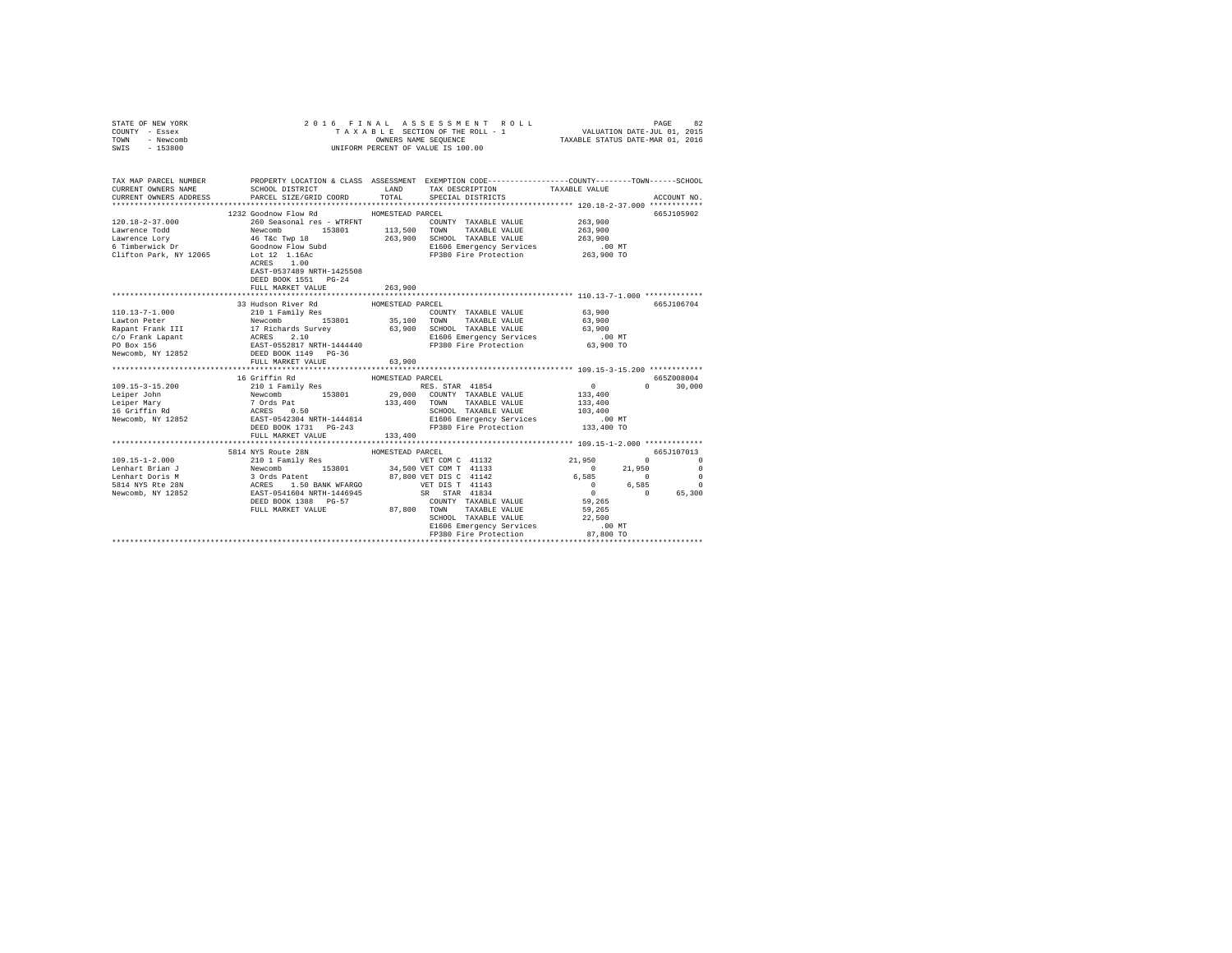| TAX MAP PARCEL NUMBER PROPERTY LOCATION & CLASS ASSESSMENT EXEMPTION CODE---------------COUNTY-------TOWN------SCHOOL<br>CURRENT OWNERS NAME<br>SCHOOL DISTRICT LAND<br>TAX DESCRIPTION<br>TAXABLE VALUE<br>CURRENT OWNERS ADDRESS<br>PARCEL SIZE/GRID COORD TOTAL<br>SPECIAL DISTRICTS<br>ACCOUNT NO.<br>44 Sanford Ln<br>HOMESTEAD PARCEL<br>665J107205<br>aa bannong na<br>210 1 Family Res<br>110.18-3-23.016<br>73,600<br>COUNTY TAXABLE VALUE<br>Newcomb 153801 34,200 YOWN TAXABLE VALUE<br>Pt 465 Thorns Survey 73,600 SCHOOL TAXABLE VALUE<br>Db 703 Pg 165 73,600 SCHOOL TAXABLE VALUE<br>ACRES 1.21 BANK WFARGO F1390 Pira PF 2010 Pr 2010<br>FAST-0559276 NRTH-1441821 5D380 Sewe<br>Leonard Michael J<br>Leonard Laura J<br>73,600<br>73,600<br>2631 Honeysuckle Ln<br>Elmira, NY 14903<br>$.00$ MT<br>E1606 Emergency Services<br>FP380 Fire Protection<br>SD380 Sewer District<br>73,600 TO<br>73,600 TO M<br>DEED BOOK 1648 PG-219<br>WD380 Water District<br>73,600 TO M<br>73,600<br>FULL MARKET VALUE<br>113 Campsite Rd<br>HOMESTEAD PARCEL<br>665J181005<br>RES. STAR 41854<br>$110. - 1 - 28.001$<br>$\sim$ 0<br>$0 \t 30.000$<br>210 1 Family Res<br>191,500<br>191,500<br>161,500<br>.00 MT<br>191,500 TO<br>EAST-0556880 NRTH-1446322<br>DEED BOOK 1629 PG-204<br>191,500<br>FULL MARKET VALUE<br>5149 NYS Route 28N<br>HOMESTEAD PARCEL<br>665J104510<br>$\begin{array}{cc} 2\,3\,,\,1\,5\,0 \qquad \qquad & 0 \\ \,0 \qquad \qquad 2\,3\,,\,1\,5\,0 \end{array}$<br>$\begin{array}{ccccccc}\n0 & & & & 0\n\end{array}$<br>$\Omega$<br>$34,725$ $34,725$ $46,300$<br>0 $46,300$<br>34,725<br>34,725<br>$\sim$ 0<br>00 MT.<br>92,600 TO<br>E1606 Emergency Services<br>FP380 Fire Protection<br>5608 NYS Route 28N<br>665J104511<br>HOMESTEAD PARCEL<br>$109.16 - 1 - 5.000$<br>260 Seasonal res - WTRFNT<br>154,100<br>COUNTY TAXABLE VALUE<br>Newcomb 153801<br>10 Richards Survey<br>118,500<br>Liburdi Donald C<br>153801<br>TOWN TAXABLE VALUE<br>154,100<br>154,100 SCHOOL TAXABLE VALUE<br>Liburdi Debora E<br>154,100<br>424 Second Ave<br>$.00$ MT<br>Bldg 2<br>ACRES 0.60<br>ElbUo <i>Emeryency</i> --<br>FP380 Fire Protection<br>154,100 TO<br>Watervliet, NY 12189<br>EAST-0546102 NRTH-1447315<br>DEED BOOK 1239 PG-168<br>154,100<br>FULL MARKET VALUE | STATE OF NEW YORK<br>COUNTY - Essex<br>- Newcomb<br>TOWN<br>$-153800$<br>SWIS | 2016 FINAL | ASSESSMENT ROLL<br>3 L E SECTION OF THE ROLL - 1 VALUATION DATE-JUL 01, 2015<br>OWNERS NAME SEQUENCE TAXABLE STATUS DATE-MAR 01, 2016<br>TAXABLE SECTION OF THE ROLL - 1<br>UNIFORM PERCENT OF VALUE IS 100.00 | PAGE<br>83 |
|------------------------------------------------------------------------------------------------------------------------------------------------------------------------------------------------------------------------------------------------------------------------------------------------------------------------------------------------------------------------------------------------------------------------------------------------------------------------------------------------------------------------------------------------------------------------------------------------------------------------------------------------------------------------------------------------------------------------------------------------------------------------------------------------------------------------------------------------------------------------------------------------------------------------------------------------------------------------------------------------------------------------------------------------------------------------------------------------------------------------------------------------------------------------------------------------------------------------------------------------------------------------------------------------------------------------------------------------------------------------------------------------------------------------------------------------------------------------------------------------------------------------------------------------------------------------------------------------------------------------------------------------------------------------------------------------------------------------------------------------------------------------------------------------------------------------------------------------------------------------------------------------------------------------------------------------------------------------------------------------------------------------------------------------------------------------------------------------------------------------------------------------------------------------------------------------------------------------------------------------------------------------------------------------|-------------------------------------------------------------------------------|------------|----------------------------------------------------------------------------------------------------------------------------------------------------------------------------------------------------------------|------------|
|                                                                                                                                                                                                                                                                                                                                                                                                                                                                                                                                                                                                                                                                                                                                                                                                                                                                                                                                                                                                                                                                                                                                                                                                                                                                                                                                                                                                                                                                                                                                                                                                                                                                                                                                                                                                                                                                                                                                                                                                                                                                                                                                                                                                                                                                                                |                                                                               |            |                                                                                                                                                                                                                |            |
|                                                                                                                                                                                                                                                                                                                                                                                                                                                                                                                                                                                                                                                                                                                                                                                                                                                                                                                                                                                                                                                                                                                                                                                                                                                                                                                                                                                                                                                                                                                                                                                                                                                                                                                                                                                                                                                                                                                                                                                                                                                                                                                                                                                                                                                                                                |                                                                               |            |                                                                                                                                                                                                                |            |
|                                                                                                                                                                                                                                                                                                                                                                                                                                                                                                                                                                                                                                                                                                                                                                                                                                                                                                                                                                                                                                                                                                                                                                                                                                                                                                                                                                                                                                                                                                                                                                                                                                                                                                                                                                                                                                                                                                                                                                                                                                                                                                                                                                                                                                                                                                |                                                                               |            |                                                                                                                                                                                                                |            |
|                                                                                                                                                                                                                                                                                                                                                                                                                                                                                                                                                                                                                                                                                                                                                                                                                                                                                                                                                                                                                                                                                                                                                                                                                                                                                                                                                                                                                                                                                                                                                                                                                                                                                                                                                                                                                                                                                                                                                                                                                                                                                                                                                                                                                                                                                                |                                                                               |            |                                                                                                                                                                                                                |            |
|                                                                                                                                                                                                                                                                                                                                                                                                                                                                                                                                                                                                                                                                                                                                                                                                                                                                                                                                                                                                                                                                                                                                                                                                                                                                                                                                                                                                                                                                                                                                                                                                                                                                                                                                                                                                                                                                                                                                                                                                                                                                                                                                                                                                                                                                                                |                                                                               |            |                                                                                                                                                                                                                |            |
|                                                                                                                                                                                                                                                                                                                                                                                                                                                                                                                                                                                                                                                                                                                                                                                                                                                                                                                                                                                                                                                                                                                                                                                                                                                                                                                                                                                                                                                                                                                                                                                                                                                                                                                                                                                                                                                                                                                                                                                                                                                                                                                                                                                                                                                                                                |                                                                               |            |                                                                                                                                                                                                                |            |
|                                                                                                                                                                                                                                                                                                                                                                                                                                                                                                                                                                                                                                                                                                                                                                                                                                                                                                                                                                                                                                                                                                                                                                                                                                                                                                                                                                                                                                                                                                                                                                                                                                                                                                                                                                                                                                                                                                                                                                                                                                                                                                                                                                                                                                                                                                |                                                                               |            |                                                                                                                                                                                                                |            |
|                                                                                                                                                                                                                                                                                                                                                                                                                                                                                                                                                                                                                                                                                                                                                                                                                                                                                                                                                                                                                                                                                                                                                                                                                                                                                                                                                                                                                                                                                                                                                                                                                                                                                                                                                                                                                                                                                                                                                                                                                                                                                                                                                                                                                                                                                                |                                                                               |            |                                                                                                                                                                                                                |            |
|                                                                                                                                                                                                                                                                                                                                                                                                                                                                                                                                                                                                                                                                                                                                                                                                                                                                                                                                                                                                                                                                                                                                                                                                                                                                                                                                                                                                                                                                                                                                                                                                                                                                                                                                                                                                                                                                                                                                                                                                                                                                                                                                                                                                                                                                                                |                                                                               |            |                                                                                                                                                                                                                |            |
|                                                                                                                                                                                                                                                                                                                                                                                                                                                                                                                                                                                                                                                                                                                                                                                                                                                                                                                                                                                                                                                                                                                                                                                                                                                                                                                                                                                                                                                                                                                                                                                                                                                                                                                                                                                                                                                                                                                                                                                                                                                                                                                                                                                                                                                                                                |                                                                               |            |                                                                                                                                                                                                                |            |
|                                                                                                                                                                                                                                                                                                                                                                                                                                                                                                                                                                                                                                                                                                                                                                                                                                                                                                                                                                                                                                                                                                                                                                                                                                                                                                                                                                                                                                                                                                                                                                                                                                                                                                                                                                                                                                                                                                                                                                                                                                                                                                                                                                                                                                                                                                |                                                                               |            |                                                                                                                                                                                                                |            |
|                                                                                                                                                                                                                                                                                                                                                                                                                                                                                                                                                                                                                                                                                                                                                                                                                                                                                                                                                                                                                                                                                                                                                                                                                                                                                                                                                                                                                                                                                                                                                                                                                                                                                                                                                                                                                                                                                                                                                                                                                                                                                                                                                                                                                                                                                                |                                                                               |            |                                                                                                                                                                                                                |            |
|                                                                                                                                                                                                                                                                                                                                                                                                                                                                                                                                                                                                                                                                                                                                                                                                                                                                                                                                                                                                                                                                                                                                                                                                                                                                                                                                                                                                                                                                                                                                                                                                                                                                                                                                                                                                                                                                                                                                                                                                                                                                                                                                                                                                                                                                                                |                                                                               |            |                                                                                                                                                                                                                |            |
|                                                                                                                                                                                                                                                                                                                                                                                                                                                                                                                                                                                                                                                                                                                                                                                                                                                                                                                                                                                                                                                                                                                                                                                                                                                                                                                                                                                                                                                                                                                                                                                                                                                                                                                                                                                                                                                                                                                                                                                                                                                                                                                                                                                                                                                                                                |                                                                               |            |                                                                                                                                                                                                                |            |
|                                                                                                                                                                                                                                                                                                                                                                                                                                                                                                                                                                                                                                                                                                                                                                                                                                                                                                                                                                                                                                                                                                                                                                                                                                                                                                                                                                                                                                                                                                                                                                                                                                                                                                                                                                                                                                                                                                                                                                                                                                                                                                                                                                                                                                                                                                |                                                                               |            |                                                                                                                                                                                                                |            |
|                                                                                                                                                                                                                                                                                                                                                                                                                                                                                                                                                                                                                                                                                                                                                                                                                                                                                                                                                                                                                                                                                                                                                                                                                                                                                                                                                                                                                                                                                                                                                                                                                                                                                                                                                                                                                                                                                                                                                                                                                                                                                                                                                                                                                                                                                                |                                                                               |            |                                                                                                                                                                                                                |            |
|                                                                                                                                                                                                                                                                                                                                                                                                                                                                                                                                                                                                                                                                                                                                                                                                                                                                                                                                                                                                                                                                                                                                                                                                                                                                                                                                                                                                                                                                                                                                                                                                                                                                                                                                                                                                                                                                                                                                                                                                                                                                                                                                                                                                                                                                                                |                                                                               |            |                                                                                                                                                                                                                |            |
|                                                                                                                                                                                                                                                                                                                                                                                                                                                                                                                                                                                                                                                                                                                                                                                                                                                                                                                                                                                                                                                                                                                                                                                                                                                                                                                                                                                                                                                                                                                                                                                                                                                                                                                                                                                                                                                                                                                                                                                                                                                                                                                                                                                                                                                                                                |                                                                               |            |                                                                                                                                                                                                                |            |
|                                                                                                                                                                                                                                                                                                                                                                                                                                                                                                                                                                                                                                                                                                                                                                                                                                                                                                                                                                                                                                                                                                                                                                                                                                                                                                                                                                                                                                                                                                                                                                                                                                                                                                                                                                                                                                                                                                                                                                                                                                                                                                                                                                                                                                                                                                |                                                                               |            |                                                                                                                                                                                                                |            |
|                                                                                                                                                                                                                                                                                                                                                                                                                                                                                                                                                                                                                                                                                                                                                                                                                                                                                                                                                                                                                                                                                                                                                                                                                                                                                                                                                                                                                                                                                                                                                                                                                                                                                                                                                                                                                                                                                                                                                                                                                                                                                                                                                                                                                                                                                                |                                                                               |            |                                                                                                                                                                                                                |            |
|                                                                                                                                                                                                                                                                                                                                                                                                                                                                                                                                                                                                                                                                                                                                                                                                                                                                                                                                                                                                                                                                                                                                                                                                                                                                                                                                                                                                                                                                                                                                                                                                                                                                                                                                                                                                                                                                                                                                                                                                                                                                                                                                                                                                                                                                                                |                                                                               |            |                                                                                                                                                                                                                |            |
|                                                                                                                                                                                                                                                                                                                                                                                                                                                                                                                                                                                                                                                                                                                                                                                                                                                                                                                                                                                                                                                                                                                                                                                                                                                                                                                                                                                                                                                                                                                                                                                                                                                                                                                                                                                                                                                                                                                                                                                                                                                                                                                                                                                                                                                                                                |                                                                               |            |                                                                                                                                                                                                                |            |
|                                                                                                                                                                                                                                                                                                                                                                                                                                                                                                                                                                                                                                                                                                                                                                                                                                                                                                                                                                                                                                                                                                                                                                                                                                                                                                                                                                                                                                                                                                                                                                                                                                                                                                                                                                                                                                                                                                                                                                                                                                                                                                                                                                                                                                                                                                |                                                                               |            |                                                                                                                                                                                                                |            |
|                                                                                                                                                                                                                                                                                                                                                                                                                                                                                                                                                                                                                                                                                                                                                                                                                                                                                                                                                                                                                                                                                                                                                                                                                                                                                                                                                                                                                                                                                                                                                                                                                                                                                                                                                                                                                                                                                                                                                                                                                                                                                                                                                                                                                                                                                                |                                                                               |            |                                                                                                                                                                                                                |            |
|                                                                                                                                                                                                                                                                                                                                                                                                                                                                                                                                                                                                                                                                                                                                                                                                                                                                                                                                                                                                                                                                                                                                                                                                                                                                                                                                                                                                                                                                                                                                                                                                                                                                                                                                                                                                                                                                                                                                                                                                                                                                                                                                                                                                                                                                                                |                                                                               |            |                                                                                                                                                                                                                |            |
|                                                                                                                                                                                                                                                                                                                                                                                                                                                                                                                                                                                                                                                                                                                                                                                                                                                                                                                                                                                                                                                                                                                                                                                                                                                                                                                                                                                                                                                                                                                                                                                                                                                                                                                                                                                                                                                                                                                                                                                                                                                                                                                                                                                                                                                                                                |                                                                               |            |                                                                                                                                                                                                                |            |
|                                                                                                                                                                                                                                                                                                                                                                                                                                                                                                                                                                                                                                                                                                                                                                                                                                                                                                                                                                                                                                                                                                                                                                                                                                                                                                                                                                                                                                                                                                                                                                                                                                                                                                                                                                                                                                                                                                                                                                                                                                                                                                                                                                                                                                                                                                |                                                                               |            |                                                                                                                                                                                                                |            |
|                                                                                                                                                                                                                                                                                                                                                                                                                                                                                                                                                                                                                                                                                                                                                                                                                                                                                                                                                                                                                                                                                                                                                                                                                                                                                                                                                                                                                                                                                                                                                                                                                                                                                                                                                                                                                                                                                                                                                                                                                                                                                                                                                                                                                                                                                                |                                                                               |            |                                                                                                                                                                                                                |            |
|                                                                                                                                                                                                                                                                                                                                                                                                                                                                                                                                                                                                                                                                                                                                                                                                                                                                                                                                                                                                                                                                                                                                                                                                                                                                                                                                                                                                                                                                                                                                                                                                                                                                                                                                                                                                                                                                                                                                                                                                                                                                                                                                                                                                                                                                                                |                                                                               |            |                                                                                                                                                                                                                |            |
|                                                                                                                                                                                                                                                                                                                                                                                                                                                                                                                                                                                                                                                                                                                                                                                                                                                                                                                                                                                                                                                                                                                                                                                                                                                                                                                                                                                                                                                                                                                                                                                                                                                                                                                                                                                                                                                                                                                                                                                                                                                                                                                                                                                                                                                                                                |                                                                               |            |                                                                                                                                                                                                                |            |
|                                                                                                                                                                                                                                                                                                                                                                                                                                                                                                                                                                                                                                                                                                                                                                                                                                                                                                                                                                                                                                                                                                                                                                                                                                                                                                                                                                                                                                                                                                                                                                                                                                                                                                                                                                                                                                                                                                                                                                                                                                                                                                                                                                                                                                                                                                |                                                                               |            |                                                                                                                                                                                                                |            |
|                                                                                                                                                                                                                                                                                                                                                                                                                                                                                                                                                                                                                                                                                                                                                                                                                                                                                                                                                                                                                                                                                                                                                                                                                                                                                                                                                                                                                                                                                                                                                                                                                                                                                                                                                                                                                                                                                                                                                                                                                                                                                                                                                                                                                                                                                                |                                                                               |            |                                                                                                                                                                                                                |            |
|                                                                                                                                                                                                                                                                                                                                                                                                                                                                                                                                                                                                                                                                                                                                                                                                                                                                                                                                                                                                                                                                                                                                                                                                                                                                                                                                                                                                                                                                                                                                                                                                                                                                                                                                                                                                                                                                                                                                                                                                                                                                                                                                                                                                                                                                                                |                                                                               |            |                                                                                                                                                                                                                |            |
|                                                                                                                                                                                                                                                                                                                                                                                                                                                                                                                                                                                                                                                                                                                                                                                                                                                                                                                                                                                                                                                                                                                                                                                                                                                                                                                                                                                                                                                                                                                                                                                                                                                                                                                                                                                                                                                                                                                                                                                                                                                                                                                                                                                                                                                                                                |                                                                               |            |                                                                                                                                                                                                                |            |
|                                                                                                                                                                                                                                                                                                                                                                                                                                                                                                                                                                                                                                                                                                                                                                                                                                                                                                                                                                                                                                                                                                                                                                                                                                                                                                                                                                                                                                                                                                                                                                                                                                                                                                                                                                                                                                                                                                                                                                                                                                                                                                                                                                                                                                                                                                |                                                                               |            |                                                                                                                                                                                                                |            |
|                                                                                                                                                                                                                                                                                                                                                                                                                                                                                                                                                                                                                                                                                                                                                                                                                                                                                                                                                                                                                                                                                                                                                                                                                                                                                                                                                                                                                                                                                                                                                                                                                                                                                                                                                                                                                                                                                                                                                                                                                                                                                                                                                                                                                                                                                                |                                                                               |            |                                                                                                                                                                                                                |            |
|                                                                                                                                                                                                                                                                                                                                                                                                                                                                                                                                                                                                                                                                                                                                                                                                                                                                                                                                                                                                                                                                                                                                                                                                                                                                                                                                                                                                                                                                                                                                                                                                                                                                                                                                                                                                                                                                                                                                                                                                                                                                                                                                                                                                                                                                                                |                                                                               |            |                                                                                                                                                                                                                |            |
|                                                                                                                                                                                                                                                                                                                                                                                                                                                                                                                                                                                                                                                                                                                                                                                                                                                                                                                                                                                                                                                                                                                                                                                                                                                                                                                                                                                                                                                                                                                                                                                                                                                                                                                                                                                                                                                                                                                                                                                                                                                                                                                                                                                                                                                                                                |                                                                               |            |                                                                                                                                                                                                                |            |
|                                                                                                                                                                                                                                                                                                                                                                                                                                                                                                                                                                                                                                                                                                                                                                                                                                                                                                                                                                                                                                                                                                                                                                                                                                                                                                                                                                                                                                                                                                                                                                                                                                                                                                                                                                                                                                                                                                                                                                                                                                                                                                                                                                                                                                                                                                |                                                                               |            |                                                                                                                                                                                                                |            |
|                                                                                                                                                                                                                                                                                                                                                                                                                                                                                                                                                                                                                                                                                                                                                                                                                                                                                                                                                                                                                                                                                                                                                                                                                                                                                                                                                                                                                                                                                                                                                                                                                                                                                                                                                                                                                                                                                                                                                                                                                                                                                                                                                                                                                                                                                                |                                                                               |            |                                                                                                                                                                                                                |            |
|                                                                                                                                                                                                                                                                                                                                                                                                                                                                                                                                                                                                                                                                                                                                                                                                                                                                                                                                                                                                                                                                                                                                                                                                                                                                                                                                                                                                                                                                                                                                                                                                                                                                                                                                                                                                                                                                                                                                                                                                                                                                                                                                                                                                                                                                                                |                                                                               |            |                                                                                                                                                                                                                |            |
|                                                                                                                                                                                                                                                                                                                                                                                                                                                                                                                                                                                                                                                                                                                                                                                                                                                                                                                                                                                                                                                                                                                                                                                                                                                                                                                                                                                                                                                                                                                                                                                                                                                                                                                                                                                                                                                                                                                                                                                                                                                                                                                                                                                                                                                                                                |                                                                               |            |                                                                                                                                                                                                                |            |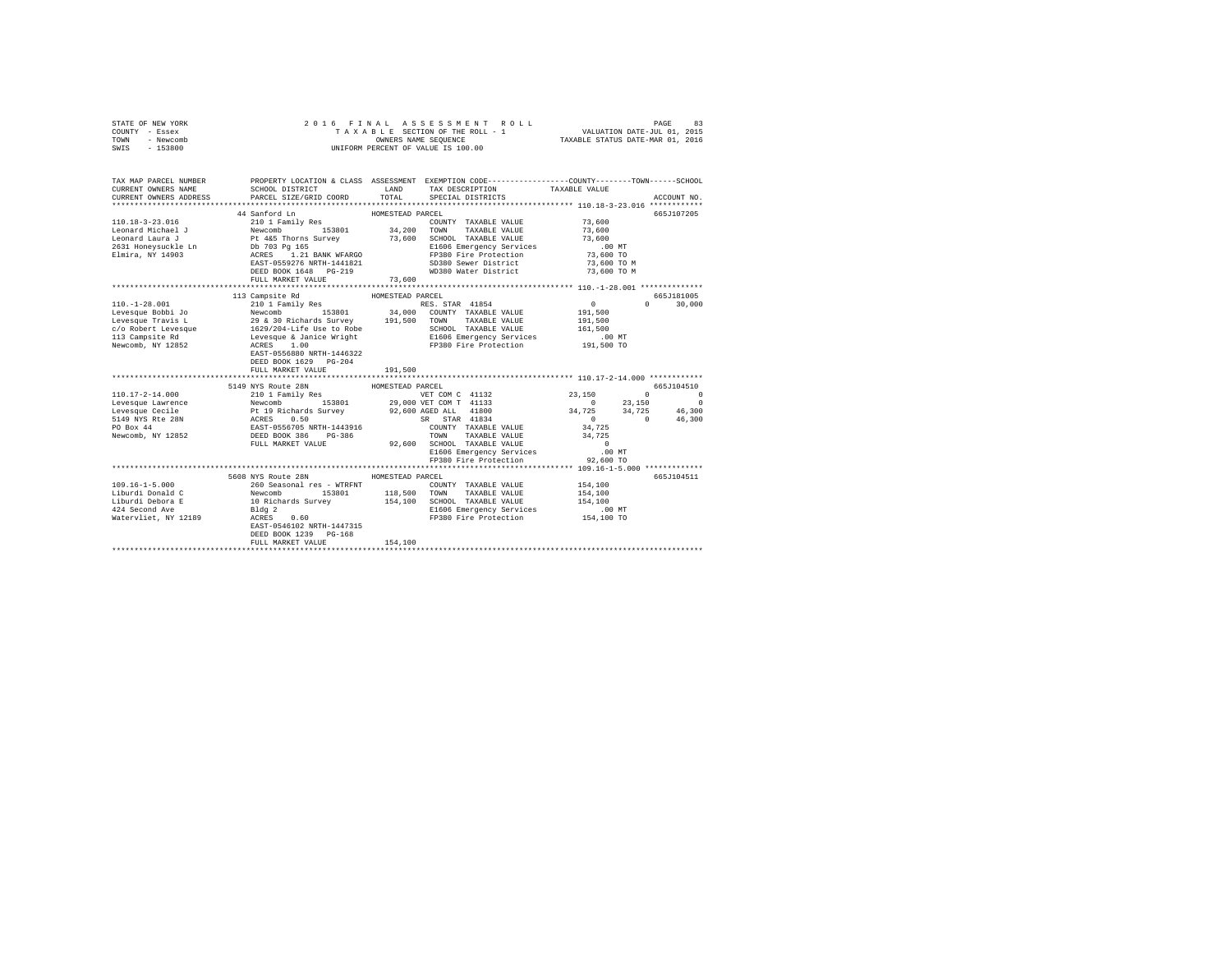| STATE OF NEW YORK<br>COUNTY - Essex<br>TOWN - Newcomb<br>SWIS - 153800                                                                                                                                                                                                                                                                                                                            |                                                                                                                                                                                                                      |                  |                                                                                                 |                                                                                                                                 |               |
|---------------------------------------------------------------------------------------------------------------------------------------------------------------------------------------------------------------------------------------------------------------------------------------------------------------------------------------------------------------------------------------------------|----------------------------------------------------------------------------------------------------------------------------------------------------------------------------------------------------------------------|------------------|-------------------------------------------------------------------------------------------------|---------------------------------------------------------------------------------------------------------------------------------|---------------|
|                                                                                                                                                                                                                                                                                                                                                                                                   |                                                                                                                                                                                                                      |                  |                                                                                                 |                                                                                                                                 |               |
| CURRENT OWNERS NAME                                                                                                                                                                                                                                                                                                                                                                               |                                                                                                                                                                                                                      |                  | SCHOOL DISTRICT                     LAND        TAX DESCRIPTION                   TAXABLE VALUE |                                                                                                                                 |               |
| CURRENT OWNERS ADDRESS PARCEL SIZE/GRID COORD TOTAL SPECIAL DISTRICTS                                                                                                                                                                                                                                                                                                                             |                                                                                                                                                                                                                      |                  |                                                                                                 |                                                                                                                                 | ACCOUNT NO.   |
|                                                                                                                                                                                                                                                                                                                                                                                                   |                                                                                                                                                                                                                      | HOMESTEAD PARCEL |                                                                                                 |                                                                                                                                 | 665J104512    |
|                                                                                                                                                                                                                                                                                                                                                                                                   | 4 Welch Ln                                                                                                                                                                                                           |                  |                                                                                                 | 134,800                                                                                                                         |               |
|                                                                                                                                                                                                                                                                                                                                                                                                   |                                                                                                                                                                                                                      |                  |                                                                                                 |                                                                                                                                 |               |
|                                                                                                                                                                                                                                                                                                                                                                                                   |                                                                                                                                                                                                                      |                  |                                                                                                 |                                                                                                                                 |               |
|                                                                                                                                                                                                                                                                                                                                                                                                   |                                                                                                                                                                                                                      |                  |                                                                                                 | .00 MT                                                                                                                          |               |
|                                                                                                                                                                                                                                                                                                                                                                                                   |                                                                                                                                                                                                                      |                  |                                                                                                 | 134,800 TO                                                                                                                      |               |
|                                                                                                                                                                                                                                                                                                                                                                                                   | DEED BOOK 1285 PG-96                                                                                                                                                                                                 |                  |                                                                                                 |                                                                                                                                 |               |
|                                                                                                                                                                                                                                                                                                                                                                                                   | FULL MARKET VALUE 134,800                                                                                                                                                                                            |                  |                                                                                                 |                                                                                                                                 |               |
|                                                                                                                                                                                                                                                                                                                                                                                                   |                                                                                                                                                                                                                      |                  |                                                                                                 |                                                                                                                                 |               |
|                                                                                                                                                                                                                                                                                                                                                                                                   | 19 Pine Tree Rd                                                                                                                                                                                                      | HOMESTEAD PARCEL |                                                                                                 | $\begin{array}{cccc} & & & & & 665{\bf J104007} \\ & 0 & & & & 30\, , 000 \\ & & 165\, , 700 & & & & 30\, , 000 \\ \end{array}$ |               |
|                                                                                                                                                                                                                                                                                                                                                                                                   |                                                                                                                                                                                                                      |                  |                                                                                                 |                                                                                                                                 | $0 \t 30,000$ |
|                                                                                                                                                                                                                                                                                                                                                                                                   |                                                                                                                                                                                                                      |                  |                                                                                                 |                                                                                                                                 |               |
|                                                                                                                                                                                                                                                                                                                                                                                                   |                                                                                                                                                                                                                      |                  |                                                                                                 |                                                                                                                                 |               |
|                                                                                                                                                                                                                                                                                                                                                                                                   |                                                                                                                                                                                                                      |                  |                                                                                                 |                                                                                                                                 |               |
|                                                                                                                                                                                                                                                                                                                                                                                                   |                                                                                                                                                                                                                      |                  |                                                                                                 |                                                                                                                                 |               |
|                                                                                                                                                                                                                                                                                                                                                                                                   | FULL MARKET VALUE 165,700                                                                                                                                                                                            |                  |                                                                                                 |                                                                                                                                 |               |
|                                                                                                                                                                                                                                                                                                                                                                                                   |                                                                                                                                                                                                                      |                  |                                                                                                 |                                                                                                                                 |               |
|                                                                                                                                                                                                                                                                                                                                                                                                   | 29 Woodys Rd MOMESTEAD PARCEL                                                                                                                                                                                        |                  |                                                                                                 |                                                                                                                                 | 665J101515    |
|                                                                                                                                                                                                                                                                                                                                                                                                   |                                                                                                                                                                                                                      |                  |                                                                                                 |                                                                                                                                 |               |
|                                                                                                                                                                                                                                                                                                                                                                                                   |                                                                                                                                                                                                                      |                  |                                                                                                 |                                                                                                                                 |               |
| $\begin{tabular}{l c c c c c c c c} \multicolumn{3}{c c c c} & \multicolumn{3}{c c c} & \multicolumn{3}{c c c} & \multicolumn{3}{c c c} & \multicolumn{3}{c c c} & \multicolumn{3}{c c c} & \multicolumn{3}{c c c} & \multicolumn{3}{c c c} & \multicolumn{3}{c c c} & \multicolumn{3}{c c c} & \multicolumn{3}{c c c} & \multicolumn{3}{c c c} & \multicolumn{3}{c c c} & \multicolumn{3}{c c c$ |                                                                                                                                                                                                                      |                  |                                                                                                 |                                                                                                                                 |               |
|                                                                                                                                                                                                                                                                                                                                                                                                   |                                                                                                                                                                                                                      |                  |                                                                                                 |                                                                                                                                 |               |
|                                                                                                                                                                                                                                                                                                                                                                                                   |                                                                                                                                                                                                                      |                  |                                                                                                 |                                                                                                                                 |               |
|                                                                                                                                                                                                                                                                                                                                                                                                   |                                                                                                                                                                                                                      |                  |                                                                                                 |                                                                                                                                 |               |
|                                                                                                                                                                                                                                                                                                                                                                                                   | EAST-0533326 NRTH-1428775                                                                                                                                                                                            |                  |                                                                                                 |                                                                                                                                 |               |
|                                                                                                                                                                                                                                                                                                                                                                                                   | DEED BOOK 1197 PG-293                                                                                                                                                                                                |                  |                                                                                                 |                                                                                                                                 |               |
|                                                                                                                                                                                                                                                                                                                                                                                                   | FULL MARKET VALUE                                                                                                                                                                                                    | 275,800          |                                                                                                 |                                                                                                                                 |               |
|                                                                                                                                                                                                                                                                                                                                                                                                   | 309 Woodys Rd MOMESTEAD PARCEL                                                                                                                                                                                       |                  |                                                                                                 |                                                                                                                                 |               |
| 119.16-1-18.017                                                                                                                                                                                                                                                                                                                                                                                   |                                                                                                                                                                                                                      |                  |                                                                                                 |                                                                                                                                 | 665J105711    |
|                                                                                                                                                                                                                                                                                                                                                                                                   |                                                                                                                                                                                                                      |                  |                                                                                                 |                                                                                                                                 |               |
| Litts Cal E<br>324 Mohawk Ave                                                                                                                                                                                                                                                                                                                                                                     |                                                                                                                                                                                                                      |                  |                                                                                                 |                                                                                                                                 |               |
| Scotia, NY 12302                                                                                                                                                                                                                                                                                                                                                                                  |                                                                                                                                                                                                                      |                  |                                                                                                 |                                                                                                                                 |               |
|                                                                                                                                                                                                                                                                                                                                                                                                   |                                                                                                                                                                                                                      |                  |                                                                                                 |                                                                                                                                 |               |
|                                                                                                                                                                                                                                                                                                                                                                                                   | ACRES 1.99                                                                                                                                                                                                           |                  |                                                                                                 |                                                                                                                                 |               |
|                                                                                                                                                                                                                                                                                                                                                                                                   | EAST-0526663 NRTH-1428827                                                                                                                                                                                            |                  |                                                                                                 |                                                                                                                                 |               |
|                                                                                                                                                                                                                                                                                                                                                                                                   | DEED BOOK 1127 PG-177                                                                                                                                                                                                |                  |                                                                                                 |                                                                                                                                 |               |
|                                                                                                                                                                                                                                                                                                                                                                                                   | FULL MARKET VALUE                                                                                                                                                                                                    | 208,700          |                                                                                                 |                                                                                                                                 |               |
|                                                                                                                                                                                                                                                                                                                                                                                                   |                                                                                                                                                                                                                      |                  |                                                                                                 |                                                                                                                                 |               |
|                                                                                                                                                                                                                                                                                                                                                                                                   | 1224 Goodnow Flow Rd MOMESTEAD PARCEL                                                                                                                                                                                |                  |                                                                                                 |                                                                                                                                 | 665J107110    |
| 120.18-2-38.000                                                                                                                                                                                                                                                                                                                                                                                   | 260 Seasonal res - WTRFNT <a> COUNTY TAXABLE VALUE</a>                                                                                                                                                               |                  |                                                                                                 | 134,500                                                                                                                         |               |
| Loccisano Rocco<br>28 Curtis Ln<br>Troy, NY 12180                                                                                                                                                                                                                                                                                                                                                 | Newcomb and the minimal contract the NAME VALUE<br>46 Tax Tay 18 19801 196, 200 TOWN TAXABLE VALUE<br>46 Tax Tay 18 194, 500 SCHOOL TAXABLE VALUE<br>Goodnow Flow Subd<br>500 Tay 1930 Pire Protection<br>ACRES 0.92 |                  |                                                                                                 | 134,500                                                                                                                         |               |
|                                                                                                                                                                                                                                                                                                                                                                                                   |                                                                                                                                                                                                                      |                  |                                                                                                 | 134,500                                                                                                                         |               |
|                                                                                                                                                                                                                                                                                                                                                                                                   |                                                                                                                                                                                                                      |                  | E1606 Emergency Services 00 MT<br>FP380 Fire Protection 134,500 TO                              |                                                                                                                                 |               |
|                                                                                                                                                                                                                                                                                                                                                                                                   |                                                                                                                                                                                                                      |                  |                                                                                                 |                                                                                                                                 |               |
|                                                                                                                                                                                                                                                                                                                                                                                                   | EAST-0537587 NRTH-1425470                                                                                                                                                                                            |                  |                                                                                                 |                                                                                                                                 |               |
|                                                                                                                                                                                                                                                                                                                                                                                                   | DEED BOOK 1724 PG-123                                                                                                                                                                                                |                  |                                                                                                 |                                                                                                                                 |               |
|                                                                                                                                                                                                                                                                                                                                                                                                   | FULL MARKET VALUE                                                                                                                                                                                                    | 134,500          |                                                                                                 |                                                                                                                                 |               |
|                                                                                                                                                                                                                                                                                                                                                                                                   |                                                                                                                                                                                                                      |                  |                                                                                                 |                                                                                                                                 |               |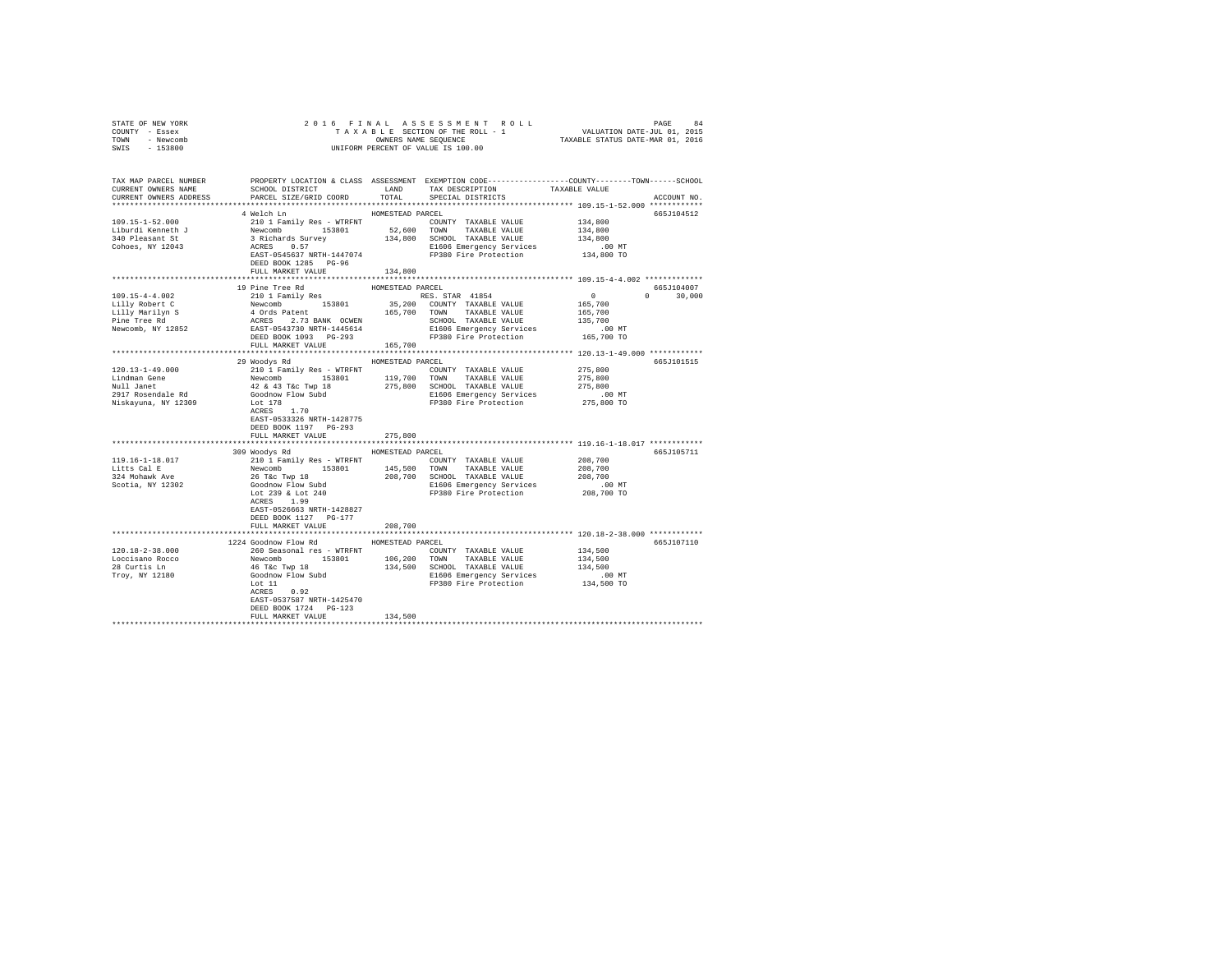| COUNTY - Essex<br>TOWN<br>- Newcomb<br>SWIS<br>$-153800$                                                            | UNIFORM PERCENT OF VALUE IS 100.00                                                                                                                                                                      |                  |                                                                                                                                                                                                                                                                                                                                        |               |             |
|---------------------------------------------------------------------------------------------------------------------|---------------------------------------------------------------------------------------------------------------------------------------------------------------------------------------------------------|------------------|----------------------------------------------------------------------------------------------------------------------------------------------------------------------------------------------------------------------------------------------------------------------------------------------------------------------------------------|---------------|-------------|
|                                                                                                                     |                                                                                                                                                                                                         |                  |                                                                                                                                                                                                                                                                                                                                        |               |             |
| TAX MAP PARCEL NUMBER PROPERTY LOCATION & CLASS ASSESSMENT EXEMPTION CODE--------------COUNTY-------TOWN-----SCHOOL |                                                                                                                                                                                                         |                  |                                                                                                                                                                                                                                                                                                                                        |               |             |
| CURRENT OWNERS NAME                                                                                                 | SCHOOL DISTRICT                                                                                                                                                                                         |                  | LAND TAX DESCRIPTION                                                                                                                                                                                                                                                                                                                   | TAXABLE VALUE |             |
| CURRENT OWNERS ADDRESS                                                                                              | PARCEL SIZE/GRID COORD                                                                                                                                                                                  |                  | TOTAL SPECIAL DISTRICTS                                                                                                                                                                                                                                                                                                                |               | ACCOUNT NO. |
|                                                                                                                     |                                                                                                                                                                                                         |                  |                                                                                                                                                                                                                                                                                                                                        |               |             |
| $120.17 - 2 - 35.000$                                                                                               | 1474 Goodnow Flow Rd<br>311 Res vac land - WTRFNT                                                                                                                                                       | HOMESTEAD PARCEL | COUNTY TAXABLE VALUE                                                                                                                                                                                                                                                                                                                   | 125,100       | 665J106402  |
| Locke Robert G                                                                                                      |                                                                                                                                                                                                         | 125,100          | TOWN TAXABLE VALUE                                                                                                                                                                                                                                                                                                                     | 125,100       |             |
| Thorne-Locke Sarah S                                                                                                | Newcomb 153801<br>42 T&c Twp 18                                                                                                                                                                         |                  | 125,100 SCHOOL TAXABLE VALUE                                                                                                                                                                                                                                                                                                           | 125,100       |             |
| 3 Holly Dr                                                                                                          | Goodnow Flow Subd                                                                                                                                                                                       |                  | E1606 Emergency Services                                                                                                                                                                                                                                                                                                               | $.00$ MT      |             |
| Kennett Square, PA 19348 Lot 68                                                                                     |                                                                                                                                                                                                         |                  | FP380 Fire Protection                                                                                                                                                                                                                                                                                                                  | 125,100 TO    |             |
|                                                                                                                     | $ACRES$ 1.93                                                                                                                                                                                            |                  |                                                                                                                                                                                                                                                                                                                                        |               |             |
|                                                                                                                     | EAST-0531994 NRTH-1426509                                                                                                                                                                               |                  |                                                                                                                                                                                                                                                                                                                                        |               |             |
|                                                                                                                     | DEED BOOK 1631    PG-271                                                                                                                                                                                |                  |                                                                                                                                                                                                                                                                                                                                        |               |             |
|                                                                                                                     | FULL MARKET VALUE                                                                                                                                                                                       | 125,100          | ********************************* 120.18-1-22.000 *************                                                                                                                                                                                                                                                                        |               |             |
|                                                                                                                     | 1112 Goodnow Flow Rd                                                                                                                                                                                    | HOMESTEAD PARCEL |                                                                                                                                                                                                                                                                                                                                        |               | 665J107105  |
| $120.18 - 1 - 22.000$                                                                                               | 260 Seasonal res - WTRFNT                                                                                                                                                                               |                  | COUNTY TAXABLE VALUE                                                                                                                                                                                                                                                                                                                   | 105,800       |             |
| Locker Daniel E                                                                                                     |                                                                                                                                                                                                         |                  | 73,400 TOWN TAXABLE VALUE                                                                                                                                                                                                                                                                                                              | 105,800       |             |
|                                                                                                                     | Newcomb 153801<br>45 T&c Twp 18                                                                                                                                                                         |                  | 105,800 SCHOOL TAXABLE VALUE                                                                                                                                                                                                                                                                                                           | 105,800       |             |
| Locker Kimberly A<br>16 Skaarland Dr                                                                                | Goodnow Flow Subd                                                                                                                                                                                       |                  | E1606 Emergency Services                                                                                                                                                                                                                                                                                                               | .00 MT        |             |
| Burnt Hills, NY 12027                                                                                               | Lot 131                                                                                                                                                                                                 |                  | FP380 Fire Protection                                                                                                                                                                                                                                                                                                                  | 105,800 TO    |             |
|                                                                                                                     | ACRES 0.20                                                                                                                                                                                              |                  |                                                                                                                                                                                                                                                                                                                                        |               |             |
|                                                                                                                     | EAST-0538085 NRTH-1427124                                                                                                                                                                               |                  |                                                                                                                                                                                                                                                                                                                                        |               |             |
|                                                                                                                     | DEED BOOK 1419 PG-271                                                                                                                                                                                   | 105,800          |                                                                                                                                                                                                                                                                                                                                        |               |             |
|                                                                                                                     | FULL MARKET VALUE                                                                                                                                                                                       |                  |                                                                                                                                                                                                                                                                                                                                        |               |             |
|                                                                                                                     | 1188 Goodnow Flow Rd                                                                                                                                                                                    | HOMESTEAD PARCEL |                                                                                                                                                                                                                                                                                                                                        |               | 665J106813  |
| $120.18 - 2 - 44.000$                                                                                               | 260 Seasonal res - WTRFNT<br>Newcomb 153801 118,500 TOWN TAXABLE VALUE<br>46 & 65 T&c Twp 18 171,700 SCHOOL TAXABLE VALUE<br>Goodnow Flow Subd 171,700 SCHOOL TAXABLE VALUE<br>E1606 Emergency Services |                  | COUNTY TAXABLE VALUE                                                                                                                                                                                                                                                                                                                   | 171,700       |             |
|                                                                                                                     |                                                                                                                                                                                                         |                  |                                                                                                                                                                                                                                                                                                                                        | 171,700       |             |
| Longtin Judith D<br>Longtin Rick<br>528 Eureka Rd                                                                   |                                                                                                                                                                                                         |                  | 171,700 SCHOOL TAXABLE VALUE                                                                                                                                                                                                                                                                                                           | 171,700       |             |
|                                                                                                                     |                                                                                                                                                                                                         |                  | E1606 Emergency Services                                                                                                                                                                                                                                                                                                               | .00 MT        |             |
| Springfield, VT 05156                                                                                               | Lot 6                                                                                                                                                                                                   |                  | FP380 Fire Protection                                                                                                                                                                                                                                                                                                                  | 171,700 TO    |             |
|                                                                                                                     | ACRES 1.50                                                                                                                                                                                              |                  |                                                                                                                                                                                                                                                                                                                                        |               |             |
|                                                                                                                     | EAST-0538233 NRTH-1425582<br>DEED BOOK 1559 PG-268                                                                                                                                                      |                  |                                                                                                                                                                                                                                                                                                                                        |               |             |
|                                                                                                                     | FULL MARKET VALUE                                                                                                                                                                                       | 171,700          |                                                                                                                                                                                                                                                                                                                                        |               |             |
|                                                                                                                     |                                                                                                                                                                                                         |                  |                                                                                                                                                                                                                                                                                                                                        |               |             |
|                                                                                                                     | 1198 Goodnow Flow Rd MOMESTEAD PARCEL                                                                                                                                                                   |                  |                                                                                                                                                                                                                                                                                                                                        |               | 665J104513  |
| $120.18 - 2 - 43.000$                                                                                               | 260 Seasonal res - WTRFNT                                                                                                                                                                               |                  | COUNTY TAXABLE VALUE                                                                                                                                                                                                                                                                                                                   | 84,800        |             |
| Lorman William E                                                                                                    |                                                                                                                                                                                                         |                  |                                                                                                                                                                                                                                                                                                                                        |               |             |
| Lorman Lisa W                                                                                                       |                                                                                                                                                                                                         |                  | $\begin{tabular}{l c c c c c} {\bf Newton} & $153801$ & $26,300$ & $70\text{WW}$ & $7A XABLE$ VALUE & $64,800$ \\ 46 & 65 Tcc Two & 18 & $84,800$ & $84,800$ & $7A BLE$ VALUE & $84,800$ \\ 60cm & 60cm & $70cm$ & $18$ & $84,800$ & $84,800$ & $84,800$ \\ 60cm & $70cm$ & $18cm$ & $18cm$ & $18cm$ & $18cm$ & $18cm$ & $18cm$ & $18$ |               |             |
| 3 Northampton Rd                                                                                                    |                                                                                                                                                                                                         |                  |                                                                                                                                                                                                                                                                                                                                        |               |             |
| Amsterdam, NY 12010                                                                                                 | ACRES 0.18                                                                                                                                                                                              |                  |                                                                                                                                                                                                                                                                                                                                        |               |             |
|                                                                                                                     | EAST-0538141 NRTH-1425481                                                                                                                                                                               |                  |                                                                                                                                                                                                                                                                                                                                        |               |             |
|                                                                                                                     | DEED BOOK 1187 PG-182                                                                                                                                                                                   |                  |                                                                                                                                                                                                                                                                                                                                        |               |             |
|                                                                                                                     | FULL MARKET VALUE                                                                                                                                                                                       | 84,800           |                                                                                                                                                                                                                                                                                                                                        |               |             |
|                                                                                                                     |                                                                                                                                                                                                         |                  |                                                                                                                                                                                                                                                                                                                                        |               |             |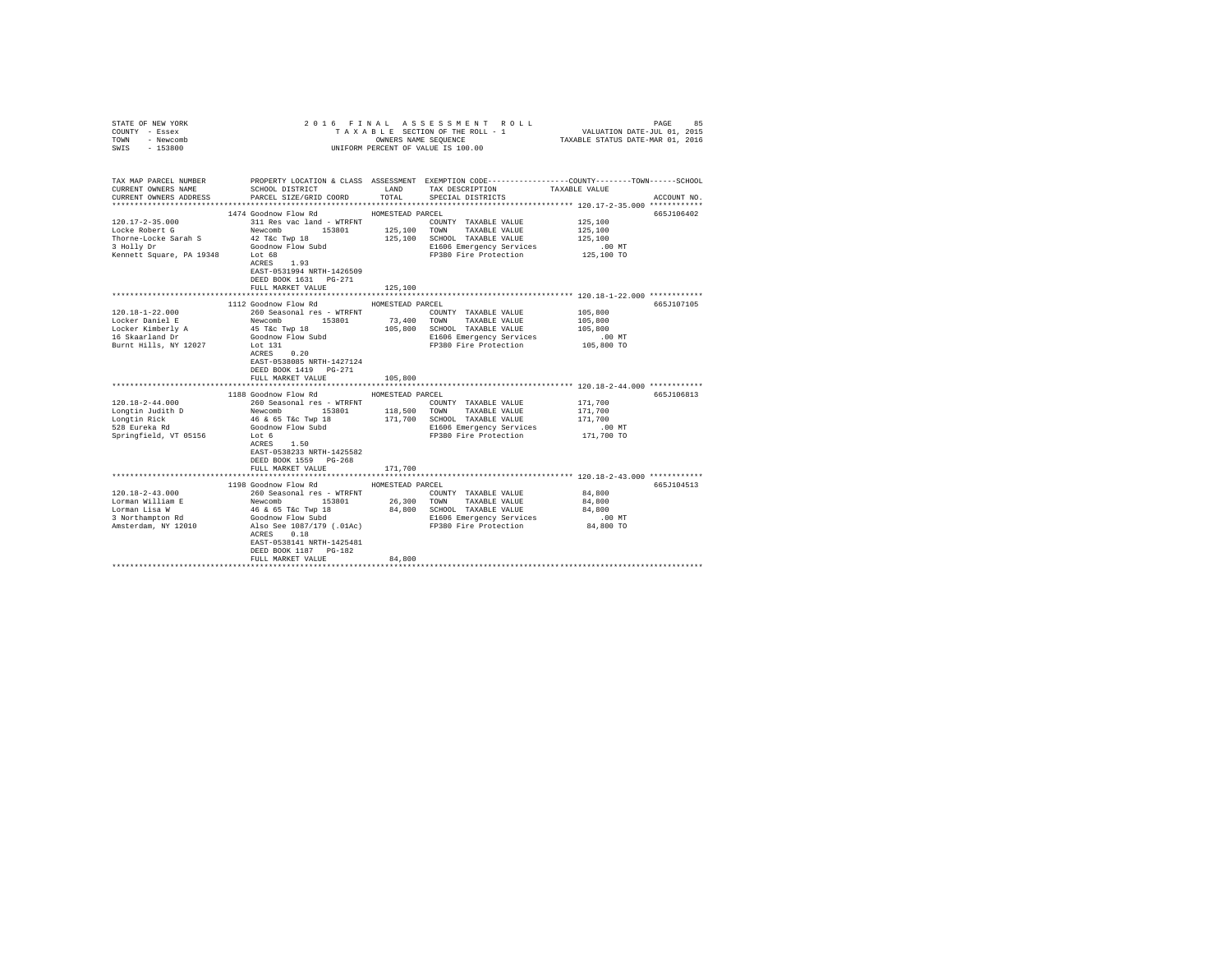| STATE OF NEW YORK<br>COUNTY - Essex<br>TOWN - Newcomb<br>SWIS - 153800                                                                                                                                                                                                                                                                                                                                                       |                                                                                                                                                                                                                |                             | 2016 FINAL ASSESSMENT ROLL<br>UNIFORM PERCENT OF VALUE IS 100.00                                     | PAGE<br>TAXABLE SECTION OF THE ROLL - 1 VALUATION DATE-JUL 01, 2015<br>OWNERS NAME SEQUENCE TAXABLE STATUS DATE-MAR 01, 2016                          | 86 |
|------------------------------------------------------------------------------------------------------------------------------------------------------------------------------------------------------------------------------------------------------------------------------------------------------------------------------------------------------------------------------------------------------------------------------|----------------------------------------------------------------------------------------------------------------------------------------------------------------------------------------------------------------|-----------------------------|------------------------------------------------------------------------------------------------------|-------------------------------------------------------------------------------------------------------------------------------------------------------|----|
| CURRENT OWNERS NAME<br>CURRENT OWNERS ADDRESS                                                                                                                                                                                                                                                                                                                                                                                | SCHOOL DISTRICT LAND<br>PARCEL SIZE/GRID COORD                                                                                                                                                                 | TOTAL                       | TAX DESCRIPTION<br>SPECIAL DISTRICTS                                                                 | TAX MAP PARCEL NUMBER PROPERTY LOCATION & CLASS ASSESSMENT EXEMPTION CODE---------------COUNTY-------TOWN------SCHOOL<br>TAXABLE VALUE<br>ACCOUNT NO. |    |
| Greenwich, NY 12834                                                                                                                                                                                                                                                                                                                                                                                                          | 1662 Goodnow Flow Rd MOMESTEAD PARCEL<br>Goodnow Flow Subd<br>Lot 318<br>Lot 318<br>ACRES 1.20<br>EAST-0527940 NRTH-1425661<br>DEED BOOK 912 PG-169<br>FULL MARKET VALUE                                       | 135,700                     | COUNTY TAXABLE VALUE 135,700<br>E1606 Emergency Services 6.00 MT<br>FP380 Fire Protection 135,700 TO | 665J105404<br>.00 MT                                                                                                                                  |    |
|                                                                                                                                                                                                                                                                                                                                                                                                                              |                                                                                                                                                                                                                |                             |                                                                                                      |                                                                                                                                                       |    |
|                                                                                                                                                                                                                                                                                                                                                                                                                              | 24 Griffin Rd                                                                                                                                                                                                  | HOMESTEAD PARCEL            |                                                                                                      | 665J101305                                                                                                                                            |    |
| $119.20 - 3 - 8.100$<br>Lyng Andrew<br>PO Box 1252<br>Clifton Park, NY 12065 Goodnow Flow Subd Lot 340                                                                                                                                                                                                                                                                                                                       | FULL MARKET VALUE<br>1848 Goodnow Flow Rd MOMESTEAD PARCEL<br>210 1 Family Res - WTRFNT<br>Newcomb<br>Newcomb<br>27 T&c Twp 18 153801 121,700 TOWN TAXABLE VALUE<br>27 T&c Twp 18 252,900 SCHOOL TAXABLE VALUE | 153,600                     | COUNTY TAXABLE VALUE<br>E1606 Emergency Services .00 MT<br>FP380 Fire Protection 252,900 TO          | $\sim$<br>30,000<br>665J176003<br>252,900<br>252,900<br>252,900                                                                                       |    |
|                                                                                                                                                                                                                                                                                                                                                                                                                              | ACRES 1.80<br>EAST-0525405 NRTH-1426173<br>DEED BOOK 1658 PG-160<br>FULL MARKET VALUE                                                                                                                          | 252,900                     |                                                                                                      |                                                                                                                                                       |    |
| $120.13 - 1 - 1.000$<br>$\begin{tabular}{l c c c c c c c c} \multicolumn{2}{c}{\textbf{Meyc} & \textbf{Meyc} & \textbf{Meyc} & \textbf{Meyc} & \textbf{Meyc} & \textbf{Meyc} & \textbf{Meyc} & \textbf{Meyc} & \textbf{Meyc} & \textbf{Meyc} & \textbf{Meyc} & \textbf{Meyc} & \textbf{Meyc} & \textbf{Meyc} & \textbf{Meyc} & \textbf{Meyc} & \textbf{Meyc} & \textbf{Meyc} & \textbf{Meyc} & \textbf{Meyc} & \textbf{Meyc$ | 3 Island View Ln<br>260 Seasonal res - WTRFNT<br>EAST-0528258 NRTH-1429042<br>DEED BOOK 1809 PG-119<br>FULL MARKET VALUE                                                                                       | HOMESTEAD PARCEL<br>332,800 | COUNTY TAXABLE VALUE<br>DO MT E1606 Emergency Services .00 MT<br>FP380 Fire Protection 332,800 TO    | 665J104605<br>332,800<br>332,800                                                                                                                      |    |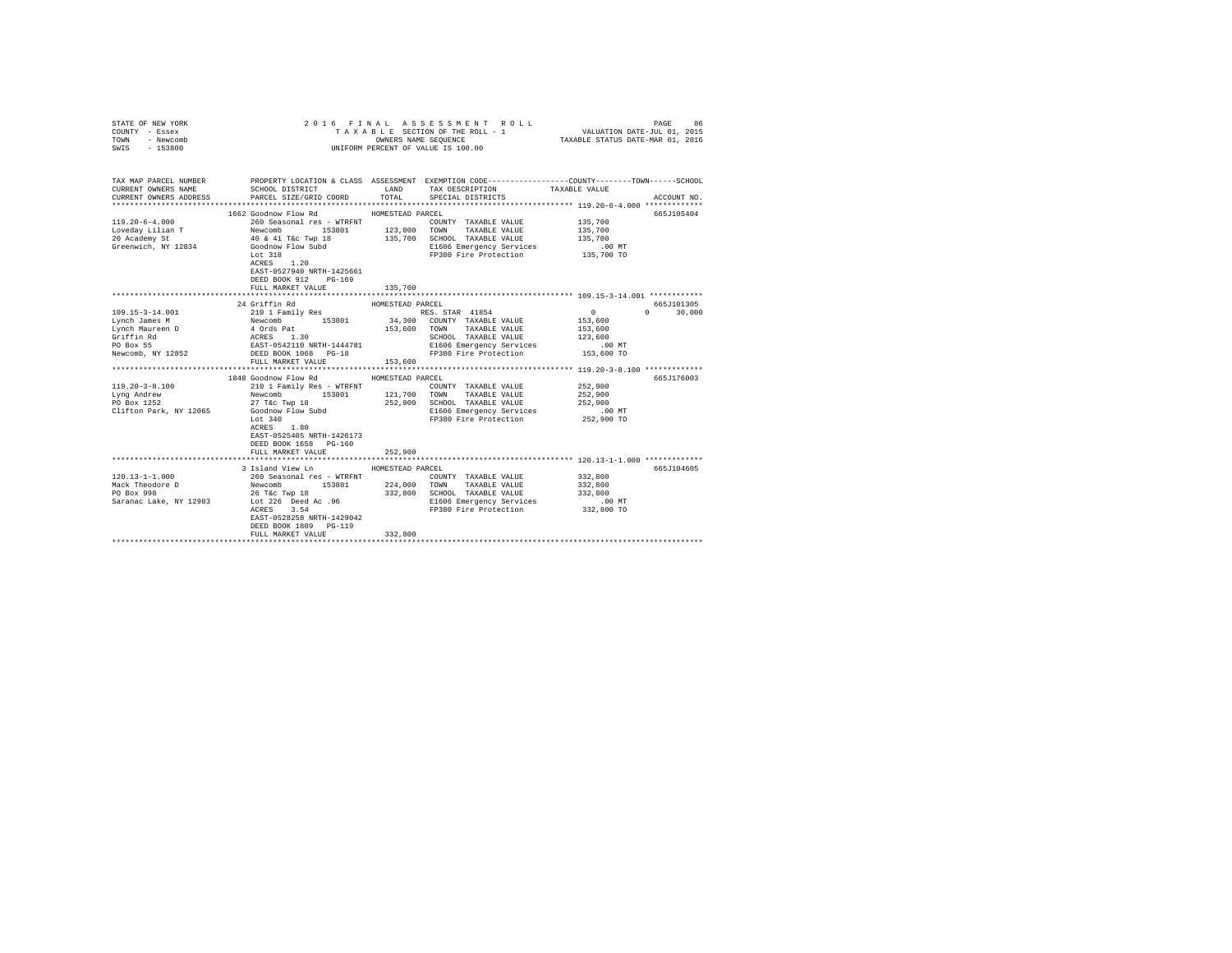| STATE OF NEW YORK<br>COUNTY - Essex<br>TOWN - Newcomb<br>SWIS - 153800                                                                                                                                                                                                                                                                                                                                                                                                                                                                                                             | 2016 FINAL ASSESSMENT ROLL PAGE 87<br>TAXABLE SECTION OF THE ROLL - 1 VALUATION DATE-JUL 01, 2015<br>OWNERS NAME SEQUENCE TAXABLE STATUS DATE-MAR 01, 2016<br>UNIFORM PERCENT OF VALUE IS 100.00 |                      |  |             |
|------------------------------------------------------------------------------------------------------------------------------------------------------------------------------------------------------------------------------------------------------------------------------------------------------------------------------------------------------------------------------------------------------------------------------------------------------------------------------------------------------------------------------------------------------------------------------------|--------------------------------------------------------------------------------------------------------------------------------------------------------------------------------------------------|----------------------|--|-------------|
| TAX MAP PARCEL NUMBER PROPERTY LOCATION & CLASS ASSESSMENT EXEMPTION CODE---------------COUNTY-------TOWN------SCHOOL<br>CURRENT OWNERS NAME SCHOOL DISTRICT LAND TAX DESCRIPTION TAXABLE VALUE                                                                                                                                                                                                                                                                                                                                                                                    |                                                                                                                                                                                                  |                      |  |             |
| CURRENT OWNERS ADDRESS PARCEL SIZE/GRID COORD TOTAL SPECIAL DISTRICTS                                                                                                                                                                                                                                                                                                                                                                                                                                                                                                              |                                                                                                                                                                                                  |                      |  | ACCOUNT NO. |
|                                                                                                                                                                                                                                                                                                                                                                                                                                                                                                                                                                                    |                                                                                                                                                                                                  |                      |  |             |
|                                                                                                                                                                                                                                                                                                                                                                                                                                                                                                                                                                                    | 5381 NYS Route 28N                                                                                                                                                                               | HOMESTEAD PARCEL     |  | 665J104515  |
|                                                                                                                                                                                                                                                                                                                                                                                                                                                                                                                                                                                    |                                                                                                                                                                                                  |                      |  |             |
|                                                                                                                                                                                                                                                                                                                                                                                                                                                                                                                                                                                    |                                                                                                                                                                                                  |                      |  |             |
|                                                                                                                                                                                                                                                                                                                                                                                                                                                                                                                                                                                    |                                                                                                                                                                                                  |                      |  |             |
|                                                                                                                                                                                                                                                                                                                                                                                                                                                                                                                                                                                    |                                                                                                                                                                                                  |                      |  |             |
|                                                                                                                                                                                                                                                                                                                                                                                                                                                                                                                                                                                    |                                                                                                                                                                                                  |                      |  |             |
|                                                                                                                                                                                                                                                                                                                                                                                                                                                                                                                                                                                    |                                                                                                                                                                                                  |                      |  |             |
|                                                                                                                                                                                                                                                                                                                                                                                                                                                                                                                                                                                    |                                                                                                                                                                                                  |                      |  |             |
|                                                                                                                                                                                                                                                                                                                                                                                                                                                                                                                                                                                    |                                                                                                                                                                                                  |                      |  |             |
|                                                                                                                                                                                                                                                                                                                                                                                                                                                                                                                                                                                    |                                                                                                                                                                                                  |                      |  |             |
|                                                                                                                                                                                                                                                                                                                                                                                                                                                                                                                                                                                    | NYS Route 28N                                                                                                                                                                                    | NON-HOMESTEAD PARCEL |  | 665J105611  |
|                                                                                                                                                                                                                                                                                                                                                                                                                                                                                                                                                                                    |                                                                                                                                                                                                  |                      |  |             |
|                                                                                                                                                                                                                                                                                                                                                                                                                                                                                                                                                                                    |                                                                                                                                                                                                  |                      |  |             |
|                                                                                                                                                                                                                                                                                                                                                                                                                                                                                                                                                                                    |                                                                                                                                                                                                  |                      |  |             |
|                                                                                                                                                                                                                                                                                                                                                                                                                                                                                                                                                                                    |                                                                                                                                                                                                  |                      |  |             |
|                                                                                                                                                                                                                                                                                                                                                                                                                                                                                                                                                                                    |                                                                                                                                                                                                  |                      |  |             |
|                                                                                                                                                                                                                                                                                                                                                                                                                                                                                                                                                                                    |                                                                                                                                                                                                  |                      |  |             |
|                                                                                                                                                                                                                                                                                                                                                                                                                                                                                                                                                                                    |                                                                                                                                                                                                  |                      |  |             |
|                                                                                                                                                                                                                                                                                                                                                                                                                                                                                                                                                                                    | DEED BOOK 1563 PG-152                                                                                                                                                                            |                      |  |             |
|                                                                                                                                                                                                                                                                                                                                                                                                                                                                                                                                                                                    | FULL MARKET VALUE                                                                                                                                                                                | 24,500               |  |             |
|                                                                                                                                                                                                                                                                                                                                                                                                                                                                                                                                                                                    |                                                                                                                                                                                                  |                      |  |             |
|                                                                                                                                                                                                                                                                                                                                                                                                                                                                                                                                                                                    | 13 Sanford Ln                                                                                                                                                                                    | HOMESTEAD PARCEL     |  | 665J104108  |
|                                                                                                                                                                                                                                                                                                                                                                                                                                                                                                                                                                                    |                                                                                                                                                                                                  |                      |  |             |
|                                                                                                                                                                                                                                                                                                                                                                                                                                                                                                                                                                                    |                                                                                                                                                                                                  |                      |  |             |
|                                                                                                                                                                                                                                                                                                                                                                                                                                                                                                                                                                                    |                                                                                                                                                                                                  |                      |  |             |
|                                                                                                                                                                                                                                                                                                                                                                                                                                                                                                                                                                                    |                                                                                                                                                                                                  |                      |  |             |
|                                                                                                                                                                                                                                                                                                                                                                                                                                                                                                                                                                                    |                                                                                                                                                                                                  |                      |  |             |
|                                                                                                                                                                                                                                                                                                                                                                                                                                                                                                                                                                                    |                                                                                                                                                                                                  |                      |  |             |
|                                                                                                                                                                                                                                                                                                                                                                                                                                                                                                                                                                                    |                                                                                                                                                                                                  |                      |  |             |
| $[10.13-9-21.001 \newline \hline \texttt{Maddox Investments LLC} \newline \texttt{Maddox Investments LLC} \newline \texttt{Maddox Investments LLC} \newline \texttt{Maddox Investments LLC} \newline \texttt{Maddox Investments LLC} \newline \texttt{Maddox Investments LLC} \newline \texttt{Maddox Investments LLC} \newline \texttt{Maddox Investments LLC} \newline \texttt{Maddox Investments LLC} \newline \texttt{Maddox Investments LLC} \newline \texttt{Maddox Invest~MUC} \newline \texttt{Maddox Invest~MUC} \newline \texttt{Maddox InAVCE} \newline \texttt{Maddox$ |                                                                                                                                                                                                  |                      |  | 665J104304  |
|                                                                                                                                                                                                                                                                                                                                                                                                                                                                                                                                                                                    |                                                                                                                                                                                                  |                      |  |             |
|                                                                                                                                                                                                                                                                                                                                                                                                                                                                                                                                                                                    |                                                                                                                                                                                                  |                      |  |             |
|                                                                                                                                                                                                                                                                                                                                                                                                                                                                                                                                                                                    |                                                                                                                                                                                                  |                      |  |             |
|                                                                                                                                                                                                                                                                                                                                                                                                                                                                                                                                                                                    |                                                                                                                                                                                                  |                      |  |             |
|                                                                                                                                                                                                                                                                                                                                                                                                                                                                                                                                                                                    |                                                                                                                                                                                                  |                      |  |             |
|                                                                                                                                                                                                                                                                                                                                                                                                                                                                                                                                                                                    |                                                                                                                                                                                                  |                      |  |             |
|                                                                                                                                                                                                                                                                                                                                                                                                                                                                                                                                                                                    | FULL MARKET VALUE                                                                                                                                                                                | 98,000               |  |             |
|                                                                                                                                                                                                                                                                                                                                                                                                                                                                                                                                                                                    |                                                                                                                                                                                                  |                      |  |             |
|                                                                                                                                                                                                                                                                                                                                                                                                                                                                                                                                                                                    | 1918 Goodnow Flow Rd HOMESTEAD PARCEL                                                                                                                                                            |                      |  | 665J104613  |
|                                                                                                                                                                                                                                                                                                                                                                                                                                                                                                                                                                                    |                                                                                                                                                                                                  |                      |  |             |
|                                                                                                                                                                                                                                                                                                                                                                                                                                                                                                                                                                                    |                                                                                                                                                                                                  |                      |  |             |
|                                                                                                                                                                                                                                                                                                                                                                                                                                                                                                                                                                                    |                                                                                                                                                                                                  |                      |  |             |
|                                                                                                                                                                                                                                                                                                                                                                                                                                                                                                                                                                                    |                                                                                                                                                                                                  |                      |  |             |
|                                                                                                                                                                                                                                                                                                                                                                                                                                                                                                                                                                                    |                                                                                                                                                                                                  |                      |  |             |
|                                                                                                                                                                                                                                                                                                                                                                                                                                                                                                                                                                                    | EAST-0523827 NRTH-1426400                                                                                                                                                                        |                      |  |             |
|                                                                                                                                                                                                                                                                                                                                                                                                                                                                                                                                                                                    |                                                                                                                                                                                                  |                      |  |             |
|                                                                                                                                                                                                                                                                                                                                                                                                                                                                                                                                                                                    | FULL MARKET VALUE 189,800                                                                                                                                                                        |                      |  |             |
|                                                                                                                                                                                                                                                                                                                                                                                                                                                                                                                                                                                    |                                                                                                                                                                                                  |                      |  |             |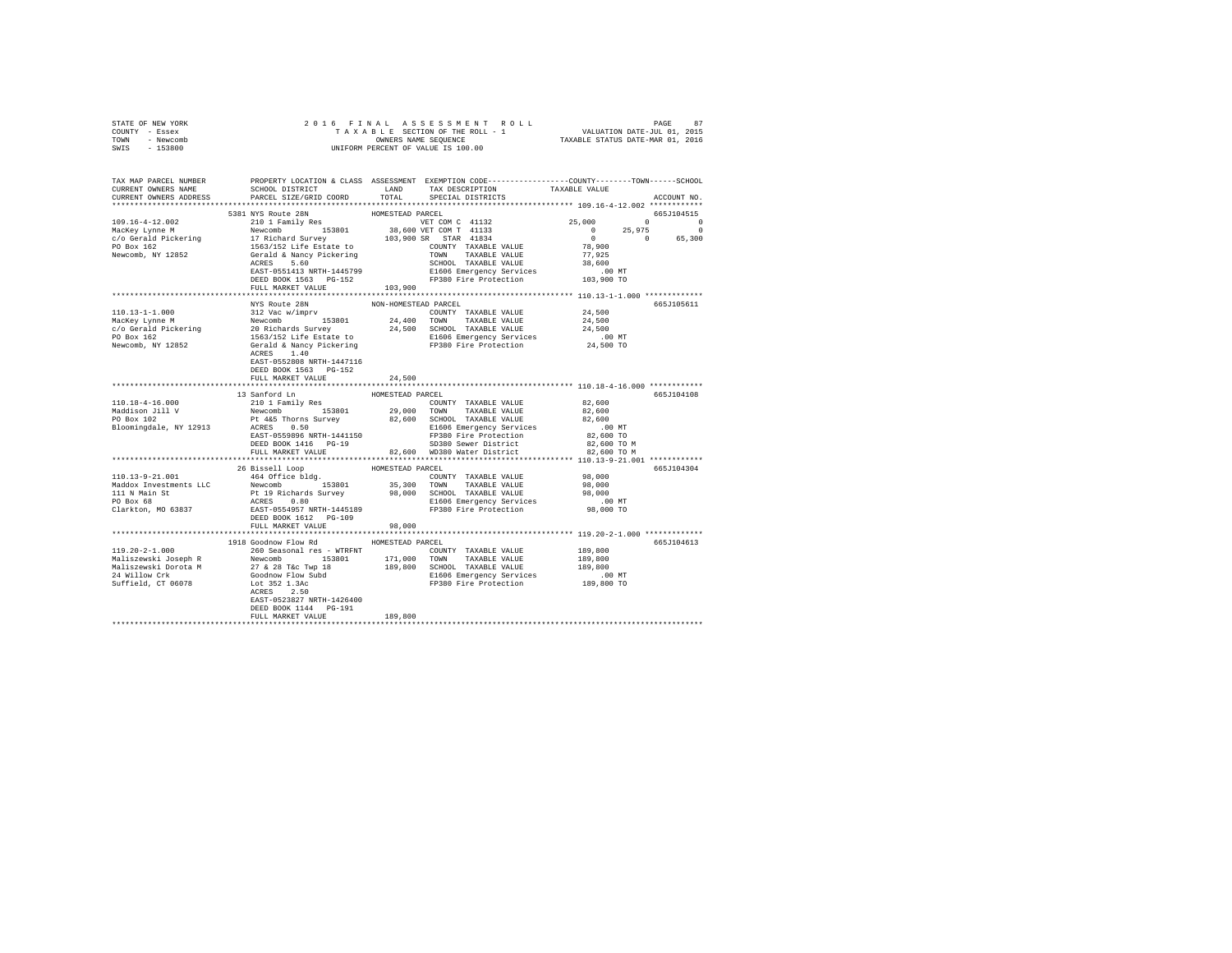| STATE OF NEW YORK                                           |                                                                                                                                                                                                                                                                   |                  |                                                                                                   |                                                                                                                      |  |
|-------------------------------------------------------------|-------------------------------------------------------------------------------------------------------------------------------------------------------------------------------------------------------------------------------------------------------------------|------------------|---------------------------------------------------------------------------------------------------|----------------------------------------------------------------------------------------------------------------------|--|
| COUNTY - Essex                                              |                                                                                                                                                                                                                                                                   |                  |                                                                                                   |                                                                                                                      |  |
| TOWN - Newcomb                                              |                                                                                                                                                                                                                                                                   |                  |                                                                                                   |                                                                                                                      |  |
| SWIS - 153800                                               |                                                                                                                                                                                                                                                                   |                  |                                                                                                   |                                                                                                                      |  |
|                                                             |                                                                                                                                                                                                                                                                   |                  |                                                                                                   |                                                                                                                      |  |
|                                                             |                                                                                                                                                                                                                                                                   |                  |                                                                                                   | TAX MAP PARCEL NUMBER PROPERTY LOCATION & CLASS ASSESSMENT EXEMPTION CODE--------------COUNTY-------TOWN------SCHOOL |  |
| CURRENT OWNERS NAME                                         | SCHOOL DISTRICT                                                                                                                                                                                                                                                   | LAND             | TAX DESCRIPTION                                                                                   | TAXABLE VALUE                                                                                                        |  |
| CURRENT OWNERS ADDRESS                                      | PARCEL SIZE/GRID COORD                                                                                                                                                                                                                                            | TOTAL            | SPECIAL DISTRICTS                                                                                 | ACCOUNT NO.                                                                                                          |  |
|                                                             |                                                                                                                                                                                                                                                                   |                  |                                                                                                   |                                                                                                                      |  |
|                                                             | 5451 NYS Route 28N                                                                                                                                                                                                                                                | HOMESTEAD PARCEL |                                                                                                   | 665J100913                                                                                                           |  |
| $109.16 - 4 - 6.000$                                        | bi NYS Route 28N<br>210 1 Family Res                                                                                                                                                                                                                              |                  |                                                                                                   | 70,800                                                                                                               |  |
|                                                             |                                                                                                                                                                                                                                                                   |                  | COUNTY TAXABLE VALUE                                                                              |                                                                                                                      |  |
|                                                             |                                                                                                                                                                                                                                                                   |                  |                                                                                                   | 70,800                                                                                                               |  |
|                                                             |                                                                                                                                                                                                                                                                   |                  |                                                                                                   | 70,800                                                                                                               |  |
|                                                             |                                                                                                                                                                                                                                                                   |                  |                                                                                                   | .00 MT<br>70,800 TO                                                                                                  |  |
|                                                             |                                                                                                                                                                                                                                                                   |                  |                                                                                                   |                                                                                                                      |  |
|                                                             | DEED BOOK 1594 PG-22                                                                                                                                                                                                                                              |                  |                                                                                                   |                                                                                                                      |  |
|                                                             | FULL MARKET VALUE                                                                                                                                                                                                                                                 | 70,800           |                                                                                                   |                                                                                                                      |  |
|                                                             | 49 Beaver Bay Rd                                                                                                                                                                                                                                                  | HOMESTEAD PARCEL |                                                                                                   | 665J188006                                                                                                           |  |
| 120.17-3-8.000                                              | 210 1 Family Res - WTRFNT                                                                                                                                                                                                                                         |                  | COUNTY TAXABLE VALUE                                                                              | 200,000                                                                                                              |  |
|                                                             |                                                                                                                                                                                                                                                                   |                  |                                                                                                   | 200,000                                                                                                              |  |
|                                                             |                                                                                                                                                                                                                                                                   |                  |                                                                                                   | 200,000                                                                                                              |  |
|                                                             |                                                                                                                                                                                                                                                                   |                  |                                                                                                   | .00MT                                                                                                                |  |
|                                                             |                                                                                                                                                                                                                                                                   |                  |                                                                                                   | 200,000 TO                                                                                                           |  |
|                                                             |                                                                                                                                                                                                                                                                   |                  |                                                                                                   |                                                                                                                      |  |
|                                                             |                                                                                                                                                                                                                                                                   |                  |                                                                                                   |                                                                                                                      |  |
|                                                             | EAST-0528528 NRTH-1426331                                                                                                                                                                                                                                         |                  |                                                                                                   |                                                                                                                      |  |
|                                                             | DEED BOOK 1202 PG-68                                                                                                                                                                                                                                              |                  |                                                                                                   |                                                                                                                      |  |
|                                                             | FULL MARKET VALUE                                                                                                                                                                                                                                                 | 200,000          |                                                                                                   |                                                                                                                      |  |
|                                                             |                                                                                                                                                                                                                                                                   |                  |                                                                                                   |                                                                                                                      |  |
|                                                             |                                                                                                                                                                                                                                                                   |                  |                                                                                                   |                                                                                                                      |  |
|                                                             | 141 Woodys Rd MOMESTEAD PARCEL                                                                                                                                                                                                                                    |                  |                                                                                                   | 665J100106                                                                                                           |  |
| $120.13 - 1 - 26.000$                                       | 210 1 Family Res - WTRFNT SR STAR 41834                                                                                                                                                                                                                           |                  |                                                                                                   | 0 65,300                                                                                                             |  |
| Marconi Valentino                                           |                                                                                                                                                                                                                                                                   |                  |                                                                                                   |                                                                                                                      |  |
|                                                             |                                                                                                                                                                                                                                                                   |                  |                                                                                                   | $0$<br>333,600<br>333,600                                                                                            |  |
|                                                             |                                                                                                                                                                                                                                                                   |                  |                                                                                                   | 268,300                                                                                                              |  |
| Marconi Lorinda A<br>141 Woodys Rd<br>Newcomb, NY 12852     |                                                                                                                                                                                                                                                                   |                  | SCHOOL TAXABLE VALUE<br>E1606 Emergency Services                                                  | .00 MT                                                                                                               |  |
|                                                             | Newcomb 153801 105,700 COUNTY TAXABLE VALUE<br>42 T&C TWP 18 333,600 TOWN TAXABLE VALUE<br>Goodhow Flow Subd 5333,600 TOWN TAXABLE VALUE<br>1506 Emergency Services<br>ACRES 0.78 BANK CORE                                                                       |                  | FP380 Fire Protection                                                                             | 333,600 TO                                                                                                           |  |
|                                                             | EAST-0530702 NRTH-1428397                                                                                                                                                                                                                                         |                  |                                                                                                   |                                                                                                                      |  |
|                                                             | DEED BOOK 1246 PG-169                                                                                                                                                                                                                                             |                  |                                                                                                   |                                                                                                                      |  |
|                                                             | FULL MARKET VALUE                                                                                                                                                                                                                                                 | 333,600          |                                                                                                   |                                                                                                                      |  |
|                                                             |                                                                                                                                                                                                                                                                   |                  |                                                                                                   |                                                                                                                      |  |
|                                                             | 37 Campsite Rd                                                                                                                                                                                                                                                    | HOMESTEAD PARCEL |                                                                                                   | 665J104701                                                                                                           |  |
| 110.13-9-1.000                                              |                                                                                                                                                                                                                                                                   |                  | COUNTY TAXABLE VALUE                                                                              | 68,100                                                                                                               |  |
|                                                             |                                                                                                                                                                                                                                                                   |                  | 33,200 TOWN TAXABLE VALUE                                                                         | 68,100                                                                                                               |  |
|                                                             |                                                                                                                                                                                                                                                                   |                  | 68,100 SCHOOL TAXABLE VALUE                                                                       | 68,100                                                                                                               |  |
|                                                             |                                                                                                                                                                                                                                                                   |                  |                                                                                                   |                                                                                                                      |  |
| Marsh David A<br>11 Calhoun Rd<br>Troy, NY 12180            | 260 Seasonal res<br>Newcomb 153801<br>20 Richards Survey<br>ACRES 0.90                                                                                                                                                                                            |                  |                                                                                                   |                                                                                                                      |  |
|                                                             | EAST-0555166 NRTH-1446013<br>DEED BOOK 477 PG-83                                                                                                                                                                                                                  |                  | ocnoca inambus VADUS 68,100<br>E1606 Emergency Services .00 MT<br>FP380 Fire Protection 68,100 TO |                                                                                                                      |  |
|                                                             | FULL MARKET VALUE                                                                                                                                                                                                                                                 | 68,100           |                                                                                                   |                                                                                                                      |  |
|                                                             |                                                                                                                                                                                                                                                                   |                  |                                                                                                   |                                                                                                                      |  |
|                                                             | 30 Allen Rd                                                                                                                                                                                                                                                       | HOMESTEAD PARCEL |                                                                                                   | 665J100204                                                                                                           |  |
| 109.15-4-9.000                                              |                                                                                                                                                                                                                                                                   |                  |                                                                                                   | 40,100                                                                                                               |  |
| Marshall Peter                                              |                                                                                                                                                                                                                                                                   |                  |                                                                                                   | 40,100                                                                                                               |  |
| Havern Michael                                              |                                                                                                                                                                                                                                                                   |                  |                                                                                                   | 40,100                                                                                                               |  |
|                                                             |                                                                                                                                                                                                                                                                   |                  |                                                                                                   |                                                                                                                      |  |
|                                                             |                                                                                                                                                                                                                                                                   |                  |                                                                                                   | 00 MT.<br>40,100 TO                                                                                                  |  |
| Havern Michael<br>118 Franklin St<br>Hudson Falls, NY 12839 | 30 AIEM RG<br>270 MFg housing 153801 35,100 TOWN TAXABLE VALUE Newcomb 153801 35,100 TOWN TAXABLE VALUE<br>3 Richards 153801 40,100 SCHOOL TAXABLE VALUE<br>ACRES 2.10 160 BCHOOL TAXABLE VALUE<br>ACRES 2.10 1606 Emergency Services<br><br>DEED BOOK 875 PG-081 |                  |                                                                                                   |                                                                                                                      |  |
|                                                             | FULL MARKET VALUE                                                                                                                                                                                                                                                 | 40,100           |                                                                                                   |                                                                                                                      |  |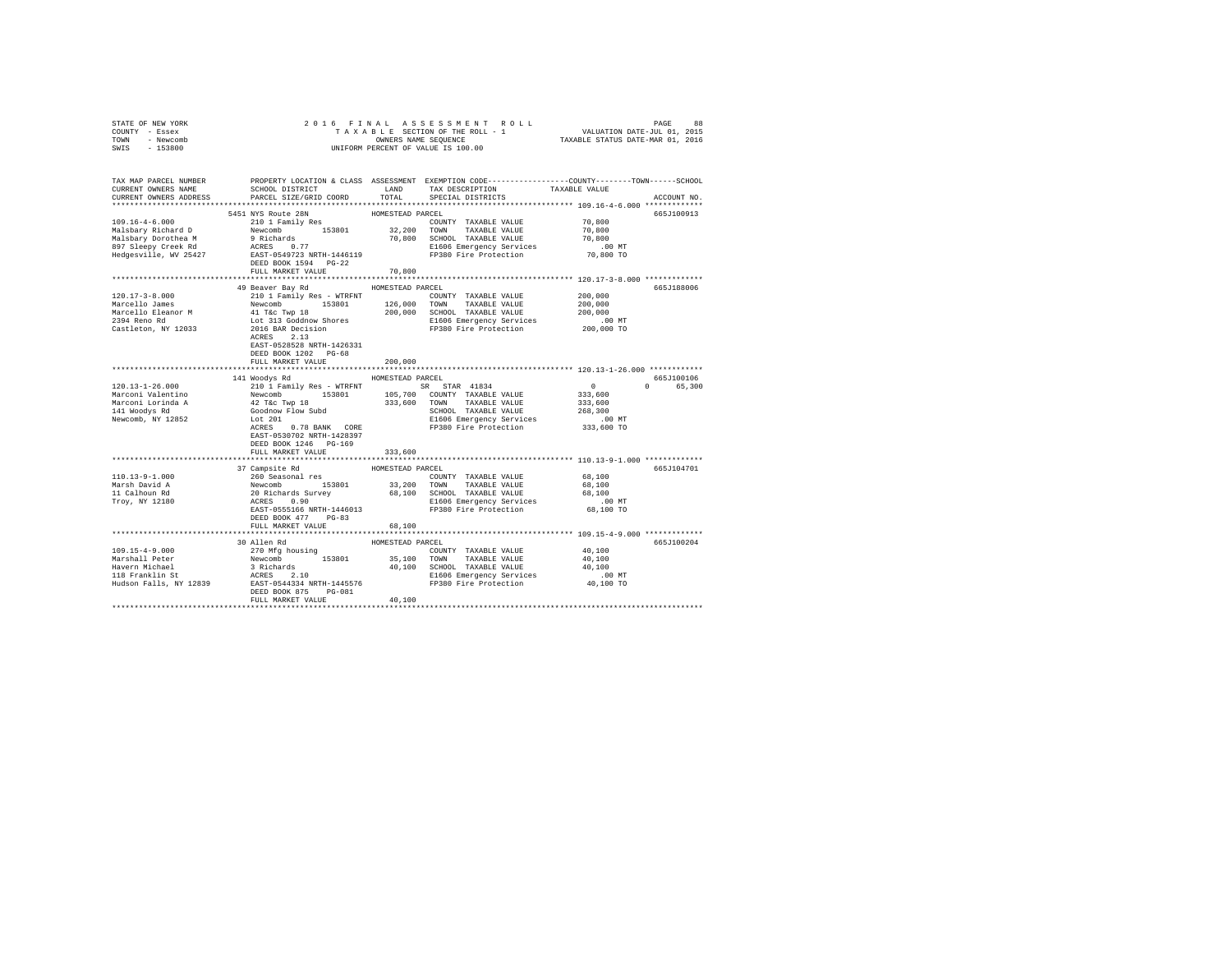| STATE OF NEW YORK<br>COUNTY - Essex<br>TOWN<br>- Newcomb<br>SWIS - 153800                                                                                                                                                                                                                                                                                                                                        |                                                                                                                                                                                                                                            |                  | 2016 FINAL ASSESSMENT ROLL<br>TAXABLE SECTION OF THE ROLL - 1<br>OWNERS NAME SEQUENCE<br>UNIFORM PERCENT OF VALUE IS 100.00 | VALUATION DATE-JUL 01, 2015<br>TAXABLE STATUS DATE-MAR 01, 2016 | PAGE<br>89  |
|------------------------------------------------------------------------------------------------------------------------------------------------------------------------------------------------------------------------------------------------------------------------------------------------------------------------------------------------------------------------------------------------------------------|--------------------------------------------------------------------------------------------------------------------------------------------------------------------------------------------------------------------------------------------|------------------|-----------------------------------------------------------------------------------------------------------------------------|-----------------------------------------------------------------|-------------|
|                                                                                                                                                                                                                                                                                                                                                                                                                  |                                                                                                                                                                                                                                            |                  |                                                                                                                             |                                                                 |             |
| TAX MAP PARCEL NUMBER PROPERTY LOCATION & CLASS ASSESSMENT EXEMPTION CODE--------------COUNTY-------TOWN------SCHOOL<br>CURRENT OWNERS NAME                                                                                                                                                                                                                                                                      | SCHOOL DISTRICT                                                                                                                                                                                                                            |                  | LAND TAX DESCRIPTION                                                                                                        | TAXABLE VALUE                                                   |             |
| CURRENT OWNERS ADDRESS                                                                                                                                                                                                                                                                                                                                                                                           | PARCEL SIZE/GRID COORD                                                                                                                                                                                                                     | TOTAL            | SPECIAL DISTRICTS                                                                                                           |                                                                 | ACCOUNT NO. |
|                                                                                                                                                                                                                                                                                                                                                                                                                  |                                                                                                                                                                                                                                            |                  |                                                                                                                             |                                                                 |             |
|                                                                                                                                                                                                                                                                                                                                                                                                                  | 5740 NYS Route 28N                                                                                                                                                                                                                         | HOMESTEAD PARCEL |                                                                                                                             |                                                                 | 665J106715  |
| $109.15 - 1 - 25.100$                                                                                                                                                                                                                                                                                                                                                                                            | 210 1 Family Res - WTRFNT                                                                                                                                                                                                                  |                  | COUNTY TAXABLE VALUE                                                                                                        | 245,600                                                         |             |
| Martin David O                                                                                                                                                                                                                                                                                                                                                                                                   |                                                                                                                                                                                                                                            |                  |                                                                                                                             | 245,600                                                         |             |
| Martin Christine C                                                                                                                                                                                                                                                                                                                                                                                               |                                                                                                                                                                                                                                            |                  |                                                                                                                             | 245,600                                                         |             |
| 8717 Cty Rte 87                                                                                                                                                                                                                                                                                                                                                                                                  |                                                                                                                                                                                                                                            |                  | E1606 Emergency Services                                                                                                    | $.00 \text{ MT}$                                                |             |
| Hammondsport, NY 14840                                                                                                                                                                                                                                                                                                                                                                                           |                                                                                                                                                                                                                                            |                  | FP380 Fire Protection                                                                                                       | 245,600 TO                                                      |             |
|                                                                                                                                                                                                                                                                                                                                                                                                                  | DEED BOOK 1400 PG-182                                                                                                                                                                                                                      |                  |                                                                                                                             |                                                                 |             |
|                                                                                                                                                                                                                                                                                                                                                                                                                  | FULL MARKET VALUE                                                                                                                                                                                                                          | 245,600          |                                                                                                                             |                                                                 |             |
|                                                                                                                                                                                                                                                                                                                                                                                                                  |                                                                                                                                                                                                                                            |                  |                                                                                                                             |                                                                 |             |
|                                                                                                                                                                                                                                                                                                                                                                                                                  | 1796 Goodnow Flow Rd                                                                                                                                                                                                                       | HOMESTEAD PARCEL |                                                                                                                             |                                                                 | 665J189002  |
| $119.20 - 3 - 14.000$                                                                                                                                                                                                                                                                                                                                                                                            | 260 Seasonal res - WTRFNT                                                                                                                                                                                                                  |                  | COUNTY TAXABLE VALUE                                                                                                        | 139,300                                                         |             |
| $\begin{tabular}{lcccc} Matese Robert E & Newcomb & 153801 & 56,100 TOMN & TAXABLE VALUE \\ Matarese Babara & 27 T & T & 189 & 189,300 & SCHODL TAXABLE VALUE \\ 69 Burdeu Lake Rd & Goodnow Flor Subd Lot 112 & E1606 Emergency Service \\ 69 Burdeu Lif & 139,300 & CEMergerley Service \\ 63 R & 139,300 & 181606 Emergency Service \\ 64 R & 1500 & 1000 & 1000 & 1000 \\ 6500 & 10000 & 1000 & 1000 & 1000$ |                                                                                                                                                                                                                                            |                  | 56,100 TOWN TAXABLE VALUE                                                                                                   | 139,300                                                         |             |
|                                                                                                                                                                                                                                                                                                                                                                                                                  |                                                                                                                                                                                                                                            |                  |                                                                                                                             | 139,300                                                         |             |
|                                                                                                                                                                                                                                                                                                                                                                                                                  |                                                                                                                                                                                                                                            |                  | E1606 Emergency Services<br>FP380 Fire Protection                                                                           | 00 MT.<br>139,300 TO                                            |             |
|                                                                                                                                                                                                                                                                                                                                                                                                                  | EAST-0525277 NRTH-1425236                                                                                                                                                                                                                  |                  |                                                                                                                             |                                                                 |             |
|                                                                                                                                                                                                                                                                                                                                                                                                                  | DEED BOOK 1501 PG-257                                                                                                                                                                                                                      |                  |                                                                                                                             |                                                                 |             |
|                                                                                                                                                                                                                                                                                                                                                                                                                  | FULL MARKET VALUE                                                                                                                                                                                                                          | 139,300          |                                                                                                                             |                                                                 |             |
|                                                                                                                                                                                                                                                                                                                                                                                                                  |                                                                                                                                                                                                                                            |                  |                                                                                                                             |                                                                 |             |
|                                                                                                                                                                                                                                                                                                                                                                                                                  | 976 Goodnow Flow Rd MOMESTEAD PARCEL                                                                                                                                                                                                       |                  |                                                                                                                             |                                                                 | 665J103802  |
| $120.14 - 1 - 12.000$                                                                                                                                                                                                                                                                                                                                                                                            | 210 1 Family Res - WTRFNT                                                                                                                                                                                                                  |                  | COUNTY TAXABLE VALUE                                                                                                        | 151,400                                                         |             |
| Matthews Robert R                                                                                                                                                                                                                                                                                                                                                                                                | Newcomb 153801 105,800 TOWN TAXABLE VALUE                                                                                                                                                                                                  |                  |                                                                                                                             | 151,400                                                         |             |
| Matthews Patricia A                                                                                                                                                                                                                                                                                                                                                                                              |                                                                                                                                                                                                                                            | 151,400          | SCHOOL TAXABLE VALUE                                                                                                        | 151,400                                                         |             |
| 45 Dirks Ter                                                                                                                                                                                                                                                                                                                                                                                                     | 43 T&C Twp 18<br>Goodnow Flow Subd                                                                                                                                                                                                         |                  | E1606 Emergency Services                                                                                                    | .00 MT                                                          |             |
| Highland, NY 12528                                                                                                                                                                                                                                                                                                                                                                                               | Lot 162                                                                                                                                                                                                                                    |                  | FP380 Fire Protection                                                                                                       | 151,400 TO                                                      |             |
|                                                                                                                                                                                                                                                                                                                                                                                                                  | ACRES 0.60                                                                                                                                                                                                                                 |                  |                                                                                                                             |                                                                 |             |
|                                                                                                                                                                                                                                                                                                                                                                                                                  | EAST-0535015 NRTH-1428427                                                                                                                                                                                                                  |                  |                                                                                                                             |                                                                 |             |
|                                                                                                                                                                                                                                                                                                                                                                                                                  | DEED BOOK 701 PG-38                                                                                                                                                                                                                        |                  |                                                                                                                             |                                                                 |             |
|                                                                                                                                                                                                                                                                                                                                                                                                                  | FULL MARKET VALUE                                                                                                                                                                                                                          | 151,400          |                                                                                                                             |                                                                 |             |
|                                                                                                                                                                                                                                                                                                                                                                                                                  |                                                                                                                                                                                                                                            |                  |                                                                                                                             |                                                                 |             |
| $119.20 - 3 - 11.000$                                                                                                                                                                                                                                                                                                                                                                                            | Goodnow Flow Rd                                                                                                                                                                                                                            | HOMESTEAD PARCEL |                                                                                                                             | 83,800                                                          | 665J101110  |
| McCarthy James B                                                                                                                                                                                                                                                                                                                                                                                                 |                                                                                                                                                                                                                                            |                  |                                                                                                                             | 83,800                                                          |             |
| McCarthy Christie L                                                                                                                                                                                                                                                                                                                                                                                              |                                                                                                                                                                                                                                            |                  | SCHOOL TAXABLE VALUE                                                                                                        | 83,800                                                          |             |
| 3072 S Oakwood Dr                                                                                                                                                                                                                                                                                                                                                                                                | 311 Res vac land - WTRFNT<br>Newcomb 153801 83,800 TOWN TAXABLE VALUE<br>27 Tác Twp 18 83,800 SCHOOL TAXABLE VALUE<br>38,800 SCHOOL TAXABLE VALUE<br>39,800 SCHOOL TAXABLE VALUE<br>50001000 Plow Subd<br>1606 Emergency Service PRAGE Pro |                  | E1606 Emergency Services                                                                                                    | .00 MT                                                          |             |
| Painted Post, NY 14870                                                                                                                                                                                                                                                                                                                                                                                           | Lot 107                                                                                                                                                                                                                                    |                  | FP380 Fire Protection                                                                                                       | 83,800 TO                                                       |             |
|                                                                                                                                                                                                                                                                                                                                                                                                                  | ACRES 0.65                                                                                                                                                                                                                                 |                  |                                                                                                                             |                                                                 |             |
|                                                                                                                                                                                                                                                                                                                                                                                                                  | EAST-0525889 NRTH-1425551                                                                                                                                                                                                                  |                  |                                                                                                                             |                                                                 |             |
|                                                                                                                                                                                                                                                                                                                                                                                                                  | DEED BOOK 1738 PG-231                                                                                                                                                                                                                      |                  |                                                                                                                             |                                                                 |             |
|                                                                                                                                                                                                                                                                                                                                                                                                                  | FULL MARKET VALUE                                                                                                                                                                                                                          | 83,800           |                                                                                                                             |                                                                 |             |
|                                                                                                                                                                                                                                                                                                                                                                                                                  | ***************************                                                                                                                                                                                                                |                  |                                                                                                                             |                                                                 |             |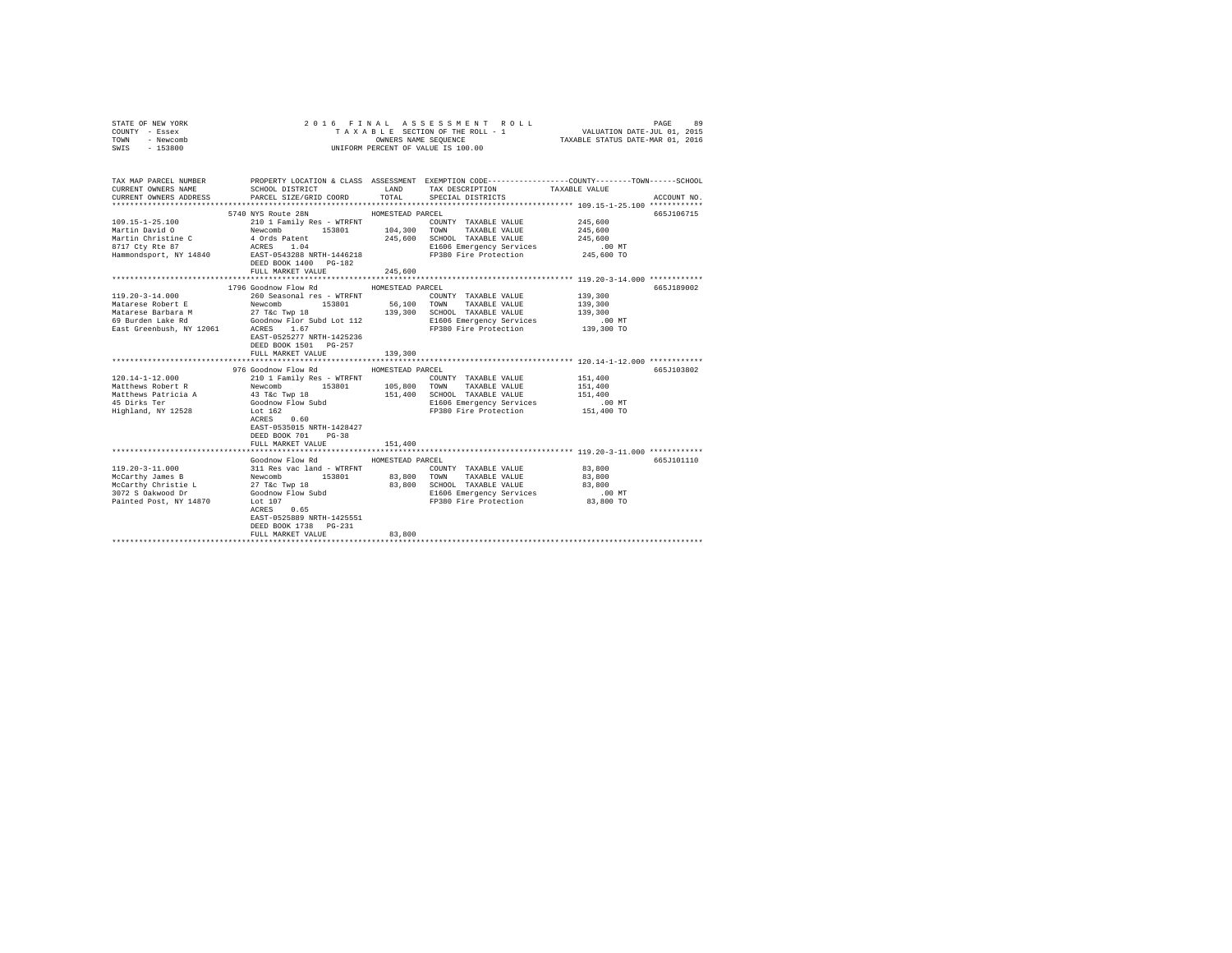| STATE OF NEW YORK<br>COUNTY - Essex<br>TOWN - Newcomb<br>$-153800$<br>SWIS                                                                                                                                                                                                                                                                                             |                                                                                                                                                                                                                                                                                          |                                        | 90 PAGE 90 PAGE 3 A S S E S S M E N T R O L L PAGE 90 PAGE 91 PAGE 91 PAGE 91 PAGE 91 PAGE 91 PAGE 91 PAGE 91 PAGE 91 PAGE 91 PAGE 91 PAGE 91 PAGE 91 PAGE 91 PAGE 91 PAGE 91 PAGE 91 PAGE 91 PAGE 91 PAGE 91 PAGE 91 PAGE 91<br>UNIFORM PERCENT OF VALUE IS 100.00 |                                                                                                                    |                          |
|------------------------------------------------------------------------------------------------------------------------------------------------------------------------------------------------------------------------------------------------------------------------------------------------------------------------------------------------------------------------|------------------------------------------------------------------------------------------------------------------------------------------------------------------------------------------------------------------------------------------------------------------------------------------|----------------------------------------|---------------------------------------------------------------------------------------------------------------------------------------------------------------------------------------------------------------------------------------------------------------------|--------------------------------------------------------------------------------------------------------------------|--------------------------|
| TAX MAP PARCEL NUMBER<br>CURRENT OWNERS NAME<br>CURRENT OWNERS ADDRESS                                                                                                                                                                                                                                                                                                 | SCHOOL DISTRICT LAND<br>PARCEL SIZE/GRID COORD                                                                                                                                                                                                                                           | TOTAL                                  | PROPERTY LOCATION & CLASS ASSESSMENT EXEMPTION CODE---------------COUNTY-------TOWN------SCHOOL<br>TAX DESCRIPTION TAXABLE VALUE<br>SPECIAL DISTRICTS                                                                                                               |                                                                                                                    | ACCOUNT NO.              |
|                                                                                                                                                                                                                                                                                                                                                                        |                                                                                                                                                                                                                                                                                          |                                        |                                                                                                                                                                                                                                                                     |                                                                                                                    |                          |
| $119.20 - 3 - 12.000$<br>McCarthy James B<br>McCarthy Christie L<br>3072 S Oakwood Dr<br>Painted Post, NY 14870                                                                                                                                                                                                                                                        | 1740 Goodnow Flow Rd MOMESTEAD PARCEL<br>210 1 Family Res - WTRFNT<br>Newcomb :<br>27 T&c Twp 18<br>Goodnow Flow Subd lot 10<br>2016 BAR Decision<br>ACRES 0.70                                                                                                                          |                                        | COUNTY TAXABLE VALUE<br>153801 100,000 TOWN TAXABLE VALUE<br>p 18 190,000 SCHOOL TAXABLE VALUE<br>E1606 Emergency Services<br>FP380 Fire Protection                                                                                                                 | 190,000<br>190,000<br>190,000<br>$.00$ MT<br>190,000 TO                                                            | 665J106401               |
|                                                                                                                                                                                                                                                                                                                                                                        | EAST-0526014 NRTH-1425623<br>DEED BOOK 1738 PG-231<br>FULL MARKET VALUE                                                                                                                                                                                                                  | 190,000                                |                                                                                                                                                                                                                                                                     |                                                                                                                    |                          |
|                                                                                                                                                                                                                                                                                                                                                                        |                                                                                                                                                                                                                                                                                          |                                        |                                                                                                                                                                                                                                                                     |                                                                                                                    |                          |
| $120.18 - 2 - 28.029$<br>McCoy Maja H Trust<br>c/o Guy & Maha McCoy<br>8 Fernbank Ave<br>Delmar, NY 12054<br>$120.18 - 2 - 15.000$<br>McCreight Jo Margaret Mewcomb 153801 108,300 TOWN TAXABLE VALUE<br>McCreight Leslie Ann<br>40 Parkwood Blvd<br>Hudson, NY 12534<br>PRIOR OWNER ON 3/01/2016 EAST-0535440 NRTH-1426688<br>Madlem Jennifer C DEED BOOK 1830 PG-105 | 1270 Goodnow Flow Rd<br>210 1 Family Res - WTRFNT<br>EAST-0536690 NRTH-1425996<br>DEED BOOK 1638 PG-43<br>FULL MARKET VALUE<br>1328 Goodnow Flow Rd MOMESTEAD PARCEL<br>260 Seasonal res - WTRFNT<br>46 T&c Twp 18<br>Goodnow Flow Subd Lot 34<br>Lestate to John McCreigh<br>ACRES 1.35 | HOMESTEAD PARCEL<br>576,200            | COUNTY TAXABLE VALUE<br>TOWN TAXABLE VALUE<br>576,200 SCHOOL TAXABLE VALUE<br>E1606 Emergency Services<br>FP380 Fire Protection<br>COUNTY TAXABLE VALUE<br>139,300 SCHOOL TAXABLE VALUE<br>E1606 Emergency Services<br>FP380 Fire Protection                        | 576,200<br>576,200<br>576,200<br>$.00$ MT<br>576,200 TO<br>139,300<br>139,300<br>139,300<br>$.00$ MT<br>139,300 TO | 665J104603<br>665J105303 |
|                                                                                                                                                                                                                                                                                                                                                                        | FULL MARKET VALUE                                                                                                                                                                                                                                                                        | 139,300                                |                                                                                                                                                                                                                                                                     |                                                                                                                    |                          |
|                                                                                                                                                                                                                                                                                                                                                                        |                                                                                                                                                                                                                                                                                          |                                        | **************************** 120.17-3-1.000 *************                                                                                                                                                                                                           |                                                                                                                    |                          |
| $120.17 - 3 - 1.000$<br>McDevitt Emmett R Jr<br>2270 Grand Blvd<br>Niskayuna, NY 12309                                                                                                                                                                                                                                                                                 | 75 Beaver Bay<br>260 Seasonal res - WTRFNT<br>Newcomb<br>153801<br>26 T&c Twp 18<br>Goodnow Flow Subd<br>Lot 306<br>ACRES 1.00<br>EAST-0528128 NRTH-1426954<br>DEED BOOK 1212 PG-311<br>FULL MARKET VALUE                                                                                | HOMESTEAD PARCEL<br>119,400<br>270,700 | COUNTY TAXABLE VALUE<br>TOWN TAXABLE VALUE<br>270,700 SCHOOL TAXABLE VALUE<br>E1606 Emergency Services<br>FP380 Fire Protection                                                                                                                                     | 270,700<br>270,700<br>270,700<br>.00MT<br>270,700 TO                                                               | 665J105612               |
|                                                                                                                                                                                                                                                                                                                                                                        |                                                                                                                                                                                                                                                                                          |                                        |                                                                                                                                                                                                                                                                     |                                                                                                                    |                          |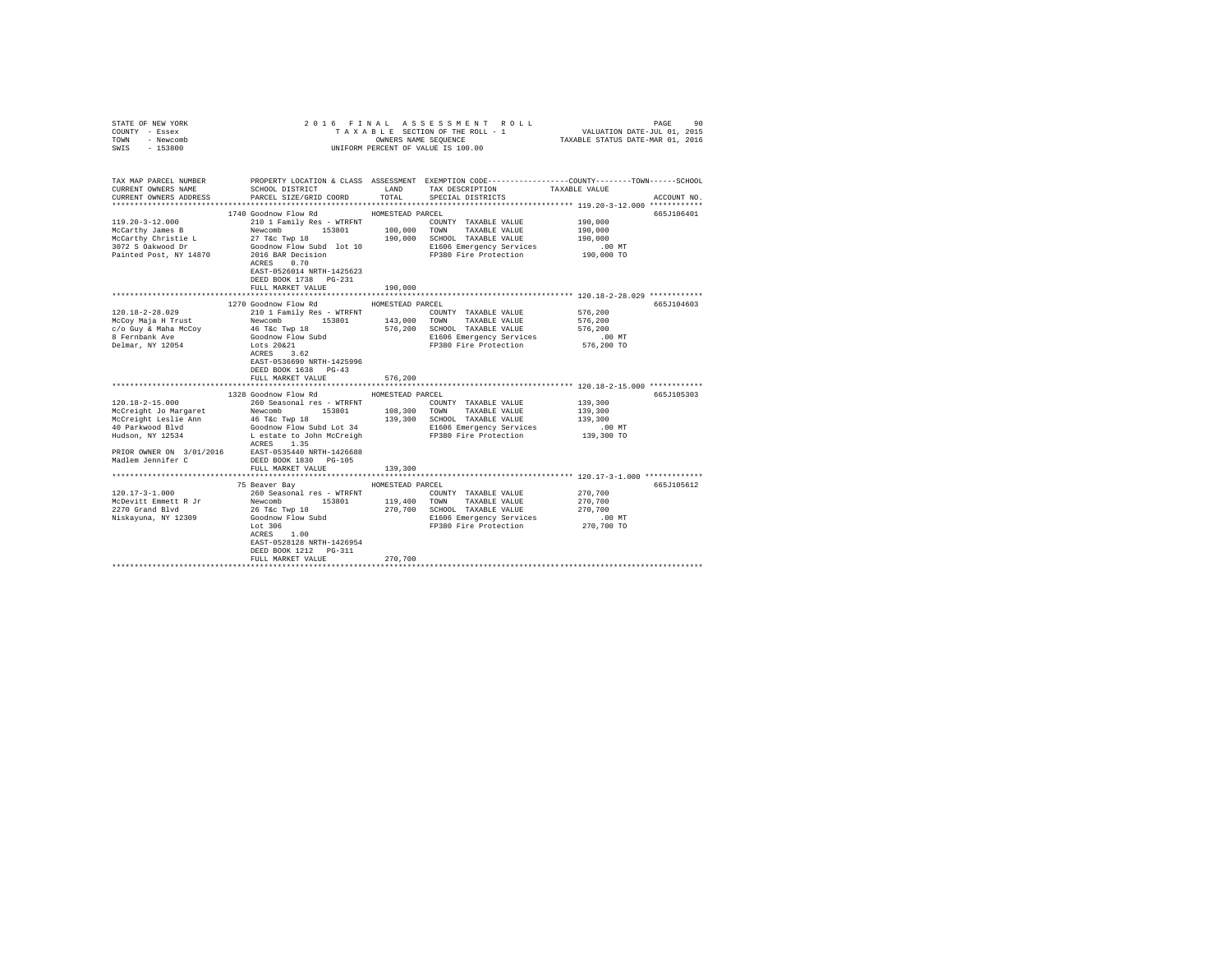| COUNTY - Essex<br>TOWN<br>- Newcomb<br>SWIS - 153800 |                                                                                                                                                                         | OWNERS NAME SEQUENCE      | TAXABLE SECTION OF THE ROLL - 1 VALUATION DATE-JUL 01, 2015<br>UNIFORM PERCENT OF VALUE IS 100.00 | TAXABLE STATUS DATE-MAR 01, 2016                             |             |
|------------------------------------------------------|-------------------------------------------------------------------------------------------------------------------------------------------------------------------------|---------------------------|---------------------------------------------------------------------------------------------------|--------------------------------------------------------------|-------------|
| CURRENT OWNERS NAME<br>CURRENT OWNERS ADDRESS        | TAX MAP PARCEL NUMBER PROPERTY LOCATION & CLASS ASSESSMENT EXEMPTION CODE---------------COUNTY-------TOWN------SCHOOL<br>SCHOOL DISTRICT LAND<br>PARCEL SIZE/GRID COORD | TOTAL                     | TAX DESCRIPTION<br>SPECIAL DISTRICTS                                                              | TAXABLE VALUE                                                | ACCOUNT NO. |
|                                                      | 1356 Goodnow Flow Rd MOMESTEAD PARCEL                                                                                                                                   |                           |                                                                                                   |                                                              | 665J100902  |
|                                                      |                                                                                                                                                                         |                           | COUNTY TAXABLE VALUE                                                                              | 149,300                                                      |             |
|                                                      |                                                                                                                                                                         |                           | TAXABLE VALUE                                                                                     | 149,300                                                      |             |
|                                                      |                                                                                                                                                                         |                           | 149,300 SCHOOL TAXABLE VALUE                                                                      | 149,300                                                      |             |
|                                                      |                                                                                                                                                                         |                           | E1606 Emergency Services                                                                          | .00 MT                                                       |             |
|                                                      |                                                                                                                                                                         |                           | FP380 Fire Protection 149,300 TO                                                                  |                                                              |             |
|                                                      | EAST-0534746 NRTH-1426826<br>DEED BOOK 326 PG-385                                                                                                                       |                           |                                                                                                   |                                                              |             |
|                                                      | FULL MARKET VALUE                                                                                                                                                       | 149,300                   |                                                                                                   |                                                              |             |
|                                                      | 19 Joseph Mount Ln HOMESTEAD PARCEL                                                                                                                                     |                           |                                                                                                   |                                                              | 665J106213  |
|                                                      |                                                                                                                                                                         |                           |                                                                                                   | 311,900                                                      |             |
|                                                      |                                                                                                                                                                         |                           |                                                                                                   | 311,900                                                      |             |
|                                                      |                                                                                                                                                                         |                           |                                                                                                   | 311,900                                                      |             |
|                                                      |                                                                                                                                                                         |                           |                                                                                                   | .00 MT                                                       |             |
| Doylestown, PA 18902                                 | Lot 243 1.2Ac<br>ACRES 2.20<br>EAST-0526242 NRTH-1428264<br>DEED BOOK 1716    PG-241                                                                                    | a Partidos III.<br>Notae  | FP380 Fire Protection 311,900 TO                                                                  |                                                              |             |
|                                                      | FULL MARKET VALUE<br>****************************                                                                                                                       | 311,900<br>************** |                                                                                                   | ******************************* 109.15-1-9.000 ************* |             |
|                                                      | 40 Fennessey Ln                                                                                                                                                         | HOMESTEAD PARCEL          |                                                                                                   |                                                              | 665J105414  |
|                                                      |                                                                                                                                                                         |                           |                                                                                                   |                                                              |             |
|                                                      |                                                                                                                                                                         |                           |                                                                                                   |                                                              |             |
|                                                      |                                                                                                                                                                         |                           |                                                                                                   |                                                              |             |
|                                                      |                                                                                                                                                                         |                           |                                                                                                   |                                                              |             |
|                                                      | DEED BOOK 864 PG-3                                                                                                                                                      |                           |                                                                                                   |                                                              |             |
|                                                      | FULL MARKET VALUE                                                                                                                                                       | 64,400                    |                                                                                                   |                                                              |             |
|                                                      |                                                                                                                                                                         |                           | ******************************* 120.13-1-34.001 ************                                      |                                                              |             |
|                                                      | 11 Woodys Rd                                                                                                                                                            | HOMESTEAD PARCEL          | COUNTY TAXABLE VALUE                                                                              |                                                              | 665J104410  |
|                                                      | 153801 150,000 TOWN                                                                                                                                                     |                           | TAXABLE VALUE                                                                                     | 180,000<br>180,000                                           |             |
|                                                      |                                                                                                                                                                         | 180,000                   | SCHOOL TAXABLE VALUE                                                                              | 180,000                                                      |             |
|                                                      |                                                                                                                                                                         |                           | E1606 Emergency Services                                                                          | .00 MT                                                       |             |
| New Paltz, NY 12561                                  | Lot 174                                                                                                                                                                 |                           | FP380 Fire Protection                                                                             | 180,000 TO                                                   |             |
|                                                      | ACRES 1.06<br>EAST-0533864 NRTH-1429033<br>DEED BOOK 1812 PG-319<br>FULL MARKET VALUE                                                                                   | 180,000                   |                                                                                                   |                                                              |             |
|                                                      |                                                                                                                                                                         |                           |                                                                                                   |                                                              |             |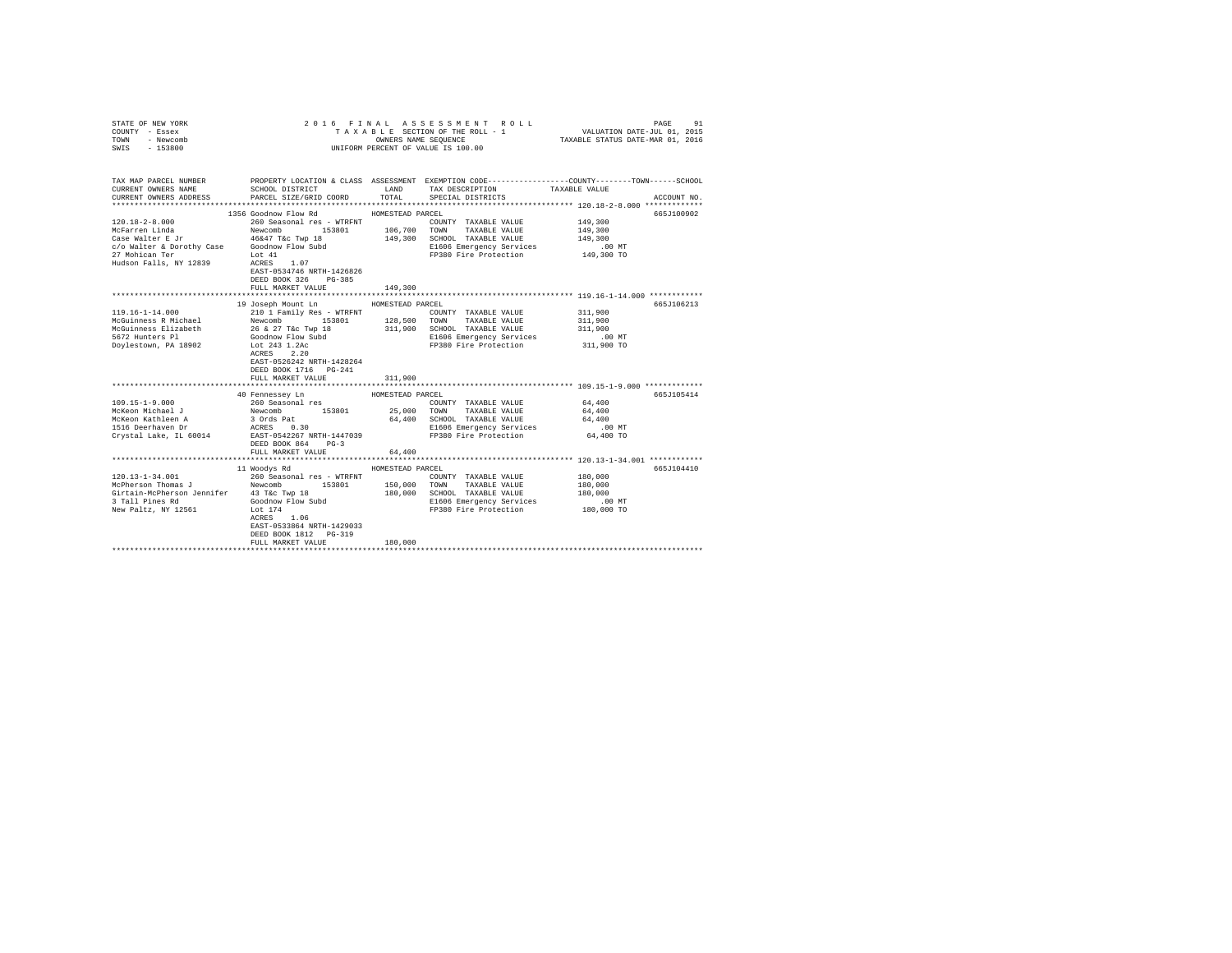| STATE OF NEW YORK<br>COUNTY - Essex<br>TOWN - Newcomb<br>SWIS - 153800 |                                                                                                                                                                                                                                                                                                  |                  | 2016 FINAL ASSESSMENT ROLL VALUATION DATE-JUL 01, 2015<br>TAXABLE SECTION OF THE ROLL - 1 VALUATION DATE-JUL 01, 2015<br>TAXABLE STATUS DATE-MAR 01, 2016<br>UNIFORM PERCENT OF VALUE IS 100.00 |                                                                          |             |
|------------------------------------------------------------------------|--------------------------------------------------------------------------------------------------------------------------------------------------------------------------------------------------------------------------------------------------------------------------------------------------|------------------|-------------------------------------------------------------------------------------------------------------------------------------------------------------------------------------------------|--------------------------------------------------------------------------|-------------|
| TAX MAP PARCEL NUMBER<br>CURRENT OWNERS NAME<br>CURRENT OWNERS ADDRESS | PROPERTY LOCATION & CLASS ASSESSMENT EXEMPTION CODE---------------COUNTY-------TOWN------SCHOOL<br>SCHOOL DISTRICT<br>PARCEL SIZE/GRID COORD                                                                                                                                                     | LAND<br>TOTAL    | TAX DESCRIPTION TAXABLE VALUE<br>SPECIAL DISTRICTS                                                                                                                                              |                                                                          | ACCOUNT NO. |
|                                                                        | 5442 NYS Route 28N HOMESTEAD PARCEL                                                                                                                                                                                                                                                              |                  |                                                                                                                                                                                                 |                                                                          | 665J104902  |
|                                                                        |                                                                                                                                                                                                                                                                                                  |                  |                                                                                                                                                                                                 |                                                                          |             |
|                                                                        |                                                                                                                                                                                                                                                                                                  |                  |                                                                                                                                                                                                 | $\begin{array}{cccc} 15\, ,000 & 0 & 0 \\ 0 & 30\, ,480 & 0 \end{array}$ |             |
|                                                                        |                                                                                                                                                                                                                                                                                                  |                  |                                                                                                                                                                                                 | $0 \t 0 \t 30,000$                                                       |             |
|                                                                        |                                                                                                                                                                                                                                                                                                  |                  |                                                                                                                                                                                                 | 188,200                                                                  |             |
|                                                                        |                                                                                                                                                                                                                                                                                                  |                  |                                                                                                                                                                                                 | 172.720                                                                  |             |
|                                                                        |                                                                                                                                                                                                                                                                                                  |                  | SCHOOL TAXABLE VALUE                                                                                                                                                                            | 173,200                                                                  |             |
|                                                                        | EAST-0549979 NRTH-1446399<br>DEED BOOK 1199 PG-237                                                                                                                                                                                                                                               |                  | E1606 Emergency Services<br>FP380 Fire Protection 203,200 TO                                                                                                                                    | .00MT                                                                    |             |
|                                                                        | FULL MARKET VALUE                                                                                                                                                                                                                                                                                | 203,200          |                                                                                                                                                                                                 |                                                                          |             |
|                                                                        |                                                                                                                                                                                                                                                                                                  |                  |                                                                                                                                                                                                 |                                                                          |             |
|                                                                        | 18 High Ledge Ln                                                                                                                                                                                                                                                                                 | HOMESTEAD PARCEL |                                                                                                                                                                                                 |                                                                          | 665J107201  |
| $120.13 - 1 - 29.000$                                                  |                                                                                                                                                                                                                                                                                                  |                  | COUNTY TAXABLE VALUE 142,100                                                                                                                                                                    |                                                                          |             |
| McVoy Cullen S                                                         |                                                                                                                                                                                                                                                                                                  |                  | 153801 112,100 TOWN TAXABLE VALUE                                                                                                                                                               | 142,100                                                                  |             |
| Kim Elizabeth<br>20 Prospect Ter                                       |                                                                                                                                                                                                                                                                                                  |                  |                                                                                                                                                                                                 | 142,100                                                                  |             |
|                                                                        |                                                                                                                                                                                                                                                                                                  |                  | 142,100 SCHOOL TAXABLE VALUE<br>E1606 Emergency Services                                                                                                                                        | $.00$ MT                                                                 |             |
| Montclair. NJ 07042                                                    | ACRES 0.60<br>EAST-0531010 NRTH-1428420<br>DEED BOOK 643 PG-177                                                                                                                                                                                                                                  |                  | FP380 Fire Protection 142,100 TO                                                                                                                                                                |                                                                          |             |
|                                                                        | FULL MARKET VALUE                                                                                                                                                                                                                                                                                | 142,100          |                                                                                                                                                                                                 |                                                                          |             |
|                                                                        |                                                                                                                                                                                                                                                                                                  |                  |                                                                                                                                                                                                 |                                                                          |             |
|                                                                        | Goodnow Flow Rd                                                                                                                                                                                                                                                                                  | HOMESTEAD PARCEL |                                                                                                                                                                                                 |                                                                          | 665J106201  |
| $120.13 - 1 - 30.000$                                                  |                                                                                                                                                                                                                                                                                                  |                  |                                                                                                                                                                                                 | 106,100                                                                  |             |
| McVoy Cullen S                                                         |                                                                                                                                                                                                                                                                                                  |                  |                                                                                                                                                                                                 | 106,100                                                                  |             |
| Kim Elizabeth                                                          |                                                                                                                                                                                                                                                                                                  |                  |                                                                                                                                                                                                 | 106,100                                                                  |             |
| 20 Prospect Ter                                                        |                                                                                                                                                                                                                                                                                                  |                  | E1606 Emergency Services .00 MT<br>FP380 Fire Protection .00 TO 106,100 TO                                                                                                                      |                                                                          |             |
| Montclair, NJ 07042                                                    | SOLUTION FOR A COUNTY TAXABLE VALUE<br>NOW TOWN TOWN TAXABLE VALUE<br>THE VALUE OF THE SERVICE OF THE SERVICE OF THE SERVICE<br>2 TEC TWP 18<br>106,100 SCHOOL TAXABLE VALUE<br>COORNOW FLOW SUND<br>LOCOL TAXABLE VALUE<br>LOCOL TAYABLE VA<br>EAST-0531119 NRTH-1428436<br>DEED BOOK 937 PG-83 |                  |                                                                                                                                                                                                 |                                                                          |             |
|                                                                        | FULL MARKET VALUE                                                                                                                                                                                                                                                                                | 106,100          | ********************************** 110.17-2-41.120 ************                                                                                                                                 |                                                                          |             |
|                                                                        | 152 Chaisson Rd                                                                                                                                                                                                                                                                                  | HOMESTEAD PARCEL |                                                                                                                                                                                                 |                                                                          | 665J180010  |
| $110.17 - 2 - 41.120$                                                  | 281 Multiple res                                                                                                                                                                                                                                                                                 |                  | COUNTY TAXABLE VALUE                                                                                                                                                                            | 150,800                                                                  |             |
|                                                                        |                                                                                                                                                                                                                                                                                                  |                  | 153801 56,100 TOWN TAXABLE VALUE                                                                                                                                                                | 150,800                                                                  |             |
|                                                                        |                                                                                                                                                                                                                                                                                                  |                  | 150,800 SCHOOL TAXABLE VALUE                                                                                                                                                                    | 150,800                                                                  |             |
|                                                                        |                                                                                                                                                                                                                                                                                                  |                  |                                                                                                                                                                                                 |                                                                          |             |
|                                                                        |                                                                                                                                                                                                                                                                                                  |                  |                                                                                                                                                                                                 |                                                                          |             |
|                                                                        | FULL MARKET VALUE                                                                                                                                                                                                                                                                                | 150,800          |                                                                                                                                                                                                 |                                                                          |             |
|                                                                        |                                                                                                                                                                                                                                                                                                  |                  |                                                                                                                                                                                                 |                                                                          |             |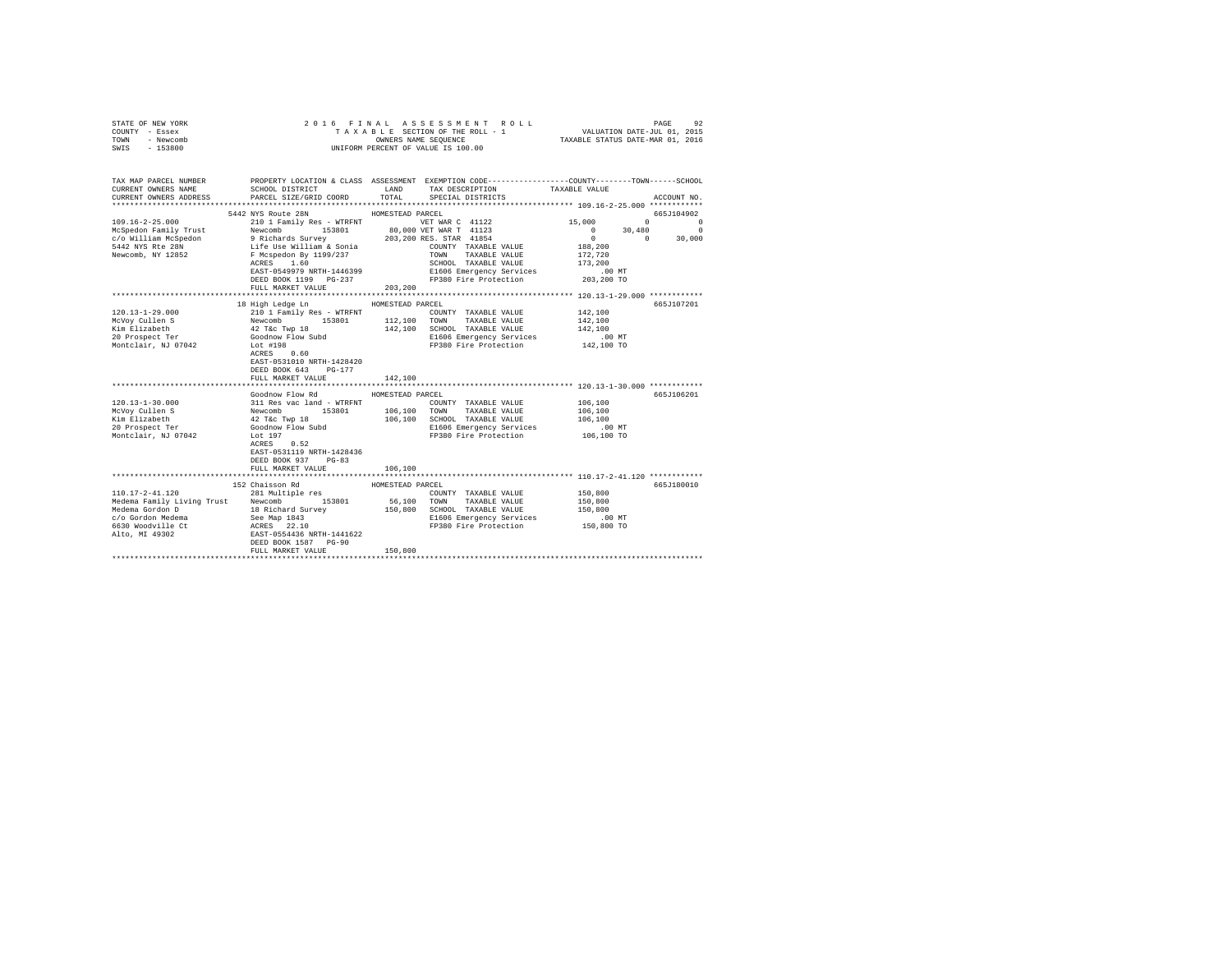| STATE OF NEW YORK                                                                                                                                                                                                                                    |                                           |                      |                                                                                                                                                                                                                                                                                                                                                                                                                        |                                               |             |
|------------------------------------------------------------------------------------------------------------------------------------------------------------------------------------------------------------------------------------------------------|-------------------------------------------|----------------------|------------------------------------------------------------------------------------------------------------------------------------------------------------------------------------------------------------------------------------------------------------------------------------------------------------------------------------------------------------------------------------------------------------------------|-----------------------------------------------|-------------|
| COUNTY - Essex                                                                                                                                                                                                                                       |                                           |                      |                                                                                                                                                                                                                                                                                                                                                                                                                        |                                               |             |
| TOWN - Newcomb                                                                                                                                                                                                                                       |                                           |                      | OWNERS NAME SEQUENCE<br>UNIFORM PERCENT OF VALUE IS 100.00                                                                                                                                                                                                                                                                                                                                                             |                                               |             |
| SWIS - 153800                                                                                                                                                                                                                                        |                                           |                      |                                                                                                                                                                                                                                                                                                                                                                                                                        |                                               |             |
|                                                                                                                                                                                                                                                      |                                           |                      |                                                                                                                                                                                                                                                                                                                                                                                                                        |                                               |             |
|                                                                                                                                                                                                                                                      |                                           |                      |                                                                                                                                                                                                                                                                                                                                                                                                                        |                                               |             |
| TAX MAP PARCEL NUMBER PROPERTY LOCATION & CLASS ASSESSMENT EXEMPTION CODE---------------COUNTY-------TOWN------SCHOOL                                                                                                                                |                                           |                      | LAND TAX DESCRIPTION                                                                                                                                                                                                                                                                                                                                                                                                   |                                               |             |
| CURRENT OWNERS NAME<br>CURRENT OWNERS ADDRESS                                                                                                                                                                                                        | SCHOOL DISTRICT<br>PARCEL SIZE/GRID COORD | TOTAL                | SPECIAL DISTRICTS                                                                                                                                                                                                                                                                                                                                                                                                      | TAXABLE VALUE                                 | ACCOUNT NO. |
|                                                                                                                                                                                                                                                      |                                           |                      |                                                                                                                                                                                                                                                                                                                                                                                                                        |                                               |             |
|                                                                                                                                                                                                                                                      |                                           |                      |                                                                                                                                                                                                                                                                                                                                                                                                                        |                                               | 665J106511  |
| 109.16-6-11.100                                                                                                                                                                                                                                      | Stubing Ln                                | NON-HOMESTEAD PARCEL | $\begin{tabular}{l c c c c} \hline 311 Res & see & and & \texttt{WTRFNT} & \texttt{COMNT} & \texttt{TXXABLE} & \texttt{VALUE} & 125,000 \\ \hline \texttt{Newcomb} & 153801 & 396 & \texttt{TOWN} & \texttt{TXXABLE} & \texttt{VALUE} & 125,000 \\ \hline \texttt{H} & \texttt{Twp} & 27 \text{ Tsec} & \texttt{Pur} & \texttt{R8} & 125,000 \\ \hline \texttt{B} & \texttt{S} & \texttt{D} & \texttt{S} & \texttt{S}$ |                                               |             |
| Menssing LLC                                                                                                                                                                                                                                         |                                           |                      |                                                                                                                                                                                                                                                                                                                                                                                                                        |                                               |             |
|                                                                                                                                                                                                                                                      |                                           |                      |                                                                                                                                                                                                                                                                                                                                                                                                                        |                                               |             |
| $c$ /o Steven M Stubing<br>121 Hunter St<br>121 Hunter St                                                                                                                                                                                            |                                           |                      |                                                                                                                                                                                                                                                                                                                                                                                                                        |                                               |             |
| Glens Falls, NY 12801                                                                                                                                                                                                                                |                                           |                      |                                                                                                                                                                                                                                                                                                                                                                                                                        | 00 MT.<br>125,000 TO                          |             |
|                                                                                                                                                                                                                                                      | EAST-0551678 NRTH-1447495                 |                      |                                                                                                                                                                                                                                                                                                                                                                                                                        |                                               |             |
|                                                                                                                                                                                                                                                      | DEED BOOK 1749    PG-311                  |                      |                                                                                                                                                                                                                                                                                                                                                                                                                        |                                               |             |
|                                                                                                                                                                                                                                                      | FULL MARKET VALUE                         | 125,000              |                                                                                                                                                                                                                                                                                                                                                                                                                        |                                               |             |
|                                                                                                                                                                                                                                                      |                                           |                      |                                                                                                                                                                                                                                                                                                                                                                                                                        |                                               |             |
|                                                                                                                                                                                                                                                      | Stubing Ln                                | NON-HOMESTEAD PARCEL |                                                                                                                                                                                                                                                                                                                                                                                                                        |                                               | 665Z014006  |
|                                                                                                                                                                                                                                                      |                                           |                      |                                                                                                                                                                                                                                                                                                                                                                                                                        | 25,500                                        |             |
|                                                                                                                                                                                                                                                      |                                           |                      |                                                                                                                                                                                                                                                                                                                                                                                                                        | 25,500                                        |             |
|                                                                                                                                                                                                                                                      |                                           |                      |                                                                                                                                                                                                                                                                                                                                                                                                                        | 25,500                                        |             |
|                                                                                                                                                                                                                                                      |                                           |                      |                                                                                                                                                                                                                                                                                                                                                                                                                        | $.00$ MT                                      |             |
| 109.16-6-11.200<br>Menssing LLC<br>Menssing LLC<br>Menssing LLC<br>Menssing LLC<br>11 Res vac land<br>153801<br>25,500 CONTY TAXABLE VALUE<br>26,500 CONTY TAXABLE VALUE<br>26,500 CONTY TAXABLE VALUE<br>27,500 CONTY TAXABLE VALUE<br>27,500 CONTY |                                           |                      |                                                                                                                                                                                                                                                                                                                                                                                                                        | 25,500 TO                                     |             |
|                                                                                                                                                                                                                                                      | EAST-0551813 NRTH-1447010                 |                      |                                                                                                                                                                                                                                                                                                                                                                                                                        |                                               |             |
|                                                                                                                                                                                                                                                      | DEED BOOK 1749    PG-311                  |                      |                                                                                                                                                                                                                                                                                                                                                                                                                        |                                               |             |
|                                                                                                                                                                                                                                                      | FULL MARKET VALUE                         | 25,500               |                                                                                                                                                                                                                                                                                                                                                                                                                        |                                               |             |
|                                                                                                                                                                                                                                                      |                                           |                      |                                                                                                                                                                                                                                                                                                                                                                                                                        | **************** 109.16-6-11.300 ************ |             |
|                                                                                                                                                                                                                                                      | Stubing Ln                                | NON-HOMESTEAD PARCEL |                                                                                                                                                                                                                                                                                                                                                                                                                        |                                               | 665Z014007  |
|                                                                                                                                                                                                                                                      |                                           |                      |                                                                                                                                                                                                                                                                                                                                                                                                                        |                                               |             |
|                                                                                                                                                                                                                                                      |                                           |                      |                                                                                                                                                                                                                                                                                                                                                                                                                        |                                               |             |
|                                                                                                                                                                                                                                                      |                                           |                      |                                                                                                                                                                                                                                                                                                                                                                                                                        |                                               |             |
|                                                                                                                                                                                                                                                      |                                           |                      |                                                                                                                                                                                                                                                                                                                                                                                                                        |                                               |             |
|                                                                                                                                                                                                                                                      |                                           |                      |                                                                                                                                                                                                                                                                                                                                                                                                                        |                                               |             |
|                                                                                                                                                                                                                                                      | EAST-0551775 NRTH-1446663                 |                      |                                                                                                                                                                                                                                                                                                                                                                                                                        |                                               |             |
|                                                                                                                                                                                                                                                      | DEED BOOK 1749 PG-311                     |                      |                                                                                                                                                                                                                                                                                                                                                                                                                        |                                               |             |
|                                                                                                                                                                                                                                                      | FULL MARKET VALUE                         | 25,300               |                                                                                                                                                                                                                                                                                                                                                                                                                        |                                               |             |
|                                                                                                                                                                                                                                                      |                                           |                      |                                                                                                                                                                                                                                                                                                                                                                                                                        |                                               |             |
|                                                                                                                                                                                                                                                      | Stubing Ln MON-HOMESTEAD PARCEL           |                      |                                                                                                                                                                                                                                                                                                                                                                                                                        |                                               | 665Z014008  |
|                                                                                                                                                                                                                                                      |                                           |                      | COUNTY TAXABLE VALUE 85,100                                                                                                                                                                                                                                                                                                                                                                                            |                                               |             |
|                                                                                                                                                                                                                                                      |                                           |                      |                                                                                                                                                                                                                                                                                                                                                                                                                        | 85,100                                        |             |
|                                                                                                                                                                                                                                                      |                                           |                      | 85,100 SCHOOL TAXABLE VALUE                                                                                                                                                                                                                                                                                                                                                                                            | 85,100                                        |             |
|                                                                                                                                                                                                                                                      |                                           |                      | E1606 Emergency Services 6.00 MT<br>FP380 Fire Protection 685,100 TO                                                                                                                                                                                                                                                                                                                                                   |                                               |             |
|                                                                                                                                                                                                                                                      |                                           |                      |                                                                                                                                                                                                                                                                                                                                                                                                                        |                                               |             |
|                                                                                                                                                                                                                                                      | EAST-0551506 NRTH-1446897                 |                      |                                                                                                                                                                                                                                                                                                                                                                                                                        |                                               |             |
|                                                                                                                                                                                                                                                      | DEED BOOK 1749 PG-311                     |                      |                                                                                                                                                                                                                                                                                                                                                                                                                        |                                               |             |
|                                                                                                                                                                                                                                                      | FULL MARKET VALUE                         | 85,100               |                                                                                                                                                                                                                                                                                                                                                                                                                        |                                               |             |
|                                                                                                                                                                                                                                                      |                                           |                      |                                                                                                                                                                                                                                                                                                                                                                                                                        |                                               |             |
|                                                                                                                                                                                                                                                      |                                           |                      |                                                                                                                                                                                                                                                                                                                                                                                                                        |                                               | 665J106508  |
|                                                                                                                                                                                                                                                      |                                           |                      |                                                                                                                                                                                                                                                                                                                                                                                                                        |                                               |             |
|                                                                                                                                                                                                                                                      |                                           |                      |                                                                                                                                                                                                                                                                                                                                                                                                                        |                                               |             |
|                                                                                                                                                                                                                                                      |                                           |                      |                                                                                                                                                                                                                                                                                                                                                                                                                        |                                               |             |
|                                                                                                                                                                                                                                                      |                                           |                      |                                                                                                                                                                                                                                                                                                                                                                                                                        |                                               |             |
|                                                                                                                                                                                                                                                      |                                           |                      |                                                                                                                                                                                                                                                                                                                                                                                                                        |                                               |             |
|                                                                                                                                                                                                                                                      |                                           |                      |                                                                                                                                                                                                                                                                                                                                                                                                                        |                                               |             |
|                                                                                                                                                                                                                                                      | FULL MARKET VALUE                         | 48,500               |                                                                                                                                                                                                                                                                                                                                                                                                                        |                                               |             |
|                                                                                                                                                                                                                                                      |                                           |                      |                                                                                                                                                                                                                                                                                                                                                                                                                        |                                               |             |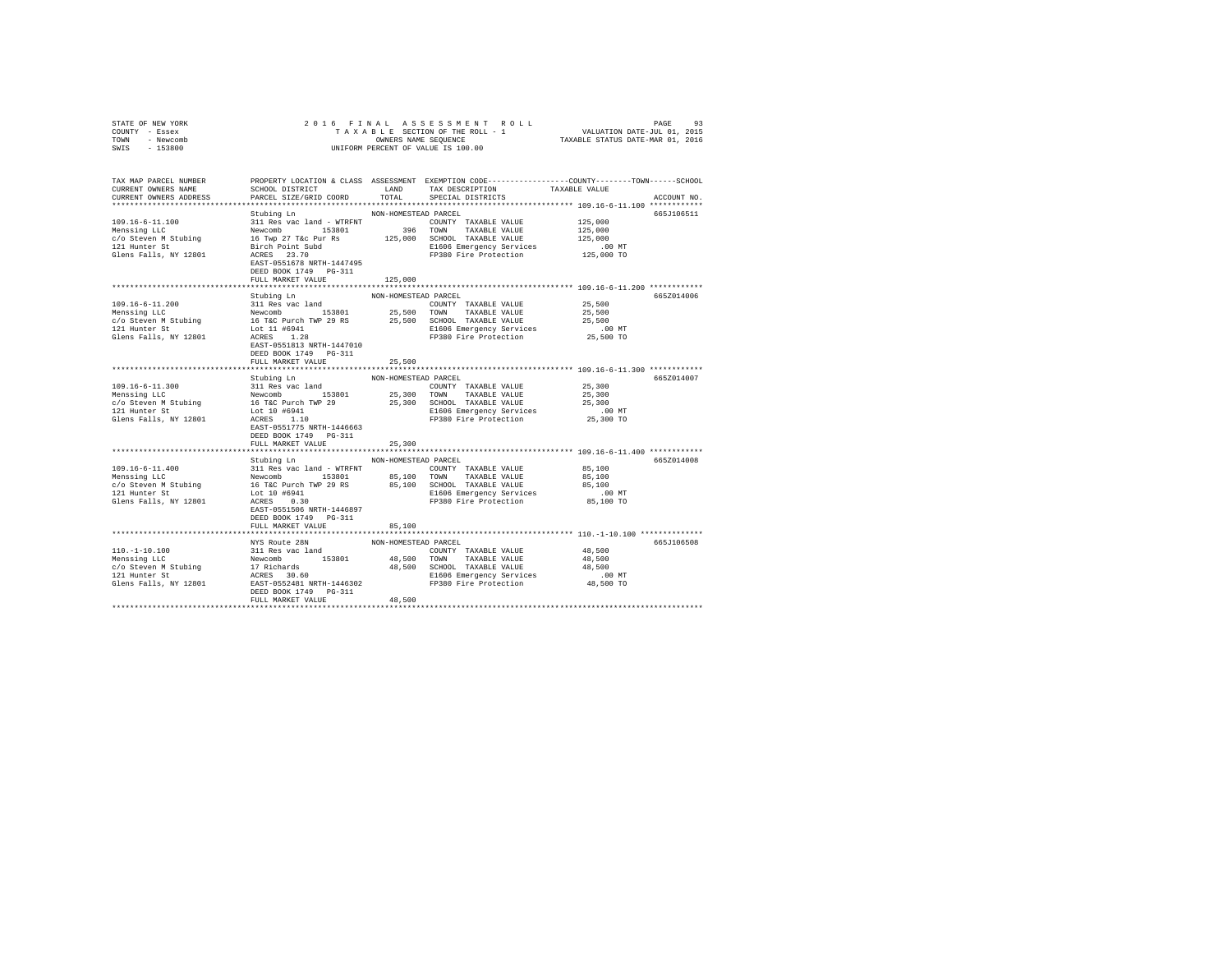| COUNTY - Essex<br>TOWN - Newcomb<br>SWIS - 153800                      |                                                                                                                                                                                                                                         |                  | UNIFORM PERCENT OF VALUE IS 100.00                                                                                                                 |                    |               |
|------------------------------------------------------------------------|-----------------------------------------------------------------------------------------------------------------------------------------------------------------------------------------------------------------------------------------|------------------|----------------------------------------------------------------------------------------------------------------------------------------------------|--------------------|---------------|
| TAX MAP PARCEL NUMBER<br>CURRENT OWNERS NAME<br>CURRENT OWNERS ADDRESS | SCHOOL DISTRICT<br>PARCEL SIZE/GRID COORD                                                                                                                                                                                               |                  | PROPERTY LOCATION & CLASS ASSESSMENT EXEMPTION CODE---------------COUNTY-------TOWN------SCHOOL<br>LAND TAX DESCRIPTION<br>TOTAL SPECIAL DISTRICTS | TAXABLE VALUE      | ACCOUNT NO.   |
|                                                                        |                                                                                                                                                                                                                                         |                  |                                                                                                                                                    |                    |               |
|                                                                        | Goodnow Flow Rd MOMESTEAD PARCEL                                                                                                                                                                                                        |                  |                                                                                                                                                    |                    | 665J103915    |
| $120.17 - 2 - 41.000$                                                  |                                                                                                                                                                                                                                         |                  | COUNTY TAXABLE VALUE                                                                                                                               | 6,400<br>6,400     |               |
| Metzgar Mitchell S                                                     |                                                                                                                                                                                                                                         |                  |                                                                                                                                                    |                    |               |
| 470 Locke Rd                                                           |                                                                                                                                                                                                                                         |                  | 6,400 SCHOOL TAXABLE VALUE                                                                                                                         | 6,400              |               |
| Groton, NY 13073                                                       | Lot 62                                                                                                                                                                                                                                  |                  | E1606 Emergency Services<br>FP380 Fire Protection                                                                                                  | .00 MT<br>6,400 TO |               |
|                                                                        | ACRES 0.20                                                                                                                                                                                                                              |                  |                                                                                                                                                    |                    |               |
|                                                                        | EAST-0532589 NRTH-1426644                                                                                                                                                                                                               |                  |                                                                                                                                                    |                    |               |
|                                                                        | DEED BOOK 1036 PG-253                                                                                                                                                                                                                   |                  |                                                                                                                                                    |                    |               |
|                                                                        | FULL MARKET VALUE                                                                                                                                                                                                                       | 6,400            |                                                                                                                                                    |                    |               |
|                                                                        |                                                                                                                                                                                                                                         |                  |                                                                                                                                                    |                    |               |
|                                                                        | 1442 Goodnow Flow Rd                                                                                                                                                                                                                    | HOMESTEAD PARCEL |                                                                                                                                                    |                    | 665J104001    |
| $120.17 - 2 - 42.000$                                                  | 210 1 Family Res - WTRFNT                                                                                                                                                                                                               |                  | COUNTY TAXABLE VALUE                                                                                                                               | 174,000            |               |
|                                                                        |                                                                                                                                                                                                                                         |                  |                                                                                                                                                    | 174,000            |               |
|                                                                        |                                                                                                                                                                                                                                         |                  |                                                                                                                                                    | 174,000            |               |
|                                                                        |                                                                                                                                                                                                                                         |                  | E1606 Emergency Services 6.00 MT<br>FP380 Fire Protection 174,000 TO                                                                               |                    |               |
|                                                                        |                                                                                                                                                                                                                                         |                  |                                                                                                                                                    |                    |               |
|                                                                        | EAST-0532701 NRTH-1426655                                                                                                                                                                                                               |                  |                                                                                                                                                    |                    |               |
|                                                                        | DEED BOOK 1036 PG-253                                                                                                                                                                                                                   |                  |                                                                                                                                                    |                    |               |
|                                                                        | FULL MARKET VALUE                                                                                                                                                                                                                       | 174,000          |                                                                                                                                                    |                    |               |
|                                                                        |                                                                                                                                                                                                                                         |                  |                                                                                                                                                    |                    |               |
|                                                                        | 5768 NYS Route 28N HOMESTEAD PARCEL                                                                                                                                                                                                     |                  |                                                                                                                                                    |                    | 665J103711    |
| 109.15-1-23.110                                                        |                                                                                                                                                                                                                                         |                  |                                                                                                                                                    | $\sim$ 0           | $0 \t 30.000$ |
| Miga Family Trust                                                      |                                                                                                                                                                                                                                         |                  |                                                                                                                                                    | 343,500            |               |
| Miga Lorraine R<br>PO Box 291                                          | 3 Ords Patent<br>Also 1142/90<br>ACRES 4.60                                                                                                                                                                                             |                  | 343,500 TOWN TAXABLE VALUE<br>SCHOOL TAXABLE VALUE                                                                                                 | 343,500<br>313,500 |               |
| Newcomb, NY 12852                                                      |                                                                                                                                                                                                                                         |                  | E1606 Emergency Services                                                                                                                           | $.00$ MT           |               |
|                                                                        | EAST-0542872 NRTH-1446303 FP380 Fire Protection 343,500 TO                                                                                                                                                                              |                  |                                                                                                                                                    |                    |               |
|                                                                        | DEED BOOK 1768 PG-201                                                                                                                                                                                                                   |                  |                                                                                                                                                    |                    |               |
|                                                                        | FULL MARKET VALUE                                                                                                                                                                                                                       | 343,500          |                                                                                                                                                    |                    |               |
|                                                                        |                                                                                                                                                                                                                                         |                  |                                                                                                                                                    |                    |               |
|                                                                        | 1418 Goodnow Flow Rd                                                                                                                                                                                                                    | HOMESTEAD PARCEL |                                                                                                                                                    |                    | 665J106806    |
| 120.17-2-46.000                                                        | 210 1 Family Res - WTRFNT                                                                                                                                                                                                               |                  | COUNTY TAXABLE VALUE 247,400                                                                                                                       |                    |               |
| Milcarek Mark L                                                        | Newcomb                                                                                                                                                                                                                                 |                  | 153801 169,200 TOWN TAXABLE VALUE                                                                                                                  | 247,400            |               |
|                                                                        | Milcarek War and the control of the Twp 18<br>Tumminello Joanne T<br>7770 W Bergen Rd<br>Concord Control Control Control Control Control Control Control Control Control Control Control Control Control Control Control Control Contro |                  | 247,400 SCHOOL TAXABLE VALUE<br>E1606 Emergency Services                                                                                           | 247,400            |               |
|                                                                        |                                                                                                                                                                                                                                         |                  | FP380 Fire Protection 247,400 TO                                                                                                                   | .00MT              |               |
| Bergen, NY 14416 Lot 57                                                | ACRES 1.33 BANK NBTOFN                                                                                                                                                                                                                  |                  |                                                                                                                                                    |                    |               |
|                                                                        | EAST-0533169 NRTH-1427068                                                                                                                                                                                                               |                  |                                                                                                                                                    |                    |               |
|                                                                        | DEED BOOK 1789 PG-311                                                                                                                                                                                                                   |                  |                                                                                                                                                    |                    |               |
|                                                                        | FULL MARKET VALUE                                                                                                                                                                                                                       | 247,400          |                                                                                                                                                    |                    |               |
|                                                                        |                                                                                                                                                                                                                                         |                  |                                                                                                                                                    |                    |               |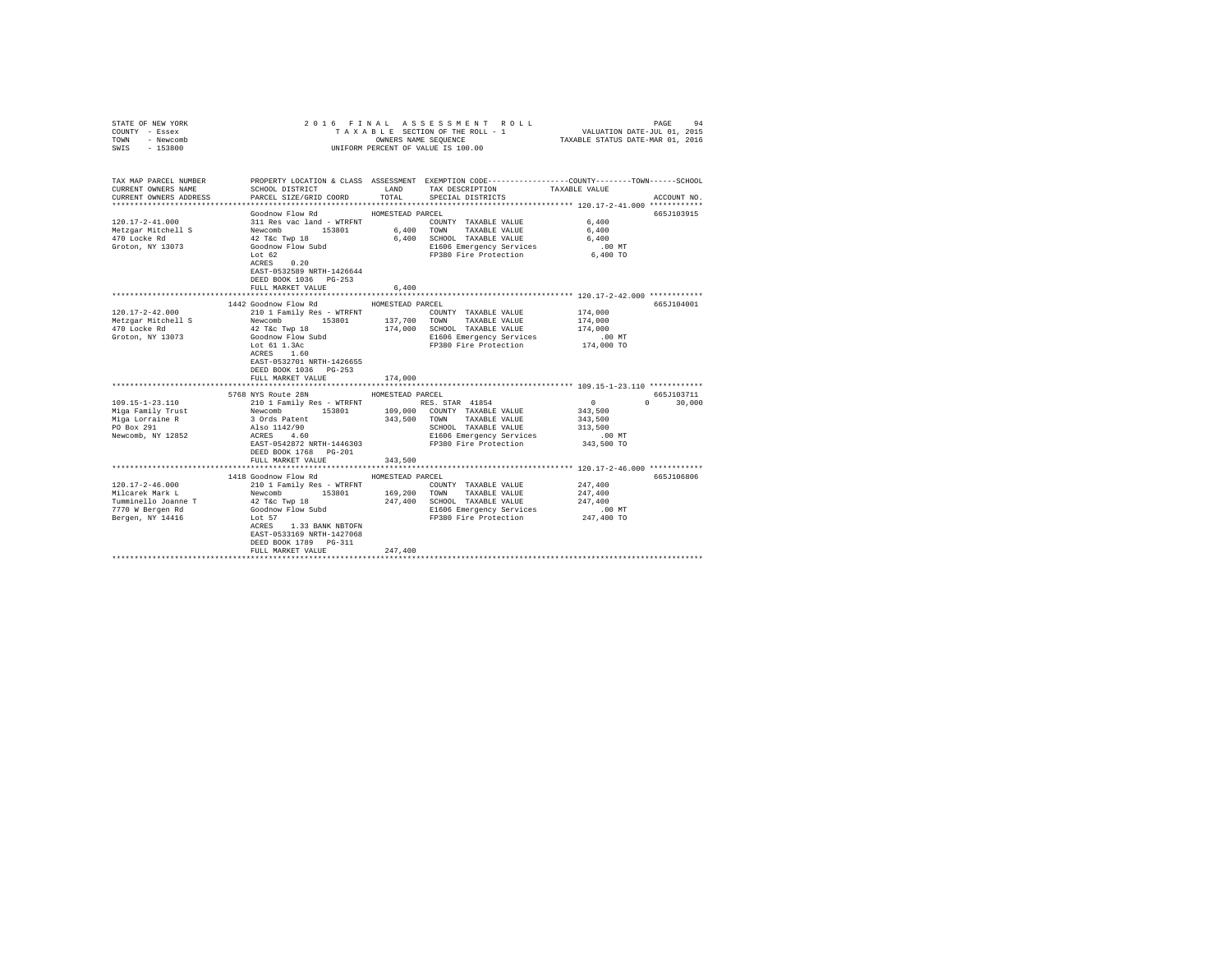| STATE OF NEW YORK<br>COUNTY - Essex<br>TOWN - Newcomb<br>SWIS - 153800                                                                     | 2016 FINAL ASSESSMENT R<br>TAXABLE SECTION OF THE ROLL - 1<br>ONNERS NAME SEQUENCE<br>UNIFORM PERCENT OF VALUE IS 100.00<br>2016 FINAL ASSESSMENT ROLL |                  |  |                                 |               |             |
|--------------------------------------------------------------------------------------------------------------------------------------------|--------------------------------------------------------------------------------------------------------------------------------------------------------|------------------|--|---------------------------------|---------------|-------------|
| TAX MAP PARCEL NUMBER PROPERTY LOCATION & CLASS ASSESSMENT EXEMPTION CODE--------------COUNTY-------TOWN-----SCHOOL<br>CURRENT OWNERS NAME | SCHOOL DISTRICT TAND TAX DESCRIPTION                                                                                                                   |                  |  | TAXABLE VALUE                   |               |             |
| CURRENT OWNERS ADDRESS . PARCEL SIZE/GRID COORD . INN TOTAL SPECIAL DISTRICTS                                                              |                                                                                                                                                        |                  |  |                                 |               | ACCOUNT NO. |
|                                                                                                                                            |                                                                                                                                                        |                  |  |                                 |               |             |
|                                                                                                                                            | 127 Chaisson Rd                                                                                                                                        | HOMESTEAD PARCEL |  |                                 |               | 665J105105  |
|                                                                                                                                            |                                                                                                                                                        |                  |  |                                 |               |             |
|                                                                                                                                            |                                                                                                                                                        |                  |  |                                 |               |             |
|                                                                                                                                            |                                                                                                                                                        |                  |  |                                 |               |             |
|                                                                                                                                            |                                                                                                                                                        |                  |  |                                 |               |             |
|                                                                                                                                            | EAST-0554746 NRTH-1442476<br>DEED BOOK 1639 PG-86<br>FULL MARKET VALUE                                                                                 | 83,700           |  |                                 |               |             |
|                                                                                                                                            |                                                                                                                                                        |                  |  |                                 |               |             |
|                                                                                                                                            | 92 Marcy Ln                                                                                                                                            | HOMESTEAD PARCEL |  |                                 |               | 665J104711  |
|                                                                                                                                            |                                                                                                                                                        |                  |  |                                 | 90,000 90,000 |             |
|                                                                                                                                            |                                                                                                                                                        |                  |  | $0$ 0 65,300<br>90,000 0 65,300 |               |             |
|                                                                                                                                            |                                                                                                                                                        |                  |  |                                 |               |             |
|                                                                                                                                            |                                                                                                                                                        |                  |  |                                 |               |             |
|                                                                                                                                            |                                                                                                                                                        |                  |  |                                 |               |             |
|                                                                                                                                            |                                                                                                                                                        |                  |  |                                 |               |             |
|                                                                                                                                            |                                                                                                                                                        |                  |  |                                 |               |             |
|                                                                                                                                            | DEED BOOK 1634 PG-281 SD380 Sewer District<br>FULL MARKET VALUE 180,000 WD380 Water District                                                           |                  |  | 180,000 TO M<br>180,000 TO M    |               |             |
|                                                                                                                                            |                                                                                                                                                        |                  |  |                                 |               |             |
|                                                                                                                                            | 5251 NYS Route 28N                                                                                                                                     | HOMESTEAD PARCEL |  |                                 |               | 665J101314  |
|                                                                                                                                            |                                                                                                                                                        |                  |  |                                 |               |             |
|                                                                                                                                            |                                                                                                                                                        |                  |  |                                 |               |             |
|                                                                                                                                            |                                                                                                                                                        |                  |  |                                 |               |             |
|                                                                                                                                            |                                                                                                                                                        |                  |  |                                 |               |             |
|                                                                                                                                            |                                                                                                                                                        |                  |  |                                 |               |             |
|                                                                                                                                            |                                                                                                                                                        |                  |  |                                 |               |             |
|                                                                                                                                            |                                                                                                                                                        |                  |  |                                 |               |             |
|                                                                                                                                            |                                                                                                                                                        |                  |  |                                 |               |             |
|                                                                                                                                            |                                                                                                                                                        |                  |  |                                 |               |             |
|                                                                                                                                            |                                                                                                                                                        |                  |  |                                 |               |             |
|                                                                                                                                            |                                                                                                                                                        |                  |  |                                 |               |             |
|                                                                                                                                            |                                                                                                                                                        |                  |  |                                 |               |             |
|                                                                                                                                            |                                                                                                                                                        |                  |  |                                 |               |             |
|                                                                                                                                            |                                                                                                                                                        |                  |  |                                 |               |             |
|                                                                                                                                            |                                                                                                                                                        |                  |  |                                 |               |             |
|                                                                                                                                            |                                                                                                                                                        |                  |  |                                 |               |             |
|                                                                                                                                            |                                                                                                                                                        |                  |  |                                 |               |             |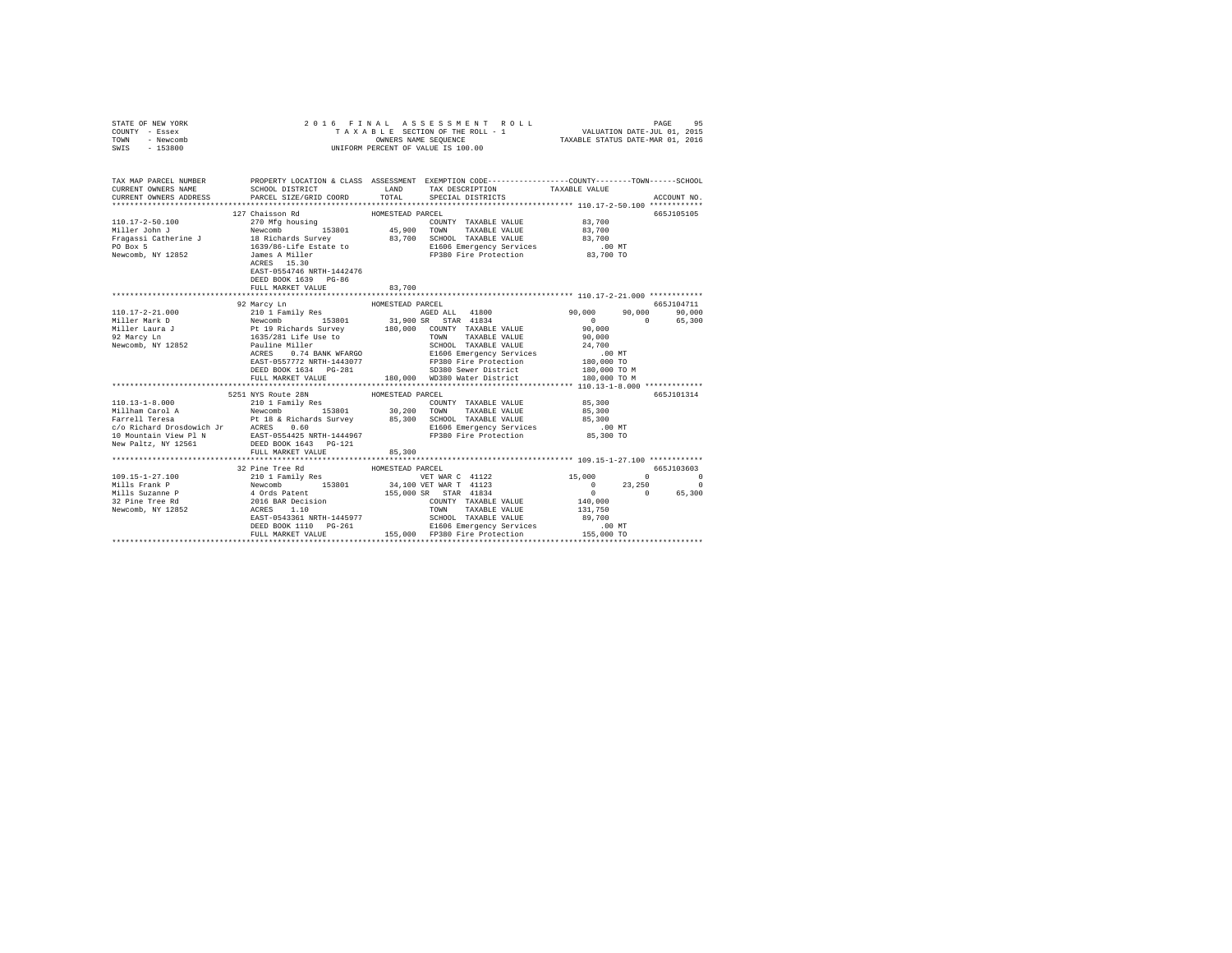| STATE OF NEW YORK<br>COUNTY - Essex<br>TOWN - Newcomb<br>SWIS - 153800                                                                                                                                                         | 7 6 FINAL ASSESS NEXT FRIEROLL - 1<br>TAXABLE SECTION OF THE ROLL - 1<br>ONIFORM PERCENT OF VALUE IS 100.00                                                                                                                                                                                                                                                                                                                                                                                                                                                                                                                                                                                                                     |                  | 2016 FINAL ASSESSMENT ROLL                                                     | 6 FINAL ASSESSMENT ROLL (PAGE 96 PAGE 96 PAGE 96 PAGE 96 PAGE 96 PAGE 96 PAGE 96 PAGE 96 PAGE 96 PAGE 96 PAGE 9<br>TAXABLE SECTION OF THE ROLL - 1 PAXABLE STATUS DATE-MAR 01, 2016 |  |
|--------------------------------------------------------------------------------------------------------------------------------------------------------------------------------------------------------------------------------|---------------------------------------------------------------------------------------------------------------------------------------------------------------------------------------------------------------------------------------------------------------------------------------------------------------------------------------------------------------------------------------------------------------------------------------------------------------------------------------------------------------------------------------------------------------------------------------------------------------------------------------------------------------------------------------------------------------------------------|------------------|--------------------------------------------------------------------------------|-------------------------------------------------------------------------------------------------------------------------------------------------------------------------------------|--|
| CURRENT OWNERS NAME<br>CURRENT OWNERS ADDRESS                                                                                                                                                                                  | SCHOOL DISTRICT TAND TAX DESCRIPTION<br>PARCEL SIZE/GRID COORD TOTAL                                                                                                                                                                                                                                                                                                                                                                                                                                                                                                                                                                                                                                                            |                  | SPECIAL DISTRICTS                                                              | TAX MAP PARCEL NUMBER PROPERTY LOCATION & CLASS ASSESSMENT EXEMPTION CODE--------------COUNTY-------TOWN------SCHOOL<br>TAXABLE VALUE<br>ACCOUNT NO.                                |  |
|                                                                                                                                                                                                                                |                                                                                                                                                                                                                                                                                                                                                                                                                                                                                                                                                                                                                                                                                                                                 |                  |                                                                                | 665J104712                                                                                                                                                                          |  |
| $109.16 - 5 - 7.000$<br>Miner Mark J<br>5617 St Rte 28N<br>Newcomb, NY 12852                                                                                                                                                   | $\begin{tabular}{c c c c c c c c} \texttt{5617 NYS} \texttt{Route 28N} & \texttt{HOMESTEAD PARCH} & \texttt{RRCL} \\ \texttt{202} & \texttt{Fam11Y} & \texttt{Res} & \texttt{RES} & \texttt{STSR} & \texttt{41854} \\ \texttt{Newcomb} & \texttt{153801} & \texttt{37,700} & \texttt{CONTY} & \texttt{TAXABLE VALUE} \\ \texttt{10 Richard Survey} & \texttt{68,600} & \texttt{TONN} & \texttt{TAXABLE VALUE} \\ \texttt{ACKBS} & \texttt{4.70$<br>$\begin{array}{lllllllllllll} \texttt{ACRES} & & 4.70 & & & \\ \texttt{EAST-0546459 NRTH-1446291} & & & & \texttt{SCHOOL} & \texttt{TAXABLE VALUE} & & & 38,600 \\ \texttt{EAST-0546459 NRTH-1446291} & & & & \texttt{E1606 Emergency Services} & & & .00 MT \\ \end{array}$ |                  |                                                                                | $\sim$ 0<br>$0 \t 30,000$<br>68,600<br>68,600                                                                                                                                       |  |
|                                                                                                                                                                                                                                | DEED BOOK 669 PG-50                                                                                                                                                                                                                                                                                                                                                                                                                                                                                                                                                                                                                                                                                                             |                  | FP380 Fire Protection 68,600 TO                                                |                                                                                                                                                                                     |  |
|                                                                                                                                                                                                                                | FULL MARKET VALUE                                                                                                                                                                                                                                                                                                                                                                                                                                                                                                                                                                                                                                                                                                               | 68,600           |                                                                                |                                                                                                                                                                                     |  |
|                                                                                                                                                                                                                                |                                                                                                                                                                                                                                                                                                                                                                                                                                                                                                                                                                                                                                                                                                                                 |                  |                                                                                |                                                                                                                                                                                     |  |
|                                                                                                                                                                                                                                | 147 Marcy Ln                                                                                                                                                                                                                                                                                                                                                                                                                                                                                                                                                                                                                                                                                                                    | HOMESTEAD PARCEL |                                                                                | 665J105706                                                                                                                                                                          |  |
| $[100.18-2-46.000$ $[100.18-2-46.000$ $[100.18-2-46.000]$ $[100.18-246.000$ $[100.18-246.000]$ $[100.18-246.000$ $[100.18-246.000]$ $[100.18-246.000$ $[100.18-246.000$ $[100.18-246.000]$ $[100.18-246.000$ $[100.18-246.000$ | ALXES 0.50<br>EAST-0557461 NRTH-1442048<br>EAST-0557461 NRTH-1442048<br>DEED BOOK 1711 PG-237<br>SD380 Sewer District<br>FUIL NADAPP WATHER THE SD380 Sewer District<br>1178 Goodnow Flow Rd                                                                                                                                                                                                                                                                                                                                                                                                                                                                                                                                    | HOMESTEAD PARCEL | FULL MARKET VALUE 114,600 WD380 Water District<br>COUNTY TAXABLE VALUE 165,900 | 114,600<br>114,600<br>114,600<br>.00 MT<br>114,600 TO<br>114,600 TO M<br>114,600 TO M<br>665J104713<br>165,900<br>165,900<br>.00 MT                                                 |  |
|                                                                                                                                                                                                                                | Lot 4<br>ACRES 0.50<br>EAST-0538380 NRTH-1425806<br>DEED BOOK 1106 PG-73<br>FULL MARKET VALUE                                                                                                                                                                                                                                                                                                                                                                                                                                                                                                                                                                                                                                   | 165,900          | E1606 Emergency Services<br>FP380 Fire Protection                              | 165,900 TO                                                                                                                                                                          |  |
|                                                                                                                                                                                                                                | 12 Pine Tree Rd                                                                                                                                                                                                                                                                                                                                                                                                                                                                                                                                                                                                                                                                                                                 | HOMESTEAD PARCEL |                                                                                | 665Z003002                                                                                                                                                                          |  |
|                                                                                                                                                                                                                                | EAST-0543971 NRTH-1446070<br>DEED BOOK 1329 PG-106                                                                                                                                                                                                                                                                                                                                                                                                                                                                                                                                                                                                                                                                              |                  |                                                                                |                                                                                                                                                                                     |  |
|                                                                                                                                                                                                                                |                                                                                                                                                                                                                                                                                                                                                                                                                                                                                                                                                                                                                                                                                                                                 |                  |                                                                                |                                                                                                                                                                                     |  |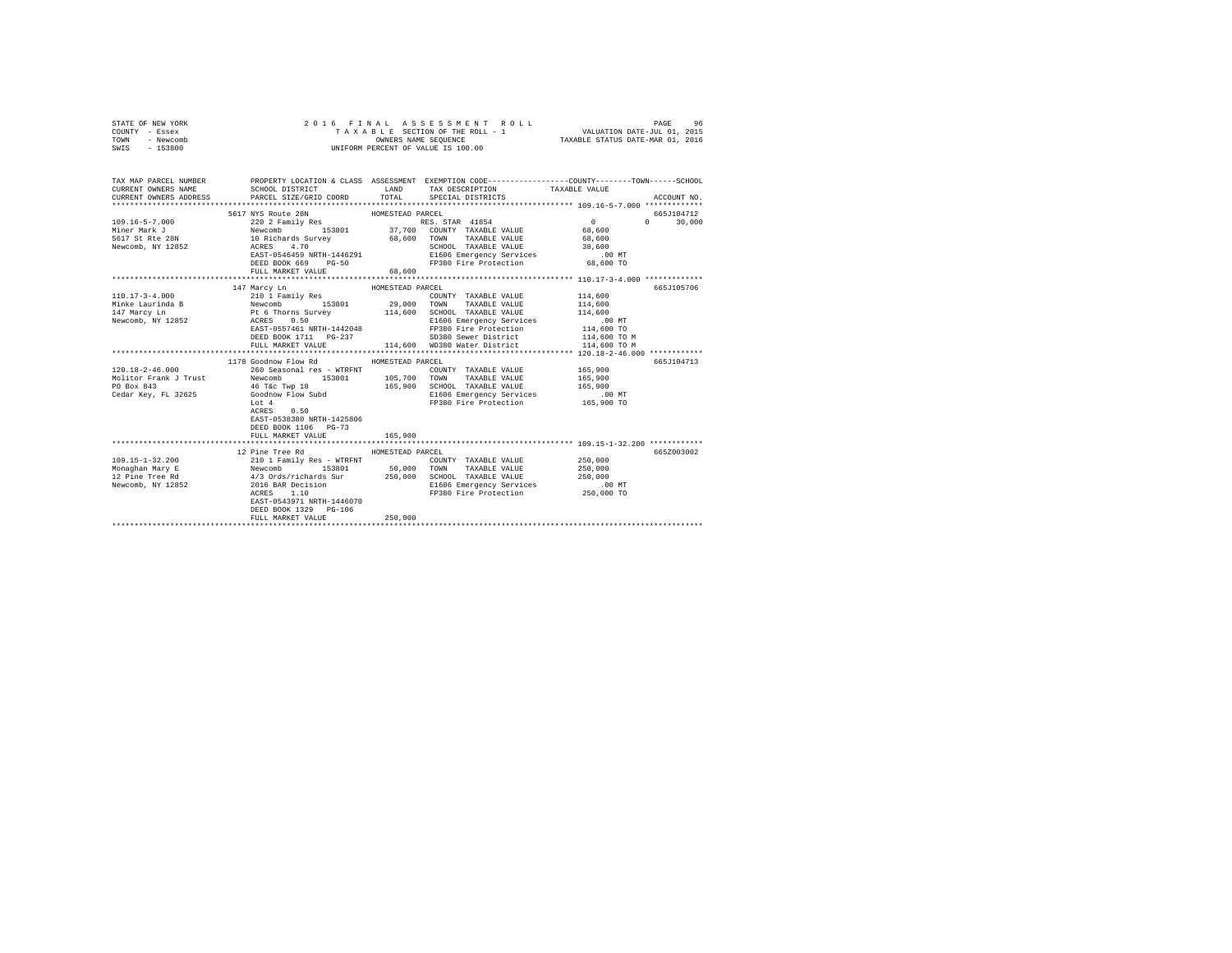| STATE OF NEW YORK |                          |                      |                                                        |            |
|-------------------|--------------------------|----------------------|--------------------------------------------------------|------------|
| COUNTY - Essex    |                          |                      |                                                        |            |
| TOWN - Newcomb    |                          |                      |                                                        |            |
| SWIS - 153800     |                          |                      |                                                        |            |
|                   |                          |                      |                                                        |            |
|                   |                          |                      |                                                        |            |
|                   |                          |                      |                                                        |            |
|                   |                          |                      |                                                        |            |
|                   |                          |                      |                                                        |            |
|                   |                          |                      |                                                        |            |
|                   | 47 Chaisson Rd           | HOMESTEAD PARCEL     |                                                        | 665J106907 |
|                   |                          |                      |                                                        |            |
|                   |                          |                      |                                                        |            |
|                   |                          |                      |                                                        |            |
|                   |                          |                      |                                                        |            |
|                   |                          |                      |                                                        |            |
|                   |                          |                      |                                                        |            |
|                   |                          |                      |                                                        |            |
|                   | DEED BOOK 1485 PG-150    |                      |                                                        |            |
|                   | FULL MARKET VALUE 95,200 |                      |                                                        |            |
|                   |                          |                      |                                                        |            |
|                   | 5534 NYS Route 28N       | NON-HOMESTEAD PARCEL |                                                        | 665Z000002 |
|                   |                          |                      |                                                        |            |
|                   |                          |                      |                                                        |            |
|                   |                          |                      |                                                        |            |
|                   |                          |                      |                                                        |            |
|                   |                          |                      |                                                        |            |
|                   |                          |                      |                                                        |            |
|                   | FULL MARKET VALUE 38,600 |                      |                                                        |            |
|                   |                          |                      |                                                        |            |
|                   | NYS Route 28N            | NON-HOMESTEAD PARCEL |                                                        | 665J104803 |
|                   |                          |                      |                                                        |            |
|                   |                          |                      |                                                        |            |
|                   |                          |                      |                                                        |            |
|                   |                          |                      |                                                        |            |
|                   |                          |                      |                                                        |            |
|                   |                          |                      |                                                        |            |
|                   |                          |                      |                                                        |            |
|                   |                          |                      |                                                        |            |
|                   |                          |                      |                                                        |            |
|                   |                          |                      |                                                        | 665J100410 |
|                   |                          |                      |                                                        |            |
|                   |                          |                      |                                                        |            |
|                   |                          |                      |                                                        |            |
|                   |                          |                      |                                                        |            |
|                   |                          |                      |                                                        |            |
|                   |                          |                      |                                                        |            |
|                   |                          |                      |                                                        |            |
|                   |                          | 50,000               |                                                        |            |
|                   |                          |                      |                                                        |            |
|                   |                          | HOMESTEAD PARCEL     |                                                        | 665J104802 |
|                   |                          |                      |                                                        | 0 65,300   |
|                   |                          |                      |                                                        |            |
|                   |                          |                      | $\begin{array}{c} 0 \\ 175,900 \\ 175,900 \end{array}$ |            |
|                   |                          |                      |                                                        |            |
|                   |                          |                      |                                                        |            |
|                   |                          |                      |                                                        |            |
|                   |                          |                      |                                                        |            |
|                   |                          |                      |                                                        |            |
|                   |                          |                      |                                                        |            |
|                   |                          |                      |                                                        |            |
|                   |                          |                      |                                                        |            |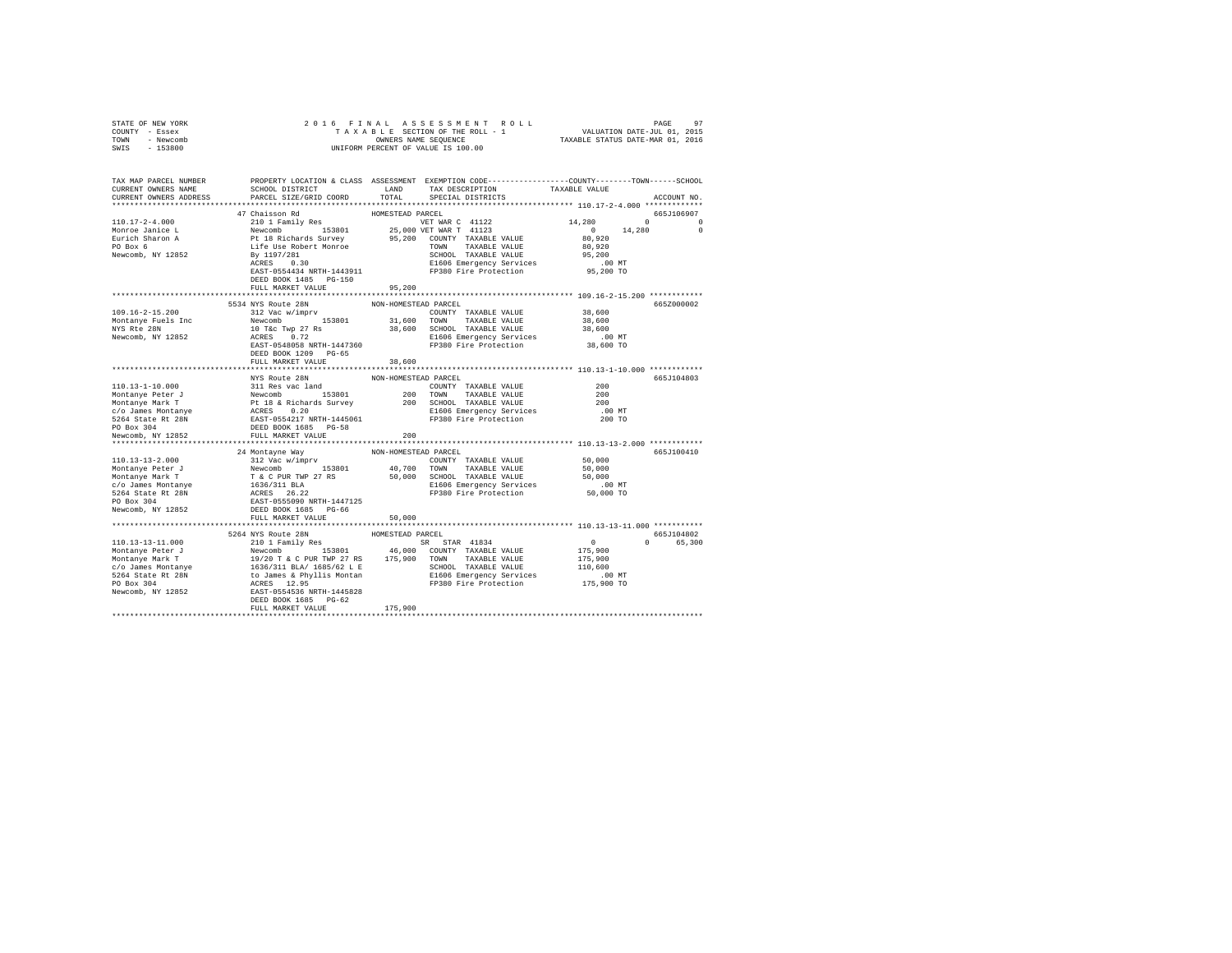|      | STATE OF NEW YORK |  |  | 2016 FINAL ASSESSMENT ROLL         |                                  | PAGE                        | 98 |
|------|-------------------|--|--|------------------------------------|----------------------------------|-----------------------------|----|
|      | COUNTY - Essex    |  |  | TAXABLE SECTION OF THE ROLL - 1    |                                  | VALUATION DATE-JUL 01, 2015 |    |
| TOWN | - Newcomb         |  |  | OWNERS NAME SEOUENCE               | TAXABLE STATUS DATE-MAR 01, 2016 |                             |    |
| SWIS | - 153800          |  |  | UNIFORM PERCENT OF VALUE IS 100.00 |                                  |                             |    |

| TAX MAP PARCEL NUMBER<br>CURRENT OWNERS NAME<br>CURRENT OWNERS ADDRESS | SCHOOL DISTRICT<br>PARCEL SIZE/GRID COORD                                                                                                                                                                                                                                                                                                                                                                                  | LAND<br>TOTAL    | PROPERTY LOCATION & CLASS ASSESSMENT EXEMPTION CODE----------------COUNTY-------TOWN------SCHOOL<br>TAX DESCRIPTION<br>SPECIAL DISTRICTS | TAXABLE VALUE                                                           | ACCOUNT NO.   |
|------------------------------------------------------------------------|----------------------------------------------------------------------------------------------------------------------------------------------------------------------------------------------------------------------------------------------------------------------------------------------------------------------------------------------------------------------------------------------------------------------------|------------------|------------------------------------------------------------------------------------------------------------------------------------------|-------------------------------------------------------------------------|---------------|
| ************************                                               |                                                                                                                                                                                                                                                                                                                                                                                                                            |                  |                                                                                                                                          |                                                                         |               |
|                                                                        | 5284 NYS Route 28N                                                                                                                                                                                                                                                                                                                                                                                                         | HOMESTEAD PARCEL |                                                                                                                                          |                                                                         | 665J100207    |
|                                                                        |                                                                                                                                                                                                                                                                                                                                                                                                                            |                  |                                                                                                                                          | $\begin{smallmatrix}&&0\\&&0\\100\,,\,400\end{smallmatrix}$<br>$\Omega$ | 30,000        |
|                                                                        |                                                                                                                                                                                                                                                                                                                                                                                                                            |                  |                                                                                                                                          |                                                                         |               |
|                                                                        |                                                                                                                                                                                                                                                                                                                                                                                                                            |                  |                                                                                                                                          |                                                                         |               |
|                                                                        |                                                                                                                                                                                                                                                                                                                                                                                                                            |                  |                                                                                                                                          |                                                                         |               |
|                                                                        |                                                                                                                                                                                                                                                                                                                                                                                                                            |                  |                                                                                                                                          |                                                                         |               |
|                                                                        |                                                                                                                                                                                                                                                                                                                                                                                                                            |                  |                                                                                                                                          |                                                                         |               |
|                                                                        | FULL MARKET VALUE                                                                                                                                                                                                                                                                                                                                                                                                          | 100,400          |                                                                                                                                          |                                                                         |               |
|                                                                        |                                                                                                                                                                                                                                                                                                                                                                                                                            |                  |                                                                                                                                          |                                                                         |               |
|                                                                        | 99 Marcy Ln<br>$[10.17-3-13.000$ $[10.17-3-13.000$ $[10.17-3-13.000$ $[10.17-3-13.000]$ $[10.17-3-13.000$ $[10.17-3-13.000]$ $[10.17-3-13.000$ $[10.17-3-13.000]$ $[10.17-3-13.000$ $[10.17-3-13.000]$ $[10.17-3-13.000]$ $[10.17-3-13.000$                                                                                                                                                                                | HOMESTEAD PARCEL |                                                                                                                                          |                                                                         | 665J100403    |
|                                                                        |                                                                                                                                                                                                                                                                                                                                                                                                                            |                  |                                                                                                                                          |                                                                         | $0 \t 30.000$ |
|                                                                        |                                                                                                                                                                                                                                                                                                                                                                                                                            |                  |                                                                                                                                          |                                                                         |               |
|                                                                        |                                                                                                                                                                                                                                                                                                                                                                                                                            |                  |                                                                                                                                          |                                                                         |               |
|                                                                        |                                                                                                                                                                                                                                                                                                                                                                                                                            |                  |                                                                                                                                          |                                                                         |               |
|                                                                        |                                                                                                                                                                                                                                                                                                                                                                                                                            |                  |                                                                                                                                          |                                                                         |               |
|                                                                        |                                                                                                                                                                                                                                                                                                                                                                                                                            |                  |                                                                                                                                          |                                                                         |               |
|                                                                        |                                                                                                                                                                                                                                                                                                                                                                                                                            |                  |                                                                                                                                          |                                                                         |               |
|                                                                        |                                                                                                                                                                                                                                                                                                                                                                                                                            |                  |                                                                                                                                          |                                                                         |               |
|                                                                        |                                                                                                                                                                                                                                                                                                                                                                                                                            |                  |                                                                                                                                          |                                                                         |               |
|                                                                        |                                                                                                                                                                                                                                                                                                                                                                                                                            |                  |                                                                                                                                          |                                                                         | 665J103511    |
|                                                                        |                                                                                                                                                                                                                                                                                                                                                                                                                            |                  |                                                                                                                                          |                                                                         | $0 \t 30,000$ |
|                                                                        |                                                                                                                                                                                                                                                                                                                                                                                                                            |                  |                                                                                                                                          |                                                                         |               |
|                                                                        |                                                                                                                                                                                                                                                                                                                                                                                                                            |                  |                                                                                                                                          |                                                                         |               |
|                                                                        |                                                                                                                                                                                                                                                                                                                                                                                                                            |                  |                                                                                                                                          |                                                                         |               |
|                                                                        |                                                                                                                                                                                                                                                                                                                                                                                                                            |                  |                                                                                                                                          |                                                                         |               |
|                                                                        |                                                                                                                                                                                                                                                                                                                                                                                                                            |                  |                                                                                                                                          |                                                                         |               |
|                                                                        |                                                                                                                                                                                                                                                                                                                                                                                                                            |                  |                                                                                                                                          |                                                                         |               |
|                                                                        |                                                                                                                                                                                                                                                                                                                                                                                                                            |                  |                                                                                                                                          |                                                                         |               |
|                                                                        |                                                                                                                                                                                                                                                                                                                                                                                                                            |                  |                                                                                                                                          |                                                                         |               |
|                                                                        | 427 Woodys Rd                                                                                                                                                                                                                                                                                                                                                                                                              | HOMESTEAD PARCEL |                                                                                                                                          |                                                                         | 665Z006002    |
|                                                                        |                                                                                                                                                                                                                                                                                                                                                                                                                            |                  |                                                                                                                                          |                                                                         |               |
|                                                                        |                                                                                                                                                                                                                                                                                                                                                                                                                            |                  |                                                                                                                                          |                                                                         |               |
|                                                                        |                                                                                                                                                                                                                                                                                                                                                                                                                            |                  |                                                                                                                                          |                                                                         |               |
|                                                                        | $R\ = 0.700 \times 10^{-3} \times 10^{-3} \times 10^{-3} \times 10^{-3} \times 10^{-3} \times 10^{-3} \times 10^{-3} \times 10^{-3} \times 10^{-3} \times 10^{-3} \times 10^{-3} \times 10^{-3} \times 10^{-3} \times 10^{-3} \times 10^{-3} \times 10^{-3} \times 10^{-3} \times 10^{-3} \times 10^{-3} \times 10^{-3} \times 10^{-3} \times 10^{-3} \times 10^{-3} \times 10^{-3} \times 10^{-3} \times 10^{-3} \times $ |                  |                                                                                                                                          |                                                                         |               |
|                                                                        |                                                                                                                                                                                                                                                                                                                                                                                                                            |                  |                                                                                                                                          |                                                                         |               |
|                                                                        | EAST-0524200 NRTH-1427954                                                                                                                                                                                                                                                                                                                                                                                                  |                  |                                                                                                                                          |                                                                         |               |
|                                                                        | DEED BOOK 1447 PG-206                                                                                                                                                                                                                                                                                                                                                                                                      |                  |                                                                                                                                          |                                                                         |               |
|                                                                        | FULL MARKET VALUE                                                                                                                                                                                                                                                                                                                                                                                                          | 154,600          |                                                                                                                                          |                                                                         |               |
|                                                                        |                                                                                                                                                                                                                                                                                                                                                                                                                            |                  |                                                                                                                                          |                                                                         | 665J104706    |
|                                                                        |                                                                                                                                                                                                                                                                                                                                                                                                                            |                  |                                                                                                                                          | $\Omega$                                                                | 65,300        |
|                                                                        |                                                                                                                                                                                                                                                                                                                                                                                                                            |                  |                                                                                                                                          |                                                                         |               |
|                                                                        |                                                                                                                                                                                                                                                                                                                                                                                                                            |                  |                                                                                                                                          |                                                                         |               |
|                                                                        |                                                                                                                                                                                                                                                                                                                                                                                                                            |                  |                                                                                                                                          |                                                                         |               |
|                                                                        |                                                                                                                                                                                                                                                                                                                                                                                                                            |                  |                                                                                                                                          |                                                                         |               |
|                                                                        |                                                                                                                                                                                                                                                                                                                                                                                                                            |                  |                                                                                                                                          |                                                                         |               |
|                                                                        |                                                                                                                                                                                                                                                                                                                                                                                                                            |                  |                                                                                                                                          |                                                                         |               |
|                                                                        |                                                                                                                                                                                                                                                                                                                                                                                                                            |                  |                                                                                                                                          |                                                                         |               |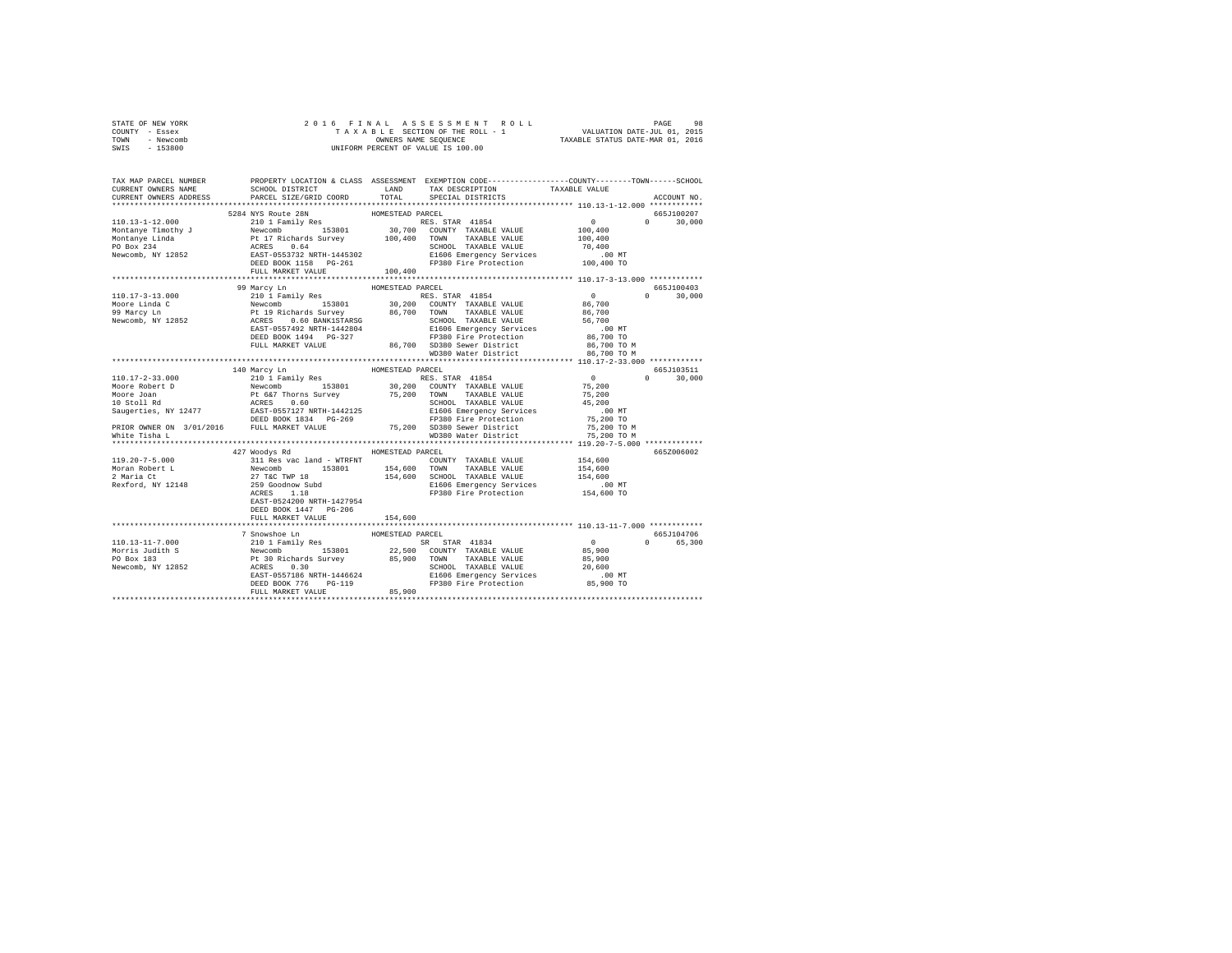| COUNTY - Essex<br>TOWN<br>- Newcomb<br>SWIS<br>$-153800$ |                                                                | T A X A B L E SECTION OF THE ROLL - 1<br>ONIFORM PERCENT OF VALUE SEQUENCE<br>UNIFORM PERCENT OF VALUE IS 100.00                                                                                                                                                                                                                                                           |             |
|----------------------------------------------------------|----------------------------------------------------------------|----------------------------------------------------------------------------------------------------------------------------------------------------------------------------------------------------------------------------------------------------------------------------------------------------------------------------------------------------------------------------|-------------|
| CURRENT OWNERS NAME<br>CURRENT OWNERS ADDRESS            | PARCEL SIZE/GRID COORD                                         | TAX MAP PARCEL NUMBER PROPERTY LOCATION & CLASS ASSESSMENT EXEMPTION CODE--------------COUNTY-------TOWN------SCHOOL<br>SCHOOL DISTRICT                         LAND         TAX DESCRIPTION                  TAXABLE VALUE<br>TOTAL SPECIAL DISTRICTS                                                                                                                     | ACCOUNT NO. |
|                                                          | 463 Woodys Rd                                                  | HOMESTEAD PARCEL                                                                                                                                                                                                                                                                                                                                                           | 665Z006001  |
|                                                          |                                                                |                                                                                                                                                                                                                                                                                                                                                                            |             |
|                                                          |                                                                |                                                                                                                                                                                                                                                                                                                                                                            |             |
|                                                          |                                                                |                                                                                                                                                                                                                                                                                                                                                                            |             |
|                                                          |                                                                |                                                                                                                                                                                                                                                                                                                                                                            |             |
|                                                          | EAST-0523664 NRTH-1427633<br>DEED BOOK 1493 PG-189             |                                                                                                                                                                                                                                                                                                                                                                            |             |
|                                                          | FULL MARKET VALUE                                              | 121,200                                                                                                                                                                                                                                                                                                                                                                    |             |
|                                                          |                                                                |                                                                                                                                                                                                                                                                                                                                                                            |             |
|                                                          | 5473 NYS Route 28N                                             | HOMESTEAD PARCEL                                                                                                                                                                                                                                                                                                                                                           | 665J103901  |
|                                                          |                                                                |                                                                                                                                                                                                                                                                                                                                                                            |             |
|                                                          |                                                                |                                                                                                                                                                                                                                                                                                                                                                            |             |
|                                                          |                                                                |                                                                                                                                                                                                                                                                                                                                                                            |             |
|                                                          |                                                                |                                                                                                                                                                                                                                                                                                                                                                            |             |
|                                                          | EAST-0549304 NRTH-1446306<br>DEED BOOK 1800 PG-202             |                                                                                                                                                                                                                                                                                                                                                                            |             |
|                                                          | FULL MARKET VALUE                                              | 94,700                                                                                                                                                                                                                                                                                                                                                                     |             |
|                                                          | 73 Goodnow Flow Rd                                             | HOMESTEAD PARCEL                                                                                                                                                                                                                                                                                                                                                           | 665.T104805 |
|                                                          |                                                                | $\begin{tabular}{cccccc} 109.15-4-13.000 & \mbox{\sc $10$} & \mbox{\sc $10$} & \mbox{\sc $10$} & \mbox{\sc $10$} & \mbox{\sc $10$} & \mbox{\sc $10$} & \mbox{\sc $10$} & \mbox{\sc $10$} & \mbox{\sc $10$} & \mbox{\sc $10$} & \mbox{\sc $10$} & \mbox{\sc $10$} & \mbox{\sc $10$} & \mbox{\sc $10$} & \mbox{\sc $10$} & \mbox{\sc $10$} & \mbox{\sc $10$} & \mbox{\sc $1$ | 21.625 0    |
|                                                          |                                                                |                                                                                                                                                                                                                                                                                                                                                                            | 0 65,300    |
|                                                          |                                                                |                                                                                                                                                                                                                                                                                                                                                                            |             |
|                                                          |                                                                |                                                                                                                                                                                                                                                                                                                                                                            |             |
|                                                          |                                                                |                                                                                                                                                                                                                                                                                                                                                                            |             |
|                                                          |                                                                |                                                                                                                                                                                                                                                                                                                                                                            |             |
|                                                          |                                                                |                                                                                                                                                                                                                                                                                                                                                                            |             |
|                                                          |                                                                |                                                                                                                                                                                                                                                                                                                                                                            |             |
|                                                          | 5469 NYS Route 28N HOMESTEAD PARCEL<br>210 1 Family Res VET CO |                                                                                                                                                                                                                                                                                                                                                                            | 665J104308  |
|                                                          |                                                                |                                                                                                                                                                                                                                                                                                                                                                            |             |
|                                                          |                                                                |                                                                                                                                                                                                                                                                                                                                                                            |             |
|                                                          |                                                                |                                                                                                                                                                                                                                                                                                                                                                            |             |
|                                                          |                                                                |                                                                                                                                                                                                                                                                                                                                                                            |             |
|                                                          |                                                                |                                                                                                                                                                                                                                                                                                                                                                            |             |
|                                                          |                                                                |                                                                                                                                                                                                                                                                                                                                                                            |             |
|                                                          |                                                                |                                                                                                                                                                                                                                                                                                                                                                            |             |
|                                                          |                                                                |                                                                                                                                                                                                                                                                                                                                                                            |             |
|                                                          |                                                                |                                                                                                                                                                                                                                                                                                                                                                            |             |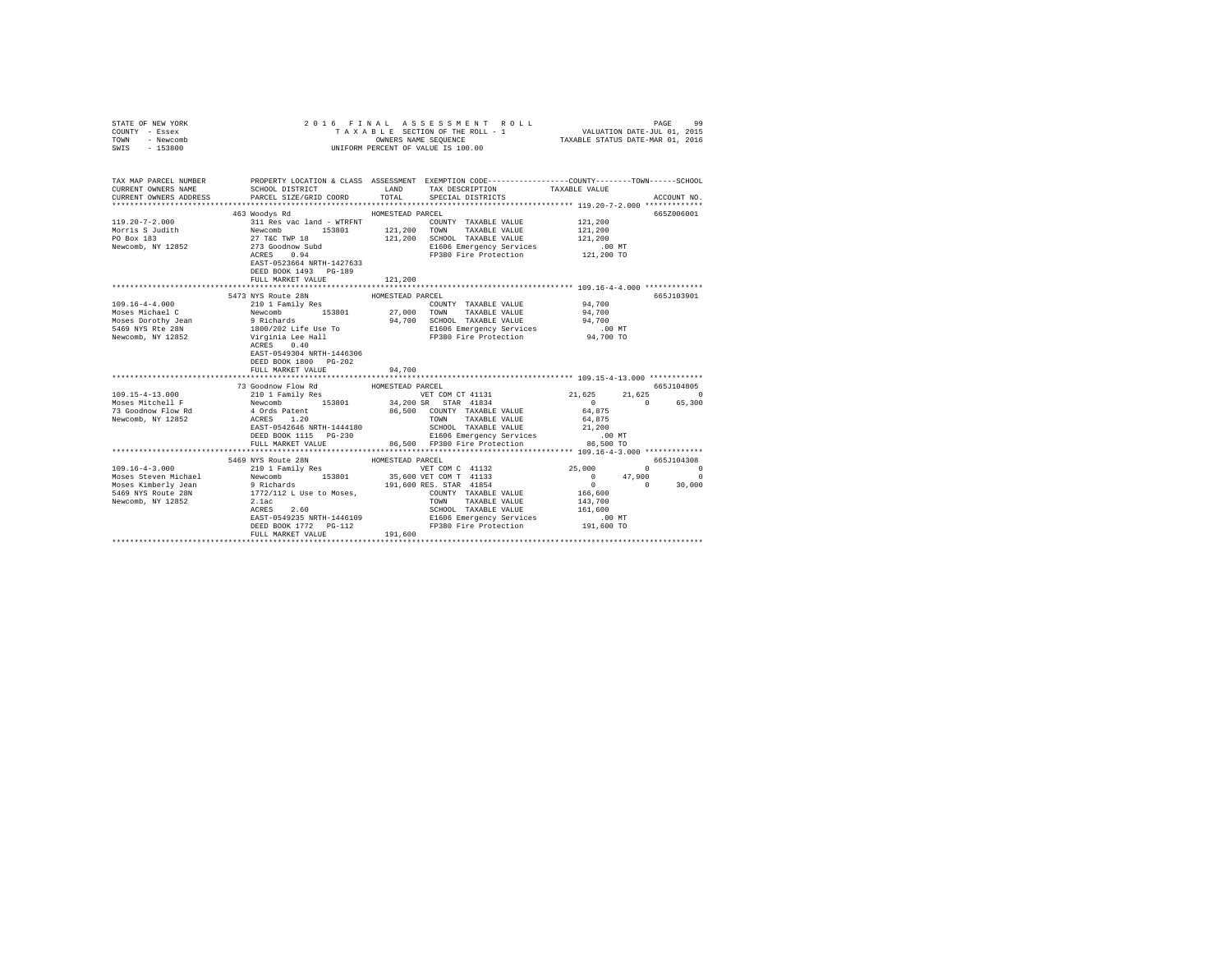| COUNTY - Essex<br>TOWN<br>- Newcomb<br>SWIS<br>$-153800$ |                                                                                   | UNIFORM PERCENT OF VALUE IS 100.00                                                                                                                                  |                                                  |
|----------------------------------------------------------|-----------------------------------------------------------------------------------|---------------------------------------------------------------------------------------------------------------------------------------------------------------------|--------------------------------------------------|
| CURRENT OWNERS NAME<br>CURRENT OWNERS ADDRESS            | SCHOOL DISTRICT LAND<br>PARCEL SIZE/GRID COORD                                    | TAX MAP PARCEL NUMBER PROPERTY LOCATION & CLASS ASSESSMENT EXEMPTION CODE---------------COUNTY-------TOWN------SCHOOL<br>TAX DESCRIPTION<br>TOTAL SPECIAL DISTRICTS | TAXABLE VALUE<br>ACCOUNT NO.                     |
|                                                          | 86 Stubing Ln<br>DEED BOOK 1370 PG-234<br>FULL MARKET VALUE                       | HOMESTEAD PARCEL<br>COUNTY TAXABLE VALUE<br>TAXABLE VALUE<br>482,800 SCHOOL TAXABLE VALUE<br>482,800                                                                | 665Z001001<br>482,800<br>482,800<br>482,800      |
|                                                          | 5480 NYS Route 28N<br>DEED BOOK 1483 PG-179<br>FULL MARKET VALUE                  | HOMESTEAD PARCEL<br>218,600                                                                                                                                         | 665J106101                                       |
|                                                          | 5477 NYS Route 28N<br>DEED BOOK 1483 PG-179                                       | HOMESTEAD PARCEL                                                                                                                                                    | 665J106014<br>0 65,300<br>$.00$ MT<br>204,200 TO |
|                                                          | FULL MARKET VALUE<br>22 Anderson Ln<br>DEED BOOK 1165 PG-270<br>FULL MARKET VALUE | 204,200<br>HOMESTEAD PARCEL<br>262,600                                                                                                                              | 665J180020<br>262,600<br>262,600<br>262,600      |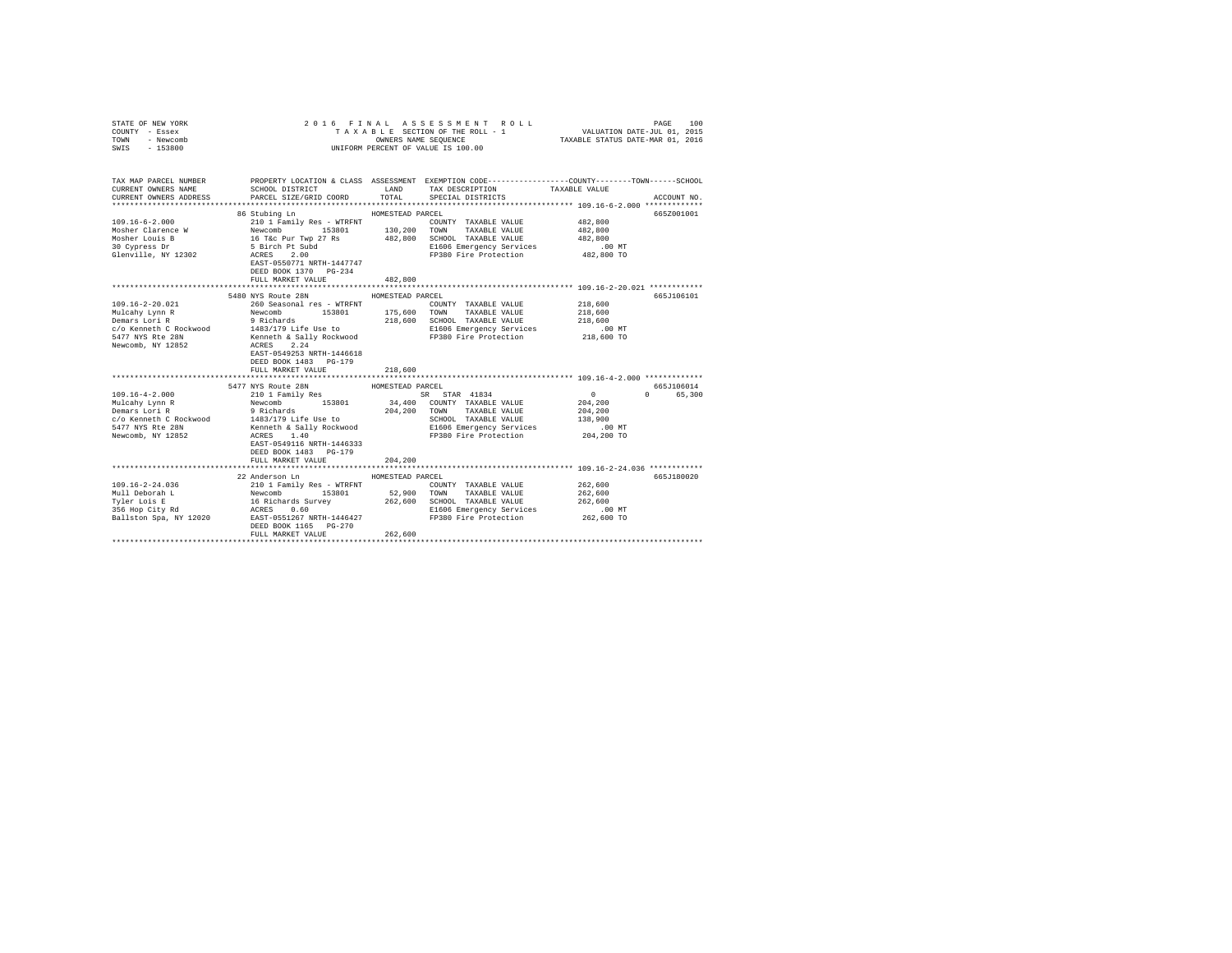| COUNTY - Essex<br>TOWN - Newcomb<br>SWIS - 153800                      |                                                                                                                                                                                                                                                                                                                                                                                    |                             | UNIFORM PERCENT OF VALUE IS 100.00 |                                                         |               |
|------------------------------------------------------------------------|------------------------------------------------------------------------------------------------------------------------------------------------------------------------------------------------------------------------------------------------------------------------------------------------------------------------------------------------------------------------------------|-----------------------------|------------------------------------|---------------------------------------------------------|---------------|
| TAX MAP PARCEL NUMBER<br>CURRENT OWNERS NAME<br>CURRENT OWNERS ADDRESS | PROPERTY LOCATION & CLASS ASSESSMENT EXEMPTION CODE---------------COUNTY-------TOWN-----SCHOOL                                                                                                                                                                                                                                                                                     |                             |                                    |                                                         | ACCOUNT NO.   |
| 109.16-2-22.200<br>Murphy Mary<br>6 Sonja Ln<br>Ballston Spa, NY 12020 | 5464 NYS Route 28N<br>217,100<br>Newcomb Pamily Res - WTRENT MONTH TAXABLE VALUE<br>Newcomb Pamily Res 217,100<br>NCRES PASS 217,100<br>Pack Part (23,200 217,100 SCHOOL TAXABLE VALUE<br>217,100<br>ACRES PASS RES 217,100<br>REST 054463<br>REST 054463<br>REST 0544<br>DEED BOOK 1130 PG-37<br>FULL MARKET VALUE                                                                | HOMESTEAD PARCEL<br>217,100 |                                    |                                                         | 665J188003    |
|                                                                        | 5057 NYS Route 28N                                                                                                                                                                                                                                                                                                                                                                 | HOMESTEAD PARCEL            |                                    | 665J104903                                              |               |
|                                                                        | $\begin{tabular}{l c c c c c} \hline 110.18-1-11.082 & \hline & 1101.8-1-11.082 & \hline & 1101.8-1-11.082 & \hline & 1101.8-1-11.082 & \hline & 1101.8-1-11.082 & \hline & 1011.8-11.082 & \hline & 1011.8-11.082 & \hline & 1011.8-11.082 & \hline & 1011.8-11.082 & \hline & 1011.8-11.082 & \hline$                                                                            |                             |                                    | $\begin{smallmatrix}&&0\\1&0&0&,5&0&0\end{smallmatrix}$ | $0 \t 30,000$ |
|                                                                        |                                                                                                                                                                                                                                                                                                                                                                                    | ************************    |                                    | ************************ 119.20-4-7.000 *************   |               |
| 119.20-4-7.000                                                         | 1704 Goodnow Flow Rd MOMESTEAD PARCEL<br>312 Vac w/imprv - WTRFNT COUNTY TAXABLE VALUE<br>Angle Lies Mewcomb 313801 64,100 TOWN TAXABLE VALUE 72,100<br>Sanford Robert H Trust 27 Twp 18 Tac Purchase 72,100 SCHOOL TAXABLE VALUE 72,100<br>Sanford Robert H Trust 27 Tay 19 Tac Purchase 72,100 SCHOOL TAXABLE VALUE 72,100<br>EAST-0526924 NRTH-1425955<br>DEED BOOK 1229 PG-180 |                             |                                    | 72,100                                                  | 665J188002    |
|                                                                        | FULL MARKET VALUE                                                                                                                                                                                                                                                                                                                                                                  | 72,100                      |                                    |                                                         |               |
|                                                                        | DEED BOOK 1798 PG-87<br>FULL MARKET VALUE                                                                                                                                                                                                                                                                                                                                          | 42,400                      |                                    |                                                         | 665J107101    |
|                                                                        |                                                                                                                                                                                                                                                                                                                                                                                    |                             |                                    |                                                         |               |
|                                                                        | 415 Woodys Rd MOMESTEAD PARCEL<br>EAST-0524739 NRTH-1428014<br>DEED BOOK 1613 PG-17<br>FULL MARKET VALUE                                                                                                                                                                                                                                                                           | 223,700                     |                                    |                                                         | 665Z006003    |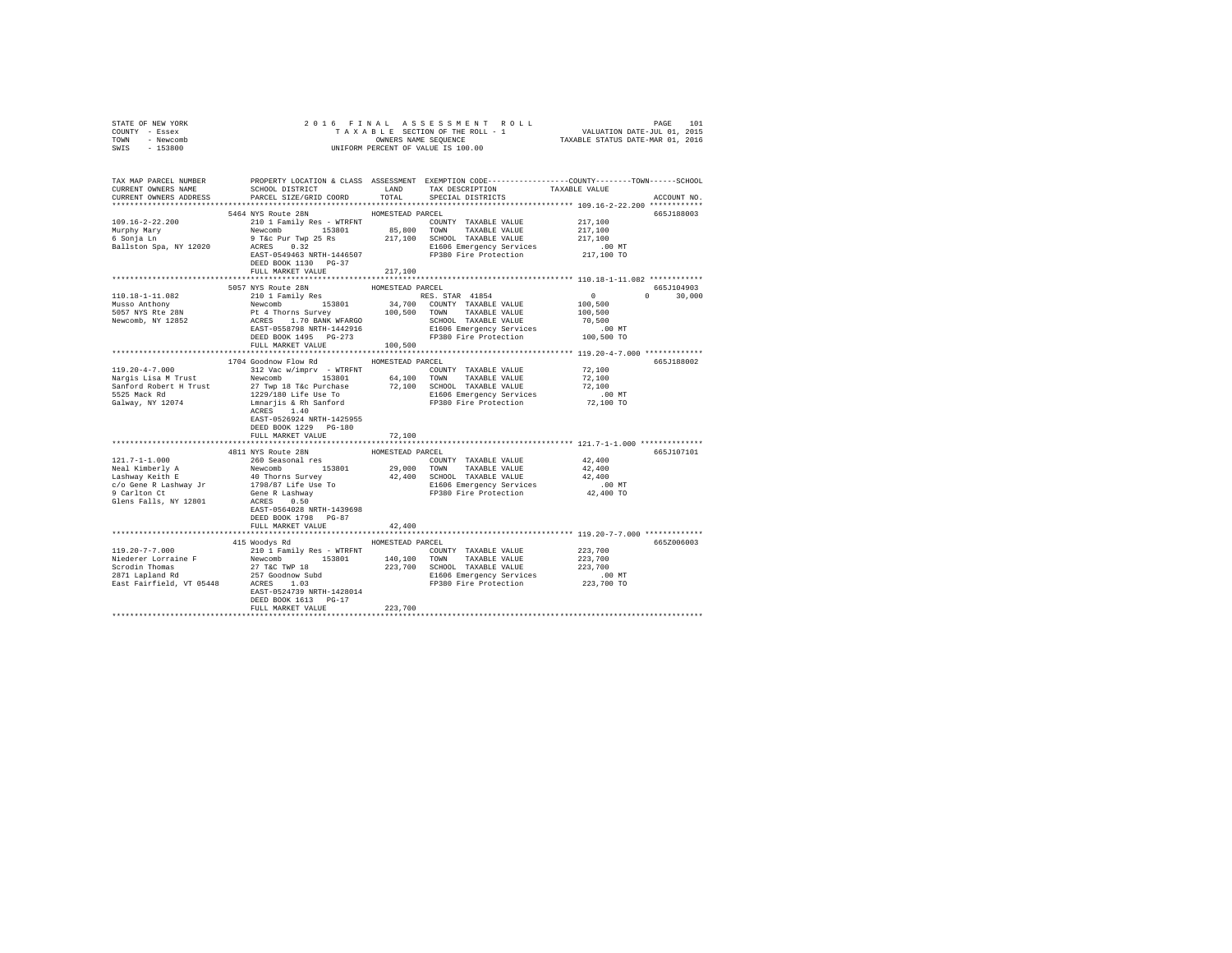|      | STATE OF NEW YORK |  | 2016 FINAL ASSESSMENT ROLL         | 102<br>PAGE                      |
|------|-------------------|--|------------------------------------|----------------------------------|
|      | COUNTY - Essex    |  | TAXABLE SECTION OF THE ROLL - 1    | VALUATION DATE-JUL 01, 2015      |
| TOWN | - Newcomb         |  | OWNERS NAME SEOUENCE               | TAXABLE STATUS DATE-MAR 01, 2016 |
| SWIS | - 153800          |  | UNIFORM PERCENT OF VALUE IS 100.00 |                                  |

| TAX MAP PARCEL NUMBER<br>CURRENT OWNERS NAME | SCHOOL DISTRICT                                                                                                                                                                           | LAND                 | PROPERTY LOCATION & CLASS ASSESSMENT EXEMPTION CODE----------------COUNTY-------TOWN------SCHOOL<br>TAX DESCRIPTION TAXABLE VALUE |            |             |
|----------------------------------------------|-------------------------------------------------------------------------------------------------------------------------------------------------------------------------------------------|----------------------|-----------------------------------------------------------------------------------------------------------------------------------|------------|-------------|
| CURRENT OWNERS ADDRESS                       | PARCEL SIZE/GRID COORD                                                                                                                                                                    | TOTAL                | SPECIAL DISTRICTS                                                                                                                 |            | ACCOUNT NO. |
|                                              |                                                                                                                                                                                           |                      |                                                                                                                                   |            |             |
|                                              | Woodys Rd                                                                                                                                                                                 | HOMESTEAD PARCEL     |                                                                                                                                   |            | 665Z006004  |
| $119.20 - 8 - 1.000$                         | 312 Vac w/imprv                                                                                                                                                                           |                      | COUNTY TAXABLE VALUE                                                                                                              | 2,200      |             |
| Niederer Lorraine F                          | Newcomb 153801 2,000 TOWN<br>27 T&C TWP 18 2,200 SCHOO                                                                                                                                    |                      | TAXABLE VALUE                                                                                                                     | 2,200      |             |
| Scrodin Thomas                               |                                                                                                                                                                                           |                      | SCHOOL TAXABLE VALUE                                                                                                              | 2,200      |             |
| 2871 Lapland Rd                              | 257 Goodnow Subd<br>Actor 0 32                                                                                                                                                            |                      | E1606 Emergency Services .00 MT<br>FP380 Fire Protection 2,200 TO                                                                 |            |             |
| East Fairfield, VT 05448                     | ACRES                                                                                                                                                                                     |                      |                                                                                                                                   |            |             |
|                                              | EAST-0524661 NRTH-1428181                                                                                                                                                                 |                      |                                                                                                                                   |            |             |
|                                              | DEED BOOK 1613 PG-17                                                                                                                                                                      |                      |                                                                                                                                   |            |             |
|                                              | FULL MARKET VALUE                                                                                                                                                                         | 2,200                |                                                                                                                                   |            |             |
|                                              |                                                                                                                                                                                           |                      |                                                                                                                                   |            |             |
|                                              | Sanford Ln                                                                                                                                                                                | NON-HOMESTEAD PARCEL |                                                                                                                                   |            | 665J105212  |
| $90. -1 - 2.110$                             | 910 Priv forest - WTRFNT                                                                                                                                                                  |                      | COUNTY TAXABLE VALUE                                                                                                              | 175,100    |             |
|                                              |                                                                                                                                                                                           | 175,100 TOWN         | TAXABLE VALUE                                                                                                                     | 175,100    |             |
|                                              |                                                                                                                                                                                           |                      | 175,100 SCHOOL TAXABLE VALUE                                                                                                      | 175,100    |             |
|                                              |                                                                                                                                                                                           |                      | E1606 Emergency Services .00 MT<br>FP380 Fire Protection .00 TO 175,100 TO                                                        |            |             |
|                                              |                                                                                                                                                                                           |                      |                                                                                                                                   |            |             |
|                                              | FULL MARKET VALUE                                                                                                                                                                         | 175,100              |                                                                                                                                   |            |             |
|                                              |                                                                                                                                                                                           |                      |                                                                                                                                   |            |             |
|                                              | Sanford Ln                                                                                                                                                                                | NON-HOMESTEAD PARCEL |                                                                                                                                   |            | 665J105002  |
| $90. -1 - 3.110$                             | 910 Priv forest - WTRFNT<br>Newcomb 153801                                                                                                                                                |                      | COUNTY TAXABLE VALUE                                                                                                              | 100,200    |             |
| NL Industries Inc                            |                                                                                                                                                                                           | 100,200 TOWN         | TAXABLE VALUE                                                                                                                     | 100,200    |             |
|                                              |                                                                                                                                                                                           | 100,200              | SCHOOL TAXABLE VALUE                                                                                                              | 100,200    |             |
|                                              |                                                                                                                                                                                           |                      | E1606 Emergency Services .00 MT<br>FP380 Fire Protection .00,200 TO                                                               |            |             |
| Dallas, TX 75240                             | EAST-0574593 NRTH-1481245                                                                                                                                                                 |                      |                                                                                                                                   |            |             |
|                                              | FULL MARKET VALUE                                                                                                                                                                         | 100,200              |                                                                                                                                   |            |             |
|                                              |                                                                                                                                                                                           |                      |                                                                                                                                   |            |             |
|                                              | 234 NL Ln                                                                                                                                                                                 | NON-HOMESTEAD PARCEL |                                                                                                                                   |            | 665J105038  |
| $90. -1 - 5.110$                             | 910 Priv forest                                                                                                                                                                           |                      | COUNTY TAXABLE VALUE                                                                                                              | 120,800    |             |
|                                              | 153801 120,800 TOWN                                                                                                                                                                       |                      | TAXABLE VALUE                                                                                                                     | 120,800    |             |
|                                              |                                                                                                                                                                                           | 120,800              | SCHOOL TAXABLE VALUE                                                                                                              | 120,800    |             |
|                                              |                                                                                                                                                                                           |                      | E1606 Emergency Services<br>FP380 Fire Protection                                                                                 | $.00$ MT   |             |
|                                              |                                                                                                                                                                                           |                      |                                                                                                                                   | 120,800 TO |             |
|                                              | DEED BOOK 229<br>$PG-349$                                                                                                                                                                 |                      |                                                                                                                                   |            |             |
|                                              | FULL MARKET VALUE                                                                                                                                                                         | 120,800              |                                                                                                                                   |            |             |
|                                              | Sanford Ln                                                                                                                                                                                | NON-HOMESTEAD PARCEL |                                                                                                                                   |            | 665J105207  |
| $90. -1 - 6.100$                             | 720 Mine/quarry                                                                                                                                                                           |                      | COUNTY TAXABLE VALUE                                                                                                              | 398,000    |             |
|                                              | 153801 242,000 TOWN                                                                                                                                                                       |                      | TAXABLE VALUE                                                                                                                     | 398,000    |             |
|                                              |                                                                                                                                                                                           |                      | SCHOOL TAXABLE VALUE                                                                                                              | 398,000    |             |
|                                              | 90.-1-6.100<br>NL Industries Inc Mewcomb 153801 242,000<br>C/O Real Estate Dept Pt 76 Tac Twp 398,000<br>5430 LBJ FWy Ste 1700 RCRES 180.00<br>Dallas, TX 75240 REST-0574565 NRTH-1472802 |                      |                                                                                                                                   | $.00$ MT   |             |
|                                              |                                                                                                                                                                                           |                      | E1606 Emergency Services<br>FP380 Fire Protection                                                                                 | 398,000 TO |             |
|                                              | DEED BOOK 229<br>$PG-349$                                                                                                                                                                 |                      |                                                                                                                                   |            |             |
|                                              | FULL MARKET VALUE                                                                                                                                                                         | 398,000              |                                                                                                                                   |            |             |
|                                              |                                                                                                                                                                                           |                      |                                                                                                                                   |            |             |
|                                              |                                                                                                                                                                                           |                      |                                                                                                                                   |            |             |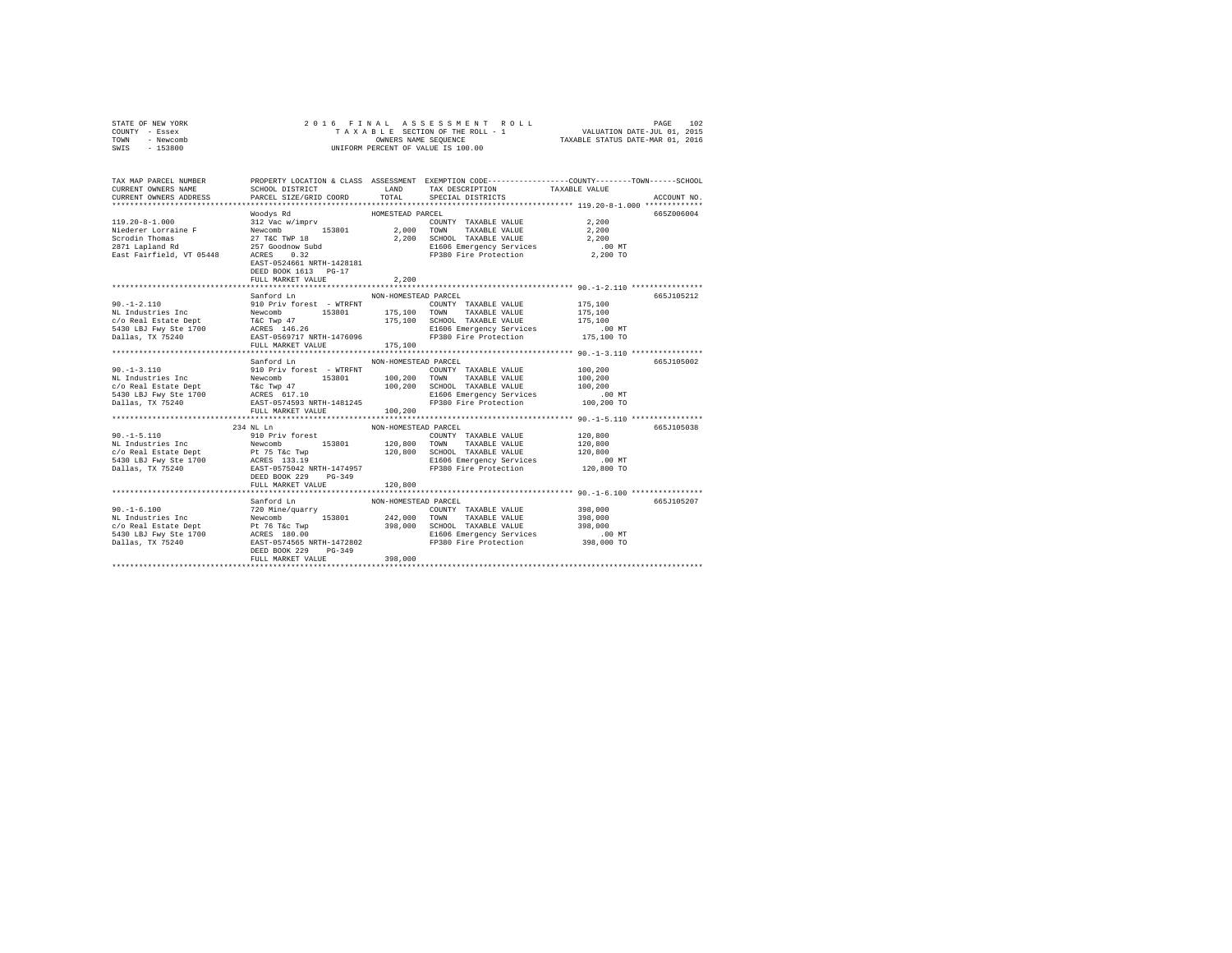| NON-HOMESTEAD PARCEL<br>NL Ln<br>665J105003<br>7,800<br>7,800<br>7,800<br>$.00$ MT<br>7,800 TO<br>FULL MARKET VALUE<br>7,800<br>MAY BE SUBJECT TO PAYMENT<br>UNDER RPTL480A UNTIL 2018<br>Sanford Ln<br>NON-HOMESTEAD PARCEL<br>665J192009<br>21,200<br>COUNTY TAXABLE VALUE<br>$101. - 1 - 1.100$<br>910 Priv forest<br>21,200<br>21,200<br>.00 MT                                                                                                                                                                  |
|----------------------------------------------------------------------------------------------------------------------------------------------------------------------------------------------------------------------------------------------------------------------------------------------------------------------------------------------------------------------------------------------------------------------------------------------------------------------------------------------------------------------|
|                                                                                                                                                                                                                                                                                                                                                                                                                                                                                                                      |
| $\texttt{NL}1-1-1.100\\ \texttt{NL}1-1-1.100\\ \texttt{NL}21, 200 \texttt{TONN} \texttt{TXXABLE VALUE} \\ \texttt{C/O Real East the Dept} \\ \texttt{5430 LB} \texttt{TAW\_HXABLE VALUE} \\ \texttt{5430 LB} \texttt{FW} \texttt{SVE} \\ \texttt{5430 LB} \texttt{FW} \texttt{SVE} \\ \texttt{5431-l} \\ \texttt{5432-l} \\ \texttt{5433-l} \\ \texttt{SFG} \texttt{SVE} \\ \texttt{1636 Emergency Service} \\ \texttt{1636 Em$                                                                                      |
|                                                                                                                                                                                                                                                                                                                                                                                                                                                                                                                      |
|                                                                                                                                                                                                                                                                                                                                                                                                                                                                                                                      |
|                                                                                                                                                                                                                                                                                                                                                                                                                                                                                                                      |
|                                                                                                                                                                                                                                                                                                                                                                                                                                                                                                                      |
|                                                                                                                                                                                                                                                                                                                                                                                                                                                                                                                      |
|                                                                                                                                                                                                                                                                                                                                                                                                                                                                                                                      |
|                                                                                                                                                                                                                                                                                                                                                                                                                                                                                                                      |
|                                                                                                                                                                                                                                                                                                                                                                                                                                                                                                                      |
|                                                                                                                                                                                                                                                                                                                                                                                                                                                                                                                      |
|                                                                                                                                                                                                                                                                                                                                                                                                                                                                                                                      |
|                                                                                                                                                                                                                                                                                                                                                                                                                                                                                                                      |
|                                                                                                                                                                                                                                                                                                                                                                                                                                                                                                                      |
| 21,200 TO                                                                                                                                                                                                                                                                                                                                                                                                                                                                                                            |
|                                                                                                                                                                                                                                                                                                                                                                                                                                                                                                                      |
| DEED BOOK 473 PG-214<br>MAY BE SUBJECT TO PAYMENT                                                                                                                                                                                                                                                                                                                                                                                                                                                                    |
| UNDER RPTL480A UNTIL 2018 FULL MARKET VALUE<br>21,200                                                                                                                                                                                                                                                                                                                                                                                                                                                                |
|                                                                                                                                                                                                                                                                                                                                                                                                                                                                                                                      |
| Sanford Ln NON-HOMESTEAD PARCEL<br>665J192010                                                                                                                                                                                                                                                                                                                                                                                                                                                                        |
| COUNTY TAXABLE VALUE<br>4,100                                                                                                                                                                                                                                                                                                                                                                                                                                                                                        |
| 4,100 TOWN TAXABLE VALUE<br>4,100                                                                                                                                                                                                                                                                                                                                                                                                                                                                                    |
| 4,100 SCHOOL TAXABLE VALUE<br>4,100                                                                                                                                                                                                                                                                                                                                                                                                                                                                                  |
| E1606 Emergency Services<br>$.00$ MT                                                                                                                                                                                                                                                                                                                                                                                                                                                                                 |
| 101.-6-1.100<br>NL Industries Inc Mevicomb 153801<br>NL Industries Inc Newton 153801<br>C/O Real Estate Dept 76 Twp 46 Tkc Pur<br>5430 LBJ Fwy Ste 1700<br>RATE-0575590 NRTH-1472495<br>DEED BOOK 473 PG-214<br>FP380 Fire Protection<br>4,100 TO                                                                                                                                                                                                                                                                    |
| DEED BOOK 473 PG-214<br>MAY BE SUBJECT TO PAYMENT FULL MARKET VALUE<br>4,100                                                                                                                                                                                                                                                                                                                                                                                                                                         |
| UNDER RPTL480A UNTIL 2018                                                                                                                                                                                                                                                                                                                                                                                                                                                                                            |
|                                                                                                                                                                                                                                                                                                                                                                                                                                                                                                                      |
| Sanford Ln<br>NON-HOMESTEAD PARCEL<br>665J192011                                                                                                                                                                                                                                                                                                                                                                                                                                                                     |
| 9,700<br>COUNTY TAXABLE VALUE                                                                                                                                                                                                                                                                                                                                                                                                                                                                                        |
| 101.-6-2.100<br>NL Industries Inc<br>910 Priv forest<br>Newcomb 153801<br>9,700 TOWN TAXABLE VALUE<br>9,700                                                                                                                                                                                                                                                                                                                                                                                                          |
| 9,700                                                                                                                                                                                                                                                                                                                                                                                                                                                                                                                |
|                                                                                                                                                                                                                                                                                                                                                                                                                                                                                                                      |
| $54.30 \begin{array}{l} \texttt{C/O}\ \texttt{Real} \ \texttt{Beta} \ \texttt{Dept} \\ \texttt{S430} \ \texttt{L5J} \ \texttt{S4} \ \texttt{Ne} \ \texttt{J700} \\ \texttt{D430} \ \texttt{E4} \ \texttt{S4} \ \texttt{Ne} \ \texttt{1700} \\ \texttt{D431} \ \texttt{E4} \ \texttt{S4} \ \texttt{Ne} \ \texttt{1701} \\ \texttt{D411} \ \texttt{Re} \ \texttt{S4} \ \texttt{Ne} \ \texttt{Ne} \ \texttt{Ne} \ \texttt$<br>E1606 Emergency Services .00 MT<br>FP380 Fire Protection 9,700 TO<br>DEED BOOK 473 PG-214 |
| FULL MARKET VALUE<br>MAY BE SUBJECT TO PAYMENT<br>9,700                                                                                                                                                                                                                                                                                                                                                                                                                                                              |
| UNDER RPTL480A UNTIL 2018                                                                                                                                                                                                                                                                                                                                                                                                                                                                                            |
|                                                                                                                                                                                                                                                                                                                                                                                                                                                                                                                      |
| NYS Route 28N<br>NON-HOMESTEAD PARCEL<br>665J105106                                                                                                                                                                                                                                                                                                                                                                                                                                                                  |
| 17,800                                                                                                                                                                                                                                                                                                                                                                                                                                                                                                               |
| 17,800                                                                                                                                                                                                                                                                                                                                                                                                                                                                                                               |
| 17,800                                                                                                                                                                                                                                                                                                                                                                                                                                                                                                               |
| 00 MT.<br>17,800 TO                                                                                                                                                                                                                                                                                                                                                                                                                                                                                                  |
| Dallas, TX 75240<br>FP380 Fire Protection<br>EAST-0560428 NRTH-1442038                                                                                                                                                                                                                                                                                                                                                                                                                                               |
| DEED BOOK 403 PG-370<br>17,800<br>FULL MARKET VALUE                                                                                                                                                                                                                                                                                                                                                                                                                                                                  |
|                                                                                                                                                                                                                                                                                                                                                                                                                                                                                                                      |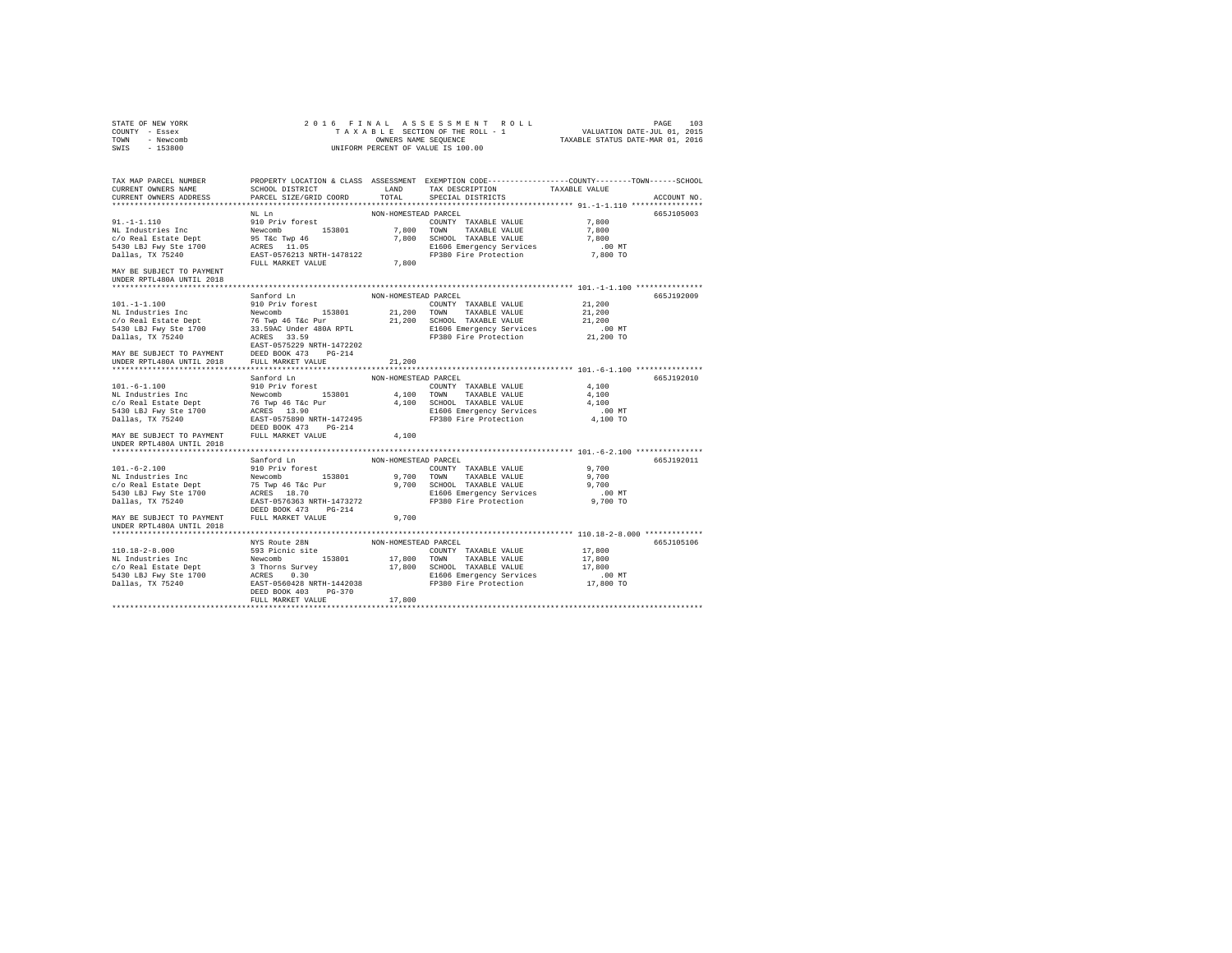|                | STATE OF NEW YORK |  |  |  |  | 2016 FINAL ASSESSMENT ROLL         |                                  | PAGE | 104 |
|----------------|-------------------|--|--|--|--|------------------------------------|----------------------------------|------|-----|
| COUNTY - Essex |                   |  |  |  |  | TAXABLE SECTION OF THE ROLL - 1    | VALUATION DATE-JUL 01, 2015      |      |     |
| TOWN           | - Newcomb         |  |  |  |  | OWNERS NAME SEOUENCE               | TAXABLE STATUS DATE-MAR 01, 2016 |      |     |
| SWIS           | - 153800          |  |  |  |  | UNIFORM PERCENT OF VALUE IS 100.00 |                                  |      |     |

| TAX MAP PARCEL NUMBER<br>CURRENT OWNERS NAME<br>CURRENT OWNERS ADDRESS | SCHOOL DISTRICT LAND<br>PARCEL SIZE/GRID COORD | TOTAL            | PROPERTY LOCATION & CLASS ASSESSMENT EXEMPTION CODE---------------COUNTY-------TOWN-----SCHOOL<br>TAX DESCRIPTION<br>SPECIAL DISTRICTS | TAXABLE VALUE                                                    | ACCOUNT NO. |
|------------------------------------------------------------------------|------------------------------------------------|------------------|----------------------------------------------------------------------------------------------------------------------------------------|------------------------------------------------------------------|-------------|
|                                                                        |                                                |                  |                                                                                                                                        |                                                                  |             |
|                                                                        |                                                |                  |                                                                                                                                        |                                                                  | 665J179002  |
|                                                                        |                                                |                  |                                                                                                                                        |                                                                  |             |
|                                                                        |                                                |                  |                                                                                                                                        |                                                                  |             |
|                                                                        |                                                |                  |                                                                                                                                        |                                                                  |             |
|                                                                        |                                                |                  |                                                                                                                                        |                                                                  |             |
|                                                                        |                                                |                  |                                                                                                                                        |                                                                  |             |
|                                                                        |                                                |                  |                                                                                                                                        |                                                                  |             |
|                                                                        | FULL MARKET VALUE                              | 6,600            |                                                                                                                                        |                                                                  |             |
|                                                                        |                                                |                  |                                                                                                                                        |                                                                  |             |
|                                                                        |                                                |                  |                                                                                                                                        |                                                                  | 665J101001  |
|                                                                        |                                                |                  |                                                                                                                                        |                                                                  |             |
|                                                                        |                                                |                  |                                                                                                                                        |                                                                  |             |
|                                                                        |                                                |                  |                                                                                                                                        |                                                                  |             |
|                                                                        |                                                |                  |                                                                                                                                        |                                                                  |             |
|                                                                        |                                                |                  |                                                                                                                                        |                                                                  |             |
|                                                                        |                                                |                  |                                                                                                                                        |                                                                  |             |
|                                                                        |                                                |                  |                                                                                                                                        |                                                                  |             |
| *******************                                                    |                                                |                  |                                                                                                                                        |                                                                  |             |
|                                                                        | 4784 NYS Route 28N                             | HOMESTEAD PARCEL |                                                                                                                                        |                                                                  | 665J105302  |
|                                                                        |                                                |                  |                                                                                                                                        |                                                                  |             |
|                                                                        |                                                |                  |                                                                                                                                        |                                                                  |             |
|                                                                        |                                                |                  |                                                                                                                                        |                                                                  |             |
|                                                                        |                                                |                  |                                                                                                                                        |                                                                  |             |
|                                                                        |                                                |                  |                                                                                                                                        |                                                                  |             |
|                                                                        |                                                |                  |                                                                                                                                        |                                                                  |             |
|                                                                        |                                                |                  |                                                                                                                                        |                                                                  |             |
|                                                                        |                                                |                  |                                                                                                                                        | *********************************** 109.16-2-13.000 ************ |             |
|                                                                        |                                                |                  |                                                                                                                                        |                                                                  |             |
|                                                                        |                                                |                  |                                                                                                                                        |                                                                  |             |
|                                                                        |                                                |                  |                                                                                                                                        |                                                                  |             |
|                                                                        |                                                |                  |                                                                                                                                        |                                                                  |             |
|                                                                        |                                                |                  |                                                                                                                                        |                                                                  |             |
|                                                                        |                                                |                  |                                                                                                                                        |                                                                  |             |
|                                                                        |                                                |                  |                                                                                                                                        |                                                                  |             |
|                                                                        |                                                |                  |                                                                                                                                        |                                                                  |             |
|                                                                        |                                                |                  |                                                                                                                                        |                                                                  |             |
|                                                                        |                                                |                  |                                                                                                                                        |                                                                  |             |
|                                                                        | 1320 Goodnow Flow Rd MOMESTEAD PARCEL          |                  |                                                                                                                                        |                                                                  | 665J105304  |
|                                                                        |                                                |                  |                                                                                                                                        |                                                                  |             |
|                                                                        |                                                |                  |                                                                                                                                        |                                                                  |             |
|                                                                        |                                                |                  |                                                                                                                                        |                                                                  |             |
|                                                                        |                                                |                  |                                                                                                                                        |                                                                  |             |
|                                                                        |                                                |                  |                                                                                                                                        |                                                                  |             |
|                                                                        |                                                |                  |                                                                                                                                        |                                                                  |             |
|                                                                        | EAST-0535531 NRTH-1426643                      |                  |                                                                                                                                        |                                                                  |             |
|                                                                        | DEED BOOK 1812 PG-314                          |                  |                                                                                                                                        |                                                                  |             |
|                                                                        | FULL MARKET VALUE                              | 158,000          |                                                                                                                                        |                                                                  |             |
|                                                                        |                                                |                  |                                                                                                                                        |                                                                  |             |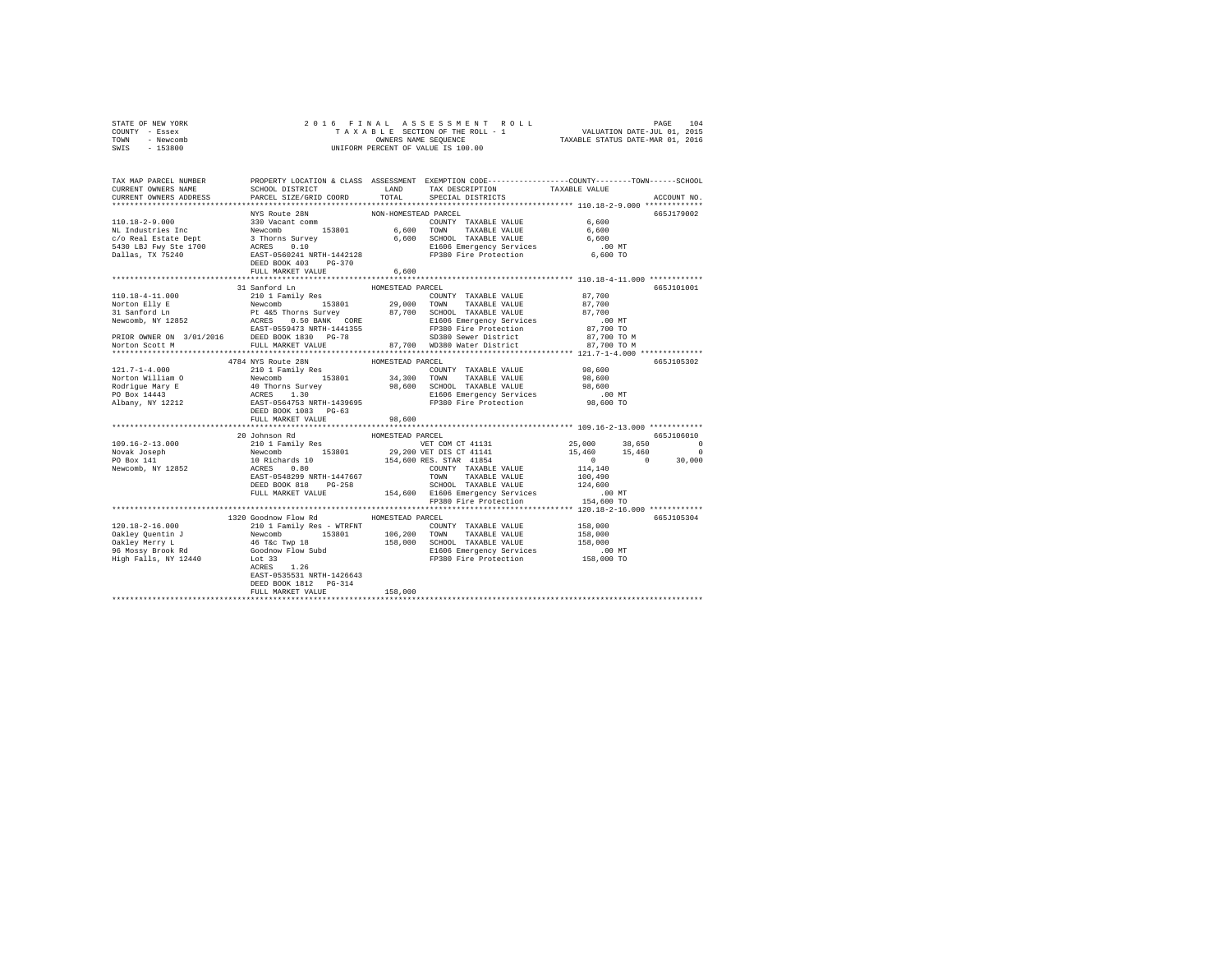| COUNTY - Essex<br>TOWN<br>- Newcomb<br>SWIS<br>$-153800$ |                                                                                                          |                  | UNIFORM PERCENT OF VALUE IS 100.00                                                              |                                                       |             |
|----------------------------------------------------------|----------------------------------------------------------------------------------------------------------|------------------|-------------------------------------------------------------------------------------------------|-------------------------------------------------------|-------------|
|                                                          |                                                                                                          |                  |                                                                                                 |                                                       |             |
| TAX MAP PARCEL NUMBER                                    |                                                                                                          |                  | PROPERTY LOCATION & CLASS ASSESSMENT EXEMPTION CODE---------------COUNTY-------TOWN------SCHOOL |                                                       |             |
| CURRENT OWNERS NAME                                      | SCHOOL DISTRICT                                                                                          |                  | LAND TAX DESCRIPTION                                                                            | TAXABLE VALUE                                         |             |
| CURRENT OWNERS ADDRESS                                   | PARCEL SIZE/GRID COORD                                                                                   | TOTAL            | SPECIAL DISTRICTS                                                                               |                                                       | ACCOUNT NO. |
|                                                          |                                                                                                          |                  |                                                                                                 |                                                       |             |
|                                                          | Goodnow Flow Rd                                                                                          | HOMESTEAD PARCEL |                                                                                                 |                                                       | 665J105305  |
| $120.18 - 2 - 17.000$                                    | 311 Res vac 1<br>and - WTRFNT Newcomb 153801 106,500 $16\  \  \, 160\  \  \, 46\  \  \, 74c\  \  \, 180$ |                  | COUNTY TAXABLE VALUE                                                                            | 106,500                                               |             |
| Oakley Quentin J                                         |                                                                                                          | 106,500          | TOWN<br>TAXABLE VALUE                                                                           | 106,500<br>106,500                                    |             |
| Oakley Merry L<br>96 Mossy Brook Rd                      |                                                                                                          | 106,500          | SCHOOL TAXABLE VALUE                                                                            | $.00$ MT                                              |             |
| High Falls, NY 12440                                     | Goodnow Flow Subd<br>Lot 32                                                                              |                  | E1606 Emergency Services<br>FP380 Fire Protection                                               | 106,500 TO                                            |             |
|                                                          | $ACRES$ 1.28                                                                                             |                  |                                                                                                 |                                                       |             |
|                                                          | EAST-0535620 NRTH-1426596                                                                                |                  |                                                                                                 |                                                       |             |
|                                                          | DEED BOOK 836 PG-206                                                                                     |                  |                                                                                                 |                                                       |             |
|                                                          | FULL MARKET VALUE                                                                                        | 106,500          |                                                                                                 |                                                       |             |
|                                                          |                                                                                                          |                  |                                                                                                 | ************************ 119.16-1-4.000 ************* |             |
|                                                          | 395 Woodys Rd                                                                                            | HOMESTEAD PARCEL |                                                                                                 |                                                       | 665J105309  |
| $119.16 - 1 - 4.000$                                     | 210 1 Family Res - WTRFNT                                                                                |                  | COUNTY TAXABLE VALUE                                                                            | 173,900                                               |             |
| OBrien James S                                           | Newcomb 153801<br>27 T&c Twp 18                                                                          |                  | 105,800 TOWN TAXABLE VALUE                                                                      | 173,900                                               |             |
| OBrien Mary B                                            |                                                                                                          |                  | 173,900 SCHOOL TAXABLE VALUE                                                                    | 173,900                                               |             |
| 33 Collamer Dr                                           | Goodnow Flow Subd                                                                                        |                  | E1606 Emergency Services                                                                        | .00 MT                                                |             |
| Ballston Spa, NY 12020                                   | Lot 253                                                                                                  |                  | FP380 Fire Protection                                                                           | 173,900 TO                                            |             |
|                                                          | ACRES 0.60                                                                                               |                  |                                                                                                 |                                                       |             |
|                                                          | EAST-0525184 NRTH-1428015                                                                                |                  |                                                                                                 |                                                       |             |
|                                                          | DEED BOOK 1476 PG-288                                                                                    | 173,900          |                                                                                                 |                                                       |             |
|                                                          | FULL MARKET VALUE                                                                                        |                  |                                                                                                 |                                                       |             |
|                                                          | 43 Loon Point Ln                                                                                         | HOMESTEAD PARCEL |                                                                                                 |                                                       | 665J106104  |
| 120.17-2-14.000                                          | 281 Multiple res - WTRFNT<br>Newcomb 153801 323,700                                                      |                  | COUNTY TAXABLE VALUE                                                                            | 377,200                                               |             |
| OBrien Kevin J                                           |                                                                                                          |                  | 323,700 TOWN TAXABLE VALUE                                                                      | 377,200                                               |             |
| OBrien Daniel E                                          |                                                                                                          |                  | 377,200 SCHOOL TAXABLE VALUE                                                                    | 377,200                                               |             |
| c/o Brendan OBrien                                       |                                                                                                          |                  | E1606 Emergency Services                                                                        | .00 MT                                                |             |
| 130 Woolf Ln                                             | 41 T&C Twp 18<br>Goodnow Flow Subd<br>Lot 93-                                                            |                  | FP380 Fire Protection                                                                           | 377,200 TO                                            |             |
| Ithaca, NY 14850                                         | ACRES 3.91                                                                                               |                  |                                                                                                 |                                                       |             |
|                                                          | EAST-0529206 NRTH-1426834                                                                                |                  |                                                                                                 |                                                       |             |
|                                                          | DEED BOOK 1823 PG-21                                                                                     |                  |                                                                                                 |                                                       |             |
|                                                          | FULL MARKET VALUE                                                                                        | 377,200          |                                                                                                 |                                                       |             |
|                                                          |                                                                                                          |                  |                                                                                                 |                                                       |             |
|                                                          | 10 Snowshoe Ln                                                                                           | HOMESTEAD PARCEL |                                                                                                 |                                                       | 665J178002  |
| $110.13 - 11 - 8.001$                                    | 260 Seasonal res                                                                                         |                  | COUNTY TAXABLE VALUE                                                                            | 76,100                                                |             |
| Occhiogrosso Marie A<br>4 Suntree Park                   | Newcomb $153801$                                                                                         |                  | 29,000 TOWN TAXABLE VALUE                                                                       | 76,100<br>76,100                                      |             |
| Ballston Lake, NY 12019                                  | 30 Richards Survey<br>1287/36 Life Use To John                                                           |                  | 76,100 SCHOOL TAXABLE VALUE                                                                     | $.00$ MT                                              |             |
|                                                          |                                                                                                          |                  | E1606 Emergency Services<br>FP380 Fire Protection                                               | 76,100 TO                                             |             |
|                                                          | & Marie Keevern<br>ACRES 0.50                                                                            |                  |                                                                                                 |                                                       |             |
|                                                          | EAST-0557332 NRTH-1446757                                                                                |                  |                                                                                                 |                                                       |             |
|                                                          | DEED BOOK 1287 PG-36                                                                                     |                  |                                                                                                 |                                                       |             |
|                                                          | FULL MARKET VALUE                                                                                        | 76,100           |                                                                                                 |                                                       |             |
|                                                          |                                                                                                          |                  |                                                                                                 |                                                       |             |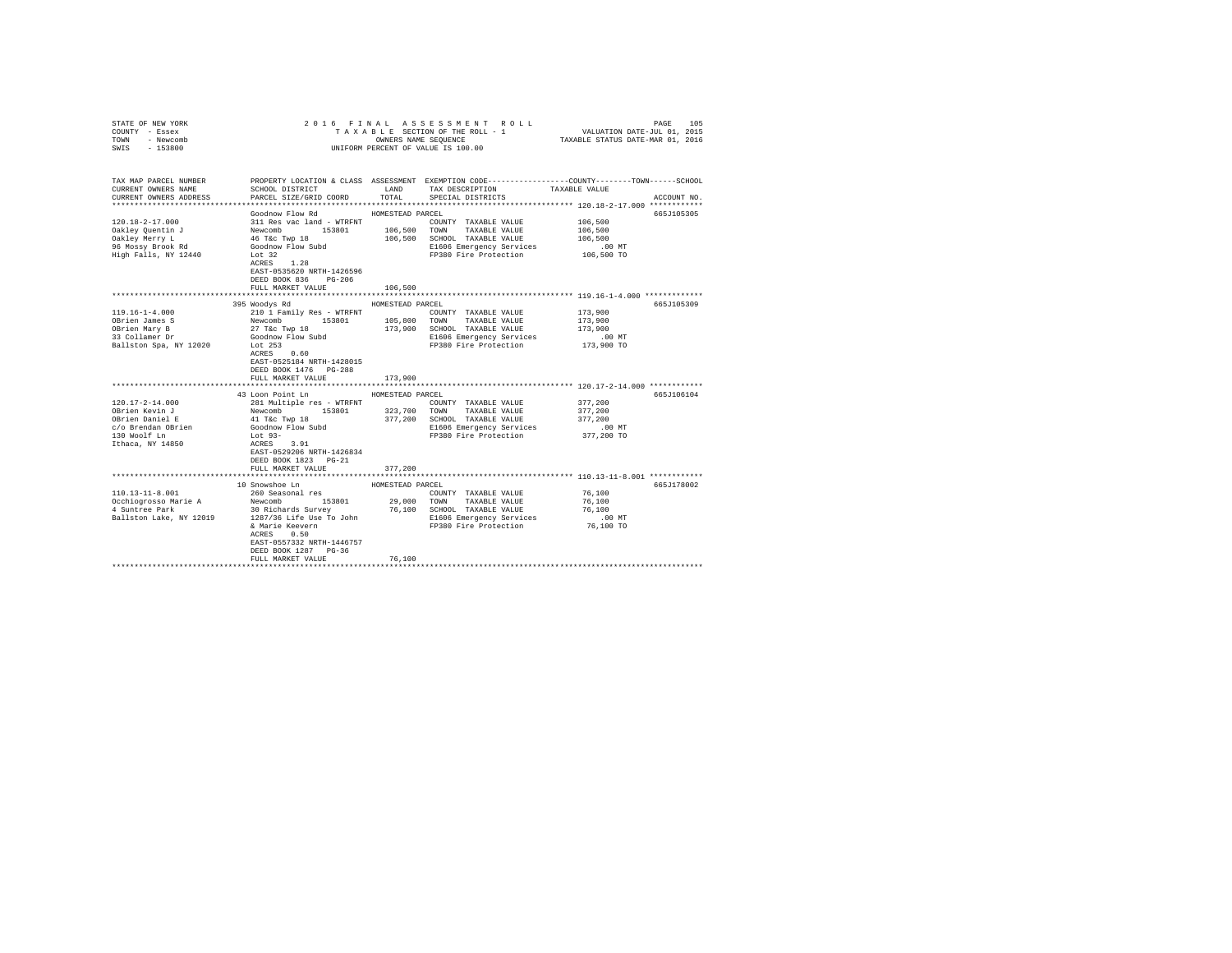| STATE OF NEW YORK<br>COUNTY - Essex | 2016 FINAL                                                                                                                                                                                                                                                                                                                                                                                  |         |                                                                                                     |               |               |  |  |
|-------------------------------------|---------------------------------------------------------------------------------------------------------------------------------------------------------------------------------------------------------------------------------------------------------------------------------------------------------------------------------------------------------------------------------------------|---------|-----------------------------------------------------------------------------------------------------|---------------|---------------|--|--|
| TOWN - Newcomb                      |                                                                                                                                                                                                                                                                                                                                                                                             |         |                                                                                                     |               |               |  |  |
| SWIS - 153800                       |                                                                                                                                                                                                                                                                                                                                                                                             |         |                                                                                                     |               |               |  |  |
|                                     |                                                                                                                                                                                                                                                                                                                                                                                             |         |                                                                                                     |               |               |  |  |
|                                     | TAX MAP PARCEL NUMBER PROPERTY LOCATION & CLASS ASSESSMENT EXEMPTION CODE--------------COUNTY-------TOWN-----SCHOOL                                                                                                                                                                                                                                                                         |         |                                                                                                     |               |               |  |  |
|                                     |                                                                                                                                                                                                                                                                                                                                                                                             |         |                                                                                                     |               |               |  |  |
|                                     |                                                                                                                                                                                                                                                                                                                                                                                             |         |                                                                                                     |               | ACCOUNT NO.   |  |  |
|                                     |                                                                                                                                                                                                                                                                                                                                                                                             |         |                                                                                                     |               |               |  |  |
|                                     |                                                                                                                                                                                                                                                                                                                                                                                             |         |                                                                                                     |               | 665J100114    |  |  |
|                                     |                                                                                                                                                                                                                                                                                                                                                                                             |         |                                                                                                     |               |               |  |  |
|                                     |                                                                                                                                                                                                                                                                                                                                                                                             |         |                                                                                                     |               |               |  |  |
|                                     |                                                                                                                                                                                                                                                                                                                                                                                             |         |                                                                                                     |               |               |  |  |
|                                     |                                                                                                                                                                                                                                                                                                                                                                                             |         |                                                                                                     |               |               |  |  |
|                                     |                                                                                                                                                                                                                                                                                                                                                                                             |         |                                                                                                     |               |               |  |  |
|                                     | FULL MARKET VALUE                                                                                                                                                                                                                                                                                                                                                                           | 376,900 |                                                                                                     |               |               |  |  |
|                                     |                                                                                                                                                                                                                                                                                                                                                                                             |         |                                                                                                     |               |               |  |  |
|                                     |                                                                                                                                                                                                                                                                                                                                                                                             |         |                                                                                                     |               | 665J106413    |  |  |
|                                     |                                                                                                                                                                                                                                                                                                                                                                                             |         |                                                                                                     |               |               |  |  |
|                                     |                                                                                                                                                                                                                                                                                                                                                                                             |         |                                                                                                     |               |               |  |  |
|                                     |                                                                                                                                                                                                                                                                                                                                                                                             |         |                                                                                                     |               |               |  |  |
|                                     |                                                                                                                                                                                                                                                                                                                                                                                             |         |                                                                                                     |               |               |  |  |
|                                     |                                                                                                                                                                                                                                                                                                                                                                                             |         |                                                                                                     |               |               |  |  |
|                                     |                                                                                                                                                                                                                                                                                                                                                                                             |         |                                                                                                     |               |               |  |  |
|                                     | FULL MARKET VALUE                                                                                                                                                                                                                                                                                                                                                                           | 90,300  |                                                                                                     |               |               |  |  |
|                                     |                                                                                                                                                                                                                                                                                                                                                                                             |         |                                                                                                     |               |               |  |  |
|                                     | $[10.17-2-52.001 \nonumber \\ \text{10.17--2-52.001} \nonumber \\ \text{10.17--2-52.001} \nonumber \\ \text{10.17--2-52.001} \nonumber \\ \text{10.17--2-52.001} \nonumber \\ \text{10.17--2-52.002} \nonumber \\ \text{10.17--2-52.003} \nonumber \\ \text{11.18--2.17} \nonumber \\ \text{12.19} \nonumber \\ \text{12.10} \nonumber \\ \text{12.11} \nonumber \\ \text{12.11} \nonumber$ |         |                                                                                                     |               | 665.7199005   |  |  |
|                                     |                                                                                                                                                                                                                                                                                                                                                                                             |         |                                                                                                     |               |               |  |  |
|                                     |                                                                                                                                                                                                                                                                                                                                                                                             |         |                                                                                                     |               |               |  |  |
|                                     |                                                                                                                                                                                                                                                                                                                                                                                             |         |                                                                                                     |               |               |  |  |
|                                     |                                                                                                                                                                                                                                                                                                                                                                                             |         | ounvul Taxable Value 125,000<br>E1606 Emergency Services .00 MT<br>FP380 Fire Protection 125,000 TO |               |               |  |  |
|                                     |                                                                                                                                                                                                                                                                                                                                                                                             |         |                                                                                                     |               |               |  |  |
|                                     | EAST-0557636 NRTH-1443344                                                                                                                                                                                                                                                                                                                                                                   |         |                                                                                                     |               |               |  |  |
|                                     | DEED BOOK 1320 PG-144                                                                                                                                                                                                                                                                                                                                                                       |         |                                                                                                     |               |               |  |  |
|                                     | FULL MARKET VALUE 125,000                                                                                                                                                                                                                                                                                                                                                                   |         |                                                                                                     |               |               |  |  |
|                                     |                                                                                                                                                                                                                                                                                                                                                                                             |         |                                                                                                     |               |               |  |  |
|                                     | 5302 NYS Route 28N HOMESTEAD PARCEL                                                                                                                                                                                                                                                                                                                                                         |         |                                                                                                     |               | 665J105504    |  |  |
|                                     |                                                                                                                                                                                                                                                                                                                                                                                             |         |                                                                                                     | $0 \t 30,000$ |               |  |  |
|                                     |                                                                                                                                                                                                                                                                                                                                                                                             |         |                                                                                                     |               |               |  |  |
|                                     |                                                                                                                                                                                                                                                                                                                                                                                             |         |                                                                                                     |               |               |  |  |
|                                     |                                                                                                                                                                                                                                                                                                                                                                                             |         |                                                                                                     |               |               |  |  |
|                                     |                                                                                                                                                                                                                                                                                                                                                                                             |         |                                                                                                     |               |               |  |  |
|                                     | $\begin{tabular}{l c c c c c} \hline & & 5300 & 5300 & 5300 & 5300 & 5300 & 5300 & 5300 & 5300 & 5300 & 5300 & 5300 & 5300 & 5300 & 5300 & 5300 & 5300 & 5300 & 5300 & 5300 & 5300 & 5300 & 5300 & 5300 & 5300 & 5300 & 5300 & 5300 & 5300 & 5300 & 5300 & 5300 & 5300 & 5300$                                                                                                              |         |                                                                                                     |               |               |  |  |
|                                     | FULL MARKET VALUE 353,800                                                                                                                                                                                                                                                                                                                                                                   |         |                                                                                                     |               |               |  |  |
|                                     |                                                                                                                                                                                                                                                                                                                                                                                             |         |                                                                                                     |               |               |  |  |
|                                     |                                                                                                                                                                                                                                                                                                                                                                                             |         |                                                                                                     |               | 665J104611    |  |  |
|                                     |                                                                                                                                                                                                                                                                                                                                                                                             |         |                                                                                                     |               | $0 \t 30.000$ |  |  |
|                                     |                                                                                                                                                                                                                                                                                                                                                                                             |         |                                                                                                     |               |               |  |  |
|                                     |                                                                                                                                                                                                                                                                                                                                                                                             |         |                                                                                                     |               |               |  |  |
|                                     |                                                                                                                                                                                                                                                                                                                                                                                             |         |                                                                                                     |               |               |  |  |
|                                     |                                                                                                                                                                                                                                                                                                                                                                                             |         |                                                                                                     |               |               |  |  |
|                                     | 1991-16-1-2.0<br>1991-16-1-2.0<br>1991-16-1-2.0<br>1991-16-1-2.0<br>1991-16-1-2.0<br>2010 1 Family Res 100<br>2010 1 Taxable Value 143,800<br>20 Box 158<br>2010 1 Taxable Value 143,800<br>PO Box 158<br>2010 11 2010 143,800<br>2010 11 2010 1201                                                                                                                                         |         |                                                                                                     |               |               |  |  |
|                                     |                                                                                                                                                                                                                                                                                                                                                                                             |         |                                                                                                     |               |               |  |  |
|                                     |                                                                                                                                                                                                                                                                                                                                                                                             |         |                                                                                                     |               |               |  |  |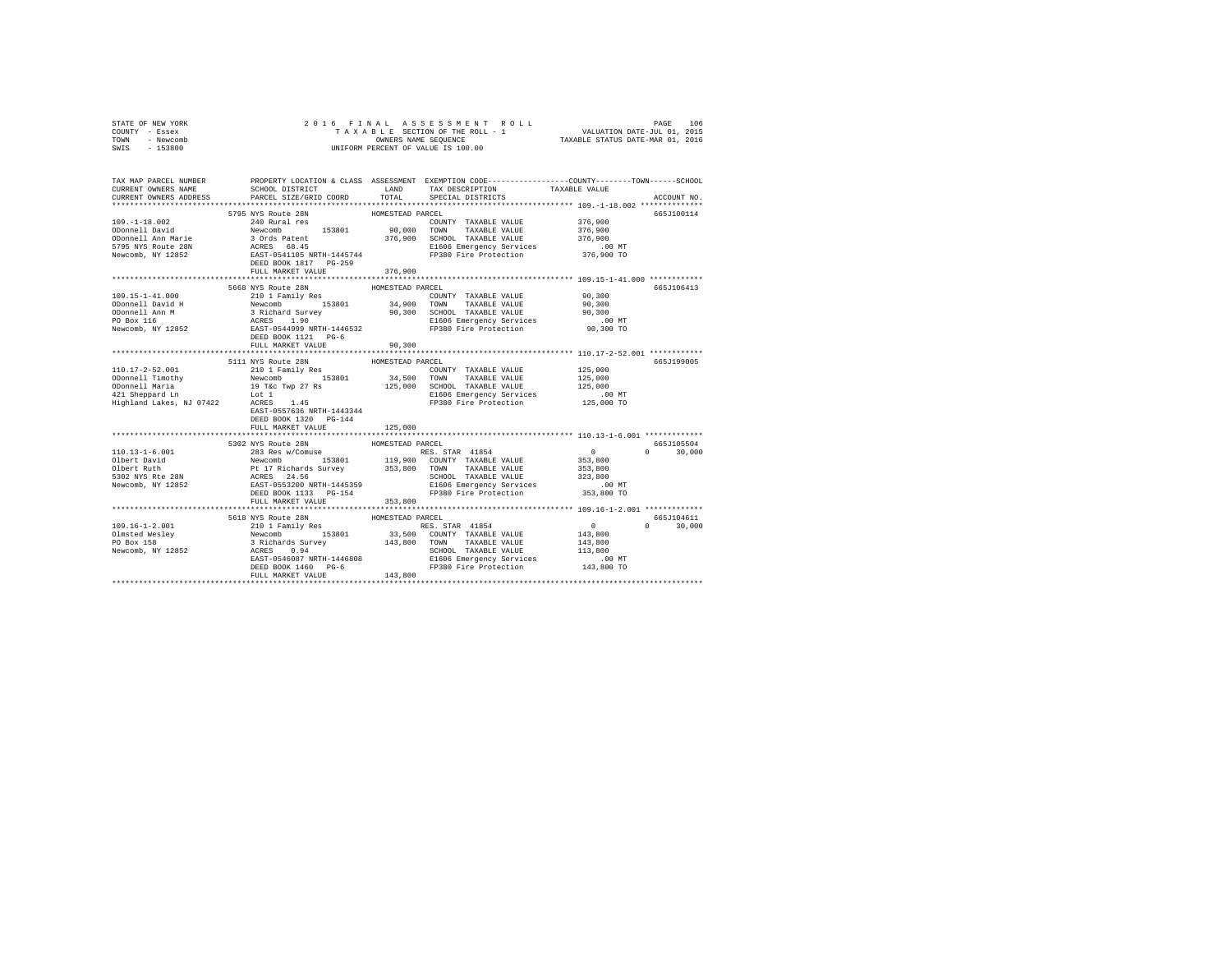| STATE OF NEW YORK<br>COUNTY - Essex<br>- Newcomb<br>TOWN<br>$-153800$<br>SWIS                                                                                                                                                                                      |                                                                                                                                                                                                                                                                                         |                                 | 2016 FINAL ASSESSMENT ROLL<br>TAXABLE SECTION OF THE ROLL - 1<br>OWNERS NAME SEQUENCE TAXABLE STATUS DATE-MAR 01, 2016<br>UNIFORM PERCENT OF VALUE IS 100.00 | VALUATION DATE-JUL 01, 2015                                       | 107<br>PAGE                |
|--------------------------------------------------------------------------------------------------------------------------------------------------------------------------------------------------------------------------------------------------------------------|-----------------------------------------------------------------------------------------------------------------------------------------------------------------------------------------------------------------------------------------------------------------------------------------|---------------------------------|--------------------------------------------------------------------------------------------------------------------------------------------------------------|-------------------------------------------------------------------|----------------------------|
| TAX MAP PARCEL NUMBER PROPERTY LOCATION & CLASS ASSESSMENT EXEMPTION CODE--------------COUNTY-------TOWN------SCHOOL<br>CURRENT OWNERS NAME<br>CURRENT OWNERS ADDRESS                                                                                              | SCHOOL DISTRICT LAND<br>PARCEL SIZE/GRID COORD TOTAL                                                                                                                                                                                                                                    |                                 | TAX DESCRIPTION<br>SPECIAL DISTRICTS                                                                                                                         | TAXABLE VALUE                                                     | ACCOUNT NO.                |
| $109.16 - 6 - 7.000$<br>OMeara Sharon P<br>6295 Foundry Rd<br>Guilderland, NY 12084                                                                                                                                                                                | 76 Stubing Ln<br>312 Vac w/imprv - WTRFNT<br>Newcomb 153801 112,100 TOWN TAXABLE VALUE<br>16 T&C Purchase TWP 27 RS 112,800 SCHOOL TAXABLE VALUE<br>7 Birch Point Subd 16 SCHOOL FIXABLE VALUE<br>ACRES 1.06<br>EAST-0551050 NRTH-1447941<br>DEED BOOK 1465 PG-319<br>FULL MARKET VALUE | NON-HOMESTEAD PARCEL<br>112,800 | COUNTY TAXABLE VALUE<br>E1606 Emergency Services<br>FP380 Fire Protection 112,800 TO                                                                         | 112,800<br>112,800<br>112,800<br>.00 MT                           | 665Z004004                 |
| 110.17-2-53.001                                                                                                                                                                                                                                                    | 5125 NYS Route 28N<br>210 1 Family Res<br>ACRES 1.60<br>EAST-0557316 NRTH-1443500<br>DEED BOOK 1788 PG-225<br>FULL MARKET VALUE                                                                                                                                                         | HOMESTEAD PARCEL<br>165,200     | COUNTY TAXABLE VALUE<br>E1606 Emergency Services 6.00 MT<br>FP380 Fire Protection 165,200 TO                                                                 | 165,200<br>165,200<br>165,200                                     | 665J199006                 |
| $120.13 - 1 - 18.000$<br>106,600 TOWN TAXABLE VALUE<br>35 Talleur In 215 Tec Twp 18 106,600 TOWN TAXABLE VALUE<br>35 Talleur In 25 Tec Twp 18 227,200 SCHOOL TAXABLE VALUE<br>25 Talleur In 25 Tec Twp 18 227,200 E1606 Empergency Services<br>280 Fire Protection | 173 Woodys Rd<br>260 Seasonal res - WTRFNT<br>Lot $208$<br>ACRES 0.93<br>EAST-0530012 NRTH-1428525<br>DEED BOOK 1757 PG-329<br>FULL MARKET VALUE                                                                                                                                        | HOMESTEAD PARCEL<br>227,200     | COUNTY TAXABLE VALUE<br>SCHOOL TAXABLE VALUE<br>E1606 Emergency Services<br>FP380 Fire Protection                                                            | 227,200<br>227,200<br>227,200<br>.00MT<br>227,200 TO              | 665J105407                 |
| $120. - 1 - 10.028/8$<br>1461 Goodnow Flow Rd<br>Newcomb, NY 12852                                                                                                                                                                                                 | 1461 Goodnow Flow Rd<br>210 1 Family Res<br>This Acct Camp On Tm#<br>120.-1-10.028<br>EAST-0533522 NRTH-1424310<br>DEED BOOK 327 PG-207<br>FULL MARKET VALUE                                                                                                                            | HOMESTEAD PARCEL<br>152,600     | RES. STAR 41854<br>SCHOOL TAXABLE VALUE<br>E1606 Emergency Services<br>FP380 Fire Protection                                                                 | $\sim$ 0<br>152,600<br>152,600<br>122,600<br>.00 MT<br>152,600 TO | 665J195001<br>$0 \t30,000$ |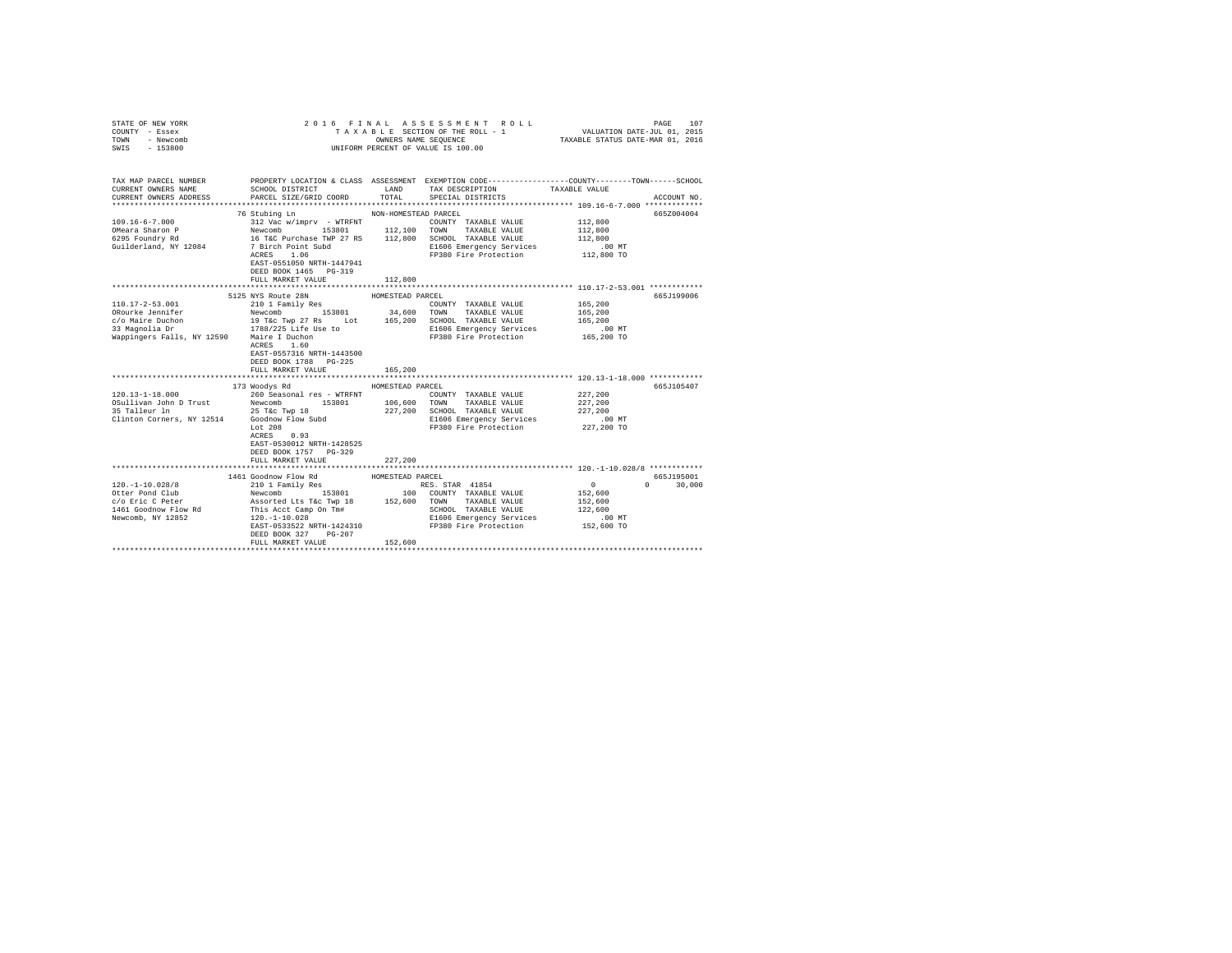| STATE OF NEW YORK<br>COUNTY - Essex                                                                                                                                                                                                   | $\begin{tabular}{ccccc} 2 & 0 & 1 & 6 & $\texttt{F} \text{ I N A L} & \texttt{A S S E S S M E N T} & \texttt{R O L L} & \texttt{PAGE} & \texttt{108} \\ \texttt{TA X A B L E S E C T T O N O T T H E R O L L} & 1 & \texttt{VALUATION DATE-JUL 01, 2015} \\ \texttt{OWNERS NANES SEQUENCE} & \texttt{TXABLE STATUS DATE-MAR 01, 2016} \\ \texttt{UNIFORM PERCENT OF VALUE IS 100.00} & \texttt{TXABLE STATUS DATE-MAR 01, 2016} \\ \end$ |                  |                                                                      |                      |             |
|---------------------------------------------------------------------------------------------------------------------------------------------------------------------------------------------------------------------------------------|------------------------------------------------------------------------------------------------------------------------------------------------------------------------------------------------------------------------------------------------------------------------------------------------------------------------------------------------------------------------------------------------------------------------------------------|------------------|----------------------------------------------------------------------|----------------------|-------------|
| TOWN - Newcomb                                                                                                                                                                                                                        |                                                                                                                                                                                                                                                                                                                                                                                                                                          |                  |                                                                      |                      |             |
| SWIS - 153800                                                                                                                                                                                                                         |                                                                                                                                                                                                                                                                                                                                                                                                                                          |                  |                                                                      |                      |             |
|                                                                                                                                                                                                                                       |                                                                                                                                                                                                                                                                                                                                                                                                                                          |                  |                                                                      |                      |             |
|                                                                                                                                                                                                                                       |                                                                                                                                                                                                                                                                                                                                                                                                                                          |                  |                                                                      |                      |             |
| TAX MAP PARCEL NUMBER<br>CURRENT ONNERS NAME SCHOOL DISTRICT & CLASS ASSESSMENT EXEMPTION CODE---------------COUNTY-------TOWN------SCHOOL<br>CURRENT OWNERS NAME                                                                     | SCHOOL DISTRICT                                                                                                                                                                                                                                                                                                                                                                                                                          |                  | LAND TAX DESCRIPTION                                                 | TAXABLE VALUE        |             |
| CURRENT OWNERS ADDRESS PARCEL SIZE/GRID COORD                                                                                                                                                                                         |                                                                                                                                                                                                                                                                                                                                                                                                                                          |                  | TOTAL SPECIAL DISTRICTS                                              |                      | ACCOUNT NO. |
|                                                                                                                                                                                                                                       |                                                                                                                                                                                                                                                                                                                                                                                                                                          |                  |                                                                      |                      |             |
|                                                                                                                                                                                                                                       | Goodnow Flow Rd                                                                                                                                                                                                                                                                                                                                                                                                                          | HOMESTEAD PARCEL |                                                                      |                      | 665Z000005  |
| 120. -1-10.028/9                                                                                                                                                                                                                      | 210 1 Family Res                                                                                                                                                                                                                                                                                                                                                                                                                         |                  | COUNTY TAXABLE VALUE                                                 | 132,500              |             |
|                                                                                                                                                                                                                                       |                                                                                                                                                                                                                                                                                                                                                                                                                                          |                  |                                                                      | 132,500              |             |
|                                                                                                                                                                                                                                       |                                                                                                                                                                                                                                                                                                                                                                                                                                          |                  |                                                                      | 132,500              |             |
|                                                                                                                                                                                                                                       |                                                                                                                                                                                                                                                                                                                                                                                                                                          |                  |                                                                      | .00 MT               |             |
|                                                                                                                                                                                                                                       |                                                                                                                                                                                                                                                                                                                                                                                                                                          |                  |                                                                      | 132,500 TO           |             |
|                                                                                                                                                                                                                                       |                                                                                                                                                                                                                                                                                                                                                                                                                                          |                  |                                                                      |                      |             |
|                                                                                                                                                                                                                                       | FULL MARKET VALUE 132,500                                                                                                                                                                                                                                                                                                                                                                                                                |                  |                                                                      |                      |             |
|                                                                                                                                                                                                                                       |                                                                                                                                                                                                                                                                                                                                                                                                                                          |                  |                                                                      |                      |             |
|                                                                                                                                                                                                                                       | Goodnow Flow Rd                                                                                                                                                                                                                                                                                                                                                                                                                          | HOMESTEAD PARCEL |                                                                      |                      | 665Z008010  |
|                                                                                                                                                                                                                                       |                                                                                                                                                                                                                                                                                                                                                                                                                                          |                  |                                                                      | 135,500<br>135,500   |             |
|                                                                                                                                                                                                                                       |                                                                                                                                                                                                                                                                                                                                                                                                                                          |                  |                                                                      | 135,500              |             |
|                                                                                                                                                                                                                                       |                                                                                                                                                                                                                                                                                                                                                                                                                                          |                  |                                                                      |                      |             |
| 120.-1-10.028/10<br>210 1 Family Res<br>OUREr Pond Club Inc Mercenhof 2010 1 Family Res<br>C/O Dett Otterbeck<br>This Acct is part of 135801 100 TOWN TAXABLE VALUE<br>49 Evelyn Dr 120.-1-10.028 Bigg only 135,500 SCHOOL TAXABLE VA |                                                                                                                                                                                                                                                                                                                                                                                                                                          |                  | FP380 Fire Protection                                                | .00 MT<br>135,500 TO |             |
|                                                                                                                                                                                                                                       |                                                                                                                                                                                                                                                                                                                                                                                                                                          |                  |                                                                      |                      |             |
|                                                                                                                                                                                                                                       |                                                                                                                                                                                                                                                                                                                                                                                                                                          | 135,500          |                                                                      |                      |             |
| MAY BE SUBJECT TO PAYMENT FULL MARKET VALUE UNDER RPTL480A UNTIL 2017                                                                                                                                                                 |                                                                                                                                                                                                                                                                                                                                                                                                                                          |                  |                                                                      |                      |             |
|                                                                                                                                                                                                                                       |                                                                                                                                                                                                                                                                                                                                                                                                                                          |                  |                                                                      |                      |             |
|                                                                                                                                                                                                                                       | Goodnow Flow Rd MOMESTEAD PARCEL                                                                                                                                                                                                                                                                                                                                                                                                         |                  |                                                                      |                      | 665Z010009  |
|                                                                                                                                                                                                                                       |                                                                                                                                                                                                                                                                                                                                                                                                                                          |                  |                                                                      | 215,200              |             |
|                                                                                                                                                                                                                                       |                                                                                                                                                                                                                                                                                                                                                                                                                                          |                  |                                                                      | 215,200<br>215,200   |             |
|                                                                                                                                                                                                                                       |                                                                                                                                                                                                                                                                                                                                                                                                                                          |                  |                                                                      |                      |             |
|                                                                                                                                                                                                                                       |                                                                                                                                                                                                                                                                                                                                                                                                                                          |                  |                                                                      | .00MT                |             |
|                                                                                                                                                                                                                                       |                                                                                                                                                                                                                                                                                                                                                                                                                                          |                  |                                                                      | 215,200 TO           |             |
|                                                                                                                                                                                                                                       |                                                                                                                                                                                                                                                                                                                                                                                                                                          |                  |                                                                      |                      |             |
|                                                                                                                                                                                                                                       |                                                                                                                                                                                                                                                                                                                                                                                                                                          |                  |                                                                      |                      |             |
|                                                                                                                                                                                                                                       | FULL MARKET VALUE                                                                                                                                                                                                                                                                                                                                                                                                                        | 215,200          |                                                                      |                      |             |
|                                                                                                                                                                                                                                       | Goodnow Flow Rd MOMESTEAD PARCEL                                                                                                                                                                                                                                                                                                                                                                                                         |                  |                                                                      |                      | 665J105411  |
| $120.17 - 2 - 40.000$                                                                                                                                                                                                                 | 311 Res vac land - WTRFNT                 COUNTY TAXABLE VALUE                                                                                                                                                                                                                                                                                                                                                                           |                  |                                                                      | 30,100               |             |
|                                                                                                                                                                                                                                       |                                                                                                                                                                                                                                                                                                                                                                                                                                          |                  |                                                                      | 30,100               |             |
|                                                                                                                                                                                                                                       |                                                                                                                                                                                                                                                                                                                                                                                                                                          |                  |                                                                      | 30,100               |             |
|                                                                                                                                                                                                                                       |                                                                                                                                                                                                                                                                                                                                                                                                                                          |                  |                                                                      |                      |             |
| $\begin{tabular}{lllllllllllll} \textbf{49} & \textbf{Evelyn Dr} & \textbf{63} & \textbf{Goodnow Flow} \\ \textbf{Nassau, NY} & 12123 & \textbf{Db} & 872 & \textbf{Pg 20} \\ & & & \textbf{ACRES} & 0.93 \\ \end{tabular}$           |                                                                                                                                                                                                                                                                                                                                                                                                                                          |                  |                                                                      | 00 MT.<br>30,100 TO  |             |
|                                                                                                                                                                                                                                       |                                                                                                                                                                                                                                                                                                                                                                                                                                          |                  |                                                                      |                      |             |
|                                                                                                                                                                                                                                       | EAST-0532534 NRTH-1426637                                                                                                                                                                                                                                                                                                                                                                                                                |                  |                                                                      |                      |             |
|                                                                                                                                                                                                                                       | DEED BOOK 327 PG-207                                                                                                                                                                                                                                                                                                                                                                                                                     |                  |                                                                      |                      |             |
|                                                                                                                                                                                                                                       | FULL MARKET VALUE                                                                                                                                                                                                                                                                                                                                                                                                                        | 30,100           |                                                                      |                      |             |
|                                                                                                                                                                                                                                       |                                                                                                                                                                                                                                                                                                                                                                                                                                          |                  |                                                                      |                      |             |
|                                                                                                                                                                                                                                       | 1648 Goodnow Flow Rd                                                                                                                                                                                                                                                                                                                                                                                                                     | HOMESTEAD PARCEL |                                                                      |                      | 665J104411  |
| $120.17 - 4 - 2.000$                                                                                                                                                                                                                  |                                                                                                                                                                                                                                                                                                                                                                                                                                          |                  |                                                                      | 389,300              |             |
| Oxley David J<br>Oxley Celia<br>706 Hoffman St<br>Elmira, NY 14905                                                                                                                                                                    | 210 1 Family Res - WTRFNT<br>Newcomb 153801 135,500 TOWNY TAXABLE VALUE<br>Newcomb 153801 135,500 TOWN TAXABLE VALUE<br>40 & 41 T&c Twp 18 389,300 SCHOOL TAXABLE VALUE<br>Goodnow Flow Subd E1606 Emergency Services<br>Let 316 Terre a                                                                                                                                                                                                 |                  |                                                                      | 389,300              |             |
|                                                                                                                                                                                                                                       |                                                                                                                                                                                                                                                                                                                                                                                                                                          |                  |                                                                      | 389,300              |             |
|                                                                                                                                                                                                                                       |                                                                                                                                                                                                                                                                                                                                                                                                                                          |                  | E1606 Emergency Services 6 00 MT<br>FP380 Fire Protection 389,300 TO |                      |             |
|                                                                                                                                                                                                                                       |                                                                                                                                                                                                                                                                                                                                                                                                                                          |                  |                                                                      |                      |             |
|                                                                                                                                                                                                                                       | EAST-0528267 NRTH-1425553                                                                                                                                                                                                                                                                                                                                                                                                                |                  |                                                                      |                      |             |
|                                                                                                                                                                                                                                       | DEED BOOK 1422 PG-18                                                                                                                                                                                                                                                                                                                                                                                                                     |                  |                                                                      |                      |             |
|                                                                                                                                                                                                                                       | FULL MARKET VALUE                                                                                                                                                                                                                                                                                                                                                                                                                        | 389,300          |                                                                      |                      |             |
|                                                                                                                                                                                                                                       |                                                                                                                                                                                                                                                                                                                                                                                                                                          |                  |                                                                      |                      |             |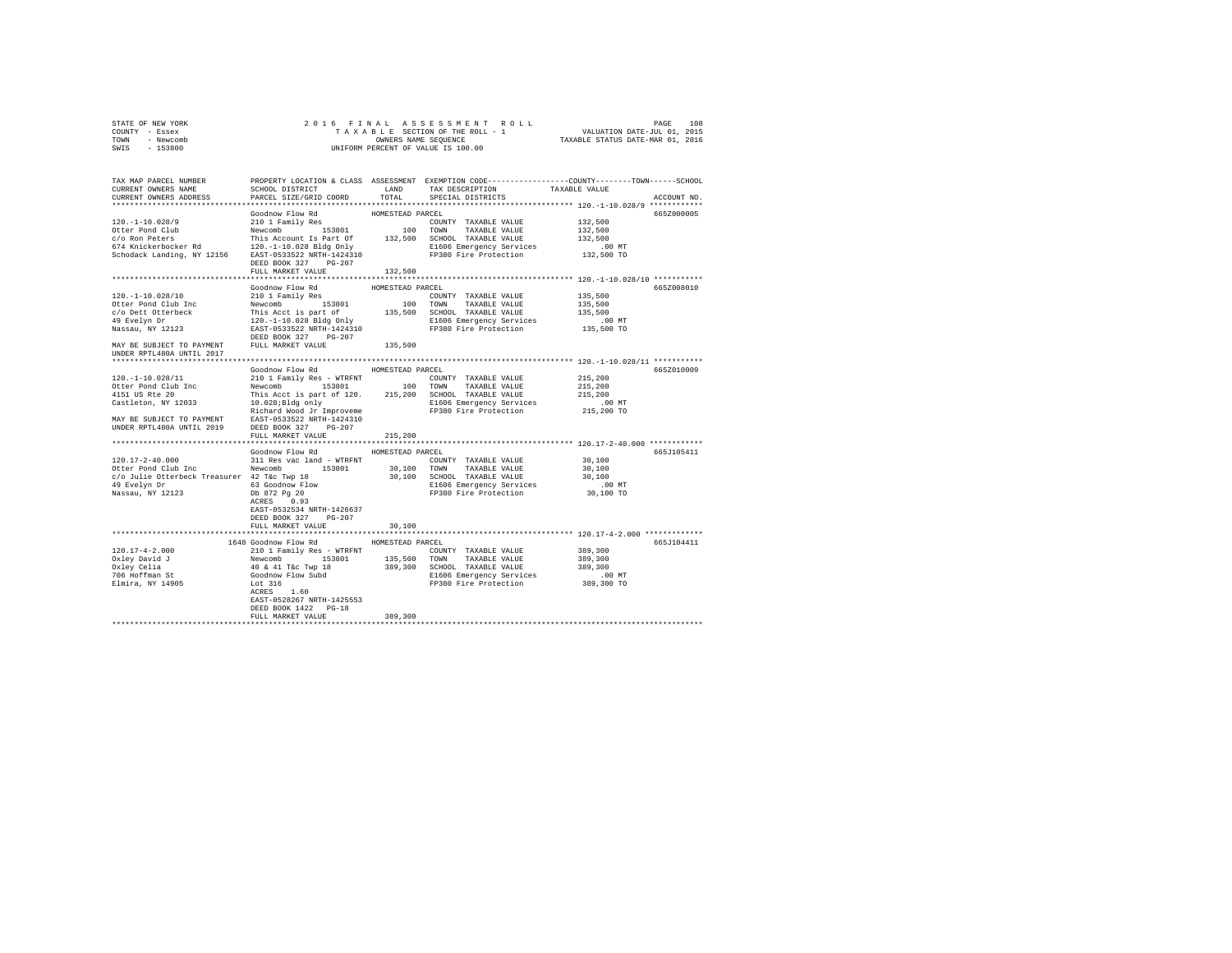| STATE OF NEW YORK<br>COUNTY - Essex<br>TOWN - Newcomb                                                                                                                                                                                                                  |                                                    |                  |                                                                                                                                                                                                                                       |             |
|------------------------------------------------------------------------------------------------------------------------------------------------------------------------------------------------------------------------------------------------------------------------|----------------------------------------------------|------------------|---------------------------------------------------------------------------------------------------------------------------------------------------------------------------------------------------------------------------------------|-------------|
| SWIS - 153800                                                                                                                                                                                                                                                          |                                                    |                  |                                                                                                                                                                                                                                       |             |
| TAX MAP PARCEL NUMBER PROPERTY LOCATION & CLASS ASSESSMENT EXEMPTION CODE--------------COUNTY-------TOWN------SCHOOL<br>CURRENT OWNERS NAME SCHOOL DISTRICT LAND TAX DESCRIPTION TAXARLE VALUE                                                                         |                                                    |                  | SCHOOL DISTRICT                      LAND        TAX DESCRIPTION                 TAXABLE VALUE                                                                                                                                        |             |
| CURRENT OWNERS ADDRESS                                                                                                                                                                                                                                                 | PARCEL SIZE/GRID COORD TOTAL                       |                  | SPECIAL DISTRICTS                                                                                                                                                                                                                     | ACCOUNT NO. |
|                                                                                                                                                                                                                                                                        |                                                    |                  |                                                                                                                                                                                                                                       |             |
|                                                                                                                                                                                                                                                                        | 1654 Goodnow Flow Rd MOMESTEAD PARCEL              |                  |                                                                                                                                                                                                                                       | 665J105405  |
|                                                                                                                                                                                                                                                                        |                                                    |                  |                                                                                                                                                                                                                                       |             |
|                                                                                                                                                                                                                                                                        |                                                    |                  |                                                                                                                                                                                                                                       |             |
|                                                                                                                                                                                                                                                                        |                                                    |                  |                                                                                                                                                                                                                                       |             |
|                                                                                                                                                                                                                                                                        |                                                    |                  |                                                                                                                                                                                                                                       |             |
|                                                                                                                                                                                                                                                                        |                                                    |                  |                                                                                                                                                                                                                                       |             |
|                                                                                                                                                                                                                                                                        | EAST-0528091 NRTH-1425600<br>DEED BOOK 1549 PG-263 |                  |                                                                                                                                                                                                                                       |             |
|                                                                                                                                                                                                                                                                        | FULL MARKET VALUE                                  | 194,000          |                                                                                                                                                                                                                                       |             |
|                                                                                                                                                                                                                                                                        |                                                    |                  |                                                                                                                                                                                                                                       |             |
|                                                                                                                                                                                                                                                                        | 139 Marcy Ln                                       | HOMESTEAD PARCEL |                                                                                                                                                                                                                                       | 665J101404  |
|                                                                                                                                                                                                                                                                        |                                                    |                  |                                                                                                                                                                                                                                       |             |
|                                                                                                                                                                                                                                                                        |                                                    |                  |                                                                                                                                                                                                                                       |             |
|                                                                                                                                                                                                                                                                        |                                                    |                  |                                                                                                                                                                                                                                       |             |
|                                                                                                                                                                                                                                                                        |                                                    |                  |                                                                                                                                                                                                                                       |             |
|                                                                                                                                                                                                                                                                        |                                                    |                  |                                                                                                                                                                                                                                       |             |
| $\begin{tabular}{cccccc} 110.17-3-6.000 & 159.7041 & 110.17-3-6.000 & 159.801 & 10.17 & 10.17 & 10.17 & 10.17 & 10.17 & 10.17 & 10.17 & 10.17 & 10.17 & 10.17 & 10.17 & 10.17 & 10.17 & 10.17 & 10.17 & 10.17 & 10.17 & 10.17 & 10.17 & 10.17 & 10.17 & 10.17 & 10.17$ |                                                    |                  |                                                                                                                                                                                                                                       |             |
|                                                                                                                                                                                                                                                                        |                                                    |                  |                                                                                                                                                                                                                                       |             |
| 110.18-4-8.000<br>Parisi Frank<br>116 Fleetwood Ave<br>Albany, NY 12209                                                                                                                                                                                                | 45 Sanford Ln                                      | HOMESTEAD PARCEL |                                                                                                                                                                                                                                       | 665J104812  |
|                                                                                                                                                                                                                                                                        |                                                    |                  |                                                                                                                                                                                                                                       |             |
|                                                                                                                                                                                                                                                                        |                                                    |                  |                                                                                                                                                                                                                                       |             |
|                                                                                                                                                                                                                                                                        |                                                    |                  | 49 SAINTONI HOMESTEAD PACEL AND TRANSLE VALUE 69,500<br>Newcomb 153801 29,000 TOWN TAXABLE VALUE 69,500<br>PL 5 Thorns Survey 14414311 69,500 SCHOOL TAXABLE VALUE 69,500<br>ACRES 0.50 SCHOOL TAXABLE VALUE 69,500 NOR<br>ACRES 0.50 |             |
|                                                                                                                                                                                                                                                                        |                                                    |                  |                                                                                                                                                                                                                                       |             |
|                                                                                                                                                                                                                                                                        |                                                    |                  |                                                                                                                                                                                                                                       |             |
|                                                                                                                                                                                                                                                                        |                                                    |                  |                                                                                                                                                                                                                                       |             |
|                                                                                                                                                                                                                                                                        |                                                    |                  |                                                                                                                                                                                                                                       |             |
|                                                                                                                                                                                                                                                                        |                                                    |                  |                                                                                                                                                                                                                                       | 665J104404  |
|                                                                                                                                                                                                                                                                        |                                                    |                  |                                                                                                                                                                                                                                       |             |
|                                                                                                                                                                                                                                                                        |                                                    |                  |                                                                                                                                                                                                                                       |             |
|                                                                                                                                                                                                                                                                        |                                                    |                  |                                                                                                                                                                                                                                       |             |
| MYS ROUE 2BN NON-HOMESTEAD PARCEL<br>109.15–1–3.000<br>NS ROUE 2BN NON-HOMESTEAD PARCEL<br>25,400<br>25,400<br>25,400<br>26,400<br>26,400<br>26,400<br>26,400<br>26,400<br>26,400<br>26,400<br>26,400<br>26,400<br>26,400<br>26,400<br>26,400<br>26,400<br>26,400<br>2 |                                                    |                  |                                                                                                                                                                                                                                       |             |
|                                                                                                                                                                                                                                                                        |                                                    |                  |                                                                                                                                                                                                                                       |             |
|                                                                                                                                                                                                                                                                        | DEED BOOK 1444 PG-59<br>FULL MARKET VALUE          | 25,400           |                                                                                                                                                                                                                                       |             |
|                                                                                                                                                                                                                                                                        |                                                    |                  |                                                                                                                                                                                                                                       |             |
|                                                                                                                                                                                                                                                                        | 5849 NYS Route 28N                                 |                  |                                                                                                                                                                                                                                       | 665L105502  |
|                                                                                                                                                                                                                                                                        |                                                    |                  |                                                                                                                                                                                                                                       |             |
|                                                                                                                                                                                                                                                                        |                                                    |                  |                                                                                                                                                                                                                                       |             |
|                                                                                                                                                                                                                                                                        |                                                    |                  |                                                                                                                                                                                                                                       |             |
|                                                                                                                                                                                                                                                                        |                                                    |                  |                                                                                                                                                                                                                                       |             |
|                                                                                                                                                                                                                                                                        | DEED BOOK 1592 PG-63                               |                  |                                                                                                                                                                                                                                       |             |
|                                                                                                                                                                                                                                                                        | FULL MARKET VALUE 99,100                           |                  |                                                                                                                                                                                                                                       |             |
|                                                                                                                                                                                                                                                                        |                                                    |                  |                                                                                                                                                                                                                                       |             |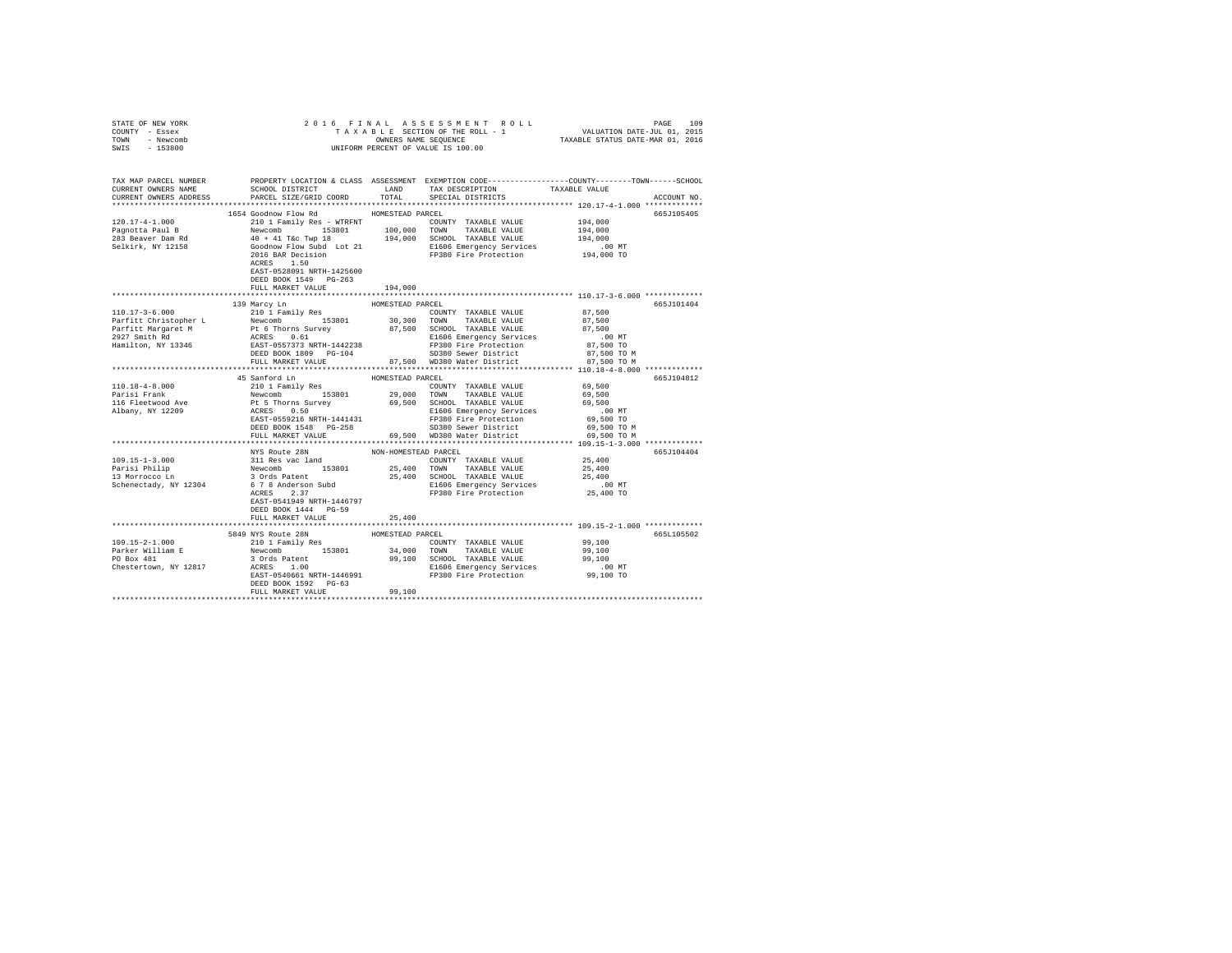| STATE OF NEW YORK<br>COUNTY - Essex<br>TOWN<br>- Newcomb<br>SWIS<br>$-153800$                                                                                                                                                                        | 2016 FINAL                                                                                                                                                                                                                                                                                                                                                                                                                                    |                            | 6 FINAL ASSESSMENT ROLL (2015 PAGE 110 PAGE 110 PAGE 110 PAGE 110 PAGE 110 PAGE 110 PAGE 110 PAGE 110 PAGE 110<br>TAXABLE SECTION OF THE ROLL - 1 PAXABLE STATUS DATE-JUL 01, 2016<br>OWNERS NAME SEQUENCE<br>UNIFORM PERCENT OF VALUE IS 100.00 |                                            |               |
|------------------------------------------------------------------------------------------------------------------------------------------------------------------------------------------------------------------------------------------------------|-----------------------------------------------------------------------------------------------------------------------------------------------------------------------------------------------------------------------------------------------------------------------------------------------------------------------------------------------------------------------------------------------------------------------------------------------|----------------------------|--------------------------------------------------------------------------------------------------------------------------------------------------------------------------------------------------------------------------------------------------|--------------------------------------------|---------------|
| TAX MAP PARCEL NUMBER PROPERTY LOCATION & CLASS ASSESSMENT EXEMPTION CODE---------------COUNTY-------TOWN------SCHOOL<br>CURRENT OWNERS NAME<br>CURRENT OWNERS ADDRESS                                                                               | SCHOOL DISTRICT LAND<br>PARCEL SIZE/GRID COORD                                                                                                                                                                                                                                                                                                                                                                                                | TOTAL                      | TAX DESCRIPTION<br>SPECIAL DISTRICTS                                                                                                                                                                                                             | TAXABLE VALUE                              | ACCOUNT NO.   |
|                                                                                                                                                                                                                                                      |                                                                                                                                                                                                                                                                                                                                                                                                                                               |                            |                                                                                                                                                                                                                                                  |                                            |               |
|                                                                                                                                                                                                                                                      | 120 Marcy Ln                                                                                                                                                                                                                                                                                                                                                                                                                                  | HOMESTEAD PARCEL           |                                                                                                                                                                                                                                                  |                                            | 665J103801    |
| $110.17 - 2 - 29.000$                                                                                                                                                                                                                                | 210 1 Family Res                                                                                                                                                                                                                                                                                                                                                                                                                              |                            | RES. STAR 41854                                                                                                                                                                                                                                  | $\sim$ 0<br>134,900                        | $0 \t 30,000$ |
| Parks Robert J II<br>PO Box 172<br>Olmstedville, NY 12857                                                                                                                                                                                            |                                                                                                                                                                                                                                                                                                                                                                                                                                               |                            |                                                                                                                                                                                                                                                  | 134,900<br>104,900<br>$.00$ MT             |               |
|                                                                                                                                                                                                                                                      | $\begin{tabular}{l c c c} \multicolumn{1}{c}{\textbf{210}} & \multicolumn{1}{c}{\textbf{510}} & \multicolumn{1}{c}{\textbf{520}} & \multicolumn{1}{c}{\textbf{530}} & \multicolumn{1}{c}{\textbf{530}} & \multicolumn{1}{c}{\textbf{530}} & \multicolumn{1}{c}{\textbf{530}} & \multicolumn{1}{c}{\textbf{530}} & \multicolumn{1}{c}{\textbf{530}} & \multicolumn{1}{c}{\textbf{530}} & \multicolumn{1}{c}{\textbf{530}} & \multicolumn{1}{c$ |                            |                                                                                                                                                                                                                                                  | 134,900 TO<br>134,900 TO M<br>134,900 TO M |               |
|                                                                                                                                                                                                                                                      |                                                                                                                                                                                                                                                                                                                                                                                                                                               |                            |                                                                                                                                                                                                                                                  |                                            |               |
| $110. - 1 - 15.001$                                                                                                                                                                                                                                  | 187 Chaisson Rd<br>270 Mfg housing                                                                                                                                                                                                                                                                                                                                                                                                            | HOMESTEAD PARCEL           | COUNTY TAXABLE VALUE                                                                                                                                                                                                                             | 71,700                                     | 665J104212    |
|                                                                                                                                                                                                                                                      |                                                                                                                                                                                                                                                                                                                                                                                                                                               |                            |                                                                                                                                                                                                                                                  | 71,700<br>71,700                           |               |
| Parmenter Jerry R<br>Parmenter Jerry R<br>Parmenter Jerry R<br>Parmenter Jerry R<br>Parmenter Jerry R<br>Parmenter Jerry R<br>Parmenter Jerry R<br>Parmenter Jerry R<br>Parmenter Jerry R<br>Parmenter Jerry R<br>Parmenter Jerry R<br>Parmenter Jer | DEED BOOK 1792    PG-260                                                                                                                                                                                                                                                                                                                                                                                                                      |                            |                                                                                                                                                                                                                                                  | $.00$ MT<br>71,700 TO                      |               |
|                                                                                                                                                                                                                                                      | FULL MARKET VALUE                                                                                                                                                                                                                                                                                                                                                                                                                             | 71,700                     |                                                                                                                                                                                                                                                  |                                            |               |
|                                                                                                                                                                                                                                                      |                                                                                                                                                                                                                                                                                                                                                                                                                                               |                            |                                                                                                                                                                                                                                                  |                                            |               |
| $120.13 - 1 - 32.000$                                                                                                                                                                                                                                | 121 Woodys Rd                                                                                                                                                                                                                                                                                                                                                                                                                                 | HOMESTEAD PARCEL           |                                                                                                                                                                                                                                                  | 205,100                                    | 665J101006    |
|                                                                                                                                                                                                                                                      | 210 1 Family Res - WTRFNT                                                                                                                                                                                                                                                                                                                                                                                                                     |                            | COUNTY TAXABLE VALUE                                                                                                                                                                                                                             | 205,100                                    |               |
|                                                                                                                                                                                                                                                      |                                                                                                                                                                                                                                                                                                                                                                                                                                               |                            |                                                                                                                                                                                                                                                  | 205,100                                    |               |
|                                                                                                                                                                                                                                                      |                                                                                                                                                                                                                                                                                                                                                                                                                                               |                            |                                                                                                                                                                                                                                                  | .00 MT                                     |               |
|                                                                                                                                                                                                                                                      | DEED BOOK 776 PG-244                                                                                                                                                                                                                                                                                                                                                                                                                          |                            |                                                                                                                                                                                                                                                  | 205,100 TO                                 |               |
|                                                                                                                                                                                                                                                      | FULL MARKET VALUE                                                                                                                                                                                                                                                                                                                                                                                                                             | 205,100                    |                                                                                                                                                                                                                                                  |                                            |               |
|                                                                                                                                                                                                                                                      | 15 Dillon Rd                                                                                                                                                                                                                                                                                                                                                                                                                                  | HOMESTEAD PARCEL           |                                                                                                                                                                                                                                                  |                                            | 665J105513    |
|                                                                                                                                                                                                                                                      |                                                                                                                                                                                                                                                                                                                                                                                                                                               |                            |                                                                                                                                                                                                                                                  | 371,200                                    |               |
|                                                                                                                                                                                                                                                      |                                                                                                                                                                                                                                                                                                                                                                                                                                               |                            |                                                                                                                                                                                                                                                  | 371,200                                    |               |
|                                                                                                                                                                                                                                                      |                                                                                                                                                                                                                                                                                                                                                                                                                                               |                            |                                                                                                                                                                                                                                                  | 371,200                                    |               |
|                                                                                                                                                                                                                                                      |                                                                                                                                                                                                                                                                                                                                                                                                                                               |                            |                                                                                                                                                                                                                                                  | $.00$ MT                                   |               |
| $[109.16-1-10.000$ $[109.16-1-10.000$ $[109.16-1-10.000$ $[109.16-1-10.000]$ $[109.16-1-10.000]$ $[109.16-10.000]$ $[109.16-10.000]$ $[109.16-10.000]$ $[109.16-10.000]$ $[109.16-10.000]$ $[109.16-10.000]$ $[109.16-10.000]$                       |                                                                                                                                                                                                                                                                                                                                                                                                                                               |                            |                                                                                                                                                                                                                                                  | 371,200 TO                                 |               |
|                                                                                                                                                                                                                                                      | FULL MARKET VALUE                                                                                                                                                                                                                                                                                                                                                                                                                             | 371,200<br>*************** |                                                                                                                                                                                                                                                  |                                            |               |
|                                                                                                                                                                                                                                                      |                                                                                                                                                                                                                                                                                                                                                                                                                                               | HOMESTEAD PARCEL           |                                                                                                                                                                                                                                                  |                                            | 665.7103705   |
|                                                                                                                                                                                                                                                      | 95 Marcy Ln                                                                                                                                                                                                                                                                                                                                                                                                                                   |                            |                                                                                                                                                                                                                                                  | $\sim$ 0                                   | $0 \t 30.000$ |
|                                                                                                                                                                                                                                                      |                                                                                                                                                                                                                                                                                                                                                                                                                                               |                            |                                                                                                                                                                                                                                                  | 132,300                                    |               |
|                                                                                                                                                                                                                                                      |                                                                                                                                                                                                                                                                                                                                                                                                                                               |                            |                                                                                                                                                                                                                                                  | 132,300                                    |               |
|                                                                                                                                                                                                                                                      |                                                                                                                                                                                                                                                                                                                                                                                                                                               |                            |                                                                                                                                                                                                                                                  | 102,300                                    |               |
|                                                                                                                                                                                                                                                      |                                                                                                                                                                                                                                                                                                                                                                                                                                               |                            |                                                                                                                                                                                                                                                  | .00 MT                                     |               |
|                                                                                                                                                                                                                                                      |                                                                                                                                                                                                                                                                                                                                                                                                                                               |                            |                                                                                                                                                                                                                                                  | 132,300 TO                                 |               |
| $[10.17-3-14.000$ 95 Marcy Lin 119 Ress. STAR 41854<br>Paul Suzanne E Ress. STAR 41854<br>Paul Suzanne E Revoomb 153801 29,600 COUNTY TAXABLE VALUE<br>Dewey Revin J RESS 0.55 BANK1STARSG<br>95 Marcy Lin 2021<br>95 Marcy Lin 2021<br>9            |                                                                                                                                                                                                                                                                                                                                                                                                                                               |                            |                                                                                                                                                                                                                                                  | 132,300 TO M<br>132,300 TO M               |               |
|                                                                                                                                                                                                                                                      |                                                                                                                                                                                                                                                                                                                                                                                                                                               |                            | WD380 Water District                                                                                                                                                                                                                             |                                            |               |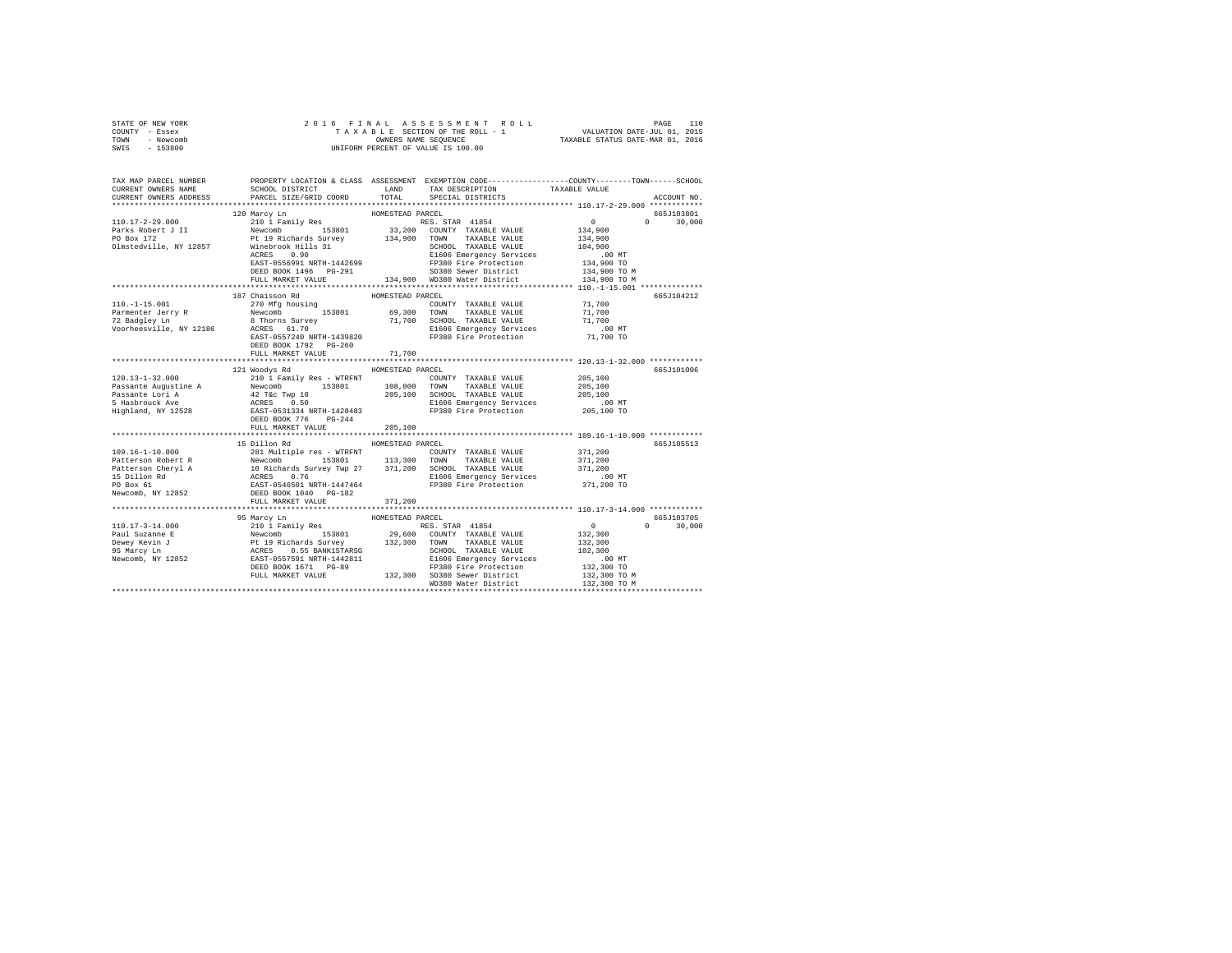| STATE OF NEW YORK                                                                                                                                                                                                                                                                                                                                                                                                  |                                                                                                                                                                                                                                        |                    |                                                                                                                                                                                                                                                                                                                                                                                                                                                                           |                                              |             |
|--------------------------------------------------------------------------------------------------------------------------------------------------------------------------------------------------------------------------------------------------------------------------------------------------------------------------------------------------------------------------------------------------------------------|----------------------------------------------------------------------------------------------------------------------------------------------------------------------------------------------------------------------------------------|--------------------|---------------------------------------------------------------------------------------------------------------------------------------------------------------------------------------------------------------------------------------------------------------------------------------------------------------------------------------------------------------------------------------------------------------------------------------------------------------------------|----------------------------------------------|-------------|
| COUNTY - Essex                                                                                                                                                                                                                                                                                                                                                                                                     | 2016 FINAL ASSESSMENT ROLL PAGE 111<br>TAXABLE SECTION OF THE ROLL - 1 VALUATION DATE-JUL 01, 2015<br>OWNERS NAME SEQUENCE TAXABLE STATUS DATE-MAR 01, 2016<br>UNIFORM PERCENT OF VALUE IS 100.00                                      |                    |                                                                                                                                                                                                                                                                                                                                                                                                                                                                           |                                              |             |
| TOWN - Newcomb                                                                                                                                                                                                                                                                                                                                                                                                     |                                                                                                                                                                                                                                        |                    |                                                                                                                                                                                                                                                                                                                                                                                                                                                                           |                                              |             |
| SWIS - 153800                                                                                                                                                                                                                                                                                                                                                                                                      |                                                                                                                                                                                                                                        |                    |                                                                                                                                                                                                                                                                                                                                                                                                                                                                           |                                              |             |
|                                                                                                                                                                                                                                                                                                                                                                                                                    |                                                                                                                                                                                                                                        |                    |                                                                                                                                                                                                                                                                                                                                                                                                                                                                           |                                              |             |
|                                                                                                                                                                                                                                                                                                                                                                                                                    |                                                                                                                                                                                                                                        |                    |                                                                                                                                                                                                                                                                                                                                                                                                                                                                           |                                              |             |
|                                                                                                                                                                                                                                                                                                                                                                                                                    |                                                                                                                                                                                                                                        |                    |                                                                                                                                                                                                                                                                                                                                                                                                                                                                           |                                              |             |
| TAX MAP PARCEL NUMBER PROPERTY LOCATION & CLASS ASSESSMENT EXEMPTION CODE--------------COUNTY-------TOWN------SCHOOL<br>CURRENT OWNERS NAME SCHOOL DISTRICT LAND TAX DESCRIPTION TAXABLE VALUE                                                                                                                                                                                                                     |                                                                                                                                                                                                                                        |                    |                                                                                                                                                                                                                                                                                                                                                                                                                                                                           |                                              |             |
|                                                                                                                                                                                                                                                                                                                                                                                                                    |                                                                                                                                                                                                                                        |                    |                                                                                                                                                                                                                                                                                                                                                                                                                                                                           |                                              |             |
| CURRENT OWNERS ADDRESS                                                                                                                                                                                                                                                                                                                                                                                             | PARCEL SIZE/GRID COORD TOTAL SPECIAL DISTRICTS                                                                                                                                                                                         |                    |                                                                                                                                                                                                                                                                                                                                                                                                                                                                           |                                              | ACCOUNT NO. |
|                                                                                                                                                                                                                                                                                                                                                                                                                    |                                                                                                                                                                                                                                        |                    |                                                                                                                                                                                                                                                                                                                                                                                                                                                                           |                                              |             |
|                                                                                                                                                                                                                                                                                                                                                                                                                    | 82 Doe Haven Ln                                                                                                                                                                                                                        | HOMESTEAD PARCEL   |                                                                                                                                                                                                                                                                                                                                                                                                                                                                           |                                              | 665J107007  |
|                                                                                                                                                                                                                                                                                                                                                                                                                    |                                                                                                                                                                                                                                        |                    |                                                                                                                                                                                                                                                                                                                                                                                                                                                                           |                                              |             |
|                                                                                                                                                                                                                                                                                                                                                                                                                    |                                                                                                                                                                                                                                        |                    |                                                                                                                                                                                                                                                                                                                                                                                                                                                                           |                                              |             |
|                                                                                                                                                                                                                                                                                                                                                                                                                    |                                                                                                                                                                                                                                        |                    |                                                                                                                                                                                                                                                                                                                                                                                                                                                                           |                                              |             |
|                                                                                                                                                                                                                                                                                                                                                                                                                    |                                                                                                                                                                                                                                        |                    |                                                                                                                                                                                                                                                                                                                                                                                                                                                                           |                                              |             |
| Water Mill, NY 11976                                                                                                                                                                                                                                                                                                                                                                                               | COUNTY TAXABLE VALUE 244,500<br>Newcomb 153801 136,300 TOWN TAXABLE VALUE 244,500<br>Newcomb 153801 136,300 TOWN TAXABLE VALUE 244,500<br>41 T&C TWP 18 244,500 SCHOOL TAXABLE VALUE 244,500<br>40 Goodnow Flow Subd 244,500 SCHOOL TA |                    |                                                                                                                                                                                                                                                                                                                                                                                                                                                                           |                                              |             |
|                                                                                                                                                                                                                                                                                                                                                                                                                    |                                                                                                                                                                                                                                        |                    |                                                                                                                                                                                                                                                                                                                                                                                                                                                                           |                                              |             |
|                                                                                                                                                                                                                                                                                                                                                                                                                    | EAST-0530128 NRTH-1427138                                                                                                                                                                                                              |                    |                                                                                                                                                                                                                                                                                                                                                                                                                                                                           |                                              |             |
|                                                                                                                                                                                                                                                                                                                                                                                                                    | DEED BOOK 1588 PG-4                                                                                                                                                                                                                    |                    |                                                                                                                                                                                                                                                                                                                                                                                                                                                                           |                                              |             |
|                                                                                                                                                                                                                                                                                                                                                                                                                    | FULL MARKET VALUE                                                                                                                                                                                                                      | 244,500            |                                                                                                                                                                                                                                                                                                                                                                                                                                                                           |                                              |             |
|                                                                                                                                                                                                                                                                                                                                                                                                                    |                                                                                                                                                                                                                                        | ****************** |                                                                                                                                                                                                                                                                                                                                                                                                                                                                           | *************** 120.13-1-22.052 ************ |             |
|                                                                                                                                                                                                                                                                                                                                                                                                                    | 13 Woodys Rd MOMESTEAD PARCEL                                                                                                                                                                                                          |                    |                                                                                                                                                                                                                                                                                                                                                                                                                                                                           |                                              | 665J105402  |
| $120.13 - 1 - 22.052$                                                                                                                                                                                                                                                                                                                                                                                              | 260 Seasonal res - WTRFNT                                                                                                                                                                                                              |                    | COUNTY TAXABLE VALUE                                                                                                                                                                                                                                                                                                                                                                                                                                                      | 201,400                                      |             |
|                                                                                                                                                                                                                                                                                                                                                                                                                    |                                                                                                                                                                                                                                        |                    |                                                                                                                                                                                                                                                                                                                                                                                                                                                                           |                                              |             |
|                                                                                                                                                                                                                                                                                                                                                                                                                    |                                                                                                                                                                                                                                        |                    |                                                                                                                                                                                                                                                                                                                                                                                                                                                                           |                                              |             |
|                                                                                                                                                                                                                                                                                                                                                                                                                    |                                                                                                                                                                                                                                        |                    |                                                                                                                                                                                                                                                                                                                                                                                                                                                                           |                                              |             |
| Pentecost Brian T<br>Pentecost Brian T<br>201,400<br>3 Crown Terr The Computer of the Salbany, NY 12209<br>201,400<br>201,400<br>201,400<br>201,400<br>201,400<br>201,400<br>201,400<br>201,400<br>201,400<br>201,400<br>201,400<br>201,400<br>201,400<br>201,4                                                                                                                                                    |                                                                                                                                                                                                                                        |                    |                                                                                                                                                                                                                                                                                                                                                                                                                                                                           |                                              |             |
|                                                                                                                                                                                                                                                                                                                                                                                                                    |                                                                                                                                                                                                                                        |                    |                                                                                                                                                                                                                                                                                                                                                                                                                                                                           |                                              |             |
|                                                                                                                                                                                                                                                                                                                                                                                                                    | EAST-0533727 NRTH-1429093                                                                                                                                                                                                              |                    |                                                                                                                                                                                                                                                                                                                                                                                                                                                                           |                                              |             |
|                                                                                                                                                                                                                                                                                                                                                                                                                    | DEED BOOK 1747 PG-330                                                                                                                                                                                                                  |                    |                                                                                                                                                                                                                                                                                                                                                                                                                                                                           |                                              |             |
|                                                                                                                                                                                                                                                                                                                                                                                                                    | FULL MARKET VALUE                                                                                                                                                                                                                      | 201,400            |                                                                                                                                                                                                                                                                                                                                                                                                                                                                           |                                              |             |
|                                                                                                                                                                                                                                                                                                                                                                                                                    |                                                                                                                                                                                                                                        |                    |                                                                                                                                                                                                                                                                                                                                                                                                                                                                           |                                              |             |
|                                                                                                                                                                                                                                                                                                                                                                                                                    | 52 Sanford Ln                                                                                                                                                                                                                          | HOMESTEAD PARCEL   |                                                                                                                                                                                                                                                                                                                                                                                                                                                                           |                                              | 665J104505  |
|                                                                                                                                                                                                                                                                                                                                                                                                                    | 210 1 Family Res                                                                                                                                                                                                                       |                    |                                                                                                                                                                                                                                                                                                                                                                                                                                                                           |                                              |             |
| 110.18-3-25.000<br>Perry Eugene J<br>2407 Hickory Hill Rd<br>Fonda, NY 12068                                                                                                                                                                                                                                                                                                                                       | $\begin{tabular}{lcccccc} 210 & 1 & Family & Res & & & \textbf{COUNTY} & \textbf{TAABLE VALUE} \\ {\small \textbf{Newcomb}} & & 153801 & & 30,200 & \textbf{TONN} & \textbf{TAXABLE VALUE} \\ \end{tabular}$                           |                    | $\begin{tabular}{lllllllll} \multicolumn{2}{c}{\text{COUNTY}} & \text{TAXABLE VALUE} & \multicolumn{2}{c}{\text{GA} & \text{G0} & \text{G0} & \text{G0} & \text{G0} \\ \multicolumn{2}{c}{\text{TOWN}} & \multicolumn{2}{c}{\text{TAXABLE VALUE}} & \multicolumn{2}{c}{\text{GA} & \text{G0} & \text{G0} & \text{G0} \\ \multicolumn{2}{c}{\text{TOWN}} & \multicolumn{2}{c}{\text{TAXABLE VALUE}} & \multicolumn{2}{c}{\text{GA} & \text{G0} & \text{G0} & \text{G0} \\$ |                                              |             |
|                                                                                                                                                                                                                                                                                                                                                                                                                    |                                                                                                                                                                                                                                        |                    |                                                                                                                                                                                                                                                                                                                                                                                                                                                                           |                                              |             |
|                                                                                                                                                                                                                                                                                                                                                                                                                    |                                                                                                                                                                                                                                        |                    |                                                                                                                                                                                                                                                                                                                                                                                                                                                                           |                                              |             |
|                                                                                                                                                                                                                                                                                                                                                                                                                    |                                                                                                                                                                                                                                        |                    |                                                                                                                                                                                                                                                                                                                                                                                                                                                                           |                                              |             |
|                                                                                                                                                                                                                                                                                                                                                                                                                    |                                                                                                                                                                                                                                        |                    |                                                                                                                                                                                                                                                                                                                                                                                                                                                                           |                                              |             |
|                                                                                                                                                                                                                                                                                                                                                                                                                    | PL STRONG SUIVEY 66,800 SCHOOL TAXABLE VALUE 66,800 MC<br>ACRES 0.600 ACRES 10.00 ELGO EMPETER FOR PLACE FOR SALUE PRESSURE AND FIRED BOOT TO DEEP BOOT TO DEEP DOOR THAT PG-200 TO M<br>DEEP DOOR THAT PG-200 SDBB SWET PINCETING     |                    |                                                                                                                                                                                                                                                                                                                                                                                                                                                                           |                                              |             |
|                                                                                                                                                                                                                                                                                                                                                                                                                    |                                                                                                                                                                                                                                        |                    |                                                                                                                                                                                                                                                                                                                                                                                                                                                                           |                                              |             |
|                                                                                                                                                                                                                                                                                                                                                                                                                    |                                                                                                                                                                                                                                        |                    |                                                                                                                                                                                                                                                                                                                                                                                                                                                                           |                                              |             |
| $\begin{tabular}{l c c c c} \hline 120. -1-10.028/6 & 1463& {\rm Godlow Flow Rd}& {\rm HOWESTEAD PRCBLP} & {\rm SRTR} & 41834 & 0\\ \hline Peter Kenneth A & {\rm Newton} & 153801 & 100& {\rm COUNITY} & {\rm TAXABLE} & {\rm VALUE} & 151,700\\ \hline \hline \end{tabular} \hline \begin{tabular}{l c c c} \hline 1463& {\rm Godlow Flow had} & 153801 & 100& {\rm COUNITY} & {\rm TAXABLE} & {\rm VALUE} & 15$ | 1463 Goodnow Flow Rd                                                                                                                                                                                                                   | HOMESTEAD PARCEL   |                                                                                                                                                                                                                                                                                                                                                                                                                                                                           |                                              | 665J181009  |
|                                                                                                                                                                                                                                                                                                                                                                                                                    |                                                                                                                                                                                                                                        |                    |                                                                                                                                                                                                                                                                                                                                                                                                                                                                           | $\begin{array}{c} 0 \\ 151,700 \end{array}$  | 0 65,300    |
|                                                                                                                                                                                                                                                                                                                                                                                                                    |                                                                                                                                                                                                                                        |                    |                                                                                                                                                                                                                                                                                                                                                                                                                                                                           |                                              |             |
|                                                                                                                                                                                                                                                                                                                                                                                                                    |                                                                                                                                                                                                                                        |                    |                                                                                                                                                                                                                                                                                                                                                                                                                                                                           |                                              |             |
|                                                                                                                                                                                                                                                                                                                                                                                                                    |                                                                                                                                                                                                                                        |                    |                                                                                                                                                                                                                                                                                                                                                                                                                                                                           |                                              |             |
|                                                                                                                                                                                                                                                                                                                                                                                                                    |                                                                                                                                                                                                                                        |                    |                                                                                                                                                                                                                                                                                                                                                                                                                                                                           |                                              |             |
|                                                                                                                                                                                                                                                                                                                                                                                                                    |                                                                                                                                                                                                                                        |                    |                                                                                                                                                                                                                                                                                                                                                                                                                                                                           |                                              |             |
|                                                                                                                                                                                                                                                                                                                                                                                                                    |                                                                                                                                                                                                                                        |                    |                                                                                                                                                                                                                                                                                                                                                                                                                                                                           |                                              |             |
|                                                                                                                                                                                                                                                                                                                                                                                                                    |                                                                                                                                                                                                                                        |                    |                                                                                                                                                                                                                                                                                                                                                                                                                                                                           |                                              |             |
|                                                                                                                                                                                                                                                                                                                                                                                                                    | 465 Woodys Rd MOMESTEAD PARCEL                                                                                                                                                                                                         |                    |                                                                                                                                                                                                                                                                                                                                                                                                                                                                           |                                              | 665Z004001  |
|                                                                                                                                                                                                                                                                                                                                                                                                                    |                                                                                                                                                                                                                                        |                    |                                                                                                                                                                                                                                                                                                                                                                                                                                                                           |                                              |             |
|                                                                                                                                                                                                                                                                                                                                                                                                                    |                                                                                                                                                                                                                                        |                    |                                                                                                                                                                                                                                                                                                                                                                                                                                                                           |                                              |             |
|                                                                                                                                                                                                                                                                                                                                                                                                                    |                                                                                                                                                                                                                                        |                    |                                                                                                                                                                                                                                                                                                                                                                                                                                                                           |                                              |             |
|                                                                                                                                                                                                                                                                                                                                                                                                                    |                                                                                                                                                                                                                                        |                    |                                                                                                                                                                                                                                                                                                                                                                                                                                                                           |                                              |             |
|                                                                                                                                                                                                                                                                                                                                                                                                                    |                                                                                                                                                                                                                                        |                    |                                                                                                                                                                                                                                                                                                                                                                                                                                                                           |                                              |             |
|                                                                                                                                                                                                                                                                                                                                                                                                                    |                                                                                                                                                                                                                                        |                    |                                                                                                                                                                                                                                                                                                                                                                                                                                                                           |                                              |             |
|                                                                                                                                                                                                                                                                                                                                                                                                                    | DEED BOOK 1523 PG-250                                                                                                                                                                                                                  |                    |                                                                                                                                                                                                                                                                                                                                                                                                                                                                           |                                              |             |
|                                                                                                                                                                                                                                                                                                                                                                                                                    | FULL MARKET VALUE                                                                                                                                                                                                                      | 93,800             |                                                                                                                                                                                                                                                                                                                                                                                                                                                                           |                                              |             |
|                                                                                                                                                                                                                                                                                                                                                                                                                    |                                                                                                                                                                                                                                        |                    |                                                                                                                                                                                                                                                                                                                                                                                                                                                                           |                                              |             |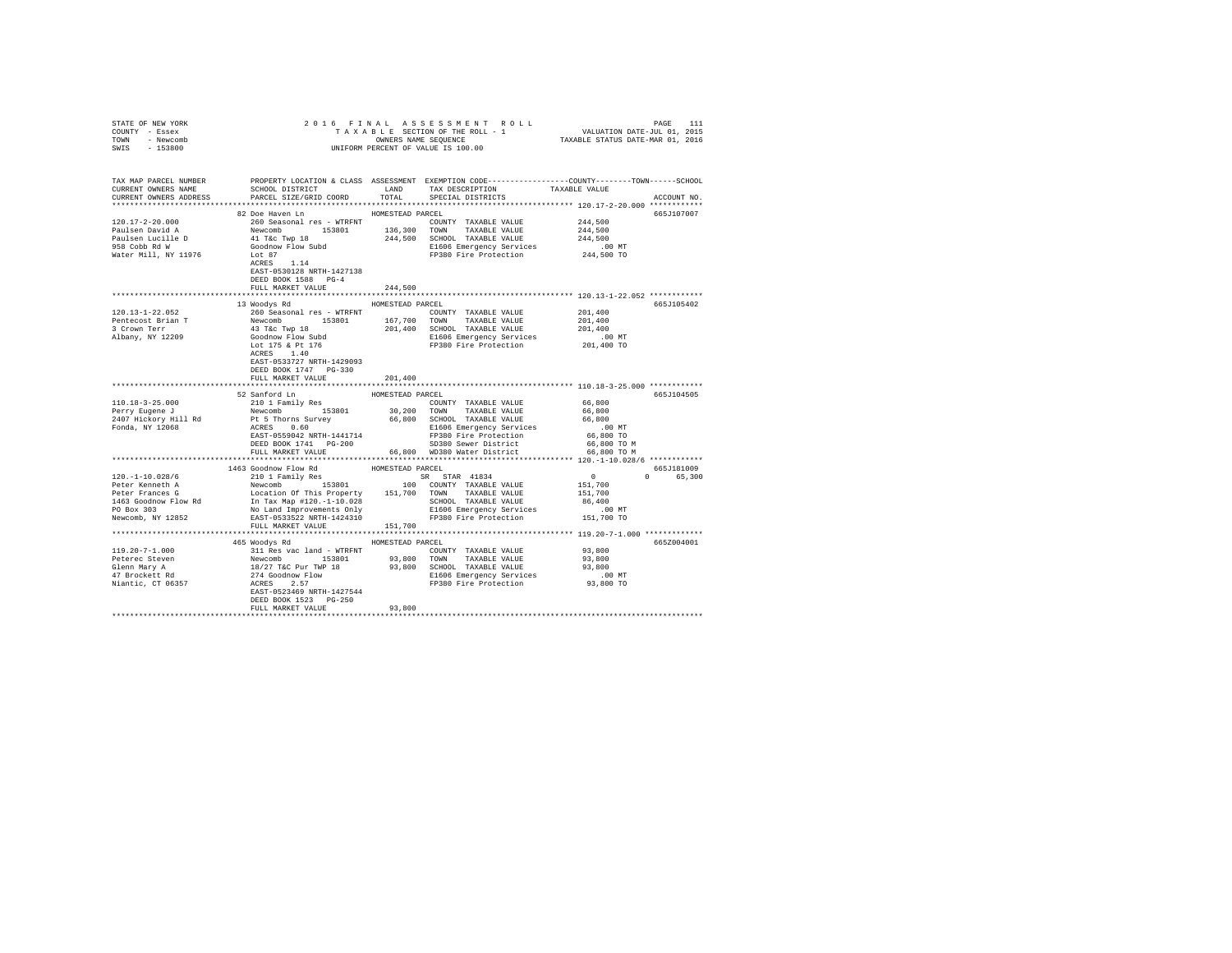| OWNERS NAME SEQUENCE TAXABLE STATUS DATE-MAR 01, 2016<br>UNIFORM PERCENT OF VALUE IS 100.00<br>TOWN - Newcomb<br>SWIS - 153800                                                                                                                                                                                                      |               |
|-------------------------------------------------------------------------------------------------------------------------------------------------------------------------------------------------------------------------------------------------------------------------------------------------------------------------------------|---------------|
|                                                                                                                                                                                                                                                                                                                                     |               |
| TAX MAP PARCEL NUMBER<br>PROPERTY LOCATION & CLASS ASSESSMENT EXEMPTION CODE----------------COUNTY-------TOWN------SCHOOL<br>SCHOOL DISTRICT                         LAND          TAX DESCRIPTION                    TAXABLE VALUE<br>CURRENT OWNERS NAME<br>CURRENT OWNERS ADDRESS PARCEL SIZE/GRID COORD TOTAL SPECIAL DISTRICTS | ACCOUNT NO.   |
| HOMESTEAD PARCEL<br>117 Woodys Rd                                                                                                                                                                                                                                                                                                   | 665J106307    |
| $[100,13-1-33.100$ $[100,13-1-33.100$ $[100,13-1-33.100]$ $[100,13-1-33.100]$ $[100,13-1-33.100]$ $[100,13-1-33.100]$ $[100,13-1-33.100]$ $[100,13-1-33.100]$ $[100,13-1-33.100]$ $[100,13-1-33.100]$ $[100,13-1-33.100]$ $[1$                                                                                                      | 0 65.300      |
| DEED BOOK 1788 PG-1                                                                                                                                                                                                                                                                                                                 |               |
| FULL MARKET VALUE<br>332,800                                                                                                                                                                                                                                                                                                        |               |
|                                                                                                                                                                                                                                                                                                                                     |               |
| 1686 Goodnow Flow Rd MOMESTEAD PARCEL                                                                                                                                                                                                                                                                                               | 665J100701    |
| 260 Seasonal res - WTRFNT<br>$119.20 - 6 - 1.000$<br>COUNTY TAXABLE VALUE                                                                                                                                                                                                                                                           | 179,500       |
|                                                                                                                                                                                                                                                                                                                                     |               |
|                                                                                                                                                                                                                                                                                                                                     |               |
|                                                                                                                                                                                                                                                                                                                                     |               |
| Pettine Michael Jr<br>Pettine Michael Jr<br>In the Mina G and the South and the South Community of the South Community<br>Pettine Michael Jr<br>Pettine Michael Jr<br>In the South Community of the South Community Community of Scienc<br>EAST-0527357 NRTH-1425876<br>DEED BOOK 1437 PG-27                                        |               |
| FULL MARKET VALUE<br>179,500                                                                                                                                                                                                                                                                                                        |               |
|                                                                                                                                                                                                                                                                                                                                     |               |
| NYS Route 28N NON-HOMESTEAD PARCEL                                                                                                                                                                                                                                                                                                  | 665J104414    |
| 109.15-1-33.058                                                                                                                                                                                                                                                                                                                     |               |
|                                                                                                                                                                                                                                                                                                                                     |               |
| Pettit Link A<br>7478 Western Tpke<br>Delanson, NY 12053                                                                                                                                                                                                                                                                            | .00 MT        |
| A COUNTY TAXABLE VALUE 34,600<br>NEW COUNTY TAXABLE VALUE 34,600<br>Newcomb 153801 34,600<br>24,600<br>24,600<br>24,600<br>24,600<br>24,600<br>24,600<br>24,600<br>24,600<br>24,600<br>24,600<br>24,600<br>24,600<br>24,600<br>25,100<br>24,600<br>24,600<br>25,100<br><br>DEED BOOK 1335 PG-296<br>34,600<br>FULL MARKET VALUE     | 34,600 TO     |
|                                                                                                                                                                                                                                                                                                                                     |               |
|                                                                                                                                                                                                                                                                                                                                     | 665J101312    |
|                                                                                                                                                                                                                                                                                                                                     | $0 \t 30,000$ |
|                                                                                                                                                                                                                                                                                                                                     | 151,700       |
|                                                                                                                                                                                                                                                                                                                                     |               |
|                                                                                                                                                                                                                                                                                                                                     |               |
| HOMESTEAD PARCEL AND 109.15-1-40.039 5676 NYS ROULE PARCEL AND MESTEAD PARCEL AND TRIP IN THE PARCEL PRESS ON THE PARCEL PRESS ON THE PARCEL AND MESTEAD PARCEL AND MESTEAD PARCEL AND MESTEAD PARCEL AND MESTEAD TRIP IS RICH                                                                                                      |               |
|                                                                                                                                                                                                                                                                                                                                     |               |
| PO Box 232<br>Newcomb, NY 12852<br>ANCHER UNIT UNIT AND SCHOOL TAXABLE VALUE<br>RAST-0544832 NRTH-1446540 BI606 Emergency Services 121,700 MT<br>DRED BOOK 1277 PG-50 PP380 Fire Protection 151,700 TO<br>FULL MARKET VALUE 151.700                                                                                                 |               |
|                                                                                                                                                                                                                                                                                                                                     |               |
|                                                                                                                                                                                                                                                                                                                                     | 665J105607    |
|                                                                                                                                                                                                                                                                                                                                     |               |
|                                                                                                                                                                                                                                                                                                                                     |               |
|                                                                                                                                                                                                                                                                                                                                     |               |
| 110.1772-9.1<br>28 Phillips Hill Rd<br>2011 I Family Research MANELE VALUE Phillips John Newcomb Newcomb 153801 38,300 TOWNY TAXABLE VALUE 117,500<br>2011 I Revictor 153801 38,300 TOWN TAXABLE VALUE 117,500<br>217 Taylar Rd<br>Peru,<br>ACRES 5.30<br>EAST-0554999 NRTH-1443197                                                 |               |
| DEED BOOK 1534 PG-222<br>117,500<br>FULL MARKET VALUE                                                                                                                                                                                                                                                                               |               |

STATE OF NEW YORK 2 0 1 6 F I N A L A S S E S S M E N T R O L L PAGE 112 COUNTY - Essex T A X A B L E SECTION OF THE ROLL - 1 VALUATION DATE-JUL 01, 2015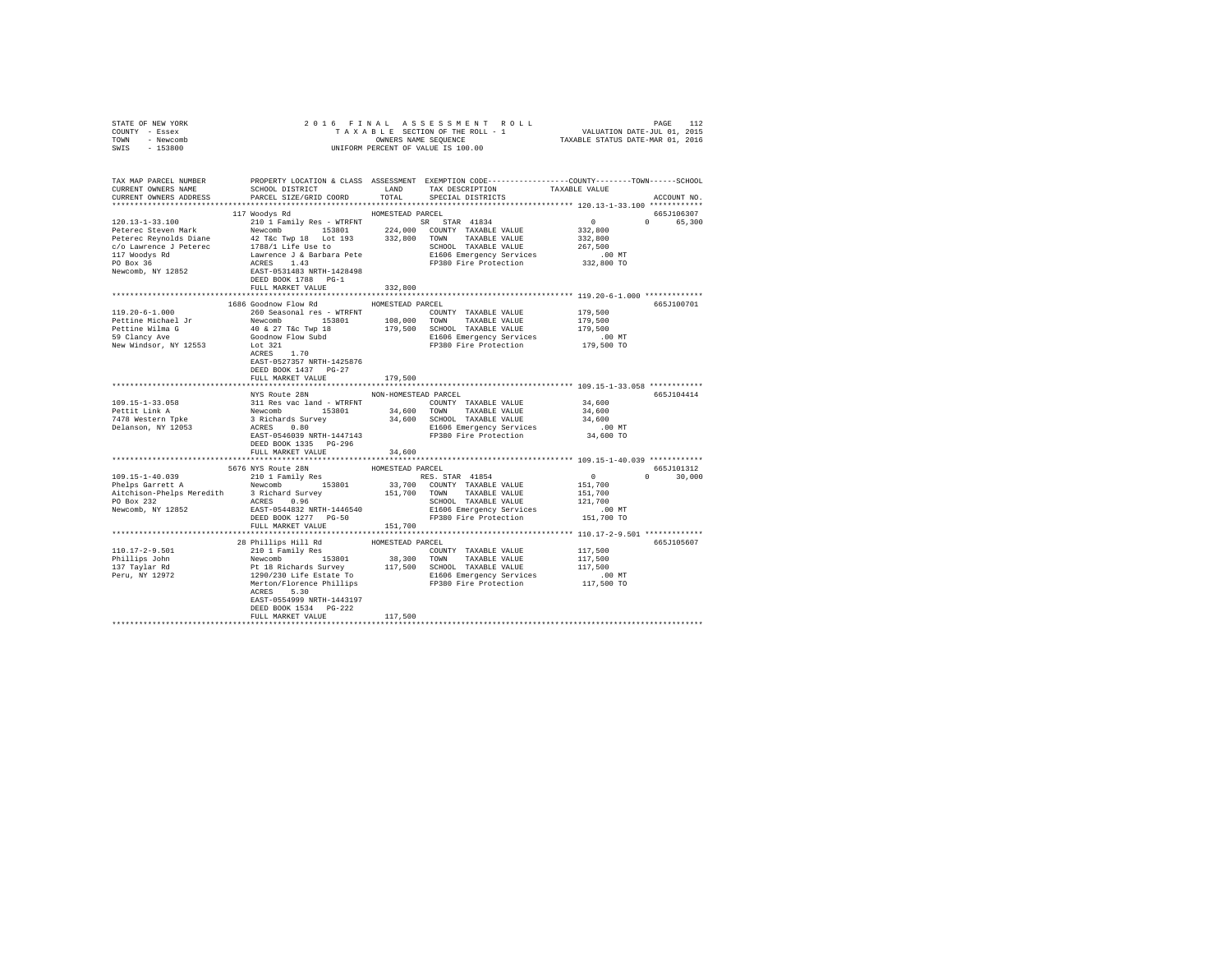| STATE OF NEW YORK<br>COUNTY - Essex                    |                            |                      |                                                                                                                                                                                                                                                                                  |                                       |                                              |
|--------------------------------------------------------|----------------------------|----------------------|----------------------------------------------------------------------------------------------------------------------------------------------------------------------------------------------------------------------------------------------------------------------------------|---------------------------------------|----------------------------------------------|
| TOWN - Newcomb<br>SWIS - 153800                        |                            |                      | OWNERS NAME SEQUENCE<br>UNIFORM PERCENT OF VALUE IS 100.00                                                                                                                                                                                                                       |                                       |                                              |
|                                                        |                            |                      |                                                                                                                                                                                                                                                                                  |                                       |                                              |
| TAX MAP PARCEL NUMBER                                  |                            |                      | PROPERTY LOCATION & CLASS ASSESSMENT EXEMPTION CODE---------------COUNTY-------TOWN------SCHOOL                                                                                                                                                                                  |                                       |                                              |
| CURRENT OWNERS NAME                                    | SCHOOL DISTRICT LAND       |                      | TAX DESCRIPTION                                                                                                                                                                                                                                                                  | TAXABLE VALUE                         |                                              |
| CURRENT OWNERS ADDRESS                                 | PARCEL SIZE/GRID COORD     | TOTAL                | SPECIAL DISTRICTS                                                                                                                                                                                                                                                                |                                       | ACCOUNT NO.                                  |
|                                                        | Chaisson Rd                | NON-HOMESTEAD PARCEL |                                                                                                                                                                                                                                                                                  |                                       | 665J178529                                   |
| 110.13-9-25.000                                        |                            |                      |                                                                                                                                                                                                                                                                                  | 26,200                                |                                              |
|                                                        |                            |                      |                                                                                                                                                                                                                                                                                  | 26,200                                |                                              |
| Phillips Rolland<br>PO Box 42                          |                            |                      |                                                                                                                                                                                                                                                                                  | 26,200                                |                                              |
| Newcomb, NY 12852                                      |                            |                      | 2011 Res vac land<br>Newtoon by 153801 26,200 TOWN TAXABLE VALUE<br>Newtoon by 18 26,200 SCHOOL TAXABLE VALUE<br>ACRES 3.200 ENGL TAXABLE VALUE<br>REST-0554802 NRTH-1444007 FP380 Fire Protection                                                                               | .00 MT                                |                                              |
|                                                        |                            |                      | FP380 Fire Protection                                                                                                                                                                                                                                                            | 26,200 TO                             |                                              |
|                                                        | DEED BOOK 590 PG-180       |                      |                                                                                                                                                                                                                                                                                  |                                       |                                              |
|                                                        | FULL MARKET VALUE          | 26,200               |                                                                                                                                                                                                                                                                                  |                                       |                                              |
|                                                        | Chaisson Rd                | NON-HOMESTEAD PARCEL |                                                                                                                                                                                                                                                                                  |                                       | 665J100414                                   |
|                                                        |                            |                      |                                                                                                                                                                                                                                                                                  | 5,800                                 |                                              |
|                                                        |                            |                      |                                                                                                                                                                                                                                                                                  | 5,800                                 |                                              |
|                                                        |                            |                      |                                                                                                                                                                                                                                                                                  | 5,800                                 |                                              |
|                                                        |                            |                      |                                                                                                                                                                                                                                                                                  | $.00$ MT                              |                                              |
|                                                        |                            |                      |                                                                                                                                                                                                                                                                                  | 5,800 TO                              |                                              |
|                                                        |                            |                      |                                                                                                                                                                                                                                                                                  |                                       |                                              |
|                                                        | FULL MARKET VALUE          | 5,800                |                                                                                                                                                                                                                                                                                  |                                       |                                              |
|                                                        |                            |                      |                                                                                                                                                                                                                                                                                  |                                       |                                              |
|                                                        | Chaisson Rd                | NON-HOMESTEAD PARCEL |                                                                                                                                                                                                                                                                                  |                                       | 665J105609                                   |
|                                                        |                            |                      |                                                                                                                                                                                                                                                                                  | 31,700                                |                                              |
|                                                        |                            |                      |                                                                                                                                                                                                                                                                                  | 31,700<br>31,700                      |                                              |
|                                                        |                            |                      |                                                                                                                                                                                                                                                                                  | $.00$ MT                              |                                              |
| Palm Beach Gardens, FL 33418 EAST-0554832 NRTH-1443684 |                            |                      | FP380 Fire Protection                                                                                                                                                                                                                                                            | 31,700 TO                             |                                              |
|                                                        | DEED BOOK 1122 PG-68       |                      |                                                                                                                                                                                                                                                                                  |                                       |                                              |
|                                                        | FULL MARKET VALUE          | 31,700               |                                                                                                                                                                                                                                                                                  |                                       |                                              |
|                                                        |                            |                      |                                                                                                                                                                                                                                                                                  |                                       |                                              |
|                                                        |                            |                      |                                                                                                                                                                                                                                                                                  |                                       | 665J105605                                   |
|                                                        |                            |                      | VET COM C 41132<br>35,000 VET COM T 41133<br>146,600 SR STAR 41834                                                                                                                                                                                                               | 25,000                                | $\begin{array}{ccc}\n0 & & & 0\n\end{array}$ |
|                                                        |                            |                      |                                                                                                                                                                                                                                                                                  | $0 \t 36,650$<br>0 0<br>36,650        | $\sim$ 0                                     |
|                                                        |                            |                      |                                                                                                                                                                                                                                                                                  |                                       | 65,300                                       |
|                                                        |                            |                      |                                                                                                                                                                                                                                                                                  | 121,600<br>109,950                    |                                              |
|                                                        |                            |                      | EAST-0554175 NRTH-1443137<br>DEED BOOK 605 PG-182<br>PULL MARKET VALUE CHARGE AND E1606 EMPIRENCY SEVILLE<br>PULL MARKET VALUE 146,600 PP380 Fire Protection                                                                                                                     | 81,300                                |                                              |
|                                                        | DEED BOOK 605 PG-182       |                      |                                                                                                                                                                                                                                                                                  | $.00$ MT                              |                                              |
|                                                        |                            |                      |                                                                                                                                                                                                                                                                                  | 146,600 TO                            |                                              |
|                                                        | ************************** |                      | **********************************                                                                                                                                                                                                                                               | ******** 120.17-2-28.000 ************ |                                              |
|                                                        | 14 Pinney Ln               | HOMESTEAD PARCEL     |                                                                                                                                                                                                                                                                                  |                                       | 665J101207                                   |
| 120.17-2-28.000                                        |                            |                      |                                                                                                                                                                                                                                                                                  |                                       |                                              |
| Piel Robert J<br>Piel Linda J<br>148 E Hill Rd         |                            |                      |                                                                                                                                                                                                                                                                                  |                                       |                                              |
|                                                        |                            |                      |                                                                                                                                                                                                                                                                                  |                                       |                                              |
|                                                        |                            |                      | 26 162,600<br>Newcomb 15201 162,600<br>Newcomb 15201 107,500 TOWN TAXABLE VALUE 162,600<br>Newcomb 15201 107,500 TOWN TAXABLE VALUE 162,600<br>41 & 42 Tec Typ 18 162,600 SCHOOL TAXABLE VALUE<br>Goodnow Flow Subd 162,600<br>Lot 79<br>LE6<br>FP380 Fire Protection 162,600 TO | .00 MT                                |                                              |
| Middleburgh, NY 12122                                  |                            |                      |                                                                                                                                                                                                                                                                                  |                                       |                                              |
|                                                        | EAST-0530891 NRTH-1426778  |                      |                                                                                                                                                                                                                                                                                  |                                       |                                              |
|                                                        | DEED BOOK 1216 PG-131      |                      |                                                                                                                                                                                                                                                                                  |                                       |                                              |
|                                                        | FULL MARKET VALUE          | 162,600              |                                                                                                                                                                                                                                                                                  |                                       |                                              |
|                                                        |                            |                      |                                                                                                                                                                                                                                                                                  |                                       |                                              |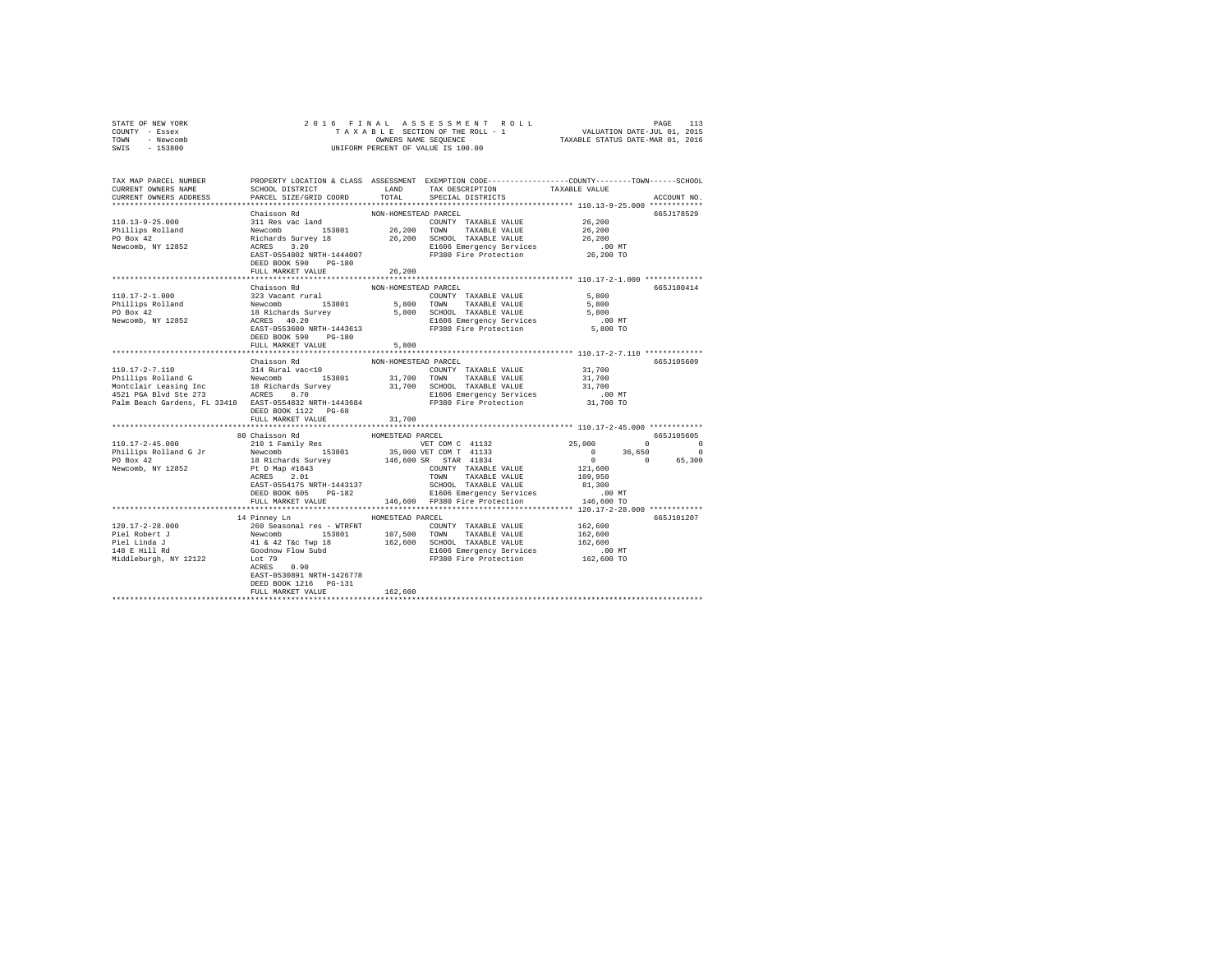| STATE OF NEW YORK<br>COUNTY - Essex<br>TOWN - Newcomb<br>SWIS - 153800                                   |                                                                                                                                                                                                                                                                            |                            | 2016 FINAL ASSESSMENT ROLL<br>TAXABLE SECTION OF THE ROLL - 1<br>OWNERS NAME SEQUENCE TAXABLE STATUS DATE-JUL 01. 2015<br>UNIFORM PERCENT OF VALUE IS 100.00 |                                                                                 | PAGE<br>114 |
|----------------------------------------------------------------------------------------------------------|----------------------------------------------------------------------------------------------------------------------------------------------------------------------------------------------------------------------------------------------------------------------------|----------------------------|--------------------------------------------------------------------------------------------------------------------------------------------------------------|---------------------------------------------------------------------------------|-------------|
| TAX MAP PARCEL NUMBER<br>CURRENT OWNERS NAME<br>CURRENT OWNERS ADDRESS                                   | SCHOOL DISTRICT<br>PARCEL SIZE/GRID COORD                                                                                                                                                                                                                                  | LAND<br>TOTAL              | PROPERTY LOCATION & CLASS ASSESSMENT EXEMPTION CODE---------------COUNTY-------TOWN------SCHOOL<br>TAX DESCRIPTION<br>SPECIAL DISTRICTS                      | TAXABLE VALUE                                                                   | ACCOUNT NO. |
| $120.17 - 2 - 29.000$<br>Piel Robert J<br>Piel Linda J<br>148 E Hill Rd<br>Middleburgh, NY 12122         | Goodnow Flow Rd MOMESTEAD PARCEL<br>312 Vac w/imprv - WTRFNT<br>312 Vac w/imprv - WTRFNT<br>Newcomb 153801 118,900<br>41 & 42 T&c Twp 18 119,700<br>Goodnow Flow Subd<br>Lot 78<br>ACRES 0.90<br>EAST-0530994 NRTH-1426811<br>DEED BOOK 1216   PG-131<br>FULL MARKET VALUE |                            | COUNTY TAXABLE VALUE<br>TOWN TAXABLE VALUE<br>119,700 SCHOOL TAXABLE VALUE<br>E1606 Emergency Services<br>FP380 Fire Protection                              | 119,700<br>119,700<br>119,700<br>$.00$ MT<br>119,700 TO                         | 665.T101206 |
|                                                                                                          |                                                                                                                                                                                                                                                                            | 119,700                    |                                                                                                                                                              | *********************** 110. -3-5.000 ****************                          |             |
|                                                                                                          | 38 Perch Pond Ln                                                                                                                                                                                                                                                           | HOMESTEAD PARCEL           |                                                                                                                                                              |                                                                                 | 665J185004  |
| $110. -3 - 5.000$<br>Piper Roger<br>Piper Drusilla A<br>PO Box 58<br>Minerva, NY 12852                   | 210 1 Family Res<br>Newcomb 153801<br>15 T&c Twp 46<br>4.45ac<br>$ACRES$ 4.40<br>EAST-0576614 NRTH-1444800<br>DEED BOOK 1182    PG-84<br>FULL MARKET VALUE                                                                                                                 | 247,100                    | RES. STAR 41854<br>34,000 COUNTY TAXABLE VALUE<br>247,100 TOWN TAXABLE VALUE<br>SCHOOL TAXABLE VALUE<br>E1606 Emergency Services<br>FP380 Fire Protection    | $\sim$ 0<br>$\Omega$<br>247,100<br>247,100<br>217,100<br>$.00$ MT<br>247,100 TO | 30,000      |
|                                                                                                          | Goodnow Flow Rd                                                                                                                                                                                                                                                            | HOMESTEAD PARCEL           |                                                                                                                                                              |                                                                                 | 665J106310  |
| 120.13-1-20.100<br>Pipitone Jason<br>Pipitone Christopher<br>572 Milton Tpke<br>Highland, NY 12528       | 311 Res vac land - WTRFNT<br>Newcomb 153801<br>25 T&C Twp 18<br>Goodnow Flow Subd<br>Lot 206 (East Half)<br>ACRES 0.50<br>EAST-0530227 NRTH-1428489<br>DEED BOOK 1605 PG-240<br>FULL MARKET VALUE                                                                          | 53,800                     | COUNTY TAXABLE VALUE<br>53,800 TOWN TAXABLE VALUE<br>53,800 SCHOOL TAXABLE VALUE<br>E1606 Emergency Services<br>FP380 Fire Protection 53,800 TO              | 53,800<br>53,800<br>53,800<br>$.00$ MT                                          |             |
|                                                                                                          |                                                                                                                                                                                                                                                                            |                            |                                                                                                                                                              |                                                                                 |             |
| $120.13 - 1 - 21.000$<br>Pipitone Jason<br>Pipitone Christopher<br>572 Milton Tpke<br>Highland, NY 12528 | 163 Woodys Rd<br>260 Seasonal res - WTRFNT<br>Newcomb 153801<br>25&42 T&C Twp 18<br>Goodnow Flow Subd<br>Lot 205<br>ACRES 0.70<br>EAST-0530316 NRTH-1428478<br>DEED BOOK 1605 PG-240                                                                                       | HOMESTEAD PARCEL<br>70,700 | COUNTY TAXABLE VALUE<br>TOWN TAXABLE VALUE<br>116,800 SCHOOL TAXABLE VALUE<br>E1606 Emergency Services<br>FP380 Fire Protection                              | 116,800<br>116,800<br>116,800<br>$.00$ MT<br>116,800 TO                         | 665J101507  |
|                                                                                                          | FULL MARKET VALUE                                                                                                                                                                                                                                                          | 116,800                    |                                                                                                                                                              |                                                                                 |             |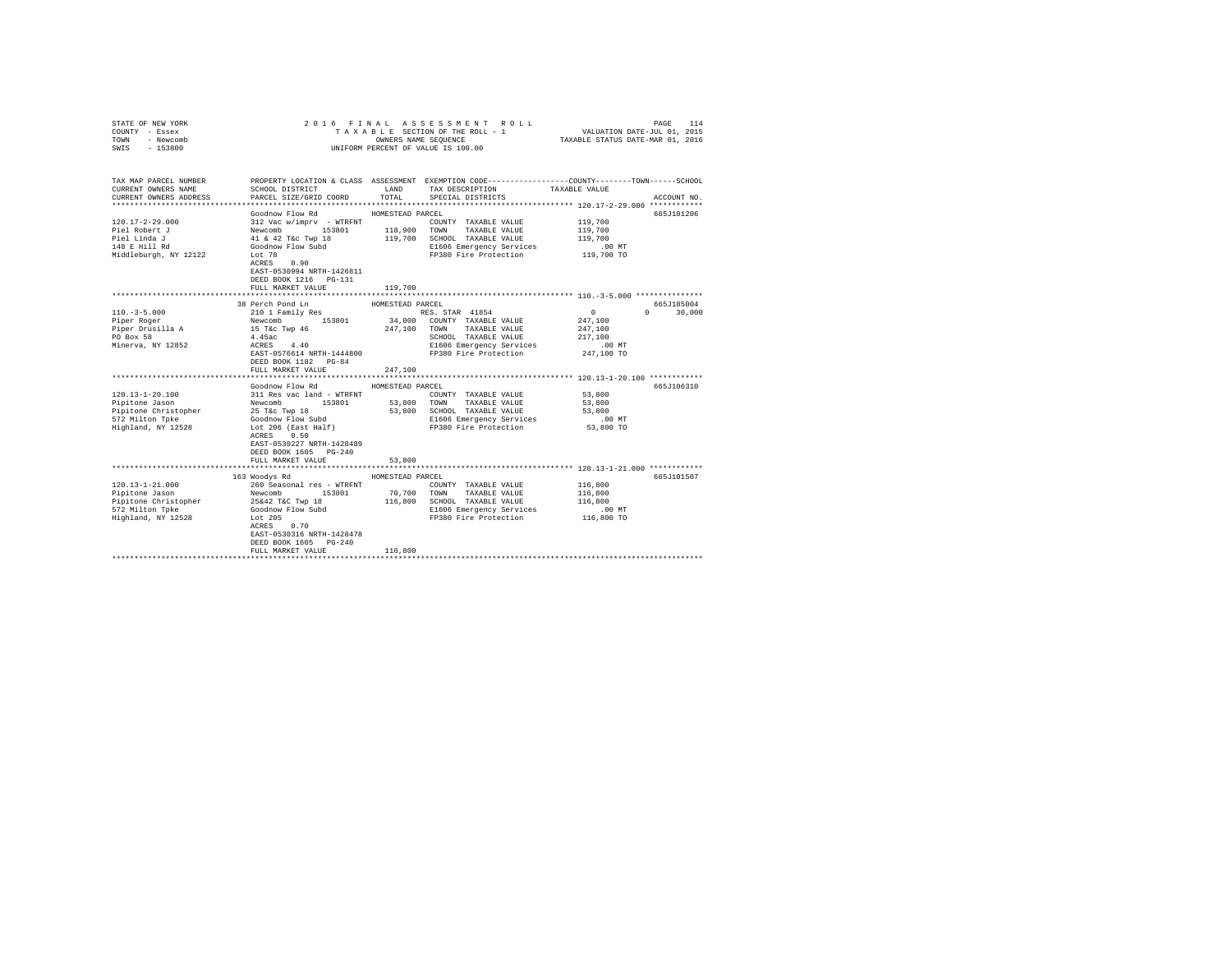| STATE OF NEW YORK<br>COUNTY - Essex<br>TOWN<br>- Newcomb |                                                                   |                  | 2016 FINAL ASSESSMENT ROLL                                                                      |                                                                | PAGE<br>115 |
|----------------------------------------------------------|-------------------------------------------------------------------|------------------|-------------------------------------------------------------------------------------------------|----------------------------------------------------------------|-------------|
| $-153800$<br>SWIS                                        |                                                                   |                  | UNIFORM PERCENT OF VALUE IS 100.00                                                              |                                                                |             |
| TAX MAP PARCEL NUMBER                                    |                                                                   |                  | PROPERTY LOCATION & CLASS ASSESSMENT EXEMPTION CODE---------------COUNTY-------TOWN------SCHOOL |                                                                |             |
| CURRENT OWNERS NAME<br>CURRENT OWNERS ADDRESS            | SCHOOL DISTRICT LAND<br>PARCEL SIZE/GRID COORD                    | TOTAL            | TAX DESCRIPTION TAXABLE VALUE<br>SPECIAL DISTRICTS                                              |                                                                | ACCOUNT NO. |
|                                                          |                                                                   |                  |                                                                                                 |                                                                |             |
|                                                          | 1236 Goodnow Flow Rd MOMESTEAD PARCEL                             |                  |                                                                                                 |                                                                | 665J105904  |
| 120.18-2-36.000                                          | 260 Seasonal res - WTRFNT                                         |                  | COUNTY TAXABLE VALUE                                                                            | 153,100                                                        |             |
| Plauth Lorraine W                                        | Newcomb                                                           |                  | 153801 116,100 TOWN TAXABLE VALUE                                                               | 153,100                                                        |             |
| 5661 Gardner Rd                                          | 46 T&C Twp 18                                                     |                  | 153,100 SCHOOL TAXABLE VALUE                                                                    | 153,100                                                        |             |
| Altamont, NY 12009                                       | Goodnow Flow Subd                                                 |                  | E1606 Emergency Services                                                                        | $.00$ MT                                                       |             |
|                                                          | Lot 13 1.4Ac                                                      |                  | FP380 Fire Protection                                                                           | 153,100 TO                                                     |             |
|                                                          | ACRES 1.20<br>EAST-0537403 NRTH-1425578                           |                  |                                                                                                 |                                                                |             |
|                                                          | DEED BOOK 1277 PG-344                                             |                  |                                                                                                 |                                                                |             |
|                                                          | FULL MARKET VALUE                                                 | 153,100          |                                                                                                 |                                                                |             |
|                                                          |                                                                   |                  |                                                                                                 |                                                                |             |
|                                                          | Goodnow Flow Rd                                                   | HOMESTEAD PARCEL |                                                                                                 |                                                                | 665J106708  |
| $120.13 - 1 - 27.000$                                    | 311 Res vac land - WTRFNT                                         |                  | COUNTY TAXABLE VALUE                                                                            | 106,300                                                        |             |
| Pliquett Sebastian                                       | Newcomb 153801 106,300                                            |                  | TOWN TAXABLE VALUE                                                                              | 106,300                                                        |             |
| Pliquett Judy                                            | 42 T&C Twp 18<br>Goodnow Flow Subd                                |                  | 106,300 SCHOOL TAXABLE VALUE                                                                    | 106,300                                                        |             |
| Lenbachstr 9                                             |                                                                   |                  | E1606 Emergency Services                                                                        | $.00$ MT                                                       |             |
| D-42579 Heiligenhaus, Germany Lot 200                    | $ACRES$ 0.70                                                      |                  | FP380 Fire Protection                                                                           | 106,300 TO                                                     |             |
|                                                          | EAST-0530794 NRTH-1428373                                         |                  |                                                                                                 |                                                                |             |
|                                                          | DEED BOOK 720 PG-128                                              |                  |                                                                                                 |                                                                |             |
|                                                          | FULL MARKET VALUE                                                 | 106,300          |                                                                                                 |                                                                |             |
|                                                          |                                                                   |                  |                                                                                                 |                                                                |             |
|                                                          | 16 High Ledge Ln                                                  | HOMESTEAD PARCEL |                                                                                                 |                                                                | 665J105801  |
| $120.13 - 1 - 28.000$                                    | 260 Seasonal res - WTRFNT                                         |                  | COUNTY TAXABLE VALUE                                                                            | 150,300                                                        |             |
| Pliquett Sebastian                                       | Newcomb 153801                                                    |                  | 106,900 TOWN TAXABLE VALUE                                                                      | 150,300                                                        |             |
| Pliquett Judy<br>Lenbachstr 9                            | 42 T&c Twp 18                                                     |                  | 150,300 SCHOOL TAXABLE VALUE<br>E1606 Emergency Services                                        | 150,300<br>$.00$ MT                                            |             |
| D-42579 Heiligenhaus, Germany Lot #199                   | Goodnow Flow Subd                                                 |                  | FP380 Fire Protection                                                                           | 150,300 TO                                                     |             |
|                                                          | ACRES 0.60                                                        |                  |                                                                                                 |                                                                |             |
|                                                          | EAST-0530894 NRTH-1428371                                         |                  |                                                                                                 |                                                                |             |
|                                                          | DEED BOOK 697 PG-041                                              |                  |                                                                                                 |                                                                |             |
|                                                          | FULL MARKET VALUE                                                 | 150,300          |                                                                                                 |                                                                |             |
|                                                          | ********************************                                  |                  |                                                                                                 | ********************************* 119.20-3-3.000 ************* |             |
|                                                          | 1862 Goodnow Flow Rd                                              | HOMESTEAD PARCEL |                                                                                                 |                                                                | 665J101413  |
| $119.20 - 3 - 3.000$<br>Pogoda Christopher               | 271 Mfg housings - WTRFNT<br>153801                               | 133,700          | COUNTY TAXABLE VALUE<br>TOWN TAXABLE VALUE                                                      | 140,800<br>140,800                                             |             |
|                                                          | Newcomb 1<br>27 T&c Twp 18                                        |                  | 140,800 SCHOOL TAXABLE VALUE                                                                    | 140,800                                                        |             |
| Mayor Paul<br>279 Rabie Rd                               |                                                                   |                  | E1606 Emergency Services                                                                        | $.00$ MT                                                       |             |
| Averill Park, NY 12018                                   | Goodnow Flow Subd<br>Lot 345 1.2Ac<br>AGDES 1 50<br>Lot 345 1.2Ac |                  | FP380 Fire Protection                                                                           | 140,800 TO                                                     |             |
|                                                          | ACRES 1.50                                                        |                  |                                                                                                 |                                                                |             |
|                                                          | EAST-0524972 NRTH-1426631                                         |                  |                                                                                                 |                                                                |             |
|                                                          | DEED BOOK 1239 PG-304                                             |                  |                                                                                                 |                                                                |             |
|                                                          | FULL MARKET VALUE                                                 | 140,800          |                                                                                                 |                                                                |             |
|                                                          |                                                                   |                  |                                                                                                 |                                                                |             |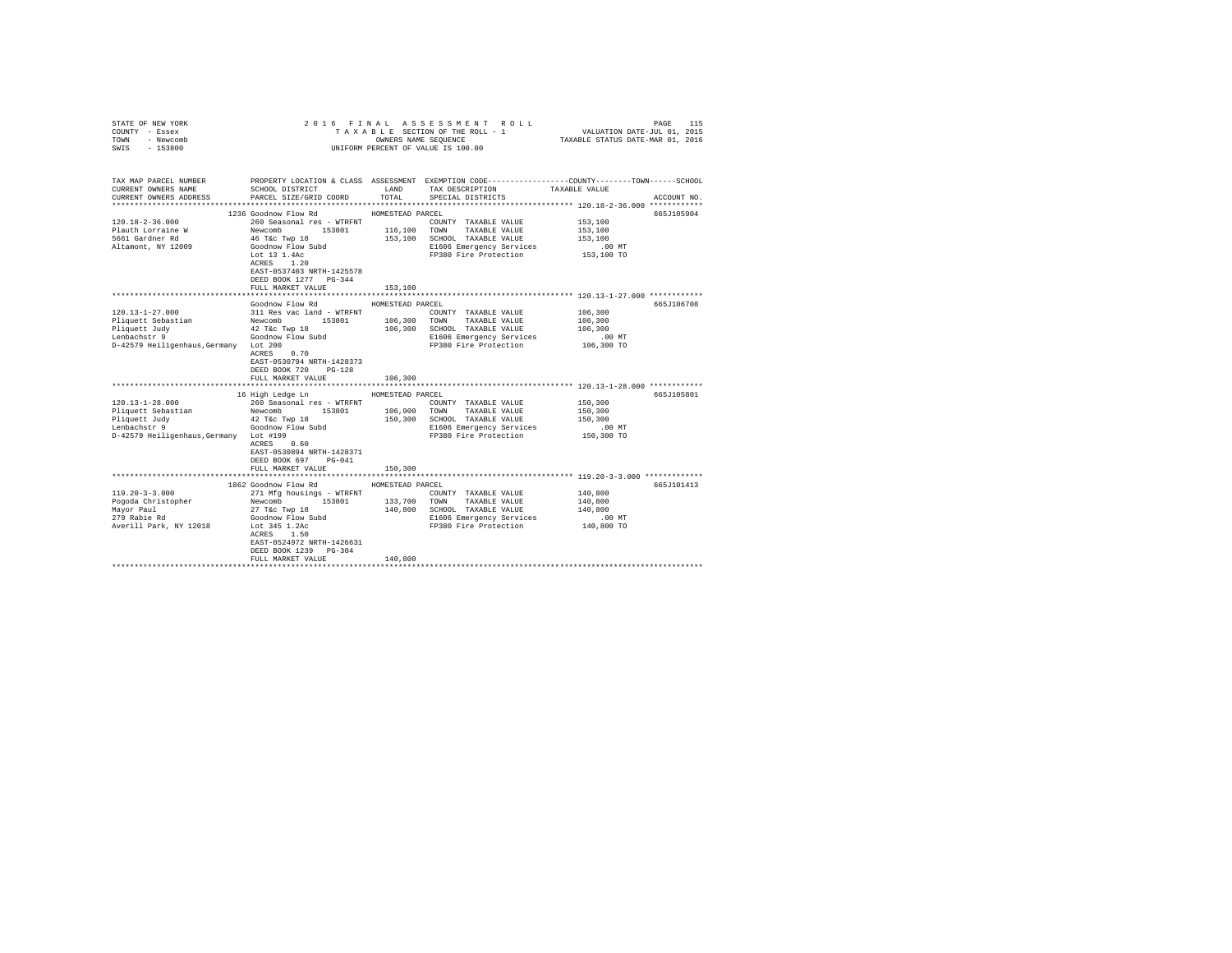| COUNTY - Essex<br>TOWN<br>- Newcomb<br>SWIS<br>$-153800$                                                                                                                               |                                                                                                                                                                                                                                                                                                                                                                | OWNERS NAME SEQUENCE                            | TAXABLE SECTION OF THE ROLL - 1<br>UNIFORM PERCENT OF VALUE IS 100.00                                                                                                                                                                                                              | VALUATION DATE-JUL 01, 2015<br>TAXABLE STATUS DATE-MAR 01, 2016                                                  |                          |
|----------------------------------------------------------------------------------------------------------------------------------------------------------------------------------------|----------------------------------------------------------------------------------------------------------------------------------------------------------------------------------------------------------------------------------------------------------------------------------------------------------------------------------------------------------------|-------------------------------------------------|------------------------------------------------------------------------------------------------------------------------------------------------------------------------------------------------------------------------------------------------------------------------------------|------------------------------------------------------------------------------------------------------------------|--------------------------|
| TAX MAP PARCEL NUMBER<br>CURRENT OWNERS NAME<br>CURRENT OWNERS ADDRESS                                                                                                                 | SCHOOL DISTRICT<br>PARCEL SIZE/GRID COORD                                                                                                                                                                                                                                                                                                                      | TOTAL                                           | PROPERTY LOCATION & CLASS ASSESSMENT EXEMPTION CODE---------------COUNTY-------TOWN------SCHOOL<br>LAND TAX DESCRIPTION<br>SPECIAL DISTRICTS                                                                                                                                       | TAXABLE VALUE                                                                                                    | ACCOUNT NO.              |
| $120.13 - 1 - 14.000$<br>Pohl Margaret Trust<br>16 Heritage Pkwy<br>Scotia, NY 12302                                                                                                   | Goodnow Flow Rd<br>312 Vac w/imprv - WTRFNT<br>Newcomb 153801 105,800<br>25&26 T&c Twp 18 106,600<br>Goodnow Flow Subd<br>Lot $212$<br>$ACRES$ 0.94<br>EAST-0529612 NRTH-1428589<br>DEED BOOK 1621 PG-22<br>FULL MARKET VALUE                                                                                                                                  | HOMESTEAD PARCEL<br>106,600                     | COUNTY TAXABLE VALUE<br>TOWN TAXABLE VALUE<br>106,600 SCHOOL TAXABLE VALUE<br>E1606 Emergency Services<br>FP380 Fire Protection                                                                                                                                                    | 106,600<br>106,600<br>106,600<br>$.00$ MT<br>106,600 TO                                                          | 665J105701               |
|                                                                                                                                                                                        |                                                                                                                                                                                                                                                                                                                                                                |                                                 |                                                                                                                                                                                                                                                                                    | *************************** 120.13-1-15.000 ************                                                         |                          |
| $120.13 - 1 - 15.000$<br>Pohl Margaret Trust<br>16 Heritage Pkwy<br>Scotia, NY 12302<br>$120.13 - 1 - 16.000$<br>Pohl Nancy<br>Pohl Raymond<br>2126 Cook Rd<br>Ballston Lake, NY 12019 | Goodnow Flow Rd<br>311 Res vac land - WTRFNT<br>Newcomb 153801<br>25&26 T&c Twp 18<br>Goodnow Flow Subd<br>Lot $211$<br>ACRES 0.97<br>EAST-0529709 NRTH-1428571<br>DEED BOOK 1621 PG-25<br>FULL MARKET VALUE<br>183 Woodys Rd<br>260 Seasonal res - WTRFNT<br>Newcomb 153801 105,800<br>25&26 T&c Twp 18 128,200<br>Goodnow Flow Subd<br>Let 210<br>ACRES 0.90 | HOMESTEAD PARCEL<br>107,600<br>HOMESTEAD PARCEL | COUNTY TAXABLE VALUE<br>107,600 TOWN TAXABLE VALUE<br>107,600 SCHOOL TAXABLE VALUE<br>E1606 Emergency Services<br>FP380 Fire Protection<br>COUNTY TAXABLE VALUE<br>105,800 TOWN TAXABLE VALUE<br>128,200 SCHOOL TAXABLE VALUE<br>E1606 Emergency Services<br>FP380 Fire Protection | 107,600<br>107,600<br>107,600<br>$.00$ MT<br>107,600 TO<br>128,200<br>128,200<br>128,200<br>.00 MT<br>128,200 TO | 665J105615<br>665J105606 |
|                                                                                                                                                                                        | EAST-0529817 NRTH-1428560<br>DEED BOOK 878<br>PG-165<br>FULL MARKET VALUE                                                                                                                                                                                                                                                                                      | 128,200                                         |                                                                                                                                                                                                                                                                                    |                                                                                                                  |                          |
|                                                                                                                                                                                        |                                                                                                                                                                                                                                                                                                                                                                |                                                 |                                                                                                                                                                                                                                                                                    |                                                                                                                  |                          |
| 119.20-3-9.111<br>Pollock Brad<br>Seeley Darrin<br>98 Rockledge Ln<br>Saranac Lake, NY 12983                                                                                           | 1816 Goodnow Flow Rd<br>270 Mfg housing - WTRFNT<br>Newcomb 153801<br>27 T&C Twp 18<br>Goodnow Floor Subd<br>Lot 113&114<br>ACRES 3.69<br>EAST-0525092 NRTH-1425342<br>DEED BOOK 1528 PG-251<br>FULL MARKET VALUE                                                                                                                                              | HOMESTEAD PARCEL<br>62,000                      | COUNTY TAXABLE VALUE<br>56,000 TOWN TAXABLE VALUE<br>62,000 SCHOOL TAXABLE VALUE<br>E1606 Emergency Services<br>FP380 Fire Protection                                                                                                                                              | 62,000<br>62,000<br>62,000<br>$.00$ MT<br>62,000 TO                                                              | 665J105315               |
|                                                                                                                                                                                        |                                                                                                                                                                                                                                                                                                                                                                |                                                 |                                                                                                                                                                                                                                                                                    |                                                                                                                  |                          |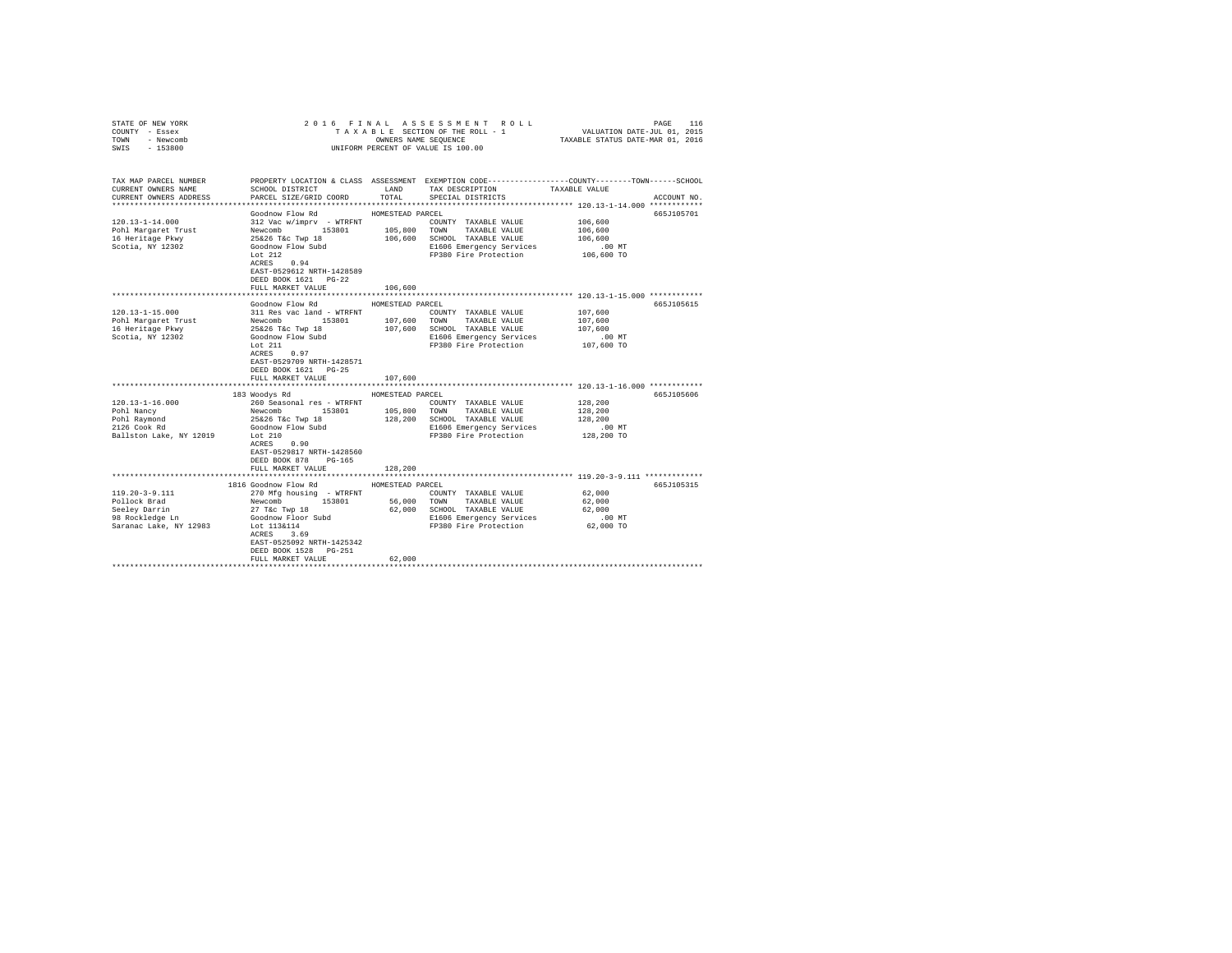| TAXABLE SECTION OF THE ROLL - 1 VALUATION DATE-JUL 01, 2015<br>OWNERS NAME SEQUENCE TAXABLE STATUS DATE-MAR 01, 2016<br>TOWN<br>- Newcomb<br>SWIS - 153800<br>UNIFORM PERCENT OF VALUE IS 100.00<br>TAX MAP PARCEL NUMBER PROPERTY LOCATION & CLASS ASSESSMENT EXEMPTION CODE--------------COUNTY-------TOWN-----SCHOOL<br>SCHOOL DISTRICT TAND TAX DESCRIPTION<br>TAXABLE VALUE<br>CURRENT OWNERS NAME<br>CURRENT OWNERS ADDRESS<br>PARCEL SIZE/GRID COORD TOTAL SPECIAL DISTRICTS<br>ACCOUNT NO.<br>1060 Goodnow Flow Rd<br>HOMESTEAD PARCEL<br>665J106312<br>120.18-1-10.000<br>210 1 Family Res - WTRFNT<br>281,900<br>COUNTY TAXABLE VALUE<br>ACRES 0.70<br>EAST-0536965 NRTH-1427618<br>DEED BOOK 857 PG-211<br>281,900<br>FULL MARKET VALUE<br>********************************** 119.20-3-1.000 *************<br>1874 Goodnow Flow Rd<br>HOMESTEAD PARCEL<br>665J105703<br>260 Seasonal res - WTRFNT<br>$119.20 - 3 - 1.000$<br>201,200<br>COUNTY TAXABLE VALUE<br>201,200<br>201,200 SCHOOL TAXABLE VALUE<br>201,200<br>.00 MT<br>E1606 Emergency Services<br>201,200 TO<br>FP380 Fire Protection<br>ACRES 2.00<br>EAST-0524683 NRTH-1426682<br>DEED BOOK 1561 PG-296<br>FULL MARKET VALUE<br>201,200<br>1402 Goodnow Flow Rd MOMESTEAD PARCEL<br>665J106403<br>260 Seasonal res - WTRFNT<br>$120.17 - 2 - 2.001$<br>131,800<br>COUNTY TAXABLE VALUE<br>106,400 TOWN TAXABLE VALUE<br>131,800 SCHOOL TAXABLE VALUE<br>Newcomb 153801<br>42 T&c Twp 18<br>Goodnow Flow Subd<br>Lot 53<br>Ponemon Roberta<br>131,800<br>Pollock Charles<br>131,800<br>143 Orchard St<br>E1606 Emergency Services<br>$.00$ MT<br>FP380 Fire Protection 131,800 TO<br>Delmar, NY 12054<br>Lot 53<br>ACRES 1.16<br>EAST-0533564 NRTH-1427040<br>DEED BOOK 1411 PG-86<br>FULL MARKET VALUE<br>131,800<br>HOMESTEAD PARCEL<br>665J104810<br>80 Marcy Ln<br>$\begin{tabular}{l c c c c c} \hline 110.18-1-6.000 & 80 \; \text{MWPC} \; \text{L} & \text{HOMED} \; \text{R} & \text{HOMED} \; \text{R} & \text{HOMED} \; \text{L} & \text{HOMED} \; \text{L} & \text{HOMED} \; \text{L} & \text{HOMED} \; \text{L} & \text{HOMED} \; \text{L} & \text{HOMED} \; \text{L} & \text{HOMED} \; \text{L} & \text{HOMED} \; \text{L} & \text{HOMED} \; \text{L$<br>68,900<br>68,900<br>68,900<br>TM 00.<br>68,900 TO<br>68,900 TO M<br>68,900 WD380 Water District<br>68,900 TO M<br>FULL MARKET VALUE | STATE OF NEW YORK |  | 2016 FINAL ASSESSMENT ROLL | PAGE<br>117 |
|----------------------------------------------------------------------------------------------------------------------------------------------------------------------------------------------------------------------------------------------------------------------------------------------------------------------------------------------------------------------------------------------------------------------------------------------------------------------------------------------------------------------------------------------------------------------------------------------------------------------------------------------------------------------------------------------------------------------------------------------------------------------------------------------------------------------------------------------------------------------------------------------------------------------------------------------------------------------------------------------------------------------------------------------------------------------------------------------------------------------------------------------------------------------------------------------------------------------------------------------------------------------------------------------------------------------------------------------------------------------------------------------------------------------------------------------------------------------------------------------------------------------------------------------------------------------------------------------------------------------------------------------------------------------------------------------------------------------------------------------------------------------------------------------------------------------------------------------------------------------------------------------------------------------------------------------------------------------------------------------------------------------------------------------------------------------------------------------------------------------------------------------------------------------------------------------------------------------------------------------------------------------------------------------------------------------------------------------------------------------------------|-------------------|--|----------------------------|-------------|
|                                                                                                                                                                                                                                                                                                                                                                                                                                                                                                                                                                                                                                                                                                                                                                                                                                                                                                                                                                                                                                                                                                                                                                                                                                                                                                                                                                                                                                                                                                                                                                                                                                                                                                                                                                                                                                                                                                                                                                                                                                                                                                                                                                                                                                                                                                                                                                                  | COUNTY - Essex    |  |                            |             |
|                                                                                                                                                                                                                                                                                                                                                                                                                                                                                                                                                                                                                                                                                                                                                                                                                                                                                                                                                                                                                                                                                                                                                                                                                                                                                                                                                                                                                                                                                                                                                                                                                                                                                                                                                                                                                                                                                                                                                                                                                                                                                                                                                                                                                                                                                                                                                                                  |                   |  |                            |             |
|                                                                                                                                                                                                                                                                                                                                                                                                                                                                                                                                                                                                                                                                                                                                                                                                                                                                                                                                                                                                                                                                                                                                                                                                                                                                                                                                                                                                                                                                                                                                                                                                                                                                                                                                                                                                                                                                                                                                                                                                                                                                                                                                                                                                                                                                                                                                                                                  |                   |  |                            |             |
|                                                                                                                                                                                                                                                                                                                                                                                                                                                                                                                                                                                                                                                                                                                                                                                                                                                                                                                                                                                                                                                                                                                                                                                                                                                                                                                                                                                                                                                                                                                                                                                                                                                                                                                                                                                                                                                                                                                                                                                                                                                                                                                                                                                                                                                                                                                                                                                  |                   |  |                            |             |
|                                                                                                                                                                                                                                                                                                                                                                                                                                                                                                                                                                                                                                                                                                                                                                                                                                                                                                                                                                                                                                                                                                                                                                                                                                                                                                                                                                                                                                                                                                                                                                                                                                                                                                                                                                                                                                                                                                                                                                                                                                                                                                                                                                                                                                                                                                                                                                                  |                   |  |                            |             |
|                                                                                                                                                                                                                                                                                                                                                                                                                                                                                                                                                                                                                                                                                                                                                                                                                                                                                                                                                                                                                                                                                                                                                                                                                                                                                                                                                                                                                                                                                                                                                                                                                                                                                                                                                                                                                                                                                                                                                                                                                                                                                                                                                                                                                                                                                                                                                                                  |                   |  |                            |             |
|                                                                                                                                                                                                                                                                                                                                                                                                                                                                                                                                                                                                                                                                                                                                                                                                                                                                                                                                                                                                                                                                                                                                                                                                                                                                                                                                                                                                                                                                                                                                                                                                                                                                                                                                                                                                                                                                                                                                                                                                                                                                                                                                                                                                                                                                                                                                                                                  |                   |  |                            |             |
|                                                                                                                                                                                                                                                                                                                                                                                                                                                                                                                                                                                                                                                                                                                                                                                                                                                                                                                                                                                                                                                                                                                                                                                                                                                                                                                                                                                                                                                                                                                                                                                                                                                                                                                                                                                                                                                                                                                                                                                                                                                                                                                                                                                                                                                                                                                                                                                  |                   |  |                            |             |
|                                                                                                                                                                                                                                                                                                                                                                                                                                                                                                                                                                                                                                                                                                                                                                                                                                                                                                                                                                                                                                                                                                                                                                                                                                                                                                                                                                                                                                                                                                                                                                                                                                                                                                                                                                                                                                                                                                                                                                                                                                                                                                                                                                                                                                                                                                                                                                                  |                   |  |                            |             |
|                                                                                                                                                                                                                                                                                                                                                                                                                                                                                                                                                                                                                                                                                                                                                                                                                                                                                                                                                                                                                                                                                                                                                                                                                                                                                                                                                                                                                                                                                                                                                                                                                                                                                                                                                                                                                                                                                                                                                                                                                                                                                                                                                                                                                                                                                                                                                                                  |                   |  |                            |             |
|                                                                                                                                                                                                                                                                                                                                                                                                                                                                                                                                                                                                                                                                                                                                                                                                                                                                                                                                                                                                                                                                                                                                                                                                                                                                                                                                                                                                                                                                                                                                                                                                                                                                                                                                                                                                                                                                                                                                                                                                                                                                                                                                                                                                                                                                                                                                                                                  |                   |  |                            |             |
|                                                                                                                                                                                                                                                                                                                                                                                                                                                                                                                                                                                                                                                                                                                                                                                                                                                                                                                                                                                                                                                                                                                                                                                                                                                                                                                                                                                                                                                                                                                                                                                                                                                                                                                                                                                                                                                                                                                                                                                                                                                                                                                                                                                                                                                                                                                                                                                  |                   |  |                            |             |
|                                                                                                                                                                                                                                                                                                                                                                                                                                                                                                                                                                                                                                                                                                                                                                                                                                                                                                                                                                                                                                                                                                                                                                                                                                                                                                                                                                                                                                                                                                                                                                                                                                                                                                                                                                                                                                                                                                                                                                                                                                                                                                                                                                                                                                                                                                                                                                                  |                   |  |                            |             |
|                                                                                                                                                                                                                                                                                                                                                                                                                                                                                                                                                                                                                                                                                                                                                                                                                                                                                                                                                                                                                                                                                                                                                                                                                                                                                                                                                                                                                                                                                                                                                                                                                                                                                                                                                                                                                                                                                                                                                                                                                                                                                                                                                                                                                                                                                                                                                                                  |                   |  |                            |             |
|                                                                                                                                                                                                                                                                                                                                                                                                                                                                                                                                                                                                                                                                                                                                                                                                                                                                                                                                                                                                                                                                                                                                                                                                                                                                                                                                                                                                                                                                                                                                                                                                                                                                                                                                                                                                                                                                                                                                                                                                                                                                                                                                                                                                                                                                                                                                                                                  |                   |  |                            |             |
|                                                                                                                                                                                                                                                                                                                                                                                                                                                                                                                                                                                                                                                                                                                                                                                                                                                                                                                                                                                                                                                                                                                                                                                                                                                                                                                                                                                                                                                                                                                                                                                                                                                                                                                                                                                                                                                                                                                                                                                                                                                                                                                                                                                                                                                                                                                                                                                  |                   |  |                            |             |
|                                                                                                                                                                                                                                                                                                                                                                                                                                                                                                                                                                                                                                                                                                                                                                                                                                                                                                                                                                                                                                                                                                                                                                                                                                                                                                                                                                                                                                                                                                                                                                                                                                                                                                                                                                                                                                                                                                                                                                                                                                                                                                                                                                                                                                                                                                                                                                                  |                   |  |                            |             |
|                                                                                                                                                                                                                                                                                                                                                                                                                                                                                                                                                                                                                                                                                                                                                                                                                                                                                                                                                                                                                                                                                                                                                                                                                                                                                                                                                                                                                                                                                                                                                                                                                                                                                                                                                                                                                                                                                                                                                                                                                                                                                                                                                                                                                                                                                                                                                                                  |                   |  |                            |             |
|                                                                                                                                                                                                                                                                                                                                                                                                                                                                                                                                                                                                                                                                                                                                                                                                                                                                                                                                                                                                                                                                                                                                                                                                                                                                                                                                                                                                                                                                                                                                                                                                                                                                                                                                                                                                                                                                                                                                                                                                                                                                                                                                                                                                                                                                                                                                                                                  |                   |  |                            |             |
|                                                                                                                                                                                                                                                                                                                                                                                                                                                                                                                                                                                                                                                                                                                                                                                                                                                                                                                                                                                                                                                                                                                                                                                                                                                                                                                                                                                                                                                                                                                                                                                                                                                                                                                                                                                                                                                                                                                                                                                                                                                                                                                                                                                                                                                                                                                                                                                  |                   |  |                            |             |
|                                                                                                                                                                                                                                                                                                                                                                                                                                                                                                                                                                                                                                                                                                                                                                                                                                                                                                                                                                                                                                                                                                                                                                                                                                                                                                                                                                                                                                                                                                                                                                                                                                                                                                                                                                                                                                                                                                                                                                                                                                                                                                                                                                                                                                                                                                                                                                                  |                   |  |                            |             |
|                                                                                                                                                                                                                                                                                                                                                                                                                                                                                                                                                                                                                                                                                                                                                                                                                                                                                                                                                                                                                                                                                                                                                                                                                                                                                                                                                                                                                                                                                                                                                                                                                                                                                                                                                                                                                                                                                                                                                                                                                                                                                                                                                                                                                                                                                                                                                                                  |                   |  |                            |             |
|                                                                                                                                                                                                                                                                                                                                                                                                                                                                                                                                                                                                                                                                                                                                                                                                                                                                                                                                                                                                                                                                                                                                                                                                                                                                                                                                                                                                                                                                                                                                                                                                                                                                                                                                                                                                                                                                                                                                                                                                                                                                                                                                                                                                                                                                                                                                                                                  |                   |  |                            |             |
|                                                                                                                                                                                                                                                                                                                                                                                                                                                                                                                                                                                                                                                                                                                                                                                                                                                                                                                                                                                                                                                                                                                                                                                                                                                                                                                                                                                                                                                                                                                                                                                                                                                                                                                                                                                                                                                                                                                                                                                                                                                                                                                                                                                                                                                                                                                                                                                  |                   |  |                            |             |
|                                                                                                                                                                                                                                                                                                                                                                                                                                                                                                                                                                                                                                                                                                                                                                                                                                                                                                                                                                                                                                                                                                                                                                                                                                                                                                                                                                                                                                                                                                                                                                                                                                                                                                                                                                                                                                                                                                                                                                                                                                                                                                                                                                                                                                                                                                                                                                                  |                   |  |                            |             |
|                                                                                                                                                                                                                                                                                                                                                                                                                                                                                                                                                                                                                                                                                                                                                                                                                                                                                                                                                                                                                                                                                                                                                                                                                                                                                                                                                                                                                                                                                                                                                                                                                                                                                                                                                                                                                                                                                                                                                                                                                                                                                                                                                                                                                                                                                                                                                                                  |                   |  |                            |             |
|                                                                                                                                                                                                                                                                                                                                                                                                                                                                                                                                                                                                                                                                                                                                                                                                                                                                                                                                                                                                                                                                                                                                                                                                                                                                                                                                                                                                                                                                                                                                                                                                                                                                                                                                                                                                                                                                                                                                                                                                                                                                                                                                                                                                                                                                                                                                                                                  |                   |  |                            |             |
|                                                                                                                                                                                                                                                                                                                                                                                                                                                                                                                                                                                                                                                                                                                                                                                                                                                                                                                                                                                                                                                                                                                                                                                                                                                                                                                                                                                                                                                                                                                                                                                                                                                                                                                                                                                                                                                                                                                                                                                                                                                                                                                                                                                                                                                                                                                                                                                  |                   |  |                            |             |
|                                                                                                                                                                                                                                                                                                                                                                                                                                                                                                                                                                                                                                                                                                                                                                                                                                                                                                                                                                                                                                                                                                                                                                                                                                                                                                                                                                                                                                                                                                                                                                                                                                                                                                                                                                                                                                                                                                                                                                                                                                                                                                                                                                                                                                                                                                                                                                                  |                   |  |                            |             |
|                                                                                                                                                                                                                                                                                                                                                                                                                                                                                                                                                                                                                                                                                                                                                                                                                                                                                                                                                                                                                                                                                                                                                                                                                                                                                                                                                                                                                                                                                                                                                                                                                                                                                                                                                                                                                                                                                                                                                                                                                                                                                                                                                                                                                                                                                                                                                                                  |                   |  |                            |             |
|                                                                                                                                                                                                                                                                                                                                                                                                                                                                                                                                                                                                                                                                                                                                                                                                                                                                                                                                                                                                                                                                                                                                                                                                                                                                                                                                                                                                                                                                                                                                                                                                                                                                                                                                                                                                                                                                                                                                                                                                                                                                                                                                                                                                                                                                                                                                                                                  |                   |  |                            |             |
|                                                                                                                                                                                                                                                                                                                                                                                                                                                                                                                                                                                                                                                                                                                                                                                                                                                                                                                                                                                                                                                                                                                                                                                                                                                                                                                                                                                                                                                                                                                                                                                                                                                                                                                                                                                                                                                                                                                                                                                                                                                                                                                                                                                                                                                                                                                                                                                  |                   |  |                            |             |
|                                                                                                                                                                                                                                                                                                                                                                                                                                                                                                                                                                                                                                                                                                                                                                                                                                                                                                                                                                                                                                                                                                                                                                                                                                                                                                                                                                                                                                                                                                                                                                                                                                                                                                                                                                                                                                                                                                                                                                                                                                                                                                                                                                                                                                                                                                                                                                                  |                   |  |                            |             |
|                                                                                                                                                                                                                                                                                                                                                                                                                                                                                                                                                                                                                                                                                                                                                                                                                                                                                                                                                                                                                                                                                                                                                                                                                                                                                                                                                                                                                                                                                                                                                                                                                                                                                                                                                                                                                                                                                                                                                                                                                                                                                                                                                                                                                                                                                                                                                                                  |                   |  |                            |             |
|                                                                                                                                                                                                                                                                                                                                                                                                                                                                                                                                                                                                                                                                                                                                                                                                                                                                                                                                                                                                                                                                                                                                                                                                                                                                                                                                                                                                                                                                                                                                                                                                                                                                                                                                                                                                                                                                                                                                                                                                                                                                                                                                                                                                                                                                                                                                                                                  |                   |  |                            |             |
|                                                                                                                                                                                                                                                                                                                                                                                                                                                                                                                                                                                                                                                                                                                                                                                                                                                                                                                                                                                                                                                                                                                                                                                                                                                                                                                                                                                                                                                                                                                                                                                                                                                                                                                                                                                                                                                                                                                                                                                                                                                                                                                                                                                                                                                                                                                                                                                  |                   |  |                            |             |
|                                                                                                                                                                                                                                                                                                                                                                                                                                                                                                                                                                                                                                                                                                                                                                                                                                                                                                                                                                                                                                                                                                                                                                                                                                                                                                                                                                                                                                                                                                                                                                                                                                                                                                                                                                                                                                                                                                                                                                                                                                                                                                                                                                                                                                                                                                                                                                                  |                   |  |                            |             |
|                                                                                                                                                                                                                                                                                                                                                                                                                                                                                                                                                                                                                                                                                                                                                                                                                                                                                                                                                                                                                                                                                                                                                                                                                                                                                                                                                                                                                                                                                                                                                                                                                                                                                                                                                                                                                                                                                                                                                                                                                                                                                                                                                                                                                                                                                                                                                                                  |                   |  |                            |             |
|                                                                                                                                                                                                                                                                                                                                                                                                                                                                                                                                                                                                                                                                                                                                                                                                                                                                                                                                                                                                                                                                                                                                                                                                                                                                                                                                                                                                                                                                                                                                                                                                                                                                                                                                                                                                                                                                                                                                                                                                                                                                                                                                                                                                                                                                                                                                                                                  |                   |  |                            |             |
|                                                                                                                                                                                                                                                                                                                                                                                                                                                                                                                                                                                                                                                                                                                                                                                                                                                                                                                                                                                                                                                                                                                                                                                                                                                                                                                                                                                                                                                                                                                                                                                                                                                                                                                                                                                                                                                                                                                                                                                                                                                                                                                                                                                                                                                                                                                                                                                  |                   |  |                            |             |
|                                                                                                                                                                                                                                                                                                                                                                                                                                                                                                                                                                                                                                                                                                                                                                                                                                                                                                                                                                                                                                                                                                                                                                                                                                                                                                                                                                                                                                                                                                                                                                                                                                                                                                                                                                                                                                                                                                                                                                                                                                                                                                                                                                                                                                                                                                                                                                                  |                   |  |                            |             |
|                                                                                                                                                                                                                                                                                                                                                                                                                                                                                                                                                                                                                                                                                                                                                                                                                                                                                                                                                                                                                                                                                                                                                                                                                                                                                                                                                                                                                                                                                                                                                                                                                                                                                                                                                                                                                                                                                                                                                                                                                                                                                                                                                                                                                                                                                                                                                                                  |                   |  |                            |             |
|                                                                                                                                                                                                                                                                                                                                                                                                                                                                                                                                                                                                                                                                                                                                                                                                                                                                                                                                                                                                                                                                                                                                                                                                                                                                                                                                                                                                                                                                                                                                                                                                                                                                                                                                                                                                                                                                                                                                                                                                                                                                                                                                                                                                                                                                                                                                                                                  |                   |  |                            |             |
|                                                                                                                                                                                                                                                                                                                                                                                                                                                                                                                                                                                                                                                                                                                                                                                                                                                                                                                                                                                                                                                                                                                                                                                                                                                                                                                                                                                                                                                                                                                                                                                                                                                                                                                                                                                                                                                                                                                                                                                                                                                                                                                                                                                                                                                                                                                                                                                  |                   |  |                            |             |
|                                                                                                                                                                                                                                                                                                                                                                                                                                                                                                                                                                                                                                                                                                                                                                                                                                                                                                                                                                                                                                                                                                                                                                                                                                                                                                                                                                                                                                                                                                                                                                                                                                                                                                                                                                                                                                                                                                                                                                                                                                                                                                                                                                                                                                                                                                                                                                                  |                   |  |                            |             |
|                                                                                                                                                                                                                                                                                                                                                                                                                                                                                                                                                                                                                                                                                                                                                                                                                                                                                                                                                                                                                                                                                                                                                                                                                                                                                                                                                                                                                                                                                                                                                                                                                                                                                                                                                                                                                                                                                                                                                                                                                                                                                                                                                                                                                                                                                                                                                                                  |                   |  |                            |             |
|                                                                                                                                                                                                                                                                                                                                                                                                                                                                                                                                                                                                                                                                                                                                                                                                                                                                                                                                                                                                                                                                                                                                                                                                                                                                                                                                                                                                                                                                                                                                                                                                                                                                                                                                                                                                                                                                                                                                                                                                                                                                                                                                                                                                                                                                                                                                                                                  |                   |  |                            |             |
|                                                                                                                                                                                                                                                                                                                                                                                                                                                                                                                                                                                                                                                                                                                                                                                                                                                                                                                                                                                                                                                                                                                                                                                                                                                                                                                                                                                                                                                                                                                                                                                                                                                                                                                                                                                                                                                                                                                                                                                                                                                                                                                                                                                                                                                                                                                                                                                  |                   |  |                            |             |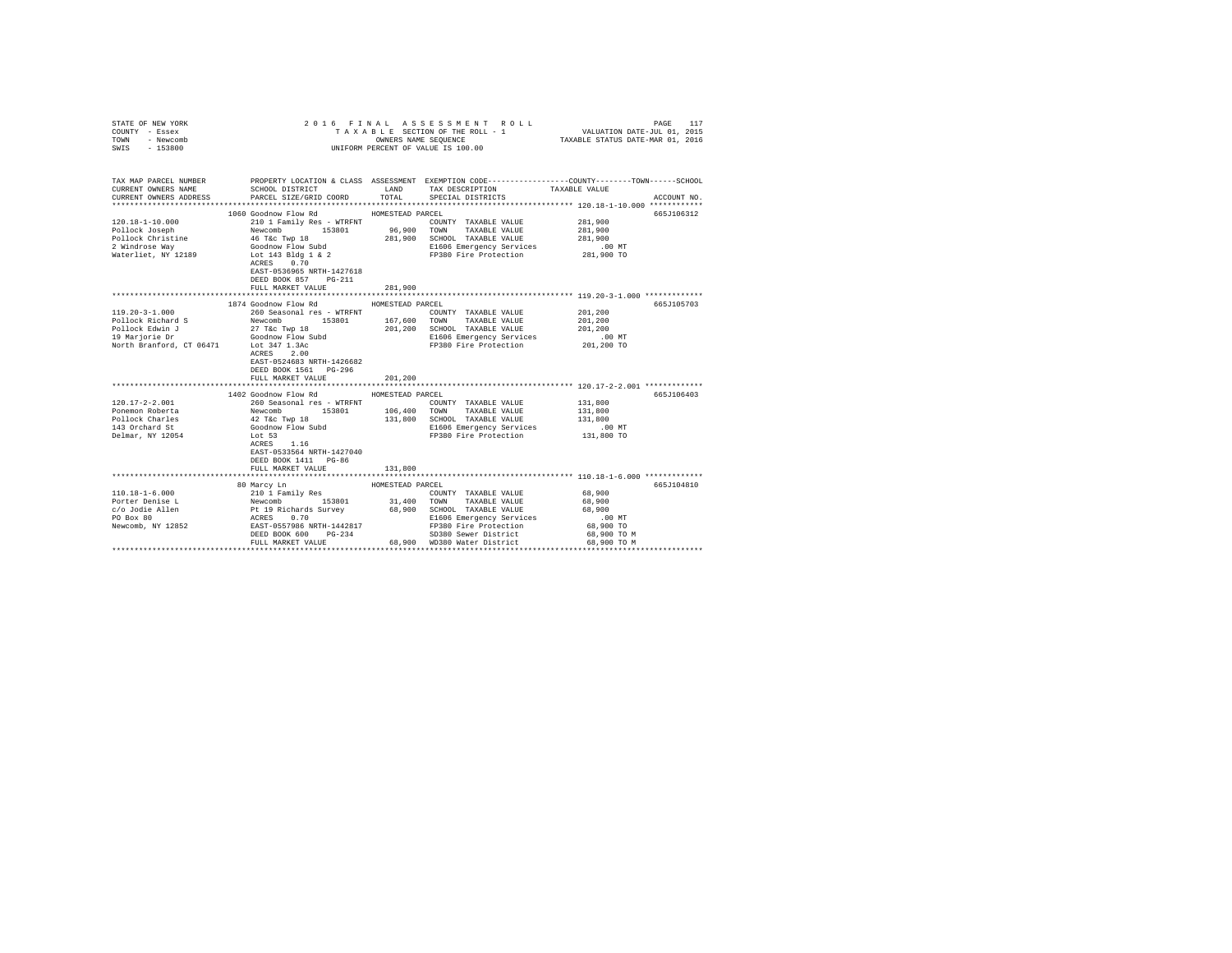| STATE OF NEW YORK<br>COUNTY - Essex<br>TOWN - Newcomb<br>SWIS - 153800 |                                                                                                                                                                                                                                                                                                                                                                                                           |                             | 2016 FINAL ASSESSMENT ROLL<br>T A X A B L E SECTION OF THE ROLL - 1<br>OWNERS NAME SEQUENCE<br>UNIFORM PERCENT OF VALUE IS 100.00 | 118<br>PAGE<br>VALUATION DATE-JUL 01, 2015<br>TAXABLE STATUS DATE-MAR 01, 2016                                                                           |
|------------------------------------------------------------------------|-----------------------------------------------------------------------------------------------------------------------------------------------------------------------------------------------------------------------------------------------------------------------------------------------------------------------------------------------------------------------------------------------------------|-----------------------------|-----------------------------------------------------------------------------------------------------------------------------------|----------------------------------------------------------------------------------------------------------------------------------------------------------|
| CURRENT OWNERS NAME<br>CURRENT OWNERS ADDRESS                          | SCHOOL DISTRICT<br>LAND TAX DESCRIPTION<br>PARCEL SIZE/GRID COORD TOTAL                                                                                                                                                                                                                                                                                                                                   |                             | SPECIAL DISTRICTS                                                                                                                 | TAX MAP PARCEL NUMBER THE PROPERTY LOCATION & CLASS ASSESSMENT EXEMPTION CODE--------------COUNTY-------TOWN------SCHOOL<br>TAXABLE VALUE<br>ACCOUNT NO. |
|                                                                        | 29 Lower Works Rd<br>FULL MARKET VALUE 107,600                                                                                                                                                                                                                                                                                                                                                            | HOMESTEAD PARCEL            |                                                                                                                                   | 665J186002                                                                                                                                               |
| 110.17-2-7.120<br>Potocki Walter E<br>Novak Vicc Ann                   | 11 Phillips Hill Rd MOMESTEAD PARCEL<br>210 1 Family Res<br>Newcomb 153801 29,200 TOWN TAXABLE VALUE<br>18 Rs<br>ACRES 0.52<br>158 Pinnacle Rd<br>Gloversville, NY 12078 EAST-0554701_NRTH-1443695<br>EAST-0554701_NRTH-1443695<br>DEED BOOK 1689 PG-113<br>FULL MARKET VALUE                                                                                                                             | 114,700<br>114,700          | COUNTY TAXABLE VALUE 114,700<br>SCHOOL TAXABLE VALUE<br>E1606 Emergency Services .00 MT<br>FP380 Fire Protection 114,700 TO       | 665J190004<br>114,700<br>114,700                                                                                                                         |
|                                                                        | Goodnow Flow Rd<br>Lana Potter<br>ACRES 0.80<br>EAST-0526464 NRTH-1425949<br>DEED BOOK 1410 PG-188<br>FULL MARKET VALUE                                                                                                                                                                                                                                                                                   | HOMESTEAD PARCEL<br>117,400 | E1606 Emergency Services<br>FP380 Fire Protection                                                                                 | 665J106205<br>117,400<br>117,400<br>117,400<br>.00 MT.<br>117,400 TO                                                                                     |
| $119.20 - 4 - 5.000$                                                   | 1714 Goodnow Flow Rd MOMESTEAD PARCEL<br>312 Vac w/imprv - WTRFNT<br>Potter Lana Trust Mewcomb 153801 144,500 TOWN TAXABLE VALUE<br>800 King Ridge Dr 2 27 T&C TWD 18 148,600 COMB TRIGE VALUE<br>800 King Ridge Dr 2 1410/191 Life Use To 146,600 Blefo6 Emergency Services<br>John & Lana Potter<br>ACRES 1.00<br>ACRES 1.00<br>EAST-0526599 NRTH-1425989<br>DEED BOOK 1410 PG-191<br>FULL MARKET VALUE | 148,600                     | COUNTY TAXABLE VALUE<br>E1606 Emergency Services 6 00 MT<br>FP380 Fire Protection 148,600 TO                                      | 665J105708<br>148,600<br>148,600<br>148,600                                                                                                              |
|                                                                        |                                                                                                                                                                                                                                                                                                                                                                                                           |                             |                                                                                                                                   |                                                                                                                                                          |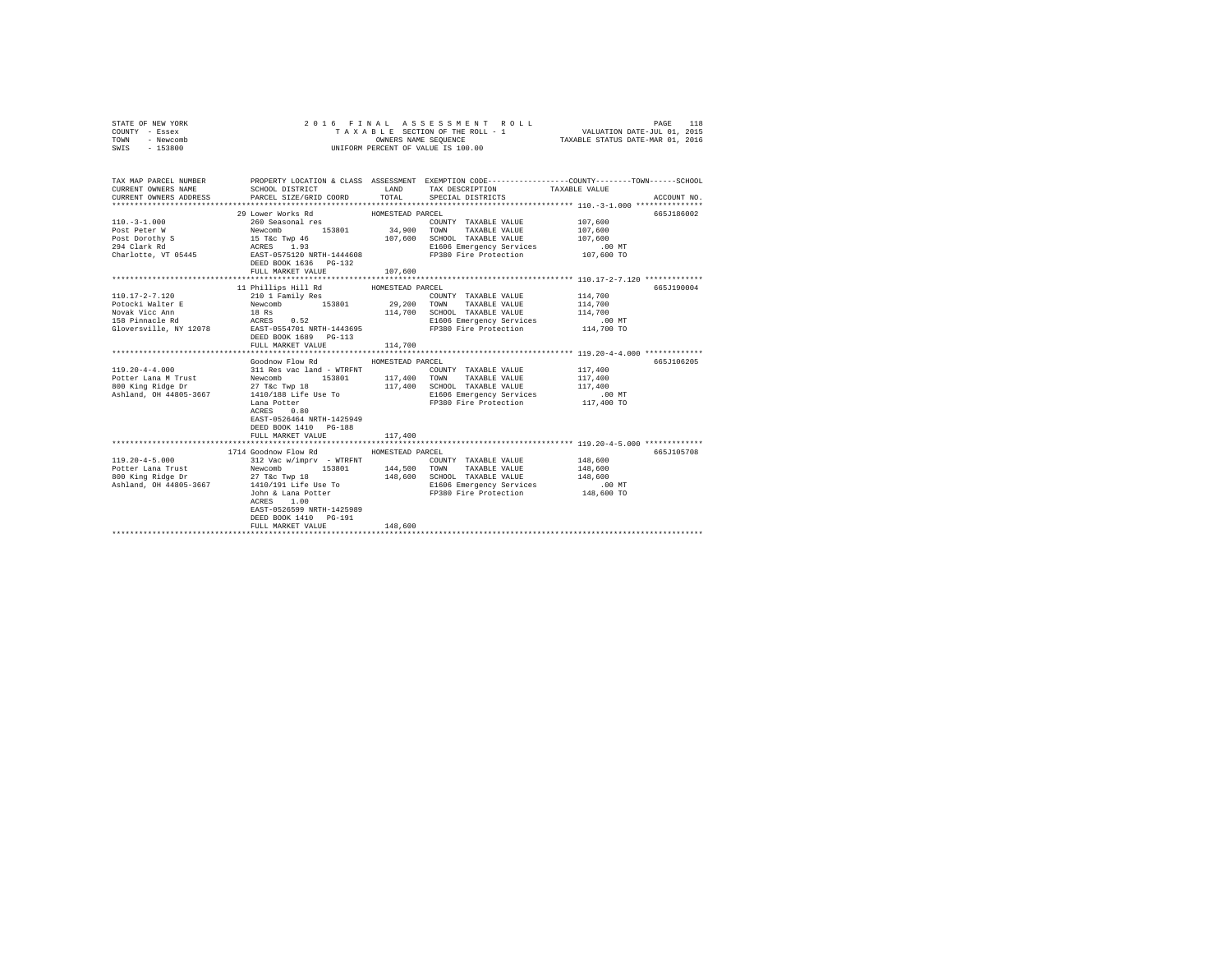|                | STATE OF NEW YORK |  |  |  |  | 2016 FINAL ASSESSMENT ROLL         |                                  | PAGE                        | 119 |
|----------------|-------------------|--|--|--|--|------------------------------------|----------------------------------|-----------------------------|-----|
| COUNTY - Essex |                   |  |  |  |  | TAXABLE SECTION OF THE ROLL - 1    |                                  | VALUATION DATE-JUL 01, 2015 |     |
| TOWN           | - Newcomb         |  |  |  |  | OWNERS NAME SEOUENCE               | TAXABLE STATUS DATE-MAR 01, 2016 |                             |     |
| SWIS           | - 153800          |  |  |  |  | UNIFORM PERCENT OF VALUE IS 100.00 |                                  |                             |     |

| TAX MAP PARCEL NUMBER<br>CURRENT OWNERS NAME                          | SCHOOL DISTRICT                                                                                                                                                                                                                                                                                                                                     |                  | LAND TAX DESCRIPTION                                                           | PROPERTY LOCATION & CLASS ASSESSMENT EXEMPTION CODE---------------COUNTY-------TOWN------SCHOOL<br>TAXABLE VALUE |  |
|-----------------------------------------------------------------------|-----------------------------------------------------------------------------------------------------------------------------------------------------------------------------------------------------------------------------------------------------------------------------------------------------------------------------------------------------|------------------|--------------------------------------------------------------------------------|------------------------------------------------------------------------------------------------------------------|--|
| CURRENT OWNERS ADDRESS PARCEL SIZE/GRID COORD TOTAL SPECIAL DISTRICTS |                                                                                                                                                                                                                                                                                                                                                     |                  |                                                                                | ACCOUNT NO.                                                                                                      |  |
|                                                                       |                                                                                                                                                                                                                                                                                                                                                     |                  |                                                                                |                                                                                                                  |  |
|                                                                       | $\begin{tabular}{lllllllllllll} \textbf{77} & \textbf{Marcy Ln} & \textbf{HOMESTEAD PARCEL} \\ \textbf{210} & \textbf{Family Res} & \textbf{RES} & \textbf{RES} & \textbf{TRR} & \textbf{41854} & \textbf{0} \\ \textbf{Newcomb} & \textbf{153801} & \textbf{30,200} & \textbf{CONTTY} & \textbf{TAXABLE VALUE} & \textbf{78,600} \\ \end{tabular}$ |                  |                                                                                | 665J103811                                                                                                       |  |
| $110.17 - 3 - 17.000$                                                 |                                                                                                                                                                                                                                                                                                                                                     |                  |                                                                                | $\sim$ 0<br>$0 \t30.000$                                                                                         |  |
|                                                                       |                                                                                                                                                                                                                                                                                                                                                     |                  |                                                                                |                                                                                                                  |  |
|                                                                       |                                                                                                                                                                                                                                                                                                                                                     |                  |                                                                                |                                                                                                                  |  |
|                                                                       |                                                                                                                                                                                                                                                                                                                                                     |                  |                                                                                |                                                                                                                  |  |
|                                                                       |                                                                                                                                                                                                                                                                                                                                                     |                  |                                                                                |                                                                                                                  |  |
|                                                                       |                                                                                                                                                                                                                                                                                                                                                     |                  |                                                                                |                                                                                                                  |  |
|                                                                       |                                                                                                                                                                                                                                                                                                                                                     |                  |                                                                                |                                                                                                                  |  |
|                                                                       |                                                                                                                                                                                                                                                                                                                                                     |                  |                                                                                |                                                                                                                  |  |
|                                                                       |                                                                                                                                                                                                                                                                                                                                                     |                  |                                                                                |                                                                                                                  |  |
|                                                                       | 27 Sanford Ln                                                                                                                                                                                                                                                                                                                                       | HOMESTEAD PARCEL |                                                                                | 665-7104804                                                                                                      |  |
| 110.18-4-12.033                                                       | 210 1 Family Res                                                                                                                                                                                                                                                                                                                                    |                  | COUNTY TAXABLE VALUE 106,900                                                   |                                                                                                                  |  |
|                                                                       |                                                                                                                                                                                                                                                                                                                                                     |                  |                                                                                |                                                                                                                  |  |
|                                                                       |                                                                                                                                                                                                                                                                                                                                                     |                  |                                                                                |                                                                                                                  |  |
|                                                                       |                                                                                                                                                                                                                                                                                                                                                     |                  |                                                                                |                                                                                                                  |  |
|                                                                       |                                                                                                                                                                                                                                                                                                                                                     |                  |                                                                                |                                                                                                                  |  |
|                                                                       |                                                                                                                                                                                                                                                                                                                                                     |                  |                                                                                |                                                                                                                  |  |
|                                                                       |                                                                                                                                                                                                                                                                                                                                                     |                  |                                                                                |                                                                                                                  |  |
|                                                                       |                                                                                                                                                                                                                                                                                                                                                     |                  |                                                                                |                                                                                                                  |  |
|                                                                       |                                                                                                                                                                                                                                                                                                                                                     |                  |                                                                                |                                                                                                                  |  |
|                                                                       | 47 Sanford Ln                                                                                                                                                                                                                                                                                                                                       | HOMESTEAD PARCEL |                                                                                | 665J101205                                                                                                       |  |
|                                                                       |                                                                                                                                                                                                                                                                                                                                                     |                  |                                                                                | $0 \t 30,000$                                                                                                    |  |
|                                                                       |                                                                                                                                                                                                                                                                                                                                                     |                  |                                                                                |                                                                                                                  |  |
|                                                                       |                                                                                                                                                                                                                                                                                                                                                     |                  |                                                                                |                                                                                                                  |  |
|                                                                       |                                                                                                                                                                                                                                                                                                                                                     |                  |                                                                                |                                                                                                                  |  |
|                                                                       |                                                                                                                                                                                                                                                                                                                                                     |                  |                                                                                |                                                                                                                  |  |
|                                                                       | EAST-0559085 NRTH-1441460 FP380 Fire Protection 127,000 TO                                                                                                                                                                                                                                                                                          |                  |                                                                                |                                                                                                                  |  |
|                                                                       | DEED BOOK 1659 PG-31                                                                                                                                                                                                                                                                                                                                |                  |                                                                                |                                                                                                                  |  |
|                                                                       | FULL MARKET VALUE                                                                                                                                                                                                                                                                                                                                   |                  | SD380 Sewer District 127,000 TO M<br>127,000 WD380 Water District 127,000 TO M |                                                                                                                  |  |
|                                                                       |                                                                                                                                                                                                                                                                                                                                                     |                  |                                                                                |                                                                                                                  |  |
|                                                                       | 28 Sanford Ln                                                                                                                                                                                                                                                                                                                                       | HOMESTEAD PARCEL |                                                                                | 665J101210                                                                                                       |  |
|                                                                       |                                                                                                                                                                                                                                                                                                                                                     |                  |                                                                                |                                                                                                                  |  |
|                                                                       |                                                                                                                                                                                                                                                                                                                                                     |                  |                                                                                |                                                                                                                  |  |
|                                                                       |                                                                                                                                                                                                                                                                                                                                                     |                  |                                                                                |                                                                                                                  |  |
|                                                                       |                                                                                                                                                                                                                                                                                                                                                     |                  |                                                                                |                                                                                                                  |  |
|                                                                       |                                                                                                                                                                                                                                                                                                                                                     |                  |                                                                                |                                                                                                                  |  |
|                                                                       |                                                                                                                                                                                                                                                                                                                                                     |                  |                                                                                | 126,300 TO M                                                                                                     |  |
|                                                                       | EAST-0559652 NRTH-1441551                                                                                                                                                                                                                                                                                                                           |                  | WD380 Water District                                                           | 126,300 TO M                                                                                                     |  |
|                                                                       | DEED BOOK 1806 PG-328                                                                                                                                                                                                                                                                                                                               |                  |                                                                                |                                                                                                                  |  |
|                                                                       | FULL MARKET VALUE                                                                                                                                                                                                                                                                                                                                   | 126,300          |                                                                                |                                                                                                                  |  |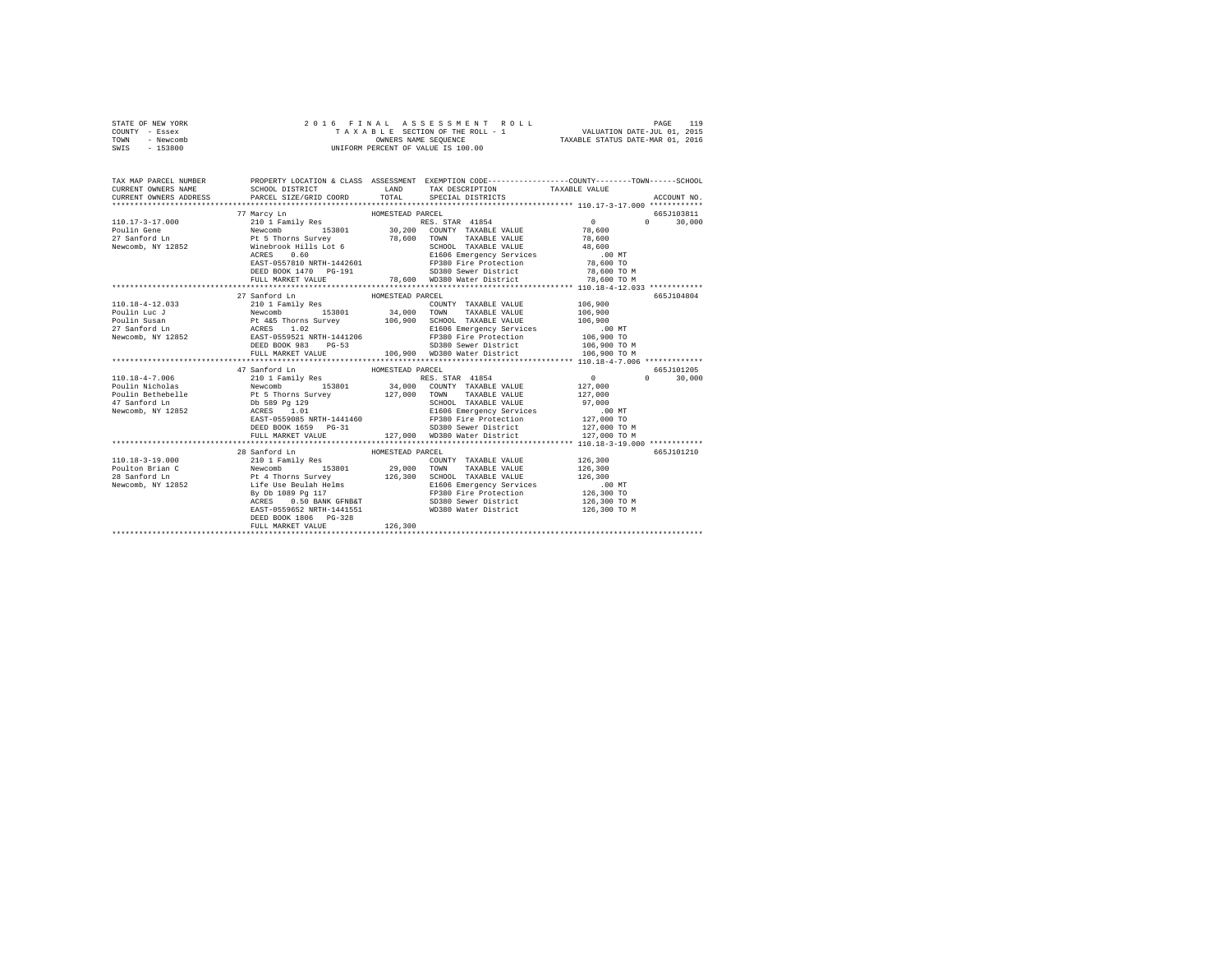|                | STATE OF NEW YORK |  |  |  |  | 2016 FINAL ASSESSMENT ROLL         |                                  | PAGE | 120 |
|----------------|-------------------|--|--|--|--|------------------------------------|----------------------------------|------|-----|
| COUNTY - Essex |                   |  |  |  |  | TAXABLE SECTION OF THE ROLL - 1    | VALUATION DATE-JUL 01, 2015      |      |     |
| TOWN           | - Newcomb         |  |  |  |  | OWNERS NAME SEOUENCE               | TAXABLE STATUS DATE-MAR 01, 2016 |      |     |
| SWIS           | $-153800$         |  |  |  |  | UNIFORM PERCENT OF VALUE IS 100.00 |                                  |      |     |

| TAX MAP PARCEL NUMBER<br>CURRENT OWNERS NAME | PROPERTY LOCATION & CLASS ASSESSMENT EXEMPTION CODE-----------------COUNTY-------TOWN------SCHOOL<br>SCHOOL DISTRICT<br>LAND TAX DESCRIPTION |                  |                                                                                                                                                                                                                                                                                                                                                                                                                                                                                            | TAXABLE VALUE                                                                   |               |
|----------------------------------------------|----------------------------------------------------------------------------------------------------------------------------------------------|------------------|--------------------------------------------------------------------------------------------------------------------------------------------------------------------------------------------------------------------------------------------------------------------------------------------------------------------------------------------------------------------------------------------------------------------------------------------------------------------------------------------|---------------------------------------------------------------------------------|---------------|
| CURRENT OWNERS ADDRESS                       |                                                                                                                                              |                  | PARCEL SIZE/GRID COORD TOTAL SPECIAL DISTRICTS                                                                                                                                                                                                                                                                                                                                                                                                                                             |                                                                                 | ACCOUNT NO.   |
|                                              | 67 Marcy Ln<br>HOMESTEAD PARCEL                                                                                                              |                  |                                                                                                                                                                                                                                                                                                                                                                                                                                                                                            |                                                                                 | 665J104402    |
|                                              |                                                                                                                                              |                  |                                                                                                                                                                                                                                                                                                                                                                                                                                                                                            |                                                                                 |               |
|                                              |                                                                                                                                              |                  |                                                                                                                                                                                                                                                                                                                                                                                                                                                                                            |                                                                                 |               |
|                                              |                                                                                                                                              |                  |                                                                                                                                                                                                                                                                                                                                                                                                                                                                                            |                                                                                 |               |
|                                              |                                                                                                                                              |                  |                                                                                                                                                                                                                                                                                                                                                                                                                                                                                            |                                                                                 |               |
|                                              |                                                                                                                                              |                  |                                                                                                                                                                                                                                                                                                                                                                                                                                                                                            |                                                                                 |               |
|                                              |                                                                                                                                              |                  |                                                                                                                                                                                                                                                                                                                                                                                                                                                                                            |                                                                                 |               |
|                                              |                                                                                                                                              |                  |                                                                                                                                                                                                                                                                                                                                                                                                                                                                                            |                                                                                 |               |
|                                              |                                                                                                                                              |                  |                                                                                                                                                                                                                                                                                                                                                                                                                                                                                            |                                                                                 |               |
|                                              | FULL MARKET VALUE                                                                                                                            |                  | 75,000 WD380 Water District                                                                                                                                                                                                                                                                                                                                                                                                                                                                | 75,000 TO M                                                                     |               |
|                                              |                                                                                                                                              |                  |                                                                                                                                                                                                                                                                                                                                                                                                                                                                                            |                                                                                 |               |
|                                              | 21 Adams Ln                                                                                                                                  | HOMESTEAD PARCEL |                                                                                                                                                                                                                                                                                                                                                                                                                                                                                            |                                                                                 | 665J105203    |
|                                              |                                                                                                                                              |                  |                                                                                                                                                                                                                                                                                                                                                                                                                                                                                            | $\begin{array}{ccccc}\n & & & & 0 \\ \text{VALUE} & & & & 145,200\n\end{array}$ | $0 \t30,000$  |
|                                              |                                                                                                                                              |                  |                                                                                                                                                                                                                                                                                                                                                                                                                                                                                            |                                                                                 |               |
|                                              |                                                                                                                                              |                  |                                                                                                                                                                                                                                                                                                                                                                                                                                                                                            |                                                                                 |               |
|                                              |                                                                                                                                              |                  |                                                                                                                                                                                                                                                                                                                                                                                                                                                                                            |                                                                                 |               |
|                                              |                                                                                                                                              |                  |                                                                                                                                                                                                                                                                                                                                                                                                                                                                                            |                                                                                 |               |
|                                              |                                                                                                                                              |                  |                                                                                                                                                                                                                                                                                                                                                                                                                                                                                            |                                                                                 |               |
|                                              |                                                                                                                                              |                  |                                                                                                                                                                                                                                                                                                                                                                                                                                                                                            |                                                                                 |               |
|                                              |                                                                                                                                              |                  | WD380 Water District 145,200 TO M                                                                                                                                                                                                                                                                                                                                                                                                                                                          |                                                                                 |               |
|                                              |                                                                                                                                              |                  |                                                                                                                                                                                                                                                                                                                                                                                                                                                                                            |                                                                                 |               |
|                                              | 22 Bissell Loop MOMESTEAD PARCEL                                                                                                             |                  |                                                                                                                                                                                                                                                                                                                                                                                                                                                                                            |                                                                                 | 665J104305    |
|                                              |                                                                                                                                              |                  |                                                                                                                                                                                                                                                                                                                                                                                                                                                                                            |                                                                                 | $0 \t 30.000$ |
|                                              |                                                                                                                                              |                  |                                                                                                                                                                                                                                                                                                                                                                                                                                                                                            |                                                                                 |               |
|                                              |                                                                                                                                              |                  |                                                                                                                                                                                                                                                                                                                                                                                                                                                                                            |                                                                                 |               |
|                                              |                                                                                                                                              |                  |                                                                                                                                                                                                                                                                                                                                                                                                                                                                                            |                                                                                 |               |
|                                              |                                                                                                                                              |                  |                                                                                                                                                                                                                                                                                                                                                                                                                                                                                            |                                                                                 |               |
|                                              |                                                                                                                                              |                  |                                                                                                                                                                                                                                                                                                                                                                                                                                                                                            |                                                                                 |               |
|                                              |                                                                                                                                              |                  |                                                                                                                                                                                                                                                                                                                                                                                                                                                                                            |                                                                                 |               |
|                                              |                                                                                                                                              |                  | FULL MARKET VALUE 427,000 127,000 SD380 Sewer District 127,000 TO M<br>WD380 Water District 127,000 TO M                                                                                                                                                                                                                                                                                                                                                                                   |                                                                                 |               |
|                                              |                                                                                                                                              |                  |                                                                                                                                                                                                                                                                                                                                                                                                                                                                                            |                                                                                 |               |
|                                              |                                                                                                                                              |                  |                                                                                                                                                                                                                                                                                                                                                                                                                                                                                            |                                                                                 |               |
|                                              | 1346 Goodnow Flow Rd MOMESTEAD PARCEL                                                                                                        |                  |                                                                                                                                                                                                                                                                                                                                                                                                                                                                                            |                                                                                 | 665J106409    |
|                                              |                                                                                                                                              |                  | COUNTY TAXABLE VALUE 172,400                                                                                                                                                                                                                                                                                                                                                                                                                                                               |                                                                                 |               |
|                                              |                                                                                                                                              |                  | $\begin{tabular}{lllll} \multicolumn{2}{c}{\textbf{TAXABLE} \quad \quad \quad \quad} & \multicolumn{2}{c}{\textbf{TAXABLE} \quad \quad} & \multicolumn{2}{c}{\textbf{0}} \\ \multicolumn{2}{c}{\textbf{L}} & \multicolumn{2}{c}{\textbf{TAXABLE} \quad \quad \quad} & \multicolumn{2}{c}{\textbf{0}} \\ \multicolumn{2}{c}{\textbf{L}} & \multicolumn{2}{c}{\textbf{TAXABLE} \quad \quad} & \multicolumn{2}{c}{\textbf{NLOE}} & \multicolumn{2}{c}{\textbf{172, 400}} \\ \multicolumn{2}{$ |                                                                                 |               |
|                                              |                                                                                                                                              |                  |                                                                                                                                                                                                                                                                                                                                                                                                                                                                                            |                                                                                 |               |
|                                              |                                                                                                                                              |                  |                                                                                                                                                                                                                                                                                                                                                                                                                                                                                            |                                                                                 |               |
|                                              |                                                                                                                                              |                  |                                                                                                                                                                                                                                                                                                                                                                                                                                                                                            |                                                                                 |               |
|                                              |                                                                                                                                              |                  |                                                                                                                                                                                                                                                                                                                                                                                                                                                                                            |                                                                                 |               |
|                                              | EAST-0534947 NRTH-1426828                                                                                                                    |                  |                                                                                                                                                                                                                                                                                                                                                                                                                                                                                            |                                                                                 |               |
|                                              | DEED BOOK 1791    PG-261                                                                                                                     |                  |                                                                                                                                                                                                                                                                                                                                                                                                                                                                                            |                                                                                 |               |
|                                              | FULL MARKET VALUE                                                                                                                            | 172,400          |                                                                                                                                                                                                                                                                                                                                                                                                                                                                                            |                                                                                 |               |
|                                              |                                                                                                                                              |                  |                                                                                                                                                                                                                                                                                                                                                                                                                                                                                            |                                                                                 |               |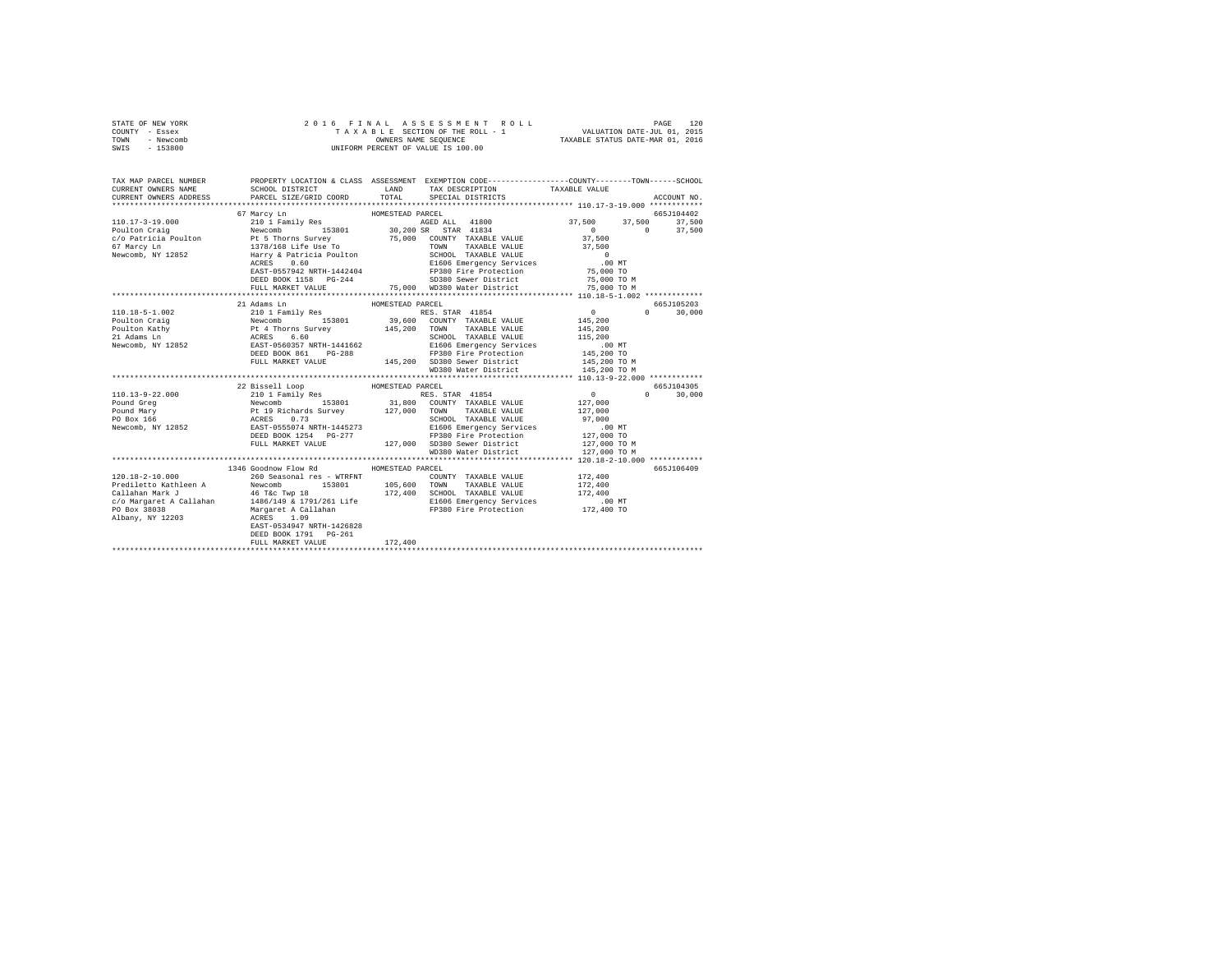| STATE OF NEW YORK<br>COUNTY - Essex<br>TOWN<br>- Newcomb<br>SWIS - 153800                                                                                                                                                     | 2016 FINAL                                                                                                                              |                      | ASSESSMENT ROLL<br>T A X A B L E SECTION OF THE ROLL - 1<br>OWNERS NAME SEQUENCE<br>UNIFORM PERCENT OF VALUE IS 100.00 | PAGE<br>121<br>VALUATION DATE-JUL 01, 2015<br>TAXABLE STATUS DATE-MAR 01, 2016                                                        |
|-------------------------------------------------------------------------------------------------------------------------------------------------------------------------------------------------------------------------------|-----------------------------------------------------------------------------------------------------------------------------------------|----------------------|------------------------------------------------------------------------------------------------------------------------|---------------------------------------------------------------------------------------------------------------------------------------|
| CURRENT OWNERS NAME                                                                                                                                                                                                           | SCHOOL DISTRICT                                                                                                                         |                      | LAND TAX DESCRIPTION                                                                                                   | TAX MAP PARCEL NUMBER PROPERTY LOCATION & CLASS ASSESSMENT EXEMPTION CODE--------------COUNTY-------TOWN------SCHOOL<br>TAXABLE VALUE |
| CURRENT OWNERS ADDRESS                                                                                                                                                                                                        | PARCEL SIZE/GRID COORD                                                                                                                  | TOTAL                | SPECIAL DISTRICTS                                                                                                      | ACCOUNT NO.                                                                                                                           |
|                                                                                                                                                                                                                               |                                                                                                                                         |                      |                                                                                                                        | 665.T187007                                                                                                                           |
| 119.20-5-8.009                                                                                                                                                                                                                | 18 Breezy Point Ln HOMESTEAD PARCEL                                                                                                     |                      | COUNTY TAXABLE VALUE                                                                                                   | 255,600                                                                                                                               |
| Pritchard Linda K                                                                                                                                                                                                             |                                                                                                                                         |                      |                                                                                                                        | 255,600                                                                                                                               |
|                                                                                                                                                                                                                               |                                                                                                                                         |                      |                                                                                                                        | 255,600                                                                                                                               |
|                                                                                                                                                                                                                               |                                                                                                                                         |                      |                                                                                                                        |                                                                                                                                       |
| Pritchard Timothy R<br>27 T&c Twp 18 255,600 SCHOOL TAXABLE VALUE<br>750 Hawks Rd<br>31 1024/251 255,600 SCHOOL TAXABLE VALUE<br>255,600 SCHOOL TAXABLE VALUE<br>255,600 SCHOOL TAXABLE VALUE<br>255,600 SCHOOL TAXABLE VALUE | ACRES 2.08<br>EAST-0527269 NRTH-1426049<br>DEED BOOK 1724 PG-44                                                                         |                      | E1606 Emergency Services 6.00 MT<br>FP380 Fire Protection 255,600 TO                                                   |                                                                                                                                       |
|                                                                                                                                                                                                                               | FULL MARKET VALUE                                                                                                                       | 255,600              |                                                                                                                        |                                                                                                                                       |
|                                                                                                                                                                                                                               |                                                                                                                                         |                      |                                                                                                                        |                                                                                                                                       |
|                                                                                                                                                                                                                               | 27 Perch Pond Ln                                                                                                                        | HOMESTEAD PARCEL     |                                                                                                                        | 665J189004                                                                                                                            |
| 110.-3-14.000<br>Putnam T Jeffrey<br>- Taura                                                                                                                                                                                  |                                                                                                                                         |                      | COUNTY TAXABLE VALUE                                                                                                   | 490,000                                                                                                                               |
|                                                                                                                                                                                                                               |                                                                                                                                         |                      |                                                                                                                        | 490,000                                                                                                                               |
| 303 Elmwood Pl W                                                                                                                                                                                                              |                                                                                                                                         |                      | SCHOOL TAXABLE VALUE<br>E1606 Emergency Services                                                                       | 490,000<br>.00 MT                                                                                                                     |
| Minneapolis, MN 55419 288T-0578034 NRTH-1444436 29380 Fire Protection 490,000 TO                                                                                                                                              |                                                                                                                                         |                      |                                                                                                                        |                                                                                                                                       |
|                                                                                                                                                                                                                               | DEED BOOK 1613 PG-97                                                                                                                    |                      |                                                                                                                        |                                                                                                                                       |
|                                                                                                                                                                                                                               | FULL MARKET VALUE                                                                                                                       | 490,000              |                                                                                                                        |                                                                                                                                       |
|                                                                                                                                                                                                                               |                                                                                                                                         |                      |                                                                                                                        |                                                                                                                                       |
|                                                                                                                                                                                                                               | Lower Works Rd                                                                                                                          | NON-HOMESTEAD PARCEL |                                                                                                                        | 665J191006                                                                                                                            |
| $110. - 3 - 15.000$                                                                                                                                                                                                           |                                                                                                                                         |                      | COUNTY TAXABLE VALUE 58,800                                                                                            |                                                                                                                                       |
| Putnam T Jeffrey<br>Putnam Laura                                                                                                                                                                                              |                                                                                                                                         |                      |                                                                                                                        | 58,800                                                                                                                                |
|                                                                                                                                                                                                                               |                                                                                                                                         |                      |                                                                                                                        | 58,800                                                                                                                                |
| 303 Elmwood Pl W                                                                                                                                                                                                              |                                                                                                                                         |                      |                                                                                                                        | $.00$ MT                                                                                                                              |
| Minneapolis, MN 55419                                                                                                                                                                                                         | DEED BOOK 1515 PG-289                                                                                                                   |                      |                                                                                                                        | 58,800 TO                                                                                                                             |
|                                                                                                                                                                                                                               | FULL MARKET VALUE                                                                                                                       | 58,800               |                                                                                                                        |                                                                                                                                       |
|                                                                                                                                                                                                                               | 5413 NYS Route 28N                                                                                                                      |                      |                                                                                                                        |                                                                                                                                       |
|                                                                                                                                                                                                                               |                                                                                                                                         | HOMESTEAD PARCEL     |                                                                                                                        | 665J105911                                                                                                                            |
| $109.16 - 4 - 8.002$<br>Raicht Roxanne F                                                                                                                                                                                      | 260 Seasonal res - WTRFNT                                                                                                               |                      | COUNTY TAXABLE VALUE                                                                                                   | 110,600<br>110,600                                                                                                                    |
| Rist Ernest D                                                                                                                                                                                                                 |                                                                                                                                         |                      | TOWN<br>TAXABLE VALUE<br>SCHOOL TAXABLE VALUE                                                                          | 110,600                                                                                                                               |
| c/o DeVerne Rist                                                                                                                                                                                                              |                                                                                                                                         |                      | E1606 Emergency Services                                                                                               |                                                                                                                                       |
| 329 Band Camp Rd                                                                                                                                                                                                              |                                                                                                                                         |                      | FP380 Fire Protection                                                                                                  | 00 MT.<br>110,600 TO                                                                                                                  |
| Saugerties, NY 12477 ACRES 8.40                                                                                                                                                                                               | 2000 Seasonnal 188 - Frances 153801<br>16 17 Re Twp 27 Ticc 110,600<br>16 17 Re 1033/226<br>2297/314<br>See 1033/226<br>2477 20RES 8.40 |                      |                                                                                                                        |                                                                                                                                       |
|                                                                                                                                                                                                                               | EAST-0550848 NRTH-1445814                                                                                                               |                      |                                                                                                                        |                                                                                                                                       |
|                                                                                                                                                                                                                               | DEED BOOK 1297 PG-317                                                                                                                   |                      |                                                                                                                        |                                                                                                                                       |
|                                                                                                                                                                                                                               | FULL MARKET VALUE                                                                                                                       | 110,600              |                                                                                                                        |                                                                                                                                       |
|                                                                                                                                                                                                                               |                                                                                                                                         |                      |                                                                                                                        |                                                                                                                                       |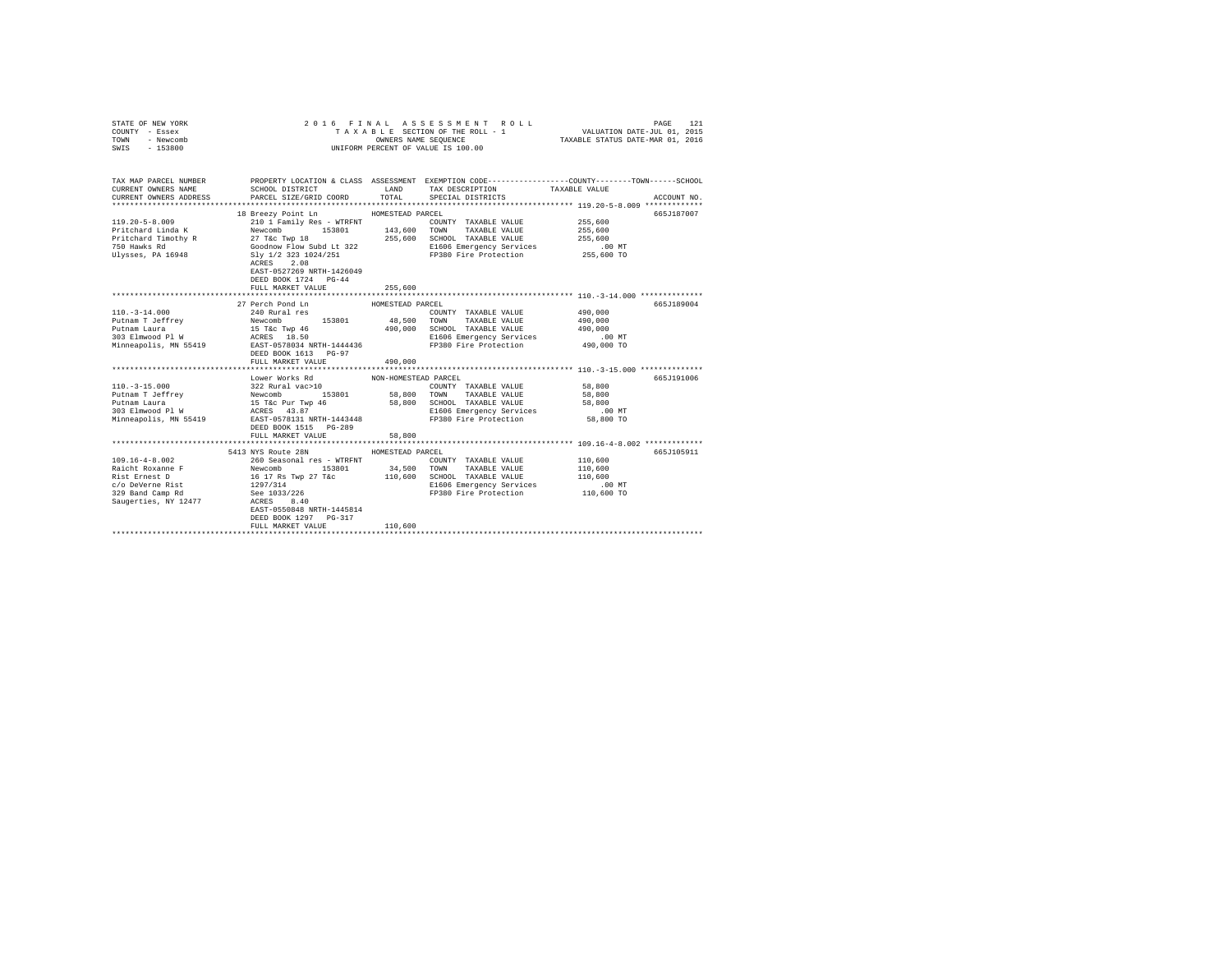| STATE OF NEW YORK | 2016 FINAL ASSESSMENT ROLL         | 122<br>PAGE                      |
|-------------------|------------------------------------|----------------------------------|
| COUNTY - Essex    | TAXABLE SECTION OF THE ROLL - 1    | VALUATION DATE-JUL 01, 2015      |
| TOWN<br>- Newcomb | OWNERS NAME SEOUENCE               | TAXABLE STATUS DATE-MAR 01, 2016 |
| $-153800$<br>SWIS | UNIFORM PERCENT OF VALUE IS 100.00 |                                  |

| TAX MAP PARCEL NUMBER<br>CURRENT OWNERS NAME<br>CURRENT OWNERS ADDRESS                                                                                                                                                                                                                                                                                                                       | SCHOOL DISTRICT<br>PARCEL SIZE/GRID COORD | LAND                 | PROPERTY LOCATION & CLASS ASSESSMENT EXEMPTION CODE----------------COUNTY-------TOWN------SCHOOL<br>TAX DESCRIPTION<br>TOTAL SPECIAL DISTRICTS | TAXABLE VALUE        | ACCOUNT NO. |
|----------------------------------------------------------------------------------------------------------------------------------------------------------------------------------------------------------------------------------------------------------------------------------------------------------------------------------------------------------------------------------------------|-------------------------------------------|----------------------|------------------------------------------------------------------------------------------------------------------------------------------------|----------------------|-------------|
|                                                                                                                                                                                                                                                                                                                                                                                              |                                           |                      |                                                                                                                                                |                      |             |
|                                                                                                                                                                                                                                                                                                                                                                                              | 10 Griffin Rd                             | HOMESTEAD PARCEL     |                                                                                                                                                |                      | 665.T104610 |
| $\begin{tabular}{cccccc} 109.15-3-12.026 & 10\text{ VITL in rad} & 15.000 & 18 \\ \hline \texttt{Reardon Daniel P} & & 210\text{ I Family Res} & 153801 & 36,100\text{ S} & \texttt{STAR CT 41121} & 15,000 & 18 \\ \texttt{Reardon Roin P} & & 4\text{ Ords Pat} & 152801 & 36,100\text{ S} & \texttt{STAR 41834} & 0 \\ \texttt{Reardon Roin P} & & 4\text{ C} \texttt{RS} & 3.11\text{ B$ |                                           |                      |                                                                                                                                                |                      | 18,435 0    |
|                                                                                                                                                                                                                                                                                                                                                                                              |                                           |                      |                                                                                                                                                | $\sim$ 0 $\sim$      | 65,300      |
|                                                                                                                                                                                                                                                                                                                                                                                              |                                           |                      |                                                                                                                                                |                      |             |
|                                                                                                                                                                                                                                                                                                                                                                                              |                                           |                      |                                                                                                                                                |                      |             |
|                                                                                                                                                                                                                                                                                                                                                                                              |                                           |                      |                                                                                                                                                |                      |             |
|                                                                                                                                                                                                                                                                                                                                                                                              |                                           |                      |                                                                                                                                                |                      |             |
|                                                                                                                                                                                                                                                                                                                                                                                              |                                           |                      |                                                                                                                                                |                      |             |
|                                                                                                                                                                                                                                                                                                                                                                                              | 1244 Goodnow Flow Rd                      | HOMESTEAD PARCEL     |                                                                                                                                                |                      | 665J100105  |
| 120.18-2-34.000                                                                                                                                                                                                                                                                                                                                                                              | 260 Seasonal res - WTRFNT                 |                      | COUNTY TAXABLE VALUE                                                                                                                           | 153,900              |             |
|                                                                                                                                                                                                                                                                                                                                                                                              |                                           |                      |                                                                                                                                                | 153,900              |             |
|                                                                                                                                                                                                                                                                                                                                                                                              |                                           |                      |                                                                                                                                                | 153,900              |             |
| Castleton, NY 12033                                                                                                                                                                                                                                                                                                                                                                          | Goodnow Flow Subd<br>Lot 15 1.67Ac        |                      | E1606 Emergency Services .00 MT<br>FP380 Fire Protection  153,900 TO                                                                           |                      |             |
|                                                                                                                                                                                                                                                                                                                                                                                              | ACRES 1.40                                |                      |                                                                                                                                                |                      |             |
|                                                                                                                                                                                                                                                                                                                                                                                              | EAST-0537227 NRTH-1425728                 |                      |                                                                                                                                                |                      |             |
|                                                                                                                                                                                                                                                                                                                                                                                              | DEED BOOK 1188 PG-177                     |                      |                                                                                                                                                |                      |             |
|                                                                                                                                                                                                                                                                                                                                                                                              | FULL MARKET VALUE                         | 153,900              |                                                                                                                                                |                      |             |
|                                                                                                                                                                                                                                                                                                                                                                                              | 11 Donks Ln                               |                      |                                                                                                                                                |                      |             |
|                                                                                                                                                                                                                                                                                                                                                                                              |                                           | HOMESTEAD PARCEL     |                                                                                                                                                |                      | 665J106006  |
|                                                                                                                                                                                                                                                                                                                                                                                              |                                           |                      |                                                                                                                                                |                      |             |
|                                                                                                                                                                                                                                                                                                                                                                                              |                                           |                      |                                                                                                                                                |                      |             |
|                                                                                                                                                                                                                                                                                                                                                                                              |                                           |                      |                                                                                                                                                |                      |             |
|                                                                                                                                                                                                                                                                                                                                                                                              |                                           |                      |                                                                                                                                                |                      |             |
|                                                                                                                                                                                                                                                                                                                                                                                              | DEED BOOK 897 PG-143                      |                      |                                                                                                                                                |                      |             |
|                                                                                                                                                                                                                                                                                                                                                                                              | FULL MARKET VALUE                         | 165,900              |                                                                                                                                                |                      |             |
|                                                                                                                                                                                                                                                                                                                                                                                              | 305 Woodys Rd MOMESTEAD PARCEL            |                      |                                                                                                                                                |                      | 665J105903  |
| 119.16-1-20.000                                                                                                                                                                                                                                                                                                                                                                              | 260 Seasonal res - WTRFNT                 |                      | COUNTY TAXABLE VALUE                                                                                                                           | 182,400              |             |
|                                                                                                                                                                                                                                                                                                                                                                                              |                                           |                      |                                                                                                                                                | 182,400<br>182,400   |             |
|                                                                                                                                                                                                                                                                                                                                                                                              |                                           |                      |                                                                                                                                                |                      |             |
| Meyonolds George WIII Newcomb 153801 108,300 TOWN TAXABLE VALUE<br>Reynolds George WIII 26 Tac Tay 18<br>42,400 SCHOR 26 Tac TaxABLE VALUE<br>426 Gansewoort Rd Goddow Flow Subd 257<br>FP380 Fire Protection<br>FOT Edward, NY 12828 Lot 237                                                                                                                                                |                                           |                      |                                                                                                                                                | 00 MT.<br>182,400 TO |             |
|                                                                                                                                                                                                                                                                                                                                                                                              |                                           |                      | FP380 Fire Protection                                                                                                                          |                      |             |
|                                                                                                                                                                                                                                                                                                                                                                                              | ACRES 0.96<br>EAST-0526921 NRTH-1428898   |                      |                                                                                                                                                |                      |             |
|                                                                                                                                                                                                                                                                                                                                                                                              | DEED BOOK 1158 PG-275                     |                      |                                                                                                                                                |                      |             |
|                                                                                                                                                                                                                                                                                                                                                                                              | FULL MARKET VALUE                         | 182,400              |                                                                                                                                                |                      |             |
|                                                                                                                                                                                                                                                                                                                                                                                              |                                           |                      |                                                                                                                                                |                      |             |
|                                                                                                                                                                                                                                                                                                                                                                                              | NYS Route 28N                             | NON-HOMESTEAD PARCEL |                                                                                                                                                |                      | 665J199004  |
|                                                                                                                                                                                                                                                                                                                                                                                              |                                           |                      |                                                                                                                                                |                      |             |
|                                                                                                                                                                                                                                                                                                                                                                                              |                                           |                      |                                                                                                                                                |                      |             |
|                                                                                                                                                                                                                                                                                                                                                                                              |                                           |                      |                                                                                                                                                | .00 MT               |             |
| 109.16-1-12.200<br>199.16-1-12.200<br>2018<br>Rewomb 153801<br>Newtom 153801<br>199.400<br>199.400<br>2020<br>2020<br>2020<br>2020<br>2020<br>2020<br>2020<br>2020<br>2020<br>2020<br>2020<br>2020<br>2020<br>2020<br>2020<br>2020<br>2020<br>2020<br>2                                                                                                                                      |                                           |                      |                                                                                                                                                | 159,400 TO           |             |
|                                                                                                                                                                                                                                                                                                                                                                                              | DEED BOOK 1274 PG-81                      |                      |                                                                                                                                                |                      |             |
|                                                                                                                                                                                                                                                                                                                                                                                              | FULL MARKET VALUE                         | 159,400              |                                                                                                                                                |                      |             |
|                                                                                                                                                                                                                                                                                                                                                                                              |                                           |                      |                                                                                                                                                |                      |             |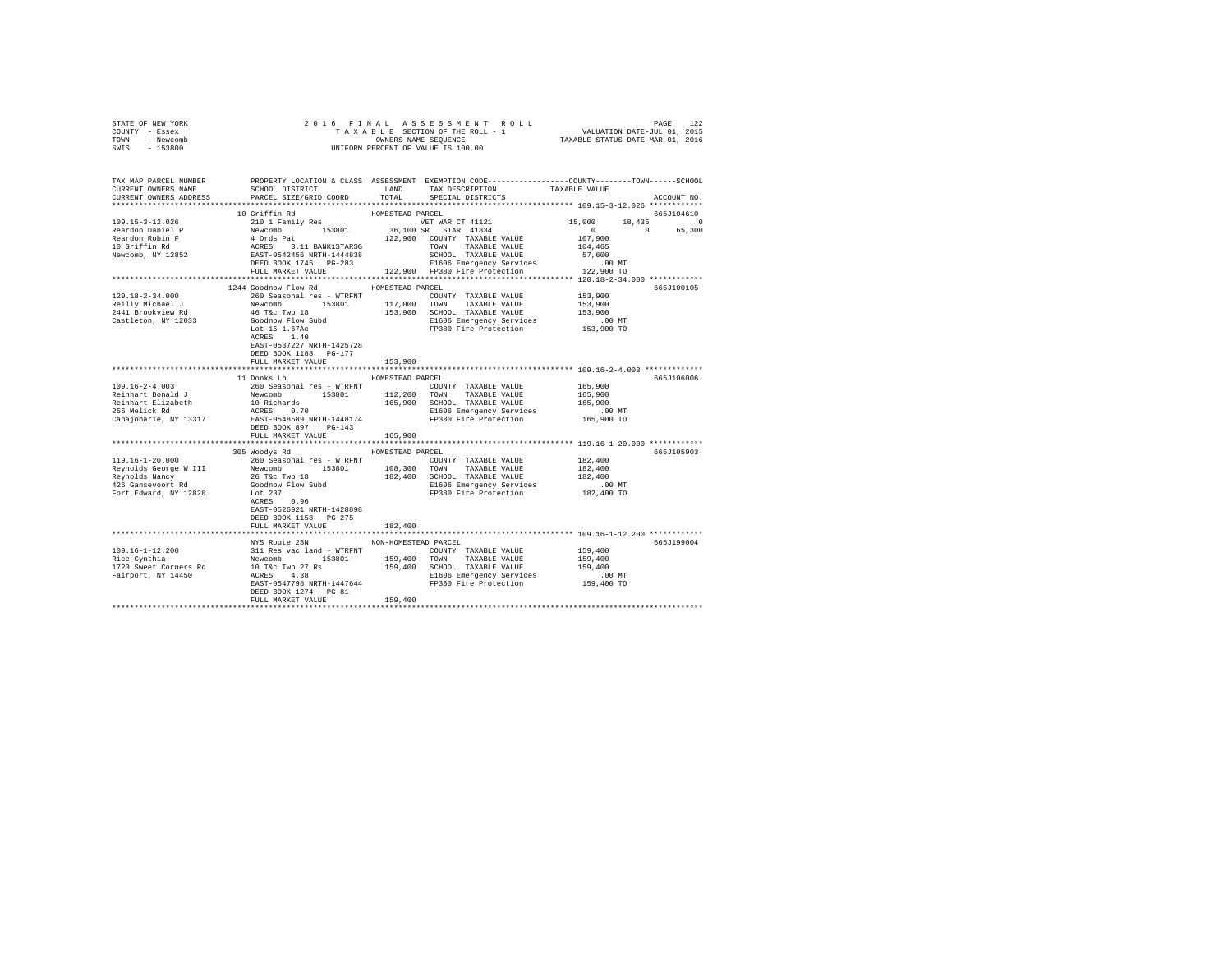| STATE OF NEW YORK                                                                                                                                                                                                                                                                                                                                                                                                                                                |                                   |                             |                                                  |             |
|------------------------------------------------------------------------------------------------------------------------------------------------------------------------------------------------------------------------------------------------------------------------------------------------------------------------------------------------------------------------------------------------------------------------------------------------------------------|-----------------------------------|-----------------------------|--------------------------------------------------|-------------|
| COUNTY - Essex                                                                                                                                                                                                                                                                                                                                                                                                                                                   |                                   |                             |                                                  |             |
| TOWN - Newcomb                                                                                                                                                                                                                                                                                                                                                                                                                                                   |                                   |                             |                                                  |             |
| SWIS - 153800                                                                                                                                                                                                                                                                                                                                                                                                                                                    |                                   |                             |                                                  |             |
|                                                                                                                                                                                                                                                                                                                                                                                                                                                                  |                                   |                             |                                                  |             |
|                                                                                                                                                                                                                                                                                                                                                                                                                                                                  |                                   |                             |                                                  |             |
|                                                                                                                                                                                                                                                                                                                                                                                                                                                                  |                                   |                             |                                                  |             |
|                                                                                                                                                                                                                                                                                                                                                                                                                                                                  |                                   |                             |                                                  |             |
| TAX MAP PARCEL NUMBER     PROPERTY LOCATION & CLASS ASSESSMENT EXEMPTION CODE--------------CCOUNTY-------TOWN------SCHOOL DISTRICT     LAND   TAX DESCRIPTION     TAXABLE VALUE                                                                                                                                                                                                                                                                                  |                                   |                             |                                                  |             |
| CURRENT OWNERS NAME SCHOOL DISTRICT LAND TAX DESCRIPTION TAXABLE VALUE CURRENT OWNERS ADDRESS PARCEL SIZE/GRID COORD TOTAL SPECIAL DISTRICTS                                                                                                                                                                                                                                                                                                                     |                                   |                             |                                                  |             |
|                                                                                                                                                                                                                                                                                                                                                                                                                                                                  |                                   |                             |                                                  | ACCOUNT NO. |
|                                                                                                                                                                                                                                                                                                                                                                                                                                                                  |                                   |                             |                                                  |             |
| $\begin{tabular}{cccc} $109.15$--1$--32.100 & $510$ times true for $200$ & $100$ times true for $200$ & $100$ times true for $200$ & $100$ times true for $200$ & $100$ times true for $200$ & $100$ times true for $200$ & $100$ times true for $200$ & $100$ times true for $200$ & $100$ times true for $200$ & $100$ times true for $200$ & $100$ times true for $200$ & $100$ times true for $200$ & $100$ times true for $200$ & $100$ times true for $20$ | 5730 NYS Route 28N                | HOMESTEAD PARCEL            |                                                  | 665J105908  |
|                                                                                                                                                                                                                                                                                                                                                                                                                                                                  |                                   |                             |                                                  |             |
|                                                                                                                                                                                                                                                                                                                                                                                                                                                                  |                                   |                             |                                                  |             |
|                                                                                                                                                                                                                                                                                                                                                                                                                                                                  |                                   |                             |                                                  |             |
|                                                                                                                                                                                                                                                                                                                                                                                                                                                                  |                                   |                             |                                                  |             |
|                                                                                                                                                                                                                                                                                                                                                                                                                                                                  |                                   |                             |                                                  |             |
|                                                                                                                                                                                                                                                                                                                                                                                                                                                                  |                                   |                             |                                                  |             |
|                                                                                                                                                                                                                                                                                                                                                                                                                                                                  |                                   |                             |                                                  |             |
|                                                                                                                                                                                                                                                                                                                                                                                                                                                                  |                                   |                             |                                                  |             |
|                                                                                                                                                                                                                                                                                                                                                                                                                                                                  |                                   |                             |                                                  |             |
|                                                                                                                                                                                                                                                                                                                                                                                                                                                                  |                                   |                             |                                                  |             |
|                                                                                                                                                                                                                                                                                                                                                                                                                                                                  | 29 Adams Ln                       | HOMESTEAD PARCEL            |                                                  | 665J105314  |
|                                                                                                                                                                                                                                                                                                                                                                                                                                                                  |                                   |                             |                                                  |             |
|                                                                                                                                                                                                                                                                                                                                                                                                                                                                  |                                   |                             |                                                  |             |
|                                                                                                                                                                                                                                                                                                                                                                                                                                                                  |                                   |                             |                                                  |             |
|                                                                                                                                                                                                                                                                                                                                                                                                                                                                  |                                   |                             |                                                  |             |
|                                                                                                                                                                                                                                                                                                                                                                                                                                                                  |                                   |                             |                                                  |             |
|                                                                                                                                                                                                                                                                                                                                                                                                                                                                  |                                   |                             |                                                  |             |
|                                                                                                                                                                                                                                                                                                                                                                                                                                                                  |                                   |                             | 103,700 TO M                                     |             |
|                                                                                                                                                                                                                                                                                                                                                                                                                                                                  |                                   |                             |                                                  |             |
|                                                                                                                                                                                                                                                                                                                                                                                                                                                                  |                                   |                             |                                                  | 665J100605  |
| 109.16–5–11.000<br>199.16–5–11.000<br>199.16–5–11.000<br>2010 I Family Res BOMESTEAD PARCEL.<br>2010 I Family Res COUNTY TAXABLE VALUE 156,800<br>Rifenburg Jeremy Newcomb 153801<br>2010 ISBN 156,800<br>2010 ISBN 156,800<br>2020 ISBN 156,8                                                                                                                                                                                                                   |                                   |                             |                                                  |             |
|                                                                                                                                                                                                                                                                                                                                                                                                                                                                  |                                   |                             |                                                  |             |
|                                                                                                                                                                                                                                                                                                                                                                                                                                                                  |                                   |                             |                                                  |             |
|                                                                                                                                                                                                                                                                                                                                                                                                                                                                  |                                   |                             |                                                  |             |
|                                                                                                                                                                                                                                                                                                                                                                                                                                                                  |                                   |                             |                                                  |             |
|                                                                                                                                                                                                                                                                                                                                                                                                                                                                  |                                   |                             |                                                  |             |
|                                                                                                                                                                                                                                                                                                                                                                                                                                                                  |                                   |                             |                                                  |             |
|                                                                                                                                                                                                                                                                                                                                                                                                                                                                  | FULL MARKET VALUE 152 156,800     |                             |                                                  |             |
|                                                                                                                                                                                                                                                                                                                                                                                                                                                                  |                                   | *************************** | ******************* 119.16-1-17.030 ************ |             |
|                                                                                                                                                                                                                                                                                                                                                                                                                                                                  | 7 Island View Ln MOMESTEAD PARCEL |                             |                                                  | 665J106002  |
|                                                                                                                                                                                                                                                                                                                                                                                                                                                                  |                                   |                             |                                                  |             |
|                                                                                                                                                                                                                                                                                                                                                                                                                                                                  |                                   |                             |                                                  |             |
|                                                                                                                                                                                                                                                                                                                                                                                                                                                                  |                                   |                             |                                                  |             |
|                                                                                                                                                                                                                                                                                                                                                                                                                                                                  |                                   |                             |                                                  |             |
|                                                                                                                                                                                                                                                                                                                                                                                                                                                                  |                                   |                             |                                                  |             |
|                                                                                                                                                                                                                                                                                                                                                                                                                                                                  |                                   |                             |                                                  |             |
|                                                                                                                                                                                                                                                                                                                                                                                                                                                                  |                                   |                             |                                                  |             |
|                                                                                                                                                                                                                                                                                                                                                                                                                                                                  |                                   |                             |                                                  |             |
|                                                                                                                                                                                                                                                                                                                                                                                                                                                                  | DEED BOOK 1733 PG-55              |                             |                                                  |             |
|                                                                                                                                                                                                                                                                                                                                                                                                                                                                  | FULL MARKET VALUE                 | 197,200                     |                                                  |             |
|                                                                                                                                                                                                                                                                                                                                                                                                                                                                  |                                   |                             |                                                  |             |
|                                                                                                                                                                                                                                                                                                                                                                                                                                                                  | 5506 NYS Route 28N                | HOMESTEAD PARCEL            |                                                  | 665J105909  |
|                                                                                                                                                                                                                                                                                                                                                                                                                                                                  |                                   |                             |                                                  |             |
|                                                                                                                                                                                                                                                                                                                                                                                                                                                                  |                                   |                             |                                                  |             |
|                                                                                                                                                                                                                                                                                                                                                                                                                                                                  |                                   |                             |                                                  |             |
|                                                                                                                                                                                                                                                                                                                                                                                                                                                                  |                                   |                             |                                                  |             |
|                                                                                                                                                                                                                                                                                                                                                                                                                                                                  |                                   |                             |                                                  |             |
|                                                                                                                                                                                                                                                                                                                                                                                                                                                                  |                                   |                             |                                                  |             |
|                                                                                                                                                                                                                                                                                                                                                                                                                                                                  |                                   |                             |                                                  |             |
|                                                                                                                                                                                                                                                                                                                                                                                                                                                                  |                                   |                             |                                                  |             |
|                                                                                                                                                                                                                                                                                                                                                                                                                                                                  |                                   |                             |                                                  |             |
|                                                                                                                                                                                                                                                                                                                                                                                                                                                                  | FULL MARKET VALUE                 | 152,600                     |                                                  |             |
|                                                                                                                                                                                                                                                                                                                                                                                                                                                                  |                                   |                             |                                                  |             |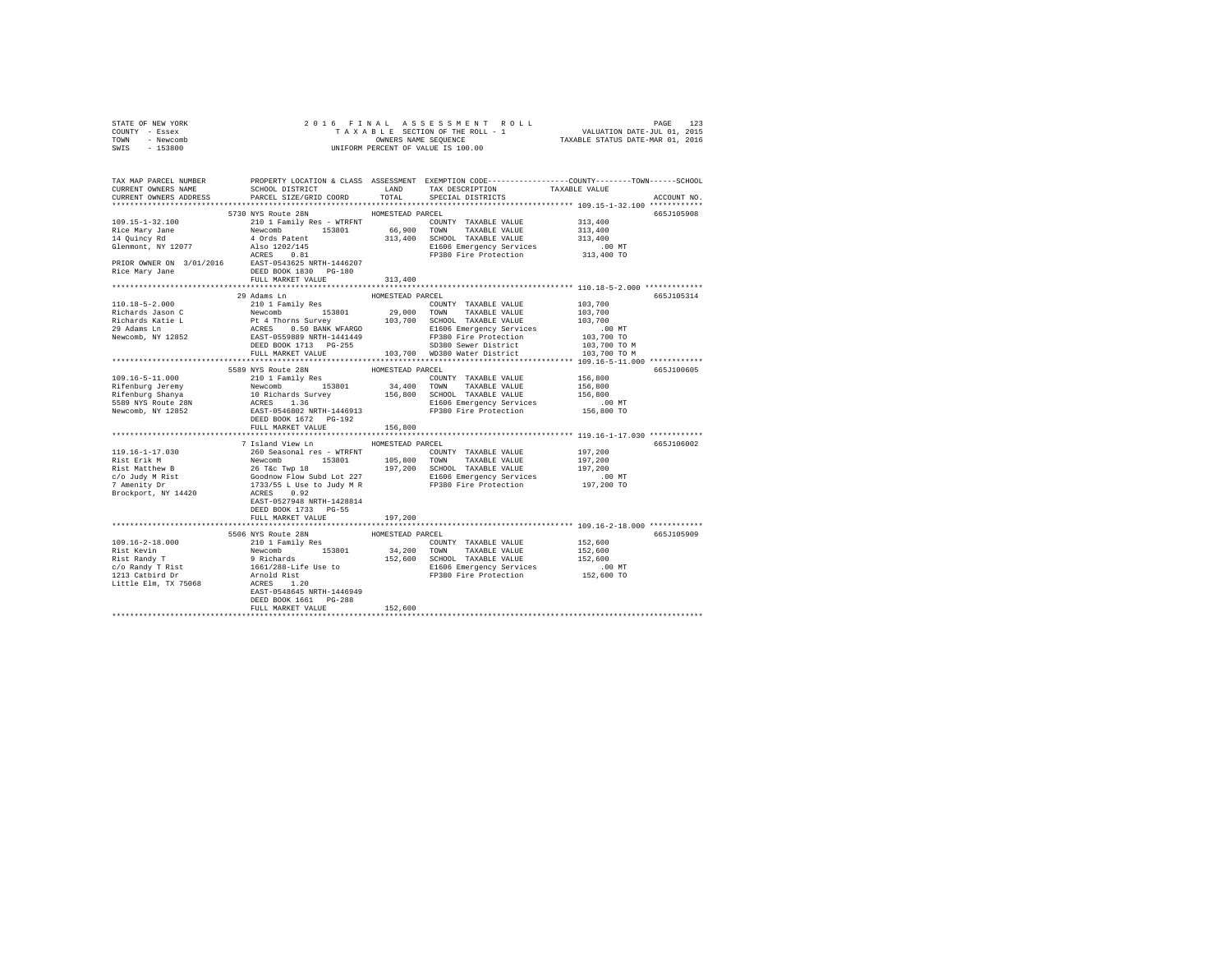| STATE OF NEW YORK<br>COUNTY - Essex                                                                                                                                                                                                                   |                                           |                      |                                                                                                                                                                                                                                                |                                                                                                |  |
|-------------------------------------------------------------------------------------------------------------------------------------------------------------------------------------------------------------------------------------------------------|-------------------------------------------|----------------------|------------------------------------------------------------------------------------------------------------------------------------------------------------------------------------------------------------------------------------------------|------------------------------------------------------------------------------------------------|--|
| TOWN - Newcomb                                                                                                                                                                                                                                        |                                           |                      |                                                                                                                                                                                                                                                |                                                                                                |  |
| $-153800$<br>SWIS                                                                                                                                                                                                                                     |                                           |                      | UNIFORM PERCENT OF VALUE IS 100.00                                                                                                                                                                                                             |                                                                                                |  |
|                                                                                                                                                                                                                                                       |                                           |                      |                                                                                                                                                                                                                                                |                                                                                                |  |
|                                                                                                                                                                                                                                                       |                                           |                      |                                                                                                                                                                                                                                                |                                                                                                |  |
| TAX MAP PARCEL NUMBER                                                                                                                                                                                                                                 |                                           |                      |                                                                                                                                                                                                                                                | PROPERTY LOCATION & CLASS ASSESSMENT EXEMPTION CODE---------------COUNTY-------TOWN-----SCHOOL |  |
| CURRENT OWNERS NAME                                                                                                                                                                                                                                   |                                           |                      | SCHOOL DISTRICT LAND TAX DESCRIPTION TAXABLE VALUE                                                                                                                                                                                             |                                                                                                |  |
| CURRENT OWNERS ADDRESS                                                                                                                                                                                                                                | SCHOOL DISTRICT<br>PARCEL SIZE/GRID COORD |                      | TOTAL SPECIAL DISTRICTS                                                                                                                                                                                                                        | ACCOUNT NO.                                                                                    |  |
|                                                                                                                                                                                                                                                       |                                           |                      |                                                                                                                                                                                                                                                |                                                                                                |  |
|                                                                                                                                                                                                                                                       | NYS Route 28N                             | NON-HOMESTEAD PARCEL |                                                                                                                                                                                                                                                | 665J105910                                                                                     |  |
|                                                                                                                                                                                                                                                       |                                           |                      | COUNTY TAXABLE VALUE                                                                                                                                                                                                                           | 18,600                                                                                         |  |
|                                                                                                                                                                                                                                                       |                                           |                      | 18,600 TOWN TAXABLE VALUE                                                                                                                                                                                                                      | 18,600                                                                                         |  |
|                                                                                                                                                                                                                                                       |                                           |                      | 18,600 SCHOOL TAXABLE VALUE                                                                                                                                                                                                                    | 18,600                                                                                         |  |
|                                                                                                                                                                                                                                                       |                                           |                      | E1606 Emergency Services<br>FP380 Fire Protection                                                                                                                                                                                              | $.00$ MT                                                                                       |  |
|                                                                                                                                                                                                                                                       |                                           |                      | FP380 Fire Protection 18,600 TO                                                                                                                                                                                                                |                                                                                                |  |
|                                                                                                                                                                                                                                                       |                                           |                      |                                                                                                                                                                                                                                                |                                                                                                |  |
|                                                                                                                                                                                                                                                       | EAST-0545033 NRTH-1446134                 |                      |                                                                                                                                                                                                                                                |                                                                                                |  |
|                                                                                                                                                                                                                                                       | DEED BOOK 1697 PG-113                     |                      |                                                                                                                                                                                                                                                |                                                                                                |  |
|                                                                                                                                                                                                                                                       | FULL MARKET VALUE                         | 18,600               |                                                                                                                                                                                                                                                |                                                                                                |  |
|                                                                                                                                                                                                                                                       |                                           |                      |                                                                                                                                                                                                                                                |                                                                                                |  |
|                                                                                                                                                                                                                                                       | NYS Route 28N                             | NON-HOMESTEAD PARCEL |                                                                                                                                                                                                                                                | 665J106005                                                                                     |  |
| $110. - 1 - 9.000$                                                                                                                                                                                                                                    |                                           |                      |                                                                                                                                                                                                                                                |                                                                                                |  |
| Rist Kevin E<br>Rist Randy T<br>C/O Randy T Rist<br>1213 Catbird Dr                                                                                                                                                                                   |                                           |                      | 2011 Res vac land<br>2011 Res vac land<br>2010 TAXABLE VALUE 59,600<br>2010 TAXABLE VALUE 59,600<br>2010 TAXABLE VALUE 59,600<br>2016 The U.S. CHOOL TAXABLE VALUE 59,600<br>2016 Taxable VALUE<br>2016 Emergency Services<br>2016 Taxable Val |                                                                                                |  |
|                                                                                                                                                                                                                                                       |                                           |                      |                                                                                                                                                                                                                                                |                                                                                                |  |
|                                                                                                                                                                                                                                                       |                                           |                      |                                                                                                                                                                                                                                                |                                                                                                |  |
|                                                                                                                                                                                                                                                       |                                           |                      |                                                                                                                                                                                                                                                |                                                                                                |  |
| Little Elm, TX 75068                                                                                                                                                                                                                                  |                                           |                      |                                                                                                                                                                                                                                                |                                                                                                |  |
|                                                                                                                                                                                                                                                       | EAST-0552589 NRTH-1444049                 |                      |                                                                                                                                                                                                                                                |                                                                                                |  |
|                                                                                                                                                                                                                                                       | DEED BOOK 1697 PG-113                     |                      |                                                                                                                                                                                                                                                |                                                                                                |  |
|                                                                                                                                                                                                                                                       | FULL MARKET VALUE                         | 59,600               |                                                                                                                                                                                                                                                |                                                                                                |  |
|                                                                                                                                                                                                                                                       | NYS Route 28N                             | NON-HOMESTEAD PARCEL |                                                                                                                                                                                                                                                | 665J101407                                                                                     |  |
| 110.13-3-1.000<br>Rist Kevin E Mewcomb<br>Rist Randy T<br>Rist Randy T<br>Rist Randy T<br>C/O Randy T Rist 1697/113 Life Use to<br>1213 Catbird Dr<br>2213 Catbird Dr<br>2213 Catbird Dr<br>2213 Catbird Dr<br>2213 Catbird Dr<br>2213 Catbird Dr<br> |                                           |                      | COUNTY TAXABLE VALUE                                                                                                                                                                                                                           | 22,400                                                                                         |  |
|                                                                                                                                                                                                                                                       |                                           |                      | 22,400 TOWN TAXABLE VALUE                                                                                                                                                                                                                      | 22,400                                                                                         |  |
|                                                                                                                                                                                                                                                       |                                           |                      | 22,400 SCHOOL TAXABLE VALUE                                                                                                                                                                                                                    | 22,400                                                                                         |  |
|                                                                                                                                                                                                                                                       |                                           |                      | E1606 Emergency Services                                                                                                                                                                                                                       | $.00$ MT                                                                                       |  |
|                                                                                                                                                                                                                                                       |                                           |                      | FP380 Fire Protection 22,400 TO                                                                                                                                                                                                                |                                                                                                |  |
| Little Elm, TX 75068                                                                                                                                                                                                                                  | ACRES 0.80                                |                      |                                                                                                                                                                                                                                                |                                                                                                |  |
|                                                                                                                                                                                                                                                       | EAST-0552204 NRTH-1445447                 |                      |                                                                                                                                                                                                                                                |                                                                                                |  |
|                                                                                                                                                                                                                                                       | DEED BOOK 1697 PG-113                     |                      |                                                                                                                                                                                                                                                |                                                                                                |  |
|                                                                                                                                                                                                                                                       | FULL MARKET VALUE                         | 22,400               |                                                                                                                                                                                                                                                |                                                                                                |  |
|                                                                                                                                                                                                                                                       |                                           | *************        |                                                                                                                                                                                                                                                | ***************************** 110.17-1-2.000 *************                                     |  |
|                                                                                                                                                                                                                                                       | NYS Route 28N                             | NON-HOMESTEAD PARCEL |                                                                                                                                                                                                                                                | 665J105912                                                                                     |  |
| $110.17 - 1 - 2.000$                                                                                                                                                                                                                                  |                                           |                      |                                                                                                                                                                                                                                                |                                                                                                |  |
| Rist Kevin E                                                                                                                                                                                                                                          |                                           |                      |                                                                                                                                                                                                                                                |                                                                                                |  |
| Rist Randy T                                                                                                                                                                                                                                          |                                           |                      | AN SOURCE 2008 MONT-HOMESIEAD COUNTY TAXABLE VALUE 78,000<br>Newcomb 153801 78,000 TOWN TAXABLE VALUE 78,000<br>18 Richards Survey 78,000 TOWN TAXABLE VALUE 78,000<br>18 Richards Survey 78,000 SCHOOL TAXABLE VALUE 78,000<br>1979/1         |                                                                                                |  |
|                                                                                                                                                                                                                                                       |                                           |                      |                                                                                                                                                                                                                                                |                                                                                                |  |
| c/o Randy T Rist<br>1213 Catbird Dr                                                                                                                                                                                                                   |                                           |                      |                                                                                                                                                                                                                                                |                                                                                                |  |
| Little Elm, TX 75068                                                                                                                                                                                                                                  |                                           |                      |                                                                                                                                                                                                                                                |                                                                                                |  |
|                                                                                                                                                                                                                                                       | EAST-0552889 NRTH-1443168                 |                      |                                                                                                                                                                                                                                                |                                                                                                |  |
|                                                                                                                                                                                                                                                       | DEED BOOK 1697 PG-113                     |                      |                                                                                                                                                                                                                                                |                                                                                                |  |
|                                                                                                                                                                                                                                                       | FULL MARKET VALUE                         | 78,000               |                                                                                                                                                                                                                                                |                                                                                                |  |
|                                                                                                                                                                                                                                                       |                                           |                      |                                                                                                                                                                                                                                                |                                                                                                |  |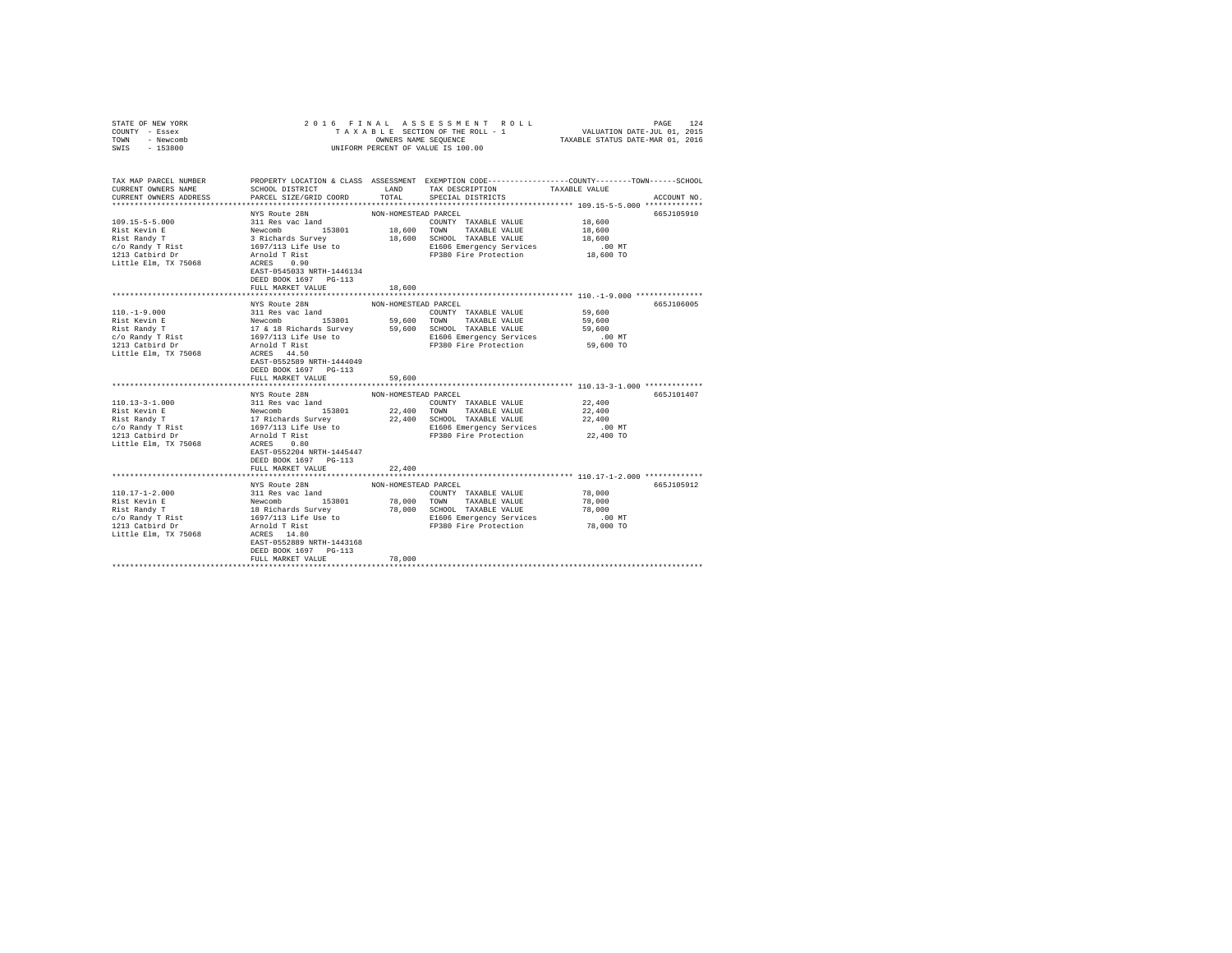| COUNTY - Essex<br>TOWN - Newcomb<br>SWIS - 153800 |                                                                                                                                                                                                                                                                                                                                                                                                                                                                     | OWNERS NAME SEQUENCE | UNIFORM PERCENT OF VALUE IS 100.00                                                               |                                                                                                  |             |
|---------------------------------------------------|---------------------------------------------------------------------------------------------------------------------------------------------------------------------------------------------------------------------------------------------------------------------------------------------------------------------------------------------------------------------------------------------------------------------------------------------------------------------|----------------------|--------------------------------------------------------------------------------------------------|--------------------------------------------------------------------------------------------------|-------------|
|                                                   |                                                                                                                                                                                                                                                                                                                                                                                                                                                                     |                      |                                                                                                  |                                                                                                  |             |
| TAX MAP PARCEL NUMBER                             |                                                                                                                                                                                                                                                                                                                                                                                                                                                                     |                      |                                                                                                  | PROPERTY LOCATION & CLASS ASSESSMENT EXEMPTION CODE----------------COUNTY-------TOWN------SCHOOL |             |
| CURRENT OWNERS NAME<br>CURRENT OWNERS ADDRESS     |                                                                                                                                                                                                                                                                                                                                                                                                                                                                     |                      |                                                                                                  |                                                                                                  | ACCOUNT NO. |
|                                                   |                                                                                                                                                                                                                                                                                                                                                                                                                                                                     |                      |                                                                                                  |                                                                                                  |             |
|                                                   | 39 Woodys Rd                                                                                                                                                                                                                                                                                                                                                                                                                                                        | HOMESTEAD PARCEL     |                                                                                                  |                                                                                                  | 665J106007  |
|                                                   |                                                                                                                                                                                                                                                                                                                                                                                                                                                                     |                      |                                                                                                  |                                                                                                  |             |
|                                                   |                                                                                                                                                                                                                                                                                                                                                                                                                                                                     |                      |                                                                                                  |                                                                                                  |             |
|                                                   |                                                                                                                                                                                                                                                                                                                                                                                                                                                                     |                      |                                                                                                  |                                                                                                  |             |
|                                                   |                                                                                                                                                                                                                                                                                                                                                                                                                                                                     |                      |                                                                                                  |                                                                                                  |             |
|                                                   | $R100.13-1-47.000$ $R100.13-1-47.000$ $R100.13-1-47.000$ $R100.13-1-47.000$ $R100.13-1-47.000$ $R100.13-1-47.000$ $R100.13-1-47.000$ $R100.13-1-47.000$ $R110.13-1-47.000$ $R120.13-1-47.000$ $R130.13-1-47.000$ $R140.13-1-4$                                                                                                                                                                                                                                      |                      |                                                                                                  |                                                                                                  |             |
|                                                   |                                                                                                                                                                                                                                                                                                                                                                                                                                                                     |                      |                                                                                                  |                                                                                                  |             |
|                                                   | EAST-0533135 NRTH-1428817<br>DEED BOOK 1697 PG-113                                                                                                                                                                                                                                                                                                                                                                                                                  |                      |                                                                                                  |                                                                                                  |             |
|                                                   | FULL MARKET VALUE                                                                                                                                                                                                                                                                                                                                                                                                                                                   | 134,300              |                                                                                                  |                                                                                                  |             |
|                                                   |                                                                                                                                                                                                                                                                                                                                                                                                                                                                     |                      |                                                                                                  |                                                                                                  |             |
|                                                   | 30 Johnson Rd                                                                                                                                                                                                                                                                                                                                                                                                                                                       | HOMESTEAD PARCEL     |                                                                                                  |                                                                                                  | 665J106009  |
|                                                   |                                                                                                                                                                                                                                                                                                                                                                                                                                                                     |                      |                                                                                                  | 77,800<br>77,800<br>77,800                                                                       |             |
|                                                   |                                                                                                                                                                                                                                                                                                                                                                                                                                                                     |                      |                                                                                                  |                                                                                                  |             |
|                                                   |                                                                                                                                                                                                                                                                                                                                                                                                                                                                     |                      |                                                                                                  |                                                                                                  |             |
|                                                   |                                                                                                                                                                                                                                                                                                                                                                                                                                                                     |                      |                                                                                                  | $.00$ MT                                                                                         |             |
|                                                   | $[109.16-2-12.000$ 30 Johnson Raily Res<br>210 10 Family Res<br>210 1 Family Res<br>26,100 TOWN TAXABLE VALUE<br>26,100 TOWN TAXABLE VALUE<br>Ritchey Catherine M Trust<br>10 Richards<br>26,100 SCMN TAXABLE VALUE<br>26,100 TOWN TAXABLE VA                                                                                                                                                                                                                       |                      |                                                                                                  | 77,800 TO                                                                                        |             |
|                                                   | DEED BOOK 1785 PG-158<br>FULL MARKET VALUE                                                                                                                                                                                                                                                                                                                                                                                                                          | 77,800               |                                                                                                  |                                                                                                  |             |
|                                                   |                                                                                                                                                                                                                                                                                                                                                                                                                                                                     |                      |                                                                                                  |                                                                                                  |             |
|                                                   | 3 Owens Dr MOMESTEAD PARCEL                                                                                                                                                                                                                                                                                                                                                                                                                                         |                      |                                                                                                  |                                                                                                  | 665J100912  |
|                                                   |                                                                                                                                                                                                                                                                                                                                                                                                                                                                     |                      |                                                                                                  |                                                                                                  |             |
|                                                   |                                                                                                                                                                                                                                                                                                                                                                                                                                                                     |                      |                                                                                                  |                                                                                                  |             |
|                                                   |                                                                                                                                                                                                                                                                                                                                                                                                                                                                     |                      |                                                                                                  |                                                                                                  |             |
|                                                   |                                                                                                                                                                                                                                                                                                                                                                                                                                                                     |                      |                                                                                                  |                                                                                                  |             |
|                                                   |                                                                                                                                                                                                                                                                                                                                                                                                                                                                     |                      |                                                                                                  |                                                                                                  |             |
|                                                   | DEED BOOK 1396 PG-213<br>FULL MARKET VALUE                                                                                                                                                                                                                                                                                                                                                                                                                          | 153,900              |                                                                                                  |                                                                                                  |             |
|                                                   |                                                                                                                                                                                                                                                                                                                                                                                                                                                                     |                      |                                                                                                  |                                                                                                  |             |
|                                                   | 1336 Goodnow Flow Rd HOMESTEAD PARCEL                                                                                                                                                                                                                                                                                                                                                                                                                               |                      |                                                                                                  |                                                                                                  | 665J106011  |
|                                                   |                                                                                                                                                                                                                                                                                                                                                                                                                                                                     |                      | COUNTY TAXABLE VALUE 159,400                                                                     |                                                                                                  |             |
|                                                   |                                                                                                                                                                                                                                                                                                                                                                                                                                                                     |                      | TAXABLE VALUE                                                                                    | 159,400                                                                                          |             |
|                                                   |                                                                                                                                                                                                                                                                                                                                                                                                                                                                     |                      |                                                                                                  |                                                                                                  |             |
|                                                   |                                                                                                                                                                                                                                                                                                                                                                                                                                                                     |                      | 159,400<br>159,400<br>159,400<br>E1606 Emergency Services<br>FP380 Fire Protection<br>159,400 TO |                                                                                                  |             |
|                                                   | $\begin{tabular}{l c c c c c} \hline 120.18-2-13.000 & \textit{isso} \textit{volume} \textit{row} \textit{row} \textit{row} \textit{row} \textit{row} \textit{row} \textit{row} \textit{row} \textit{row} \textit{row} \textit{row} \textit{row} \textit{row} \textit{row} \textit{row} \textit{row} \textit{row} \textit{row} \textit{row} \textit{row} \textit{row} \textit{row} \textit{row} \textit{row} \textit{row} \textit{row} \textit{row} \textit{row} \$ |                      |                                                                                                  |                                                                                                  |             |
|                                                   |                                                                                                                                                                                                                                                                                                                                                                                                                                                                     |                      |                                                                                                  |                                                                                                  |             |
| Rizzo Eugene J                                    |                                                                                                                                                                                                                                                                                                                                                                                                                                                                     |                      |                                                                                                  |                                                                                                  |             |
|                                                   | FULL MARKET VALUE                                                                                                                                                                                                                                                                                                                                                                                                                                                   | 159,400              |                                                                                                  |                                                                                                  |             |
|                                                   |                                                                                                                                                                                                                                                                                                                                                                                                                                                                     |                      |                                                                                                  |                                                                                                  |             |
|                                                   | 45 Stubing Ln MOMESTEAD PARCEL                                                                                                                                                                                                                                                                                                                                                                                                                                      |                      |                                                                                                  |                                                                                                  | 665Z004005  |
|                                                   |                                                                                                                                                                                                                                                                                                                                                                                                                                                                     |                      |                                                                                                  |                                                                                                  |             |
|                                                   |                                                                                                                                                                                                                                                                                                                                                                                                                                                                     |                      |                                                                                                  |                                                                                                  |             |
|                                                   |                                                                                                                                                                                                                                                                                                                                                                                                                                                                     |                      |                                                                                                  |                                                                                                  |             |
|                                                   |                                                                                                                                                                                                                                                                                                                                                                                                                                                                     |                      |                                                                                                  |                                                                                                  |             |
|                                                   | EAST-0551404 NRTH-1447455                                                                                                                                                                                                                                                                                                                                                                                                                                           |                      |                                                                                                  |                                                                                                  |             |
|                                                   | DEED BOOK 1668 PG-180                                                                                                                                                                                                                                                                                                                                                                                                                                               |                      |                                                                                                  |                                                                                                  |             |
|                                                   | FULL MARKET VALUE                                                                                                                                                                                                                                                                                                                                                                                                                                                   | 226,600              |                                                                                                  |                                                                                                  |             |
|                                                   |                                                                                                                                                                                                                                                                                                                                                                                                                                                                     |                      |                                                                                                  |                                                                                                  |             |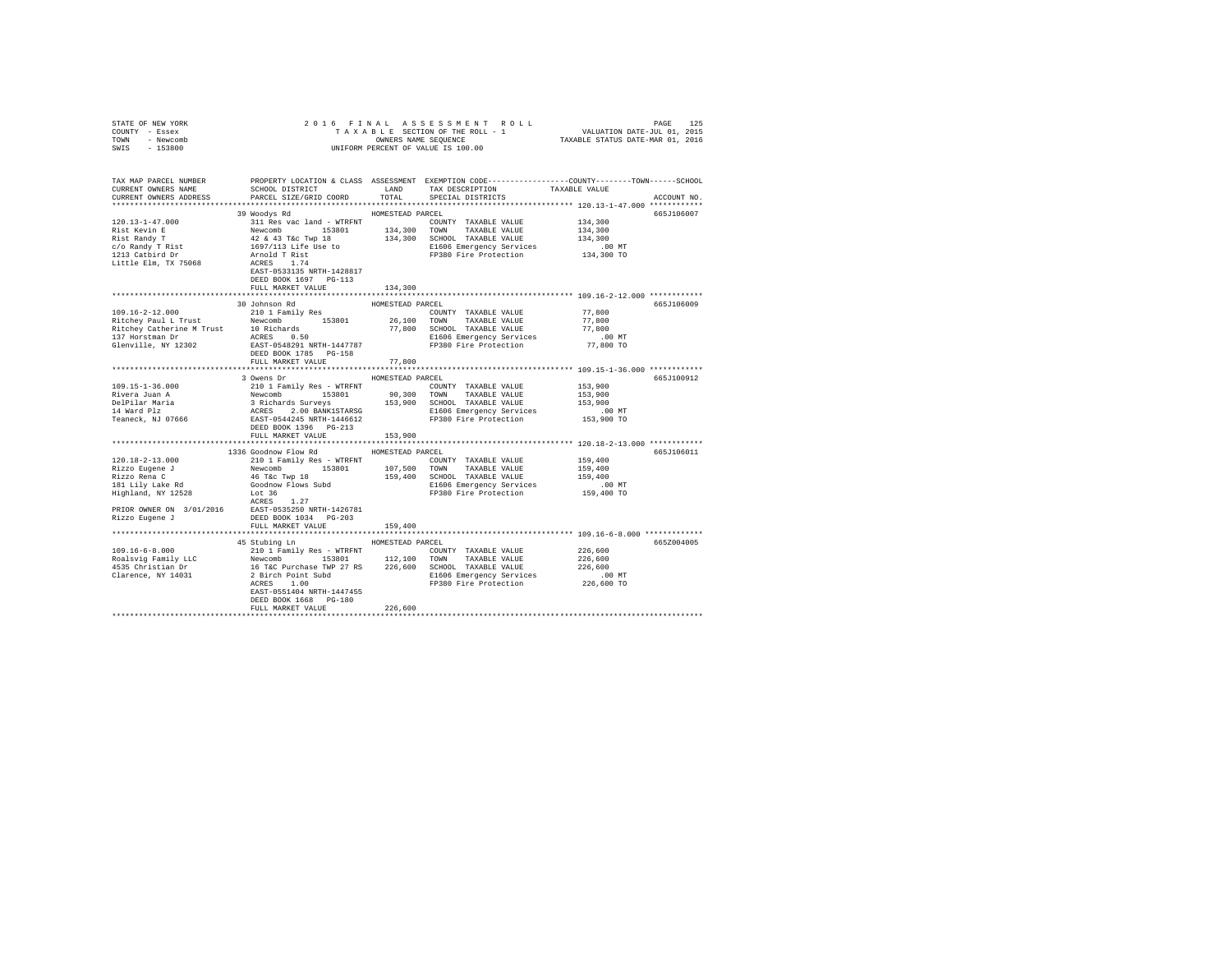| STATE OF NEW YORK<br>COUNTY - Essex<br>TOWN - Newcomb<br>SWIS - 153800                                                                                                                                                                                                                                                                                                   |                                                    |                  |                                           |             |
|--------------------------------------------------------------------------------------------------------------------------------------------------------------------------------------------------------------------------------------------------------------------------------------------------------------------------------------------------------------------------|----------------------------------------------------|------------------|-------------------------------------------|-------------|
|                                                                                                                                                                                                                                                                                                                                                                          |                                                    |                  |                                           |             |
| TAX MAP PARCEL NUMBER PROPERTY LOCATION & CLASS ASSESSMENT EXEMPTION CODE---------------COUNTY-------TOWN------SCHOOL<br>CURRENT OWNERS NAME SCHOOL DISTRICT LAND TAX DESCRIPTION TAXABLE VALUE<br>CURRENT OWNERS ADDRESS PARCEL SIZE/GRID COORD TOTAL SPECIAL DISTRICTS                                                                                                 |                                                    |                  |                                           | ACCOUNT NO. |
|                                                                                                                                                                                                                                                                                                                                                                          |                                                    |                  |                                           |             |
|                                                                                                                                                                                                                                                                                                                                                                          | 113 Santanoni Dr                                   | HOMESTEAD PARCEL |                                           | 665J105108  |
|                                                                                                                                                                                                                                                                                                                                                                          |                                                    |                  | 163,100                                   |             |
|                                                                                                                                                                                                                                                                                                                                                                          |                                                    |                  | 163,100                                   |             |
|                                                                                                                                                                                                                                                                                                                                                                          |                                                    |                  | 163,100                                   |             |
|                                                                                                                                                                                                                                                                                                                                                                          |                                                    |                  | .00MT                                     |             |
| $\begin{tabular}{c c c c} \multicolumn{1}{c}{\textbf{10.18}-2-5.000} & \multicolumn{1}{c}{\textbf{110.18}-2-5.000} & \multicolumn{1}{c}{\textbf{110.18}-2-5.000} & \multicolumn{1}{c}{\textbf{110.18}-2-5.000} & \multicolumn{1}{c}{\textbf{110.18}-2-5.000} & \multicolumn{1}{c}{\textbf{110.18}-2-5.000} & \multicolumn{1}{c}{\textbf{110.18}-2-5.000} & \multicolumn$ |                                                    |                  | 163,100 TO                                |             |
|                                                                                                                                                                                                                                                                                                                                                                          |                                                    |                  | 163,100 TO M                              |             |
|                                                                                                                                                                                                                                                                                                                                                                          |                                                    |                  | 163,100 TO M                              |             |
|                                                                                                                                                                                                                                                                                                                                                                          |                                                    |                  |                                           |             |
|                                                                                                                                                                                                                                                                                                                                                                          | 155 Woodys Rd MOMESTEAD PARCEL                     |                  | 665J104312                                |             |
|                                                                                                                                                                                                                                                                                                                                                                          |                                                    |                  | 142,000                                   |             |
|                                                                                                                                                                                                                                                                                                                                                                          |                                                    |                  |                                           |             |
|                                                                                                                                                                                                                                                                                                                                                                          |                                                    |                  |                                           |             |
|                                                                                                                                                                                                                                                                                                                                                                          |                                                    |                  | 142,000<br>142,000<br>00 MT<br>142,000 TO |             |
| 120.13-1-24.000<br>260 Seasonal res – WTRFNT<br>Robertson Charles A Revomber 193801<br>260 Seasonal res – WTRFNT<br>264 2642 TEC TWP 18<br>2642 TEC TWP 18<br>2642 TEC TWP 18<br>2642 TEC TWP 18<br>2642 TEC TWP 18<br>2642 TEC TWP 18<br>2642 TE                                                                                                                        |                                                    |                  |                                           |             |
|                                                                                                                                                                                                                                                                                                                                                                          | EAST-0530512 NRTH-1428446                          |                  |                                           |             |
|                                                                                                                                                                                                                                                                                                                                                                          | DEED BOOK 1360 PG-127                              |                  |                                           |             |
|                                                                                                                                                                                                                                                                                                                                                                          | FULL MARKET VALUE                                  | 142,000          |                                           |             |
|                                                                                                                                                                                                                                                                                                                                                                          |                                                    |                  |                                           |             |
|                                                                                                                                                                                                                                                                                                                                                                          | 14 Muskrat Ln HOMESTEAD PARCEL                     |                  |                                           | 665J101013  |
|                                                                                                                                                                                                                                                                                                                                                                          |                                                    |                  | 133,800<br>133,800<br>133,800             |             |
|                                                                                                                                                                                                                                                                                                                                                                          |                                                    |                  |                                           |             |
|                                                                                                                                                                                                                                                                                                                                                                          |                                                    |                  |                                           |             |
|                                                                                                                                                                                                                                                                                                                                                                          |                                                    |                  |                                           |             |
|                                                                                                                                                                                                                                                                                                                                                                          |                                                    |                  |                                           |             |
|                                                                                                                                                                                                                                                                                                                                                                          | ACRES 0.67 BANKADKTRST                             |                  |                                           |             |
|                                                                                                                                                                                                                                                                                                                                                                          | EAST-0528126 NRTH-1427132<br>DEED BOOK 1221 PG-301 |                  |                                           |             |
|                                                                                                                                                                                                                                                                                                                                                                          | FULL MARKET VALUE                                  | 133,800          |                                           |             |
|                                                                                                                                                                                                                                                                                                                                                                          |                                                    |                  |                                           |             |
|                                                                                                                                                                                                                                                                                                                                                                          | 4779 NYS Route 28N                                 | HOMESTEAD PARCEL |                                           | 665J106215  |
| $\begin{tabular}{l c c c c c} \hline 121. -2-21.100 & 260 Seasonal res & 100000TT & TAKABLE VALUE & 123,000\nRoehrs Juid & 128001 & 153801 & 47,900 TOMN & TAKABLE VALUE & 123,000\nRoehrs Juid & 40 Thorms Survey & 123,000 SCHOMSLES VALUE & 123,000\n70 Brookside Rd & 40 Thorms & 123,001\nNew Paulz, NY 12561 & 123,001 TOMS & 123,000 TOMN$                        |                                                    |                  |                                           |             |
|                                                                                                                                                                                                                                                                                                                                                                          |                                                    |                  |                                           |             |
|                                                                                                                                                                                                                                                                                                                                                                          |                                                    |                  |                                           |             |
|                                                                                                                                                                                                                                                                                                                                                                          |                                                    |                  |                                           |             |
|                                                                                                                                                                                                                                                                                                                                                                          |                                                    |                  |                                           |             |
|                                                                                                                                                                                                                                                                                                                                                                          | DEED BOOK 1722 PG-79                               |                  |                                           |             |
|                                                                                                                                                                                                                                                                                                                                                                          | FULL MARKET VALUE                                  | 123,000          |                                           |             |
|                                                                                                                                                                                                                                                                                                                                                                          |                                                    |                  |                                           |             |
|                                                                                                                                                                                                                                                                                                                                                                          | 289 Woodys Rd HOMESTEAD PARCEL                     |                  |                                           | 665J101603  |
|                                                                                                                                                                                                                                                                                                                                                                          |                                                    |                  |                                           |             |
|                                                                                                                                                                                                                                                                                                                                                                          |                                                    |                  |                                           |             |
|                                                                                                                                                                                                                                                                                                                                                                          |                                                    |                  |                                           |             |
|                                                                                                                                                                                                                                                                                                                                                                          |                                                    |                  |                                           |             |
|                                                                                                                                                                                                                                                                                                                                                                          |                                                    |                  |                                           |             |
|                                                                                                                                                                                                                                                                                                                                                                          | EAST-0527331 NRTH-1428916                          |                  |                                           |             |
|                                                                                                                                                                                                                                                                                                                                                                          | DEED BOOK 1359 PG-101                              |                  |                                           |             |
|                                                                                                                                                                                                                                                                                                                                                                          | FULL MARKET VALUE                                  | 203,200          |                                           |             |
|                                                                                                                                                                                                                                                                                                                                                                          |                                                    |                  |                                           |             |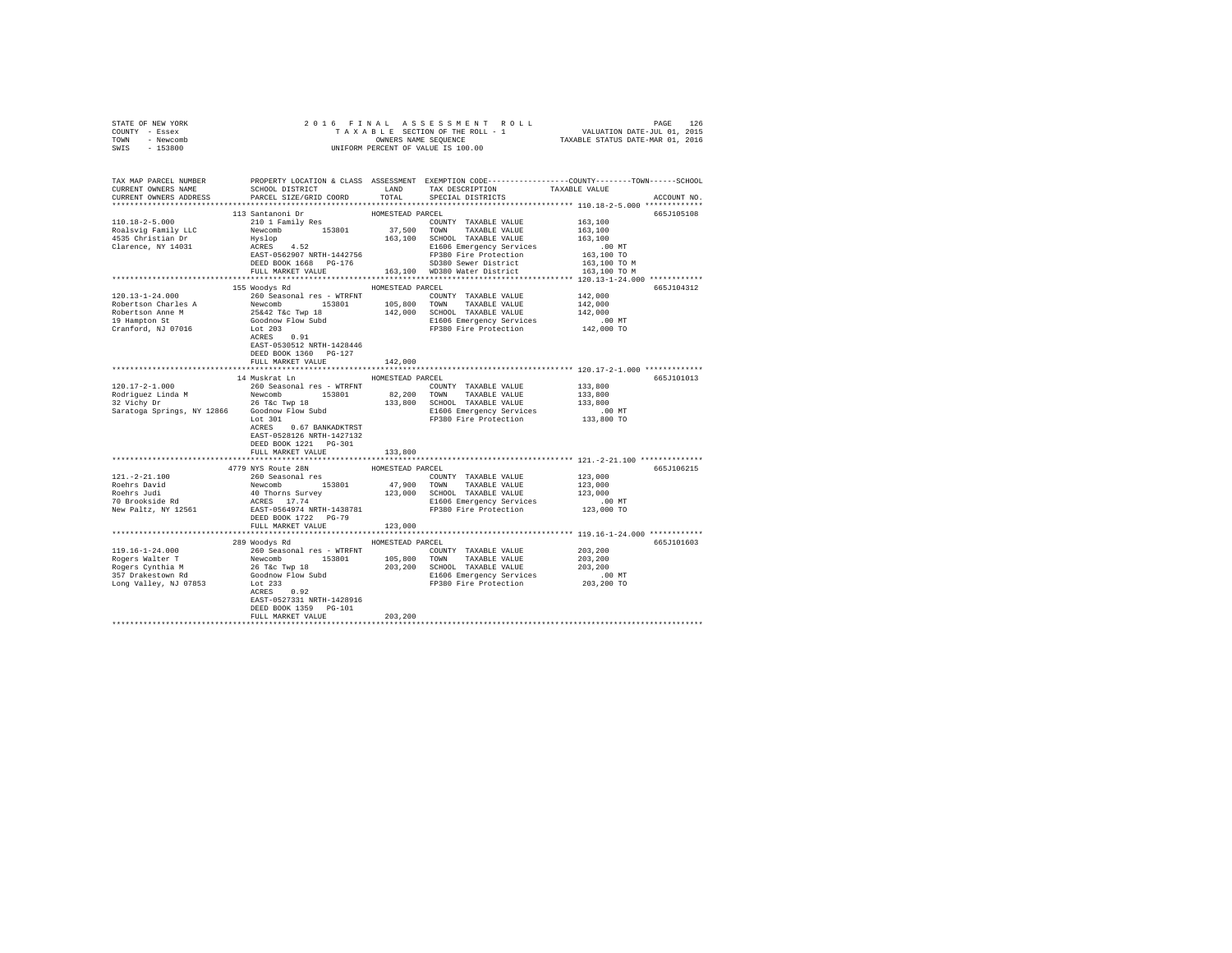| STATE OF NEW YORK<br>COUNTY - Essex<br>TOWN - Newcomb<br>SWIS - 153800                                  |                                                                                                                                                                                                                                                                                                                                                                                                                                                                                                                                                    |                             | UNIFORM PERCENT OF VALUE IS 100.00                                                   | 2016 FINAL ASSESSMENT ROLL TAXABLE SECTION OF THE ROLL - 1<br>TAXABLE SECTION OF THE ROLL - 1 VALUATION DATE-JUL 01, 2015<br>TAXABLE STATUS DATE-MAR 01, 2016 |  |
|---------------------------------------------------------------------------------------------------------|----------------------------------------------------------------------------------------------------------------------------------------------------------------------------------------------------------------------------------------------------------------------------------------------------------------------------------------------------------------------------------------------------------------------------------------------------------------------------------------------------------------------------------------------------|-----------------------------|--------------------------------------------------------------------------------------|---------------------------------------------------------------------------------------------------------------------------------------------------------------|--|
| TAX MAP PARCEL NUMBER<br>CURRENT OWNERS NAME<br>CURRENT OWNERS ADDRESS                                  | PARCEL SIZE/GRID COORD                                                                                                                                                                                                                                                                                                                                                                                                                                                                                                                             |                             | SCHOOL DISTRICT LAND TAX DESCRIPTION TAXABLE VALUE<br>TOTAL SPECIAL DISTRICTS        | PROPERTY LOCATION & CLASS ASSESSMENT EXEMPTION CODE---------------COUNTY-------TOWN------SCHOOL<br>ACCOUNT NO.                                                |  |
| 119.16-1-2.001<br>Schemectady, NY 12306-6409<br>Schemectady, NY 12306-6409<br>Lot 228<br>ACRES 0.95     | 21 Island View Ln MOMESTEAD PARCEL<br>260 Seasonal res - WTRFNT<br>Existe and T<br>Ross Anna T<br>26 Tac Twp 18 106,500 TOWN TAXABLE VALUE<br>26 Tac Twp 18 126,200 SCHOOL TAXABLE VALUE<br>EAST-0527850 NRTH-1428824<br>DEED BOOK 1518 PG-28<br>FULL MARKET VALUE                                                                                                                                                                                                                                                                                 | 126,200                     | COUNTY TAXABLE VALUE<br>E1606 Emergency Services<br>FP380 Fire Protection 126,200 TO | 665J106105<br>126,200<br>126,200<br>126,200<br>$.00$ MT                                                                                                       |  |
| 119.16-1-28.000<br>Ross Anna T<br>923 S Kelley Rd                                                       | 23 Island View Ln<br>923 S Reliev Kd (2010)<br>Schenectady, NY 12306-6409 (300dnow Flow Subd lot 22 F1606 Emergency Services<br>2016 Ran Decision PP380 Fire Protection<br>2016 BAR Decision<br>ACRES 0.90<br>EAST-0527745 NRTH-1428832<br>DEED BOOK 1518 PG-28<br>FULL MARKET VALUE                                                                                                                                                                                                                                                               | HOMESTEAD PARCEL<br>180,400 |                                                                                      | 665J106107<br>180,400<br>180,400<br>180,400<br>$.00$ MT<br>180,400 TO                                                                                         |  |
| $120.18 - 2 - 21.000$<br>Saratoga, NY 12866                                                             | 34 Bennett Ln<br>210 1 Family Res - WTRFNT<br>${\rm{L01.1b}^{2.12.12.1000}} \hbox{Roseley Naureen C} \hbox{Nesey Naupen C} \hbox{Nesey Naupen C} \hbox{Nesey Naupen C} \hbox{Nosey} \hbox{Nsey Naupen C} \hbox{Nsey} \hbox{Nsey Naupen C} \hbox{Nsey} \hbox{Nsey} \hbox{Nsey} \hbox{Nsey} \hbox{Nsey} \hbox{Nsey} \hbox{Nsey} \hbox{Nsey} \hbox{Nsey} \hbox{Nsey} \hbox{Nsey} \hbox{Nsey} \hbox{Nsey} \hbox{$<br>Life Use To Stephen<br>Rossley By 1170/35<br>ACRES 1.72<br>EAST-0536010 NRTH-1426409<br>DEED BOOK 1170 PG-35<br>FULL MARKET VALUE | HOMESTEAD PARCEL<br>171,100 | COUNTY TAXABLE VALUE<br>E1606 Emergency Services<br>FP380 Fire Protection            | 665J100806<br>171,100<br>171,100<br>171,100<br>$.00$ MT<br>171,100 TO                                                                                         |  |
|                                                                                                         |                                                                                                                                                                                                                                                                                                                                                                                                                                                                                                                                                    | ****************            |                                                                                      | ********************************* 109.15-4-6.100 **************                                                                                               |  |
| $109.15 - 4 - 6.100$<br>Rothermel Howard L Jr<br>Rothermel Vicki H<br>Pine Tree Rd<br>Newcomb, NY 12852 | 11 Pine Tree Rd<br>210 1 Family Res<br>Xevel Temminy Research 153801 36,600 TOWN TAXABLE VALUE 126,900<br>4 Ords Patent 126,900 SCHOOL TAXABLE VALUE 126,900<br>Quit Claim Deeds E1606 Emergency Services .00 MT<br>170/38 & 1170/41 FP380 Fire Protection 126,900 TO<br>ACRES 4.20 BANK CORE<br>EAST-0544061 NRTH-1445854<br>DEED BOOK 1220 PG-229<br>FULL MARKET VALUE                                                                                                                                                                           | HOMESTEAD PARCEL<br>126,900 | COUNTY TAXABLE VALUE                                                                 | 665J176001<br>126,900                                                                                                                                         |  |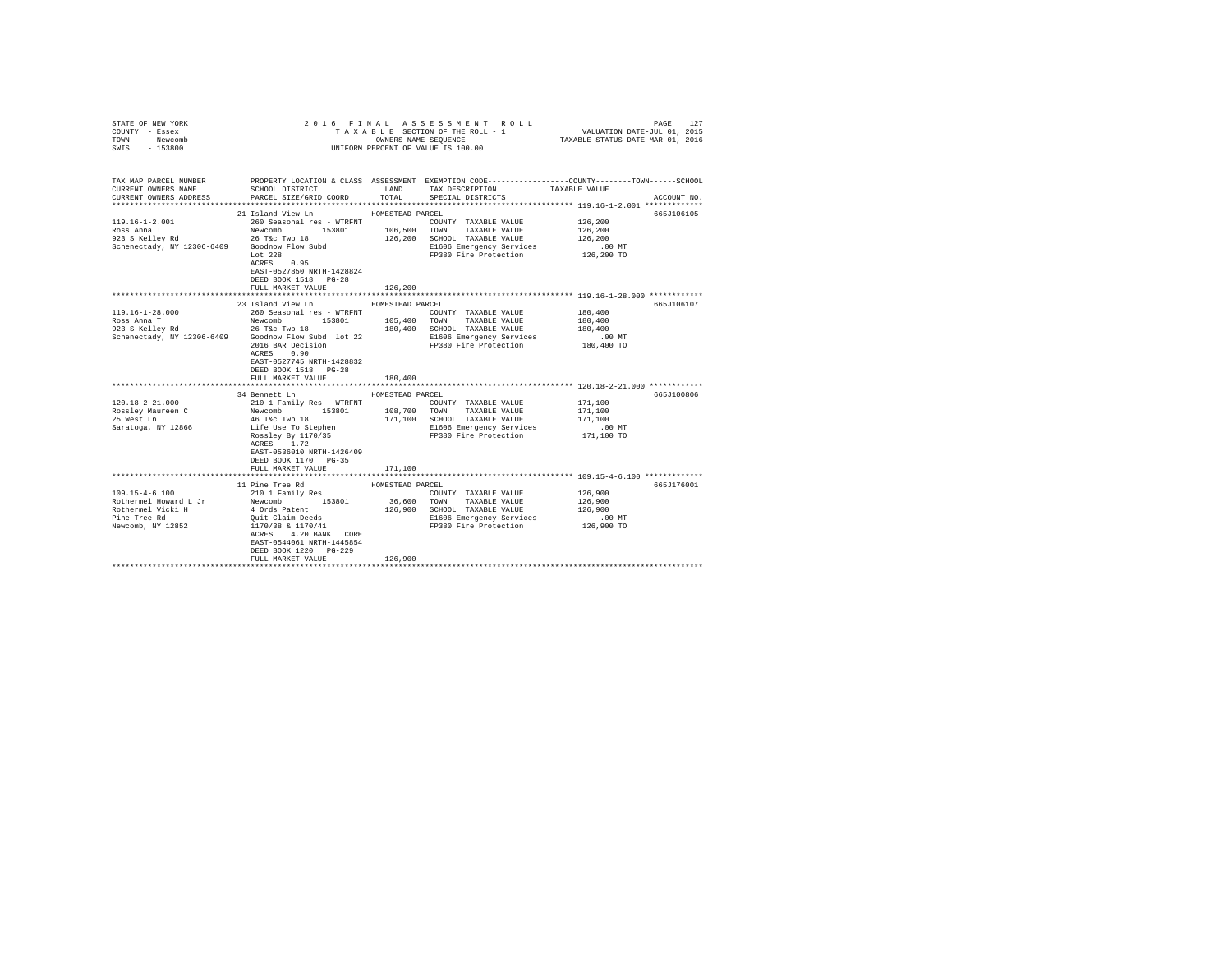| COUNTY - Essex<br>TOWN<br>- Newcomb<br>SWIS<br>$-153800$                                                                                                                                                                             | OWNERS NAME SEQUENCE<br>UNIFORM PERCENT OF VALUE IS 100.00                                                                                                                            |                  | TAXABLE SECTION OF THE ROLL - 1 VALUATION DATE-JUL 01, 2015          |                      | TAXABLE STATUS DATE-MAR 01, 2016 |  |
|--------------------------------------------------------------------------------------------------------------------------------------------------------------------------------------------------------------------------------------|---------------------------------------------------------------------------------------------------------------------------------------------------------------------------------------|------------------|----------------------------------------------------------------------|----------------------|----------------------------------|--|
| CURRENT OWNERS NAME<br>CURRENT OWNERS ADDRESS                                                                                                                                                                                        | TAX MAP PARCEL NUMBER PROPERTY LOCATION & CLASS ASSESSMENT EXEMPTION CODE--------------COUNTY-------TOWN-----SCHOOL<br>SCHOOL DISTRICT TAND TAX DESCRIPTION<br>PARCEL SIZE/GRID COORD | TOTAL            | SPECIAL DISTRICTS                                                    | TAXABLE VALUE        | ACCOUNT NO.                      |  |
|                                                                                                                                                                                                                                      | 1310 Goodnow Flow Rd                                                                                                                                                                  | HOMESTEAD PARCEL |                                                                      |                      | 665J106111                       |  |
| 120.18-2-19.000                                                                                                                                                                                                                      | 260 Seasonal res - WTRFNT                                                                                                                                                             |                  | COUNTY TAXABLE VALUE                                                 | 209,300              |                                  |  |
|                                                                                                                                                                                                                                      | 153801 106,200 TOWN                                                                                                                                                                   |                  | TAXABLE VALUE                                                        | 209,300              |                                  |  |
|                                                                                                                                                                                                                                      |                                                                                                                                                                                       |                  | 209,300 SCHOOL TAXABLE VALUE                                         | 209,300              |                                  |  |
|                                                                                                                                                                                                                                      |                                                                                                                                                                                       |                  |                                                                      |                      |                                  |  |
|                                                                                                                                                                                                                                      |                                                                                                                                                                                       |                  | E1606 Emergency Services 6.00 MT<br>FP380 Fire Protection 209,300 TO |                      |                                  |  |
|                                                                                                                                                                                                                                      | DEED BOOK 1643 PG-202<br>FULL MARKET VALUE                                                                                                                                            | 209,300          |                                                                      |                      |                                  |  |
|                                                                                                                                                                                                                                      | 1314 Goodnow Flow Rd                                                                                                                                                                  |                  |                                                                      |                      |                                  |  |
|                                                                                                                                                                                                                                      |                                                                                                                                                                                       | HOMESTEAD PARCEL |                                                                      |                      | 665J106112                       |  |
| $120.18 - 2 - 18.000$                                                                                                                                                                                                                | 260 Seasonal res - WTRFNT                                                                                                                                                             |                  | COUNTY TAXABLE VALUE                                                 | 191,200              |                                  |  |
|                                                                                                                                                                                                                                      |                                                                                                                                                                                       |                  | TAXABLE VALUE<br>191,200 SCHOOL TAXABLE VALUE                        | 191,200<br>191,200   |                                  |  |
| 1911-10-2 1000 10000 10000 10000 10000 10000 10000 10000 10000 10000 10000 10000 10000 10000 10000 10000 1000<br>1911-2010 1911-2010 100000 100000 100000 100000 100000 100000 100000 10000 10000 10000 10000 1000 1000 1000 10<br>1 |                                                                                                                                                                                       |                  | E1606 Emergency Services                                             |                      |                                  |  |
|                                                                                                                                                                                                                                      | Lot 31                                                                                                                                                                                |                  | FP380 Fire Protection                                                | 00 MT.<br>191,200 TO |                                  |  |
|                                                                                                                                                                                                                                      | ACRES 1.50<br>EAST-0535717 NRTH-1426549<br>DEED BOOK 498 PG-447<br>FULL MARKET VALUE                                                                                                  | 191,200          |                                                                      |                      |                                  |  |
|                                                                                                                                                                                                                                      |                                                                                                                                                                                       |                  |                                                                      |                      |                                  |  |
| $120.17 - 1 - 1.000$                                                                                                                                                                                                                 | 23 Muskrat Ln                                                                                                                                                                         | HOMESTEAD PARCEL |                                                                      |                      | 665J104412                       |  |
| Rowen William I                                                                                                                                                                                                                      | 210 1 Family Res - WTRFNT<br>Newcomb 153801 147,500 TOWN                                                                                                                              |                  | COUNTY TAXABLE VALUE<br>TAXABLE VALUE                                | 188,800<br>188,800   |                                  |  |
|                                                                                                                                                                                                                                      |                                                                                                                                                                                       |                  |                                                                      | 188,800              |                                  |  |
|                                                                                                                                                                                                                                      |                                                                                                                                                                                       |                  | SCHOOL TAXABLE VALUE<br>E1606 Emergency Services                     | .00 MT               |                                  |  |
|                                                                                                                                                                                                                                      |                                                                                                                                                                                       |                  | FP380 Fire Protection                                                | 188,800 TO           |                                  |  |
|                                                                                                                                                                                                                                      | EAST-0527689 NRTH-1427095<br>DEED BOOK 1002 PG-92<br>FULL MARKET VALUE                                                                                                                | 188,800          |                                                                      |                      |                                  |  |
|                                                                                                                                                                                                                                      |                                                                                                                                                                                       |                  |                                                                      |                      |                                  |  |
|                                                                                                                                                                                                                                      | 5255 NYS Route 28N                                                                                                                                                                    | HOMESTEAD PARCEL |                                                                      |                      | 665J103701                       |  |
| 110.13-1-9.000                                                                                                                                                                                                                       |                                                                                                                                                                                       |                  |                                                                      |                      | $0 \t 30,000$                    |  |
| Roy Daniel                                                                                                                                                                                                                           |                                                                                                                                                                                       |                  |                                                                      |                      |                                  |  |
| Main St                                                                                                                                                                                                                              |                                                                                                                                                                                       |                  |                                                                      |                      |                                  |  |
| Main St<br>PO Box 164                                                                                                                                                                                                                |                                                                                                                                                                                       |                  |                                                                      |                      |                                  |  |
| Newcomb, NY 12852                                                                                                                                                                                                                    |                                                                                                                                                                                       |                  |                                                                      |                      |                                  |  |
|                                                                                                                                                                                                                                      |                                                                                                                                                                                       |                  |                                                                      |                      |                                  |  |
|                                                                                                                                                                                                                                      | FULL MARKET VALUE                                                                                                                                                                     | 83,400           |                                                                      |                      |                                  |  |
|                                                                                                                                                                                                                                      |                                                                                                                                                                                       |                  |                                                                      |                      |                                  |  |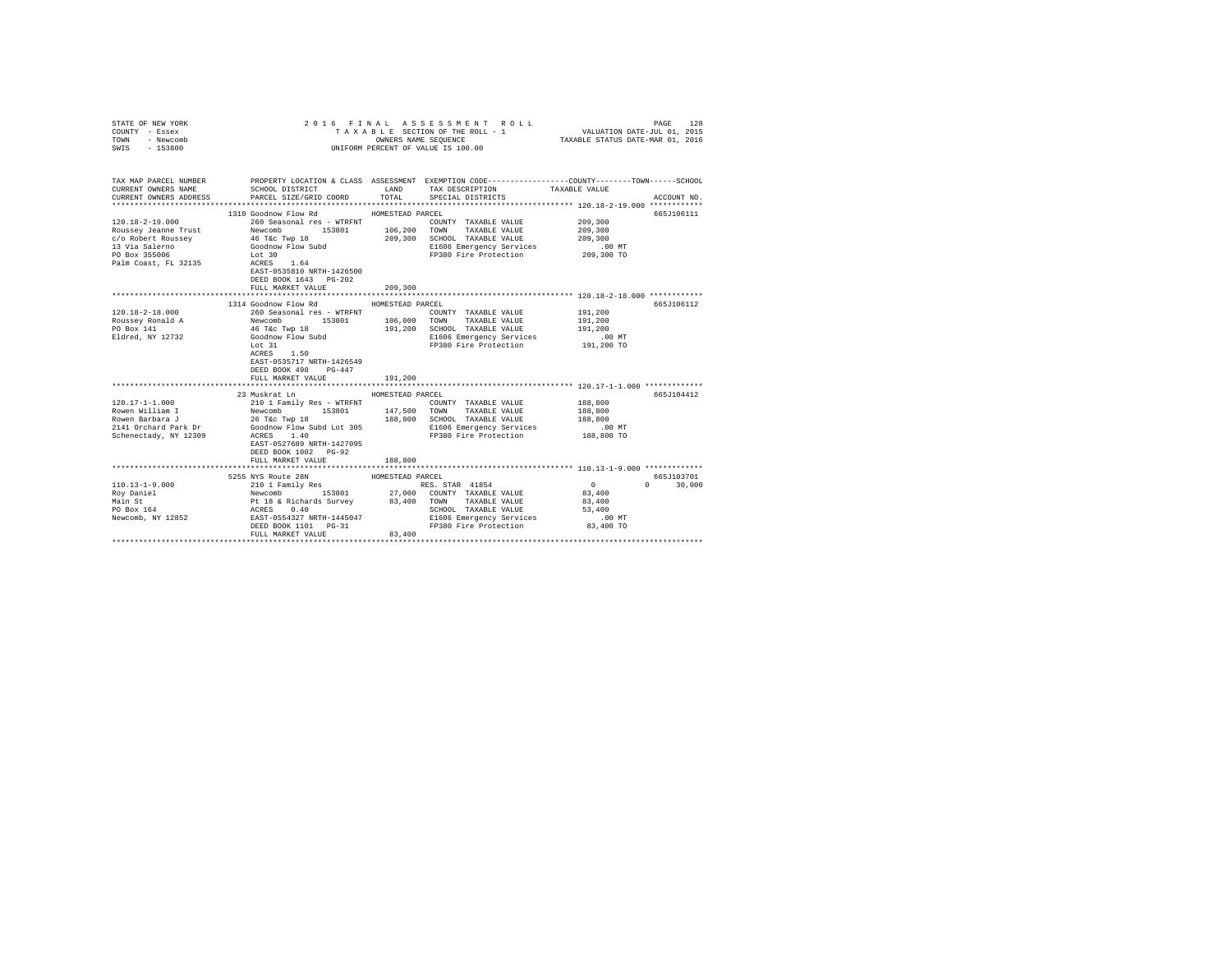| STATE OF NEW YORK      |                                                                                                                                                                                                                                                                                                                                                                                                          |                  |                                                        |                                                                                                       |             |
|------------------------|----------------------------------------------------------------------------------------------------------------------------------------------------------------------------------------------------------------------------------------------------------------------------------------------------------------------------------------------------------------------------------------------------------|------------------|--------------------------------------------------------|-------------------------------------------------------------------------------------------------------|-------------|
| COUNTY - Essex         |                                                                                                                                                                                                                                                                                                                                                                                                          |                  |                                                        |                                                                                                       |             |
| TOWN - Newcomb         |                                                                                                                                                                                                                                                                                                                                                                                                          |                  |                                                        |                                                                                                       |             |
| SWIS - 153800          |                                                                                                                                                                                                                                                                                                                                                                                                          |                  |                                                        |                                                                                                       |             |
|                        |                                                                                                                                                                                                                                                                                                                                                                                                          |                  |                                                        |                                                                                                       |             |
|                        |                                                                                                                                                                                                                                                                                                                                                                                                          |                  |                                                        |                                                                                                       |             |
|                        | TAX MAP PARCEL NUMBER     PROPERTY LOCATION & CLASS ASSESSMENT EXEMPTION CODE--------------COUNTY-------TOWN------SCHOOL DISTRICT     LAND   TAX DESCRIPTION   TAXABLE VALUE                                                                                                                                                                                                                             |                  |                                                        |                                                                                                       |             |
|                        |                                                                                                                                                                                                                                                                                                                                                                                                          |                  |                                                        |                                                                                                       |             |
| CURRENT OWNERS ADDRESS |                                                                                                                                                                                                                                                                                                                                                                                                          |                  |                                                        |                                                                                                       | ACCOUNT NO. |
|                        |                                                                                                                                                                                                                                                                                                                                                                                                          |                  |                                                        |                                                                                                       |             |
|                        | 123 Marcy Ln                                                                                                                                                                                                                                                                                                                                                                                             | HOMESTEAD PARCEL |                                                        |                                                                                                       | 665J104801  |
|                        |                                                                                                                                                                                                                                                                                                                                                                                                          |                  |                                                        |                                                                                                       |             |
|                        |                                                                                                                                                                                                                                                                                                                                                                                                          |                  |                                                        |                                                                                                       |             |
|                        |                                                                                                                                                                                                                                                                                                                                                                                                          |                  |                                                        | $\begin{array}{cccc} & 0 & & & 0 & & 30,000 \\ 183,100 & & & & 30,000 \\ 183,100 & & & & \end{array}$ |             |
|                        |                                                                                                                                                                                                                                                                                                                                                                                                          |                  |                                                        |                                                                                                       |             |
|                        | $\begin{tabular}{l c c c c c} \hline 110.17-3-9.000 & 123 Marov D.11 Ramily Res & \multicolumn{3}{c}{HOMESTERAD RRCSL, STRR 41854} & 0 \\ \hline \text{Roy Ghyslain A} & \multicolumn{3}{c}{Newcomb} & 153801 & 29,000 & \multicolumn{3}{c}{COMITY TAXABLE VALUE} & 183,100 \\ \hline \text{Roy Ghyslain A} & \multicolumn{3}{c}{P19.1917114} & 19.00 & \multicolumn{3}{c}{COMITY TAXABLE VALUE} & 183,$ |                  |                                                        |                                                                                                       |             |
|                        |                                                                                                                                                                                                                                                                                                                                                                                                          |                  |                                                        |                                                                                                       |             |
|                        |                                                                                                                                                                                                                                                                                                                                                                                                          |                  |                                                        |                                                                                                       |             |
|                        |                                                                                                                                                                                                                                                                                                                                                                                                          |                  | 100,100 00000 Demail Dibitrict<br>WD380 Water District | 183,100 TO M                                                                                          |             |
|                        |                                                                                                                                                                                                                                                                                                                                                                                                          |                  |                                                        |                                                                                                       |             |
|                        | 5072 NYS Route 28N                                                                                                                                                                                                                                                                                                                                                                                       | HOMESTEAD PARCEL |                                                        |                                                                                                       | 665J191001  |
| $110.18 - 3 - 1.200$   | 260 Seasonal res                                                                                                                                                                                                                                                                                                                                                                                         |                  | COUNTY TAXABLE VALUE                                   | 77,300                                                                                                |             |
|                        |                                                                                                                                                                                                                                                                                                                                                                                                          |                  |                                                        |                                                                                                       |             |
|                        |                                                                                                                                                                                                                                                                                                                                                                                                          |                  |                                                        |                                                                                                       |             |
|                        |                                                                                                                                                                                                                                                                                                                                                                                                          |                  |                                                        |                                                                                                       |             |
|                        | Rocelle Mathew P<br>For the Mewcomb 153801 25,500 TOWN TAXABLE VALUE 77,300<br>Rozelle Mathew P<br>25,500 TOWN TAXABLE VALUE 77,300<br>ROZEL Pathew P + 0 1 344 Thomas 21606 Emergency Services<br>250 South St RATE:<br>250 Subth St Ra                                                                                                                                                                 |                  |                                                        |                                                                                                       |             |
|                        |                                                                                                                                                                                                                                                                                                                                                                                                          |                  |                                                        |                                                                                                       |             |
|                        | FULL MARKET VALUE                                                                                                                                                                                                                                                                                                                                                                                        | 77,300           |                                                        |                                                                                                       |             |
|                        |                                                                                                                                                                                                                                                                                                                                                                                                          |                  |                                                        |                                                                                                       |             |
|                        |                                                                                                                                                                                                                                                                                                                                                                                                          |                  |                                                        |                                                                                                       | 665J186006  |
|                        |                                                                                                                                                                                                                                                                                                                                                                                                          |                  |                                                        |                                                                                                       |             |
|                        |                                                                                                                                                                                                                                                                                                                                                                                                          |                  |                                                        |                                                                                                       |             |
|                        |                                                                                                                                                                                                                                                                                                                                                                                                          |                  |                                                        |                                                                                                       |             |
|                        |                                                                                                                                                                                                                                                                                                                                                                                                          |                  |                                                        |                                                                                                       |             |
|                        |                                                                                                                                                                                                                                                                                                                                                                                                          |                  |                                                        |                                                                                                       |             |
|                        |                                                                                                                                                                                                                                                                                                                                                                                                          |                  |                                                        |                                                                                                       |             |
|                        |                                                                                                                                                                                                                                                                                                                                                                                                          |                  |                                                        |                                                                                                       |             |
|                        |                                                                                                                                                                                                                                                                                                                                                                                                          |                  |                                                        |                                                                                                       |             |
|                        |                                                                                                                                                                                                                                                                                                                                                                                                          |                  |                                                        |                                                                                                       |             |
|                        |                                                                                                                                                                                                                                                                                                                                                                                                          |                  |                                                        |                                                                                                       | 665J189000  |
|                        |                                                                                                                                                                                                                                                                                                                                                                                                          |                  |                                                        |                                                                                                       |             |
|                        |                                                                                                                                                                                                                                                                                                                                                                                                          |                  |                                                        |                                                                                                       |             |
|                        |                                                                                                                                                                                                                                                                                                                                                                                                          |                  |                                                        |                                                                                                       |             |
|                        |                                                                                                                                                                                                                                                                                                                                                                                                          |                  |                                                        |                                                                                                       |             |
|                        |                                                                                                                                                                                                                                                                                                                                                                                                          |                  |                                                        |                                                                                                       |             |
|                        | EAST-0576839 NRTH-1444002                                                                                                                                                                                                                                                                                                                                                                                |                  |                                                        |                                                                                                       |             |
|                        | DEED BOOK 1633 PG-27                                                                                                                                                                                                                                                                                                                                                                                     |                  |                                                        |                                                                                                       |             |
|                        | FULL MARKET VALUE                                                                                                                                                                                                                                                                                                                                                                                        | 25,800           |                                                        |                                                                                                       |             |
|                        |                                                                                                                                                                                                                                                                                                                                                                                                          |                  |                                                        |                                                                                                       |             |
|                        | 1408 Goodnow Flow Rd MOMESTEAD PARCEL                                                                                                                                                                                                                                                                                                                                                                    |                  |                                                        |                                                                                                       | 665J105805  |
|                        |                                                                                                                                                                                                                                                                                                                                                                                                          |                  |                                                        |                                                                                                       |             |
|                        |                                                                                                                                                                                                                                                                                                                                                                                                          |                  |                                                        |                                                                                                       |             |
|                        |                                                                                                                                                                                                                                                                                                                                                                                                          |                  |                                                        |                                                                                                       |             |
|                        |                                                                                                                                                                                                                                                                                                                                                                                                          |                  |                                                        |                                                                                                       |             |
|                        |                                                                                                                                                                                                                                                                                                                                                                                                          |                  |                                                        |                                                                                                       |             |
|                        |                                                                                                                                                                                                                                                                                                                                                                                                          |                  |                                                        |                                                                                                       |             |
|                        |                                                                                                                                                                                                                                                                                                                                                                                                          |                  |                                                        |                                                                                                       |             |
|                        |                                                                                                                                                                                                                                                                                                                                                                                                          |                  |                                                        |                                                                                                       |             |
|                        | 120.17-2-49.000<br>1406 GOOD POMESTEAD PRIMESTEAD PRIMESTING TRAFFIC 140,200<br>ENDESTEND TRAFFIC COUNTY TAXABLE VALUE<br>NEW TAXABLE VALUE<br>TRIPS 1600 153801 111,200 TOWN TAXABLE VALUE<br>TRIPS 140,200<br>Corinth, NY 12822<br>Good                                                                                                                                                                |                  |                                                        |                                                                                                       |             |
|                        |                                                                                                                                                                                                                                                                                                                                                                                                          |                  |                                                        |                                                                                                       |             |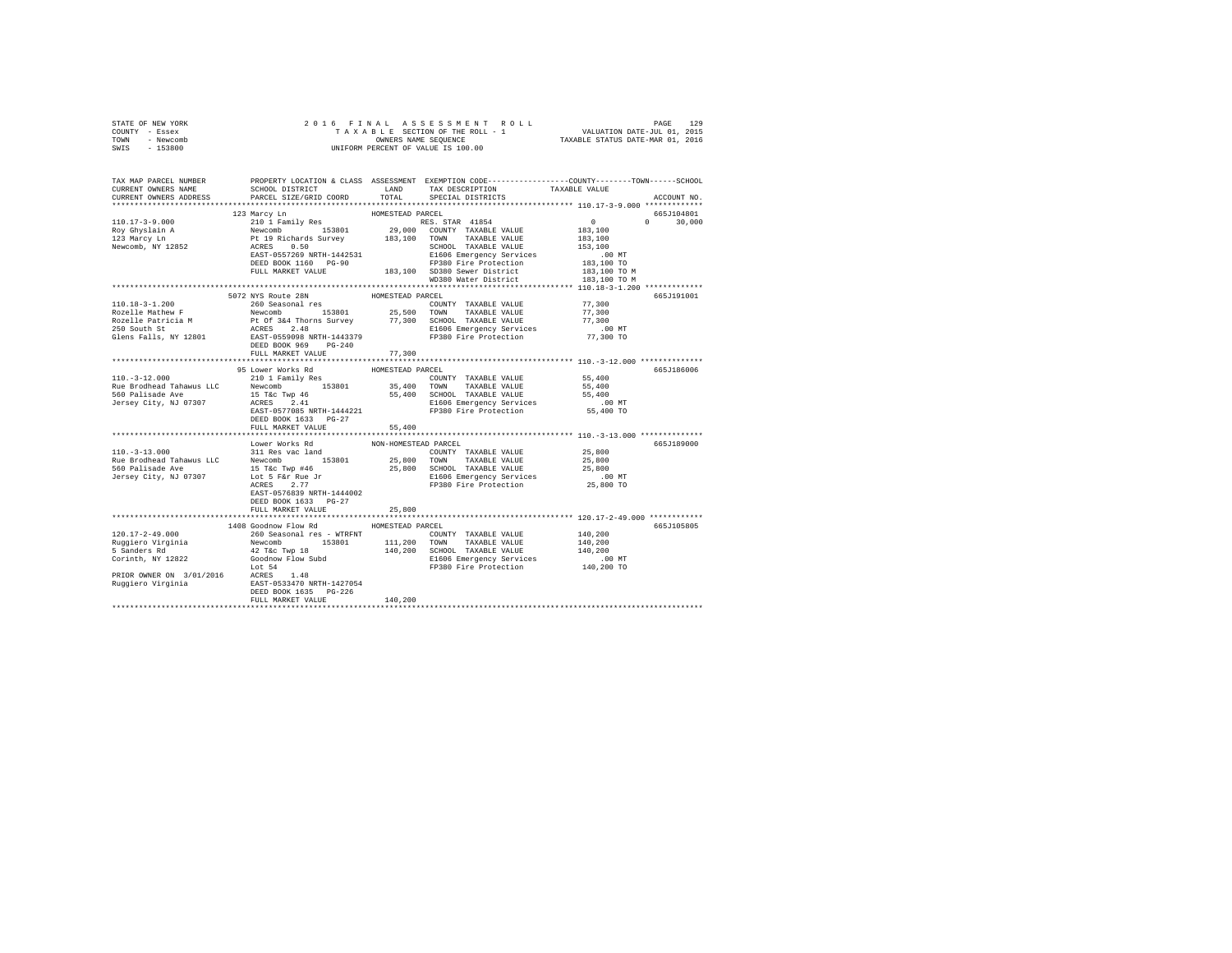| STATE OF NEW YORK | 2016 FINAL ASSESSMENT ROLL         | 130<br>PAGE                      |
|-------------------|------------------------------------|----------------------------------|
| COUNTY - Essex    | TAXABLE SECTION OF THE ROLL - 1    | VALUATION DATE-JUL 01, 2015      |
| TOWN<br>- Newcomb | OWNERS NAME SEOUENCE               | TAXABLE STATUS DATE-MAR 01, 2016 |
| SWIS<br>- 153800  | UNIFORM PERCENT OF VALUE IS 100.00 |                                  |
|                   |                                    |                                  |
|                   |                                    |                                  |

| TAX MAP PARCEL NUMBER<br>CURRENT OWNERS NAME<br>CURRENT OWNERS ADDRESS                                                                                                                                                               | SCHOOL DISTRICT<br>PARCEL SIZE/GRID COORD | <b>LAND</b>      | TAX DESCRIPTION TAXABLE VALUE SPECIAL DISTRICTS<br>TOTAL SPECIAL DISTRICTS                                                                                                            | PROPERTY LOCATION & CLASS ASSESSMENT EXEMPTION CODE----------------COUNTY-------TOWN------SCHOOL<br>ACCOUNT NO. |
|--------------------------------------------------------------------------------------------------------------------------------------------------------------------------------------------------------------------------------------|-------------------------------------------|------------------|---------------------------------------------------------------------------------------------------------------------------------------------------------------------------------------|-----------------------------------------------------------------------------------------------------------------|
|                                                                                                                                                                                                                                      |                                           |                  |                                                                                                                                                                                       |                                                                                                                 |
|                                                                                                                                                                                                                                      | 55 Sanford Ln<br>HOMESTEAD PARCEL         |                  |                                                                                                                                                                                       | 665J100907                                                                                                      |
| $110.18 - 4 - 5.000$                                                                                                                                                                                                                 | 210 1 Family Res                          |                  | COUNTY TAXABLE VALUE 61,700                                                                                                                                                           |                                                                                                                 |
|                                                                                                                                                                                                                                      |                                           |                  |                                                                                                                                                                                       | 61,700<br>61,700                                                                                                |
|                                                                                                                                                                                                                                      |                                           |                  |                                                                                                                                                                                       |                                                                                                                 |
|                                                                                                                                                                                                                                      |                                           |                  | E1606 Emergency Services .00 MT<br>FP380 Fire Protection 61,700 TO                                                                                                                    |                                                                                                                 |
|                                                                                                                                                                                                                                      |                                           |                  | FP380 Fire Protection                                                                                                                                                                 |                                                                                                                 |
| 110/18"-7-Juve TV = 153801 29,000<br>Russomano Robert J = 15 Thorns Survey 61,700<br>607 Belleville Ave = 15 Thorns Survey 61,700<br>Example ACRES 0.50<br>Belleville, NJ 07109 = 2857-0558937 NRTH-1441436<br>DEED BOOK 954 = 03-82 |                                           |                  | SD380 Sewer District 61.700 TO M                                                                                                                                                      |                                                                                                                 |
|                                                                                                                                                                                                                                      |                                           |                  |                                                                                                                                                                                       |                                                                                                                 |
|                                                                                                                                                                                                                                      |                                           |                  |                                                                                                                                                                                       |                                                                                                                 |
|                                                                                                                                                                                                                                      | 24 Spring St                              | HOMESTEAD PARCEL | COUNTY TAXABLE VALUE 124.000                                                                                                                                                          | 665J106115                                                                                                      |
| $\begin{array}{ccccccccc} 109.15-3-4.001 & & & & & 210 & 1 Family Res & & & & \text{COUNTY TAXABLE VALUE} \\ \text{Ryan Philip C} & & & & & & 153801 & & 35,400 & & \text{TONNY} & & \text{TAXABLE VALUE} \end{array}$               |                                           |                  |                                                                                                                                                                                       | 124,000                                                                                                         |
|                                                                                                                                                                                                                                      |                                           |                  |                                                                                                                                                                                       |                                                                                                                 |
|                                                                                                                                                                                                                                      |                                           |                  | 124,000 SCHOOL TAXABLE VALUE 124,000<br>E1606 Emergency Services .00 MT                                                                                                               |                                                                                                                 |
|                                                                                                                                                                                                                                      |                                           |                  |                                                                                                                                                                                       |                                                                                                                 |
| Fran Thomas E<br>22 Seavey St<br>23 Seavey St<br>Hampton, NH 03842<br>William A Ryan<br>Milliam A Ryan<br>Milliam A Ryan<br>A Register 2.40                                                                                          | ACRES 2.40                                |                  |                                                                                                                                                                                       |                                                                                                                 |
|                                                                                                                                                                                                                                      | EAST-0542251 NRTH-1445153                 |                  |                                                                                                                                                                                       |                                                                                                                 |
|                                                                                                                                                                                                                                      | DEED BOOK 1272 PG-320                     |                  |                                                                                                                                                                                       |                                                                                                                 |
|                                                                                                                                                                                                                                      | FULL MARKET VALUE                         | 124,000          |                                                                                                                                                                                       |                                                                                                                 |
|                                                                                                                                                                                                                                      |                                           |                  |                                                                                                                                                                                       |                                                                                                                 |
|                                                                                                                                                                                                                                      |                                           |                  |                                                                                                                                                                                       |                                                                                                                 |
|                                                                                                                                                                                                                                      | 1452 Goodnow Flow Rd                      | HOMESTEAD PARCEL |                                                                                                                                                                                       | 665J105602                                                                                                      |
|                                                                                                                                                                                                                                      |                                           |                  | COUNTY TAXABLE VALUE 175,000                                                                                                                                                          |                                                                                                                 |
|                                                                                                                                                                                                                                      |                                           |                  | TAXABLE VALUE 175,000                                                                                                                                                                 |                                                                                                                 |
|                                                                                                                                                                                                                                      |                                           |                  |                                                                                                                                                                                       |                                                                                                                 |
|                                                                                                                                                                                                                                      |                                           |                  | 175,000 SCHOOL TAXABLE VALUE 175,000<br>E1606 Emergency Services .00 MT                                                                                                               |                                                                                                                 |
| Clinton, NY 13323-1730                                                                                                                                                                                                               | Lot 64 1.11Ac                             |                  | FP380 Fire Protection 175,000 TO                                                                                                                                                      |                                                                                                                 |
|                                                                                                                                                                                                                                      | ACRES 2.77                                |                  |                                                                                                                                                                                       |                                                                                                                 |
|                                                                                                                                                                                                                                      | EAST-0532340 NRTH-1426534                 |                  |                                                                                                                                                                                       |                                                                                                                 |
|                                                                                                                                                                                                                                      | DEED BOOK 1213 PG-271                     |                  |                                                                                                                                                                                       |                                                                                                                 |
|                                                                                                                                                                                                                                      | FULL MARKET VALUE                         | 175,000          |                                                                                                                                                                                       |                                                                                                                 |
|                                                                                                                                                                                                                                      |                                           |                  |                                                                                                                                                                                       |                                                                                                                 |
|                                                                                                                                                                                                                                      | 16 Welch Ln                               | HOMESTEAD PARCEL |                                                                                                                                                                                       | 665J100906                                                                                                      |
| 109.15-1-48.000                                                                                                                                                                                                                      | 260 Seasonal res - WTRFNT                 |                  | COUNTY TAXABLE VALUE 82,500                                                                                                                                                           |                                                                                                                 |
|                                                                                                                                                                                                                                      |                                           |                  | TAXABLE VALUE                                                                                                                                                                         | 82,500                                                                                                          |
|                                                                                                                                                                                                                                      |                                           |                  |                                                                                                                                                                                       | 82,500                                                                                                          |
| 698 Rte 28                                                                                                                                                                                                                           |                                           |                  | 3 Richards Survey                       82,500   SCHOOL TAXABLE VALUE<br>1432/322 Life Use To                             E1606 Emergency Services<br>E1606 Emergency Services .00 MT |                                                                                                                 |
| Valatie, NY 12184                                                                                                                                                                                                                    | William & Phyllis Fix                     |                  | FP380 Fire Protection                                                                                                                                                                 | 82,500 TO                                                                                                       |
|                                                                                                                                                                                                                                      | ACRES 0.58<br>EAST-0545236 NRTH-1447165   |                  |                                                                                                                                                                                       |                                                                                                                 |
|                                                                                                                                                                                                                                      | DEED BOOK 1529 PG-40                      |                  |                                                                                                                                                                                       |                                                                                                                 |
|                                                                                                                                                                                                                                      | FULL MARKET VALUE                         | 82,500           |                                                                                                                                                                                       |                                                                                                                 |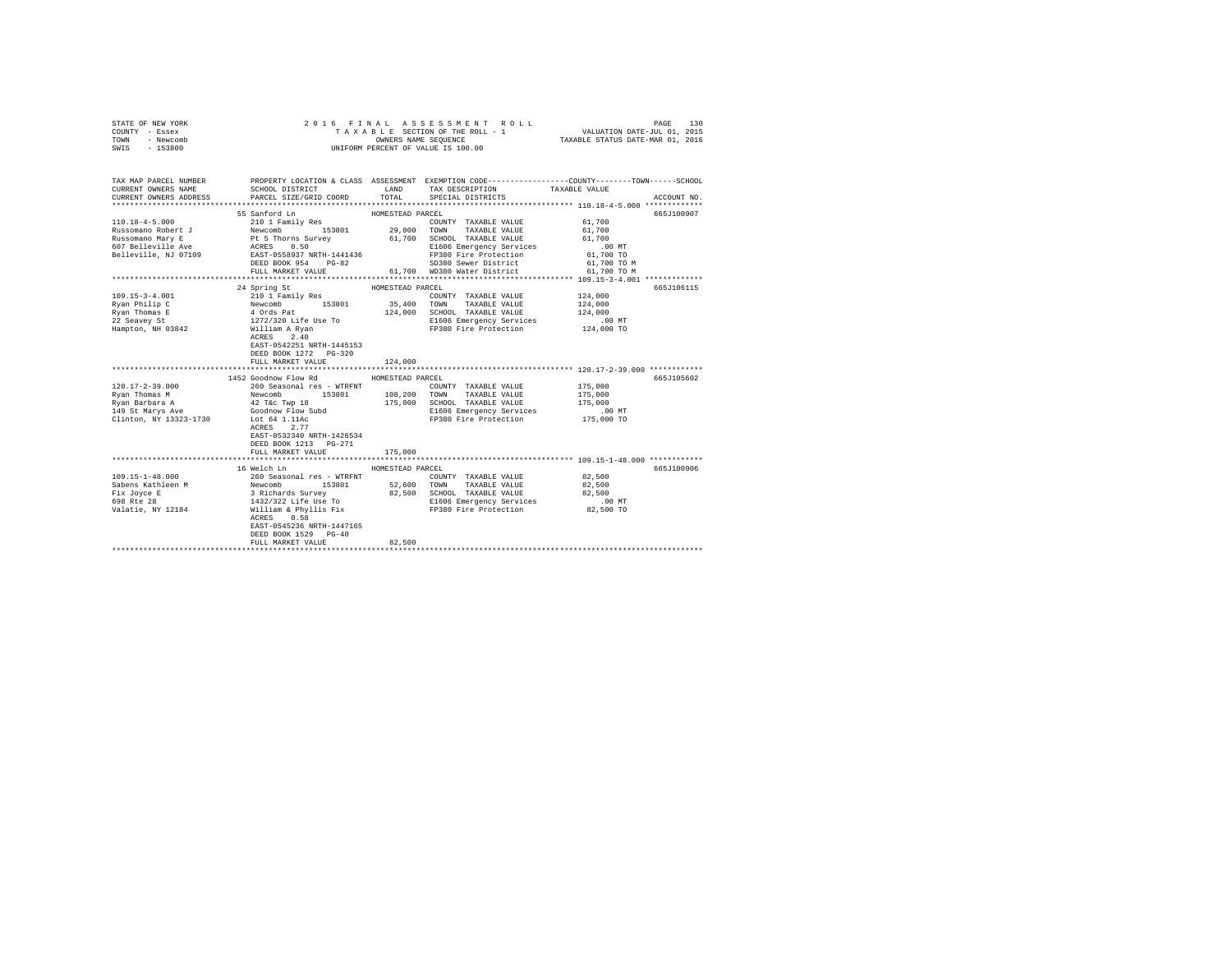| STATE OF NEW YORK<br>COUNTY - Essex                                                                                                                                                                                                                                                                                                                                                                                                                                       |                                       |                      |                                      |               |
|---------------------------------------------------------------------------------------------------------------------------------------------------------------------------------------------------------------------------------------------------------------------------------------------------------------------------------------------------------------------------------------------------------------------------------------------------------------------------|---------------------------------------|----------------------|--------------------------------------|---------------|
| TOWN - Newcomb                                                                                                                                                                                                                                                                                                                                                                                                                                                            |                                       |                      |                                      |               |
| SWIS - 153800                                                                                                                                                                                                                                                                                                                                                                                                                                                             |                                       |                      |                                      |               |
|                                                                                                                                                                                                                                                                                                                                                                                                                                                                           |                                       |                      |                                      |               |
| TAX MAP PARCEL NUMBER PROPERTY LOCATION & CLASS ASSESSMENT EXEMPTION CODE---------------COUNTY-------TOWN------SCHOOL<br>CURRENT OWNERS NAME SCHOOL DISTRICT LAND TAX DESCRIPTION TAXABLE VALUE                                                                                                                                                                                                                                                                           |                                       |                      |                                      |               |
|                                                                                                                                                                                                                                                                                                                                                                                                                                                                           |                                       |                      |                                      |               |
| CURRENT OWNERS ADDRESS FORCEL SIZE/GRID COORD TOTAL SPECIAL DISTRICTS                                                                                                                                                                                                                                                                                                                                                                                                     |                                       |                      |                                      | ACCOUNT NO.   |
|                                                                                                                                                                                                                                                                                                                                                                                                                                                                           |                                       |                      |                                      |               |
|                                                                                                                                                                                                                                                                                                                                                                                                                                                                           | 30 Breezy Point Ln MOMESTEAD PARCEL   |                      |                                      | 665J106202    |
|                                                                                                                                                                                                                                                                                                                                                                                                                                                                           |                                       |                      |                                      |               |
|                                                                                                                                                                                                                                                                                                                                                                                                                                                                           |                                       |                      |                                      |               |
|                                                                                                                                                                                                                                                                                                                                                                                                                                                                           |                                       |                      |                                      |               |
|                                                                                                                                                                                                                                                                                                                                                                                                                                                                           |                                       |                      |                                      |               |
|                                                                                                                                                                                                                                                                                                                                                                                                                                                                           |                                       |                      |                                      |               |
|                                                                                                                                                                                                                                                                                                                                                                                                                                                                           |                                       |                      |                                      |               |
|                                                                                                                                                                                                                                                                                                                                                                                                                                                                           | EAST-0527367 NRTH-1426496             |                      |                                      |               |
|                                                                                                                                                                                                                                                                                                                                                                                                                                                                           | DEED BOOK 1826 PG-301                 |                      |                                      |               |
|                                                                                                                                                                                                                                                                                                                                                                                                                                                                           | FULL MARKET VALUE                     | 348,100              |                                      |               |
|                                                                                                                                                                                                                                                                                                                                                                                                                                                                           |                                       |                      |                                      |               |
|                                                                                                                                                                                                                                                                                                                                                                                                                                                                           |                                       |                      |                                      | 665J104704    |
|                                                                                                                                                                                                                                                                                                                                                                                                                                                                           |                                       |                      | $0 \t 0 \t 30,000$                   |               |
|                                                                                                                                                                                                                                                                                                                                                                                                                                                                           |                                       |                      |                                      |               |
|                                                                                                                                                                                                                                                                                                                                                                                                                                                                           |                                       |                      |                                      |               |
|                                                                                                                                                                                                                                                                                                                                                                                                                                                                           |                                       |                      |                                      |               |
| 110.17-2-23.000 100 Marcy Lm = HOMESTRAD PARCEL<br>100.17-2-23.000 100 Marcy Lm = HOMESTRAD PARCEL<br>210 1 Family Res = Brenda L RES . STAR 41854 VALUE 139,200 1<br>139.200 TOWN TAXABLE VALUE 139,200 1<br>Newcomb, NY 12852 ACRES                                                                                                                                                                                                                                     |                                       |                      |                                      |               |
|                                                                                                                                                                                                                                                                                                                                                                                                                                                                           |                                       |                      |                                      |               |
|                                                                                                                                                                                                                                                                                                                                                                                                                                                                           |                                       |                      |                                      |               |
|                                                                                                                                                                                                                                                                                                                                                                                                                                                                           |                                       |                      | 139,200 TO M                         |               |
|                                                                                                                                                                                                                                                                                                                                                                                                                                                                           |                                       |                      |                                      |               |
|                                                                                                                                                                                                                                                                                                                                                                                                                                                                           | Snowshoe Ln                           | NON-HOMESTEAD PARCEL |                                      | 665J100903    |
|                                                                                                                                                                                                                                                                                                                                                                                                                                                                           |                                       |                      |                                      |               |
|                                                                                                                                                                                                                                                                                                                                                                                                                                                                           |                                       |                      |                                      |               |
|                                                                                                                                                                                                                                                                                                                                                                                                                                                                           |                                       |                      |                                      |               |
|                                                                                                                                                                                                                                                                                                                                                                                                                                                                           |                                       |                      |                                      |               |
|                                                                                                                                                                                                                                                                                                                                                                                                                                                                           |                                       |                      |                                      |               |
|                                                                                                                                                                                                                                                                                                                                                                                                                                                                           | DEED BOOK 1742 PG-89                  |                      |                                      |               |
|                                                                                                                                                                                                                                                                                                                                                                                                                                                                           | FULL MARKET VALUE                     | 12,100               |                                      |               |
|                                                                                                                                                                                                                                                                                                                                                                                                                                                                           |                                       |                      |                                      |               |
|                                                                                                                                                                                                                                                                                                                                                                                                                                                                           | 5127 NYS Route 28N                    | HOMESTEAD PARCEL     | 665J105110                           |               |
|                                                                                                                                                                                                                                                                                                                                                                                                                                                                           |                                       |                      |                                      | $0 \t 30,000$ |
|                                                                                                                                                                                                                                                                                                                                                                                                                                                                           |                                       |                      |                                      |               |
| $\begin{tabular}{l c c c c c} \hline 110.17-2-11.111 & 51279 K \\ 110.17-2-11.111 & 240 R\\ \hline \texttt{Seq} & Newton & Newton & 153801 & 50,800 C\\ \hline \texttt{Seq} & Newton & Newton & 153801 & 50,800 C\\ \hline \texttt{Seq} & Newton & Newton & 153801 & 50,800 C\\ \hline \texttt{Seq} & Newton & Newton & TAMBLEVALUE & 346,300\\ \hline \texttt{Seq} & G. & 10 & 800 C\\ \hline \text$                                                                     |                                       |                      | $0$<br>346,300<br>346,300<br>316,300 |               |
|                                                                                                                                                                                                                                                                                                                                                                                                                                                                           |                                       |                      |                                      |               |
|                                                                                                                                                                                                                                                                                                                                                                                                                                                                           |                                       |                      |                                      |               |
|                                                                                                                                                                                                                                                                                                                                                                                                                                                                           |                                       |                      |                                      |               |
|                                                                                                                                                                                                                                                                                                                                                                                                                                                                           | DEED BOOK 1579    PG-310              |                      |                                      |               |
|                                                                                                                                                                                                                                                                                                                                                                                                                                                                           | FULL MARKET VALUE                     | 346,300              |                                      |               |
|                                                                                                                                                                                                                                                                                                                                                                                                                                                                           |                                       |                      |                                      |               |
|                                                                                                                                                                                                                                                                                                                                                                                                                                                                           | 1852 Goodnow Flow Rd HOMESTEAD PARCEL |                      |                                      | 665J104012    |
| $\begin{tabular}{l c c c c c c c c} \hline 119.20-3-6.000 & \hline & \multicolumn{3}{c}{\text{\small 1}} & \multicolumn{3}{c}{\text{\small 1}} & \multicolumn{3}{c}{\text{\small 1}} & \multicolumn{3}{c}{\text{\small 1}} & \multicolumn{3}{c}{\text{\small 1}} & \multicolumn{3}{c}{\text{\small 1}} & \multicolumn{3}{c}{\text{\small 1}} & \multicolumn{3}{c}{\text{\small 1}} & \multicolumn{3}{c}{\text{\small 1}} & \multicolumn{3}{c}{\text{\small 1}} & \multic$ |                                       |                      |                                      |               |
|                                                                                                                                                                                                                                                                                                                                                                                                                                                                           |                                       |                      |                                      |               |
|                                                                                                                                                                                                                                                                                                                                                                                                                                                                           |                                       |                      |                                      |               |
|                                                                                                                                                                                                                                                                                                                                                                                                                                                                           |                                       |                      |                                      |               |
|                                                                                                                                                                                                                                                                                                                                                                                                                                                                           |                                       |                      |                                      |               |
|                                                                                                                                                                                                                                                                                                                                                                                                                                                                           | ACRES 2.40                            |                      |                                      |               |
|                                                                                                                                                                                                                                                                                                                                                                                                                                                                           | EAST-0525495 NRTH-1426533             |                      |                                      |               |
|                                                                                                                                                                                                                                                                                                                                                                                                                                                                           | DEED BOOK 1752    PG-298              |                      |                                      |               |
|                                                                                                                                                                                                                                                                                                                                                                                                                                                                           | FULL MARKET VALUE 133,100             |                      |                                      |               |
|                                                                                                                                                                                                                                                                                                                                                                                                                                                                           |                                       |                      |                                      |               |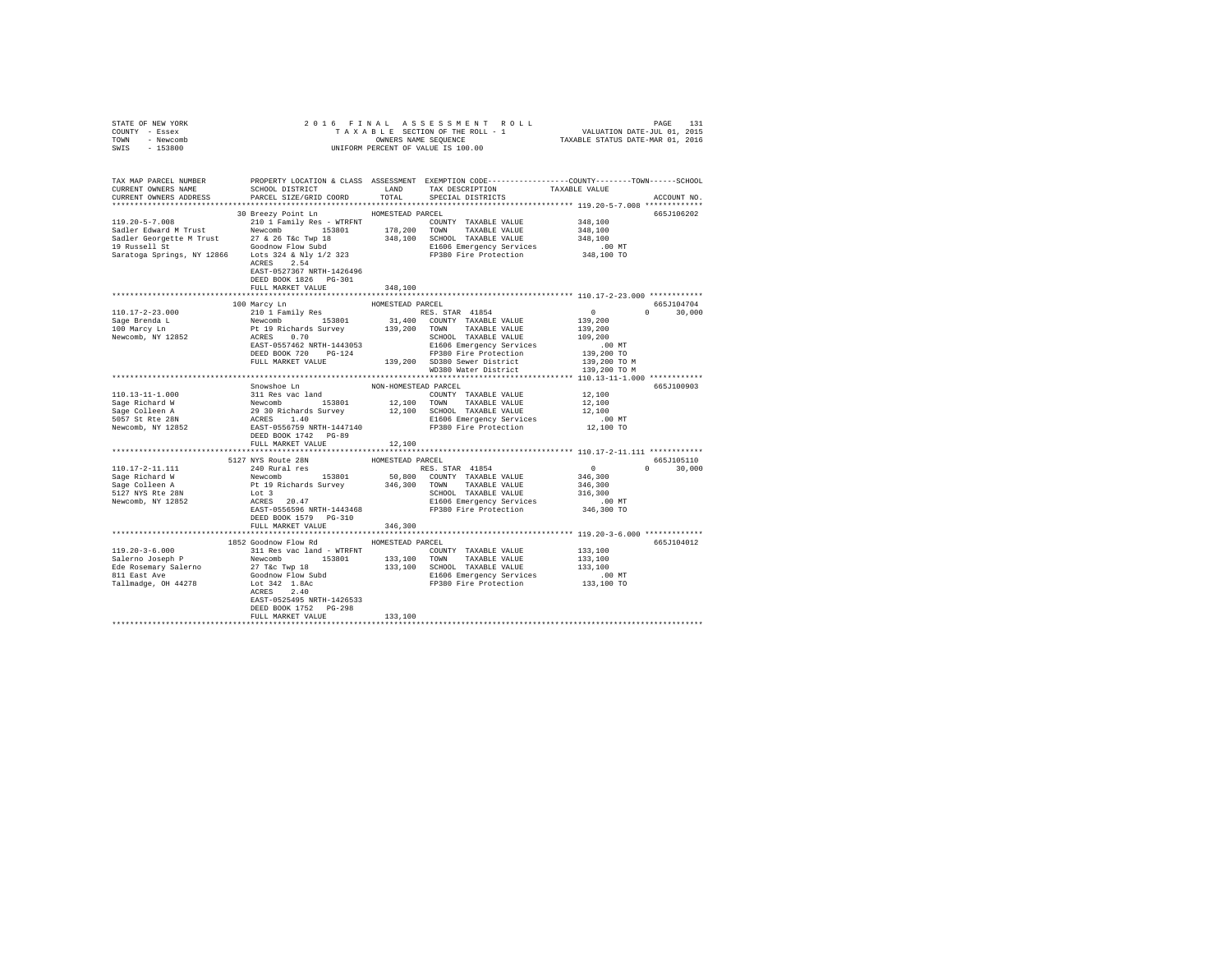| PROPERTY LOCATION & CLASS ASSESSMENT EXEMPTION CODE----------------COUNTY-------TOWN-----SCHOOL<br>TAX MAP PARCEL NUMBER<br>SCHOOL DISTRICT LAND<br>TAXABLE VALUE<br>CURRENT OWNERS NAME<br>TAX DESCRIPTION<br>CURRENT OWNERS ADDRESS<br>TOTAL<br>PARCEL SIZE/GRID COORD<br>SPECIAL DISTRICTS<br>ACCOUNT NO.<br>Goodnow Flow Rd<br>HOMESTEAD PARCEL<br>665J104011<br>311 Res vac land - WTRFNT<br>$119.20 - 3 - 7.000$<br>119,800<br>COUNTY TAXABLE VALUE<br>153801 119,800 TOWN<br>Salerno Joseph P<br>Mewcomb<br>27 Tác Twp 18<br>27 Tác Twp 18<br>811 East Ave Goodnow Flow Subd<br>711 East Ave Goodnow Flow Subd<br>711 Tallmadge, 0H 44278<br>520 Lot 341<br>TAXABLE VALUE<br>119,800<br>119,800 SCHOOL TAXABLE VALUE<br>119,800<br>00 MT.<br>119,800 TO<br>E1606 Emeryency --<br>FP380 Fire Protection<br>ACRES 1.40<br>EAST-0525433 NRTH-1426295<br>DEED BOOK 1752 PG-298<br>FULL MARKET VALUE<br>119,800<br>22 Snowshoe Ln<br>665J101115<br>HOMESTEAD PARCEL<br>53,900<br>COUNTY TAXABLE VALUE<br>53,900<br>TOWN<br>TAXABLE VALUE<br>53,900<br>SCHOOL TAXABLE VALUE<br>E1606 Emergency Services<br>$.00$ MT<br>53,900 TO<br>FP380 Fire Protection<br>DEED BOOK 1316 PG-51<br>53,900<br>FULL MARKET VALUE<br>*************************** 120.14-1-4.000 *************<br>****************************<br>****************<br>940 Goodnow Flow Rd<br>665J105613<br>HOMESTEAD PARCEL<br>151,200<br>COUNTY TAXABLE VALUE<br>153801 114,800 TOWN<br>151,200<br>TAXABLE VALUE<br>151,200 SCHOOL TAXABLE VALUE<br>151,200<br>E1606 Emergency Services<br>.00 MT<br>FP380 Fire Protection 151,200 TO<br>EAST-0534221 NRTH-1428640<br>DEED BOOK 459 PG-508<br>FULL MARKET VALUE<br>151,200<br>NYS Route 28N<br>665J106702<br>NON-HOMESTEAD PARCEL<br>$\begin{tabular}{lllllll} \multicolumn{2}{c}{\textbf{COUNTY}} & \textbf{TAXABLE VALUE} & & & & 52,300 \end{tabular}$<br>52,300<br>52,300<br>$.00$ MT<br>FP380 Fire Protection 52,300 TO<br>EAST-0557495 NRTH-1444186<br>DEED BOOK 1401 PG-138<br>52,300<br>FULL MARKET VALUE | COUNTY - Essex<br>TOWN<br>- Newcomb<br>SWIS<br>$-153800$ | TAXABLE SECTION OF THE ROLL - 1 VALUATION DATE-JUL 01, 2015<br>OWNERS NAME SEQUENCE<br>UNIFORM PERCENT OF VALUE IS 100.00 |  |  | TAXABLE STATUS DATE-MAR 01, 2016 |  |
|-----------------------------------------------------------------------------------------------------------------------------------------------------------------------------------------------------------------------------------------------------------------------------------------------------------------------------------------------------------------------------------------------------------------------------------------------------------------------------------------------------------------------------------------------------------------------------------------------------------------------------------------------------------------------------------------------------------------------------------------------------------------------------------------------------------------------------------------------------------------------------------------------------------------------------------------------------------------------------------------------------------------------------------------------------------------------------------------------------------------------------------------------------------------------------------------------------------------------------------------------------------------------------------------------------------------------------------------------------------------------------------------------------------------------------------------------------------------------------------------------------------------------------------------------------------------------------------------------------------------------------------------------------------------------------------------------------------------------------------------------------------------------------------------------------------------------------------------------------------------------------------------------------------------------------------------------------------------------------------------------------------------------------------|----------------------------------------------------------|---------------------------------------------------------------------------------------------------------------------------|--|--|----------------------------------|--|
|                                                                                                                                                                                                                                                                                                                                                                                                                                                                                                                                                                                                                                                                                                                                                                                                                                                                                                                                                                                                                                                                                                                                                                                                                                                                                                                                                                                                                                                                                                                                                                                                                                                                                                                                                                                                                                                                                                                                                                                                                                   |                                                          |                                                                                                                           |  |  |                                  |  |
|                                                                                                                                                                                                                                                                                                                                                                                                                                                                                                                                                                                                                                                                                                                                                                                                                                                                                                                                                                                                                                                                                                                                                                                                                                                                                                                                                                                                                                                                                                                                                                                                                                                                                                                                                                                                                                                                                                                                                                                                                                   |                                                          |                                                                                                                           |  |  |                                  |  |
|                                                                                                                                                                                                                                                                                                                                                                                                                                                                                                                                                                                                                                                                                                                                                                                                                                                                                                                                                                                                                                                                                                                                                                                                                                                                                                                                                                                                                                                                                                                                                                                                                                                                                                                                                                                                                                                                                                                                                                                                                                   |                                                          |                                                                                                                           |  |  |                                  |  |
|                                                                                                                                                                                                                                                                                                                                                                                                                                                                                                                                                                                                                                                                                                                                                                                                                                                                                                                                                                                                                                                                                                                                                                                                                                                                                                                                                                                                                                                                                                                                                                                                                                                                                                                                                                                                                                                                                                                                                                                                                                   |                                                          |                                                                                                                           |  |  |                                  |  |
|                                                                                                                                                                                                                                                                                                                                                                                                                                                                                                                                                                                                                                                                                                                                                                                                                                                                                                                                                                                                                                                                                                                                                                                                                                                                                                                                                                                                                                                                                                                                                                                                                                                                                                                                                                                                                                                                                                                                                                                                                                   |                                                          |                                                                                                                           |  |  |                                  |  |
|                                                                                                                                                                                                                                                                                                                                                                                                                                                                                                                                                                                                                                                                                                                                                                                                                                                                                                                                                                                                                                                                                                                                                                                                                                                                                                                                                                                                                                                                                                                                                                                                                                                                                                                                                                                                                                                                                                                                                                                                                                   |                                                          |                                                                                                                           |  |  |                                  |  |
|                                                                                                                                                                                                                                                                                                                                                                                                                                                                                                                                                                                                                                                                                                                                                                                                                                                                                                                                                                                                                                                                                                                                                                                                                                                                                                                                                                                                                                                                                                                                                                                                                                                                                                                                                                                                                                                                                                                                                                                                                                   |                                                          |                                                                                                                           |  |  |                                  |  |
|                                                                                                                                                                                                                                                                                                                                                                                                                                                                                                                                                                                                                                                                                                                                                                                                                                                                                                                                                                                                                                                                                                                                                                                                                                                                                                                                                                                                                                                                                                                                                                                                                                                                                                                                                                                                                                                                                                                                                                                                                                   |                                                          |                                                                                                                           |  |  |                                  |  |
|                                                                                                                                                                                                                                                                                                                                                                                                                                                                                                                                                                                                                                                                                                                                                                                                                                                                                                                                                                                                                                                                                                                                                                                                                                                                                                                                                                                                                                                                                                                                                                                                                                                                                                                                                                                                                                                                                                                                                                                                                                   |                                                          |                                                                                                                           |  |  |                                  |  |
|                                                                                                                                                                                                                                                                                                                                                                                                                                                                                                                                                                                                                                                                                                                                                                                                                                                                                                                                                                                                                                                                                                                                                                                                                                                                                                                                                                                                                                                                                                                                                                                                                                                                                                                                                                                                                                                                                                                                                                                                                                   |                                                          |                                                                                                                           |  |  |                                  |  |
|                                                                                                                                                                                                                                                                                                                                                                                                                                                                                                                                                                                                                                                                                                                                                                                                                                                                                                                                                                                                                                                                                                                                                                                                                                                                                                                                                                                                                                                                                                                                                                                                                                                                                                                                                                                                                                                                                                                                                                                                                                   |                                                          |                                                                                                                           |  |  |                                  |  |
|                                                                                                                                                                                                                                                                                                                                                                                                                                                                                                                                                                                                                                                                                                                                                                                                                                                                                                                                                                                                                                                                                                                                                                                                                                                                                                                                                                                                                                                                                                                                                                                                                                                                                                                                                                                                                                                                                                                                                                                                                                   |                                                          |                                                                                                                           |  |  |                                  |  |
|                                                                                                                                                                                                                                                                                                                                                                                                                                                                                                                                                                                                                                                                                                                                                                                                                                                                                                                                                                                                                                                                                                                                                                                                                                                                                                                                                                                                                                                                                                                                                                                                                                                                                                                                                                                                                                                                                                                                                                                                                                   |                                                          |                                                                                                                           |  |  |                                  |  |
|                                                                                                                                                                                                                                                                                                                                                                                                                                                                                                                                                                                                                                                                                                                                                                                                                                                                                                                                                                                                                                                                                                                                                                                                                                                                                                                                                                                                                                                                                                                                                                                                                                                                                                                                                                                                                                                                                                                                                                                                                                   |                                                          |                                                                                                                           |  |  |                                  |  |
|                                                                                                                                                                                                                                                                                                                                                                                                                                                                                                                                                                                                                                                                                                                                                                                                                                                                                                                                                                                                                                                                                                                                                                                                                                                                                                                                                                                                                                                                                                                                                                                                                                                                                                                                                                                                                                                                                                                                                                                                                                   |                                                          |                                                                                                                           |  |  |                                  |  |
|                                                                                                                                                                                                                                                                                                                                                                                                                                                                                                                                                                                                                                                                                                                                                                                                                                                                                                                                                                                                                                                                                                                                                                                                                                                                                                                                                                                                                                                                                                                                                                                                                                                                                                                                                                                                                                                                                                                                                                                                                                   |                                                          |                                                                                                                           |  |  |                                  |  |
|                                                                                                                                                                                                                                                                                                                                                                                                                                                                                                                                                                                                                                                                                                                                                                                                                                                                                                                                                                                                                                                                                                                                                                                                                                                                                                                                                                                                                                                                                                                                                                                                                                                                                                                                                                                                                                                                                                                                                                                                                                   |                                                          |                                                                                                                           |  |  |                                  |  |
|                                                                                                                                                                                                                                                                                                                                                                                                                                                                                                                                                                                                                                                                                                                                                                                                                                                                                                                                                                                                                                                                                                                                                                                                                                                                                                                                                                                                                                                                                                                                                                                                                                                                                                                                                                                                                                                                                                                                                                                                                                   |                                                          |                                                                                                                           |  |  |                                  |  |
|                                                                                                                                                                                                                                                                                                                                                                                                                                                                                                                                                                                                                                                                                                                                                                                                                                                                                                                                                                                                                                                                                                                                                                                                                                                                                                                                                                                                                                                                                                                                                                                                                                                                                                                                                                                                                                                                                                                                                                                                                                   |                                                          |                                                                                                                           |  |  |                                  |  |
|                                                                                                                                                                                                                                                                                                                                                                                                                                                                                                                                                                                                                                                                                                                                                                                                                                                                                                                                                                                                                                                                                                                                                                                                                                                                                                                                                                                                                                                                                                                                                                                                                                                                                                                                                                                                                                                                                                                                                                                                                                   |                                                          |                                                                                                                           |  |  |                                  |  |
|                                                                                                                                                                                                                                                                                                                                                                                                                                                                                                                                                                                                                                                                                                                                                                                                                                                                                                                                                                                                                                                                                                                                                                                                                                                                                                                                                                                                                                                                                                                                                                                                                                                                                                                                                                                                                                                                                                                                                                                                                                   |                                                          |                                                                                                                           |  |  |                                  |  |
|                                                                                                                                                                                                                                                                                                                                                                                                                                                                                                                                                                                                                                                                                                                                                                                                                                                                                                                                                                                                                                                                                                                                                                                                                                                                                                                                                                                                                                                                                                                                                                                                                                                                                                                                                                                                                                                                                                                                                                                                                                   |                                                          |                                                                                                                           |  |  |                                  |  |
|                                                                                                                                                                                                                                                                                                                                                                                                                                                                                                                                                                                                                                                                                                                                                                                                                                                                                                                                                                                                                                                                                                                                                                                                                                                                                                                                                                                                                                                                                                                                                                                                                                                                                                                                                                                                                                                                                                                                                                                                                                   |                                                          |                                                                                                                           |  |  |                                  |  |
|                                                                                                                                                                                                                                                                                                                                                                                                                                                                                                                                                                                                                                                                                                                                                                                                                                                                                                                                                                                                                                                                                                                                                                                                                                                                                                                                                                                                                                                                                                                                                                                                                                                                                                                                                                                                                                                                                                                                                                                                                                   |                                                          |                                                                                                                           |  |  |                                  |  |
|                                                                                                                                                                                                                                                                                                                                                                                                                                                                                                                                                                                                                                                                                                                                                                                                                                                                                                                                                                                                                                                                                                                                                                                                                                                                                                                                                                                                                                                                                                                                                                                                                                                                                                                                                                                                                                                                                                                                                                                                                                   |                                                          |                                                                                                                           |  |  |                                  |  |
|                                                                                                                                                                                                                                                                                                                                                                                                                                                                                                                                                                                                                                                                                                                                                                                                                                                                                                                                                                                                                                                                                                                                                                                                                                                                                                                                                                                                                                                                                                                                                                                                                                                                                                                                                                                                                                                                                                                                                                                                                                   |                                                          |                                                                                                                           |  |  |                                  |  |
|                                                                                                                                                                                                                                                                                                                                                                                                                                                                                                                                                                                                                                                                                                                                                                                                                                                                                                                                                                                                                                                                                                                                                                                                                                                                                                                                                                                                                                                                                                                                                                                                                                                                                                                                                                                                                                                                                                                                                                                                                                   |                                                          |                                                                                                                           |  |  |                                  |  |
|                                                                                                                                                                                                                                                                                                                                                                                                                                                                                                                                                                                                                                                                                                                                                                                                                                                                                                                                                                                                                                                                                                                                                                                                                                                                                                                                                                                                                                                                                                                                                                                                                                                                                                                                                                                                                                                                                                                                                                                                                                   |                                                          |                                                                                                                           |  |  |                                  |  |
|                                                                                                                                                                                                                                                                                                                                                                                                                                                                                                                                                                                                                                                                                                                                                                                                                                                                                                                                                                                                                                                                                                                                                                                                                                                                                                                                                                                                                                                                                                                                                                                                                                                                                                                                                                                                                                                                                                                                                                                                                                   |                                                          |                                                                                                                           |  |  |                                  |  |
|                                                                                                                                                                                                                                                                                                                                                                                                                                                                                                                                                                                                                                                                                                                                                                                                                                                                                                                                                                                                                                                                                                                                                                                                                                                                                                                                                                                                                                                                                                                                                                                                                                                                                                                                                                                                                                                                                                                                                                                                                                   |                                                          |                                                                                                                           |  |  |                                  |  |
|                                                                                                                                                                                                                                                                                                                                                                                                                                                                                                                                                                                                                                                                                                                                                                                                                                                                                                                                                                                                                                                                                                                                                                                                                                                                                                                                                                                                                                                                                                                                                                                                                                                                                                                                                                                                                                                                                                                                                                                                                                   |                                                          |                                                                                                                           |  |  |                                  |  |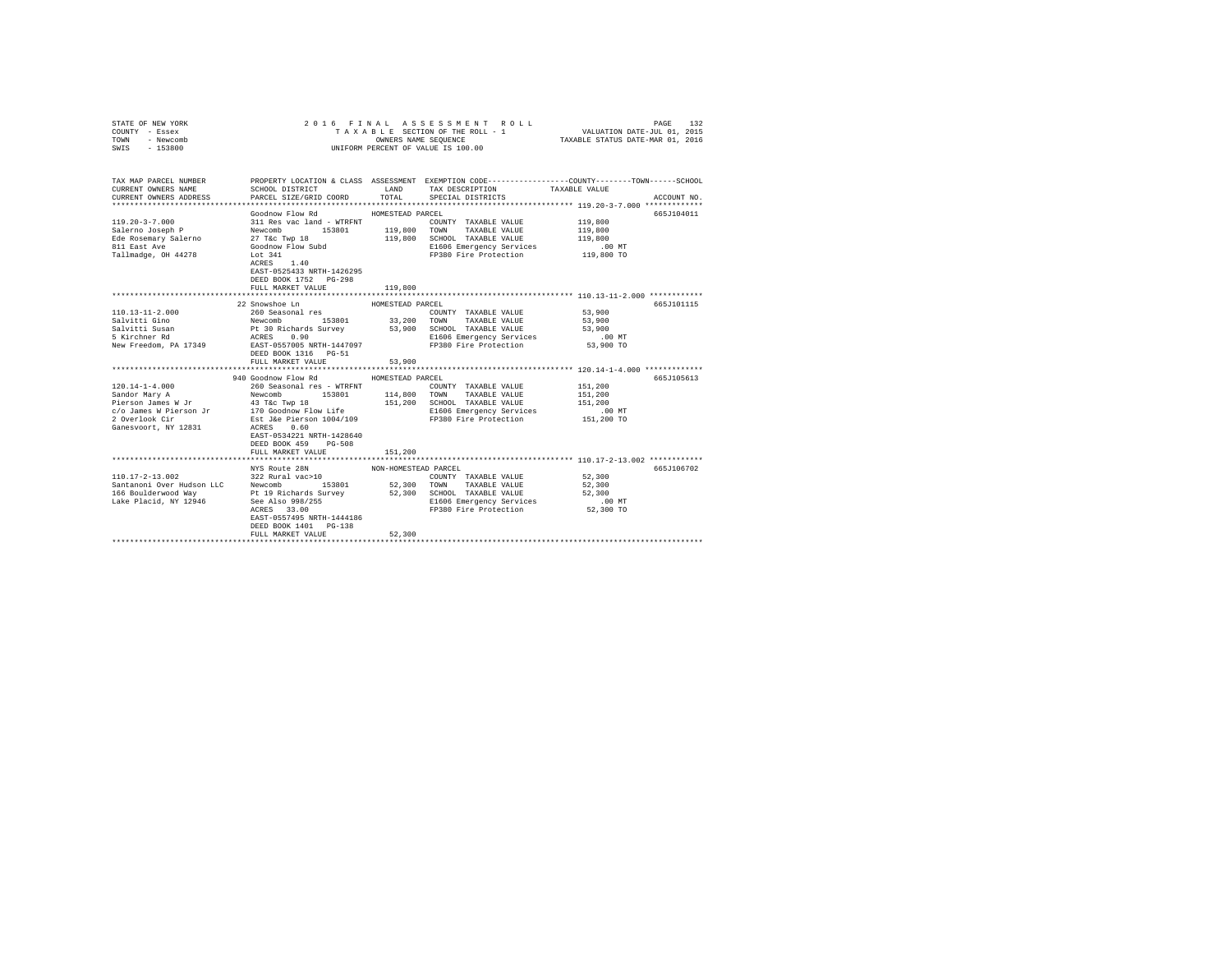| STATE OF NEW YORK                                                                                                                                                                                                                                                                                                                                                                                                      |                                      |                      |                                                                                                                                                                                                                         |                                                 |             |
|------------------------------------------------------------------------------------------------------------------------------------------------------------------------------------------------------------------------------------------------------------------------------------------------------------------------------------------------------------------------------------------------------------------------|--------------------------------------|----------------------|-------------------------------------------------------------------------------------------------------------------------------------------------------------------------------------------------------------------------|-------------------------------------------------|-------------|
| COUNTY - Essex                                                                                                                                                                                                                                                                                                                                                                                                         |                                      |                      |                                                                                                                                                                                                                         |                                                 |             |
| TOWN - Newcomb<br>SWIS - 153800                                                                                                                                                                                                                                                                                                                                                                                        |                                      |                      |                                                                                                                                                                                                                         |                                                 |             |
|                                                                                                                                                                                                                                                                                                                                                                                                                        |                                      |                      |                                                                                                                                                                                                                         |                                                 |             |
|                                                                                                                                                                                                                                                                                                                                                                                                                        |                                      |                      |                                                                                                                                                                                                                         |                                                 |             |
|                                                                                                                                                                                                                                                                                                                                                                                                                        |                                      |                      |                                                                                                                                                                                                                         |                                                 |             |
| TAX MAP PARCEL NUMBER PROPERTY LOCATION & CLASS ASSESSMENT EXEMPTION CODE--------------COUNTY-------TOWN-----SCHOOL<br>CURRENT OWNERS NAME                                                                                                                                                                                                                                                                             | SCHOOL DISTRICT LAND TAX DESCRIPTION |                      |                                                                                                                                                                                                                         | TAXABLE VALUE                                   |             |
| CURRENT OWNERS ADDRESS                                                                                                                                                                                                                                                                                                                                                                                                 | PARCEL SIZE/GRID COORD               |                      | TOTAL SPECIAL DISTRICTS                                                                                                                                                                                                 |                                                 | ACCOUNT NO. |
|                                                                                                                                                                                                                                                                                                                                                                                                                        |                                      |                      |                                                                                                                                                                                                                         |                                                 |             |
|                                                                                                                                                                                                                                                                                                                                                                                                                        | 59 Marcy Ln                          | HOMESTEAD PARCEL     |                                                                                                                                                                                                                         |                                                 | 665J105215  |
| 110.18-1-1.000                                                                                                                                                                                                                                                                                                                                                                                                         |                                      |                      | COUNTY TAXABLE VALUE 112,900<br>210 1 Family Res<br>Newcomb 153801 30,700 TOWNY TAXABLE VALUE<br>PLE 5 Thorns Survey 112,900 SCHOOL TAXABLE VALUE<br>PLE 5 Thorns Survey 112,900 SCHOOL TAXABLE VALUE<br>RCRES<br>ACRES |                                                 |             |
|                                                                                                                                                                                                                                                                                                                                                                                                                        |                                      |                      |                                                                                                                                                                                                                         | 112,900                                         |             |
| Santspree Holly A<br>14 Meldon Cir<br>Queensbury, NY 12804                                                                                                                                                                                                                                                                                                                                                             |                                      |                      |                                                                                                                                                                                                                         | 112,900                                         |             |
|                                                                                                                                                                                                                                                                                                                                                                                                                        |                                      |                      | Ft informs outlet<br>RACRES 0.64 E1606 Emergency Services<br>RACRES 0.64 PG-166 SP380 Server District<br>NEW ROOK 1304 PG-166 SD380 Server District<br>NEW ROOK 1304 PG-166 SD380 Server District                       |                                                 |             |
|                                                                                                                                                                                                                                                                                                                                                                                                                        |                                      |                      |                                                                                                                                                                                                                         | 00 MT.<br>112,900 TO                            |             |
|                                                                                                                                                                                                                                                                                                                                                                                                                        |                                      |                      |                                                                                                                                                                                                                         | 112,900 TO M                                    |             |
|                                                                                                                                                                                                                                                                                                                                                                                                                        |                                      |                      | FULL MARKET VALUE 112.900 WD380 Water District                                                                                                                                                                          | 112,900 TO M                                    |             |
|                                                                                                                                                                                                                                                                                                                                                                                                                        |                                      |                      |                                                                                                                                                                                                                         |                                                 |             |
| $\begin{tabular}{l c c c c c c c c} \multicolumn{2}{c c c c} & \multicolumn{2}{c c c} & \multicolumn{2}{c c c} & \multicolumn{2}{c c c} & \multicolumn{2}{c c c} & \multicolumn{2}{c c} & \multicolumn{2}{c c} & \multicolumn{2}{c c} & \multicolumn{2}{c c} & \multicolumn{2}{c c} & \multicolumn{2}{c c} & \multicolumn{2}{c c} & \multicolumn{2}{c c} & \multicolumn{2}{c c} & \multicolumn{2}{c c} & \multicolumn$ |                                      | HOMESTEAD PARCEL     |                                                                                                                                                                                                                         |                                                 | 665J106203  |
|                                                                                                                                                                                                                                                                                                                                                                                                                        |                                      |                      |                                                                                                                                                                                                                         | 28,600                                          |             |
|                                                                                                                                                                                                                                                                                                                                                                                                                        |                                      |                      |                                                                                                                                                                                                                         | 28,600                                          |             |
|                                                                                                                                                                                                                                                                                                                                                                                                                        |                                      |                      |                                                                                                                                                                                                                         | 28,600                                          |             |
| For sox 10<br>Valley Falls, NY 12185<br>EAST-0533522 NRTH-1424310<br>THE SERVICE SERVICE SERVICE SERVICE SERVICE SERVICE SERVICE SERVICE SERVICE SERVICE SERVICE SERVICE SERVICE S                                                                                                                                                                                                                                     |                                      |                      | Extra the mergency Services<br>FP380 Fire Protection 28,600 TO                                                                                                                                                          |                                                 |             |
|                                                                                                                                                                                                                                                                                                                                                                                                                        |                                      |                      |                                                                                                                                                                                                                         |                                                 |             |
|                                                                                                                                                                                                                                                                                                                                                                                                                        | FULL MARKET VALUE 28,600             |                      |                                                                                                                                                                                                                         |                                                 |             |
|                                                                                                                                                                                                                                                                                                                                                                                                                        |                                      |                      |                                                                                                                                                                                                                         |                                                 |             |
|                                                                                                                                                                                                                                                                                                                                                                                                                        |                                      |                      |                                                                                                                                                                                                                         |                                                 | 665J106013  |
|                                                                                                                                                                                                                                                                                                                                                                                                                        |                                      |                      |                                                                                                                                                                                                                         |                                                 |             |
|                                                                                                                                                                                                                                                                                                                                                                                                                        |                                      |                      |                                                                                                                                                                                                                         |                                                 |             |
|                                                                                                                                                                                                                                                                                                                                                                                                                        |                                      |                      |                                                                                                                                                                                                                         |                                                 |             |
|                                                                                                                                                                                                                                                                                                                                                                                                                        |                                      |                      | E1606 Emergency Services .00 MT<br>FP380 Fire Protection  146,900 TO                                                                                                                                                    |                                                 |             |
|                                                                                                                                                                                                                                                                                                                                                                                                                        |                                      |                      |                                                                                                                                                                                                                         |                                                 |             |
|                                                                                                                                                                                                                                                                                                                                                                                                                        | EAST-0537036 NRTH-1425833            |                      |                                                                                                                                                                                                                         |                                                 |             |
|                                                                                                                                                                                                                                                                                                                                                                                                                        | DEED BOOK 982 PG-131                 |                      |                                                                                                                                                                                                                         |                                                 |             |
|                                                                                                                                                                                                                                                                                                                                                                                                                        | FULL MARKET VALUE                    | 146,900              |                                                                                                                                                                                                                         |                                                 |             |
|                                                                                                                                                                                                                                                                                                                                                                                                                        |                                      |                      |                                                                                                                                                                                                                         |                                                 |             |
|                                                                                                                                                                                                                                                                                                                                                                                                                        | Sanford Ln                           | NON-HOMESTEAD PARCEL |                                                                                                                                                                                                                         |                                                 | 665J105811  |
| $90. -1 - 4.000$                                                                                                                                                                                                                                                                                                                                                                                                       | 843 Non-ceil. rr                     |                      | COUNTY TAXABLE VALUE                                                                                                                                                                                                    | 403,500                                         |             |
|                                                                                                                                                                                                                                                                                                                                                                                                                        |                                      |                      |                                                                                                                                                                                                                         |                                                 |             |
|                                                                                                                                                                                                                                                                                                                                                                                                                        |                                      |                      |                                                                                                                                                                                                                         |                                                 |             |
|                                                                                                                                                                                                                                                                                                                                                                                                                        |                                      |                      |                                                                                                                                                                                                                         |                                                 |             |
| Chicago, IL 60661 LLC Newcomb<br>2013,500 TOWN TAXABLE VALUE 403,500<br>2013 SCHICH ST SEE 400 The Tailroad & 47 403,500 SCHOOL TAXABLE VALUE 403,500<br>2018 Chicago, IL 60661 N1 Railroad E1606 E1606 E1606 E1606 E1606 E1606 E16                                                                                                                                                                                    |                                      |                      |                                                                                                                                                                                                                         |                                                 |             |
|                                                                                                                                                                                                                                                                                                                                                                                                                        | ACRES 155.20                         |                      |                                                                                                                                                                                                                         |                                                 |             |
|                                                                                                                                                                                                                                                                                                                                                                                                                        | EAST-0574909 NRTH-1473421            |                      |                                                                                                                                                                                                                         |                                                 |             |
|                                                                                                                                                                                                                                                                                                                                                                                                                        | DEED BOOK 1683 PG-93                 |                      |                                                                                                                                                                                                                         |                                                 |             |
|                                                                                                                                                                                                                                                                                                                                                                                                                        | FULL MARKET VALUE                    | 403,500              |                                                                                                                                                                                                                         |                                                 |             |
|                                                                                                                                                                                                                                                                                                                                                                                                                        |                                      |                      |                                                                                                                                                                                                                         | ***************** 90.-1-4.000/1 *************** |             |
|                                                                                                                                                                                                                                                                                                                                                                                                                        | Sanford Ln NON-HOMESTEAD PARCEL      |                      |                                                                                                                                                                                                                         |                                                 | 665J105812  |
| $90. -1 - 4.000 / 1$                                                                                                                                                                                                                                                                                                                                                                                                   | 843 Non-ceil. rr                     |                      | COUNTY TAXABLE VALUE                                                                                                                                                                                                    | 26,500                                          |             |
|                                                                                                                                                                                                                                                                                                                                                                                                                        |                                      |                      |                                                                                                                                                                                                                         |                                                 |             |
|                                                                                                                                                                                                                                                                                                                                                                                                                        |                                      |                      |                                                                                                                                                                                                                         |                                                 |             |
|                                                                                                                                                                                                                                                                                                                                                                                                                        |                                      |                      |                                                                                                                                                                                                                         |                                                 |             |
|                                                                                                                                                                                                                                                                                                                                                                                                                        |                                      |                      |                                                                                                                                                                                                                         |                                                 |             |
|                                                                                                                                                                                                                                                                                                                                                                                                                        | DEED BOOK 1683 PG-93                 |                      |                                                                                                                                                                                                                         |                                                 |             |
|                                                                                                                                                                                                                                                                                                                                                                                                                        | FULL MARKET VALUE                    | 26,500               |                                                                                                                                                                                                                         |                                                 |             |
|                                                                                                                                                                                                                                                                                                                                                                                                                        |                                      |                      |                                                                                                                                                                                                                         |                                                 |             |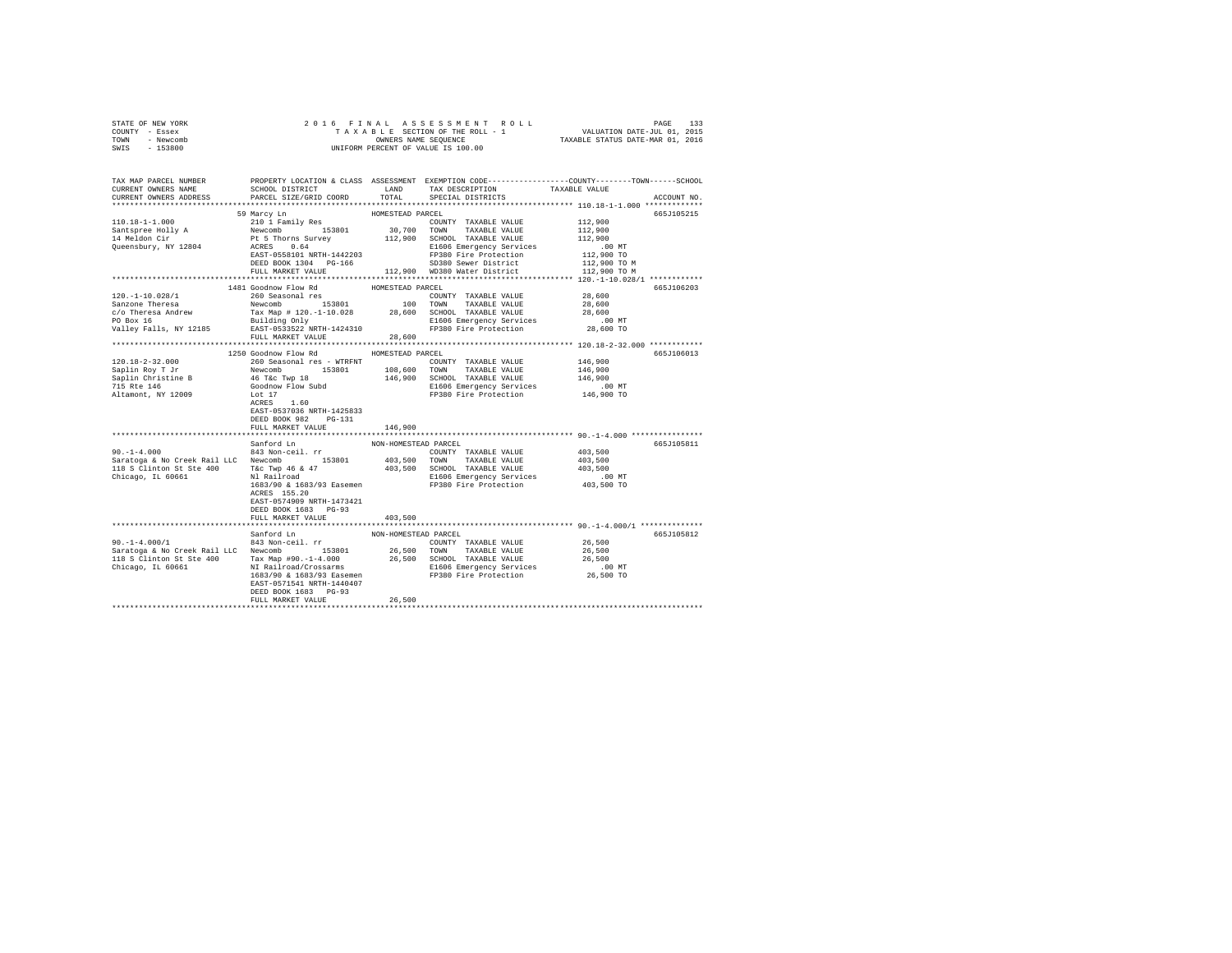| STATE OF NEW YORK                                                                                                                                                                                                                                                                                                                                                                                                         | 2016 FINAL ASSESSMENT ROLL PAGE 134<br>TAXABLE SECTION OF THE ROLL - 1 VALUATION DATE-JUL 01, 2015<br>OWNERS NAME SEQUENCE TAXABLE STATUS DATE-MAR 01, 2016<br>UNIFORM PERCENT OF VALUE IS 100.00 |                  |                   |                                                   |               |
|---------------------------------------------------------------------------------------------------------------------------------------------------------------------------------------------------------------------------------------------------------------------------------------------------------------------------------------------------------------------------------------------------------------------------|---------------------------------------------------------------------------------------------------------------------------------------------------------------------------------------------------|------------------|-------------------|---------------------------------------------------|---------------|
| COUNTY - Essex                                                                                                                                                                                                                                                                                                                                                                                                            |                                                                                                                                                                                                   |                  |                   |                                                   |               |
| TOWN - Newcomb<br>SWIS - 153800                                                                                                                                                                                                                                                                                                                                                                                           |                                                                                                                                                                                                   |                  |                   |                                                   |               |
|                                                                                                                                                                                                                                                                                                                                                                                                                           |                                                                                                                                                                                                   |                  |                   |                                                   |               |
|                                                                                                                                                                                                                                                                                                                                                                                                                           |                                                                                                                                                                                                   |                  |                   |                                                   |               |
|                                                                                                                                                                                                                                                                                                                                                                                                                           |                                                                                                                                                                                                   |                  |                   |                                                   |               |
| TAX MAP PARCEL NUMBER     PROPERTY LOCATION & CLASS ASSESSMENT EXEMPTION CODE--------------COUNTY-------TOWN------SCHOOL<br>CURRENT OWNERS NAME     SCHOOL DISTRICT     LAND   TAX DESCRIPTION     TAXABLE VALUE                                                                                                                                                                                                          | SCHOOL DISTRICT LAND TAX DESCRIPTION                                                                                                                                                              |                  |                   | TAXABLE VALUE                                     |               |
| CURRENT OWNERS ADDRESS                                                                                                                                                                                                                                                                                                                                                                                                    | PARCEL SIZE/GRID COORD                                                                                                                                                                            | TOTAL            | SPECIAL DISTRICTS |                                                   | ACCOUNT NO.   |
|                                                                                                                                                                                                                                                                                                                                                                                                                           |                                                                                                                                                                                                   |                  |                   |                                                   |               |
|                                                                                                                                                                                                                                                                                                                                                                                                                           |                                                                                                                                                                                                   |                  |                   |                                                   | 665J104806    |
|                                                                                                                                                                                                                                                                                                                                                                                                                           |                                                                                                                                                                                                   |                  |                   |                                                   |               |
|                                                                                                                                                                                                                                                                                                                                                                                                                           |                                                                                                                                                                                                   |                  |                   |                                                   |               |
|                                                                                                                                                                                                                                                                                                                                                                                                                           |                                                                                                                                                                                                   |                  |                   |                                                   |               |
|                                                                                                                                                                                                                                                                                                                                                                                                                           |                                                                                                                                                                                                   |                  |                   |                                                   |               |
|                                                                                                                                                                                                                                                                                                                                                                                                                           |                                                                                                                                                                                                   |                  |                   |                                                   |               |
|                                                                                                                                                                                                                                                                                                                                                                                                                           |                                                                                                                                                                                                   |                  |                   |                                                   |               |
|                                                                                                                                                                                                                                                                                                                                                                                                                           |                                                                                                                                                                                                   |                  |                   |                                                   |               |
|                                                                                                                                                                                                                                                                                                                                                                                                                           |                                                                                                                                                                                                   |                  |                   |                                                   |               |
|                                                                                                                                                                                                                                                                                                                                                                                                                           | 1066 Goodnow Flow Rd MOMESTEAD PARCEL                                                                                                                                                             |                  |                   |                                                   | 665J103508    |
| $\begin{tabular}{l c c c c c} \multicolumn{1}{c}{\textbf{120.18--1-11.000}} & \multicolumn{1}{c}{\textbf{120.18--1-11.000}} & \multicolumn{1}{c}{\textbf{120.18--1-11.000}} & \multicolumn{1}{c}{\textbf{120.18--1-11.000}} & \multicolumn{1}{c}{\textbf{120.18--1-11.000}} & \multicolumn{1}{c}{\textbf{120.18--10.18--10.18}} & \multicolumn{1}{c}{\textbf{120.18$                                                      |                                                                                                                                                                                                   |                  |                   |                                                   | 0 65,300      |
|                                                                                                                                                                                                                                                                                                                                                                                                                           |                                                                                                                                                                                                   |                  |                   |                                                   |               |
|                                                                                                                                                                                                                                                                                                                                                                                                                           |                                                                                                                                                                                                   |                  |                   |                                                   |               |
|                                                                                                                                                                                                                                                                                                                                                                                                                           |                                                                                                                                                                                                   |                  |                   |                                                   |               |
|                                                                                                                                                                                                                                                                                                                                                                                                                           |                                                                                                                                                                                                   |                  |                   |                                                   |               |
|                                                                                                                                                                                                                                                                                                                                                                                                                           |                                                                                                                                                                                                   |                  |                   |                                                   |               |
|                                                                                                                                                                                                                                                                                                                                                                                                                           | EAST-0537052 NRTH-1427577                                                                                                                                                                         |                  |                   |                                                   |               |
|                                                                                                                                                                                                                                                                                                                                                                                                                           | DEED BOOK 1728 PG-219                                                                                                                                                                             |                  |                   |                                                   |               |
|                                                                                                                                                                                                                                                                                                                                                                                                                           | FULL MARKET VALUE                                                                                                                                                                                 | 349,100          |                   |                                                   |               |
|                                                                                                                                                                                                                                                                                                                                                                                                                           |                                                                                                                                                                                                   |                  |                   | ******************** 110.18-1-14.002 ************ |               |
| $\begin{tabular}{l c c c c c} \hline & \texttt{3D10.18-1-14.002} & \texttt{3D37} & \texttt{3D0MESTRAD RCELL} & \texttt{HOMESTBAD PARECEL} & \texttt{3D1 Pam1Y} & \texttt{RES} & \texttt{HOMESTBAD PARECEL} & \texttt{0} \\ \hline & \texttt{Schaefer Robert} & \texttt{Newcomb} & \texttt{153801} & \texttt{31,400} & \texttt{COMNT TAXABLE VALUE} & \texttt{107,400} \\ \hline \texttt{Schaefer William} & \texttt{Pt 4$ | 5037 NYS Route 28N HOMESTEAD PARCEL                                                                                                                                                               |                  |                   |                                                   | 665J100312    |
|                                                                                                                                                                                                                                                                                                                                                                                                                           |                                                                                                                                                                                                   |                  |                   |                                                   | $0 \t 30,000$ |
|                                                                                                                                                                                                                                                                                                                                                                                                                           |                                                                                                                                                                                                   |                  |                   |                                                   |               |
|                                                                                                                                                                                                                                                                                                                                                                                                                           |                                                                                                                                                                                                   |                  |                   |                                                   |               |
|                                                                                                                                                                                                                                                                                                                                                                                                                           |                                                                                                                                                                                                   |                  |                   |                                                   |               |
|                                                                                                                                                                                                                                                                                                                                                                                                                           |                                                                                                                                                                                                   |                  |                   |                                                   |               |
|                                                                                                                                                                                                                                                                                                                                                                                                                           |                                                                                                                                                                                                   |                  |                   |                                                   |               |
|                                                                                                                                                                                                                                                                                                                                                                                                                           |                                                                                                                                                                                                   |                  |                   |                                                   |               |
|                                                                                                                                                                                                                                                                                                                                                                                                                           |                                                                                                                                                                                                   |                  |                   |                                                   |               |
|                                                                                                                                                                                                                                                                                                                                                                                                                           | Stubing Ln NON-HOMESTEAD PARCEL                                                                                                                                                                   |                  |                   |                                                   | 665Z004007    |
|                                                                                                                                                                                                                                                                                                                                                                                                                           |                                                                                                                                                                                                   |                  |                   |                                                   |               |
|                                                                                                                                                                                                                                                                                                                                                                                                                           |                                                                                                                                                                                                   |                  |                   |                                                   |               |
|                                                                                                                                                                                                                                                                                                                                                                                                                           |                                                                                                                                                                                                   |                  |                   |                                                   |               |
|                                                                                                                                                                                                                                                                                                                                                                                                                           |                                                                                                                                                                                                   |                  |                   |                                                   |               |
|                                                                                                                                                                                                                                                                                                                                                                                                                           |                                                                                                                                                                                                   |                  |                   |                                                   |               |
|                                                                                                                                                                                                                                                                                                                                                                                                                           | EAST-0551007 NRTH-1447651                                                                                                                                                                         |                  |                   |                                                   |               |
|                                                                                                                                                                                                                                                                                                                                                                                                                           | DEED BOOK 1415 PG-306                                                                                                                                                                             |                  |                   |                                                   |               |
|                                                                                                                                                                                                                                                                                                                                                                                                                           | FULL MARKET VALUE                                                                                                                                                                                 | 114,400          |                   |                                                   |               |
|                                                                                                                                                                                                                                                                                                                                                                                                                           |                                                                                                                                                                                                   |                  |                   |                                                   |               |
|                                                                                                                                                                                                                                                                                                                                                                                                                           | 18 Snowshoe Ln                                                                                                                                                                                    | HOMESTEAD PARCEL |                   |                                                   | 665J106209    |
|                                                                                                                                                                                                                                                                                                                                                                                                                           |                                                                                                                                                                                                   |                  |                   |                                                   |               |
|                                                                                                                                                                                                                                                                                                                                                                                                                           |                                                                                                                                                                                                   |                  |                   |                                                   |               |
|                                                                                                                                                                                                                                                                                                                                                                                                                           |                                                                                                                                                                                                   |                  |                   |                                                   |               |
|                                                                                                                                                                                                                                                                                                                                                                                                                           |                                                                                                                                                                                                   |                  |                   |                                                   |               |
|                                                                                                                                                                                                                                                                                                                                                                                                                           |                                                                                                                                                                                                   |                  |                   |                                                   |               |
|                                                                                                                                                                                                                                                                                                                                                                                                                           | DEED BOOK 1519 PG-326<br>FULL MARKET VALUE                                                                                                                                                        | 42,600           |                   |                                                   |               |
|                                                                                                                                                                                                                                                                                                                                                                                                                           |                                                                                                                                                                                                   |                  |                   |                                                   |               |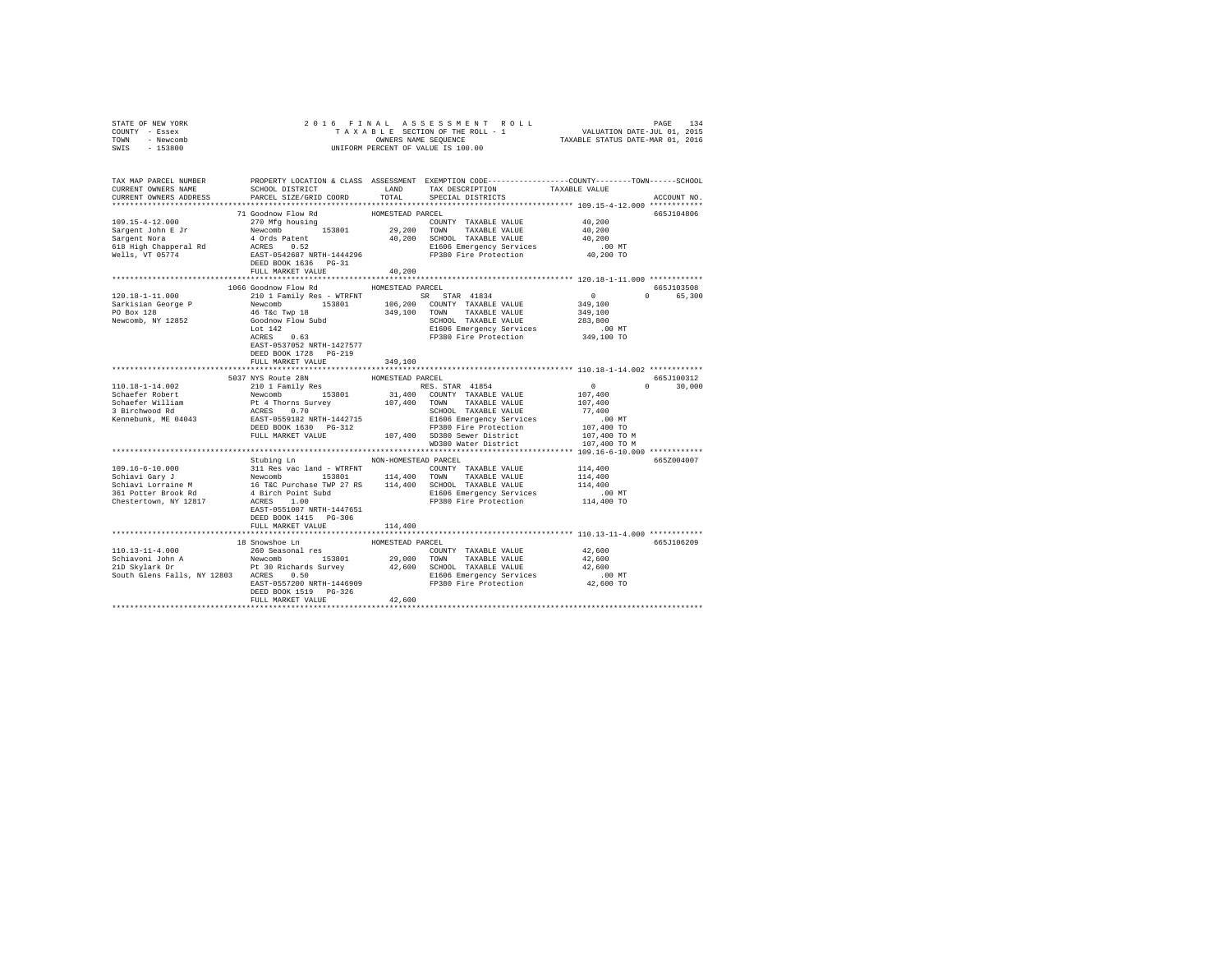| COUNTY - Essex<br>TOWN - Newcomb<br>SWIS - 153800                                                            |                                                                                                                                                                                                                                                                                                                                                                           | UNIFORM PERCENT OF VALUE IS 100.00 |                                                                      |                                                                                                               |
|--------------------------------------------------------------------------------------------------------------|---------------------------------------------------------------------------------------------------------------------------------------------------------------------------------------------------------------------------------------------------------------------------------------------------------------------------------------------------------------------------|------------------------------------|----------------------------------------------------------------------|---------------------------------------------------------------------------------------------------------------|
| TAX MAP PARCEL NUMBER<br>CURRENT OWNERS NAME<br>CURRENT OWNERS ADDRESS                                       |                                                                                                                                                                                                                                                                                                                                                                           |                                    |                                                                      | PROPERTY LOCATION & CLASS ASSESSMENT EXEMPTION CODE---------------COUNTY-------TOWN-----SCHOOL<br>ACCOUNT NO. |
| $109.15 - 1 - 47.200$<br>Schmidt John<br>Schmidt Donna<br>schmidt Donna<br>4 Meadow Ln<br>Montvale, NJ 07645 | 22 Newcomb Lake Rd HOMESTEAD PARCEL<br>22 REVOLUME 1982 ATTERS TO THE MUNISIPAL PROPERTY TAXABLE VALUE<br>Newcomb 153801 85,400 TOWN TAXABLE VALUE<br>3 TeC WP 27 Rs 260,000 SCHOLD TAXABLE VALUE<br>Bldg 1<br>ACRES 3 62<br>RATE-0544808 NRTH-1446953 FP380 Fire Protection<br>D<br>FULL MARKET VALUE                                                                    | 260,000                            |                                                                      | 665J197001<br>260,000<br>260,000<br>260,000<br>$.00$ MT<br>260,000 TO                                         |
| 109.16-1-1.181                                                                                               | 43 Johnson Rd MOMESTEAD PARCEL<br>260 Seasonal res - WTRFNT<br>FULL MARKET VALUE 159,700                                                                                                                                                                                                                                                                                  |                                    | COUNTY TAXABLE VALUE                                                 | 665J104111<br>159,700                                                                                         |
| Albany, NY 12205                                                                                             | 109.15-4-2.1<br>25 Goodnow Flow Rd<br>2011 Family Res<br>2011 Tamily Res<br>2011 Tamily Res<br>2011 Tamily Res<br>2011 Tamily Res<br>2011 Tamily Res<br>2013 OCHONG TAXABLE VALUE AND ENDING RANDE<br>25,000 TOWN TAXABLE VALUE 80,700<br>25,000 T<br>DEED BOOK 1606 PG-84                                                                                                |                                    |                                                                      | 665J103512                                                                                                    |
|                                                                                                              | FULL MARKET VALUE                                                                                                                                                                                                                                                                                                                                                         | 80,700                             |                                                                      |                                                                                                               |
|                                                                                                              | 295 Woodys Rd MOMESTEAD PARCEL<br>119.16-1-22.000<br>250 Seasonal res – WTRFNT<br>260 Seasonal res – WTRFNT<br>260 Seasonal res – WTRFNT<br>260 Seasonal res – WTRFNT<br>260 1000 1000 257000 1000 200000<br>26 Tec Twp 18<br>26 26 Tec Twp 18<br>260 26 142,100 SCHOOL TAXABLE<br>EAST-0527128 NRTH-1428895<br>DEED BOOK 1428 PG-289                                     |                                    | E1606 Emergency Services 6.00 MT<br>FP380 Fire Protection 142,100 TO | 665J107001<br>142,100<br>142,100<br>142,100                                                                   |
| $119.20 - 5 - 1.000$<br>Schwenke Russell<br>Schwenke Sharon<br>53 Hillview Ave<br>Rensselaer, NY 12144       | FULL MARKET VALUE<br>21 Breezy Point Ln HOMESTEAD PARCEL<br>- 260 Seasonal Pes - WIRFNI<br>260 Seasonal Pes - WIRFNI<br>27 T&c Twp 18 19801 160,500 TOWN TAXABLE VALUE 160,500<br>27 T&c Twp 18 160,500 160,500 EHOOE NATABLE VALUE 160,500<br>Goodnow Plow Subd 160,500 EI606 Emergency Services<br><br>ACRES 0.90<br>EAST-0526975 NRTH-1426142<br>DEED BOOK 1247 PG-266 | 142,100                            |                                                                      | 665J175003                                                                                                    |
|                                                                                                              | FULL MARKET VALUE                                                                                                                                                                                                                                                                                                                                                         | 160,500                            |                                                                      |                                                                                                               |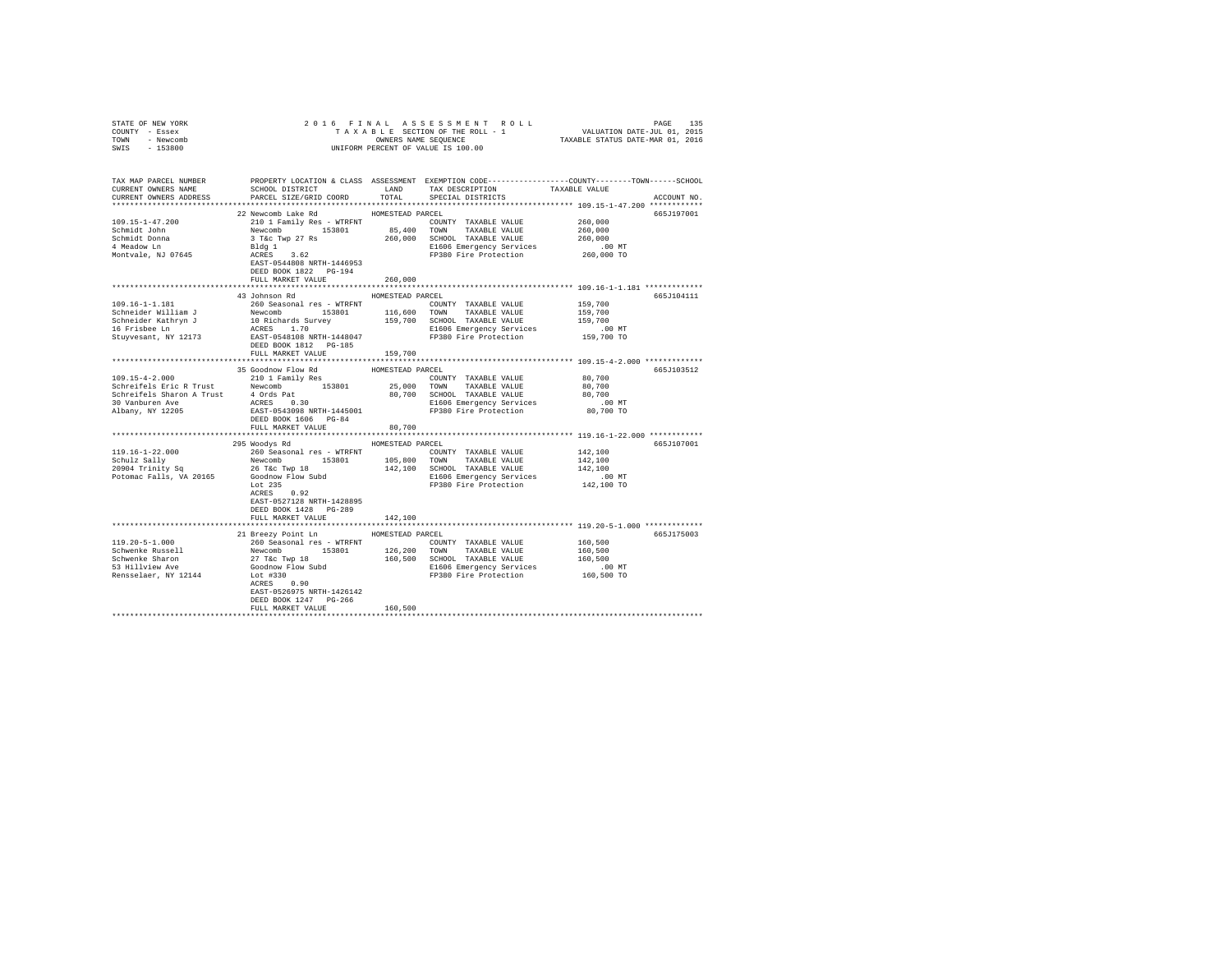| COUNTY - Essex<br>TOWN - Newcomb<br>SWIS - 153800 | UNIFORM PERCENT OF VALUE IS 100.00                                                                                                                                |                  |                                                  |                      |               |
|---------------------------------------------------|-------------------------------------------------------------------------------------------------------------------------------------------------------------------|------------------|--------------------------------------------------|----------------------|---------------|
| CURRENT OWNERS NAME<br>CURRENT OWNERS ADDRESS     | TAX MAP PARCEL NUMBER PROPERTY LOCATION & CLASS ASSESSMENT EXEMPTION CODE--------------COUNTY-------TOWN------SCHOOL<br>SCHOOL DISTRICT<br>PARCEL SIZE/GRID COORD | TOTAL            | LAND TAX DESCRIPTION<br>SPECIAL DISTRICTS        | TAXABLE VALUE        | ACCOUNT NO.   |
|                                                   |                                                                                                                                                                   |                  |                                                  |                      |               |
|                                                   | 31 Breezy Point Ln HOMESTEAD PARCEL                                                                                                                               |                  |                                                  |                      | 665J101602    |
| $119.20 - 5 - 4.000$                              |                                                                                                                                                                   |                  | COUNTY TAXABLE VALUE                             | 179,400              |               |
| Schwenke Sharon L                                 | 210 1 Family Res - WTRFNT COUNT<br>Newcomb 153801 127,800 TOWN                                                                                                    |                  | TAXABLE VALUE                                    | 179,400              |               |
| Fahrenkopf Michael E                              | 27 T&C Twp 18                                                                                                                                                     |                  | 179,400 SCHOOL TAXABLE VALUE                     | 179,400              |               |
|                                                   |                                                                                                                                                                   |                  | E1606 Emergency Services                         | .00 MT               |               |
|                                                   |                                                                                                                                                                   |                  | FP380 Fire Protection                            | 179,400 TO           |               |
|                                                   |                                                                                                                                                                   |                  |                                                  |                      |               |
|                                                   |                                                                                                                                                                   |                  |                                                  |                      |               |
|                                                   | FULL MARKET VALUE                                                                                                                                                 | 179,400          |                                                  |                      |               |
|                                                   | 22 Bennett Ln                                                                                                                                                     | HOMESTEAD PARCEL |                                                  |                      | 665J106214    |
| 120.18-2-25.000                                   |                                                                                                                                                                   |                  | COUNTY TAXABLE VALUE                             | 176,100              |               |
| Scott Charles E                                   |                                                                                                                                                                   |                  |                                                  | 176,100              |               |
| Scott Rita                                        |                                                                                                                                                                   |                  | 176,100 SCHOOL TAXABLE VALUE                     | 176,100              |               |
| 46 Dirk Ter                                       |                                                                                                                                                                   |                  | E1606 Emergency Services                         | .00 MT               |               |
| Highland, NY 12528                                |                                                                                                                                                                   |                  | FP380 Fire Protection                            | 176,100 TO           |               |
|                                                   | ACRES 1.66<br>EAST-0536377 NRTH-1426183<br>DEED BOOK 471 PG-70<br>FULL MARKET VALUE                                                                               | 176,100          |                                                  |                      |               |
|                                                   |                                                                                                                                                                   |                  |                                                  |                      |               |
|                                                   | 9 Stone Lodge Ln                                                                                                                                                  | HOMESTEAD PARCEL |                                                  |                      | 665J104207    |
| $120.13 - 1 - 12.000$                             | 210 1 Family Res - WTRFNT                                                                                                                                         |                  | COUNTY TAXABLE VALUE                             | 237,500              |               |
| Scoville Micah J                                  |                                                                                                                                                                   |                  |                                                  | 237,500              |               |
| Scoville Rachel F                                 |                                                                                                                                                                   |                  |                                                  | 237,500              |               |
| 177 Farr Ln                                       |                                                                                                                                                                   |                  |                                                  | $.00$ MT             |               |
| Queensbury, NY 12804                              | EAST-0529406 NRTH-1428623<br>DEED BOOK 1639 PG-136<br>FULL MARKET VALUE                                                                                           | 237,500          |                                                  | 237,500 TO           |               |
|                                                   |                                                                                                                                                                   |                  |                                                  |                      |               |
|                                                   | 5 Sanford Ln                                                                                                                                                      | HOMESTEAD PARCEL |                                                  |                      | 665J106303    |
|                                                   |                                                                                                                                                                   |                  | AGED ALL 41800                                   | 34,200               | 34,200 34,200 |
|                                                   |                                                                                                                                                                   |                  |                                                  | $\sim$ 0<br>$\sim$ 0 | 34,200        |
|                                                   |                                                                                                                                                                   |                  |                                                  | 34,200               |               |
|                                                   |                                                                                                                                                                   |                  |                                                  | 34,200               |               |
|                                                   | Wappingers Falls, NY 12590 EAST-0560063 NRTH-1441078                                                                                                              |                  | SCHOOL TAXABLE VALUE<br>E1606 Emergency Services | $\sim$ 0             |               |
|                                                   | DEED BOOK 414 PG-253<br>FULL MARKET VALUE                                                                                                                         |                  | 68,400 FP380 Fire Protection                     | .00MT<br>68,400 TO   |               |
|                                                   |                                                                                                                                                                   |                  | SD380 Sewer District                             | 68,400 TO M          |               |
|                                                   |                                                                                                                                                                   |                  | WD380 Water District                             | 68,400 TO M          |               |
|                                                   |                                                                                                                                                                   |                  |                                                  |                      |               |

STATE OF NEW YORK 2 0 1 6 F I N A L A S S E S S M E N T R O L L PAGE 136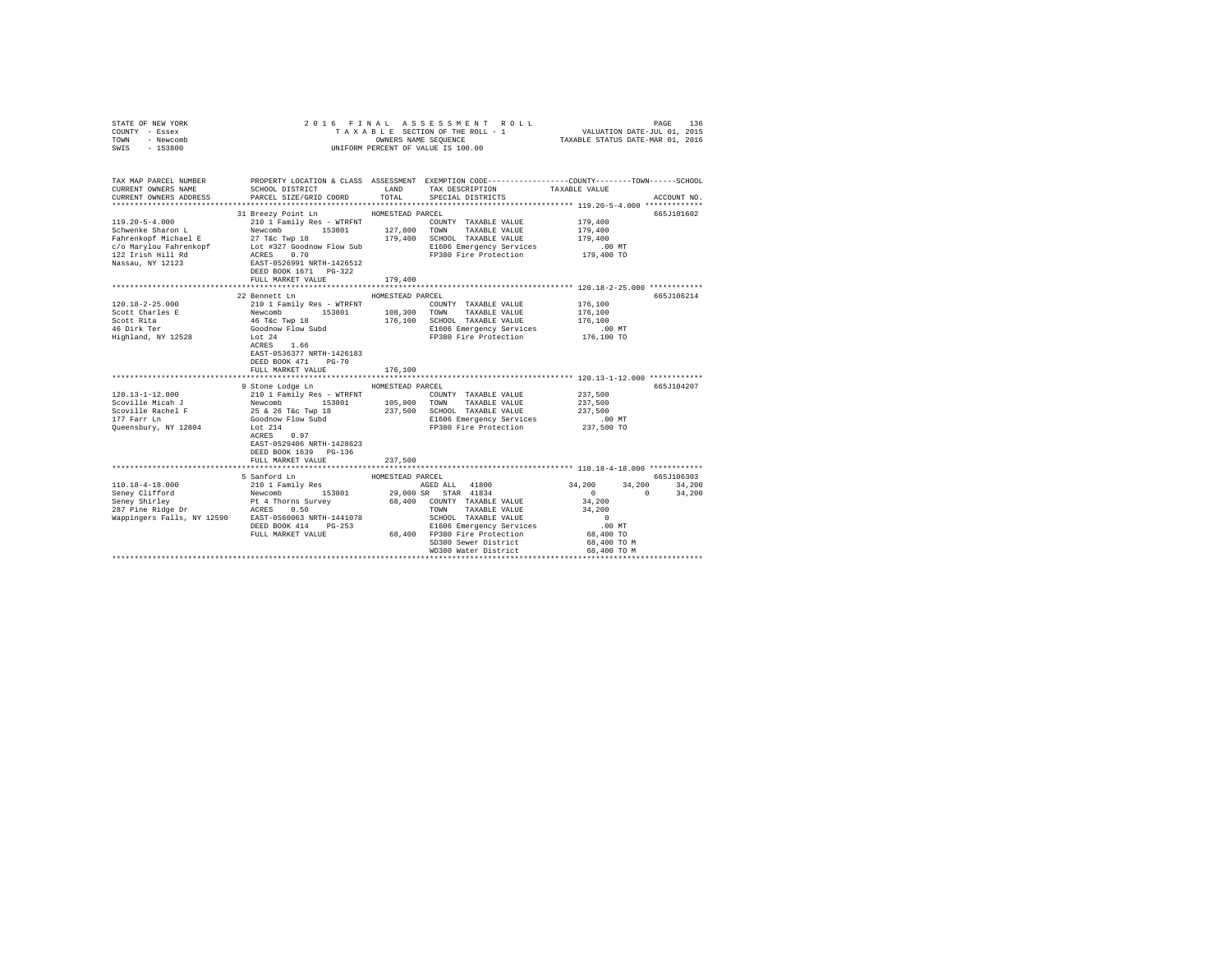| STATE OF NEW YORK<br>COUNTY - Essex<br>TOWN<br>- Newcomb<br>SWIS - 153800 |                                                                                                                                                                                                                                                                                                                                                                                                                                                                                                         |                  | 2016 FINAL ASSESSMENT ROLL<br>UNIFORM PERCENT OF VALUE IS 100.00                                                                                                                                                                                                                                                                                                                                                                                                 |                      | 137<br>PAGE             |
|---------------------------------------------------------------------------|---------------------------------------------------------------------------------------------------------------------------------------------------------------------------------------------------------------------------------------------------------------------------------------------------------------------------------------------------------------------------------------------------------------------------------------------------------------------------------------------------------|------------------|------------------------------------------------------------------------------------------------------------------------------------------------------------------------------------------------------------------------------------------------------------------------------------------------------------------------------------------------------------------------------------------------------------------------------------------------------------------|----------------------|-------------------------|
| CURRENT OWNERS NAME                                                       | TAX MAP PARCEL NUMBER PROPERTY LOCATION & CLASS ASSESSMENT EXEMPTION CODE---------------COUNTY-------TOWN-----SCHOOL<br>SCHOOL DISTRICT LAND                                                                                                                                                                                                                                                                                                                                                            |                  | TAX DESCRIPTION                                                                                                                                                                                                                                                                                                                                                                                                                                                  | TAXABLE VALUE        |                         |
|                                                                           | CURRENT OWNERS ADDRESS PARCEL SIZE/GRID COORD TOTAL                                                                                                                                                                                                                                                                                                                                                                                                                                                     |                  | SPECIAL DISTRICTS                                                                                                                                                                                                                                                                                                                                                                                                                                                |                      | ACCOUNT NO.             |
|                                                                           |                                                                                                                                                                                                                                                                                                                                                                                                                                                                                                         |                  |                                                                                                                                                                                                                                                                                                                                                                                                                                                                  |                      | 665J104112              |
| 110.18-5-8.001                                                            |                                                                                                                                                                                                                                                                                                                                                                                                                                                                                                         |                  |                                                                                                                                                                                                                                                                                                                                                                                                                                                                  |                      |                         |
| Shafer Harry J<br>22 Broadway                                             |                                                                                                                                                                                                                                                                                                                                                                                                                                                                                                         |                  |                                                                                                                                                                                                                                                                                                                                                                                                                                                                  |                      |                         |
|                                                                           |                                                                                                                                                                                                                                                                                                                                                                                                                                                                                                         |                  |                                                                                                                                                                                                                                                                                                                                                                                                                                                                  |                      |                         |
| West Milford, NJ 07480                                                    |                                                                                                                                                                                                                                                                                                                                                                                                                                                                                                         |                  |                                                                                                                                                                                                                                                                                                                                                                                                                                                                  |                      |                         |
|                                                                           | $\begin{tabular}{c c c c} \multicolumn{1}{c}{\textbf{4931 NYS}} \textbf{Route 28N} & \multicolumn{1}{c}{\textbf{HOMESTEAD PARCL}} & \multicolumn{1}{c}{\textbf{40,800}} & \multicolumn{1}{c}{\textbf{41,800}} & \multicolumn{1}{c}{\textbf{41,800}} & \multicolumn{1}{c}{\textbf{41,800}} & \multicolumn{1}{c}{\textbf{41,800}} & \multicolumn{1}{c}{\textbf{41,800}} & \multicolumn{1}{c}{\textbf{41,800}} & \multicolumn{$<br>EAST-0561231 NRTH-1441252<br>DEED BOOK 1238 PG-108<br>FULL MARKET VALUE | 141,800          |                                                                                                                                                                                                                                                                                                                                                                                                                                                                  |                      |                         |
|                                                                           |                                                                                                                                                                                                                                                                                                                                                                                                                                                                                                         |                  |                                                                                                                                                                                                                                                                                                                                                                                                                                                                  |                      |                         |
|                                                                           | 4780 NYS Route 28N                                                                                                                                                                                                                                                                                                                                                                                                                                                                                      | HOMESTEAD PARCEL |                                                                                                                                                                                                                                                                                                                                                                                                                                                                  |                      | 665J104203              |
|                                                                           |                                                                                                                                                                                                                                                                                                                                                                                                                                                                                                         |                  |                                                                                                                                                                                                                                                                                                                                                                                                                                                                  | $\sim$ 0<br>85,200   | 0 65,300                |
|                                                                           |                                                                                                                                                                                                                                                                                                                                                                                                                                                                                                         |                  |                                                                                                                                                                                                                                                                                                                                                                                                                                                                  | 85,200               |                         |
|                                                                           |                                                                                                                                                                                                                                                                                                                                                                                                                                                                                                         |                  | SCHOOL TAXABLE VALUE 19,900                                                                                                                                                                                                                                                                                                                                                                                                                                      |                      |                         |
|                                                                           |                                                                                                                                                                                                                                                                                                                                                                                                                                                                                                         |                  | E1606 Emergency Services                                                                                                                                                                                                                                                                                                                                                                                                                                         | .00 MT               |                         |
|                                                                           | DEED BOOK 1390 PG-230                                                                                                                                                                                                                                                                                                                                                                                                                                                                                   |                  | FP380 Fire Protection 85,200 TO                                                                                                                                                                                                                                                                                                                                                                                                                                  |                      |                         |
|                                                                           | FULL MARKET VALUE                                                                                                                                                                                                                                                                                                                                                                                                                                                                                       | 85,200           |                                                                                                                                                                                                                                                                                                                                                                                                                                                                  |                      |                         |
|                                                                           | Goodnow Flow Rd                                                                                                                                                                                                                                                                                                                                                                                                                                                                                         | HOMESTEAD PARCEL |                                                                                                                                                                                                                                                                                                                                                                                                                                                                  |                      | 665J104807              |
|                                                                           |                                                                                                                                                                                                                                                                                                                                                                                                                                                                                                         |                  |                                                                                                                                                                                                                                                                                                                                                                                                                                                                  | 131,000              |                         |
|                                                                           |                                                                                                                                                                                                                                                                                                                                                                                                                                                                                                         |                  |                                                                                                                                                                                                                                                                                                                                                                                                                                                                  | 131,000              |                         |
|                                                                           |                                                                                                                                                                                                                                                                                                                                                                                                                                                                                                         |                  |                                                                                                                                                                                                                                                                                                                                                                                                                                                                  | 131,000              |                         |
|                                                                           |                                                                                                                                                                                                                                                                                                                                                                                                                                                                                                         |                  | 131,000 SCHOOL TAXABLE VALUE<br>E1606 Emergency Services<br>FP380 Fire Protection                                                                                                                                                                                                                                                                                                                                                                                | .00 MT               |                         |
|                                                                           | EAST-0529857 NRTH-1426755<br>DEED BOOK 1419 PG-107<br>FULL MARKET VALUE                                                                                                                                                                                                                                                                                                                                                                                                                                 | 131,000          |                                                                                                                                                                                                                                                                                                                                                                                                                                                                  | 131,000 TO           |                         |
|                                                                           | $\begin{tabular}{l c c c c c} \multicolumn{3}{c}{\textbf{110}} & $\mathbf{110} & $\mathbf{120} & $\mathbf{120} & $\mathbf{120} & $\mathbf{120} & $\mathbf{120} & $\mathbf{120} & $\mathbf{120} & $\mathbf{120} & $\mathbf{120} & $\mathbf{120} & $\mathbf{120} & $\mathbf{120} & $\mathbf{120} & $\mathbf{120} & $\mathbf{120} & $\mathbf{120} & $\mathbf{120} & $\mathbf{120} & $\mathbf{120} & $\mathbf{$                                                                                             |                  |                                                                                                                                                                                                                                                                                                                                                                                                                                                                  |                      |                         |
|                                                                           |                                                                                                                                                                                                                                                                                                                                                                                                                                                                                                         |                  |                                                                                                                                                                                                                                                                                                                                                                                                                                                                  |                      | 665J103907              |
|                                                                           |                                                                                                                                                                                                                                                                                                                                                                                                                                                                                                         |                  | AGED ALL 41800 48,200                                                                                                                                                                                                                                                                                                                                                                                                                                            | $\sim$ 0<br>$\sim$ 0 | 48,200 48,200<br>48,200 |
|                                                                           |                                                                                                                                                                                                                                                                                                                                                                                                                                                                                                         |                  |                                                                                                                                                                                                                                                                                                                                                                                                                                                                  |                      |                         |
|                                                                           |                                                                                                                                                                                                                                                                                                                                                                                                                                                                                                         |                  |                                                                                                                                                                                                                                                                                                                                                                                                                                                                  |                      |                         |
|                                                                           |                                                                                                                                                                                                                                                                                                                                                                                                                                                                                                         |                  |                                                                                                                                                                                                                                                                                                                                                                                                                                                                  |                      |                         |
|                                                                           |                                                                                                                                                                                                                                                                                                                                                                                                                                                                                                         |                  |                                                                                                                                                                                                                                                                                                                                                                                                                                                                  |                      |                         |
|                                                                           |                                                                                                                                                                                                                                                                                                                                                                                                                                                                                                         |                  |                                                                                                                                                                                                                                                                                                                                                                                                                                                                  |                      |                         |
|                                                                           |                                                                                                                                                                                                                                                                                                                                                                                                                                                                                                         |                  | $\begin{tabular}{lllllllllllll} \multicolumn{4}{c}{\textbf{COUTY}} & \textbf{TAALG} & \textbf{TAALG} \\ \multicolumn{4}{c}{\textbf{CNOT}} & \textbf{TAXABLE} & \textbf{VALUE} \\ \multicolumn{4}{c}{\textbf{SCHOOL}} & \textbf{TAXABLE} & \textbf{VALUE} \\ \multicolumn{4}{c}{\textbf{EIG06} } & \textbf{mergency} & \textbf{SFT} \\ \multicolumn{4}{c}{\textbf{EIG06} } & \textbf{mergency} & \textbf{SFT} \\ \multicolumn{4}{c}{\textbf{CPTO}} & \textbf{P1}$ |                      |                         |
|                                                                           |                                                                                                                                                                                                                                                                                                                                                                                                                                                                                                         |                  |                                                                                                                                                                                                                                                                                                                                                                                                                                                                  |                      |                         |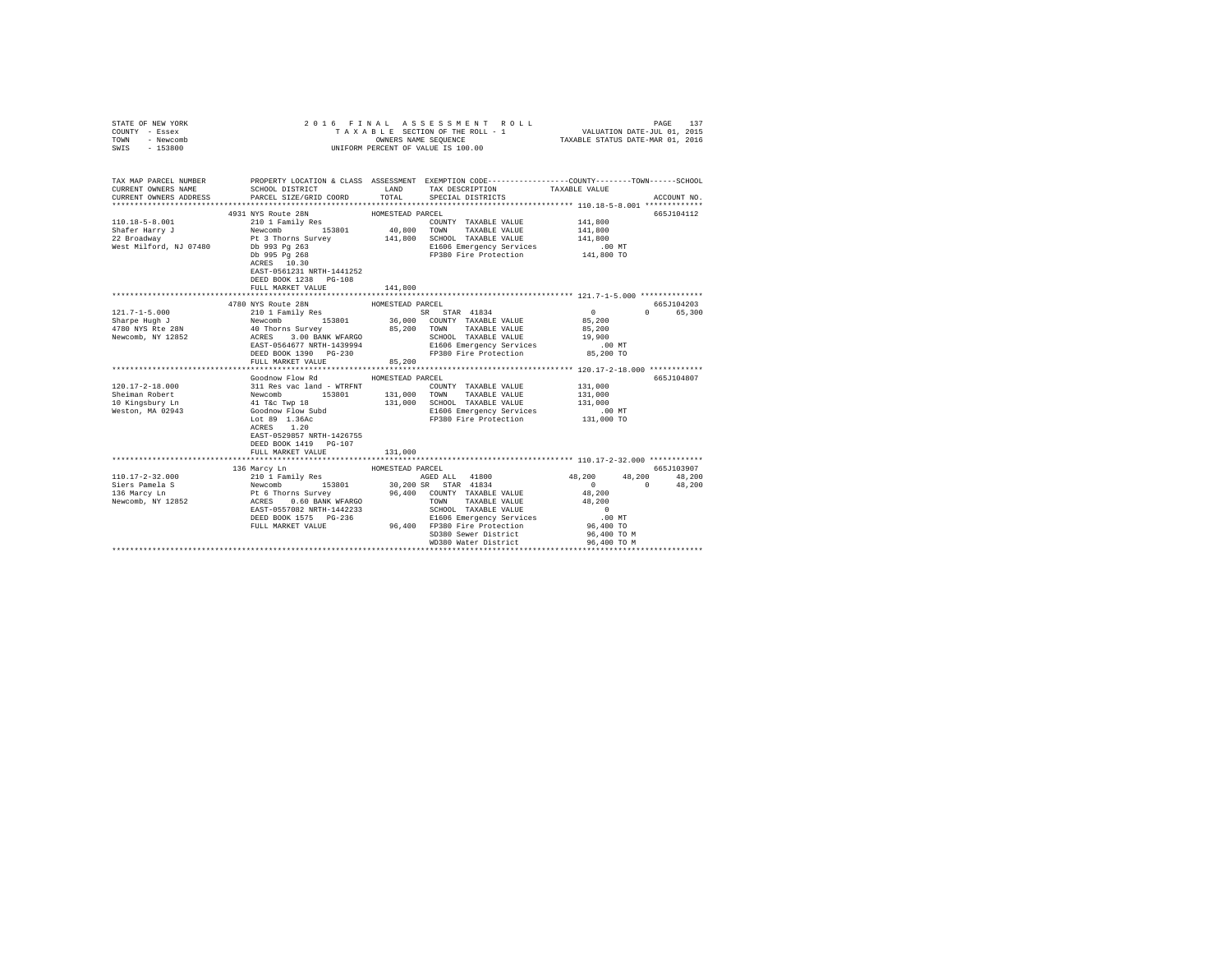| COUNTY - Essex<br>TOWN<br>- Newcomb<br>SWIS<br>$-153800$                                                                                                                                                                                          | TAXABLE SECTION OF THE ROLL - 1<br>OWNERS NAME SEQUENCE<br>UNIFORM PERCENT OF VALUE IS 100.00                                                                                                                                                                                                                            |                                                                                  |                                                                                                                                                                                                                                                            | VALUATION DATE-JUL 01, 2015<br>TAXABLE STATUS DATE-MAR 01, 2016                                                  |                          |
|---------------------------------------------------------------------------------------------------------------------------------------------------------------------------------------------------------------------------------------------------|--------------------------------------------------------------------------------------------------------------------------------------------------------------------------------------------------------------------------------------------------------------------------------------------------------------------------|----------------------------------------------------------------------------------|------------------------------------------------------------------------------------------------------------------------------------------------------------------------------------------------------------------------------------------------------------|------------------------------------------------------------------------------------------------------------------|--------------------------|
| TAX MAP PARCEL NUMBER<br>CURRENT OWNERS NAME<br>CURRENT OWNERS ADDRESS                                                                                                                                                                            | SCHOOL DISTRICT<br>PARCEL SIZE/GRID COORD                                                                                                                                                                                                                                                                                | LAND<br>TOTAL                                                                    | PROPERTY LOCATION & CLASS ASSESSMENT EXEMPTION CODE---------------COUNTY-------TOWN------SCHOOL<br>TAX DESCRIPTION<br>SPECIAL DISTRICTS                                                                                                                    | TAXABLE VALUE                                                                                                    | ACCOUNT NO.              |
| $120.13 - 1 - 25.000$<br>Siler Barbara A<br>88 Rowe Rd<br>Selkirk, NY 12158                                                                                                                                                                       | 151 Woodys Rd<br>260 Seasonal res - WTRFNT<br>Newcomb<br>25442 T&c Twp 18<br>Goodnow Flow Subd<br>Let 202<br>Lot 202<br>$ACRES$ 0.94<br>EAST-0530610 NRTH-1428442<br>DEED BOOK 1560 PG-24<br>FULL MARKET VALUE                                                                                                           | HOMESTEAD PARCEL<br>106, 200<br>220,300<br>220,300                               | COUNTY TAXABLE VALUE<br>TOWN<br>TAXABLE VALUE<br>SCHOOL TAXABLE VALUE<br>E1606 Emergency Services<br>FP380 Fire Protection                                                                                                                                 | 220,300<br>220,300<br>220,300<br>$.00$ MT<br>220,300 TO                                                          | 665J106210               |
|                                                                                                                                                                                                                                                   |                                                                                                                                                                                                                                                                                                                          |                                                                                  |                                                                                                                                                                                                                                                            | *********************** 120.13-1-46.000 ************                                                             |                          |
| $120.13 - 1 - 46.000$<br>Sinsabaugh Donald C<br>Sinsabaugh Andralee E<br>PO Box 163<br>Picture Rocks, PA 17762<br>$120.17 - 2 - 27.000$<br>Sinsabaugh Donald C<br>Sinsabaugh Andralee E 41&42 T&c Twp 18<br>PO Box 163<br>Picture Rocks, PA 17762 | 41 Woodys Rd<br>311 Res vac land - WTRFNT<br>153801<br>Newcomb<br>42 & 43 T&c Twp 18<br>Goodnow Flow Subd<br>Lot 181<br>ACRES 1.68<br>EAST-0533037 NRTH-1428864<br>DEED BOOK 1689 PG-73<br>FULL MARKET VALUE<br>22 Pinney Ln<br>210 1 Family Res - WTRFNT<br>Newcomb 153801<br>Goodnow Flow Subd<br>Lot 80<br>ACRES 0.92 | HOMESTEAD PARCEL<br>111,400<br>111,400<br>HOMESTEAD PARCEL<br>120,300<br>242,500 | COUNTY TAXABLE VALUE<br>111,400 TOWN TAXABLE VALUE<br>SCHOOL TAXABLE VALUE<br>E1606 Emergency Services<br>FP380 Fire Protection<br>COUNTY TAXABLE VALUE<br>TOWN TAXABLE VALUE<br>SCHOOL TAXABLE VALUE<br>E1606 Emergency Services<br>FP380 Fire Protection | 111,400<br>111,400<br>111,400<br>$.00$ MT<br>111,400 TO<br>242,500<br>242,500<br>242,500<br>.00 MT<br>242,500 TO | 665J101203<br>665J100110 |
|                                                                                                                                                                                                                                                   | EAST-0530793 NRTH-1426776<br>DEED BOOK 1781 PG-218<br>FULL MARKET VALUE                                                                                                                                                                                                                                                  | 242,500                                                                          |                                                                                                                                                                                                                                                            |                                                                                                                  |                          |
|                                                                                                                                                                                                                                                   |                                                                                                                                                                                                                                                                                                                          |                                                                                  |                                                                                                                                                                                                                                                            |                                                                                                                  |                          |
| $109. - 3 - 7.000$<br>Sirius Holdings LLC<br>9728 Deerpath Cir<br>Marcy, NY 13403                                                                                                                                                                 | 195 Allen Rd<br>210 1 Family Res - WTRFNT<br>Newcomb 153801<br>4&5 RS TWP 27 T&C<br>1152/249<br>72ac<br>ACRES 194.00<br>EAST-0547564 NRTH-1444623<br>DEED BOOK 1693 PG-193<br>FULL MARKET VALUE                                                                                                                          | HOMESTEAD PARCEL<br>260,700<br>627,700<br>627,700                                | COUNTY TAXABLE VALUE<br>TOWN<br>TAXABLE VALUE<br>SCHOOL TAXABLE VALUE<br>E1606 Emergency Services<br>FP380 Fire Protection                                                                                                                                 | 627,700<br>627,700<br>627,700<br>$.00$ MT<br>627,700 TO                                                          | 665J100610               |
|                                                                                                                                                                                                                                                   |                                                                                                                                                                                                                                                                                                                          |                                                                                  |                                                                                                                                                                                                                                                            |                                                                                                                  |                          |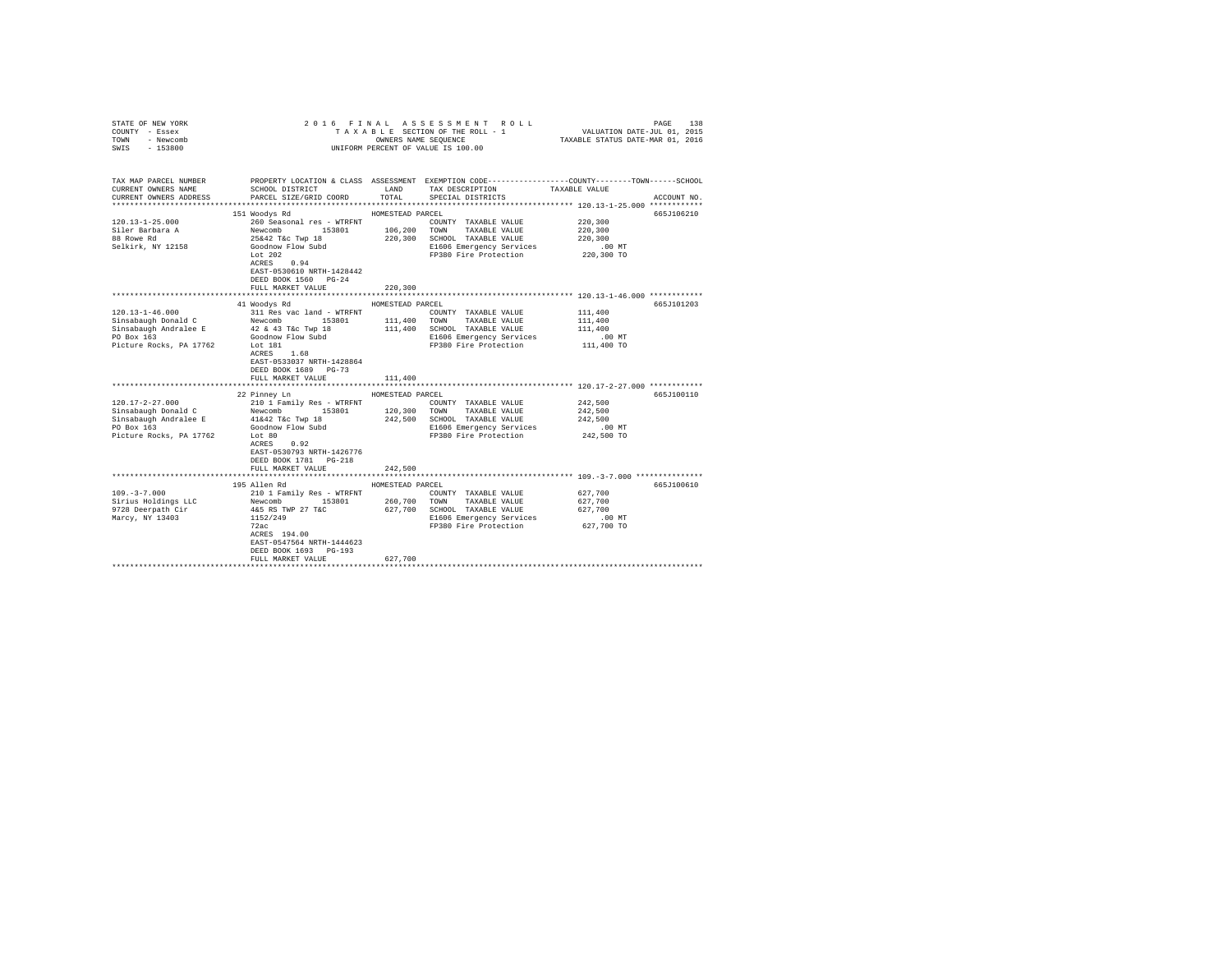| STATE OF NEW YORK<br>COUNTY - Essex<br>TOWN<br>- Newcomb<br>SWIS - 153800                           |                                                                                                                                                                                                                                                                                                                                                                  |                             | 2016 FINAL ASSESSMENT ROLL<br>TAXABLE SECTION OF THE ROLL - 1<br>UNIFORM PERCENT OF VALUE IS 100.00       | PAGE<br>139                                                                                                                                           |
|-----------------------------------------------------------------------------------------------------|------------------------------------------------------------------------------------------------------------------------------------------------------------------------------------------------------------------------------------------------------------------------------------------------------------------------------------------------------------------|-----------------------------|-----------------------------------------------------------------------------------------------------------|-------------------------------------------------------------------------------------------------------------------------------------------------------|
| CURRENT OWNERS NAME                                                                                 | SCHOOL DISTRICT LAND<br>CURRENT OWNERS ADDRESS PARCEL SIZE/GRID COORD TOTAL                                                                                                                                                                                                                                                                                      |                             | TAX DESCRIPTION<br>SPECIAL DISTRICTS                                                                      | TAX MAP PARCEL NUMBER PROPERTY LOCATION & CLASS ASSESSMENT EXEMPTION CODE---------------COUNTY-------TOWN------SCHOOL<br>TAXABLE VALUE<br>ACCOUNT NO. |
|                                                                                                     | 55 Stubing Ln<br>ACRES 1.57<br>EAST-0551229 NRTH-1447658<br>DEED BOOK 1519 PG-178<br>FULL MARKET VALUE                                                                                                                                                                                                                                                           | HOMESTEAD PARCEL<br>538,400 | COUNTY TAXABLE VALUE<br>E1606 Emergency Services 6 00 MT<br>FP380 Fire Protection 538,400 TO              | 665Z004006<br>538,400<br>538,400<br>538,400                                                                                                           |
|                                                                                                     | 27 Gibbs Ln<br>ACRES 0.50<br>EAST-0545919 NRTH-1447102<br>DEED BOOK 1219 PG-213<br>FULL MARKET VALUE                                                                                                                                                                                                                                                             | HOMESTEAD PARCEL<br>102,400 |                                                                                                           | 665J106315                                                                                                                                            |
| $119.16 - 1 - 19.000$<br>Smith Family Trust<br>c/o Alan Smith<br>2213 Rte 9<br>Kinderhook, NY 12106 | 307 Woodys Rd<br>260 Seasonal res - WTRFNT<br>260 Seasonal res - wikiwith the moment of NAZABLE VALUE 26 Tkc Twp 18<br>26 Tkc Twp 18 232,500 SCHOOL TAXABLE VALUE<br>360 Goodnow Flow Subd 232,500 SCHOOL TAXABLE VALUE<br>376 Eregency Services<br>1730 Fire Protection<br>ACRES 1.06<br>EAST-0526812 NRTH-1428874<br>DEED BOOK 1530 PG-18<br>FULL MARKET VALUE | HOMESTEAD PARCEL<br>232,500 | COUNTY TAXABLE VALUE<br>232.500 SCHOOL TAXABLE VALUE<br>E1606 Emergency Services<br>FP380 Fire Protection | 665J100113<br>232,500<br>232,500<br>232,500<br>.00 MT<br>232,500 TO                                                                                   |
| $110.18 - 1 - 3.000$<br>Smith Laura<br>66 Marcy Ln<br>Newcomb, NY 12852                             | 66 Marcy Ln<br>210 1 Family Res<br>Newcomb 153801<br>Pt 5 Thorns Survey<br>ACRES 0.70 BANK PNYMAC<br>EAST-0558194 NRTH-1442505<br>DEED BOOK 1587 PG-160 FP380 Fire Protection<br>FULL MARKET VALUE 78,500 SD380 Sewer District                                                                                                                                   | HOMESTEAD PARCEL            | RES. STAR 41854<br>31,400 COUNTY TAXABLE VALUE<br>78,500 TOWN TAXABLE VALUE<br>WD380 Water District       | 665J101213<br>$\sim$ 0<br>$0 \t 30,000$<br>78,500<br>78,500<br>78,500 TO M<br>78,500 TO M                                                             |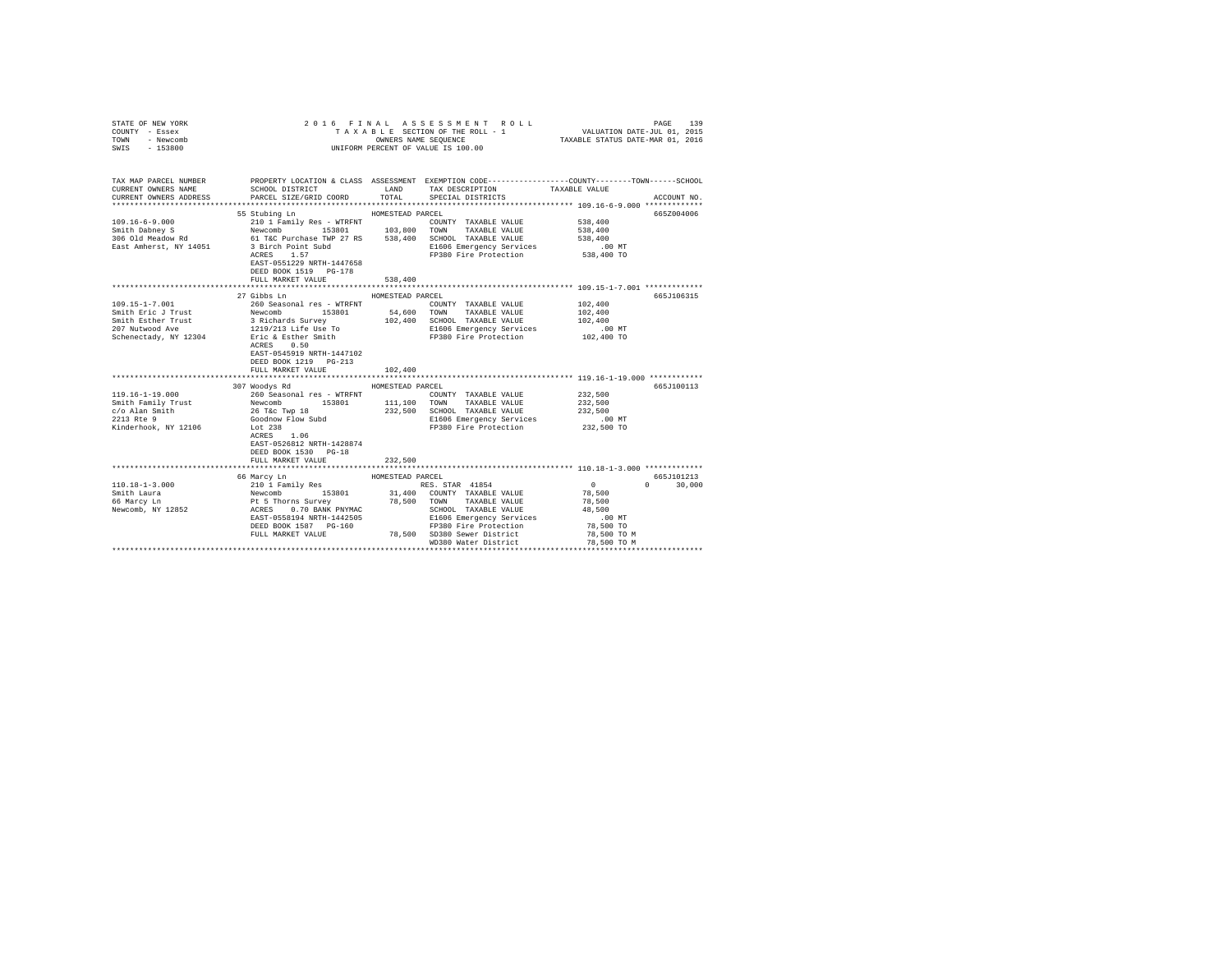| STATE OF NEW YORK<br>COUNTY - Essex<br>TOWN<br>- Newcomb                                                                                                               | 2016 FINAL ASSESSMENT ROLL                                   | 140<br>PAGE<br>TAXABLE SECTION OF THE ROLL - 1 VALUATION DATE-JUL 01, 2015<br>OWNERS NAME SEQUENCE TAXABLE STATUS DATE-MAR 01, 2016 |                                                            |                                                                                                 |
|------------------------------------------------------------------------------------------------------------------------------------------------------------------------|--------------------------------------------------------------|-------------------------------------------------------------------------------------------------------------------------------------|------------------------------------------------------------|-------------------------------------------------------------------------------------------------|
| $-153800$<br>SWIS                                                                                                                                                      |                                                              |                                                                                                                                     | UNIFORM PERCENT OF VALUE IS 100.00                         |                                                                                                 |
| TAX MAP PARCEL NUMBER                                                                                                                                                  |                                                              |                                                                                                                                     |                                                            | PROPERTY LOCATION & CLASS ASSESSMENT EXEMPTION CODE---------------COUNTY-------TOWN------SCHOOL |
| CURRENT OWNERS NAME                                                                                                                                                    | SCHOOL DISTRICT TAND TAX DESCRIPTION                         |                                                                                                                                     |                                                            | TAXABLE VALUE                                                                                   |
| CURRENT OWNERS ADDRESS                                                                                                                                                 | PARCEL SIZE/GRID COORD TOTAL                                 |                                                                                                                                     | SPECIAL DISTRICTS                                          | ACCOUNT NO.                                                                                     |
|                                                                                                                                                                        |                                                              |                                                                                                                                     |                                                            |                                                                                                 |
| $120.13 - 1 - 19.202$                                                                                                                                                  | 171 Woodys Rd<br>260 Seasonal res - WTRFNT                   | HOMESTEAD PARCEL                                                                                                                    | COUNTY TAXABLE VALUE                                       | 665J106404<br>193,600                                                                           |
| Smith Louis E                                                                                                                                                          | Newcomb 153801                                               |                                                                                                                                     |                                                            | 193,600                                                                                         |
| Smith Florence                                                                                                                                                         |                                                              |                                                                                                                                     | 123,600 TOWN TAXABLE VALUE<br>193,600 SCHOOL TAXABLE VALUE | 193,600                                                                                         |
|                                                                                                                                                                        | 25 T&C Twp 18<br>Goodnow Flow Subd                           |                                                                                                                                     |                                                            |                                                                                                 |
|                                                                                                                                                                        |                                                              |                                                                                                                                     |                                                            |                                                                                                 |
|                                                                                                                                                                        |                                                              |                                                                                                                                     |                                                            |                                                                                                 |
|                                                                                                                                                                        | EAST-0530111 NRTH-1428517<br>DEED BOOK 493 PG-518            |                                                                                                                                     |                                                            |                                                                                                 |
|                                                                                                                                                                        | FULL MARKET VALUE                                            | 193,600                                                                                                                             |                                                            |                                                                                                 |
|                                                                                                                                                                        |                                                              |                                                                                                                                     |                                                            | ********************************* 120.17-2-32.100 ************                                  |
|                                                                                                                                                                        | 57 Memory Ln                                                 | HOMESTEAD PARCEL                                                                                                                    |                                                            | 665J100408                                                                                      |
| $120.17 - 2 - 32.100$                                                                                                                                                  | 311 Res vac land - WTRFNT                                    |                                                                                                                                     | COUNTY TAXABLE VALUE                                       | 111,300                                                                                         |
| Smith Michael                                                                                                                                                          | 311 Res vac 1and - WTRFNT<br>Newcomb 153801<br>42 T&c Twp 18 |                                                                                                                                     | 111,300 TOWN TAXABLE VALUE                                 | 111,300                                                                                         |
| 340 Old Post Rd<br>Marlboro, NY 12542                                                                                                                                  |                                                              |                                                                                                                                     | 111,300 SCHOOL TAXABLE VALUE                               | 111,300                                                                                         |
|                                                                                                                                                                        | Goodnow Flow Subd<br>Lot 74                                  |                                                                                                                                     | E1606 Emergency Services<br>FP380 Fire Protection          | .00 MT<br>111,300 TO                                                                            |
|                                                                                                                                                                        | ACRES 1.52                                                   |                                                                                                                                     |                                                            |                                                                                                 |
|                                                                                                                                                                        | EAST-0531483 NRTH-1427271                                    |                                                                                                                                     |                                                            |                                                                                                 |
|                                                                                                                                                                        | DEED BOOK 939 PG-218                                         |                                                                                                                                     |                                                            |                                                                                                 |
|                                                                                                                                                                        | FULL MARKET VALUE                                            | 111,300                                                                                                                             |                                                            |                                                                                                 |
|                                                                                                                                                                        |                                                              |                                                                                                                                     |                                                            |                                                                                                 |
|                                                                                                                                                                        | 5356 NYS Route 28N                                           | HOMESTEAD PARCEL                                                                                                                    |                                                            | 665J106705<br>60,000                                                                            |
| $110.13 - 2 - 1.000$                                                                                                                                                   | 270 Mfg housing<br>Newcomb 153801                            |                                                                                                                                     | COUNTY TAXABLE VALUE<br>34,100 TOWN TAXABLE VALUE          | 60,000                                                                                          |
|                                                                                                                                                                        |                                                              |                                                                                                                                     | 60,000 SCHOOL TAXABLE VALUE                                | 60,000                                                                                          |
|                                                                                                                                                                        |                                                              |                                                                                                                                     | E1606 Emergency Services                                   | $.00$ MT                                                                                        |
| 110.13-2-1.000<br>Smith Sherry<br>c/o Gertrude Valliere 17 Richards Survey<br>2007 - 2018 1590/168 Life Use to<br>1590/168 Life Use to the Nature<br>Newcomb, NY 12852 | 1590/168 Life Use to<br>Gertrude Valliere                    |                                                                                                                                     | FP380 Fire Protection 60,000 TO                            |                                                                                                 |
|                                                                                                                                                                        | ACRES 1.14                                                   |                                                                                                                                     |                                                            |                                                                                                 |
|                                                                                                                                                                        | EAST-0552133 NRTH-1445830                                    |                                                                                                                                     |                                                            |                                                                                                 |
|                                                                                                                                                                        | DEED BOOK 1590 PG-168                                        |                                                                                                                                     |                                                            |                                                                                                 |
|                                                                                                                                                                        | FULL MARKET VALUE                                            | 60,000                                                                                                                              |                                                            |                                                                                                 |
|                                                                                                                                                                        | NYS Route 28N                                                | HOMESTEAD PARCEL                                                                                                                    |                                                            | 665J108605                                                                                      |
|                                                                                                                                                                        |                                                              |                                                                                                                                     | COUNTY TAXABLE VALUE                                       | 17,500                                                                                          |
| $109.15 - 5 - 3.000$<br>cmith Todd                                                                                                                                     | 312 Vac w/imprv<br>Newcomb 153801                            |                                                                                                                                     | 16,000 TOWN TAXABLE VALUE                                  | 17,500                                                                                          |
| 712 E Capital St NE Unit B 3 Richard Survey 17,500 SCHOOL TAXABLE VALUE                                                                                                |                                                              |                                                                                                                                     |                                                            | 17,500                                                                                          |
| Washington, DC 20003                                                                                                                                                   | ACRES 0.10                                                   |                                                                                                                                     | E1606 Emergency Services                                   | $.00$ MT                                                                                        |
|                                                                                                                                                                        | EAST-0544861 NRTH-1446279                                    |                                                                                                                                     | FP380 Fire Protection                                      | 17,500 TO                                                                                       |
|                                                                                                                                                                        | DEED BOOK 1389 PG-224                                        | 17,500                                                                                                                              |                                                            |                                                                                                 |
|                                                                                                                                                                        | FULL MARKET VALUE                                            |                                                                                                                                     |                                                            |                                                                                                 |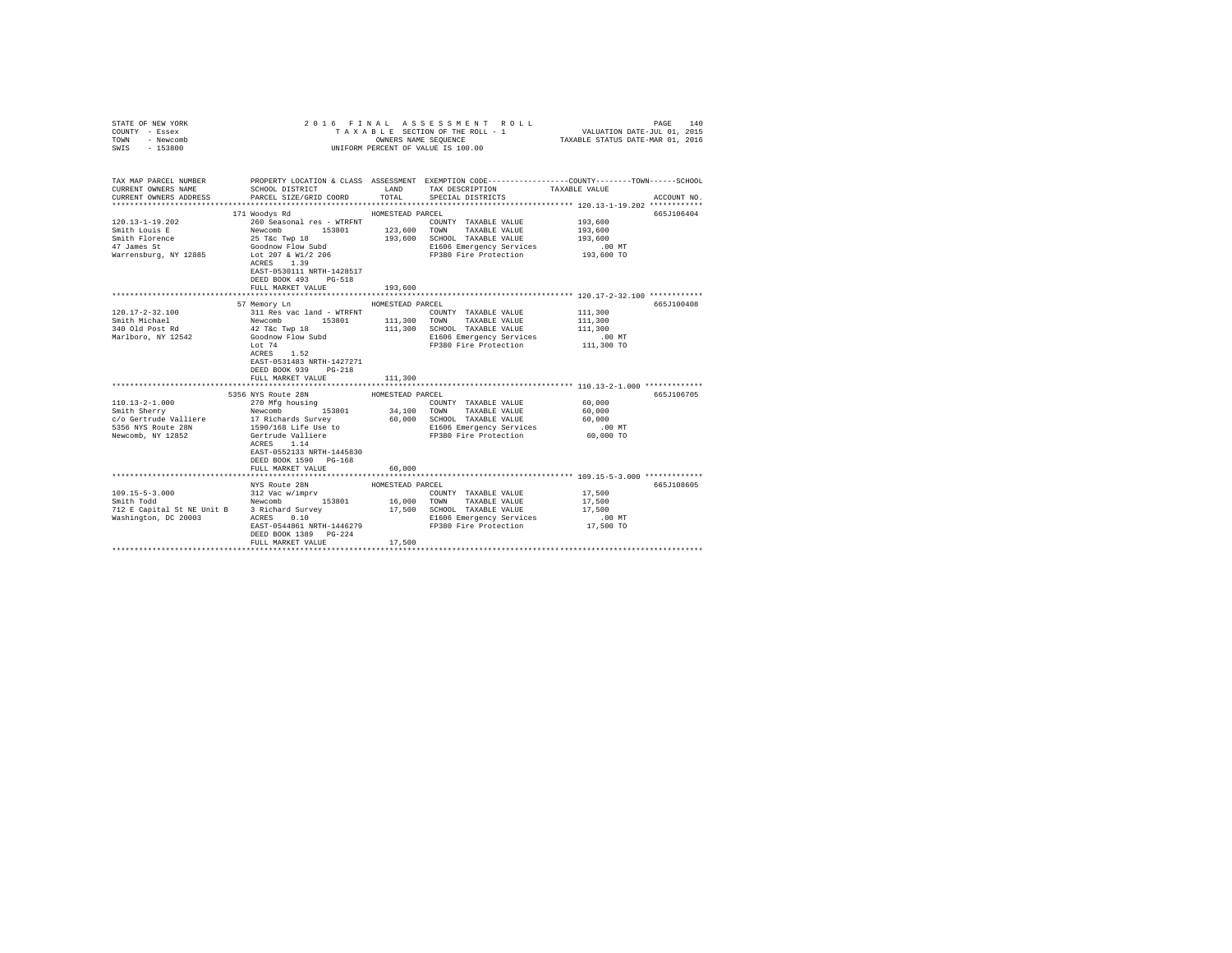| STATE OF NEW YORK<br>COUNTY - Essex<br>TOWN<br>- Newcomb<br>SWIS<br>$-153800$                                                                       |                                                                                                                                                                                                                                                                |                                                                   | 2016 FINAL ASSESSMENT ROLL<br>TAXABLE SECTION OF THE ROLL - 1<br>OWNERS NAME SEQUENCE<br>UNIFORM PERCENT OF VALUE IS 100.00                                      | 141<br>PAGE<br>VALUATION DATE-JUL 01, 2015<br>TAXABLE STATUS DATE-MAR 01, 2016                                                 |
|-----------------------------------------------------------------------------------------------------------------------------------------------------|----------------------------------------------------------------------------------------------------------------------------------------------------------------------------------------------------------------------------------------------------------------|-------------------------------------------------------------------|------------------------------------------------------------------------------------------------------------------------------------------------------------------|--------------------------------------------------------------------------------------------------------------------------------|
| TAX MAP PARCEL NUMBER<br>CURRENT OWNERS NAME<br>CURRENT OWNERS ADDRESS                                                                              | SCHOOL DISTRICT<br>PARCEL SIZE/GRID COORD                                                                                                                                                                                                                      | LAND<br>TOTAL                                                     | TAX DESCRIPTION<br>SPECIAL DISTRICTS                                                                                                                             | PROPERTY LOCATION & CLASS ASSESSMENT EXEMPTION CODE---------------COUNTY-------TOWN-----SCHOOL<br>TAXABLE VALUE<br>ACCOUNT NO. |
|                                                                                                                                                     |                                                                                                                                                                                                                                                                |                                                                   |                                                                                                                                                                  |                                                                                                                                |
| $120.18 - 1 - 1.000$<br>Smith Warren<br>Smith Josephine<br>24 Dunderberg Rd<br>Putnam Valley, NY 10579                                              | Goodnow Flow Rd<br>311 Res vac land - WTRFNT<br>Newcomb 153801<br>46 T&c Twp 18<br>Goodnow Flow Subd<br>Lot 152<br>ACRES 0.40<br>EAST-0536142 NRTH-1427957                                                                                                     | HOMESTEAD PARCEL<br>100,900<br>100,900                            | COUNTY TAXABLE VALUE<br>TOWN<br>TAXABLE VALUE<br>SCHOOL TAXABLE VALUE<br>E1606 Emergency Services<br>FP380 Fire Protection                                       | 665J103810<br>100,900<br>100,900<br>100,900<br>$.00$ MT<br>100,900 TO                                                          |
|                                                                                                                                                     | DEED BOOK 862 PG-348<br>FULL MARKET VALUE<br>******************************                                                                                                                                                                                    | 100,900<br>*************                                          |                                                                                                                                                                  | **************************** 120.18-1-3.000 *************                                                                      |
|                                                                                                                                                     | 1032 Goodnow Flow Rd                                                                                                                                                                                                                                           | HOMESTEAD PARCEL                                                  |                                                                                                                                                                  | 665J106304                                                                                                                     |
| $120.18 - 1 - 3.000$<br>Smith Warren<br>Smith Josephine<br>24 Dunderberg Rd<br>Putnam Valley, NY 10579<br>$120.13 - 1 - 13.000$<br>Snyder Millicent | 260 Seasonal res - WTRFNT<br>Newcomb<br>153801<br>46 T&c Twp 18<br>Goodnow Flow Subd<br>Lot 150<br>ACRES 0.50<br>EAST-0536340 NRTH-1427886<br>DEED BOOK 748<br>$PG-73$<br>FULL MARKET VALUE<br>7 Stone Lodge Ln<br>260 Seasonal res - WTRFNT<br>Newcomb 153801 | 108,100 TOWN<br>163,300<br>163,300<br>HOMESTEAD PARCEL<br>106,600 | COUNTY TAXABLE VALUE<br>TAXABLE VALUE<br>SCHOOL TAXABLE VALUE<br>E1606 Emergency Services<br>FP380 Fire Protection<br>COUNTY TAXABLE VALUE<br>TOWN TAXABLE VALUE | 163,300<br>163,300<br>163,300<br>$.00$ MT<br>163,300 TO<br>665J106408<br>155,100<br>155,100                                    |
| 33 Von Schoick Ave<br>Albany, NY 12208                                                                                                              | 25&26 T&c Twp 18<br>Goodnow Flow Subd<br>Lot 213<br>ACRES 1.00<br>EAST-0529504 NRTH-1428599<br>DEED BOOK 537<br>$PG-169$<br>FULL MARKET VALUE                                                                                                                  | 155,100<br>155,100                                                | SCHOOL TAXABLE VALUE<br>E1606 Emergency Services<br>FP380 Fire Protection                                                                                        | 155,100<br>$.00$ MT<br>155,100 TO                                                                                              |
|                                                                                                                                                     | 5438 NYS Route 28N                                                                                                                                                                                                                                             | HOMESTEAD PARCEL                                                  |                                                                                                                                                                  | 665J103814                                                                                                                     |
| $109.16 - 2 - 26.000$<br>Sogoian George C<br>Sogoian Diana<br>5438 NYS Route 28N<br>Newcomb, NY 12852                                               | 210 1 Family Res - WTRFNT<br>Newcomb 153801<br>9 16 Richards Survey<br>ACRES<br>0.85<br>EAST-0550068 NRTH-1446570<br>DEED BOOK 1623 PG-89<br>FULL MARKET VALUE                                                                                                 | 144,000<br>450,100<br>450,100                                     | RES. STAR 41854<br>COUNTY TAXABLE VALUE<br>TAXABLE VALUE<br>TOWN<br>SCHOOL TAXABLE VALUE<br>E1606 Emergency Services<br>FP380 Fire Protection                    | $\mathbf{0}$<br>30,000<br>$\Omega$<br>450,100<br>450,100<br>420,100<br>.00MT<br>450,100 TO                                     |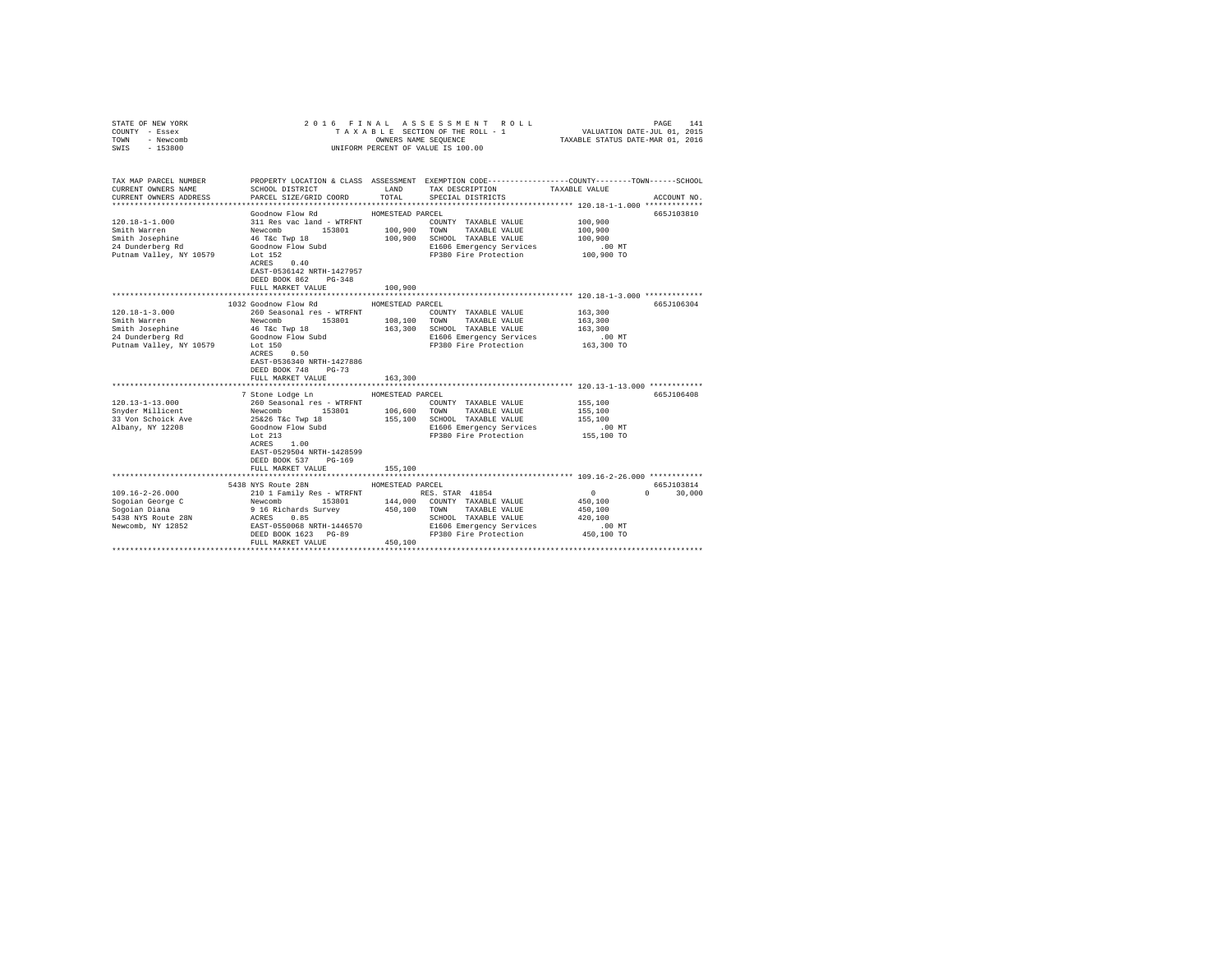| STATE OF NEW YORK | 2016 FINAL ASSESSMENT ROLL         | 142<br>PAGE                      |
|-------------------|------------------------------------|----------------------------------|
| COUNTY - Essex    | TAXABLE SECTION OF THE ROLL - 1    | VALUATION DATE-JUL 01, 2015      |
| TOWN<br>- Newcomb | OWNERS NAME SEOUENCE               | TAXABLE STATUS DATE-MAR 01, 2016 |
| $-153800$<br>SWIS | UNIFORM PERCENT OF VALUE IS 100.00 |                                  |

| TAX MAP PARCEL NUMBER<br>CURRENT OWNERS NAME<br>CURRENT OWNERS ADDRESS | SCHOOL DISTRICT<br>PARCEL SIZE/GRID COORD                                                                                                                                                                                                                                                                                                                                                        | LAND<br>TOTAL    | TAX DESCRIPTION<br>SPECIAL DISTRICTS                                                                                                                                                                                                                                                                                                                                                                                       | PROPERTY LOCATION & CLASS ASSESSMENT EXEMPTION CODE----------------COUNTY-------TOWN------SCHOOL<br>TAXABLE VALUE<br>ACCOUNT NO. |
|------------------------------------------------------------------------|--------------------------------------------------------------------------------------------------------------------------------------------------------------------------------------------------------------------------------------------------------------------------------------------------------------------------------------------------------------------------------------------------|------------------|----------------------------------------------------------------------------------------------------------------------------------------------------------------------------------------------------------------------------------------------------------------------------------------------------------------------------------------------------------------------------------------------------------------------------|----------------------------------------------------------------------------------------------------------------------------------|
|                                                                        |                                                                                                                                                                                                                                                                                                                                                                                                  |                  |                                                                                                                                                                                                                                                                                                                                                                                                                            |                                                                                                                                  |
|                                                                        | 12 Sanford Ln                                                                                                                                                                                                                                                                                                                                                                                    | HOMESTEAD PARCEL |                                                                                                                                                                                                                                                                                                                                                                                                                            | 6657106412                                                                                                                       |
|                                                                        |                                                                                                                                                                                                                                                                                                                                                                                                  |                  |                                                                                                                                                                                                                                                                                                                                                                                                                            |                                                                                                                                  |
|                                                                        |                                                                                                                                                                                                                                                                                                                                                                                                  |                  |                                                                                                                                                                                                                                                                                                                                                                                                                            |                                                                                                                                  |
|                                                                        |                                                                                                                                                                                                                                                                                                                                                                                                  |                  |                                                                                                                                                                                                                                                                                                                                                                                                                            |                                                                                                                                  |
|                                                                        |                                                                                                                                                                                                                                                                                                                                                                                                  |                  |                                                                                                                                                                                                                                                                                                                                                                                                                            |                                                                                                                                  |
|                                                                        |                                                                                                                                                                                                                                                                                                                                                                                                  |                  |                                                                                                                                                                                                                                                                                                                                                                                                                            |                                                                                                                                  |
|                                                                        |                                                                                                                                                                                                                                                                                                                                                                                                  |                  |                                                                                                                                                                                                                                                                                                                                                                                                                            |                                                                                                                                  |
|                                                                        | FULL MARKET VALUE                                                                                                                                                                                                                                                                                                                                                                                |                  | 60,000 WD380 Water District                                                                                                                                                                                                                                                                                                                                                                                                | 60,000 TO M                                                                                                                      |
|                                                                        |                                                                                                                                                                                                                                                                                                                                                                                                  |                  |                                                                                                                                                                                                                                                                                                                                                                                                                            |                                                                                                                                  |
|                                                                        | 39 Campsite Rd                                                                                                                                                                                                                                                                                                                                                                                   | HOMESTEAD PARCEL |                                                                                                                                                                                                                                                                                                                                                                                                                            | 665J106503                                                                                                                       |
|                                                                        | 110.13-9-6.000<br>St John Phillip R Newtombon<br>20 Fairview St 19 Richards Survey<br>20 Fairview St 19 Richards Survey<br>S Glens Falls, NY 12803<br>Life Estate J&L John                                                                                                                                                                                                                       |                  |                                                                                                                                                                                                                                                                                                                                                                                                                            |                                                                                                                                  |
|                                                                        |                                                                                                                                                                                                                                                                                                                                                                                                  |                  | $\begin{tabular}{lllllllllll} \multicolumn{4}{c }{\text{\small COUNTY}} & \texttt{TAXABLE VALUE} & \texttt{34,900} \\ \multicolumn{4}{c }{29,000} & \texttt{TOWN} & \texttt{TAXABLE VALUE} & \texttt{34,900} \\ \multicolumn{4}{c }{34,900} & \multicolumn{4}{c }{34,900} & \multicolumn{4}{c }{34,900} & \multicolumn{4}{c }{34,900} & \multicolumn{4}{c }{34,900} & \multicolumn{4}{c }{34,900} & \multicolumn{4}{c }{3$ |                                                                                                                                  |
|                                                                        |                                                                                                                                                                                                                                                                                                                                                                                                  |                  |                                                                                                                                                                                                                                                                                                                                                                                                                            |                                                                                                                                  |
|                                                                        |                                                                                                                                                                                                                                                                                                                                                                                                  |                  |                                                                                                                                                                                                                                                                                                                                                                                                                            |                                                                                                                                  |
|                                                                        | Db 940 Pg 102                                                                                                                                                                                                                                                                                                                                                                                    |                  | 27,000 2000<br>34,900 SCHOOL TAXABLE VALUE<br>E1606 Emergency Services<br>FP380 Fire Protection                                                                                                                                                                                                                                                                                                                            | 34,900<br>00 MT.<br>34,900 TO                                                                                                    |
|                                                                        | ACRES 0.50                                                                                                                                                                                                                                                                                                                                                                                       |                  |                                                                                                                                                                                                                                                                                                                                                                                                                            |                                                                                                                                  |
|                                                                        | EAST-0555321 NRTH-1445934                                                                                                                                                                                                                                                                                                                                                                        |                  |                                                                                                                                                                                                                                                                                                                                                                                                                            |                                                                                                                                  |
|                                                                        | DEED BOOK 940<br>$PG-102$                                                                                                                                                                                                                                                                                                                                                                        |                  |                                                                                                                                                                                                                                                                                                                                                                                                                            |                                                                                                                                  |
|                                                                        | FULL MARKET VALUE                                                                                                                                                                                                                                                                                                                                                                                | 34,900           |                                                                                                                                                                                                                                                                                                                                                                                                                            |                                                                                                                                  |
|                                                                        |                                                                                                                                                                                                                                                                                                                                                                                                  |                  |                                                                                                                                                                                                                                                                                                                                                                                                                            |                                                                                                                                  |
|                                                                        | 5327 NYS Route 28N                                                                                                                                                                                                                                                                                                                                                                               | HOMESTEAD PARCEL |                                                                                                                                                                                                                                                                                                                                                                                                                            | 665J106805                                                                                                                       |
| 110.13-4-1.000                                                         | AN AUGUST 2010<br>210 1 Family Res<br>Newcomb 153801<br>17 Richards Survey<br>RARS 6.46<br>EAST-0552592 NRTH-1445194<br>DEED BOOK 1698 PG-42                                                                                                                                                                                                                                                     |                  | RES. STAR 41854                                                                                                                                                                                                                                                                                                                                                                                                            | $\sim$ 0<br>$0 \t 30,000$                                                                                                        |
| Stalker Lynn F                                                         |                                                                                                                                                                                                                                                                                                                                                                                                  |                  | ABS. STAR 41854<br>28,200 COUNTY TAXABLE VALUE<br>120,800 TOWN TAXABLE VALUE                                                                                                                                                                                                                                                                                                                                               | 120,800                                                                                                                          |
|                                                                        |                                                                                                                                                                                                                                                                                                                                                                                                  |                  |                                                                                                                                                                                                                                                                                                                                                                                                                            | 120,800                                                                                                                          |
| Stalker Beth Ann<br>PO Box 163                                         |                                                                                                                                                                                                                                                                                                                                                                                                  |                  |                                                                                                                                                                                                                                                                                                                                                                                                                            |                                                                                                                                  |
| Newcomb, NY 12852                                                      |                                                                                                                                                                                                                                                                                                                                                                                                  |                  |                                                                                                                                                                                                                                                                                                                                                                                                                            |                                                                                                                                  |
|                                                                        |                                                                                                                                                                                                                                                                                                                                                                                                  |                  | SCHOOL TAXABLE VALUE 90,800<br>E1606 Emergency Services 00 MT<br>FP380 Fire Protection 120,800 TO                                                                                                                                                                                                                                                                                                                          |                                                                                                                                  |
|                                                                        | FULL MARKET VALUE                                                                                                                                                                                                                                                                                                                                                                                | 120,800          |                                                                                                                                                                                                                                                                                                                                                                                                                            |                                                                                                                                  |
|                                                                        |                                                                                                                                                                                                                                                                                                                                                                                                  |                  |                                                                                                                                                                                                                                                                                                                                                                                                                            |                                                                                                                                  |
|                                                                        | 980 Goodnow Flow Rd                                                                                                                                                                                                                                                                                                                                                                              | HOMESTEAD PARCEL |                                                                                                                                                                                                                                                                                                                                                                                                                            | 665J104507                                                                                                                       |
|                                                                        |                                                                                                                                                                                                                                                                                                                                                                                                  |                  |                                                                                                                                                                                                                                                                                                                                                                                                                            | 172,900                                                                                                                          |
|                                                                        |                                                                                                                                                                                                                                                                                                                                                                                                  |                  |                                                                                                                                                                                                                                                                                                                                                                                                                            | 172,900                                                                                                                          |
|                                                                        |                                                                                                                                                                                                                                                                                                                                                                                                  |                  |                                                                                                                                                                                                                                                                                                                                                                                                                            | 172,900                                                                                                                          |
|                                                                        |                                                                                                                                                                                                                                                                                                                                                                                                  |                  |                                                                                                                                                                                                                                                                                                                                                                                                                            | 00 MT.<br>172,900 TO                                                                                                             |
|                                                                        | $\begin{tabular}{l c c c c c c c c} \multicolumn{1}{c}{\textbf{120.14--1-13.000}} & \multicolumn{1}{c}{\textbf{0.0000}} & \multicolumn{1}{c}{\textbf{0.0000}} & \multicolumn{1}{c}{\textbf{0.0000}} & \multicolumn{1}{c}{\textbf{0.0000}} & \multicolumn{1}{c}{\textbf{0.0000}} & \multicolumn{1}{c}{\textbf{0.0000}} & \multicolumn{1}{c}{\textbf{0.0000}} & \multicolumn{1}{c}{\textbf{0.0000$ |                  |                                                                                                                                                                                                                                                                                                                                                                                                                            |                                                                                                                                  |
|                                                                        |                                                                                                                                                                                                                                                                                                                                                                                                  |                  |                                                                                                                                                                                                                                                                                                                                                                                                                            |                                                                                                                                  |
|                                                                        | DEED BOOK 1202 PG-162                                                                                                                                                                                                                                                                                                                                                                            |                  |                                                                                                                                                                                                                                                                                                                                                                                                                            |                                                                                                                                  |
|                                                                        | FULL MARKET VALUE                                                                                                                                                                                                                                                                                                                                                                                | 172,900          |                                                                                                                                                                                                                                                                                                                                                                                                                            |                                                                                                                                  |
|                                                                        |                                                                                                                                                                                                                                                                                                                                                                                                  |                  |                                                                                                                                                                                                                                                                                                                                                                                                                            |                                                                                                                                  |
|                                                                        | 14 Snowshoe Ln                                                                                                                                                                                                                                                                                                                                                                                   | HOMESTEAD PARCEL |                                                                                                                                                                                                                                                                                                                                                                                                                            | 665J106811                                                                                                                       |
| 110.13-11-5.000<br>Stark John                                          |                                                                                                                                                                                                                                                                                                                                                                                                  |                  | COUNTY TAXABLE VALUE 157,100                                                                                                                                                                                                                                                                                                                                                                                               |                                                                                                                                  |
|                                                                        |                                                                                                                                                                                                                                                                                                                                                                                                  |                  |                                                                                                                                                                                                                                                                                                                                                                                                                            | 157,100                                                                                                                          |
| Stark Carole<br>11 Liberty Ct                                          |                                                                                                                                                                                                                                                                                                                                                                                                  |                  |                                                                                                                                                                                                                                                                                                                                                                                                                            | 157,100<br>.00 MT                                                                                                                |
|                                                                        |                                                                                                                                                                                                                                                                                                                                                                                                  |                  |                                                                                                                                                                                                                                                                                                                                                                                                                            |                                                                                                                                  |
| Montgomery, NY 12549                                                   |                                                                                                                                                                                                                                                                                                                                                                                                  |                  |                                                                                                                                                                                                                                                                                                                                                                                                                            | 157,100 TO                                                                                                                       |
|                                                                        | 14 SOMESTEAD PACEL COUNTY TAXABLE VALUE<br>210 1 Family Res<br>Newcomb 153801 29,000 TOWN TAXABLE VALUE<br>Pt 30 Richards Survey 157,100 SCHOOL TAXABLE VALUE<br>ACRES 0.50<br>EAST-D557265 RRTH-1446835 FP380 Fire Protection<br>DEED BOO                                                                                                                                                       |                  |                                                                                                                                                                                                                                                                                                                                                                                                                            |                                                                                                                                  |
|                                                                        | FULL MARKET VALUE                                                                                                                                                                                                                                                                                                                                                                                | 157,100          |                                                                                                                                                                                                                                                                                                                                                                                                                            |                                                                                                                                  |
|                                                                        |                                                                                                                                                                                                                                                                                                                                                                                                  |                  |                                                                                                                                                                                                                                                                                                                                                                                                                            |                                                                                                                                  |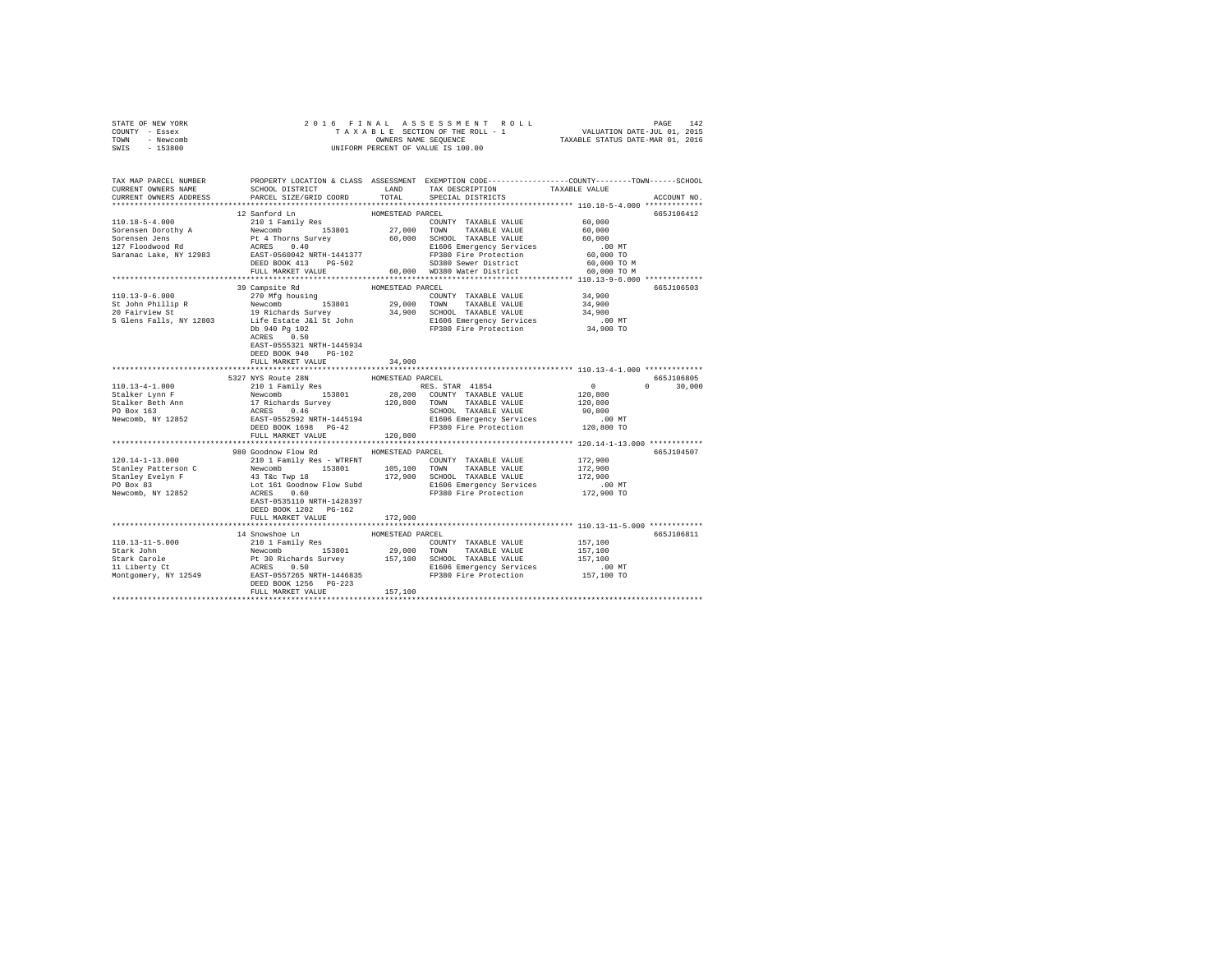| STATE OF NEW YORK<br>COUNTY - Essex<br>- Newcomb<br>TOWN<br>$-153800$<br>SWIS |                                                                                                                                                                 |                  | 2016 FINAL ASSESSMENT ROLL<br>TAXABLE SECTION OF THE ROLL - 1<br>OWNERS NAME SEQUENCE<br>UNIFORM PERCENT OF VALUE IS 100.00 | VALUATION DATE-JUL 01, 2015<br>TAXABLE STATUS DATE-MAR 01, 2016 | PAGE<br>143 |
|-------------------------------------------------------------------------------|-----------------------------------------------------------------------------------------------------------------------------------------------------------------|------------------|-----------------------------------------------------------------------------------------------------------------------------|-----------------------------------------------------------------|-------------|
| TAX MAP PARCEL NUMBER                                                         |                                                                                                                                                                 |                  | PROPERTY LOCATION & CLASS ASSESSMENT EXEMPTION CODE---------------COUNTY-------TOWN------SCHOOL                             |                                                                 |             |
| CURRENT OWNERS NAME                                                           | SCHOOL DISTRICT                                                                                                                                                 | LAND             | TAX DESCRIPTION                                                                                                             | TAXABLE VALUE                                                   |             |
| CURRENT OWNERS ADDRESS<br>**********************                              | PARCEL SIZE/GRID COORD                                                                                                                                          | TOTAL            | SPECIAL DISTRICTS                                                                                                           |                                                                 | ACCOUNT NO. |
|                                                                               | 1180 Goodnow Flow Rd                                                                                                                                            | HOMESTEAD PARCEL |                                                                                                                             |                                                                 | 665J104509  |
| $120.18 - 2 - 45.000$                                                         | 260 Seasonal res - WTRFNT                                                                                                                                       |                  | COUNTY TAXABLE VALUE                                                                                                        | 166,000                                                         |             |
| Stedman Nancy A                                                               | 153801                                                                                                                                                          | 104,100 TOWN     | TAXABLE VALUE                                                                                                               | 166,000                                                         |             |
| Sherman Jeanne M                                                              |                                                                                                                                                                 |                  | 166,000 SCHOOL TAXABLE VALUE                                                                                                | 166,000                                                         |             |
| 75 Fourth St                                                                  | Newcomb<br>46 & 65 T&C Twp 18<br>Goodnow Flow Subd                                                                                                              |                  | E1606 Emergency Services                                                                                                    | .00 MT                                                          |             |
| Glens Falls, NY 12801                                                         | Lot 5<br>ACRES 0.57<br>EAST-0538335 NRTH-1425719                                                                                                                |                  | FP380 Fire Protection                                                                                                       | 166,000 TO                                                      |             |
|                                                                               | DEED BOOK 1217 PG-220<br>FULL MARKET VALUE                                                                                                                      |                  |                                                                                                                             |                                                                 |             |
|                                                                               |                                                                                                                                                                 | 166,000          |                                                                                                                             |                                                                 |             |
|                                                                               | 1410 Goodnow Flow Rd                                                                                                                                            | HOMESTEAD PARCEL |                                                                                                                             |                                                                 | 665J106915  |
| $120.17 - 2 - 48.000$                                                         | 210 1 Family Res - WTRFNT                                                                                                                                       |                  | COUNTY TAXABLE VALUE                                                                                                        | 517,700                                                         |             |
| Steffen Thomas E                                                              | 153801 119,200                                                                                                                                                  |                  | TOWN<br>TAXABLE VALUE                                                                                                       | 517,700                                                         |             |
| Steffen Judith M                                                              |                                                                                                                                                                 |                  | 517,700 SCHOOL TAXABLE VALUE                                                                                                | 517,700                                                         |             |
| 804 Riverview Rd                                                              |                                                                                                                                                                 |                  | E1606 Emergency Services                                                                                                    | .00 MT                                                          |             |
| Lemoyne, PA 17043                                                             | 210 -<br>Newcomb 155001<br>42 T&C Twp 18<br>Goodnow Flow Subd<br>~^* 55<br>ACRES 1.56<br>EAST-0533367 NRTH-1427074<br>DEED BOOK 1775 PG-93<br>FULL MARKET VALUE | 517,700          | FP380 Fire Protection                                                                                                       | 517,700 TO                                                      |             |
|                                                                               |                                                                                                                                                                 |                  |                                                                                                                             |                                                                 |             |
|                                                                               | 65 Sanford Ln                                                                                                                                                   | HOMESTEAD PARCEL |                                                                                                                             |                                                                 | 665J105204  |
| $110.18 - 4 - 3.000$                                                          | 210 1 Family Res                                                                                                                                                |                  | VET WAR C 41122                                                                                                             | 15,000<br>$\overline{0}$                                        | $\sim$ 0    |
| Stengrevics Nathan A Mewcomb 153801                                           |                                                                                                                                                                 |                  | 29,700 VET WAR T 41123<br>105,100 RES. STAR 41854                                                                           | $\begin{array}{ccc} 0 && 15 \, , 765 \\ 0 && 0 \end{array}$     | $\Omega$    |
| Stengrevics Kristofer Wesley Pt 5 Thorns Survey                               |                                                                                                                                                                 |                  | COUNTY TAXABLE VALUE                                                                                                        | 90,100                                                          | 30,000      |
|                                                                               |                                                                                                                                                                 |                  | TOWN TAXABLE VALUE                                                                                                          | 89,335                                                          |             |
| Newcomb, NY 12852                                                             | ACRES 0.56                                                                                                                                                      |                  | SCHOOL TAXABLE VALUE                                                                                                        | 75,100                                                          |             |
|                                                                               | EAST-0558727 NRTH-1441405                                                                                                                                       |                  | E1606 Emergency Services                                                                                                    | .00 MT                                                          |             |
|                                                                               | DEED BOOK 1761 PG-241                                                                                                                                           |                  | FP380 Fire Protection                                                                                                       | 105,100 TO                                                      |             |
|                                                                               | FULL MARKET VALUE                                                                                                                                               |                  | 105,100 SD380 Sewer District                                                                                                | 105,100 TO M                                                    |             |
|                                                                               |                                                                                                                                                                 |                  | WD380 Water District                                                                                                        | 105,100 TO M                                                    |             |
|                                                                               |                                                                                                                                                                 |                  |                                                                                                                             |                                                                 |             |
|                                                                               | 23 Sanford Ln                                                                                                                                                   | HOMESTEAD PARCEL |                                                                                                                             |                                                                 | 665J100914  |
| 110.18-4-13.000                                                               | 210 1 Family Res                                                                                                                                                |                  | COUNTY TAXABLE VALUE                                                                                                        | 77,100                                                          |             |
| Stickney Charles K<br>Stickney Susan K                                        | Newcomb 153801                                                                                                                                                  |                  | 29,000 TOWN TAXABLE VALUE                                                                                                   | 77,100<br>77,100                                                |             |
| 800 Arnold St Lot 33                                                          |                                                                                                                                                                 |                  | Pt 4&5 Thorns Survey 77,100 SCHOOL TAXABLE VALUE<br>ACRES 0.50 E1606 Emergency Services                                     | $.00$ MT                                                        |             |
| Ballston Spa, NY 12020 EAST-0559654 NRTH-1441266                              |                                                                                                                                                                 |                  | FP380 Fire Protection                                                                                                       | 77,100 TO                                                       |             |
|                                                                               | DEED BOOK 609 PG-25                                                                                                                                             |                  | SD380 Sewer District                                                                                                        | 77,100 TO M                                                     |             |
|                                                                               | FULL MARKET VALUE                                                                                                                                               |                  | 77,100 WD380 Water District                                                                                                 | 77.100 TO M                                                     |             |
|                                                                               |                                                                                                                                                                 |                  |                                                                                                                             |                                                                 |             |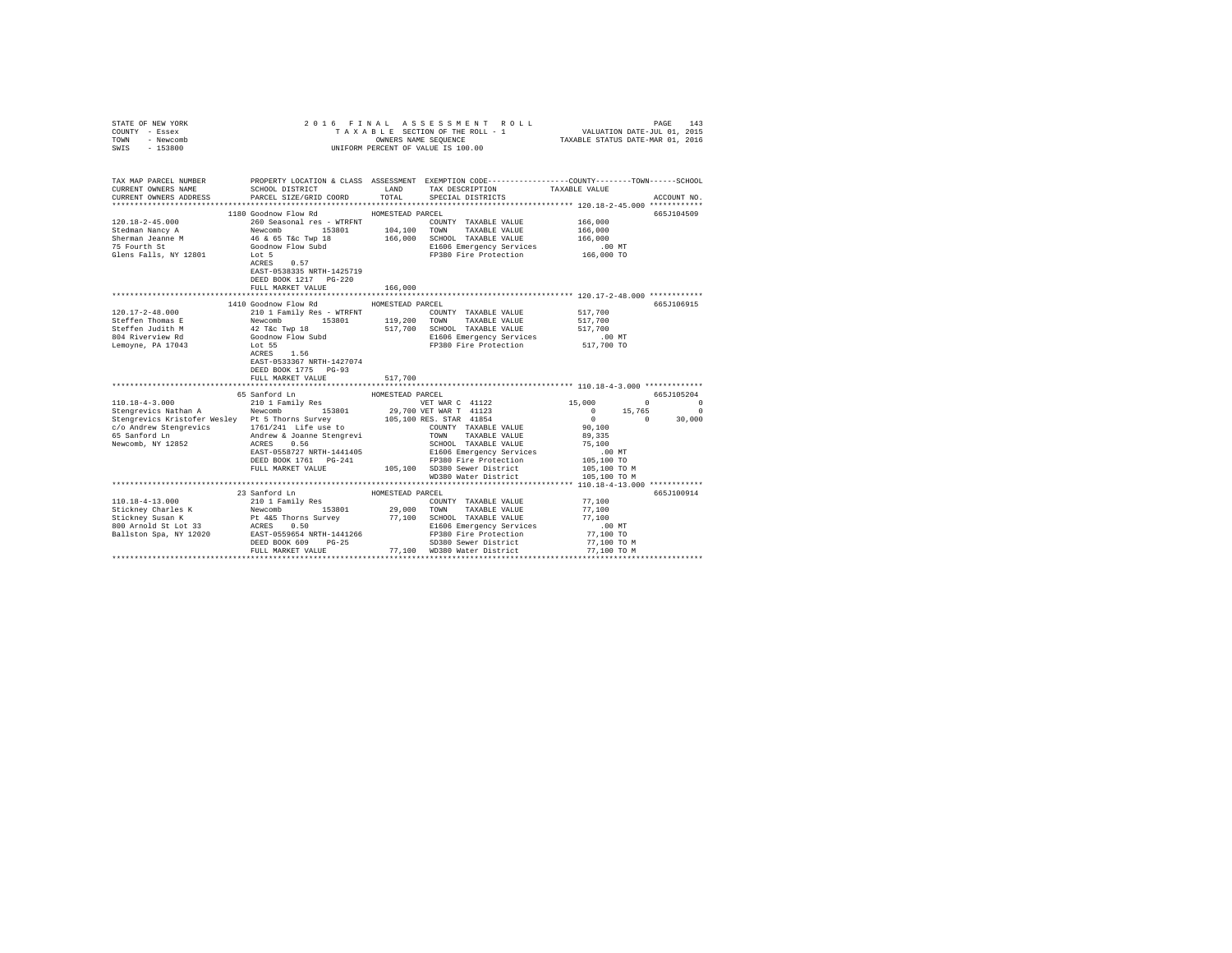| STATE OF NEW YORK | 2016 FINAL ASSESSMENT ROLL         | 144<br>PAGE                      |
|-------------------|------------------------------------|----------------------------------|
| COUNTY - Essex    | TAXABLE SECTION OF THE ROLL - 1    | VALUATION DATE-JUL 01, 2015      |
| TOWN<br>- Newcomb | OWNERS NAME SEOUENCE               | TAXABLE STATUS DATE-MAR 01, 2016 |
| - 153800<br>SWIS  | UNIFORM PERCENT OF VALUE IS 100.00 |                                  |

| TAX MAP PARCEL NUMBER<br>CURRENT OWNERS NAME<br>CURRENT OWNERS ADDRESS PARCEL SIZE/GRID COORD TOTAL                                                                                                                                                     |                                  |                  | PROPERTY LOCATION & CLASS ASSESSMENT EXEMPTION CODE----------------COUNTY-------TOWN-----SCHOOL<br>SCHOOL DISTRICT                      LAND        TAX DESCRIPTION                  TAXABLE VALUE<br>SPECIAL DISTRICTS | ACCOUNT NO.   |
|---------------------------------------------------------------------------------------------------------------------------------------------------------------------------------------------------------------------------------------------------------|----------------------------------|------------------|-------------------------------------------------------------------------------------------------------------------------------------------------------------------------------------------------------------------------|---------------|
|                                                                                                                                                                                                                                                         |                                  |                  |                                                                                                                                                                                                                         |               |
| 109.15-4-1.100<br>109.15-4-1.100<br>270 MFg housing 153801<br>270 MFg housing 153801<br>276 Mewcomb, NY 12852<br>2852 MEXES 9.90<br>2760000 MTM 2852<br>2852 MEXES 9.90<br>2850 MEXES 9.90<br>2850 MEXES 9.90<br>2850 MEXES 9.90<br>2850 MEXES 9.90<br> |                                  |                  |                                                                                                                                                                                                                         |               |
|                                                                                                                                                                                                                                                         |                                  |                  |                                                                                                                                                                                                                         |               |
|                                                                                                                                                                                                                                                         |                                  |                  |                                                                                                                                                                                                                         |               |
|                                                                                                                                                                                                                                                         |                                  |                  |                                                                                                                                                                                                                         |               |
|                                                                                                                                                                                                                                                         |                                  |                  |                                                                                                                                                                                                                         |               |
|                                                                                                                                                                                                                                                         |                                  |                  |                                                                                                                                                                                                                         |               |
|                                                                                                                                                                                                                                                         |                                  |                  |                                                                                                                                                                                                                         |               |
|                                                                                                                                                                                                                                                         |                                  |                  |                                                                                                                                                                                                                         |               |
|                                                                                                                                                                                                                                                         |                                  |                  |                                                                                                                                                                                                                         |               |
|                                                                                                                                                                                                                                                         |                                  |                  |                                                                                                                                                                                                                         |               |
| 110.17-3-8.000                                                                                                                                                                                                                                          | 129 Marcy Ln<br>210 1 Family Res | HOMESTEAD PARCEL | COUNTY TAXABLE VALUE 70,200                                                                                                                                                                                             | 665J100215    |
|                                                                                                                                                                                                                                                         |                                  |                  |                                                                                                                                                                                                                         |               |
| 10.11.7->-0.000 10000 10000 10000 10000 10000 10000 10000 10000 10000 10000 10000 10000 10000 10000 10000 1000<br>19.200 10000 10000 10000 10000 10000 10000 10000 10000 10000 10000 10000 10000 10000 10000 10000 10000 10000 1<br>                    |                                  |                  |                                                                                                                                                                                                                         |               |
|                                                                                                                                                                                                                                                         |                                  |                  |                                                                                                                                                                                                                         |               |
|                                                                                                                                                                                                                                                         |                                  |                  |                                                                                                                                                                                                                         |               |
|                                                                                                                                                                                                                                                         |                                  |                  |                                                                                                                                                                                                                         |               |
|                                                                                                                                                                                                                                                         |                                  |                  |                                                                                                                                                                                                                         |               |
|                                                                                                                                                                                                                                                         |                                  |                  |                                                                                                                                                                                                                         |               |
|                                                                                                                                                                                                                                                         | 65 Chaisson Rd                   | HOMESTEAD PARCEL |                                                                                                                                                                                                                         | 665J179005    |
| 110.17-2-7.200<br>Strainer Stanley 311 Res vac land 15,500<br>Strainer Stanley 168 Richards Survey 15,500 CHOOD TAXABLE VALUE 15,500<br>168 Eldridge Lm 16 Richards Survey 15,500 SCHOOL TAXABLE VALUE 15,500<br>Fort Ann, NY 12828 A                   |                                  |                  |                                                                                                                                                                                                                         |               |
|                                                                                                                                                                                                                                                         |                                  |                  |                                                                                                                                                                                                                         |               |
|                                                                                                                                                                                                                                                         |                                  |                  |                                                                                                                                                                                                                         |               |
|                                                                                                                                                                                                                                                         |                                  |                  |                                                                                                                                                                                                                         |               |
|                                                                                                                                                                                                                                                         |                                  |                  |                                                                                                                                                                                                                         |               |
|                                                                                                                                                                                                                                                         | DEED BOOK 1412    PG-312         |                  |                                                                                                                                                                                                                         |               |
|                                                                                                                                                                                                                                                         | FULL MARKET VALUE                | 15,500           |                                                                                                                                                                                                                         |               |
|                                                                                                                                                                                                                                                         |                                  |                  |                                                                                                                                                                                                                         |               |
|                                                                                                                                                                                                                                                         | 69 Chaisson Rd                   | HOMESTEAD PARCEL |                                                                                                                                                                                                                         | 665.T103909   |
|                                                                                                                                                                                                                                                         |                                  |                  |                                                                                                                                                                                                                         |               |
|                                                                                                                                                                                                                                                         |                                  |                  |                                                                                                                                                                                                                         |               |
|                                                                                                                                                                                                                                                         |                                  |                  |                                                                                                                                                                                                                         |               |
|                                                                                                                                                                                                                                                         |                                  |                  |                                                                                                                                                                                                                         |               |
|                                                                                                                                                                                                                                                         | DEED BOOK 1412    PG-312         |                  |                                                                                                                                                                                                                         |               |
|                                                                                                                                                                                                                                                         |                                  |                  |                                                                                                                                                                                                                         |               |
|                                                                                                                                                                                                                                                         |                                  |                  |                                                                                                                                                                                                                         |               |
|                                                                                                                                                                                                                                                         |                                  | HOMESTEAD PARCEL |                                                                                                                                                                                                                         | 665J106802    |
|                                                                                                                                                                                                                                                         |                                  |                  |                                                                                                                                                                                                                         | $0 \t 30,000$ |
|                                                                                                                                                                                                                                                         |                                  |                  |                                                                                                                                                                                                                         |               |
|                                                                                                                                                                                                                                                         |                                  |                  |                                                                                                                                                                                                                         |               |
|                                                                                                                                                                                                                                                         |                                  |                  |                                                                                                                                                                                                                         |               |
|                                                                                                                                                                                                                                                         |                                  |                  |                                                                                                                                                                                                                         |               |
|                                                                                                                                                                                                                                                         |                                  |                  |                                                                                                                                                                                                                         |               |
|                                                                                                                                                                                                                                                         |                                  |                  |                                                                                                                                                                                                                         |               |
|                                                                                                                                                                                                                                                         |                                  |                  |                                                                                                                                                                                                                         |               |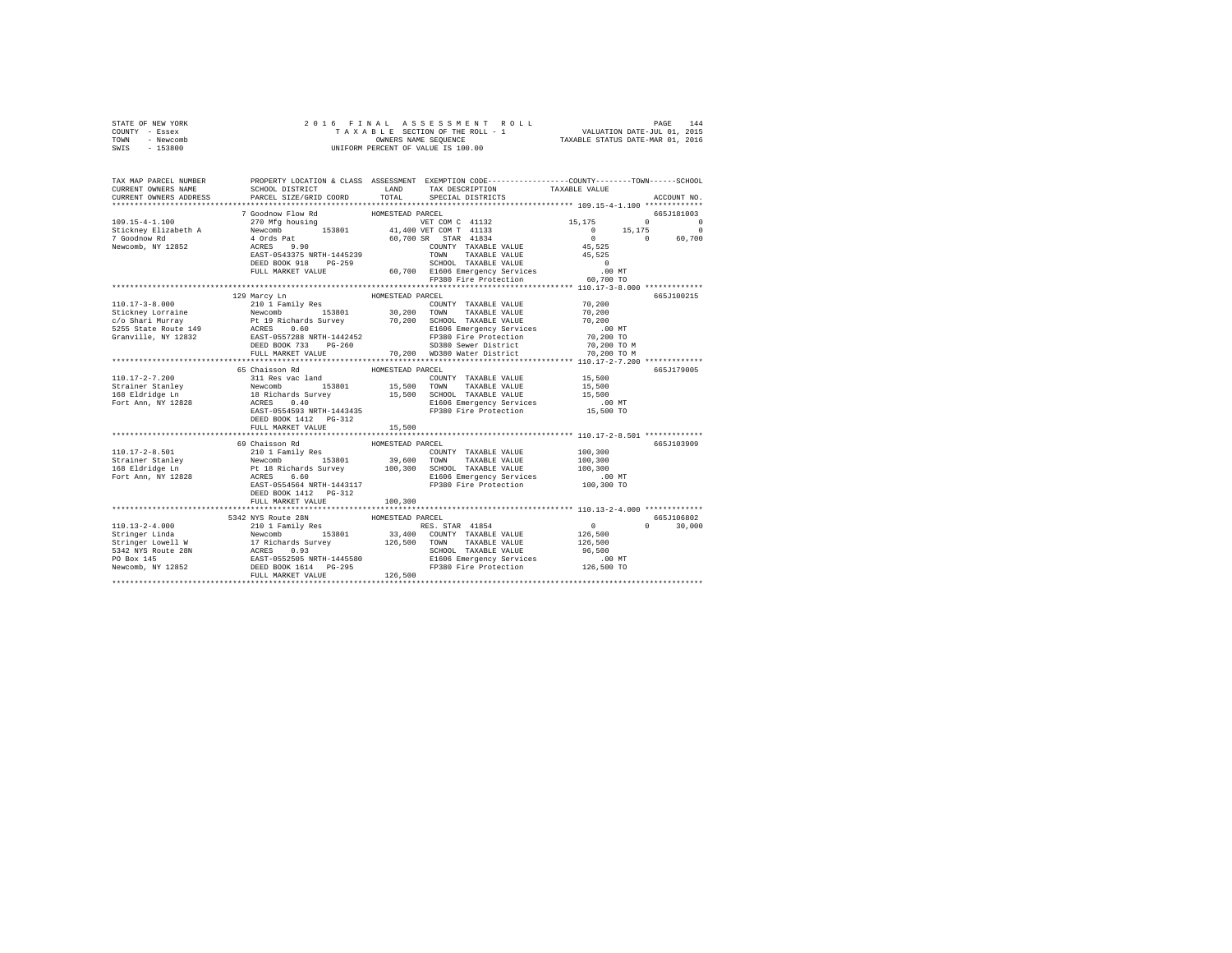| STATE OF NEW YORK<br>COUNTY - Essex<br>TOWN - Newcomb<br>SWIS - 153800                                                                                                                                                                                                                        |                                     |  |  |            |
|-----------------------------------------------------------------------------------------------------------------------------------------------------------------------------------------------------------------------------------------------------------------------------------------------|-------------------------------------|--|--|------------|
|                                                                                                                                                                                                                                                                                               |                                     |  |  |            |
|                                                                                                                                                                                                                                                                                               |                                     |  |  |            |
|                                                                                                                                                                                                                                                                                               |                                     |  |  |            |
| 109.15–14.4043<br>109.16–14.043<br>109.16–14.043<br>109.15–14.4043<br>109.15–14.4043<br>109.16 12.10 1 Family Res HOMESTEAD PARCEL<br>Stringer Rrenda 3 Richards Survey 76,900 COUNTY TAXABLE VALUE 76,900<br>10 30,000<br>10 30,000<br>10 30,00                                              |                                     |  |  |            |
|                                                                                                                                                                                                                                                                                               |                                     |  |  |            |
|                                                                                                                                                                                                                                                                                               |                                     |  |  |            |
|                                                                                                                                                                                                                                                                                               |                                     |  |  |            |
|                                                                                                                                                                                                                                                                                               |                                     |  |  |            |
|                                                                                                                                                                                                                                                                                               |                                     |  |  |            |
|                                                                                                                                                                                                                                                                                               |                                     |  |  |            |
|                                                                                                                                                                                                                                                                                               |                                     |  |  |            |
|                                                                                                                                                                                                                                                                                               |                                     |  |  |            |
|                                                                                                                                                                                                                                                                                               |                                     |  |  |            |
| $\begin{tabular}{cccccc} 109.16-2-22.300 & 5468 NTS UADR.501101004 & 40000537EAD PABCEL & 665,1188004 \\ 109.16-2-22.300 & 15,850 & 0 & 0 \\ 101.117500008 & 153801 & 25,2000 VET COM C & 41132 & 15,850 & 0 \\ 101.120008 & 15000008 & 101 & 0 & 0 \\ 5468 NYS Roule 28N & 0.11 & 0 & 0 \\ $ | 5468 NYS Route 28N HOMESTEAD PARCEL |  |  | 665J188004 |
|                                                                                                                                                                                                                                                                                               |                                     |  |  |            |
|                                                                                                                                                                                                                                                                                               |                                     |  |  |            |
|                                                                                                                                                                                                                                                                                               |                                     |  |  |            |
|                                                                                                                                                                                                                                                                                               |                                     |  |  |            |
|                                                                                                                                                                                                                                                                                               |                                     |  |  |            |
|                                                                                                                                                                                                                                                                                               |                                     |  |  |            |
|                                                                                                                                                                                                                                                                                               |                                     |  |  |            |
|                                                                                                                                                                                                                                                                                               |                                     |  |  |            |
|                                                                                                                                                                                                                                                                                               |                                     |  |  |            |
|                                                                                                                                                                                                                                                                                               |                                     |  |  |            |
|                                                                                                                                                                                                                                                                                               |                                     |  |  |            |
|                                                                                                                                                                                                                                                                                               |                                     |  |  |            |
|                                                                                                                                                                                                                                                                                               |                                     |  |  |            |
|                                                                                                                                                                                                                                                                                               |                                     |  |  |            |
|                                                                                                                                                                                                                                                                                               |                                     |  |  |            |
|                                                                                                                                                                                                                                                                                               |                                     |  |  |            |
|                                                                                                                                                                                                                                                                                               |                                     |  |  |            |
|                                                                                                                                                                                                                                                                                               |                                     |  |  |            |
|                                                                                                                                                                                                                                                                                               |                                     |  |  |            |
| 31 Rose In and Family Res TREAT HOMESTEAD PRCEL<br>19.16-2-22.100 6653106505<br>19.17.700 AGED IN THE STREAM VET COM THI31<br>Tripger Stacy 2011 Family Res TREAT 25801<br>STRIPGer Stacy 2011 Rose In 9 Richards 191,700 AGED ALL 418                                                        |                                     |  |  |            |
|                                                                                                                                                                                                                                                                                               | 5550 NYS Route 28N HOMESTEAD PARCEL |  |  | 665J106510 |
|                                                                                                                                                                                                                                                                                               |                                     |  |  |            |
|                                                                                                                                                                                                                                                                                               |                                     |  |  |            |
|                                                                                                                                                                                                                                                                                               |                                     |  |  |            |
|                                                                                                                                                                                                                                                                                               |                                     |  |  |            |
|                                                                                                                                                                                                                                                                                               |                                     |  |  |            |
|                                                                                                                                                                                                                                                                                               |                                     |  |  |            |
|                                                                                                                                                                                                                                                                                               |                                     |  |  |            |
|                                                                                                                                                                                                                                                                                               |                                     |  |  |            |
|                                                                                                                                                                                                                                                                                               |                                     |  |  |            |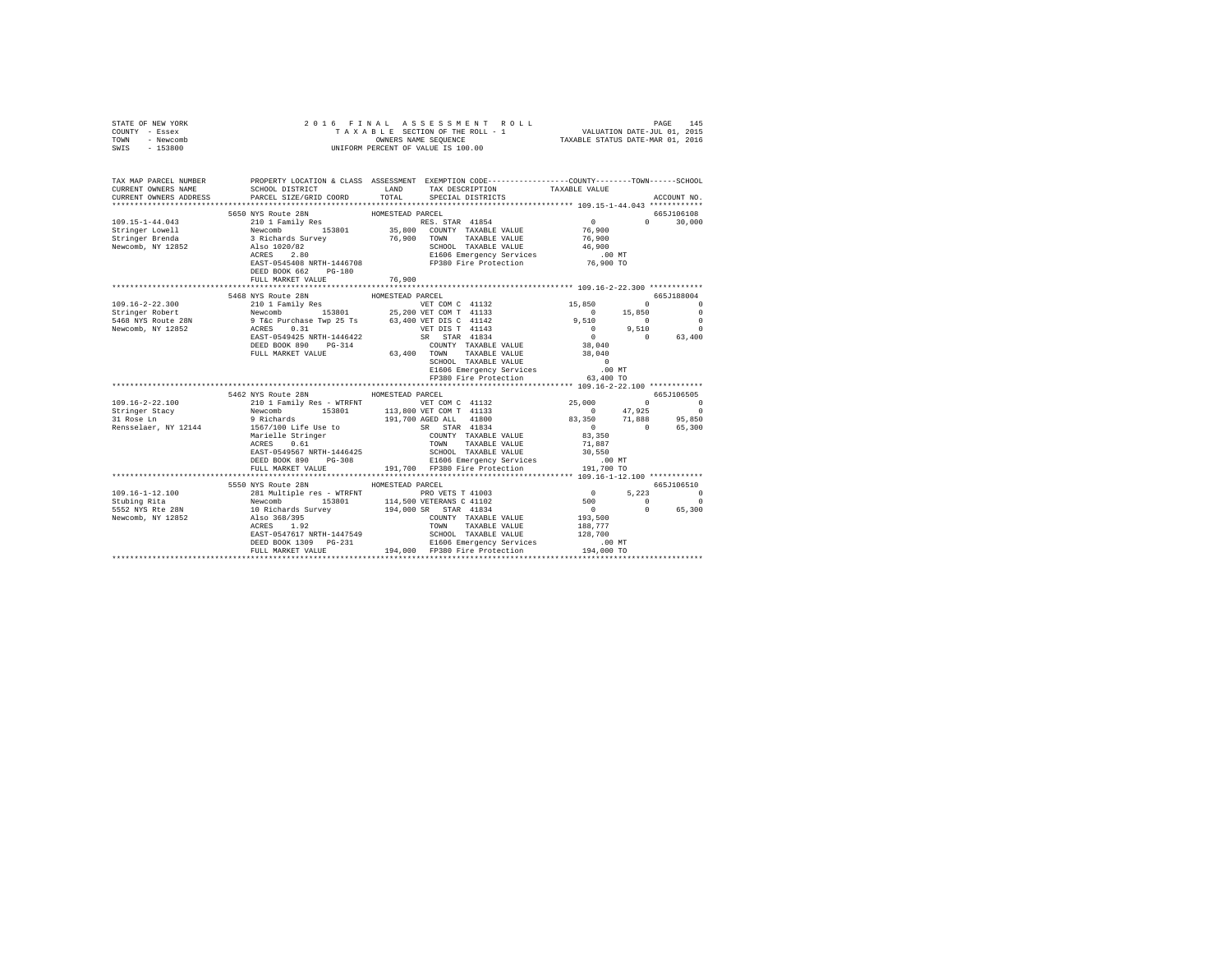| STATE OF NEW YORK                                                                                                                                                                                                                                                                                                                                                                                                                      |                                                                                                                                                                                                                                       |                  |                                                 |             |
|----------------------------------------------------------------------------------------------------------------------------------------------------------------------------------------------------------------------------------------------------------------------------------------------------------------------------------------------------------------------------------------------------------------------------------------|---------------------------------------------------------------------------------------------------------------------------------------------------------------------------------------------------------------------------------------|------------------|-------------------------------------------------|-------------|
| COUNTY - Essex                                                                                                                                                                                                                                                                                                                                                                                                                         |                                                                                                                                                                                                                                       |                  |                                                 |             |
| TOWN - Newcomb                                                                                                                                                                                                                                                                                                                                                                                                                         |                                                                                                                                                                                                                                       |                  |                                                 |             |
| SWIS - 153800                                                                                                                                                                                                                                                                                                                                                                                                                          |                                                                                                                                                                                                                                       |                  |                                                 |             |
|                                                                                                                                                                                                                                                                                                                                                                                                                                        |                                                                                                                                                                                                                                       |                  |                                                 |             |
|                                                                                                                                                                                                                                                                                                                                                                                                                                        |                                                                                                                                                                                                                                       |                  |                                                 |             |
|                                                                                                                                                                                                                                                                                                                                                                                                                                        |                                                                                                                                                                                                                                       |                  |                                                 |             |
| TAX MAP PARCEL NUMBER     PROPERTY LOCATION & CLASS ASSESSMENT EXEMPTION CODE--------------COUNTY-------TOWN------SCHOOL DISTRICT     LAND   TAX DESCRIPTION     TAXABLE VALUE                                                                                                                                                                                                                                                         |                                                                                                                                                                                                                                       |                  |                                                 |             |
|                                                                                                                                                                                                                                                                                                                                                                                                                                        |                                                                                                                                                                                                                                       |                  |                                                 |             |
| CURRENT OWNERS WAND HOT DESCRIPTION OORD HAND TOTAL SPECIAL DISTRICTS CURRENT OWNERS ADDRESS PARCEL SIZE/GRID COORD TOTAL SPECIAL DISTRICTS                                                                                                                                                                                                                                                                                            |                                                                                                                                                                                                                                       |                  |                                                 | ACCOUNT NO. |
|                                                                                                                                                                                                                                                                                                                                                                                                                                        |                                                                                                                                                                                                                                       |                  |                                                 |             |
|                                                                                                                                                                                                                                                                                                                                                                                                                                        | 5516 NYS Route 28N                                                                                                                                                                                                                    | HOMESTEAD PARCEL |                                                 | 665J106001  |
|                                                                                                                                                                                                                                                                                                                                                                                                                                        |                                                                                                                                                                                                                                       |                  |                                                 |             |
|                                                                                                                                                                                                                                                                                                                                                                                                                                        |                                                                                                                                                                                                                                       |                  |                                                 |             |
|                                                                                                                                                                                                                                                                                                                                                                                                                                        |                                                                                                                                                                                                                                       |                  |                                                 |             |
|                                                                                                                                                                                                                                                                                                                                                                                                                                        |                                                                                                                                                                                                                                       |                  |                                                 |             |
|                                                                                                                                                                                                                                                                                                                                                                                                                                        |                                                                                                                                                                                                                                       |                  |                                                 |             |
| 109.16-2-16.000<br>Sullivan John F<br>Sullivan Sally M<br>Newcomb, NY 12852                                                                                                                                                                                                                                                                                                                                                            |                                                                                                                                                                                                                                       |                  |                                                 |             |
|                                                                                                                                                                                                                                                                                                                                                                                                                                        |                                                                                                                                                                                                                                       |                  |                                                 |             |
|                                                                                                                                                                                                                                                                                                                                                                                                                                        | 310 1 Family Res . HUWESTEAD FRES. STAR 41854<br>Newcomb 153801 31,400 COUNTY TAXABLE VALUE 152,800 0 30,000<br>10 Richards 153801 31,400 COUNTY TAXABLE VALUE 152,800<br>ACRES 0.70 152,800 TOWN TAXABLE VALUE 152,800<br>ACRES 0.70 |                  |                                                 |             |
|                                                                                                                                                                                                                                                                                                                                                                                                                                        |                                                                                                                                                                                                                                       |                  |                                                 |             |
| $[10.17-2-22.000$ 96 Marcy Lin 110,17-2-22.000<br>Sullivan Kathleen F<br>Newcomb 153801<br>Newcomb 153801<br>Sullivan TAXABLE VALUE 143,100<br>210 1 Fairch Survey 143,100<br>200 TOWN TAXABLE VALUE 143,100<br>216 March 143,100<br>200 TOWN                                                                                                                                                                                          | 96 Marcy Ln                                                                                                                                                                                                                           | HOMESTEAD PARCEL |                                                 | 665J100406  |
|                                                                                                                                                                                                                                                                                                                                                                                                                                        |                                                                                                                                                                                                                                       |                  |                                                 |             |
|                                                                                                                                                                                                                                                                                                                                                                                                                                        |                                                                                                                                                                                                                                       |                  |                                                 |             |
|                                                                                                                                                                                                                                                                                                                                                                                                                                        |                                                                                                                                                                                                                                       |                  |                                                 |             |
|                                                                                                                                                                                                                                                                                                                                                                                                                                        |                                                                                                                                                                                                                                       |                  |                                                 |             |
|                                                                                                                                                                                                                                                                                                                                                                                                                                        |                                                                                                                                                                                                                                       |                  |                                                 |             |
|                                                                                                                                                                                                                                                                                                                                                                                                                                        |                                                                                                                                                                                                                                       |                  |                                                 |             |
|                                                                                                                                                                                                                                                                                                                                                                                                                                        |                                                                                                                                                                                                                                       |                  |                                                 |             |
|                                                                                                                                                                                                                                                                                                                                                                                                                                        |                                                                                                                                                                                                                                       |                  |                                                 |             |
|                                                                                                                                                                                                                                                                                                                                                                                                                                        | 39 Stubing Ln MESTEAD PARCEL                                                                                                                                                                                                          |                  |                                                 | 665Z000004  |
|                                                                                                                                                                                                                                                                                                                                                                                                                                        |                                                                                                                                                                                                                                       |                  |                                                 |             |
|                                                                                                                                                                                                                                                                                                                                                                                                                                        |                                                                                                                                                                                                                                       |                  |                                                 |             |
|                                                                                                                                                                                                                                                                                                                                                                                                                                        |                                                                                                                                                                                                                                       |                  |                                                 |             |
|                                                                                                                                                                                                                                                                                                                                                                                                                                        |                                                                                                                                                                                                                                       |                  |                                                 |             |
|                                                                                                                                                                                                                                                                                                                                                                                                                                        |                                                                                                                                                                                                                                       |                  |                                                 |             |
|                                                                                                                                                                                                                                                                                                                                                                                                                                        |                                                                                                                                                                                                                                       |                  |                                                 |             |
|                                                                                                                                                                                                                                                                                                                                                                                                                                        | EAST-0551517 NRTH-1447219                                                                                                                                                                                                             |                  |                                                 |             |
|                                                                                                                                                                                                                                                                                                                                                                                                                                        | DEED BOOK 1239 PG-137                                                                                                                                                                                                                 |                  |                                                 |             |
|                                                                                                                                                                                                                                                                                                                                                                                                                                        | FULL MARKET VALUE                                                                                                                                                                                                                     | 182,800          |                                                 |             |
|                                                                                                                                                                                                                                                                                                                                                                                                                                        | *****************************                                                                                                                                                                                                         | **************** | ****************** 120.18-2-23.000 ************ |             |
| $\begin{tabular}{l c c c c c} \hline 120.18-2-23.000 & \multicolumn{3}{c}{\mbox{\small\sc D100}} & \multicolumn{3}{c}{\mbox{\small\sc D100}} & \multicolumn{3}{c}{\mbox{\small\sc D100}} & \multicolumn{3}{c}{\mbox{\small\sc D100}} & \multicolumn{3}{c}{\mbox{\small\sc D100}} & \multicolumn{3}{c}{\mbox{\small\sc D100}} & \multicolumn{3}{c}{\mbox{\small\sc D100}} & \multicolumn{3}{c}{\mbox{\small\sc D100}} & \multicolumn{3$ | 30 Bennett Ln MOMESTEAD PARCEL                                                                                                                                                                                                        |                  |                                                 | 665J106513  |
|                                                                                                                                                                                                                                                                                                                                                                                                                                        |                                                                                                                                                                                                                                       |                  |                                                 |             |
|                                                                                                                                                                                                                                                                                                                                                                                                                                        |                                                                                                                                                                                                                                       |                  |                                                 |             |
|                                                                                                                                                                                                                                                                                                                                                                                                                                        |                                                                                                                                                                                                                                       |                  |                                                 |             |
|                                                                                                                                                                                                                                                                                                                                                                                                                                        |                                                                                                                                                                                                                                       |                  |                                                 |             |
|                                                                                                                                                                                                                                                                                                                                                                                                                                        |                                                                                                                                                                                                                                       |                  |                                                 |             |
|                                                                                                                                                                                                                                                                                                                                                                                                                                        |                                                                                                                                                                                                                                       |                  |                                                 |             |
|                                                                                                                                                                                                                                                                                                                                                                                                                                        | EAST-0536198 NRTH-1426299                                                                                                                                                                                                             |                  |                                                 |             |
|                                                                                                                                                                                                                                                                                                                                                                                                                                        | DEED BOOK 1481    PG-304                                                                                                                                                                                                              |                  |                                                 |             |
|                                                                                                                                                                                                                                                                                                                                                                                                                                        | FULL MARKET VALUE                                                                                                                                                                                                                     | 140,100          |                                                 |             |
|                                                                                                                                                                                                                                                                                                                                                                                                                                        |                                                                                                                                                                                                                                       |                  |                                                 |             |
|                                                                                                                                                                                                                                                                                                                                                                                                                                        | 1386 Goodnow Flow Rd MOMESTEAD PARCEL                                                                                                                                                                                                 |                  |                                                 | 665J100509  |
|                                                                                                                                                                                                                                                                                                                                                                                                                                        |                                                                                                                                                                                                                                       |                  |                                                 |             |
|                                                                                                                                                                                                                                                                                                                                                                                                                                        |                                                                                                                                                                                                                                       |                  |                                                 |             |
|                                                                                                                                                                                                                                                                                                                                                                                                                                        |                                                                                                                                                                                                                                       |                  |                                                 |             |
|                                                                                                                                                                                                                                                                                                                                                                                                                                        |                                                                                                                                                                                                                                       |                  |                                                 |             |
|                                                                                                                                                                                                                                                                                                                                                                                                                                        |                                                                                                                                                                                                                                       |                  |                                                 |             |
|                                                                                                                                                                                                                                                                                                                                                                                                                                        |                                                                                                                                                                                                                                       |                  |                                                 |             |
|                                                                                                                                                                                                                                                                                                                                                                                                                                        | EAST-0534050 NRTH-1426995                                                                                                                                                                                                             |                  |                                                 |             |
|                                                                                                                                                                                                                                                                                                                                                                                                                                        |                                                                                                                                                                                                                                       |                  |                                                 |             |
|                                                                                                                                                                                                                                                                                                                                                                                                                                        | DEED BOOK 1363 PG-87                                                                                                                                                                                                                  |                  |                                                 |             |
|                                                                                                                                                                                                                                                                                                                                                                                                                                        | FULL MARKET VALUE                                                                                                                                                                                                                     | 271,700          |                                                 |             |
|                                                                                                                                                                                                                                                                                                                                                                                                                                        |                                                                                                                                                                                                                                       |                  |                                                 |             |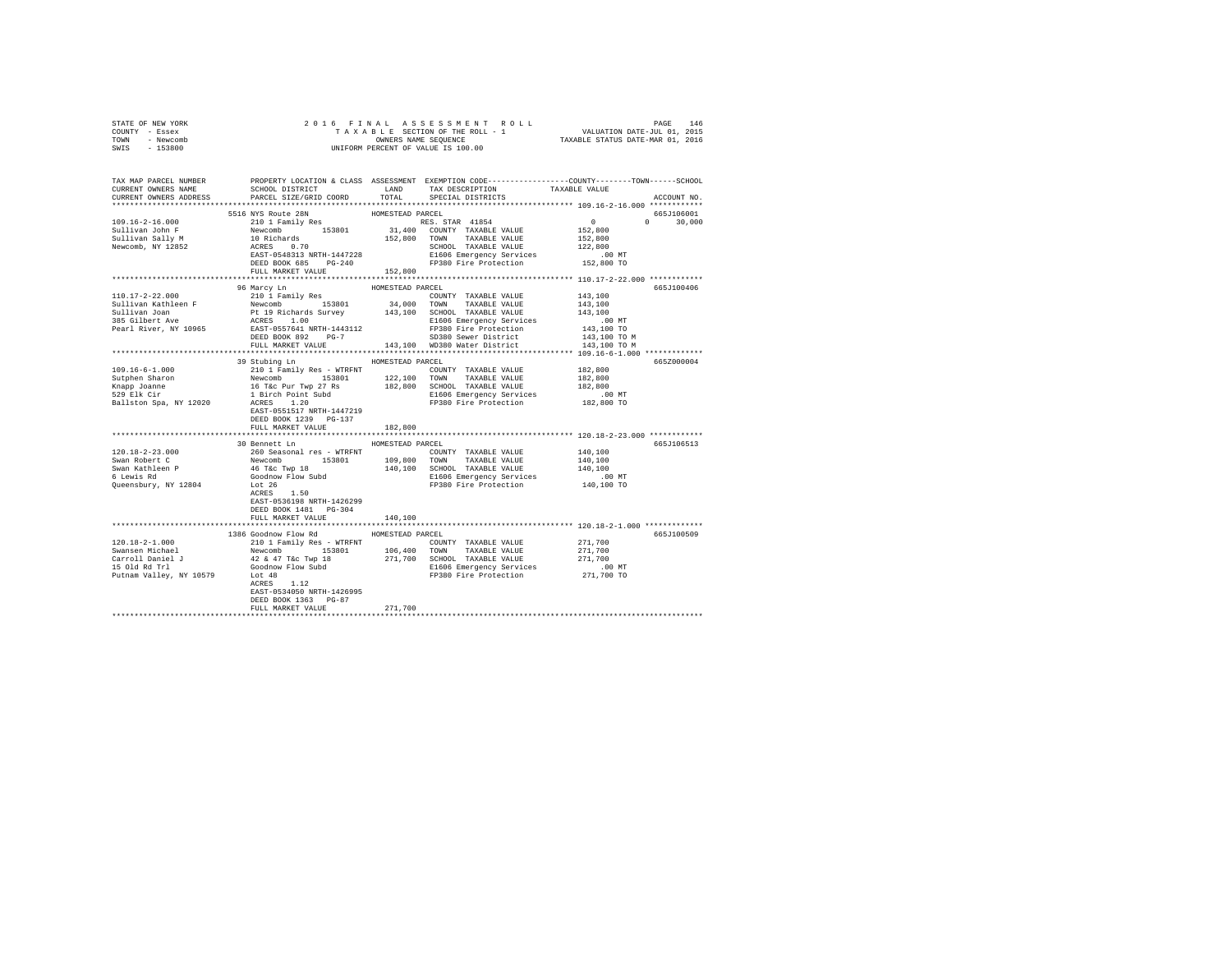| STATE OF NEW YORK<br>COUNTY - Essex<br>TOWN - Newcomb<br>SWIS - 153800                                                                                                                                                                                                                                                                                                                                                                    |                                                                                                                                                                                    |                      |                                                                                                                                                                                                                                          |                                                      |               |
|-------------------------------------------------------------------------------------------------------------------------------------------------------------------------------------------------------------------------------------------------------------------------------------------------------------------------------------------------------------------------------------------------------------------------------------------|------------------------------------------------------------------------------------------------------------------------------------------------------------------------------------|----------------------|------------------------------------------------------------------------------------------------------------------------------------------------------------------------------------------------------------------------------------------|------------------------------------------------------|---------------|
|                                                                                                                                                                                                                                                                                                                                                                                                                                           |                                                                                                                                                                                    |                      |                                                                                                                                                                                                                                          |                                                      |               |
| TAX MAP PARCEL NUMBER PROPERTY LOCATION & CLASS ASSESSMENT EXEMPTION CODE---------------COUNTY-------TOWN------SCHOOL                                                                                                                                                                                                                                                                                                                     |                                                                                                                                                                                    |                      |                                                                                                                                                                                                                                          |                                                      |               |
| CURRENT OWNERS NAME                                                                                                                                                                                                                                                                                                                                                                                                                       | SCHOOL DISTRICT TAND TAX DESCRIPTION                                                                                                                                               |                      |                                                                                                                                                                                                                                          | TAXABLE VALUE                                        |               |
| CURRENT OWNERS ADDRESS                                                                                                                                                                                                                                                                                                                                                                                                                    | PARCEL SIZE/GRID COORD                                                                                                                                                             | <b>TOTAL</b>         | SPECIAL DISTRICTS                                                                                                                                                                                                                        |                                                      | ACCOUNT NO.   |
|                                                                                                                                                                                                                                                                                                                                                                                                                                           | NW Side D&H RR                                                                                                                                                                     | NON-HOMESTEAD PARCEL |                                                                                                                                                                                                                                          |                                                      | 665J178522    |
| $110. -1 - 14.046$                                                                                                                                                                                                                                                                                                                                                                                                                        |                                                                                                                                                                                    |                      |                                                                                                                                                                                                                                          |                                                      |               |
|                                                                                                                                                                                                                                                                                                                                                                                                                                           |                                                                                                                                                                                    |                      |                                                                                                                                                                                                                                          |                                                      |               |
| Tahawus Club Inc<br>PO Box 419                                                                                                                                                                                                                                                                                                                                                                                                            |                                                                                                                                                                                    |                      |                                                                                                                                                                                                                                          |                                                      |               |
| Newcomb, NY 12852                                                                                                                                                                                                                                                                                                                                                                                                                         |                                                                                                                                                                                    |                      |                                                                                                                                                                                                                                          |                                                      |               |
|                                                                                                                                                                                                                                                                                                                                                                                                                                           |                                                                                                                                                                                    |                      |                                                                                                                                                                                                                                          |                                                      |               |
|                                                                                                                                                                                                                                                                                                                                                                                                                                           | DEED BOOK 288 PG-113                                                                                                                                                               |                      |                                                                                                                                                                                                                                          |                                                      |               |
|                                                                                                                                                                                                                                                                                                                                                                                                                                           | FULL MARKET VALUE                                                                                                                                                                  | 31,500               |                                                                                                                                                                                                                                          |                                                      |               |
|                                                                                                                                                                                                                                                                                                                                                                                                                                           | Perch Pond Ln                                                                                                                                                                      | NON-HOMESTEAD PARCEL |                                                                                                                                                                                                                                          |                                                      | 665J106603    |
| $110. -3 -3.100$                                                                                                                                                                                                                                                                                                                                                                                                                          | 920 Priv Hunt/Fi                                                                                                                                                                   |                      | COUNTY TAXABLE VALUE 8,500                                                                                                                                                                                                               |                                                      |               |
|                                                                                                                                                                                                                                                                                                                                                                                                                                           |                                                                                                                                                                                    |                      |                                                                                                                                                                                                                                          | 8,500                                                |               |
|                                                                                                                                                                                                                                                                                                                                                                                                                                           |                                                                                                                                                                                    |                      | 8,500 SCHOOL TAXABLE VALUE                                                                                                                                                                                                               | 8,500                                                |               |
| Tahawus Club Inc<br>PO Box 419<br>Newcomb, NY 12852                                                                                                                                                                                                                                                                                                                                                                                       | Newcomb 153801 8,500 COWN TAXABLE VALUE<br>15 Tkc Twp 8,500 SCHOOL TAXABLE VALUE<br>15 Tkc Twp 8,500 SCHOOL TAXABLE VALUE<br>26 EAST-0576041 NRTH-1445410 E1606 Emergency Services |                      | E1606 Emergency Services                                                                                                                                                                                                                 | $.00$ MT                                             |               |
|                                                                                                                                                                                                                                                                                                                                                                                                                                           |                                                                                                                                                                                    |                      | FP380 Fire Protection                                                                                                                                                                                                                    | 8,500 TO                                             |               |
|                                                                                                                                                                                                                                                                                                                                                                                                                                           | DEED BOOK 288 PG-113                                                                                                                                                               |                      |                                                                                                                                                                                                                                          |                                                      |               |
|                                                                                                                                                                                                                                                                                                                                                                                                                                           | FULL MARKET VALUE                                                                                                                                                                  | 8,500                |                                                                                                                                                                                                                                          | *********************** 110.-3-17.000 ************** |               |
|                                                                                                                                                                                                                                                                                                                                                                                                                                           | Lower Works Rd                                                                                                                                                                     | NON-HOMESTEAD PARCEL |                                                                                                                                                                                                                                          |                                                      | 665Z007002    |
|                                                                                                                                                                                                                                                                                                                                                                                                                                           | 322 Rural vac>10                                                                                                                                                                   |                      | COUNTY TAXABLE VALUE 33,600                                                                                                                                                                                                              |                                                      |               |
|                                                                                                                                                                                                                                                                                                                                                                                                                                           |                                                                                                                                                                                    |                      |                                                                                                                                                                                                                                          |                                                      |               |
| 110.-3-17.000<br>Tahawus Club Inc<br>PO Box 419                                                                                                                                                                                                                                                                                                                                                                                           |                                                                                                                                                                                    |                      |                                                                                                                                                                                                                                          |                                                      |               |
| Newcomb, NY 12852                                                                                                                                                                                                                                                                                                                                                                                                                         |                                                                                                                                                                                    |                      |                                                                                                                                                                                                                                          |                                                      |               |
|                                                                                                                                                                                                                                                                                                                                                                                                                                           | DEED BOOK 254 PG-168                                                                                                                                                               |                      |                                                                                                                                                                                                                                          |                                                      |               |
|                                                                                                                                                                                                                                                                                                                                                                                                                                           | FULL MARKET VALUE                                                                                                                                                                  | 33,600               |                                                                                                                                                                                                                                          |                                                      |               |
|                                                                                                                                                                                                                                                                                                                                                                                                                                           |                                                                                                                                                                                    |                      |                                                                                                                                                                                                                                          |                                                      |               |
|                                                                                                                                                                                                                                                                                                                                                                                                                                           | 42 Lower Works Rd                                                                                                                                                                  | HOMESTEAD PARCEL     |                                                                                                                                                                                                                                          |                                                      | 665J106701    |
| $110.-3-22.100$                                                                                                                                                                                                                                                                                                                                                                                                                           | 240 Rural res                                                                                                                                                                      |                      | COUNTY TAXABLE VALUE                                                                                                                                                                                                                     | 408,300                                              |               |
| Tahawus Club Inc<br>PO Box 419                                                                                                                                                                                                                                                                                                                                                                                                            |                                                                                                                                                                                    |                      |                                                                                                                                                                                                                                          |                                                      |               |
|                                                                                                                                                                                                                                                                                                                                                                                                                                           |                                                                                                                                                                                    |                      |                                                                                                                                                                                                                                          |                                                      |               |
| Newcomb, NY 12852                                                                                                                                                                                                                                                                                                                                                                                                                         |                                                                                                                                                                                    |                      | 240 Kurai 1 = 8<br>Newcomb 153801 51,500 TOWN TAXABLE VALUE 108,300<br>15 Tac Twp 46 300 408,300 SCHOOL TAXABLE VALUE 408,300<br>ACRES 22.14<br>RAST-0575539 RRTH-1444335 FP380 Fire Protection 408,300 TO<br>TRIP TO TAC TRIP 1444335 F |                                                      |               |
|                                                                                                                                                                                                                                                                                                                                                                                                                                           | DEED BOOK 254 PG-168                                                                                                                                                               |                      |                                                                                                                                                                                                                                          |                                                      |               |
|                                                                                                                                                                                                                                                                                                                                                                                                                                           | FULL MARKET VALUE                                                                                                                                                                  | 408,300              |                                                                                                                                                                                                                                          |                                                      |               |
|                                                                                                                                                                                                                                                                                                                                                                                                                                           |                                                                                                                                                                                    |                      |                                                                                                                                                                                                                                          |                                                      |               |
|                                                                                                                                                                                                                                                                                                                                                                                                                                           |                                                                                                                                                                                    |                      |                                                                                                                                                                                                                                          |                                                      | 665J105209    |
|                                                                                                                                                                                                                                                                                                                                                                                                                                           |                                                                                                                                                                                    |                      |                                                                                                                                                                                                                                          | $\sim$ 0                                             | $0 \t 30,000$ |
|                                                                                                                                                                                                                                                                                                                                                                                                                                           |                                                                                                                                                                                    |                      |                                                                                                                                                                                                                                          | 215,700                                              |               |
|                                                                                                                                                                                                                                                                                                                                                                                                                                           |                                                                                                                                                                                    |                      |                                                                                                                                                                                                                                          | $215,700$<br>$185,700$                               |               |
|                                                                                                                                                                                                                                                                                                                                                                                                                                           |                                                                                                                                                                                    |                      |                                                                                                                                                                                                                                          | .00 MT                                               |               |
|                                                                                                                                                                                                                                                                                                                                                                                                                                           |                                                                                                                                                                                    |                      |                                                                                                                                                                                                                                          | 215,700 TO                                           |               |
|                                                                                                                                                                                                                                                                                                                                                                                                                                           |                                                                                                                                                                                    |                      |                                                                                                                                                                                                                                          | 215,700 TO M                                         |               |
| $\begin{tabular}{l c c c c} \multicolumn{1}{c}{\textbf{12} \textbf{WinebrooK} \textbf{Cir}} & \multicolumn{1}{c}{\textbf{13} \textbf{WinebrooK} \textbf{Cir}} & \multicolumn{1}{c}{\textbf{14} \textbf{WinebrooK} \textbf{Cir}} & \multicolumn{1}{c}{\textbf{15} \textbf{W8} \textbf{STRAD} \textbf{PACEL}} \\ \multicolumn{1}{c}{\textbf{12} \textbf{WinebrooK} \textbf{Cir}} & \multicolumn{1}{c}{\textbf{12} \textbf{WinebrooK} \text$ |                                                                                                                                                                                    |                      |                                                                                                                                                                                                                                          | 215,700 TO M                                         |               |
|                                                                                                                                                                                                                                                                                                                                                                                                                                           |                                                                                                                                                                                    |                      |                                                                                                                                                                                                                                          |                                                      |               |
|                                                                                                                                                                                                                                                                                                                                                                                                                                           |                                                                                                                                                                                    |                      |                                                                                                                                                                                                                                          |                                                      |               |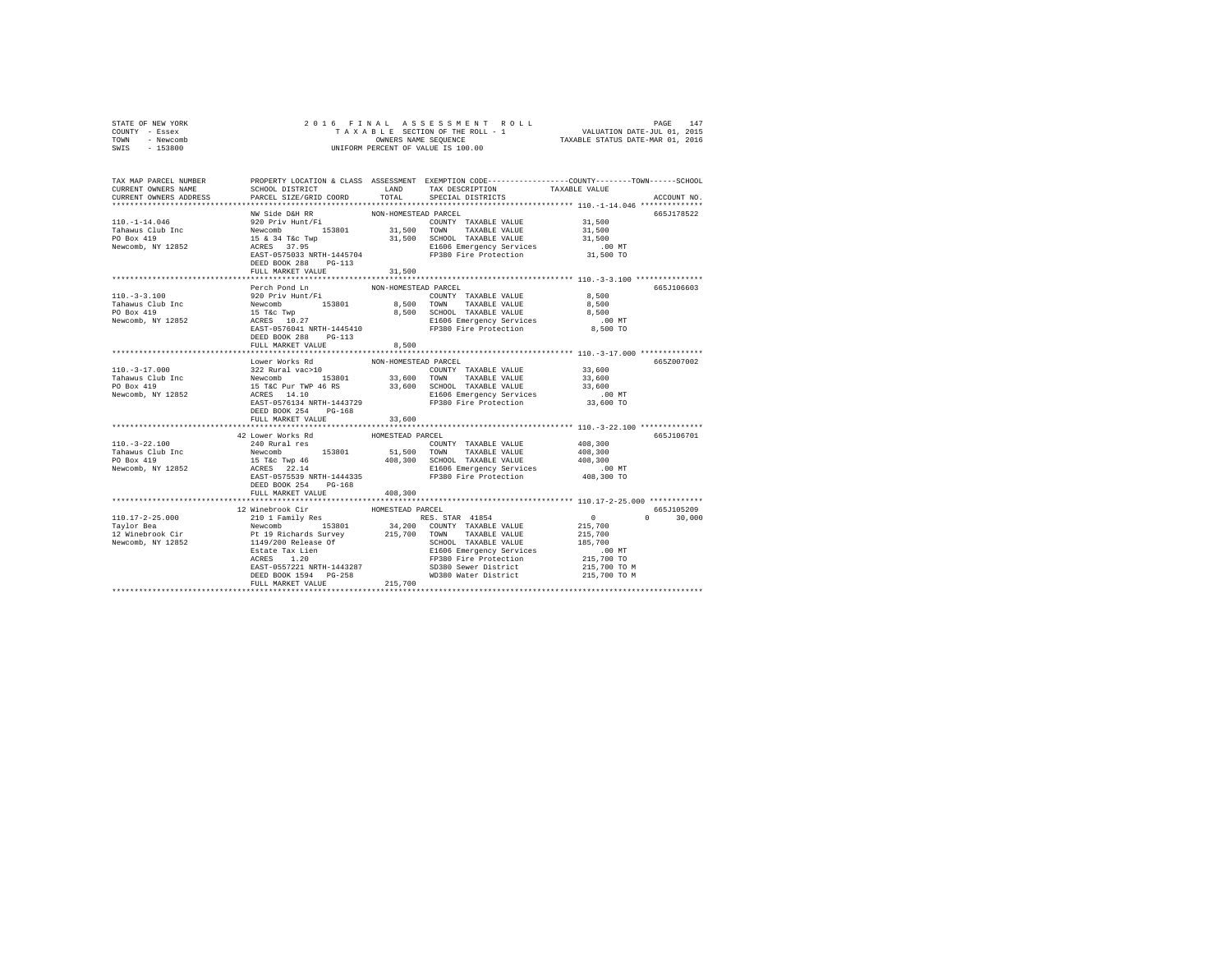| STATE OF NEW YORK |                                     |                  |  |               |
|-------------------|-------------------------------------|------------------|--|---------------|
| COUNTY - Essex    |                                     |                  |  |               |
| TOWN - Newcomb    |                                     |                  |  |               |
| SWIS - 153800     |                                     |                  |  |               |
|                   |                                     |                  |  |               |
|                   |                                     |                  |  |               |
|                   |                                     |                  |  |               |
|                   |                                     |                  |  |               |
|                   |                                     |                  |  |               |
|                   |                                     |                  |  |               |
|                   |                                     |                  |  | 665J105705    |
|                   |                                     |                  |  |               |
|                   |                                     |                  |  |               |
|                   |                                     |                  |  |               |
|                   |                                     |                  |  |               |
|                   |                                     |                  |  |               |
|                   |                                     |                  |  |               |
|                   |                                     |                  |  |               |
|                   |                                     |                  |  |               |
|                   |                                     |                  |  |               |
|                   |                                     |                  |  |               |
|                   |                                     |                  |  |               |
|                   |                                     |                  |  |               |
|                   |                                     |                  |  |               |
|                   |                                     |                  |  |               |
|                   |                                     |                  |  |               |
|                   |                                     |                  |  |               |
|                   |                                     |                  |  |               |
|                   | FULL MARKET VALUE 151,300           |                  |  |               |
|                   |                                     |                  |  |               |
|                   | 5075 NYS Route 28N                  | HOMESTEAD PARCEL |  | 665J107202    |
|                   |                                     |                  |  | $0 \t 30,000$ |
|                   |                                     |                  |  |               |
|                   |                                     |                  |  |               |
|                   |                                     |                  |  |               |
|                   |                                     |                  |  |               |
|                   |                                     |                  |  |               |
|                   |                                     |                  |  |               |
|                   |                                     |                  |  |               |
|                   |                                     |                  |  |               |
|                   |                                     |                  |  |               |
|                   |                                     |                  |  |               |
|                   |                                     |                  |  |               |
|                   |                                     |                  |  |               |
|                   |                                     |                  |  |               |
|                   |                                     |                  |  |               |
|                   |                                     |                  |  |               |
|                   |                                     |                  |  |               |
|                   |                                     |                  |  |               |
|                   |                                     |                  |  |               |
|                   |                                     |                  |  |               |
|                   | 22 Newcomb Lake Rd HOMESTEAD PARCEL |                  |  | 665J107109    |
|                   |                                     |                  |  |               |
|                   |                                     |                  |  |               |
|                   |                                     |                  |  |               |
|                   |                                     |                  |  |               |
|                   |                                     |                  |  |               |
|                   |                                     |                  |  |               |
|                   |                                     |                  |  |               |
|                   | FULL MARKET VALUE                   | 214,100          |  |               |
|                   |                                     |                  |  |               |
|                   |                                     |                  |  |               |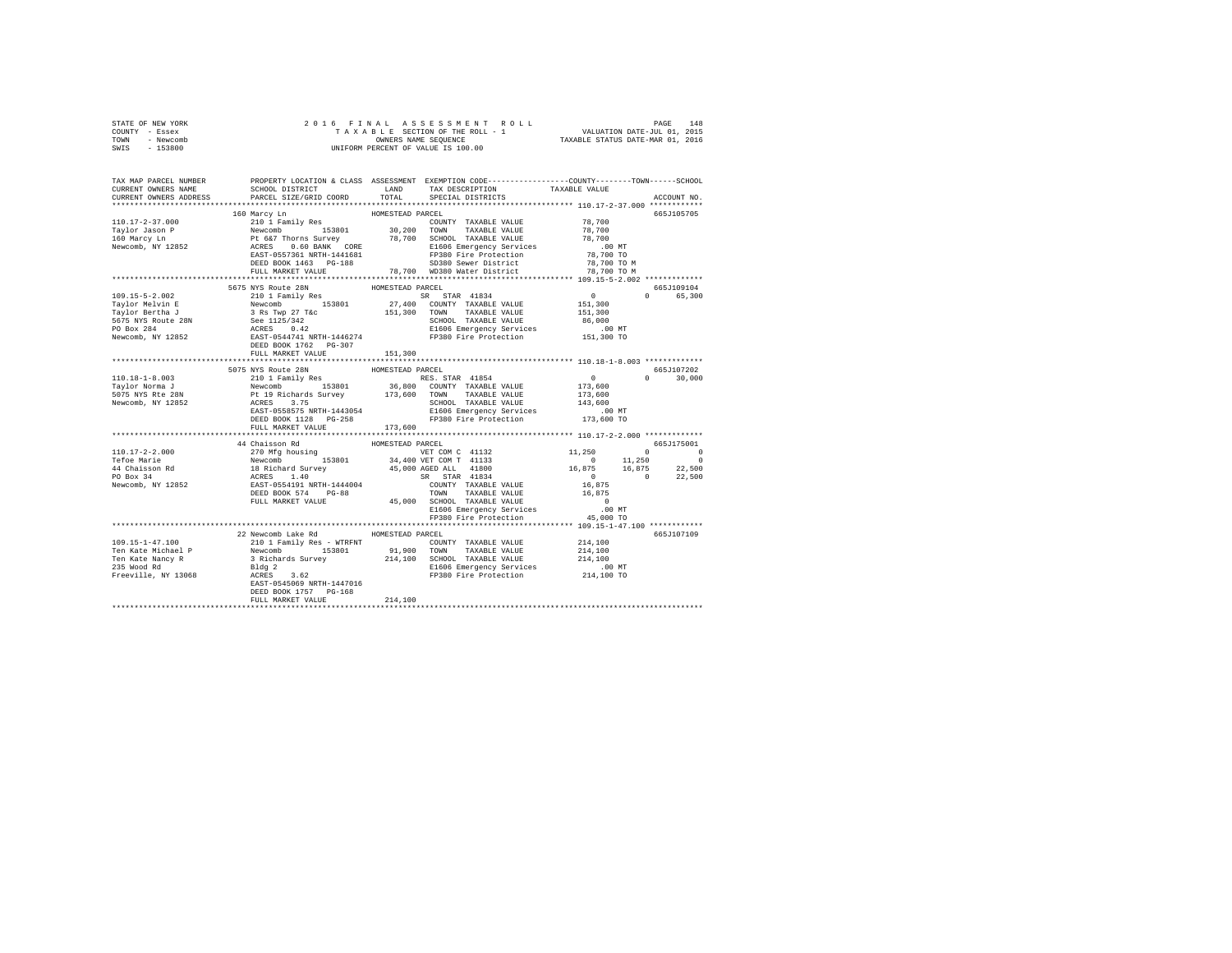| STATE OF NEW YORK                                                                                                                                                                                                                                                                                                                                                                                                                                          |                                                                                                                                                                                                                                        |                  |                                                                      |                      |             |
|------------------------------------------------------------------------------------------------------------------------------------------------------------------------------------------------------------------------------------------------------------------------------------------------------------------------------------------------------------------------------------------------------------------------------------------------------------|----------------------------------------------------------------------------------------------------------------------------------------------------------------------------------------------------------------------------------------|------------------|----------------------------------------------------------------------|----------------------|-------------|
| COUNTY - Essex                                                                                                                                                                                                                                                                                                                                                                                                                                             |                                                                                                                                                                                                                                        |                  |                                                                      |                      |             |
| TOWN - Newcomb                                                                                                                                                                                                                                                                                                                                                                                                                                             |                                                                                                                                                                                                                                        |                  |                                                                      |                      |             |
| SWIS - 153800                                                                                                                                                                                                                                                                                                                                                                                                                                              |                                                                                                                                                                                                                                        |                  |                                                                      |                      |             |
|                                                                                                                                                                                                                                                                                                                                                                                                                                                            |                                                                                                                                                                                                                                        |                  |                                                                      |                      |             |
|                                                                                                                                                                                                                                                                                                                                                                                                                                                            |                                                                                                                                                                                                                                        |                  |                                                                      |                      |             |
| TAX MAP PARCEL NUMBER PROPERTY LOCATION & CLASS ASSESSMENT EXEMPTION CODE--------------COUNTY-------TOWN------SCHOOL                                                                                                                                                                                                                                                                                                                                       |                                                                                                                                                                                                                                        |                  |                                                                      |                      |             |
| CURRENT OWNERS NAME                                                                                                                                                                                                                                                                                                                                                                                                                                        | SCHOOL DISTRICT                                                                                                                                                                                                                        | LAND             | TAX DESCRIPTION                                                      | TAXABLE VALUE        |             |
| CURRENT OWNERS ADDRESS                                                                                                                                                                                                                                                                                                                                                                                                                                     | PARCEL SIZE/GRID COORD                                                                                                                                                                                                                 | TOTAL            | SPECIAL DISTRICTS                                                    |                      | ACCOUNT NO. |
|                                                                                                                                                                                                                                                                                                                                                                                                                                                            |                                                                                                                                                                                                                                        |                  |                                                                      |                      |             |
|                                                                                                                                                                                                                                                                                                                                                                                                                                                            | 15 Woodys Rd                                                                                                                                                                                                                           | HOMESTEAD PARCEL |                                                                      |                      | 665J106908  |
| 120.13-1-51.000                                                                                                                                                                                                                                                                                                                                                                                                                                            | 260 Seasonal res - WTRFNT                                                                                                                                                                                                              |                  | COUNTY TAXABLE VALUE 217,900                                         |                      |             |
| Terbush Bruce                                                                                                                                                                                                                                                                                                                                                                                                                                              |                                                                                                                                                                                                                                        |                  |                                                                      | 217,900              |             |
| Terbush Karen                                                                                                                                                                                                                                                                                                                                                                                                                                              |                                                                                                                                                                                                                                        |                  |                                                                      | 217,900              |             |
| 528 Randall Rd                                                                                                                                                                                                                                                                                                                                                                                                                                             |                                                                                                                                                                                                                                        |                  |                                                                      |                      |             |
|                                                                                                                                                                                                                                                                                                                                                                                                                                                            | Goodnow Flow Subd<br>Lot 176<br>ACRES 1.80                                                                                                                                                                                             |                  | E1606 Emergency Services 6.00 MT<br>FP380 Fire Protection 217,900 TO |                      |             |
| Ballston Spa, NY 12020                                                                                                                                                                                                                                                                                                                                                                                                                                     |                                                                                                                                                                                                                                        |                  |                                                                      |                      |             |
|                                                                                                                                                                                                                                                                                                                                                                                                                                                            |                                                                                                                                                                                                                                        |                  |                                                                      |                      |             |
|                                                                                                                                                                                                                                                                                                                                                                                                                                                            | EAST-0533558 NRTH-1428840                                                                                                                                                                                                              |                  |                                                                      |                      |             |
|                                                                                                                                                                                                                                                                                                                                                                                                                                                            | DEED BOOK 1561 PG-321                                                                                                                                                                                                                  |                  |                                                                      |                      |             |
|                                                                                                                                                                                                                                                                                                                                                                                                                                                            | FULL MARKET VALUE                                                                                                                                                                                                                      | 217,900          |                                                                      |                      |             |
|                                                                                                                                                                                                                                                                                                                                                                                                                                                            |                                                                                                                                                                                                                                        |                  |                                                                      |                      |             |
|                                                                                                                                                                                                                                                                                                                                                                                                                                                            | 4802 NYS Route 28N                                                                                                                                                                                                                     | HOMESTEAD PARCEL |                                                                      |                      | 665J101208  |
|                                                                                                                                                                                                                                                                                                                                                                                                                                                            | 260 Seasonal res                                                                                                                                                                                                                       |                  | COUNTY TAXABLE VALUE                                                 | $4\,2$ , $5\,0\,0$   |             |
| 121.7-1-2.000<br>Terwilliger Dale A<br>437 Plutarch Rd                                                                                                                                                                                                                                                                                                                                                                                                     | 2000 Seasonal Les 153801 28,700 TOWN TAXABLE VALUE 42,500<br>42,500 MOThorns Survey 42,500 SCHOOL TAXABLE VALUE 42,500<br>42,500 MCRES 0.60 SLEOG Emergency Services<br>ERST-0564273 NRTH-1439814 FP380 Fire Protection 42,500 TO<br>R |                  |                                                                      |                      |             |
|                                                                                                                                                                                                                                                                                                                                                                                                                                                            |                                                                                                                                                                                                                                        |                  |                                                                      |                      |             |
| Highland, NY 12528                                                                                                                                                                                                                                                                                                                                                                                                                                         |                                                                                                                                                                                                                                        |                  |                                                                      |                      |             |
|                                                                                                                                                                                                                                                                                                                                                                                                                                                            |                                                                                                                                                                                                                                        |                  |                                                                      |                      |             |
|                                                                                                                                                                                                                                                                                                                                                                                                                                                            | DEED BOOK 1294 PG-343                                                                                                                                                                                                                  |                  |                                                                      |                      |             |
|                                                                                                                                                                                                                                                                                                                                                                                                                                                            | FULL MARKET VALUE                                                                                                                                                                                                                      | 42,500           |                                                                      |                      |             |
|                                                                                                                                                                                                                                                                                                                                                                                                                                                            |                                                                                                                                                                                                                                        |                  |                                                                      |                      |             |
|                                                                                                                                                                                                                                                                                                                                                                                                                                                            | 5256 NYS Route 28N                                                                                                                                                                                                                     | HOMESTEAD PARCEL |                                                                      |                      | 665J101302  |
| $110.13 - 1 - 7.000$                                                                                                                                                                                                                                                                                                                                                                                                                                       | 210 1 Family Res                                                                                                                                                                                                                       |                  | COUNTY TAXABLE VALUE                                                 | 68,000               |             |
|                                                                                                                                                                                                                                                                                                                                                                                                                                                            |                                                                                                                                                                                                                                        |                  | 34,100 TOWN TAXABLE VALUE                                            | 68,000               |             |
|                                                                                                                                                                                                                                                                                                                                                                                                                                                            |                                                                                                                                                                                                                                        |                  |                                                                      | 68,000               |             |
|                                                                                                                                                                                                                                                                                                                                                                                                                                                            |                                                                                                                                                                                                                                        |                  |                                                                      |                      |             |
| $\begin{tabular}{l c c c c c c c c} \hline \multicolumn{3}{c}{\textbf{Terwilliger Diana M}} & \multicolumn{3}{c}{\textbf{Newcomb}} & \multicolumn{3}{c}{\textbf{1.5801}} & \multicolumn{3}{c}{\textbf{34,100}} & \multicolumn{3}{c}{\textbf{TOWM}} & \multicolumn{3}{c}{\textbf{TAXABLE VALUE}} \\ \hline \multicolumn{3}{c}{\textbf{Terwilliger Cleane B}} & \multicolumn{3}{c}{\textbf{1.07 BxMC} & \textbf{68,000}} & \multicolumn{3}{c}{\textbf{58.00$ |                                                                                                                                                                                                                                        |                  |                                                                      | $.00$ MT             |             |
|                                                                                                                                                                                                                                                                                                                                                                                                                                                            |                                                                                                                                                                                                                                        |                  |                                                                      | 68,000 TO            |             |
|                                                                                                                                                                                                                                                                                                                                                                                                                                                            | DEED BOOK 1810 PG-99                                                                                                                                                                                                                   |                  |                                                                      |                      |             |
|                                                                                                                                                                                                                                                                                                                                                                                                                                                            | FULL MARKET VALUE                                                                                                                                                                                                                      | 68,000           |                                                                      |                      |             |
|                                                                                                                                                                                                                                                                                                                                                                                                                                                            |                                                                                                                                                                                                                                        |                  | ***************************** 120.17-3-2.000 ************            |                      |             |
|                                                                                                                                                                                                                                                                                                                                                                                                                                                            | 73 Beaver Bay                                                                                                                                                                                                                          | HOMESTEAD PARCEL |                                                                      |                      | 665J105603  |
| $120.17 - 3 - 2.000$                                                                                                                                                                                                                                                                                                                                                                                                                                       |                                                                                                                                                                                                                                        |                  |                                                                      | 153,300              |             |
|                                                                                                                                                                                                                                                                                                                                                                                                                                                            |                                                                                                                                                                                                                                        |                  |                                                                      | 153,300              |             |
| Tetlack Paul J<br>51 Wheeler Dr                                                                                                                                                                                                                                                                                                                                                                                                                            | 26 T&C Twp 18<br>Goodnow Flow Subd<br>Lot 307                                                                                                                                                                                          |                  |                                                                      | 153,300              |             |
| Clifton Park, NY 12065                                                                                                                                                                                                                                                                                                                                                                                                                                     |                                                                                                                                                                                                                                        |                  | E1606 Emergency Services                                             |                      |             |
|                                                                                                                                                                                                                                                                                                                                                                                                                                                            |                                                                                                                                                                                                                                        |                  | FP380 Fire Protection                                                | 00 MT.<br>153,300 TO |             |
|                                                                                                                                                                                                                                                                                                                                                                                                                                                            | ACRES 0.80                                                                                                                                                                                                                             |                  |                                                                      |                      |             |
|                                                                                                                                                                                                                                                                                                                                                                                                                                                            | EAST-0528122 NRTH-1426840                                                                                                                                                                                                              |                  |                                                                      |                      |             |
|                                                                                                                                                                                                                                                                                                                                                                                                                                                            | DEED BOOK 1281 PG-258                                                                                                                                                                                                                  |                  |                                                                      |                      |             |
|                                                                                                                                                                                                                                                                                                                                                                                                                                                            |                                                                                                                                                                                                                                        |                  |                                                                      |                      |             |
|                                                                                                                                                                                                                                                                                                                                                                                                                                                            | FULL MARKET VALUE                                                                                                                                                                                                                      | 153,300          |                                                                      |                      |             |
|                                                                                                                                                                                                                                                                                                                                                                                                                                                            |                                                                                                                                                                                                                                        |                  |                                                                      |                      |             |
|                                                                                                                                                                                                                                                                                                                                                                                                                                                            | 5460 NYS Route 28N HOMESTEAD PARCEL                                                                                                                                                                                                    |                  |                                                                      |                      | 665J104215  |
|                                                                                                                                                                                                                                                                                                                                                                                                                                                            |                                                                                                                                                                                                                                        |                  |                                                                      | 382,900              |             |
|                                                                                                                                                                                                                                                                                                                                                                                                                                                            |                                                                                                                                                                                                                                        |                  |                                                                      | 382,900              |             |
|                                                                                                                                                                                                                                                                                                                                                                                                                                                            |                                                                                                                                                                                                                                        |                  |                                                                      | 382,900              |             |
|                                                                                                                                                                                                                                                                                                                                                                                                                                                            |                                                                                                                                                                                                                                        |                  |                                                                      | 00 MT.<br>382,900 TO |             |
| $\begin{tabular}{l c c c c c c c c} \hline 109.16-2-23.024 & 210.1~\mbox{Pauliy Res} & 40.10~\mbox{Pamiliy Res} & 40.00000 & 10.000000 & 10.000000 & 10.0000000 & 10.000000 & 10.000000 & 10.000000 & 10.000000 & 10.000000 & 10.000000 & 10.000000 & 10.000000 & 10.00000$                                                                                                                                                                                |                                                                                                                                                                                                                                        |                  |                                                                      |                      |             |
|                                                                                                                                                                                                                                                                                                                                                                                                                                                            | DEED BOOK 1707 PG-177                                                                                                                                                                                                                  |                  |                                                                      |                      |             |
|                                                                                                                                                                                                                                                                                                                                                                                                                                                            | FULL MARKET VALUE                                                                                                                                                                                                                      | 382,900          |                                                                      |                      |             |
|                                                                                                                                                                                                                                                                                                                                                                                                                                                            |                                                                                                                                                                                                                                        |                  |                                                                      |                      |             |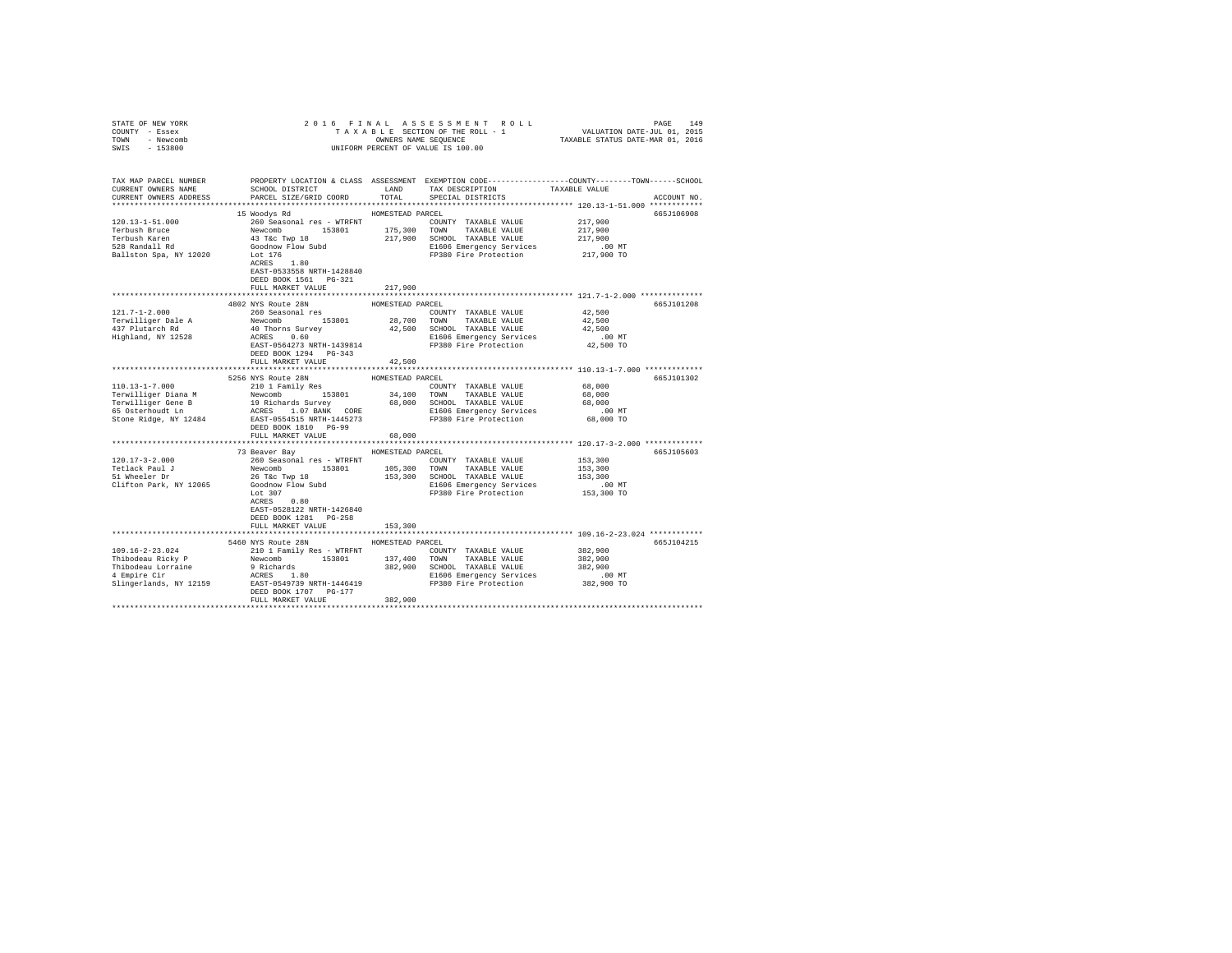| COUNTY - Essex<br>TOWN - Newcomb<br>SWIS - 153800                                                                                                                                                                                                                |                                                                                                                                                                                                                |                  | UNIFORM PERCENT OF VALUE IS 100.00                                                                                                                                         |                      |             |
|------------------------------------------------------------------------------------------------------------------------------------------------------------------------------------------------------------------------------------------------------------------|----------------------------------------------------------------------------------------------------------------------------------------------------------------------------------------------------------------|------------------|----------------------------------------------------------------------------------------------------------------------------------------------------------------------------|----------------------|-------------|
|                                                                                                                                                                                                                                                                  |                                                                                                                                                                                                                |                  |                                                                                                                                                                            |                      |             |
|                                                                                                                                                                                                                                                                  | TAX MAP PARCEL NUMBER THE PROPERTY LOCATION & CLASS ASSESSMENT EXEMPTION CODE--------------COUNTY-------TOWN------SCHOOL                                                                                       |                  |                                                                                                                                                                            |                      |             |
| CURRENT OWNERS NAME                                                                                                                                                                                                                                              | SCHOOL DISTRICT TAND TAX DESCRIPTION                                                                                                                                                                           |                  |                                                                                                                                                                            | TAXABLE VALUE        |             |
| CURRENT OWNERS ADDRESS                                                                                                                                                                                                                                           | PARCEL SIZE/GRID COORD TOTAL                                                                                                                                                                                   |                  | SPECIAL DISTRICTS                                                                                                                                                          |                      | ACCOUNT NO. |
|                                                                                                                                                                                                                                                                  |                                                                                                                                                                                                                |                  |                                                                                                                                                                            |                      |             |
|                                                                                                                                                                                                                                                                  | 1004 Goodnow Flow Rd MOMESTEAD PARCEL                                                                                                                                                                          |                  |                                                                                                                                                                            |                      | 665J103611  |
| $120.14 - 1 - 18.000$                                                                                                                                                                                                                                            | 210 1 Family Res - WTRFNT                                                                                                                                                                                      |                  | COUNTY TAXABLE VALUE                                                                                                                                                       | 139,400              |             |
| Thomas Jeffery<br>Thomas Carol                                                                                                                                                                                                                                   |                                                                                                                                                                                                                |                  |                                                                                                                                                                            | 139,400<br>139,400   |             |
| 4 Hill Rd                                                                                                                                                                                                                                                        |                                                                                                                                                                                                                |                  |                                                                                                                                                                            |                      |             |
| Hadley, NY 12835                                                                                                                                                                                                                                                 |                                                                                                                                                                                                                |                  | E1606 Emergency Services .00 MT<br>FP380 Fire Protection 139,400 TO                                                                                                        |                      |             |
|                                                                                                                                                                                                                                                                  | Xample State (1992)<br>Mewcomb 153801 99,700 TOWN TAXABLE VALUE<br>139400 SCHOOL TAXABLE VALUE<br>139400 SCHOOL TAXABLE VALUE<br>Goodnow Flow Subd<br>Coodnow Flow Subd<br>FP380 Fire Protection<br>XCRES 0.39 |                  |                                                                                                                                                                            |                      |             |
|                                                                                                                                                                                                                                                                  | EAST-0535756 NRTH-1428161                                                                                                                                                                                      |                  |                                                                                                                                                                            |                      |             |
|                                                                                                                                                                                                                                                                  | DEED BOOK 1697 PG-119                                                                                                                                                                                          |                  |                                                                                                                                                                            |                      |             |
|                                                                                                                                                                                                                                                                  | FULL MARKET VALUE                                                                                                                                                                                              | 139,400          |                                                                                                                                                                            |                      |             |
|                                                                                                                                                                                                                                                                  |                                                                                                                                                                                                                |                  | ********************************* 120.17-1-3.004 **************                                                                                                            |                      |             |
|                                                                                                                                                                                                                                                                  | 26 Muskrat Ln                                                                                                                                                                                                  | HOMESTEAD PARCEL |                                                                                                                                                                            |                      | 665J103904  |
| $120.17 - 1 - 3.004$                                                                                                                                                                                                                                             | 260 Seasonal res - WTRFNT                                                                                                                                                                                      |                  | COUNTY TAXABLE VALUE                                                                                                                                                       | 193,300              |             |
|                                                                                                                                                                                                                                                                  |                                                                                                                                                                                                                |                  |                                                                                                                                                                            | 193,300<br>193,300   |             |
|                                                                                                                                                                                                                                                                  |                                                                                                                                                                                                                |                  |                                                                                                                                                                            |                      |             |
|                                                                                                                                                                                                                                                                  |                                                                                                                                                                                                                |                  | E1606 Emergency Services<br>FP380 Fire Protection                                                                                                                          | 00 MT.<br>193,300 TO |             |
| $\begin{tabular}{l c c c c c c c c} \hline 120,171-1-3.004 & 200 & 268600a1 & 26800a1 & 26800a1 & 26800a1 & 26800a1 & 26800a1 & 26800a1 & 26800a1 & 26800a1 & 26800a1 & 26800a1 & 26800a1 & 26800a1 & 26800a1 & 26800a1 & 26800a1 & 26800a1 & 26800a1 & 26800a1$ |                                                                                                                                                                                                                |                  |                                                                                                                                                                            |                      |             |
|                                                                                                                                                                                                                                                                  | EAST-0527848 NRTH-1427207                                                                                                                                                                                      |                  |                                                                                                                                                                            |                      |             |
|                                                                                                                                                                                                                                                                  | DEED BOOK 1422 PG-265                                                                                                                                                                                          |                  |                                                                                                                                                                            |                      |             |
|                                                                                                                                                                                                                                                                  | FULL MARKET VALUE                                                                                                                                                                                              | 193,300          |                                                                                                                                                                            |                      |             |
|                                                                                                                                                                                                                                                                  |                                                                                                                                                                                                                |                  |                                                                                                                                                                            |                      |             |
|                                                                                                                                                                                                                                                                  | 19 Schraver Way                                                                                                                                                                                                | HOMESTEAD PARCEL |                                                                                                                                                                            |                      | 665J106212  |
|                                                                                                                                                                                                                                                                  |                                                                                                                                                                                                                |                  | $\begin{tabular}{lllll} \multicolumn{2}{l}{{\bf COUNTY}} & \multicolumn{2}{l}{\bf TAXABLE} & \multicolumn{2}{l}{\bf VALUE} & \multicolumn{2}{l}{\bf 46,500} \end{tabular}$ |                      |             |
|                                                                                                                                                                                                                                                                  |                                                                                                                                                                                                                |                  | 30,200 TOWN TAXABLE VALUE                                                                                                                                                  | 46,500               |             |
|                                                                                                                                                                                                                                                                  |                                                                                                                                                                                                                |                  | 46,500 SCHOOL TAXABLE VALUE<br>E1606 Emergency Services                                                                                                                    | 46,500<br>$.00$ MT   |             |
| 110.13-9-10.002<br>Thomas William A<br>Thomas Tina M<br>Thomas Tina M<br>19 Richards Survey<br>19 Richards Survey<br>19 Richards Survey<br>19 Richards Survey<br>North Creek, NV 19852<br>1961/116-Life Use to<br>North Creek, NY 12853                          |                                                                                                                                                                                                                |                  | FP380 Fire Protection                                                                                                                                                      | 46,500 TO            |             |
|                                                                                                                                                                                                                                                                  | Barbara Schraver<br>ACRES       0.60<br>ACRES 0.60                                                                                                                                                             |                  |                                                                                                                                                                            |                      |             |
|                                                                                                                                                                                                                                                                  | EAST-0555730 NRTH-1445663                                                                                                                                                                                      |                  |                                                                                                                                                                            |                      |             |
|                                                                                                                                                                                                                                                                  | DEED BOOK 1650 PG-116                                                                                                                                                                                          |                  |                                                                                                                                                                            |                      |             |
|                                                                                                                                                                                                                                                                  | FULL MARKET VALUE                                                                                                                                                                                              | 46,500           |                                                                                                                                                                            |                      |             |
|                                                                                                                                                                                                                                                                  |                                                                                                                                                                                                                |                  |                                                                                                                                                                            |                      |             |
|                                                                                                                                                                                                                                                                  | 1470 Goodnow Flow Rd                                                                                                                                                                                           | HOMESTEAD PARCEL |                                                                                                                                                                            |                      | 665J104014  |
| 120.17-2-36.000                                                                                                                                                                                                                                                  | 210 1 Family Res - WTRFNT                                                                                                                                                                                      |                  | COUNTY TAXABLE VALUE                                                                                                                                                       | 240,500              |             |
| Thorne Sarah S                                                                                                                                                                                                                                                   | Newcomb<br>153801 166,200 TOWN TAXABLE VALUE<br>42 T&c Twp 18 240,500 SCHOOL TAXABLE VALUE                                                                                                                     |                  |                                                                                                                                                                            | 240.500<br>240,500   |             |
|                                                                                                                                                                                                                                                                  |                                                                                                                                                                                                                |                  |                                                                                                                                                                            |                      |             |
|                                                                                                                                                                                                                                                                  |                                                                                                                                                                                                                |                  | E1606 Emergency Services .00 MT<br>FP380 Fire Protection 240,500 TO                                                                                                        |                      |             |
| Locke Robert<br>3 Holly Dr (42 T&c Twp 18<br>3 Holly Dr (300dnow Flow Subd)<br>8 Holly Dr (500dnow Flow Subd)<br>8 ACRES<br>4 ACRES<br>1.65                                                                                                                      |                                                                                                                                                                                                                |                  |                                                                                                                                                                            |                      |             |
|                                                                                                                                                                                                                                                                  | EAST-0532099 NRTH-1426482                                                                                                                                                                                      |                  |                                                                                                                                                                            |                      |             |
|                                                                                                                                                                                                                                                                  | DEED BOOK 1346 PG-130                                                                                                                                                                                          |                  |                                                                                                                                                                            |                      |             |
|                                                                                                                                                                                                                                                                  | FULL MARKET VALUE                                                                                                                                                                                              | 240,500          |                                                                                                                                                                            |                      |             |
|                                                                                                                                                                                                                                                                  |                                                                                                                                                                                                                |                  |                                                                                                                                                                            |                      |             |

STATE OF NEW YORK 2016 FINAL ASSESSMENT ROLL PAGE 150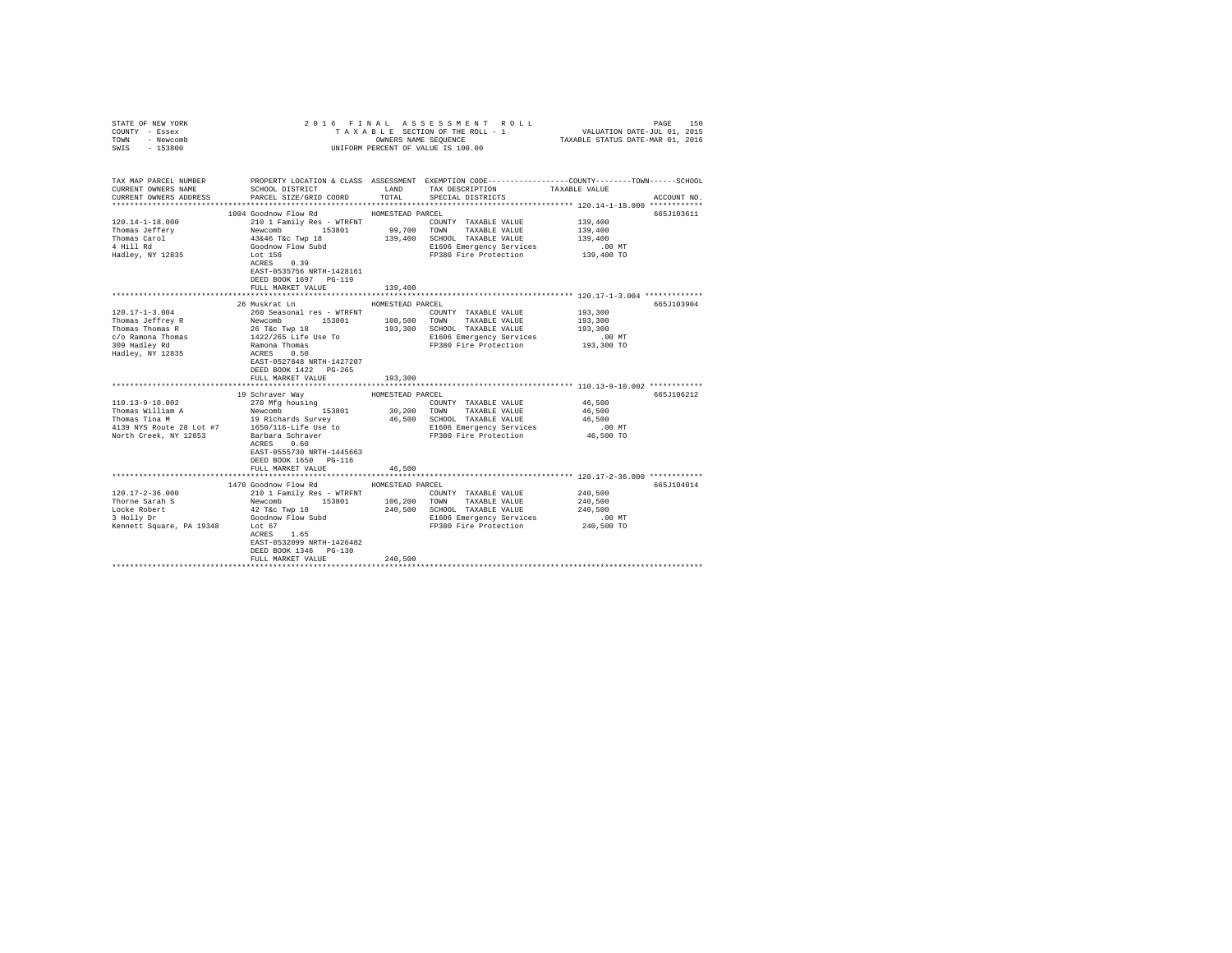| STATE OF NEW YORK<br>COUNTY - Essex                                                                                                                                                            | 2016 FINAL ASSESSMENT ROLL PAGE 151<br>TAXABLE SECTION OF THE ROLL - 1 VALUATION DATE-JUL 01, 2015<br>ONNERS NAME SEQUENCE<br>UNIFORM PERCENT OF VALUE IS 100.00                                                                                 |         |         |             |
|------------------------------------------------------------------------------------------------------------------------------------------------------------------------------------------------|--------------------------------------------------------------------------------------------------------------------------------------------------------------------------------------------------------------------------------------------------|---------|---------|-------------|
| TOWN - Newcomb                                                                                                                                                                                 |                                                                                                                                                                                                                                                  |         |         |             |
| SWIS - 153800                                                                                                                                                                                  |                                                                                                                                                                                                                                                  |         |         |             |
|                                                                                                                                                                                                |                                                                                                                                                                                                                                                  |         |         |             |
|                                                                                                                                                                                                |                                                                                                                                                                                                                                                  |         |         |             |
| TAX MAP PARCEL NUMBER PROPERTY LOCATION & CLASS ASSESSMENT EXEMPTION CODE--------------COUNTY-------TOWN------SCHOOL<br>CURRENT OWNERS NAME SCHOOL DISTRICT LAND TAX DESCRIPTION TAXABLE VALUE |                                                                                                                                                                                                                                                  |         |         |             |
| CURRENT OWNERS ADDRESS PARCEL SIZE/GRID COORD TOTAL SPECIAL DISTRICTS                                                                                                                          |                                                                                                                                                                                                                                                  |         |         | ACCOUNT NO. |
|                                                                                                                                                                                                |                                                                                                                                                                                                                                                  |         |         |             |
|                                                                                                                                                                                                | 1460 Goodnow Flow Rd MOMESTEAD PARCEL                                                                                                                                                                                                            |         |         | 665J101506  |
| 120.17-2-37.000                                                                                                                                                                                | 260 Seasonal res - WTRFNT COUNTY TAXABLE VALUE                                                                                                                                                                                                   |         | 142,500 |             |
|                                                                                                                                                                                                |                                                                                                                                                                                                                                                  |         |         |             |
|                                                                                                                                                                                                |                                                                                                                                                                                                                                                  |         |         |             |
|                                                                                                                                                                                                |                                                                                                                                                                                                                                                  |         |         |             |
|                                                                                                                                                                                                |                                                                                                                                                                                                                                                  |         |         |             |
|                                                                                                                                                                                                |                                                                                                                                                                                                                                                  |         |         |             |
|                                                                                                                                                                                                | EAST-0532199 NRTH-1426498                                                                                                                                                                                                                        |         |         |             |
|                                                                                                                                                                                                | DEED BOOK 1472 PG-88                                                                                                                                                                                                                             |         |         |             |
|                                                                                                                                                                                                | FULL MARKET VALUE                                                                                                                                                                                                                                | 142,500 |         |             |
|                                                                                                                                                                                                |                                                                                                                                                                                                                                                  |         |         |             |
|                                                                                                                                                                                                | 5560 NYS Route 28N HOMESTEAD PARCEL                                                                                                                                                                                                              |         |         | 665J106711  |
|                                                                                                                                                                                                |                                                                                                                                                                                                                                                  |         |         |             |
|                                                                                                                                                                                                |                                                                                                                                                                                                                                                  |         |         |             |
|                                                                                                                                                                                                |                                                                                                                                                                                                                                                  |         |         |             |
|                                                                                                                                                                                                |                                                                                                                                                                                                                                                  |         |         |             |
|                                                                                                                                                                                                |                                                                                                                                                                                                                                                  |         |         |             |
|                                                                                                                                                                                                |                                                                                                                                                                                                                                                  |         |         |             |
|                                                                                                                                                                                                |                                                                                                                                                                                                                                                  |         |         |             |
|                                                                                                                                                                                                |                                                                                                                                                                                                                                                  |         |         |             |
|                                                                                                                                                                                                | FULL MARKET VALUE                                                                                                                                                                                                                                | 276,200 |         |             |
|                                                                                                                                                                                                |                                                                                                                                                                                                                                                  |         |         |             |
|                                                                                                                                                                                                |                                                                                                                                                                                                                                                  |         |         | 665J186005  |
|                                                                                                                                                                                                |                                                                                                                                                                                                                                                  |         |         |             |
|                                                                                                                                                                                                |                                                                                                                                                                                                                                                  |         |         |             |
|                                                                                                                                                                                                |                                                                                                                                                                                                                                                  |         |         |             |
|                                                                                                                                                                                                |                                                                                                                                                                                                                                                  |         |         |             |
|                                                                                                                                                                                                |                                                                                                                                                                                                                                                  |         |         |             |
|                                                                                                                                                                                                | FULL MARKET VALUE                                                                                                                                                                                                                                |         |         |             |
|                                                                                                                                                                                                |                                                                                                                                                                                                                                                  | 186,700 |         |             |
|                                                                                                                                                                                                | 1928 NYS Route 28N<br>2020 NYS Route 28N<br>2020 NEW COUNTY TAXABLE VALUE 50,000<br>263 Thomas Survey 153801<br>263 NYS Route 153801<br>263 NYS Route 153801<br>263 NYS Route 153801<br>263 NYS ROUTE-1442042<br>263 NYS ROUTE-1442042<br>263 NY |         |         | 665J192003  |
| 110.18-2-12.001                                                                                                                                                                                |                                                                                                                                                                                                                                                  |         |         |             |
|                                                                                                                                                                                                |                                                                                                                                                                                                                                                  |         |         |             |
|                                                                                                                                                                                                |                                                                                                                                                                                                                                                  |         |         |             |
| Tierson Jan<br>63 Fletcher Rd<br>Moretown, VT 05660                                                                                                                                            |                                                                                                                                                                                                                                                  |         |         |             |
|                                                                                                                                                                                                |                                                                                                                                                                                                                                                  |         |         |             |
|                                                                                                                                                                                                | DEED BOOK 1006 PG-7                                                                                                                                                                                                                              |         |         |             |
|                                                                                                                                                                                                | FULL MARKET VALUE                                                                                                                                                                                                                                | 50,000  |         |             |
|                                                                                                                                                                                                |                                                                                                                                                                                                                                                  |         |         |             |
|                                                                                                                                                                                                | 1100 Goodnow Flow Rd HOMESTEAD PARCEL                                                                                                                                                                                                            |         |         | 665J103913  |
|                                                                                                                                                                                                |                                                                                                                                                                                                                                                  |         |         |             |
|                                                                                                                                                                                                |                                                                                                                                                                                                                                                  |         |         |             |
|                                                                                                                                                                                                |                                                                                                                                                                                                                                                  |         |         |             |
|                                                                                                                                                                                                |                                                                                                                                                                                                                                                  |         |         |             |
|                                                                                                                                                                                                |                                                                                                                                                                                                                                                  |         |         |             |
|                                                                                                                                                                                                |                                                                                                                                                                                                                                                  |         |         |             |
|                                                                                                                                                                                                |                                                                                                                                                                                                                                                  |         |         |             |
|                                                                                                                                                                                                |                                                                                                                                                                                                                                                  |         |         |             |
|                                                                                                                                                                                                | FULL MARKET VALUE                                                                                                                                                                                                                                | 158,200 |         |             |
|                                                                                                                                                                                                |                                                                                                                                                                                                                                                  |         |         |             |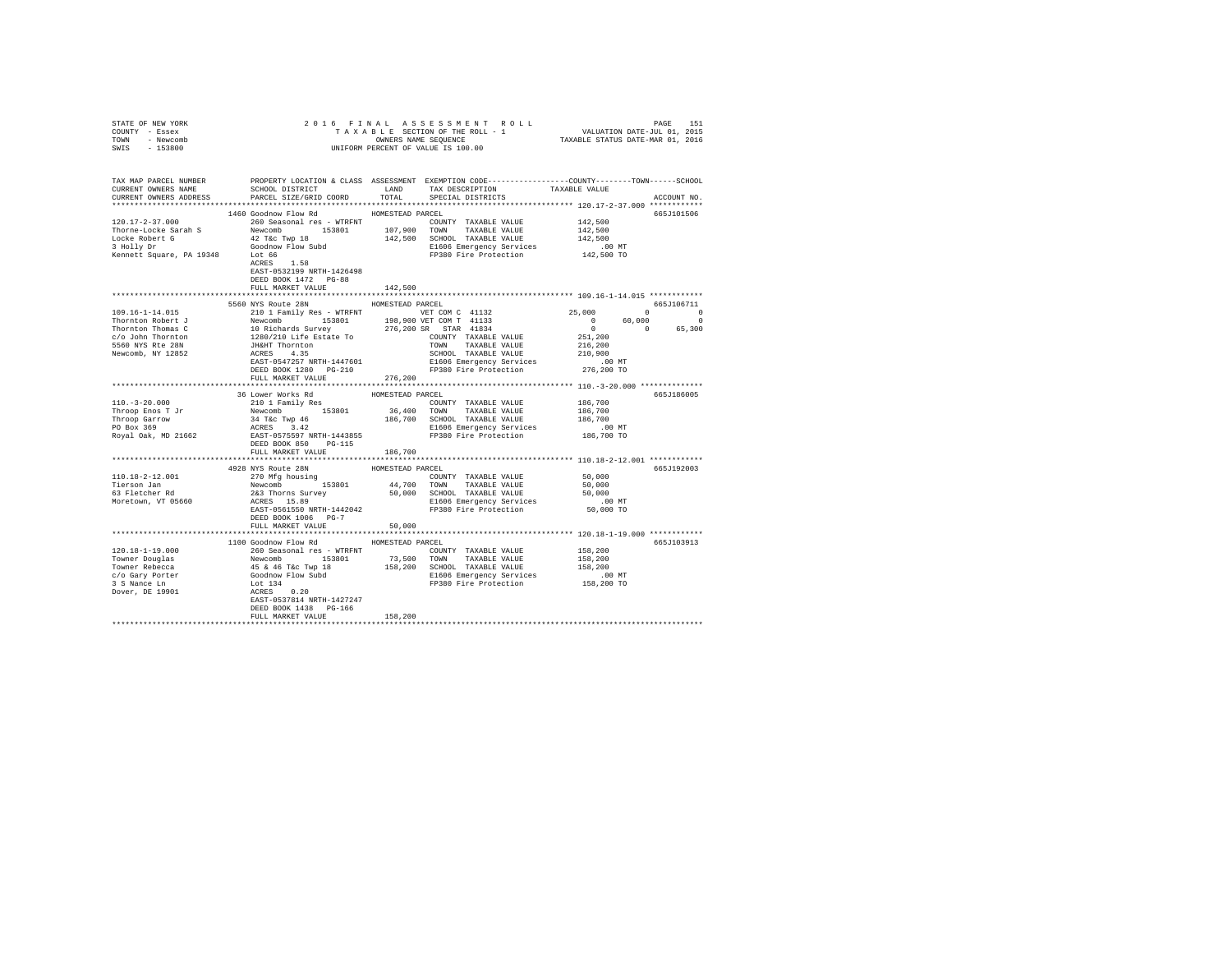| STATE OF NEW YORK                                                                                                                                                                                                                                                                                                                                                                                                                                            |                                      |                  |                                                                                                                                                                                                                                                                                                                                                                                  |                                         |               |
|--------------------------------------------------------------------------------------------------------------------------------------------------------------------------------------------------------------------------------------------------------------------------------------------------------------------------------------------------------------------------------------------------------------------------------------------------------------|--------------------------------------|------------------|----------------------------------------------------------------------------------------------------------------------------------------------------------------------------------------------------------------------------------------------------------------------------------------------------------------------------------------------------------------------------------|-----------------------------------------|---------------|
| COUNTY - Essex                                                                                                                                                                                                                                                                                                                                                                                                                                               |                                      |                  | 2016 FINAL ASSESSMENT ROLL PAGE 152<br>TAXABLE SECTION OF THE ROLL - 1 VALUATION DATE-JUL 01, 2015<br>OWNERS NAME SEQUENCE TAXABLE STATUS DATE-MAR 01, 2016<br>UNIFORM PERCENT OF VALUE IS 100.00                                                                                                                                                                                |                                         |               |
| TOWN - Newcomb                                                                                                                                                                                                                                                                                                                                                                                                                                               |                                      |                  |                                                                                                                                                                                                                                                                                                                                                                                  |                                         |               |
| SWIS - 153800                                                                                                                                                                                                                                                                                                                                                                                                                                                |                                      |                  |                                                                                                                                                                                                                                                                                                                                                                                  |                                         |               |
|                                                                                                                                                                                                                                                                                                                                                                                                                                                              |                                      |                  |                                                                                                                                                                                                                                                                                                                                                                                  |                                         |               |
|                                                                                                                                                                                                                                                                                                                                                                                                                                                              |                                      |                  |                                                                                                                                                                                                                                                                                                                                                                                  |                                         |               |
| TAX MAP PARCEL NUMBER PROPERTY LOCATION & CLASS ASSESSMENT EXEMPTION CODE--------------COUNTY-------TOWN------SCHOOL                                                                                                                                                                                                                                                                                                                                         |                                      |                  |                                                                                                                                                                                                                                                                                                                                                                                  |                                         |               |
| CURRENT OWNERS NAME                                                                                                                                                                                                                                                                                                                                                                                                                                          | SCHOOL DISTRICT                      |                  | LAND TAX DESCRIPTION TAXABLE VALUE                                                                                                                                                                                                                                                                                                                                               |                                         |               |
| CURRENT OWNERS ADDRESS                                                                                                                                                                                                                                                                                                                                                                                                                                       | PARCEL SIZE/GRID COORD               | TOTAL            | SPECIAL DISTRICTS                                                                                                                                                                                                                                                                                                                                                                |                                         | ACCOUNT NO.   |
|                                                                                                                                                                                                                                                                                                                                                                                                                                                              |                                      |                  |                                                                                                                                                                                                                                                                                                                                                                                  |                                         |               |
|                                                                                                                                                                                                                                                                                                                                                                                                                                                              | 33 Fennessey Ln MOMESTEAD PARCEL     |                  |                                                                                                                                                                                                                                                                                                                                                                                  |                                         | 665J101501    |
|                                                                                                                                                                                                                                                                                                                                                                                                                                                              |                                      |                  |                                                                                                                                                                                                                                                                                                                                                                                  |                                         |               |
|                                                                                                                                                                                                                                                                                                                                                                                                                                                              |                                      |                  |                                                                                                                                                                                                                                                                                                                                                                                  | $\begin{array}{c}0\\339,300\end{array}$ | $0 \t 30.000$ |
|                                                                                                                                                                                                                                                                                                                                                                                                                                                              |                                      |                  |                                                                                                                                                                                                                                                                                                                                                                                  |                                         |               |
|                                                                                                                                                                                                                                                                                                                                                                                                                                                              |                                      |                  |                                                                                                                                                                                                                                                                                                                                                                                  |                                         |               |
|                                                                                                                                                                                                                                                                                                                                                                                                                                                              |                                      |                  |                                                                                                                                                                                                                                                                                                                                                                                  |                                         |               |
| $\begin{tabular}{l c c c c c} \hline 109.15-1-8.004 & \textcolor{red}{32.5\textwidth} & \textcolor{red}{210} & \textcolor{red}{11} & \textcolor{red}{120} & \textcolor{red}{120} & \textcolor{red}{120} & \textcolor{red}{120} & \textcolor{red}{120} & \textcolor{red}{120} & \textcolor{red}{120} & \textcolor{red}{120} & \textcolor{red}{120} & \textcolor{red}{120} & \textcolor{red}{120} & \textcolor{red}{120} & \textcolor{red}{120} & \textcolor{$ |                                      |                  |                                                                                                                                                                                                                                                                                                                                                                                  |                                         |               |
|                                                                                                                                                                                                                                                                                                                                                                                                                                                              |                                      |                  |                                                                                                                                                                                                                                                                                                                                                                                  |                                         |               |
|                                                                                                                                                                                                                                                                                                                                                                                                                                                              | EAST-0542191 NRTH-1447218            |                  |                                                                                                                                                                                                                                                                                                                                                                                  |                                         |               |
|                                                                                                                                                                                                                                                                                                                                                                                                                                                              | DEED BOOK 590 PG-154                 |                  |                                                                                                                                                                                                                                                                                                                                                                                  |                                         |               |
|                                                                                                                                                                                                                                                                                                                                                                                                                                                              | FULL MARKET VALUE                    | 339,300          |                                                                                                                                                                                                                                                                                                                                                                                  |                                         |               |
|                                                                                                                                                                                                                                                                                                                                                                                                                                                              |                                      |                  |                                                                                                                                                                                                                                                                                                                                                                                  |                                         |               |
|                                                                                                                                                                                                                                                                                                                                                                                                                                                              | 40 Fennessey Ln                      | HOMESTEAD PARCEL |                                                                                                                                                                                                                                                                                                                                                                                  |                                         | 665J104106    |
|                                                                                                                                                                                                                                                                                                                                                                                                                                                              |                                      |                  |                                                                                                                                                                                                                                                                                                                                                                                  |                                         |               |
|                                                                                                                                                                                                                                                                                                                                                                                                                                                              |                                      |                  |                                                                                                                                                                                                                                                                                                                                                                                  |                                         |               |
|                                                                                                                                                                                                                                                                                                                                                                                                                                                              |                                      |                  |                                                                                                                                                                                                                                                                                                                                                                                  |                                         |               |
| $\begin{tabular}{l c c c c c c c c} \hline 109.15-1-20.000 & 210117amily Res - WTRRNT & 1000071Y & TAXABLE VALUE & 181,100\nTracy Michael & Newton & 153801 & 85,700 TOMN & TAXABLE VALUE & 181,100\n2101111 & Newton & 153801 & 85,700 TOMN & TAXABLE VALUE & 181,100\n57000 TAXABLE VALUE & 181,100\n3700000 & EXIST-0542354 NRTH-14469$                                                                                                                   |                                      |                  |                                                                                                                                                                                                                                                                                                                                                                                  |                                         |               |
|                                                                                                                                                                                                                                                                                                                                                                                                                                                              |                                      |                  |                                                                                                                                                                                                                                                                                                                                                                                  |                                         |               |
|                                                                                                                                                                                                                                                                                                                                                                                                                                                              | DEED BOOK 872 PG-134                 |                  |                                                                                                                                                                                                                                                                                                                                                                                  |                                         |               |
|                                                                                                                                                                                                                                                                                                                                                                                                                                                              | FULL MARKET VALUE                    | 181,100          |                                                                                                                                                                                                                                                                                                                                                                                  |                                         |               |
|                                                                                                                                                                                                                                                                                                                                                                                                                                                              |                                      |                  |                                                                                                                                                                                                                                                                                                                                                                                  |                                         |               |
|                                                                                                                                                                                                                                                                                                                                                                                                                                                              | 12 Owens Dr                          | HOMESTEAD PARCEL |                                                                                                                                                                                                                                                                                                                                                                                  |                                         | 665J105313    |
|                                                                                                                                                                                                                                                                                                                                                                                                                                                              |                                      |                  | $\begin{tabular}{lllllll} \textbf{COUNTY} & \textbf{TAXABLE} & \textbf{VALUE} & & \textbf{136,200} \end{tabular}$                                                                                                                                                                                                                                                                |                                         |               |
|                                                                                                                                                                                                                                                                                                                                                                                                                                                              |                                      |                  |                                                                                                                                                                                                                                                                                                                                                                                  | 136,200                                 |               |
|                                                                                                                                                                                                                                                                                                                                                                                                                                                              |                                      |                  |                                                                                                                                                                                                                                                                                                                                                                                  | 136,200                                 |               |
|                                                                                                                                                                                                                                                                                                                                                                                                                                                              |                                      |                  |                                                                                                                                                                                                                                                                                                                                                                                  | .00 MT                                  |               |
|                                                                                                                                                                                                                                                                                                                                                                                                                                                              |                                      |                  |                                                                                                                                                                                                                                                                                                                                                                                  | 136,200 TO                              |               |
|                                                                                                                                                                                                                                                                                                                                                                                                                                                              |                                      |                  |                                                                                                                                                                                                                                                                                                                                                                                  |                                         |               |
|                                                                                                                                                                                                                                                                                                                                                                                                                                                              | DEED BOOK 1635 PG-309                |                  |                                                                                                                                                                                                                                                                                                                                                                                  |                                         |               |
|                                                                                                                                                                                                                                                                                                                                                                                                                                                              | FULL MARKET VALUE                    | 136,200          |                                                                                                                                                                                                                                                                                                                                                                                  |                                         |               |
|                                                                                                                                                                                                                                                                                                                                                                                                                                                              |                                      |                  | ******************************** 109.15-1-21.000 ************                                                                                                                                                                                                                                                                                                                    |                                         |               |
|                                                                                                                                                                                                                                                                                                                                                                                                                                                              | 39 Fennessey Ln MOMESTEAD PARCEL     |                  |                                                                                                                                                                                                                                                                                                                                                                                  |                                         | 665J100609    |
| $109.15 - 1 - 21.000$                                                                                                                                                                                                                                                                                                                                                                                                                                        |                                      |                  |                                                                                                                                                                                                                                                                                                                                                                                  |                                         |               |
|                                                                                                                                                                                                                                                                                                                                                                                                                                                              |                                      |                  |                                                                                                                                                                                                                                                                                                                                                                                  |                                         |               |
| 1991.1991<br>Tracy Michael J<br>Nichols Cathy T<br>3956 Griffin Rd<br>Syracuse, NY 13215                                                                                                                                                                                                                                                                                                                                                                     |                                      |                  | $\begin{tabular}{lcccc} 260 & Seasonal res & \texttt{WTRFW} & \texttt{151,600} & \texttt{151,600} & \texttt{151,600} & \texttt{151,600} \\ \texttt{Newcomb} & 153801 & 165,900 & \texttt{TONN} & \texttt{TXABALE VALUE} & 151,600 \\ \texttt{30 crds} & 3 \texttt{Ords} & \texttt{21.5,600} & 151,600 & \texttt{151,600} & \texttt{151,600} & \texttt{151,600} \\ \texttt{ACRES$ |                                         |               |
|                                                                                                                                                                                                                                                                                                                                                                                                                                                              |                                      |                  |                                                                                                                                                                                                                                                                                                                                                                                  |                                         |               |
|                                                                                                                                                                                                                                                                                                                                                                                                                                                              |                                      |                  |                                                                                                                                                                                                                                                                                                                                                                                  |                                         |               |
|                                                                                                                                                                                                                                                                                                                                                                                                                                                              | DEED BOOK 1823 PG-94                 |                  |                                                                                                                                                                                                                                                                                                                                                                                  |                                         |               |
|                                                                                                                                                                                                                                                                                                                                                                                                                                                              | FULL MARKET VALUE                    | 151,600          |                                                                                                                                                                                                                                                                                                                                                                                  |                                         |               |
|                                                                                                                                                                                                                                                                                                                                                                                                                                                              |                                      |                  |                                                                                                                                                                                                                                                                                                                                                                                  |                                         |               |
|                                                                                                                                                                                                                                                                                                                                                                                                                                                              | 970 Goodnow Flow Rd MOMESTEAD PARCEL |                  |                                                                                                                                                                                                                                                                                                                                                                                  |                                         | 665J104504    |
|                                                                                                                                                                                                                                                                                                                                                                                                                                                              |                                      |                  |                                                                                                                                                                                                                                                                                                                                                                                  |                                         |               |
|                                                                                                                                                                                                                                                                                                                                                                                                                                                              |                                      |                  |                                                                                                                                                                                                                                                                                                                                                                                  |                                         |               |
|                                                                                                                                                                                                                                                                                                                                                                                                                                                              |                                      |                  |                                                                                                                                                                                                                                                                                                                                                                                  |                                         |               |
|                                                                                                                                                                                                                                                                                                                                                                                                                                                              |                                      |                  |                                                                                                                                                                                                                                                                                                                                                                                  |                                         |               |
|                                                                                                                                                                                                                                                                                                                                                                                                                                                              |                                      |                  |                                                                                                                                                                                                                                                                                                                                                                                  |                                         |               |
|                                                                                                                                                                                                                                                                                                                                                                                                                                                              |                                      |                  |                                                                                                                                                                                                                                                                                                                                                                                  |                                         |               |
|                                                                                                                                                                                                                                                                                                                                                                                                                                                              | EAST-0534881 NRTH-1428476            |                  |                                                                                                                                                                                                                                                                                                                                                                                  |                                         |               |
|                                                                                                                                                                                                                                                                                                                                                                                                                                                              | DEED BOOK 1019 PG-228                |                  |                                                                                                                                                                                                                                                                                                                                                                                  |                                         |               |
|                                                                                                                                                                                                                                                                                                                                                                                                                                                              | FULL MARKET VALUE                    | 406,200          |                                                                                                                                                                                                                                                                                                                                                                                  |                                         |               |
|                                                                                                                                                                                                                                                                                                                                                                                                                                                              |                                      |                  |                                                                                                                                                                                                                                                                                                                                                                                  |                                         |               |
|                                                                                                                                                                                                                                                                                                                                                                                                                                                              |                                      |                  |                                                                                                                                                                                                                                                                                                                                                                                  |                                         |               |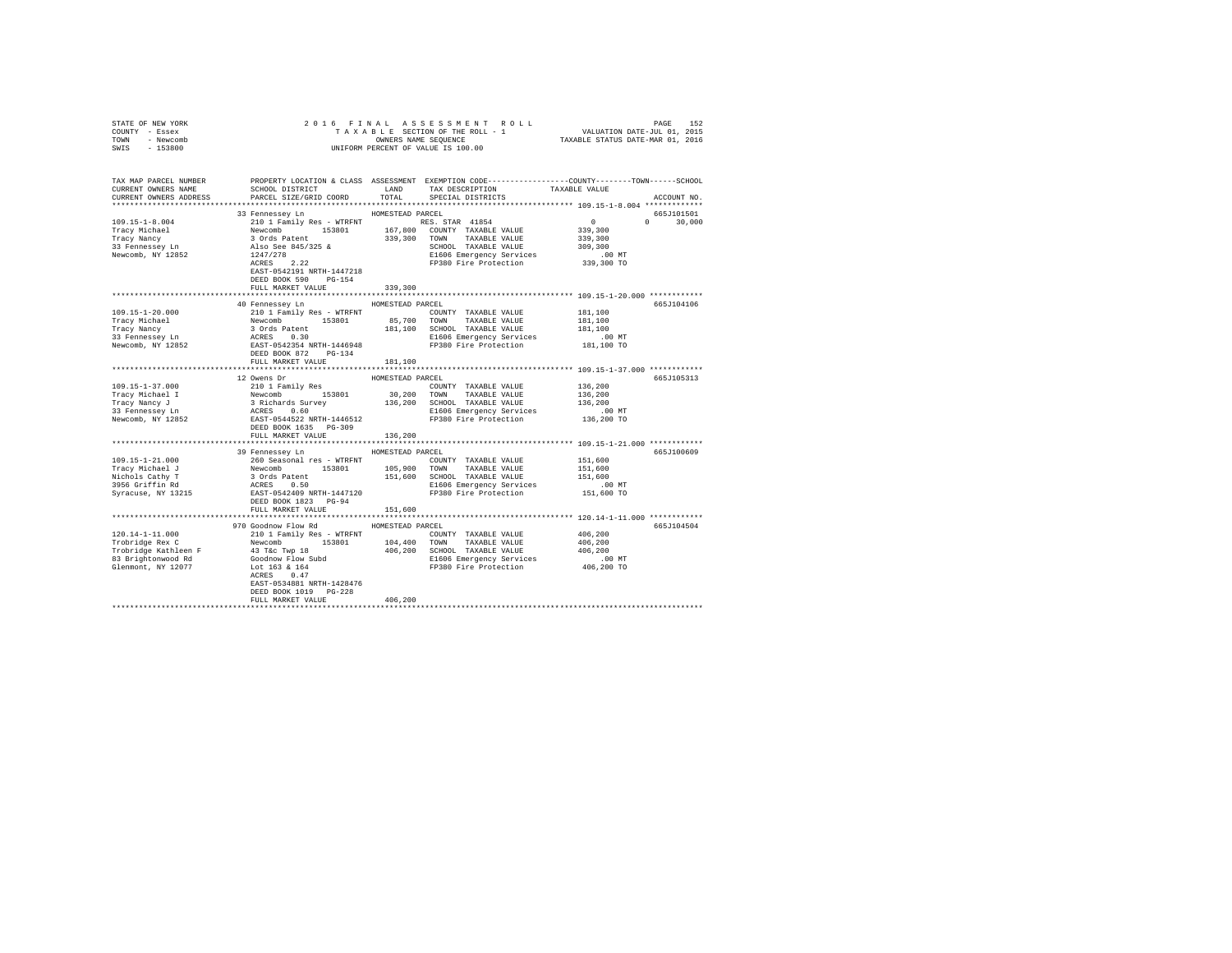| STATE OF NEW YORK                                                            |                                                                                                                                                                                                                                                                                                                                                                                                                              |                  |                                                              |                                                                                             |               |
|------------------------------------------------------------------------------|------------------------------------------------------------------------------------------------------------------------------------------------------------------------------------------------------------------------------------------------------------------------------------------------------------------------------------------------------------------------------------------------------------------------------|------------------|--------------------------------------------------------------|---------------------------------------------------------------------------------------------|---------------|
| COUNTY - Essex                                                               |                                                                                                                                                                                                                                                                                                                                                                                                                              |                  |                                                              |                                                                                             |               |
| TOWN - Newcomb                                                               |                                                                                                                                                                                                                                                                                                                                                                                                                              |                  |                                                              |                                                                                             |               |
| SWIS - 153800                                                                |                                                                                                                                                                                                                                                                                                                                                                                                                              |                  |                                                              |                                                                                             |               |
|                                                                              |                                                                                                                                                                                                                                                                                                                                                                                                                              |                  |                                                              |                                                                                             |               |
|                                                                              |                                                                                                                                                                                                                                                                                                                                                                                                                              |                  |                                                              |                                                                                             |               |
|                                                                              |                                                                                                                                                                                                                                                                                                                                                                                                                              |                  |                                                              |                                                                                             |               |
|                                                                              | SCHOOL DISTRICT                                                                                                                                                                                                                                                                                                                                                                                                              |                  | TAX DESCRIPTION                                              |                                                                                             |               |
| CURRENT OWNERS ADDRESS                                                       | PARCEL SIZE/GRID COORD                                                                                                                                                                                                                                                                                                                                                                                                       | TOTAL            | SPECIAL DISTRICTS                                            |                                                                                             | ACCOUNT NO.   |
|                                                                              |                                                                                                                                                                                                                                                                                                                                                                                                                              |                  |                                                              |                                                                                             |               |
|                                                                              |                                                                                                                                                                                                                                                                                                                                                                                                                              |                  |                                                              |                                                                                             |               |
|                                                                              | 51 Memory Ln                                                                                                                                                                                                                                                                                                                                                                                                                 | HOMESTEAD PARCEL |                                                              |                                                                                             | 665J106309    |
|                                                                              |                                                                                                                                                                                                                                                                                                                                                                                                                              |                  | COUNTY TAXABLE VALUE                                         | 209,800                                                                                     |               |
|                                                                              |                                                                                                                                                                                                                                                                                                                                                                                                                              |                  |                                                              | 209,800                                                                                     |               |
|                                                                              |                                                                                                                                                                                                                                                                                                                                                                                                                              |                  |                                                              | 209,800                                                                                     |               |
|                                                                              |                                                                                                                                                                                                                                                                                                                                                                                                                              |                  |                                                              |                                                                                             |               |
|                                                                              | 120.17-2-31.000<br>Tamily Res - WTRFNT<br>TAXABLE VALUE<br>Tam Clifford G<br>Tamily Res - WTRFNT<br>116,200 TONNY TAXABLE VALUE<br>Tam Dann M<br>TAXABLE VALUE<br>Tam Dann M<br>42 Tac Twp 18<br>42 Tac Twp 18<br>209,800 SCHOOL TAXABLE VALUE<br>ESS                                                                                                                                                                        |                  | E1606 Emergency Services<br>FP380 Fire Protection 209,800 TO |                                                                                             |               |
|                                                                              |                                                                                                                                                                                                                                                                                                                                                                                                                              |                  |                                                              |                                                                                             |               |
|                                                                              | EAST-0531254 NRTH-1427210                                                                                                                                                                                                                                                                                                                                                                                                    |                  |                                                              |                                                                                             |               |
|                                                                              | DEED BOOK 1748 PG-202                                                                                                                                                                                                                                                                                                                                                                                                        |                  |                                                              |                                                                                             |               |
|                                                                              | FULL MARKET VALUE                                                                                                                                                                                                                                                                                                                                                                                                            | 209,800          |                                                              |                                                                                             |               |
|                                                                              |                                                                                                                                                                                                                                                                                                                                                                                                                              |                  |                                                              |                                                                                             |               |
|                                                                              | 70 Stubing Ln MESTEAD PARCEL                                                                                                                                                                                                                                                                                                                                                                                                 |                  |                                                              |                                                                                             | 6657004003    |
|                                                                              |                                                                                                                                                                                                                                                                                                                                                                                                                              |                  |                                                              |                                                                                             |               |
|                                                                              |                                                                                                                                                                                                                                                                                                                                                                                                                              |                  |                                                              |                                                                                             |               |
|                                                                              |                                                                                                                                                                                                                                                                                                                                                                                                                              |                  |                                                              |                                                                                             |               |
|                                                                              |                                                                                                                                                                                                                                                                                                                                                                                                                              |                  |                                                              |                                                                                             |               |
|                                                                              |                                                                                                                                                                                                                                                                                                                                                                                                                              |                  |                                                              |                                                                                             |               |
|                                                                              |                                                                                                                                                                                                                                                                                                                                                                                                                              |                  |                                                              |                                                                                             |               |
|                                                                              | EAST-0551218 NRTH-1447953                                                                                                                                                                                                                                                                                                                                                                                                    |                  |                                                              |                                                                                             |               |
|                                                                              | DEED BOOK 1369 PG-252                                                                                                                                                                                                                                                                                                                                                                                                        |                  |                                                              |                                                                                             |               |
|                                                                              | FULL MARKET VALUE                                                                                                                                                                                                                                                                                                                                                                                                            | 176,100          |                                                              |                                                                                             |               |
|                                                                              | *************************                                                                                                                                                                                                                                                                                                                                                                                                    | ***************  |                                                              | ****************** 110.18-2-3.200 *************                                             |               |
|                                                                              | 36 Santanoni Dr                                                                                                                                                                                                                                                                                                                                                                                                              | HOMESTEAD PARCEL |                                                              | $\begin{array}{cccc} & & 6652004008 & & \\ & & 0 & & 30,000 \\ 193,800 & & & & \end{array}$ |               |
| $110.18 - 2 - 3.200$                                                         | 30 Sahtaunu 17 Res (1885 STAR 41854 Newcomb 195801 1885 STAR 41854 Newcomb 153801 34,500 COUNTY TAXABLE VALUE ACCES 1.53<br>2 TGC Purchase TWP 27 TS 193,800 COWNT TAXABLE VALUE ACRES 1.53<br>2 TGC Purchase TWP 27 TS 193,800 TOWN                                                                                                                                                                                         |                  |                                                              |                                                                                             | $0 \t 30.000$ |
|                                                                              |                                                                                                                                                                                                                                                                                                                                                                                                                              |                  |                                                              |                                                                                             |               |
| Turcotte Nelson<br>Turcotte Sandra<br>PO Box 117<br>Newcomb, NY 12852        |                                                                                                                                                                                                                                                                                                                                                                                                                              |                  |                                                              | 193,800                                                                                     |               |
|                                                                              |                                                                                                                                                                                                                                                                                                                                                                                                                              |                  |                                                              | 163,800                                                                                     |               |
|                                                                              |                                                                                                                                                                                                                                                                                                                                                                                                                              |                  |                                                              | .00 MT                                                                                      |               |
|                                                                              |                                                                                                                                                                                                                                                                                                                                                                                                                              |                  |                                                              |                                                                                             |               |
|                                                                              |                                                                                                                                                                                                                                                                                                                                                                                                                              |                  |                                                              | 193,800 TO                                                                                  |               |
|                                                                              |                                                                                                                                                                                                                                                                                                                                                                                                                              |                  | SD380 Sewer District<br>WD380 Water District                 | 193,800 TO M                                                                                |               |
|                                                                              |                                                                                                                                                                                                                                                                                                                                                                                                                              |                  |                                                              | 193,800 TO M                                                                                |               |
|                                                                              |                                                                                                                                                                                                                                                                                                                                                                                                                              |                  |                                                              |                                                                                             |               |
|                                                                              | 11 Snowshoe Ln                                                                                                                                                                                                                                                                                                                                                                                                               | HOMESTEAD PARCEL |                                                              |                                                                                             | 665J106808    |
| 110.13-11-9.004<br>Tutrone Lois J<br>72 Brookside Ave<br>N Babylon, NY 11703 | 210 1 Family Res                                                                                                                                                                                                                                                                                                                                                                                                             |                  | COUNTY TAXABLE VALUE                                         | 202,900<br>202,900                                                                          |               |
|                                                                              | $\begin{tabular}{l c c c c c} \multicolumn{1}{c}{\textbf{Re} \textbf{N} \textbf{C} \textbf{10 1 P}} \textbf{R} \textbf{10 1 P}} & \multicolumn{1}{c}{\textbf{Re} \textbf{N} \textbf{C} \textbf{10 1 P}} & \multicolumn{1}{c}{\textbf{Me} \textbf{N} \textbf{C} \textbf{10 1 P}} & \multicolumn{1}{c}{\textbf{Me} \textbf{N} \textbf{C} \textbf{10 1 P}} & \multicolumn{1}{c}{\textbf{Me} \textbf{N} \textbf{C} \textbf{N} \$ |                  |                                                              |                                                                                             |               |
|                                                                              |                                                                                                                                                                                                                                                                                                                                                                                                                              |                  |                                                              |                                                                                             |               |
|                                                                              |                                                                                                                                                                                                                                                                                                                                                                                                                              |                  |                                                              |                                                                                             |               |
|                                                                              |                                                                                                                                                                                                                                                                                                                                                                                                                              |                  |                                                              |                                                                                             |               |
|                                                                              | DEED BOOK 1172 PG-308                                                                                                                                                                                                                                                                                                                                                                                                        |                  |                                                              |                                                                                             |               |
|                                                                              | FULL MARKET VALUE                                                                                                                                                                                                                                                                                                                                                                                                            | 202,900          |                                                              |                                                                                             |               |
|                                                                              |                                                                                                                                                                                                                                                                                                                                                                                                                              |                  |                                                              |                                                                                             |               |
|                                                                              |                                                                                                                                                                                                                                                                                                                                                                                                                              | HOMESTEAD PARCEL |                                                              |                                                                                             | 665J106815    |
|                                                                              | x NIS ROULE 28N<br>312 Vac w/imprv                                                                                                                                                                                                                                                                                                                                                                                           |                  | COUNTY TAXABLE VALUE 35,900                                  |                                                                                             |               |
|                                                                              |                                                                                                                                                                                                                                                                                                                                                                                                                              |                  |                                                              |                                                                                             |               |
|                                                                              |                                                                                                                                                                                                                                                                                                                                                                                                                              |                  |                                                              | 35,900                                                                                      |               |
|                                                                              |                                                                                                                                                                                                                                                                                                                                                                                                                              |                  |                                                              | 35,900                                                                                      |               |
|                                                                              |                                                                                                                                                                                                                                                                                                                                                                                                                              |                  |                                                              | 00 MT.<br>35,900 TO                                                                         |               |
|                                                                              |                                                                                                                                                                                                                                                                                                                                                                                                                              |                  |                                                              |                                                                                             |               |
|                                                                              | DEED BOOK 790 PG-123                                                                                                                                                                                                                                                                                                                                                                                                         |                  |                                                              |                                                                                             |               |
|                                                                              | FULL MARKET VALUE                                                                                                                                                                                                                                                                                                                                                                                                            | 35,900           |                                                              |                                                                                             |               |
|                                                                              |                                                                                                                                                                                                                                                                                                                                                                                                                              |                  |                                                              |                                                                                             |               |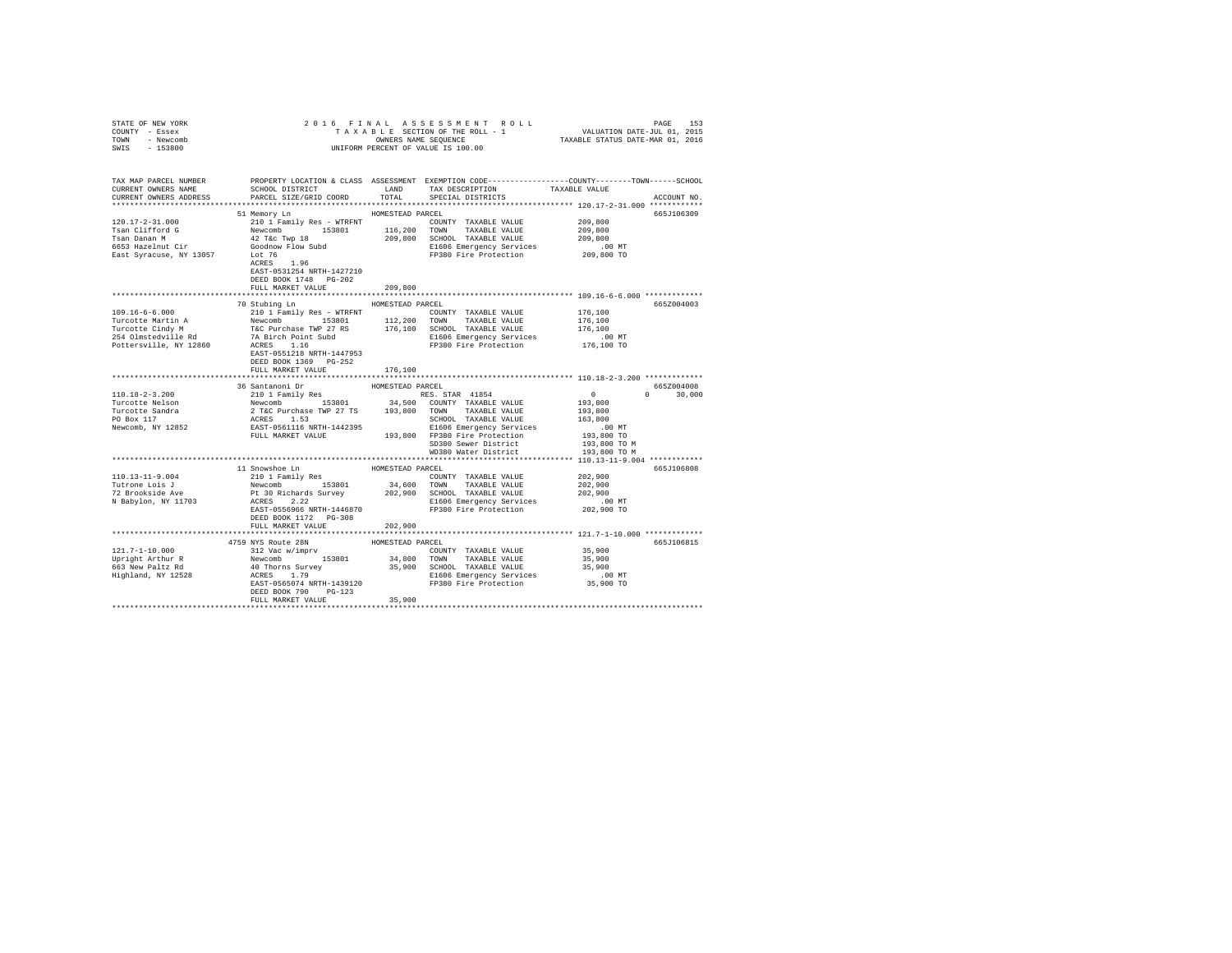| STATE OF NEW YORK<br>COUNTY - Essex<br>TOWN - Newcomb                                                                                                                                                                          |                           |                      |                                                        |                                                         |             |
|--------------------------------------------------------------------------------------------------------------------------------------------------------------------------------------------------------------------------------|---------------------------|----------------------|--------------------------------------------------------|---------------------------------------------------------|-------------|
| SWIS - 153800                                                                                                                                                                                                                  |                           |                      |                                                        |                                                         |             |
| TAX MAP PARCEL NUMBER PROPERTY LOCATION & CLASS ASSESSMENT EXEMPTION CODE--------------COUNTY-------TOWN-----SCHOOL                                                                                                            |                           |                      |                                                        |                                                         |             |
| CURRENT OWNERS NAME                                                                                                                                                                                                            | SCHOOL DISTRICT LAND      |                      | TAX DESCRIPTION                                        | TAXABLE VALUE                                           |             |
| CURRENT OWNERS ADDRESS                                                                                                                                                                                                         | PARCEL SIZE/GRID COORD    | TOTAL                | SPECIAL DISTRICTS                                      |                                                         | ACCOUNT NO. |
|                                                                                                                                                                                                                                | 4757 NYS Route 28N        | HOMESTEAD PARCEL     |                                                        |                                                         | 665J105413  |
| $121.7 - 1 - 8.000$                                                                                                                                                                                                            |                           |                      |                                                        |                                                         |             |
|                                                                                                                                                                                                                                |                           |                      |                                                        |                                                         |             |
| Upright Linda S<br>663 New Paltz Rd                                                                                                                                                                                            |                           |                      |                                                        |                                                         |             |
| Highland, NY 12528                                                                                                                                                                                                             |                           |                      |                                                        |                                                         |             |
|                                                                                                                                                                                                                                |                           |                      |                                                        |                                                         |             |
|                                                                                                                                                                                                                                |                           |                      |                                                        |                                                         |             |
|                                                                                                                                                                                                                                | FULL MARKET VALUE         | 91,700               |                                                        |                                                         |             |
|                                                                                                                                                                                                                                |                           |                      |                                                        |                                                         |             |
|                                                                                                                                                                                                                                | 225 Woodys Rd             | HOMESTEAD PARCEL     |                                                        |                                                         | 665J106909  |
|                                                                                                                                                                                                                                |                           |                      |                                                        |                                                         |             |
|                                                                                                                                                                                                                                |                           |                      |                                                        |                                                         |             |
|                                                                                                                                                                                                                                |                           |                      |                                                        |                                                         |             |
|                                                                                                                                                                                                                                |                           |                      |                                                        |                                                         |             |
|                                                                                                                                                                                                                                |                           |                      |                                                        |                                                         |             |
|                                                                                                                                                                                                                                | EAST-0528808 NRTH-1428831 |                      |                                                        |                                                         |             |
|                                                                                                                                                                                                                                | DEED BOOK 464 PG-197      |                      |                                                        |                                                         |             |
|                                                                                                                                                                                                                                | FULL MARKET VALUE         | 140,900              |                                                        |                                                         |             |
|                                                                                                                                                                                                                                |                           | *************        |                                                        | *************************** 109.15-1-11.001 *********** |             |
|                                                                                                                                                                                                                                | NYS Route 28N             | NON-HOMESTEAD PARCEL |                                                        |                                                         | 665J178508  |
|                                                                                                                                                                                                                                |                           |                      |                                                        | 3,900                                                   |             |
|                                                                                                                                                                                                                                |                           |                      |                                                        | 3,900                                                   |             |
|                                                                                                                                                                                                                                |                           |                      |                                                        | 3,900                                                   |             |
|                                                                                                                                                                                                                                |                           |                      |                                                        | $.00$ MT<br>3,900 TO                                    |             |
| 109.15-1-11.001<br>VARIE VALUE VALUE VALUE VALUE VALUE VALUE VALUE VALUE VALUE VALUE VALUE VALUE VALUE VALUE VALUE VALUE VALUE VALUE VALUE VALUE VALUE VALUE VALUE VALUE VALUE VALUE VALUE VALUE VALUE VALUE VALUE VALUE VALUE | DEED BOOK 878 PG-305      |                      |                                                        |                                                         |             |
|                                                                                                                                                                                                                                | FULL MARKET VALUE         | 3,900                |                                                        |                                                         |             |
|                                                                                                                                                                                                                                |                           |                      |                                                        |                                                         |             |
|                                                                                                                                                                                                                                | 5614 NYS Route 28N        | HOMESTEAD PARCEL     |                                                        |                                                         | 665J106910  |
| $109.16 - 1 - 3.059$                                                                                                                                                                                                           | 215 1 Fam Res w/          |                      | SR STAR 41834                                          | $\begin{array}{c} 0 \\ 125,500 \end{array}$             | 0 65,300    |
|                                                                                                                                                                                                                                |                           |                      |                                                        |                                                         |             |
|                                                                                                                                                                                                                                |                           |                      |                                                        | 125,500                                                 |             |
|                                                                                                                                                                                                                                |                           |                      | TOWN        TAXABLE  VALUE<br>SCHOOL    TAXABLE  VALUE |                                                         |             |
|                                                                                                                                                                                                                                |                           |                      |                                                        |                                                         |             |
|                                                                                                                                                                                                                                |                           |                      |                                                        |                                                         |             |
|                                                                                                                                                                                                                                | FULL MARKET VALUE         | 125,500              |                                                        |                                                         |             |
|                                                                                                                                                                                                                                |                           |                      |                                                        |                                                         |             |
|                                                                                                                                                                                                                                | NYS Route 28N             | HOMESTEAD PARCEL     |                                                        |                                                         | 665Z014005  |
|                                                                                                                                                                                                                                |                           |                      |                                                        |                                                         |             |
|                                                                                                                                                                                                                                |                           |                      |                                                        |                                                         |             |
|                                                                                                                                                                                                                                |                           |                      |                                                        |                                                         |             |
|                                                                                                                                                                                                                                |                           |                      |                                                        |                                                         |             |
|                                                                                                                                                                                                                                | DEED BOOK 1756 PG-238     |                      |                                                        |                                                         |             |
|                                                                                                                                                                                                                                | FULL MARKET VALUE         | 6,400                |                                                        |                                                         |             |
|                                                                                                                                                                                                                                |                           |                      |                                                        |                                                         |             |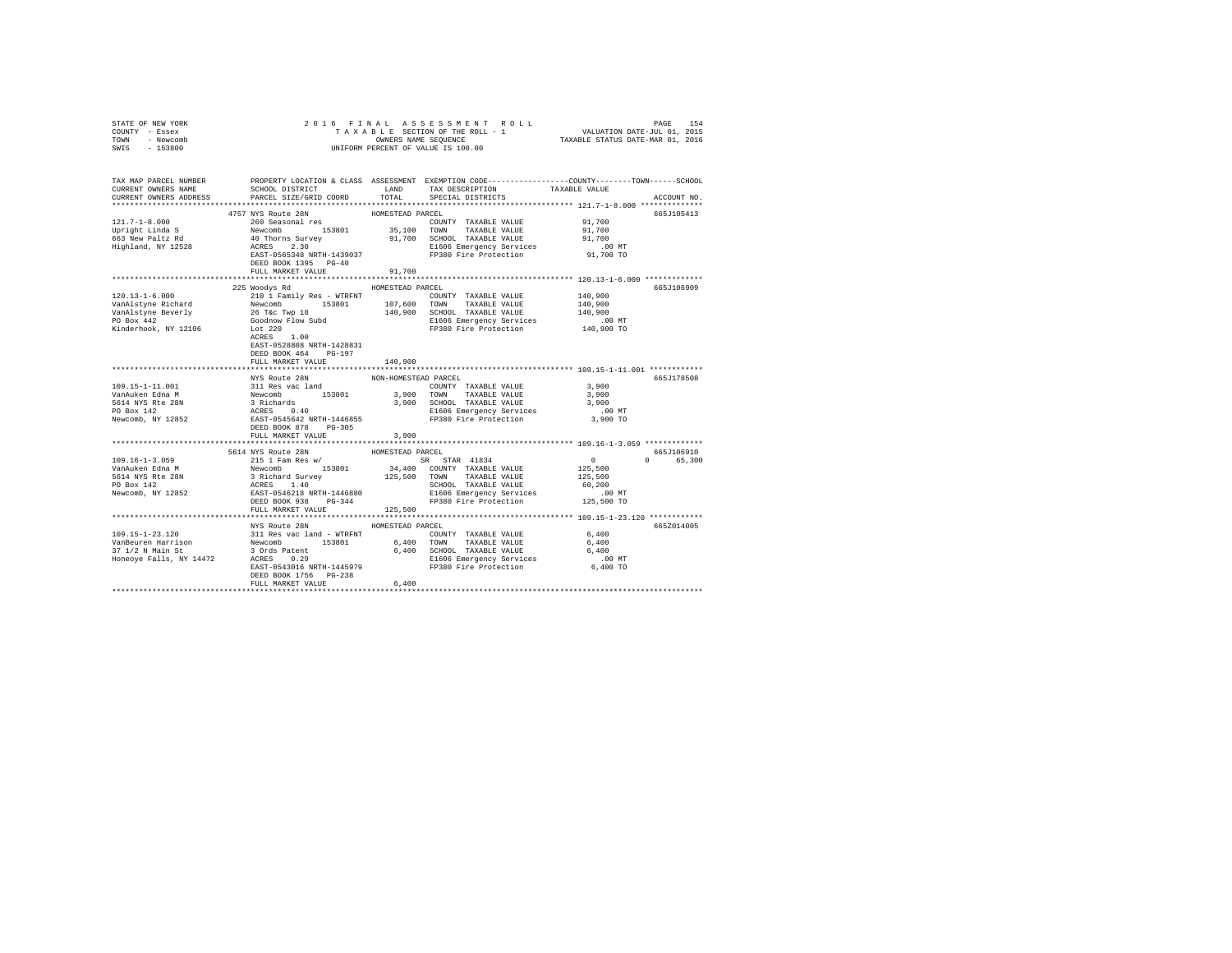| STATE OF NEW YORK<br>COUNTY - Essex<br>TOWN - Newcomb |                                                                                                            |                  | 2016 FINAL ASSESSMENT ROLL<br>TAXABLE SECTION OF THE ROLL - 1<br>OWNERS NAME SEQUENCE          | VALUATION DATE-JUL 01, 2015<br>TAXABLE STATUS DATE-MAR 01, 2016 | 155<br>PAGE |
|-------------------------------------------------------|------------------------------------------------------------------------------------------------------------|------------------|------------------------------------------------------------------------------------------------|-----------------------------------------------------------------|-------------|
| SWIS - 153800                                         |                                                                                                            |                  | UNIFORM PERCENT OF VALUE IS 100.00                                                             |                                                                 |             |
| TAX MAP PARCEL NUMBER                                 |                                                                                                            |                  | PROPERTY LOCATION & CLASS ASSESSMENT EXEMPTION CODE---------------COUNTY-------TOWN-----SCHOOL |                                                                 |             |
| CURRENT OWNERS NAME                                   | SCHOOL DISTRICT                                                                                            | LAND             | TAX DESCRIPTION                                                                                | TAXABLE VALUE                                                   |             |
| CURRENT OWNERS ADDRESS                                | PARCEL SIZE/GRID COORD                                                                                     | TOTAL            | SPECIAL DISTRICTS                                                                              |                                                                 | ACCOUNT NO. |
|                                                       | 46 Pine Tree Rd                                                                                            | HOMESTEAD PARCEL |                                                                                                |                                                                 | 665J101002  |
| $109.15 - 1 - 26.000$                                 | 210 1 Family Res                                                                                           |                  | COUNTY TAXABLE VALUE                                                                           | 70,300                                                          |             |
| VanBeuren Harrison                                    | Newcomb 153801 26,000 TOWN                                                                                 |                  | TAXABLE VALUE                                                                                  | 70,300                                                          |             |
| 37 1/2 N Main St                                      | 4 Ords Patent                                                                                              |                  | 70,300 SCHOOL TAXABLE VALUE                                                                    | 70,300                                                          |             |
| Honeoye Falls, NY 14472                               | See 1324/164 & 1317/73                                                                                     |                  | E1606 Emergency Services                                                                       | $.00$ MT                                                        |             |
|                                                       | ACRES 0.35                                                                                                 |                  | FP380 Fire Protection                                                                          | 70,300 TO                                                       |             |
|                                                       | EAST-0543130 NRTH-1445976                                                                                  |                  |                                                                                                |                                                                 |             |
|                                                       | DEED BOOK 1748 PG-252                                                                                      |                  |                                                                                                |                                                                 |             |
|                                                       | FULL MARKET VALUE                                                                                          | 70,300           |                                                                                                | *********************** 120.14-1-2.000 *************            |             |
|                                                       | 934 Goodnow Flow Rd                                                                                        | HOMESTEAD PARCEL |                                                                                                |                                                                 | 665J106709  |
| 120.14-1-2.000                                        | 260 Seasonal res - WTRFNT                                                                                  |                  | COUNTY TAXABLE VALUE                                                                           | 146,100                                                         |             |
| VanRoss Jr John                                       | Newcomb 153801                                                                                             |                  | 112,100 TOWN TAXABLE VALUE                                                                     | 146,100                                                         |             |
| 23 Cedar Lake Dr                                      | 43 T&c Twp 18                                                                                              |                  | 146,100 SCHOOL TAXABLE VALUE                                                                   | 146,100                                                         |             |
| Putnam Valley, NY 10579                               | Goodnow Flow Subd                                                                                          |                  | E1606 Emergency Services                                                                       | $.00$ MT                                                        |             |
|                                                       | Lot 172                                                                                                    |                  | FP380 Fire Protection                                                                          | 146,100 TO                                                      |             |
|                                                       | ACRES 0.60<br>EAST-0534049 NRTH-1428791                                                                    |                  |                                                                                                |                                                                 |             |
|                                                       | DEED BOOK 1628 PG-244                                                                                      |                  |                                                                                                |                                                                 |             |
|                                                       | FULL MARKET VALUE                                                                                          | 146,100          |                                                                                                |                                                                 |             |
|                                                       |                                                                                                            |                  |                                                                                                |                                                                 |             |
|                                                       | 1398 Goodnow Flow Rd                                                                                       | HOMESTEAD PARCEL |                                                                                                |                                                                 | 665J100813  |
| $120.17 - 2 - 4.001$                                  |                                                                                                            |                  | COUNTY TAXABLE VALUE                                                                           | 205,100                                                         |             |
| Varnam L Edward                                       |                                                                                                            |                  | 107.700 TOWN TAXABLE VALUE                                                                     | 205,100                                                         |             |
| Varnam April L<br>22 Cates Ave                        |                                                                                                            |                  | 205,100 SCHOOL TAXABLE VALUE                                                                   | 205,100                                                         |             |
| 32 Gates Ave<br>Gansevoort, NY 12831                  | 260 Seasonal res - WTRFNT<br>Newcomb 153801 107,700<br>42 Tác Twp 18<br>Codnow Flow Subd 205,100<br>Lot 52 |                  | E1606 Emergency Services<br>FP380 Fire Protection                                              | .00 MT<br>205,100 TO                                            |             |
|                                                       | ACRES 1.06                                                                                                 |                  |                                                                                                |                                                                 |             |
|                                                       | EAST-0533650 NRTH-1427037                                                                                  |                  |                                                                                                |                                                                 |             |
|                                                       | DEED BOOK 1817    PG-111                                                                                   |                  |                                                                                                |                                                                 |             |
|                                                       | FULL MARKET VALUE                                                                                          | 205,100          |                                                                                                |                                                                 |             |
|                                                       |                                                                                                            |                  |                                                                                                |                                                                 |             |
|                                                       | 1000 Goodnow Flow Rd                                                                                       | HOMESTEAD PARCEL |                                                                                                |                                                                 | 665J100203  |
| $120.14 - 1 - 16.000$<br>Vasak Albert                 | 260 Seasonal res - WTRFNT<br>Newcomb 153801                                                                | 128,600          | COUNTY TAXABLE VALUE<br>TOWN<br>TAXABLE VALUE                                                  | 165,600<br>165,600                                              |             |
| Vasak Clara                                           | 43 T&C Twp 18                                                                                              |                  | 165,600 SCHOOL TAXABLE VALUE                                                                   | 165,600                                                         |             |
| PO Box 144                                            |                                                                                                            |                  | E1606 Emergency Services                                                                       | $.00$ MT                                                        |             |
| Warrensburg, NY 12885 Lot 158                         | Goodnow Flow Subd<br>Lot 158                                                                               |                  | FP380 Fire Protection 165,600 TO                                                               |                                                                 |             |
|                                                       | $ACRES$ 0.70                                                                                               |                  |                                                                                                |                                                                 |             |
|                                                       | EAST-0535561 NRTH-1428179                                                                                  |                  |                                                                                                |                                                                 |             |
|                                                       | DEED BOOK 1238 PG-97                                                                                       |                  |                                                                                                |                                                                 |             |
|                                                       | FULL MARKET VALUE                                                                                          | 165,600          |                                                                                                |                                                                 |             |
|                                                       |                                                                                                            |                  |                                                                                                |                                                                 |             |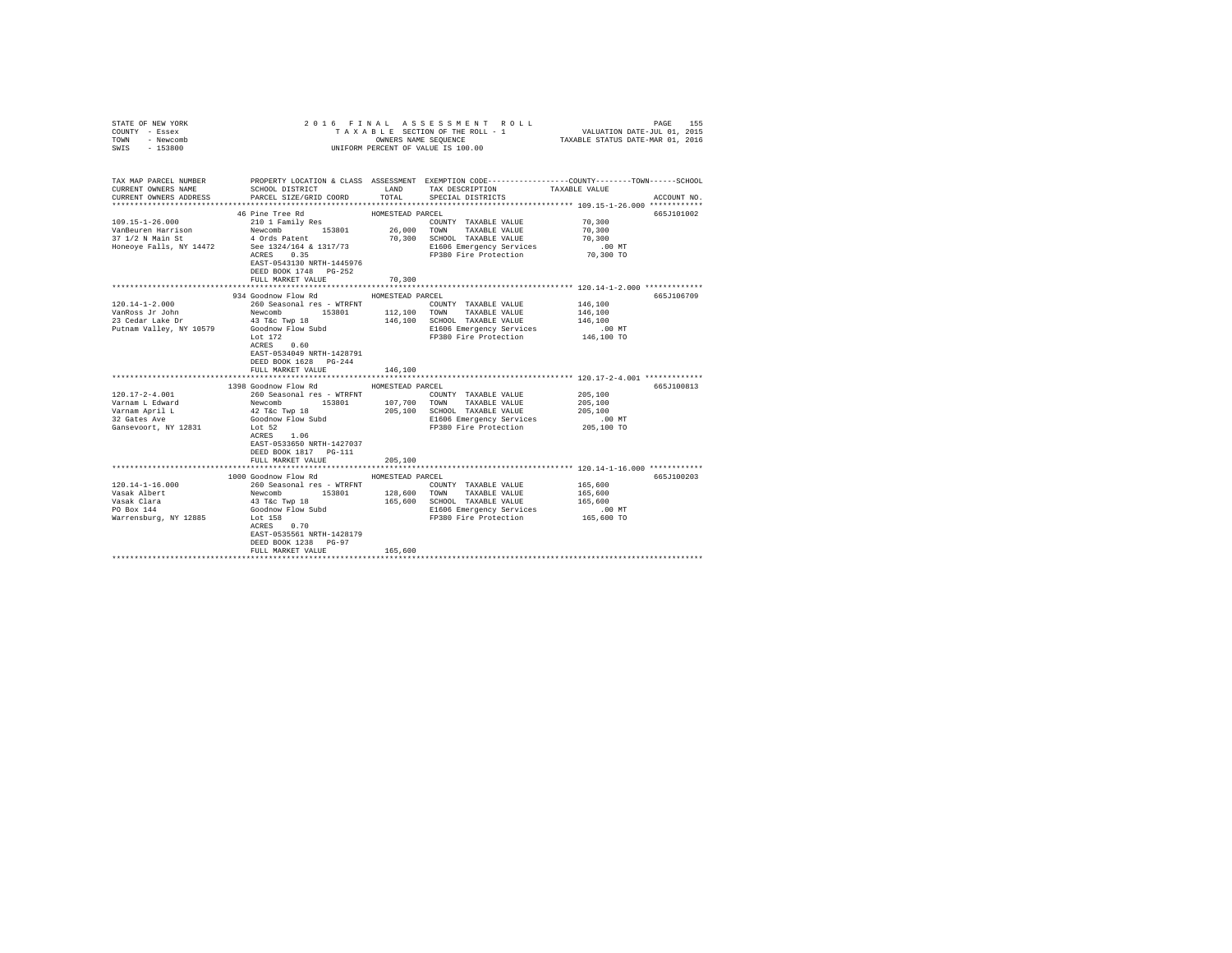| STATE OF NEW YORK<br>COUNTY - Essex<br>TOWN - Newcomb<br>SWIS - 153800                            |                                                                                                                                                                                                                                                              | 2016 FINAL ASSESSMENT ROLL<br>UNIFORM PERCENT OF VALUE IS 100.00                                                                                                                                                                         |                                                                                                |
|---------------------------------------------------------------------------------------------------|--------------------------------------------------------------------------------------------------------------------------------------------------------------------------------------------------------------------------------------------------------------|------------------------------------------------------------------------------------------------------------------------------------------------------------------------------------------------------------------------------------------|------------------------------------------------------------------------------------------------|
| CURRENT OWNERS NAME                                                                               |                                                                                                                                                                                                                                                              | TAX MAP PARCEL NUMBER PROPERTY LOCATION & CLASS ASSESSMENT EXEMPTION CODE--------------COUNTY-------TOWN-----SCHOOL<br>SCHOOL DISTRICT TAND TAX DESCRIPTION<br>CURRENT OWNERS ADDRESS 6 PARCEL SIZE/GRID COORD 6 TOTAL SPECIAL DISTRICTS | TAXABLE VALUE<br>ACCOUNT NO.                                                                   |
| 109.16-5-12.100<br>Vaughn Ezekial S<br>Vaughn Melissa V<br>5579 NYS Rte 28N<br>Newcomb, NY 12852  | 5579 NYS Route 28N<br>210 1 Family Res                                                                                                                                                                                                                       | HOMESTEAD PARCEL<br>RES. STAR 41854                                                                                                                                                                                                      | 665J103808<br>$\sim$ 0<br>$0 \t 30,000$<br>85,900<br>85,900<br>55,900<br>$.00$ MT<br>85,900 TO |
|                                                                                                   | FULL MARKET VALUE                                                                                                                                                                                                                                            | 85,900                                                                                                                                                                                                                                   |                                                                                                |
| 120.18-2-11.000<br>Vincent Michael A<br>Vincent Susan M<br>26E Beacon St<br>Glens Falls, NY 12801 | 1344 Goodnow Flow Rd<br>46 T&c Twp 18<br>Goodnow Flow Subd<br>Lot 38 1.2Ac<br>ACRES 1.20<br>EAST-0535047 NRTH-1426829<br>DEED BOOK 1046 PG-74<br>FULL MARKET VALUE                                                                                           | HOMESTEAD PARCEL<br>COUNTY TAXABLE VALUE<br>207,400 SCHOOL TAXABLE VALUE<br>E1606 Emergency Services<br>FP380 Fire Protection<br>207,400                                                                                                 | 665J101111<br>207,400<br>207,400<br>207,400<br>. 00 MT<br>207,400 TO                           |
| 110.13-9-24.000                                                                                   | 5224 NYS Route 28N<br>240 Rural res<br>EAST-0555409 NRTH-1444210<br>DEED BOOK 1258 PG-261<br>FULL MARKET VALUE                                                                                                                                               | HOMESTEAD PARCEL<br>COUNTY TAXABLE VALUE<br>53,300 TOWN TAXABLE VALUE<br>141,200 SCHOOL TAXABLE VALUE<br>E1606 Emergency Services<br>FP380 Fire Protection<br>141,200                                                                    | 665J106801<br>141,200<br>141,200<br>141,200<br>$.00$ MT<br>141,200 TO                          |
| $120.18 - 1 - 13.000$<br>Wahlberg Wendy L                                                         | 1074 Goodnow Flow Rd<br>260 Seasonal res - WTRFNT<br>wanter when the community of the Tac Twp 18<br>1074 Goodnow Flow Rd<br>Newcomb, NY 12852<br>Coodnow Flow Subd<br>$ACRES$ 0.47<br>EAST-0537238 NRTH-1427492<br>DEED BOOK 1416 PG-28<br>FULL MARKET VALUE | HOMESTEAD PARCEL<br>COUNTY TAXABLE VALUE<br>Newcomb 153801 105,000 TOWN TAXABLE VALUE<br>212,400 SCHOOL TAXABLE VALUE<br>E1606 Emergency Services<br>FP380 Fire Protection 212,400 TO<br>212,400                                         | 665J104010<br>212,400<br>212,400<br>212,400<br>.00 MT                                          |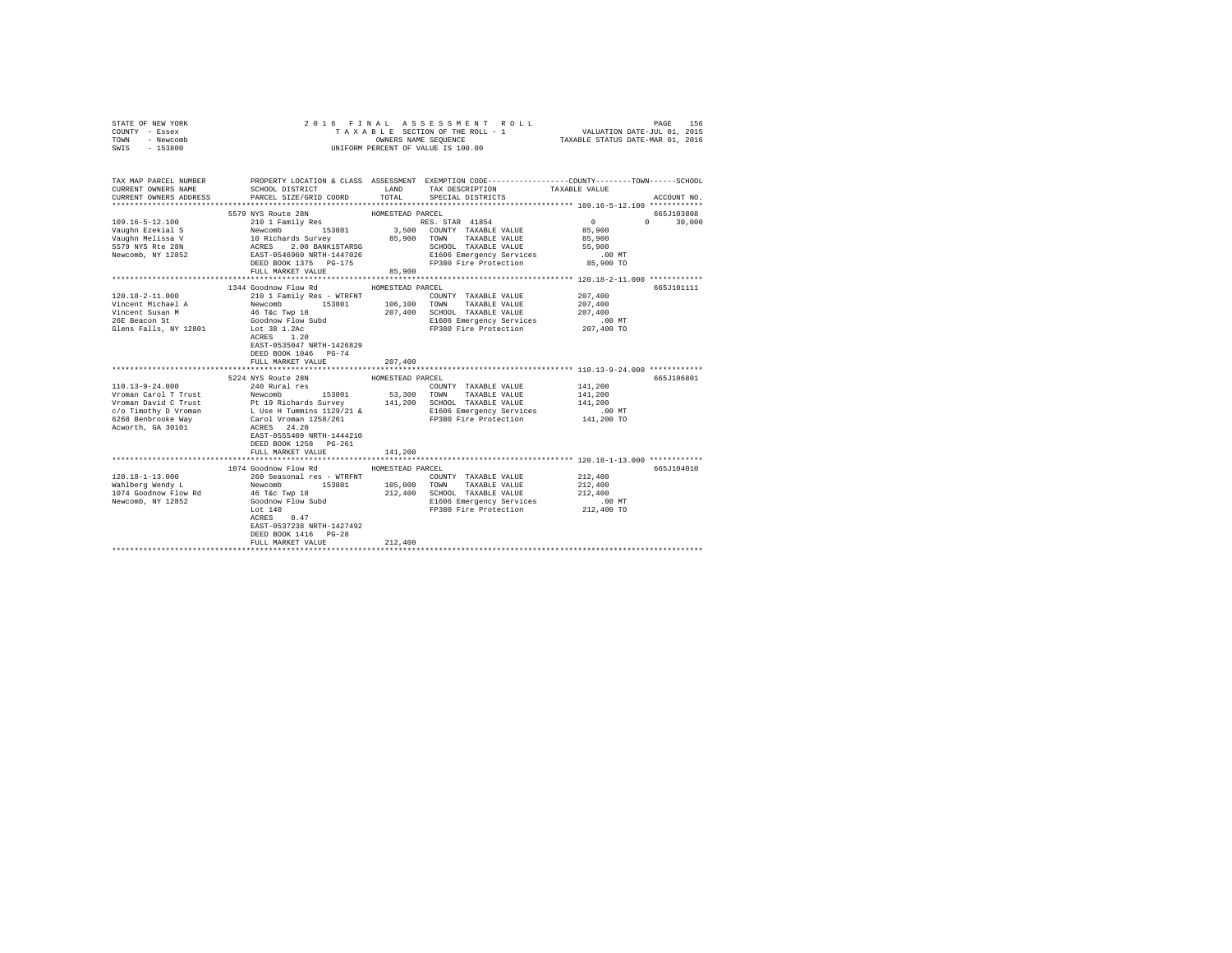| STATE OF NEW YORK<br>COUNTY - Essex<br>TOWN - Newcomb<br>SWIS - 153800 |                                                              | 2016 FINAL ASSESSMENT R<br>TAXABLE SECTION OF THE ROLL - 1<br>ONNERS NAME SEQUENCE<br>UNIFORM PERCENT OF VALUE IS 100.00<br>2016 FINAL ASSESSMENT ROLL                                        | 6 FINAL ASSESSMENT ROLL (AND TRAIN PAGE 157 )<br>TAXABLE SECTION OF THE ROLL - 1 VALUATION DATE-JUL 01, 2015<br>OWNERS NAME SEQUENCE  TAXABLE STATUS DATE-MAR 01, 2016 |
|------------------------------------------------------------------------|--------------------------------------------------------------|-----------------------------------------------------------------------------------------------------------------------------------------------------------------------------------------------|------------------------------------------------------------------------------------------------------------------------------------------------------------------------|
|                                                                        |                                                              |                                                                                                                                                                                               | TAX MAP PARCEL NUMBER PROPERTY LOCATION & CLASS ASSESSMENT EXEMPTION CODE--------------COUNTY-------TOWN-----SCHOOL<br>TAXABLE VALUE<br>ACCOUNT NO.                    |
|                                                                        | 66 Chaisson Rd<br>DEED BOOK 1376 PG-185<br>FULL MARKET VALUE | HOMESTEAD PARCEL<br>59,000                                                                                                                                                                    | 665J105604                                                                                                                                                             |
|                                                                        |                                                              |                                                                                                                                                                                               |                                                                                                                                                                        |
|                                                                        | 5660 NYS Route 28N                                           | HOMESTEAD PARCEL                                                                                                                                                                              | 665L106308                                                                                                                                                             |
|                                                                        | FULL MARKET VALUE                                            | 85,500                                                                                                                                                                                        | $0 \t30,000$                                                                                                                                                           |
|                                                                        |                                                              | ACKES 1.09<br>EAST-0532950 NRTH-1426833 SCHOOL TAXABLE VALUE 26,700<br>DEED BOOK 1632 PG-257 - E1606 Emergency Services 1.00 MT<br>FULL MARKET VALUE 184,000 FP380 Fire Protection 184,000 TO |                                                                                                                                                                        |
|                                                                        |                                                              |                                                                                                                                                                                               | 665J101204<br>47,100 17,100 17,100 17,100 17,100<br>34,400 SR STAR 41834 100 17,100 0 47,100<br>94,200 COUNTY TAXABLE VALUE 1 0 47,100 0 47,100                        |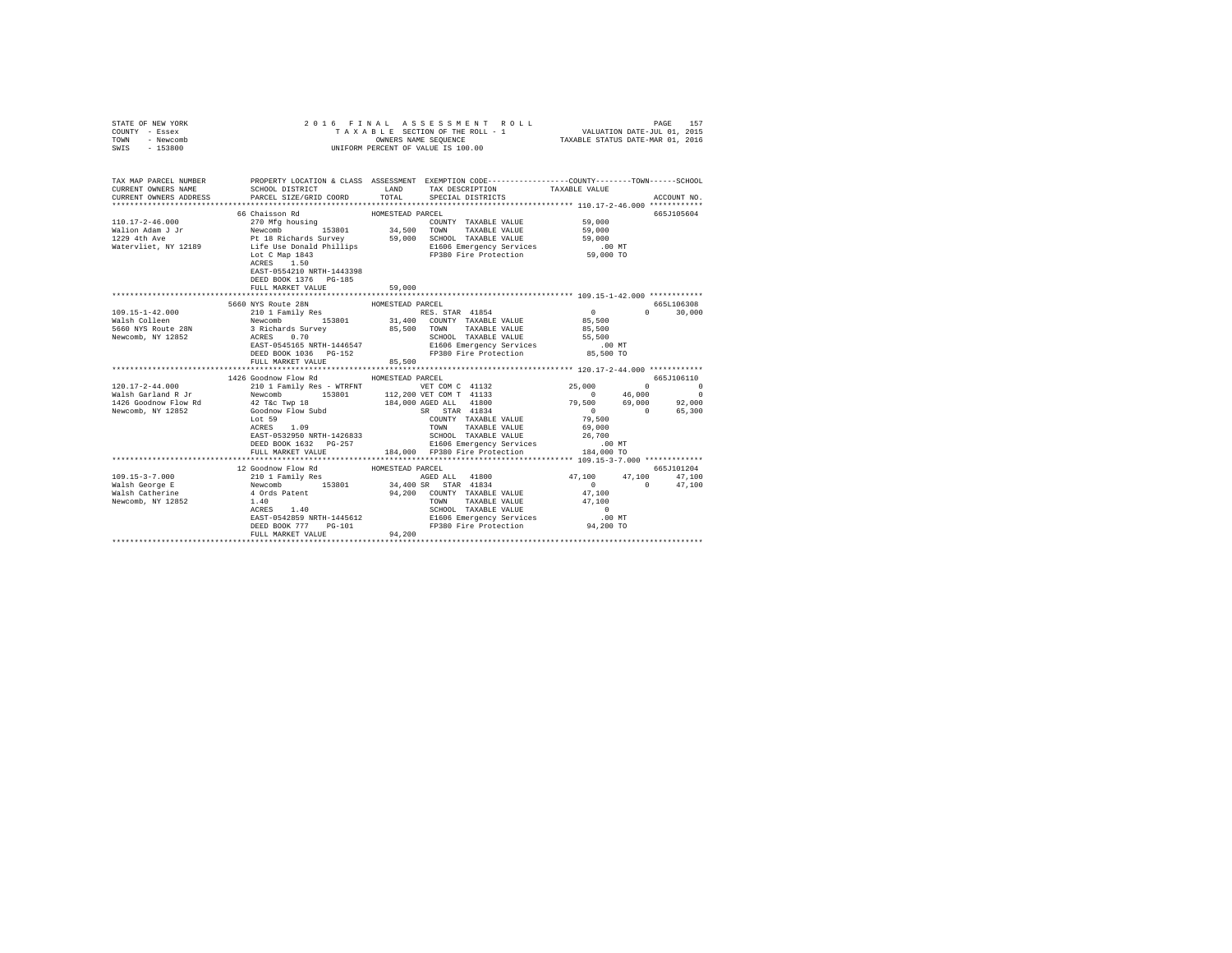| STATE OF NEW YORK | 2016 FINAL ASSESSMENT ROLL         | 158<br>PAGE                      |
|-------------------|------------------------------------|----------------------------------|
| COUNTY - Essex    | TAXABLE SECTION OF THE ROLL - 1    | VALUATION DATE-JUL 01, 2015      |
| TOWN<br>- Newcomb | OWNERS NAME SEOUENCE               | TAXABLE STATUS DATE-MAR 01, 2016 |
| $-153800$<br>SWIS | UNIFORM PERCENT OF VALUE IS 100.00 |                                  |

| TAX MAP PARCEL NUMBER<br>CURRENT OWNERS NAME | PROPERTY LOCATION & CLASS ASSESSMENT EXEMPTION CODE---------------COUNTY-------TOWN-----SCHOOL<br>SCHOOL DISTRICT                                                                                                                            | LAND             | TAX DESCRIPTION                                                                                                | TAXABLE VALUE            |                                 |
|----------------------------------------------|----------------------------------------------------------------------------------------------------------------------------------------------------------------------------------------------------------------------------------------------|------------------|----------------------------------------------------------------------------------------------------------------|--------------------------|---------------------------------|
| CURRENT OWNERS ADDRESS                       | PARCEL SIZE/GRID COORD                                                                                                                                                                                                                       |                  | TOTAL SPECIAL DISTRICTS                                                                                        |                          | ACCOUNT NO.                     |
|                                              |                                                                                                                                                                                                                                              |                  |                                                                                                                |                          |                                 |
|                                              | 71 Sanford Ln                                                                                                                                                                                                                                | HOMESTEAD PARCEL |                                                                                                                | $\sim$ 0                 | 665J105205                      |
| 110.18-4-2.000                               | 210 1 Family Res (2000)<br>Newcomb 153801 29,000<br>Pt 5&6 Thorns Survey 22,000<br>ACRES 0.50 BANK CORE 22,000<br>EAST-0558619 NRTH-1441374                                                                                                  |                  | RES. STAR 41854                                                                                                |                          | $\Omega$ and $\Omega$<br>30,000 |
| Walsh Tamara                                 |                                                                                                                                                                                                                                              |                  | 29,000 COUNTY TAXABLE VALUE                                                                                    | $8\,2$ , $0\,0\,0$       |                                 |
| Goodnow Flow Rd                              |                                                                                                                                                                                                                                              |                  | 82,000 TOWN TAXABLE VALUE                                                                                      | 82,000                   |                                 |
| Newcomb, NY 12852                            |                                                                                                                                                                                                                                              |                  | SCHOOL TAXABLE VALUE                                                                                           | 52,000                   |                                 |
|                                              |                                                                                                                                                                                                                                              |                  | E1606 Emergency Services                                                                                       | .00MT                    |                                 |
|                                              | DEED BOOK 1422 PG-25                                                                                                                                                                                                                         |                  |                                                                                                                |                          |                                 |
|                                              | FULL MARKET VALUE                                                                                                                                                                                                                            |                  | PP380 Fire Protection 62,000 TO<br>82,000 SD380 Sever District 82,000 TO M<br>WD380 Water District 82,000 TO M |                          |                                 |
|                                              |                                                                                                                                                                                                                                              |                  |                                                                                                                |                          |                                 |
|                                              |                                                                                                                                                                                                                                              |                  |                                                                                                                |                          |                                 |
|                                              | 49 Marcy Ln                                                                                                                                                                                                                                  | HOMESTEAD PARCEL |                                                                                                                |                          | 665Z001004                      |
| 110.18-1-16.112                              | 210 1 Family Res                                                                                                                                                                                                                             |                  | COUNTY TAXABLE VALUE                                                                                           | 85,200                   |                                 |
| Wanner William K                             |                                                                                                                                                                                                                                              |                  | 38,200 TOWN TAXABLE VALUE<br>85,200 SCHOOL TAXABLE VALUE                                                       | 85,200                   |                                 |
|                                              |                                                                                                                                                                                                                                              |                  |                                                                                                                | 85,200                   |                                 |
|                                              |                                                                                                                                                                                                                                              |                  | E1606 Emergency Services<br>FP380 Fire Protection                                                              | $.00$ MT                 |                                 |
|                                              |                                                                                                                                                                                                                                              |                  |                                                                                                                | 85,200 TO<br>85,200 TO M |                                 |
|                                              |                                                                                                                                                                                                                                              |                  | SD380 Sewer District                                                                                           |                          |                                 |
|                                              | FULL MARKET VALUE                                                                                                                                                                                                                            |                  | 85.200 WD380 Water District                                                                                    | 85,200 TO M              |                                 |
|                                              |                                                                                                                                                                                                                                              |                  |                                                                                                                |                          |                                 |
|                                              | 2 Spring St                                                                                                                                                                                                                                  | HOMESTEAD PARCEL |                                                                                                                |                          | 665J100810                      |
| 109.15-3-11.000                              | 2012119 1011 1288<br>210 1 Family Res<br>Newcomb 153801 212,400<br>4 Ords 0.80<br>EAST-0542796 NRTH-1445002                                                                                                                                  |                  | SR STAR 41834<br>32,400 COUNTY TAXABLE VALUE                                                                   | $\overline{0}$           | 65,300<br>$\Omega$              |
| Ward Robert E                                |                                                                                                                                                                                                                                              |                  |                                                                                                                | 105,600                  |                                 |
| Ward Mary E                                  |                                                                                                                                                                                                                                              |                  | 105,600 TOWN TAXABLE VALUE                                                                                     | 105,600                  |                                 |
| 2 Spring St<br>Newcomb, NY 12852             |                                                                                                                                                                                                                                              |                  | SCHOOL TAXABLE VALUE                                                                                           | 40,300                   |                                 |
|                                              |                                                                                                                                                                                                                                              |                  | E1606 Emergency Services                                                                                       | $.00$ MT                 |                                 |
|                                              | DEED BOOK 1696 PG-42                                                                                                                                                                                                                         |                  | FP380 Fire Protection 105,600 TO                                                                               |                          |                                 |
|                                              | FULL MARKET VALUE                                                                                                                                                                                                                            | 105,600          |                                                                                                                |                          |                                 |
|                                              |                                                                                                                                                                                                                                              |                  |                                                                                                                |                          |                                 |
|                                              | 9 Dillon Rd                                                                                                                                                                                                                                  | HOMESTEAD PARCEL |                                                                                                                |                          | 665J107011                      |
| $109.16 - 1 - 6.007$                         | 210 1 Family Res - WTRFNT                                                                                                                                                                                                                    |                  | COUNTY TAXABLE VALUE 193,000                                                                                   |                          |                                 |
|                                              |                                                                                                                                                                                                                                              |                  |                                                                                                                | 193,000                  |                                 |
|                                              |                                                                                                                                                                                                                                              |                  |                                                                                                                | 193,000                  |                                 |
|                                              |                                                                                                                                                                                                                                              |                  |                                                                                                                | .00 MT                   |                                 |
|                                              |                                                                                                                                                                                                                                              |                  | FP380 Fire Protection                                                                                          | 193,000 TO               |                                 |
|                                              |                                                                                                                                                                                                                                              |                  |                                                                                                                |                          |                                 |
|                                              | EAST-0546276 NRTH-1447364                                                                                                                                                                                                                    |                  |                                                                                                                |                          |                                 |
|                                              | DEED BOOK 1536 PG-87                                                                                                                                                                                                                         |                  |                                                                                                                |                          |                                 |
|                                              | FULL MARKET VALUE                                                                                                                                                                                                                            | 193,000          |                                                                                                                |                          |                                 |
|                                              |                                                                                                                                                                                                                                              |                  |                                                                                                                |                          |                                 |
|                                              | 29 Island View Ln                                                                                                                                                                                                                            | HOMESTEAD PARCEL |                                                                                                                |                          | 665J105709                      |
| 119.16-1-27.000                              | 21 SIMM VERSION TRINSPORTED TO THE MORE COUNTY TAXABLE VALUE<br>2010 1 Family Res - WTRFNT<br>26 Téc Twp 18 179,800 TONN TAXABLE VALUE<br>26 Téc Twp 18 179,800 SCHOOL TAXABLE VALUE<br>1000 El606 Emergency Service<br>1000 El606 Emergency |                  |                                                                                                                | 179,800                  |                                 |
| Weintraub Karen                              |                                                                                                                                                                                                                                              |                  |                                                                                                                |                          |                                 |
| 1 Fox Hunt Rd                                |                                                                                                                                                                                                                                              |                  | 179,800 SCHOOL TAXABLE VALUE                                                                                   | 179,800<br>179,800       |                                 |
| Ringoes, NJ 08551                            |                                                                                                                                                                                                                                              |                  |                                                                                                                |                          |                                 |
|                                              |                                                                                                                                                                                                                                              |                  | El606 Emergency Services .00 MT<br>FP380 Fire Protection 179,800 TO                                            |                          |                                 |
|                                              |                                                                                                                                                                                                                                              |                  |                                                                                                                |                          |                                 |
|                                              | EAST-0527644 NRTH-1428839                                                                                                                                                                                                                    |                  |                                                                                                                |                          |                                 |
|                                              | DEED BOOK 1717 PG-1                                                                                                                                                                                                                          |                  |                                                                                                                |                          |                                 |
|                                              | FULL MARKET VALUE                                                                                                                                                                                                                            | 179,800          |                                                                                                                |                          |                                 |
|                                              |                                                                                                                                                                                                                                              |                  |                                                                                                                |                          |                                 |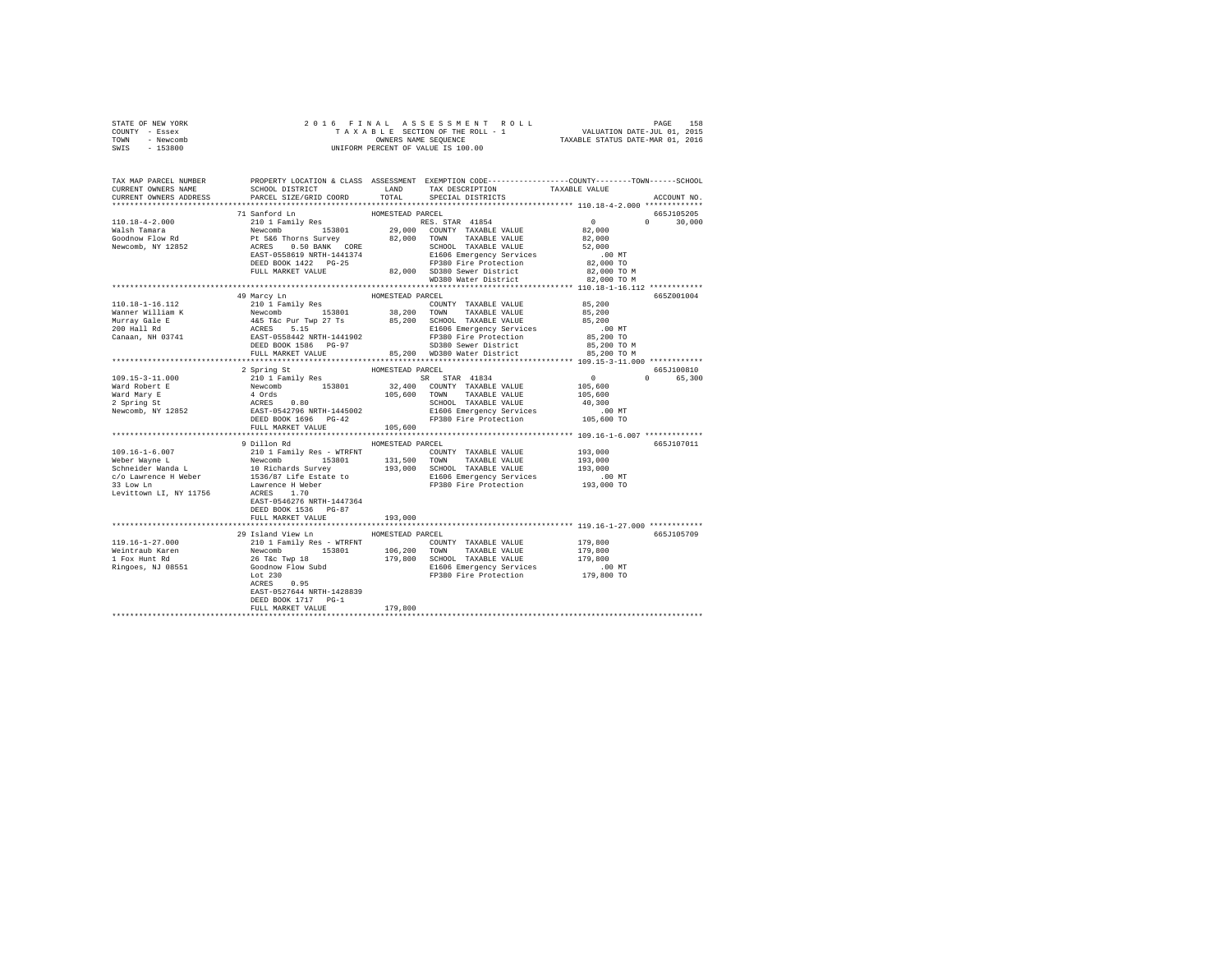|      | STATE OF NEW YORK | 2016 FINAL ASSESSMENT ROLL         | PAGE                             | 159 |
|------|-------------------|------------------------------------|----------------------------------|-----|
|      | COUNTY - Essex    | TAXABLE SECTION OF THE ROLL - 1    | VALUATION DATE-JUL 01, 2015      |     |
| TOWN | - Newcomb         | OWNERS NAME SEOUENCE               | TAXABLE STATUS DATE-MAR 01, 2016 |     |
| SWIS | - 153800          | UNIFORM PERCENT OF VALUE IS 100.00 |                                  |     |
|      |                   |                                    |                                  |     |

| TAX MAP PARCEL NUMBER  |                                                  |                      | PROPERTY LOCATION & CLASS ASSESSMENT EXEMPTION CODE---------------COUNTY-------TOWN------SCHOOL                                                                                                                                                                         |                                                                   |
|------------------------|--------------------------------------------------|----------------------|-------------------------------------------------------------------------------------------------------------------------------------------------------------------------------------------------------------------------------------------------------------------------|-------------------------------------------------------------------|
| CURRENT OWNERS NAME    | SCHOOL DISTRICT                                  | LAND                 | TAX DESCRIPTION                                                                                                                                                                                                                                                         | TAXABLE VALUE                                                     |
| CURRENT OWNERS ADDRESS | PARCEL SIZE/GRID COORD TOTAL                     |                      | SPECIAL DISTRICTS                                                                                                                                                                                                                                                       | ACCOUNT NO.                                                       |
|                        |                                                  |                      |                                                                                                                                                                                                                                                                         |                                                                   |
|                        | NYS Route 28N                                    | NON-HOMESTEAD PARCEL |                                                                                                                                                                                                                                                                         | 665J107012                                                        |
| $109.15 - 1 - 46.000$  |                                                  |                      | COUNTY TAXABLE VALUE 24,200<br>21 Res vac land<br>Mewcomb 153801 24,200 TONIY TAXABLE VALUE<br>3 Richards Survey 24,200 TONIY TAXABLE VALUE<br>3 Richards Survey 24,200 SCHOOL TAXABLE VALUE<br>ACRES 1.200 ECHOOL TAXABLE VALUE<br>RAST-0545365 NRTH-1446937 PP380 Fir |                                                                   |
| Welch Edna M           |                                                  |                      |                                                                                                                                                                                                                                                                         | 24,200                                                            |
| 5614 NYS Rte 28N       |                                                  |                      |                                                                                                                                                                                                                                                                         | 24,200                                                            |
| PO Box 142             |                                                  |                      | E1606 Emergency Services .00 MT<br>FP380 Fire Protection 24,200 TO                                                                                                                                                                                                      |                                                                   |
| Newcomb, NY 12852      |                                                  |                      |                                                                                                                                                                                                                                                                         |                                                                   |
|                        |                                                  |                      |                                                                                                                                                                                                                                                                         |                                                                   |
|                        | FULL MARKET VALUE                                | 24,200               |                                                                                                                                                                                                                                                                         |                                                                   |
|                        |                                                  |                      |                                                                                                                                                                                                                                                                         |                                                                   |
|                        | Lake Harris Rd MON-HOMESTEAD PARCEL              |                      |                                                                                                                                                                                                                                                                         | 665J100305                                                        |
|                        |                                                  |                      |                                                                                                                                                                                                                                                                         |                                                                   |
|                        |                                                  |                      |                                                                                                                                                                                                                                                                         | 52,600<br>52,600                                                  |
|                        |                                                  |                      |                                                                                                                                                                                                                                                                         |                                                                   |
|                        |                                                  |                      |                                                                                                                                                                                                                                                                         | 52,600                                                            |
|                        |                                                  |                      |                                                                                                                                                                                                                                                                         | .00 MT                                                            |
|                        |                                                  |                      | FP380 Fire Protection 52,600 TO                                                                                                                                                                                                                                         |                                                                   |
|                        | DEED BOOK 986 PG-76                              |                      |                                                                                                                                                                                                                                                                         |                                                                   |
|                        | FULL MARKET VALUE                                | 52,600               |                                                                                                                                                                                                                                                                         |                                                                   |
|                        |                                                  |                      |                                                                                                                                                                                                                                                                         |                                                                   |
|                        | Lake Harris Rd                                   | NON-HOMESTEAD PARCEL |                                                                                                                                                                                                                                                                         | 665J100304                                                        |
|                        |                                                  |                      |                                                                                                                                                                                                                                                                         |                                                                   |
|                        |                                                  |                      |                                                                                                                                                                                                                                                                         |                                                                   |
|                        |                                                  |                      |                                                                                                                                                                                                                                                                         |                                                                   |
| Vail, AZ 85641         |                                                  |                      |                                                                                                                                                                                                                                                                         | $.00$ MT                                                          |
|                        |                                                  |                      | FP380 Fire Protection 52,700 TO                                                                                                                                                                                                                                         |                                                                   |
|                        | EAST-0545531 NRTH-1447100<br>DEED BOOK 986 PG-76 |                      |                                                                                                                                                                                                                                                                         |                                                                   |
|                        | FULL MARKET VALUE                                | 52,700               |                                                                                                                                                                                                                                                                         |                                                                   |
|                        |                                                  |                      |                                                                                                                                                                                                                                                                         | ************************************ 120.17-1-2.003 ************* |
|                        | 35 Muskrat Ln                                    | HOMESTEAD PARCEL     |                                                                                                                                                                                                                                                                         | 665J103905                                                        |
|                        |                                                  |                      |                                                                                                                                                                                                                                                                         |                                                                   |
|                        |                                                  |                      |                                                                                                                                                                                                                                                                         |                                                                   |
|                        |                                                  |                      |                                                                                                                                                                                                                                                                         |                                                                   |
|                        |                                                  |                      |                                                                                                                                                                                                                                                                         |                                                                   |
|                        |                                                  |                      |                                                                                                                                                                                                                                                                         |                                                                   |
|                        |                                                  |                      |                                                                                                                                                                                                                                                                         |                                                                   |
|                        | ACRES 1.50                                       |                      |                                                                                                                                                                                                                                                                         |                                                                   |
|                        | EAST-0527649 NRTH-1427279                        |                      |                                                                                                                                                                                                                                                                         |                                                                   |
|                        | DEED BOOK 1605 PG-138                            |                      |                                                                                                                                                                                                                                                                         |                                                                   |
|                        | FULL MARKET VALUE                                | 239,900              |                                                                                                                                                                                                                                                                         |                                                                   |
|                        |                                                  |                      |                                                                                                                                                                                                                                                                         |                                                                   |
|                        | 5669 NYS Route 28N                               | HOMESTEAD PARCEL     |                                                                                                                                                                                                                                                                         | 665L106712                                                        |
|                        |                                                  |                      |                                                                                                                                                                                                                                                                         | 84,600                                                            |
|                        |                                                  |                      |                                                                                                                                                                                                                                                                         | 84,600                                                            |
|                        |                                                  |                      |                                                                                                                                                                                                                                                                         | 84,600                                                            |
|                        |                                                  |                      | E1606 Emergency Services .00 MT                                                                                                                                                                                                                                         |                                                                   |
|                        |                                                  |                      |                                                                                                                                                                                                                                                                         | 84,600 TO                                                         |
|                        | DEED BOOK 1652 PG-235                            |                      |                                                                                                                                                                                                                                                                         |                                                                   |
|                        |                                                  | 84,600               |                                                                                                                                                                                                                                                                         |                                                                   |
|                        |                                                  |                      |                                                                                                                                                                                                                                                                         |                                                                   |
|                        |                                                  |                      |                                                                                                                                                                                                                                                                         |                                                                   |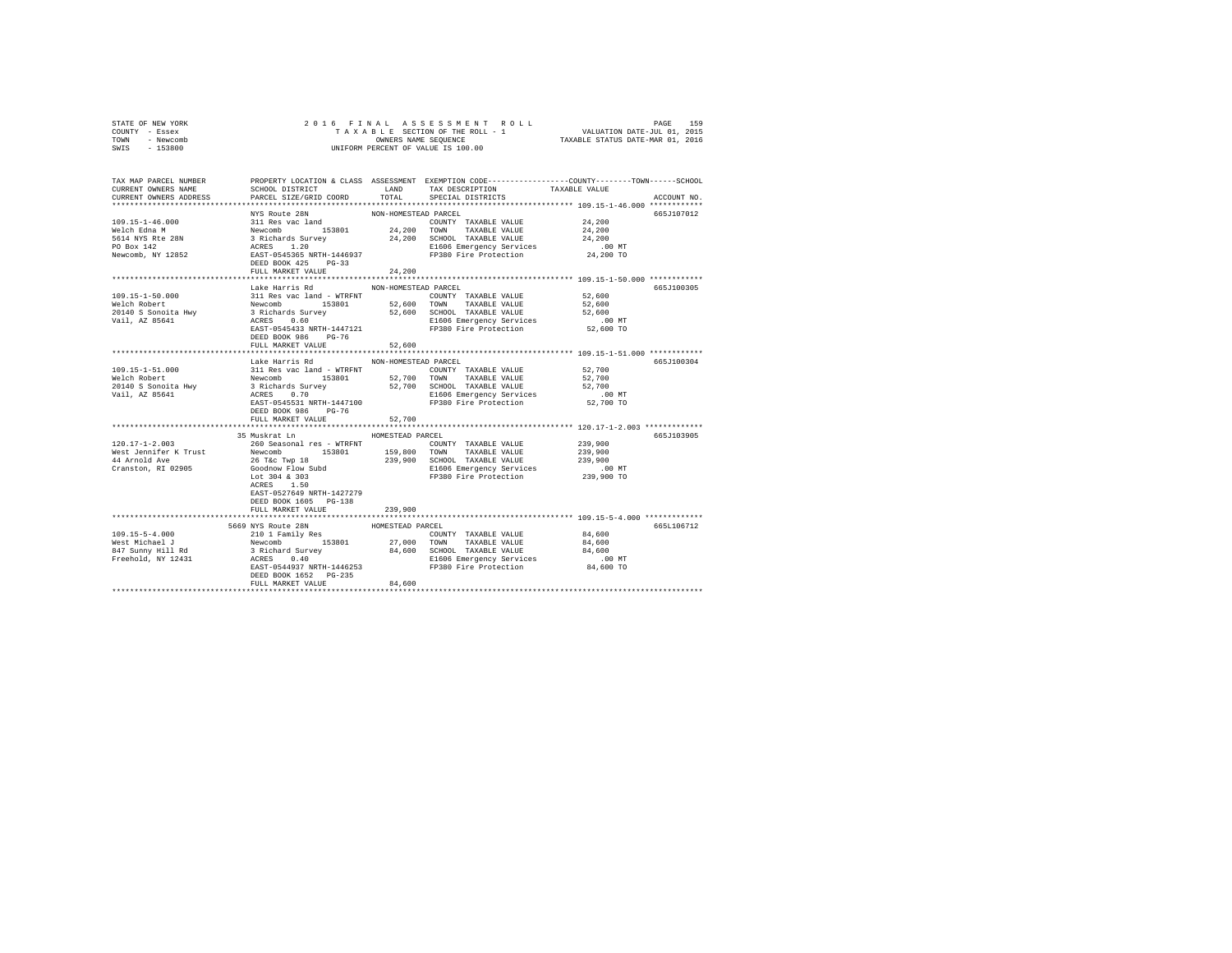| STATE OF NEW YORK<br>COUNTY - Essex                                                                                                                                                                                                              |                                                                                                                                                                                                      |                  | 2016 FINAL ASSESSMENT ROLL PACE 160<br>TAXABLE SECTION OF THE ROLL - 1 VALUATION DATE-JUL 01, 2015<br>OWNERS NAME SEQUENCE TAXABLE STATUS DATE-MAR 01, 2016<br>UNIFORM PERCENT OF VALUE IS 100.00 |                    |             |
|--------------------------------------------------------------------------------------------------------------------------------------------------------------------------------------------------------------------------------------------------|------------------------------------------------------------------------------------------------------------------------------------------------------------------------------------------------------|------------------|---------------------------------------------------------------------------------------------------------------------------------------------------------------------------------------------------|--------------------|-------------|
| TOWN - Newcomb                                                                                                                                                                                                                                   |                                                                                                                                                                                                      |                  |                                                                                                                                                                                                   |                    |             |
| SWIS - 153800                                                                                                                                                                                                                                    |                                                                                                                                                                                                      |                  |                                                                                                                                                                                                   |                    |             |
|                                                                                                                                                                                                                                                  |                                                                                                                                                                                                      |                  |                                                                                                                                                                                                   |                    |             |
|                                                                                                                                                                                                                                                  |                                                                                                                                                                                                      |                  |                                                                                                                                                                                                   |                    |             |
|                                                                                                                                                                                                                                                  |                                                                                                                                                                                                      |                  |                                                                                                                                                                                                   |                    |             |
| TAX MAP PARCEL NUMBER PROPERTY LOCATION & CLASS ASSESSMENT EXEMPTION CODE---------------COUNTY-------TOWN------SCHOOL<br>CURRENT OWNERS NAME SCHOOL DISTRICT LAND TAX DESCRIPTION TAXABLE VALUE                                                  |                                                                                                                                                                                                      |                  |                                                                                                                                                                                                   |                    |             |
|                                                                                                                                                                                                                                                  |                                                                                                                                                                                                      |                  |                                                                                                                                                                                                   |                    |             |
| CURRENT OWNERS ADDRESS PARCEL SIZE/GRID COORD TOTAL SPECIAL DISTRICTS                                                                                                                                                                            |                                                                                                                                                                                                      |                  |                                                                                                                                                                                                   |                    | ACCOUNT NO. |
|                                                                                                                                                                                                                                                  |                                                                                                                                                                                                      |                  |                                                                                                                                                                                                   |                    |             |
|                                                                                                                                                                                                                                                  | 1838 Goodnow Flow Rd MOMESTEAD PARCEL                                                                                                                                                                |                  |                                                                                                                                                                                                   |                    | 665J183001  |
| 119.20-3-9.002                                                                                                                                                                                                                                   | 260 Seasonal res - WTRFNT               COUNTY TAXABLE VALUE                                                                                                                                         |                  |                                                                                                                                                                                                   | 153,200            |             |
|                                                                                                                                                                                                                                                  |                                                                                                                                                                                                      |                  |                                                                                                                                                                                                   | 153,200            |             |
|                                                                                                                                                                                                                                                  |                                                                                                                                                                                                      |                  |                                                                                                                                                                                                   | 153,200            |             |
|                                                                                                                                                                                                                                                  |                                                                                                                                                                                                      |                  |                                                                                                                                                                                                   | .00MT              |             |
| 119.402-5-3.002<br>Mestphal Robert G<br>Mestphal Robert G<br>27 Tex Tex Novemb 153,200 TOWN TAXABLE VALUE<br>Newtophal Lealist G<br>27 Tex Novemb 153,200 TOWN TAXABLE VALUE<br>266 Font Grove Rd<br>266 Font Grove Rd<br>266 Font Grove Rd<br>2 |                                                                                                                                                                                                      |                  |                                                                                                                                                                                                   | 153,200 TO         |             |
|                                                                                                                                                                                                                                                  |                                                                                                                                                                                                      |                  |                                                                                                                                                                                                   |                    |             |
|                                                                                                                                                                                                                                                  | EAST-0525165 NRTH-1425878                                                                                                                                                                            |                  |                                                                                                                                                                                                   |                    |             |
|                                                                                                                                                                                                                                                  | DEED BOOK 1712 PG-99                                                                                                                                                                                 |                  |                                                                                                                                                                                                   |                    |             |
|                                                                                                                                                                                                                                                  | FULL MARKET VALUE                                                                                                                                                                                    | 153,200          |                                                                                                                                                                                                   |                    |             |
|                                                                                                                                                                                                                                                  |                                                                                                                                                                                                      |                  |                                                                                                                                                                                                   |                    |             |
|                                                                                                                                                                                                                                                  | 1108 Goodnow Flow Rd MOMESTEAD PARCEL                                                                                                                                                                |                  |                                                                                                                                                                                                   |                    | 665J107106  |
| 120.18-1-21.000                                                                                                                                                                                                                                  | 260 Seasonal res - WTRFNT                                                                                                                                                                            |                  | COUNTY TAXABLE VALUE                                                                                                                                                                              |                    |             |
|                                                                                                                                                                                                                                                  |                                                                                                                                                                                                      |                  |                                                                                                                                                                                                   | 105,000<br>105,000 |             |
| Whelden Kevin A<br>43 Chapman St                                                                                                                                                                                                                 |                                                                                                                                                                                                      |                  |                                                                                                                                                                                                   | 105,000            |             |
| Ballston Spa, NY 12020                                                                                                                                                                                                                           |                                                                                                                                                                                                      |                  |                                                                                                                                                                                                   |                    |             |
|                                                                                                                                                                                                                                                  | No Seasonal res – wikiwi<br>Newcomb 153801 73,000 TOWN TAXABLE VALUE<br>45 Tác Twp 18 105,000 SCHOOL TAXABLE VALUE<br>Goodnow Plow Subd E1606 Emergency Services<br>Lot 132 E1606 Emergency Services |                  | E1606 Emergency Services .00 MT<br>FP380 Fire Protection .000 TO                                                                                                                                  |                    |             |
|                                                                                                                                                                                                                                                  | ACRES 0.18                                                                                                                                                                                           |                  |                                                                                                                                                                                                   |                    |             |
|                                                                                                                                                                                                                                                  | EAST-0537983 NRTH-1427142                                                                                                                                                                            |                  |                                                                                                                                                                                                   |                    |             |
|                                                                                                                                                                                                                                                  | DEED BOOK 1577 PG-53                                                                                                                                                                                 |                  |                                                                                                                                                                                                   |                    |             |
|                                                                                                                                                                                                                                                  | FULL MARKET VALUE                                                                                                                                                                                    | 105,000          |                                                                                                                                                                                                   |                    |             |
|                                                                                                                                                                                                                                                  |                                                                                                                                                                                                      |                  |                                                                                                                                                                                                   |                    |             |
|                                                                                                                                                                                                                                                  | 123 Griffin Rd                                                                                                                                                                                       | HOMESTEAD PARCEL |                                                                                                                                                                                                   |                    | 665J104809  |
| $109. -1 - 30.037$                                                                                                                                                                                                                               |                                                                                                                                                                                                      |                  |                                                                                                                                                                                                   | 143,900            |             |
|                                                                                                                                                                                                                                                  |                                                                                                                                                                                                      |                  |                                                                                                                                                                                                   |                    |             |
|                                                                                                                                                                                                                                                  |                                                                                                                                                                                                      |                  |                                                                                                                                                                                                   |                    |             |
|                                                                                                                                                                                                                                                  |                                                                                                                                                                                                      |                  |                                                                                                                                                                                                   |                    |             |
| 534 Castle St<br>Geneva, NY 14456                                                                                                                                                                                                                |                                                                                                                                                                                                      |                  |                                                                                                                                                                                                   |                    |             |
|                                                                                                                                                                                                                                                  | DEED BOOK 1491 PG-37                                                                                                                                                                                 |                  |                                                                                                                                                                                                   |                    |             |
|                                                                                                                                                                                                                                                  | FULL MARKET VALUE                                                                                                                                                                                    | 143,900          |                                                                                                                                                                                                   |                    |             |
|                                                                                                                                                                                                                                                  |                                                                                                                                                                                                      |                  |                                                                                                                                                                                                   |                    |             |
|                                                                                                                                                                                                                                                  |                                                                                                                                                                                                      |                  |                                                                                                                                                                                                   |                    | 665J192001  |
|                                                                                                                                                                                                                                                  |                                                                                                                                                                                                      |                  |                                                                                                                                                                                                   |                    |             |
|                                                                                                                                                                                                                                                  |                                                                                                                                                                                                      |                  |                                                                                                                                                                                                   |                    |             |
|                                                                                                                                                                                                                                                  |                                                                                                                                                                                                      |                  |                                                                                                                                                                                                   |                    |             |
|                                                                                                                                                                                                                                                  |                                                                                                                                                                                                      |                  |                                                                                                                                                                                                   |                    |             |
|                                                                                                                                                                                                                                                  |                                                                                                                                                                                                      |                  |                                                                                                                                                                                                   |                    |             |
|                                                                                                                                                                                                                                                  | DEED BOOK 997 PG-301                                                                                                                                                                                 |                  |                                                                                                                                                                                                   |                    |             |
|                                                                                                                                                                                                                                                  | FULL MARKET VALUE                                                                                                                                                                                    | 46,900           |                                                                                                                                                                                                   |                    |             |
|                                                                                                                                                                                                                                                  |                                                                                                                                                                                                      |                  |                                                                                                                                                                                                   |                    |             |
|                                                                                                                                                                                                                                                  | 51 Woodys Rd                                                                                                                                                                                         | HOMESTEAD PARCEL |                                                                                                                                                                                                   |                    | 665J106502  |
|                                                                                                                                                                                                                                                  |                                                                                                                                                                                                      |                  | COUNTY TAXABLE VALUE 228,200                                                                                                                                                                      |                    |             |
|                                                                                                                                                                                                                                                  |                                                                                                                                                                                                      |                  |                                                                                                                                                                                                   | 228,200<br>228,200 |             |
|                                                                                                                                                                                                                                                  |                                                                                                                                                                                                      |                  |                                                                                                                                                                                                   |                    |             |
|                                                                                                                                                                                                                                                  |                                                                                                                                                                                                      |                  | E1606 Emergency Services 6.00 MT<br>FP380 Fire Protection 228,200 TO                                                                                                                              |                    |             |
|                                                                                                                                                                                                                                                  |                                                                                                                                                                                                      |                  |                                                                                                                                                                                                   |                    |             |
|                                                                                                                                                                                                                                                  | ACRES 1.00                                                                                                                                                                                           |                  |                                                                                                                                                                                                   |                    |             |
|                                                                                                                                                                                                                                                  | EAST-0532855 NRTH-1428975                                                                                                                                                                            |                  |                                                                                                                                                                                                   |                    |             |
|                                                                                                                                                                                                                                                  | DEED BOOK 1730 PG-20                                                                                                                                                                                 |                  |                                                                                                                                                                                                   |                    |             |
|                                                                                                                                                                                                                                                  | FULL MARKET VALUE                                                                                                                                                                                    | 228,200          |                                                                                                                                                                                                   |                    |             |
|                                                                                                                                                                                                                                                  |                                                                                                                                                                                                      |                  |                                                                                                                                                                                                   |                    |             |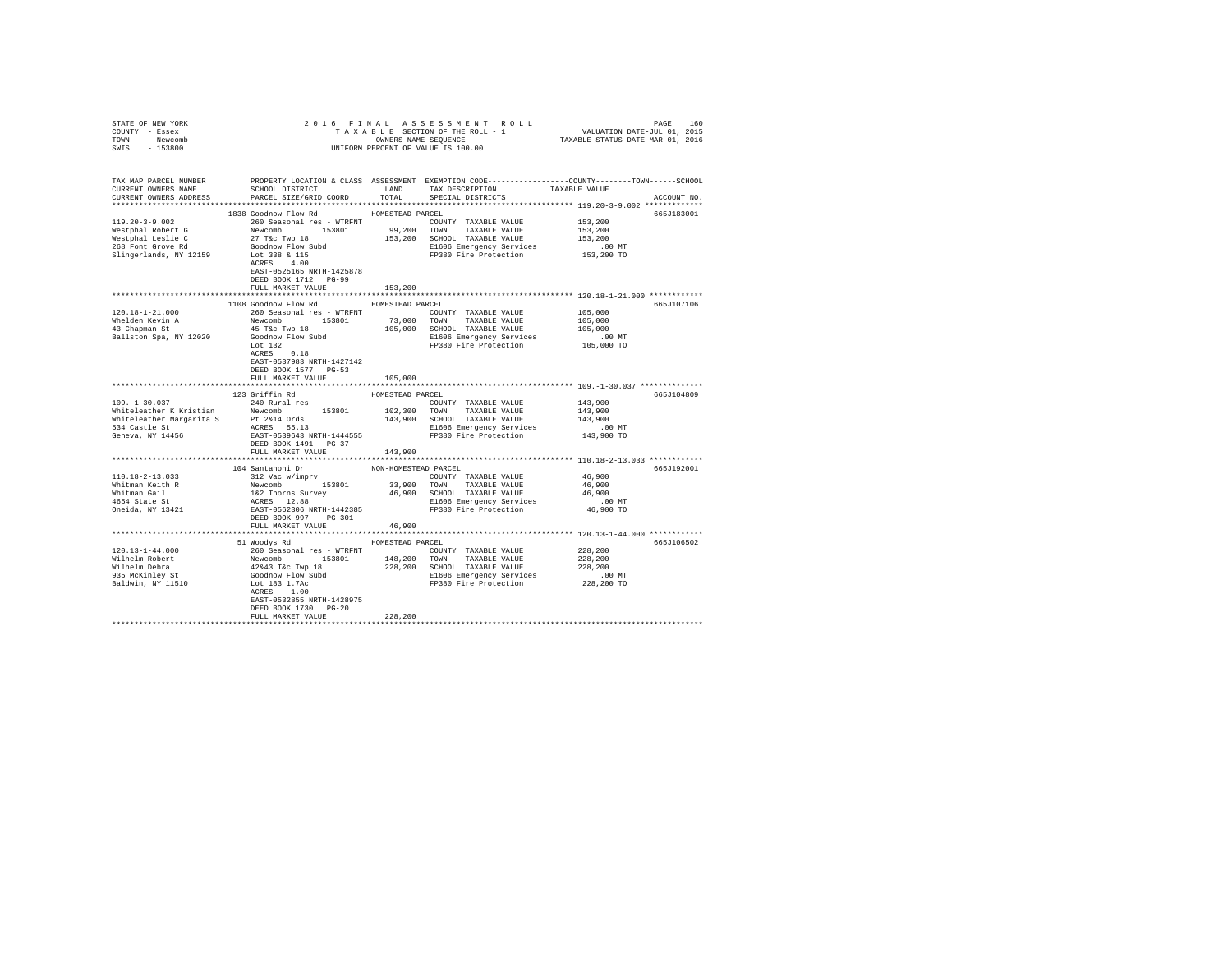|                                                                                                                                                                                                                                                                                 | 2016 FINAL                       |                      |                                                                                                                                                                                              |                     |               |
|---------------------------------------------------------------------------------------------------------------------------------------------------------------------------------------------------------------------------------------------------------------------------------|----------------------------------|----------------------|----------------------------------------------------------------------------------------------------------------------------------------------------------------------------------------------|---------------------|---------------|
| COUNTY - Essex                                                                                                                                                                                                                                                                  |                                  |                      | 5 FINAL ASSESSMENT ROLL (1975) PAGE 161<br>TAXABLE SECTION OF THE ROLL - 1 VALUATION DATE-JUL 01, 2015<br>OWNERS NAME SEQUENCE  TAXABLE STATUS DATE-MAR 01, 2016                             |                     |               |
| TOWN - Newcomb<br>SWIS - 153800                                                                                                                                                                                                                                                 |                                  |                      | OWNERS NAME SEQUENCE<br>UNIFORM PERCENT OF VALUE IS 100.00                                                                                                                                   |                     |               |
|                                                                                                                                                                                                                                                                                 |                                  |                      |                                                                                                                                                                                              |                     |               |
|                                                                                                                                                                                                                                                                                 |                                  |                      |                                                                                                                                                                                              |                     |               |
|                                                                                                                                                                                                                                                                                 |                                  |                      |                                                                                                                                                                                              |                     |               |
| TAX MAP PARCEL NUMBER PROPERTY LOCATION & CLASS ASSESSMENT EXEMPTION CODE--------------COUNTY-------TOWN-----SCHOOL                                                                                                                                                             |                                  |                      |                                                                                                                                                                                              |                     |               |
| CURRENT OWNERS NAME                                                                                                                                                                                                                                                             | SCHOOL DISTRICT LAND             |                      | TAX DESCRIPTION                                                                                                                                                                              | TAXABLE VALUE       |               |
| CURRENT OWNERS ADDRESS                                                                                                                                                                                                                                                          | PARCEL SIZE/GRID COORD           | TOTAL                | SPECIAL DISTRICTS                                                                                                                                                                            |                     | ACCOUNT NO.   |
|                                                                                                                                                                                                                                                                                 |                                  |                      |                                                                                                                                                                                              |                     |               |
|                                                                                                                                                                                                                                                                                 | 7 Black Bear Ln MOMESTEAD PARCEL |                      |                                                                                                                                                                                              |                     | 665J104313    |
| $\begin{tabular}{l c c c c c c c c} \hline 120.13-1-31.000 & 210.113cm & 210.118cm & 210.128cm & 210.128cm & 210.128cm & 210.128cm & 210.128cm & 210.128cm & 210.128cm & 210.128cm & 210.128cm & 210.128cm & 210.128cm & 210.128cm & 210.128cm & 210.128cm & 210.128cm & 210.1$ |                                  |                      |                                                                                                                                                                                              | 166,800             |               |
|                                                                                                                                                                                                                                                                                 |                                  |                      |                                                                                                                                                                                              | 166,800             |               |
|                                                                                                                                                                                                                                                                                 |                                  |                      |                                                                                                                                                                                              | 166,800             |               |
|                                                                                                                                                                                                                                                                                 |                                  |                      |                                                                                                                                                                                              | .00 MT              |               |
|                                                                                                                                                                                                                                                                                 |                                  |                      |                                                                                                                                                                                              | 166,800 TO          |               |
|                                                                                                                                                                                                                                                                                 | EAST-0531223 NRTH-1428447        |                      |                                                                                                                                                                                              |                     |               |
|                                                                                                                                                                                                                                                                                 | DEED BOOK 1658 PG-168            |                      |                                                                                                                                                                                              |                     |               |
|                                                                                                                                                                                                                                                                                 | FULL MARKET VALUE                | 166,800              |                                                                                                                                                                                              |                     |               |
|                                                                                                                                                                                                                                                                                 |                                  |                      |                                                                                                                                                                                              |                     |               |
|                                                                                                                                                                                                                                                                                 | 57 Chaisson Rd                   | HOMESTEAD PARCEL     |                                                                                                                                                                                              |                     | 665J101406    |
| 110.17-2-6.000                                                                                                                                                                                                                                                                  | 210 1 Family Res                 |                      | COUNTY TAXABLE VALUE                                                                                                                                                                         | 134,700             |               |
| Wills Phillip A                                                                                                                                                                                                                                                                 |                                  |                      |                                                                                                                                                                                              | 134,700             |               |
|                                                                                                                                                                                                                                                                                 |                                  |                      |                                                                                                                                                                                              | 134,700             |               |
| wiiis Phillip A<br>715A Eichybush Rd<br>Kinderhook, NY 12106                                                                                                                                                                                                                    |                                  |                      | Newcomb 153801 26,400 TOWN TAXABLE VALUE<br>PL 18 Richards Survey 134,700 SCHOOL TAXABLE VALUE<br>ACRES 0.37 134,700 SCHOOL TAXABLE VALUE<br>RAST-0554454 NRTH-1443714 FP380 Fire Protection | .00 MT              |               |
|                                                                                                                                                                                                                                                                                 |                                  |                      | FP380 Fire Protection                                                                                                                                                                        | 134,700 TO          |               |
|                                                                                                                                                                                                                                                                                 | DEED BOOK 1748 PG-142            |                      |                                                                                                                                                                                              |                     |               |
|                                                                                                                                                                                                                                                                                 | FULL MARKET VALUE                | 134,700              |                                                                                                                                                                                              |                     |               |
|                                                                                                                                                                                                                                                                                 |                                  |                      |                                                                                                                                                                                              |                     |               |
|                                                                                                                                                                                                                                                                                 |                                  |                      |                                                                                                                                                                                              |                     |               |
|                                                                                                                                                                                                                                                                                 | 5425 NYS Route 28N               | HOMESTEAD PARCEL     |                                                                                                                                                                                              |                     | 665J180003    |
| 109.16-4-10.002                                                                                                                                                                                                                                                                 | 210 1 Family Res                 |                      | RES. STAR 41854                                                                                                                                                                              | $\sim$ 0            | $0 \t 30.000$ |
| Winslow Matthew A                                                                                                                                                                                                                                                               |                                  |                      |                                                                                                                                                                                              | 230,600             |               |
| Winslow Mildred A                                                                                                                                                                                                                                                               |                                  |                      |                                                                                                                                                                                              | 230,600             |               |
| 5425 NYS Route 28N                                                                                                                                                                                                                                                              |                                  |                      |                                                                                                                                                                                              | 200,600             |               |
| Newcomb, NY 12852                                                                                                                                                                                                                                                               |                                  |                      |                                                                                                                                                                                              | .00 MT              |               |
|                                                                                                                                                                                                                                                                                 |                                  |                      |                                                                                                                                                                                              | 230,600 TO          |               |
|                                                                                                                                                                                                                                                                                 |                                  |                      |                                                                                                                                                                                              |                     |               |
|                                                                                                                                                                                                                                                                                 | FULL MARKET VALUE                | 230,600              |                                                                                                                                                                                              |                     |               |
|                                                                                                                                                                                                                                                                                 |                                  |                      |                                                                                                                                                                                              |                     |               |
|                                                                                                                                                                                                                                                                                 |                                  |                      |                                                                                                                                                                                              |                     | 665J107112    |
|                                                                                                                                                                                                                                                                                 |                                  |                      |                                                                                                                                                                                              | 11,460 11,460 0     |               |
|                                                                                                                                                                                                                                                                                 |                                  |                      |                                                                                                                                                                                              |                     |               |
|                                                                                                                                                                                                                                                                                 |                                  |                      |                                                                                                                                                                                              |                     |               |
|                                                                                                                                                                                                                                                                                 |                                  |                      |                                                                                                                                                                                              |                     |               |
|                                                                                                                                                                                                                                                                                 |                                  |                      |                                                                                                                                                                                              |                     |               |
|                                                                                                                                                                                                                                                                                 |                                  |                      |                                                                                                                                                                                              |                     |               |
|                                                                                                                                                                                                                                                                                 | FULL MARKET VALUE                | 76,400               |                                                                                                                                                                                              |                     |               |
|                                                                                                                                                                                                                                                                                 |                                  |                      |                                                                                                                                                                                              |                     |               |
|                                                                                                                                                                                                                                                                                 | NYS Route 28N                    | NON-HOMESTEAD PARCEL |                                                                                                                                                                                              |                     | 665J191007    |
|                                                                                                                                                                                                                                                                                 |                                  |                      | COUNTY TAXABLE VALUE 37,400                                                                                                                                                                  |                     |               |
|                                                                                                                                                                                                                                                                                 |                                  |                      |                                                                                                                                                                                              | 37,400              |               |
|                                                                                                                                                                                                                                                                                 |                                  |                      |                                                                                                                                                                                              | 37,400              |               |
|                                                                                                                                                                                                                                                                                 |                                  |                      |                                                                                                                                                                                              |                     |               |
|                                                                                                                                                                                                                                                                                 | DEED BOOK 1459 PG-59             |                      |                                                                                                                                                                                              | .00 MT<br>37,400 TO |               |
|                                                                                                                                                                                                                                                                                 | FULL MARKET VALUE                | 37,400               |                                                                                                                                                                                              |                     |               |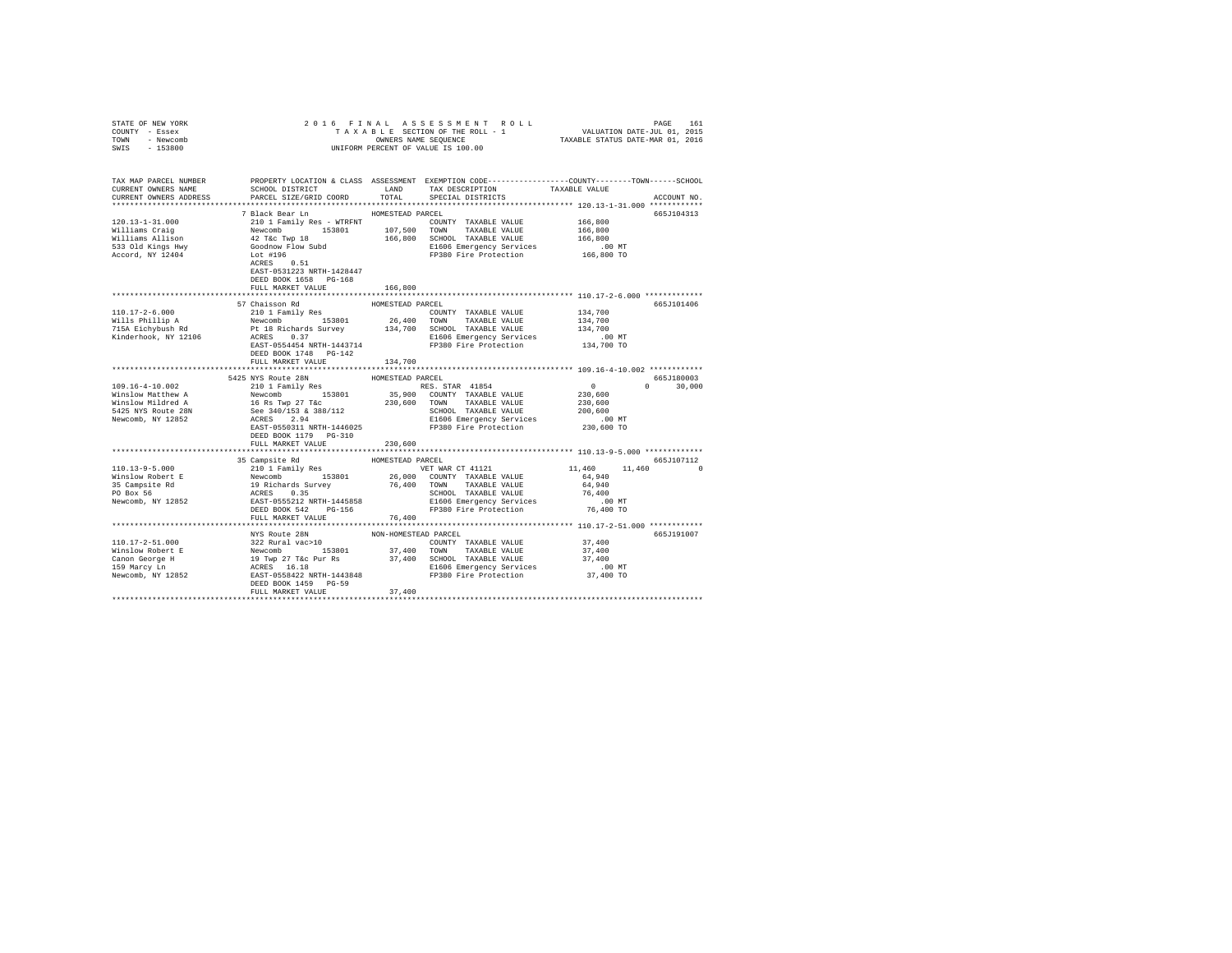| STATE OF NEW YORK                |                                                                                                                                                                                                                                      |                      |                                                                                                 |                       |             |
|----------------------------------|--------------------------------------------------------------------------------------------------------------------------------------------------------------------------------------------------------------------------------------|----------------------|-------------------------------------------------------------------------------------------------|-----------------------|-------------|
| COUNTY - Essex<br>TOWN - Newcomb |                                                                                                                                                                                                                                      |                      |                                                                                                 |                       |             |
| SWIS - 153800                    |                                                                                                                                                                                                                                      |                      |                                                                                                 |                       |             |
|                                  |                                                                                                                                                                                                                                      |                      |                                                                                                 |                       |             |
| TAX MAP PARCEL NUMBER            |                                                                                                                                                                                                                                      |                      | PROPERTY LOCATION & CLASS ASSESSMENT EXEMPTION CODE---------------COUNTY-------TOWN------SCHOOL |                       |             |
| CURRENT OWNERS NAME              | SCHOOL DISTRICT                                                                                                                                                                                                                      | LAND                 | TAX DESCRIPTION                                                                                 | TAXABLE VALUE         |             |
| CURRENT OWNERS ADDRESS           | PARCEL SIZE/GRID COORD                                                                                                                                                                                                               | TOTAL                | SPECIAL DISTRICTS                                                                               |                       | ACCOUNT NO. |
|                                  |                                                                                                                                                                                                                                      |                      |                                                                                                 |                       |             |
|                                  |                                                                                                                                                                                                                                      |                      |                                                                                                 |                       | 665J100301  |
| $110.13 - 9 - 7.000$             |                                                                                                                                                                                                                                      |                      | COUNTY TAXABLE VALUE                                                                            | 33,200                |             |
| Winslow Thomas A                 |                                                                                                                                                                                                                                      |                      |                                                                                                 | 33,200                |             |
| 162 Williams Rd                  |                                                                                                                                                                                                                                      |                      |                                                                                                 | 33,200                |             |
| Fort Edward, NY 12828            |                                                                                                                                                                                                                                      |                      | ACRES 0.40 E1606 Emergency Services<br>EAST-0555387 NRTH-1445765 FP380 Fire Protection          | $.00$ MT<br>33,200 TO |             |
|                                  | DEED BOOK 1440 PG-303                                                                                                                                                                                                                |                      |                                                                                                 |                       |             |
|                                  | FULL MARKET VALUE                                                                                                                                                                                                                    | 33,200               |                                                                                                 |                       |             |
|                                  |                                                                                                                                                                                                                                      |                      |                                                                                                 |                       |             |
|                                  | 397 Woodys Rd                                                                                                                                                                                                                        | HOMESTEAD PARCEL     |                                                                                                 |                       | 665J104314  |
| $119.16 - 1 - 3.000$             | 210 1 Family Res - WTRFNT                                                                                                                                                                                                            |                      | COUNTY TAXABLE VALUE                                                                            | 237,500               |             |
| Wood Raymond T Jr Trus           | Newcomb 153801                                                                                                                                                                                                                       |                      | 106,500 TOWN TAXABLE VALUE                                                                      | 237,500               |             |
| 30 Gates Ave N                   | 27 T&C Twp 18                                                                                                                                                                                                                        |                      | 237,500 SCHOOL TAXABLE VALUE                                                                    | 237,500               |             |
| Gansevoort, NY 12831             | 1394/62 Life Estate To                                                                                                                                                                                                               |                      | E1606 Emergency Services                                                                        | .00 MT                |             |
|                                  | Raymond T Wood Jr<br>ACRES 0 60                                                                                                                                                                                                      |                      | FP380 Fire Protection                                                                           | 237,500 TO            |             |
|                                  | ACRES 0.60<br>EAST-0525081 NRTH-1427998                                                                                                                                                                                              |                      |                                                                                                 |                       |             |
|                                  | DEED BOOK 1309 PG-44                                                                                                                                                                                                                 |                      |                                                                                                 |                       |             |
|                                  | FULL MARKET VALUE                                                                                                                                                                                                                    | 237,500              |                                                                                                 |                       |             |
|                                  |                                                                                                                                                                                                                                      |                      |                                                                                                 |                       |             |
|                                  | 1473 Goodnow Flow Rd                                                                                                                                                                                                                 | HOMESTEAD PARCEL     |                                                                                                 |                       | 665J105803  |
| 120.-1-10.028/2                  | 210 1 Family Res                                                                                                                                                                                                                     |                      | COUNTY TAXABLE VALUE                                                                            | 136,300               |             |
| Wood Richard G                   |                                                                                                                                                                                                                                      |                      |                                                                                                 | 136,300               |             |
|                                  |                                                                                                                                                                                                                                      |                      | 136,300 SCHOOL TAXABLE VALUE                                                                    | 136,300               |             |
| 49 Evelyn Dr<br>Nassau, NY 12123 |                                                                                                                                                                                                                                      |                      | E1606 Emergency Services                                                                        | .00 MT                |             |
|                                  | EAST-0533522 NRTH-1424310                                                                                                                                                                                                            |                      | FP380 Fire Protection                                                                           | 136,300 TO            |             |
|                                  | FULL MARKET VALUE                                                                                                                                                                                                                    | 136,300              |                                                                                                 |                       |             |
|                                  | 55 Memory Ln                                                                                                                                                                                                                         | HOMESTEAD PARCEL     |                                                                                                 |                       | 665J178534  |
| $120.17 - 2 - 32.200$            | 260 Seasonal res - WTRFNT                                                                                                                                                                                                            |                      | COUNTY TAXABLE VALUE                                                                            | 165,900               |             |
| Woodard Deborah W                |                                                                                                                                                                                                                                      |                      | 116,700 TOWN TAXABLE VALUE                                                                      | 165,900               |             |
| 5 Hinman St Unit 6               |                                                                                                                                                                                                                                      |                      | 165,900 SCHOOL TAXABLE VALUE                                                                    | 165,900               |             |
| Fiskdale, MA 01518               | Newcomb<br>42 T&c Twp 18<br>Goodnow Flow Subd<br>5.1 TE                                                                                                                                                                              |                      | E1606 Emergency Services                                                                        | .00 MT                |             |
|                                  | $ACRES$ 1.80                                                                                                                                                                                                                         |                      | FP380 Fire Protection                                                                           | 165,900 TO            |             |
|                                  |                                                                                                                                                                                                                                      |                      |                                                                                                 |                       |             |
|                                  | EAST-0531370 NRTH-1427242                                                                                                                                                                                                            |                      |                                                                                                 |                       |             |
|                                  | DEED BOOK 1715 PG-103                                                                                                                                                                                                                |                      |                                                                                                 |                       |             |
|                                  | FULL MARKET VALUE                                                                                                                                                                                                                    | 165,900              |                                                                                                 |                       |             |
|                                  | 50 Chaisson Rd                                                                                                                                                                                                                       | NON-HOMESTEAD PARCEL |                                                                                                 |                       | 665J104708  |
| 110.17-2-49.000                  | 311 Res vac land                                                                                                                                                                                                                     |                      | COUNTY TAXABLE VALUE                                                                            | 27,000                |             |
| Woodcock Susan M                 | Newcomb 153801                                                                                                                                                                                                                       |                      | 27,000 TOWN TAXABLE VALUE                                                                       | 27,000                |             |
| 38 Nottingham Way N              |                                                                                                                                                                                                                                      |                      |                                                                                                 |                       |             |
|                                  |                                                                                                                                                                                                                                      |                      |                                                                                                 |                       |             |
|                                  | AOCLOUGHING THE TREASURE PRODUCE THE SURFACE SOLUTION OF THE PRODUCED AND THE SURFACE SOLUTION OF THE SURFACE S<br>Clifton Park, NY 12065 NJY PLA Map 1843 THE BIGOS Energency Services (190 MT)<br>ACRES 0.40 TP380 Fire Protection |                      |                                                                                                 |                       |             |
|                                  | EAST-0554231 NRTH-1443834                                                                                                                                                                                                            |                      |                                                                                                 |                       |             |
|                                  | DEED BOOK 1691 PG-238                                                                                                                                                                                                                |                      |                                                                                                 |                       |             |
|                                  | FULL MARKET VALUE                                                                                                                                                                                                                    | 27,000               |                                                                                                 |                       |             |
|                                  |                                                                                                                                                                                                                                      |                      |                                                                                                 |                       |             |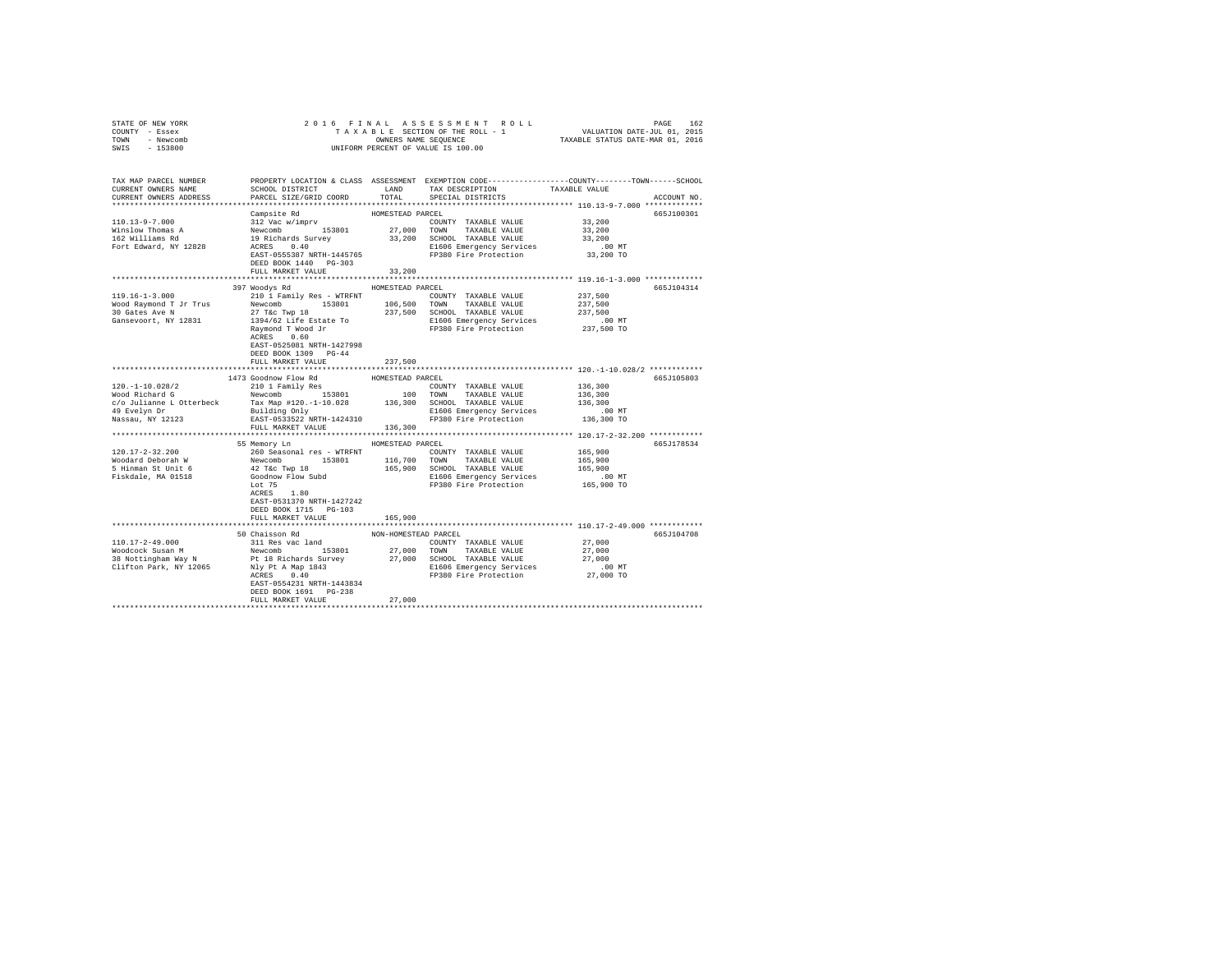| TOWN - Newcomb<br>SWIS - 153800                                                       | OWNERS NAME SEQUENCE<br>UNIFORM PERCENT OF VALUE IS 100.00                                                                                                                                                                                                 |                                                                                                                                                                                                                                                                                                                    | TAXABLE STATUS DATE-MAR 01, 2016                                                                                  |
|---------------------------------------------------------------------------------------|------------------------------------------------------------------------------------------------------------------------------------------------------------------------------------------------------------------------------------------------------------|--------------------------------------------------------------------------------------------------------------------------------------------------------------------------------------------------------------------------------------------------------------------------------------------------------------------|-------------------------------------------------------------------------------------------------------------------|
|                                                                                       |                                                                                                                                                                                                                                                            |                                                                                                                                                                                                                                                                                                                    | PROPERTY LOCATION & CLASS ASSESSMENT EXEMPTION CODE---------------COUNTY-------TOWN-----SCHOOL                    |
| TAX MAP PARCEL NUMBER<br>CURRENT OWNERS NAME                                          | CURRENT OWNERS ADDRESS PARCEL SIZE/GRID COORD                                                                                                                                                                                                              | TOTAL SPECIAL DISTRICTS                                                                                                                                                                                                                                                                                            | ACCOUNT NO.                                                                                                       |
|                                                                                       |                                                                                                                                                                                                                                                            |                                                                                                                                                                                                                                                                                                                    |                                                                                                                   |
|                                                                                       | 55 Woodys Rd                                                                                                                                                                                                                                               | HOMESTEAD PARCEL                                                                                                                                                                                                                                                                                                   | 665.7106812                                                                                                       |
|                                                                                       |                                                                                                                                                                                                                                                            |                                                                                                                                                                                                                                                                                                                    |                                                                                                                   |
|                                                                                       |                                                                                                                                                                                                                                                            |                                                                                                                                                                                                                                                                                                                    |                                                                                                                   |
|                                                                                       |                                                                                                                                                                                                                                                            |                                                                                                                                                                                                                                                                                                                    |                                                                                                                   |
|                                                                                       |                                                                                                                                                                                                                                                            |                                                                                                                                                                                                                                                                                                                    |                                                                                                                   |
|                                                                                       |                                                                                                                                                                                                                                                            |                                                                                                                                                                                                                                                                                                                    |                                                                                                                   |
|                                                                                       | DEED BOOK 1258 PG-54<br>FULL MARKET VALUE                                                                                                                                                                                                                  | 139,500                                                                                                                                                                                                                                                                                                            |                                                                                                                   |
|                                                                                       |                                                                                                                                                                                                                                                            |                                                                                                                                                                                                                                                                                                                    |                                                                                                                   |
|                                                                                       | 5047 NYS Route 28N                                                                                                                                                                                                                                         | HOMESTEAD PARCEL                                                                                                                                                                                                                                                                                                   | 665J100309                                                                                                        |
| $110.18 - 1 - 12.000$                                                                 | 210 1 Family Res                                                                                                                                                                                                                                           |                                                                                                                                                                                                                                                                                                                    |                                                                                                                   |
| Novid Louis<br>Nool Louis N<br>Tierson-Wool Eve<br>1216 New Rd<br>Shrub Oak, NY 10588 |                                                                                                                                                                                                                                                            | $\begin{tabular}{lcccccc} 210&1\text{ Family Res} & & & \text{COUNT} & \text{TXXABLE VALUE} & & 116,500 \\ Newton & & 153801 & & 34,100 & \text{TONY} & \text{TXXABLE VALUE} & & 116,500 \\ P\text{Fe} & 4 \text{ Thorns Survey} & & 116,500 & & 5 \text{CHOX} & \text{TXABLE VALUE} & & 116,500 \\ \end{tabular}$ |                                                                                                                   |
|                                                                                       |                                                                                                                                                                                                                                                            |                                                                                                                                                                                                                                                                                                                    |                                                                                                                   |
|                                                                                       |                                                                                                                                                                                                                                                            | Notes 1.10 BANK CORE<br>ELGOS EMENTE-1442842<br>DES DES PORTE-1442842<br>DES BOOK 1775 PG-41<br>DES DOOK 1775 PG-41<br>DES DES PORTES PORTES PORTES PORTES PORTES PORTES<br>PULL MARKET VALUE<br>116,500 WD380 Water District                                                                                      |                                                                                                                   |
|                                                                                       |                                                                                                                                                                                                                                                            |                                                                                                                                                                                                                                                                                                                    | 00 MT.<br>116,500 TO<br>116,500 TO M                                                                              |
|                                                                                       |                                                                                                                                                                                                                                                            |                                                                                                                                                                                                                                                                                                                    |                                                                                                                   |
|                                                                                       |                                                                                                                                                                                                                                                            |                                                                                                                                                                                                                                                                                                                    | 116,500 TO M                                                                                                      |
|                                                                                       |                                                                                                                                                                                                                                                            |                                                                                                                                                                                                                                                                                                                    |                                                                                                                   |
|                                                                                       | 23 Breezy Point Ln                                                                                                                                                                                                                                         | HOMESTEAD PARCEL                                                                                                                                                                                                                                                                                                   | 665J107115                                                                                                        |
| 119.20-5-2.000<br>119.20-5-2.000<br>Woolhiser Alan C                                  |                                                                                                                                                                                                                                                            |                                                                                                                                                                                                                                                                                                                    |                                                                                                                   |
|                                                                                       |                                                                                                                                                                                                                                                            |                                                                                                                                                                                                                                                                                                                    |                                                                                                                   |
|                                                                                       |                                                                                                                                                                                                                                                            |                                                                                                                                                                                                                                                                                                                    |                                                                                                                   |
|                                                                                       |                                                                                                                                                                                                                                                            |                                                                                                                                                                                                                                                                                                                    |                                                                                                                   |
|                                                                                       | Moolhiser Carol A<br>Noolhiser Carol A<br>27 Tác Twp 18<br>27 Tác Twp 18<br>27 Tác Twp 18<br>27 Tác Twp 18<br>27 Tác Twp 18<br>27 Tác Twp 18<br>27 Tác Twp 18<br>27 Tác Twp 18<br>27 Tác Twp 18<br>20 Box 82<br>20 Revecomb, NY 12852<br>20 ACRES<br>20.60 |                                                                                                                                                                                                                                                                                                                    |                                                                                                                   |
|                                                                                       | EAST-0526979 NRTH-1426278                                                                                                                                                                                                                                  |                                                                                                                                                                                                                                                                                                                    | E1606 Emergency Services .00 MT<br>FP380 Fire Protection 187,300 TO                                               |
|                                                                                       | DEED BOOK 495 PG-133                                                                                                                                                                                                                                       |                                                                                                                                                                                                                                                                                                                    |                                                                                                                   |
|                                                                                       | FULL MARKET VALUE                                                                                                                                                                                                                                          | 187,300                                                                                                                                                                                                                                                                                                            |                                                                                                                   |
|                                                                                       |                                                                                                                                                                                                                                                            |                                                                                                                                                                                                                                                                                                                    |                                                                                                                   |
|                                                                                       |                                                                                                                                                                                                                                                            |                                                                                                                                                                                                                                                                                                                    | 665J103514                                                                                                        |
| $110.18 - 1 - 2.000$                                                                  |                                                                                                                                                                                                                                                            |                                                                                                                                                                                                                                                                                                                    | COUNTY TAXABLE VALUE 62,000                                                                                       |
| Wright Janice C<br>PO Box 451                                                         |                                                                                                                                                                                                                                                            |                                                                                                                                                                                                                                                                                                                    | 62,000                                                                                                            |
|                                                                                       |                                                                                                                                                                                                                                                            |                                                                                                                                                                                                                                                                                                                    | 62,000                                                                                                            |
| Long Lake, NY 12847                                                                   |                                                                                                                                                                                                                                                            |                                                                                                                                                                                                                                                                                                                    | $.00$ MT<br>62,000 TO                                                                                             |
|                                                                                       |                                                                                                                                                                                                                                                            |                                                                                                                                                                                                                                                                                                                    | 62,000 TO M                                                                                                       |
|                                                                                       |                                                                                                                                                                                                                                                            |                                                                                                                                                                                                                                                                                                                    | 62,000 TO M                                                                                                       |
|                                                                                       |                                                                                                                                                                                                                                                            |                                                                                                                                                                                                                                                                                                                    |                                                                                                                   |
|                                                                                       | 1040 Goodnow Flow Rd MOMESTEAD PARCEL                                                                                                                                                                                                                      |                                                                                                                                                                                                                                                                                                                    | 665J103805                                                                                                        |
| $120.18 - 1 - 5.000$                                                                  | 260 Seasonal res - WTRFNT                                                                                                                                                                                                                                  |                                                                                                                                                                                                                                                                                                                    | $\begin{tabular}{lllllll} \textbf{COUNTY} & \textbf{TAXABLE} & \textbf{VALUE} & & \textbf{142,800} \end{tabular}$ |
|                                                                                       |                                                                                                                                                                                                                                                            |                                                                                                                                                                                                                                                                                                                    |                                                                                                                   |
|                                                                                       |                                                                                                                                                                                                                                                            |                                                                                                                                                                                                                                                                                                                    |                                                                                                                   |
|                                                                                       |                                                                                                                                                                                                                                                            |                                                                                                                                                                                                                                                                                                                    |                                                                                                                   |
|                                                                                       | Xager George L Trust Newcomb 153801 100,800 TOWN TAXABLE VALUE 142,800<br>Xager Anna M Trust 142 e 16 Tec Twp 18<br>27 Woodside Dr 16 Tec Twp 18801 142,800 TOWN TAXABLE VALUE 142,800<br>27 Woodside Dr 112 Life Use Gka Yager 2010<br>ACRES 0.40         |                                                                                                                                                                                                                                                                                                                    |                                                                                                                   |
|                                                                                       | EAST-0536522 NRTH-1427825                                                                                                                                                                                                                                  |                                                                                                                                                                                                                                                                                                                    |                                                                                                                   |
|                                                                                       |                                                                                                                                                                                                                                                            |                                                                                                                                                                                                                                                                                                                    |                                                                                                                   |
|                                                                                       | DEED BOOK 1143 PG-232<br>FULL MARKET VALUE                                                                                                                                                                                                                 | 142,800                                                                                                                                                                                                                                                                                                            |                                                                                                                   |

STATE OF NEW YORK 2 0 1 6 F I N A L A S S E S S M E N T R O L L PAGE 163 COUNTY - Essex T A X A B L E SECTION OF THE ROLL - 1 VALUATION DATE-JUL 01, 2015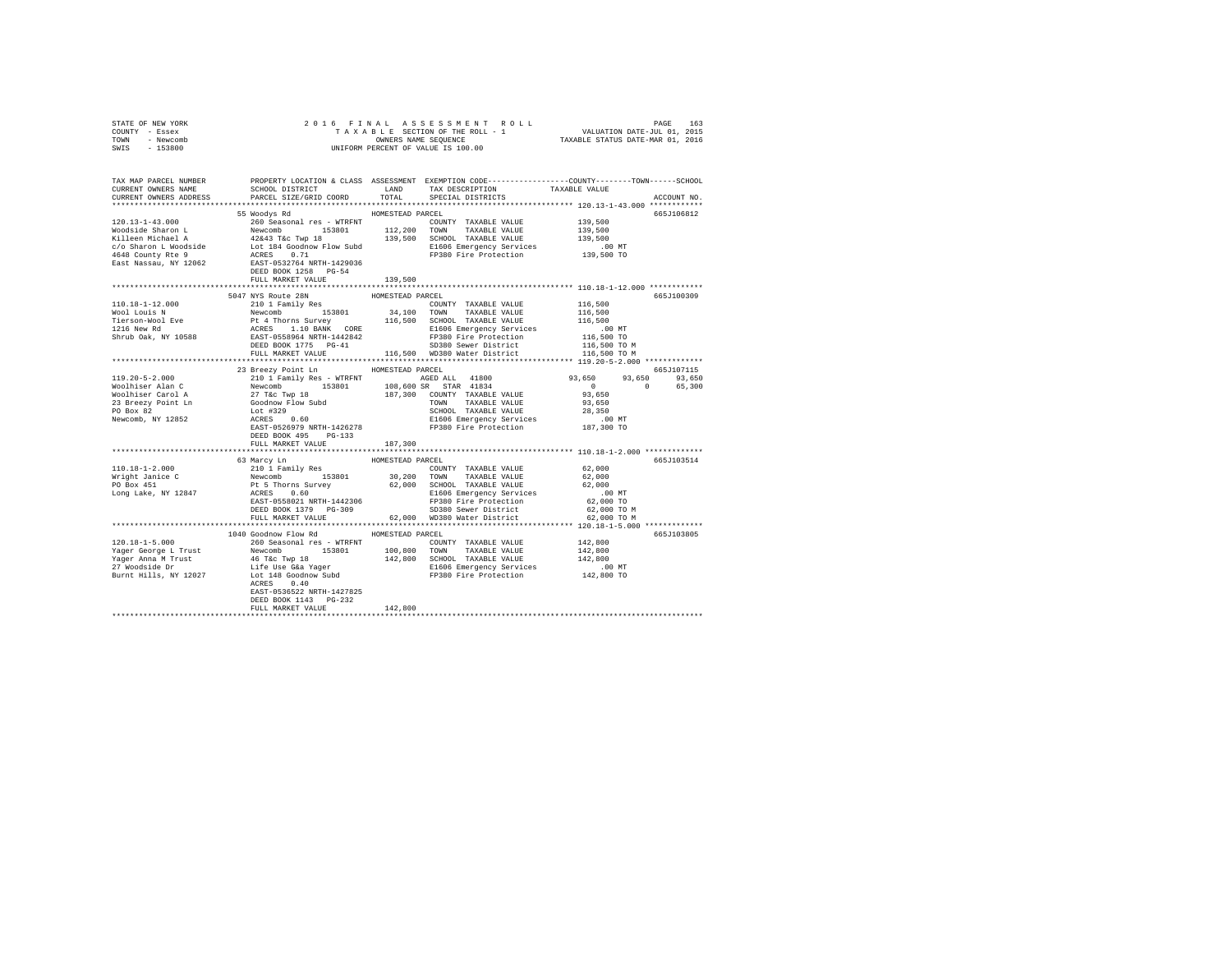| STATE OF NEW YORK      | 2016 FINAL ASSESSMENT ROLL PACE 164 PAGE 164<br>TAXABLE SECTION OF THE ROLL - 1 VALUATION DATE-JUL 01, 2015<br>OWNERS NAME SEQUENCE TAXABLE STATUS DATE-MAR 01, 2016<br>UNIFORM PERCENT OF VALUE IS 100.00                                                                                                                                                                                                                      |                  |                      |                                                     |               |
|------------------------|---------------------------------------------------------------------------------------------------------------------------------------------------------------------------------------------------------------------------------------------------------------------------------------------------------------------------------------------------------------------------------------------------------------------------------|------------------|----------------------|-----------------------------------------------------|---------------|
| COUNTY - Essex         |                                                                                                                                                                                                                                                                                                                                                                                                                                 |                  |                      |                                                     |               |
| TOWN - Newcomb         |                                                                                                                                                                                                                                                                                                                                                                                                                                 |                  |                      |                                                     |               |
| SWIS - 153800          |                                                                                                                                                                                                                                                                                                                                                                                                                                 |                  |                      |                                                     |               |
|                        |                                                                                                                                                                                                                                                                                                                                                                                                                                 |                  |                      |                                                     |               |
|                        |                                                                                                                                                                                                                                                                                                                                                                                                                                 |                  |                      |                                                     |               |
|                        |                                                                                                                                                                                                                                                                                                                                                                                                                                 |                  |                      |                                                     |               |
|                        | TAX MAP PARCEL NUMBER     PROPERTY LOCATION & CLASS ASSESSMENT EXEMPTION CODE---------------COUNTY--------TOWN------SCHOOL DISTRICT     LAND   TAX DESCRIPTION     TAXABLE VALUE                                                                                                                                                                                                                                                |                  |                      |                                                     |               |
|                        |                                                                                                                                                                                                                                                                                                                                                                                                                                 |                  |                      |                                                     |               |
| CURRENT OWNERS ADDRESS |                                                                                                                                                                                                                                                                                                                                                                                                                                 |                  |                      |                                                     | ACCOUNT NO.   |
|                        |                                                                                                                                                                                                                                                                                                                                                                                                                                 |                  |                      |                                                     |               |
|                        | 110 Marcy Ln                                                                                                                                                                                                                                                                                                                                                                                                                    | HOMESTEAD PARCEL |                      |                                                     | 665J105208    |
|                        |                                                                                                                                                                                                                                                                                                                                                                                                                                 |                  |                      |                                                     | $0 \t 30.000$ |
|                        |                                                                                                                                                                                                                                                                                                                                                                                                                                 |                  |                      |                                                     |               |
|                        |                                                                                                                                                                                                                                                                                                                                                                                                                                 |                  |                      |                                                     |               |
|                        |                                                                                                                                                                                                                                                                                                                                                                                                                                 |                  |                      |                                                     |               |
|                        | $\begin{tabular}{l c c c c c} \hline 110.17-2-27.000 & 110\;Marev D & \multicolumn{3}{c}{210\;H\text{amily Res}} & \multicolumn{3}{c}{\text{ROMESTEAD RCES}} & \multicolumn{3}{c}{\text{RZCE}} & \multicolumn{3}{c}{\text{RZCE}} & \multicolumn{3}{c}{\text{RZSE}} & \multicolumn{3}{c}{\text{RZSE}} & \multicolumn{3}{c}{\text{RZSE}} & \multicolumn{3}{c}{\text{RZSE}} & \multicolumn{3}{c}{\text{RZSE}} & \multicolumn{3}{c$ |                  |                      |                                                     |               |
|                        |                                                                                                                                                                                                                                                                                                                                                                                                                                 |                  |                      |                                                     |               |
|                        |                                                                                                                                                                                                                                                                                                                                                                                                                                 |                  |                      |                                                     |               |
|                        |                                                                                                                                                                                                                                                                                                                                                                                                                                 |                  | WD380 Water District | 138,300 TO M                                        |               |
|                        |                                                                                                                                                                                                                                                                                                                                                                                                                                 |                  |                      |                                                     |               |
|                        | 110.18-3-1.100<br>1666 NYS Route 28N<br>1606 NYS Route 28N<br>1606 NYS Route 28N<br>1606 NYS Route 20N<br>1606 NYS Route 20N<br>1606 NYS Route 20N<br>1606 NYS Route 20N<br>1606 NYS Route 20N<br>26, 600 COUNTY TAXABLE VALUE<br>29, 500<br>29, 500                                                                                                                                                                            |                  |                      | 665J103807                                          |               |
|                        |                                                                                                                                                                                                                                                                                                                                                                                                                                 |                  |                      |                                                     | $0 \t 30,000$ |
|                        |                                                                                                                                                                                                                                                                                                                                                                                                                                 |                  |                      |                                                     |               |
|                        |                                                                                                                                                                                                                                                                                                                                                                                                                                 |                  |                      |                                                     |               |
|                        |                                                                                                                                                                                                                                                                                                                                                                                                                                 |                  |                      |                                                     |               |
|                        |                                                                                                                                                                                                                                                                                                                                                                                                                                 |                  |                      |                                                     |               |
|                        |                                                                                                                                                                                                                                                                                                                                                                                                                                 |                  |                      |                                                     |               |
|                        |                                                                                                                                                                                                                                                                                                                                                                                                                                 |                  |                      |                                                     |               |
|                        |                                                                                                                                                                                                                                                                                                                                                                                                                                 |                  |                      | ********************** 110.18-1-9.003 ************* |               |
|                        | 64 Marcy Ln                                                                                                                                                                                                                                                                                                                                                                                                                     | HOMESTEAD PARCEL |                      |                                                     | 665J194002    |
|                        |                                                                                                                                                                                                                                                                                                                                                                                                                                 |                  |                      |                                                     |               |
|                        |                                                                                                                                                                                                                                                                                                                                                                                                                                 |                  |                      |                                                     | $0 \t 30,000$ |
|                        |                                                                                                                                                                                                                                                                                                                                                                                                                                 |                  |                      |                                                     |               |
|                        |                                                                                                                                                                                                                                                                                                                                                                                                                                 |                  |                      |                                                     |               |
|                        |                                                                                                                                                                                                                                                                                                                                                                                                                                 |                  |                      |                                                     |               |
|                        |                                                                                                                                                                                                                                                                                                                                                                                                                                 |                  |                      |                                                     |               |
|                        |                                                                                                                                                                                                                                                                                                                                                                                                                                 |                  |                      |                                                     |               |
|                        | DEED BOOK 1256 PG-161                                                                                                                                                                                                                                                                                                                                                                                                           |                  |                      |                                                     |               |
|                        | FULL MARKET VALUE                                                                                                                                                                                                                                                                                                                                                                                                               | 342,200          |                      |                                                     |               |
|                        |                                                                                                                                                                                                                                                                                                                                                                                                                                 |                  |                      |                                                     |               |
|                        | 19 Stone Lodge Ln MOMESTEAD PARCEL                                                                                                                                                                                                                                                                                                                                                                                              |                  |                      |                                                     | 665J104205    |
|                        |                                                                                                                                                                                                                                                                                                                                                                                                                                 |                  |                      | 171,200                                             |               |
|                        |                                                                                                                                                                                                                                                                                                                                                                                                                                 |                  |                      |                                                     |               |
|                        |                                                                                                                                                                                                                                                                                                                                                                                                                                 |                  |                      |                                                     |               |
|                        |                                                                                                                                                                                                                                                                                                                                                                                                                                 |                  |                      |                                                     |               |
|                        |                                                                                                                                                                                                                                                                                                                                                                                                                                 |                  |                      |                                                     |               |
|                        | EAST-0529102 NRTH-1428754                                                                                                                                                                                                                                                                                                                                                                                                       |                  |                      |                                                     |               |
|                        | DEED BOOK 1742 PG-325                                                                                                                                                                                                                                                                                                                                                                                                           |                  |                      |                                                     |               |
|                        | FULL MARKET VALUE                                                                                                                                                                                                                                                                                                                                                                                                               | 171,200          |                      |                                                     |               |
|                        |                                                                                                                                                                                                                                                                                                                                                                                                                                 |                  |                      |                                                     |               |
|                        | 5575 NYS Route 28N                                                                                                                                                                                                                                                                                                                                                                                                              | HOMESTEAD PARCEL |                      |                                                     | 665J180025    |
|                        |                                                                                                                                                                                                                                                                                                                                                                                                                                 |                  |                      |                                                     |               |
|                        |                                                                                                                                                                                                                                                                                                                                                                                                                                 |                  |                      |                                                     |               |
|                        |                                                                                                                                                                                                                                                                                                                                                                                                                                 |                  |                      |                                                     |               |
|                        |                                                                                                                                                                                                                                                                                                                                                                                                                                 |                  |                      |                                                     |               |
|                        |                                                                                                                                                                                                                                                                                                                                                                                                                                 |                  |                      |                                                     |               |
|                        |                                                                                                                                                                                                                                                                                                                                                                                                                                 |                  |                      |                                                     |               |
|                        |                                                                                                                                                                                                                                                                                                                                                                                                                                 |                  |                      |                                                     |               |
|                        | FULL MARKET VALUE                                                                                                                                                                                                                                                                                                                                                                                                               | 231,400          |                      |                                                     |               |
|                        |                                                                                                                                                                                                                                                                                                                                                                                                                                 |                  |                      |                                                     |               |
|                        |                                                                                                                                                                                                                                                                                                                                                                                                                                 |                  |                      |                                                     |               |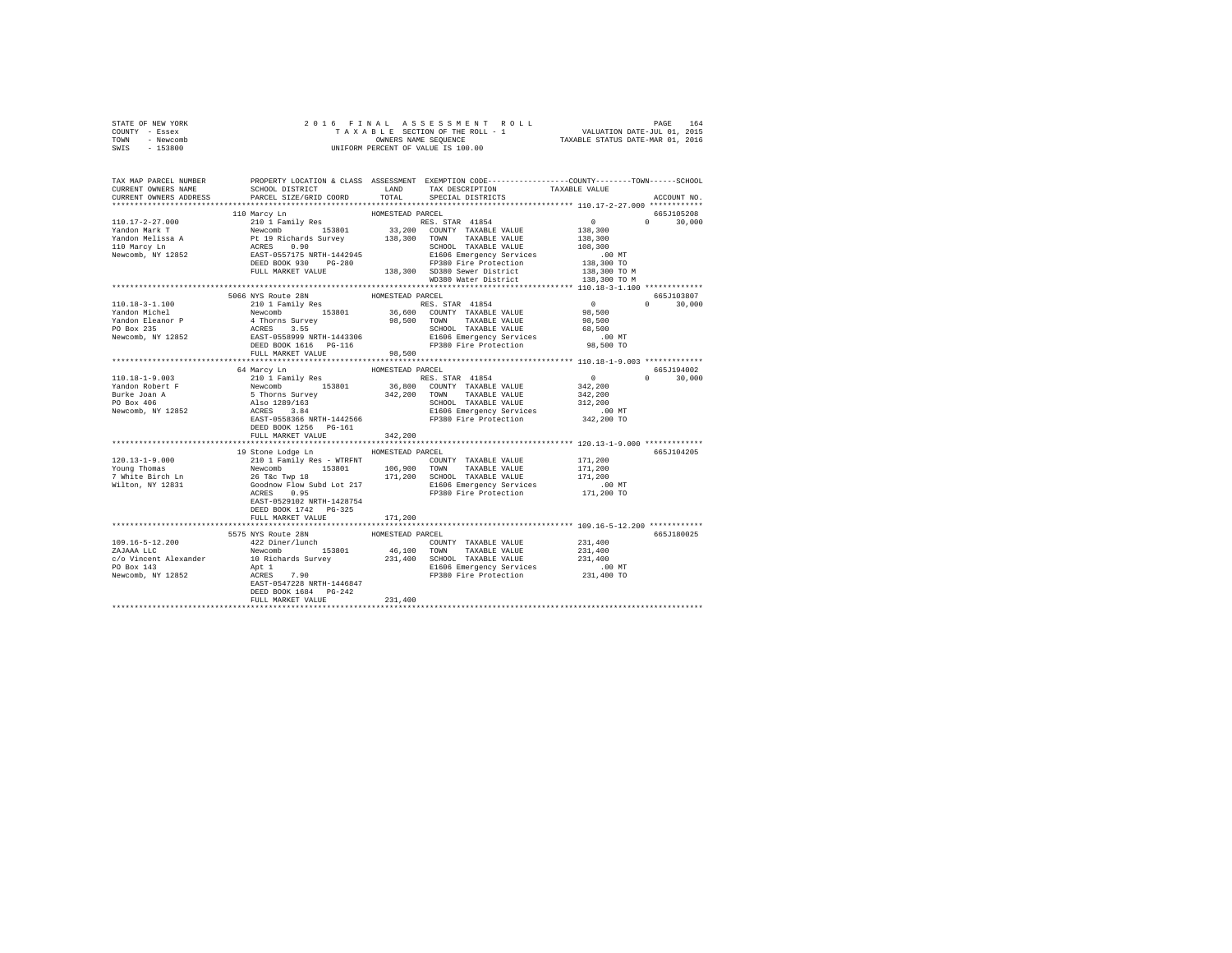| STATE OF NEW YORK<br>COUNTY - Essex<br><b>TOWN</b><br>- Newcomb<br>$-153800$<br>SWIS                                                                    |                                                                                                                                                                                                       |         | 2016 FINAL ASSESSMENT ROLL<br>TAXABLE SECTION OF THE ROLL - 1<br>OWNERS NAME SEQUENCE<br>INIFORM PERCENT OF VALUE IS 100.00           | VALUATION DATE-JUL 01, 2015<br>TAXABLE STATUS DATE-MAR 01, 2016 | 165<br>PAGE |
|---------------------------------------------------------------------------------------------------------------------------------------------------------|-------------------------------------------------------------------------------------------------------------------------------------------------------------------------------------------------------|---------|---------------------------------------------------------------------------------------------------------------------------------------|-----------------------------------------------------------------|-------------|
| TAX MAP PARCEL NUMBER<br>CURRENT OWNERS NAME SCHOOL DISTRICT<br>CURRENT OWNERS ADDRESS PARCEL SIZE/GRID COORD TOTAL SPECIAL DISTRICTS                   |                                                                                                                                                                                                       |         | PROPERTY LOCATION & CLASS ASSESSMENT EXEMPTION CODE---------------COUNTY-------TOWN------SCHOOL<br>LAND TAX DESCRIPTION TAXABLE VALUE |                                                                 | ACCOUNT NO. |
| $109.16 - 2 - 5.002$<br>Zilber Kevin S Newcomb<br>Margolies Allan D 16 Twp 27 T&p Rs 234,400 SCHOOL TAXABLE VALUE<br>PO Box 88<br>Spencertown, NY 12165 | 35 Anderson Ln<br>HOMESTEAD PARCEL<br>260 Seasonal res - WTRENT<br>Db 956 Pa 197<br>ACRES 0.93<br>EAST-0551078 NRTH-1446399<br>DEED BOOK 1227 PG-49                                                   |         | COUNTY TAXABLE VALUE<br>153801 138,300 TOWN TAXABLE VALUE<br>E1606 Emergency Services<br>FP380 Fire Protection                        | 234,400<br>234,400<br>234,400<br>.00 MT<br>234,400 TO           | 665J104707  |
|                                                                                                                                                         | FULL MARKET VALUE                                                                                                                                                                                     | 234,400 |                                                                                                                                       |                                                                 |             |
| $110.13 - 9 - 15.000$<br>Zimmer Robert<br>14 Woodstead Rd<br>Ballston Lake, NY 12019                                                                    | 34 Campsite Rd MOMESTEAD PARCEL<br>210 1 Family Res<br>Newcomb<br>153801 34,200 TOWN<br>19 Richards Survey<br>1.20<br>ACRES<br>EAST-0555301 NRTH-1445615<br>DEED BOOK 1402 PG-14<br>FULL MARKET VALUE | 60,000  | COUNTY TAXABLE VALUE<br>TAXABLE VALUE<br>60,000 SCHOOL TAXABLE VALUE<br>E1606 Emergency Services<br>FP380 Fire Protection             | 60,000<br>60,000<br>60,000<br>$.00$ MT<br>60,000 TO             | 665.7107103 |
|                                                                                                                                                         |                                                                                                                                                                                                       |         |                                                                                                                                       |                                                                 |             |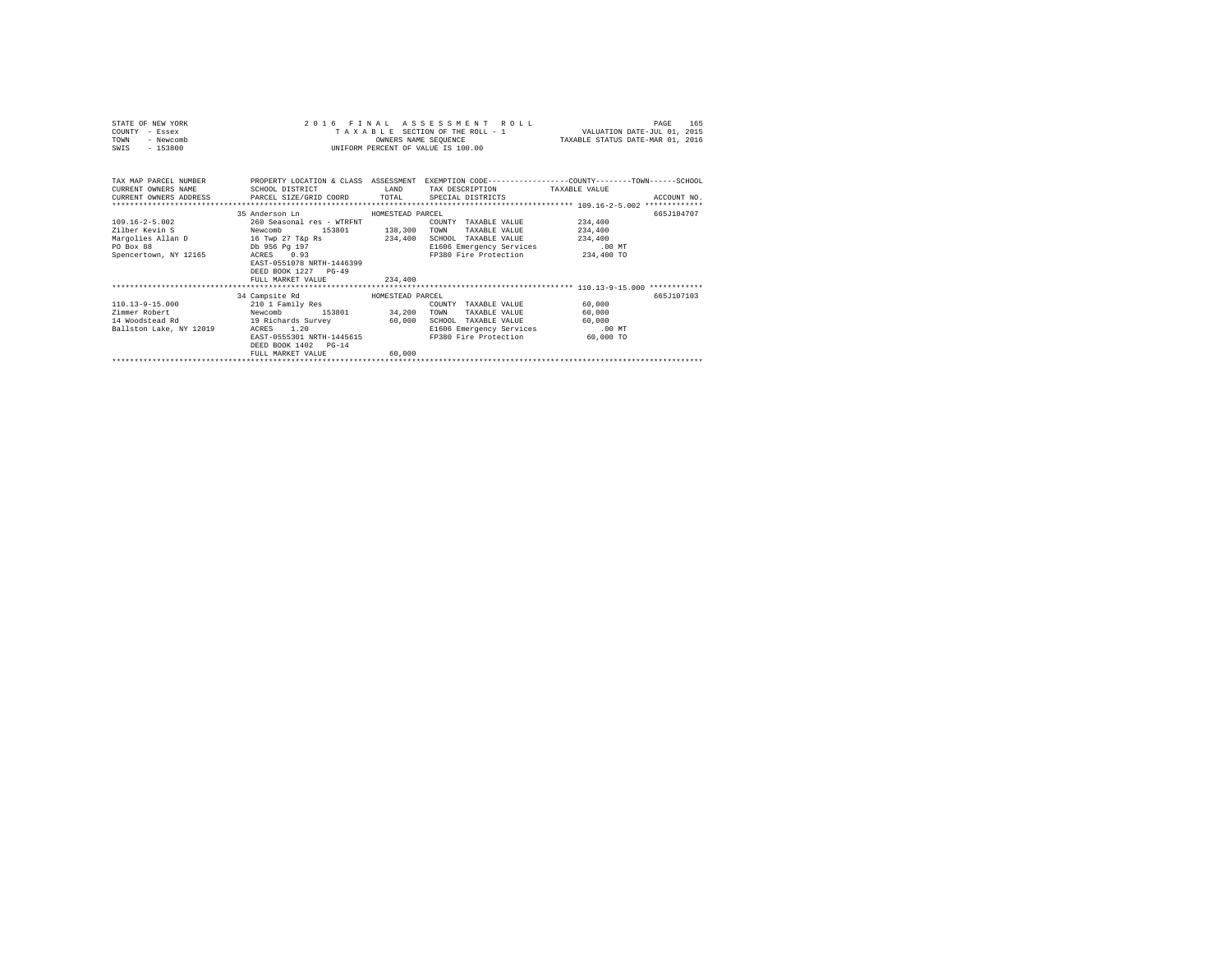| STATE OF NEW YORK | 2016 FINAL ASSESSMENT ROLL         | 166<br>PAGE                      |
|-------------------|------------------------------------|----------------------------------|
| COUNTY - Essex    | TAXABLE SECTION OF THE ROLL - 1    | VALUATION DATE-JUL 01, 2015      |
| TOWN<br>- Newcomb |                                    | TAXABLE STATUS DATE-MAR 01, 2016 |
| SWIS<br>- 153800  |                                    | RPS150/V04/L015                  |
|                   | UNIFORM PERCENT OF VALUE IS 100.00 | CURRENT DATE 6/21/2016           |
|                   |                                    |                                  |
|                   | ROLL SUB SECTION- - TOTALS         |                                  |

### \*\*\* S P E C I A L D I S T R I C T S U M M A R Y \*\*\*

| CODE | DISTRICT NAME        | TOTAL<br>PARCELS | <b>EXTENSION</b><br>TYPE | <b>EXTENSION</b><br>VALUE | AD VALOREM<br>VALUE | EXEMPT<br>AMOUNT | TAXABLE<br>VALUE |
|------|----------------------|------------------|--------------------------|---------------------------|---------------------|------------------|------------------|
|      | FP380 Fire Protectio |                  | 741 TOTAL                |                           | 108379,000          |                  | 108379,000       |
|      | AP904 Apptmnt tax S  |                  | 1 MOVTAX                 | 130.14                    |                     |                  | 130.14           |
|      | OT902 Omitted tax C  |                  | 1 MOVTAX                 | 121.39                    |                     |                  | 121.39           |
|      | OT903 Omitted tax T  |                  | 1 MOVTAX                 | 113.12                    |                     |                  | 113.12           |
|      | SD380 Sewer District |                  | 92 TOTAL M               |                           | 10061,800           |                  | 10061,800        |
|      | WD380 Water District |                  | 92 TOTAL M               |                           | 10061,800           |                  | 10061,800        |
|      | E1606 Emergency Serv |                  | 741 MOVTAX               |                           |                     |                  |                  |

### \*\*\* S C H O O L D I S T R I C T S U M M A R Y \*\*\*

| CODE   | DISTRICT NAME | TOTAL<br>PARCELS | ASSESSED<br>LAND | ASSESSED<br>TOTAL | EXEMPT<br>AMOUNT | TOTAL<br>TAXABLE | STAR<br>AMOUNT | STAR<br>TAXABLE |
|--------|---------------|------------------|------------------|-------------------|------------------|------------------|----------------|-----------------|
| 153801 | Newcomb       | 741              | 52526.896        | 108379,000        | 1242.850         | 107136.150       | 6761,800       | 100374.350      |
|        | SUB-TOTAL     | 741              | 52526.896        | 108379,000        | 1242.850         | 107136.150       | 6761.800       | 100374.350      |
|        | TOTAL         | 741              | 52526.896        | 108379,000        | 1242.850         | 107136.150       | 6761,800       | 100374.350      |

### \*\*\* S Y S T E M C O D E S S U M M A R Y \*\*\*

### NO SYSTEM EXEMPTIONS AT THIS LEVEL

### \*\*\* E X E M P T I O N S U M M A R Y \*\*\*

| CODE  | DESCRIPTION | TOTAL<br>PARCELS | COUNTY  | TOWN    | SCHOOL |
|-------|-------------|------------------|---------|---------|--------|
| 41003 | PRO VETS T  | $\overline{ }$   |         | 57.449  |        |
| 41102 | VETERANS C  |                  | 5.500   |         |        |
| 41121 | VET WAR CT  | n<br>∠           | 26,460  | 29,895  |        |
| 41122 | VET WAR C   | 6                | 89,280  |         |        |
| 41123 | VET WAR T   | 6                |         | 134,475 |        |
| 41131 | VET COM CT  | 4                | 84,388  | 98,038  |        |
| 41132 | VET COM C   | 21               | 474.900 |         |        |
| 41133 | VET COM T   | 21               |         | 736.375 |        |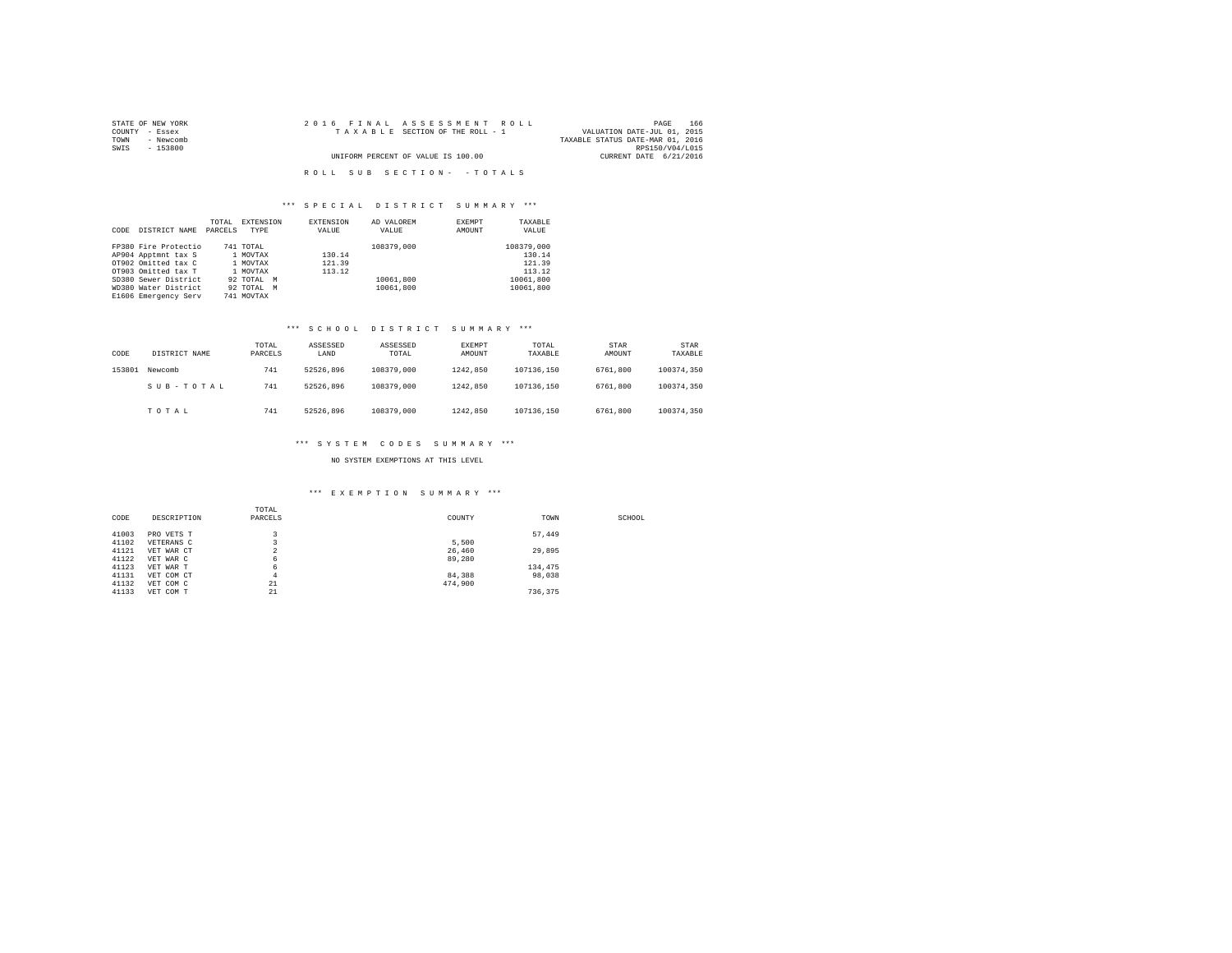| STATE OF NEW YORK | 2016 FINAL ASSESSMENT ROLL         | 167<br>PAGE                      |
|-------------------|------------------------------------|----------------------------------|
| COUNTY - Essex    | TAXABLE SECTION OF THE ROLL - 1    | VALUATION DATE-JUL 01, 2015      |
| TOWN<br>- Newcomb |                                    | TAXABLE STATUS DATE-MAR 01, 2016 |
| SWIS<br>- 153800  |                                    | RPS150/V04/L015                  |
|                   | UNIFORM PERCENT OF VALUE IS 100.00 | CURRENT DATE 6/21/2016           |
|                   | ROLL SUB SECTION- - TOTALS         |                                  |

## \*\*\* E X E M P T I O N S U M M A R Y \*\*\*

|       |             | TOTAL   |          |          |          |
|-------|-------------|---------|----------|----------|----------|
| CODE  | DESCRIPTION | PARCELS | COUNTY   | TOWN     | SCHOOL   |
|       |             |         |          |          |          |
| 41141 | VET DIS CT  |         | 21.921   | 21,921   |          |
| 41142 | VET DIS C   | 4       | 84,300   |          |          |
| 41143 | VET DIS T   | 4       |          | 84,300   |          |
| 41800 | AGED ALL    | 20      | 1165,963 | 1126.501 | 1242.850 |
| 41834 | STAR<br>SR  | 63      |          |          | 3821,800 |
| 41854 | RES. STAR   | 98      |          |          | 2940.000 |
|       | TOTAL       | 257     | 1952.712 | 2288.954 | 8004.650 |

# \*\*\* G R A N D T O T A L S \*\*\*

| ROLL       | DESCRIPTION | TOTAL     | ASSESSED  | ASSESSED   | TAXABLE    | TAXABLE    | TAXABLE    | STAR       |
|------------|-------------|-----------|-----------|------------|------------|------------|------------|------------|
| <b>SEC</b> |             | PARCELS   | LAND      | TOTAL      | COUNTY     | TOWN       | SCHOOL     | TAXABLE    |
|            | TAXABLE     | 741<br>-- | 52526.896 | 108379,000 | 106426.288 | 106090.046 | 107136.150 | 100374.350 |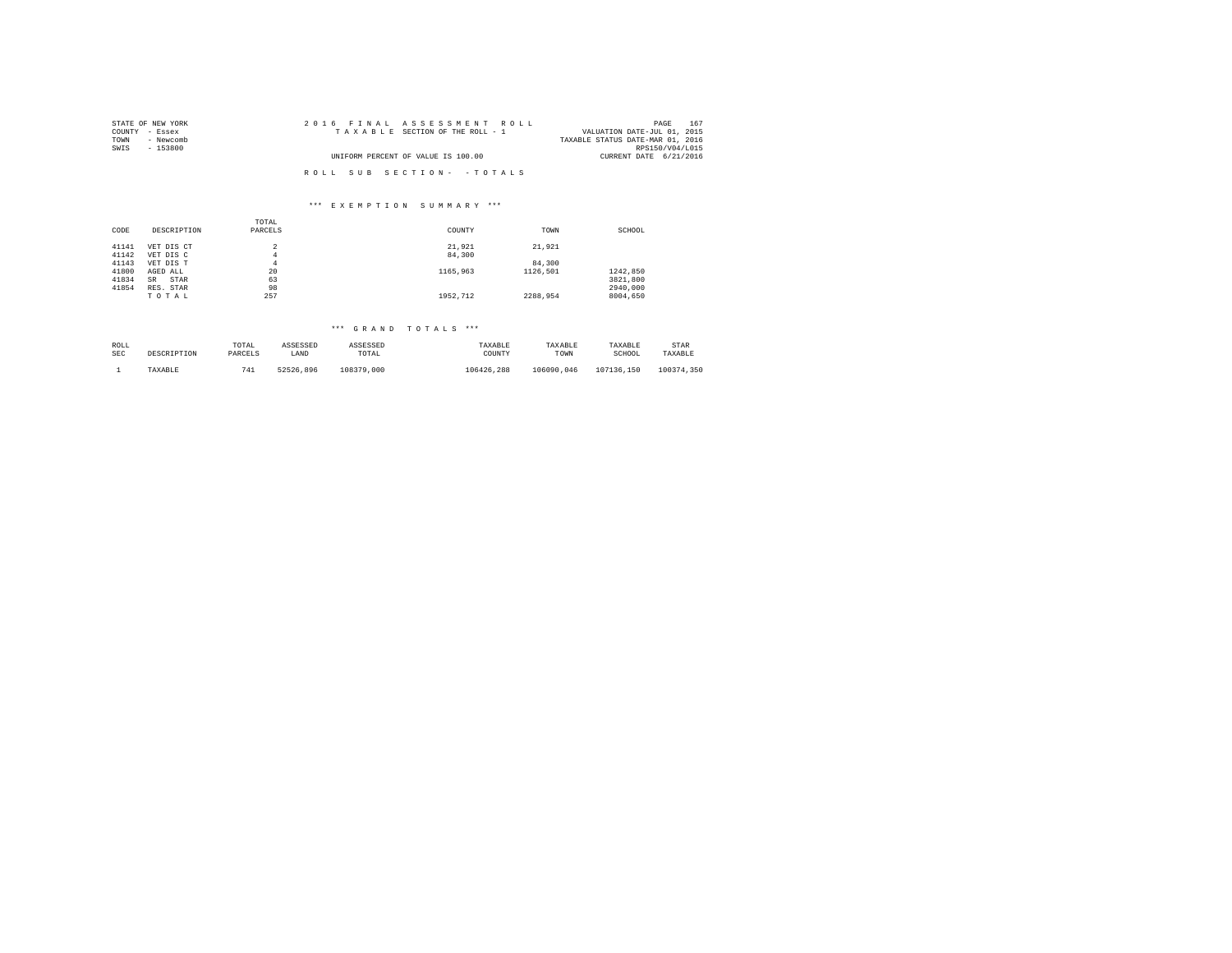| STATE OF NEW YORK |  |  |  | 2016 FINAL ASSESSMENT ROLL         |  |  |  |                                                                          | PAGE | 168 |
|-------------------|--|--|--|------------------------------------|--|--|--|--------------------------------------------------------------------------|------|-----|
| COUNTY - Essex    |  |  |  |                                    |  |  |  | TAXABLE SECTION OF THE ROLL - 1 SUB-SECT - A VALUATION DATE-JUL 01, 2015 |      |     |
| TOWN<br>- Newcomb |  |  |  | OWNERS NAME SEOUENCE               |  |  |  | TAXABLE STATUS DATE-MAR 01, 2016                                         |      |     |
| $-153800$<br>SWIS |  |  |  | UNIFORM PERCENT OF VALUE IS 100.00 |  |  |  |                                                                          |      |     |

| TAX MAP PARCEL NUMBER<br>CURRENT OWNERS NAME<br>CURRENT OWNERS ADDRESS                                                                                                                                                                                                                                                                                                                                                              | SCHOOL DISTRICT LAND<br>PARCEL SIZE/GRID COORD                                | TOTAL                | PROPERTY LOCATION & CLASS ASSESSMENT EXEMPTION CODE---------------COUNTY-------TOWN-----SCHOOL<br>TAX DESCRIPTION<br>SPECIAL DISTRICTS | TAXABLE VALUE        | ACCOUNT NO.         |
|-------------------------------------------------------------------------------------------------------------------------------------------------------------------------------------------------------------------------------------------------------------------------------------------------------------------------------------------------------------------------------------------------------------------------------------|-------------------------------------------------------------------------------|----------------------|----------------------------------------------------------------------------------------------------------------------------------------|----------------------|---------------------|
|                                                                                                                                                                                                                                                                                                                                                                                                                                     |                                                                               |                      |                                                                                                                                        |                      |                     |
| $\begin{tabular}{l c c c c c} \multicolumn{4}{c}{\textbf{Campsite Rd}} & \multicolumn{4}{c}{\textbf{NONF}+{\textbf{COMESTR}}{\textbf{D}}{\textbf{P}+{\textbf{C}CEL}} & \multicolumn{4}{c}{\textbf{5,127}} & \multicolumn{4}{c}{\textbf{5,127}} & \multicolumn{4}{c}{\textbf{5,127}} & \multicolumn{4}{c}{\textbf{5,127}} & \multicolumn{4}{c}{\textbf{5,127}} & \multicolumn{4}{c}{\textbf{5,127}} & \multicolumn{4}{c}{\textbf{5,$ | DEED BOOK 1769 PG-311<br>FULL MARKET VALUE                                    | 7.600                | FISCHER 47450 5,127 5,127<br>7,600 COUNTY TAXABLE VALUE 2,473                                                                          |                      | 665Z015001<br>5.127 |
|                                                                                                                                                                                                                                                                                                                                                                                                                                     | Campsite Rd                                                                   | NON-HOMESTEAD PARCEL |                                                                                                                                        |                      | 665Z006007          |
| $110. -1 - 12.330$<br>King James H<br>King James H<br>111 Liberty Ln<br>Barneveld, NY 13304                                                                                                                                                                                                                                                                                                                                         | DEED BOOK 1475 PG-232<br>FULL MARKET VALUE                                    | 12,500               |                                                                                                                                        |                      | 8,791               |
|                                                                                                                                                                                                                                                                                                                                                                                                                                     | NYS Route 28N                                                                 |                      |                                                                                                                                        |                      | 665Z010003          |
|                                                                                                                                                                                                                                                                                                                                                                                                                                     | FULL MARKET VALUE 380,700                                                     | NON-HOMESTEAD PARCEL |                                                                                                                                        |                      |                     |
|                                                                                                                                                                                                                                                                                                                                                                                                                                     |                                                                               |                      |                                                                                                                                        |                      |                     |
| $110. - 1 - 12.400$                                                                                                                                                                                                                                                                                                                                                                                                                 | Tahawus Rd<br>911 Forest s480 - WTRFNT FISCHER 47450<br>DEED BOOK 1552 PG-206 | NON-HOMESTEAD PARCEL |                                                                                                                                        | 47,226 47,226 47,226 | 665Z005006          |
|                                                                                                                                                                                                                                                                                                                                                                                                                                     | FULL MARKET VALUE                                                             | 76,400               |                                                                                                                                        |                      |                     |
|                                                                                                                                                                                                                                                                                                                                                                                                                                     | Beaver Bay Rd MON-HOMESTEAD PARCEL<br>FULL MARKET VALUE                       | 15,900               |                                                                                                                                        | 7,987 7,987 7,987    | 665Z011002          |
|                                                                                                                                                                                                                                                                                                                                                                                                                                     |                                                                               |                      |                                                                                                                                        |                      |                     |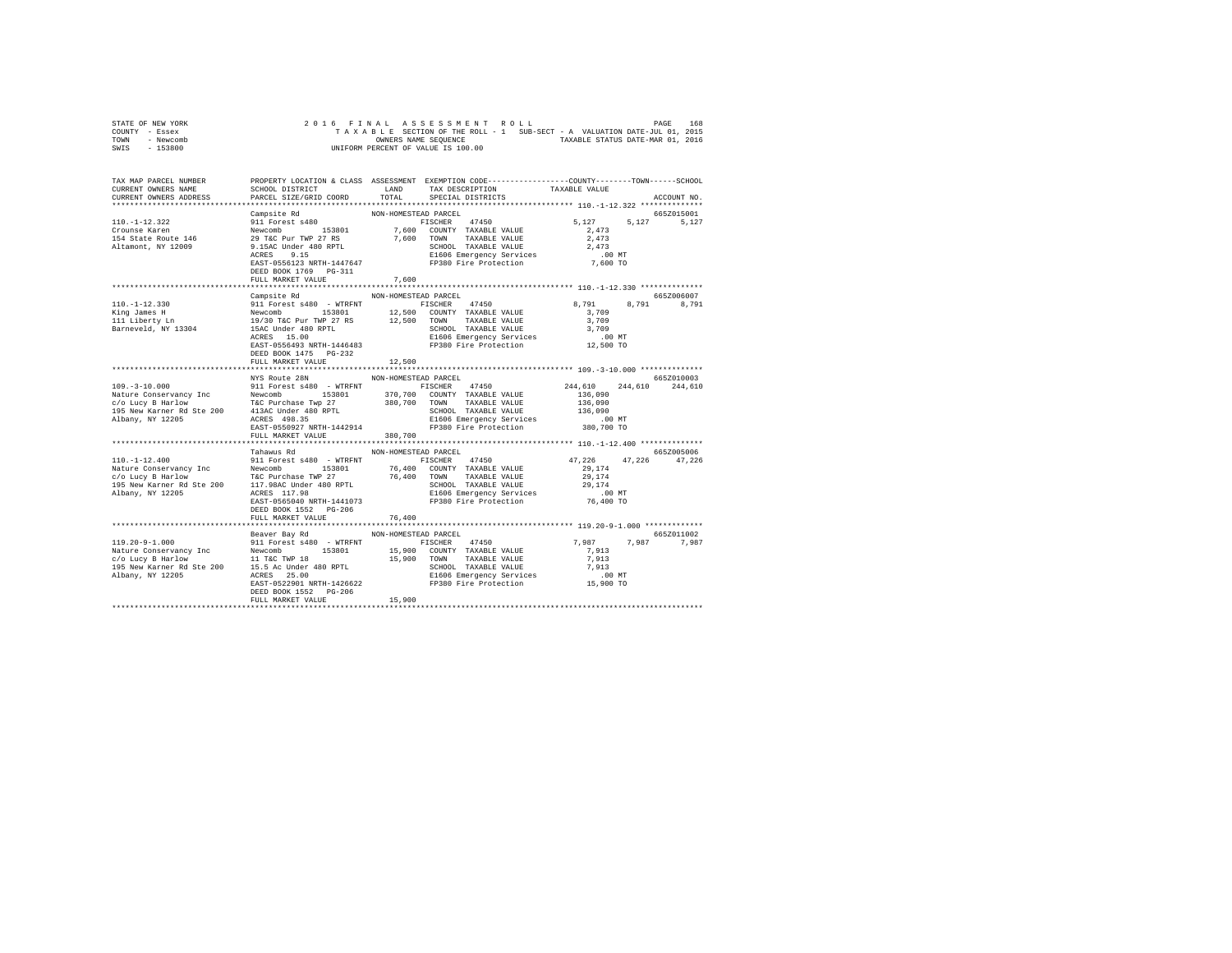|                | STATE OF NEW YORK |  |  |  | 2016 FINAL ASSESSMENT ROLL         |  |  |  |                                                                          | PAGE | 169 |
|----------------|-------------------|--|--|--|------------------------------------|--|--|--|--------------------------------------------------------------------------|------|-----|
| COUNTY - Essex |                   |  |  |  |                                    |  |  |  | TAXABLE SECTION OF THE ROLL - 1 SUB-SECT - A VALUATION DATE-JUL 01, 2015 |      |     |
| TOWN           | - Newcomb         |  |  |  | OWNERS NAME SEOUENCE               |  |  |  | TAXABLE STATUS DATE-MAR 01, 2016                                         |      |     |
| SWIS           | - 153800          |  |  |  | UNIFORM PERCENT OF VALUE IS 100.00 |  |  |  |                                                                          |      |     |

| TAX MAP PARCEL NUMBER                                                                                                                                                                                                                                             |                                                                                                                                |                      | PROPERTY LOCATION & CLASS ASSESSMENT EXEMPTION CODE---------------COUNTY-------TOWN------SCHOOL |                         |             |
|-------------------------------------------------------------------------------------------------------------------------------------------------------------------------------------------------------------------------------------------------------------------|--------------------------------------------------------------------------------------------------------------------------------|----------------------|-------------------------------------------------------------------------------------------------|-------------------------|-------------|
|                                                                                                                                                                                                                                                                   |                                                                                                                                |                      |                                                                                                 |                         |             |
|                                                                                                                                                                                                                                                                   | Beaver Bay Rd         NON-HOMESTEAD PARCEL<br>911 Forest s480 - WTRFNT         FISCHER  47450         18,755   18,755   18,755 |                      |                                                                                                 |                         |             |
| 119.20-9-2.000                                                                                                                                                                                                                                                    |                                                                                                                                |                      |                                                                                                 |                         |             |
|                                                                                                                                                                                                                                                                   |                                                                                                                                |                      |                                                                                                 | 11,145                  |             |
|                                                                                                                                                                                                                                                                   |                                                                                                                                |                      | 29,900 TOWN TAXABLE VALUE                                                                       | 11,145                  |             |
|                                                                                                                                                                                                                                                                   |                                                                                                                                |                      |                                                                                                 |                         |             |
|                                                                                                                                                                                                                                                                   |                                                                                                                                |                      | SCHOOL TAXABLE VALUE 11,145<br>E1606 Emergency Services .00 MT                                  |                         |             |
|                                                                                                                                                                                                                                                                   | EAST-0525248 NRTH-1424735<br>DEED BOOK 1552 PG-206<br>FULL MARKET VALUE                                                        | 29,900               | FP380 Fire Protection 29,900 TO                                                                 |                         |             |
|                                                                                                                                                                                                                                                                   |                                                                                                                                |                      |                                                                                                 |                         |             |
|                                                                                                                                                                                                                                                                   | Goodnow Flow Rd                                                                                                                | NON-HOMESTEAD PARCEL |                                                                                                 |                         | 665.7101913 |
|                                                                                                                                                                                                                                                                   |                                                                                                                                |                      |                                                                                                 | 90,596 90,596 90,596    |             |
|                                                                                                                                                                                                                                                                   |                                                                                                                                |                      |                                                                                                 |                         |             |
|                                                                                                                                                                                                                                                                   |                                                                                                                                |                      |                                                                                                 |                         |             |
|                                                                                                                                                                                                                                                                   |                                                                                                                                |                      |                                                                                                 |                         |             |
|                                                                                                                                                                                                                                                                   |                                                                                                                                |                      |                                                                                                 |                         |             |
| $\begin{tabular}{l c c c c c c c c} \hline 120.-1-1.111 & 90.0-0.0000 & 90.0000 & 90.0000 & 90.0000 & 90.0000 & 90.0000 & 90.0000 & 90.0000 & 90.0000 & 90.0000 & 90.0000 & 90.0000 & 90.0000 & 90.0000 & 90.0000 & 90.0000 & 90.0000 & 90.0000 & 90.0000 & 90.0$ |                                                                                                                                |                      |                                                                                                 |                         |             |
|                                                                                                                                                                                                                                                                   | EAST-0529837 NRTH-1426056                                                                                                      |                      |                                                                                                 |                         |             |
|                                                                                                                                                                                                                                                                   | DEED BOOK 1552 PG-206<br>FULL MARKET VALUE                                                                                     | 124,500              |                                                                                                 |                         |             |
|                                                                                                                                                                                                                                                                   |                                                                                                                                |                      |                                                                                                 |                         |             |
|                                                                                                                                                                                                                                                                   |                                                                                                                                |                      |                                                                                                 |                         | 665Z005010  |
|                                                                                                                                                                                                                                                                   |                                                                                                                                |                      | FISCHER 47450 20,422 20,422                                                                     |                         | 20,422      |
|                                                                                                                                                                                                                                                                   |                                                                                                                                |                      |                                                                                                 |                         |             |
|                                                                                                                                                                                                                                                                   |                                                                                                                                |                      |                                                                                                 |                         |             |
|                                                                                                                                                                                                                                                                   |                                                                                                                                |                      |                                                                                                 |                         |             |
|                                                                                                                                                                                                                                                                   |                                                                                                                                |                      |                                                                                                 |                         |             |
|                                                                                                                                                                                                                                                                   |                                                                                                                                |                      |                                                                                                 |                         |             |
|                                                                                                                                                                                                                                                                   | DEED BOOK 1552 PG-206                                                                                                          |                      |                                                                                                 |                         |             |
|                                                                                                                                                                                                                                                                   | FULL MARKET VALUE                                                                                                              | 41,000               |                                                                                                 |                         |             |
|                                                                                                                                                                                                                                                                   |                                                                                                                                |                      |                                                                                                 |                         |             |
|                                                                                                                                                                                                                                                                   | Campsite Rd                                                                                                                    | NON-HOMESTEAD PARCEL |                                                                                                 |                         | 665Z006006  |
|                                                                                                                                                                                                                                                                   |                                                                                                                                |                      |                                                                                                 | $4,727$ $4,727$ $4,727$ |             |
|                                                                                                                                                                                                                                                                   |                                                                                                                                |                      |                                                                                                 |                         |             |
|                                                                                                                                                                                                                                                                   |                                                                                                                                |                      |                                                                                                 |                         |             |
|                                                                                                                                                                                                                                                                   |                                                                                                                                |                      |                                                                                                 |                         |             |
|                                                                                                                                                                                                                                                                   |                                                                                                                                |                      |                                                                                                 |                         |             |
|                                                                                                                                                                                                                                                                   | EAST-0556691 NRTH-1447416<br>DEED BOOK 1470 PG-187                                                                             |                      | FP380 Fire Protection 7,200 TO                                                                  |                         |             |
|                                                                                                                                                                                                                                                                   | FULL MARKET VALUE                                                                                                              | 7.200                |                                                                                                 |                         |             |
|                                                                                                                                                                                                                                                                   |                                                                                                                                |                      |                                                                                                 |                         |             |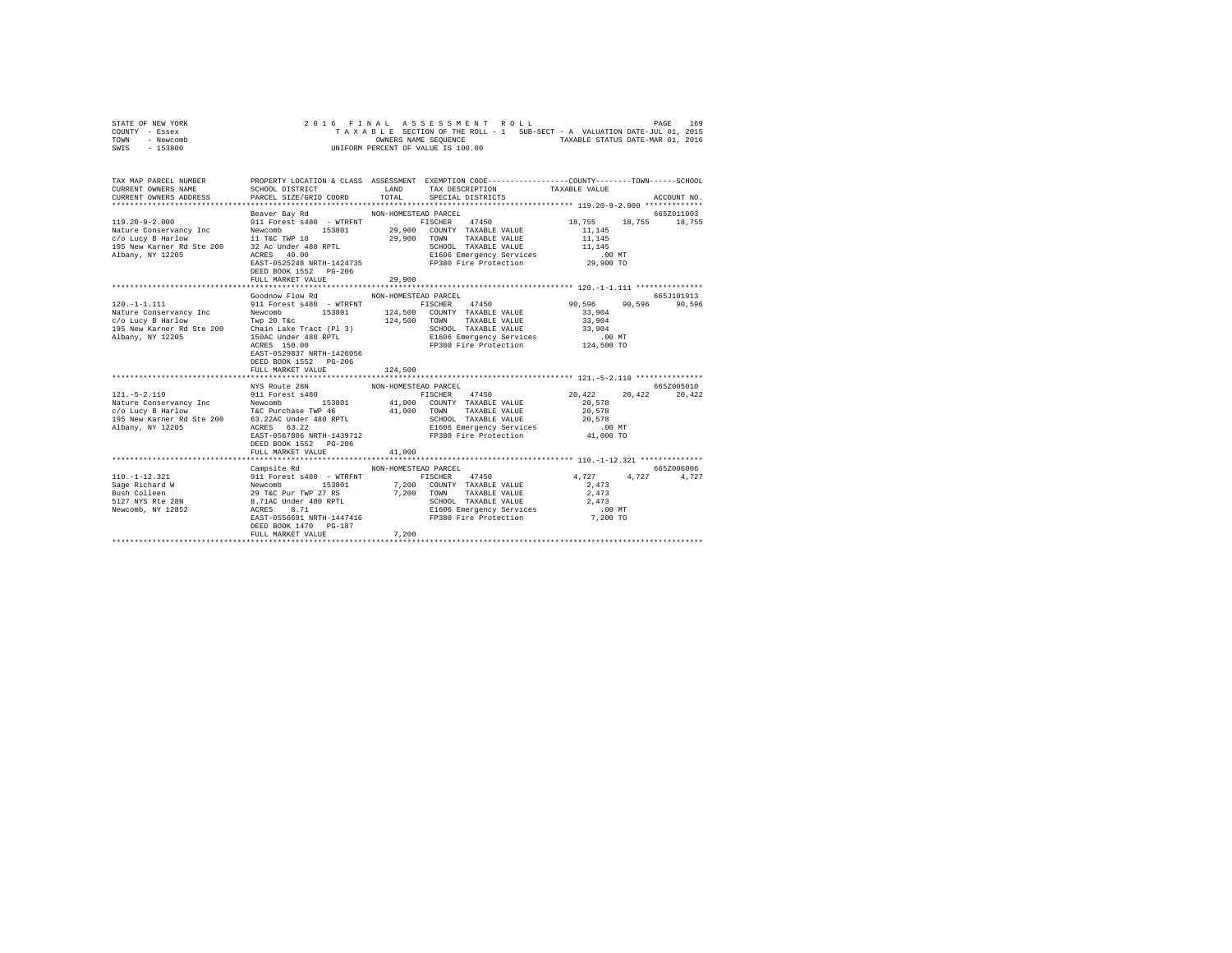| STATE OF NEW YORK |  |  | 2016 FINAL ASSESSMENT ROLL         |  |  |  |                                                                          | PAGE | 170 |
|-------------------|--|--|------------------------------------|--|--|--|--------------------------------------------------------------------------|------|-----|
| COUNTY - Essex    |  |  |                                    |  |  |  | TAXABLE SECTION OF THE ROLL - 1 SUB-SECT - A VALUATION DATE-JUL 01, 2015 |      |     |
| TOWN<br>- Newcomb |  |  | OWNERS NAME SEOUENCE               |  |  |  | TAXABLE STATUS DATE-MAR 01, 2016                                         |      |     |
| - 153800<br>SWIS  |  |  | UNIFORM PERCENT OF VALUE IS 100.00 |  |  |  |                                                                          |      |     |

| TAX MAP PARCEL NUMBER<br>CURRENT OWNERS NAME<br>CURRENT OWNERS ADDRESS PARCEL SIZE/GRID COORD TOTAL SPECIAL DISTRICTS |                                                                                        |          | PROPERTY LOCATION & CLASS ASSESSMENT EXEMPTION CODE---------------COUNTY-------TOWN------SCHOOL<br>ACCOUNT NO. |  |
|-----------------------------------------------------------------------------------------------------------------------|----------------------------------------------------------------------------------------|----------|----------------------------------------------------------------------------------------------------------------|--|
| Nature Conservancy Inc EAST-0597245 NRTH-1468479                                                                      | DEED BOOK 1832    PG-61<br>FULL MARKET VALUE                                           | 312,300  | 665.T102813<br>FISCHER 47450 157,850 157,850 157,850                                                           |  |
|                                                                                                                       |                                                                                        |          |                                                                                                                |  |
|                                                                                                                       | Tahawus Rd MON-HOMESTEAD PARCEL                                                        |          | 6652005003                                                                                                     |  |
|                                                                                                                       | FULL MARKET VALUE 468,600<br>Tahawus Rd MON-HOMESTEAD PARCEL                           |          | FISCHER 47450 349,708 349,708 349,708<br>665Z005008                                                            |  |
| Nature Conservancy Inc BEED BOOK 1832 PG-61                                                                           |                                                                                        |          |                                                                                                                |  |
|                                                                                                                       | FULL MARKET VALUE                                                                      | 1895,200 |                                                                                                                |  |
|                                                                                                                       |                                                                                        |          |                                                                                                                |  |
|                                                                                                                       | 423 Goodnow Flow Rd MOMESTEAD PARCEL                                                   |          | 665J100107                                                                                                     |  |
|                                                                                                                       |                                                                                        |          |                                                                                                                |  |
|                                                                                                                       |                                                                                        |          |                                                                                                                |  |
|                                                                                                                       |                                                                                        |          |                                                                                                                |  |
|                                                                                                                       |                                                                                        |          |                                                                                                                |  |
|                                                                                                                       | ACRES 628.23<br>EAST-0539887 NRTH-1433147<br>DEED BOOK 1484 PG-93<br>FULL MARKET VALUE | 943,800  |                                                                                                                |  |
|                                                                                                                       |                                                                                        |          |                                                                                                                |  |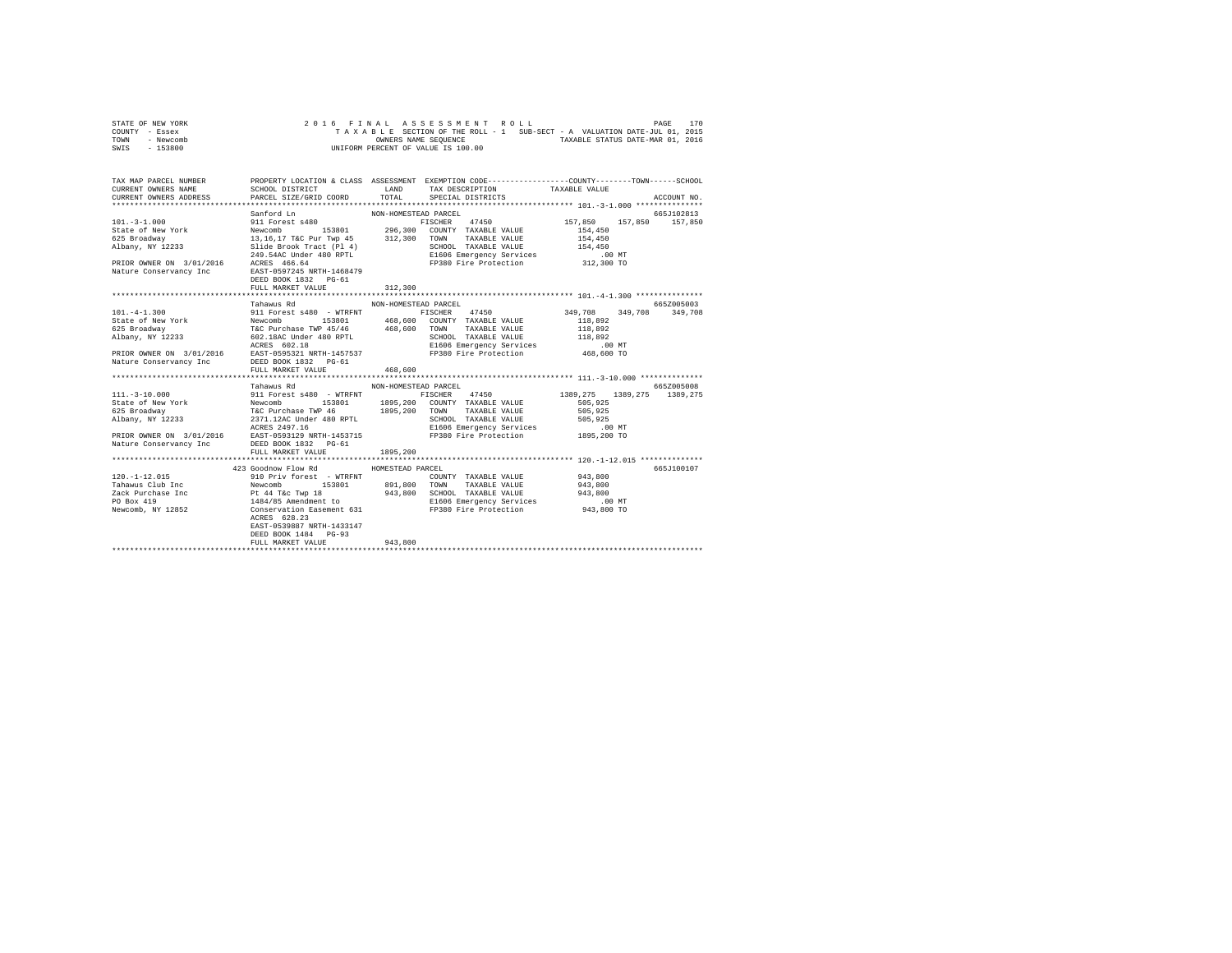|                | STATE OF NEW YORK |  |  |  |  | 2016 FINAL ASSESSMENT ROLL         |  |  |                                                                          |                                  | PAGE | 171 |
|----------------|-------------------|--|--|--|--|------------------------------------|--|--|--------------------------------------------------------------------------|----------------------------------|------|-----|
| COUNTY - Essex |                   |  |  |  |  |                                    |  |  | TAXABLE SECTION OF THE ROLL - 1 SUB-SECT - A VALUATION DATE-JUL 01, 2015 |                                  |      |     |
| TOWN           | - Newcomb         |  |  |  |  | OWNERS NAME SEOUENCE               |  |  |                                                                          | TAXABLE STATUS DATE-MAR 01, 2016 |      |     |
| SWIS           | - 153800          |  |  |  |  | UNIFORM PERCENT OF VALUE IS 100.00 |  |  |                                                                          |                                  |      |     |

| TAX MAP PARCEL NUMBER<br>CURRENT OWNERS NAME<br>CURRENT OWNERS ADDRESS PARCEL SIZE/GRID COORD                                                                                                                                                                                                                                                           |                                                                 |                                  |                                                                    |                         |             |
|---------------------------------------------------------------------------------------------------------------------------------------------------------------------------------------------------------------------------------------------------------------------------------------------------------------------------------------------------------|-----------------------------------------------------------------|----------------------------------|--------------------------------------------------------------------|-------------------------|-------------|
|                                                                                                                                                                                                                                                                                                                                                         |                                                                 |                                  | TOTAL SPECIAL DISTRICTS                                            |                         | ACCOUNT NO. |
| 3<br>2011 Forest A480 - WTRFWT PICCHER AND FIGURE AND PRECENT AND POLATION OF PERIOD PERIOD PERIOD PERIOD PERIOD AND PERIOD STOLEN AND PERIOD AND PERIOD AT A 20,684<br>2009 FEW POLENT SCHEM AND THE STOLEN SCHEM AND STOLEN AND<br>Upper Hudson Woodlands ATP LP CONSERVATION ESMT % 60.00                                                            | East River Rd MON-HOMESTEAD PARCEL<br>FULL MARKET VALUE 739,880 |                                  |                                                                    |                         | 665Z010002  |
|                                                                                                                                                                                                                                                                                                                                                         |                                                                 |                                  |                                                                    |                         |             |
| $110. - 1 - 12.120$<br>1997 -121.120<br>The Termin Construct Communication (1997) -1211 -1212<br>C/O F&W Forestry Services Inc T&C Purchase Twp 46<br>C/O F&W Forestry Services Inc T&C Purchase Twp 46<br>2516,540 TOWN TAXABLE VALUE 1169,196<br>ATP Client S<br>Upper Hudson Woodlands ATP LP CONSERVATION ESMT % 60.00                              | Tahawus Rd<br>FULL MARKET VALUE                                 | NON-HOMESTEAD PARCEL<br>2516,540 | 1991 Forest s480 - WTRFNT FISCHER 47450 1347,344 1347,344 1347,344 |                         | 665Z010004  |
|                                                                                                                                                                                                                                                                                                                                                         |                                                                 |                                  |                                                                    |                         |             |
| 120.12096652010006/https://www.homore.com/more.com/more.com/more.com/more.com/more.com/more.com/more.com/more<br>120.11.200 911 Forest s480 - WTRFNT FISCHER 47450 1469,848 1469,848 1469,848 1469,848<br>Upper Hudson Woodlands ATP LP Newcomb 153801 2337,120 COUNTY TAXABLE VALUE 867,272<br>Upper Hudson Woodlands ATP LP CONSERVATION ESMT % 60.00 |                                                                 |                                  |                                                                    |                         |             |
|                                                                                                                                                                                                                                                                                                                                                         | FULL MARKET VALUE                                               | 2337,120                         |                                                                    |                         |             |
|                                                                                                                                                                                                                                                                                                                                                         |                                                                 |                                  |                                                                    | 126.650 126.650 126.650 | 665Z010001  |
|                                                                                                                                                                                                                                                                                                                                                         | FULL MARKET VALUE                                               | 292,540                          |                                                                    |                         |             |
|                                                                                                                                                                                                                                                                                                                                                         |                                                                 |                                  |                                                                    |                         |             |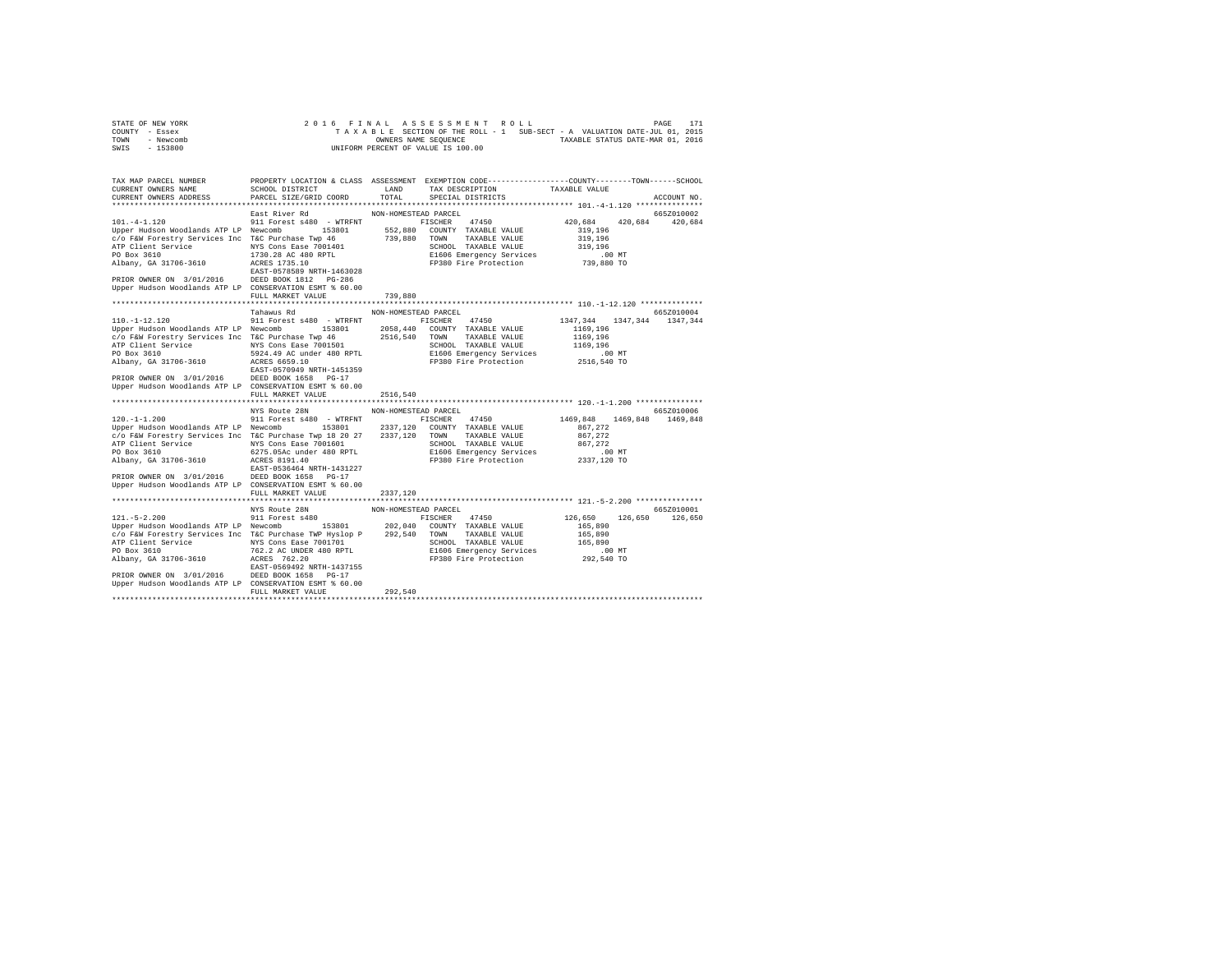| STATE OF NEW YORK | 2016 FINAL ASSESSMENT ROLL                                               | PAGE                   | 172 |
|-------------------|--------------------------------------------------------------------------|------------------------|-----|
| COUNTY - Essex    | TAXABLE SECTION OF THE ROLL - 1 SUB-SECT - A VALUATION DATE-JUL 01, 2015 |                        |     |
| TOWN<br>- Newcomb | TAXABLE STATUS DATE-MAR 01, 2016                                         |                        |     |
| SWIS<br>$-153800$ |                                                                          | RPS150/V04/L015        |     |
|                   | UNIFORM PERCENT OF VALUE IS 100.00                                       | CURRENT DATE 6/21/2016 |     |
|                   |                                                                          |                        |     |
|                   | ROLL SUB SECTION-A-TOTALS                                                |                        |     |

### \*\*\* S P E C I A L D I S T R I C T S U M M A R Y \*\*\*

| CODE | DISTRICT NAME                                | TOTAL<br>PARCELS | <b>EXTENSION</b><br><b>TYPE</b> | <b>EXTENSION</b><br>VALUE | AD VALOREM<br>VALUE | <b>EXEMPT</b><br>AMOUNT | TAXARLE<br>VALUE |
|------|----------------------------------------------|------------------|---------------------------------|---------------------------|---------------------|-------------------------|------------------|
|      | FP380 Fire Protectio<br>E1606 Emergency Serv |                  | 17 TOTAL<br>17 MOVTAX           |                           | 10201,680           |                         | 10201,680        |

### \*\*\* S C H O O L D I S T R I C T S U M M A R Y \*\*\*

| CODE   | DISTRICT NAME | TOTAL<br>PARCELS | ASSESSED<br>LAND | ASSESSED<br>TOTAL | <b>EXEMPT</b><br>AMOUNT | TOTAL<br>TAXABLE | STAR<br>AMOUNT | <b>STAR</b><br>TAXABLE |
|--------|---------------|------------------|------------------|-------------------|-------------------------|------------------|----------------|------------------------|
| 153801 | Newcomb       | 17               | 9388,080         | 10201.680         | 5709,600                | 4492.080         |                | 4492.080               |
|        | SUB-TOTAL     | 17               | 9388,080         | 10201.680         | 5709,600                | 4492.080         |                | 4492.080               |
|        | TOTAL         | 17               | 9388,080         | 10201.680         | 5709,600                | 4492.080         |                | 4492.080               |

### \*\*\* S Y S T E M C O D E S S U M M A R Y \*\*\*

NO SYSTEM EXEMPTIONS AT THIS LEVEL

### \*\*\* E X E M P T I O N S U M M A R Y \*\*\*

| CODE  | DESCRIPTION | TOTAL<br>PARCELS | COUNTY   | TOWN     | SCHOOL   |
|-------|-------------|------------------|----------|----------|----------|
| 47450 | FISCHER     | 16               | 5709,600 | 5709,600 | 5709,600 |
|       | TOTAL       | 16               | 5709,600 | 5709,600 | 5709,600 |

#### \*\*\* G R A N D T O T A L S \*\*\*

| ROLL       | DESCRIPTION | TOTAL   | ASSESSED | ASSESSED  | TAXABLE  | TAXABLE  | TAXABLE  | STAR     |
|------------|-------------|---------|----------|-----------|----------|----------|----------|----------|
| <b>SEC</b> |             | PARCELS | LAND     | TOTAL     | COUNTY   | TOWN     | SCHOOL   | TAXABLE  |
|            | TAXABLE     |         | 9388,080 | 10201.680 | 4492.080 | 4492.080 | 4492.080 | 4492.080 |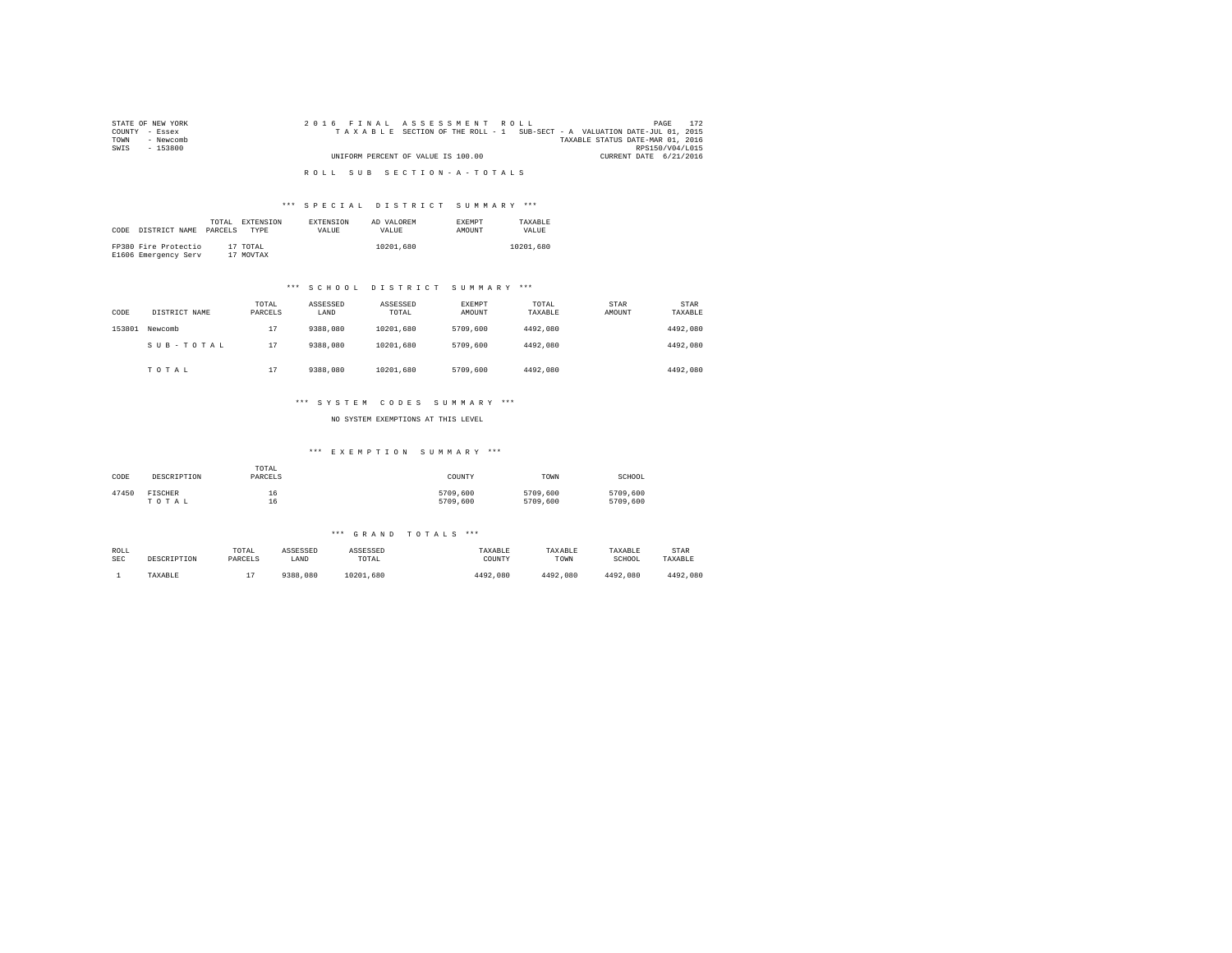|                | STATE OF NEW YORK |  |  |  |  | 2016 FINAL ASSESSMENT ROLL         |  |  |  |  |                                                                          | PAGE | 173 |
|----------------|-------------------|--|--|--|--|------------------------------------|--|--|--|--|--------------------------------------------------------------------------|------|-----|
| COUNTY - Essex |                   |  |  |  |  |                                    |  |  |  |  | TAXABLE SECTION OF THE ROLL - 1 SUB-SECT - B VALUATION DATE-JUL 01, 2015 |      |     |
| TOWN           | - Newcomb         |  |  |  |  | OWNERS NAME SEOUENCE               |  |  |  |  | TAXABLE STATUS DATE-MAR 01, 2016                                         |      |     |
| SWIS           | - 153800          |  |  |  |  | UNIFORM PERCENT OF VALUE IS 100.00 |  |  |  |  |                                                                          |      |     |

| UNDER RPTL480A UNTIL 2025                                                         |                                     | 101.-4-1.200<br>101.-4-1.200<br>101.-4-1.200<br>2012 Tahawus Rd<br>201.-4-1.200<br>2012 The Meycomb 153801<br>2012 Tahawus Rd<br>201.-4-1.200<br>201.-4-1.200<br>201.-4-1.200<br>201.-4-1.200<br>201.-4-1.200<br>201.-4-1.200<br>201.000 TaxABLE VALUE<br> |            |
|-----------------------------------------------------------------------------------|-------------------------------------|------------------------------------------------------------------------------------------------------------------------------------------------------------------------------------------------------------------------------------------------------------|------------|
|                                                                                   | Tahawus Rd MON-HOMESTEAD PARCEL     |                                                                                                                                                                                                                                                            | 6652005004 |
| UNDER RPTL480A UNTIL 2025                                                         | Lower Works Rd MON-HOMESTEAD PARCEL |                                                                                                                                                                                                                                                            | 665J103005 |
| MAY BE SUBJECT TO PAYMENT FULL MARKET VALUE 1401,600<br>UNDER RPTL480A UNTIL 2025 |                                     | 111.-3-9.000<br>111.-3-9.000<br>111.-3-9.000 Tahawus Rd<br>2012 Forest 480a – WIN-HOMESTEAD PARCEL<br>2012 The Newcomb 153801 1401,600 COUNTY TAXABLE VALUE<br>202 238,363<br>2012 TAXABLE VALUE 338,363<br>2013 TAXABLE VALUE 338,363<br>202              |            |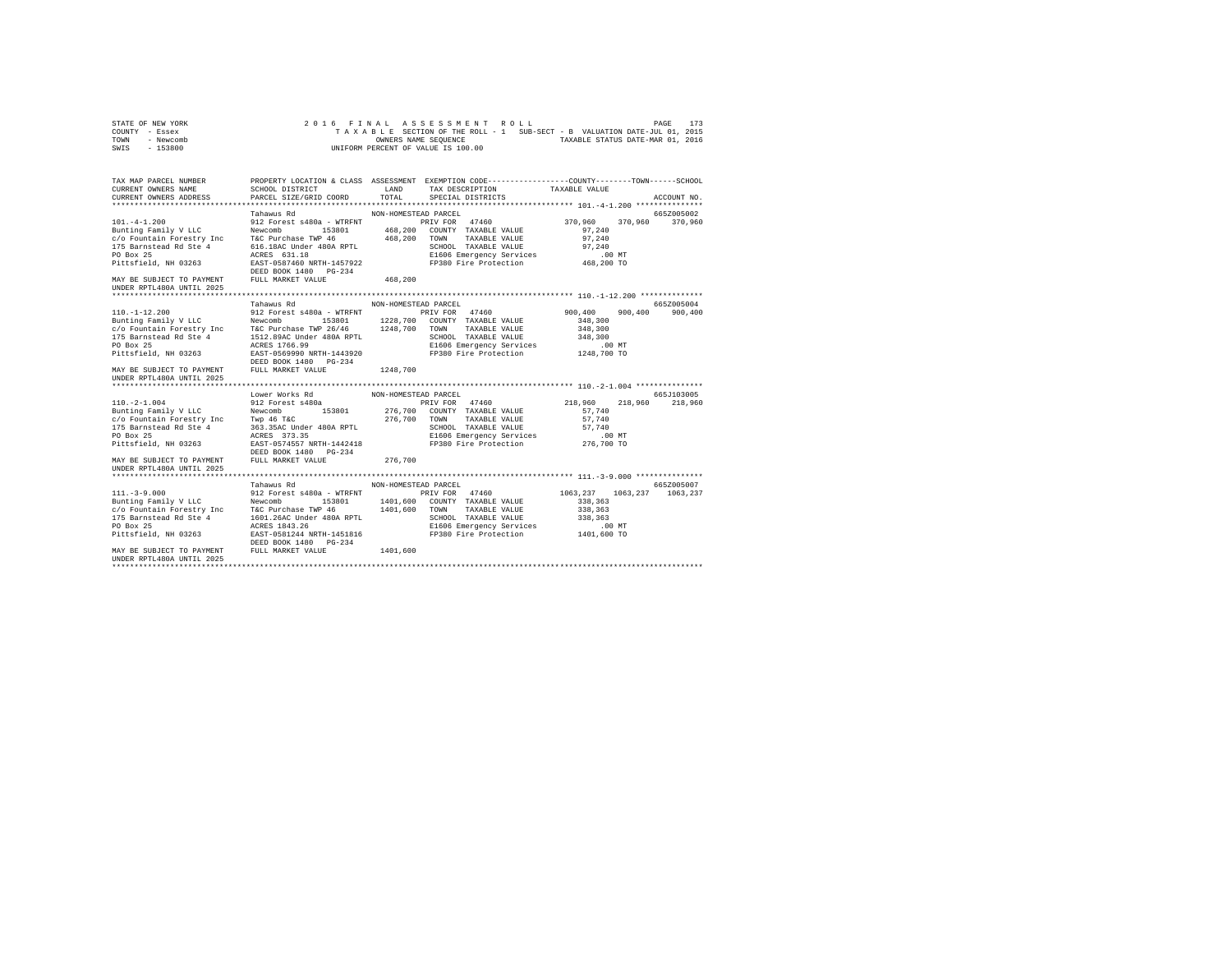|                | STATE OF NEW YORK |  |  |  | 2016 FINAL ASSESSMENT ROLL         |  |  |  |                                                                          | PAGE | 174 |
|----------------|-------------------|--|--|--|------------------------------------|--|--|--|--------------------------------------------------------------------------|------|-----|
| COUNTY - Essex |                   |  |  |  |                                    |  |  |  | TAXABLE SECTION OF THE ROLL - 1 SUB-SECT - B VALUATION DATE-JUL 01, 2015 |      |     |
| TOWN           | - Newcomb         |  |  |  | OWNERS NAME SEOUENCE               |  |  |  | TAXABLE STATUS DATE-MAR 01, 2016                                         |      |     |
| SWIS           | - 153800          |  |  |  | UNIFORM PERCENT OF VALUE IS 100.00 |  |  |  |                                                                          |      |     |

| TAX MAP PARCEL NUMBER                                                                                                                                                                                                                        | PROPERTY LOCATION & CLASS ASSESSMENT EXEMPTION CODE----------------COUNTY--------TOWN-----SCHOOL |                      |                                                                                                                                            |                               |             |
|----------------------------------------------------------------------------------------------------------------------------------------------------------------------------------------------------------------------------------------------|--------------------------------------------------------------------------------------------------|----------------------|--------------------------------------------------------------------------------------------------------------------------------------------|-------------------------------|-------------|
| CURRENT OWNERS NAME                                                                                                                                                                                                                          | SCHOOL DISTRICT                                                                                  |                      | ${\small \begin{tabular}{llllll} \bf{LAND} & \tt{TAX} \atop \tt{DESCRIPITION} & \tt{TXABLE} \atop \tt{DTAL} & \tt{SPECIAL} \end{tabular}}$ |                               |             |
| CURRENT OWNERS ADDRESS PARCEL SIZE/GRID COORD                                                                                                                                                                                                |                                                                                                  |                      |                                                                                                                                            |                               | ACCOUNT NO. |
|                                                                                                                                                                                                                                              |                                                                                                  |                      |                                                                                                                                            |                               |             |
|                                                                                                                                                                                                                                              | Tahawus Rd                                                                                       | NON-HOMESTEAD PARCEL |                                                                                                                                            |                               | 665Z005011  |
|                                                                                                                                                                                                                                              |                                                                                                  |                      | PRIV FOR 47460 156,880 156,880 156,880                                                                                                     |                               |             |
|                                                                                                                                                                                                                                              |                                                                                                  |                      |                                                                                                                                            |                               |             |
|                                                                                                                                                                                                                                              |                                                                                                  |                      |                                                                                                                                            |                               |             |
|                                                                                                                                                                                                                                              |                                                                                                  |                      |                                                                                                                                            |                               |             |
|                                                                                                                                                                                                                                              |                                                                                                  |                      |                                                                                                                                            |                               |             |
|                                                                                                                                                                                                                                              |                                                                                                  |                      |                                                                                                                                            |                               |             |
|                                                                                                                                                                                                                                              |                                                                                                  |                      |                                                                                                                                            |                               |             |
| MAY BE SUBJECT TO PAYMENT FULL MARKET VALUE 221,000                                                                                                                                                                                          |                                                                                                  |                      |                                                                                                                                            |                               |             |
| UNDER RPTL480A UNTIL 2025                                                                                                                                                                                                                    |                                                                                                  |                      |                                                                                                                                            |                               |             |
|                                                                                                                                                                                                                                              |                                                                                                  |                      |                                                                                                                                            |                               |             |
| 121.-4-1.000<br>12 Forest 8480a<br>212 Forest 8480a<br>2222 Wyoming Ave NW 11 T&C TWP 46<br>2222 Wyoming Ave NW 11 T&C TWP 46<br>2222 Wyoming Ave NW 11 T&C TWP 46<br>2222 Wyoming Ave NW 11 T&C TWP 46<br>2222 Wyoming Ave NW 12, 200 20008 |                                                                                                  |                      |                                                                                                                                            |                               | 665J178514  |
|                                                                                                                                                                                                                                              |                                                                                                  |                      |                                                                                                                                            |                               |             |
|                                                                                                                                                                                                                                              |                                                                                                  |                      |                                                                                                                                            |                               |             |
|                                                                                                                                                                                                                                              |                                                                                                  |                      |                                                                                                                                            |                               |             |
|                                                                                                                                                                                                                                              |                                                                                                  |                      |                                                                                                                                            |                               |             |
|                                                                                                                                                                                                                                              |                                                                                                  |                      |                                                                                                                                            |                               |             |
|                                                                                                                                                                                                                                              |                                                                                                  |                      |                                                                                                                                            |                               |             |
|                                                                                                                                                                                                                                              |                                                                                                  |                      |                                                                                                                                            |                               |             |
|                                                                                                                                                                                                                                              |                                                                                                  |                      |                                                                                                                                            |                               |             |
|                                                                                                                                                                                                                                              |                                                                                                  |                      |                                                                                                                                            |                               |             |
|                                                                                                                                                                                                                                              | FULL MARKET VALUE                                                                                | 12,900               |                                                                                                                                            |                               |             |
|                                                                                                                                                                                                                                              |                                                                                                  |                      |                                                                                                                                            |                               |             |
|                                                                                                                                                                                                                                              | Lower Works Rd                                                                                   | NON-HOMESTEAD PARCEL |                                                                                                                                            |                               | 665J101105  |
|                                                                                                                                                                                                                                              |                                                                                                  |                      |                                                                                                                                            | $167,520$ $167,520$ $167,520$ |             |
|                                                                                                                                                                                                                                              |                                                                                                  |                      |                                                                                                                                            |                               |             |
|                                                                                                                                                                                                                                              |                                                                                                  |                      |                                                                                                                                            |                               |             |
|                                                                                                                                                                                                                                              |                                                                                                  |                      |                                                                                                                                            |                               |             |
|                                                                                                                                                                                                                                              |                                                                                                  |                      |                                                                                                                                            |                               |             |
|                                                                                                                                                                                                                                              |                                                                                                  |                      |                                                                                                                                            |                               |             |
| 111. -3-5.000<br>212 Forest side with the PRIV FOR 47460<br>Crocker Chester Reservation (258,900 COUNTY TAXABLE VALUE 91,380<br>Crocker Saone B 10 Tác Twp 46 258,900 COUNTY TAXABLE VALUE 91,380<br>2222 Wyoming Ave NW 959/26 Con          |                                                                                                  |                      |                                                                                                                                            |                               |             |
| UNDER RPTL480A UNTIL 2025 DEED BOOK 1009 PG-37                                                                                                                                                                                               |                                                                                                  |                      |                                                                                                                                            |                               |             |
|                                                                                                                                                                                                                                              | FULL MARKET VALUE                                                                                | 258,900              |                                                                                                                                            |                               |             |
|                                                                                                                                                                                                                                              |                                                                                                  |                      |                                                                                                                                            |                               |             |
|                                                                                                                                                                                                                                              | 1525 Goodnow Flow Rd                                                                             | NON-HOMESTEAD PARCEL |                                                                                                                                            |                               | 665J105409  |
|                                                                                                                                                                                                                                              |                                                                                                  |                      |                                                                                                                                            |                               |             |
|                                                                                                                                                                                                                                              |                                                                                                  |                      |                                                                                                                                            |                               |             |
|                                                                                                                                                                                                                                              |                                                                                                  |                      |                                                                                                                                            |                               |             |
|                                                                                                                                                                                                                                              |                                                                                                  |                      |                                                                                                                                            |                               |             |
|                                                                                                                                                                                                                                              |                                                                                                  |                      |                                                                                                                                            |                               |             |
|                                                                                                                                                                                                                                              |                                                                                                  |                      |                                                                                                                                            |                               |             |
|                                                                                                                                                                                                                                              |                                                                                                  |                      |                                                                                                                                            |                               |             |
|                                                                                                                                                                                                                                              |                                                                                                  |                      |                                                                                                                                            |                               |             |
|                                                                                                                                                                                                                                              |                                                                                                  |                      |                                                                                                                                            |                               |             |
|                                                                                                                                                                                                                                              |                                                                                                  |                      |                                                                                                                                            |                               |             |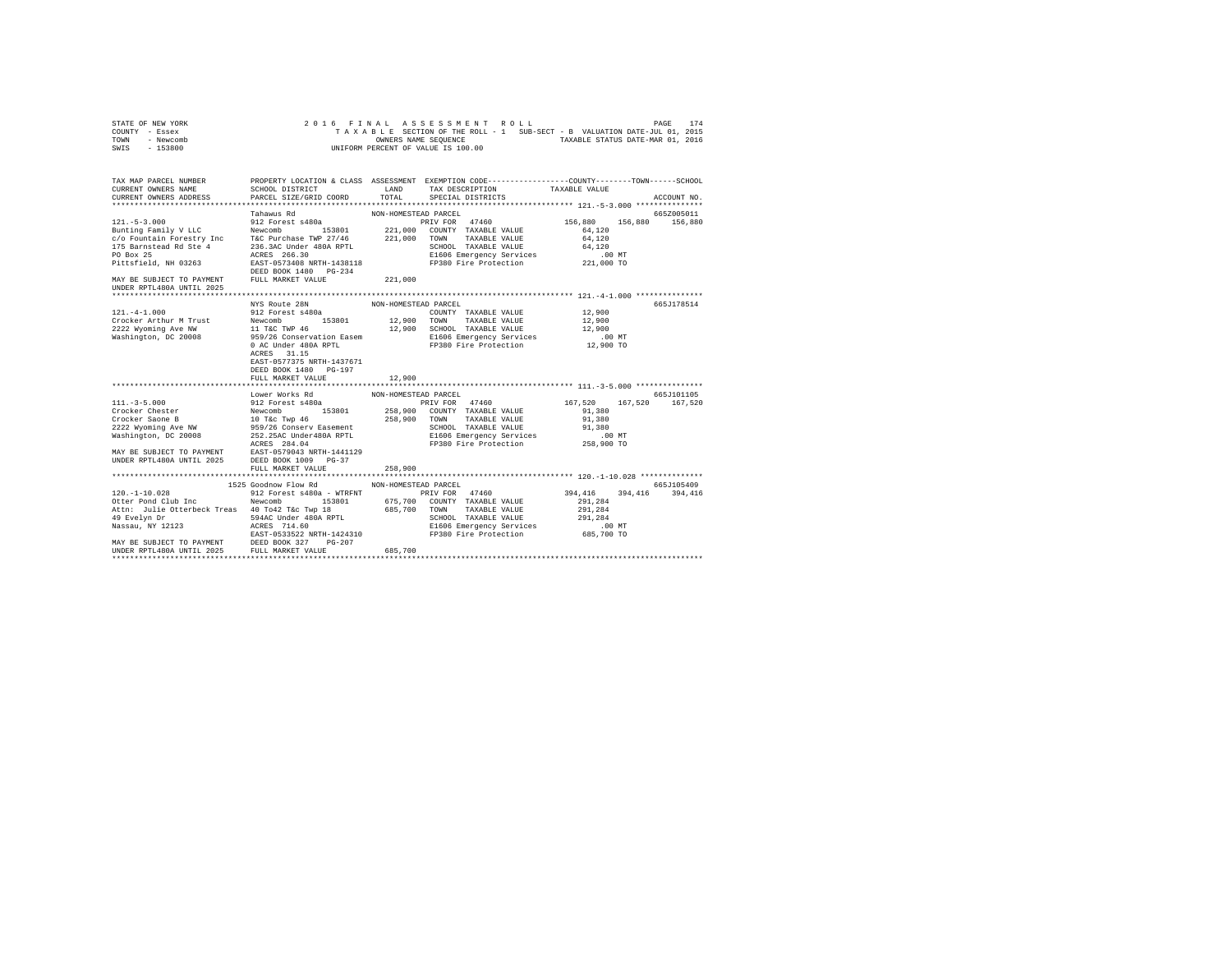| STATE OF NEW YORK | 2016 FINAL ASSESSMENT ROLL                                               | 175<br>PAGE                      |
|-------------------|--------------------------------------------------------------------------|----------------------------------|
| COUNTY - Essex    | TAXABLE SECTION OF THE ROLL - 1 SUB-SECT - B VALUATION DATE-JUL 01, 2015 |                                  |
| TOWN<br>- Newcomb | OWNERS NAME SEOUENCE                                                     | TAXABLE STATUS DATE-MAR 01, 2016 |
| SWIS<br>$-153800$ | UNIFORM PERCENT OF VALUE IS 100.00                                       |                                  |

| TAX MAP PARCEL NUMBER<br>CURRENT OWNERS NAME                                                                                                                                                                                                                                                                   | SCHOOL DISTRICT                                                                                 | LAND                            | PROPERTY LOCATION & CLASS ASSESSMENT EXEMPTION CODE----------------COUNTY-------TOWN-----SCHOOL<br>TAX DESCRIPTION                                      | TAXABLE VALUE                                                                        |                                              |
|----------------------------------------------------------------------------------------------------------------------------------------------------------------------------------------------------------------------------------------------------------------------------------------------------------------|-------------------------------------------------------------------------------------------------|---------------------------------|---------------------------------------------------------------------------------------------------------------------------------------------------------|--------------------------------------------------------------------------------------|----------------------------------------------|
| CURRENT OWNERS ADDRESS                                                                                                                                                                                                                                                                                         | PARCEL SIZE/GRID COORD                                                                          | TOTAL                           | SPECIAL DISTRICTS                                                                                                                                       |                                                                                      | ACCOUNT NO.                                  |
|                                                                                                                                                                                                                                                                                                                |                                                                                                 |                                 |                                                                                                                                                         |                                                                                      | 665J101103                                   |
|                                                                                                                                                                                                                                                                                                                | DEED BOOK 1480 PG-201                                                                           |                                 |                                                                                                                                                         | 75,032<br>27,068<br>27,068<br>27,068<br>.00MT<br>102,100 TO                          | 75,032 75,032                                |
|                                                                                                                                                                                                                                                                                                                | FULL MARKET VALUE                                                                               | 102,100                         |                                                                                                                                                         |                                                                                      |                                              |
|                                                                                                                                                                                                                                                                                                                |                                                                                                 |                                 |                                                                                                                                                         |                                                                                      |                                              |
| 111.-3-1.100<br>212 Forest a480a<br>Tahawus Club Inc<br>212 Forest a480a<br>213801 108,000 COUNTY TAXABLE VALUE<br>20 Box 419<br>20 Box 419<br>20 108,000 COUNTY TAXABLE VALUE<br>20 108,000 COUNTY TAXABLE VALUE<br>216 118.340C doner 480A RP                                                                | Lower Works Rd<br>DEED BOOK 1619 PG-93<br>FULL MARKET VALUE<br>DEED BOOK 1619 PG-88             | NON-HOMESTEAD PARCEL<br>108,000 |                                                                                                                                                         | 78,560 78,560<br>29,440<br>29,440<br>29,440<br>.00 MT<br>108,000 TO<br>40,400 40,400 | 665J101106<br>78,560<br>665Z006008<br>40,400 |
|                                                                                                                                                                                                                                                                                                                | FULL MARKET VALUE                                                                               | 101,000                         |                                                                                                                                                         |                                                                                      |                                              |
|                                                                                                                                                                                                                                                                                                                |                                                                                                 |                                 |                                                                                                                                                         |                                                                                      |                                              |
| $90. -1 - 1.110$<br>Upper Hudson Woodlands ATP LP Newcomb 153801<br>c/o F&W Forestry Services Inc Pt 92 T&c Twp<br>Albany, GA 31706-3610<br>PRIOR OWNER ON 3/01/2016 DEED BOOK 1656 PG-1<br>Upper Hudson Woodlands ATP LP CONSERVATION ESMT \$ 61.00<br>MAY BE SUBJECT TO PAYMENT<br>UNDER RPTL480A UNTIL 2025 | Sanford Ln<br>912 Forest s480a<br>ACRES 64.64<br>EAST-0571166 NRTH-1474448<br>FULL MARKET VALUE | NON-HOMESTEAD PARCEL<br>18,759  | PRIV FOR 47460<br>18,759 COUNTY TAXABLE VALUE<br>18,759 TOWN TAXABLE VALUE<br>SCHOOL TAXABLE VALUE<br>E1606 Emergency Services<br>FP380 Fire Protection | 15,007<br>3,752<br>3,752<br>3.752<br>$5772$<br>.00 MT<br>18,759 TO                   | 665J105004<br>15,007 15,007                  |
|                                                                                                                                                                                                                                                                                                                |                                                                                                 |                                 |                                                                                                                                                         |                                                                                      |                                              |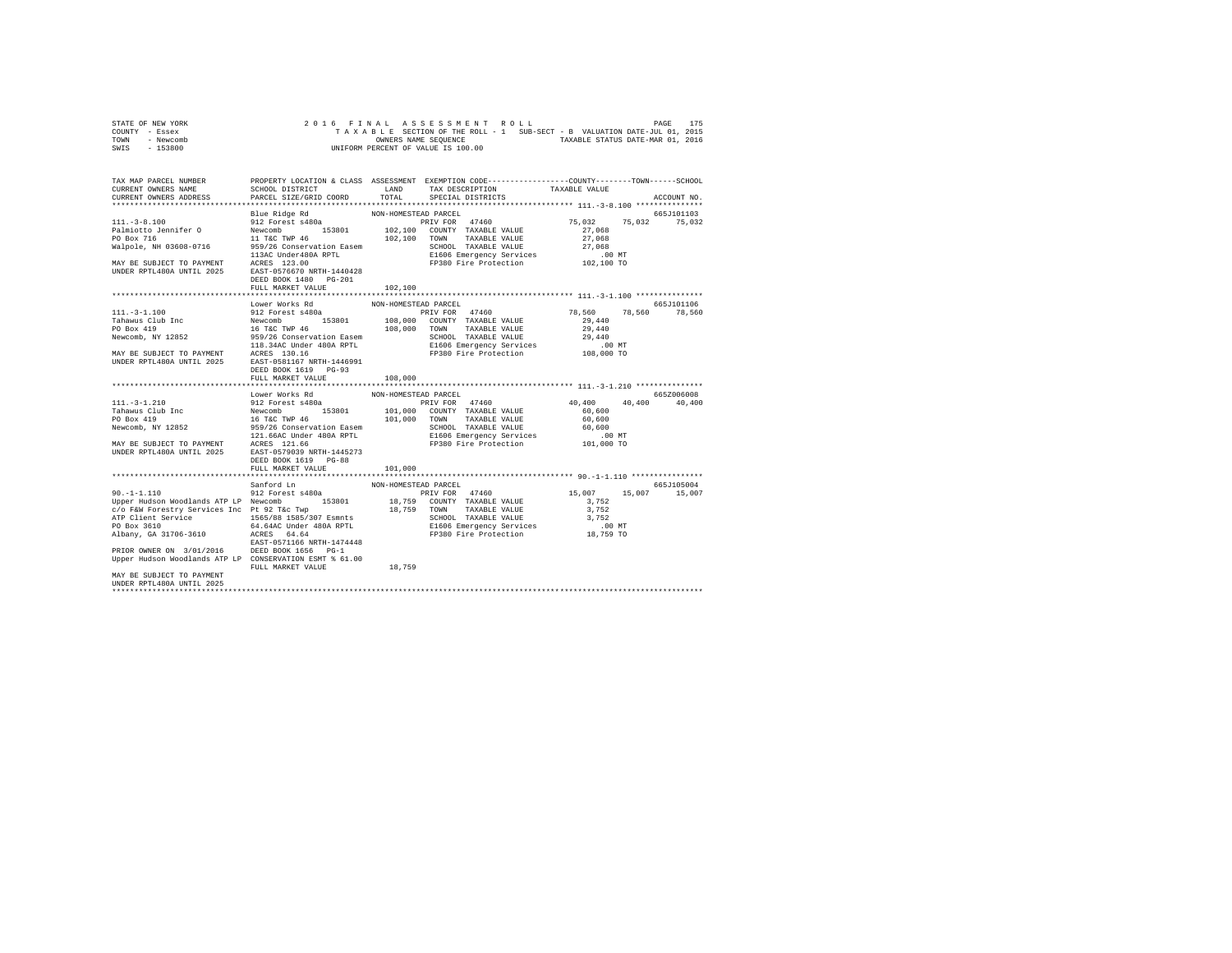| STATE OF NEW YORK<br>COUNTY - Essex<br>TOWN<br>- Newcomb<br>SWIS<br>$-153800$                                                                                                                                                                                                              | 2016 FINAL                                                                                                                                                               |                       | ASSESSMENT ROLL<br>TAXABLE SECTION OF THE ROLL - 1 SUB-SECT - B VALUATION DATE-JUL 01, 2015<br>OWNERS NAME SEQUENCE<br>UNIFORM PERCENT OF VALUE IS 100.00 | TAXABLE STATUS DATE-MAR 01, 2016                                 |         | 176<br>PAGE |
|--------------------------------------------------------------------------------------------------------------------------------------------------------------------------------------------------------------------------------------------------------------------------------------------|--------------------------------------------------------------------------------------------------------------------------------------------------------------------------|-----------------------|-----------------------------------------------------------------------------------------------------------------------------------------------------------|------------------------------------------------------------------|---------|-------------|
| TAX MAP PARCEL NUMBER<br>CURRENT OWNERS NAME<br>CURRENT OWNERS ADDRESS                                                                                                                                                                                                                     | PROPERTY LOCATION & CLASS ASSESSMENT EXEMPTION CODE----------------COUNTY-------TOWN-----SCHOOL<br>SCHOOL DISTRICT<br>PARCEL SIZE/GRID COORD                             | LAND<br>TOTAL         | TAX DESCRIPTION<br>SPECIAL DISTRICTS                                                                                                                      | TAXABLE VALUE                                                    |         | ACCOUNT NO. |
|                                                                                                                                                                                                                                                                                            |                                                                                                                                                                          |                       |                                                                                                                                                           |                                                                  |         |             |
|                                                                                                                                                                                                                                                                                            | Sanford Ln                                                                                                                                                               | NON-HOMESTEAD PARCEL  |                                                                                                                                                           |                                                                  |         | 665Z004009  |
| $90. -1 - 1.200$<br>Upper Hudson Woodlands ATP LP Newcomb<br>c/o F&W Forestry Services Inc 91-93 T&C TWP 46<br>ATP Client Service<br>PO Box 3610<br>Albany, GA 31706-3610<br>PRIOR OWNER ON 3/01/2016                                                                                      | 912 Forest s480a<br>153801<br>1565/88 1585/307 Esmnts<br>150.22AC 480A RPTL<br>ACRES 164.22<br>EAST-0570871 NRTH-1473126<br>DEED BOOK 1656 PG-1                          | 116.064               | PRIV FOR 47460<br>116,064 COUNTY TAXABLE VALUE<br>TOWN<br>TAXABLE VALUE<br>SCHOOL TAXABLE VALUE<br>E1606 Emergency Services<br>FP380 Fire Protection      | 38,906<br>77,158<br>77.158<br>77.158<br>$.00$ MT<br>116,064 TO   | 38,906  | 38,906      |
| Upper Hudson Woodlands ATP LP CONSERVATION ESMT % 61.00                                                                                                                                                                                                                                    | FULL MARKET VALUE                                                                                                                                                        | 116,064               |                                                                                                                                                           |                                                                  |         |             |
| MAY BE SUBJECT TO PAYMENT<br>UNDER RPTL480A UNTIL 2025                                                                                                                                                                                                                                     |                                                                                                                                                                          |                       |                                                                                                                                                           |                                                                  |         |             |
|                                                                                                                                                                                                                                                                                            | Sanford Ln                                                                                                                                                               | NON-HOMESTEAD PARCEL  |                                                                                                                                                           |                                                                  |         | 665Z008002  |
| $90. -1 - 2.220$<br>Upper Hudson Woodlands ATP LP Newcomb<br>c/o F&W Forestry Services Inc T&C PUR TWP 47<br>ATP Client Service<br>PO Box 3610<br>Albany, GA 31706-3610                                                                                                                    | 912 Forest s480a<br>153801<br>1565/88 1585/307 Esmnts<br>1952Ac 480A RPTL<br>ACRES 2048.80<br>EAST-0568159 NRTH-1480004                                                  | 598,806 TOWN          | PRIV FOR 47460<br>598,806 COUNTY TAXABLE VALUE<br>TAXABLE VALUE<br>SCHOOL TAXABLE VALUE<br>E1606 Emergency Services<br>FP380 Fire Protection              | 382.231<br>216,575<br>216,575<br>216,575<br>.00 MT<br>598,806 TO | 382,231 | 382,231     |
| PRIOR OWNER ON 3/01/2016<br>Upper Hudson Woodlands ATP LP CONSERVATION ESMT % 61.00                                                                                                                                                                                                        | DEED BOOK 1656 PG-1<br>FULL MARKET VALUE                                                                                                                                 | 598,806               |                                                                                                                                                           |                                                                  |         |             |
| MAY BE SUBJECT TO PAYMENT<br>UNDER RPTL480A UNTIL 2025                                                                                                                                                                                                                                     |                                                                                                                                                                          |                       |                                                                                                                                                           |                                                                  |         |             |
|                                                                                                                                                                                                                                                                                            | Sanford Ln                                                                                                                                                               | NON-HOMESTEAD PARCEL  |                                                                                                                                                           |                                                                  |         | 665Z005014  |
| $90. -1 - 3.120$<br>Upper Hudson Woodlands ATP LP Newcomb<br>c/o F&W Forestry Services Inc T&C TWP 47 RS<br>ATP Client Service<br>PO Box 3610<br>Albany, GA 31706-3610<br>PRIOR OWNER ON 3/01/2016<br>Upper Hudson Woodlands ATP LP CONSERVATION ESMT % 61.00<br>MAY BE SUBJECT TO PAYMENT | 912 Forest s480a - WTRFNT<br>153801<br>1565/88 1585/307 Esmnts<br>212.15AC 480A<br>ACRES 212.15<br>EAST-0576841 NRTH-1481947<br>DEED BOOK 1656 PG-1<br>FULL MARKET VALUE | 68,679 TOWN<br>68,679 | PRIV FOR 47460<br>68,679 COUNTY TAXABLE VALUE<br>TAXABLE VALUE<br>SCHOOL TAXABLE VALUE<br>E1606 Emergency Services<br>FP380 Fire Protection               | 54,943<br>13,736<br>13,736<br>13,736<br>$.00$ MT<br>68,679 TO    | 54,943  | 54,943      |
| UNDER RPTL480A UNTIL 2025<br>****************************                                                                                                                                                                                                                                  |                                                                                                                                                                          |                       |                                                                                                                                                           |                                                                  |         |             |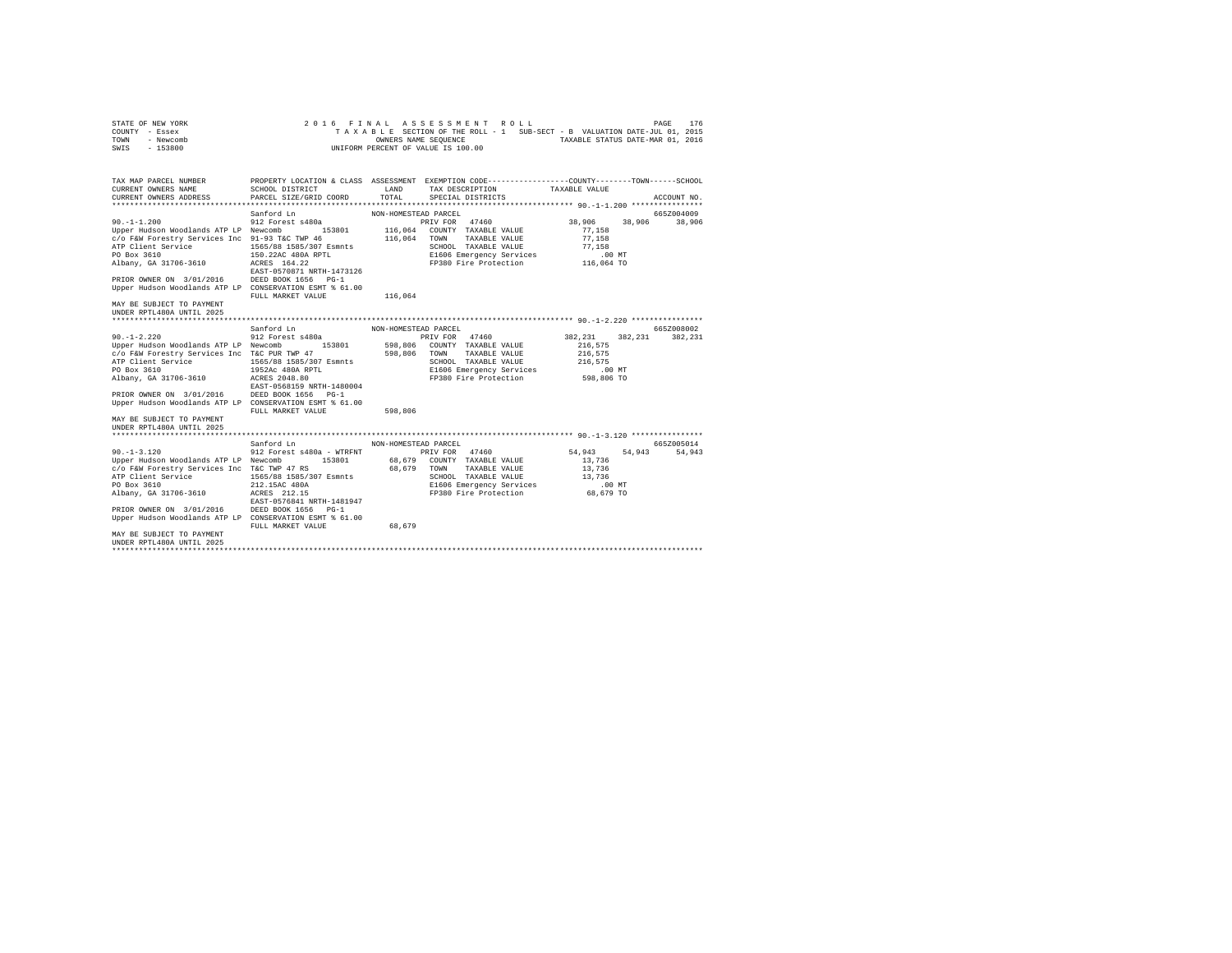| STATE OF NEW YORK<br>COUNTY - Essex<br>TOWN<br>- Newcomb<br>SWIS<br>$-153800$                                                                                                                                                                                                                 |                                                                                                                                                                 |                      | 2016 FINAL ASSESSMENT ROLL<br>TAXABLE SECTION OF THE ROLL - 1 SUB-SECT - B VALUATION DATE-JUL 01, 2015<br>OWNERS NAME SEQUENCE<br>UNIFORM PERCENT OF VALUE IS 100.00 |                                                             | 177<br>PAGE<br>TAXABLE STATUS DATE-MAR 01, 2016 |
|-----------------------------------------------------------------------------------------------------------------------------------------------------------------------------------------------------------------------------------------------------------------------------------------------|-----------------------------------------------------------------------------------------------------------------------------------------------------------------|----------------------|----------------------------------------------------------------------------------------------------------------------------------------------------------------------|-------------------------------------------------------------|-------------------------------------------------|
| TAX MAP PARCEL NUMBER<br>CURRENT OWNERS NAME<br>CURRENT OWNERS ADDRESS                                                                                                                                                                                                                        | PROPERTY LOCATION & CLASS ASSESSMENT EXEMPTION CODE----------------COUNTY-------TOWN-----SCHOOL<br>SCHOOL DISTRICT<br>PARCEL SIZE/GRID COORD                    | LAND<br>TOTAL        | TAX DESCRIPTION<br>SPECIAL DISTRICTS                                                                                                                                 | TAXABLE VALUE                                               | ACCOUNT NO.                                     |
|                                                                                                                                                                                                                                                                                               |                                                                                                                                                                 |                      |                                                                                                                                                                      |                                                             |                                                 |
|                                                                                                                                                                                                                                                                                               | Sanford Ln                                                                                                                                                      | NON-HOMESTEAD PARCEL |                                                                                                                                                                      |                                                             | 665Z008003                                      |
| $90. -1 - 3.220$<br>Upper Hudson Woodlands ATP LP Newcomb<br>c/o F&W Forestry Services Inc T&C PUR TWP 47<br>ATP Client Service<br>PO Box 3610<br>Albany, GA 31706-3610<br>PRIOR OWNER ON 3/01/2016<br>Upper Hudson Woodlands ATP LP CONSERVATION ESMT % 61.00                                | 912 Forest s480a<br>153801<br>1565/88 1585/307 Esmnts<br>217.08Ac 480A RPTL<br>ACRES 217.08<br>EAST-0575880 NRTH-1483005<br>DEED BOOK 1656 PG-1                 | 70,278               | 47460<br>PRIV FOR<br>70,278 COUNTY TAXABLE VALUE<br>TOWN<br>TAXABLE VALUE<br>SCHOOL TAXABLE VALUE<br>E1606 Emergency Services<br>FP380 Fire Protection               | 56,222<br>14,056<br>14,056<br>14,056<br>.00 MT<br>70,278 TO | 56,222<br>56,222                                |
| MAY BE SUBJECT TO PAYMENT<br>UNDER RPTL480A UNTIL 2025                                                                                                                                                                                                                                        | FULL MARKET VALUE                                                                                                                                               | 70,278               |                                                                                                                                                                      |                                                             |                                                 |
|                                                                                                                                                                                                                                                                                               |                                                                                                                                                                 |                      |                                                                                                                                                                      |                                                             |                                                 |
| $90. -1 - 5.120$                                                                                                                                                                                                                                                                              | NL Ln<br>912 Forest s480a                                                                                                                                       | NON-HOMESTEAD PARCEL | PRIV FOR 47460                                                                                                                                                       | 19,906                                                      | 665Z005015<br>19,906<br>19,906                  |
| Upper Hudson Woodlands ATP LP Newcomb<br>c/o F&W Forestry Services Inc T&C TWP 46 RS<br>ATP Client Service<br>PO Box 3610<br>Albany, GA 31706-3610<br>PRIOR OWNER ON 3/01/2016<br>Upper Hudson Woodlands ATP LP CONSERVATION ESMT % 61.00                                                     | 153801<br>1565/88 1585/307 Esmnts<br>76.83AC 480A RPTL<br>ACRES 76.83<br>EAST-0575638 NRTH-1476372<br>DEED BOOK 1656 PG-1                                       | 24,882               | 24,882 COUNTY TAXABLE VALUE<br>TOWN<br>TAXABLE VALUE<br>SCHOOL TAXABLE VALUE<br>E1606 Emergency Services<br>FP380 Fire Protection                                    | 4,976<br>4.976<br>4,976<br>$.00$ MT<br>24,882 TO            |                                                 |
| MAY BE SUBJECT TO PAYMENT<br>UNDER RPTL480A UNTIL 2025                                                                                                                                                                                                                                        | FULL MARKET VALUE                                                                                                                                               | 24,882               |                                                                                                                                                                      |                                                             |                                                 |
|                                                                                                                                                                                                                                                                                               |                                                                                                                                                                 |                      |                                                                                                                                                                      |                                                             |                                                 |
|                                                                                                                                                                                                                                                                                               | Sanford Ln                                                                                                                                                      | NON-HOMESTEAD PARCEL |                                                                                                                                                                      |                                                             | 665Z004012                                      |
| $90. -1 - 5.200$<br>Upper Hudson Woodlands ATP LP Newcomb<br>c/o F&W Forestry Services Inc 94/95 T&C TWP 46<br>ATP Client Service<br>PO Box 3610<br>Albany, GA 31706-3610<br>PRIOR OWNER ON 3/01/2016<br>Upper Hudson Woodlands ATP LP CONSERVATION ESMT % 61.00<br>MAY BE SUBJECT TO PAYMENT | 912 Forest s480a<br>153801<br>1565/88 1585/307 Esmnts<br>27AC 480A RPTL<br>ACRES 27.00<br>EAST-0576922 NRTH-1475185<br>DEED BOOK 1656 PG-1<br>FULL MARKET VALUE | 8,736 TOWN<br>8,736  | PRIV FOR 47460<br>8.736 COUNTY TAXABLE VALUE<br>TAXABLE VALUE<br>SCHOOL TAXABLE VALUE<br>E1606 Emergency Services<br>FP380 Fire Protection                           | 6,989<br>1,747<br>1,747<br>1,747<br>.00 MT<br>8,736 TO      | 6,989<br>6,989                                  |
| UNDER RPTL480A UNTIL 2025<br>***************************                                                                                                                                                                                                                                      |                                                                                                                                                                 |                      |                                                                                                                                                                      |                                                             |                                                 |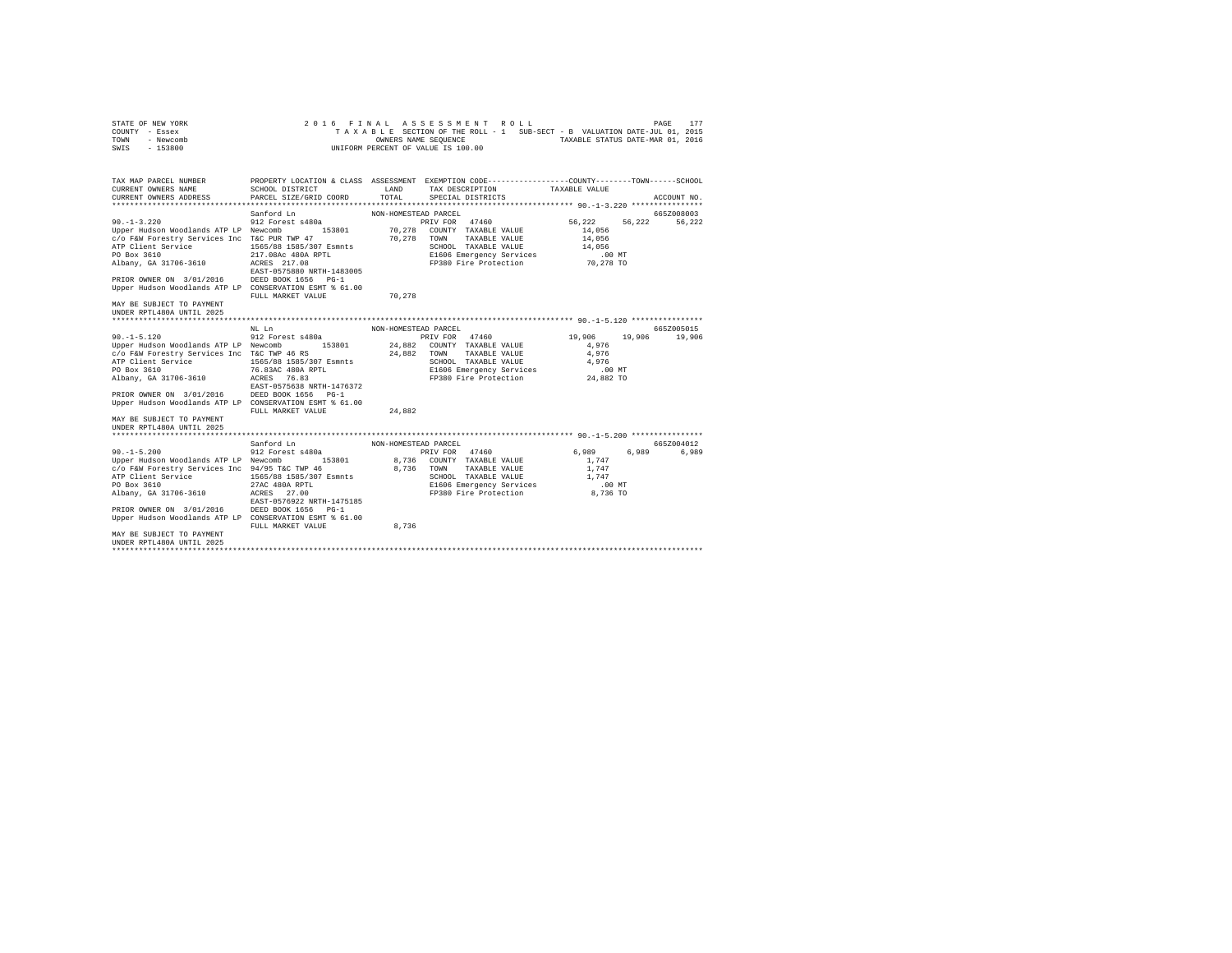| STATE OF NEW YORK<br>COUNTY - Essex<br>TOWN<br>- Newcomb<br>SWIS<br>$-153800$        | 2016 FINAL                                                                                                          |                      | ASSESSMENT ROLL<br>TAXABLE SECTION OF THE ROLL - 1 SUB-SECT - B VALUATION DATE-JUL 01, 2015<br>OWNERS NAME SEQUENCE<br>UNIFORM PERCENT OF VALUE IS 100.00 |                  | 178<br>PAGE<br>TAXABLE STATUS DATE-MAR 01, 2016 |
|--------------------------------------------------------------------------------------|---------------------------------------------------------------------------------------------------------------------|----------------------|-----------------------------------------------------------------------------------------------------------------------------------------------------------|------------------|-------------------------------------------------|
| TAX MAP PARCEL NUMBER<br>CURRENT OWNERS NAME                                         | PROPERTY LOCATION & CLASS ASSESSMENT EXEMPTION CODE----------------COUNTY-------TOWN------SCHOOL<br>SCHOOL DISTRICT | LAND                 | TAX DESCRIPTION                                                                                                                                           | TAXABLE VALUE    |                                                 |
| CURRENT OWNERS ADDRESS                                                               | PARCEL SIZE/GRID COORD                                                                                              | TOTAL                | SPECIAL DISTRICTS                                                                                                                                         |                  | ACCOUNT NO.                                     |
|                                                                                      | NL Ln                                                                                                               | NON-HOMESTEAD PARCEL |                                                                                                                                                           |                  | 665Z005017                                      |
| $91. -1 - 1.120$                                                                     | 912 Forest s480a                                                                                                    |                      | PRIV FOR 47460                                                                                                                                            | 6,770            | 6,770<br>6,770                                  |
| Upper Hudson Woodlands ATP LP Newcomb                                                | 153801                                                                                                              | 8,463                | COUNTY TAXABLE VALUE                                                                                                                                      | 1,693            |                                                 |
| c/o F&W Forestry Services Inc T&C TWP 46 RS                                          |                                                                                                                     | 8,463                | TOWN<br>TAXABLE VALUE                                                                                                                                     | 1,693            |                                                 |
| ATP Client Service                                                                   | 1565/88 1585/307 Esmnts                                                                                             |                      | SCHOOL TAXABLE VALUE                                                                                                                                      | 1,693            |                                                 |
| PO Box 3610                                                                          | 26.17AC 480A RPTL                                                                                                   |                      | E1606 Emergency Services                                                                                                                                  | .00 MT           |                                                 |
| Albany, GA 31706-3610                                                                | 26.17<br>ACRES                                                                                                      |                      | FP380 Fire Protection                                                                                                                                     | 8,463 TO         |                                                 |
|                                                                                      | EAST-0576259 NRTH-1477320                                                                                           |                      |                                                                                                                                                           |                  |                                                 |
| PRIOR OWNER ON 3/01/2016<br>Upper Hudson Woodlands ATP LP CONSERVATION ESMT % 61.00  | DEED BOOK 1656 PG-1                                                                                                 |                      |                                                                                                                                                           |                  |                                                 |
|                                                                                      | FULL MARKET VALUE                                                                                                   | 8,463                |                                                                                                                                                           |                  |                                                 |
| MAY BE SUBJECT TO PAYMENT                                                            |                                                                                                                     |                      |                                                                                                                                                           |                  |                                                 |
| UNDER RPTL480A UNTIL 2025                                                            |                                                                                                                     |                      |                                                                                                                                                           |                  |                                                 |
|                                                                                      |                                                                                                                     |                      |                                                                                                                                                           |                  |                                                 |
|                                                                                      | Sanford Ln                                                                                                          | NON-HOMESTEAD PARCEL |                                                                                                                                                           |                  | 665Z004013                                      |
| $91. -1 -1.200$                                                                      | 912 Forest s480a<br>153801                                                                                          |                      | PRIV FOR 47460                                                                                                                                            | 40.622           | 40.622<br>40.622                                |
| Upper Hudson Woodlands ATP LP Newcomb<br>c/o F&W Forestry Services Inc 95 T&C TWP 46 |                                                                                                                     | 50,778<br>50,778     | COUNTY TAXABLE VALUE<br>TOWN<br>TAXABLE VALUE                                                                                                             | 10,156<br>10,156 |                                                 |
| ATP Client Service                                                                   | 1565/88 1585/307 Esmnts                                                                                             |                      | SCHOOL TAXABLE VALUE                                                                                                                                      | 10,156           |                                                 |
| PO Box 3610                                                                          | 170.3AC 480A                                                                                                        |                      | E1606 Emergency Services                                                                                                                                  | .00 MT           |                                                 |
| Albany, GA 31706-3610                                                                | ACRES 170.30                                                                                                        |                      | FP380 Fire Protection                                                                                                                                     | 50,778 TO        |                                                 |
|                                                                                      | EAST-0577586 NRTH-1477200                                                                                           |                      |                                                                                                                                                           |                  |                                                 |
| PRIOR OWNER ON 3/01/2016                                                             | DEED BOOK 1656 PG-1                                                                                                 |                      |                                                                                                                                                           |                  |                                                 |
| Upper Hudson Woodlands ATP LP CONSERVATION ESMT % 61.00                              |                                                                                                                     |                      |                                                                                                                                                           |                  |                                                 |
|                                                                                      | FULL MARKET VALUE                                                                                                   | 50.778               |                                                                                                                                                           |                  |                                                 |
| MAY BE SUBJECT TO PAYMENT                                                            |                                                                                                                     |                      |                                                                                                                                                           |                  |                                                 |
| UNDER RPTL480A UNTIL 2025                                                            |                                                                                                                     |                      |                                                                                                                                                           |                  |                                                 |
|                                                                                      | Sanford Ln                                                                                                          | NON-HOMESTEAD PARCEL |                                                                                                                                                           |                  | 665J103409                                      |
| $91. -1 - 2.000$                                                                     | 912 Forest s480a                                                                                                    |                      | PRIV FOR 47460                                                                                                                                            | 35,443           | 35,443<br>35,443                                |
| Upper Hudson Woodlands ATP LP Newcomb                                                | 153801                                                                                                              |                      | 44,304 COUNTY TAXABLE VALUE                                                                                                                               | 8,861            |                                                 |
| c/o F&W Forestry Services Inc 96 T&c Twp 46                                          |                                                                                                                     | 44,304 TOWN          | TAXABLE VALUE                                                                                                                                             | 8,861            |                                                 |
| ATP Client Service                                                                   | 1565/88 1585/307 Esmnts                                                                                             |                      | SCHOOL TAXABLE VALUE                                                                                                                                      | 8,861            |                                                 |
| PO Box 3610                                                                          | 188.48AC Under 480A RPTL                                                                                            |                      | E1606 Emergency Services                                                                                                                                  | .00MT            |                                                 |
| Albany, GA 31706-3610                                                                | ACRES 188.48                                                                                                        |                      | FP380 Fire Protection                                                                                                                                     | 44,304 TO        |                                                 |
|                                                                                      | EAST-0579664 NRTH-1478839                                                                                           |                      |                                                                                                                                                           |                  |                                                 |
| PRIOR OWNER ON 3/01/2016                                                             | DEED BOOK 1656 PG-1                                                                                                 |                      |                                                                                                                                                           |                  |                                                 |
| Upper Hudson Woodlands ATP LP CONSERVATION ESMT % 61.00                              | FULL MARKET VALUE                                                                                                   | 44.304               |                                                                                                                                                           |                  |                                                 |
| MAY BE SUBJECT TO PAYMENT                                                            |                                                                                                                     |                      |                                                                                                                                                           |                  |                                                 |
| UNDER RPTL480A UNTIL 2025                                                            |                                                                                                                     |                      |                                                                                                                                                           |                  |                                                 |
| **************************                                                           |                                                                                                                     |                      |                                                                                                                                                           |                  |                                                 |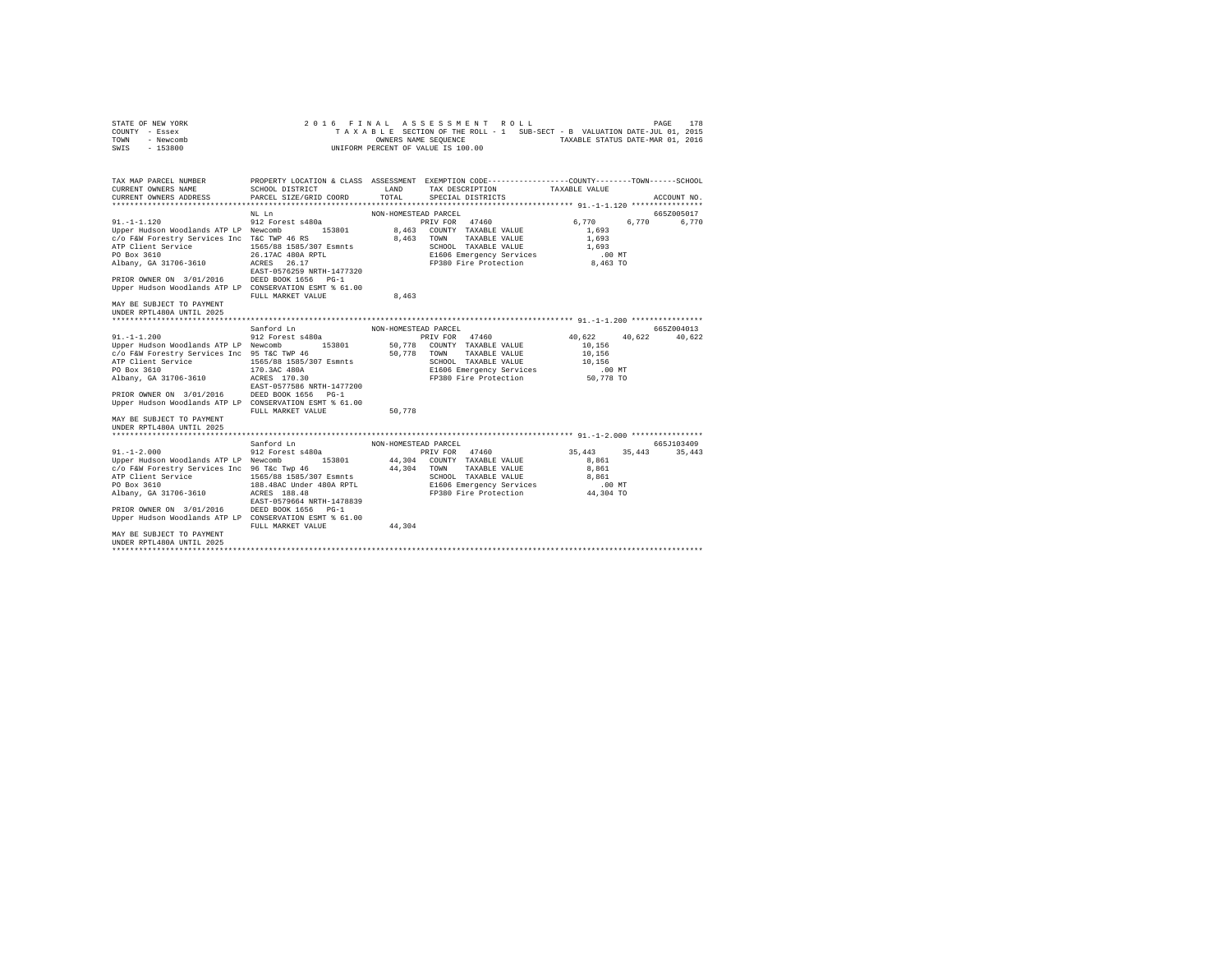| STATE OF NEW YORK<br>COUNTY - Essex<br>TOWN<br>- Newcomb<br>SWIS<br>$-153800$                                                                                                                                                                                                                                             | 2016 FINAL                                                                                                                                                         | OWNERS NAME SEQUENCE | ASSESSMENT ROLL<br>TAXABLE SECTION OF THE ROLL - 1 SUB-SECT - B VALUATION DATE-JUL 01, 2015<br>UNIFORM PERCENT OF VALUE IS 100.00                |                                                    | 179<br>PAGE<br>TAXABLE STATUS DATE-MAR 01, 2016 |    |
|---------------------------------------------------------------------------------------------------------------------------------------------------------------------------------------------------------------------------------------------------------------------------------------------------------------------------|--------------------------------------------------------------------------------------------------------------------------------------------------------------------|----------------------|--------------------------------------------------------------------------------------------------------------------------------------------------|----------------------------------------------------|-------------------------------------------------|----|
| TAX MAP PARCEL NUMBER<br>CURRENT OWNERS NAME<br>CURRENT OWNERS ADDRESS                                                                                                                                                                                                                                                    | PROPERTY LOCATION & CLASS ASSESSMENT EXEMPTION CODE---------------COUNTY-------TOWN-----SCHOOL<br>SCHOOL DISTRICT<br>PARCEL SIZE/GRID COORD                        | LAND<br>TOTAL        | TAX DESCRIPTION<br>SPECIAL DISTRICTS                                                                                                             | TAXABLE VALUE                                      | ACCOUNT NO.                                     |    |
|                                                                                                                                                                                                                                                                                                                           |                                                                                                                                                                    |                      |                                                                                                                                                  |                                                    |                                                 |    |
|                                                                                                                                                                                                                                                                                                                           | Sanford Ln                                                                                                                                                         | NON-HOMESTEAD PARCEL |                                                                                                                                                  |                                                    | 665Z005018                                      |    |
| $101. -1 - 1.200$<br>Upper Hudson Woodlands ATP LP Newcomb<br>c/o F&W Forestry Services Inc T&C TWP 46 RS<br>ATP Client Service<br>PO Box 3610<br>Albany, GA 31706-3610<br>PRIOR OWNER ON 3/01/2016<br>Upper Hudson Woodlands ATP LP CONSERVATION ESMT % 61.00                                                            | 912 Forest s480a<br>153801<br>1565/88 1585/307 Esmnts<br>13.2AC 480A RPTL<br>ACRES 13.20<br>EAST-0575106 NRTH-1471731<br>DEED BOOK 1656 PG-1                       | 4,290<br>4,290       | PRIV FOR 47460<br>COUNTY TAXABLE VALUE<br>TOWN<br>TAXABLE VALUE<br>SCHOOL TAXABLE VALUE<br>E1606 Emergency Services<br>FP380 Fire Protection     | 3.432<br>858<br>858<br>858<br>$.00$ MT<br>4,290 TO | 3,432<br>3,432                                  |    |
|                                                                                                                                                                                                                                                                                                                           | FULL MARKET VALUE                                                                                                                                                  | 4,290                |                                                                                                                                                  |                                                    |                                                 |    |
| MAY BE SUBJECT TO PAYMENT<br>UNDER RPTL480A UNTIL 2025                                                                                                                                                                                                                                                                    |                                                                                                                                                                    |                      |                                                                                                                                                  |                                                    |                                                 |    |
|                                                                                                                                                                                                                                                                                                                           | Sanford Ln                                                                                                                                                         | NON-HOMESTEAD PARCEL |                                                                                                                                                  |                                                    | 665Z005019                                      |    |
| $101. - 6 - 1.200$<br>Upper Hudson Woodlands ATP LP Newcomb<br>c/o F&W Forestry Services Inc T&C TWP 46 RS<br>ATP Client Service<br>PO Box 3610<br>Albany, GA 31706-3610<br>PRIOR OWNER ON 3/01/2016<br>Upper Hudson Woodlands ATP LP CONSERVATION ESMT % 61.00                                                           | 912 Forest s480a<br>153801<br>1565/88 1585/307 Esmnts<br>.31AC under 480A RPTL<br>0.31<br>ACRES<br>EAST-0576123 NRTH-1471634<br>DEED BOOK 1656 PG-1                | 117                  | PRIV FOR 47460<br>117 COUNTY TAXABLE VALUE<br>TAXABLE VALUE<br>TOWN<br>SCHOOL TAXABLE VALUE<br>E1606 Emergency Services<br>FP380 Fire Protection | 94<br>23<br>23<br>23<br>$.00$ MT<br>117 TO         | 94                                              | 94 |
|                                                                                                                                                                                                                                                                                                                           | FULL MARKET VALUE                                                                                                                                                  | 117                  |                                                                                                                                                  |                                                    |                                                 |    |
| MAY BE SUBJECT TO PAYMENT<br>UNDER RPTL480A UNTIL 2025                                                                                                                                                                                                                                                                    |                                                                                                                                                                    |                      |                                                                                                                                                  |                                                    |                                                 |    |
|                                                                                                                                                                                                                                                                                                                           | Sanford Ln                                                                                                                                                         | NON-HOMESTEAD PARCEL |                                                                                                                                                  |                                                    | 665Z004014                                      |    |
| $101. - 6 - 2.200$<br>Upper Hudson Woodlands ATP LP Newcomb<br>c/o F&W Forestry Services Inc 75 T&C TWP 46<br>ATP Client Service<br>PO Box 3610<br>Albany, GA 31706-3610<br>PRIOR OWNER ON 3/01/2016<br>Upper Hudson Woodlands ATP LP CONSERVATION ESMT % 61.00<br>MAY BE SUBJECT TO PAYMENT<br>UNDER RPTL480A UNTIL 2025 | 912 Forest s480a<br>153801<br>1565/88 1585/307 Esmnts<br>6.3AC 480A RPTL<br>6.30<br>ACRES<br>EAST-0576790 NRTH-1474048<br>DEED BOOK 1656 PG-1<br>FULL MARKET VALUE | 1,716 TOWN<br>1,716  | PRIV FOR 47460<br>1,716 COUNTY TAXABLE VALUE<br>TAXABLE VALUE<br>SCHOOL TAXABLE VALUE<br>E1606 Emergency Services<br>FP380 Fire Protection       | 1,373<br>343<br>343<br>343<br>$.00$ MT<br>1,716 TO | 1,373<br>1,373                                  |    |
| ***************************                                                                                                                                                                                                                                                                                               |                                                                                                                                                                    |                      |                                                                                                                                                  |                                                    |                                                 |    |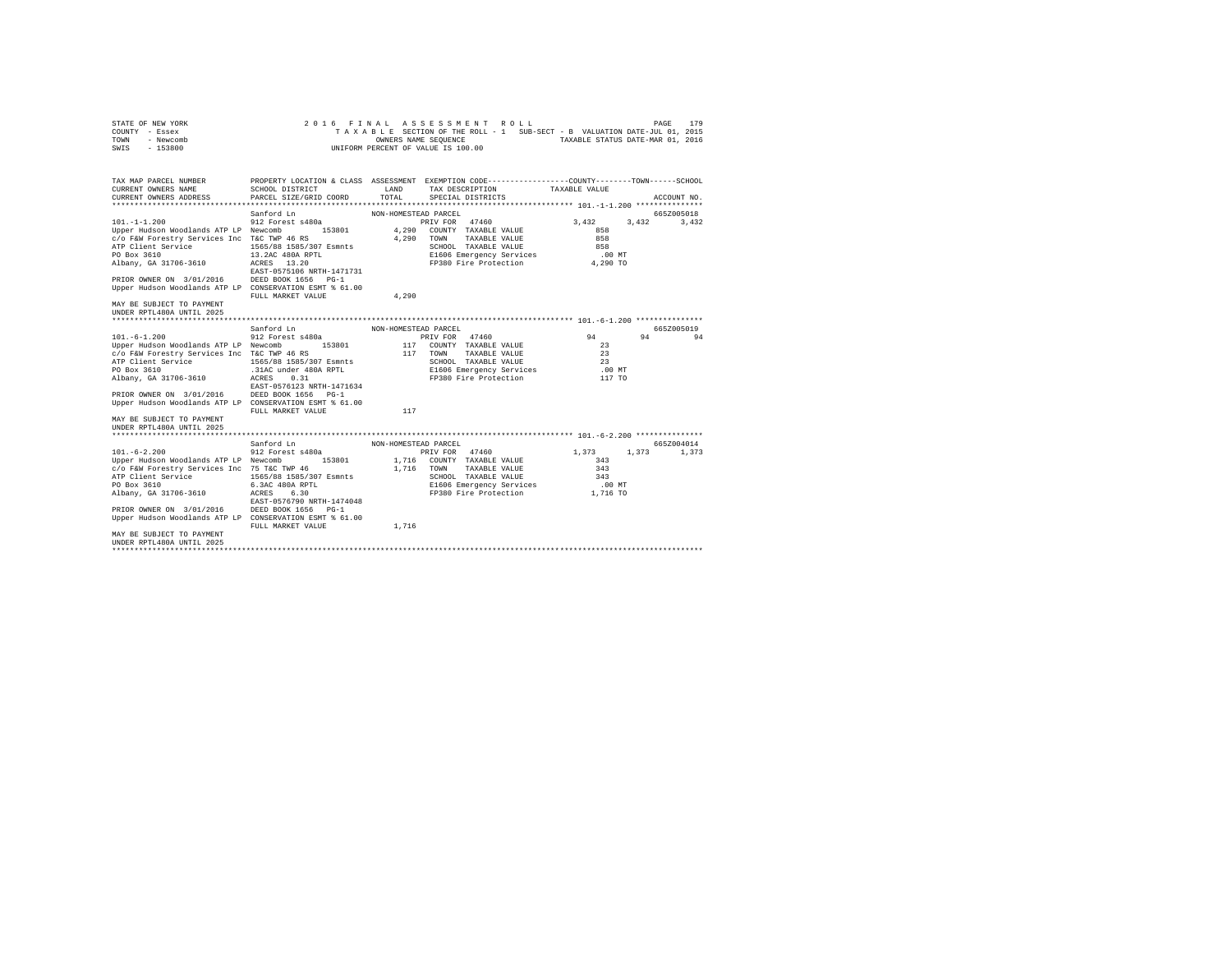| STATE OF NEW YORK | 2016 FINAL ASSESSMENT ROLL                                               | 180<br>PAGE                      |
|-------------------|--------------------------------------------------------------------------|----------------------------------|
| COUNTY - Essex    | TAXABLE SECTION OF THE ROLL - 1 SUB-SECT - B VALUATION DATE-JUL 01, 2015 |                                  |
| TOWN<br>- Newcomb |                                                                          | TAXABLE STATUS DATE-MAR 01, 2016 |
| SWIS<br>$-153800$ |                                                                          | RPS150/V04/L015                  |
|                   | UNIFORM PERCENT OF VALUE IS 100.00                                       | CURRENT DATE 6/21/2016           |
|                   |                                                                          |                                  |
|                   | ROLL SUB SECTION-B-TOTALS                                                |                                  |

### \*\*\* S P E C I A L D I S T R I C T S U M M A R Y \*\*\*

| CODE | DISTRICT NAME                                | TOTAL<br>PARCELS | EXTENSION<br><b>TYPE</b> | <b>EXTENSION</b><br><b>VALUE</b> | AD VALOREM<br>VALUE. | <b>EXEMPT</b><br>AMOUNT | TAXARLE<br>VALUE |
|------|----------------------------------------------|------------------|--------------------------|----------------------------------|----------------------|-------------------------|------------------|
|      | FP380 Fire Protectio<br>E1606 Emergency Serv |                  | 24 TOTAL<br>24 MOVTAX    |                                  | 5900.672             |                         | 5900.672         |

### \*\*\* S C H O O L D I S T R I C T S U M M A R Y \*\*\*

| CODE   | DISTRICT NAME | TOTAL<br>PARCELS | ASSESSED<br>LAND | ASSESSED<br>TOTAL | <b>EXEMPT</b><br>AMOUNT | TOTAL<br>TAXABLE | STAR<br>AMOUNT | <b>STAR</b><br>TAXABLE |
|--------|---------------|------------------|------------------|-------------------|-------------------------|------------------|----------------|------------------------|
| 153801 | Newcomb       | 24               | 5870.672         | 5900.672          | 4128.303                | 1772.369         |                | 1772.369               |
|        | SUB-TOTAL     | 24               | 5870.672         | 5900.672          | 4128.303                | 1772.369         |                | 1772.369               |
|        | TOTAL         | 24               | 5870.672         | 5900.672          | 4128.303                | 1772.369         |                | 1772.369               |

### \*\*\* S Y S T E M C O D E S S U M M A R Y \*\*\*

NO SYSTEM EXEMPTIONS AT THIS LEVEL

### \*\*\* E X E M P T I O N S U M M A R Y \*\*\*

| CODE  | DESCRIPTION | TOTAL<br>PARCELS | COUNTY   | TOWN     | SCHOOL   |
|-------|-------------|------------------|----------|----------|----------|
| 47460 | PRIV FOR    | 23               | 4128.303 | 4128.303 | 4128.303 |
|       | TOTAL       | 23               | 4128.303 | 4128.303 | 4128.303 |

#### \*\*\* G R A N D T O T A L S \*\*\*

| ROLL | DESCRIPTION | TOTAL   | ASSESSED | ASSESSED | TAXABLE  | TAXABLE  | TAXABLE  | STAR     |
|------|-------------|---------|----------|----------|----------|----------|----------|----------|
| SEC  |             | PARCELS | LAND     | TOTAL    | COUNTY   | TOWN     | SCHOOL   | TAXABLE  |
|      | TAXABLE     | 24      | 5870.672 | 5900.672 | 1772.369 | 1772.369 | 1772.369 | 1772.369 |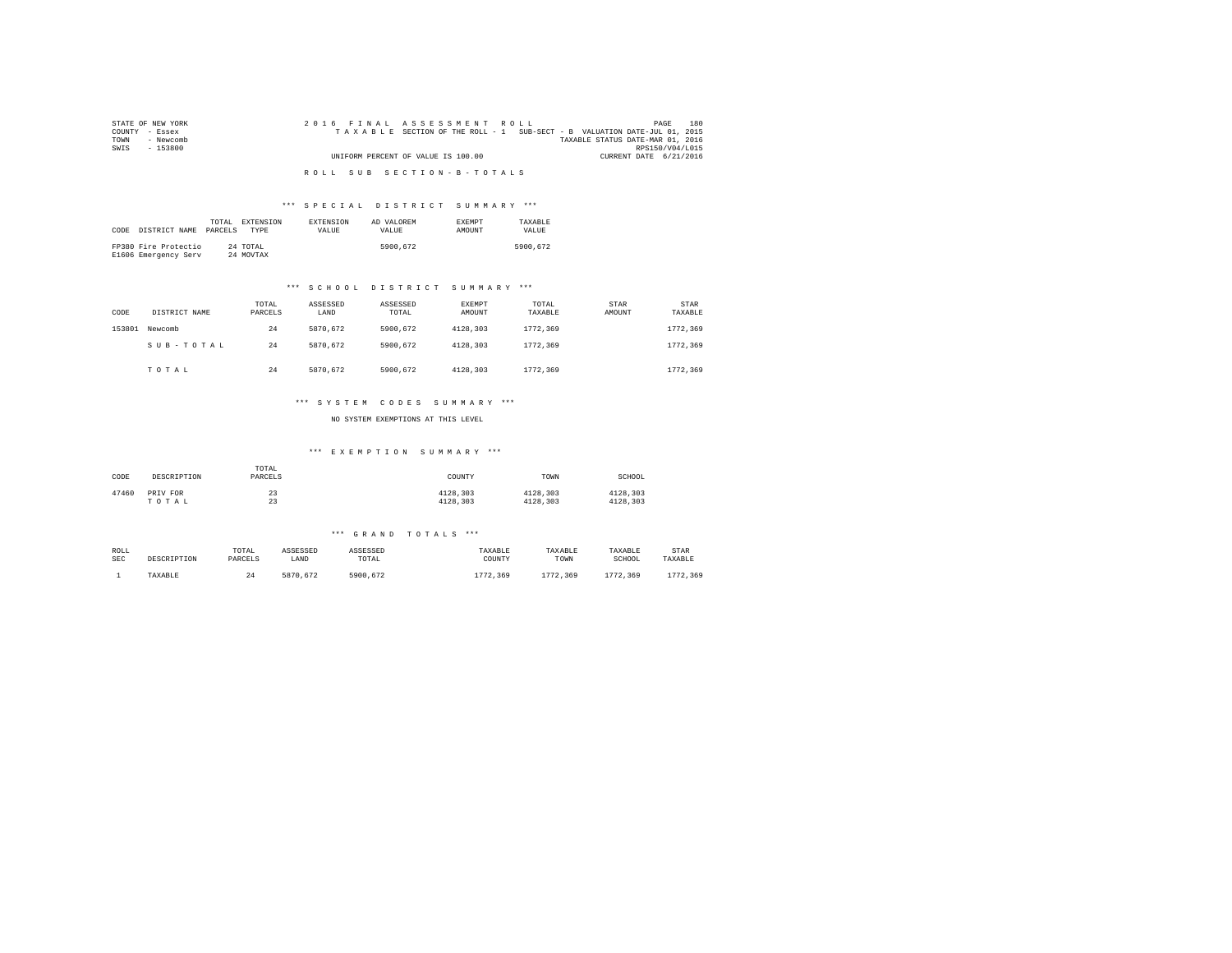|                | STATE OF NEW YORK |  |  | 2016 FINAL ASSESSMENT ROLL         |                                  | PAGE            | 181 |
|----------------|-------------------|--|--|------------------------------------|----------------------------------|-----------------|-----|
| COUNTY - Essex |                   |  |  | TAXABLE SECTION OF THE ROLL - 1    | VALUATION DATE-JUL 01, 2015      |                 |     |
| TOWN           | - Newcomb         |  |  |                                    | TAXABLE STATUS DATE-MAR 01, 2016 |                 |     |
| SWIS           | - 153800          |  |  | UNIFORM PERCENT OF VALUE IS 100.00 |                                  | RPS150/V04/L015 |     |
|                |                   |  |  |                                    | CURRENT DATE 6/21/2016           |                 |     |

# R O L L S E C T I O N T O T A L S

# \*\*\* S P E C I A L D I S T R I C T S U M M A R Y \*\*\*

|      |                      | TOTAL   | EXTENSION  | <b>EXTENSION</b> | AD VALOREM | EXEMPT | TAXABLE    |
|------|----------------------|---------|------------|------------------|------------|--------|------------|
| CODE | DISTRICT NAME        | PARCELS | TYPE       | VALUE            | VALUE      | AMOUNT | VALUE      |
|      | FP380 Fire Protectio |         | 782 TOTAL  |                  | 124481.352 |        | 124481.352 |
|      | AP904 Apptmnt tax S  |         | 1 MOVTAX   | 130.14           |            |        | 130.14     |
|      | OT902 Omitted tax C  |         | 1 MOVTAX   | 121.39           |            |        | 121.39     |
|      | OT903 Omitted tax T  |         | 1 MOVTAX   | 113.12           |            |        | 113.12     |
|      | SD380 Sewer District |         | 92 TOTAL M |                  | 10061,800  |        | 10061,800  |
|      | WD380 Water District |         | 92 TOTAL M |                  | 10061.800  |        | 10061,800  |
|      | E1606 Emergency Serv |         | 782 MOVTAX |                  |            |        |            |

# \*\*\* S C H O O L D I S T R I C T S U M M A R Y \*\*\*

| CODE   | DISTRICT NAME | TOTAL<br>PARCELS | ASSESSED<br>LAND | ASSESSED<br>TOTAL | EXEMPT<br>AMOUNT | TOTAL<br>TAXABLE | STAR<br>AMOUNT | STAR<br>TAXABLE |
|--------|---------------|------------------|------------------|-------------------|------------------|------------------|----------------|-----------------|
| 153801 | Newcomb       | 782              | 67785.648        | 124481.352        | 11080.753        | 113400.599       | 6761,800       | 106638.799      |
|        | SUB-TOTAL     | 782              | 67785.648        | 124481.352        | 11080.753        | 113400.599       | 6761,800       | 106638.799      |
|        | TOTAL         | 782              | 67785.648        | 124481.352        | 11080.753        | 113400.599       | 6761,800       | 106638.799      |

# \*\*\* S Y S T E M C O D E S S U M M A R Y \*\*\*

# NO SYSTEM EXEMPTIONS AT THIS LEVEL

# \*\*\* E X E M P T I O N S U M M A R Y \*\*\*

|       |             | TOTAL   |         |         |        |
|-------|-------------|---------|---------|---------|--------|
| CODE  | DESCRIPTION | PARCELS | COUNTY  | TOWN    | SCHOOL |
|       |             |         |         |         |        |
| 41003 | PRO VETS T  |         |         | 57.449  |        |
| 41102 | VETERANS C  |         | 5,500   |         |        |
| 41121 | VET WAR CT  | $\sim$  | 26,460  | 29,895  |        |
| 41122 | VET WAR C   | 6       | 89,280  |         |        |
| 41123 | VET WAR T   | 6       |         | 134,475 |        |
| 41131 | VET COM CT  | 4       | 84,388  | 98,038  |        |
| 41132 | VET COM C   | 21      | 474,900 |         |        |
| 41133 | VET COM T   | 21      |         | 736.375 |        |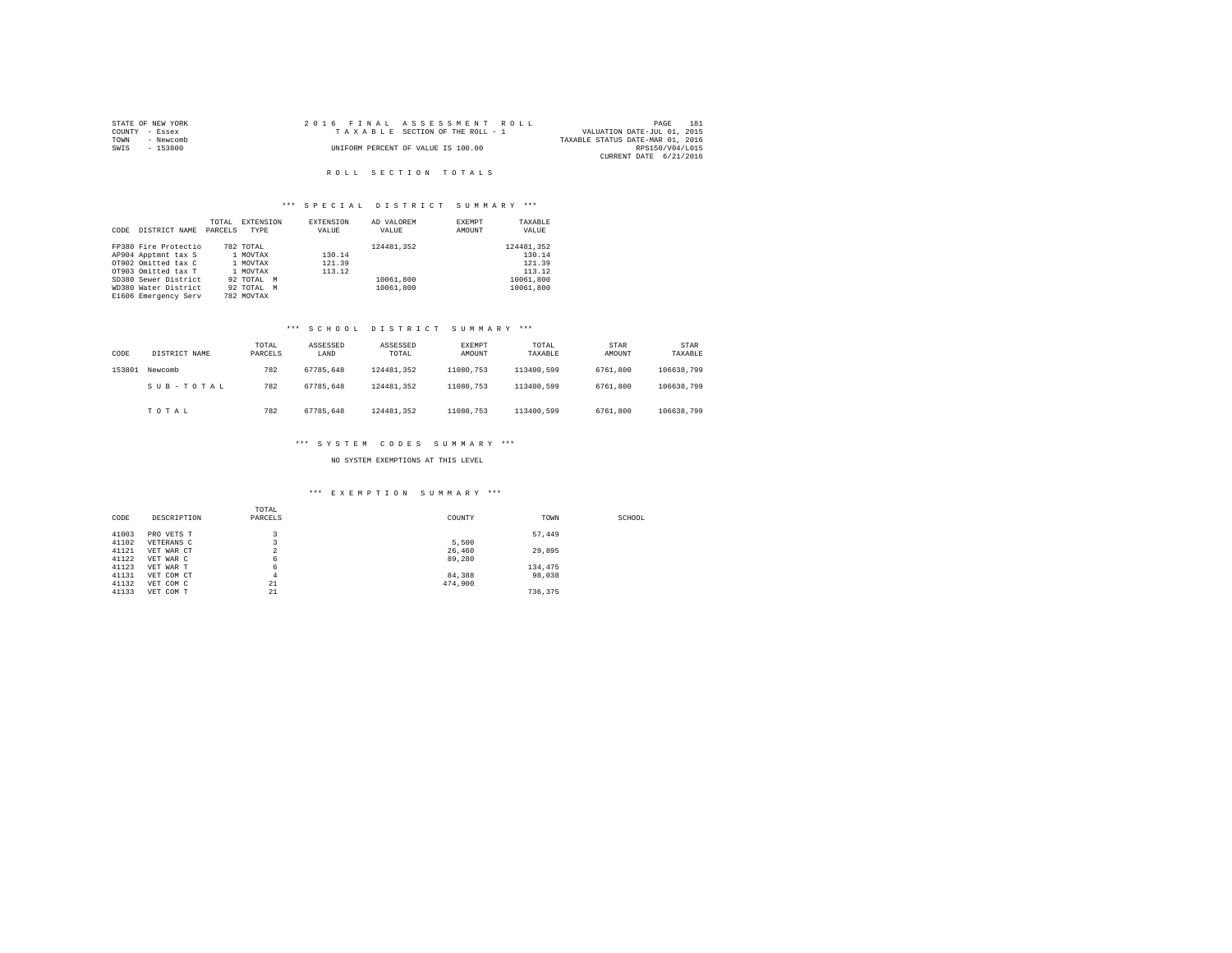| STATE OF NEW YORK | 2016 FINAL ASSESSMENT ROLL         | 182<br>PAGE                      |
|-------------------|------------------------------------|----------------------------------|
| COUNTY - Essex    | TAXABLE SECTION OF THE ROLL - 1    | VALUATION DATE-JUL 01, 2015      |
| TOWN<br>- Newcomb |                                    | TAXABLE STATUS DATE-MAR 01, 2016 |
| SWIS<br>- 153800  | UNIFORM PERCENT OF VALUE IS 100.00 | RPS150/V04/L015                  |
|                   |                                    | CURRENT DATE 6/21/2016           |
|                   |                                    |                                  |
|                   | ROLL SECTION TOTALS                |                                  |

### \*\*\* E X E M P T I O N S U M M A R Y \*\*\*

| CODE  | DESCRIPTION       | TOTAL<br>PARCELS | COUNTY    | TOWN      | SCHOOL    |
|-------|-------------------|------------------|-----------|-----------|-----------|
| 41141 | VET DIS CT        | 2                | 21.921    | 21,921    |           |
| 41142 | VET DIS C         | 4                | 84,300    |           |           |
| 41143 | VET DIS T         | 4                |           | 84,300    |           |
| 41800 | AGED ALL          | 20               | 1165,963  | 1126.501  | 1242.850  |
| 41834 | STAR<br><b>SR</b> | 63               |           |           | 3821,800  |
| 41854 | RES. STAR         | 98               |           |           | 2940.000  |
| 47450 | FISCHER           | 16               | 5709,600  | 5709,600  | 5709,600  |
| 47460 | PRIV FOR          | 23               | 4128,303  | 4128.303  | 4128.303  |
|       | TOTAL             | 296              | 11790.615 | 12126.857 | 17842.553 |

# \*\*\* G R A N D T O T A L S \*\*\*

| ROLL | DESCRIPTION | TOTAL   | ASSESSED  | ASSESSED   | TAXABLE    | TAXABLE    | TAXABLE    | STAR       |
|------|-------------|---------|-----------|------------|------------|------------|------------|------------|
| SEC  |             | PARCELS | LAND      | TOTAL      | COUNTY     | TOWN       | SCHOOL     | TAXABLE    |
|      | TAXABLE     | 782     | 67785.648 | 124481.352 | 112690.737 | 112354.495 | 113400.599 | 106638.799 |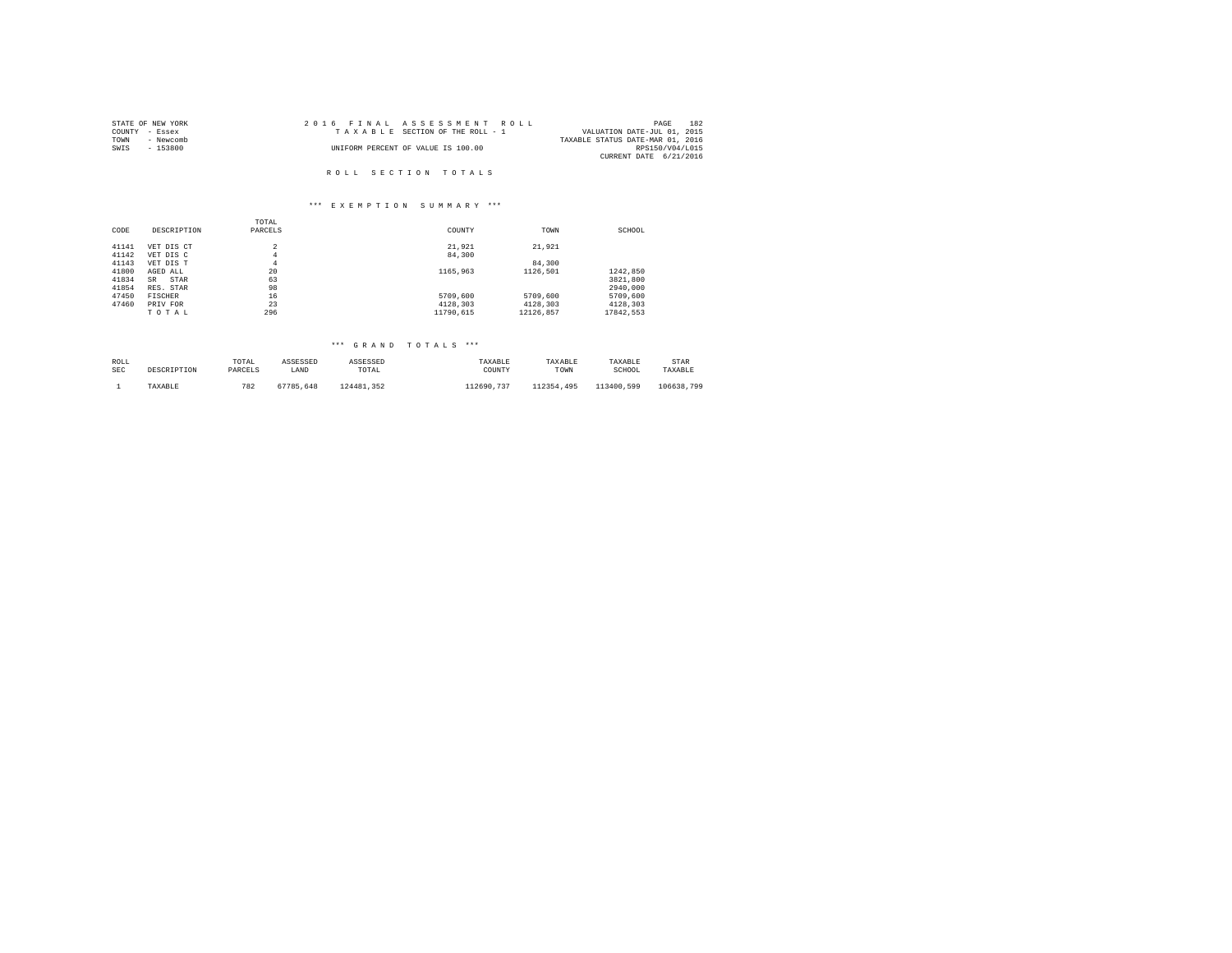|                | STATE OF NEW YORK |  | 2016 FINAL ASSESSMENT ROLL               |                                  | PAGE | 183 |
|----------------|-------------------|--|------------------------------------------|----------------------------------|------|-----|
| COUNTY - Essex |                   |  | STATE OWNED LAND SECTION OF THE ROLL - 3 | VALUATION DATE-JUL 01, 2015      |      |     |
| TOWN           | - Newcomb         |  | OWNERS NAME SEOUENCE                     | TAXABLE STATUS DATE-MAR 01, 2016 |      |     |
| SWIS           | $-153800$         |  | UNIFORM PERCENT OF VALUE IS 100.00       |                                  |      |     |

| TAX MAP PARCEL NUMBER<br>CURRENT OWNERS NAME                   SCHOOL DISTRICT<br>CURRENT OWNERS ADDRESS               PARCEL SIZE/GRID COORD                                                                                                  |               | LAND<br>TOTAL        | PROPERTY LOCATION & CLASS ASSESSMENT EXEMPTION CODE----------------COUNTY-------TOWN------SCHOOL<br>TAX DESCRIPTION TAXABLE VALUE<br>SPECIAL DISTRICTS                                                                                      |                    | ACCOUNT NO. |
|------------------------------------------------------------------------------------------------------------------------------------------------------------------------------------------------------------------------------------------------|---------------|----------------------|---------------------------------------------------------------------------------------------------------------------------------------------------------------------------------------------------------------------------------------------|--------------------|-------------|
|                                                                                                                                                                                                                                                |               |                      |                                                                                                                                                                                                                                             |                    |             |
|                                                                                                                                                                                                                                                | NYS Route 28N | NON-HOMESTEAD PARCEL |                                                                                                                                                                                                                                             |                    | 665M407305  |
|                                                                                                                                                                                                                                                |               |                      |                                                                                                                                                                                                                                             | 134,600<br>134,600 |             |
|                                                                                                                                                                                                                                                |               |                      |                                                                                                                                                                                                                                             |                    |             |
|                                                                                                                                                                                                                                                |               |                      |                                                                                                                                                                                                                                             | 134,600            |             |
|                                                                                                                                                                                                                                                |               |                      | E1606 Emergency Services .00 MT<br>FP380 Fire Protection 134,600 TO                                                                                                                                                                         |                    |             |
|                                                                                                                                                                                                                                                |               |                      |                                                                                                                                                                                                                                             |                    |             |
|                                                                                                                                                                                                                                                |               |                      |                                                                                                                                                                                                                                             |                    |             |
| Albany, NY 12236                                                                                                                                                                                                                               |               |                      |                                                                                                                                                                                                                                             |                    |             |
|                                                                                                                                                                                                                                                | NYS Route 28N | NON-HOMESTEAD PARCEL |                                                                                                                                                                                                                                             |                    | 665M407306  |
|                                                                                                                                                                                                                                                |               |                      |                                                                                                                                                                                                                                             |                    |             |
|                                                                                                                                                                                                                                                |               |                      |                                                                                                                                                                                                                                             |                    |             |
|                                                                                                                                                                                                                                                |               |                      |                                                                                                                                                                                                                                             |                    |             |
|                                                                                                                                                                                                                                                |               |                      |                                                                                                                                                                                                                                             |                    |             |
|                                                                                                                                                                                                                                                |               |                      |                                                                                                                                                                                                                                             |                    |             |
|                                                                                                                                                                                                                                                |               |                      |                                                                                                                                                                                                                                             |                    |             |
|                                                                                                                                                                                                                                                |               |                      |                                                                                                                                                                                                                                             |                    |             |
|                                                                                                                                                                                                                                                |               |                      | 109.-1-10.000<br>109.-1-10.000 NHS NUCLE 26<br>231 Forest 8532a - WTRFNT WAN-TUNDER COUNTY TAXABLE VALUE<br>243,700<br>251 Forest 8532a - WTRFNT 2007 100 NHS NUCLE 439,700<br>251 Forest 86.000 100 150000 NHS NUCLE 26 3 Richards Surv    |                    |             |
|                                                                                                                                                                                                                                                | NYS Route 28N | NON-HOMESTEAD PARCEL |                                                                                                                                                                                                                                             |                    | 665M407309  |
|                                                                                                                                                                                                                                                |               |                      |                                                                                                                                                                                                                                             |                    |             |
|                                                                                                                                                                                                                                                |               |                      |                                                                                                                                                                                                                                             |                    |             |
|                                                                                                                                                                                                                                                |               |                      |                                                                                                                                                                                                                                             |                    |             |
|                                                                                                                                                                                                                                                |               |                      |                                                                                                                                                                                                                                             |                    |             |
|                                                                                                                                                                                                                                                |               |                      |                                                                                                                                                                                                                                             |                    |             |
|                                                                                                                                                                                                                                                |               |                      |                                                                                                                                                                                                                                             |                    |             |
|                                                                                                                                                                                                                                                |               |                      | 109.-1-17.000<br>20145001 201478 MON-HOMESTEAN PRODUCE 2014<br>20145001 2015001 2015001 2015001 2015001 2016020101 2016020101<br>20145001 20161201 20161201 20161201 2016101 20161201 20161201201<br>2016 2018 2019 2018 2019 2018 201      |                    |             |
|                                                                                                                                                                                                                                                | NYS Route 28N | NON-HOMESTEAD PARCEL |                                                                                                                                                                                                                                             |                    | 665M407310  |
|                                                                                                                                                                                                                                                |               |                      |                                                                                                                                                                                                                                             |                    |             |
|                                                                                                                                                                                                                                                |               |                      |                                                                                                                                                                                                                                             |                    |             |
|                                                                                                                                                                                                                                                |               |                      |                                                                                                                                                                                                                                             |                    |             |
|                                                                                                                                                                                                                                                |               |                      |                                                                                                                                                                                                                                             |                    |             |
|                                                                                                                                                                                                                                                |               |                      |                                                                                                                                                                                                                                             |                    |             |
|                                                                                                                                                                                                                                                |               |                      |                                                                                                                                                                                                                                             |                    |             |
|                                                                                                                                                                                                                                                |               |                      | 109.-1-11.000<br>20146001 109.-1-11.000 20131 Forest s532a<br>20146021 120,500<br>20146021 120,500 130,500 130,500 130,500 120,500<br>2016 201812 120,500 130,500 130,500 130,500 120,500<br>2016 201812 120,500 130,500 120,500 201812<br> |                    |             |
|                                                                                                                                                                                                                                                |               |                      |                                                                                                                                                                                                                                             |                    |             |
|                                                                                                                                                                                                                                                | NYS Route 28N | NON-HOMESTEAD PARCEL |                                                                                                                                                                                                                                             |                    | 665M407311  |
|                                                                                                                                                                                                                                                |               |                      | COUNTY TAXABLE VALUE                                                                                                                                                                                                                        | 151,300            |             |
|                                                                                                                                                                                                                                                |               |                      |                                                                                                                                                                                                                                             | 151,300            |             |
| 109.-1-8.000<br>0311 Procest and 2018 2018 151,300 COUNTY TAXABLE VALUE<br>0312 Procest and 22 Sichards Survey<br>21 Richards Survey<br>22 Richards Survey<br>22 Richards Survey<br>22 Richard Survey<br>22 Richard Survey<br>22 Richard Surve |               |                      |                                                                                                                                                                                                                                             | 151,300            |             |
|                                                                                                                                                                                                                                                |               |                      | E1606 Emergency Services .00 MT<br>FP380 Fire Protection .051,300 TO                                                                                                                                                                        |                    |             |
|                                                                                                                                                                                                                                                |               |                      |                                                                                                                                                                                                                                             |                    |             |
|                                                                                                                                                                                                                                                |               |                      |                                                                                                                                                                                                                                             |                    |             |
| Albany, NY 12236                                                                                                                                                                                                                               |               |                      |                                                                                                                                                                                                                                             |                    |             |
|                                                                                                                                                                                                                                                |               |                      |                                                                                                                                                                                                                                             |                    |             |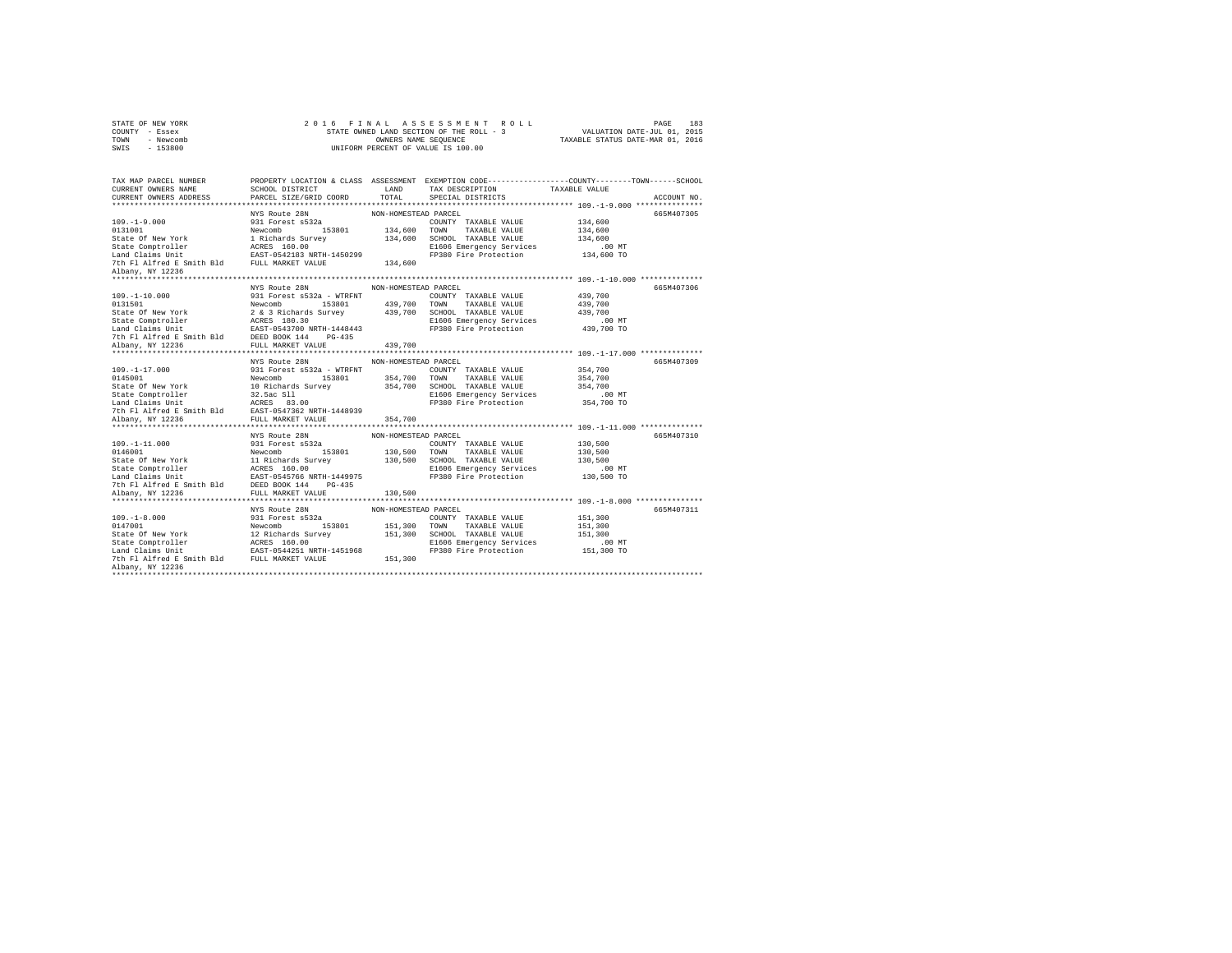| STATE OF NEW YORK |           |  |  |  | 2016 FINAL ASSESSMENT ROLL               |                                  | PAGE                        | 184 |
|-------------------|-----------|--|--|--|------------------------------------------|----------------------------------|-----------------------------|-----|
| COUNTY - Essex    |           |  |  |  | STATE OWNED LAND SECTION OF THE ROLL - 3 |                                  | VALUATION DATE-JUL 01, 2015 |     |
| TOWN              | - Newcomb |  |  |  | OWNERS NAME SEOUENCE                     | TAXABLE STATUS DATE-MAR 01, 2016 |                             |     |
| SWIS              | $-153800$ |  |  |  | UNIFORM PERCENT OF VALUE IS 100.00       |                                  |                             |     |

| TAX MAP PARCEL NUMBER |                                                                                                                                                                                                                                            |                      | PROPERTY LOCATION & CLASS ASSESSMENT EXEMPTION CODE----------------COUNTY-------TOWN------SCHOOL |
|-----------------------|--------------------------------------------------------------------------------------------------------------------------------------------------------------------------------------------------------------------------------------------|----------------------|--------------------------------------------------------------------------------------------------|
|                       |                                                                                                                                                                                                                                            |                      | ACCOUNT NO.                                                                                      |
|                       |                                                                                                                                                                                                                                            |                      | 665M407312                                                                                       |
|                       |                                                                                                                                                                                                                                            |                      |                                                                                                  |
|                       |                                                                                                                                                                                                                                            |                      |                                                                                                  |
|                       |                                                                                                                                                                                                                                            |                      |                                                                                                  |
|                       |                                                                                                                                                                                                                                            |                      |                                                                                                  |
|                       |                                                                                                                                                                                                                                            |                      |                                                                                                  |
|                       |                                                                                                                                                                                                                                            |                      |                                                                                                  |
| Albany, NY 12236      |                                                                                                                                                                                                                                            |                      |                                                                                                  |
|                       |                                                                                                                                                                                                                                            |                      |                                                                                                  |
|                       | 291 Campsite Rd                                                                                                                                                                                                                            | NON-HOMESTEAD PARCEL | 665M407315                                                                                       |
|                       | 110.-1-11.000<br>110.-1-11.000<br>110.-1-11.000<br>151 Forest \$532a - WTRFNT<br>NEW TODIS1.900 COUNTY TAXABLE VALUE 213,000<br>State Comperois (20031.900 213,000 TOWN TAXABLE VALUE 213,000<br>State Comperois (2003.900 213,000 SCHOOL  |                      |                                                                                                  |
|                       |                                                                                                                                                                                                                                            |                      |                                                                                                  |
|                       |                                                                                                                                                                                                                                            |                      |                                                                                                  |
|                       |                                                                                                                                                                                                                                            |                      |                                                                                                  |
|                       |                                                                                                                                                                                                                                            |                      |                                                                                                  |
|                       |                                                                                                                                                                                                                                            |                      |                                                                                                  |
|                       |                                                                                                                                                                                                                                            |                      |                                                                                                  |
|                       |                                                                                                                                                                                                                                            |                      |                                                                                                  |
|                       |                                                                                                                                                                                                                                            |                      |                                                                                                  |
|                       |                                                                                                                                                                                                                                            |                      | 665M407404                                                                                       |
|                       |                                                                                                                                                                                                                                            |                      |                                                                                                  |
|                       | 1997–1990)<br>1997–1990)<br>1997–1990)<br>1997–1990 - 1997–1990 - 1997–1990 - 1997–1990<br>1997–1990 - 1997–1990 - 1997–1990 - 1997–1990<br>2000 - 1998–1990 - 1998–1990 - 1998–1990 - 1998–1990<br>2000 - 1998–1999 - 1998–1999 - 1998–19 |                      |                                                                                                  |
|                       |                                                                                                                                                                                                                                            |                      |                                                                                                  |
|                       |                                                                                                                                                                                                                                            |                      |                                                                                                  |
|                       |                                                                                                                                                                                                                                            |                      |                                                                                                  |
|                       |                                                                                                                                                                                                                                            |                      |                                                                                                  |
| Albany, NY 12236      |                                                                                                                                                                                                                                            |                      |                                                                                                  |
|                       |                                                                                                                                                                                                                                            |                      |                                                                                                  |
|                       | 1991 - 12.000<br>100.-1-2.000 - Tahawus Rd<br>100.-12.000 - 12.000 - 12.000 - 12.000 - 12.000 - 12.000 - 12.000 - 12.000 - 12.000 - 12.000 - 12.000 - 12.000 - 12.000 - 12.000 - 12.000 - 12.000 - 12.000 - 12.000 - 12.000 - 12.0         |                      | 665M407409                                                                                       |
|                       |                                                                                                                                                                                                                                            |                      |                                                                                                  |
|                       |                                                                                                                                                                                                                                            |                      |                                                                                                  |
|                       |                                                                                                                                                                                                                                            |                      |                                                                                                  |
|                       |                                                                                                                                                                                                                                            |                      |                                                                                                  |
|                       |                                                                                                                                                                                                                                            |                      |                                                                                                  |
|                       |                                                                                                                                                                                                                                            |                      |                                                                                                  |
|                       |                                                                                                                                                                                                                                            |                      |                                                                                                  |
|                       |                                                                                                                                                                                                                                            |                      |                                                                                                  |
|                       | NYS Route 28N                                                                                                                                                                                                                              | NON-HOMESTEAD PARCEL | 665M407412                                                                                       |
|                       |                                                                                                                                                                                                                                            |                      |                                                                                                  |
|                       |                                                                                                                                                                                                                                            |                      |                                                                                                  |
|                       |                                                                                                                                                                                                                                            |                      |                                                                                                  |
|                       |                                                                                                                                                                                                                                            |                      |                                                                                                  |
|                       |                                                                                                                                                                                                                                            |                      |                                                                                                  |
|                       |                                                                                                                                                                                                                                            |                      |                                                                                                  |
|                       |                                                                                                                                                                                                                                            |                      |                                                                                                  |
|                       |                                                                                                                                                                                                                                            |                      |                                                                                                  |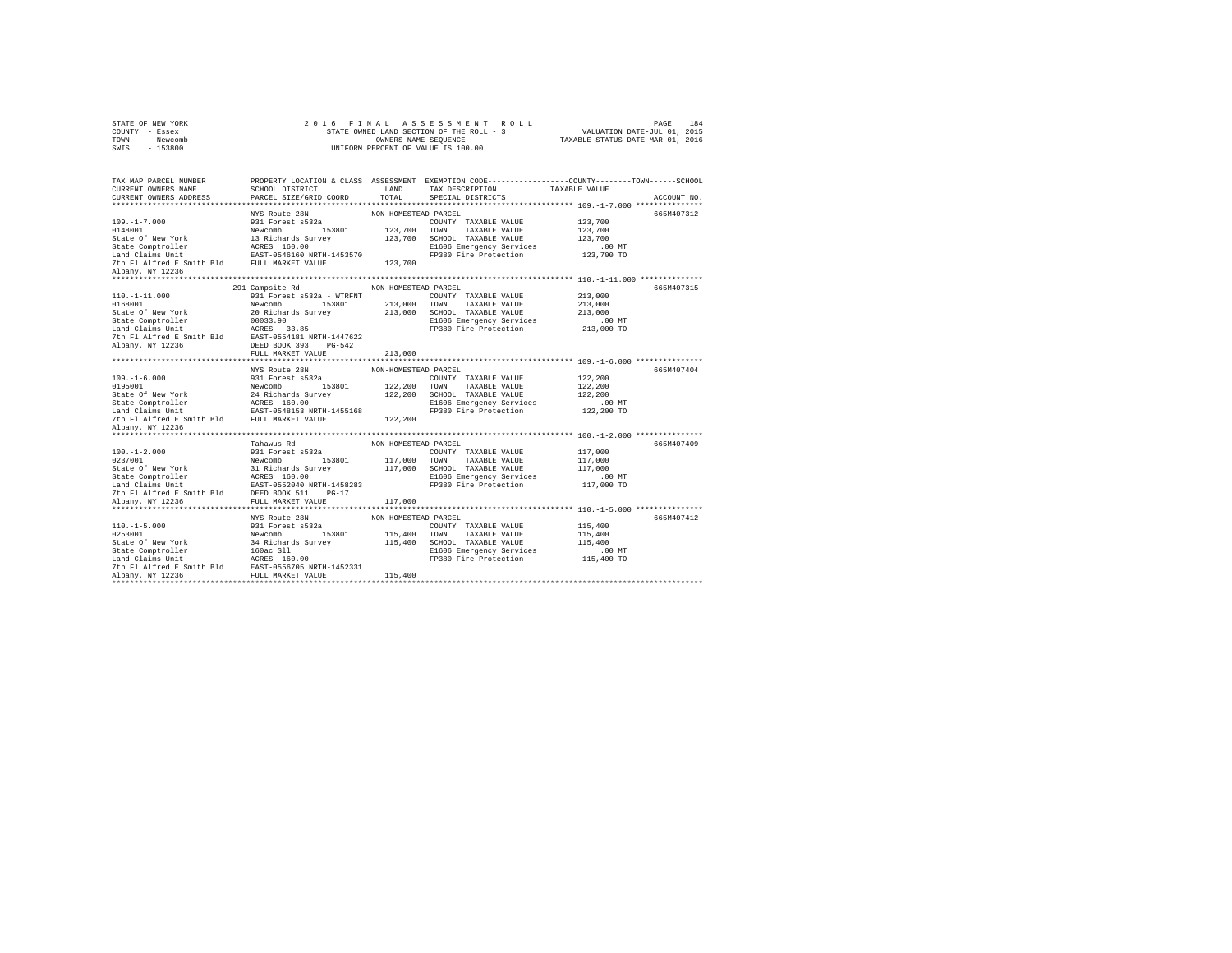| STATE OF NEW YORK |           |  |  |  | 2016 FINAL ASSESSMENT ROLL               |                                  | PAGE                        | 185 |
|-------------------|-----------|--|--|--|------------------------------------------|----------------------------------|-----------------------------|-----|
| COUNTY - Essex    |           |  |  |  | STATE OWNED LAND SECTION OF THE ROLL - 3 |                                  | VALUATION DATE-JUL 01, 2015 |     |
| TOWN              | - Newcomb |  |  |  | OWNERS NAME SEOUENCE                     | TAXABLE STATUS DATE-MAR 01, 2016 |                             |     |
| SWIS              | $-153800$ |  |  |  | UNIFORM PERCENT OF VALUE IS 100.00       |                                  |                             |     |

| TAX MAP PARCEL NUMBER                                                                                                                                                                                                                                                  | PROPERTY LOCATION & CLASS ASSESSMENT EXEMPTION CODE-----------------COUNTY-------TOWN------SCHOOL                                                                                                                           |                      |                                                                                                                                                                                                                                |                 |             |
|------------------------------------------------------------------------------------------------------------------------------------------------------------------------------------------------------------------------------------------------------------------------|-----------------------------------------------------------------------------------------------------------------------------------------------------------------------------------------------------------------------------|----------------------|--------------------------------------------------------------------------------------------------------------------------------------------------------------------------------------------------------------------------------|-----------------|-------------|
| CURRENT OWNERS NAME                                                                                                                                                                                                                                                    | ${\tt SCHOOL\ DISTRICT}\qquad\qquad {\tt LAND}\qquad\qquad {\tt TAX\ DESTRITION}\qquad\qquad {\tt TAXABLE\ VALUE}\qquad\qquad {\tt PARCEL\ SIZE/GRID\ COORD}\qquad\qquad {\tt TOTAL}\qquad\qquad {\tt SPECTAL\ DISTRICTS}}$ |                      |                                                                                                                                                                                                                                |                 |             |
| CURRENT OWNERS ADDRESS PARCEL SIZE/GRID COORD                                                                                                                                                                                                                          |                                                                                                                                                                                                                             |                      |                                                                                                                                                                                                                                |                 | ACCOUNT NO. |
|                                                                                                                                                                                                                                                                        |                                                                                                                                                                                                                             |                      |                                                                                                                                                                                                                                |                 |             |
|                                                                                                                                                                                                                                                                        |                                                                                                                                                                                                                             |                      |                                                                                                                                                                                                                                |                 | 665M407413  |
|                                                                                                                                                                                                                                                                        |                                                                                                                                                                                                                             |                      |                                                                                                                                                                                                                                |                 |             |
|                                                                                                                                                                                                                                                                        |                                                                                                                                                                                                                             |                      |                                                                                                                                                                                                                                |                 |             |
|                                                                                                                                                                                                                                                                        |                                                                                                                                                                                                                             |                      |                                                                                                                                                                                                                                |                 |             |
|                                                                                                                                                                                                                                                                        |                                                                                                                                                                                                                             |                      |                                                                                                                                                                                                                                | ,<br>127,900 TO |             |
|                                                                                                                                                                                                                                                                        |                                                                                                                                                                                                                             |                      |                                                                                                                                                                                                                                |                 |             |
|                                                                                                                                                                                                                                                                        |                                                                                                                                                                                                                             |                      |                                                                                                                                                                                                                                |                 |             |
| *************************                                                                                                                                                                                                                                              | ****************************                                                                                                                                                                                                |                      |                                                                                                                                                                                                                                |                 |             |
|                                                                                                                                                                                                                                                                        |                                                                                                                                                                                                                             |                      |                                                                                                                                                                                                                                |                 | 665M407501  |
|                                                                                                                                                                                                                                                                        | NYS Route 28N                                                                                                                                                                                                               | NON-HOMESTEAD PARCEL |                                                                                                                                                                                                                                |                 |             |
|                                                                                                                                                                                                                                                                        |                                                                                                                                                                                                                             |                      |                                                                                                                                                                                                                                |                 |             |
|                                                                                                                                                                                                                                                                        |                                                                                                                                                                                                                             |                      |                                                                                                                                                                                                                                |                 |             |
| 110.-1-17.000<br>2011 Forest s322<br>2011 Forest S322<br>2011 T1,600 TOWEY TAXABLE VALUE 171,600<br>2016 COUNTY TAXABLE VALUE 171,600<br>2016 COUNTY TAXABLE VALUE 171,600<br>2016 COUNTY TAXABLE VALUE 171,600<br>2016 EMERIC 171,600<br>2016                         |                                                                                                                                                                                                                             |                      |                                                                                                                                                                                                                                |                 |             |
|                                                                                                                                                                                                                                                                        |                                                                                                                                                                                                                             |                      |                                                                                                                                                                                                                                |                 |             |
|                                                                                                                                                                                                                                                                        |                                                                                                                                                                                                                             |                      |                                                                                                                                                                                                                                |                 |             |
|                                                                                                                                                                                                                                                                        |                                                                                                                                                                                                                             |                      |                                                                                                                                                                                                                                |                 |             |
| Albany, NY 12236                                                                                                                                                                                                                                                       |                                                                                                                                                                                                                             |                      |                                                                                                                                                                                                                                |                 |             |
| 110.-1-4.000 NYS Route 28N NON-HOMESTEAD PRACEL<br>101.-1-4.000 931 Forest \$532a 2017<br>20272001 931 Forest \$532a 20272001 934,000 TONNY<br>State Of New York 39 Richards Survey 94,000 SCHOOL<br>1510 FOREST ALGRES 160.00<br>Land Claims U                        |                                                                                                                                                                                                                             |                      |                                                                                                                                                                                                                                |                 | 665M407502  |
|                                                                                                                                                                                                                                                                        |                                                                                                                                                                                                                             |                      | COUNTY TAXABLE VALUE 94,000                                                                                                                                                                                                    |                 |             |
|                                                                                                                                                                                                                                                                        |                                                                                                                                                                                                                             |                      |                                                                                                                                                                                                                                |                 |             |
|                                                                                                                                                                                                                                                                        |                                                                                                                                                                                                                             |                      |                                                                                                                                                                                                                                |                 |             |
|                                                                                                                                                                                                                                                                        |                                                                                                                                                                                                                             |                      |                                                                                                                                                                                                                                |                 |             |
|                                                                                                                                                                                                                                                                        |                                                                                                                                                                                                                             |                      | St B33601<br>153801<br>153801<br>16.000<br>16.000<br>16.000<br>16.000<br>16.000<br>24,000<br>EIG06 Emergency Services<br>16.000<br>EIG06 PERTERPIC SERVICES<br>IF19380 Fire Protection 94,000 TO<br>194,000 PERTERPIC SERVICES |                 |             |
|                                                                                                                                                                                                                                                                        |                                                                                                                                                                                                                             |                      |                                                                                                                                                                                                                                |                 |             |
| Albany, NY 12236                                                                                                                                                                                                                                                       |                                                                                                                                                                                                                             |                      |                                                                                                                                                                                                                                |                 |             |
|                                                                                                                                                                                                                                                                        |                                                                                                                                                                                                                             |                      |                                                                                                                                                                                                                                |                 |             |
|                                                                                                                                                                                                                                                                        | NYS Route 28N NON-HOMESTEAD PARCEL                                                                                                                                                                                          |                      |                                                                                                                                                                                                                                |                 | 665M407503  |
|                                                                                                                                                                                                                                                                        |                                                                                                                                                                                                                             |                      |                                                                                                                                                                                                                                |                 |             |
|                                                                                                                                                                                                                                                                        |                                                                                                                                                                                                                             |                      |                                                                                                                                                                                                                                |                 |             |
|                                                                                                                                                                                                                                                                        |                                                                                                                                                                                                                             |                      |                                                                                                                                                                                                                                |                 |             |
|                                                                                                                                                                                                                                                                        |                                                                                                                                                                                                                             |                      |                                                                                                                                                                                                                                |                 |             |
|                                                                                                                                                                                                                                                                        |                                                                                                                                                                                                                             |                      |                                                                                                                                                                                                                                |                 |             |
|                                                                                                                                                                                                                                                                        |                                                                                                                                                                                                                             |                      |                                                                                                                                                                                                                                |                 |             |
|                                                                                                                                                                                                                                                                        |                                                                                                                                                                                                                             |                      |                                                                                                                                                                                                                                |                 |             |
| 110.-1-3.000 MYS Route 28N<br>110.-1-3.000 MYS Route 2812a - WTREW PARCEL COUNTY TAXABLE VALUE<br>210.-12000 MEW ONE 1532a - WIRENT COUNTY TAXABLE VALUE<br>210.000 STEED 173,800<br>21000 SCHOOL TAXABLE VALUE<br>21000 SCHOOL TAXABLE                                |                                                                                                                                                                                                                             |                      |                                                                                                                                                                                                                                |                 |             |
|                                                                                                                                                                                                                                                                        |                                                                                                                                                                                                                             |                      |                                                                                                                                                                                                                                |                 | 665M407504  |
|                                                                                                                                                                                                                                                                        |                                                                                                                                                                                                                             |                      |                                                                                                                                                                                                                                |                 |             |
|                                                                                                                                                                                                                                                                        |                                                                                                                                                                                                                             |                      |                                                                                                                                                                                                                                |                 |             |
|                                                                                                                                                                                                                                                                        |                                                                                                                                                                                                                             |                      |                                                                                                                                                                                                                                |                 |             |
| 100.-1-4.000<br>100.-1-4.000<br>100.-1-4.000<br>1000.-1-4.000<br>20274001<br>20274001<br>20274001<br>20274001<br>20274001<br>20274001<br>20274001<br>20274001<br>20274001<br>20274001<br>20274001<br>20274001<br>20274001<br>20274001<br>20274001<br>20274001<br>20274 |                                                                                                                                                                                                                             |                      |                                                                                                                                                                                                                                |                 |             |
|                                                                                                                                                                                                                                                                        |                                                                                                                                                                                                                             |                      |                                                                                                                                                                                                                                |                 |             |
|                                                                                                                                                                                                                                                                        |                                                                                                                                                                                                                             |                      |                                                                                                                                                                                                                                |                 |             |
|                                                                                                                                                                                                                                                                        |                                                                                                                                                                                                                             |                      |                                                                                                                                                                                                                                |                 |             |
|                                                                                                                                                                                                                                                                        | FULL MARKET VALUE                                                                                                                                                                                                           | 153,500              |                                                                                                                                                                                                                                |                 |             |
|                                                                                                                                                                                                                                                                        |                                                                                                                                                                                                                             |                      |                                                                                                                                                                                                                                |                 |             |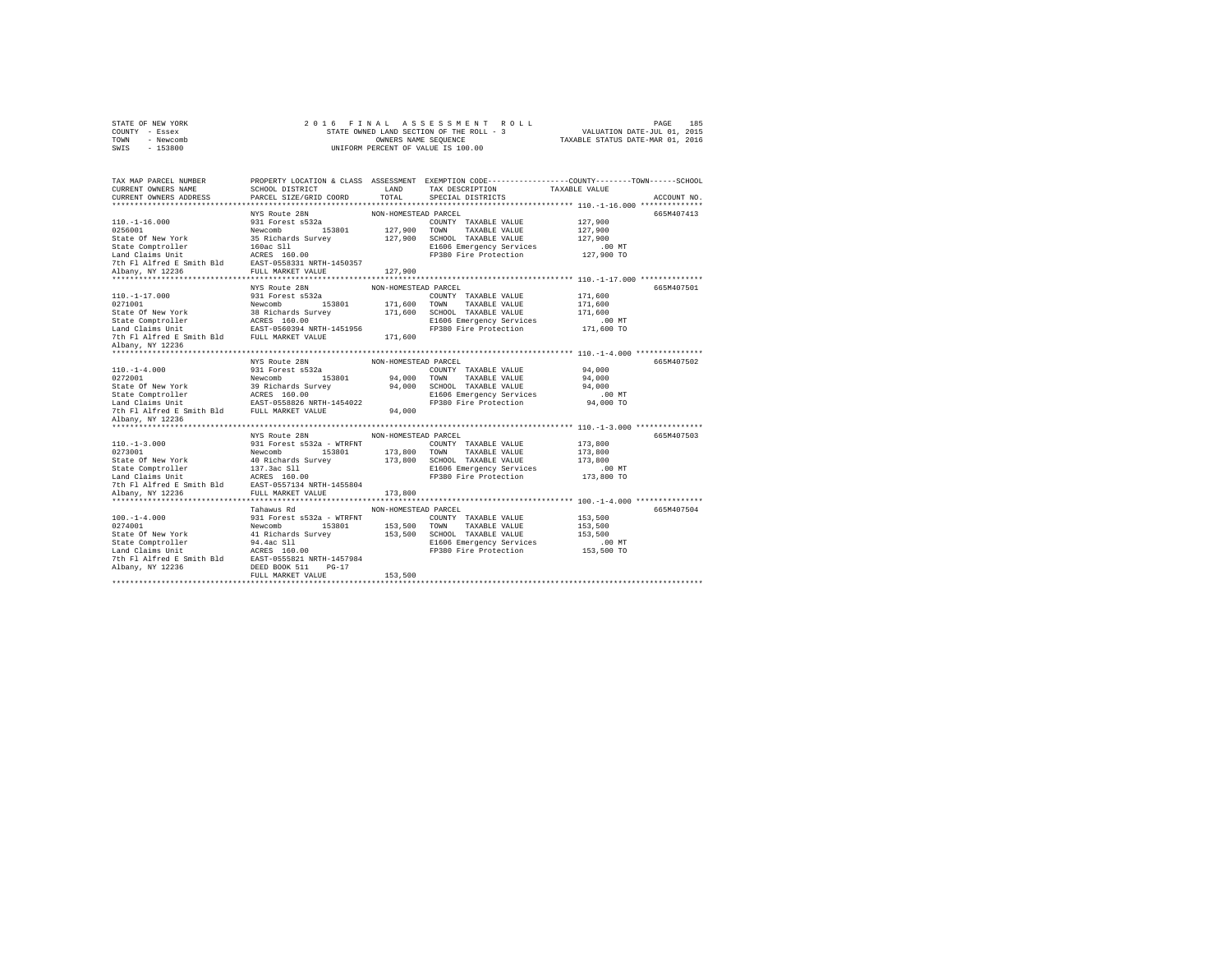| STATE OF NEW YORK | 2016 FINAL ASSESSMENT ROLL               | 186<br>PAGE                      |
|-------------------|------------------------------------------|----------------------------------|
| COUNTY - Essex    | STATE OWNED LAND SECTION OF THE ROLL - 3 | VALUATION DATE-JUL 01, 2015      |
| TOWN<br>- Newcomb | OWNERS NAME SEOUENCE                     | TAXABLE STATUS DATE-MAR 01, 2016 |
| - 153800<br>SWIS  | UNIFORM PERCENT OF VALUE IS 100.00       |                                  |

| TAX MAP PARCEL NUMBER                                                                                                                                                                                                                            | PROPERTY LOCATION & CLASS ASSESSMENT EXEMPTION CODE---------------COUNTY-------TOWN-----SCHOOL |                      |                                   |               |             |
|--------------------------------------------------------------------------------------------------------------------------------------------------------------------------------------------------------------------------------------------------|------------------------------------------------------------------------------------------------|----------------------|-----------------------------------|---------------|-------------|
| CURRENT OWNERS NAME                                                                                                                                                                                                                              | SCHOOL DISTRICT                                                                                | LAND                 | TAX DESCRIPTION                   | TAXABLE VALUE |             |
| CURRENT OWNERS ADDRESS                                                                                                                                                                                                                           | PARCEL SIZE/GRID COORD                                                                         | TOTAL                | SPECIAL DISTRICTS                 |               | ACCOUNT NO. |
|                                                                                                                                                                                                                                                  |                                                                                                |                      |                                   |               |             |
|                                                                                                                                                                                                                                                  | Tahawus Rd                                                                                     | NON-HOMESTEAD PARCEL |                                   |               | 665M407505  |
| $100. -1 - 5.000$                                                                                                                                                                                                                                | 931 Forest s532a - WTRFNT                                                                      |                      | COUNTY TAXABLE VALUE              | 457,200       |             |
| 0275001                                                                                                                                                                                                                                          | Newcomb                                                                                        |                      | 153801 457,200 TOWN TAXABLE VALUE | 457,200       |             |
|                                                                                                                                                                                                                                                  |                                                                                                |                      | 457,200 SCHOOL TAXABLE VALUE      | 457,200       |             |
|                                                                                                                                                                                                                                                  |                                                                                                |                      | E1606 Emergency Services          | $.00$ MT      |             |
|                                                                                                                                                                                                                                                  |                                                                                                |                      | FP380 Fire Protection             | 457,200 TO    |             |
|                                                                                                                                                                                                                                                  |                                                                                                |                      |                                   |               |             |
| State of New York (42 Richards Survey<br>State Comptroller (42 Richards Survey)<br>Land Claims Unit<br>Land Claims Unit<br>2 Richard Samith Bld (2008)<br>2008 11 Palited Bass (2008)<br>2 Richard (2008)<br>2 Richard (2008)<br>2 DEED BOOK 5   |                                                                                                |                      |                                   |               |             |
|                                                                                                                                                                                                                                                  | FULL MARKET VALUE                                                                              | 457.200              |                                   |               |             |
|                                                                                                                                                                                                                                                  |                                                                                                |                      |                                   |               |             |
|                                                                                                                                                                                                                                                  | NYS Route 28N                                                                                  | NON-HOMESTEAD PARCEL |                                   |               | 665J102803  |
| $121. - 2 - 14.000$                                                                                                                                                                                                                              | 931 Forest s532a                                                                               |                      | COUNTY TAXABLE VALUE              | 64,100        |             |
| 0401001                                                                                                                                                                                                                                          | 153801 64,100                                                                                  |                      | TOWN TAXABLE VALUE                | 64,100        |             |
| 625 Broadway                                                                                                                                                                                                                                     |                                                                                                |                      | 64,100 SCHOOL TAXABLE VALUE       | 64,100        |             |
| Albany, NY 12233                                                                                                                                                                                                                                 | Newcomb 153801<br>25 Thorns Sur Twp 27 T&c<br>1997 Ct Order 366-97(P16)                        |                      | E1606 Emergency Services          | .00 MT        |             |
|                                                                                                                                                                                                                                                  | ACRES 160.00                                                                                   |                      | FP380 Fire Protection             | 64,100 TO     |             |
|                                                                                                                                                                                                                                                  | EAST-0552643 NRTH-1432432                                                                      |                      |                                   |               |             |
|                                                                                                                                                                                                                                                  | DEED BOOK 1745 PG-9                                                                            |                      |                                   |               |             |
|                                                                                                                                                                                                                                                  | FULL MARKET VALUE                                                                              | 64,100               |                                   |               |             |
|                                                                                                                                                                                                                                                  |                                                                                                |                      |                                   |               |             |
|                                                                                                                                                                                                                                                  | NYS Route 28N                                                                                  | NON-HOMESTEAD PARCEL |                                   |               | 665M481008  |
| $121. - 2 - 21.200$                                                                                                                                                                                                                              | 931 Forest s532a                                                                               |                      | COUNTY TAXABLE VALUE              | 52,200        |             |
|                                                                                                                                                                                                                                                  |                                                                                                |                      | 52,200 TOWN TAXABLE VALUE         | 52,200        |             |
| 171.-2-21.200<br>1920501 Newcomb<br>State Of New York 40 Thorns Survey<br>State Of New York 40 Thorns Survey<br>State Comptroller<br>Land Claims Unit Example Data Names 71. Prince 71.<br>The Filalized E Smith Bld<br>The Filalized E Smit     |                                                                                                |                      | 52,200 SCHOOL TAXABLE VALUE       | 52,200        |             |
|                                                                                                                                                                                                                                                  |                                                                                                |                      | E1606 Emergency Services          | $.00$ MT      |             |
|                                                                                                                                                                                                                                                  |                                                                                                |                      | FP380 Fire Protection             | 52,200 TO     |             |
|                                                                                                                                                                                                                                                  |                                                                                                |                      |                                   |               |             |
| Albany, NY 12236                                                                                                                                                                                                                                 | FULL MARKET VALUE                                                                              | 52,200               |                                   |               |             |
|                                                                                                                                                                                                                                                  |                                                                                                |                      |                                   |               |             |
|                                                                                                                                                                                                                                                  | Newcomb Lake Rd                                                                                | NON-HOMESTEAD PARCEL |                                   |               | 665M407901  |
| $99. - 1 - 9.000$                                                                                                                                                                                                                                | 931 Forest s532a - WTRFNT                                                                      |                      | COUNTY TAXABLE VALUE              | 8465,400      |             |
| 0839002 0839001                                                                                                                                                                                                                                  | Newcomb<br>153801                                                                              | 8465,400 TOWN        | TAXABLE VALUE                     | 8465,400      |             |
| State Of New York                                                                                                                                                                                                                                |                                                                                                |                      | 8465,400 SCHOOL TAXABLE VALUE     | 8465,400      |             |
| State Comptroller                                                                                                                                                                                                                                |                                                                                                |                      | E1606 Emergency Services          |               |             |
|                                                                                                                                                                                                                                                  | T&c Twp 28<br>6506.30<br>ACRES 6982.00                                                         |                      |                                   | .00 MT        |             |
| Land Claims Unit                                                                                                                                                                                                                                 |                                                                                                |                      | FP380 Fire Protection             | 8465,400 TO   |             |
| 7th Fl Alfred E Smith Bld EAST-0545493 NRTH-1464305                                                                                                                                                                                              |                                                                                                |                      |                                   |               |             |
| Albany, NY 12236                                                                                                                                                                                                                                 | DEED BOOK 511 PG-17                                                                            |                      |                                   |               |             |
|                                                                                                                                                                                                                                                  | FULL MARKET VALUE                                                                              | 8465,400             |                                   |               |             |
|                                                                                                                                                                                                                                                  |                                                                                                |                      |                                   |               |             |
|                                                                                                                                                                                                                                                  | NYS Route 28N                                                                                  | NON-HOMESTEAD PARCEL |                                   |               | 665M407905  |
| $109. - 1 - 3.000$                                                                                                                                                                                                                               | 931 Forest s532a                                                                               |                      | COUNTY TAXABLE VALUE              | 158,200       |             |
| 197-1-3.000<br>State Of New York Newcomb 153801 158,200<br>State Of New York 58 Tac Twp 28<br>Land Claims Unit 188,200<br>2005 - ACRES 148.52<br>2006 - ACRES 148.52<br>2006 - ACRES 148.52<br>2006 - ACRES 148.52<br>2007 - ACRES 148.52<br>200 |                                                                                                |                      | 158,200 TOWN TAXABLE VALUE        | 158,200       |             |
|                                                                                                                                                                                                                                                  |                                                                                                |                      | 158,200 SCHOOL TAXABLE VALUE      | 158,200       |             |
|                                                                                                                                                                                                                                                  |                                                                                                |                      | E1606 Emergency Services          | .00MT         |             |
|                                                                                                                                                                                                                                                  |                                                                                                |                      | FP380 Fire Protection             | 158,200 TO    |             |
|                                                                                                                                                                                                                                                  |                                                                                                |                      |                                   |               |             |
| Albany, NY 12236                                                                                                                                                                                                                                 |                                                                                                |                      |                                   |               |             |
|                                                                                                                                                                                                                                                  |                                                                                                |                      |                                   |               |             |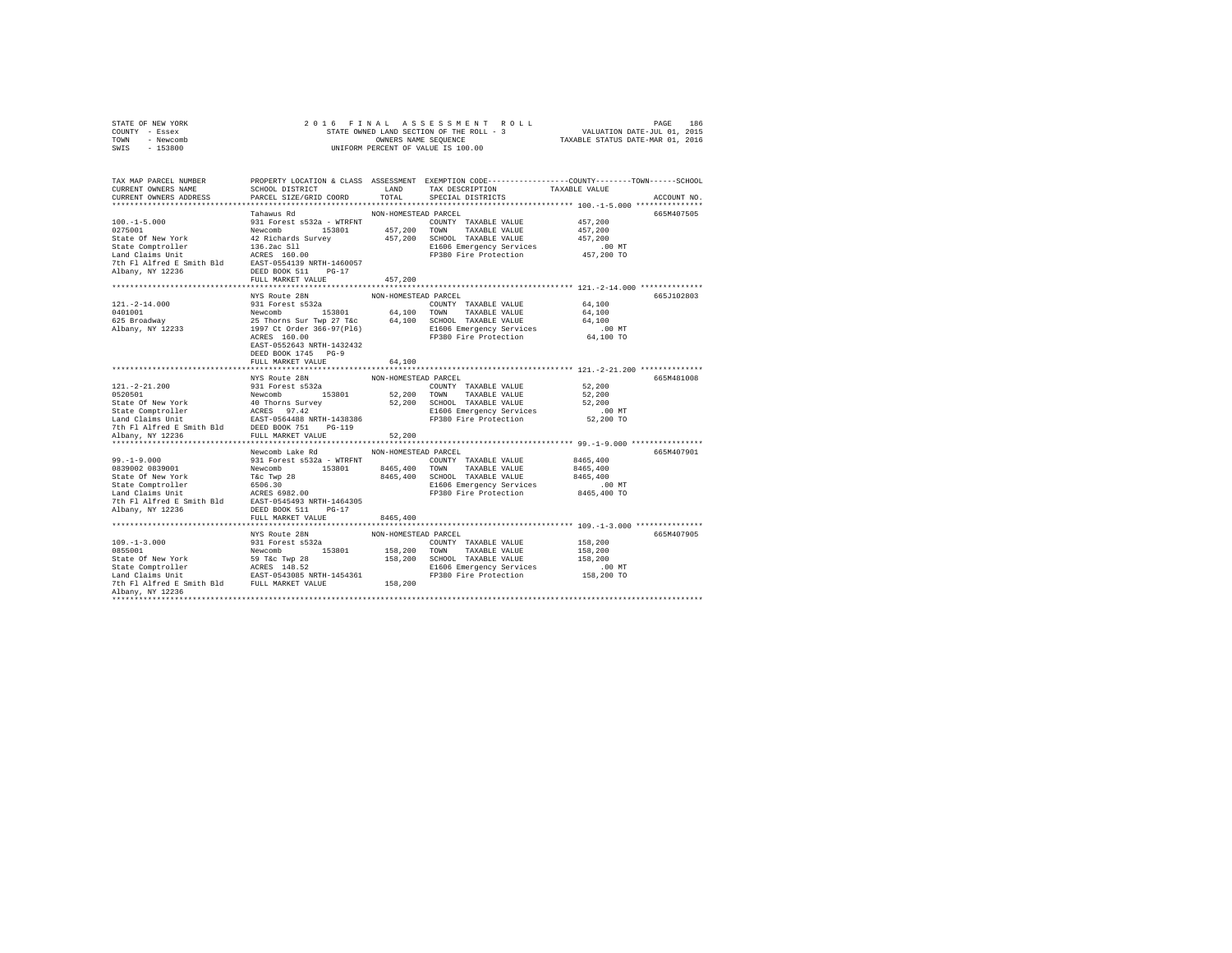| STATE OF NEW YORK |           |  |  |  | 2016 FINAL ASSESSMENT ROLL               |  |                                  | PAGE                        | 187 |
|-------------------|-----------|--|--|--|------------------------------------------|--|----------------------------------|-----------------------------|-----|
| COUNTY - Essex    |           |  |  |  | STATE OWNED LAND SECTION OF THE ROLL - 3 |  |                                  | VALUATION DATE-JUL 01, 2015 |     |
| TOWN              | - Newcomb |  |  |  | OWNERS NAME SEOUENCE                     |  | TAXABLE STATUS DATE-MAR 01, 2016 |                             |     |
| SWIS              | $-153800$ |  |  |  | UNIFORM PERCENT OF VALUE IS 100.00       |  |                                  |                             |     |

| TAX MAP PARCEL NUMBER<br>CURRENT OWNERS NAME                                                                                                                                                                                                |                                    |                      | PROPERTY LOCATION & CLASS ASSESSMENT EXEMPTION CODE---------------COUNTY-------TOWN-----SCHOOL<br>SCHOOL DISTRICT                       LAND        TAX DESCRIPTION                  TAXABLE VALUE |             |
|---------------------------------------------------------------------------------------------------------------------------------------------------------------------------------------------------------------------------------------------|------------------------------------|----------------------|----------------------------------------------------------------------------------------------------------------------------------------------------------------------------------------------------|-------------|
| CURRENT OWNERS ADDRESS PARCEL SIZE/GRID COORD                                                                                                                                                                                               |                                    | TOTAL                | SPECIAL DISTRICTS                                                                                                                                                                                  | ACCOUNT NO. |
|                                                                                                                                                                                                                                             |                                    |                      |                                                                                                                                                                                                    | 665M407906  |
|                                                                                                                                                                                                                                             |                                    |                      |                                                                                                                                                                                                    |             |
|                                                                                                                                                                                                                                             |                                    |                      |                                                                                                                                                                                                    |             |
|                                                                                                                                                                                                                                             |                                    |                      |                                                                                                                                                                                                    |             |
|                                                                                                                                                                                                                                             |                                    |                      |                                                                                                                                                                                                    |             |
|                                                                                                                                                                                                                                             |                                    |                      |                                                                                                                                                                                                    |             |
|                                                                                                                                                                                                                                             |                                    |                      |                                                                                                                                                                                                    |             |
|                                                                                                                                                                                                                                             |                                    |                      |                                                                                                                                                                                                    |             |
|                                                                                                                                                                                                                                             |                                    |                      |                                                                                                                                                                                                    |             |
|                                                                                                                                                                                                                                             | NYS Route 28N                      | NON-HOMESTEAD PARCEL |                                                                                                                                                                                                    | 665M407907  |
|                                                                                                                                                                                                                                             |                                    |                      |                                                                                                                                                                                                    |             |
|                                                                                                                                                                                                                                             |                                    |                      |                                                                                                                                                                                                    |             |
|                                                                                                                                                                                                                                             |                                    |                      |                                                                                                                                                                                                    |             |
|                                                                                                                                                                                                                                             |                                    |                      |                                                                                                                                                                                                    |             |
|                                                                                                                                                                                                                                             |                                    |                      |                                                                                                                                                                                                    |             |
| 99.-1-11.000 MW-HOMESTEAD NON-HOMESTEAD COUNTY TAXABLE VALUE 29<br>0855401 COUNTY TAXABLE VALUE 24,700<br>State Of New York Education 153801 94,700 TOWN TAXABLE VALUE 24,700<br>State Competence of New York 61 Tax The Tay 28<br>Sta      |                                    |                      |                                                                                                                                                                                                    |             |
| Albany, NY 12236                                                                                                                                                                                                                            |                                    |                      |                                                                                                                                                                                                    |             |
|                                                                                                                                                                                                                                             |                                    |                      |                                                                                                                                                                                                    |             |
|                                                                                                                                                                                                                                             | NYS Route 28N                      | NON-HOMESTEAD PARCEL |                                                                                                                                                                                                    | 665M407908  |
|                                                                                                                                                                                                                                             |                                    |                      |                                                                                                                                                                                                    |             |
|                                                                                                                                                                                                                                             |                                    |                      |                                                                                                                                                                                                    |             |
|                                                                                                                                                                                                                                             |                                    |                      |                                                                                                                                                                                                    |             |
|                                                                                                                                                                                                                                             |                                    |                      |                                                                                                                                                                                                    |             |
|                                                                                                                                                                                                                                             |                                    |                      |                                                                                                                                                                                                    |             |
| 99.-1-12.000 99.1 2000 99.1 2000 99.1 2000 99.1 2000 99.1<br>2000 99.1 2000 99.1 2000 99.1 2000 99.2 2000 99.2 2000 99.2 2000 99.2 2000 99.2 2000 99.2 2000 99.2 2000 99.2<br>2000 2000 2000 99.2 2000 99.2 2000 99.2 2000 99.2 20          |                                    |                      |                                                                                                                                                                                                    |             |
| Albany, NY 12236                                                                                                                                                                                                                            |                                    |                      |                                                                                                                                                                                                    |             |
|                                                                                                                                                                                                                                             |                                    |                      |                                                                                                                                                                                                    |             |
|                                                                                                                                                                                                                                             | NYS Route 28N NON-HOMESTEAD PARCEL |                      |                                                                                                                                                                                                    | 665M407909  |
|                                                                                                                                                                                                                                             |                                    |                      |                                                                                                                                                                                                    |             |
|                                                                                                                                                                                                                                             |                                    |                      |                                                                                                                                                                                                    |             |
|                                                                                                                                                                                                                                             |                                    |                      |                                                                                                                                                                                                    |             |
|                                                                                                                                                                                                                                             |                                    |                      |                                                                                                                                                                                                    |             |
|                                                                                                                                                                                                                                             |                                    |                      |                                                                                                                                                                                                    |             |
|                                                                                                                                                                                                                                             |                                    |                      |                                                                                                                                                                                                    |             |
| 99.-1-13.000 MM-HUMESIAN COUNTY TAXABLE VALUE<br>89.1-1-13.000 MM-HUMESIAN COUNTY TAXABLE VALUE<br>816.000 MM VOR New York 63.76c Twp 28 139,700 TONN TAXABLE VALUE<br>816.000 MM SCHOOL TAXABLE VALUE<br>816.000 MM DERD BOOK 511 97.      |                                    |                      |                                                                                                                                                                                                    |             |
|                                                                                                                                                                                                                                             |                                    |                      |                                                                                                                                                                                                    |             |
|                                                                                                                                                                                                                                             | NYS Route 28N NON-HOMESTEAD PARCEL |                      |                                                                                                                                                                                                    | 665M407910  |
|                                                                                                                                                                                                                                             |                                    |                      |                                                                                                                                                                                                    |             |
|                                                                                                                                                                                                                                             |                                    |                      |                                                                                                                                                                                                    |             |
|                                                                                                                                                                                                                                             |                                    |                      |                                                                                                                                                                                                    |             |
|                                                                                                                                                                                                                                             |                                    |                      |                                                                                                                                                                                                    |             |
|                                                                                                                                                                                                                                             |                                    |                      |                                                                                                                                                                                                    |             |
|                                                                                                                                                                                                                                             |                                    |                      |                                                                                                                                                                                                    |             |
| 99.-1-1.000<br>99.-1-1.000<br>99.1-1.000<br>96.300<br>8657001<br>86.300<br>86.300<br>86.300 TOWN TAXABLE VALUE<br>86.300 TOWN TAXABLE VALUE<br>86.300 SCHOD<br>State Comptroller<br>86.300<br>200 SCHOD SCHOD RAMABLE VALUE<br>26.300 SCHOD |                                    |                      |                                                                                                                                                                                                    |             |
|                                                                                                                                                                                                                                             |                                    |                      |                                                                                                                                                                                                    |             |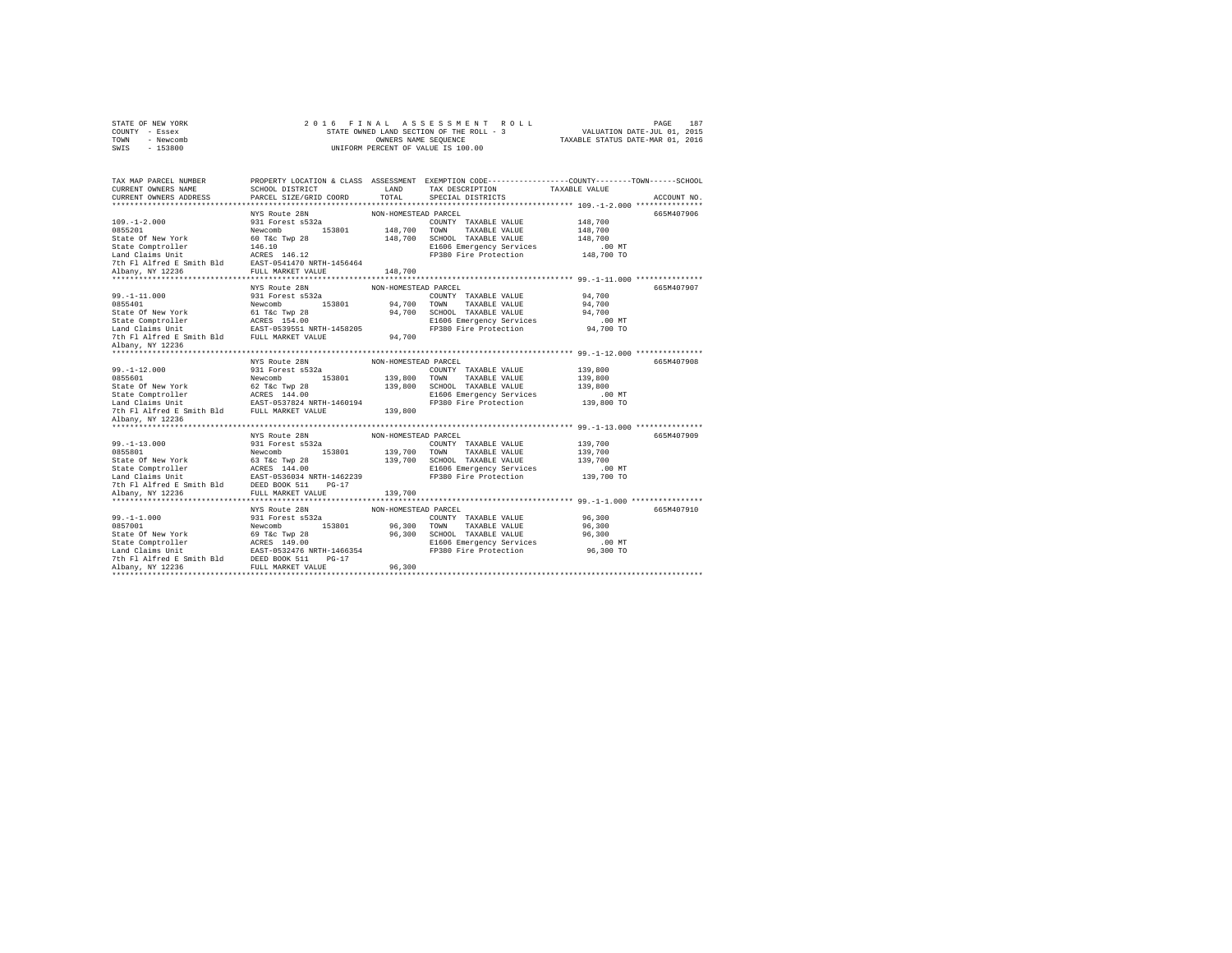|                | STATE OF NEW YORK |  | 2016 FINAL ASSESSMENT ROLL               |                                  | PAGE                        | 188 |
|----------------|-------------------|--|------------------------------------------|----------------------------------|-----------------------------|-----|
| COUNTY - Essex |                   |  | STATE OWNED LAND SECTION OF THE ROLL - 3 |                                  | VALUATION DATE-JUL 01, 2015 |     |
| TOWN           | - Newcomb         |  | OWNERS NAME SEOUENCE                     | TAXABLE STATUS DATE-MAR 01, 2016 |                             |     |
| SWTS           | $-153800$         |  | UNIFORM PERCENT OF VALUE IS 100.00       |                                  |                             |     |

| TAX MAP PARCEL NUMBER<br>CURRENT OWNERS NAME<br>CURRENT OWNERS ADDRESS PARCEL SIZE/GRID COORD                                                                                                                                                   | SCHOOL DISTRICT LAND     | TOTAL                | PROPERTY LOCATION & CLASS ASSESSMENT EXEMPTION CODE----------------COUNTY-------TOWN-----SCHOOL<br>TAX DESCRIPTION<br>SPECIAL DISTRICTS | TAXABLE VALUE | ACCOUNT NO. |
|-------------------------------------------------------------------------------------------------------------------------------------------------------------------------------------------------------------------------------------------------|--------------------------|----------------------|-----------------------------------------------------------------------------------------------------------------------------------------|---------------|-------------|
|                                                                                                                                                                                                                                                 |                          |                      |                                                                                                                                         |               |             |
|                                                                                                                                                                                                                                                 |                          | NON-HOMESTEAD PARCEL |                                                                                                                                         |               | 665M407914  |
|                                                                                                                                                                                                                                                 |                          |                      | COUNTY TAXABLE VALUE 47,300                                                                                                             |               |             |
|                                                                                                                                                                                                                                                 |                          |                      | 47,300 TOWN TAXABLE VALUE                                                                                                               | 47,300        |             |
|                                                                                                                                                                                                                                                 |                          |                      | 47,300 SCHOOL TAXABLE VALUE                                                                                                             | 47,300        |             |
|                                                                                                                                                                                                                                                 |                          |                      | E1606 Emergency Services                                                                                                                | $.00$ MT      |             |
|                                                                                                                                                                                                                                                 |                          |                      | FP380 Fire Protection 47,300 TO                                                                                                         |               |             |
|                                                                                                                                                                                                                                                 |                          |                      |                                                                                                                                         |               |             |
|                                                                                                                                                                                                                                                 |                          |                      |                                                                                                                                         |               |             |
|                                                                                                                                                                                                                                                 | FULL MARKET VALUE        | 47,300               |                                                                                                                                         |               |             |
|                                                                                                                                                                                                                                                 |                          |                      |                                                                                                                                         |               |             |
|                                                                                                                                                                                                                                                 | NYS Route 28N            | NON-HOMESTEAD PARCEL |                                                                                                                                         |               | 665M407915  |
|                                                                                                                                                                                                                                                 |                          |                      | COUNTY TAXABLE VALUE                                                                                                                    | 156,700       |             |
|                                                                                                                                                                                                                                                 |                          |                      |                                                                                                                                         | 156,700       |             |
|                                                                                                                                                                                                                                                 |                          |                      | 156,700 SCHOOL TAXABLE VALUE                                                                                                            | 156,700       |             |
|                                                                                                                                                                                                                                                 |                          |                      | E1606 Emergency Services                                                                                                                | .00 MT        |             |
|                                                                                                                                                                                                                                                 |                          |                      | FP380 Fire Protection 156,700 TO                                                                                                        |               |             |
|                                                                                                                                                                                                                                                 |                          |                      |                                                                                                                                         |               |             |
| Albany, NY 12236                                                                                                                                                                                                                                | FULL MARKET VALUE        | 156,700              |                                                                                                                                         |               |             |
|                                                                                                                                                                                                                                                 |                          |                      |                                                                                                                                         |               |             |
|                                                                                                                                                                                                                                                 | NYS Route 28N            | NON-HOMESTEAD PARCEL |                                                                                                                                         |               | 665M408001  |
|                                                                                                                                                                                                                                                 |                          |                      |                                                                                                                                         |               |             |
|                                                                                                                                                                                                                                                 |                          |                      |                                                                                                                                         |               |             |
|                                                                                                                                                                                                                                                 |                          |                      |                                                                                                                                         |               |             |
|                                                                                                                                                                                                                                                 |                          |                      |                                                                                                                                         |               |             |
|                                                                                                                                                                                                                                                 |                          |                      |                                                                                                                                         |               |             |
|                                                                                                                                                                                                                                                 |                          |                      |                                                                                                                                         |               |             |
|                                                                                                                                                                                                                                                 |                          |                      |                                                                                                                                         |               |             |
|                                                                                                                                                                                                                                                 |                          | NON-HOMESTEAD PARCEL |                                                                                                                                         |               | 665M408002  |
|                                                                                                                                                                                                                                                 |                          |                      | COUNTY TAXABLE VALUE 95,800                                                                                                             |               |             |
|                                                                                                                                                                                                                                                 |                          |                      |                                                                                                                                         | 95,800        |             |
|                                                                                                                                                                                                                                                 |                          |                      |                                                                                                                                         | 95,800        |             |
|                                                                                                                                                                                                                                                 |                          |                      |                                                                                                                                         |               |             |
|                                                                                                                                                                                                                                                 |                          |                      | E1606 Emergency Services 6.00 MT<br>FP380 Fire Protection 65,800 TO                                                                     |               |             |
| 99.-1-3.000<br>99.-1-3.000<br>99.1-3.000<br>982501<br>Newcomb S218801<br>State Of New York<br>89 Totten & Crossfield<br>89 Totten in 124.66<br>24.58<br>24.56<br>24.58<br>24.58<br>24.58<br>24.58<br>24.58<br>24.58<br>24.58<br>24.58<br>25,800 |                          |                      |                                                                                                                                         |               |             |
| Albany, NY 12236                                                                                                                                                                                                                                | DEED BOOK 511<br>$PG-17$ |                      |                                                                                                                                         |               |             |
|                                                                                                                                                                                                                                                 | FULL MARKET VALUE        | 95,800               |                                                                                                                                         |               |             |
|                                                                                                                                                                                                                                                 |                          |                      |                                                                                                                                         |               |             |
|                                                                                                                                                                                                                                                 | NYS Route 28N            | NON-HOMESTEAD PARCEL |                                                                                                                                         |               | 665M408003  |
|                                                                                                                                                                                                                                                 |                          |                      |                                                                                                                                         | 79,700        |             |
|                                                                                                                                                                                                                                                 |                          |                      |                                                                                                                                         | 79,700        |             |
|                                                                                                                                                                                                                                                 |                          |                      |                                                                                                                                         | 79,700        |             |
|                                                                                                                                                                                                                                                 |                          |                      | E1606 Emergency Services                                                                                                                | $.00$ MT      |             |
|                                                                                                                                                                                                                                                 |                          |                      |                                                                                                                                         | 79,700 TO     |             |
|                                                                                                                                                                                                                                                 |                          |                      |                                                                                                                                         |               |             |
| Albany, NY 12236                                                                                                                                                                                                                                | FULL MARKET VALUE        | 79,700               |                                                                                                                                         |               |             |
|                                                                                                                                                                                                                                                 |                          |                      |                                                                                                                                         |               |             |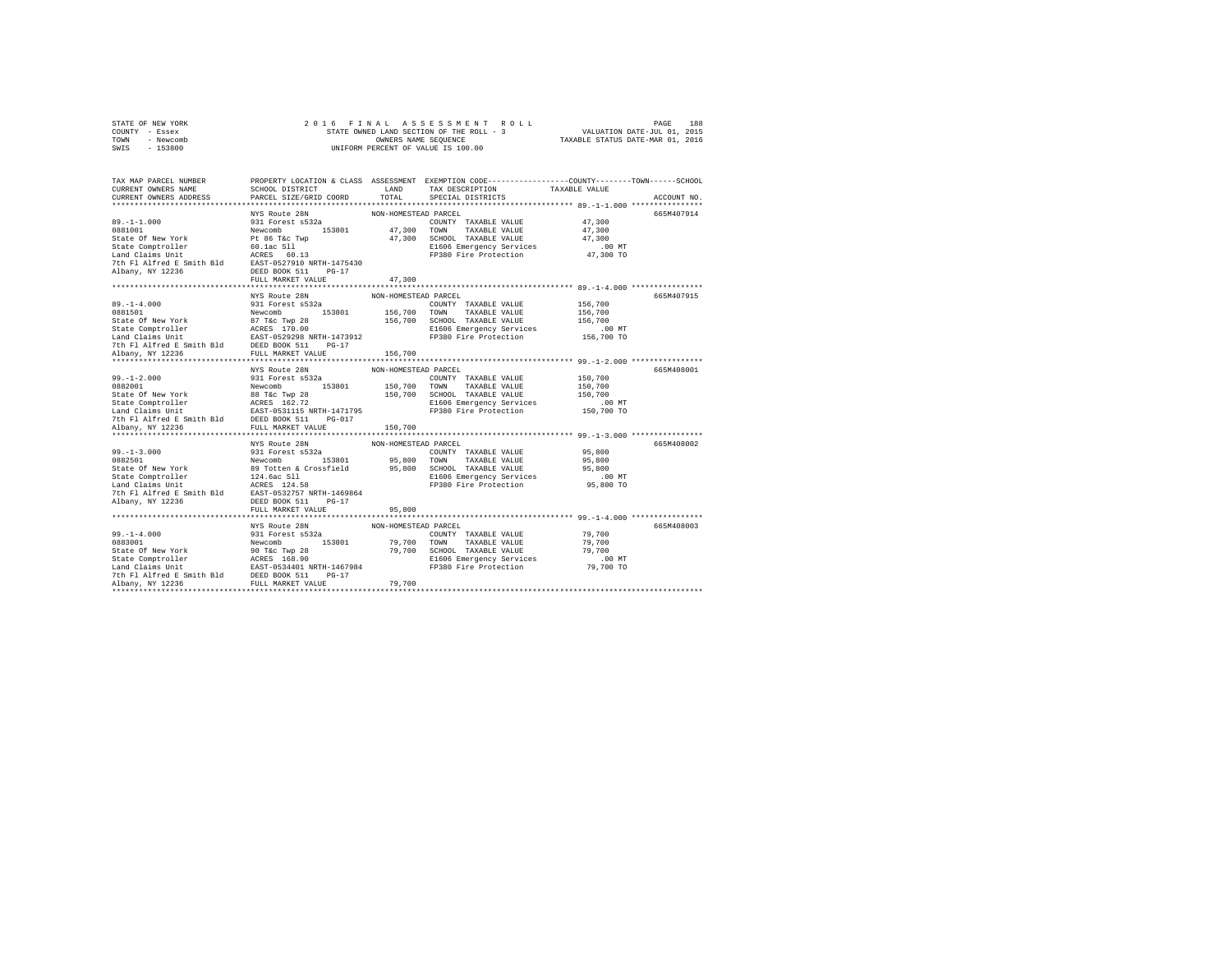| STATE OF NEW YORK | 2016 FINAL ASSESSMENT ROLL               | 189<br>PAGE                      |
|-------------------|------------------------------------------|----------------------------------|
| COUNTY - Essex    | STATE OWNED LAND SECTION OF THE ROLL - 3 | VALUATION DATE-JUL 01, 2015      |
| TOWN<br>- Newcomb | OWNERS NAME SEOUENCE                     | TAXABLE STATUS DATE-MAR 01, 2016 |
| $-153800$<br>SWIS | UNIFORM PERCENT OF VALUE IS 100.00       |                                  |

| TAX MAP PARCEL NUMBER<br>CURRENT OWNERS NAME<br>CURRENT OWNERS ADDRESS                                                                                                                                                                                                | SCHOOL DISTRICT<br>PARCEL SIZE/GRID COORD                                                | LAND<br>TOTAL                                 | PROPERTY LOCATION & CLASS ASSESSMENT EXEMPTION CODE----------------COUNTY-------TOWN------SCHOOL<br>TAX DESCRIPTION<br>SPECIAL DISTRICTS                     | TAXABLE VALUE                                                  | ACCOUNT NO. |
|-----------------------------------------------------------------------------------------------------------------------------------------------------------------------------------------------------------------------------------------------------------------------|------------------------------------------------------------------------------------------|-----------------------------------------------|--------------------------------------------------------------------------------------------------------------------------------------------------------------|----------------------------------------------------------------|-------------|
| 99.-1-5.000<br>99.-1-5.000 NFS Route 288<br>0883501<br>State Of New York Newcomb 153801<br>State Comptroller ACRES 125.00<br>State Comptroller ACRES 125.00<br>Land Claims Unit<br>7th Fl Alfred E DED BOOK 511<br>7th Fl Alfred E DED BOOK 51                        | NYS Route 28N                                                                            | NON-HOMESTEAD PARCEL                          | COUNTY TAXABLE VALUE 83.500<br>153801 83,500 TOWN TAXABLE VALUE 83,500<br>83,500 SCHOOL TAXABLE VALUE<br>E1606 Emergency Services<br>FP380 Fire Protection   | 83,500<br>$83,500$ TO                                          | 665M408004  |
| Albany, NY 12236                                                                                                                                                                                                                                                      | FULL MARKET VALUE                                                                        | 83,500                                        | 90,300 SCHOOL TAXABLE VALUE                                                                                                                                  | 90,300<br>90,300<br>90,300<br>$.00$ MT<br>90,300 TO            | 665M408005  |
| 99.-1-7.000<br>891 Docest a 532a<br>814626 Of New York New York 233601<br>8162 Of New York 233601<br>8162 Of New York 233601<br>8262 Of New York 253601<br>8262 Of New York 2539719<br>701 Albany, NY 12236<br>2000 NEW MARKET VALUE<br>701 Alba                      | NYS Route 28N                                                                            | NON-HOMESTEAD PARCEL<br>116,900               | COUNTY TAXABLE VALUE 116,900<br>153801 116,900 TOWN TAXABLE VALUE<br>MP 28 116,900 SCHOOL TAXABLE VALUE<br>E1606 Emergency Services<br>FP380 Fire Protection | 116,900<br>116,900<br>$.00$ MT<br>116,900 TO                   | 665M408006  |
| 99.-1-8.000<br>0885001 - 931 Forest a532a<br>8tate Of New York - 94 Tkc Twp 28<br>State Comptroller - ACRES 100.00<br>State Comptroller - ACRES 100.00<br>Land Claims Unit - EAST-0541416 NRTH-1459840<br>7th Fl Alfred E Smith Bld DEED BOOK 511<br>Albany, NY 12236 | NYS Route 28N<br>$PG-17$<br>FULL MARKET VALUE                                            | NON-HOMESTEAD PARCEL<br>87,500                | COUNTY TAXABLE VALUE<br>153801 87,500 TOWN TAXABLE VALUE<br>87,500 SCHOOL TAXABLE VALUE<br>E1606 Emergency Services<br>FP380 Fire Protection                 | 87,500<br>87,500<br>87.500<br>$.00$ MT<br>87,500 TO            | 665M408007  |
| 99.-1-10.000<br>2010 1000<br>2010 1000 1000 189,300<br>2010 189,300<br>2010 189,300<br>2010 189,300<br>2010 189,300<br>2010 189,300<br>2010 2020 1200 189,300<br>2010 2020 1200 189,300<br>2010 2020 2030 2030 2040 189,300<br>2010 2020<br>Albany, NY 12236          | **********************<br>NYS Route 28N<br>DEED BOOK 511<br>$PG-17$<br>FULL MARKET VALUE | **********<br>NON-HOMESTEAD PARCEL<br>189,300 | FP380 Fire Protection 189,300 TO                                                                                                                             | ************************ 99.-1-10.000 **************<br>.00 MT | 665M408008  |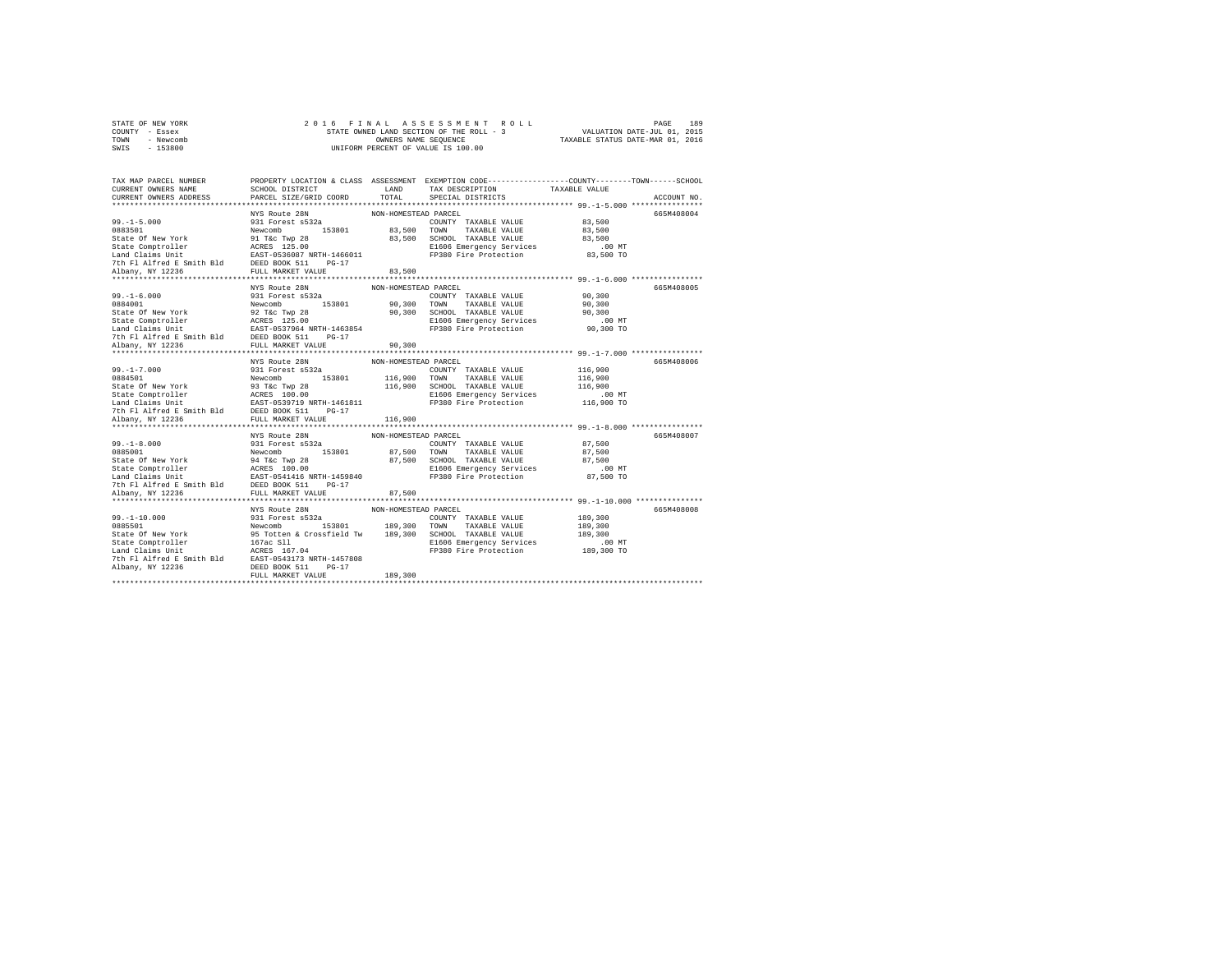|                | STATE OF NEW YORK |  |  |  | 2016 FINAL ASSESSMENT ROLL               |  |  |                                  | PAGE | 190 |
|----------------|-------------------|--|--|--|------------------------------------------|--|--|----------------------------------|------|-----|
| COUNTY - Essex |                   |  |  |  | STATE OWNED LAND SECTION OF THE ROLL - 3 |  |  | VALUATION DATE-JUL 01, 2015      |      |     |
| TOWN           | - Newcomb         |  |  |  | OWNERS NAME SEOUENCE                     |  |  | TAXABLE STATUS DATE-MAR 01, 2016 |      |     |
| SWIS           | $-153800$         |  |  |  | UNIFORM PERCENT OF VALUE IS 100.00       |  |  |                                  |      |     |

| TAX MAP PARCEL NUMBER<br>CURRENT OWNERS NAME<br>CURRENT OWNERS ADDRESS PARCEL SIZE/GRID COORD                                                                                                                                                                                        | PROPERTY LOCATION & CLASS ASSESSMENT EXEMPTION CODE----------------COUNTY-------TOWN-----SCHOOL<br>SCHOOL DISTRICT LAND TAX DESCRIPTION TAXABLE VALUE |                      | TOTAL SPECIAL DISTRICTS | ACCOUNT NO. |
|--------------------------------------------------------------------------------------------------------------------------------------------------------------------------------------------------------------------------------------------------------------------------------------|-------------------------------------------------------------------------------------------------------------------------------------------------------|----------------------|-------------------------|-------------|
|                                                                                                                                                                                                                                                                                      |                                                                                                                                                       |                      |                         |             |
|                                                                                                                                                                                                                                                                                      |                                                                                                                                                       |                      |                         | 665M408009  |
|                                                                                                                                                                                                                                                                                      |                                                                                                                                                       |                      |                         |             |
|                                                                                                                                                                                                                                                                                      |                                                                                                                                                       |                      |                         |             |
|                                                                                                                                                                                                                                                                                      |                                                                                                                                                       |                      |                         |             |
|                                                                                                                                                                                                                                                                                      | Sanford Ln                                                                                                                                            | NON-HOMESTEAD PARCEL |                         | 665J102906  |
| 101.-4-1.110<br>9311 Forest \$532a - WTRFNT RUN-HUMESIEM COUNTY TAXABLE VALUE 2176,885<br>9311001<br>Newcomb 153801<br>Newcomb 153801<br>2176,885 TOWN TAXABLE VALUE 2176,885<br>SCHOL TAXABLE VALUE 2176,885<br>SCHOL TAXABLE VALUE 2176                                            |                                                                                                                                                       |                      |                         |             |
|                                                                                                                                                                                                                                                                                      | FULL MARKET VALUE                                                                                                                                     | 2176,885             |                         |             |
|                                                                                                                                                                                                                                                                                      |                                                                                                                                                       |                      |                         |             |
|                                                                                                                                                                                                                                                                                      |                                                                                                                                                       |                      |                         | 665Z005009  |
|                                                                                                                                                                                                                                                                                      |                                                                                                                                                       |                      |                         |             |
|                                                                                                                                                                                                                                                                                      |                                                                                                                                                       |                      |                         |             |
|                                                                                                                                                                                                                                                                                      |                                                                                                                                                       |                      |                         |             |
|                                                                                                                                                                                                                                                                                      |                                                                                                                                                       |                      |                         |             |
| 111.-3-11.100<br>1211.100<br>1211.100<br>1211.100<br>1211.100<br>1211.100<br>1211.100<br>1211.100<br>12231<br>12232<br>12232<br>12233<br>12233<br>12233<br>12233<br>12233<br>12233<br>12233<br>12233<br>12233<br>12233<br>12233<br>12233<br>12233<br>12233<br>12233<br>12233<br>1223 | FULL MARKET VALUE 66,244                                                                                                                              |                      |                         |             |
|                                                                                                                                                                                                                                                                                      |                                                                                                                                                       |                      |                         |             |
|                                                                                                                                                                                                                                                                                      |                                                                                                                                                       |                      |                         | 6679908813  |
|                                                                                                                                                                                                                                                                                      |                                                                                                                                                       |                      |                         |             |
|                                                                                                                                                                                                                                                                                      |                                                                                                                                                       |                      |                         |             |
|                                                                                                                                                                                                                                                                                      |                                                                                                                                                       |                      |                         |             |
|                                                                                                                                                                                                                                                                                      |                                                                                                                                                       |                      |                         |             |
| 101.-5-12.000<br>101.-5-12.000<br>101.-5-12.000<br>10331001<br>101.-5-12.000<br>268,000<br>268,000<br>268,000<br>268,000<br>268,000<br>268,000<br>268,000<br>268,000<br>268,000<br>268,000<br>268,000<br>268,000<br>268,000<br>268,000<br>268,000<br>268,000<br>268,000<br>          | FULL MARKET VALUE                                                                                                                                     | 268,000              |                         |             |
|                                                                                                                                                                                                                                                                                      |                                                                                                                                                       |                      |                         |             |
| 101.-5-13.000<br>101.-5-13.000<br>9331001<br>9332001<br>9332001<br>934001<br>8310 Forest s532a<br>832001<br>8310 Fire The P66<br>25 Tec Twp 46<br>25 ST - 146,000<br>2000 TAXBLE VALUE<br>26 Tech 148,000<br>2000 TAXBLE VALUE<br>26 Tech 148,000<br>2000 TA                         |                                                                                                                                                       |                      |                         | 6679908910  |
|                                                                                                                                                                                                                                                                                      |                                                                                                                                                       |                      |                         |             |
|                                                                                                                                                                                                                                                                                      |                                                                                                                                                       |                      |                         |             |
|                                                                                                                                                                                                                                                                                      |                                                                                                                                                       |                      |                         |             |
|                                                                                                                                                                                                                                                                                      |                                                                                                                                                       |                      |                         |             |
|                                                                                                                                                                                                                                                                                      |                                                                                                                                                       |                      |                         |             |
|                                                                                                                                                                                                                                                                                      |                                                                                                                                                       |                      |                         |             |
|                                                                                                                                                                                                                                                                                      |                                                                                                                                                       |                      |                         |             |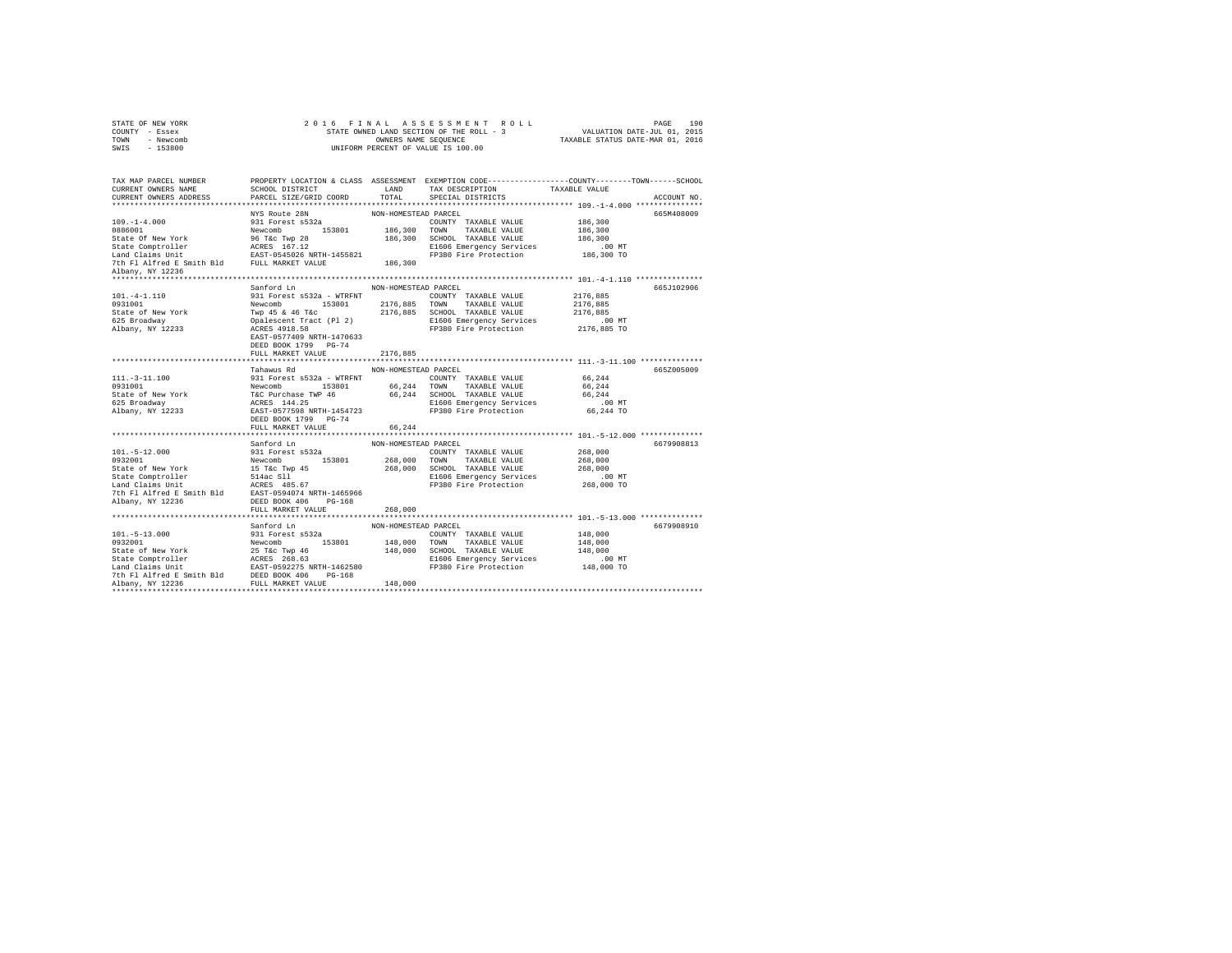| STATE OF NEW YORK | 2016 FINAL ASSESSMENT ROLL               | 191<br>PAGE                      |
|-------------------|------------------------------------------|----------------------------------|
| COUNTY - Essex    | STATE OWNED LAND SECTION OF THE ROLL - 3 | VALUATION DATE-JUL 01, 2015      |
| TOWN<br>- Newcomb | OWNERS NAME SEOUENCE                     | TAXABLE STATUS DATE-MAR 01, 2016 |
| - 153800<br>SWIS  | UNIFORM PERCENT OF VALUE IS 100.00       |                                  |

| TAX MAP PARCEL NUMBER                                                                                                                                                                                                                                      | PROPERTY LOCATION & CLASS ASSESSMENT EXEMPTION CODE---------------COUNTY-------TOWN-----SCHOOL |                      |                                                                     |                  |             |
|------------------------------------------------------------------------------------------------------------------------------------------------------------------------------------------------------------------------------------------------------------|------------------------------------------------------------------------------------------------|----------------------|---------------------------------------------------------------------|------------------|-------------|
| CURRENT OWNERS NAME                                                                                                                                                                                                                                        | SCHOOL DISTRICT                                                                                | LAND                 | TAX DESCRIPTION TAXABLE VALUE SPECIAL DISTRICTS                     |                  |             |
| CURRENT OWNERS ADDRESS PARCEL SIZE/GRID COORD                                                                                                                                                                                                              |                                                                                                | TOTAL                |                                                                     |                  | ACCOUNT NO. |
|                                                                                                                                                                                                                                                            |                                                                                                |                      |                                                                     |                  |             |
|                                                                                                                                                                                                                                                            | Sanford Ln                                                                                     | NON-HOMESTEAD PARCEL |                                                                     |                  | 6679992012  |
|                                                                                                                                                                                                                                                            |                                                                                                |                      |                                                                     | 58,600<br>58,600 |             |
|                                                                                                                                                                                                                                                            |                                                                                                |                      |                                                                     |                  |             |
|                                                                                                                                                                                                                                                            |                                                                                                |                      |                                                                     | 58,600<br>0۱.    |             |
|                                                                                                                                                                                                                                                            |                                                                                                |                      | E1606 Emergency Services .00 MT<br>FP380 Fire Protection 58,600 TO  |                  |             |
|                                                                                                                                                                                                                                                            |                                                                                                |                      |                                                                     |                  |             |
|                                                                                                                                                                                                                                                            |                                                                                                |                      |                                                                     |                  |             |
|                                                                                                                                                                                                                                                            |                                                                                                |                      |                                                                     |                  |             |
|                                                                                                                                                                                                                                                            |                                                                                                |                      |                                                                     |                  |             |
|                                                                                                                                                                                                                                                            |                                                                                                |                      |                                                                     |                  | 6679992013  |
|                                                                                                                                                                                                                                                            |                                                                                                |                      | COUNTY TAXABLE VALUE 56,800                                         |                  |             |
|                                                                                                                                                                                                                                                            |                                                                                                |                      |                                                                     | 56,800<br>56,800 |             |
|                                                                                                                                                                                                                                                            |                                                                                                |                      |                                                                     |                  |             |
|                                                                                                                                                                                                                                                            |                                                                                                |                      | E1606 Emergency Services .00 MT<br>FP380 Fire Protection 56,800 TO  |                  |             |
|                                                                                                                                                                                                                                                            |                                                                                                |                      |                                                                     |                  |             |
|                                                                                                                                                                                                                                                            |                                                                                                |                      |                                                                     |                  |             |
|                                                                                                                                                                                                                                                            |                                                                                                |                      |                                                                     |                  |             |
|                                                                                                                                                                                                                                                            | *****************************                                                                  | ***************      | ************************************ 101.-5-17.000 **************** |                  |             |
|                                                                                                                                                                                                                                                            | Sanford Ln                                                                                     | NON-HOMESTEAD PARCEL |                                                                     |                  | 6679908903  |
|                                                                                                                                                                                                                                                            |                                                                                                |                      |                                                                     |                  |             |
|                                                                                                                                                                                                                                                            |                                                                                                |                      |                                                                     |                  |             |
|                                                                                                                                                                                                                                                            |                                                                                                |                      |                                                                     |                  |             |
|                                                                                                                                                                                                                                                            |                                                                                                |                      |                                                                     |                  |             |
|                                                                                                                                                                                                                                                            |                                                                                                |                      |                                                                     |                  |             |
|                                                                                                                                                                                                                                                            |                                                                                                |                      |                                                                     |                  |             |
| $\begin{tabular}{c c c c} 101 & -5-17.000 & 931\; Forect S32a & 144,100\; 9302001 & 144,100\; 932001 & 144,100\; 932001 & 144,100\; 932001 & 144,100\; 932001 & 144,100\; 932001 & 144,100\; 932001 & 144,100\; 932001 & 144,100\; 932001 & 144,100\; 932$ |                                                                                                |                      |                                                                     |                  |             |
|                                                                                                                                                                                                                                                            |                                                                                                |                      |                                                                     |                  |             |
|                                                                                                                                                                                                                                                            | Sanford Ln                                                                                     | NON-HOMESTEAD PARCEL |                                                                     |                  | 6679909006  |
|                                                                                                                                                                                                                                                            |                                                                                                |                      |                                                                     |                  |             |
|                                                                                                                                                                                                                                                            |                                                                                                |                      |                                                                     |                  |             |
|                                                                                                                                                                                                                                                            |                                                                                                |                      |                                                                     |                  |             |
|                                                                                                                                                                                                                                                            |                                                                                                |                      |                                                                     |                  |             |
|                                                                                                                                                                                                                                                            |                                                                                                |                      |                                                                     |                  |             |
|                                                                                                                                                                                                                                                            |                                                                                                |                      |                                                                     |                  |             |
|                                                                                                                                                                                                                                                            |                                                                                                |                      |                                                                     |                  |             |
|                                                                                                                                                                                                                                                            |                                                                                                |                      |                                                                     |                  | 6679909005  |
|                                                                                                                                                                                                                                                            |                                                                                                |                      |                                                                     |                  |             |
|                                                                                                                                                                                                                                                            |                                                                                                |                      |                                                                     |                  |             |
|                                                                                                                                                                                                                                                            |                                                                                                |                      |                                                                     |                  |             |
|                                                                                                                                                                                                                                                            |                                                                                                |                      |                                                                     |                  |             |
|                                                                                                                                                                                                                                                            |                                                                                                |                      |                                                                     |                  |             |
|                                                                                                                                                                                                                                                            |                                                                                                |                      |                                                                     |                  |             |
|                                                                                                                                                                                                                                                            |                                                                                                |                      |                                                                     |                  |             |
| Albany, NY 12236                                                                                                                                                                                                                                           |                                                                                                | 15,300               |                                                                     |                  |             |
|                                                                                                                                                                                                                                                            |                                                                                                |                      |                                                                     |                  |             |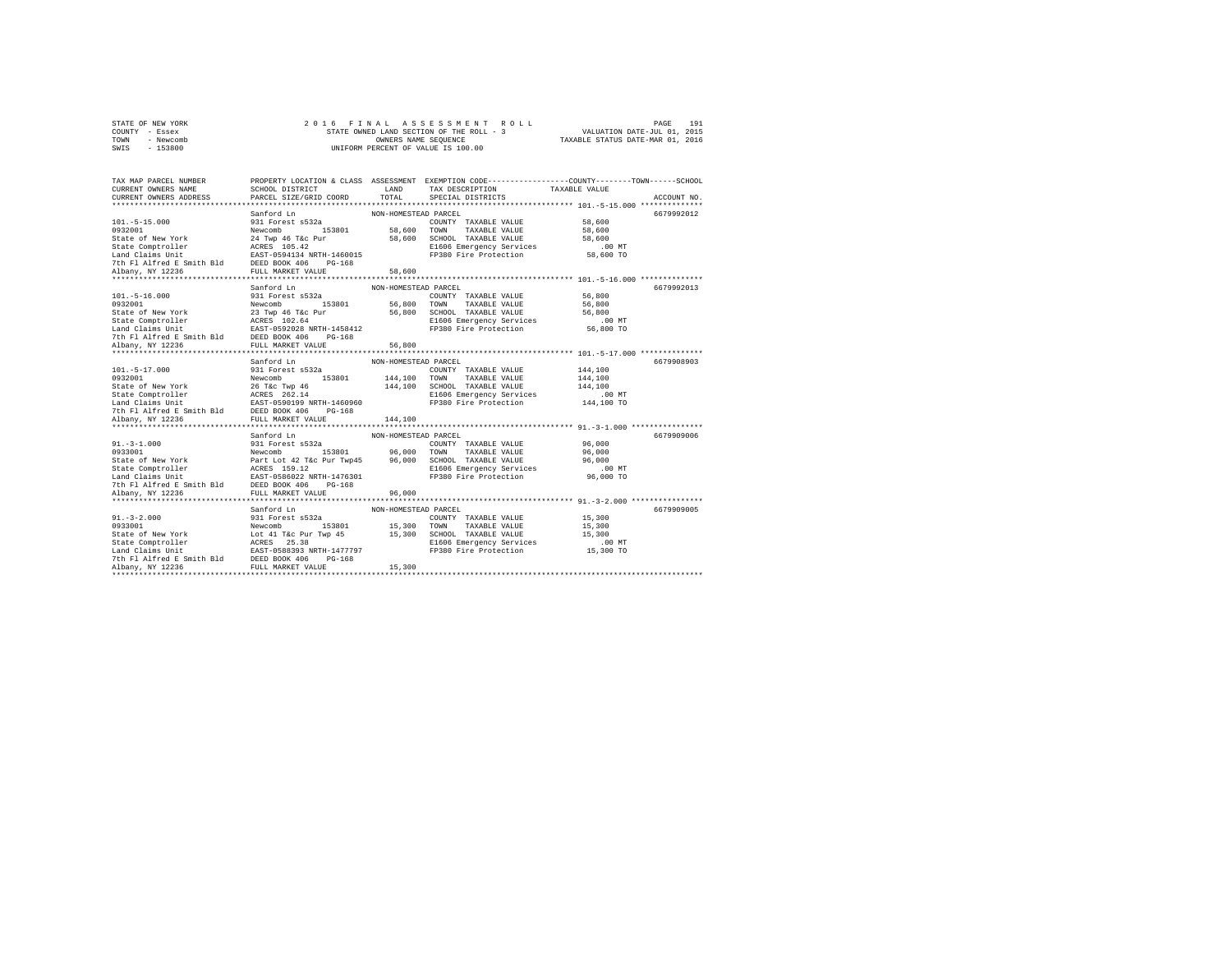| STATE OF NEW YORK | 2016 FINAL ASSESSMENT ROLL               | 192<br>PAGE                      |
|-------------------|------------------------------------------|----------------------------------|
| COUNTY - Essex    | STATE OWNED LAND SECTION OF THE ROLL - 3 | VALUATION DATE-JUL 01, 2015      |
| TOWN<br>- Newcomb | OWNERS NAME SEOUENCE                     | TAXABLE STATUS DATE-MAR 01, 2016 |
| $-153800$<br>SWIS | UNIFORM PERCENT OF VALUE IS 100.00       |                                  |

| TAX MAP PARCEL NUMBER<br>CURRENT OWNERS NAME<br>CURRENT OWNERS ADDRESS                                                                                                                                                                                                                                                                                                                                     | <b>LAND</b><br>SCHOOL DISTRICT<br>PARCEL SIZE/GRID COORD                       | TOTAL                          | PROPERTY LOCATION & CLASS ASSESSMENT EXEMPTION CODE---------------COUNTY-------TOWN------SCHOOL<br>TAX DESCRIPTION<br>SPECIAL DISTRICTS                                                                                                                                                                             | TAXABLE VALUE                                    | ACCOUNT NO. |
|------------------------------------------------------------------------------------------------------------------------------------------------------------------------------------------------------------------------------------------------------------------------------------------------------------------------------------------------------------------------------------------------------------|--------------------------------------------------------------------------------|--------------------------------|---------------------------------------------------------------------------------------------------------------------------------------------------------------------------------------------------------------------------------------------------------------------------------------------------------------------|--------------------------------------------------|-------------|
|                                                                                                                                                                                                                                                                                                                                                                                                            |                                                                                |                                | FP380 Fire Protection 244,500 TO                                                                                                                                                                                                                                                                                    | 244,500<br>244,500<br>244,500<br>.00 MT          | 6679909003  |
| $91. - 3 - 4.000$                                                                                                                                                                                                                                                                                                                                                                                          | Sanford Ln<br>931 Forest s532a<br>DEED BOOK 406<br>PG-168<br>FULL MARKET VALUE | NON-HOMESTEAD PARCEL<br>40,700 | COUNTY TAXABLE VALUE 40.700<br>9131001 - 124681 - 1247 - 1247 - 1247 - 124881 - 1247 - 124881 - 124881 - 124881 - 124881 - 124881 - 124881 - 1<br>9333001 - 124881 - 124881 - 124881 - 124881 - 124881 - 124881 - 124881 - 124881 - 124881 - 124881 - 124881 -<br>E1606 Emergency Services<br>FP380 Fire Protection | 40,700<br>40,700<br>$.00$ MT<br>40,700 TO        | 6679909004  |
| $\begin{tabular}{l c c c c} \multicolumn{4}{c}{\textbf{5.33}}\textbf{1.4} & \multicolumn{4}{c}{\textbf{5.34}}\textbf{1.4} & \multicolumn{4}{c}{\textbf{5.35}}\textbf{2.4} & \multicolumn{4}{c}{\textbf{5.36}}\textbf{1.4} & \multicolumn{4}{c}{\textbf{5.37}}\textbf{2.4} & \multicolumn{4}{c}{\textbf{5.38}}\textbf{2.4} & \multicolumn{4}{c}{\textbf{5.38}}\textbf{2.4} & \multicolumn{4}{c}{\textbf{5.$ |                                                                                |                                | COUNTY TAXABLE VALUE 302,100<br>302,100 SCHOOL TAXABLE VALUE 302,100<br>E1606 Emergency Services 00<br>E1606 Emergency Services<br>FP380 Fire Protection                                                                                                                                                            | 302,100<br>$.00$ MT<br>302,100 TO                | 6679908814  |
|                                                                                                                                                                                                                                                                                                                                                                                                            |                                                                                |                                |                                                                                                                                                                                                                                                                                                                     | 21,300<br>21,300<br>21,300<br>.00MT<br>21,300 TO | 6679908909  |
|                                                                                                                                                                                                                                                                                                                                                                                                            | Sanford Ln                                                                     | NON-HOMESTEAD PARCEL           |                                                                                                                                                                                                                                                                                                                     | 36,500<br>36,500<br>36,500<br>.00MT<br>36,500 TO | 6679908906  |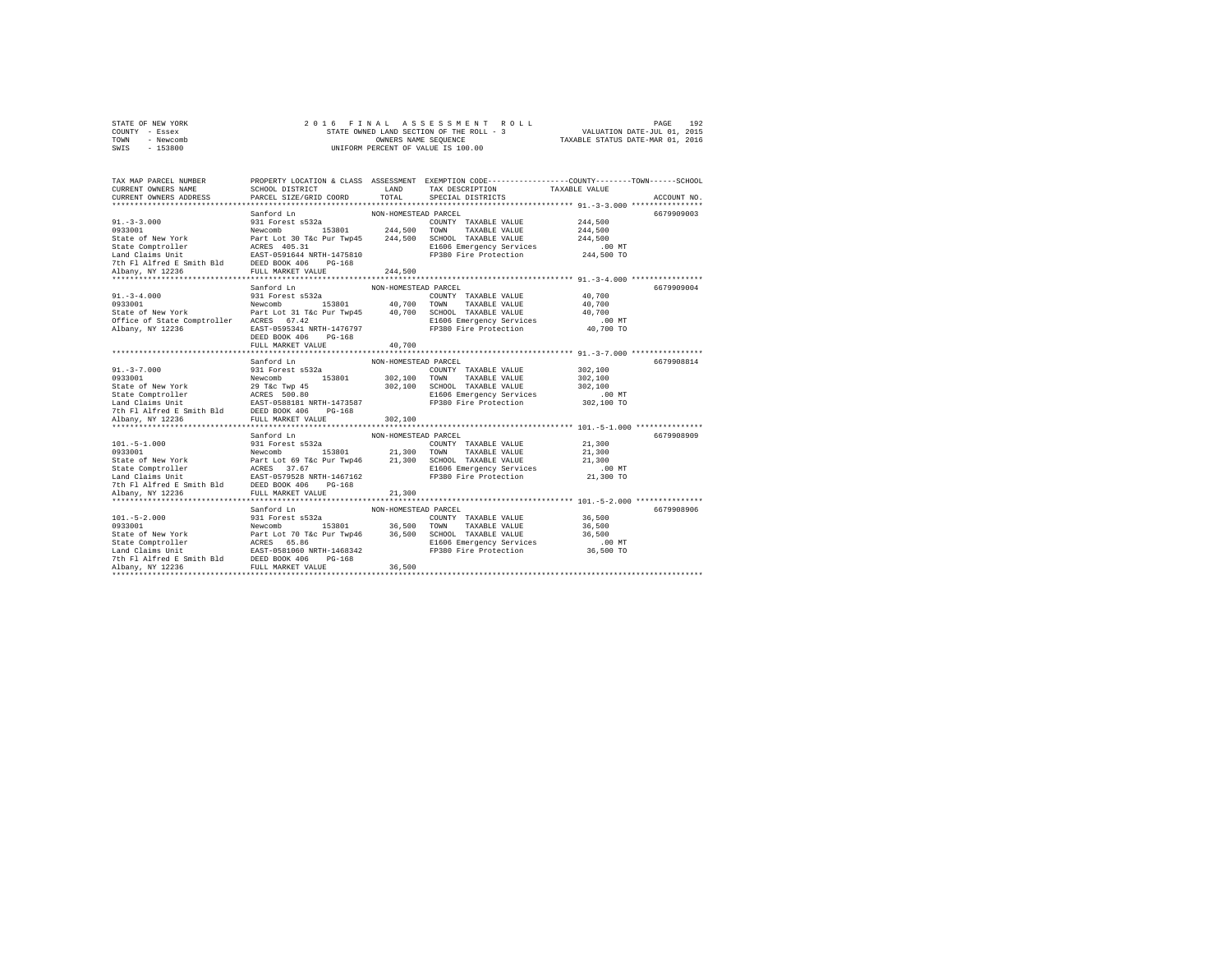| STATE OF NEW YORK |           |  |  | 2016 FINAL ASSESSMENT ROLL               |                                  | PAGE                        | 193 |
|-------------------|-----------|--|--|------------------------------------------|----------------------------------|-----------------------------|-----|
| COUNTY - Essex    |           |  |  | STATE OWNED LAND SECTION OF THE ROLL - 3 |                                  | VALUATION DATE-JUL 01, 2015 |     |
| TOWN              | - Newcomb |  |  | OWNERS NAME SEOUENCE                     | TAXABLE STATUS DATE-MAR 01, 2016 |                             |     |
| SWIS              | $-153800$ |  |  | UNIFORM PERCENT OF VALUE IS 100.00       |                                  |                             |     |

| TAX MAP PARCEL NUMBER<br>CURRENT OWNERS NAME<br>CURRENT OWNERS ADDRESS PARCEL SIZE/GRID COORD                                                                                                                                                        | PROPERTY LOCATION & CLASS ASSESSMENT EXEMPTION CODE---------------COUNTY-------TOWN-----SCHOOL |                      | TOTAL SPECIAL DISTRICTS                                                                             | ACCOUNT NO. |
|------------------------------------------------------------------------------------------------------------------------------------------------------------------------------------------------------------------------------------------------------|------------------------------------------------------------------------------------------------|----------------------|-----------------------------------------------------------------------------------------------------|-------------|
|                                                                                                                                                                                                                                                      |                                                                                                |                      |                                                                                                     |             |
| 101.-5-3.000<br>101.-5-3.000<br>1033001 - Sanford Ln<br>102.-5-3.000<br>1033001 - Sanford Ln<br>203001 - Since The Tele Type 46<br>State of New York<br>State Comptroller<br>201.-5-3.000<br>201.-5-3.000<br>103600 - 145,800<br>201.-5-3.000 - 145, |                                                                                                |                      |                                                                                                     | 6679909001  |
|                                                                                                                                                                                                                                                      |                                                                                                |                      |                                                                                                     |             |
|                                                                                                                                                                                                                                                      |                                                                                                |                      |                                                                                                     |             |
|                                                                                                                                                                                                                                                      |                                                                                                |                      |                                                                                                     |             |
|                                                                                                                                                                                                                                                      |                                                                                                |                      | SCHOOL TAXABLE VALUE 145,800<br>E1606 Emergency Services .00 MT<br>FP380 Fire Protection 145,800 TO |             |
|                                                                                                                                                                                                                                                      |                                                                                                |                      |                                                                                                     |             |
|                                                                                                                                                                                                                                                      |                                                                                                |                      |                                                                                                     |             |
|                                                                                                                                                                                                                                                      |                                                                                                |                      |                                                                                                     |             |
|                                                                                                                                                                                                                                                      |                                                                                                |                      |                                                                                                     |             |
|                                                                                                                                                                                                                                                      |                                                                                                |                      |                                                                                                     | 6679908907  |
|                                                                                                                                                                                                                                                      |                                                                                                |                      |                                                                                                     |             |
|                                                                                                                                                                                                                                                      |                                                                                                |                      |                                                                                                     |             |
|                                                                                                                                                                                                                                                      |                                                                                                |                      |                                                                                                     |             |
|                                                                                                                                                                                                                                                      |                                                                                                |                      |                                                                                                     |             |
|                                                                                                                                                                                                                                                      |                                                                                                |                      |                                                                                                     |             |
|                                                                                                                                                                                                                                                      |                                                                                                |                      |                                                                                                     |             |
|                                                                                                                                                                                                                                                      |                                                                                                |                      |                                                                                                     |             |
|                                                                                                                                                                                                                                                      | Sanford Ln                                                                                     | NON-HOMESTEAD PARCEL |                                                                                                     | 6679908915  |
|                                                                                                                                                                                                                                                      |                                                                                                |                      |                                                                                                     |             |
|                                                                                                                                                                                                                                                      |                                                                                                |                      |                                                                                                     |             |
|                                                                                                                                                                                                                                                      |                                                                                                |                      |                                                                                                     |             |
|                                                                                                                                                                                                                                                      |                                                                                                |                      |                                                                                                     |             |
|                                                                                                                                                                                                                                                      |                                                                                                |                      |                                                                                                     |             |
|                                                                                                                                                                                                                                                      |                                                                                                |                      |                                                                                                     |             |
| 101.-5-5.000 301 Forest \$532<br>90,300 931 Forest \$532<br>90,300 POUNTY TAXABLE VALUE 90,300<br>State of New York Part Lot 50 T&c Pur Twp46 90,300 TOWN TAXABLE VALUE 90,300<br>State Comptroller RAST-054443<br>200 EMOLE RAST (1668 Em           |                                                                                                |                      |                                                                                                     |             |
|                                                                                                                                                                                                                                                      |                                                                                                |                      |                                                                                                     |             |
|                                                                                                                                                                                                                                                      | Sanford Ln                                                                                     | NON-HOMESTEAD PARCEL |                                                                                                     | 6679908908  |
|                                                                                                                                                                                                                                                      |                                                                                                |                      |                                                                                                     |             |
|                                                                                                                                                                                                                                                      |                                                                                                |                      |                                                                                                     |             |
|                                                                                                                                                                                                                                                      |                                                                                                |                      |                                                                                                     |             |
|                                                                                                                                                                                                                                                      |                                                                                                |                      |                                                                                                     |             |
|                                                                                                                                                                                                                                                      |                                                                                                |                      |                                                                                                     |             |
|                                                                                                                                                                                                                                                      |                                                                                                |                      |                                                                                                     |             |
| 101.-5-6.000 931 Forest S532a<br>931 Forest S532a<br>9328000 931 Forest S532a<br>936,500 COUNTY TAXABLE VALUE 36,500<br>9328001 913801 95,500 TONN TAXABLE VALUE 36,500<br>State Comptroller PL tot 72 Tac Pur Tay 46 96,500 SCHOOL TAXA             |                                                                                                |                      |                                                                                                     |             |
|                                                                                                                                                                                                                                                      |                                                                                                |                      |                                                                                                     |             |
|                                                                                                                                                                                                                                                      |                                                                                                |                      |                                                                                                     | 6679908914  |
|                                                                                                                                                                                                                                                      |                                                                                                |                      |                                                                                                     |             |
|                                                                                                                                                                                                                                                      |                                                                                                |                      |                                                                                                     |             |
| 101.-5-7.000<br>101.-5-7.000<br>9331001<br>9331001<br>9331001<br>934,600 TOWN TAXABLE VALUE 84,600<br>State of New York Revicus<br>State Comptroller<br>24.600<br>State Comptroller<br>24.600<br>24.600<br>24.600<br>24.600<br>24.600<br>24.600      |                                                                                                |                      |                                                                                                     |             |
|                                                                                                                                                                                                                                                      |                                                                                                |                      |                                                                                                     |             |
|                                                                                                                                                                                                                                                      |                                                                                                |                      |                                                                                                     |             |
|                                                                                                                                                                                                                                                      |                                                                                                |                      |                                                                                                     |             |
|                                                                                                                                                                                                                                                      |                                                                                                |                      |                                                                                                     |             |
|                                                                                                                                                                                                                                                      |                                                                                                |                      |                                                                                                     |             |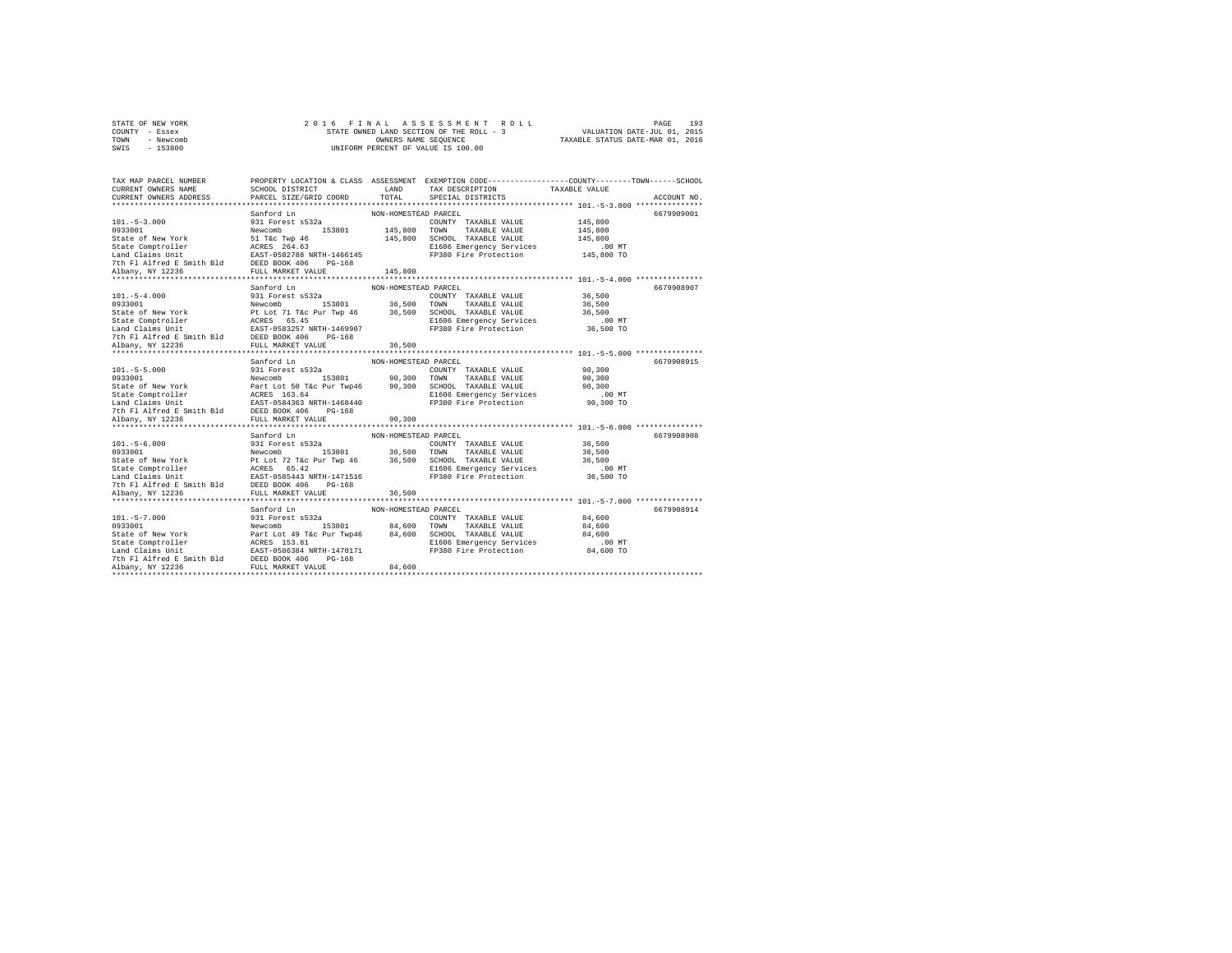| STATE OF NEW YORK | 2016 FINAL ASSESSMENT ROLL               | 194<br>PAGE                      |
|-------------------|------------------------------------------|----------------------------------|
| COUNTY - Essex    | STATE OWNED LAND SECTION OF THE ROLL - 3 | VALUATION DATE-JUL 01, 2015      |
| TOWN<br>- Newcomb | OWNERS NAME SEOUENCE                     | TAXABLE STATUS DATE-MAR 01, 2016 |
| $-153800$<br>SWIS | UNIFORM PERCENT OF VALUE IS 100.00       |                                  |

| TAX MAP PARCEL NUMBER<br>CURRENT OWNERS NAME                                                                                                                                                                                                     | SCHOOL DISTRICT           |                      | PROPERTY LOCATION & CLASS ASSESSMENT EXEMPTION CODE----------------COUNTY-------TOWN------SCHOOL<br>LAND TAX DESCRIPTION | TAXABLE VALUE |             |
|--------------------------------------------------------------------------------------------------------------------------------------------------------------------------------------------------------------------------------------------------|---------------------------|----------------------|--------------------------------------------------------------------------------------------------------------------------|---------------|-------------|
| CURRENT OWNERS ADDRESS                                                                                                                                                                                                                           | PARCEL SIZE/GRID COORD    | TOTAL                | SPECIAL DISTRICTS                                                                                                        |               | ACCOUNT NO. |
|                                                                                                                                                                                                                                                  |                           |                      |                                                                                                                          |               |             |
| 101.-5-18.000<br>101.-5-18.000<br>9331001<br>9331001<br>1033001<br>23,000 MW TAXABLE VALUE 23,000<br>23,000 TOWN TAXABLE VALUE 23,000<br>23,000 TAXABLE VALUE 23,000<br>23,000 TAXABLE VALUE 23,000<br>23,000 TAXABLE VALUE 23,000<br>23,000 TAX |                           |                      |                                                                                                                          |               | 6679992014  |
|                                                                                                                                                                                                                                                  |                           |                      |                                                                                                                          |               |             |
|                                                                                                                                                                                                                                                  |                           |                      |                                                                                                                          |               |             |
|                                                                                                                                                                                                                                                  |                           |                      |                                                                                                                          |               |             |
|                                                                                                                                                                                                                                                  |                           |                      |                                                                                                                          |               |             |
|                                                                                                                                                                                                                                                  |                           |                      |                                                                                                                          |               |             |
|                                                                                                                                                                                                                                                  |                           |                      |                                                                                                                          |               |             |
|                                                                                                                                                                                                                                                  |                           |                      |                                                                                                                          |               |             |
|                                                                                                                                                                                                                                                  |                           |                      |                                                                                                                          |               |             |
|                                                                                                                                                                                                                                                  | Sanford Ln                | NON-HOMESTEAD PARCEL |                                                                                                                          |               | 6679908911  |
|                                                                                                                                                                                                                                                  |                           |                      | COUNTY TAXABLE VALUE 143,000                                                                                             |               |             |
|                                                                                                                                                                                                                                                  |                           |                      |                                                                                                                          | 143,000       |             |
|                                                                                                                                                                                                                                                  |                           |                      |                                                                                                                          | 143,000       |             |
| 101.-5-20.000<br>931 Forest 8532a<br>931 Forest 8532a<br>931 Forest 8532a<br>931 Forest 8532a<br>841 COUNTY TAXABLE VALUE<br>State Comptroller<br>221 Search 143,000 SCHOOL TAXABLE VALUE<br>221 Search 143,000 SCHOOL TAXABLE VALUE<br>221 Sear |                           |                      | E1606 Emergency Services .00 MT<br>FP380 Fire Protection  143,000 TO                                                     |               |             |
|                                                                                                                                                                                                                                                  |                           |                      |                                                                                                                          |               |             |
|                                                                                                                                                                                                                                                  |                           |                      |                                                                                                                          |               |             |
|                                                                                                                                                                                                                                                  |                           |                      |                                                                                                                          |               |             |
|                                                                                                                                                                                                                                                  | FULL MARKET VALUE         | 143,000              |                                                                                                                          |               |             |
|                                                                                                                                                                                                                                                  |                           |                      |                                                                                                                          |               |             |
|                                                                                                                                                                                                                                                  | Sanford Ln                | NON-HOMESTEAD PARCEL |                                                                                                                          |               | 6679908904  |
|                                                                                                                                                                                                                                                  |                           |                      |                                                                                                                          |               |             |
|                                                                                                                                                                                                                                                  |                           |                      |                                                                                                                          |               |             |
|                                                                                                                                                                                                                                                  |                           |                      |                                                                                                                          |               |             |
|                                                                                                                                                                                                                                                  |                           |                      |                                                                                                                          |               |             |
|                                                                                                                                                                                                                                                  |                           |                      |                                                                                                                          |               |             |
|                                                                                                                                                                                                                                                  |                           |                      |                                                                                                                          |               |             |
| ************                                                                                                                                                                                                                                     |                           |                      |                                                                                                                          |               |             |
|                                                                                                                                                                                                                                                  | Sanford Ln                | NON-HOMESTEAD PARCEL |                                                                                                                          |               | 6679908905  |
|                                                                                                                                                                                                                                                  |                           |                      | COUNTY TAXABLE VALUE 66,200                                                                                              |               |             |
|                                                                                                                                                                                                                                                  |                           |                      |                                                                                                                          | 66,200        |             |
|                                                                                                                                                                                                                                                  |                           |                      |                                                                                                                          | 66,200        |             |
|                                                                                                                                                                                                                                                  |                           |                      |                                                                                                                          |               |             |
| 101.-5-22.000<br>9331001 - 9311 Forest 6532a<br>9333001 - 9321 Forest 6532a<br>9333001 - 9321 Forest 5532a<br>State of New York Part Lot 52 T&C Pur Twp46 - 66,200 TOWN TAXABLE VALUE<br>State Comptroller - ACRES 119.58<br>15801 - 66,20       |                           |                      | E1606 Emergency Services 66,200 MT<br>FP380 Fire Protection 66,200 TO                                                    |               |             |
|                                                                                                                                                                                                                                                  |                           |                      |                                                                                                                          |               |             |
|                                                                                                                                                                                                                                                  |                           |                      |                                                                                                                          |               |             |
|                                                                                                                                                                                                                                                  |                           |                      |                                                                                                                          |               |             |
|                                                                                                                                                                                                                                                  |                           |                      |                                                                                                                          |               | 665J103414  |
|                                                                                                                                                                                                                                                  |                           |                      |                                                                                                                          |               |             |
|                                                                                                                                                                                                                                                  |                           |                      |                                                                                                                          |               |             |
|                                                                                                                                                                                                                                                  |                           |                      |                                                                                                                          |               |             |
|                                                                                                                                                                                                                                                  |                           |                      |                                                                                                                          | $.00$ MT      |             |
|                                                                                                                                                                                                                                                  |                           |                      | FP380 Fire Protection 542,271 TO                                                                                         |               |             |
|                                                                                                                                                                                                                                                  | EAST-0575574 NRTH-1455288 |                      |                                                                                                                          |               |             |
|                                                                                                                                                                                                                                                  | DEED BOOK 1799 PG-74      |                      |                                                                                                                          |               |             |
|                                                                                                                                                                                                                                                  | FULL MARKET VALUE         | 542,271              |                                                                                                                          |               |             |
|                                                                                                                                                                                                                                                  |                           |                      |                                                                                                                          |               |             |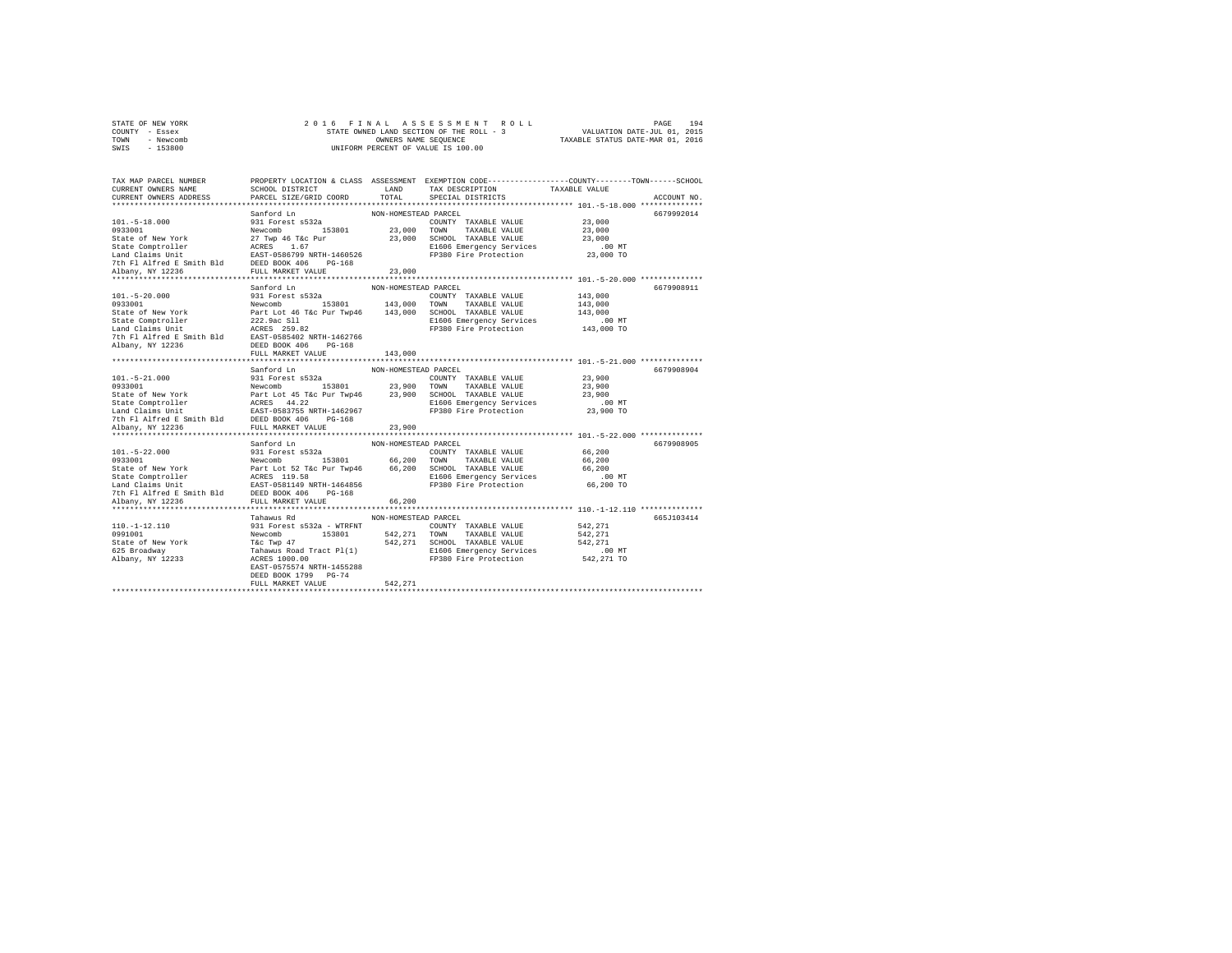| STATE OF NEW YORK | 2016 FINAL ASSESSMENT ROLL               | 195<br>PAGE                      |
|-------------------|------------------------------------------|----------------------------------|
| COUNTY - Essex    | STATE OWNED LAND SECTION OF THE ROLL - 3 | VALUATION DATE-JUL 01, 2015      |
| TOWN<br>- Newcomb | OWNERS NAME SEOUENCE                     | TAXABLE STATUS DATE-MAR 01, 2016 |
| $-153800$<br>SWIS | UNIFORM PERCENT OF VALUE IS 100.00       |                                  |

| TAX MAP PARCEL NUMBER<br>CURRENT OWNERS NAME<br>CURRENT OWNERS ADDRESS                                                                                                                                                           | SCHOOL DISTRICT<br>PARCEL SIZE/GRID COORD    | LAND<br>TOTAL        | PROPERTY LOCATION & CLASS ASSESSMENT EXEMPTION CODE---------------COUNTY-------TOWN------SCHOOL<br>TAX DESCRIPTION<br>SPECIAL DISTRICTS | TAXABLE VALUE | ACCOUNT NO. |
|----------------------------------------------------------------------------------------------------------------------------------------------------------------------------------------------------------------------------------|----------------------------------------------|----------------------|-----------------------------------------------------------------------------------------------------------------------------------------|---------------|-------------|
|                                                                                                                                                                                                                                  |                                              |                      |                                                                                                                                         |               |             |
|                                                                                                                                                                                                                                  | Tahawus Rd                                   | NON-HOMESTEAD PARCEL |                                                                                                                                         |               | 665M408110  |
| $110. - 1 - 18.000$                                                                                                                                                                                                              | 931 Forest s532a                             |                      | COUNTY TAXABLE VALUE                                                                                                                    | 223,000       |             |
| 1032201                                                                                                                                                                                                                          | Newcomb 153801                               |                      | 223,000 TOWN TAXABLE VALUE                                                                                                              | 223,000       |             |
|                                                                                                                                                                                                                                  |                                              |                      | 223,000 SCHOOL TAXABLE VALUE                                                                                                            | 223,000       |             |
|                                                                                                                                                                                                                                  |                                              |                      | E1606 Emergency Services                                                                                                                | .00 MT        |             |
|                                                                                                                                                                                                                                  |                                              |                      | FP380 Fire Protection                                                                                                                   | 223,000 TO    |             |
|                                                                                                                                                                                                                                  |                                              |                      |                                                                                                                                         |               |             |
| Corner of New York (1992)<br>State Of New York (1992)<br>Land Claims Unit<br>Land Claims Unit<br>The Plaired E Smith Bld (1982)<br>DEED BOOK 511 PG-17<br>Albany, NY 12236 (FULL MARKET VALUE)<br>NDEED BOOK (FULL MARKET VALUE) |                                              | 223,000              |                                                                                                                                         |               |             |
|                                                                                                                                                                                                                                  | Tahawus Rd                                   | NON-HOMESTEAD PARCEL |                                                                                                                                         |               | 665M408111  |
| $100. - 1 - 7.020$                                                                                                                                                                                                               | 931 Forest s532a - WTRFNT                    |                      | COUNTY TAXABLE VALUE                                                                                                                    | 300,800       |             |
| 1036801                                                                                                                                                                                                                          | Newcomb 153801                               |                      | 300,800 TOWN TAXABLE VALUE                                                                                                              | 300,800       |             |
| State Of New York                                                                                                                                                                                                                |                                              |                      | 300,800 SCHOOL TAXABLE VALUE                                                                                                            | 300,800       |             |
| State Comptroller                                                                                                                                                                                                                | 84 T&c Twp 46<br>182.8ac Sll<br>ACRES 212.28 |                      | E1606 Emergency Services                                                                                                                | $.00$ MT      |             |
| Land Claims Unit                                                                                                                                                                                                                 |                                              |                      | FP380 Fire Protection                                                                                                                   | 300,800 TO    |             |
| 7th Fl Alfred E Smith Bld                                                                                                                                                                                                        | EAST-0559193 NRTH-1458005                    |                      |                                                                                                                                         |               |             |
| Albany, NY 12236                                                                                                                                                                                                                 | DEED BOOK 511 PG-17                          |                      |                                                                                                                                         |               |             |
|                                                                                                                                                                                                                                  | FULL MARKET VALUE                            | 300,800              |                                                                                                                                         |               |             |
|                                                                                                                                                                                                                                  |                                              |                      |                                                                                                                                         |               |             |
|                                                                                                                                                                                                                                  | Tahawus Rd                                   | NON-HOMESTEAD PARCEL |                                                                                                                                         |               | 665M408112  |
| $100. - 1 - 6.000$                                                                                                                                                                                                               | 931 Forest s532a                             |                      | COUNTY TAXABLE VALUE                                                                                                                    | 207,700       |             |
| 1037001                                                                                                                                                                                                                          | Newcomb 153801                               |                      | 207,700 TOWN TAXABLE VALUE                                                                                                              | 207,700       |             |
| State Of New York and State Of New York and Computer and Computer and Computer and Computer and Computer State Computer State Computer State The Land Computer of the State of the State Order of the State Order of the State   |                                              |                      | 207,700 SCHOOL TAXABLE VALUE                                                                                                            | 207,700       |             |
|                                                                                                                                                                                                                                  |                                              |                      | E1606 Emergency Services                                                                                                                | $.00$ MT      |             |
|                                                                                                                                                                                                                                  |                                              |                      | FP380 Fire Protection 207,700 TO                                                                                                        |               |             |
|                                                                                                                                                                                                                                  |                                              |                      |                                                                                                                                         |               |             |
| Albany, NY 12236                                                                                                                                                                                                                 | FULL MARKET VALUE                            | 207,700              |                                                                                                                                         |               |             |
|                                                                                                                                                                                                                                  |                                              |                      |                                                                                                                                         |               |             |
|                                                                                                                                                                                                                                  | Sanford Ln                                   | NON-HOMESTEAD PARCEL |                                                                                                                                         |               | 665M408114  |
| $79. - 1 - 1.000$                                                                                                                                                                                                                | 931 Forest s532a                             |                      | COUNTY TAXABLE VALUE                                                                                                                    | 1496,400      |             |
| 1050002                                                                                                                                                                                                                          | Newcomb 153801                               |                      | 1496,400 TOWN TAXABLE VALUE                                                                                                             | 1496,400      |             |
| State Of New York                                                                                                                                                                                                                |                                              |                      | 1496,400 SCHOOL TAXABLE VALUE                                                                                                           | 1496,400      |             |
| State Comptroller                                                                                                                                                                                                                |                                              |                      | E1606 Emergency Services                                                                                                                | $.00$ MT      |             |
| Land Claims Unit                                                                                                                                                                                                                 | Morse Gore<br>Cold River Gore<br>2512.40     |                      | FP380 Fire Protection                                                                                                                   | 1496,400 TO   |             |
|                                                                                                                                                                                                                                  |                                              |                      |                                                                                                                                         |               |             |
| Albany, NY 12236                                                                                                                                                                                                                 | EAST-0555679 NRTH-1505279                    |                      |                                                                                                                                         |               |             |
|                                                                                                                                                                                                                                  | DEED BOOK 390<br>$PG-464$                    |                      |                                                                                                                                         |               |             |
|                                                                                                                                                                                                                                  | FULL MARKET VALUE                            | 1496,400             |                                                                                                                                         |               |             |
|                                                                                                                                                                                                                                  |                                              |                      |                                                                                                                                         |               |             |
|                                                                                                                                                                                                                                  | Upper Works Rd                               | NON-HOMESTEAD PARCEL |                                                                                                                                         |               | 665Z008001  |
| $90. -2 - 1.000$                                                                                                                                                                                                                 |                                              |                      | COUNTY TAXABLE VALUE                                                                                                                    | 411,100       |             |
| 1081001                                                                                                                                                                                                                          |                                              |                      |                                                                                                                                         | 411,100       |             |
| 625 Broadway<br>Albany, NY 12233                                                                                                                                                                                                 |                                              |                      |                                                                                                                                         | 411,100       |             |
|                                                                                                                                                                                                                                  |                                              |                      | E1606 Emergency Services                                                                                                                | $.00$ MT      |             |
|                                                                                                                                                                                                                                  | EAST-0558031 NRTH-1486778                    |                      | FP380 Fire Protection                                                                                                                   | 411,100 TO    |             |
|                                                                                                                                                                                                                                  | DEED BOOK 1745 PG-9                          |                      |                                                                                                                                         |               |             |
|                                                                                                                                                                                                                                  | FULL MARKET VALUE                            | 411,100              |                                                                                                                                         |               |             |
|                                                                                                                                                                                                                                  |                                              |                      |                                                                                                                                         |               |             |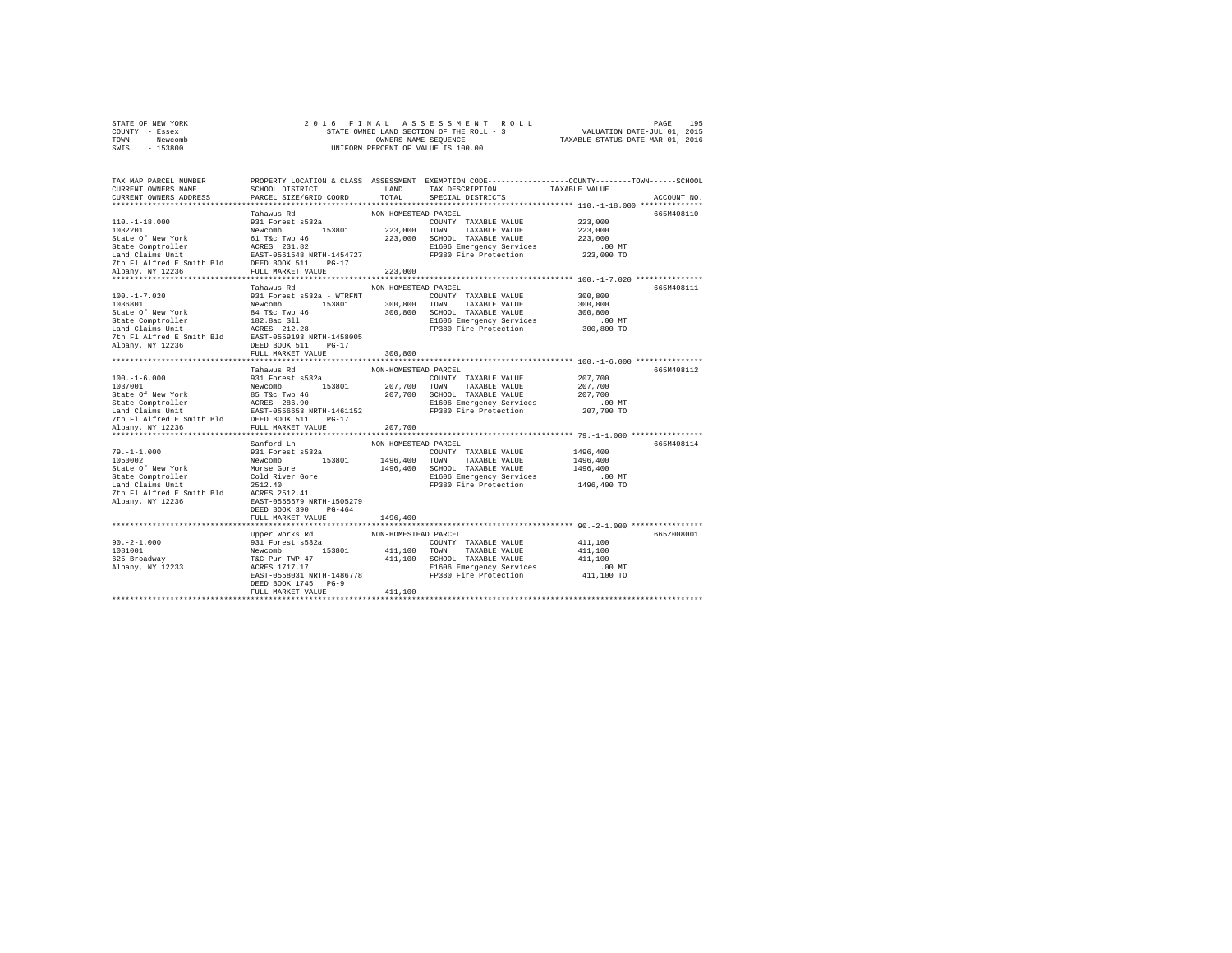| PROPERTY LOCATION & CLASS ASSESSMENT EXEMPTION CODE---------------COUNTY-------TOWN------SCHOOL<br>TAX MAP PARCEL NUMBER<br>NON-HOMESTEAD PARCEL<br>Tahawus Rd<br>335,600<br>335,600<br>335,600<br>E1606 Emergency Services .00 MT<br>FP380 Fire Protection 335,600 TO<br>7th Fl Alfred E Smith Bld EAST-0554176 NRTH-1464246<br>Albany, NY 12236<br>DEED BOOK 511 PG-17<br>335,600<br>FULL MARKET VALUE<br>Tahawus Rd MON-HOMESTEAD PARCEL<br>931 Forest s532a - WTRFNT COUNTY TAXABLE VALUE 2622,528<br>$90. -3 - 1.000$<br>Newcomb 153801 2622,528 TOWN TAXABLE VALUE<br>1086001<br>2622.528<br>625 Broadway 1765/163 Lease<br>Albany, NY 12233 ACRES 5867.23<br>E1606 Emergency Services .00 MT<br>FP380 Fire Protection 2622,528 TO<br>EAST-0556902 NRTH-1475975<br>DEED BOOK 1765 PG-155<br>FULL MARKET VALUE<br>2622.528<br>Sanford Ln<br>NON-HOMESTEAD PARCEL<br>931 Forest s532a - WTRFNT COUNTY TAXABLE VALUE 3308.600<br>$80. -2 - 1.000$<br>Newcomb 153801 3308,600 TOWN TAXABLE VALUE<br>3308,600<br>1090001<br>Gore East Of Twp #47 3308,600 SCHOOL TAXABLE VALUE<br>State of New York<br>3308,600<br>State Comptroller ACRES 817.00<br>E1606 Emergency Services .00 MT<br>EAST-0569899 NRTH-1491196 FP380 Fire Protection 3308,600 TO<br>Land Claims Unit<br>Alfred E Smith Bld Fl 7 DEED BOOK 1565 PG-10<br>Albany, NY 12233 RILL, MARKET VALUE<br>FULL MARKET VALUE 3308.600<br>Albany, NY 12233 | STATE OF NEW YORK<br>COUNTY - Essex<br>TOWN - Newcomb<br>SWIS - 153800 |  | 2016 FINAL ASSESSMENT ROLL<br>STATE OWNED LAND SECTION OF THE ROLL - 3 VALUATION DATE-JUL 01, 2015<br>OWNERS NAME SEQUENCE TAXABLE STATUS DATE-MAR 01, 2016<br>OWNERS NAME SEQUENCE<br>UNIFORM PERCENT OF VALUE IS 100.00 | PAGE 196    |
|-------------------------------------------------------------------------------------------------------------------------------------------------------------------------------------------------------------------------------------------------------------------------------------------------------------------------------------------------------------------------------------------------------------------------------------------------------------------------------------------------------------------------------------------------------------------------------------------------------------------------------------------------------------------------------------------------------------------------------------------------------------------------------------------------------------------------------------------------------------------------------------------------------------------------------------------------------------------------------------------------------------------------------------------------------------------------------------------------------------------------------------------------------------------------------------------------------------------------------------------------------------------------------------------------------------------------------------------------------------------------------------------------------------------|------------------------------------------------------------------------|--|---------------------------------------------------------------------------------------------------------------------------------------------------------------------------------------------------------------------------|-------------|
|                                                                                                                                                                                                                                                                                                                                                                                                                                                                                                                                                                                                                                                                                                                                                                                                                                                                                                                                                                                                                                                                                                                                                                                                                                                                                                                                                                                                                   |                                                                        |  |                                                                                                                                                                                                                           | ACCOUNT NO. |
|                                                                                                                                                                                                                                                                                                                                                                                                                                                                                                                                                                                                                                                                                                                                                                                                                                                                                                                                                                                                                                                                                                                                                                                                                                                                                                                                                                                                                   |                                                                        |  |                                                                                                                                                                                                                           | 665M408203  |
|                                                                                                                                                                                                                                                                                                                                                                                                                                                                                                                                                                                                                                                                                                                                                                                                                                                                                                                                                                                                                                                                                                                                                                                                                                                                                                                                                                                                                   |                                                                        |  |                                                                                                                                                                                                                           | 665Z010005  |
| MAY BE SUBJECT TO PAYMENT                                                                                                                                                                                                                                                                                                                                                                                                                                                                                                                                                                                                                                                                                                                                                                                                                                                                                                                                                                                                                                                                                                                                                                                                                                                                                                                                                                                         |                                                                        |  |                                                                                                                                                                                                                           | 665.7104912 |

\*\*\*\*\*\*\*\*\*\*\*\*\*\*\*\*\*\*\*\*\*\*\*\*\*\*\*\*\*\*\*\*\*\*\*\*\*\*\*\*\*\*\*\*\*\*\*\*\*\*\*\*\*\*\*\*\*\*\*\*\*\*\*\*\*\*\*\*\*\*\*\*\*\*\*\*\*\*\*\*\*\*\*\*\*\*\*\*\*\*\*\*\*\*\*\*\*\*\*\*\*\*\* 90.-1-2.210 \*\*\*\*\*\*\*\*\*\*\*\*\*\*\*\* 39 SANFORT MATERIAL PRESSEAD PARCEL 190.-1-2.<br>
90.1-2.210 331 Forest 5532a - WTRFNT COUNTY TAXABLE VALUE 2843,900<br>
1091001 1001001 168000 1000101 153801 2843,900 TOWN TAXABLE VALUE 2843,900<br>
State of New York 162 TWP 47 28 90.-1-2.210 931 Forest s532a - WTRFNT COUNTY TAXABLE VALUE 2843,900 1091001 Newcomb 153801 2843,900 TOWN TAXABLE VALUE 2843,900 State of New York T&C TWP 47 2843,900 SCHOOL TAXABLE VALUE 2843,900 State Comptroller – ACRES 5835.00 – ISO Emergency Services – 00 MT<br>Land Claims Unit – EXST-0568902 NRTH-1485729 – FP380 Fire Protection – 2843,900 TO<br>Albany, NY 12233 – FULL MARKET VALUE – 2843,900<br>Albany, NY 12233 – FULL MAY BE SUBJECT TO PAYMENT UNDER RPTL480A UNTIL 2018 \*\*\*\*\*\*\*\*\*\*\*\*\*\*\*\*\*\*\*\*\*\*\*\*\*\*\*\*\*\*\*\*\*\*\*\*\*\*\*\*\*\*\*\*\*\*\*\*\*\*\*\*\*\*\*\*\*\*\*\*\*\*\*\*\*\*\*\*\*\*\*\*\*\*\*\*\*\*\*\*\*\*\*\*\*\*\*\*\*\*\*\*\*\*\*\*\*\*\*\*\*\*\*\*\*\*\*\*\*\*\*\*\*\*\*\*\*\*\*\*\*\*\*\*\*\*\*\*\*\*\*\*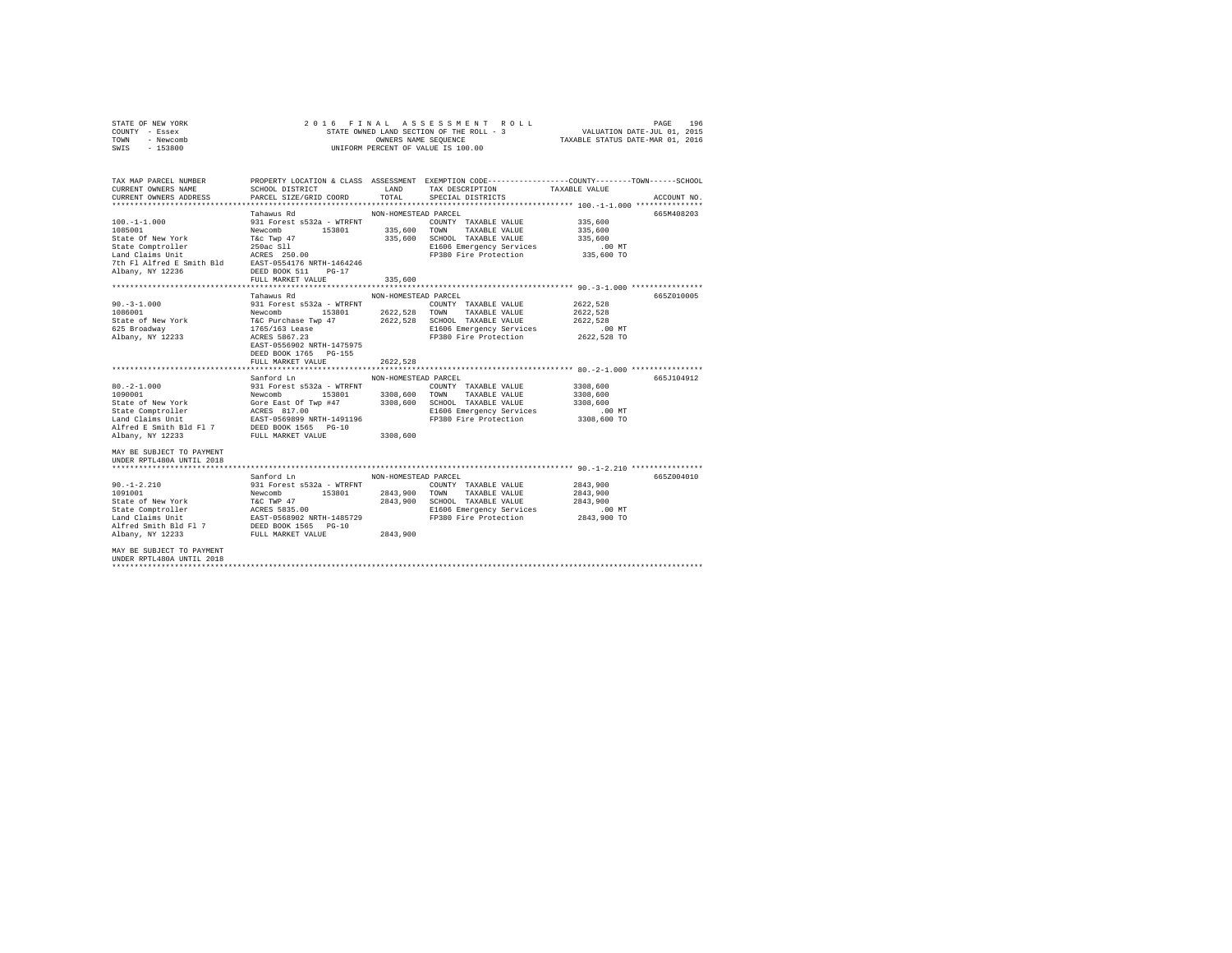| STATE OF NEW YORK | 2016 FINAL ASSESSMENT ROLL               | 197<br>PAGE                      |
|-------------------|------------------------------------------|----------------------------------|
| COUNTY - Essex    | STATE OWNED LAND SECTION OF THE ROLL - 3 | VALUATION DATE-JUL 01, 2015      |
| TOWN<br>- Newcomb | OWNERS NAME SEOUENCE                     | TAXABLE STATUS DATE-MAR 01, 2016 |
| - 153800<br>SWIS  | UNIFORM PERCENT OF VALUE IS 100.00       |                                  |

| TAX MAP PARCEL NUMBER<br>CURRENT OWNERS NAME<br>CURRENT OWNERS ADDRESS PARCEL SIZE/GRID COORD TOTAL | PROPERTY LOCATION & CLASS ASSESSMENT EXEMPTION CODE---------------COUNTY-------TOWN-----SCHOOL<br>SCHOOL DISTRICT | T.AND                                        |                          | TAX DESCRIPTION TAXABLE VALUE<br>SPECIAL DISTRICTS     | ACCOUNT NO.<br>************ |
|-----------------------------------------------------------------------------------------------------|-------------------------------------------------------------------------------------------------------------------|----------------------------------------------|--------------------------|--------------------------------------------------------|-----------------------------|
| $999.99 - 1 - 23.000$<br>7777777<br>Errata<br>Newcomb, NY                                           | Errata<br>991 Adirondack p<br>153801<br>Newcomb<br>FULL MARKET VALUE                                              | NON-HOMESTEAD PARCEL<br>$\Omega$             | COUNTY<br>TOWN           | TAXABLE VALUE<br>TAXABLE VALUE<br>SCHOOL TAXABLE VALUE | 665Z012005                  |
| $999.99 - 1 - 24.000$<br>7777777<br>Errata<br>Newcomb, NY                                           | Errata<br>993 Transition t<br>Schl Apportionm 999999<br>FULL MARKET VALUE                                         | NON-HOMESTEAD PARCEL                         | COUNTY<br>TOWN           | TAXARLE VALUE<br>TAXABLE VALUE<br>SCHOOL TAXABLE VALUE | 6657012006                  |
| $999.99 - 1 - 25.000$<br>7777777<br>Errata<br>Newcomb, NY<br>***********************                | Errata<br>993 Transition t<br>Schl Apportionm 999999<br>FULL MARKET VALUE                                         | NON-HOMESTEAD PARCEL<br>$\Omega$<br>$\Omega$ | COUNTY<br>TOWN<br>SCHOOL | TAXABLE VALUE<br>TAXARLE VALUE<br>TAXABLE VALUE        | 6652012007                  |
| $999.99 - 1 - 26.000$<br>7777777<br>Errata<br>Newcomb, NY                                           | Errata<br>993 Transition t<br>153801<br>Newcomb<br>FULL MARKET VALUE                                              | NON-HOMESTEAD PARCEL<br>$\Omega$<br>$\Omega$ | COUNTY<br>TOWN<br>SCHOOL | TAXABLE VALUE<br>TAXABLE VALUE<br>TAXABLE VALUE        | 6657012008                  |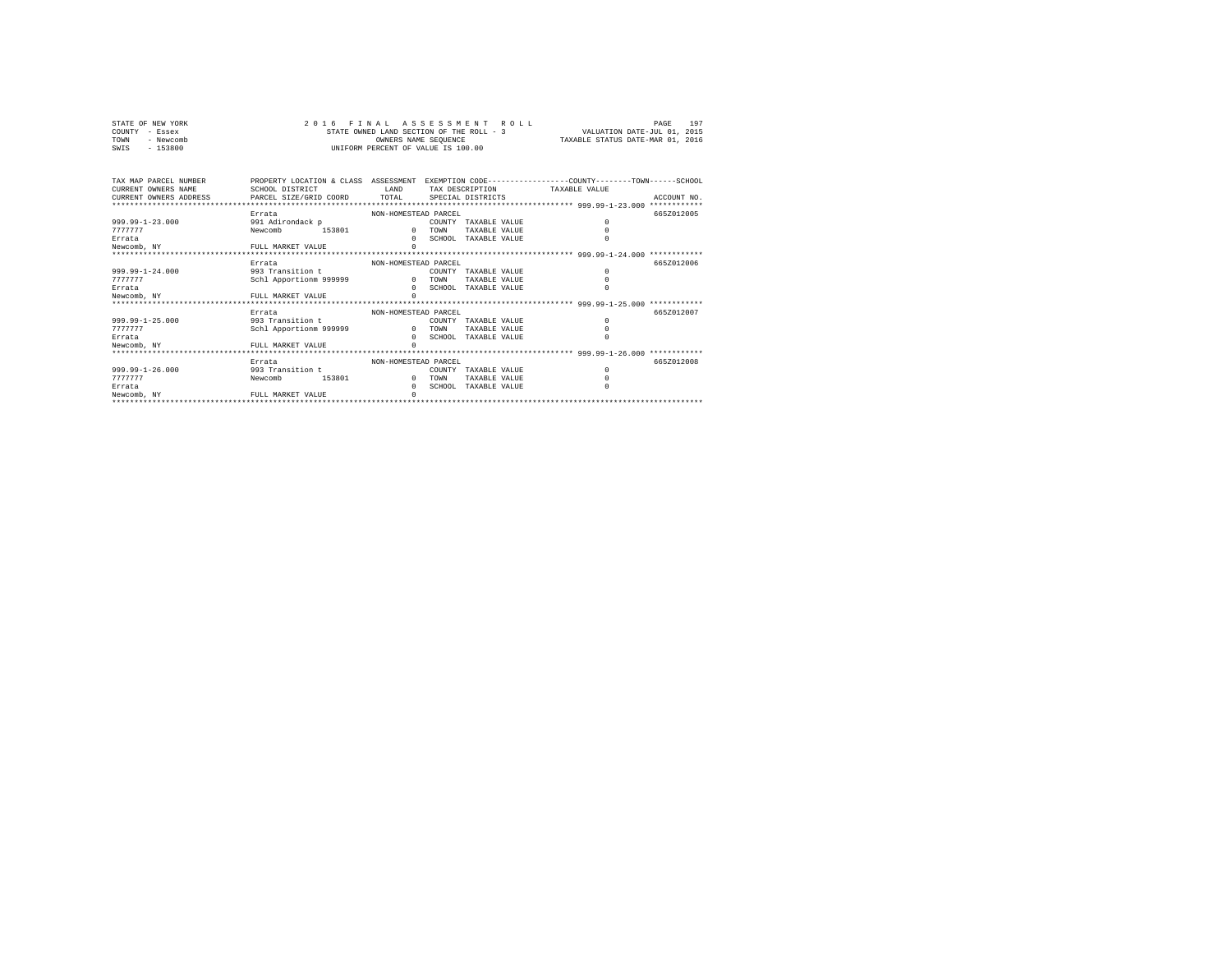| STATE OF NEW YORK | 2016 FINAL ASSESSMENT ROLL               | 198<br>PAGE                      |
|-------------------|------------------------------------------|----------------------------------|
| COUNTY - Essex    | STATE OWNED LAND SECTION OF THE ROLL - 3 | VALUATION DATE-JUL 01, 2015      |
| - Newcomb<br>TOWN |                                          | TAXABLE STATUS DATE-MAR 01, 2016 |
| SWIS<br>- 153800  |                                          | RPS150/V04/L015                  |
|                   | UNIFORM PERCENT OF VALUE IS 100.00       | CURRENT DATE 6/21/2016           |
|                   |                                          |                                  |
|                   | ROLL SUB SECTION- - TOTALS               |                                  |

# \*\*\* S P E C I A L D I S T R I C T S U M M A R Y \*\*\*

| CODE | DISTRICT NAME                                | TOTAL.<br>PARCELS | <b>EXTENSION</b><br><b>TYPE</b> | <b>EXTENSION</b><br>VALUE | AD VALOREM<br><b>VALUE</b> | <b>EXEMPT</b><br>AMOUNT | TAXARLE<br>VALUE |
|------|----------------------------------------------|-------------------|---------------------------------|---------------------------|----------------------------|-------------------------|------------------|
|      | FP380 Fire Protectio<br>E1606 Emergency Serv |                   | 69 TOTAL<br>69 MOVTAX           |                           | 30339,928                  |                         | 30339,928        |

# \*\*\* S C H O O L D I S T R I C T S U M M A R Y \*\*\*

| CODE             | DISTRICT NAME                 | TOTAL<br>PARCELS     | ASSESSED<br>LAND | ASSESSED<br>TOTAL | EXEMPT<br>AMOUNT | TOTAL<br>TAXABLE | STAR<br>AMOUNT | STAR<br>TAXABLE |
|------------------|-------------------------------|----------------------|------------------|-------------------|------------------|------------------|----------------|-----------------|
| 153801<br>999999 | Newcomb<br>Schl Apportionment | 71<br>$\overline{2}$ | 30339,928        | 30339,928         |                  | 30339.928        |                | 30339.928       |
|                  | SUB-TOTAL                     | 73                   | 30339,928        | 30339,928         |                  | 30339.928        |                | 30339.928       |
|                  | TOTAL                         | 73                   | 30339,928        | 30339,928         |                  | 30339,928        |                | 30339.928       |

# \*\*\* S Y S T E M C O D E S S U M M A R Y \*\*\*

NO SYSTEM EXEMPTIONS AT THIS LEVEL

# \*\*\* E X E M P T I O N S U M M A R Y \*\*\*

# NO EXEMPTIONS AT THIS LEVEL

# \*\*\* G R A N D T O T A L S \*\*\*

| ROLL | DESCRIPTION      | TOTAL        | ASSESSED  | ASSESSED  | TAXABLE   | TAXABLE   | TAXABLE   | STAR      |
|------|------------------|--------------|-----------|-----------|-----------|-----------|-----------|-----------|
| SEC  |                  | PARCELS      | LAND      | TOTAL     | COUNTY    | TOWN      | SCHOOL    | TAXABLE   |
|      | STATE OWNED LAND | $\mathbf{a}$ | 30339,928 | 30339.928 | 30339,928 | 30339.928 | 30339,928 | 30339.928 |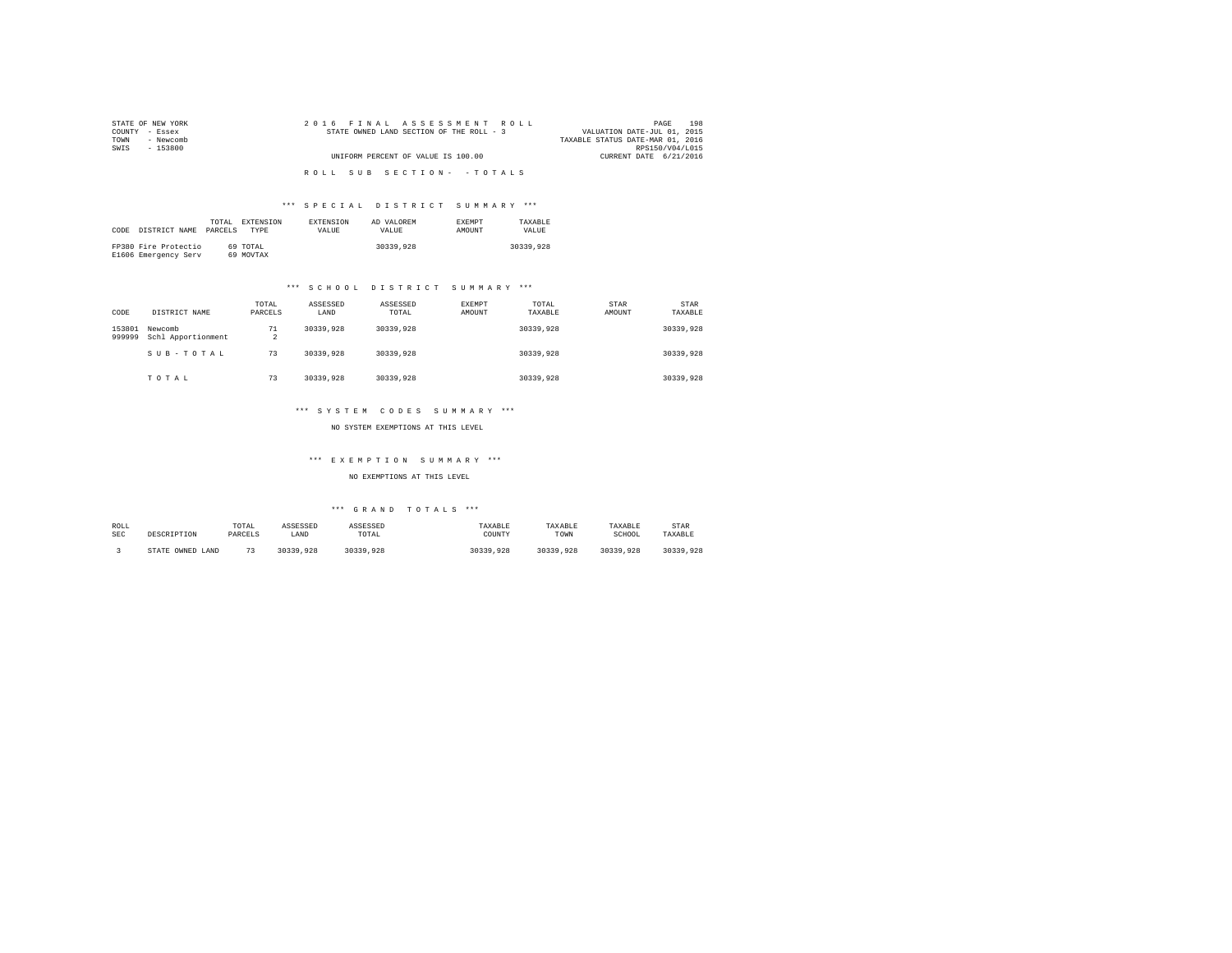| STATE OF NEW YORK<br>COUNTY - Essex<br>TOWN - Newcomb<br>SWIS - 153800                                                                                                                                    |                                            | OWNERS NAME SEQUENCE | 2016 FINAL ASSESSMENT ROLL<br>UNIFORM PERCENT OF VALUE IS 100.00 | 199<br>PAGE<br>STATE OWNED LAND SECTION OF THE ROLL - 3 SUB-SECT - A VALUATION DATE-JUL 01, 2015<br>ROLL SUB-SECT - A- SECTION 532-A RPTL WILD OR FOREST LANDS TAXABLE STATUS DATE-MAR 01, 2016 |
|-----------------------------------------------------------------------------------------------------------------------------------------------------------------------------------------------------------|--------------------------------------------|----------------------|------------------------------------------------------------------|-------------------------------------------------------------------------------------------------------------------------------------------------------------------------------------------------|
| TAX MAP PARCEL NUMBER<br>CURRENT OWNERS NAME<br>CURRENT OWNERS ADDRESS                                                                                                                                    | SCHOOL DISTRICT<br>PARCEL SIZE/GRID COORD  | LAND<br>TOTAL        | TAX DESCRIPTION<br>SPECIAL DISTRICTS                             | PROPERTY LOCATION & CLASS ASSESSMENT EXEMPTION CODE---------------COUNTY-------TOWN-----SCHOOL<br>TAXABLE VALUE<br>ACCOUNT NO.                                                                  |
|                                                                                                                                                                                                           |                                            |                      |                                                                  |                                                                                                                                                                                                 |
|                                                                                                                                                                                                           | Sanford Ln                                 | NON-HOMESTEAD PARCEL |                                                                  | 665M407301                                                                                                                                                                                      |
| $81. -2 - 1.000$                                                                                                                                                                                          | 931 Forest s532a                           |                      | COUNTY TAXABLE VALUE                                             | 1924,800                                                                                                                                                                                        |
| 0100001                                                                                                                                                                                                   | Newcomb 153801                             |                      | 1924,800 TOWN TAXABLE VALUE                                      | 1924,800                                                                                                                                                                                        |
| State Of New York                                                                                                                                                                                         | Adj Tow Gore Around                        |                      | 1924,800 SCHOOL TAXABLE VALUE                                    | 1924,800                                                                                                                                                                                        |
| State Comptroller                                                                                                                                                                                         | Lake Colden                                |                      | E1606 Emergency Services                                         | $.00$ MT                                                                                                                                                                                        |
| Land Claims Unit                                                                                                                                                                                          | ACRES 5922.69                              |                      | FP380 Fire Protection                                            | 1924,800 TO                                                                                                                                                                                     |
| 7th Fl Alfred E Smith Bld EAST-0586979 NRTH-1499668                                                                                                                                                       |                                            |                      |                                                                  |                                                                                                                                                                                                 |
| Albany, NY 12236                                                                                                                                                                                          | FULL MARKET VALUE 1924,800                 |                      |                                                                  |                                                                                                                                                                                                 |
|                                                                                                                                                                                                           | Sanford Ln                                 | NON-HOMESTEAD PARCEL |                                                                  | 665M407302                                                                                                                                                                                      |
| $80. -3 - 1.000$                                                                                                                                                                                          | 931 Forest s532a                           |                      | COUNTY TAXABLE VALUE                                             | 939,100                                                                                                                                                                                         |
| 0110001                                                                                                                                                                                                   | Newcomb 153801                             |                      | 939,100 TOWN TAXABLE VALUE                                       | 939,100                                                                                                                                                                                         |
| State Of New York                                                                                                                                                                                         | Gore East Of Twp 47                        |                      | 939,100 SCHOOL TAXABLE VALUE                                     | 939,100                                                                                                                                                                                         |
| State Comptroller                                                                                                                                                                                         |                                            |                      | E1606 Emergency Services                                         | $.00$ MT                                                                                                                                                                                        |
| state Comptroller<br>Land Claims Unit                                                                                                                                                                     | ACRES 2097.94<br>EAST-0572938 NRTH-1501310 |                      | FP380 Fire Protection                                            | 939,100 TO                                                                                                                                                                                      |
| 7th Fl Alfred E Smith Bld DEED BOOK 174 PG-172                                                                                                                                                            |                                            |                      |                                                                  |                                                                                                                                                                                                 |
| Albany, NY 12236                                                                                                                                                                                          | FULL MARKET VALUE                          | 939,100              |                                                                  |                                                                                                                                                                                                 |
|                                                                                                                                                                                                           |                                            |                      |                                                                  |                                                                                                                                                                                                 |
|                                                                                                                                                                                                           | NYS Route 28N                              | NON-HOMESTEAD PARCEL |                                                                  | 665M407303                                                                                                                                                                                      |
| $78. - 1 - 1.000$                                                                                                                                                                                         | 931 Forest s532a                           |                      | COUNTY TAXABLE VALUE                                             | 448,700                                                                                                                                                                                         |
| 0120001                                                                                                                                                                                                   | Newcomb 153801                             |                      | 448,700 TOWN TAXABLE VALUE                                       | 448,700                                                                                                                                                                                         |
| State Of New York                                                                                                                                                                                         | Gore North Of Twp #50                      |                      | 448,700 SCHOOL TAXABLE VALUE                                     | 448,700                                                                                                                                                                                         |
| State Comptroller ACRES 650.00<br>Land Claims Unit EAST-0518921 NRTH-1501052<br>7th Fl Alfred E Smith Bld FULL MARKET VALUE                                                                               |                                            |                      | E1606 Emergency Services<br>FP380 Fire Protection                | $.00$ MT<br>448,700 TO                                                                                                                                                                          |
|                                                                                                                                                                                                           |                                            | 448,700              |                                                                  |                                                                                                                                                                                                 |
| Albany, NY 12236                                                                                                                                                                                          |                                            |                      |                                                                  |                                                                                                                                                                                                 |
|                                                                                                                                                                                                           |                                            |                      |                                                                  |                                                                                                                                                                                                 |
|                                                                                                                                                                                                           | NYS Route 28N                              | NON-HOMESTEAD PARCEL |                                                                  | 665M407308                                                                                                                                                                                      |
| $120. -1 - 9.030$                                                                                                                                                                                         | 931 Forest s532a                           |                      | COUNTY TAXABLE VALUE                                             | 200,500                                                                                                                                                                                         |
| 0140001                                                                                                                                                                                                   | Newcomb 153801                             |                      | 200,500 TOWN TAXABLE VALUE                                       | 200,500                                                                                                                                                                                         |
| State Of New York                                                                                                                                                                                         | 6 Richards Survey                          |                      | 200,500 SCHOOL TAXABLE VALUE                                     | 200,500                                                                                                                                                                                         |
| State Comptroller 233ac 511<br>Land Claims Unit 1 20RES 233.00<br>7th Fl Alfred E Smith Bld 2AST-0550771 NRTH-1439454                                                                                     |                                            |                      | E1606 Emergency Services                                         | $.00$ MT                                                                                                                                                                                        |
|                                                                                                                                                                                                           |                                            |                      | FP380 Fire Protection                                            | 200,500 TO                                                                                                                                                                                      |
|                                                                                                                                                                                                           |                                            |                      |                                                                  |                                                                                                                                                                                                 |
| Albany, NY 12236                                                                                                                                                                                          | FULL MARKET VALUE                          | 200,500              |                                                                  |                                                                                                                                                                                                 |
|                                                                                                                                                                                                           |                                            | NON-HOMESTEAD PARCEL |                                                                  | 665M407313                                                                                                                                                                                      |
| $109. - 1 - 12.000$                                                                                                                                                                                       | NYS Route 28N                              |                      |                                                                  | 104,900                                                                                                                                                                                         |
| 0150001                                                                                                                                                                                                   | 931 Forest s532a<br>Newcomb 153801         |                      | COUNTY TAXABLE VALUE<br>104,900 TOWN TAXABLE VALUE               | 104,900                                                                                                                                                                                         |
| State Of New York                                                                                                                                                                                         | 14 Richards Survey                         |                      | 104,900 SCHOOL TAXABLE VALUE                                     | 104,900                                                                                                                                                                                         |
|                                                                                                                                                                                                           |                                            |                      | E1606 Emergency Services                                         | $.00$ MT                                                                                                                                                                                        |
|                                                                                                                                                                                                           |                                            |                      | FP380 Fire Protection                                            | 104,900 TO                                                                                                                                                                                      |
| State Comptroller ACRES 160.00<br>Land Claims Unit EAST-0547800 NRTH-1451572<br>7th Fl Alfred E Smith Bld<br>2DEED BOOK 144<br>2DEED BOOK 1444 PG-435<br>2DEED BOOK 1444 PG-435<br>2DEED BOOK 1444 PG-435 |                                            |                      |                                                                  |                                                                                                                                                                                                 |
|                                                                                                                                                                                                           |                                            | 104,900              |                                                                  |                                                                                                                                                                                                 |
|                                                                                                                                                                                                           |                                            |                      |                                                                  |                                                                                                                                                                                                 |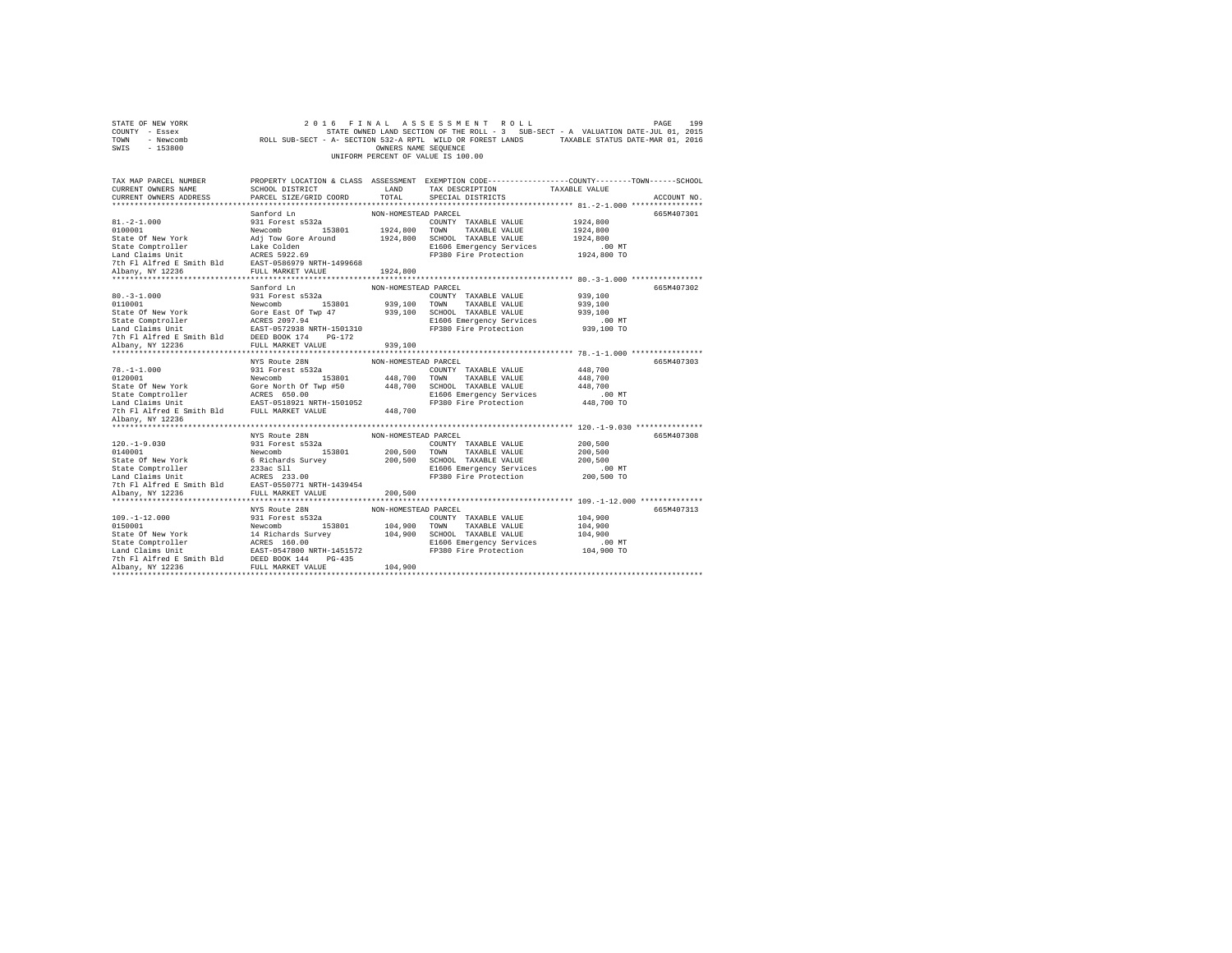| STATE OF NEW YORK<br>COUNTY - Essex<br>TOWN - Newcomb<br>SWIS - 153800                                                                                                                                                                               |                                                                                                                                                                              |                      | 2016 FINAL ASSESSMENT ROLL<br>UNIFORM PERCENT OF VALUE IS 100.00          | PAGE<br>200<br>STATE OWNED LAND SECTION OF THE ROLL - 3 SUB-SECT - A VARIALLY SUB-SECT - A-SECTION 532-A RPTL WILD OR FOREST LANDS<br>ROLL SUB-SECT - A-SECTION 532-A RPTL WILD OR FOREST LANDS<br>AND SECTION OF SECTION SERVITENCE |
|------------------------------------------------------------------------------------------------------------------------------------------------------------------------------------------------------------------------------------------------------|------------------------------------------------------------------------------------------------------------------------------------------------------------------------------|----------------------|---------------------------------------------------------------------------|--------------------------------------------------------------------------------------------------------------------------------------------------------------------------------------------------------------------------------------|
| TAX MAP PARCEL NUMBER<br>CURRENT OWNERS NAME<br>CURRENT OWNERS ADDRESS                                                                                                                                                                               | SCHOOL DISTRICT LAND<br>PARCEL SIZE/GRID COORD                                                                                                                               | TOTAL                | TAX DESCRIPTION<br>SPECIAL DISTRICTS                                      | PROPERTY LOCATION & CLASS ASSESSMENT EXEMPTION CODE---------------COUNTY-------TOWN------SCHOOL<br>TAXABLE VALUE<br>ACCOUNT NO.                                                                                                      |
|                                                                                                                                                                                                                                                      | NYS Route 28N                                                                                                                                                                | NON-HOMESTEAD PARCEL |                                                                           | 665M407314                                                                                                                                                                                                                           |
| $109. - 1 - 16.000$                                                                                                                                                                                                                                  | 931 Forest s532a - WTRFNT<br>Newcombor 153601 400,800 TONN TAXABLE VALUE<br>15 Richard Survey 400,800 SCHOOL TAXABLE VALUE<br>110ac S110 And Taylor 21006 Energency Services |                      | COUNTY TAXABLE VALUE<br>E1606 Emergency Services<br>FP380 Fire Protection | 400,800<br>400,800<br>400,800<br>.00 MT<br>400,800 TO                                                                                                                                                                                |
| Albany, NY 12236                                                                                                                                                                                                                                     | DEED BOOK 144 PG-435                                                                                                                                                         |                      |                                                                           |                                                                                                                                                                                                                                      |
|                                                                                                                                                                                                                                                      | FULL MARKET VALUE                                                                                                                                                            | 400,800              |                                                                           |                                                                                                                                                                                                                                      |
|                                                                                                                                                                                                                                                      |                                                                                                                                                                              |                      |                                                                           |                                                                                                                                                                                                                                      |
|                                                                                                                                                                                                                                                      | Campsite Rd                                                                                                                                                                  | NON-HOMESTEAD PARCEL |                                                                           | 665M407401                                                                                                                                                                                                                           |
| $110. -1 - 7.000$                                                                                                                                                                                                                                    | 931 Forest s532a - WTRFNT                                                                                                                                                    |                      | COUNTY TAXABLE VALUE<br>TOWN TAXABLE VALUE                                | 947,800                                                                                                                                                                                                                              |
| 0170001                                                                                                                                                                                                                                              | Newcomb 153801 947,800                                                                                                                                                       |                      | 947,800 SCHOOL TAXABLE VALUE                                              | 947,800<br>947,800                                                                                                                                                                                                                   |
|                                                                                                                                                                                                                                                      |                                                                                                                                                                              |                      |                                                                           | $.00$ MT                                                                                                                                                                                                                             |
|                                                                                                                                                                                                                                                      |                                                                                                                                                                              |                      | E1606 Emergency Services<br>FP380 Fire Protection                         | 947,800 TO                                                                                                                                                                                                                           |
| State Of New York<br>State Comptroller<br>100ac Sll<br>Land Claims Unit<br>100ac Sll<br>Land Claims Unit<br>7th Fl Alfred E Smith Bld<br>7th Fl Alfred E Smith Bld<br>2027-0552633 NRTH-1447691                                                      |                                                                                                                                                                              |                      |                                                                           |                                                                                                                                                                                                                                      |
| Albany, NY 12236                                                                                                                                                                                                                                     | FULL MARKET VALUE                                                                                                                                                            | 947,800              |                                                                           |                                                                                                                                                                                                                                      |
|                                                                                                                                                                                                                                                      | NYS Route 28N                                                                                                                                                                |                      |                                                                           | 665M407402                                                                                                                                                                                                                           |
| $109. - 1 - 15.000$                                                                                                                                                                                                                                  | 931 Forest s532a - WTRFNT                                                                                                                                                    | NON-HOMESTEAD PARCEL | COUNTY TAXABLE VALUE                                                      | 399,500                                                                                                                                                                                                                              |
|                                                                                                                                                                                                                                                      |                                                                                                                                                                              |                      |                                                                           | 399,500                                                                                                                                                                                                                              |
| 103.001<br>103.001 399.500 100011<br>22 Richards Survey<br>22 Richards Survey<br>22 Richards Survey<br>22 Richards Survey<br>2399,500 5CHOOL TAXABLE VALUE<br>22 Richards Survey<br>299,500 SCHOOL TAXABLE VALUE<br>200.500 200011<br>200.500<br>200 |                                                                                                                                                                              |                      |                                                                           | 399,500                                                                                                                                                                                                                              |
|                                                                                                                                                                                                                                                      |                                                                                                                                                                              |                      |                                                                           | .00 MT                                                                                                                                                                                                                               |
|                                                                                                                                                                                                                                                      |                                                                                                                                                                              |                      | FP380 Fire Protection                                                     | 399,500 TO                                                                                                                                                                                                                           |
|                                                                                                                                                                                                                                                      |                                                                                                                                                                              |                      |                                                                           |                                                                                                                                                                                                                                      |
| Albany, NY 12236                                                                                                                                                                                                                                     | FULL MARKET VALUE                                                                                                                                                            | 399,500              |                                                                           |                                                                                                                                                                                                                                      |
|                                                                                                                                                                                                                                                      | NYS Route 28N                                                                                                                                                                | NON-HOMESTEAD PARCEL |                                                                           | 665M407403                                                                                                                                                                                                                           |
| $109. -1 - 13.000$                                                                                                                                                                                                                                   | 931 Forest s532a                                                                                                                                                             |                      | COUNTY TAXABLE VALUE                                                      | 124,000                                                                                                                                                                                                                              |
| 0190001<br>State Of New York 23 Richards Survey<br>State Comptroller 22 Richards Survey<br>Jand Claims Unit<br>Land Claims Compton 21 RAST-0549681 NRTH-1453237<br>The Fl Alfred E Smith Bld<br>TUL MARKET VALUE                                     |                                                                                                                                                                              |                      | 124,000 TOWN TAXABLE VALUE                                                | 124,000                                                                                                                                                                                                                              |
|                                                                                                                                                                                                                                                      |                                                                                                                                                                              |                      | 124,000 SCHOOL TAXABLE VALUE                                              | 124,000                                                                                                                                                                                                                              |
|                                                                                                                                                                                                                                                      |                                                                                                                                                                              |                      | E1606 Emergency Services                                                  | .00 MT                                                                                                                                                                                                                               |
|                                                                                                                                                                                                                                                      |                                                                                                                                                                              |                      | FP380 Fire Protection                                                     | 124,000 TO                                                                                                                                                                                                                           |
| Albany, NY 12236                                                                                                                                                                                                                                     |                                                                                                                                                                              | 124,000              |                                                                           |                                                                                                                                                                                                                                      |
|                                                                                                                                                                                                                                                      |                                                                                                                                                                              |                      |                                                                           |                                                                                                                                                                                                                                      |
|                                                                                                                                                                                                                                                      | NYS Route 28N                                                                                                                                                                | NON-HOMESTEAD PARCEL |                                                                           | 665M407405                                                                                                                                                                                                                           |
| $109. - 1 - 5.000$<br>000                                                                                                                                                                                                                            | 931 Forest s532a                                                                                                                                                             |                      | COUNTY TAXABLE VALUE                                                      | 132,100                                                                                                                                                                                                                              |
|                                                                                                                                                                                                                                                      |                                                                                                                                                                              |                      | 132,100 TOWN TAXABLE VALUE                                                | 132,100                                                                                                                                                                                                                              |
|                                                                                                                                                                                                                                                      |                                                                                                                                                                              |                      | 132,100 SCHOOL TAXABLE VALUE                                              | 132,100                                                                                                                                                                                                                              |
|                                                                                                                                                                                                                                                      |                                                                                                                                                                              |                      | E1606 Emergency Services                                                  | $.00$ MT                                                                                                                                                                                                                             |
|                                                                                                                                                                                                                                                      |                                                                                                                                                                              | 132,100              | FP380 Fire Protection                                                     | 132,100 TO                                                                                                                                                                                                                           |
| Albany, NY 12236                                                                                                                                                                                                                                     |                                                                                                                                                                              |                      |                                                                           |                                                                                                                                                                                                                                      |
|                                                                                                                                                                                                                                                      |                                                                                                                                                                              |                      |                                                                           |                                                                                                                                                                                                                                      |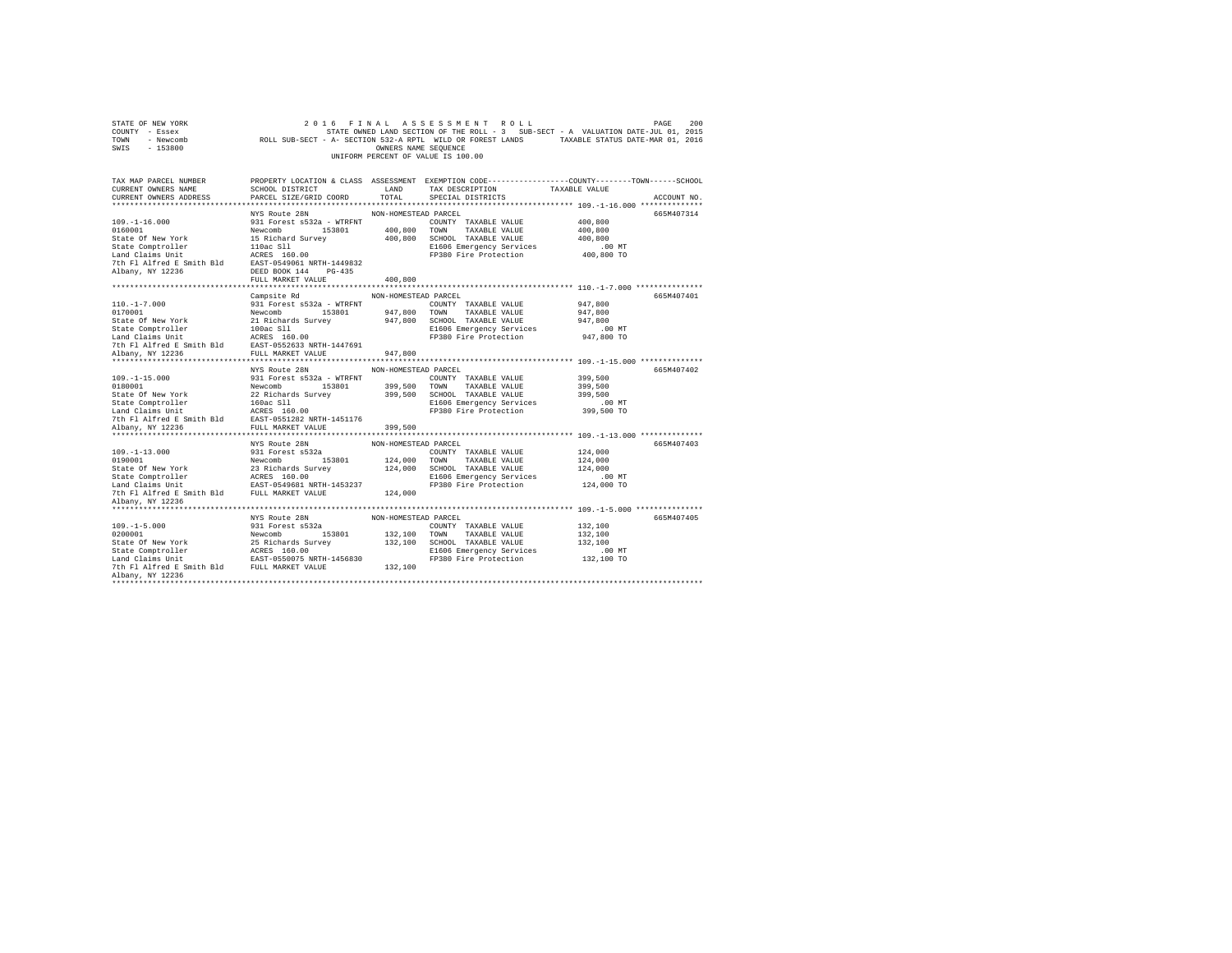| STATE OF NEW YORK                                                                                                                                                                                                                                                                          |                                                                                                                                                                                  |                               | 2016 FINAL ASSESSMENT ROLL                                                                     |                      | 201<br>PAGE |
|--------------------------------------------------------------------------------------------------------------------------------------------------------------------------------------------------------------------------------------------------------------------------------------------|----------------------------------------------------------------------------------------------------------------------------------------------------------------------------------|-------------------------------|------------------------------------------------------------------------------------------------|----------------------|-------------|
| COUNTY - Essex                                                                                                                                                                                                                                                                             | STATE OWNED LAND SECTION OF THE ROLL - 3 SUB-SECT - A VALUATION DATE-JUL 01, 2015<br>ROLL SUB-SECT - A- SECTION 532-A RPTL WILD OR FOREST LANDS TAXABLE STATUS DATE-MAR 01, 2016 |                               | STATE OWNED LAND SECTION OF THE ROLL - 3 SUB-SECT - A VALUATION DATE-JUL 01, 2015              |                      |             |
| TOWN<br>- Newcomb                                                                                                                                                                                                                                                                          |                                                                                                                                                                                  |                               |                                                                                                |                      |             |
| SWIS<br>$-153800$                                                                                                                                                                                                                                                                          |                                                                                                                                                                                  | OWNERS NAME SEQUENCE          |                                                                                                |                      |             |
|                                                                                                                                                                                                                                                                                            |                                                                                                                                                                                  |                               | UNIFORM PERCENT OF VALUE IS 100.00                                                             |                      |             |
| TAX MAP PARCEL NUMBER                                                                                                                                                                                                                                                                      |                                                                                                                                                                                  |                               | PROPERTY LOCATION & CLASS ASSESSMENT EXEMPTION CODE---------------COUNTY-------TOWN-----SCHOOL |                      |             |
| CURRENT OWNERS NAME                                                                                                                                                                                                                                                                        | <b>LAND</b><br>SCHOOL DISTRICT                                                                                                                                                   |                               | TAX DESCRIPTION TAXABLE VALUE                                                                  |                      |             |
| CURRENT OWNERS ADDRESS                                                                                                                                                                                                                                                                     | PARCEL SIZE/GRID COORD                                                                                                                                                           | TOTAL                         | SPECIAL DISTRICTS                                                                              |                      | ACCOUNT NO. |
|                                                                                                                                                                                                                                                                                            |                                                                                                                                                                                  |                               |                                                                                                |                      |             |
|                                                                                                                                                                                                                                                                                            | NYS Route 28N                                                                                                                                                                    | NON-HOMESTEAD PARCEL          |                                                                                                |                      | 665M407406  |
| $109. - 1 - 14.000$                                                                                                                                                                                                                                                                        | 931 Forest s532a                                                                                                                                                                 |                               | COUNTY TAXABLE VALUE                                                                           | 106,500              |             |
| 106,500<br>1071-1-1-000<br>State Of New York 26 Richards Survey 106,500<br>State Comptroller 26 Richards Survey 106,500<br>106,500<br>12 Radical Smith Bld EULL MARKET VALUE<br>7th Fl Alfred B Smith Bld FULL MARKET VALUE 106,500                                                        |                                                                                                                                                                                  | 106,500 TOWN                  | TAXABLE VALUE                                                                                  | 106,500              |             |
|                                                                                                                                                                                                                                                                                            |                                                                                                                                                                                  |                               | 106,500 SCHOOL TAXABLE VALUE                                                                   | 106,500              |             |
|                                                                                                                                                                                                                                                                                            |                                                                                                                                                                                  |                               | E1606 Emergency Services                                                                       | $.00$ MT             |             |
|                                                                                                                                                                                                                                                                                            |                                                                                                                                                                                  |                               | FP380 Fire Protection                                                                          | 106,500 TO           |             |
|                                                                                                                                                                                                                                                                                            |                                                                                                                                                                                  |                               |                                                                                                |                      |             |
| Albany, NY 12236                                                                                                                                                                                                                                                                           |                                                                                                                                                                                  |                               |                                                                                                |                      |             |
|                                                                                                                                                                                                                                                                                            |                                                                                                                                                                                  |                               |                                                                                                |                      |             |
|                                                                                                                                                                                                                                                                                            | Campsite Rd                                                                                                                                                                      | NON-HOMESTEAD PARCEL          |                                                                                                |                      | 665M407407  |
| $110. - 1 - 1.000$                                                                                                                                                                                                                                                                         | 931 Forest s532a                                                                                                                                                                 |                               | COUNTY TAXABLE VALUE                                                                           | 162,000              |             |
|                                                                                                                                                                                                                                                                                            |                                                                                                                                                                                  | 162,000 TOWN                  | TAXABLE VALUE                                                                                  | 162,000              |             |
| 1920.001<br>2020001 - 1920001 - 192001 - 192001 - 193801<br>State Comptroller - 192001 - 192001 - 192001 - 192001 - 192001 - 192001 - 192001 - 192001 - 192001 - 192001 - 1920<br>192001 - 192001 - 192001 - 192001 - 192001 - 19200                                                       |                                                                                                                                                                                  | 162,000                       | SCHOOL TAXABLE VALUE                                                                           | 162,000              |             |
|                                                                                                                                                                                                                                                                                            |                                                                                                                                                                                  |                               | E1606 Emergency Services                                                                       | $.00$ MT             |             |
|                                                                                                                                                                                                                                                                                            |                                                                                                                                                                                  |                               | FP380 Fire Protection                                                                          | 162,000 TO           |             |
|                                                                                                                                                                                                                                                                                            |                                                                                                                                                                                  | 162,000                       |                                                                                                |                      |             |
| Albany, NY 12236                                                                                                                                                                                                                                                                           |                                                                                                                                                                                  |                               |                                                                                                |                      |             |
|                                                                                                                                                                                                                                                                                            |                                                                                                                                                                                  |                               |                                                                                                |                      |             |
|                                                                                                                                                                                                                                                                                            | Campsite Rd                                                                                                                                                                      | NON-HOMESTEAD PARCEL          |                                                                                                |                      | 665M407408  |
| $110. - 1 - 6.000$                                                                                                                                                                                                                                                                         | 931 Forest s532a                                                                                                                                                                 |                               | COUNTY TAXABLE VALUE                                                                           | 209,900              |             |
|                                                                                                                                                                                                                                                                                            |                                                                                                                                                                                  | 209,900 TOWN                  | TAXABLE VALUE                                                                                  | 209,900              |             |
|                                                                                                                                                                                                                                                                                            |                                                                                                                                                                                  |                               | SCHOOL TAXABLE VALUE                                                                           | 209,900              |             |
|                                                                                                                                                                                                                                                                                            |                                                                                                                                                                                  |                               | E1606 Emergency Services<br>FP380 Fire Protection                                              | .00 MT<br>209,900 TO |             |
| 1001-1001<br>209001 Newcomb 153801 209,900<br>State Of New York 28 Richards Survey 209,900<br>State Comptroller RCRES 160.00<br>Land Claims Dnit RESS 160.00<br>The Fl Alfred E Smith Bld FADT-0534668 NRTH-1450809<br>209,900                                                             |                                                                                                                                                                                  |                               |                                                                                                |                      |             |
|                                                                                                                                                                                                                                                                                            |                                                                                                                                                                                  |                               |                                                                                                |                      |             |
| Albany, NY 12236                                                                                                                                                                                                                                                                           |                                                                                                                                                                                  |                               |                                                                                                |                      |             |
|                                                                                                                                                                                                                                                                                            | Tahawus Rd                                                                                                                                                                       | NON-HOMESTEAD PARCEL          |                                                                                                |                      | 665M407410  |
| $100. -1 - 3.000$                                                                                                                                                                                                                                                                          | 931 Forest s532a                                                                                                                                                                 |                               | COUNTY TAXABLE VALUE                                                                           | 100,900              |             |
|                                                                                                                                                                                                                                                                                            |                                                                                                                                                                                  |                               | TAXABLE VALUE                                                                                  | 100,900              |             |
|                                                                                                                                                                                                                                                                                            |                                                                                                                                                                                  | 100,900 TOWN<br>100,900 SCHOO | SCHOOL TAXABLE VALUE                                                                           | 100,900              |             |
|                                                                                                                                                                                                                                                                                            |                                                                                                                                                                                  |                               | E1606 Emergency Services                                                                       | $.00$ MT             |             |
|                                                                                                                                                                                                                                                                                            |                                                                                                                                                                                  |                               | FP380 Fire Protection                                                                          | 100,900 TO           |             |
|                                                                                                                                                                                                                                                                                            |                                                                                                                                                                                  |                               |                                                                                                |                      |             |
|                                                                                                                                                                                                                                                                                            |                                                                                                                                                                                  | 100,900                       |                                                                                                |                      |             |
|                                                                                                                                                                                                                                                                                            |                                                                                                                                                                                  |                               |                                                                                                |                      |             |
|                                                                                                                                                                                                                                                                                            | NYS Route 28N                                                                                                                                                                    | NON-HOMESTEAD PARCEL          |                                                                                                |                      | 665M407411  |
| $110. - 1 - 2.000$                                                                                                                                                                                                                                                                         | 931 Forest s532a                                                                                                                                                                 |                               | COUNTY TAXABLE VALUE                                                                           | 126,900              |             |
| 110: 1 2:000<br>0250001<br>State Of New York<br>1021-12000<br>2020001 - 2020001 - 202001 - 202001<br>202001 - 202001 - 202001 - 202001<br>202002 - 202002 - 202002 - 202002<br>202001 - 202002 - 202002 - 202002<br>2020 - 202002 - 202002 - 202002 - 202002<br>2020 - 202002 - 202002 - 2 | 153801                                                                                                                                                                           |                               | TOWN<br>TAXABLE VALUE                                                                          | 126,900              |             |
|                                                                                                                                                                                                                                                                                            |                                                                                                                                                                                  | 126,900<br>126,900            | SCHOOL TAXABLE VALUE                                                                           | 126,900              |             |
|                                                                                                                                                                                                                                                                                            |                                                                                                                                                                                  |                               | E1606 Emergency Services                                                                       | .00MT                |             |
|                                                                                                                                                                                                                                                                                            |                                                                                                                                                                                  |                               | FP380 Fire Protection                                                                          | 126,900 TO           |             |
|                                                                                                                                                                                                                                                                                            |                                                                                                                                                                                  | 126,900                       |                                                                                                |                      |             |
| Albany, NY 12236                                                                                                                                                                                                                                                                           |                                                                                                                                                                                  |                               |                                                                                                |                      |             |
|                                                                                                                                                                                                                                                                                            |                                                                                                                                                                                  |                               |                                                                                                |                      |             |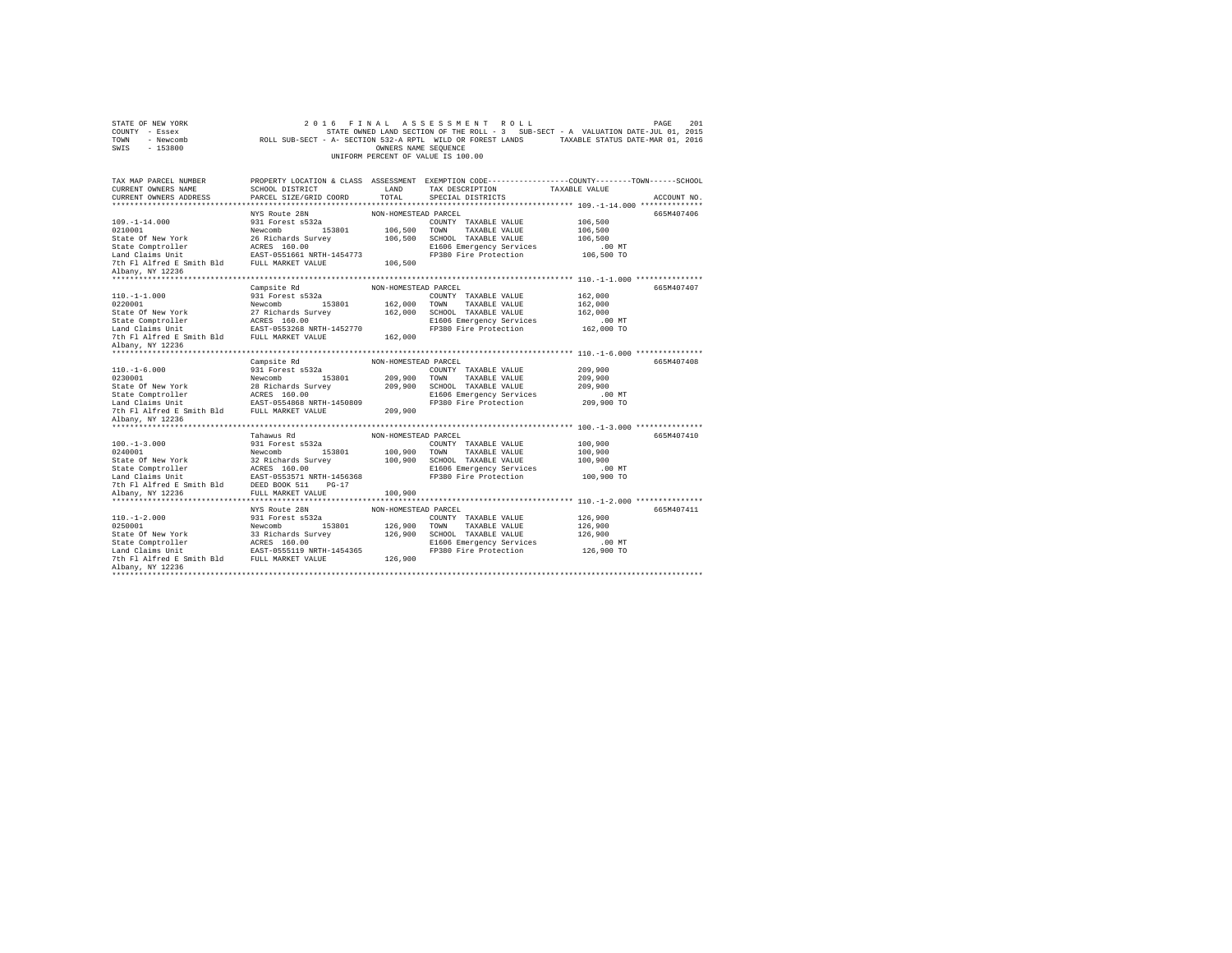| STATE OF NEW YORK<br>COUNTY - Essex<br>TOWN<br>- Newcomb<br>SWIS - 153800                                                                                                                                                        |                                           | OWNERS NAME SEQUENCE | 2016 FINAL ASSESSMENT ROLL<br>STATE OWNED LAND SECTION OF THE ROLL - 3 SUB-SECT - A VALUATION DATE-JUL 01, 2015<br>ROLL SUB-SECT - A- SECTION 532-A RPTL WILD OR FOREST LANDS TAXABLE STATUS DATE-MAR 01, 2016<br>UNIFORM PERCENT OF VALUE IS 100.00 |                  | 202<br>PAGE |
|----------------------------------------------------------------------------------------------------------------------------------------------------------------------------------------------------------------------------------|-------------------------------------------|----------------------|------------------------------------------------------------------------------------------------------------------------------------------------------------------------------------------------------------------------------------------------------|------------------|-------------|
| TAX MAP PARCEL NUMBER                                                                                                                                                                                                            |                                           |                      | PROPERTY LOCATION & CLASS ASSESSMENT EXEMPTION CODE---------------COUNTY-------TOWN------SCHOOL                                                                                                                                                      |                  |             |
| CURRENT OWNERS NAME<br>CURRENT OWNERS ADDRESS                                                                                                                                                                                    | SCHOOL DISTRICT<br>PARCEL SIZE/GRID COORD | LAND<br>TOTAL        | TAX DESCRIPTION<br>SPECIAL DISTRICTS                                                                                                                                                                                                                 | TAXABLE VALUE    | ACCOUNT NO. |
|                                                                                                                                                                                                                                  |                                           |                      |                                                                                                                                                                                                                                                      |                  |             |
|                                                                                                                                                                                                                                  | NYS Route 28N                             | NON-HOMESTEAD PARCEL |                                                                                                                                                                                                                                                      |                  | 665M407414  |
| $110. -1 - 25.000$                                                                                                                                                                                                               | 931 Forest s532a                          |                      | COUNTY TAXABLE VALUE                                                                                                                                                                                                                                 | 63,100           |             |
| 0260001                                                                                                                                                                                                                          | Newcomb 153801                            |                      | 63,100 TOWN TAXABLE VALUE                                                                                                                                                                                                                            | 63,100           |             |
| State Of New York                                                                                                                                                                                                                | Pt 36 Richards Survey                     |                      | 63,100 SCHOOL TAXABLE VALUE                                                                                                                                                                                                                          | 63,100           |             |
| State Comptroller<br>Land Claims Unit                                                                                                                                                                                            | ACRES 70.00<br>EAST-0560238 NRTH-1448778  |                      | E1606 Emergency Services                                                                                                                                                                                                                             | $.00$ MT         |             |
|                                                                                                                                                                                                                                  |                                           |                      | FP380 Fire Protection                                                                                                                                                                                                                                | 63,100 TO        |             |
| 7th Fl Alfred E Smith Bld FULL MARKET VALUE                                                                                                                                                                                      |                                           | 63,100               |                                                                                                                                                                                                                                                      |                  |             |
| Albany, NY 12236                                                                                                                                                                                                                 |                                           |                      |                                                                                                                                                                                                                                                      |                  |             |
|                                                                                                                                                                                                                                  | NYS Route 28N                             | NON-HOMESTEAD PARCEL |                                                                                                                                                                                                                                                      |                  | 665M407415  |
| $110. - 1 - 24.000$                                                                                                                                                                                                              | 931 Forest s532a                          |                      | COUNTY TAXABLE VALUE                                                                                                                                                                                                                                 | 302,600          |             |
| 0270001                                                                                                                                                                                                                          | Newcomb 153801                            |                      | 302,600 TOWN TAXABLE VALUE                                                                                                                                                                                                                           | 302,600          |             |
| State Of New York                                                                                                                                                                                                                | 37 Richards Survey                        |                      | 302,600 SCHOOL TAXABLE VALUE                                                                                                                                                                                                                         | 302,600          |             |
|                                                                                                                                                                                                                                  |                                           |                      | E1606 Emergency Services                                                                                                                                                                                                                             | $.00$ MT         |             |
|                                                                                                                                                                                                                                  |                                           |                      | FP380 Fire Protection                                                                                                                                                                                                                                | 302,600 TO       |             |
| 7th Fl Alfred E Smith Bld FULL MARKET VALUE                                                                                                                                                                                      |                                           | 302,600              |                                                                                                                                                                                                                                                      |                  |             |
| Albany, NY 12236                                                                                                                                                                                                                 |                                           |                      |                                                                                                                                                                                                                                                      |                  |             |
|                                                                                                                                                                                                                                  |                                           |                      |                                                                                                                                                                                                                                                      |                  |             |
|                                                                                                                                                                                                                                  | NYS Route 28N                             | NON-HOMESTEAD PARCEL |                                                                                                                                                                                                                                                      |                  | 665M407506  |
| $121. -2 - 8.000$                                                                                                                                                                                                                | 931 Forest s532a                          |                      | COUNTY TAXABLE VALUE                                                                                                                                                                                                                                 | 63,500           |             |
| 0290001<br>State Of New York                                                                                                                                                                                                     | Newcomb 153801<br>10 Thorns Survey        |                      | 63,500 TOWN TAXABLE VALUE<br>63,500 SCHOOL TAXABLE VALUE                                                                                                                                                                                             | 63,500<br>63,500 |             |
|                                                                                                                                                                                                                                  |                                           |                      | E1606 Emergency Services                                                                                                                                                                                                                             | $.00$ MT         |             |
|                                                                                                                                                                                                                                  |                                           |                      | FP380 Fire Protection                                                                                                                                                                                                                                | 63,500 TO        |             |
| $\begin{tabular}{lllllllllllll} \texttt{State Comptroller} & \texttt{ACRES} & 68.12 \\ \texttt{Land Calams Unit} & \texttt{BASE30 MRTH-1438829} \\ \texttt{The PL Alfred E Smith Bd} & \texttt{FULL MARKET VALUB} \end{tabular}$ |                                           | 63,500               |                                                                                                                                                                                                                                                      |                  |             |
| Albany, NY 12236                                                                                                                                                                                                                 |                                           |                      |                                                                                                                                                                                                                                                      |                  |             |
|                                                                                                                                                                                                                                  |                                           |                      |                                                                                                                                                                                                                                                      |                  |             |
|                                                                                                                                                                                                                                  | NYS Route 28N                             | NON-HOMESTEAD PARCEL |                                                                                                                                                                                                                                                      |                  | 665M407507  |
| $121. -2 - 7.000$                                                                                                                                                                                                                | 931 Forest s532a                          |                      | COUNTY TAXABLE VALUE                                                                                                                                                                                                                                 | 69,300           |             |
| 0300001                                                                                                                                                                                                                          | Newcomb 153801                            |                      | 69,300 TOWN TAXABLE VALUE                                                                                                                                                                                                                            | 69,300           |             |
| State Of New York                                                                                                                                                                                                                | 11 Thorns Survey                          |                      | 69,300 SCHOOL TAXABLE VALUE                                                                                                                                                                                                                          | 69,300           |             |
|                                                                                                                                                                                                                                  |                                           |                      | E1606 Emergency Services                                                                                                                                                                                                                             | $.00$ MT         |             |
|                                                                                                                                                                                                                                  |                                           |                      | FP380 Fire Protection                                                                                                                                                                                                                                | 69,300 TO        |             |
| Albany, NY 12236                                                                                                                                                                                                                 |                                           | 69,300               |                                                                                                                                                                                                                                                      |                  |             |
|                                                                                                                                                                                                                                  |                                           |                      |                                                                                                                                                                                                                                                      |                  |             |
|                                                                                                                                                                                                                                  | NYS Route 28N                             | NON-HOMESTEAD PARCEL |                                                                                                                                                                                                                                                      |                  | 665M407508  |
| $121. - 2 - 6.000$                                                                                                                                                                                                               | 931 Forest s532a                          |                      | COUNTY TAXABLE VALUE                                                                                                                                                                                                                                 | 62,600           |             |
| 0310001                                                                                                                                                                                                                          | Newcomb<br>153801                         | 62,600 TOWN          | TAXABLE VALUE                                                                                                                                                                                                                                        | 62,600           |             |
| State Of New York                                                                                                                                                                                                                | 12 Thorns Survey                          |                      | 62,600 SCHOOL TAXABLE VALUE                                                                                                                                                                                                                          | 62,600           |             |
|                                                                                                                                                                                                                                  |                                           |                      | E1606 Emergency Services                                                                                                                                                                                                                             | $.00$ MT         |             |
| $\begin{tabular}{lllll} State Comptroller & \texttt{ACRES} & 68.12 \\ Land Calims Unit & \texttt{BAST-0554490 MRTH-1437699} \\ 7th Fl Alfred E Smith Bd & \texttt{FULI MARKET VALUE} \end{tabular}$                              |                                           |                      | FP380 Fire Protection                                                                                                                                                                                                                                | 62,600 TO        |             |
|                                                                                                                                                                                                                                  |                                           | 62,600               |                                                                                                                                                                                                                                                      |                  |             |
| Albany, NY 12236                                                                                                                                                                                                                 |                                           |                      |                                                                                                                                                                                                                                                      |                  |             |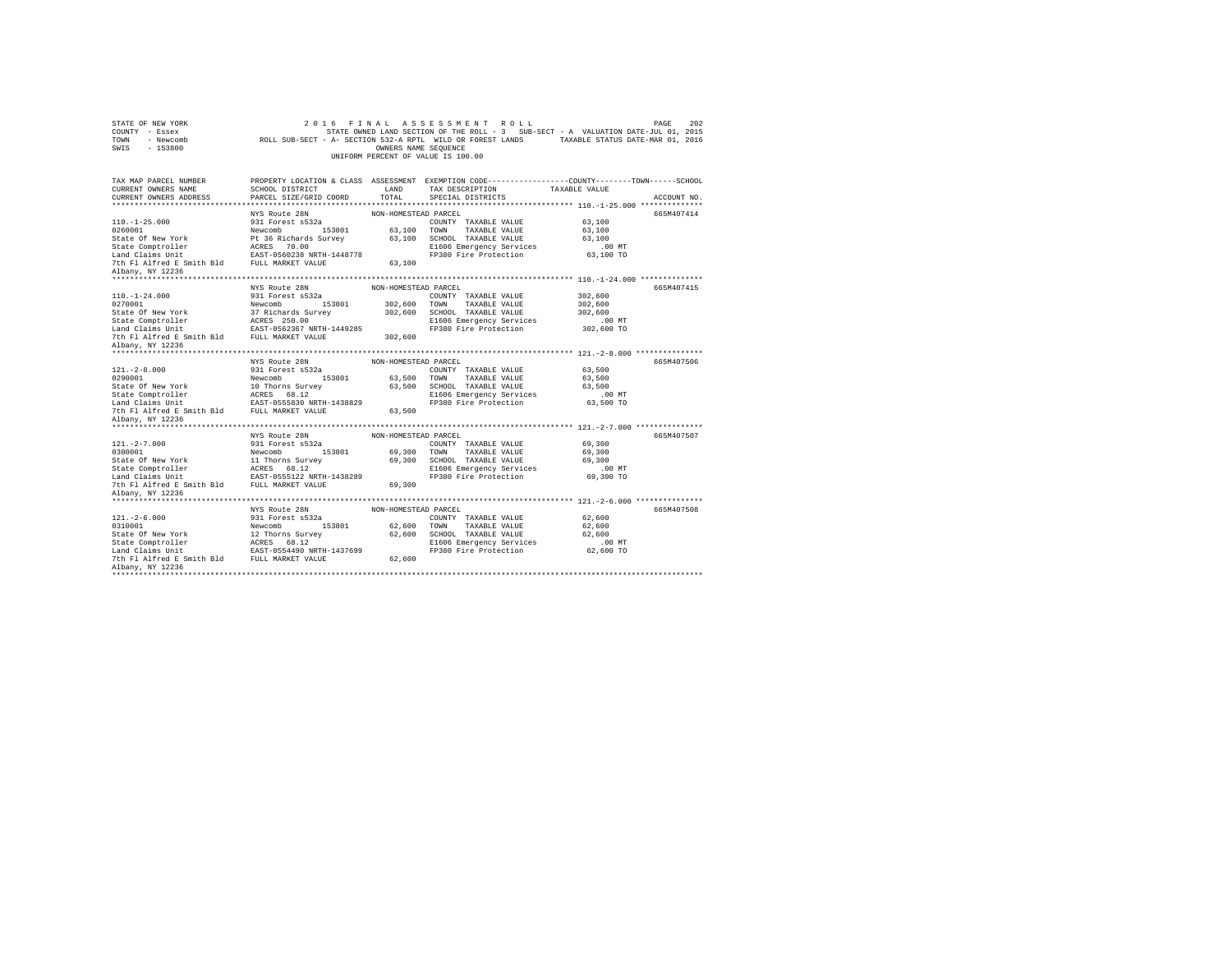| STATE OF NEW YORK<br>COUNTY - Essex<br>TOWN - Newcomb<br>$-153800$<br>SWIS |                                                | OWNERS NAME SEQUENCE | 2016 FINAL ASSESSMENT ROLL<br>STATE OWNED LAND SECTION OF THE ROLL - 3 SUB-SECT - A VALUATION DATE-JUL 01, 2015<br>ROLL SUB-SECT - A- SECTION 532-A RPTL WILD OR FOREST LANDS TAXABLE STATUS DATE-MAR 01, 2016<br>UNIFORM PERCENT OF VALUE IS 100.00 |                       | 203<br>PAGE |
|----------------------------------------------------------------------------|------------------------------------------------|----------------------|------------------------------------------------------------------------------------------------------------------------------------------------------------------------------------------------------------------------------------------------------|-----------------------|-------------|
| TAX MAP PARCEL NUMBER                                                      |                                                |                      | PROPERTY LOCATION & CLASS ASSESSMENT EXEMPTION CODE----------------COUNTY-------TOWN-----SCHOOL                                                                                                                                                      |                       |             |
| CURRENT OWNERS NAME                                                        | SCHOOL DISTRICT                                | LAND                 | TAX DESCRIPTION                                                                                                                                                                                                                                      | TAXABLE VALUE         |             |
| CURRENT OWNERS ADDRESS                                                     | PARCEL SIZE/GRID COORD                         | TOTAL.               | SPECIAL DISTRICTS                                                                                                                                                                                                                                    |                       | ACCOUNT NO. |
|                                                                            |                                                |                      |                                                                                                                                                                                                                                                      |                       |             |
| $121. -2 - 5.000$                                                          | NYS Route 28N                                  | NON-HOMESTEAD PARCEL |                                                                                                                                                                                                                                                      | 65,000                | 665M407509  |
| 0320001                                                                    | 931 Forest s532a<br>Newcomb 153801             |                      | COUNTY TAXABLE VALUE<br>65,000 TOWN TAXABLE VALUE                                                                                                                                                                                                    | 65,000                |             |
| State Of New York                                                          | 13 Thorns Survey                               |                      | 65,000 SCHOOL TAXABLE VALUE                                                                                                                                                                                                                          | 65,000                |             |
| State Comptroller                                                          | ACRES 68.12                                    |                      | E1606 Emergency Services                                                                                                                                                                                                                             | $.00$ MT              |             |
| Land Claims Unit                                                           | EAST-0553789 NRTH-1437172                      |                      | FP380 Fire Protection                                                                                                                                                                                                                                | 65,000 TO             |             |
| 7th Fl Alfred E Smith Bld FULL MARKET VALUE                                |                                                | 65,000               |                                                                                                                                                                                                                                                      |                       |             |
| Albany, NY 12236                                                           |                                                |                      |                                                                                                                                                                                                                                                      |                       |             |
|                                                                            |                                                |                      |                                                                                                                                                                                                                                                      |                       |             |
|                                                                            | NYS Route 28N                                  | NON-HOMESTEAD PARCEL |                                                                                                                                                                                                                                                      |                       | 665M407510  |
| $121. - 2 - 4.000$                                                         | 931 Forest s532a                               |                      | COUNTY TAXABLE VALUE                                                                                                                                                                                                                                 | 50,000                |             |
| 0330001                                                                    | Newcomb 153801                                 | 50,000 TOWN          | TAXABLE VALUE                                                                                                                                                                                                                                        | 50,000                |             |
| State Of New York                                                          | 14 Thorns Survey                               |                      | 50,000 SCHOOL TAXABLE VALUE                                                                                                                                                                                                                          | 50,000                |             |
| State Comptroller<br>Land Claims Unit                                      | ACRES 68.12<br>EAST-0553202 NRTH-1436647       |                      | E1606 Emergency Services<br>FP380 Fire Protection                                                                                                                                                                                                    | $.00$ MT<br>50,000 TO |             |
| 7th Fl Alfred E Smith Bld FULL MARKET VALUE                                |                                                | 50,000               |                                                                                                                                                                                                                                                      |                       |             |
| Albany, NY 12236                                                           |                                                |                      |                                                                                                                                                                                                                                                      |                       |             |
|                                                                            |                                                |                      |                                                                                                                                                                                                                                                      |                       |             |
|                                                                            | NYS Route 28N                                  | NON-HOMESTEAD PARCEL |                                                                                                                                                                                                                                                      |                       | 665M407511  |
| $121. -2 - 3.000$                                                          | 931 Forest s532a                               |                      | COUNTY TAXABLE VALUE                                                                                                                                                                                                                                 | 82,500                |             |
| 0340001                                                                    | Newcomb 153801                                 | 82,500 TOWN          | TAXABLE VALUE                                                                                                                                                                                                                                        | 82,500                |             |
| State Of New York                                                          | 15 Thorns Survey                               |                      | 82.500 SCHOOL TAXABLE VALUE                                                                                                                                                                                                                          | 82,500                |             |
|                                                                            |                                                |                      | E1606 Emergency Services                                                                                                                                                                                                                             | $.00$ MT              |             |
|                                                                            |                                                |                      | FP380 Fire Protection                                                                                                                                                                                                                                | 82,500 TO             |             |
| 7th Fl Alfred E Smith Bld                                                  | EAST-0552580 NRTH-1435828<br>FULL MARKET VALUE |                      |                                                                                                                                                                                                                                                      |                       |             |
| Albany, NY 12236                                                           |                                                | 82,500               |                                                                                                                                                                                                                                                      |                       |             |
|                                                                            | NYS Route 28N                                  | NON-HOMESTEAD PARCEL |                                                                                                                                                                                                                                                      |                       | 665M407512  |
| $120. - 1 - 2.050$                                                         | 931 Forest s532a                               |                      | COUNTY TAXABLE VALUE                                                                                                                                                                                                                                 | 90,000                |             |
| 0350001                                                                    | Newcomb 153801                                 |                      | 90,000 TOWN TAXABLE VALUE                                                                                                                                                                                                                            | 90,000                |             |
| State Of New York                                                          | 16 Thorns Survey                               |                      | 90,000 SCHOOL TAXABLE VALUE                                                                                                                                                                                                                          | 90,000                |             |
|                                                                            |                                                |                      | E1606 Emergency Services                                                                                                                                                                                                                             | $.00$ MT              |             |
|                                                                            |                                                |                      | FP380 Fire Protection                                                                                                                                                                                                                                | 90,000 TO             |             |
| 7th Fl Alfred E Smith Bld FULL MARKET VALUE                                |                                                | 90,000               |                                                                                                                                                                                                                                                      |                       |             |
| Albany, NY 12236                                                           |                                                |                      |                                                                                                                                                                                                                                                      |                       |             |
|                                                                            | Goodnow Flow Rd                                | NON-HOMESTEAD PARCEL |                                                                                                                                                                                                                                                      |                       | 665M407513  |
| $120. -1 - 8.038$                                                          | 931 Forest s532a                               |                      | COUNTY TAXABLE VALUE                                                                                                                                                                                                                                 | 18,000                |             |
| 0360001                                                                    | Newcomb 153801                                 | 18,000 TOWN          | TAXABLE VALUE                                                                                                                                                                                                                                        | 18,000                |             |
| State Of New York                                                          | Pt 17 Thorns Survey                            |                      | 18,000 SCHOOL TAXABLE VALUE                                                                                                                                                                                                                          | 18,000                |             |
|                                                                            | ACRES 25.00                                    |                      | E1606 Emergency Services                                                                                                                                                                                                                             | $.00$ MT              |             |
| State Comptroller<br>Tand Claims Unit                                      | EAST-0550063 NRTH-1432829                      |                      | FP380 Fire Protection                                                                                                                                                                                                                                | 18,000 TO             |             |
| 7th Fl Alfred E Smith Bld FULL MARKET VALUE                                |                                                | 18,000               |                                                                                                                                                                                                                                                      |                       |             |
| Albany, NY 12236                                                           |                                                |                      |                                                                                                                                                                                                                                                      |                       |             |
| ************************                                                   |                                                |                      |                                                                                                                                                                                                                                                      |                       |             |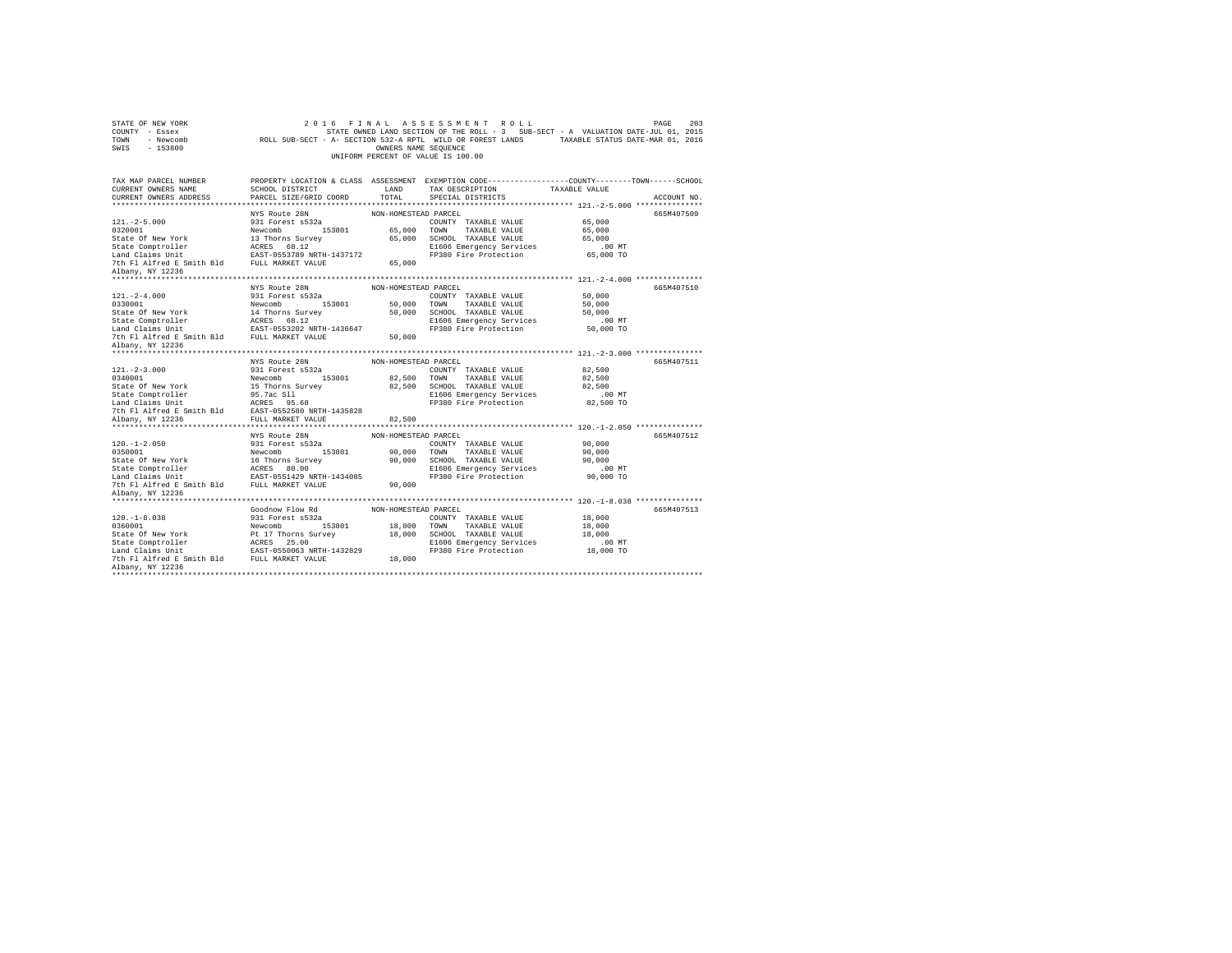| STATE OF NEW YORK<br>COUNTY - Essex<br>TOWN<br>- Newcomb<br>SWIS - 153800                 |                                             | OWNERS NAME SEQUENCE | 2016 FINAL ASSESSMENT ROLL<br>STATE OWNED LAND SECTION OF THE ROLL - 3 SUB-SECT - A VALUATION DATE-JUL 01, 2015<br>ROLL SUB-SECT - A- SECTION 532-A RPTL WILD OR FOREST LANDS TAXABLE STATUS DATE-MAR 01, 2016<br>UNIFORM PERCENT OF VALUE IS 100.00 |                        | 204<br>PAGE |
|-------------------------------------------------------------------------------------------|---------------------------------------------|----------------------|------------------------------------------------------------------------------------------------------------------------------------------------------------------------------------------------------------------------------------------------------|------------------------|-------------|
| TAX MAP PARCEL NUMBER                                                                     |                                             |                      | PROPERTY LOCATION & CLASS ASSESSMENT EXEMPTION CODE---------------COUNTY-------TOWN------SCHOOL                                                                                                                                                      |                        |             |
| CURRENT OWNERS NAME                                                                       | SCHOOL DISTRICT                             | LAND                 | TAX DESCRIPTION                                                                                                                                                                                                                                      | TAXABLE VALUE          |             |
| CURRENT OWNERS ADDRESS                                                                    | PARCEL SIZE/GRID COORD                      | TOTAL.               | SPECIAL DISTRICTS                                                                                                                                                                                                                                    |                        | ACCOUNT NO. |
|                                                                                           |                                             |                      |                                                                                                                                                                                                                                                      |                        |             |
| $120. -1 - 7.040$                                                                         | Goodnow Flow Rd<br>931 Forest s532a         | NON-HOMESTEAD PARCEL |                                                                                                                                                                                                                                                      | 60,200                 | 665M407514  |
| 0370001                                                                                   | Newcomb 153801                              |                      | COUNTY TAXABLE VALUE<br>60,200 TOWN TAXABLE VALUE                                                                                                                                                                                                    | 60,200                 |             |
| State Of New York                                                                         | 18 Thorns Survey                            |                      | 60.200 SCHOOL TAXABLE VALUE                                                                                                                                                                                                                          | 60.200                 |             |
| State Comptroller                                                                         |                                             |                      | E1606 Emergency Services                                                                                                                                                                                                                             | $.00$ MT               |             |
| Land Claims Unit                                                                          | 80ac Sll<br>ACRES 80.00                     |                      | FP380 Fire Protection                                                                                                                                                                                                                                | 60,200 TO              |             |
| 7th Fl Alfred E Smith Bld                                                                 | EAST-0547276 NRTH-1430705                   |                      |                                                                                                                                                                                                                                                      |                        |             |
| Albany, NY 12236                                                                          | FULL MARKET VALUE                           | 60,200               |                                                                                                                                                                                                                                                      |                        |             |
|                                                                                           |                                             |                      |                                                                                                                                                                                                                                                      |                        |             |
|                                                                                           | Goodnow Flow Rd                             | NON-HOMESTEAD PARCEL |                                                                                                                                                                                                                                                      |                        | 665M407515  |
| $120. - 1 - 6.041$                                                                        | 931 Forest s532a                            |                      | COUNTY TAXABLE VALUE                                                                                                                                                                                                                                 | 68,300                 |             |
| 0380001                                                                                   | Newcomb 153801                              |                      | 68,300 TOWN TAXABLE VALUE                                                                                                                                                                                                                            | 68,300                 |             |
| State Of New York                                                                         | 19 Thorns Survey                            |                      | 68,300 SCHOOL TAXABLE VALUE                                                                                                                                                                                                                          | 68,300                 |             |
| State Comptroller<br>Land Claims Unit                                                     | ACRES 80.00                                 |                      | E1606 Emergency Services                                                                                                                                                                                                                             | $.00$ MT               |             |
|                                                                                           | EAST-0545139 NRTH-1428973                   | 68,300               | FP380 Fire Protection                                                                                                                                                                                                                                | 68,300 TO              |             |
| 7th Fl Alfred E Smith Bld FULL MARKET VALUE<br>Albany, NY 12236                           |                                             |                      |                                                                                                                                                                                                                                                      |                        |             |
|                                                                                           |                                             |                      |                                                                                                                                                                                                                                                      |                        |             |
|                                                                                           | Goodnow Flow Rd                             | NON-HOMESTEAD PARCEL |                                                                                                                                                                                                                                                      |                        | 665M407601  |
| $120. -1 - 5.045$                                                                         | 931 Forest s532a                            |                      | COUNTY TAXABLE VALUE                                                                                                                                                                                                                                 | 181,900                |             |
| 0390001                                                                                   | Newcomb 153801                              |                      | 181,900 TOWN TAXABLE VALUE                                                                                                                                                                                                                           | 181,900                |             |
| State Of New York                                                                         | 23 Thorns Survey                            |                      | 181,900 SCHOOL TAXABLE VALUE                                                                                                                                                                                                                         | 181,900                |             |
| State Comptroller                                                                         | ACRES 160.00                                |                      | E1606 Emergency Services                                                                                                                                                                                                                             | $.00$ MT               |             |
| Land Claims Unit                                                                          | EAST-0548386 NRTH-1429019                   |                      |                                                                                                                                                                                                                                                      |                        |             |
|                                                                                           |                                             |                      | FP380 Fire Protection                                                                                                                                                                                                                                | 181,900 TO             |             |
|                                                                                           | 7th Fl Alfred E Smith Bld FULL MARKET VALUE | 181,900              |                                                                                                                                                                                                                                                      |                        |             |
| Albany, NY 12236                                                                          |                                             |                      |                                                                                                                                                                                                                                                      |                        |             |
| *************************                                                                 |                                             |                      |                                                                                                                                                                                                                                                      |                        |             |
|                                                                                           | Goodnow Flow Rd                             | NON-HOMESTEAD PARCEL |                                                                                                                                                                                                                                                      |                        | 665M407602  |
| $120. - 1 - 14.046$                                                                       | 931 Forest s532a                            |                      | COUNTY TAXABLE VALUE                                                                                                                                                                                                                                 | 121,900                |             |
| 0400001                                                                                   | Newcomb 153801                              |                      | 121,900 TOWN TAXABLE VALUE                                                                                                                                                                                                                           | 121,900                |             |
| State Of New York                                                                         | 24 Thorns Survey                            |                      | 121,900 SCHOOL TAXABLE VALUE                                                                                                                                                                                                                         | 121,900                |             |
| State Comptroller                                                                         | ACRES 160.00                                |                      | E1606 Emergency Services                                                                                                                                                                                                                             | $.00$ MT<br>121,900 TO |             |
| Land Claims Unit EAST-0550513 NRTH-1430733<br>7th Fl Alfred E Smith Bld FULL MARKET VALUE |                                             | 121,900              | FP380 Fire Protection                                                                                                                                                                                                                                |                        |             |
| Albany, NY 12236                                                                          |                                             |                      |                                                                                                                                                                                                                                                      |                        |             |
|                                                                                           |                                             |                      |                                                                                                                                                                                                                                                      |                        |             |
|                                                                                           | NYS Route 28N                               | NON-HOMESTEAD PARCEL |                                                                                                                                                                                                                                                      |                        | 665M407603  |
| $121. - 2 - 13.000$                                                                       | 931 Forest s532a                            |                      | COUNTY TAXABLE VALUE                                                                                                                                                                                                                                 | 177,500                |             |
| 0410001                                                                                   | Newcomb<br>153801                           | 177,500 TOWN         | TAXABLE VALUE                                                                                                                                                                                                                                        | 177.500                |             |
| State Of New York                                                                         | 26 Thorns Survey                            |                      | 177,500 SCHOOL TAXABLE VALUE                                                                                                                                                                                                                         | 177.500                |             |
| State Comptroller                                                                         | ACRES 160.00                                |                      | E1606 Emergency Services                                                                                                                                                                                                                             | $.00$ MT               |             |
| Land Claims Unit                                                                          | EAST-0554842 NRTH-1434205                   |                      | FP380 Fire Protection                                                                                                                                                                                                                                | 177,500 TO             |             |
| 7th Fl Alfred E Smith Bld FULL MARKET VALUE<br>Albany, NY 12236                           |                                             | 177,500              |                                                                                                                                                                                                                                                      |                        |             |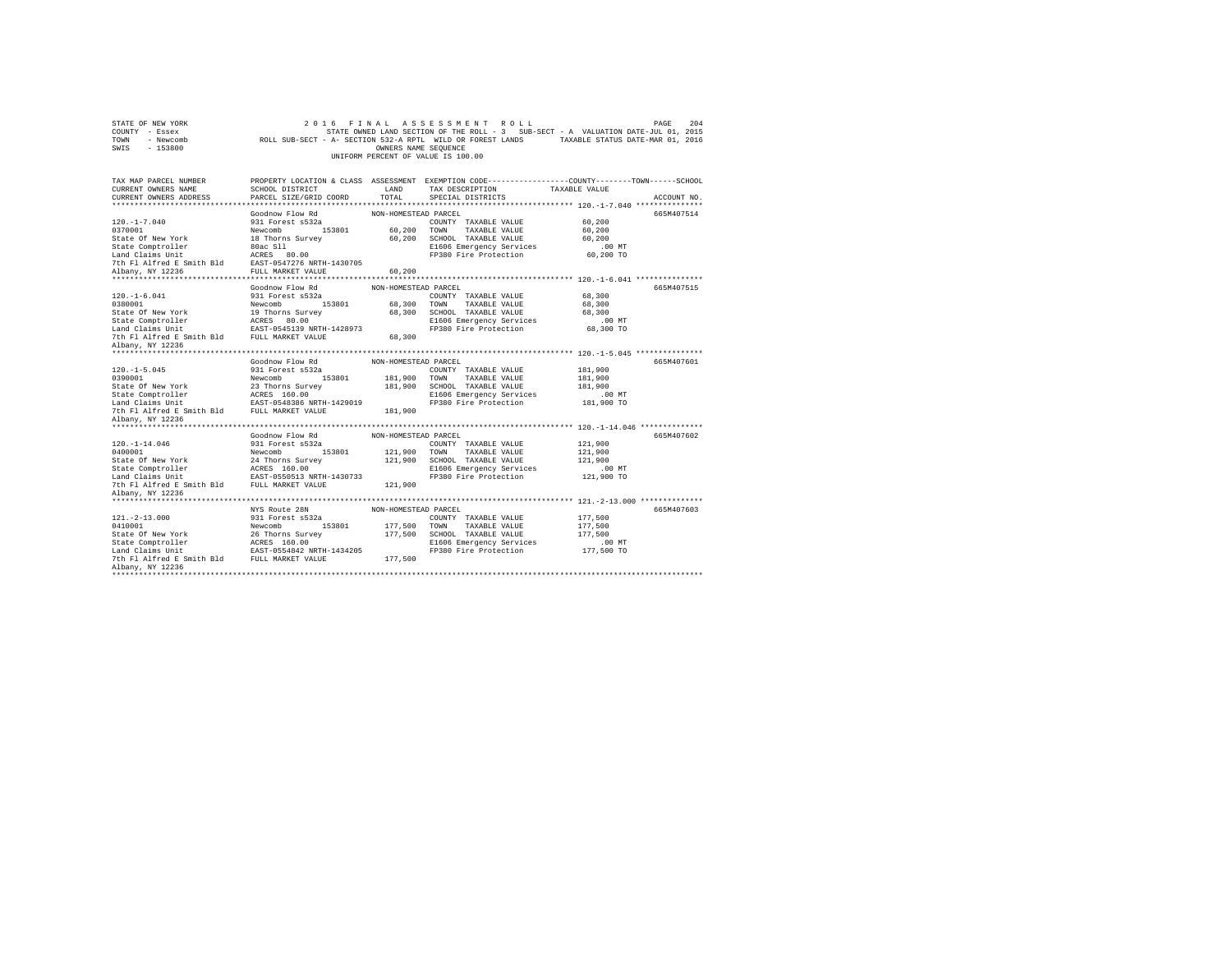| STATE OF NEW YORK<br>COUNTY - Essex<br>TOWN - Newcomb<br>SWIS - 153800 |                                                   | OWNERS NAME SEQUENCE | 2016 FINAL ASSESSMENT ROLL<br>UNIFORM PERCENT OF VALUE IS 100.00 | 205<br>PAGE<br>STATE OWNED LAND SECTION OF THE ROLL - 3 SUB-SECT - A VALUATION DATE-JUL 01, 2015<br>ROLL SUB-SECT - A- SECTION 532-A RPTL WILD OR FOREST LANDS TAXABLE STATUS DATE-MAR 01, 2016 |  |
|------------------------------------------------------------------------|---------------------------------------------------|----------------------|------------------------------------------------------------------|-------------------------------------------------------------------------------------------------------------------------------------------------------------------------------------------------|--|
| TAX MAP PARCEL NUMBER<br>CURRENT OWNERS NAME                           | SCHOOL DISTRICT                                   | LAND                 | TAX DESCRIPTION                                                  | PROPERTY LOCATION & CLASS ASSESSMENT EXEMPTION CODE--------------COUNTY-------TOWN-----SCHOOL<br>TAXABLE VALUE                                                                                  |  |
| CURRENT OWNERS ADDRESS                                                 | PARCEL SIZE/GRID COORD                            | TOTAL                | SPECIAL DISTRICTS                                                | ACCOUNT NO.                                                                                                                                                                                     |  |
|                                                                        |                                                   |                      |                                                                  |                                                                                                                                                                                                 |  |
|                                                                        | NYS Route 28N                                     | NON-HOMESTEAD PARCEL |                                                                  | 665M407604                                                                                                                                                                                      |  |
| $121. - 2 - 12.000$                                                    | 931 Forest s532a                                  |                      | COUNTY TAXABLE VALUE                                             | 176,600                                                                                                                                                                                         |  |
| 0420001                                                                | Newcomb 153801                                    |                      | 176,600 TOWN TAXABLE VALUE                                       | 176,600                                                                                                                                                                                         |  |
| State Of New York                                                      | 27 Thorns Survey                                  |                      | 176,600 SCHOOL TAXABLE VALUE                                     | 176,600                                                                                                                                                                                         |  |
|                                                                        |                                                   |                      | E1606 Emergency Services<br>FP380 Fire Protection                | $.00$ MT<br>176,600 TO                                                                                                                                                                          |  |
|                                                                        |                                                   | 176,600              |                                                                  |                                                                                                                                                                                                 |  |
| 7th F1 Alfred E Smith Bld FULL MARKET VALUE<br>Albany, NY 12236        |                                                   |                      |                                                                  |                                                                                                                                                                                                 |  |
|                                                                        |                                                   |                      |                                                                  |                                                                                                                                                                                                 |  |
|                                                                        | NYS Route 28N                                     | NON-HOMESTEAD PARCEL |                                                                  | 665M407605                                                                                                                                                                                      |  |
| $121. - 2 - 11.000$                                                    | 931 Forest s532a                                  |                      | COUNTY TAXABLE VALUE                                             | 109,900                                                                                                                                                                                         |  |
| 0430001                                                                | Newcomb 153801                                    |                      | 109,900 TOWN TAXABLE VALUE                                       | 109,900                                                                                                                                                                                         |  |
| State Of New York                                                      | 28 Thorns Survey                                  |                      | 109,900 SCHOOL TAXABLE VALUE                                     | 109,900                                                                                                                                                                                         |  |
| State Comptroller MCRES 160.00 Land Claims Unit EAST-0558956 NRTH      |                                                   |                      | E1606 Emergency Services                                         | $.00$ MT                                                                                                                                                                                        |  |
| 7th Fl Alfred E Smith Bld                                              | EAST-0558956 NRTH-1437439<br>DEED BOOK 138 PG-362 |                      | FP380 Fire Protection                                            | 109,900 TO                                                                                                                                                                                      |  |
| Albany, NY 12236                                                       | FULL MARKET VALUE                                 | 109,900              |                                                                  |                                                                                                                                                                                                 |  |
|                                                                        |                                                   |                      |                                                                  |                                                                                                                                                                                                 |  |
|                                                                        | NYS Route 28N                                     | NON-HOMESTEAD PARCEL |                                                                  | 665M407606                                                                                                                                                                                      |  |
| $121. - 2 - 10.000$                                                    | 931 Forest s532a                                  |                      | COUNTY TAXABLE VALUE                                             | 97,300                                                                                                                                                                                          |  |
| 0440001                                                                | Newcomb 153801                                    |                      | 97,300 TOWN TAXABLE VALUE                                        | 97,300                                                                                                                                                                                          |  |
| State Of New York                                                      | 29 Thorns Survey                                  |                      | 97,300 SCHOOL TAXABLE VALUE                                      | 97,300                                                                                                                                                                                          |  |
|                                                                        |                                                   |                      | E1606 Emergency Services                                         | $.00$ MT                                                                                                                                                                                        |  |
|                                                                        |                                                   |                      | FP380 Fire Protection                                            | 97,300 TO                                                                                                                                                                                       |  |
| 7th Fl Alfred E Smith Bld<br>Albany, NY 12236                          | DEED BOOK 138 PG-362<br>FULL MARKET VALUE         | 97,300               |                                                                  |                                                                                                                                                                                                 |  |
|                                                                        |                                                   |                      |                                                                  |                                                                                                                                                                                                 |  |
|                                                                        | Goodnow Flow Rd                                   | NON-HOMESTEAD PARCEL |                                                                  | 665M407607                                                                                                                                                                                      |  |
| $120. -1 - 4.048$                                                      | 931 Forest s532a                                  |                      | COUNTY TAXABLE VALUE                                             | 106,600                                                                                                                                                                                         |  |
| 0450001                                                                | Newcomb 153801                                    |                      | 106,600 TOWN TAXABLE VALUE                                       | 106,600                                                                                                                                                                                         |  |
| State Of New York                                                      | 32 Thorns Survey                                  |                      | 106,600 SCHOOL TAXABLE VALUE                                     | 106,600                                                                                                                                                                                         |  |
|                                                                        |                                                   |                      | E1606 Emergency Services                                         | $.00$ MT                                                                                                                                                                                        |  |
|                                                                        |                                                   |                      | FP380 Fire Protection                                            | 106,600 TO                                                                                                                                                                                      |  |
| 7th Fl Alfred E Smith Bld FULL MARKET VALUE                            |                                                   | 106,600              |                                                                  |                                                                                                                                                                                                 |  |
| Albany, NY 12236                                                       |                                                   |                      |                                                                  |                                                                                                                                                                                                 |  |
|                                                                        | Goodnow Flow Rd                                   | NON-HOMESTEAD PARCEL |                                                                  | 665M407608                                                                                                                                                                                      |  |
| $120. - 1 - 13.047$                                                    | 931 Forest s532a                                  |                      | COUNTY TAXABLE VALUE                                             | 138,800                                                                                                                                                                                         |  |
| 0460001                                                                | Newcomb<br>153801                                 |                      | 138,800 TOWN TAXABLE VALUE                                       | 138,800                                                                                                                                                                                         |  |
| State Of New York                                                      | 33 Thorns Survey                                  |                      | 138,800 SCHOOL TAXABLE VALUE                                     | 138,800                                                                                                                                                                                         |  |
|                                                                        |                                                   |                      | E1606 Emergency Services                                         | .00MT                                                                                                                                                                                           |  |
|                                                                        |                                                   |                      | FP380 Fire Protection                                            | 138,800 TO                                                                                                                                                                                      |  |
| 7th Fl Alfred E Smith Bld FULL MARKET VALUE                            |                                                   | 138,800              |                                                                  |                                                                                                                                                                                                 |  |
| Albany, NY 12236                                                       |                                                   |                      |                                                                  |                                                                                                                                                                                                 |  |
| ********************                                                   |                                                   |                      |                                                                  |                                                                                                                                                                                                 |  |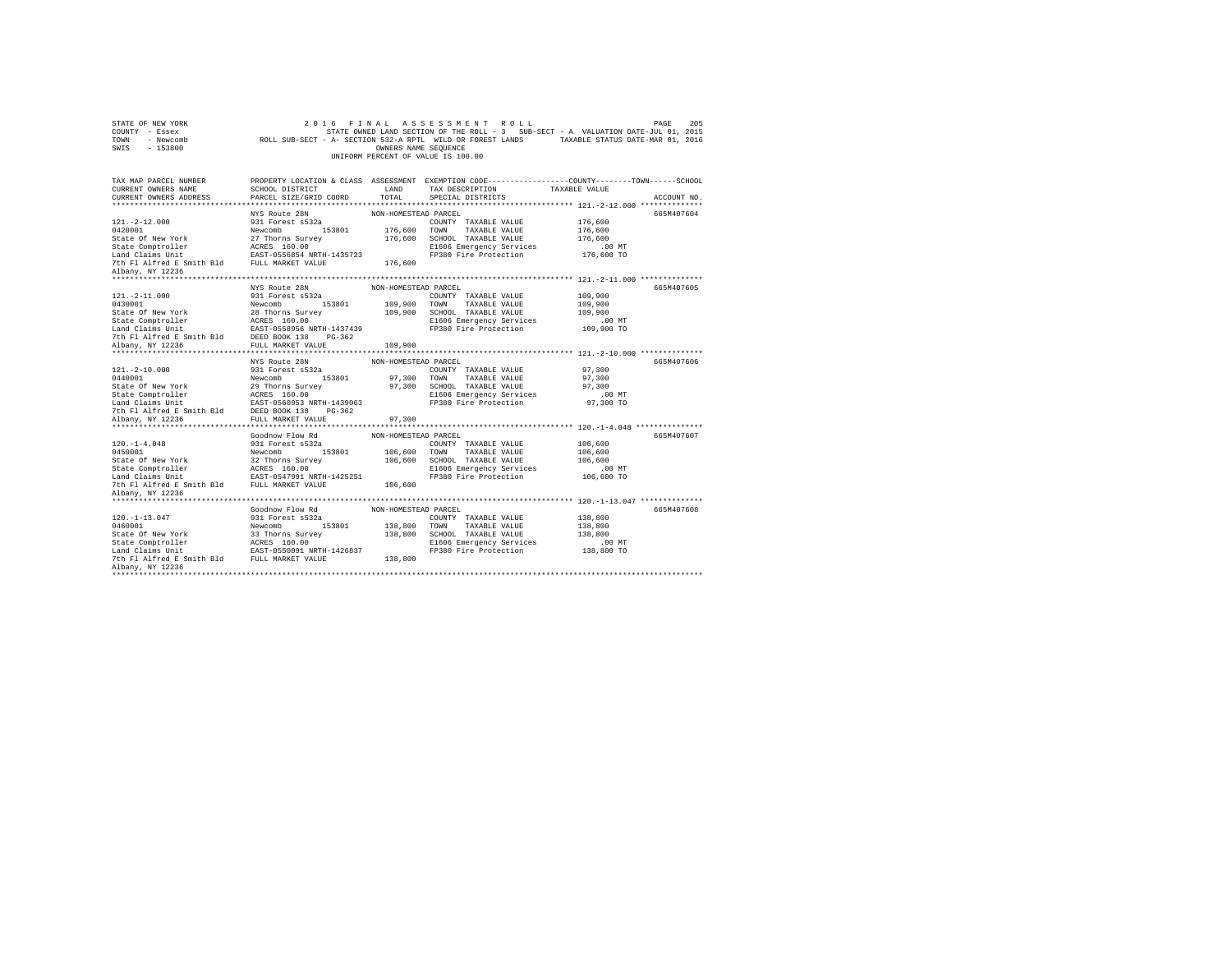| STATE OF NEW YORK<br>COUNTY - Essex<br>TOWN - Newcomb<br>SWIS - 153800 |                                    | OWNERS NAME SEQUENCE | 2016 FINAL ASSESSMENT ROLL<br>STATE OWNED LAND SECTION OF THE ROLL - 3 SUB-SECT - A VALUATION DATE-JUL 01, 2015<br>ROLL SUB-SECT - A- SECTION 532-A RPTL WILD OR FOREST LANDS TAXABLE STATUS DATE-MAR 01, 2016<br>UNIFORM PERCENT OF VALUE IS 100.00 |                        | 206<br>PAGE |
|------------------------------------------------------------------------|------------------------------------|----------------------|------------------------------------------------------------------------------------------------------------------------------------------------------------------------------------------------------------------------------------------------------|------------------------|-------------|
| TAX MAP PARCEL NUMBER                                                  |                                    |                      | PROPERTY LOCATION & CLASS ASSESSMENT EXEMPTION CODE---------------COUNTY-------TOWN------SCHOOL                                                                                                                                                      |                        |             |
| CURRENT OWNERS NAME                                                    | SCHOOL DISTRICT                    | LAND                 | TAX DESCRIPTION                                                                                                                                                                                                                                      | TAXABLE VALUE          |             |
| CURRENT OWNERS ADDRESS                                                 | PARCEL SIZE/GRID COORD             | TOTAL.               | SPECIAL DISTRICTS                                                                                                                                                                                                                                    |                        | ACCOUNT NO. |
|                                                                        |                                    |                      |                                                                                                                                                                                                                                                      |                        |             |
|                                                                        | NYS Route 28N                      | NON-HOMESTEAD PARCEL |                                                                                                                                                                                                                                                      |                        | 665M407609  |
| $121. - 2 - 15.000$<br>0470001                                         | 931 Forest s532a<br>Newcomb 153801 |                      | COUNTY TAXABLE VALUE<br>133,000 TOWN TAXABLE VALUE                                                                                                                                                                                                   | 133,000<br>133,000     |             |
| State Of New York                                                      | 34 Thorns Survey                   |                      | 133,000 SCHOOL TAXABLE VALUE                                                                                                                                                                                                                         | 133,000                |             |
|                                                                        | ACRES 160.00                       |                      | E1606 Emergency Services                                                                                                                                                                                                                             | $.00$ MT               |             |
| State Comptroller<br>Land Claims Unit                                  | EAST-0552129 NRTH-1428517          |                      | FP380 Fire Protection                                                                                                                                                                                                                                | 133,000 TO             |             |
| 7th Fl Alfred E Smith Bld FULL MARKET VALUE                            |                                    | 133,000              |                                                                                                                                                                                                                                                      |                        |             |
| Albany, NY 12236                                                       |                                    |                      |                                                                                                                                                                                                                                                      |                        |             |
|                                                                        |                                    |                      |                                                                                                                                                                                                                                                      |                        |             |
|                                                                        | NYS Route 28N                      | NON-HOMESTEAD PARCEL |                                                                                                                                                                                                                                                      |                        | 665M407610  |
| $121. -2 - 16.000$                                                     | 931 Forest s532a                   |                      | COUNTY TAXABLE VALUE                                                                                                                                                                                                                                 | 160,100                |             |
| 0480001                                                                | Newcomb 153801                     |                      | 160,100 TOWN TAXABLE VALUE                                                                                                                                                                                                                           | 160,100                |             |
| State Of New York                                                      | 35 Thorns Survey                   |                      | 160.100 SCHOOL TAXABLE VALUE                                                                                                                                                                                                                         | 160,100                |             |
|                                                                        |                                    |                      | E1606 Emergency Services<br>FP380 Fire Protection                                                                                                                                                                                                    | .00 MT<br>160,100 TO   |             |
| 7th Fl Alfred E Smith Bld FULL MARKET VALUE                            |                                    | 160,100              |                                                                                                                                                                                                                                                      |                        |             |
| Albany, NY 12236                                                       |                                    |                      |                                                                                                                                                                                                                                                      |                        |             |
|                                                                        |                                    |                      |                                                                                                                                                                                                                                                      |                        |             |
|                                                                        | NYS Route 28N                      | NON-HOMESTEAD PARCEL |                                                                                                                                                                                                                                                      |                        | 665M407611  |
| $121. -2 - 17.000$                                                     | 931 Forest s532a                   |                      | COUNTY TAXABLE VALUE                                                                                                                                                                                                                                 | 142,400                |             |
| 0490001                                                                | Newcomb 153801                     |                      | 142,400 TOWN TAXABLE VALUE                                                                                                                                                                                                                           | 142,400                |             |
| State Of New York                                                      | 36 Thorns Survey                   |                      | 142,400 SCHOOL TAXABLE VALUE                                                                                                                                                                                                                         | 142,400                |             |
|                                                                        |                                    |                      | E1606 Emergency Services                                                                                                                                                                                                                             |                        |             |
|                                                                        |                                    |                      |                                                                                                                                                                                                                                                      | $.00$ MT               |             |
|                                                                        |                                    |                      | FP380 Fire Protection                                                                                                                                                                                                                                | 142,400 TO             |             |
| 7th Fl Alfred E Smith Bld FULL MARKET VALUE                            |                                    | 142,400              |                                                                                                                                                                                                                                                      |                        |             |
| Albany, NY 12236                                                       |                                    |                      |                                                                                                                                                                                                                                                      |                        |             |
|                                                                        |                                    |                      |                                                                                                                                                                                                                                                      |                        |             |
|                                                                        | NYS Route 28N                      | NON-HOMESTEAD PARCEL |                                                                                                                                                                                                                                                      |                        | 665M407612  |
| $121. - 2 - 18.000$<br>0500001                                         | 931 Forest s532a<br>Newcomb 153801 |                      | COUNTY TAXABLE VALUE                                                                                                                                                                                                                                 | 117,300<br>117,300     |             |
| State Of New York                                                      | 37 Thorns Survey                   |                      | 117,300 TOWN TAXABLE VALUE<br>117,300 SCHOOL TAXABLE VALUE                                                                                                                                                                                           | 117,300                |             |
|                                                                        |                                    |                      | E1606 Emergency Services                                                                                                                                                                                                                             | $.00$ MT               |             |
|                                                                        |                                    |                      | FP380 Fire Protection                                                                                                                                                                                                                                | 117,300 TO             |             |
| 7th Fl Alfred E Smith Bld FULL MARKET VALUE 117,300                    |                                    |                      |                                                                                                                                                                                                                                                      |                        |             |
| Albany, NY 12236                                                       |                                    |                      |                                                                                                                                                                                                                                                      |                        |             |
|                                                                        |                                    |                      |                                                                                                                                                                                                                                                      |                        |             |
|                                                                        | NYS Route 28N                      | NON-HOMESTEAD PARCEL |                                                                                                                                                                                                                                                      |                        | 665M407613  |
| $121. -2 - 19.000$                                                     | 931 Forest s532a                   |                      | COUNTY TAXABLE VALUE                                                                                                                                                                                                                                 | 216,400                |             |
| 0510001                                                                | Newcomb<br>153801                  |                      | 216,400 TOWN TAXABLE VALUE                                                                                                                                                                                                                           | 216,400                |             |
| State Of New York                                                      | 38 Thorns Survey                   |                      | 216,400 SCHOOL TAXABLE VALUE                                                                                                                                                                                                                         | 216,400                |             |
|                                                                        |                                    |                      | E1606 Emergency Services<br>FP380 Fire Protection                                                                                                                                                                                                    | $.00$ MT<br>216,400 TO |             |
| 7th Fl Alfred E Smith Bld DEED BOOK 138 PG-362                         |                                    |                      |                                                                                                                                                                                                                                                      |                        |             |
| Albany, NY 12236                                                       | FULL MARKET VALUE                  | 216,400              |                                                                                                                                                                                                                                                      |                        |             |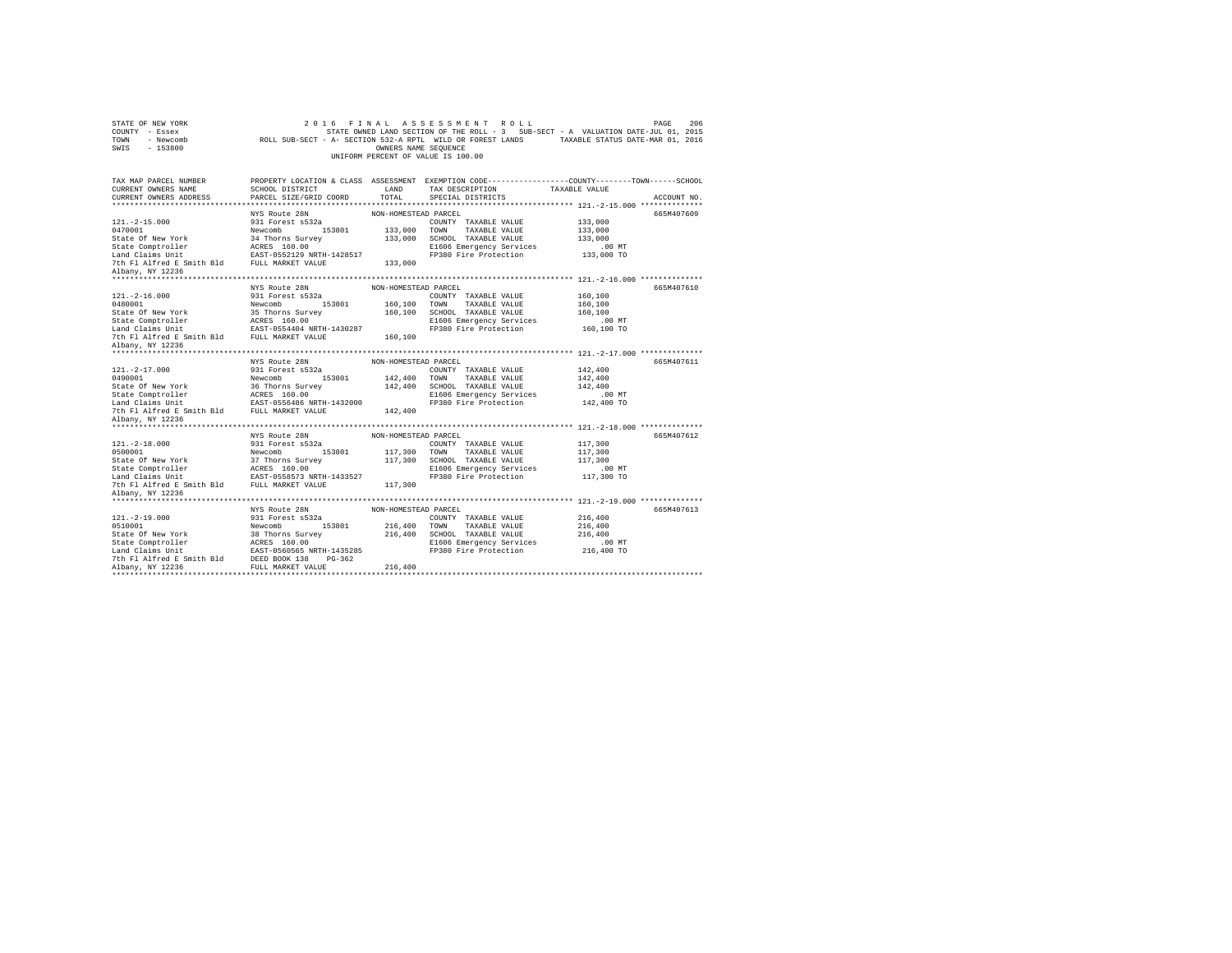| STATE OF NEW YORK<br>2016 FINAL ASSESSMENT ROLL<br>207<br>PAGE<br>COUNTY - Essex<br>STATE OWNED LAND SECTION OF THE ROLL - 3 SUB-SECT - A VALUATION DATE-JUL 01, 2015<br>ROLL SUB-SECT - A- SECTION 532-A RPTL WILD OR FOREST LANDS TAXABLE STATUS DATE-MAR 01, 2016<br>TOWN<br>- Newcomb<br>SWIS - 153800<br>OWNERS NAME SEQUENCE<br>UNIFORM PERCENT OF VALUE IS 100.00 |                                          |                      |                                                   |                                                                                                                |  |
|--------------------------------------------------------------------------------------------------------------------------------------------------------------------------------------------------------------------------------------------------------------------------------------------------------------------------------------------------------------------------|------------------------------------------|----------------------|---------------------------------------------------|----------------------------------------------------------------------------------------------------------------|--|
| TAX MAP PARCEL NUMBER<br>CURRENT OWNERS NAME                                                                                                                                                                                                                                                                                                                             | SCHOOL DISTRICT                          | LAND                 | TAX DESCRIPTION                                   | PROPERTY LOCATION & CLASS ASSESSMENT EXEMPTION CODE--------------COUNTY-------TOWN-----SCHOOL<br>TAXABLE VALUE |  |
| CURRENT OWNERS ADDRESS                                                                                                                                                                                                                                                                                                                                                   | PARCEL SIZE/GRID COORD                   | TOTAL                | SPECIAL DISTRICTS                                 | ACCOUNT NO.                                                                                                    |  |
|                                                                                                                                                                                                                                                                                                                                                                          |                                          |                      |                                                   |                                                                                                                |  |
| $121. - 2 - 20.000$                                                                                                                                                                                                                                                                                                                                                      | NYS Route 28N<br>931 Forest s532a        | NON-HOMESTEAD PARCEL | COUNTY TAXABLE VALUE                              | 665M407614<br>112,900                                                                                          |  |
| 0520001                                                                                                                                                                                                                                                                                                                                                                  | Newcomb 153801                           | 112,900              | TOWN TAXABLE VALUE                                | 112,900                                                                                                        |  |
| State Of New York                                                                                                                                                                                                                                                                                                                                                        | 39 Thorns Survey                         |                      | 112,900 SCHOOL TAXABLE VALUE                      | 112,900                                                                                                        |  |
| State Comptroller                                                                                                                                                                                                                                                                                                                                                        | ACRES 160.00                             |                      | E1606 Emergency Services                          | $.00$ MT                                                                                                       |  |
| Land Claims Unit                                                                                                                                                                                                                                                                                                                                                         | EAST-0562642 NRTH-1436894                |                      | FP380 Fire Protection                             | 112,900 TO                                                                                                     |  |
| 7th Fl Alfred E Smith Bld DEED BOOK 138 PG-362                                                                                                                                                                                                                                                                                                                           |                                          |                      |                                                   |                                                                                                                |  |
| Albany, NY 12236                                                                                                                                                                                                                                                                                                                                                         | FULL MARKET VALUE                        | 112,900              |                                                   |                                                                                                                |  |
|                                                                                                                                                                                                                                                                                                                                                                          |                                          |                      |                                                   |                                                                                                                |  |
|                                                                                                                                                                                                                                                                                                                                                                          | Goodnow Flow Rd                          | NON-HOMESTEAD PARCEL |                                                   | 665M407615                                                                                                     |  |
| $131. -2 - 1.000$                                                                                                                                                                                                                                                                                                                                                        | 931 Forest s532a                         |                      | COUNTY TAXABLE VALUE                              | 68,000                                                                                                         |  |
| 0530001                                                                                                                                                                                                                                                                                                                                                                  | Newcomb 153801                           | 68,000 TOWN          | TAXABLE VALUE                                     | 68,000                                                                                                         |  |
| State Of New York                                                                                                                                                                                                                                                                                                                                                        | Pt 41 Thorns Survey                      |                      | 68,000 SCHOOL TAXABLE VALUE                       | 68,000                                                                                                         |  |
| State Comptroller<br>state Comptroller<br>Land Claims Unit                                                                                                                                                                                                                                                                                                               | ACRES 70.00<br>EAST-0546859 NRTH-1421547 |                      | E1606 Emergency Services<br>FP380 Fire Protection | $.00$ MT                                                                                                       |  |
| 7th Fl Alfred E Smith Bld FULL MARKET VALUE                                                                                                                                                                                                                                                                                                                              |                                          | 68,000               |                                                   | 68,000 TO                                                                                                      |  |
| Albany, NY 12236                                                                                                                                                                                                                                                                                                                                                         |                                          |                      |                                                   |                                                                                                                |  |
| ********************                                                                                                                                                                                                                                                                                                                                                     |                                          |                      |                                                   |                                                                                                                |  |
|                                                                                                                                                                                                                                                                                                                                                                          | Goodnow Flow Rd                          | NON-HOMESTEAD PARCEL |                                                   | 665M407701                                                                                                     |  |
| $131. -1 -1.000$                                                                                                                                                                                                                                                                                                                                                         | 931 Forest s532a                         |                      | COUNTY TAXABLE VALUE                              | 178,200                                                                                                        |  |
| 0540001                                                                                                                                                                                                                                                                                                                                                                  | Newcomb 153801                           |                      | 178,200 TOWN TAXABLE VALUE                        | 178,200                                                                                                        |  |
| State Of New York                                                                                                                                                                                                                                                                                                                                                        | 42 Thorns Survey                         |                      | 178,200 SCHOOL TAXABLE VALUE                      | 178,200                                                                                                        |  |
|                                                                                                                                                                                                                                                                                                                                                                          |                                          |                      | E1606 Emergency Services                          | $.00$ MT                                                                                                       |  |
|                                                                                                                                                                                                                                                                                                                                                                          |                                          |                      | FP380 Fire Protection                             | 178,200 TO                                                                                                     |  |
| 7th Fl Alfred E Smith Bld                                                                                                                                                                                                                                                                                                                                                | FULL MARKET VALUE                        | 178,200              |                                                   |                                                                                                                |  |
| Albany, NY 12236                                                                                                                                                                                                                                                                                                                                                         |                                          |                      |                                                   |                                                                                                                |  |
|                                                                                                                                                                                                                                                                                                                                                                          | Goodnow Flow Rd                          |                      |                                                   |                                                                                                                |  |
| $120. -1 - 3.049$                                                                                                                                                                                                                                                                                                                                                        | 931 Forest s532a                         | NON-HOMESTEAD PARCEL | COUNTY TAXABLE VALUE                              | 665M407702<br>140,500                                                                                          |  |
| 0550001                                                                                                                                                                                                                                                                                                                                                                  | Newcomb 153801                           |                      | 140.500 TOWN TAXABLE VALUE                        | 140,500                                                                                                        |  |
| State Of New York                                                                                                                                                                                                                                                                                                                                                        | 43 Thorns Survey                         |                      | 140,500 SCHOOL TAXABLE VALUE                      | 140,500                                                                                                        |  |
|                                                                                                                                                                                                                                                                                                                                                                          |                                          |                      | E1606 Emergency Services                          | $.00$ MT                                                                                                       |  |
| Land Claims Unit<br>The Plasmachine BAST-0551641<br>The Plasmachine Plasmachine BAST-0551641                                                                                                                                                                                                                                                                             | EAST-0551641 NRTH-1424802                |                      | FP380 Fire Protection                             | 140,500 TO                                                                                                     |  |
| 7th Fl Alfred E Smith Bld                                                                                                                                                                                                                                                                                                                                                | FULL MARKET VALUE                        | 140,500              |                                                   |                                                                                                                |  |
| Albany, NY 12236                                                                                                                                                                                                                                                                                                                                                         |                                          |                      |                                                   |                                                                                                                |  |
|                                                                                                                                                                                                                                                                                                                                                                          |                                          |                      |                                                   |                                                                                                                |  |
|                                                                                                                                                                                                                                                                                                                                                                          | NYS Route 28N                            | NON-HOMESTEAD PARCEL |                                                   | 665M407703                                                                                                     |  |
| $121. - 2 - 28.000$                                                                                                                                                                                                                                                                                                                                                      | 931 Forest s532a                         |                      | COUNTY TAXABLE VALUE                              | 159,000                                                                                                        |  |
| 0560001                                                                                                                                                                                                                                                                                                                                                                  | Newcomb<br>153801                        | 159,000              | TOWN TAXABLE VALUE                                | 159,000                                                                                                        |  |
| State Of New York                                                                                                                                                                                                                                                                                                                                                        | 44 Thorns Survey                         | 159,000              | SCHOOL TAXABLE VALUE<br>E1606 Emergency Services  | 159,000<br>$.00$ MT                                                                                            |  |
|                                                                                                                                                                                                                                                                                                                                                                          |                                          |                      | FP380 Fire Protection                             | 159,000 TO                                                                                                     |  |
| 7th Fl Alfred E Smith Bld FULL MARKET VALUE                                                                                                                                                                                                                                                                                                                              |                                          | 159,000              |                                                   |                                                                                                                |  |
| Albany, NY 12236                                                                                                                                                                                                                                                                                                                                                         |                                          |                      |                                                   |                                                                                                                |  |
| ********************                                                                                                                                                                                                                                                                                                                                                     |                                          |                      |                                                   |                                                                                                                |  |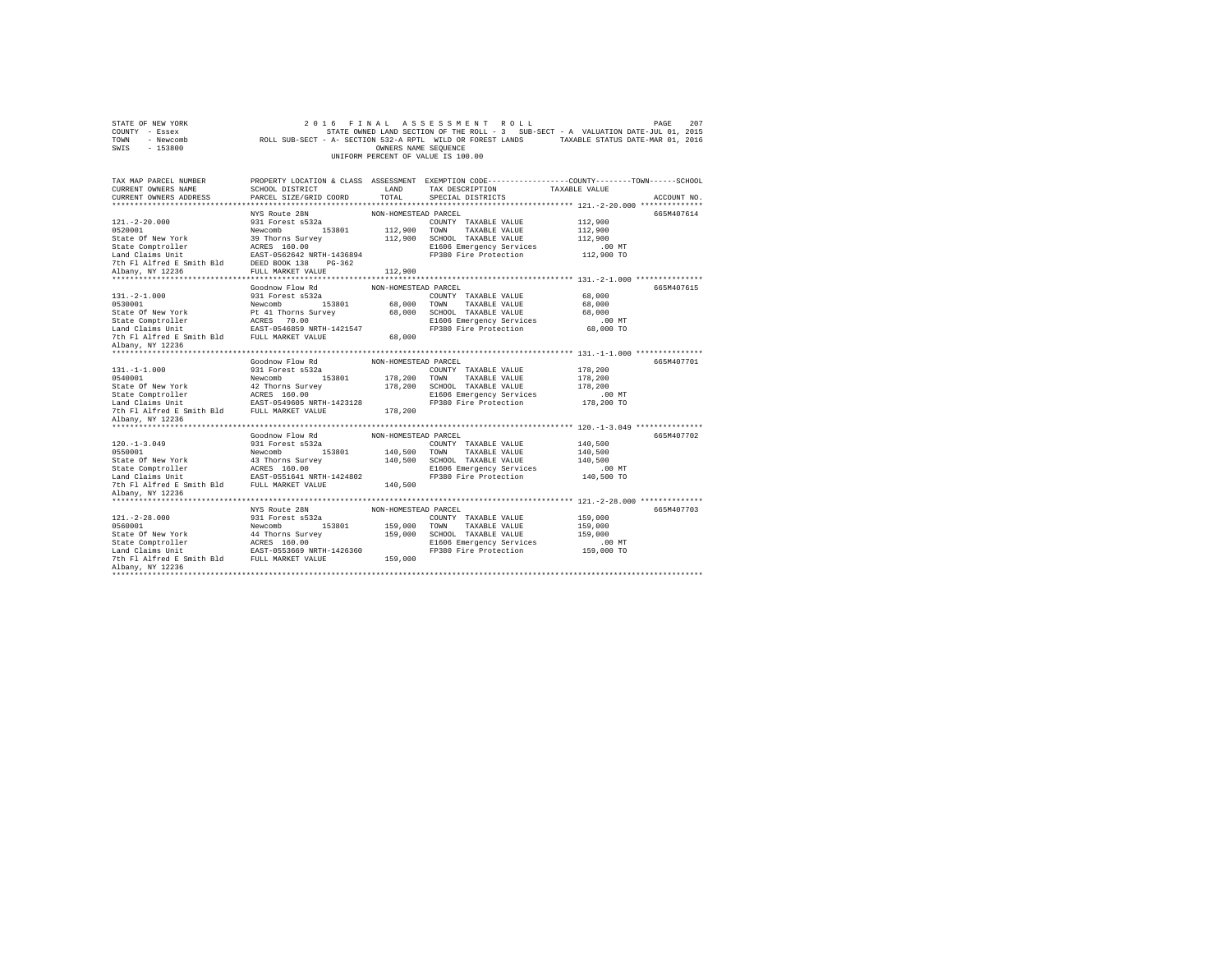| STATE OF NEW YORK<br>COUNTY - Essex<br>TOWN<br>- Newcomb<br>$-153800$<br>SWIS |                                           | OWNERS NAME SEQUENCE | 2016 FINAL ASSESSMENT ROLL<br>STATE OWNED LAND SECTION OF THE ROLL - 3 SUB-SECT - A VALUATION DATE-JUL 01, 2015<br>ROLL SUB-SECT - A- SECTION 532-A RPTL WILD OR FOREST LANDS TAXABLE STATUS DATE-MAR 01, 2016<br>UNIFORM PERCENT OF VALUE IS 100.00 |                        | 208<br>PAGE |
|-------------------------------------------------------------------------------|-------------------------------------------|----------------------|------------------------------------------------------------------------------------------------------------------------------------------------------------------------------------------------------------------------------------------------------|------------------------|-------------|
| TAX MAP PARCEL NUMBER                                                         |                                           |                      | PROPERTY LOCATION & CLASS ASSESSMENT EXEMPTION CODE----------------COUNTY-------TOWN-----SCHOOL                                                                                                                                                      |                        |             |
| CURRENT OWNERS NAME                                                           | SCHOOL DISTRICT                           | LAND                 | TAX DESCRIPTION                                                                                                                                                                                                                                      | TAXABLE VALUE          |             |
| CURRENT OWNERS ADDRESS                                                        | PARCEL SIZE/GRID COORD                    | TOTAL.               | SPECIAL DISTRICTS                                                                                                                                                                                                                                    |                        | ACCOUNT NO. |
|                                                                               |                                           |                      |                                                                                                                                                                                                                                                      |                        |             |
| $121. -2 - 27.000$                                                            | NYS Route 28N                             | NON-HOMESTEAD PARCEL |                                                                                                                                                                                                                                                      | 169,300                | 665M407704  |
| 0570001                                                                       | 931 Forest s532a<br>Newcomb 153801        |                      | COUNTY TAXABLE VALUE<br>169,300 TOWN TAXABLE VALUE                                                                                                                                                                                                   | 169,300                |             |
| State Of New York                                                             | 45 Thorns Survey                          |                      | 169,300 SCHOOL TAXABLE VALUE                                                                                                                                                                                                                         | 169,300                |             |
| State Comptroller                                                             | ACRES 160.00                              |                      | E1606 Emergency Services                                                                                                                                                                                                                             | $.00$ MT               |             |
| Land Claims Unit                                                              | EAST-0555923 NRTH-1428173                 |                      | FP380 Fire Protection                                                                                                                                                                                                                                | 169,300 TO             |             |
| 7th F1 Alfred E Smith Bld FULL MARKET VALUE                                   |                                           | 169,300              |                                                                                                                                                                                                                                                      |                        |             |
| Albany, NY 12236                                                              |                                           |                      |                                                                                                                                                                                                                                                      |                        |             |
|                                                                               |                                           |                      |                                                                                                                                                                                                                                                      |                        |             |
|                                                                               | NYS Route 28N                             | NON-HOMESTEAD PARCEL |                                                                                                                                                                                                                                                      |                        | 665M407705  |
| $121. - 2 - 26.000$                                                           | 931 Forest s532a                          |                      | COUNTY TAXABLE VALUE                                                                                                                                                                                                                                 | 146,400                |             |
| 0580001                                                                       | 153801<br>Newcomb                         | 146,400 TOWN         | TAXABLE VALUE                                                                                                                                                                                                                                        | 146,400                |             |
| State Of New York                                                             | 46 Thorns Survey                          |                      | 146,400 SCHOOL TAXABLE VALUE                                                                                                                                                                                                                         | 146,400                |             |
| State Comptroller<br>Land Claims Unit                                         | ACRES 160.00<br>EAST-0558047 NRTH-1429849 |                      | E1606 Emergency Services<br>FP380 Fire Protection                                                                                                                                                                                                    | $.00$ MT<br>146,400 TO |             |
| 7th F1 Alfred E Smith Bld FULL MARKET VALUE                                   |                                           | 146,400              |                                                                                                                                                                                                                                                      |                        |             |
| Albany, NY 12236                                                              |                                           |                      |                                                                                                                                                                                                                                                      |                        |             |
|                                                                               |                                           |                      |                                                                                                                                                                                                                                                      |                        |             |
|                                                                               | NYS Route 28N                             | NON-HOMESTEAD PARCEL |                                                                                                                                                                                                                                                      |                        | 665M407706  |
| $121. -2 - 25.000$                                                            | 931 Forest s532a                          |                      | COUNTY TAXABLE VALUE                                                                                                                                                                                                                                 | 123,800                |             |
| 0590001                                                                       | 153801<br>Newcomb                         | 123,800 TOWN         | TAXABLE VALUE                                                                                                                                                                                                                                        | 123,800                |             |
| State Of New York                                                             | 47 Thorns Survey                          |                      | 123,800 SCHOOL TAXABLE VALUE                                                                                                                                                                                                                         | 123,800                |             |
| State Comptroller<br>Land Claims Unit                                         | ACRES 160.00                              |                      | E1606 Emergency Services                                                                                                                                                                                                                             | $.00$ MT               |             |
|                                                                               | EAST-0560217 NRTH-1431527                 |                      | FP380 Fire Protection                                                                                                                                                                                                                                | 123,800 TO             |             |
| 7th Fl Alfred E Smith Bld                                                     | FULL MARKET VALUE                         | 123,800              |                                                                                                                                                                                                                                                      |                        |             |
| Albany, NY 12236<br>********************                                      |                                           |                      |                                                                                                                                                                                                                                                      |                        |             |
|                                                                               | NYS Route 28N                             | NON-HOMESTEAD PARCEL |                                                                                                                                                                                                                                                      |                        | 665M407707  |
| $121. - 2 - 24.000$                                                           | 931 Forest s532a                          |                      | COUNTY TAXABLE VALUE                                                                                                                                                                                                                                 | 149,600                |             |
| 0600001                                                                       | Newcomb<br>153801                         |                      | 149,600 TOWN TAXABLE VALUE                                                                                                                                                                                                                           | 149,600                |             |
| State Of New York                                                             | 48 Thorns Survey                          |                      | 149,600 SCHOOL TAXABLE VALUE                                                                                                                                                                                                                         | 149,600                |             |
| State Comptroller                                                             | ACRES 160.00                              |                      | E1606 Emergency Services                                                                                                                                                                                                                             | $.00$ MT               |             |
| Land Claims Unit EAST-0562231 NRTH-1433145                                    |                                           |                      | FP380 Fire Protection                                                                                                                                                                                                                                | 149,600 TO             |             |
| 7th Fl Alfred E Smith Bld FULL MARKET VALUE                                   |                                           | 149,600              |                                                                                                                                                                                                                                                      |                        |             |
| Albany, NY 12236                                                              |                                           |                      |                                                                                                                                                                                                                                                      |                        |             |
|                                                                               |                                           |                      |                                                                                                                                                                                                                                                      |                        |             |
| $121. -2 - 23.000$                                                            | NYS Route 28N<br>931 Forest s532a         | NON-HOMESTEAD PARCEL | COUNTY TAXABLE VALUE                                                                                                                                                                                                                                 | 144,600                | 665M407708  |
| 0610001                                                                       | 153801<br>Newcomb                         | 144,600 TOWN         | TAXABLE VALUE                                                                                                                                                                                                                                        | 144,600                |             |
| State Of New York                                                             | 49 Thorns Survey                          |                      | 144,600 SCHOOL TAXABLE VALUE                                                                                                                                                                                                                         | 144,600                |             |
| State Comptroller                                                             | ACRES 160.00                              |                      | E1606 Emergency Services                                                                                                                                                                                                                             | $.00$ MT               |             |
| Land Claims Unit                                                              | EAST-0564192 NRTH-1434762                 |                      | FP380 Fire Protection                                                                                                                                                                                                                                | 144,600 TO             |             |
| 7th Fl Alfred E Smith Bld                                                     | FULL MARKET VALUE                         | 144,600              |                                                                                                                                                                                                                                                      |                        |             |
| Albany, NY 12236                                                              |                                           |                      |                                                                                                                                                                                                                                                      |                        |             |
| *************                                                                 |                                           |                      |                                                                                                                                                                                                                                                      |                        |             |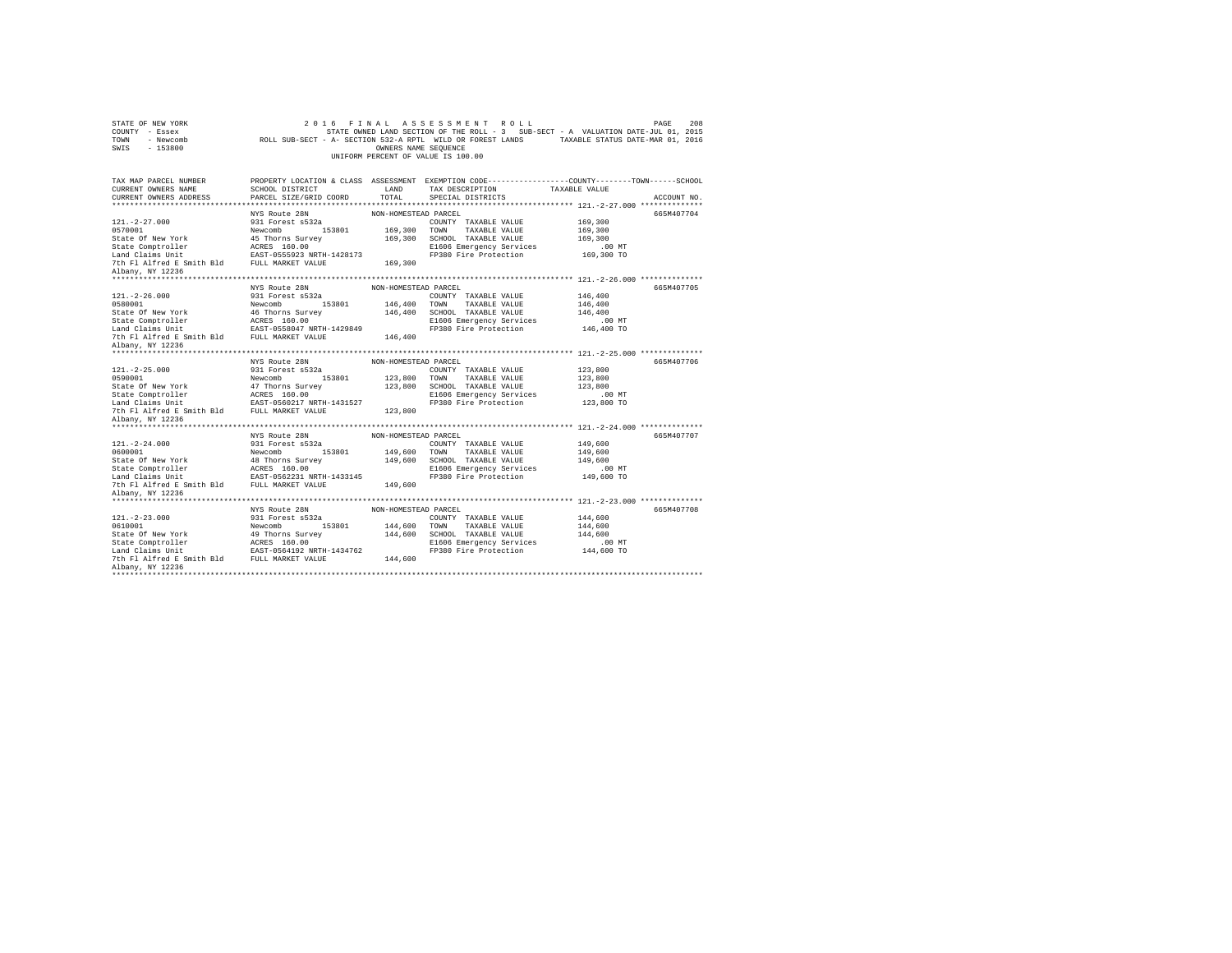| STATE OF NEW YORK<br>COUNTY - Essex<br>TOWN<br>- Newcomb<br>$-153800$<br>SWIS |                                    | OWNERS NAME SEQUENCE | 2016 FINAL ASSESSMENT ROLL<br>STATE OWNED LAND SECTION OF THE ROLL - 3 SUB-SECT - A VALUATION DATE-JUL 01, 2015<br>ROLL SUB-SECT - A- SECTION 532-A RPTL WILD OR FOREST LANDS TAXABLE STATUS DATE-MAR 01, 2016<br>UNIFORM PERCENT OF VALUE IS 100.00 |                     | 209<br>PAGE |
|-------------------------------------------------------------------------------|------------------------------------|----------------------|------------------------------------------------------------------------------------------------------------------------------------------------------------------------------------------------------------------------------------------------------|---------------------|-------------|
| TAX MAP PARCEL NUMBER                                                         |                                    |                      | PROPERTY LOCATION & CLASS ASSESSMENT EXEMPTION CODE----------------COUNTY-------TOWN-----SCHOOL                                                                                                                                                      |                     |             |
| CURRENT OWNERS NAME                                                           | SCHOOL DISTRICT                    | LAND                 | TAX DESCRIPTION                                                                                                                                                                                                                                      | TAXABLE VALUE       |             |
| CURRENT OWNERS ADDRESS                                                        | PARCEL SIZE/GRID COORD             | TOTAL.               | SPECIAL DISTRICTS                                                                                                                                                                                                                                    |                     | ACCOUNT NO. |
|                                                                               | **************************         |                      |                                                                                                                                                                                                                                                      |                     |             |
|                                                                               | NYS Route 28N                      | NON-HOMESTEAD PARCEL |                                                                                                                                                                                                                                                      |                     | 665M407709  |
| $121. -2 - 22.000$                                                            | 931 Forest s532a                   |                      | COUNTY TAXABLE VALUE                                                                                                                                                                                                                                 | 106,500             |             |
| 0620001<br>State Of New York                                                  | Newcomb 153801<br>50 Thorns Survey | 106,500 TOWN         | TAXABLE VALUE<br>106,500 SCHOOL TAXABLE VALUE                                                                                                                                                                                                        | 106,500<br>106,500  |             |
| State Comptroller                                                             | ACRES 132.00                       |                      | E1606 Emergency Services                                                                                                                                                                                                                             | $.00$ MT            |             |
| Land Claims Unit                                                              | EAST-0566182 NRTH-1436264          |                      | FP380 Fire Protection                                                                                                                                                                                                                                | 106,500 TO          |             |
| 7th Fl Alfred E Smith Bld FULL MARKET VALUE                                   |                                    | 106,500              |                                                                                                                                                                                                                                                      |                     |             |
| Albany, NY 12236                                                              |                                    |                      |                                                                                                                                                                                                                                                      |                     |             |
|                                                                               |                                    |                      |                                                                                                                                                                                                                                                      |                     |             |
|                                                                               | Goodnow Flow Rd                    | NON-HOMESTEAD PARCEL |                                                                                                                                                                                                                                                      |                     | 665M407710  |
| $131. -1 - 3.000$                                                             | 931 Forest s532a                   |                      | COUNTY TAXABLE VALUE                                                                                                                                                                                                                                 | 124,300             |             |
| 0630001                                                                       | 153801<br>Newcomb                  | 124,300 TOWN         | TAXABLE VALUE                                                                                                                                                                                                                                        | 124,300             |             |
| State Of New York                                                             | 51 Thorns Survey                   |                      | 124,300 SCHOOL TAXABLE VALUE                                                                                                                                                                                                                         | 124,300             |             |
| State Comptroller<br>Land Claims Unit                                         | ACRES 160.00                       |                      | E1606 Emergency Services                                                                                                                                                                                                                             | $.00$ MT            |             |
| 7th Fl Alfred E Smith Bld FULL MARKET VALUE                                   | EAST-0549069 NRTH-1419307          | 124,300              | FP380 Fire Protection                                                                                                                                                                                                                                | 124,300 TO          |             |
| Albany, NY 12236                                                              |                                    |                      |                                                                                                                                                                                                                                                      |                     |             |
|                                                                               |                                    |                      |                                                                                                                                                                                                                                                      |                     |             |
|                                                                               | Goodnow Flow Rd                    | NON-HOMESTEAD PARCEL |                                                                                                                                                                                                                                                      |                     | 665M407711  |
| $131. - 1 - 2.000$                                                            | 931 Forest s532a                   |                      | COUNTY TAXABLE VALUE                                                                                                                                                                                                                                 | 196,700             |             |
| 0640001                                                                       | 153801<br>Newcomb                  | 196,700 TOWN         | TAXABLE VALUE                                                                                                                                                                                                                                        | 196,700             |             |
| State Of New York                                                             | 52 Thorns Survey                   |                      | 196.700 SCHOOL TAXABLE VALUE                                                                                                                                                                                                                         | 196,700             |             |
| State Comptroller                                                             | ACRES 160.00                       |                      | E1606 Emergency Services                                                                                                                                                                                                                             | $.00$ MT            |             |
| Land Claims Unit                                                              | EAST-0551169 NRTH-1421010          |                      | FP380 Fire Protection                                                                                                                                                                                                                                | 196,700 TO          |             |
| 7th Fl Alfred E Smith Bld                                                     | FULL MARKET VALUE                  | 196,700              |                                                                                                                                                                                                                                                      |                     |             |
| Albany, NY 12236<br>******************                                        |                                    |                      |                                                                                                                                                                                                                                                      |                     |             |
|                                                                               | Tahawus Rd                         | NON-HOMESTEAD PARCEL |                                                                                                                                                                                                                                                      |                     | 665M407712  |
| $132. -2 - 1.000$                                                             | 931 Forest s532a                   |                      | COUNTY TAXABLE VALUE                                                                                                                                                                                                                                 | 145,200             |             |
| 0650001                                                                       | Newcomb 153801                     |                      | 145,200 TOWN TAXABLE VALUE                                                                                                                                                                                                                           | 145,200             |             |
| State Of New York                                                             | 53 Thorns Survey                   |                      | 145,200 SCHOOL TAXABLE VALUE                                                                                                                                                                                                                         | 145,200             |             |
| State Comptroller                                                             | ACRES 160.00                       |                      | E1606 Emergency Services                                                                                                                                                                                                                             | $.00$ MT            |             |
| Land Claims Unit                                                              | EAST-0553284 NRTH-1422518          |                      | FP380 Fire Protection                                                                                                                                                                                                                                | 145,200 TO          |             |
| 7th Fl Alfred E Smith Bld                                                     | FULL MARKET VALUE                  | 145,200              |                                                                                                                                                                                                                                                      |                     |             |
| Albany, NY 12236                                                              |                                    |                      |                                                                                                                                                                                                                                                      |                     |             |
|                                                                               |                                    |                      |                                                                                                                                                                                                                                                      |                     |             |
|                                                                               | NYS Route 28N                      | NON-HOMESTEAD PARCEL |                                                                                                                                                                                                                                                      |                     | 665M407713  |
| $121. -2 - 29.000$                                                            | 931 Forest s532a                   |                      | COUNTY TAXABLE VALUE                                                                                                                                                                                                                                 | 127,700             |             |
| 0660001                                                                       | 153801<br>Newcomb                  | 127,700 TOWN         | TAXABLE VALUE                                                                                                                                                                                                                                        | 127,700             |             |
| State Of New York<br>State Comptroller                                        | 54 Thorns Survey<br>ACRES 160.00   |                      | 127,700 SCHOOL TAXABLE VALUE<br>E1606 Emergency Services                                                                                                                                                                                             | 127,700<br>$.00$ MT |             |
| Land Claims Unit                                                              | EAST-0555388 NRTH-1424253          |                      | FP380 Fire Protection                                                                                                                                                                                                                                | 127,700 TO          |             |
| 7th Fl Alfred E Smith Bld                                                     | FULL MARKET VALUE                  | 127,700              |                                                                                                                                                                                                                                                      |                     |             |
| Albany, NY 12236                                                              |                                    |                      |                                                                                                                                                                                                                                                      |                     |             |
| ************                                                                  |                                    |                      |                                                                                                                                                                                                                                                      |                     |             |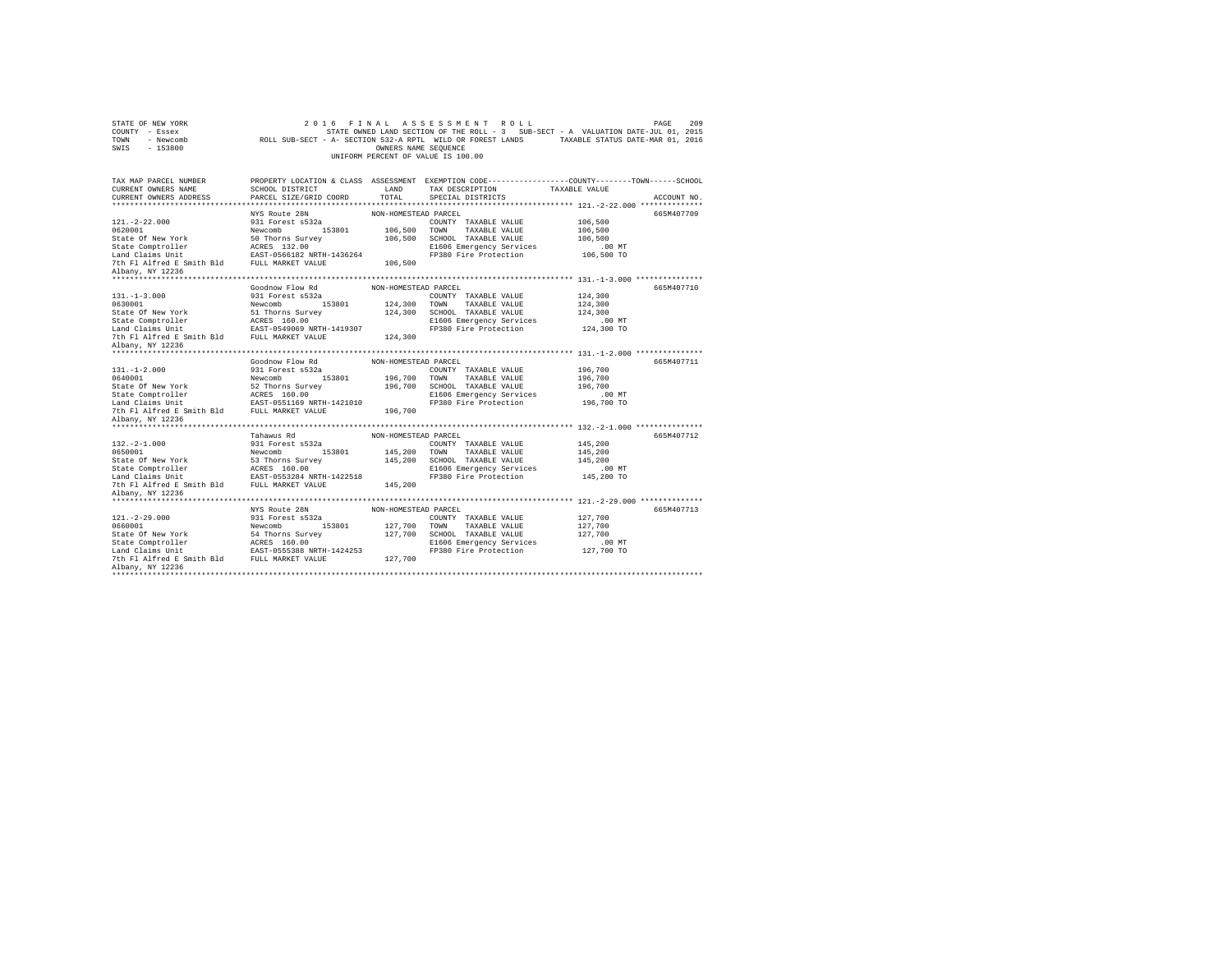| STATE OF NEW YORK<br>COUNTY - Essex<br>TOWN<br>- Newcomb<br>$-153800$<br>SWIS |                                    | OWNERS NAME SEQUENCE | 2016 FINAL ASSESSMENT ROLL<br>STATE OWNED LAND SECTION OF THE ROLL - 3 SUB-SECT - A VALUATION DATE-JUL 01, 2015<br>ROLL SUB-SECT - A- SECTION 532-A RPTL WILD OR FOREST LANDS TAXABLE STATUS DATE-MAR 01, 2016<br>UNIFORM PERCENT OF VALUE IS 100.00 |                      | 210<br>PAGE |
|-------------------------------------------------------------------------------|------------------------------------|----------------------|------------------------------------------------------------------------------------------------------------------------------------------------------------------------------------------------------------------------------------------------------|----------------------|-------------|
| TAX MAP PARCEL NUMBER                                                         |                                    |                      | PROPERTY LOCATION & CLASS ASSESSMENT EXEMPTION CODE---------------COUNTY-------TOWN------SCHOOL                                                                                                                                                      |                      |             |
| CURRENT OWNERS NAME                                                           | SCHOOL DISTRICT                    | LAND                 | TAX DESCRIPTION                                                                                                                                                                                                                                      | TAXABLE VALUE        |             |
| CURRENT OWNERS ADDRESS                                                        | PARCEL SIZE/GRID COORD             | TOTAL.               | SPECIAL DISTRICTS                                                                                                                                                                                                                                    |                      | ACCOUNT NO. |
|                                                                               |                                    |                      |                                                                                                                                                                                                                                                      |                      |             |
|                                                                               | NYS Route 28N                      | NON-HOMESTEAD PARCEL |                                                                                                                                                                                                                                                      |                      | 665M407714  |
| $121. - 2 - 30.000$<br>0670001                                                | 931 Forest s532a<br>Newcomb 153801 |                      | COUNTY TAXABLE VALUE<br>159,600 TOWN TAXABLE VALUE                                                                                                                                                                                                   | 159,600              |             |
| State Of New York                                                             | 55 Thorns Survey                   |                      | 159,600 SCHOOL TAXABLE VALUE                                                                                                                                                                                                                         | 159,600<br>159,600   |             |
| State Comptroller                                                             | ACRES 160.00                       |                      | E1606 Emergency Services                                                                                                                                                                                                                             | $.00$ MT             |             |
| Land Claims Unit                                                              | EAST-0557662 NRTH-1426125          |                      | FP380 Fire Protection                                                                                                                                                                                                                                | 159,600 TO           |             |
| 7th F1 Alfred E Smith Bld FULL MARKET VALUE                                   |                                    | 159,600              |                                                                                                                                                                                                                                                      |                      |             |
| Albany, NY 12236                                                              |                                    |                      |                                                                                                                                                                                                                                                      |                      |             |
|                                                                               |                                    |                      |                                                                                                                                                                                                                                                      |                      |             |
|                                                                               | NYS Route 28N                      | NON-HOMESTEAD PARCEL |                                                                                                                                                                                                                                                      |                      | 665M407715  |
| $121. - 2 - 31.000$                                                           | 931 Forest s532a                   |                      | COUNTY TAXABLE VALUE                                                                                                                                                                                                                                 | 175,200              |             |
| 0680001                                                                       | Newcomb 153801                     |                      | 175,200 TOWN TAXABLE VALUE                                                                                                                                                                                                                           | 175,200              |             |
| State Of New York                                                             | 56 Thorns Survey                   |                      | 175,200 SCHOOL TAXABLE VALUE                                                                                                                                                                                                                         | 175,200              |             |
| State Comptroller<br>Land Claims Unit                                         | ACRES 160.00                       |                      | E1606 Emergency Services                                                                                                                                                                                                                             | $.00$ MT             |             |
|                                                                               | EAST-0559706 NRTH-1427741          | 175,200              | FP380 Fire Protection                                                                                                                                                                                                                                | 175,200 TO           |             |
| 7th Fl Alfred E Smith Bld FULL MARKET VALUE<br>Albany, NY 12236               |                                    |                      |                                                                                                                                                                                                                                                      |                      |             |
|                                                                               |                                    |                      |                                                                                                                                                                                                                                                      |                      |             |
|                                                                               | NYS Route 28N                      | NON-HOMESTEAD PARCEL |                                                                                                                                                                                                                                                      |                      | 665M407801  |
|                                                                               |                                    |                      |                                                                                                                                                                                                                                                      |                      |             |
| $121. -2 - 32.000$                                                            | 931 Forest s532a                   |                      | COUNTY TAXABLE VALUE                                                                                                                                                                                                                                 | 176,000              |             |
| 0690001                                                                       | 153801<br>Newcomb                  |                      | 176,000 TOWN TAXABLE VALUE                                                                                                                                                                                                                           | 176,000              |             |
| State Of New York                                                             | 57 Thorns Survey                   |                      | 176,000 SCHOOL TAXABLE VALUE                                                                                                                                                                                                                         | 176,000              |             |
| State Comptroller                                                             | ACRES 160.00                       |                      | E1606 Emergency Services                                                                                                                                                                                                                             | $.00$ MT             |             |
| Land Claims Unit EAST-0561780 NRTH-1429392                                    |                                    |                      | FP380 Fire Protection                                                                                                                                                                                                                                | 176,000 TO           |             |
| 7th Fl Alfred E Smith Bld FULL MARKET VALUE                                   |                                    | 176,000              |                                                                                                                                                                                                                                                      |                      |             |
| Albany, NY 12236                                                              |                                    |                      |                                                                                                                                                                                                                                                      |                      |             |
| ********************                                                          |                                    |                      |                                                                                                                                                                                                                                                      |                      |             |
|                                                                               | NYS Route 28N                      | NON-HOMESTEAD PARCEL |                                                                                                                                                                                                                                                      |                      | 665M407802  |
| $121. -2 - 33.000$                                                            | 931 Forest s532a                   |                      | COUNTY TAXABLE VALUE                                                                                                                                                                                                                                 | 204,300              |             |
| 0700001                                                                       | Newcomb 153801                     |                      | 204,300 TOWN TAXABLE VALUE                                                                                                                                                                                                                           | 204,300              |             |
| State Of New York                                                             | 58 Thorns Survey                   |                      | 204,300 SCHOOL TAXABLE VALUE                                                                                                                                                                                                                         | 204,300              |             |
|                                                                               |                                    |                      | E1606 Emergency Services<br>FP380 Fire Protection                                                                                                                                                                                                    | .00 MT<br>204,300 TO |             |
| 7th Fl Alfred E Smith Bld FULL MARKET VALUE                                   |                                    | 204,300              |                                                                                                                                                                                                                                                      |                      |             |
| Albany, NY 12236                                                              |                                    |                      |                                                                                                                                                                                                                                                      |                      |             |
|                                                                               |                                    |                      |                                                                                                                                                                                                                                                      |                      |             |
|                                                                               | NYS Route 28N                      | NON-HOMESTEAD PARCEL |                                                                                                                                                                                                                                                      |                      | 665M407803  |
| $121. - 2 - 34.000$                                                           | 931 Forest s532a                   |                      | COUNTY TAXABLE VALUE                                                                                                                                                                                                                                 | 192,300              |             |
| 0710001                                                                       | 153801<br>Newcomb                  |                      | 192,300 TOWN TAXABLE VALUE                                                                                                                                                                                                                           | 192,300              |             |
| State Of New York                                                             | 59 Thorns Survey                   |                      | 192,300 SCHOOL TAXABLE VALUE                                                                                                                                                                                                                         | 192,300              |             |
| State Comptroller                                                             | ACRES 160.00                       |                      | E1606 Emergency Services                                                                                                                                                                                                                             | $.00$ MT             |             |
| Land Claims Unit                                                              | EAST-0565925 NRTH-1432589          |                      | FP380 Fire Protection                                                                                                                                                                                                                                | 192,300 TO           |             |
| 7th Fl Alfred E Smith Bld FULL MARKET VALUE<br>Albany, NY 12236               |                                    | 192,300              |                                                                                                                                                                                                                                                      |                      |             |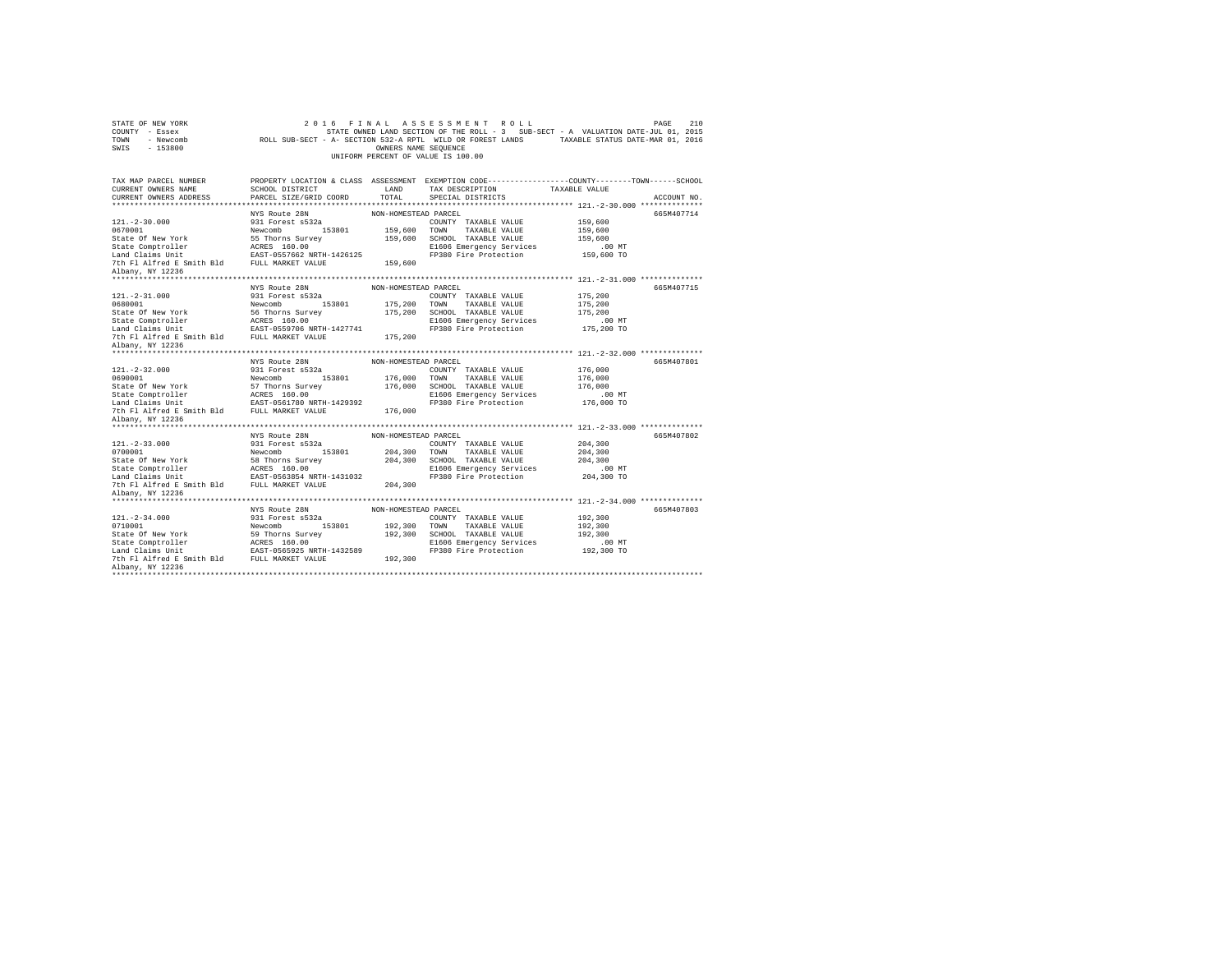| 211<br>STATE OF NEW YORK<br>2016 FINAL ASSESSMENT ROLL<br>PAGE<br>COUNTY - Essex<br>STATE OWNED LAND SECTION OF THE ROLL - 3 SUB-SECT - A VALUATION DATE-JUL 01, 2015<br>ROLL SUB-SECT - A- SECTION 532-A RPTL WILD OR FOREST LANDS TAXABLE STATUS DATE-MAR 01, 2016<br>TOWN<br>- Newcomb<br>$-153800$<br>OWNERS NAME SEQUENCE<br>SWIS<br>UNIFORM PERCENT OF VALUE IS 100.00 |                                    |                      |                                                                                                 |               |             |  |
|------------------------------------------------------------------------------------------------------------------------------------------------------------------------------------------------------------------------------------------------------------------------------------------------------------------------------------------------------------------------------|------------------------------------|----------------------|-------------------------------------------------------------------------------------------------|---------------|-------------|--|
| TAX MAP PARCEL NUMBER                                                                                                                                                                                                                                                                                                                                                        |                                    |                      | PROPERTY LOCATION & CLASS ASSESSMENT EXEMPTION CODE----------------COUNTY-------TOWN-----SCHOOL |               |             |  |
| CURRENT OWNERS NAME                                                                                                                                                                                                                                                                                                                                                          | SCHOOL DISTRICT                    | LAND                 | TAX DESCRIPTION                                                                                 | TAXABLE VALUE |             |  |
| CURRENT OWNERS ADDRESS                                                                                                                                                                                                                                                                                                                                                       | PARCEL SIZE/GRID COORD             | TOTAL.               | SPECIAL DISTRICTS                                                                               |               | ACCOUNT NO. |  |
|                                                                                                                                                                                                                                                                                                                                                                              |                                    |                      |                                                                                                 |               |             |  |
| $121. -2 - 35.000$                                                                                                                                                                                                                                                                                                                                                           | NYS Route 28N<br>931 Forest s532a  | NON-HOMESTEAD PARCEL | COUNTY TAXABLE VALUE                                                                            | 98,500        | 665M407804  |  |
| 0720001                                                                                                                                                                                                                                                                                                                                                                      | Newcomb 153801                     |                      | 98,500 TOWN TAXABLE VALUE                                                                       | 98,500        |             |  |
| State Of New York                                                                                                                                                                                                                                                                                                                                                            | 60 Thorns Survey                   |                      | 98.500 SCHOOL TAXABLE VALUE                                                                     | 98,500        |             |  |
| State Comptroller                                                                                                                                                                                                                                                                                                                                                            | ACRES 132.00                       |                      | E1606 Emergency Services                                                                        | .00 MT        |             |  |
| Land Claims Unit                                                                                                                                                                                                                                                                                                                                                             | EAST-0567826 NRTH-1434311          |                      | FP380 Fire Protection                                                                           | 98,500 TO     |             |  |
| 7th Fl Alfred E Smith Bld FULL MARKET VALUE                                                                                                                                                                                                                                                                                                                                  |                                    | 98,500               |                                                                                                 |               |             |  |
| Albany, NY 12236                                                                                                                                                                                                                                                                                                                                                             |                                    |                      |                                                                                                 |               |             |  |
|                                                                                                                                                                                                                                                                                                                                                                              |                                    |                      |                                                                                                 |               |             |  |
|                                                                                                                                                                                                                                                                                                                                                                              | NYS Route 28N                      | NON-HOMESTEAD PARCEL |                                                                                                 |               | 665M407805  |  |
| $131. -1 - 4.000$                                                                                                                                                                                                                                                                                                                                                            | 931 Forest s532a                   |                      | COUNTY TAXABLE VALUE                                                                            | 159,400       |             |  |
| 0730001                                                                                                                                                                                                                                                                                                                                                                      | Newcomb 153801                     | 159,400 TOWN         | TAXABLE VALUE                                                                                   | 159,400       |             |  |
| State Of New York                                                                                                                                                                                                                                                                                                                                                            | 61 Thorns Survey                   |                      | 159,400 SCHOOL TAXABLE VALUE                                                                    | 159,400       |             |  |
| state Comptroller<br>Land Claims Unit                                                                                                                                                                                                                                                                                                                                        | ACRES 160.00                       |                      | E1606 Emergency Services                                                                        | $.00$ MT      |             |  |
|                                                                                                                                                                                                                                                                                                                                                                              | EAST-0550694 NRTH-1417182          |                      | FP380 Fire Protection                                                                           | 159,400 TO    |             |  |
| 7th Fl Alfred E Smith Bld FULL MARKET VALUE<br>Albany, NY 12236                                                                                                                                                                                                                                                                                                              |                                    | 159,400              |                                                                                                 |               |             |  |
|                                                                                                                                                                                                                                                                                                                                                                              |                                    |                      |                                                                                                 |               |             |  |
|                                                                                                                                                                                                                                                                                                                                                                              | Tahawus Rd                         | NON-HOMESTEAD PARCEL |                                                                                                 |               | 665M407806  |  |
| $132. -2 - 2.000$                                                                                                                                                                                                                                                                                                                                                            | 931 Forest s532a                   |                      | COUNTY TAXABLE VALUE                                                                            | 185,700       |             |  |
| 0740001                                                                                                                                                                                                                                                                                                                                                                      | Newcomb 153801                     | 185,700 TOWN         | TAXABLE VALUE                                                                                   | 185,700       |             |  |
| State Of New York                                                                                                                                                                                                                                                                                                                                                            | 62 Thorns Survey                   |                      | 185,700 SCHOOL TAXABLE VALUE                                                                    | 185,700       |             |  |
| State Comptroller                                                                                                                                                                                                                                                                                                                                                            | ACRES 160.00                       |                      | E1606 Emergency Services                                                                        | $.00$ MT      |             |  |
| Land Claims Unit                                                                                                                                                                                                                                                                                                                                                             | EAST-0557053 NRTH-1421977          |                      | FP380 Fire Protection                                                                           | 185,700 TO    |             |  |
| 7th Fl Alfred E Smith Bld FULL MARKET VALUE                                                                                                                                                                                                                                                                                                                                  |                                    | 185,700              |                                                                                                 |               |             |  |
| Albany, NY 12236                                                                                                                                                                                                                                                                                                                                                             |                                    |                      |                                                                                                 |               |             |  |
| *******************                                                                                                                                                                                                                                                                                                                                                          |                                    |                      |                                                                                                 |               |             |  |
|                                                                                                                                                                                                                                                                                                                                                                              | Tahawus Rd                         | NON-HOMESTEAD PARCEL |                                                                                                 |               | 665M407807  |  |
| $132. -2 - 3.000$<br>0750001                                                                                                                                                                                                                                                                                                                                                 | 931 Forest s532a                   |                      | COUNTY TAXABLE VALUE                                                                            | 94,800        |             |  |
| State Of New York                                                                                                                                                                                                                                                                                                                                                            | Newcomb 153801<br>63 Thorns Survey | 94.800 TOWN          | TAXABLE VALUE                                                                                   | 94,800        |             |  |
|                                                                                                                                                                                                                                                                                                                                                                              |                                    |                      |                                                                                                 |               |             |  |
|                                                                                                                                                                                                                                                                                                                                                                              |                                    |                      | 94.800 SCHOOL TAXABLE VALUE                                                                     | 94,800        |             |  |
| State Comptroller                                                                                                                                                                                                                                                                                                                                                            | ACRES 160.00                       |                      | E1606 Emergency Services                                                                        | .00 MT        |             |  |
| Land Claims Unit                                                                                                                                                                                                                                                                                                                                                             | EAST-0554986 NRTH-1420448          |                      | FP380 Fire Protection                                                                           | 94,800 TO     |             |  |
| 7th Fl Alfred E Smith Bld FULL MARKET VALUE<br>Albany, NY 12236                                                                                                                                                                                                                                                                                                              |                                    | 94,800               |                                                                                                 |               |             |  |
|                                                                                                                                                                                                                                                                                                                                                                              |                                    |                      |                                                                                                 |               |             |  |
|                                                                                                                                                                                                                                                                                                                                                                              | Tahawus Rd                         | NON-HOMESTEAD PARCEL |                                                                                                 |               | 665M407808  |  |
| $132. -2 - 4.000$                                                                                                                                                                                                                                                                                                                                                            | 931 Forest s532a                   |                      | COUNTY TAXABLE VALUE                                                                            | 168,300       |             |  |
| 0760001                                                                                                                                                                                                                                                                                                                                                                      | 153801<br>Newcomb                  | 168,300 TOWN         | TAXABLE VALUE                                                                                   | 168,300       |             |  |
| State Of New York                                                                                                                                                                                                                                                                                                                                                            | 64 Thorns Survey                   |                      | 168,300 SCHOOL TAXABLE VALUE                                                                    | 168,300       |             |  |
| State Comptroller                                                                                                                                                                                                                                                                                                                                                            | ACRES 160.00                       |                      | E1606 Emergency Services                                                                        | .00MT         |             |  |
| Land Claims Unit                                                                                                                                                                                                                                                                                                                                                             | EAST-0552826 NRTH-1418686          |                      | FP380 Fire Protection                                                                           | 168,300 TO    |             |  |
| 7th Fl Alfred E Smith Bld FULL MARKET VALUE<br>Albany, NY 12236                                                                                                                                                                                                                                                                                                              |                                    | 168,300              |                                                                                                 |               |             |  |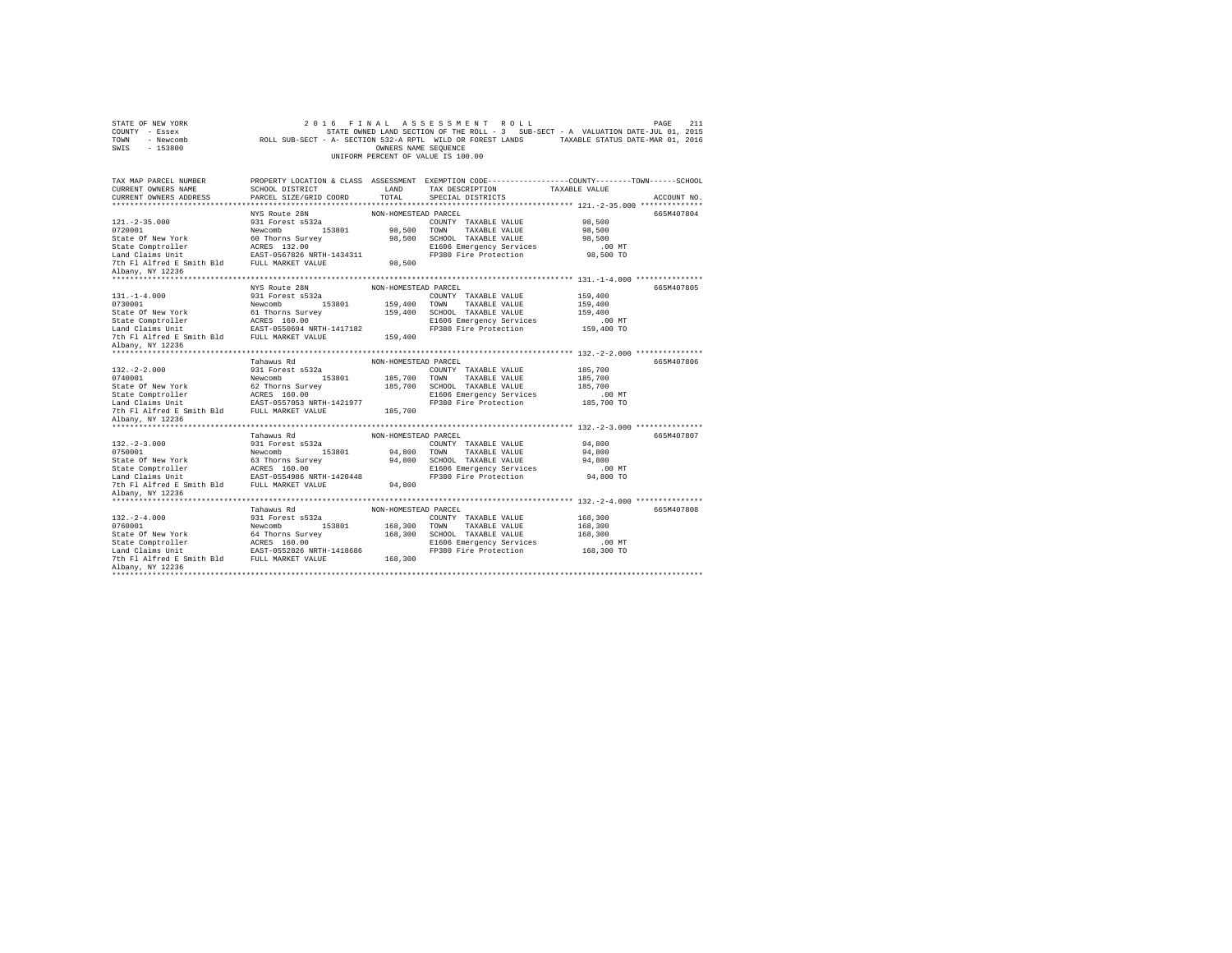| STATE OF NEW YORK<br>COUNTY - Essex<br>TOWN<br>- Newcomb<br>SWIS<br>$-153800$                                                                              |                                           | OWNERS NAME SEQUENCE | 2016 FINAL ASSESSMENT ROLL<br>STATE OWNED LAND SECTION OF THE ROLL - 3 SUB-SECT - A VALUATION DATE-JUL 01, 2015<br>ROLL SUB-SECT - A- SECTION 532-A RPTL WILD OR FOREST LANDS TAXABLE STATUS DATE-MAR 01, 2016<br>UNIFORM PERCENT OF VALUE IS 100.00 |                    | 212<br>PAGE |
|------------------------------------------------------------------------------------------------------------------------------------------------------------|-------------------------------------------|----------------------|------------------------------------------------------------------------------------------------------------------------------------------------------------------------------------------------------------------------------------------------------|--------------------|-------------|
| TAX MAP PARCEL NUMBER                                                                                                                                      |                                           |                      | PROPERTY LOCATION & CLASS ASSESSMENT EXEMPTION CODE---------------COUNTY-------TOWN-----SCHOOL                                                                                                                                                       |                    |             |
| CURRENT OWNERS NAME                                                                                                                                        | SCHOOL DISTRICT                           | LAND                 | TAX DESCRIPTION                                                                                                                                                                                                                                      | TAXABLE VALUE      |             |
| CURRENT OWNERS ADDRESS                                                                                                                                     | PARCEL SIZE/GRID COORD                    | TOTAL                | SPECIAL DISTRICTS                                                                                                                                                                                                                                    |                    | ACCOUNT NO. |
|                                                                                                                                                            | NYS Route 28N                             | NON-HOMESTEAD PARCEL |                                                                                                                                                                                                                                                      |                    | 665M407809  |
| $121. -2 - 1.000$                                                                                                                                          | 931 Forest s532a                          |                      | COUNTY TAXABLE VALUE                                                                                                                                                                                                                                 | 171,700            |             |
| 0770001                                                                                                                                                    | Newcomb 153801                            | 171,700 TOWN         | TAXABLE VALUE                                                                                                                                                                                                                                        | 171,700            |             |
| State Of New York                                                                                                                                          | 65 Thorns Survey                          | 171,700              | SCHOOL TAXABLE VALUE                                                                                                                                                                                                                                 | 171,700            |             |
| State Comptroller<br>Land Claims Unit                                                                                                                      | ACRES 160.00<br>EAST-0559117 NRTH-1424040 |                      | E1606 Emergency Services                                                                                                                                                                                                                             | $.00$ MT           |             |
|                                                                                                                                                            |                                           |                      | FP380 Fire Protection                                                                                                                                                                                                                                | 171,700 TO         |             |
| 7th Fl Alfred E Smith Bld FULL MARKET VALUE                                                                                                                |                                           | 171,700              |                                                                                                                                                                                                                                                      |                    |             |
| Albany, NY 12236                                                                                                                                           |                                           |                      |                                                                                                                                                                                                                                                      |                    |             |
|                                                                                                                                                            | NYS Route 28N                             | NON-HOMESTEAD PARCEL |                                                                                                                                                                                                                                                      |                    | 665M407810  |
| $121. -2 - 2.000$                                                                                                                                          | 931 Forest s532a                          |                      | COUNTY TAXABLE VALUE                                                                                                                                                                                                                                 | 145,700            |             |
| 0780001                                                                                                                                                    | Newcomb 153801                            | 145,700 TOWN         | TAXABLE VALUE                                                                                                                                                                                                                                        | 145,700            |             |
| State Of New York                                                                                                                                          | 66 Thorns Survey                          |                      | 145,700 SCHOOL TAXABLE VALUE                                                                                                                                                                                                                         | 145,700            |             |
| State Comptroller<br>Land Claims Unit                                                                                                                      | ACRES 160.00<br>EAST-0561330 NRTH-1425816 |                      | E1606 Emergency Services                                                                                                                                                                                                                             | $.00$ MT           |             |
|                                                                                                                                                            |                                           |                      | FP380 Fire Protection                                                                                                                                                                                                                                | 145,700 TO         |             |
| 7th Fl Alfred E Smith Bld FULL MARKET VALUE                                                                                                                |                                           | 145,700              |                                                                                                                                                                                                                                                      |                    |             |
| Albany, NY 12236                                                                                                                                           |                                           |                      |                                                                                                                                                                                                                                                      |                    |             |
|                                                                                                                                                            |                                           |                      |                                                                                                                                                                                                                                                      |                    |             |
|                                                                                                                                                            | NYS Route 28N                             | NON-HOMESTEAD PARCEL |                                                                                                                                                                                                                                                      |                    | 665M407811  |
| $121. - 2 - 37.000$<br>0790001                                                                                                                             | 931 Forest s532a<br>Newcomb 153801        | 192.800 TOWN         | COUNTY TAXABLE VALUE<br>TAXABLE VALUE                                                                                                                                                                                                                | 192,800<br>192,800 |             |
| State Of New York                                                                                                                                          | Pt 13 T&c Twp                             |                      | 192,800 SCHOOL TAXABLE VALUE                                                                                                                                                                                                                         | 192,800            |             |
|                                                                                                                                                            |                                           |                      | E1606 Emergency Services                                                                                                                                                                                                                             | $.00$ MT           |             |
| $\begin{tabular}{llllll} \texttt{State Computer} & \texttt{ACRES} & 160.00 \\ \texttt{Land Claus Unit} & \texttt{EAST-0563389 NRTH-1427470} \end{tabular}$ |                                           |                      | FP380 Fire Protection                                                                                                                                                                                                                                | 192,800 TO         |             |
| 7th F1 Alfred E Smith Bld FULL MARKET VALUE                                                                                                                |                                           | 192,800              |                                                                                                                                                                                                                                                      |                    |             |
| Albany, NY 12236                                                                                                                                           |                                           |                      |                                                                                                                                                                                                                                                      |                    |             |
|                                                                                                                                                            |                                           |                      |                                                                                                                                                                                                                                                      |                    |             |
|                                                                                                                                                            | NYS Route 28N                             | NON-HOMESTEAD PARCEL |                                                                                                                                                                                                                                                      |                    | 665M407812  |
| $121. -2 - 39.001$                                                                                                                                         | 931 Forest s532a                          |                      | COUNTY TAXABLE VALUE                                                                                                                                                                                                                                 | 190,600            |             |
| 0800001                                                                                                                                                    | Newcomb<br>153801                         | 190,600 TOWN         | TAXABLE VALUE                                                                                                                                                                                                                                        | 190,600            |             |
| State Of New York                                                                                                                                          | 68 Thorns Survey                          |                      | 190,600 SCHOOL TAXABLE VALUE                                                                                                                                                                                                                         | 190,600            |             |
|                                                                                                                                                            |                                           |                      | E1606 Emergency Services                                                                                                                                                                                                                             | $.00$ MT           |             |
|                                                                                                                                                            |                                           | 190,600              | FP380 Fire Protection                                                                                                                                                                                                                                | 190,600 TO         |             |
| Albany, NY 12236                                                                                                                                           |                                           |                      |                                                                                                                                                                                                                                                      |                    |             |
|                                                                                                                                                            |                                           |                      |                                                                                                                                                                                                                                                      |                    |             |
|                                                                                                                                                            | NYS Route 28N                             | NON-HOMESTEAD PARCEL |                                                                                                                                                                                                                                                      |                    | 665M407813  |
| $121. - 2 - 38.001$                                                                                                                                        | 931 Forest s532a                          |                      | COUNTY TAXABLE VALUE                                                                                                                                                                                                                                 | 183,800            |             |
| 0810001                                                                                                                                                    | 153801<br>Newcomb                         | 183,800 TOWN         | TAXABLE VALUE                                                                                                                                                                                                                                        | 183,800            |             |
|                                                                                                                                                            |                                           |                      |                                                                                                                                                                                                                                                      |                    |             |
| State Of New York                                                                                                                                          | 69 Thorns Survey                          |                      | 183,800 SCHOOL TAXABLE VALUE                                                                                                                                                                                                                         | 183,800            |             |
|                                                                                                                                                            |                                           |                      | E1606 Emergency Services                                                                                                                                                                                                                             | $.00$ MT           |             |
|                                                                                                                                                            |                                           |                      | FP380 Fire Protection                                                                                                                                                                                                                                | 183,800 TO         |             |
| Albany, NY 12236                                                                                                                                           |                                           | 183,800              |                                                                                                                                                                                                                                                      |                    |             |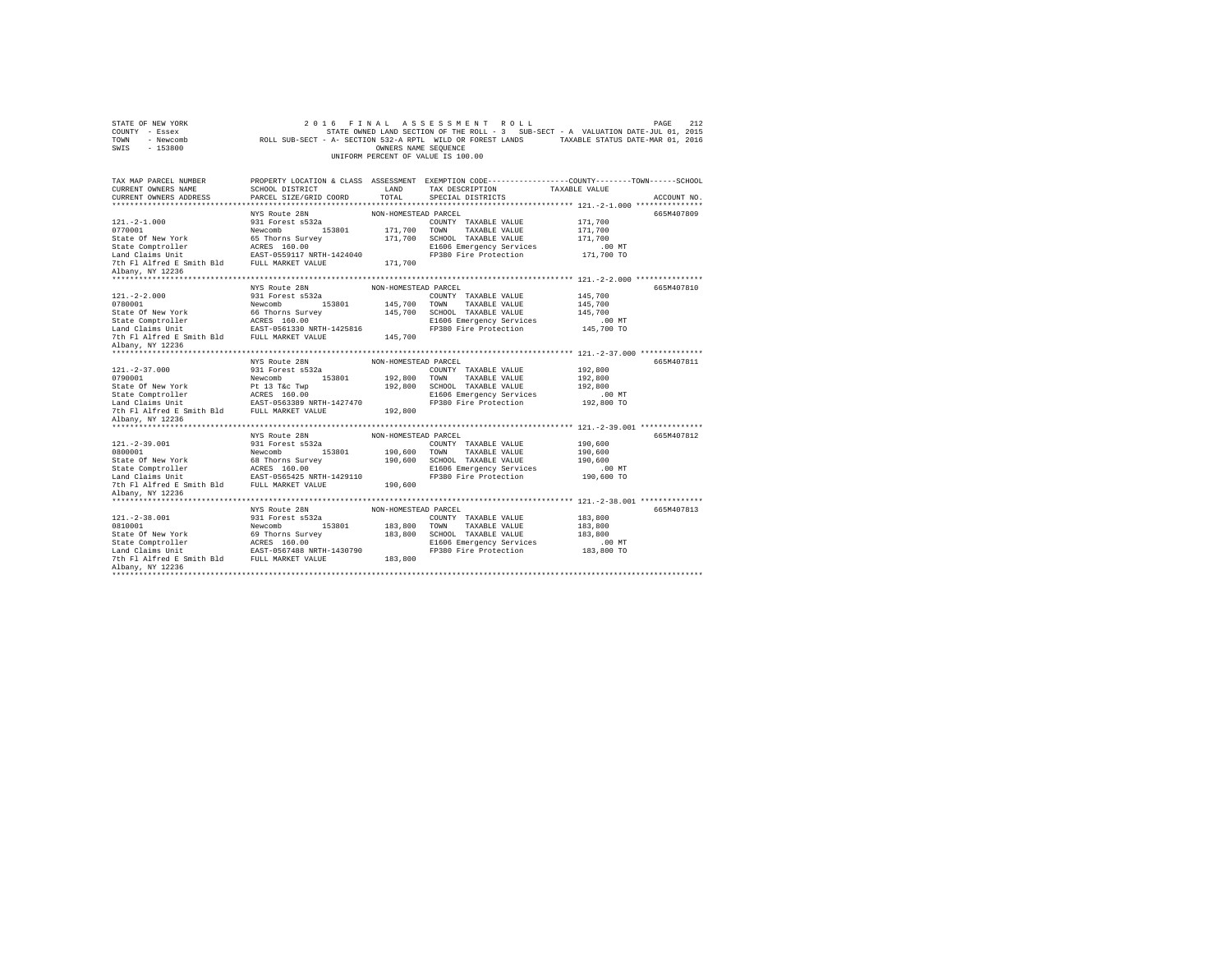| STATE OF NEW YORK<br>COUNTY - Essex<br>TOWN - Newcomb<br>SWIS - 153800 |                                   | OWNERS NAME SEQUENCE | 2016 FINAL ASSESSMENT ROLL<br>213 PAGE 213 PAGE 213 A S S E S S M E N T R O L L<br>STATE OWNED LAND SECTION OF THE ROLL - 3 SUB-SECT - A VALUATION DATE-JUL 01, 2015<br>ROLL SUB-SECT - A- SECTION 532-A RPTL WILD OR FOREST LANDS TAXABLE STATUS DATE-MAR 01, 201<br>UNIFORM PERCENT OF VALUE IS 100.00 |                      | PAGE<br>213 |
|------------------------------------------------------------------------|-----------------------------------|----------------------|----------------------------------------------------------------------------------------------------------------------------------------------------------------------------------------------------------------------------------------------------------------------------------------------------------|----------------------|-------------|
| TAX MAP PARCEL NUMBER<br>CURRENT OWNERS NAME<br>CURRENT OWNERS ADDRESS | PARCEL SIZE/GRID COORD            | TOTAL                | PROPERTY LOCATION & CLASS ASSESSMENT EXEMPTION CODE---------------COUNTY-------TOWN------SCHOOL<br>SCHOOL DISTRICT $\hfill$ LAND TAX DESCRIPTION $\hfill$ TAXABLE VALUE<br>SPECIAL DISTRICTS                                                                                                             |                      | ACCOUNT NO. |
|                                                                        |                                   | NON-HOMESTEAD PARCEL |                                                                                                                                                                                                                                                                                                          |                      | 665M407814  |
|                                                                        | NYS Route 28N<br>931 Forest s532a |                      |                                                                                                                                                                                                                                                                                                          |                      |             |
|                                                                        |                                   |                      |                                                                                                                                                                                                                                                                                                          |                      |             |
|                                                                        |                                   |                      |                                                                                                                                                                                                                                                                                                          |                      |             |
|                                                                        |                                   |                      |                                                                                                                                                                                                                                                                                                          |                      |             |
|                                                                        |                                   |                      |                                                                                                                                                                                                                                                                                                          |                      |             |
| Albany, NY 12236                                                       |                                   |                      |                                                                                                                                                                                                                                                                                                          |                      |             |
|                                                                        |                                   |                      |                                                                                                                                                                                                                                                                                                          |                      |             |
|                                                                        |                                   |                      |                                                                                                                                                                                                                                                                                                          |                      | 665M407903  |
|                                                                        |                                   |                      |                                                                                                                                                                                                                                                                                                          |                      |             |
|                                                                        |                                   |                      |                                                                                                                                                                                                                                                                                                          |                      |             |
|                                                                        |                                   |                      |                                                                                                                                                                                                                                                                                                          |                      |             |
|                                                                        |                                   |                      |                                                                                                                                                                                                                                                                                                          |                      |             |
|                                                                        |                                   |                      |                                                                                                                                                                                                                                                                                                          |                      |             |
|                                                                        |                                   |                      |                                                                                                                                                                                                                                                                                                          |                      |             |
|                                                                        | FULL MARKET VALUE 379,300         |                      |                                                                                                                                                                                                                                                                                                          |                      |             |
|                                                                        |                                   |                      |                                                                                                                                                                                                                                                                                                          |                      |             |
|                                                                        | NYS Route 28N                     | NON-HOMESTEAD PARCEL |                                                                                                                                                                                                                                                                                                          |                      | 665M407904  |
|                                                                        |                                   |                      |                                                                                                                                                                                                                                                                                                          |                      |             |
|                                                                        |                                   |                      |                                                                                                                                                                                                                                                                                                          |                      |             |
|                                                                        |                                   |                      |                                                                                                                                                                                                                                                                                                          |                      |             |
|                                                                        |                                   |                      |                                                                                                                                                                                                                                                                                                          |                      |             |
|                                                                        |                                   |                      |                                                                                                                                                                                                                                                                                                          |                      |             |
|                                                                        |                                   |                      |                                                                                                                                                                                                                                                                                                          |                      |             |
|                                                                        | FULL MARKET VALUE                 | 657,400              |                                                                                                                                                                                                                                                                                                          |                      |             |
|                                                                        |                                   |                      |                                                                                                                                                                                                                                                                                                          |                      |             |
|                                                                        |                                   |                      |                                                                                                                                                                                                                                                                                                          |                      | 665M407911  |
|                                                                        |                                   |                      |                                                                                                                                                                                                                                                                                                          |                      |             |
|                                                                        |                                   |                      |                                                                                                                                                                                                                                                                                                          |                      |             |
|                                                                        |                                   |                      |                                                                                                                                                                                                                                                                                                          |                      |             |
|                                                                        |                                   |                      |                                                                                                                                                                                                                                                                                                          |                      |             |
|                                                                        |                                   |                      |                                                                                                                                                                                                                                                                                                          |                      |             |
|                                                                        |                                   |                      |                                                                                                                                                                                                                                                                                                          |                      |             |
|                                                                        |                                   |                      |                                                                                                                                                                                                                                                                                                          |                      |             |
|                                                                        | NYS Route 28N                     | NON-HOMESTEAD PARCEL |                                                                                                                                                                                                                                                                                                          |                      | 665M407912  |
|                                                                        |                                   |                      | COUNTY TAXABLE VALUE 156,000                                                                                                                                                                                                                                                                             |                      |             |
|                                                                        |                                   |                      |                                                                                                                                                                                                                                                                                                          | 156,000              |             |
|                                                                        |                                   |                      |                                                                                                                                                                                                                                                                                                          | 156,000              |             |
|                                                                        |                                   |                      |                                                                                                                                                                                                                                                                                                          | 00 MT.<br>156,000 TO |             |
|                                                                        |                                   |                      |                                                                                                                                                                                                                                                                                                          |                      |             |
| Albany, NY 12236                                                       |                                   |                      |                                                                                                                                                                                                                                                                                                          |                      |             |
|                                                                        |                                   |                      |                                                                                                                                                                                                                                                                                                          |                      |             |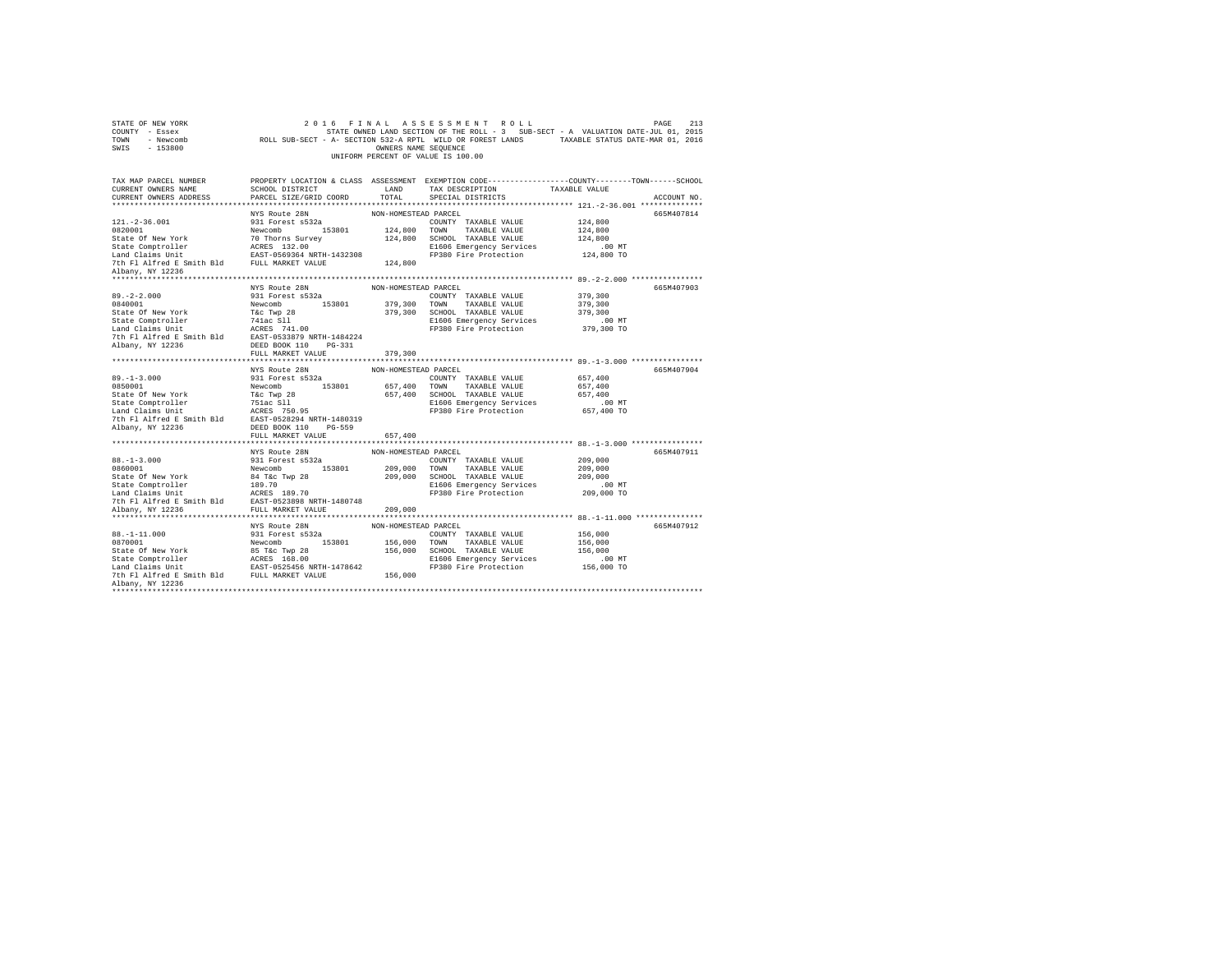| STATE OF NEW YORK<br>COUNTY - Essex<br>TOWN - Newcomb<br>SWIS - 153800                                                                                                                                                                                                                                                                                              |                                                           |                      | 2016 FINAL ASSESSMENT ROLL<br>UNIFORM PERCENT OF VALUE IS 100.00                    | PAGE<br>STATE OWNED LAND SECTION OF THE ROLL - 3 SUB-SECT - A VALUATION CONTROL SUB-SECT - A VALUATION OF THE ROLL - 3 SUB-SECT - A VALUATION OF THE ROLL SUB-SECT - A SECTION 532-A RPTL WILD OR FOREST LANDS TAXABLE STATUS DATE-MAR | 214         |
|---------------------------------------------------------------------------------------------------------------------------------------------------------------------------------------------------------------------------------------------------------------------------------------------------------------------------------------------------------------------|-----------------------------------------------------------|----------------------|-------------------------------------------------------------------------------------|----------------------------------------------------------------------------------------------------------------------------------------------------------------------------------------------------------------------------------------|-------------|
| TAX MAP PARCEL NUMBER PROPERTY LOCATION & CLASS ASSESSMENT EXEMPTION CODE--------------COUNTY-------TOWN-----SCHOOL<br>CURRENT OWNERS NAME<br>CURRENT OWNERS ADDRESS                                                                                                                                                                                                | SCHOOL DISTRICT LAND<br>PARCEL SIZE/GRID COORD            | TOTAL                | TAX DESCRIPTION<br>SPECIAL DISTRICTS                                                | TAXABLE VALUE                                                                                                                                                                                                                          | ACCOUNT NO. |
| $89. - 1 - 2.000$<br>Albany, NY 12236                                                                                                                                                                                                                                                                                                                               | NYS Route 28N<br>931 Forest s532a<br>DEED BOOK 110 PG-559 | NON-HOMESTEAD PARCEL | COUNTY TAXABLE VALUE<br>E1606 Emergency Services<br>FP380 Fire Protection 57,600 TO | 57,600<br>57,600<br>57,600<br>$.00$ MT                                                                                                                                                                                                 | 665M407913  |
|                                                                                                                                                                                                                                                                                                                                                                     | FULL MARKET VALUE                                         | 57,600               |                                                                                     |                                                                                                                                                                                                                                        |             |
| $101.-5-14.000$                                                                                                                                                                                                                                                                                                                                                     | Sanford Ln<br>931 Forest s532a                            | NON-HOMESTEAD PARCEL | COUNTY TAXABLE VALUE                                                                | 336,600<br>336,600<br>336,600                                                                                                                                                                                                          | 665M408011  |
| $\begin{tabular}{l c c c c c} \hline \texttt{16101011} & \texttt{9310101} & \texttt{93101011} & \texttt{931010101} & \texttt{931010101} & \texttt{71XABLE} & \texttt{VALDE} \\ \hline \texttt{1610011} & \texttt{16101011} & \texttt{161011011} & \texttt{1620101011} & \texttt{336,600} & \texttt{TCNN} & \texttt{TAXABLE} & \texttt{VALUE} \\ \texttt{State CGmp$ |                                                           |                      | E1606 Emergency Services 336,600 MT<br>FP380 Fire Protection 336,600 TO             |                                                                                                                                                                                                                                        |             |
|                                                                                                                                                                                                                                                                                                                                                                     |                                                           |                      |                                                                                     |                                                                                                                                                                                                                                        |             |
|                                                                                                                                                                                                                                                                                                                                                                     | Sanford Ln                                                | NON-HOMESTEAD PARCEL |                                                                                     |                                                                                                                                                                                                                                        | 665M408012  |
| $91. - 3 - 5.000$<br>91.-3-5.000<br>91.001 931 Forest 853201 90,400 TOWN TAXABLE VALUE<br>90,400 TOWN TAXABLE VALUE<br>State Of New York Part Lot 26 T&c Pur Twp45 90,400 SCHOOL TAXABLE VALUE<br>State Comptroller 250.5ac S11.4<br>200,400 SCHOOL TAXABLE                                                                                                         | 931 Forest s532a                                          |                      | COUNTY TAXABLE VALUE<br>FP380 Fire Protection                                       | 90,400<br>90,400<br>90,400<br>$.00$ MT<br>00 MT.<br>90,400 TO                                                                                                                                                                          |             |
| Albany, NY 12236                                                                                                                                                                                                                                                                                                                                                    | FULL MARKET VALUE                                         | 90,400               |                                                                                     |                                                                                                                                                                                                                                        |             |
| $91. - 3 - 6.000$<br>91.-3-0.001<br>9320001<br>121,000 TOWN TAXABLE VALUE STATE (New York 1920001<br>22 TAC NEW 27 TAXABLE VALUE State Of New York 27 TAC 2000<br>22 TAC 121,000 SOMNON RANABLE VALUE SAGE STATE (NEW SASE VALUE STATE OF SAMPLE STATE                                                                                                              | Sanford Ln<br>931 Forest s532a                            | NON-HOMESTEAD PARCEL | COUNTY TAXABLE VALUE<br>E1606 Emergency Services<br>FP380 Fire Protection           | 121,000<br>121,000<br>121,000<br>00 MT.<br>121,000 TO                                                                                                                                                                                  | 665M408013  |
|                                                                                                                                                                                                                                                                                                                                                                     |                                                           |                      |                                                                                     |                                                                                                                                                                                                                                        |             |
| $101. - 5 - 10.000$                                                                                                                                                                                                                                                                                                                                                 | Sanford Ln<br>931 Forest s532a                            | NON-HOMESTEAD PARCEL | COUNTY TAXABLE VALUE                                                                | 110,700<br>110,700<br>110,700<br>.00 MT<br>110,700 TO                                                                                                                                                                                  | 665M408014  |
|                                                                                                                                                                                                                                                                                                                                                                     |                                                           |                      |                                                                                     |                                                                                                                                                                                                                                        |             |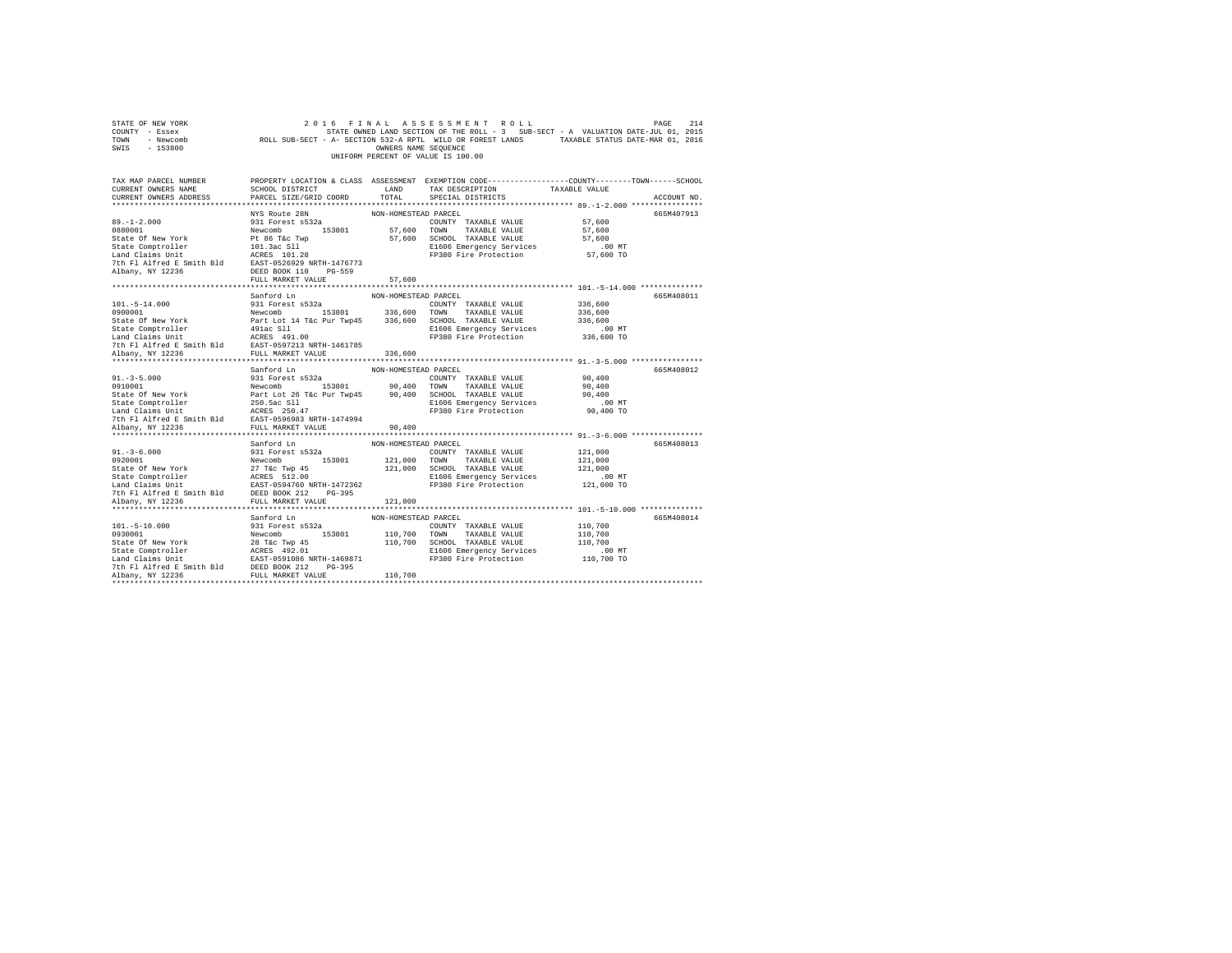| STATE OF NEW YORK<br>COUNTY - Essex<br>TOWN - Newcomb<br>SWIS - 153800                                                                                                                                                                                                                                                                                                                                                                 | 2 U 1 V 1 THE DAND SECTION OF THE ROLL - 3 SUB-SECT - A VARIABLE STATE ONE STATE ONE DE SECTION 512-A RPTL WILD OR FOREST LANDS TAXABLE STATUS DATE-MAR 01, 2016 |                                 | 2016 FINAL ASSESSMENT ROLL<br>UNIFORM PERCENT OF VALUE IS 100.00                                                                                   |                                                         | 215<br>PAGE |
|----------------------------------------------------------------------------------------------------------------------------------------------------------------------------------------------------------------------------------------------------------------------------------------------------------------------------------------------------------------------------------------------------------------------------------------|------------------------------------------------------------------------------------------------------------------------------------------------------------------|---------------------------------|----------------------------------------------------------------------------------------------------------------------------------------------------|---------------------------------------------------------|-------------|
| TAX MAP PARCEL NUMBER PROPERTY LOCATION & CLASS ASSESSMENT EXEMPTION CODE---------------COUNTY-------TOWN-----SCHOOL<br>CURRENT OWNERS NAME<br>CURRENT OWNERS ADDRESS                                                                                                                                                                                                                                                                  | SCHOOL DISTRICT LAND TAX DESCRIPTION<br>PARCEL SIZE/GRID COORD                                                                                                   | TOTAL                           | SPECIAL DISTRICTS                                                                                                                                  | TAXABLE VALUE                                           | ACCOUNT NO. |
| $91. -2 - 2.000$                                                                                                                                                                                                                                                                                                                                                                                                                       | Sanford Ln<br>931 Forest s532a                                                                                                                                   | NON-HOMESTEAD PARCEL            | COUNTY TAXABLE VALUE                                                                                                                               | 43,300                                                  | 665M408015  |
| $91.-2-1.000$<br>0950001                                                                                                                                                                                                                                                                                                                                                                                                               | Sanford Ln<br>931 Forest s532a<br>FULL MARKET VALUE                                                                                                              | NON-HOMESTEAD PARCEL<br>121,400 | COUNTY TAXABLE VALUE                                                                                                                               | 121,400<br>121,400<br>121,400<br>$.00$ MT<br>121,400 TO | 665M408101  |
|                                                                                                                                                                                                                                                                                                                                                                                                                                        |                                                                                                                                                                  |                                 |                                                                                                                                                    |                                                         |             |
| $81. - 2 - 3.000$<br>0960001<br>State Of New York<br>State Comptroller<br>State Compton<br>Land Claims Unit<br>Land Claims Unit<br>The Plate Smith Bld<br>DEED BOOK 191<br>7th Plate Text<br>2010 PLATE COMPT VANTIFIES<br>2011 PLATE COMPT VANTIFIES<br>2011 PLATE COMPT VANTIFIE                                                                                                                                                     | Sanford Ln<br>931 Forest s532a<br>Newcomb 153801                                                                                                                 | NON-HOMESTEAD PARCEL            | COUNTY TAXABLE VALUE<br>202,200 TOWN TAXABLE VALUE<br>202,200 SCHOOL TAXABLE VALUE<br>E1606 Emergency Services<br>FP380 Fire Protection 202,200 TO | 202,200<br>202,200<br>202,200<br>.00 MT                 | 665M408102  |
| Albany, NY 12236                                                                                                                                                                                                                                                                                                                                                                                                                       | FULL MARKET VALUE                                                                                                                                                | 202,200                         |                                                                                                                                                    |                                                         |             |
| $81. -2 - 2.000$<br>917-24.0001<br>2017001<br>2017001 Mewcomb 153801<br>2020101 Mewcomb 153801<br>2020101 MAXABLE VALUE<br>2020101 MAXABLE VALUE<br>2020101 MAXABLE VALUE<br>2020101 MAXABLE VALUE<br>20201021 MAXABLE VALUE<br>20201021 MAXABLE VALUE<br>20201021 MAX                                                                                                                                                                 | Sanford Ln<br>931 Forest s532a                                                                                                                                   | NON-HOMESTEAD PARCEL            | COUNTY TAXABLE VALUE                                                                                                                               | 49,100<br>49,100<br>49,100<br>00 MT.<br>49,100 TO       | 665M408103  |
| Albany, NY 12236                                                                                                                                                                                                                                                                                                                                                                                                                       |                                                                                                                                                                  |                                 |                                                                                                                                                    |                                                         |             |
| $\begin{tabular}{c c c} \hline \texttt{111-5-2.000} & \texttt{Bile Ridge Rd} & \texttt{NON-HOMESTFAD P RACE} & \texttt{NOM-HOMESTFAD P RACE} & \texttt{NOM-FOMESTFAD P RACE} & \texttt{NOMFUT} & \texttt{TXAABLE} & \texttt{VALUE} \\ \hline \texttt{9930001} & \texttt{Newcomb} & \texttt{153801} & \texttt{209,200} & \texttt{TOMN} & \texttt{TAXABLE VALUE} \\ \texttt{State Computer} & \texttt{52} & \texttt{11} & \texttt{209,2$ |                                                                                                                                                                  |                                 | E1606 Emergency Services<br>FP380 Fire Protection                                                                                                  | 209,200<br>209,200<br>209,200<br>$.00$ MT<br>209,200 TO | 665M408105  |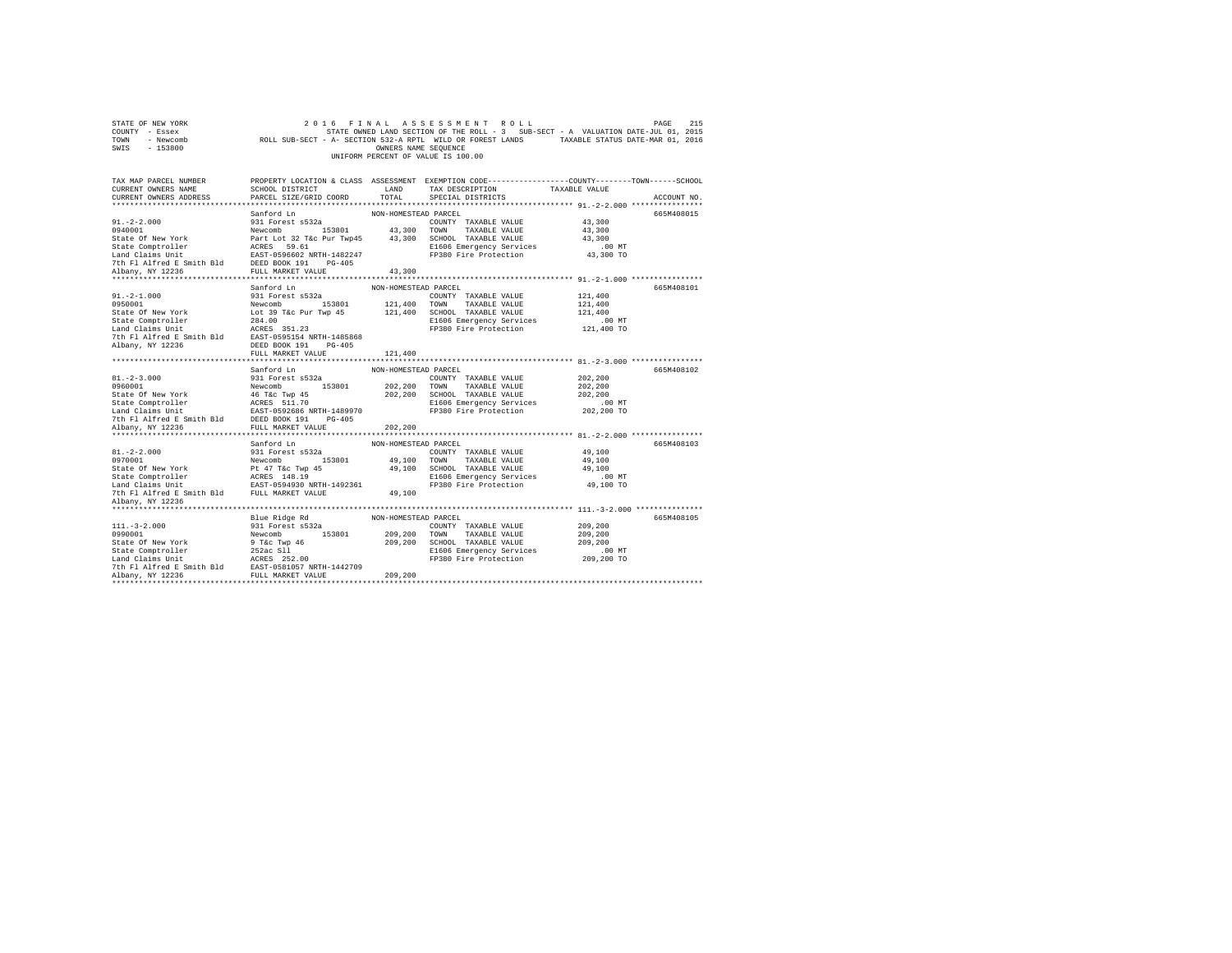| STATE OF NEW YORK<br>COUNTY - Essex<br>TOWN - Newcomb<br>SWIS - 153800                                                                                                                                                                                                                             |                                                                                                                                                                                                                                   | OWNERS NAME SEOUENCE                         | 2016 FINAL ASSESSMENT ROLL<br>STATE OWNED LAND SECTION OF THE ROLL - 3 SUB-SECT - A VALUATION DATE-JUL 01, 2015<br>ROLL SUB-SECT - A- SECTION 532-A RPTL WILD OR FOREST LANDS TAXABLE STATUS DATE-MAR 01, 2016<br>UNIFORM PERCENT OF VALUE IS 100.00 | PAGE                                                      | 216                       |
|----------------------------------------------------------------------------------------------------------------------------------------------------------------------------------------------------------------------------------------------------------------------------------------------------|-----------------------------------------------------------------------------------------------------------------------------------------------------------------------------------------------------------------------------------|----------------------------------------------|------------------------------------------------------------------------------------------------------------------------------------------------------------------------------------------------------------------------------------------------------|-----------------------------------------------------------|---------------------------|
| TAX MAP PARCEL NUMBER<br>CURRENT OWNERS NAME<br>CURRENT OWNERS ADDRESS                                                                                                                                                                                                                             | SCHOOL DISTRICT<br>PARCEL SIZE/GRID COORD<br>Sanford Ln                                                                                                                                                                           | LAND<br>TOTAL<br>NON-HOMESTEAD PARCEL        | PROPERTY LOCATION & CLASS ASSESSMENT EXEMPTION CODE---------------COUNTY-------TOWN------SCHOOL<br>TAX DESCRIPTION<br>SPECIAL DISTRICTS                                                                                                              | TAXABLE VALUE                                             | ACCOUNT NO.<br>665M408106 |
| $101. - 5 - 19.000$<br>1000001<br>State Of New York<br>State Comptroller<br>State-Computering Mark (1987–1987)<br>Land Claims Unit (1987–1987–1987)<br>7th Fl Alfred E Smith Bld (1987–1987)<br>Albany, NY 12236 (1988–1988)<br>TULL MARKET VALUE                                                  | 931 Forest s532a<br>Newcomb 153801<br>47 T&C Twp 46<br>ACRES 200.78                                                                                                                                                               | 66,400                                       | COUNTY TAXABLE VALUE<br>66,400 TOWN TAXABLE VALUE<br>66,400 SCHOOL TAXABLE VALUE<br>E1606 Emergency Services<br>FP380 Fire Protection                                                                                                                | 66,400<br>66,400<br>66,400<br>$.00$ MT<br>66,400 TO       |                           |
|                                                                                                                                                                                                                                                                                                    |                                                                                                                                                                                                                                   |                                              |                                                                                                                                                                                                                                                      |                                                           |                           |
| $101. - 5 - 11.000$<br>1010001<br>State Of New York<br>18 Tac Twp 46<br>State Comptroller<br>18 Tac Twp 46<br>Land Claims Unit<br>19 Alfred E Smith Bld<br>2000 213<br>2000 213<br>2000 213<br>2000 213<br>2000 213<br>2000 213<br>2000 213<br>2000 213<br>2000 213<br>2000 213<br>2000 213<br>200 | Sanford Ln<br>931 Forest s532a<br>Newcomb 153801                                                                                                                                                                                  | NON-HOMESTEAD PARCEL                         | COUNTY TAXABLE VALUE<br>62,200 TOWN TAXABLE VALUE<br>62,200 SCHOOL TAXABLE VALUE<br>E1606 Emergency Services<br>FP380 Fire Protection                                                                                                                | 62,200<br>62,200<br>62,200<br>$.00$ MT<br>62,200 TO       | 665M408107                |
|                                                                                                                                                                                                                                                                                                    |                                                                                                                                                                                                                                   |                                              |                                                                                                                                                                                                                                                      |                                                           |                           |
| Albany, NY 12236                                                                                                                                                                                                                                                                                   | FULL MARKET VALUE                                                                                                                                                                                                                 | 62,200                                       |                                                                                                                                                                                                                                                      |                                                           |                           |
|                                                                                                                                                                                                                                                                                                    |                                                                                                                                                                                                                                   |                                              |                                                                                                                                                                                                                                                      |                                                           |                           |
| $101. - 5 - 9.000$<br>1020001<br>State Of New York 1978 - The Twp 46<br>State Comptroller 1978 - ACRES 111.94<br>Land Claims Unit 1688 - EAST-0587735 NRTH-1468449<br>7th Fl Alfred E Smith Bld DEED BOOK 406 PG-168                                                                               | Sanford Ln<br>931 Forest s532a<br>Newcomb 153801<br>EAST-0587735 NRTH-1468449                                                                                                                                                     | NON-HOMESTEAD PARCEL                         | COUNTY TAXABLE VALUE<br>31,400 TOWN TAXABLE VALUE<br>31,400 SCHOOL TAXABLE VALUE<br>E1606 Emergency Services<br>FP380 Fire Protection                                                                                                                | 31,400<br>31,400<br>31,400<br>$.00$ MT<br>31,400 TO       | 665M408108                |
| Albany, NY 12236                                                                                                                                                                                                                                                                                   | FULL MARKET VALUE                                                                                                                                                                                                                 | 31,400                                       |                                                                                                                                                                                                                                                      |                                                           |                           |
|                                                                                                                                                                                                                                                                                                    |                                                                                                                                                                                                                                   |                                              |                                                                                                                                                                                                                                                      |                                                           |                           |
| $101. - 5 - 8.000$<br>1030001<br>State Of New York<br>State Comptroller<br>Land Claims Unit<br>7th Fl Alfred E Smith Bld                                                                                                                                                                           | Sanford Ln<br>931 Forest s532a<br>Newcomb 153801 34,500 TOWN TAXABLE VALUE<br>Part Lot 50 T&C Pur Twp46 34,500 SCHOOL TAXABLE VALUE<br>ACRES 100.88<br>EXST-0585672 NRTH-1466726 FIFOS Energency Services<br>DEED BOOK 406 PG-168 | NON-HOMESTEAD PARCEL                         | COUNTY TAXABLE VALUE<br>E1606 Emergency Services<br>FP380 Fire Protection                                                                                                                                                                            | 34,500<br>34,500<br>34,500<br>$.00$ MT<br>34,500 TO       | 665M408109                |
| Albany, NY 12236                                                                                                                                                                                                                                                                                   | FULL MARKET VALUE                                                                                                                                                                                                                 | 34,500                                       |                                                                                                                                                                                                                                                      |                                                           |                           |
| **********************                                                                                                                                                                                                                                                                             | *************************                                                                                                                                                                                                         | **************                               |                                                                                                                                                                                                                                                      | **************** 79. -1-2.000 *****************           |                           |
| $79. - 1 - 2.000$<br>1060001<br>State Of New York<br>State Comptroller 13864.90<br>Land Claims Unit 16 12 12 1384.90<br>Tth Fl Alfred E Smith Bld 1283T-0543731 NRTH-1484365<br>Albany, NY 12236                                                                                                   | Sanford Ln<br>931 Forest s532a<br>Newcomb 153801<br>Morse Gore T&c<br>DEED BOOK 136 PG-373                                                                                                                                        | NON-HOMESTEAD PARCEL<br>6401,900<br>6401,900 | COUNTY TAXABLE VALUE<br>TOWN TAXABLE VALUE<br>SCHOOL TAXABLE VALUE<br>E1606 Emergency Services<br>FP380 Fire Protection                                                                                                                              | 6401,900<br>6401,900<br>6401,900<br>.00 MT<br>6401,900 TO | 665M408115                |
|                                                                                                                                                                                                                                                                                                    | FULL MARKET VALUE                                                                                                                                                                                                                 | 6401,900                                     |                                                                                                                                                                                                                                                      |                                                           |                           |
|                                                                                                                                                                                                                                                                                                    |                                                                                                                                                                                                                                   |                                              |                                                                                                                                                                                                                                                      |                                                           |                           |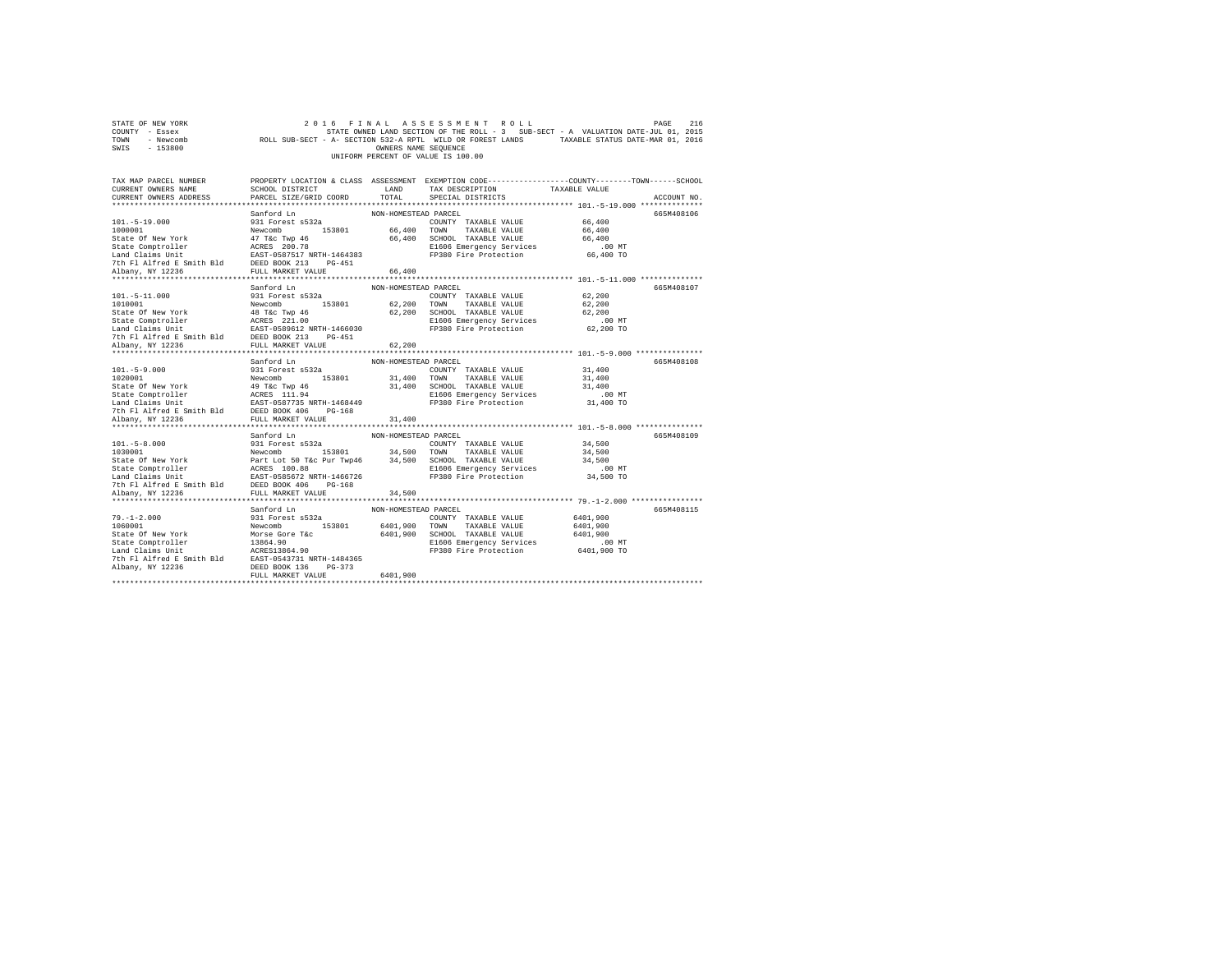| STATE OF NEW YORK<br>COUNTY - Essex<br>TOWN - Newcomb<br>SWIS - 153800                                                                                                                                              |                                                                                                                                                          | OWNERS NAME SEQUENCE            | 2016 FINAL ASSESSMENT ROLL<br>STATE OWNED LAND SECTION OF THE ROLL - 3 SUB-SECT - A VALUATION DATE-JUL 01, 2015<br>ROLL SUB-SECT - A- SECTION 532-A RPTL WILD OR FOREST LANDS TAXABLE STATUS DATE-MAR 01, 2016<br>UNIFORM PERCENT OF VALUE IS 100.00 |                                                         | 217<br>PAGE |
|---------------------------------------------------------------------------------------------------------------------------------------------------------------------------------------------------------------------|----------------------------------------------------------------------------------------------------------------------------------------------------------|---------------------------------|------------------------------------------------------------------------------------------------------------------------------------------------------------------------------------------------------------------------------------------------------|---------------------------------------------------------|-------------|
| TAX MAP PARCEL NUMBER<br>CURRENT OWNERS NAME<br>CURRENT OWNERS ADDRESS                                                                                                                                              | SCHOOL DISTRICT<br>PARCEL SIZE/GRID COORD                                                                                                                | LAND<br>TOTAL                   | PROPERTY LOCATION & CLASS ASSESSMENT EXEMPTION CODE---------------COUNTY-------TOWN------SCHOOL<br>TAX DESCRIPTION<br>SPECIAL DISTRICTS                                                                                                              | TAXABLE VALUE                                           | ACCOUNT NO. |
| $89. - 3 - 1.000$<br>1070001<br>State Of New York<br>State Comptroller<br>Land Claims Unit<br>7th Fl Alfred E Smith Bld DEED BOOK 136 PG-373                                                                        | NYS Route 28N<br>931 Forest s532a<br>Newcomb 153801<br>T&C Twp 47<br>ACRES 1805.00<br>EAST-0548507 NRTH-1478761                                          | NON-HOMESTEAD PARCEL            | COUNTY TAXABLE VALUE<br>605,600 TOWN TAXABLE VALUE<br>605,600 SCHOOL TAXABLE VALUE<br>E1606 Emergency Services<br>FP380 Fire Protection                                                                                                              | 605,600<br>605,600<br>605,600<br>$.00$ MT<br>605,600 TO | 665M408201  |
| Albany, NY 12236                                                                                                                                                                                                    | FULL MARKET VALUE                                                                                                                                        | 605,600                         |                                                                                                                                                                                                                                                      |                                                         |             |
| $80. -1 - 1.000$<br>1080001<br>State Of New York<br>State Comptroller<br>Land Claims Unit<br>7th Fl Alfred E Smith Bld<br>Albany, NY 12236                                                                          | Sanford Ln<br>931 Forest s532a<br>Newcomb 153801<br>T&C Twp 47<br>ACRES 670.00<br>EAST-0563350 NRTH-1494309<br>DEED BOOK 136 PG-373<br>FULL MARKET VALUE | NON-HOMESTEAD PARCEL<br>254,400 | COUNTY TAXABLE VALUE<br>254,400 TOWN TAXABLE VALUE<br>254,400 SCHOOL TAXABLE VALUE<br>E1606 Emergency Services<br>FP380 Fire Protection                                                                                                              | 254,400<br>254,400<br>254,400<br>$.00$ MT<br>254,400 TO | 665M408202  |
| $444.38 - 1 - 10.100$<br>1100001<br>State Of New York<br>State Comptroller<br>Land Claims Unit<br>7th Fl Alfred E Smith Bld EAST-0517379 NRTH-1479584                                                               | Wly Side County Line<br>931 Forest s532a<br>Newcomb 153801<br>59 T&c Twp 50<br>17.8 Acres<br>ACRES 17.75<br>FULL MARKET VALUE                            | NON-HOMESTEAD PARCEL            | COUNTY TAXABLE VALUE<br>8,000 TOWN TAXABLE VALUE<br>8,000 SCHOOL TAXABLE VALUE<br>FP380 Fire Protection                                                                                                                                              | 8,000<br>8,000<br>8,000<br>8,000 TO                     | 665M408205  |
| Albany, NY 12236                                                                                                                                                                                                    |                                                                                                                                                          | 8,000                           |                                                                                                                                                                                                                                                      |                                                         |             |
| $88. - 1 - 12.000$<br>1110001<br>State Of New York<br>State Comptroller<br>Land Claims Unit EAST-0516605 NRTH-1478097<br>7th Fl Alfred E Smith Bld FULL MARKET VALUE<br>Albany, NY 12236                            | NYS Route 28N<br>931 Forest s532a<br>Newcomb 153801<br>60&61 T&c Twp<br>ACRES 132.50                                                                     | NON-HOMESTEAD PARCEL<br>59,400  | COUNTY TAXABLE VALUE<br>59,400 TOWN TAXABLE VALUE<br>59,400 SCHOOL TAXABLE VALUE<br>E1606 Emergency Services<br>FP380 Fire Protection                                                                                                                | 59,400<br>59,400<br>59,400<br>$.00$ MT<br>59,400 TO     | 665M408206  |
|                                                                                                                                                                                                                     |                                                                                                                                                          |                                 |                                                                                                                                                                                                                                                      |                                                         |             |
| $88. - 1 - 13.000$<br>1120001<br>State Of New York<br>State Comptroller<br>Land Claims Unit EAST-0517379 NRTH-1479884<br>7th Fl Alfred E Smith Bld DEED BOOK 176 PG-1<br>Albany, NY 12236<br>********************** | NYS Route 28N<br>931 Forest s532a<br>Newcomb 153801<br>62&63 T&c Twp<br>ACRES 194.50<br>FULL MARKET VALUE                                                | NON-HOMESTEAD PARCEL<br>88,100  | COUNTY TAXABLE VALUE<br>88.100 TOWN TAXABLE VALUE<br>88,100 SCHOOL TAXABLE VALUE<br>E1606 Emergency Services<br>FP380 Fire Protection                                                                                                                | 88,100<br>88,100<br>88,100<br>$.00$ MT<br>88,100 TO     | 665M408207  |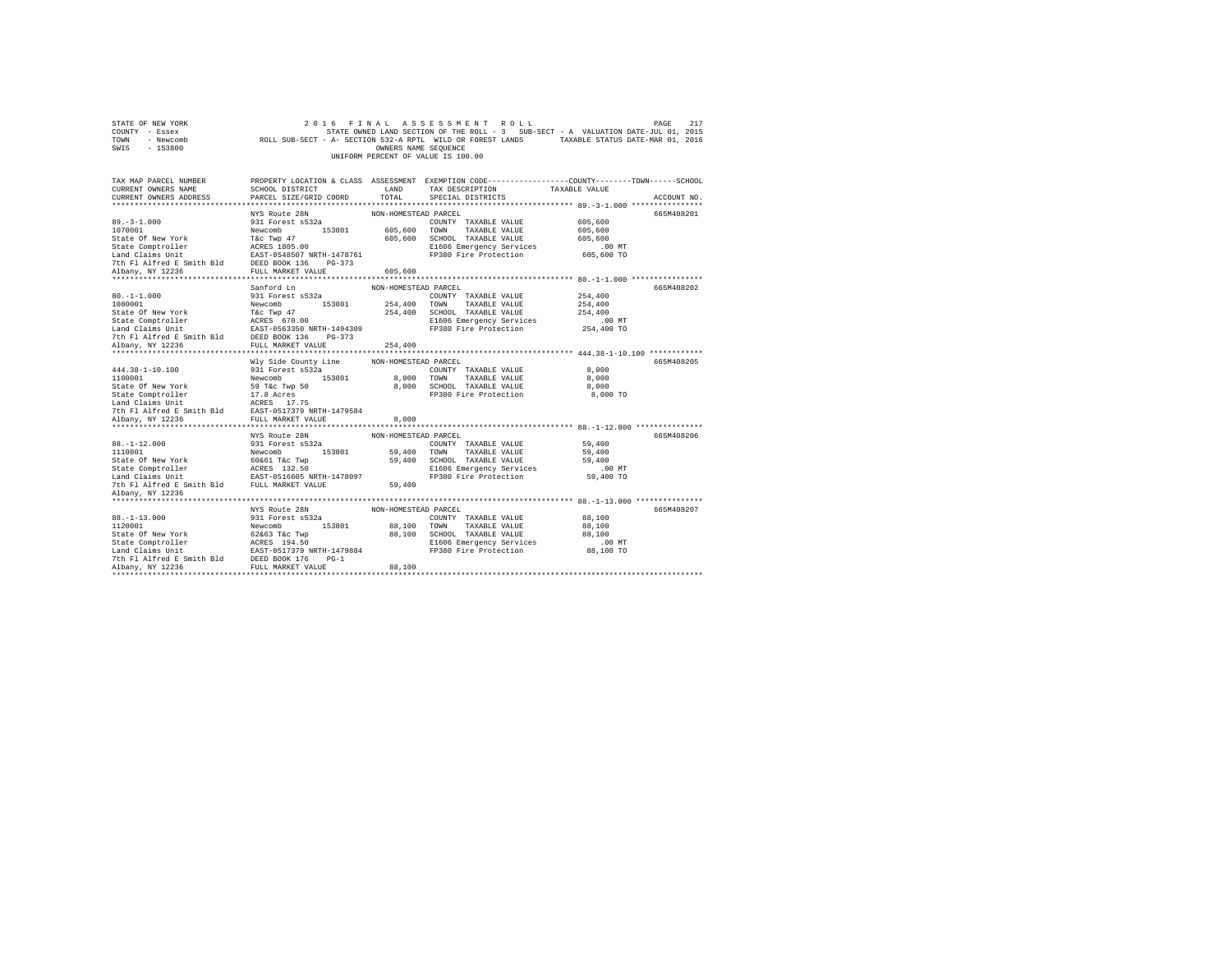| STATE OF NEW YORK<br>COUNTY - Essex<br>TOWN<br>- Newcomb<br>$-153800$<br>SWIS |                                                       | OWNERS NAME SEQUENCE | 2016 FINAL ASSESSMENT ROLL<br>STATE OWNED LAND SECTION OF THE ROLL - 3 SUB-SECT - A VALUATION DATE-JUL 01, 2015<br>ROLL SUB-SECT - A- SECTION 532-A RPTL WILD OR FOREST LANDS TAXABLE STATUS DATE-MAR 01, 2016<br>UNIFORM PERCENT OF VALUE IS 100.00 |               | 218<br>PAGE |
|-------------------------------------------------------------------------------|-------------------------------------------------------|----------------------|------------------------------------------------------------------------------------------------------------------------------------------------------------------------------------------------------------------------------------------------------|---------------|-------------|
| TAX MAP PARCEL NUMBER<br>CURRENT OWNERS NAME                                  | SCHOOL DISTRICT                                       | LAND                 | PROPERTY LOCATION & CLASS ASSESSMENT EXEMPTION CODE---------------COUNTY-------TOWN-----SCHOOL<br>TAX DESCRIPTION                                                                                                                                    | TAXABLE VALUE |             |
| CURRENT OWNERS ADDRESS                                                        | PARCEL SIZE/GRID COORD                                | TOTAL                | SPECIAL DISTRICTS                                                                                                                                                                                                                                    |               | ACCOUNT NO. |
|                                                                               |                                                       |                      |                                                                                                                                                                                                                                                      |               |             |
|                                                                               | NYS Route 28N                                         | NON-HOMESTEAD PARCEL |                                                                                                                                                                                                                                                      |               | 665M408208  |
| $88. - 1 - 10.000$                                                            | 931 Forest s532a                                      |                      | COUNTY TAXABLE VALUE                                                                                                                                                                                                                                 | 107,100       |             |
| 1130001                                                                       | Newcomb 153801                                        | 107,100 TOWN         | TAXABLE VALUE                                                                                                                                                                                                                                        | 107,100       |             |
| State Of New York                                                             | 64 T&c Twp 50                                         |                      | 107,100 SCHOOL TAXABLE VALUE                                                                                                                                                                                                                         | 107,100       |             |
| State Comptroller                                                             | ACRES 153.00                                          |                      | E1606 Emergency Services                                                                                                                                                                                                                             | $.00$ MT      |             |
| Land Claims Unit<br>7th Fl Alfred E Smith Bld                                 | EAST-0516176 NRTH-1482721<br>DEED BOOK 187 PG-445     |                      | FP380 Fire Protection                                                                                                                                                                                                                                | 107,100 TO    |             |
| Albany, NY 12236                                                              | FULL MARKET VALUE                                     | 107,100              |                                                                                                                                                                                                                                                      |               |             |
|                                                                               |                                                       |                      |                                                                                                                                                                                                                                                      |               |             |
|                                                                               | Wly Side County Line                                  | NON-HOMESTEAD PARCEL |                                                                                                                                                                                                                                                      |               | 665M408209  |
| $444.38 - 1 - 10.000$                                                         | 931 Forest s532a                                      |                      | COUNTY TAXABLE VALUE                                                                                                                                                                                                                                 | 39,700        |             |
| 1140001                                                                       | Newcomb 153801                                        | 39,700 TOWN          | TAXABLE VALUE                                                                                                                                                                                                                                        | 39,700        |             |
| State Of New York                                                             | 65 Totten & Crossfield Tw 39,700 SCHOOL TAXABLE VALUE |                      |                                                                                                                                                                                                                                                      | 39,700        |             |
| State Comptroller                                                             | 71.4 Acres<br>ACRES 71.40                             |                      | FP380 Fire Protection                                                                                                                                                                                                                                | 39,700 TO     |             |
| Land Claims Unit                                                              |                                                       |                      |                                                                                                                                                                                                                                                      |               |             |
| 7th Fl Alfred E Smith Bld                                                     | EAST-0516188 NRTH-1485921                             |                      |                                                                                                                                                                                                                                                      |               |             |
| Albany, NY 12236                                                              | FULL MARKET VALUE                                     | 39,700               |                                                                                                                                                                                                                                                      |               |             |
|                                                                               |                                                       |                      |                                                                                                                                                                                                                                                      |               |             |
| 444.38-1-99.000                                                               | Wly Side County Line<br>931 Forest s532a              | NON-HOMESTEAD PARCEL | COUNTY TAXABLE VALUE                                                                                                                                                                                                                                 | 400           | 665M408210  |
| 1150001                                                                       | Newcomb 153801                                        |                      | 400 TOWN TAXABLE VALUE                                                                                                                                                                                                                               | 400           |             |
| State Of New York                                                             | 66 T&c Twp 50                                         |                      | 400 SCHOOL TAXABLE VALUE                                                                                                                                                                                                                             | 400           |             |
|                                                                               |                                                       |                      | FP380 Fire Protection                                                                                                                                                                                                                                | 400 TO        |             |
|                                                                               |                                                       |                      |                                                                                                                                                                                                                                                      |               |             |
| 7th Fl Alfred E Smith Bld FULL MARKET VALUE                                   |                                                       | 400                  |                                                                                                                                                                                                                                                      |               |             |
| Albany, NY 12236                                                              |                                                       |                      |                                                                                                                                                                                                                                                      |               |             |
| ********************                                                          |                                                       |                      |                                                                                                                                                                                                                                                      |               |             |
|                                                                               | Wly Side County Line                                  | NON-HOMESTEAD PARCEL |                                                                                                                                                                                                                                                      |               | 665M408211  |
| 444.38-1-98.000                                                               | 931 Forest s532a                                      |                      | COUNTY TAXABLE VALUE                                                                                                                                                                                                                                 | 2,000         |             |
| 1160001                                                                       | Newcomb 153801                                        |                      | 2.000 TOWN TAXABLE VALUE                                                                                                                                                                                                                             | 2,000         |             |
| State Of New York                                                             | 76 T&c Twp 50<br>ACRES 10.50                          |                      | 2,000 SCHOOL TAXABLE VALUE                                                                                                                                                                                                                           | 2,000         |             |
| State Comptroller<br>Land Claims Unit EAST-0515345 NRTH-1491766               |                                                       |                      | FP380 Fire Protection                                                                                                                                                                                                                                | 2,000 TO      |             |
| 7th Fl Alfred E Smith Bld FULL MARKET VALUE                                   |                                                       | 2,000                |                                                                                                                                                                                                                                                      |               |             |
| Albany, NY 12236                                                              |                                                       |                      |                                                                                                                                                                                                                                                      |               |             |
| **********************                                                        |                                                       |                      |                                                                                                                                                                                                                                                      |               |             |
|                                                                               | NYS Route 28N                                         | NON-HOMESTEAD PARCEL |                                                                                                                                                                                                                                                      |               | 665M408212  |
| $88. - 1 - 1.000$                                                             | 931 Forest s532a                                      |                      | COUNTY TAXABLE VALUE                                                                                                                                                                                                                                 | 70,800        |             |
| 1170001                                                                       | Newcomb<br>153801                                     | 70,800               | TOWN<br>TAXABLE VALUE                                                                                                                                                                                                                                | 70,800        |             |
| State Of New York                                                             | 77 T&c Twp 50                                         |                      | 70,800 SCHOOL TAXABLE VALUE                                                                                                                                                                                                                          | 70,800        |             |
| State Comptroller                                                             | 115.7ac Sll                                           |                      | E1606 Emergency Services                                                                                                                                                                                                                             | .00MT         |             |
| Land Claims Unit                                                              | ACRES 115.68                                          |                      | FP380 Fire Protection                                                                                                                                                                                                                                | 70,800 TO     |             |
| 7th Fl Alfred E Smith Bld EAST-0515502 NRTH-1488124<br>Albany, NY 12236       | FULL MARKET VALUE                                     | 70,800               |                                                                                                                                                                                                                                                      |               |             |
|                                                                               |                                                       |                      |                                                                                                                                                                                                                                                      |               |             |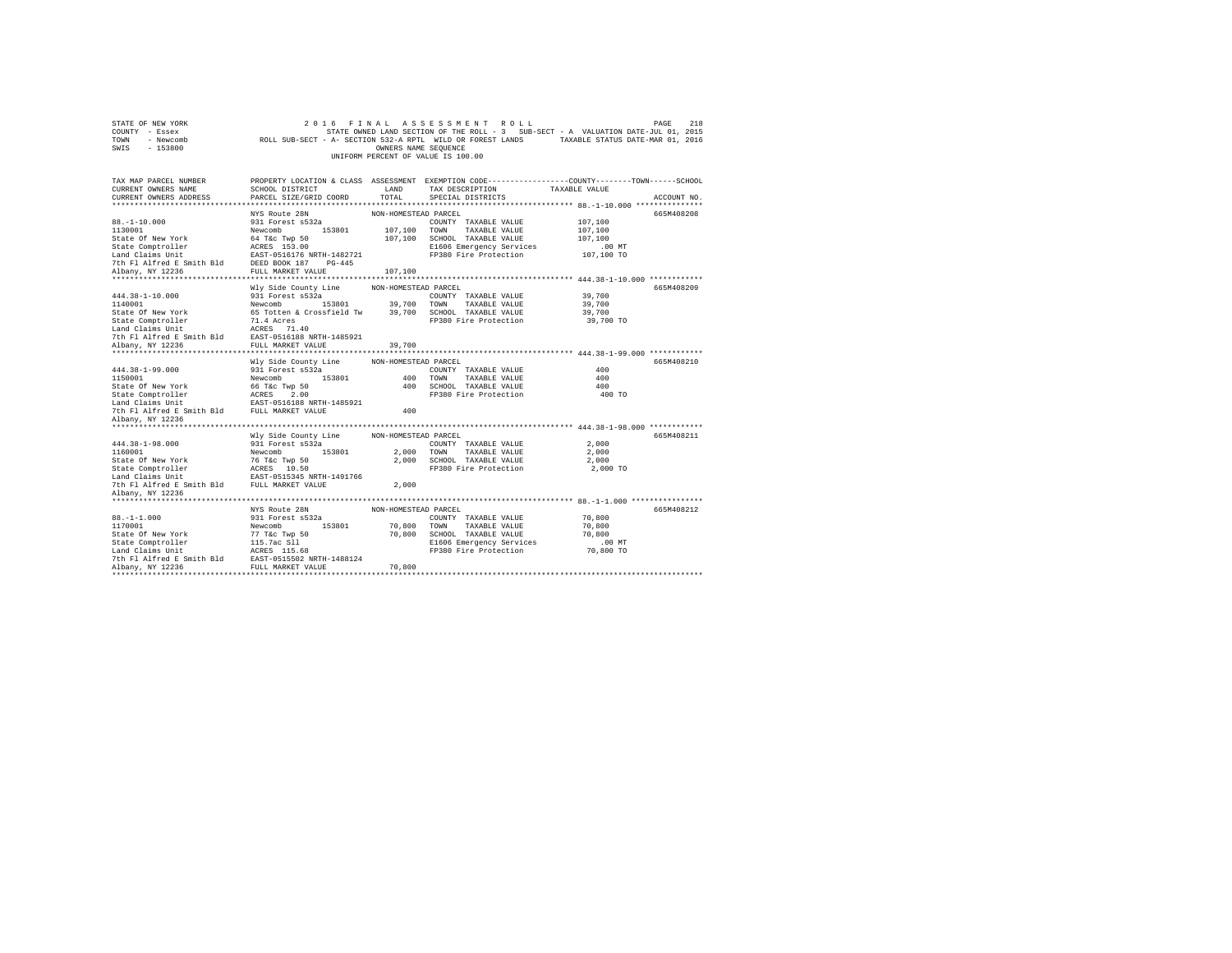| STATE OF NEW YORK<br>COUNTY - Essex<br>TOWN - Newcomb<br>SWIS - 153800                                                                                                                                                                                                                                                                                                                                                                                                                                            |                                                                               |                                  | 2016 FINAL ASSESSMENT ROLL<br>EXECUTED THE ROLL - 3 SUB-SECT - A VALUATION OF STATE OWNED LAND SECTION OF THE ROLL - 3 SUB-SECT - A VALUATION OF SUB-SECT - A VALUATION OF SECTION 532-A RPTL WILD OR FOREST LANDS TAXABLE STATUS DATE-MAR 01, 2016<br>UNIFORM PERCENT OF VALUE IS 100.00 |                                                              | PAGE<br>219 |
|-------------------------------------------------------------------------------------------------------------------------------------------------------------------------------------------------------------------------------------------------------------------------------------------------------------------------------------------------------------------------------------------------------------------------------------------------------------------------------------------------------------------|-------------------------------------------------------------------------------|----------------------------------|-------------------------------------------------------------------------------------------------------------------------------------------------------------------------------------------------------------------------------------------------------------------------------------------|--------------------------------------------------------------|-------------|
| TAX MAP PARCEL NUMBER PROPERTY LOCATION & CLASS ASSESSMENT EXEMPTION CODE---------------COUNTY-------TOWN------SCHOOL<br>CURRENT OWNERS NAME<br>CURRENT OWNERS ADDRESS                                                                                                                                                                                                                                                                                                                                            | SCHOOL DISTRICT<br>LAND TAX DESCRIPTION<br>PARCEL SIZE/GRID COORD             | TOTAL                            | SPECIAL DISTRICTS                                                                                                                                                                                                                                                                         | TAXABLE VALUE                                                | ACCOUNT NO. |
| $88. - 1 - 4.000$<br>88.-1-4.000<br>1180001<br>$\begin{tabular}{l c c c c c} \hline 1180001 & $140001$ & $140001$ & $140001$ & $138,700$ & $10001$ & $138,700$ & $138,700$ & $138,700$ & $138,700$ & $138,700$ & $138,700$ & $138,700$ & $138,700$ & $138,700$ & $138,700$ & $138,700$ & $138,700$ & $138,700$ & $138,700$ & $138,$                                                                                                                                                                               | NYS Route 28N<br>931 Forest s532a                                             | NON-HOMESTEAD PARCEL             | COUNTY TAXABLE VALUE                                                                                                                                                                                                                                                                      | 138,700                                                      | 665M408213  |
|                                                                                                                                                                                                                                                                                                                                                                                                                                                                                                                   |                                                                               |                                  |                                                                                                                                                                                                                                                                                           |                                                              |             |
| $88. -1 - 9.000$<br>1190001                                                                                                                                                                                                                                                                                                                                                                                                                                                                                       | NYS Route 28N<br>931 Forest s532a<br>Newcomb 153801 96,600 TOWN TAXABLE VALUE | NON-HOMESTEAD PARCEL             | COUNTY TAXABLE VALUE                                                                                                                                                                                                                                                                      | 96,600<br>96.600<br>96,600<br>$.00$ MT<br>96,600 TO          | 665M408214  |
|                                                                                                                                                                                                                                                                                                                                                                                                                                                                                                                   |                                                                               |                                  |                                                                                                                                                                                                                                                                                           |                                                              |             |
|                                                                                                                                                                                                                                                                                                                                                                                                                                                                                                                   | NYS Route 28N                                                                 | NON-HOMESTEAD PARCEL             |                                                                                                                                                                                                                                                                                           |                                                              | 665M408215  |
| $88. -1 - 14.000$<br>1200001<br>$\begin{tabular}{lcccc} 1200001 & {\small\texttt{NewComb}} & {\small\texttt{Newcomb}} & {\small\texttt{153801}} & 99,700 & {\small\texttt{TomM}} & {\small\texttt{TXABLE VALUE}} & 99,700 \\ \texttt{State C} & 60 & {\small\texttt{New York}} & 80640 & {\small\texttt{T6} & {\small\texttt{COMD}} & 99,700 & {\small\texttt{COMMBLE VALUE}} & 99,700 \\ \texttt{State Computered} & 195.5ac S11 & 99,700 & {\small\texttt{CMRBLE VALUE}} & 99,700 \\ \text$<br>Albany, NY 12236 | 931 Forest s532a<br>DEED BOOK 187 PG-445                                      |                                  | COUNTY TAXABLE VALUE 99,700                                                                                                                                                                                                                                                               |                                                              |             |
|                                                                                                                                                                                                                                                                                                                                                                                                                                                                                                                   | FULL MARKET VALUE                                                             | 99,700                           |                                                                                                                                                                                                                                                                                           |                                                              |             |
| $88. -1 - 15.000$<br>85.-1-15.000<br>139.500 TOWN TAXABLE VALUE<br>139.500 TOWN TAXABLE VALUE<br>State Of New York<br>State Comptroller<br>State Comptoller<br>139.500 TOWN TAXABLE VALUE<br>State Comptoller<br>139.500 TOWN TAXABLE VALUE<br>State Comptoller<br>139.                                                                                                                                                                                                                                           | NYS Route 28N<br>931 Forest s532a                                             | NON-HOMESTEAD PARCEL             | COUNTY TAXABLE VALUE<br>E1606 Emergency Services<br>FP380 Fire Protection                                                                                                                                                                                                                 | 139,500<br>139,500<br>139,500<br>00 MT.<br>139,500 TO        | 665M408301  |
|                                                                                                                                                                                                                                                                                                                                                                                                                                                                                                                   |                                                                               |                                  |                                                                                                                                                                                                                                                                                           |                                                              |             |
| 7th F1 Alfred E Smith Bld EAST-0544358 NRTH-1431778<br>Albany, NY 12236                                                                                                                                                                                                                                                                                                                                                                                                                                           | Goodnow Flow Rd<br>DEED BOOK 1719 PG-83<br>FULL MARKET VALUE                  | NON-HOMESTEAD PARCEL<br>8640,800 | E1606 Emergency Services<br>FP380 Fire Protection                                                                                                                                                                                                                                         | 8640,800<br>8640,800<br>8640,800<br>.00 MT<br>$8640, 800$ TO | 665Z013001  |
|                                                                                                                                                                                                                                                                                                                                                                                                                                                                                                                   |                                                                               |                                  |                                                                                                                                                                                                                                                                                           |                                                              |             |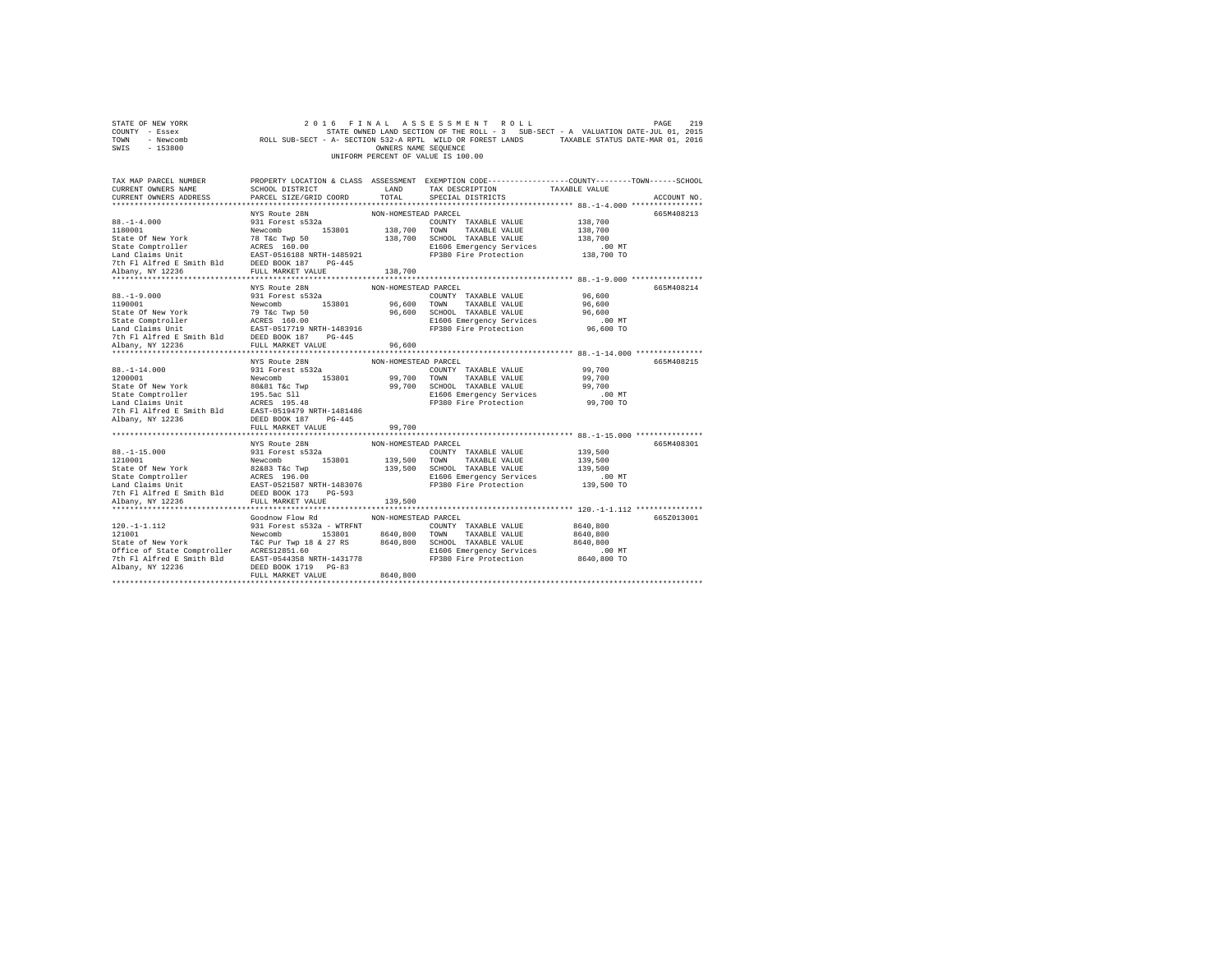| STATE OF NEW YORK<br>COUNTY - Essex<br>TOWN - Newcomb<br>SWIS - 153800                                                                                                                                                                                                                                                                |                                                                         | OWNERS NAME SEQUENCE           | 2016 FINAL ASSESSMENT ROLL<br>2016 FINAL ASSESSMENT ROLL<br>2019 ETATE ONNED LAND SECTION OF THE ROLL - 3 SUB-SECT - A VALUATION DATE<br>ROLL SUB-SECT - A - FSECTION 532-A RPTL WILD OR FOREST LANDS TAXABLE STATUS DATE-MAR 01, 2016<br>UNIFORM PERCENT OF VALUE IS 100.00 |                                                       | PAGE<br>220 |
|---------------------------------------------------------------------------------------------------------------------------------------------------------------------------------------------------------------------------------------------------------------------------------------------------------------------------------------|-------------------------------------------------------------------------|--------------------------------|------------------------------------------------------------------------------------------------------------------------------------------------------------------------------------------------------------------------------------------------------------------------------|-------------------------------------------------------|-------------|
| TAX MAP PARCEL NUMBER PROPERTY LOCATION & CLASS ASSESSMENT EXEMPTION CODE---------------COUNTY-------TOWN------SCHOOL<br>CURRENT OWNERS NAME<br>CURRENT OWNERS ADDRESS                                                                                                                                                                | SCHOOL DISTRICT<br>LAND TAX DESCRIPTION<br>PARCEL SIZE/GRID COORD TOTAL |                                | SPECIAL DISTRICTS                                                                                                                                                                                                                                                            | TAXABLE VALUE                                         | ACCOUNT NO. |
| $88. - 1 - 8.000$<br>88.-1-8.000<br>1220001<br>$\begin{tabular}{l c c c c c} \hline 1220001 & $291$ & $15920$ & $10000$ & $10000$ & $100000$ & $100000$ & $100000$ & $100000$ & $1000000$ & $129,800$ & $129,800$ & $129,800$ & $129,800$ & $129,800$ & $129,800$ & $129,800$ & $129,800$ & $129,800$ & $129,800$ & $129,800$ & $129$ | NYS Route 28N<br>931 Forest s532a                                       | NON-HOMESTEAD PARCEL           | COUNTY TAXABLE VALUE                                                                                                                                                                                                                                                         | 129,800                                               | 665M408302  |
|                                                                                                                                                                                                                                                                                                                                       | NYS Route 28N<br>931 Forest s532a                                       | NON-HOMESTEAD PARCEL           |                                                                                                                                                                                                                                                                              | 167,300<br>167,300<br>167,300<br>.00 MT<br>167,300 TO | 665M408303  |
| $78. -1 - 20.000$<br>1240001                                                                                                                                                                                                                                                                                                          | NYS Route 28N<br>931 Forest s532a                                       | NON-HOMESTEAD PARCEL           | COUNTY TAXABLE VALUE 74,200                                                                                                                                                                                                                                                  |                                                       | 665M408304  |
|                                                                                                                                                                                                                                                                                                                                       | FULL MARKET VALUE<br>NYS Route 28N                                      | 74,200<br>NON-HOMESTEAD PARCEL | COUNTY TAXABLE VALUE 58,700                                                                                                                                                                                                                                                  | 58,700<br>58,700<br>00 MT.<br>58,700 TO               | 665M408305  |
| Albany, NY 12236<br>*************************************                                                                                                                                                                                                                                                                             | Sanford Ln                                                              | NON-HOMESTEAD PARCEL           |                                                                                                                                                                                                                                                                              |                                                       | 665M408306  |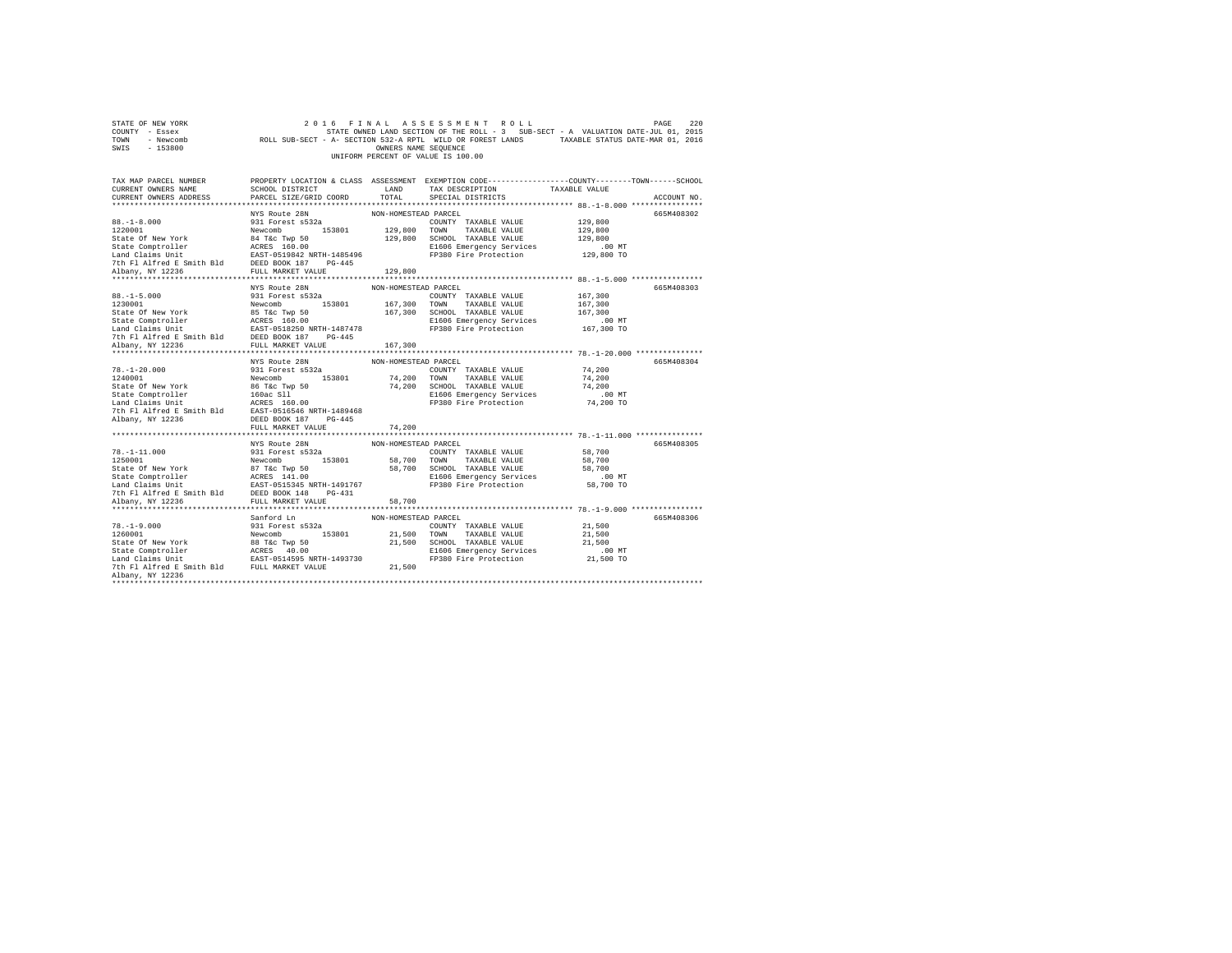| STATE OF NEW YORK<br>COUNTY - Essex<br>TOWN - Newcomb<br>SWIS - 153800                                                                                                                                                                                                                                                                                               |                                                                                                                           | OWNERS NAME SEQUENCE           | 2016 FINAL ASSESSMENT ROLL<br>STATE OWNED LAND SECTION OF THE ROLL - 3 SUB-SECT - A VALUATION DATE-JUL 01, 2015<br>ROLL SUB-SECT - A- SECTION 532-A RPTL WILD OR FOREST LANDS TAXABLE STATUS DATE-MAR 01, 2016<br>UNIFORM PERCENT OF VALUE IS 100.00 |                                                     | 2.21<br>PAGE |
|----------------------------------------------------------------------------------------------------------------------------------------------------------------------------------------------------------------------------------------------------------------------------------------------------------------------------------------------------------------------|---------------------------------------------------------------------------------------------------------------------------|--------------------------------|------------------------------------------------------------------------------------------------------------------------------------------------------------------------------------------------------------------------------------------------------|-----------------------------------------------------|--------------|
| TAX MAP PARCEL NUMBER<br>CURRENT OWNERS NAME<br>CURRENT OWNERS ADDRESS                                                                                                                                                                                                                                                                                               | SCHOOL DISTRICT<br>PARCEL SIZE/GRID COORD                                                                                 | LAND<br>TOTAL                  | PROPERTY LOCATION & CLASS ASSESSMENT EXEMPTION CODE---------------COUNTY-------TOWN------SCHOOL<br>TAX DESCRIPTION<br>SPECIAL DISTRICTS                                                                                                              | TAXABLE VALUE                                       | ACCOUNT NO.  |
|                                                                                                                                                                                                                                                                                                                                                                      |                                                                                                                           |                                |                                                                                                                                                                                                                                                      |                                                     |              |
| $78. - 1 - 6.000$<br>1270001<br>State Of New York<br>State Comptroller<br>Land Claims Unit EAST-0513910 NRTH-1498696<br>7th Fl Alfred E Smith Bld FULL MARKET VALUE<br>Albany, NY 12236                                                                                                                                                                              | NYS Route 28N<br>931 Forest s532a<br>Newcomb 153801<br>91 T&C Twp 50<br>ACRES 15.50                                       | NON-HOMESTEAD PARCEL<br>7,300  | COUNTY TAXABLE VALUE<br>7,300 TOWN TAXABLE VALUE<br>7,300 SCHOOL TAXABLE VALUE<br>E1606 Emergency Services<br>FP380 Fire Protection                                                                                                                  | 7,300<br>7,300<br>7,300<br>$.00$ MT<br>7,300 TO     | 665M408307   |
|                                                                                                                                                                                                                                                                                                                                                                      |                                                                                                                           |                                |                                                                                                                                                                                                                                                      |                                                     |              |
| $78. - 1 - 7.000$<br>1280001<br>State Of New York<br>State Comptroller<br>State Comptroller<br>Land Claims Unit<br>The Fl Alfred E Smith Bld<br>The Fl Alfred E Smith Bld<br>FULL MARKET VALUE                                                                                                                                                                       | Sanford Ln<br>931 Forest s532a<br>Newcomb 153801<br>92 T&C Twp 50<br>ACRES 69.00                                          | NON-HOMESTEAD PARCEL           | COUNTY TAXABLE VALUE<br>38,700 TOWN TAXABLE VALUE<br>38,700 SCHOOL TAXABLE VALUE<br>E1606 Emergency Services<br>FP380 Fire Protection                                                                                                                | 38,700<br>38,700<br>38,700<br>$.00$ MT<br>38,700 TO | 665M408308   |
|                                                                                                                                                                                                                                                                                                                                                                      |                                                                                                                           | 38,700                         |                                                                                                                                                                                                                                                      |                                                     |              |
| $78. - 1 - 8.000$<br>1290001<br>7th Fl Alfred E Smith Bld DEED BOOK 187 PG-244                                                                                                                                                                                                                                                                                       | NYS Route 28N<br>931 Forest s532a<br>Newcomb 153801<br>EAST-0515415 NRTH-1495202                                          | NON-HOMESTEAD PARCEL           | COUNTY TAXABLE VALUE<br>70,800 TOWN TAXABLE VALUE<br>70,800 SCHOOL TAXABLE VALUE<br>E1606 Emergency Services<br>FP380 Fire Protection                                                                                                                | 70,800<br>70,800<br>70,800<br>$.00$ MT<br>70,800 TO | 665M408309   |
| Albany, NY 12236                                                                                                                                                                                                                                                                                                                                                     | FULL MARKET VALUE                                                                                                         | 70,800                         |                                                                                                                                                                                                                                                      |                                                     |              |
| $78. - 1 - 12.000$<br>1300001<br>State Of New York<br>State Comptroller<br>Land Claims Unit<br>7th Fl Alfred E Smith Bld EAST-0516930 NRTH-1493034<br>Albany, NY 12236                                                                                                                                                                                               | NYS Route 28N<br>931 Forest s532a<br>Newcomb 153801<br>94 T&C Twp 50<br>140ac Sll<br>ACRES 140.00<br>DEED BOOK 187 PG-244 | NON-HOMESTEAD PARCEL           | COUNTY TAXABLE VALUE<br>86,000 TOWN TAXABLE VALUE<br>86,000 SCHOOL TAXABLE VALUE<br>E1606 Emergency Services<br>FP380 Fire Protection                                                                                                                | 86,000<br>86,000<br>86,000<br>$.00$ MT<br>86,000 TO | 665M408310   |
|                                                                                                                                                                                                                                                                                                                                                                      | FULL MARKET VALUE                                                                                                         | 86,000                         |                                                                                                                                                                                                                                                      |                                                     |              |
| $78. - 1 - 19.000$<br>1310001<br>State Of New York<br>$\begin{tabular}{lllllllllll} \texttt{State Comptroller} & & & 140 \texttt{ac S11} \\ \texttt{Land Claus Unit} & & & \texttt{ACRES} & 140.00 \\ \texttt{The Alfred E Smith Bild} & & & \texttt{BASET} & 051 \texttt{804} \\ \texttt{Alband, NY 12236} & & & \texttt{FUL} \texttt{ MARKET VALUE} \end{tabular}$ | NYS Route 28N<br>931 Forest s532a<br>Newcomb 153801<br>95 T&C Twp 50                                                      | NON-HOMESTEAD PARCEL<br>58,300 | COUNTY TAXABLE VALUE<br>58,300 TOWN TAXABLE VALUE<br>58,300 SCHOOL TAXABLE VALUE<br>E1606 Emergency Services<br>FP380 Fire Protection                                                                                                                | 58,300<br>58,300<br>58,300<br>$.00$ MT<br>58,300 TO | 665M408311   |
|                                                                                                                                                                                                                                                                                                                                                                      |                                                                                                                           |                                |                                                                                                                                                                                                                                                      |                                                     |              |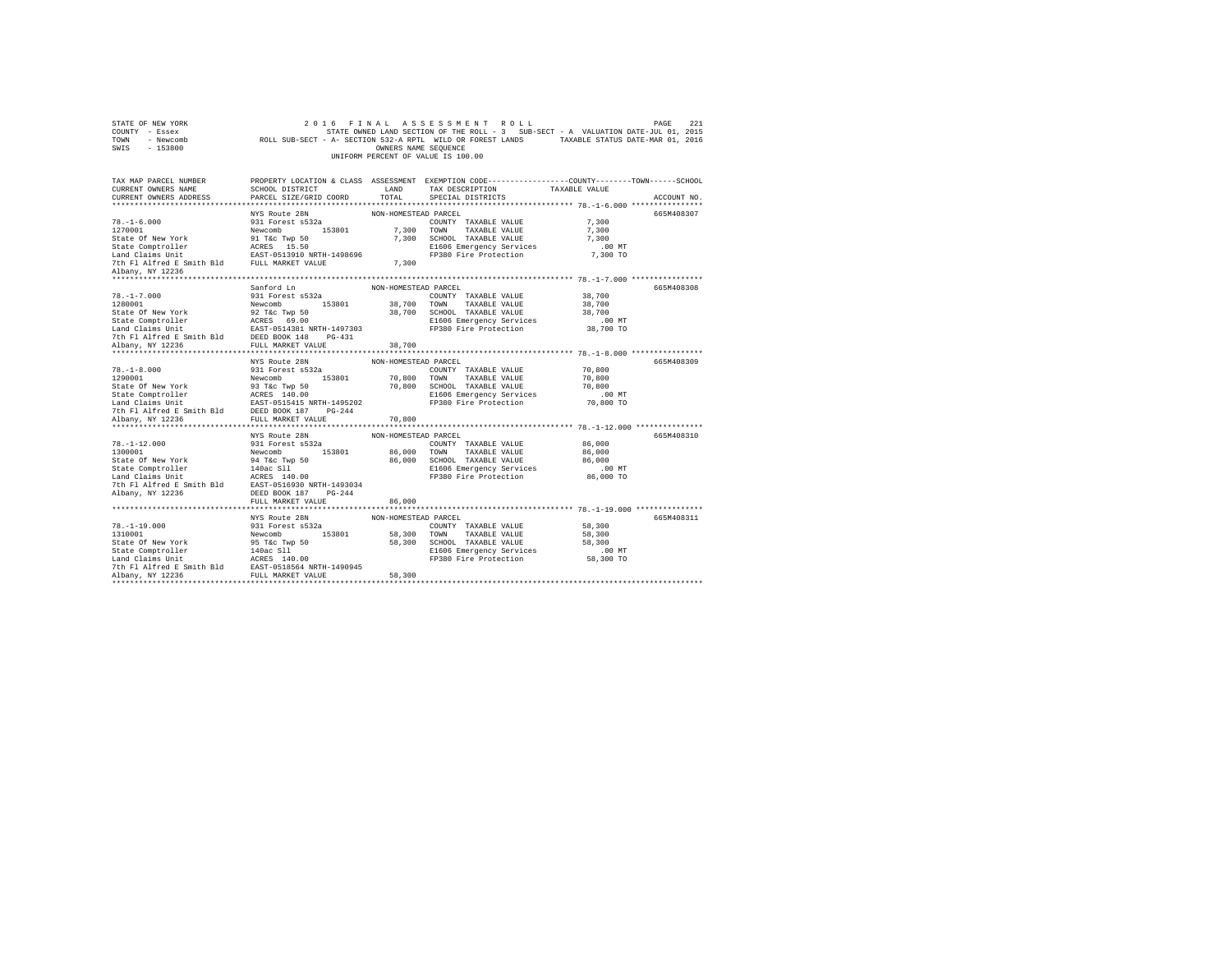| TAX MAP PARCEL NUMBER<br>PROPERTY LOCATION & CLASS ASSESSMENT EXEMPTION CODE---------------COUNTY-------TOWN-----SCHOOL<br>LAND TAX DESCRIPTION TAXABLE VALUE<br>SCHOOL DISTRICT<br>CURRENT OWNERS NAME<br>PARCEL SIZE/GRID COORD<br>TOTAL<br>CURRENT OWNERS ADDRESS<br>SPECIAL DISTRICTS<br>ACCOUNT NO.<br>NYS Route 28N<br>NON-HOMESTEAD PARCEL<br>665M408312<br>COUNTY TAXABLE VALUE 55,400<br>$78. - 1 - 21.000$<br>931 Forest s532a<br>Newcomb<br>96 T&c Twp 50<br>55,400 TOWN TAXABLE VALUE<br>1320001<br>55,400<br>55,400 SCHOOL TAXABLE VALUE<br>State Of New York<br>55,400<br>State Comptroller<br>Land Claims Unit<br>EAST-0520157 NRTH-1488924<br>E1606 Emergency Services 10.00 MT<br>FP380 Fire Protection 55,400 TO<br>7th Fl Alfred E Smith Bld FULL MARKET VALUE<br>55,400<br>Albany, NY 12236<br>665M408313<br>$88. - 1 - 7.000$<br>COUNTY TAXABLE VALUE<br>64,500<br>88.-1-7.000<br>1330001<br>State Of New York<br>Newcomb 153801 64,500 TOWN TAXABLE VALUE<br>T&c Twp 50 64,500 SCHOOL TAXABLE VALUE<br>ACRES 140.00 51606 Emergency Services<br>64,500<br>64,500<br>Albany, NY 12236<br>665M408314<br>$88. - 1 - 16.000$<br>151,800<br>1340001<br>151,800<br>151,800<br>.00 MT<br>151,800 TO<br>7th Fl Alfred E Smith Bld FULL MARKET VALUE 151,800<br>Albany, NY 12236<br>NYS Route 28N<br>NON-HOMESTEAD PARCEL<br>665M408315<br>NYS Route 28N<br>931 Forest s532a<br>COUNTY TAXABLE VALUE<br>118,700 TOWN TAXABLE VALUE<br>$88. - 1 - 2.000$<br>118,700<br>1350001<br>19700 101<br>19700 1012101 118,700 1018,700 1006101 118,700 1006101 118,700 118,700 118,700 118,700 118,700 118,700 118,700<br>198.000 118,700 118,700 118,700 118,700 118,700 118,700 118,700 118,700 118,700 118,700<br>118,700<br>NYS Route 28N<br>NON-HOMESTEAD PARCEL<br>665M408401<br>COUNTY TAXABLE VALUE<br>$88. - 1 - 6.000$<br>931 Forest s532a<br>63,300<br>Newcomb 153801 63,300 TOWN TAXABLE VALUE<br>1360001<br>63,300<br>102 T&C Twp 50<br>154.1ac S11<br>ACRES 154.08<br>State Of New York<br>63,300 SCHOOL TAXABLE VALUE<br>63,300<br>State Comptroller<br>Land Claims Unit<br>The Tale of the RES 154.08<br>The Fl Alfred E Smith Bld EAST-0523903 NRTH-1488611<br>E1606 Emergency Services 63,300 MT<br>FP380 Fire Protection 63,300 TO<br>Albany, NY 12236<br>DEED BOOK 346 PG-357<br>63,300<br>FULL MARKET VALUE<br> | STATE OF NEW YORK<br>COUNTY - Essex<br>TOWN - Newcomb<br>SWIS - 153800 | OWNERS NAME SEQUENCE | 2016 FINAL ASSESSMENT ROLL<br>222 PAGE PINAL ASSESSMENT ROLL<br>STATE ONE DES A VALUATION DATE STATE AND SECTION OF THE ROLL -3 SUB-SECT - A VALUATION DATE-JUL 01, 2015<br>ROLL SUB-SECT - A - SECTION 532-A RPTL WILD OR FOREST LANDS TAXABLE STATUS DATE-MAR 01<br>UNIFORM PERCENT OF VALUE IS 100.00 | PAGE<br>222 |
|-----------------------------------------------------------------------------------------------------------------------------------------------------------------------------------------------------------------------------------------------------------------------------------------------------------------------------------------------------------------------------------------------------------------------------------------------------------------------------------------------------------------------------------------------------------------------------------------------------------------------------------------------------------------------------------------------------------------------------------------------------------------------------------------------------------------------------------------------------------------------------------------------------------------------------------------------------------------------------------------------------------------------------------------------------------------------------------------------------------------------------------------------------------------------------------------------------------------------------------------------------------------------------------------------------------------------------------------------------------------------------------------------------------------------------------------------------------------------------------------------------------------------------------------------------------------------------------------------------------------------------------------------------------------------------------------------------------------------------------------------------------------------------------------------------------------------------------------------------------------------------------------------------------------------------------------------------------------------------------------------------------------------------------------------------------------------------------------------------------------------------------------------------------------------------------------------------------------------------------------------------------------------------------------------------------------------------------------|------------------------------------------------------------------------|----------------------|----------------------------------------------------------------------------------------------------------------------------------------------------------------------------------------------------------------------------------------------------------------------------------------------------------|-------------|
|                                                                                                                                                                                                                                                                                                                                                                                                                                                                                                                                                                                                                                                                                                                                                                                                                                                                                                                                                                                                                                                                                                                                                                                                                                                                                                                                                                                                                                                                                                                                                                                                                                                                                                                                                                                                                                                                                                                                                                                                                                                                                                                                                                                                                                                                                                                                         |                                                                        |                      |                                                                                                                                                                                                                                                                                                          |             |
|                                                                                                                                                                                                                                                                                                                                                                                                                                                                                                                                                                                                                                                                                                                                                                                                                                                                                                                                                                                                                                                                                                                                                                                                                                                                                                                                                                                                                                                                                                                                                                                                                                                                                                                                                                                                                                                                                                                                                                                                                                                                                                                                                                                                                                                                                                                                         |                                                                        |                      |                                                                                                                                                                                                                                                                                                          |             |
|                                                                                                                                                                                                                                                                                                                                                                                                                                                                                                                                                                                                                                                                                                                                                                                                                                                                                                                                                                                                                                                                                                                                                                                                                                                                                                                                                                                                                                                                                                                                                                                                                                                                                                                                                                                                                                                                                                                                                                                                                                                                                                                                                                                                                                                                                                                                         |                                                                        |                      |                                                                                                                                                                                                                                                                                                          |             |
|                                                                                                                                                                                                                                                                                                                                                                                                                                                                                                                                                                                                                                                                                                                                                                                                                                                                                                                                                                                                                                                                                                                                                                                                                                                                                                                                                                                                                                                                                                                                                                                                                                                                                                                                                                                                                                                                                                                                                                                                                                                                                                                                                                                                                                                                                                                                         |                                                                        |                      |                                                                                                                                                                                                                                                                                                          |             |
|                                                                                                                                                                                                                                                                                                                                                                                                                                                                                                                                                                                                                                                                                                                                                                                                                                                                                                                                                                                                                                                                                                                                                                                                                                                                                                                                                                                                                                                                                                                                                                                                                                                                                                                                                                                                                                                                                                                                                                                                                                                                                                                                                                                                                                                                                                                                         |                                                                        |                      |                                                                                                                                                                                                                                                                                                          |             |
|                                                                                                                                                                                                                                                                                                                                                                                                                                                                                                                                                                                                                                                                                                                                                                                                                                                                                                                                                                                                                                                                                                                                                                                                                                                                                                                                                                                                                                                                                                                                                                                                                                                                                                                                                                                                                                                                                                                                                                                                                                                                                                                                                                                                                                                                                                                                         |                                                                        |                      |                                                                                                                                                                                                                                                                                                          |             |
|                                                                                                                                                                                                                                                                                                                                                                                                                                                                                                                                                                                                                                                                                                                                                                                                                                                                                                                                                                                                                                                                                                                                                                                                                                                                                                                                                                                                                                                                                                                                                                                                                                                                                                                                                                                                                                                                                                                                                                                                                                                                                                                                                                                                                                                                                                                                         |                                                                        |                      |                                                                                                                                                                                                                                                                                                          |             |
|                                                                                                                                                                                                                                                                                                                                                                                                                                                                                                                                                                                                                                                                                                                                                                                                                                                                                                                                                                                                                                                                                                                                                                                                                                                                                                                                                                                                                                                                                                                                                                                                                                                                                                                                                                                                                                                                                                                                                                                                                                                                                                                                                                                                                                                                                                                                         |                                                                        |                      |                                                                                                                                                                                                                                                                                                          |             |
|                                                                                                                                                                                                                                                                                                                                                                                                                                                                                                                                                                                                                                                                                                                                                                                                                                                                                                                                                                                                                                                                                                                                                                                                                                                                                                                                                                                                                                                                                                                                                                                                                                                                                                                                                                                                                                                                                                                                                                                                                                                                                                                                                                                                                                                                                                                                         |                                                                        |                      |                                                                                                                                                                                                                                                                                                          |             |
|                                                                                                                                                                                                                                                                                                                                                                                                                                                                                                                                                                                                                                                                                                                                                                                                                                                                                                                                                                                                                                                                                                                                                                                                                                                                                                                                                                                                                                                                                                                                                                                                                                                                                                                                                                                                                                                                                                                                                                                                                                                                                                                                                                                                                                                                                                                                         |                                                                        |                      |                                                                                                                                                                                                                                                                                                          |             |
|                                                                                                                                                                                                                                                                                                                                                                                                                                                                                                                                                                                                                                                                                                                                                                                                                                                                                                                                                                                                                                                                                                                                                                                                                                                                                                                                                                                                                                                                                                                                                                                                                                                                                                                                                                                                                                                                                                                                                                                                                                                                                                                                                                                                                                                                                                                                         |                                                                        |                      |                                                                                                                                                                                                                                                                                                          |             |
|                                                                                                                                                                                                                                                                                                                                                                                                                                                                                                                                                                                                                                                                                                                                                                                                                                                                                                                                                                                                                                                                                                                                                                                                                                                                                                                                                                                                                                                                                                                                                                                                                                                                                                                                                                                                                                                                                                                                                                                                                                                                                                                                                                                                                                                                                                                                         |                                                                        |                      |                                                                                                                                                                                                                                                                                                          |             |
|                                                                                                                                                                                                                                                                                                                                                                                                                                                                                                                                                                                                                                                                                                                                                                                                                                                                                                                                                                                                                                                                                                                                                                                                                                                                                                                                                                                                                                                                                                                                                                                                                                                                                                                                                                                                                                                                                                                                                                                                                                                                                                                                                                                                                                                                                                                                         |                                                                        |                      |                                                                                                                                                                                                                                                                                                          |             |
|                                                                                                                                                                                                                                                                                                                                                                                                                                                                                                                                                                                                                                                                                                                                                                                                                                                                                                                                                                                                                                                                                                                                                                                                                                                                                                                                                                                                                                                                                                                                                                                                                                                                                                                                                                                                                                                                                                                                                                                                                                                                                                                                                                                                                                                                                                                                         |                                                                        |                      |                                                                                                                                                                                                                                                                                                          |             |
|                                                                                                                                                                                                                                                                                                                                                                                                                                                                                                                                                                                                                                                                                                                                                                                                                                                                                                                                                                                                                                                                                                                                                                                                                                                                                                                                                                                                                                                                                                                                                                                                                                                                                                                                                                                                                                                                                                                                                                                                                                                                                                                                                                                                                                                                                                                                         |                                                                        |                      |                                                                                                                                                                                                                                                                                                          |             |
|                                                                                                                                                                                                                                                                                                                                                                                                                                                                                                                                                                                                                                                                                                                                                                                                                                                                                                                                                                                                                                                                                                                                                                                                                                                                                                                                                                                                                                                                                                                                                                                                                                                                                                                                                                                                                                                                                                                                                                                                                                                                                                                                                                                                                                                                                                                                         |                                                                        |                      |                                                                                                                                                                                                                                                                                                          |             |
|                                                                                                                                                                                                                                                                                                                                                                                                                                                                                                                                                                                                                                                                                                                                                                                                                                                                                                                                                                                                                                                                                                                                                                                                                                                                                                                                                                                                                                                                                                                                                                                                                                                                                                                                                                                                                                                                                                                                                                                                                                                                                                                                                                                                                                                                                                                                         |                                                                        |                      |                                                                                                                                                                                                                                                                                                          |             |
|                                                                                                                                                                                                                                                                                                                                                                                                                                                                                                                                                                                                                                                                                                                                                                                                                                                                                                                                                                                                                                                                                                                                                                                                                                                                                                                                                                                                                                                                                                                                                                                                                                                                                                                                                                                                                                                                                                                                                                                                                                                                                                                                                                                                                                                                                                                                         |                                                                        |                      |                                                                                                                                                                                                                                                                                                          |             |
|                                                                                                                                                                                                                                                                                                                                                                                                                                                                                                                                                                                                                                                                                                                                                                                                                                                                                                                                                                                                                                                                                                                                                                                                                                                                                                                                                                                                                                                                                                                                                                                                                                                                                                                                                                                                                                                                                                                                                                                                                                                                                                                                                                                                                                                                                                                                         |                                                                        |                      |                                                                                                                                                                                                                                                                                                          |             |
|                                                                                                                                                                                                                                                                                                                                                                                                                                                                                                                                                                                                                                                                                                                                                                                                                                                                                                                                                                                                                                                                                                                                                                                                                                                                                                                                                                                                                                                                                                                                                                                                                                                                                                                                                                                                                                                                                                                                                                                                                                                                                                                                                                                                                                                                                                                                         |                                                                        |                      |                                                                                                                                                                                                                                                                                                          |             |
|                                                                                                                                                                                                                                                                                                                                                                                                                                                                                                                                                                                                                                                                                                                                                                                                                                                                                                                                                                                                                                                                                                                                                                                                                                                                                                                                                                                                                                                                                                                                                                                                                                                                                                                                                                                                                                                                                                                                                                                                                                                                                                                                                                                                                                                                                                                                         |                                                                        |                      |                                                                                                                                                                                                                                                                                                          |             |
|                                                                                                                                                                                                                                                                                                                                                                                                                                                                                                                                                                                                                                                                                                                                                                                                                                                                                                                                                                                                                                                                                                                                                                                                                                                                                                                                                                                                                                                                                                                                                                                                                                                                                                                                                                                                                                                                                                                                                                                                                                                                                                                                                                                                                                                                                                                                         |                                                                        |                      |                                                                                                                                                                                                                                                                                                          |             |
|                                                                                                                                                                                                                                                                                                                                                                                                                                                                                                                                                                                                                                                                                                                                                                                                                                                                                                                                                                                                                                                                                                                                                                                                                                                                                                                                                                                                                                                                                                                                                                                                                                                                                                                                                                                                                                                                                                                                                                                                                                                                                                                                                                                                                                                                                                                                         |                                                                        |                      |                                                                                                                                                                                                                                                                                                          |             |
|                                                                                                                                                                                                                                                                                                                                                                                                                                                                                                                                                                                                                                                                                                                                                                                                                                                                                                                                                                                                                                                                                                                                                                                                                                                                                                                                                                                                                                                                                                                                                                                                                                                                                                                                                                                                                                                                                                                                                                                                                                                                                                                                                                                                                                                                                                                                         |                                                                        |                      |                                                                                                                                                                                                                                                                                                          |             |
|                                                                                                                                                                                                                                                                                                                                                                                                                                                                                                                                                                                                                                                                                                                                                                                                                                                                                                                                                                                                                                                                                                                                                                                                                                                                                                                                                                                                                                                                                                                                                                                                                                                                                                                                                                                                                                                                                                                                                                                                                                                                                                                                                                                                                                                                                                                                         |                                                                        |                      |                                                                                                                                                                                                                                                                                                          |             |
|                                                                                                                                                                                                                                                                                                                                                                                                                                                                                                                                                                                                                                                                                                                                                                                                                                                                                                                                                                                                                                                                                                                                                                                                                                                                                                                                                                                                                                                                                                                                                                                                                                                                                                                                                                                                                                                                                                                                                                                                                                                                                                                                                                                                                                                                                                                                         |                                                                        |                      |                                                                                                                                                                                                                                                                                                          |             |
|                                                                                                                                                                                                                                                                                                                                                                                                                                                                                                                                                                                                                                                                                                                                                                                                                                                                                                                                                                                                                                                                                                                                                                                                                                                                                                                                                                                                                                                                                                                                                                                                                                                                                                                                                                                                                                                                                                                                                                                                                                                                                                                                                                                                                                                                                                                                         |                                                                        |                      |                                                                                                                                                                                                                                                                                                          |             |
|                                                                                                                                                                                                                                                                                                                                                                                                                                                                                                                                                                                                                                                                                                                                                                                                                                                                                                                                                                                                                                                                                                                                                                                                                                                                                                                                                                                                                                                                                                                                                                                                                                                                                                                                                                                                                                                                                                                                                                                                                                                                                                                                                                                                                                                                                                                                         |                                                                        |                      |                                                                                                                                                                                                                                                                                                          |             |
|                                                                                                                                                                                                                                                                                                                                                                                                                                                                                                                                                                                                                                                                                                                                                                                                                                                                                                                                                                                                                                                                                                                                                                                                                                                                                                                                                                                                                                                                                                                                                                                                                                                                                                                                                                                                                                                                                                                                                                                                                                                                                                                                                                                                                                                                                                                                         |                                                                        |                      |                                                                                                                                                                                                                                                                                                          |             |
|                                                                                                                                                                                                                                                                                                                                                                                                                                                                                                                                                                                                                                                                                                                                                                                                                                                                                                                                                                                                                                                                                                                                                                                                                                                                                                                                                                                                                                                                                                                                                                                                                                                                                                                                                                                                                                                                                                                                                                                                                                                                                                                                                                                                                                                                                                                                         |                                                                        |                      |                                                                                                                                                                                                                                                                                                          |             |
|                                                                                                                                                                                                                                                                                                                                                                                                                                                                                                                                                                                                                                                                                                                                                                                                                                                                                                                                                                                                                                                                                                                                                                                                                                                                                                                                                                                                                                                                                                                                                                                                                                                                                                                                                                                                                                                                                                                                                                                                                                                                                                                                                                                                                                                                                                                                         |                                                                        |                      |                                                                                                                                                                                                                                                                                                          |             |
|                                                                                                                                                                                                                                                                                                                                                                                                                                                                                                                                                                                                                                                                                                                                                                                                                                                                                                                                                                                                                                                                                                                                                                                                                                                                                                                                                                                                                                                                                                                                                                                                                                                                                                                                                                                                                                                                                                                                                                                                                                                                                                                                                                                                                                                                                                                                         |                                                                        |                      |                                                                                                                                                                                                                                                                                                          |             |
|                                                                                                                                                                                                                                                                                                                                                                                                                                                                                                                                                                                                                                                                                                                                                                                                                                                                                                                                                                                                                                                                                                                                                                                                                                                                                                                                                                                                                                                                                                                                                                                                                                                                                                                                                                                                                                                                                                                                                                                                                                                                                                                                                                                                                                                                                                                                         |                                                                        |                      |                                                                                                                                                                                                                                                                                                          |             |
|                                                                                                                                                                                                                                                                                                                                                                                                                                                                                                                                                                                                                                                                                                                                                                                                                                                                                                                                                                                                                                                                                                                                                                                                                                                                                                                                                                                                                                                                                                                                                                                                                                                                                                                                                                                                                                                                                                                                                                                                                                                                                                                                                                                                                                                                                                                                         |                                                                        |                      |                                                                                                                                                                                                                                                                                                          |             |
|                                                                                                                                                                                                                                                                                                                                                                                                                                                                                                                                                                                                                                                                                                                                                                                                                                                                                                                                                                                                                                                                                                                                                                                                                                                                                                                                                                                                                                                                                                                                                                                                                                                                                                                                                                                                                                                                                                                                                                                                                                                                                                                                                                                                                                                                                                                                         |                                                                        |                      |                                                                                                                                                                                                                                                                                                          |             |
|                                                                                                                                                                                                                                                                                                                                                                                                                                                                                                                                                                                                                                                                                                                                                                                                                                                                                                                                                                                                                                                                                                                                                                                                                                                                                                                                                                                                                                                                                                                                                                                                                                                                                                                                                                                                                                                                                                                                                                                                                                                                                                                                                                                                                                                                                                                                         |                                                                        |                      |                                                                                                                                                                                                                                                                                                          |             |
|                                                                                                                                                                                                                                                                                                                                                                                                                                                                                                                                                                                                                                                                                                                                                                                                                                                                                                                                                                                                                                                                                                                                                                                                                                                                                                                                                                                                                                                                                                                                                                                                                                                                                                                                                                                                                                                                                                                                                                                                                                                                                                                                                                                                                                                                                                                                         |                                                                        |                      |                                                                                                                                                                                                                                                                                                          |             |
|                                                                                                                                                                                                                                                                                                                                                                                                                                                                                                                                                                                                                                                                                                                                                                                                                                                                                                                                                                                                                                                                                                                                                                                                                                                                                                                                                                                                                                                                                                                                                                                                                                                                                                                                                                                                                                                                                                                                                                                                                                                                                                                                                                                                                                                                                                                                         |                                                                        |                      |                                                                                                                                                                                                                                                                                                          |             |
|                                                                                                                                                                                                                                                                                                                                                                                                                                                                                                                                                                                                                                                                                                                                                                                                                                                                                                                                                                                                                                                                                                                                                                                                                                                                                                                                                                                                                                                                                                                                                                                                                                                                                                                                                                                                                                                                                                                                                                                                                                                                                                                                                                                                                                                                                                                                         |                                                                        |                      |                                                                                                                                                                                                                                                                                                          |             |
|                                                                                                                                                                                                                                                                                                                                                                                                                                                                                                                                                                                                                                                                                                                                                                                                                                                                                                                                                                                                                                                                                                                                                                                                                                                                                                                                                                                                                                                                                                                                                                                                                                                                                                                                                                                                                                                                                                                                                                                                                                                                                                                                                                                                                                                                                                                                         |                                                                        |                      |                                                                                                                                                                                                                                                                                                          |             |
|                                                                                                                                                                                                                                                                                                                                                                                                                                                                                                                                                                                                                                                                                                                                                                                                                                                                                                                                                                                                                                                                                                                                                                                                                                                                                                                                                                                                                                                                                                                                                                                                                                                                                                                                                                                                                                                                                                                                                                                                                                                                                                                                                                                                                                                                                                                                         |                                                                        |                      |                                                                                                                                                                                                                                                                                                          |             |
|                                                                                                                                                                                                                                                                                                                                                                                                                                                                                                                                                                                                                                                                                                                                                                                                                                                                                                                                                                                                                                                                                                                                                                                                                                                                                                                                                                                                                                                                                                                                                                                                                                                                                                                                                                                                                                                                                                                                                                                                                                                                                                                                                                                                                                                                                                                                         |                                                                        |                      |                                                                                                                                                                                                                                                                                                          |             |
|                                                                                                                                                                                                                                                                                                                                                                                                                                                                                                                                                                                                                                                                                                                                                                                                                                                                                                                                                                                                                                                                                                                                                                                                                                                                                                                                                                                                                                                                                                                                                                                                                                                                                                                                                                                                                                                                                                                                                                                                                                                                                                                                                                                                                                                                                                                                         |                                                                        |                      |                                                                                                                                                                                                                                                                                                          |             |
|                                                                                                                                                                                                                                                                                                                                                                                                                                                                                                                                                                                                                                                                                                                                                                                                                                                                                                                                                                                                                                                                                                                                                                                                                                                                                                                                                                                                                                                                                                                                                                                                                                                                                                                                                                                                                                                                                                                                                                                                                                                                                                                                                                                                                                                                                                                                         |                                                                        |                      |                                                                                                                                                                                                                                                                                                          |             |
|                                                                                                                                                                                                                                                                                                                                                                                                                                                                                                                                                                                                                                                                                                                                                                                                                                                                                                                                                                                                                                                                                                                                                                                                                                                                                                                                                                                                                                                                                                                                                                                                                                                                                                                                                                                                                                                                                                                                                                                                                                                                                                                                                                                                                                                                                                                                         |                                                                        |                      |                                                                                                                                                                                                                                                                                                          |             |
|                                                                                                                                                                                                                                                                                                                                                                                                                                                                                                                                                                                                                                                                                                                                                                                                                                                                                                                                                                                                                                                                                                                                                                                                                                                                                                                                                                                                                                                                                                                                                                                                                                                                                                                                                                                                                                                                                                                                                                                                                                                                                                                                                                                                                                                                                                                                         |                                                                        |                      |                                                                                                                                                                                                                                                                                                          |             |
|                                                                                                                                                                                                                                                                                                                                                                                                                                                                                                                                                                                                                                                                                                                                                                                                                                                                                                                                                                                                                                                                                                                                                                                                                                                                                                                                                                                                                                                                                                                                                                                                                                                                                                                                                                                                                                                                                                                                                                                                                                                                                                                                                                                                                                                                                                                                         |                                                                        |                      |                                                                                                                                                                                                                                                                                                          |             |
|                                                                                                                                                                                                                                                                                                                                                                                                                                                                                                                                                                                                                                                                                                                                                                                                                                                                                                                                                                                                                                                                                                                                                                                                                                                                                                                                                                                                                                                                                                                                                                                                                                                                                                                                                                                                                                                                                                                                                                                                                                                                                                                                                                                                                                                                                                                                         |                                                                        |                      |                                                                                                                                                                                                                                                                                                          |             |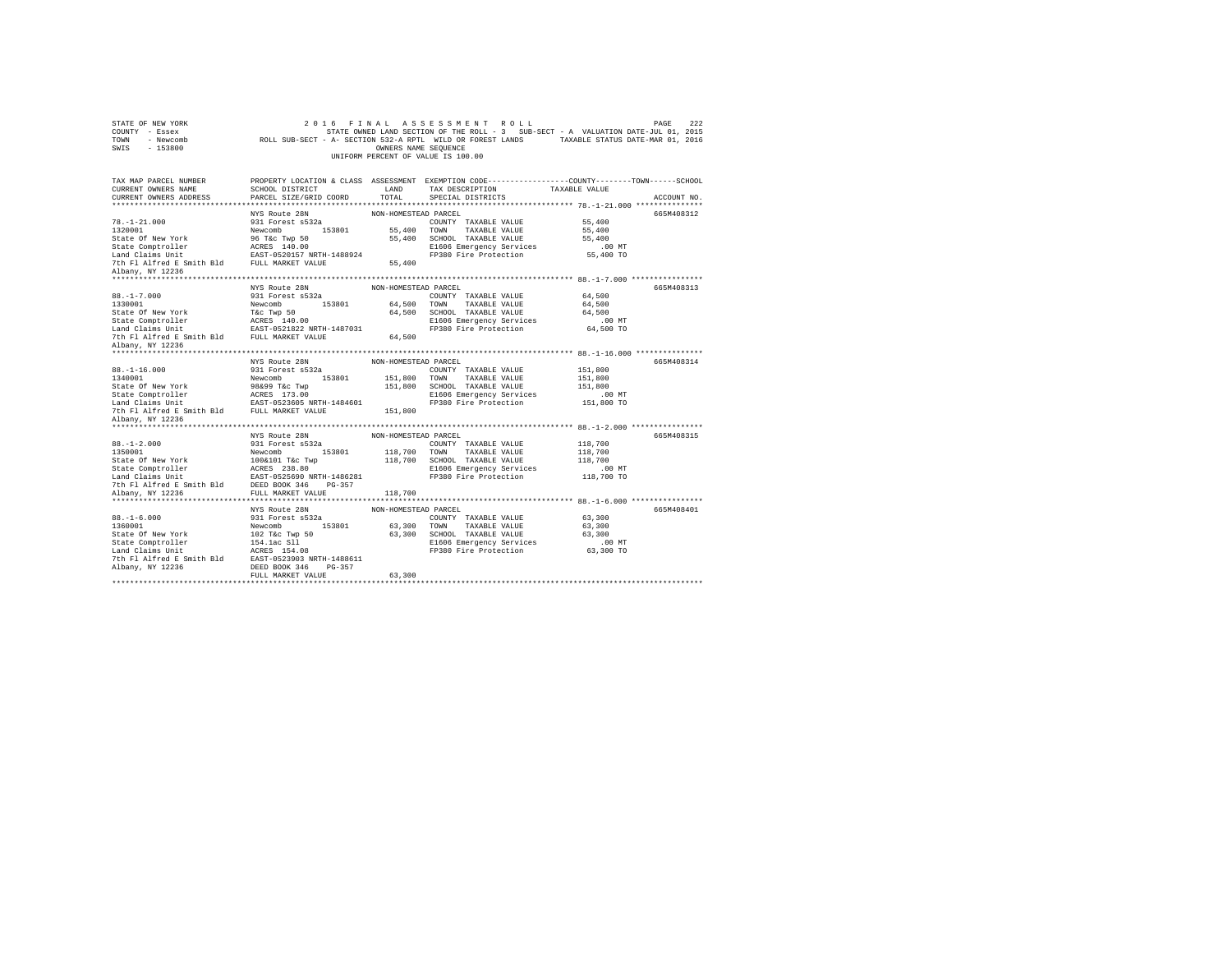| STATE OF NEW YORK<br>COUNTY - Essex<br>TOWN - Newcomb<br>SWIS - 153800                                                                                                                                                                                              |                                                                                                                   | OWNERS NAME SEQUENCE           | 2016 FINAL ASSESSMENT ROLL<br>STATE OWNED LAND SECTION OF THE ROLL - 3<br>SUB-SECT - A VALUATION DATE-JUL 01, 2015<br>ROLL SUB-SECT - A- SECTION 532-A RPTL WILD OR FOREST LANDS TAXABLE STATUS DATE-MAR 01, 2016<br>UNIFORM PERCENT OF VALUE IS 100.00 |                                                     | 223<br>PAGE |
|---------------------------------------------------------------------------------------------------------------------------------------------------------------------------------------------------------------------------------------------------------------------|-------------------------------------------------------------------------------------------------------------------|--------------------------------|---------------------------------------------------------------------------------------------------------------------------------------------------------------------------------------------------------------------------------------------------------|-----------------------------------------------------|-------------|
| TAX MAP PARCEL NUMBER<br>CURRENT OWNERS NAME<br>CURRENT OWNERS ADDRESS                                                                                                                                                                                              | SCHOOL DISTRICT<br>PARCEL SIZE/GRID COORD                                                                         | LAND<br>TOTAL                  | PROPERTY LOCATION & CLASS ASSESSMENT EXEMPTION CODE---------------COUNTY-------TOWN------SCHOOL<br>TAX DESCRIPTION<br>SPECIAL DISTRICTS                                                                                                                 | TAXABLE VALUE                                       | ACCOUNT NO. |
|                                                                                                                                                                                                                                                                     |                                                                                                                   |                                |                                                                                                                                                                                                                                                         |                                                     |             |
| $78. - 1 - 22.000$<br>1370001<br>State Of New York<br>State Comptroller<br>Land Claims Unit<br>The RCRES 180.00<br>7th F1 Alfred E Smith Bld EAST-0522368 NRTH-1490480                                                                                              | NYS Route 28N<br>931 Forest s532a<br>Newcomb 153801<br>103 T&C Twp 5<br>180ac S11                                 | NON-HOMESTEAD PARCEL           | COUNTY TAXABLE VALUE<br>60,200 TOWN TAXABLE VALUE<br>60,200 SCHOOL TAXABLE VALUE<br>E1606 Emergency Services<br>FP380 Fire Protection                                                                                                                   | 60,200<br>60,200<br>60,200<br>$.00$ MT<br>60,200 TO | 665M408402  |
| Albany, NY 12236                                                                                                                                                                                                                                                    | FULL MARKET VALUE                                                                                                 | 60,200                         |                                                                                                                                                                                                                                                         |                                                     |             |
| $78. - 1 - 18.000$<br>1380001<br>State Of New York<br>State Comptroller<br>State Composition of the main composition of the main claims Unit<br>Tand Claims Unit The Essext-0520732 NRTH-1492607<br>The FI Alfred E Smith Bld FULL MARKET VALUE<br>Albany, NY 12236 | NYS Route 28N<br>931 Forest s532a<br>Newcomb 153801<br>104 T&c Twp 5<br>ACRES 180.00                              | NON-HOMESTEAD PARCEL<br>63,100 | COUNTY TAXABLE VALUE<br>63,100 TOWN TAXABLE VALUE<br>63,100 SCHOOL TAXABLE VALUE<br>E1606 Emergency Services<br>FP380 Fire Protection                                                                                                                   | 63,100<br>63,100<br>63,100<br>$.00$ MT<br>63,100 TO | 665M408403  |
|                                                                                                                                                                                                                                                                     |                                                                                                                   |                                |                                                                                                                                                                                                                                                         |                                                     |             |
| $78. - 1 - 13.000$<br>1390001<br>State Of New York<br>State Comptroller<br>Land Claims Unit<br>7th Fl Alfred E Smith Bld EAST-0519210 NRTH-1494605                                                                                                                  | NYS Route 28N<br>931 Forest s532a<br>Newcomb 153801<br>105 T&C Twp 5<br>180ac Sll<br>ACRES 180.00                 | NON-HOMESTEAD PARCEL           | COUNTY TAXABLE VALUE<br>86,300 TOWN TAXABLE VALUE<br>86,300 SCHOOL TAXABLE VALUE<br>E1606 Emergency Services<br>FP380 Fire Protection                                                                                                                   | 86,300<br>86,300<br>86,300<br>$.00$ MT<br>86,300 TO | 665M408404  |
| Albany, NY 12236                                                                                                                                                                                                                                                    | FULL MARKET VALUE                                                                                                 | 86,300                         |                                                                                                                                                                                                                                                         |                                                     |             |
| $78. - 1 - 4.000$<br>1400001<br>State Of New York<br>State Comptroller<br>Land Claims Unit<br>7th F1 Alfred E Smith Bld FULL MARKET VALUE                                                                                                                           | NYS Route 28N<br>931 Forest s532a<br>Newcomb 153801<br>106 T&C Twp 5<br>ACRES 180.00<br>EAST-0517398 NRTH-1496765 | NON-HOMESTEAD PARCEL<br>70,200 | COUNTY TAXABLE VALUE<br>70,200 TOWN TAXABLE VALUE<br>70,200 SCHOOL TAXABLE VALUE<br>E1606 Emergency Services<br>FP380 Fire Protection                                                                                                                   | 70,200<br>70,200<br>70,200<br>$.00$ MT<br>70,200 TO | 665M408405  |
| Albany, NY 12236                                                                                                                                                                                                                                                    |                                                                                                                   |                                |                                                                                                                                                                                                                                                         |                                                     |             |
| ***************************<br>$78. - 1 - 5.000$                                                                                                                                                                                                                    | NYS Route 28N<br>931 Forest s532a                                                                                 | NON-HOMESTEAD PARCEL           | COUNTY TAXABLE VALUE                                                                                                                                                                                                                                    | 81,500                                              | 665M408406  |
| 1410001<br>State Of New York<br>107 T&C Twp 45<br>State Comptroller<br>128.90<br>128.90<br>The Fl Alfred E Smith Bld<br>28.87<br>2018 2019 2018011<br>28.87<br>20180011111498477<br>2018001111498477<br>Albany, NY 12236                                            | Newcomb 153801<br>DEED BOOK 187 PG-245<br>FULL MARKET VALUE                                                       | 81,500                         | 81,500 TOWN TAXABLE VALUE<br>81,500 SCHOOL TAXABLE VALUE<br>E1606 Emergency Services<br>FP380 Fire Protection                                                                                                                                           | 81,500<br>81,500<br>$.00$ MT<br>81,500 TO           |             |
|                                                                                                                                                                                                                                                                     |                                                                                                                   |                                |                                                                                                                                                                                                                                                         |                                                     |             |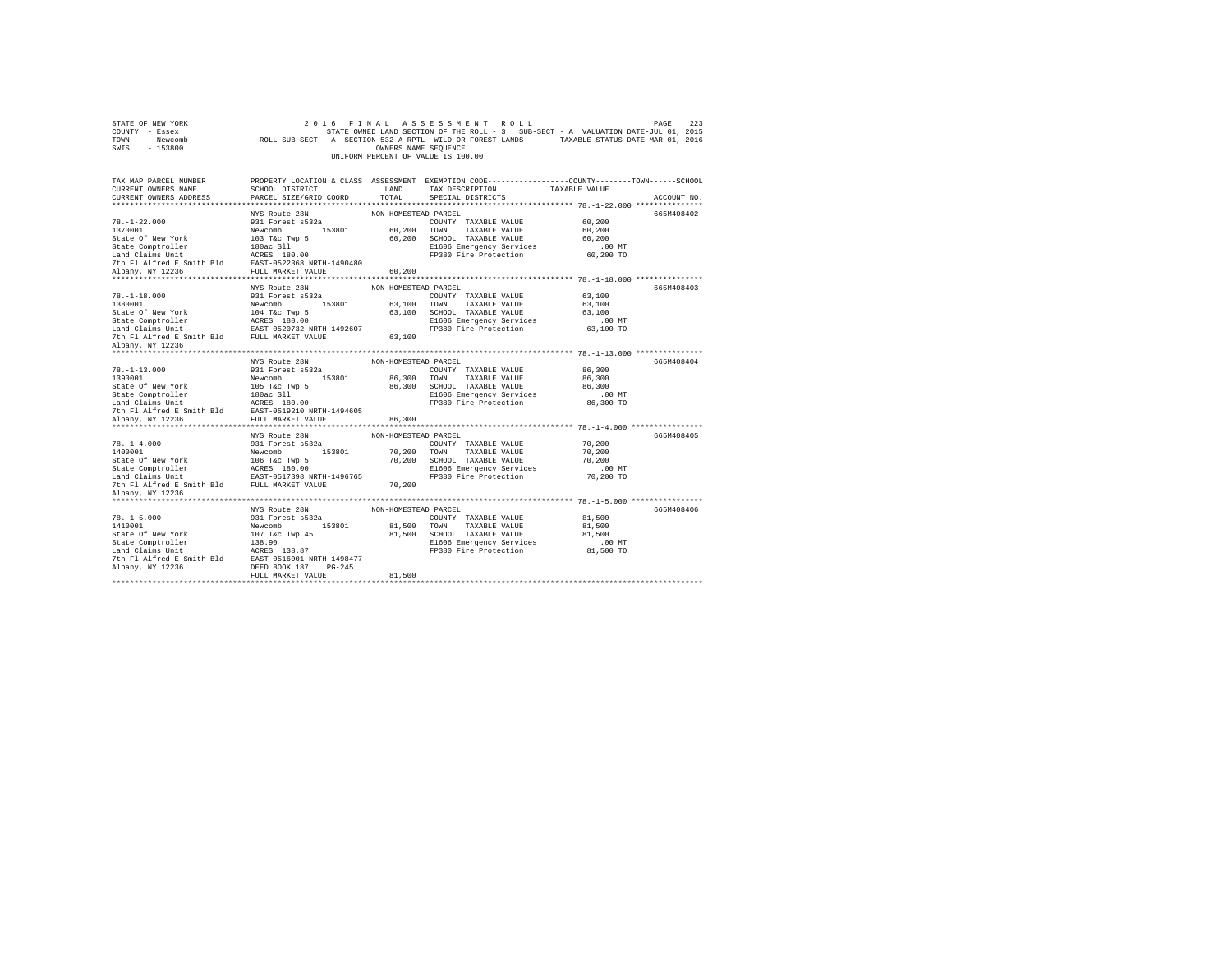| STATE OF NEW YORK<br>COUNTY - Essex<br>TOWN - Newcomb<br>SWIS<br>$-153800$ | ROLL SUB-SECT - A- SECTION 532-A RPTL WILD OR FOREST LANDS TAXABLE STATUS DATE-MAR 01, 2016 | OWNERS NAME SEQUENCE | 2016 FINAL ASSESSMENT ROLL<br>STATE OWNED LAND SECTION OF THE ROLL - 3 SUB-SECT - A VALUATION DATE-JUL 01, 2015<br>UNIFORM PERCENT OF VALUE IS 100.00 |               | 224<br>PAGE |
|----------------------------------------------------------------------------|---------------------------------------------------------------------------------------------|----------------------|-------------------------------------------------------------------------------------------------------------------------------------------------------|---------------|-------------|
| TAX MAP PARCEL NUMBER                                                      |                                                                                             |                      | PROPERTY LOCATION & CLASS ASSESSMENT EXEMPTION CODE---------------COUNTY-------TOWN-----SCHOOL                                                        |               |             |
| CURRENT OWNERS NAME                                                        | SCHOOL DISTRICT                                                                             | LAND                 | TAX DESCRIPTION                                                                                                                                       | TAXABLE VALUE |             |
| CURRENT OWNERS ADDRESS                                                     | PARCEL SIZE/GRID COORD                                                                      | TOTAL.               | SPECIAL DISTRICTS                                                                                                                                     |               | ACCOUNT NO. |
|                                                                            |                                                                                             |                      |                                                                                                                                                       |               |             |
| $78. - 1 - 3.000$                                                          | NYS Route 28N<br>931 Forest s532a                                                           | NON-HOMESTEAD PARCEL | COUNTY TAXABLE VALUE                                                                                                                                  | 75,200        | 665M408407  |
| 1420001                                                                    | Newcomb 153801                                                                              |                      | 75,200 TOWN TAXABLE VALUE                                                                                                                             | 75,200        |             |
| State Of New York                                                          | 108 T&c Twp 5                                                                               |                      | 75,200 SCHOOL TAXABLE VALUE                                                                                                                           | 75,200        |             |
| State Comptroller                                                          | ACRES 183.00                                                                                |                      | E1606 Emergency Services                                                                                                                              | $.00$ MT      |             |
| Land Claims Unit                                                           | EAST-0519587 NRTH-1498576                                                                   |                      | FP380 Fire Protection                                                                                                                                 | 75,200 TO     |             |
| 7th Fl Alfred E Smith Bld FULL MARKET VALUE                                |                                                                                             | 75,200               |                                                                                                                                                       |               |             |
| Albany, NY 12236                                                           |                                                                                             |                      |                                                                                                                                                       |               |             |
|                                                                            |                                                                                             |                      |                                                                                                                                                       |               |             |
|                                                                            | NYS Route 28N                                                                               | NON-HOMESTEAD PARCEL |                                                                                                                                                       |               | 665M408408  |
| $78. - 1 - 14.000$                                                         | 931 Forest s532a                                                                            |                      | COUNTY TAXABLE VALUE                                                                                                                                  | 63,400        |             |
| 1430001                                                                    | Newcomb 153801                                                                              | 63,400 TOWN          | TAXABLE VALUE                                                                                                                                         | 63,400        |             |
| State Of New York                                                          | 109 T&c Twp 5                                                                               |                      | 63,400 SCHOOL TAXABLE VALUE                                                                                                                           | 63,400        |             |
| State Comptroller<br>Land Claims Unit                                      | ACRES 160.00                                                                                |                      | E1606 Emergency Services                                                                                                                              | $.00$ MT      |             |
|                                                                            | EAST-0521443 NRTH-1496421                                                                   |                      | FP380 Fire Protection                                                                                                                                 | 63,400 TO     |             |
| 7th Fl Alfred E Smith Bld FULL MARKET VALUE<br>Albany, NY 12236            |                                                                                             | 63,400               |                                                                                                                                                       |               |             |
|                                                                            |                                                                                             |                      |                                                                                                                                                       |               |             |
|                                                                            | NYS Route 28N                                                                               | NON-HOMESTEAD PARCEL |                                                                                                                                                       |               | 665M408409  |
| $78. - 1 - 17.000$                                                         | 931 Forest s532a                                                                            |                      | COUNTY TAXABLE VALUE                                                                                                                                  | 58,000        |             |
| 1440001                                                                    | Newcomb 153801                                                                              | 58,000 TOWN          | TAXABLE VALUE                                                                                                                                         | 58,000        |             |
| State Of New York                                                          | $110$ T&C Twp $5$                                                                           |                      | 58,000 SCHOOL TAXABLE VALUE                                                                                                                           | 58,000        |             |
| State Comptroller                                                          | ACRES 160.00                                                                                |                      | E1606 Emergency Services                                                                                                                              | $.00$ MT      |             |
| Land Claims Unit EAST-0522974 NRTH-1494436                                 |                                                                                             |                      | FP380 Fire Protection                                                                                                                                 | 58,000 TO     |             |
| 7th Fl Alfred E Smith Bld FULL MARKET VALUE                                |                                                                                             | 58,000               |                                                                                                                                                       |               |             |
| Albany, NY 12236                                                           |                                                                                             |                      |                                                                                                                                                       |               |             |
| ********************                                                       |                                                                                             |                      |                                                                                                                                                       |               |             |
|                                                                            |                                                                                             |                      |                                                                                                                                                       |               |             |
|                                                                            | NYS Route 28N                                                                               | NON-HOMESTEAD PARCEL |                                                                                                                                                       |               | 665M408410  |
| $78. - 1 - 23.000$                                                         | 931 Forest s532a                                                                            |                      | COUNTY TAXABLE VALUE                                                                                                                                  | 56,100        |             |
| 1450001                                                                    | Newcomb 153801                                                                              |                      | 56,100 TOWN<br>TAXABLE VALUE                                                                                                                          | 56,100        |             |
| State Of New York                                                          | 111 T&c Twp 5                                                                               |                      | 56,100 SCHOOL TAXABLE VALUE                                                                                                                           | 56,100        |             |
| State Comptroller                                                          | 160ac Sll                                                                                   |                      | E1606 Emergency Services                                                                                                                              | $.00$ MT      |             |
| Land Claims Unit                                                           | $ACRES \t160.00$                                                                            |                      | FP380 Fire Protection                                                                                                                                 | 56,100 TO     |             |
| 7th Fl Alfred E Smith Bld EAST-0524599 NRTH-1492254<br>Albany, NY 12236    | FULL MARKET VALUE                                                                           | 56,100               |                                                                                                                                                       |               |             |
|                                                                            |                                                                                             |                      |                                                                                                                                                       |               |             |
|                                                                            | NYS Route 28N                                                                               | NON-HOMESTEAD PARCEL |                                                                                                                                                       |               | 665M408411  |
| $78. - 1 - 10.000$                                                         | 931 Forest s532a                                                                            |                      | COUNTY TAXABLE VALUE                                                                                                                                  | 60,800        |             |
| 1460001                                                                    | Newcomb<br>153801                                                                           | 60,800 TOWN          | TAXABLE VALUE                                                                                                                                         | 60,800        |             |
| State Of New York                                                          | 112 T&c Twp 5                                                                               |                      | 60,800 SCHOOL TAXABLE VALUE                                                                                                                           | 60,800        |             |
| State Comptroller                                                          | ACRES 160.00                                                                                |                      | E1606 Emergency Services                                                                                                                              | $.00$ MT      |             |
| Land Claims Unit                                                           | EAST-0526123 NRTH-1490237                                                                   |                      | FP380 Fire Protection                                                                                                                                 | 60,800 TO     |             |
| 7th Fl Alfred E Smith Bld FULL MARKET VALUE<br>Albany, NY 12236            |                                                                                             | 60,800               |                                                                                                                                                       |               |             |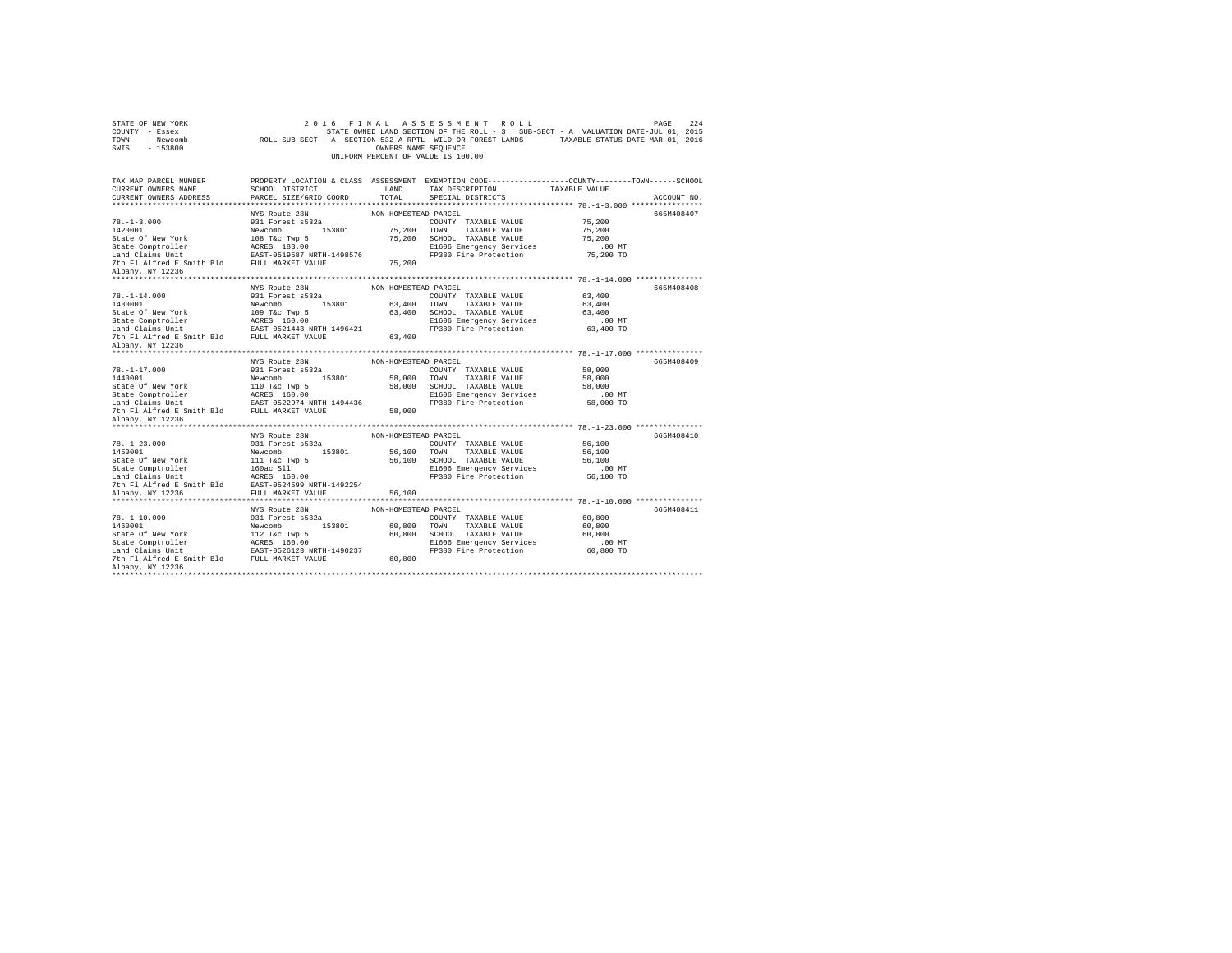| STATE OF NEW YORK<br>COUNTY - Essex<br>TOWN - Newcomb<br>SWIS - 153800 |                                                                                                                                          | OWNERS NAME SEQUENCE | 2016 FINAL ASSESSMENT ROLL<br>STATE OWNED LAND SECTION OF THE ROLL - 3 SUB-SECT - A VALUATION DATE-JUL 01, 2015<br>ROLL SUB-SECT - A- SECTION 532-A RPTL WILD OR FOREST LANDS TAXABLE STATUS DATE-MAR 01, 2016<br>UNIFORM PERCENT OF VALUE IS 100.00 |                                                         | 225<br>PAGE |
|------------------------------------------------------------------------|------------------------------------------------------------------------------------------------------------------------------------------|----------------------|------------------------------------------------------------------------------------------------------------------------------------------------------------------------------------------------------------------------------------------------------|---------------------------------------------------------|-------------|
| TAX MAP PARCEL NUMBER<br>CURRENT OWNERS NAME<br>CURRENT OWNERS ADDRESS | SCHOOL DISTRICT<br>PARCEL SIZE/GRID COORD                                                                                                | LAND<br>TOTAL        | PROPERTY LOCATION & CLASS ASSESSMENT EXEMPTION CODE---------------COUNTY-------TOWN------SCHOOL<br>TAX DESCRIPTION<br>SPECIAL DISTRICTS                                                                                                              | TAXABLE VALUE                                           | ACCOUNT NO. |
|                                                                        |                                                                                                                                          |                      |                                                                                                                                                                                                                                                      |                                                         |             |
| $89. -2 - 1.000$<br>1470001<br>State Of New York                       | NYS Route 28N<br>931 Forest s532a<br>Newcomb 153801<br>113&114 T&c Twp                                                                   | NON-HOMESTEAD PARCEL | COUNTY TAXABLE VALUE<br>107,400 TOWN TAXABLE VALUE<br>107,400 SCHOOL TAXABLE VALUE<br>E1606 Emergency Services<br>FP380 Fire Protection                                                                                                              | 107,400<br>107,400<br>107,400<br>$.00$ MT<br>107,400 TO | 665M408412  |
|                                                                        |                                                                                                                                          |                      |                                                                                                                                                                                                                                                      |                                                         |             |
|                                                                        | FULL MARKET VALUE                                                                                                                        | 107,400              |                                                                                                                                                                                                                                                      |                                                         |             |
| $79. - 1 - 4.000$                                                      | Sanford Ln                                                                                                                               | NON-HOMESTEAD PARCEL |                                                                                                                                                                                                                                                      | 132,800                                                 | 665M408413  |
| 1480001                                                                | 931 Forest s532a                                                                                                                         |                      | COUNTY TAXABLE VALUE<br>TAXABLE VALUE                                                                                                                                                                                                                | 132,800                                                 |             |
| State Of New York                                                      | Newcomb 153801 132,800 TOWN<br>115&116 T&C Twp 50 132,800 SCHOOL<br>ACRES 299.00 HOME 21606 EAGRES<br>EAST-0530481 NRTH-1489797 FP380 F: |                      | 132,800 SCHOOL TAXABLE VALUE                                                                                                                                                                                                                         | 132,800                                                 |             |
| State Comptroller                                                      |                                                                                                                                          |                      |                                                                                                                                                                                                                                                      | $.00$ MT                                                |             |
| Land Claims Unit                                                       |                                                                                                                                          |                      | E1606 Emergency Services<br>FP380 Fire Protection                                                                                                                                                                                                    | 132,800 TO                                              |             |
| 7th Fl Alfred E Smith Bld FULL MARKET VALUE                            |                                                                                                                                          | 132,800              |                                                                                                                                                                                                                                                      |                                                         |             |
| Albany, NY 12236                                                       |                                                                                                                                          |                      |                                                                                                                                                                                                                                                      |                                                         |             |
|                                                                        |                                                                                                                                          |                      |                                                                                                                                                                                                                                                      |                                                         |             |
|                                                                        | Sanford Ln                                                                                                                               | NON-HOMESTEAD PARCEL |                                                                                                                                                                                                                                                      |                                                         | 665M408414  |
| $79. - 1 - 3.000$                                                      | 931 Forest s532a                                                                                                                         |                      | COUNTY TAXABLE VALUE                                                                                                                                                                                                                                 | 91,400                                                  |             |
| 1490001                                                                | Newcomb 153801                                                                                                                           |                      | 91,400 TOWN TAXABLE VALUE                                                                                                                                                                                                                            | 91,400                                                  |             |
| State Of New York                                                      | 117 T&C Twp 5<br>ACRES 236.00<br>EAST-0528641 NRTH-1492178                                                                               |                      | 91,400 SCHOOL TAXABLE VALUE                                                                                                                                                                                                                          | 91,400                                                  |             |
| State Comptroller                                                      |                                                                                                                                          |                      | E1606 Emergency Services                                                                                                                                                                                                                             | $.00$ MT                                                |             |
| Land Claims Unit                                                       |                                                                                                                                          |                      | FP380 Fire Protection                                                                                                                                                                                                                                | 91,400 TO                                               |             |
| 7th Fl Alfred E Smith Bld FULL MARKET VALUE                            |                                                                                                                                          | 91,400               |                                                                                                                                                                                                                                                      |                                                         |             |
| Albany, NY 12236                                                       |                                                                                                                                          |                      |                                                                                                                                                                                                                                                      |                                                         |             |
|                                                                        |                                                                                                                                          |                      |                                                                                                                                                                                                                                                      |                                                         |             |
|                                                                        | NYS Route 28N                                                                                                                            | NON-HOMESTEAD PARCEL |                                                                                                                                                                                                                                                      |                                                         | 665M408415  |
| $78. - 1 - 24.000$                                                     | 931 Forest s532a                                                                                                                         |                      | COUNTY TAXABLE VALUE                                                                                                                                                                                                                                 | 85,500                                                  |             |
|                                                                        |                                                                                                                                          |                      | 85,500 TOWN TAXABLE VALUE                                                                                                                                                                                                                            | 85,500                                                  |             |
|                                                                        |                                                                                                                                          |                      | SCHOOL TAXABLE VALUE                                                                                                                                                                                                                                 | 85,500                                                  |             |
|                                                                        |                                                                                                                                          |                      | E1606 Emergency Services<br>FP380 Fire Protection                                                                                                                                                                                                    | $.00$ MT<br>85,500 TO                                   |             |
|                                                                        |                                                                                                                                          |                      |                                                                                                                                                                                                                                                      |                                                         |             |
|                                                                        |                                                                                                                                          |                      |                                                                                                                                                                                                                                                      |                                                         |             |
|                                                                        |                                                                                                                                          |                      |                                                                                                                                                                                                                                                      |                                                         |             |
|                                                                        | NYS Route 28N                                                                                                                            | NON-HOMESTEAD PARCEL |                                                                                                                                                                                                                                                      |                                                         | 665M408501  |
|                                                                        |                                                                                                                                          |                      | COUNTY TAXABLE VALUE                                                                                                                                                                                                                                 | 121,300                                                 |             |
|                                                                        |                                                                                                                                          |                      | 121,300 TOWN TAXABLE VALUE                                                                                                                                                                                                                           | 121,300                                                 |             |
|                                                                        |                                                                                                                                          |                      | 121,300 SCHOOL TAXABLE VALUE                                                                                                                                                                                                                         | 121,300                                                 |             |
|                                                                        |                                                                                                                                          |                      | E1606 Emergency Services                                                                                                                                                                                                                             | $.00$ MT                                                |             |
|                                                                        |                                                                                                                                          |                      | FP380 Fire Protection                                                                                                                                                                                                                                | 121,300 TO                                              |             |
|                                                                        |                                                                                                                                          |                      |                                                                                                                                                                                                                                                      |                                                         |             |
|                                                                        |                                                                                                                                          | 121,300              |                                                                                                                                                                                                                                                      |                                                         |             |
|                                                                        |                                                                                                                                          |                      |                                                                                                                                                                                                                                                      |                                                         |             |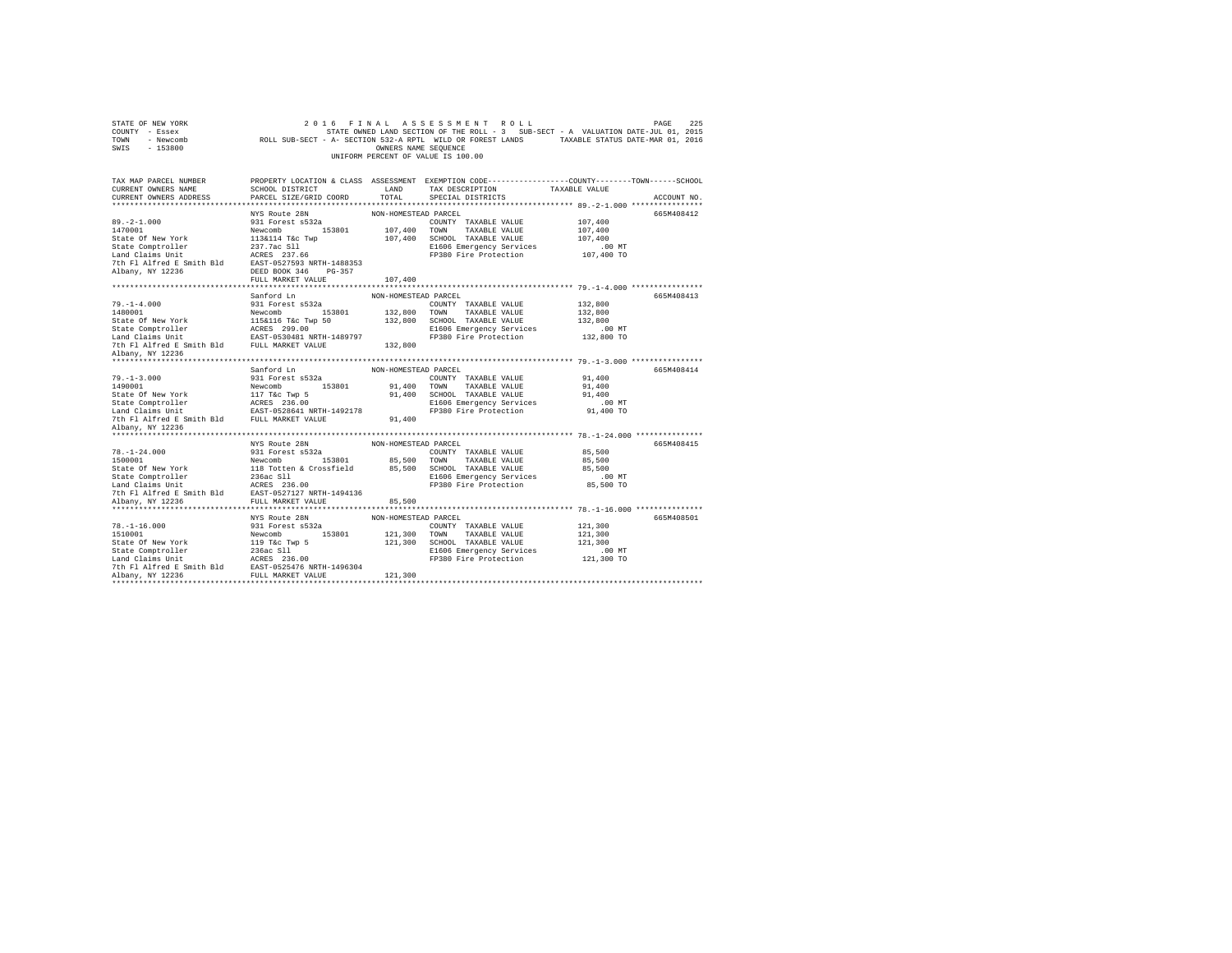| STATE OF NEW YORK                                                                                                                                                                                                                 |                                    | 2016 FINAL ASSESSMENT ROLL         |      |                                                                                   | PAGE     | 226         |
|-----------------------------------------------------------------------------------------------------------------------------------------------------------------------------------------------------------------------------------|------------------------------------|------------------------------------|------|-----------------------------------------------------------------------------------|----------|-------------|
| COUNTY - Essex                                                                                                                                                                                                                    |                                    |                                    |      | STATE OWNED LAND SECTION OF THE ROLL - 3 SUB-SECT - A VALUATION DATE-JUL 01, 2015 |          |             |
| - ESSEA (2011) STATES AND SALLING OF THE RUBBLY AND ASSEARCED AND ARREST THE VIOLATION OF THE MAIL OF A VALUE O<br>- Newcomb ROLL SUB-SECT - A-SECTION 532-A RPTL WILD OR FOREST LANDS - TAXABLE STATUS DATE-MAR 01. 2016<br>TOWN |                                    |                                    |      |                                                                                   |          |             |
| $-153800$<br>SWIS                                                                                                                                                                                                                 |                                    | OWNERS NAME SEQUENCE               |      |                                                                                   |          |             |
|                                                                                                                                                                                                                                   |                                    | UNIFORM PERCENT OF VALUE IS 100.00 |      |                                                                                   |          |             |
|                                                                                                                                                                                                                                   |                                    |                                    |      |                                                                                   |          |             |
|                                                                                                                                                                                                                                   |                                    |                                    |      |                                                                                   |          |             |
| TAX MAP PARCEL NUMBER PROPERTY LOCATION & CLASS ASSESSMENT EXEMPTION CODE--------------COUNTY-------TOWN-----SCHOOL                                                                                                               |                                    |                                    |      |                                                                                   |          |             |
| CURRENT OWNERS NAME                                                                                                                                                                                                               | SCHOOL DISTRICT                    | <b>EAND</b>                        |      | TAX DESCRIPTION TAXABLE VALUE                                                     |          |             |
| CURRENT OWNERS ADDRESS PARCEL SIZE/GRID COORD TOTAL SPECIAL DISTRICTS                                                                                                                                                             |                                    |                                    |      |                                                                                   |          | ACCOUNT NO. |
|                                                                                                                                                                                                                                   |                                    |                                    |      |                                                                                   |          |             |
|                                                                                                                                                                                                                                   | NYS Route 28N MON-HOMESTEAD PARCEL |                                    |      |                                                                                   |          | 665M408502  |
| $78. -1 - 15.000$                                                                                                                                                                                                                 | 931 Forest s532a                   |                                    |      | COUNTY TAXABLE VALUE 98,600                                                       |          |             |
| 1520001                                                                                                                                                                                                                           | Newcomb                            | 153801 98,600                      | TOWN | TAXABLE VALUE 98,600                                                              |          |             |
| State Of New York 120 T&c Twp 5 98,600                                                                                                                                                                                            |                                    |                                    |      | SCHOOL TAXABLE VALUE 98,600                                                       |          |             |
|                                                                                                                                                                                                                                   |                                    |                                    |      | E1606 Emergency Services                                                          | $.00$ MT |             |
|                                                                                                                                                                                                                                   |                                    |                                    |      | FP380 Fire Protection 98,600 TO                                                   |          |             |
| 7th Fl Alfred E Smith Bld FULL MARKET VALUE                                                                                                                                                                                       |                                    | 98.600                             |      |                                                                                   |          |             |
| Albany, NY 12236                                                                                                                                                                                                                  |                                    |                                    |      |                                                                                   |          |             |
|                                                                                                                                                                                                                                   |                                    |                                    |      |                                                                                   |          |             |
|                                                                                                                                                                                                                                   | NYS Route 28N MON-HOMESTEAD PARCEL |                                    |      |                                                                                   |          | 665M408503  |
| 78.-1-2.000 931 Forest s532a                                                                                                                                                                                                      |                                    |                                    |      | COUNTY TAXABLE VALUE 49,400                                                       |          |             |
| 1530001                                                                                                                                                                                                                           | Newcomb                            | 153801 49,400                      | TOWN | TAXABLE VALUE 49,400                                                              |          |             |
| State Of New York 121 T&c Twp 5 49,400                                                                                                                                                                                            |                                    |                                    |      | SCHOOL TAXABLE VALUE 49,400                                                       |          |             |
| State Comptroller ACRES 101.00                                                                                                                                                                                                    |                                    |                                    |      | E1606 Emergency Services                                                          | .00MT    |             |
| Land Claims Unit EAST-0522177 NRTH-1499413                                                                                                                                                                                        |                                    |                                    |      | FP380 Fire Protection 49,400 TO                                                   |          |             |
| 7th Fl Alfred E Smith Bld FULL MARKET VALUE                                                                                                                                                                                       |                                    | 49.400                             |      |                                                                                   |          |             |
| Albany, NY 12236                                                                                                                                                                                                                  |                                    |                                    |      |                                                                                   |          |             |
|                                                                                                                                                                                                                                   |                                    |                                    |      |                                                                                   |          |             |
|                                                                                                                                                                                                                                   |                                    |                                    |      |                                                                                   |          |             |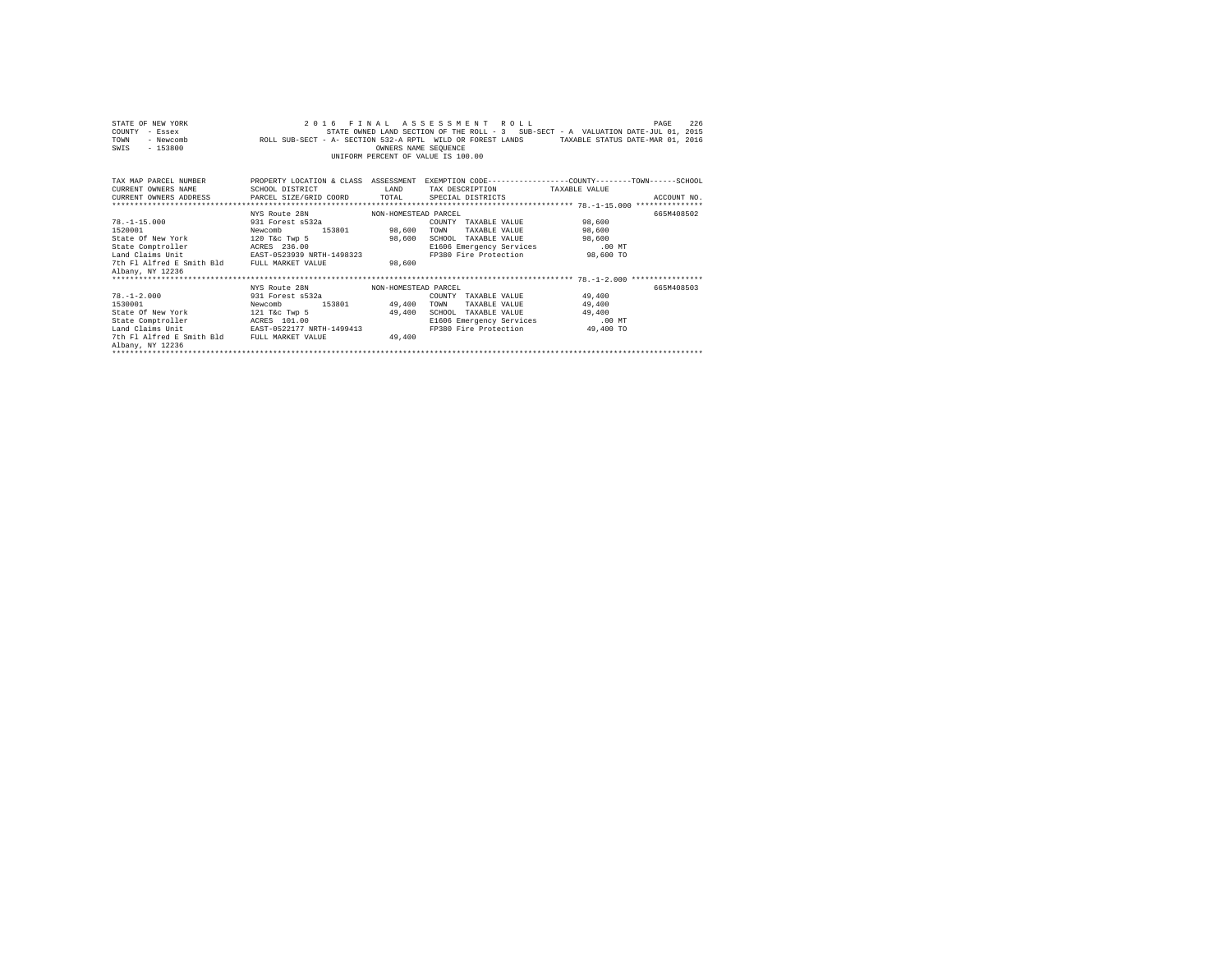|      | STATE OF NEW YORK |  |                                    | 2016 FINAL ASSESSMENT ROLL                                                        | 227<br>PAGE                      |
|------|-------------------|--|------------------------------------|-----------------------------------------------------------------------------------|----------------------------------|
|      | COUNTY - Essex    |  |                                    | STATE OWNED LAND SECTION OF THE ROLL - 3 SUB-SECT - A VALUATION DATE-JUL 01, 2015 |                                  |
| TOWN | - Newcomb         |  |                                    | ROLL SUB-SECT - A- SECTION 532-A RPTL WILD OR FOREST LANDS                        | TAXABLE STATUS DATE-MAR 01, 2016 |
| SWIS | $-153800$         |  |                                    |                                                                                   | RPS150/V04/L015                  |
|      |                   |  |                                    |                                                                                   | CURRENT DATE 6/21/2016           |
|      |                   |  | UNIFORM PERCENT OF VALUE IS 100.00 |                                                                                   |                                  |
|      |                   |  |                                    | ROLL SUB SECTION-A-TOTALS                                                         |                                  |

|      |                      | TOTAL   | EXTENSION  | <b>EXTENSION</b> | AD VALOREM | <b>EXEMPT</b> | TAXARLE   |
|------|----------------------|---------|------------|------------------|------------|---------------|-----------|
| CODE | DISTRICT NAME        | PARCELS | TYPE       | <b>VALUE</b>     | VALUE.     | AMOUNT        | VALUE.    |
|      |                      |         |            |                  |            |               |           |
|      | FP380 Fire Protectio |         | 137 TOTAL  |                  | 36137,300  |               | 36137,300 |
|      | E1606 Emergency Serv |         | 133 MOVTAX |                  |            |               |           |

## \*\*\* S C H O O L D I S T R I C T S U M M A R Y \*\*\*

| CODE   | DISTRICT NAME | TOTAL<br>PARCELS | ASSESSED<br>LAND | ASSESSED<br>TOTAL | <b>EXEMPT</b><br>AMOUNT | TOTAL<br>TAXABLE | STAR<br>AMOUNT | <b>STAR</b><br>TAXABLE |  |
|--------|---------------|------------------|------------------|-------------------|-------------------------|------------------|----------------|------------------------|--|
| 153801 | Newcomb       | 137              | 36137,300        | 36137,300         |                         | 36137.300        |                | 36137,300              |  |
|        | SUB-TOTAL     | 137              | 36137,300        | 36137,300         |                         | 36137.300        |                | 36137,300              |  |
|        | TOTAL         | 137              | 36137,300        | 36137,300         |                         | 36137.300        |                | 36137,300              |  |

## \*\*\* S Y S T E M C O D E S S U M M A R Y \*\*\*

NO SYSTEM EXEMPTIONS AT THIS LEVEL

## \*\*\* E X E M P T I O N S U M M A R Y \*\*\*

NO EXEMPTIONS AT THIS LEVEL

| ROLL       | DESCRIPTION      | TOTAL   | ASSESSED  | ASSESSED  | TAXABLE   | TAXABLE   | TAXABLE   | STAR          |
|------------|------------------|---------|-----------|-----------|-----------|-----------|-----------|---------------|
| <b>SEC</b> |                  | PARCELS | LAND      | TOTAL     | COUNTY    | TOWN      | SCHOOL    | TAXABLE       |
|            | STATE OWNED LAND | 127     | 36137.300 | 36137.300 | 36137,300 | 36137.300 | 36137.300 | 36137<br>.300 |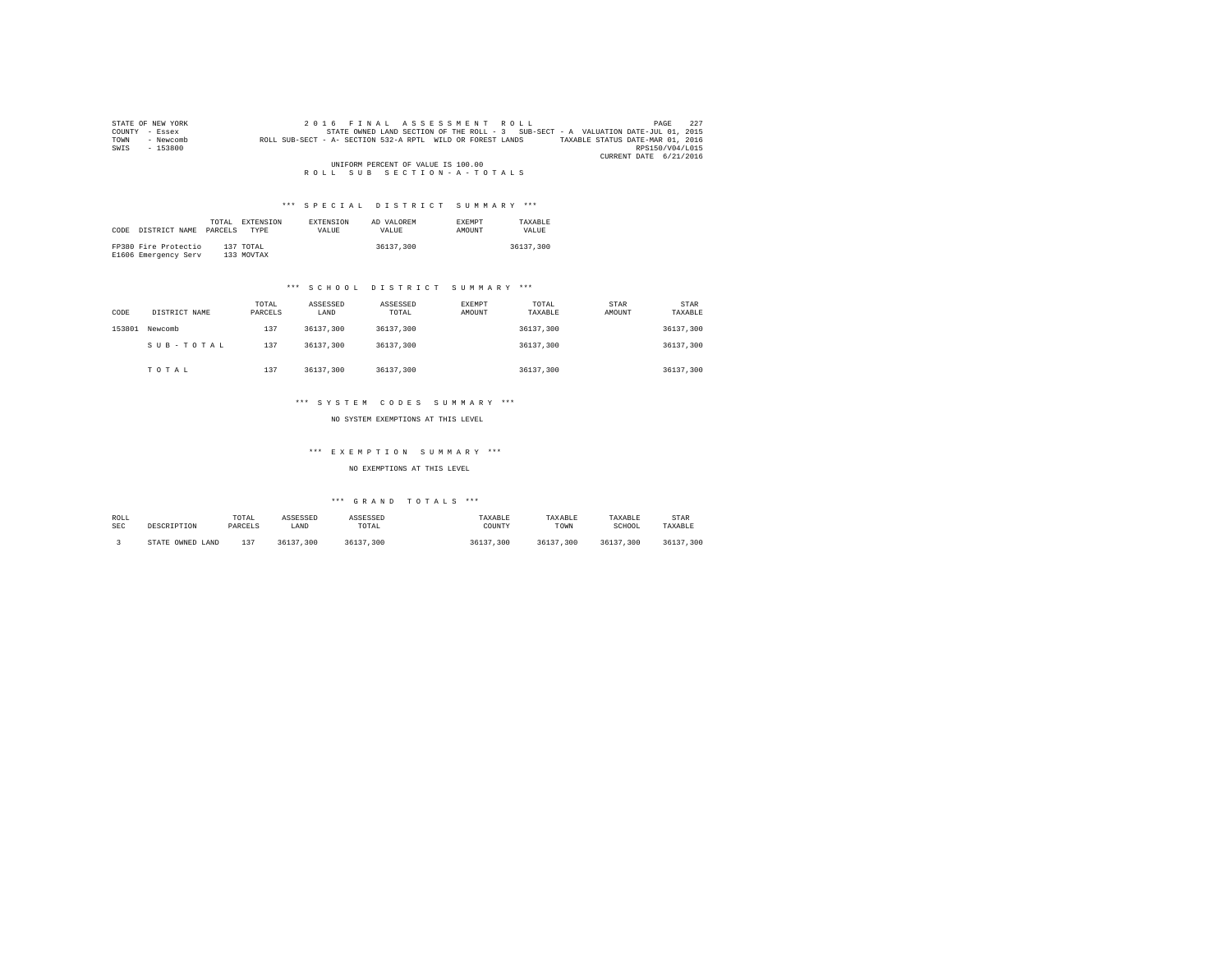| STATE OF NEW YORK<br>COUNTY - Essex<br>TOWN - Newcomb<br>SWIS - 153800                               | ROLL SUB-SECT - P- ECL CONSERVATION AND COMMON LAW EASEMENTS TAXABLE STATUS DATE-MAR 01, 2016                                                 | OWNERS NAME SEQUENCE | 2016 FINAL ASSESSMENT ROLL<br>UNIFORM PERCENT OF VALUE IS 100.00<br>UNIFORM PERCENT OF VALUE IS 100.00 | STATE OWNED LAND SECTION OF THE ROLL - 3 SUB-SECT - P VALUATION DATE-JUL 01, 2015 | 228<br>PAGE |
|------------------------------------------------------------------------------------------------------|-----------------------------------------------------------------------------------------------------------------------------------------------|----------------------|--------------------------------------------------------------------------------------------------------|-----------------------------------------------------------------------------------|-------------|
| TAX MAP PARCEL NUMBER<br>CURRENT OWNERS NAME<br>CURRENT OWNERS ADDRESS<br>************************** | PROPERTY LOCATION & CLASS ASSESSMENT EXEMPTION CODE----------------COUNTY-------TOWN------SCHOOL<br>SCHOOL DISTRICT<br>PARCEL SIZE/GRID COORD | LAND<br>TOTAL        | TAX DESCRIPTION<br>SPECIAL DISTRICTS                                                                   | TAXABLE VALUE                                                                     | ACCOUNT NO. |
|                                                                                                      | Sanford Ln                                                                                                                                    | NON-HOMESTEAD PARCEL |                                                                                                        |                                                                                   | 665J105004  |
| 90. -1-1.110-ESMT                                                                                    | 980 Consvn easmt                                                                                                                              |                      | COUNTY TAXABLE VALUE                                                                                   | 29,341                                                                            |             |
| State Of New York                                                                                    | 153801<br>Newcomb                                                                                                                             | 29,341 TOWN          | TAXABLE VALUE                                                                                          | 29,341                                                                            |             |
| C/O County Treasurer                                                                                 | Pt 92 T&c Twp                                                                                                                                 |                      | 29,341 SCHOOL TAXABLE VALUE                                                                            | 29,341                                                                            |             |
| Essex<br>County                                                                                      | 1565/88 1585/307 Esmnts                                                                                                                       |                      | FP380 Fire Protection                                                                                  | 29,341 TO                                                                         |             |
|                                                                                                      | 64.64AC Under 480A RPTL                                                                                                                       |                      |                                                                                                        |                                                                                   |             |
| PRIOR OWNER ON 3/01/2016 ACRES 64.64                                                                 |                                                                                                                                               |                      |                                                                                                        |                                                                                   |             |
| Upper Hudson Woodlands ATP LP EAST-0571166 NRTH-1474448                                              |                                                                                                                                               |                      |                                                                                                        |                                                                                   |             |
|                                                                                                      | DEED BOOK 1656 PG-1                                                                                                                           |                      |                                                                                                        |                                                                                   |             |
| MAY BE SUBJECT TO PAYMENT                                                                            | CONSERVATION ESMT % 61.00                                                                                                                     |                      |                                                                                                        |                                                                                   |             |
| UNDER RPTL480A UNTIL 2018                                                                            | FULL MARKET VALUE                                                                                                                             | 29,341               |                                                                                                        |                                                                                   |             |
|                                                                                                      |                                                                                                                                               |                      |                                                                                                        |                                                                                   |             |
|                                                                                                      | Sanford Ln                                                                                                                                    | NON-HOMESTEAD PARCEL |                                                                                                        |                                                                                   | 665Z004009  |
| $90. -1 - 1.200 - ESMT$                                                                              | 980 Consyn easmt<br>Newcomb 153801                                                                                                            | 181,536 TOWN         | COUNTY TAXABLE VALUE<br>TAXABLE VALUE                                                                  | 181.536                                                                           |             |
| State Of New York<br>C/O County Treasurer                                                            | 91-93 T&C TWP 46                                                                                                                              |                      | 181,536 SCHOOL TAXABLE VALUE                                                                           | 181,536<br>181,536                                                                |             |
| Essex County                                                                                         | 1565/88 1585/307 Esmnts                                                                                                                       |                      | FP380 Fire Protection                                                                                  | 181,536 TO                                                                        |             |
|                                                                                                      | 150.22AC 480A RPTL                                                                                                                            |                      |                                                                                                        |                                                                                   |             |
| PRIOR OWNER ON 3/01/2016                                                                             | ACRES 164.22                                                                                                                                  |                      |                                                                                                        |                                                                                   |             |
| Upper Hudson Woodlands ATP LP EAST-0570871 NRTH-1473126                                              |                                                                                                                                               |                      |                                                                                                        |                                                                                   |             |
|                                                                                                      | DEED BOOK 1656 PG-1                                                                                                                           |                      |                                                                                                        |                                                                                   |             |
| MAY BE SUBJECT TO PAYMENT                                                                            | CONSERVATION ESMT % 61.00                                                                                                                     |                      |                                                                                                        |                                                                                   |             |
| UNDER RPTL480A UNTIL 2018                                                                            | FULL MARKET VALUE                                                                                                                             | 181,536              |                                                                                                        |                                                                                   |             |
|                                                                                                      |                                                                                                                                               |                      |                                                                                                        |                                                                                   |             |
|                                                                                                      | Sanford Ln                                                                                                                                    | NON-HOMESTEAD PARCEL |                                                                                                        |                                                                                   | 665Z008002  |
| $90. -1 - 2.220 - ESMT$                                                                              | 980 Consvn easmt                                                                                                                              |                      | COUNTY TAXABLE VALUE                                                                                   | 936,594                                                                           |             |
| State Of New York<br>C/O County Treasurer                                                            | Newcomb 153801                                                                                                                                |                      | 936,594 TOWN TAXABLE VALUE                                                                             | 936,594                                                                           |             |
| Essex                                                                                                | er T&C PUR TWP 47<br>County 1565/88 1585/307 Esmnts                                                                                           |                      | 936,594 SCHOOL TAXABLE VALUE<br>FP380 Fire Protection                                                  | 936,594<br>936,594 TO                                                             |             |
|                                                                                                      | 1952Ac 480A RPTL                                                                                                                              |                      |                                                                                                        |                                                                                   |             |
| PRIOR OWNER ON 3/01/2016                                                                             | ACRES 2048.80                                                                                                                                 |                      |                                                                                                        |                                                                                   |             |
| Upper Hudson Woodlands ATP LP EAST-0568159 NRTH-1480004                                              |                                                                                                                                               |                      |                                                                                                        |                                                                                   |             |
|                                                                                                      | DEED BOOK 1656 PG-1                                                                                                                           |                      |                                                                                                        |                                                                                   |             |
| MAY BE SUBJECT TO PAYMENT                                                                            | CONSERVATION ESMT % 61.00                                                                                                                     |                      |                                                                                                        |                                                                                   |             |
| UNDER RPTL480A UNTIL 2017                                                                            | FULL MARKET VALUE                                                                                                                             | 936.594              |                                                                                                        |                                                                                   |             |
|                                                                                                      |                                                                                                                                               |                      |                                                                                                        |                                                                                   |             |
|                                                                                                      | Sanford Ln                                                                                                                                    | NON-HOMESTEAD PARCEL |                                                                                                        |                                                                                   | 665Z005014  |
| $90. -1 - 3.120 - ESMT$                                                                              | 980 Consvn easmt - WTRFNT                                                                                                                     |                      | COUNTY TAXABLE VALUE                                                                                   | 107,421                                                                           |             |
| State Of New York                                                                                    | Newcomb 153801                                                                                                                                | 107,421 TOWN         | TAXABLE VALUE                                                                                          | 107,421                                                                           |             |
| C/O County Treasurer                                                                                 | T&C TWP 47 RS                                                                                                                                 |                      | 107,421 SCHOOL TAXABLE VALUE                                                                           | 107,421                                                                           |             |
| Essex<br>County                                                                                      | 1565/88 1585/307 Esmnts<br>212.15AC 480A                                                                                                      |                      | FP380 Fire Protection                                                                                  | 107,421 TO                                                                        |             |
|                                                                                                      |                                                                                                                                               |                      |                                                                                                        |                                                                                   |             |
| PRIOR OWNER ON 3/01/2016<br>Upper Hudson Woodlands ATP LP EAST-0576841 NRTH-1481947                  | ACRES 212.15                                                                                                                                  |                      |                                                                                                        |                                                                                   |             |
|                                                                                                      | DEED BOOK 1656 PG-1                                                                                                                           |                      |                                                                                                        |                                                                                   |             |
| MAY BE SUBJECT TO PAYMENT                                                                            | CONSERVATION ESMT % 61.00                                                                                                                     |                      |                                                                                                        |                                                                                   |             |
| UNDER RPTL480A UNTIL 2018                                                                            | FULL MARKET VALUE                                                                                                                             | 107,421              |                                                                                                        |                                                                                   |             |
|                                                                                                      |                                                                                                                                               |                      |                                                                                                        |                                                                                   |             |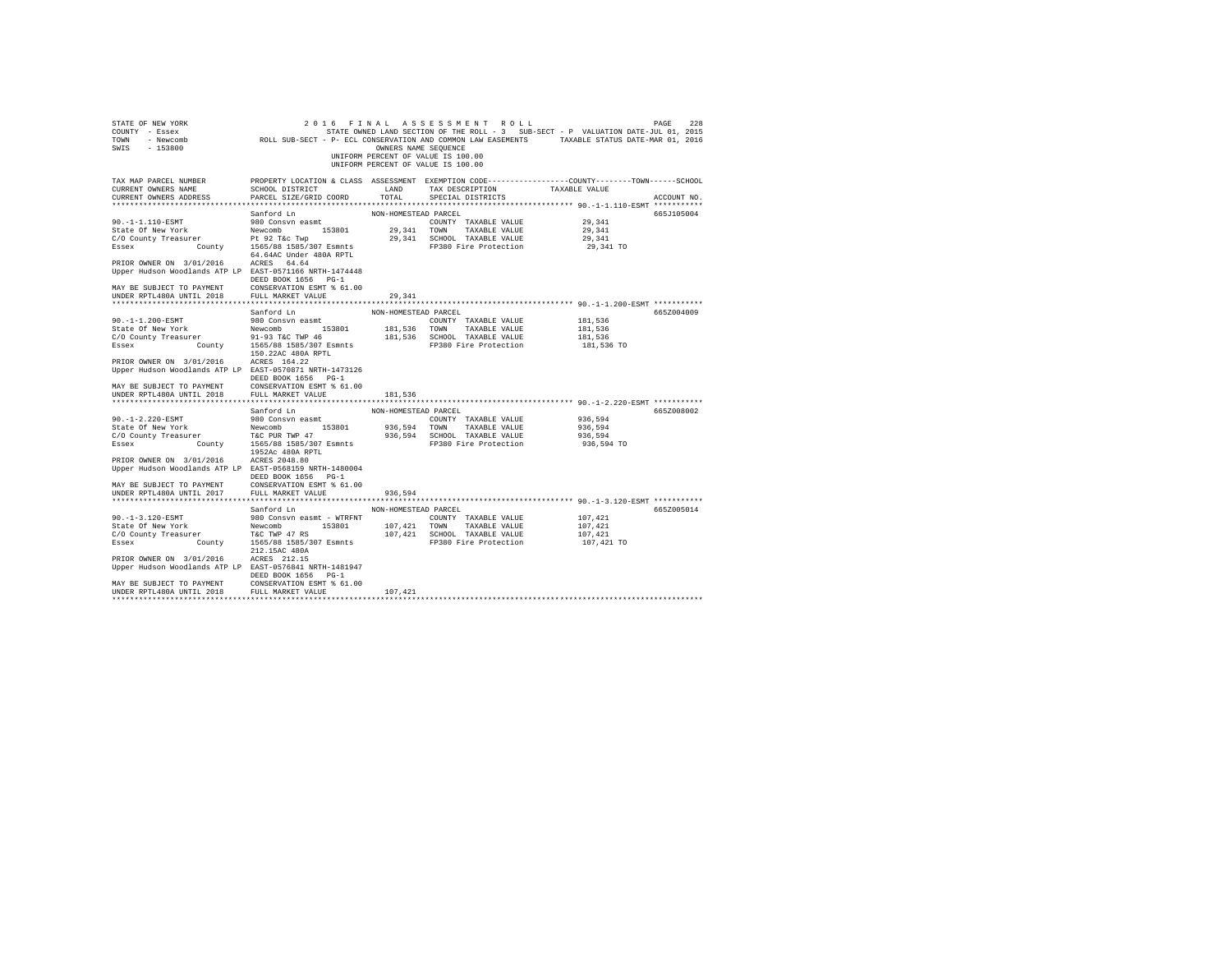| STATE OF NEW YORK<br>COUNTY - Essex<br>CONNI – NEWCOMB – ROLL SUB-SECT – P ECL CONSERVATION AND COMMON LAW EASEMENTS – TAXABLE STATUS DATE-MAR 01, 2016<br>SWIS - 153800 |                                                                                                                                               | OWNERS NAME SEQUENCE | 2016 FINAL ASSESSMENT ROLL<br>UNIFORM PERCENT OF VALUE IS 100.00<br>UNIFORM PERCENT OF VALUE IS 100.00 | STATE OWNED LAND SECTION OF THE ROLL - 3 SUB-SECT - P VALUATION DATE-JUL 01, 2015 | 229<br>PAGE |
|--------------------------------------------------------------------------------------------------------------------------------------------------------------------------|-----------------------------------------------------------------------------------------------------------------------------------------------|----------------------|--------------------------------------------------------------------------------------------------------|-----------------------------------------------------------------------------------|-------------|
| TAX MAP PARCEL NUMBER<br>CURRENT OWNERS NAME<br>CURRENT OWNERS ADDRESS                                                                                                   | PROPERTY LOCATION & CLASS ASSESSMENT EXEMPTION CODE----------------COUNTY-------TOWN------SCHOOL<br>SCHOOL DISTRICT<br>PARCEL SIZE/GRID COORD | LAND<br>TOTAL        | TAX DESCRIPTION<br>SPECIAL DISTRICTS                                                                   | TAXABLE VALUE                                                                     | ACCOUNT NO. |
|                                                                                                                                                                          | Sanford Ln                                                                                                                                    | NON-HOMESTEAD PARCEL |                                                                                                        |                                                                                   | 665Z008003  |
| $90. -1 - 3.220 - ESMT$                                                                                                                                                  | 980 Consvn easmt                                                                                                                              |                      | COUNTY TAXABLE VALUE                                                                                   | 109,922                                                                           |             |
| State Of New York                                                                                                                                                        | Newcomb 153801                                                                                                                                | 109,922 TOWN         | TAXABLE VALUE                                                                                          | 109.922                                                                           |             |
| C/O County Treasurer                                                                                                                                                     | T&C PUR TWP 47                                                                                                                                |                      | 109,922 SCHOOL TAXABLE VALUE                                                                           | 109,922                                                                           |             |
| Essex<br>County                                                                                                                                                          | 1565/88 1585/307 Esmnts                                                                                                                       |                      | FP380 Fire Protection                                                                                  | 109,922 TO                                                                        |             |
|                                                                                                                                                                          | 217.08Ac 480A RPTL                                                                                                                            |                      |                                                                                                        |                                                                                   |             |
| PRIOR OWNER ON 3/01/2016 ACRES 217.08                                                                                                                                    |                                                                                                                                               |                      |                                                                                                        |                                                                                   |             |
| Upper Hudson Woodlands ATP LP EAST-0575880 NRTH-1483005                                                                                                                  |                                                                                                                                               |                      |                                                                                                        |                                                                                   |             |
|                                                                                                                                                                          | DEED BOOK 1656 PG-1                                                                                                                           |                      |                                                                                                        |                                                                                   |             |
| MAY BE SUBJECT TO PAYMENT                                                                                                                                                | CONSERVATION ESMT % 61.00                                                                                                                     |                      |                                                                                                        |                                                                                   |             |
| UNDER RPTL480A UNTIL 2017                                                                                                                                                | FULL MARKET VALUE                                                                                                                             | 109,922              |                                                                                                        |                                                                                   |             |
|                                                                                                                                                                          |                                                                                                                                               |                      |                                                                                                        |                                                                                   |             |
|                                                                                                                                                                          | NL Ln                                                                                                                                         | NON-HOMESTEAD PARCEL |                                                                                                        |                                                                                   | 665Z005015  |
| $90. -1 - 5.120 - ESMT$                                                                                                                                                  | 980 Consvn easmt                                                                                                                              |                      | COUNTY TAXABLE VALUE                                                                                   | 38,918                                                                            |             |
| State Of New York                                                                                                                                                        | Newcomb 153801                                                                                                                                | 38,918 TOWN          | TAXABLE VALUE                                                                                          | 38,918                                                                            |             |
| C/O County Treasurer                                                                                                                                                     | T&C TWP 46 RS                                                                                                                                 |                      | 38,918 SCHOOL TAXABLE VALUE                                                                            | 38,918                                                                            |             |
| Essex County                                                                                                                                                             | 1565/88 1585/307 Esmnts<br>76.83AC 480A RPTL                                                                                                  |                      | FP380 Fire Protection                                                                                  | 38,918 TO                                                                         |             |
| PRIOR OWNER ON 3/01/2016                                                                                                                                                 | ACRES 76.83                                                                                                                                   |                      |                                                                                                        |                                                                                   |             |
| Upper Hudson Woodlands ATP LP EAST-0575638 NRTH-1476372                                                                                                                  | DEED BOOK 1656 PG-1                                                                                                                           |                      |                                                                                                        |                                                                                   |             |
| MAY BE SUBJECT TO PAYMENT                                                                                                                                                | CONSERVATION ESMT % 61.00                                                                                                                     |                      |                                                                                                        |                                                                                   |             |
| UNDER RPTL480A UNTIL 2018                                                                                                                                                | FULL MARKET VALUE                                                                                                                             | 38,918               |                                                                                                        |                                                                                   |             |
|                                                                                                                                                                          |                                                                                                                                               |                      |                                                                                                        |                                                                                   |             |
|                                                                                                                                                                          | Sanford Ln                                                                                                                                    | NON-HOMESTEAD PARCEL |                                                                                                        |                                                                                   | 665Z004012  |
| 90. -1-5.200-ESMT                                                                                                                                                        | 980 Consvn easmt                                                                                                                              |                      | COUNTY TAXABLE VALUE                                                                                   | 13,664                                                                            |             |
| State Of New York                                                                                                                                                        | Newcomb 153801                                                                                                                                |                      | 13,664 TOWN TAXABLE VALUE                                                                              | 13,664                                                                            |             |
| State Of New York<br>C/O County Treasurer 94/95 T&C TWP 46<br>Essex County 1565/88 1585/307 Esmnts<br>The County 1565/88 1585/307 Esmnts                                 |                                                                                                                                               |                      | 13,664 SCHOOL TAXABLE VALUE                                                                            | 13,664                                                                            |             |
|                                                                                                                                                                          |                                                                                                                                               |                      | FP380 Fire Protection                                                                                  | 13,664 TO                                                                         |             |
|                                                                                                                                                                          | 27AC 480A RPTL                                                                                                                                |                      |                                                                                                        |                                                                                   |             |
| PRIOR OWNER ON 3/01/2016                                                                                                                                                 | ACRES 27.00                                                                                                                                   |                      |                                                                                                        |                                                                                   |             |
| Upper Hudson Woodlands ATP LP EAST-0576922 NRTH-1475185                                                                                                                  |                                                                                                                                               |                      |                                                                                                        |                                                                                   |             |
|                                                                                                                                                                          | DEED BOOK 1656 PG-1                                                                                                                           |                      |                                                                                                        |                                                                                   |             |
| MAY BE SUBJECT TO PAYMENT                                                                                                                                                | CONSERVATION ESMT % 61.00                                                                                                                     |                      |                                                                                                        |                                                                                   |             |
| UNDER RPTL480A UNTIL 2018                                                                                                                                                | FULL MARKET VALUE                                                                                                                             | 13,664               |                                                                                                        |                                                                                   |             |
|                                                                                                                                                                          | NL Ln                                                                                                                                         | NON-HOMESTEAD PARCEL |                                                                                                        |                                                                                   | 665Z005017  |
| 91. -1-1.120-ESMT                                                                                                                                                        | 980 Consvn easmt                                                                                                                              |                      | COUNTY TAXABLE VALUE                                                                                   | 13,237                                                                            |             |
| State Of New York                                                                                                                                                        | Newcomb 153801                                                                                                                                | 13,237 TOWN          | TAXABLE VALUE                                                                                          | 13,237                                                                            |             |
| C/O County Treasurer T&C TWP 46 RS                                                                                                                                       |                                                                                                                                               |                      | 13,237 SCHOOL TAXABLE VALUE                                                                            | 13,237                                                                            |             |
| Essex<br>County                                                                                                                                                          | 1565/88 1585/307 Esmnts                                                                                                                       |                      | FP380 Fire Protection                                                                                  | 13,237 TO                                                                         |             |
|                                                                                                                                                                          | 26.17AC 480A RPTL                                                                                                                             |                      |                                                                                                        |                                                                                   |             |
| PRIOR OWNER ON 3/01/2016                                                                                                                                                 | ACRES 26.17                                                                                                                                   |                      |                                                                                                        |                                                                                   |             |
| Upper Hudson Woodlands ATP LP EAST-0576259 NRTH-1477320                                                                                                                  |                                                                                                                                               |                      |                                                                                                        |                                                                                   |             |
|                                                                                                                                                                          | DEED BOOK 1656 PG-1                                                                                                                           |                      |                                                                                                        |                                                                                   |             |
| MAY BE SUBJECT TO PAYMENT                                                                                                                                                | CONSERVATION ESMT % 61.00                                                                                                                     |                      |                                                                                                        |                                                                                   |             |
| UNDER RPTL480A UNTIL 2018                                                                                                                                                | FULL MARKET VALUE                                                                                                                             | 13,237               |                                                                                                        |                                                                                   |             |
|                                                                                                                                                                          |                                                                                                                                               |                      |                                                                                                        |                                                                                   |             |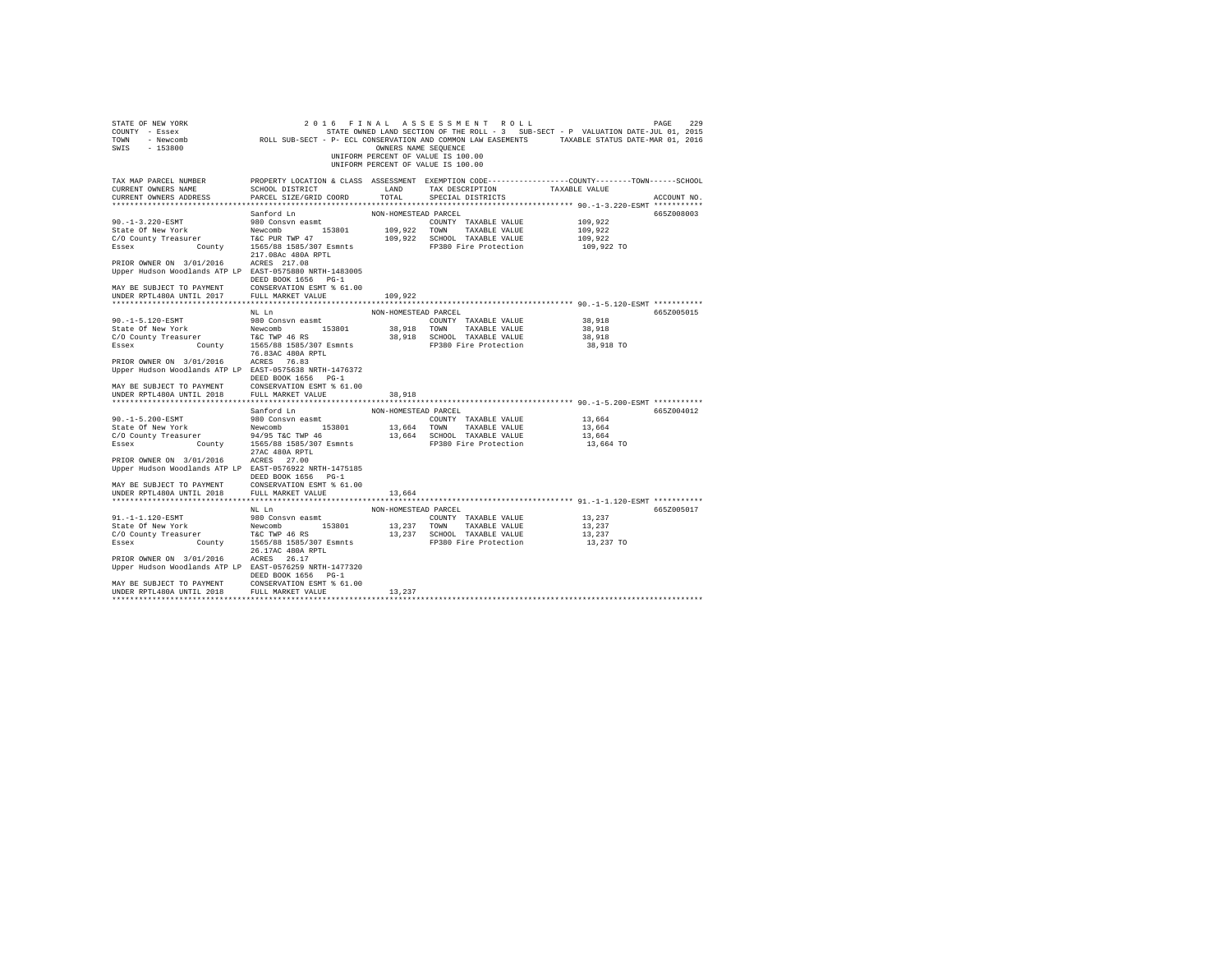| STATE OF NEW YORK<br>COUNTY - Essex<br>TOWN - Newcomb<br>SWIS - 153800                              | ROLL SUB-SECT - P- ECL CONSERVATION AND COMMON LAW EASEMENTS TAXABLE STATUS DATE-MAR 01, 2016                                                 | OWNERS NAME SEQUENCE | 2016 FINAL ASSESSMENT ROLL<br>STATE OWNED LAND SECTION OF THE ROLL - 3 SUB-SECT - P VALUATION DATE-JUL 01, 2015<br>UNIFORM PERCENT OF VALUE IS 100.00<br>UNIFORM PERCENT OF VALUE IS 100.00 |                   | 230<br>PAGE |
|-----------------------------------------------------------------------------------------------------|-----------------------------------------------------------------------------------------------------------------------------------------------|----------------------|---------------------------------------------------------------------------------------------------------------------------------------------------------------------------------------------|-------------------|-------------|
| TAX MAP PARCEL NUMBER<br>CURRENT OWNERS NAME<br>CURRENT OWNERS ADDRESS<br>************************* | PROPERTY LOCATION & CLASS ASSESSMENT EXEMPTION CODE----------------COUNTY-------TOWN------SCHOOL<br>SCHOOL DISTRICT<br>PARCEL SIZE/GRID COORD | LAND<br>TOTAL        | TAX DESCRIPTION<br>SPECIAL DISTRICTS                                                                                                                                                        | TAXABLE VALUE     | ACCOUNT NO. |
|                                                                                                     |                                                                                                                                               |                      |                                                                                                                                                                                             |                   |             |
| $91. -1 - 1.200 - ESMT$                                                                             | Sanford Ln<br>980 Consyn easmt                                                                                                                | NON-HOMESTEAD PARCEL | COUNTY TAXABLE VALUE                                                                                                                                                                        | 79.422            | 665Z004013  |
| State Of New York                                                                                   | Newcomb 153801                                                                                                                                | 79,422 TOWN          | TAXABLE VALUE                                                                                                                                                                               | 79.422            |             |
| C/O County Treasurer                                                                                | 95 T&C TWP 46                                                                                                                                 |                      | 79,422 SCHOOL TAXABLE VALUE                                                                                                                                                                 | 79.422            |             |
| Essex<br>County                                                                                     | 1565/88 1585/307 Esmnts                                                                                                                       |                      | FP380 Fire Protection                                                                                                                                                                       | 79,422 TO         |             |
|                                                                                                     | 170.3AC 480A                                                                                                                                  |                      |                                                                                                                                                                                             |                   |             |
| PRIOR OWNER ON 3/01/2016                                                                            | ACRES 170.30                                                                                                                                  |                      |                                                                                                                                                                                             |                   |             |
| Upper Hudson Woodlands ATP LP EAST-0577586 NRTH-1477200                                             |                                                                                                                                               |                      |                                                                                                                                                                                             |                   |             |
|                                                                                                     | DEED BOOK 1656 PG-1                                                                                                                           |                      |                                                                                                                                                                                             |                   |             |
| MAY BE SUBJECT TO PAYMENT                                                                           | CONSERVATION ESMT % 61.00                                                                                                                     |                      |                                                                                                                                                                                             |                   |             |
| UNDER RPTL480A UNTIL 2018                                                                           | FULL MARKET VALUE                                                                                                                             | 79.422               |                                                                                                                                                                                             |                   |             |
|                                                                                                     |                                                                                                                                               |                      |                                                                                                                                                                                             |                   |             |
|                                                                                                     | Sanford Ln                                                                                                                                    | NON-HOMESTEAD PARCEL |                                                                                                                                                                                             |                   | 665J103409  |
| $91. -1 - 2.000 - ESMT$                                                                             | 980 Consyn easmt<br>Newcomb 153801                                                                                                            |                      | COUNTY TAXABLE VALUE                                                                                                                                                                        | 69,296            |             |
| State Of New York<br>C/O County Treasurer                                                           | 96 T&c Twp 46                                                                                                                                 | 69,296 TOWN          | TAXABLE VALUE<br>69,296 SCHOOL TAXABLE VALUE                                                                                                                                                | 69,296<br>69,296  |             |
| Essex<br>County                                                                                     | 1565/88 1585/307 Esmnts                                                                                                                       |                      | FP380 Fire Protection                                                                                                                                                                       | 69,296 TO         |             |
|                                                                                                     | 188.48AC Under 480A RPTL                                                                                                                      |                      |                                                                                                                                                                                             |                   |             |
| PRIOR OWNER ON 3/01/2016                                                                            | ACRES 188.48                                                                                                                                  |                      |                                                                                                                                                                                             |                   |             |
| Upper Hudson Woodlands ATP LP EAST-0579664 NRTH-1478839                                             |                                                                                                                                               |                      |                                                                                                                                                                                             |                   |             |
|                                                                                                     | DEED BOOK 1656 PG-1                                                                                                                           |                      |                                                                                                                                                                                             |                   |             |
| MAY BE SUBJECT TO PAYMENT                                                                           | CONSERVATION ESMT % 61.00                                                                                                                     |                      |                                                                                                                                                                                             |                   |             |
| UNDER RPTL480A UNTIL 2018                                                                           | FULL MARKET VALUE                                                                                                                             | 69,296               |                                                                                                                                                                                             |                   |             |
|                                                                                                     |                                                                                                                                               |                      |                                                                                                                                                                                             |                   |             |
|                                                                                                     | Sanford Ln                                                                                                                                    | NON-HOMESTEAD PARCEL |                                                                                                                                                                                             |                   | 665Z005018  |
| 101. -1-1.200-ESMT                                                                                  | 980 Consvn easmt                                                                                                                              |                      | COUNTY TAXABLE VALUE                                                                                                                                                                        | 6,710             |             |
| State Of New York<br>C/O County Treasurer                                                           | Newcomb 153801                                                                                                                                | 6,710 TOWN           | TAXABLE VALUE                                                                                                                                                                               | 6,710             |             |
|                                                                                                     | T&C TWP 46 RS<br>County 1565/88 1585/307 Esmnts                                                                                               |                      | 6,710 SCHOOL TAXABLE VALUE<br>FP380 Fire Protection                                                                                                                                         | 6,710<br>6,710 TO |             |
| Essex                                                                                               | 13.2AC 480A RPTL                                                                                                                              |                      |                                                                                                                                                                                             |                   |             |
| PRIOR OWNER ON 3/01/2016                                                                            | ACRES 13.20                                                                                                                                   |                      |                                                                                                                                                                                             |                   |             |
| Upper Hudson Woodlands ATP LP EAST-0575106 NRTH-1471731                                             |                                                                                                                                               |                      |                                                                                                                                                                                             |                   |             |
|                                                                                                     | DEED BOOK 1656 PG-1                                                                                                                           |                      |                                                                                                                                                                                             |                   |             |
| MAY BE SUBJECT TO PAYMENT                                                                           | CONSERVATION ESMT % 61.00                                                                                                                     |                      |                                                                                                                                                                                             |                   |             |
| UNDER RPTL480A UNTIL 2018                                                                           | FULL MARKET VALUE                                                                                                                             | 6,710                |                                                                                                                                                                                             |                   |             |
|                                                                                                     |                                                                                                                                               |                      |                                                                                                                                                                                             |                   |             |
|                                                                                                     | East River Rd                                                                                                                                 | NON-HOMESTEAD PARCEL |                                                                                                                                                                                             |                   | 665Z010002  |
| 101. -4-1.120-ESMT                                                                                  | 980 Consvn easmt - WTRFNT                                                                                                                     |                      | COUNTY TAXABLE VALUE                                                                                                                                                                        | 829,320           |             |
| State Of New York                                                                                   | Newcomb 153801                                                                                                                                | 829,320 TOWN         | TAXABLE VALUE                                                                                                                                                                               | 829,320           |             |
| C/O County Treasurer                                                                                | T&C Purchase Twp 46<br>NYS Cons Ease 7001401                                                                                                  |                      | 829,320 SCHOOL TAXABLE VALUE<br>FP380 Fire Protection                                                                                                                                       | 829,320           |             |
| Essex<br>County                                                                                     | 1730.28 AC 480 RPTL                                                                                                                           |                      |                                                                                                                                                                                             | 829,320 TO        |             |
| PRIOR OWNER ON 3/01/2016                                                                            | ACRES 1735.10                                                                                                                                 |                      |                                                                                                                                                                                             |                   |             |
| Upper Hudson Woodlands ATP LP EAST-0578589 NRTH-1463028                                             |                                                                                                                                               |                      |                                                                                                                                                                                             |                   |             |
|                                                                                                     | DEED BOOK 1812 PG-286                                                                                                                         |                      |                                                                                                                                                                                             |                   |             |
|                                                                                                     | CONSERVATION ESMT % 60.00                                                                                                                     |                      |                                                                                                                                                                                             |                   |             |
|                                                                                                     | FULL MARKET VALUE                                                                                                                             | 829,320              |                                                                                                                                                                                             |                   |             |
|                                                                                                     |                                                                                                                                               |                      |                                                                                                                                                                                             |                   |             |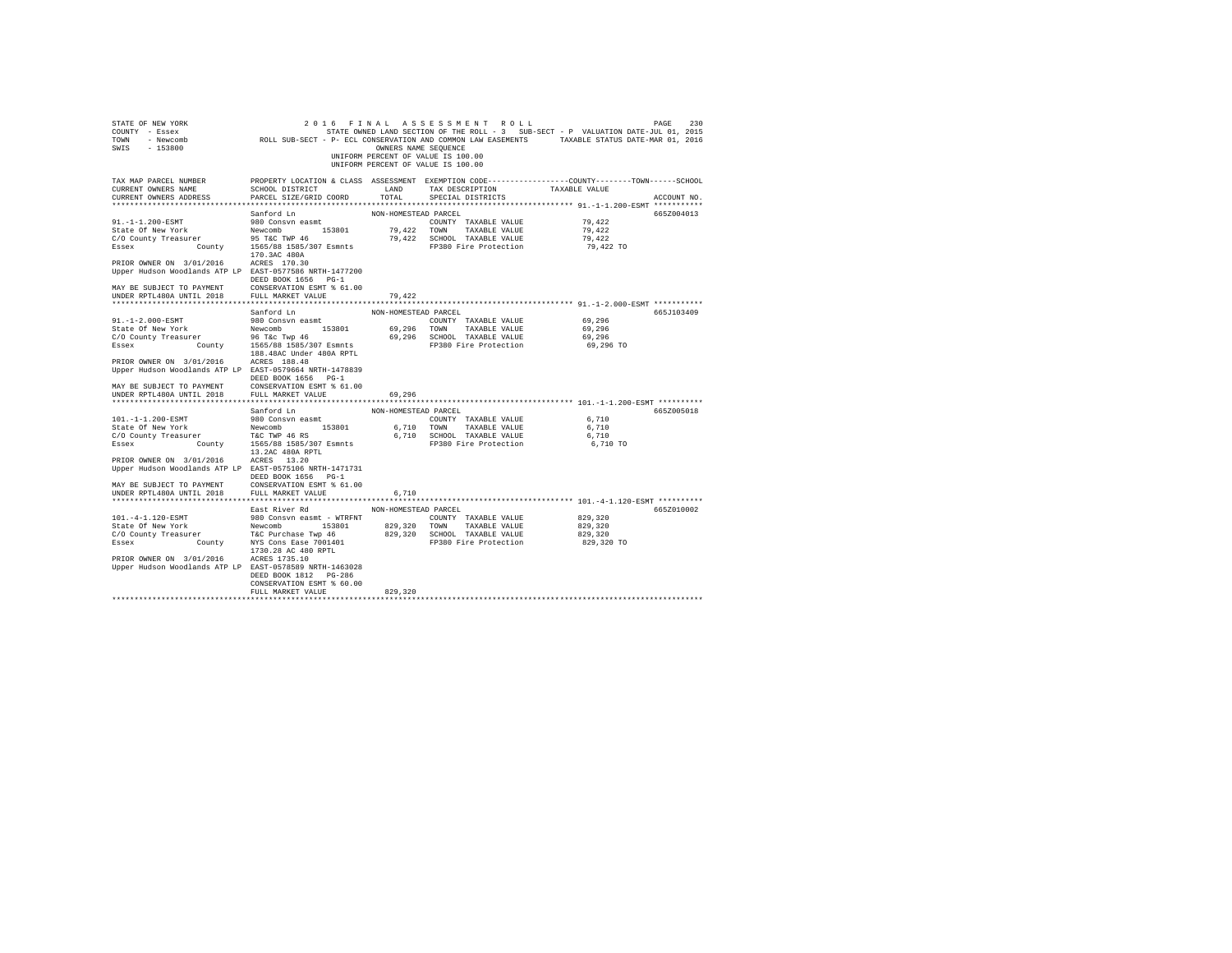| STATE OF NEW YORK<br>COUNTY - Essex<br>TOWN<br>- Newcomb<br>SWIS<br>$-153800$                                                           | ROLL SUB-SECT - P- ECL CONSERVATION AND COMMON LAW EASEMENTS TAXABLE STATUS DATE-MAR 01, 2016                                                | OWNERS NAME SEQUENCE | 2016 FINAL ASSESSMENT ROLL<br>UNIFORM PERCENT OF VALUE IS 100.00<br>UNIFORM PERCENT OF VALUE IS 100.00 | STATE OWNED LAND SECTION OF THE ROLL - 3 SUB-SECT - P VALUATION DATE-JUL 01, 2015 | 231<br>PAGE |
|-----------------------------------------------------------------------------------------------------------------------------------------|----------------------------------------------------------------------------------------------------------------------------------------------|----------------------|--------------------------------------------------------------------------------------------------------|-----------------------------------------------------------------------------------|-------------|
| TAX MAP PARCEL NUMBER<br>CURRENT OWNERS NAME<br>CURRENT OWNERS ADDRESS<br>**************************                                    | PROPERTY LOCATION & CLASS ASSESSMENT EXEMPTION CODE----------------COUNTY-------TOWN-----SCHOOL<br>SCHOOL DISTRICT<br>PARCEL SIZE/GRID COORD | LAND<br>TOTAL        | TAX DESCRIPTION<br>SPECIAL DISTRICTS                                                                   | TAXABLE VALUE                                                                     | ACCOUNT NO. |
|                                                                                                                                         | Sanford Ln                                                                                                                                   | NON-HOMESTEAD PARCEL |                                                                                                        |                                                                                   | 665Z005019  |
| 101. -6-1.200-ESMT                                                                                                                      | 980 Consvn easmt                                                                                                                             |                      | COUNTY TAXABLE VALUE                                                                                   | 183                                                                               |             |
| State Of New York                                                                                                                       | 153801<br>Newcomb                                                                                                                            | 183 TOWN             | TAXABLE VALUE                                                                                          | 183                                                                               |             |
| C/O County Treasurer                                                                                                                    | T&C TWP 46 RS                                                                                                                                |                      | 183 SCHOOL TAXABLE VALUE                                                                               | 183                                                                               |             |
| Essex<br>County                                                                                                                         | 1565/88 1585/307 Esmnts                                                                                                                      |                      | FP380 Fire Protection                                                                                  | 183 TO                                                                            |             |
|                                                                                                                                         | .31AC under 480A RPTL                                                                                                                        |                      |                                                                                                        |                                                                                   |             |
| PRIOR OWNER ON 3/01/2016<br>Upper Hudson Woodlands ATP LP EAST-0576123 NRTH-1471634                                                     | ACRES<br>0.31<br>DEED BOOK 1656 PG-1<br>CONSERVATION ESMT % 61.00                                                                            |                      |                                                                                                        |                                                                                   |             |
|                                                                                                                                         | FULL MARKET VALUE                                                                                                                            | 183                  |                                                                                                        |                                                                                   |             |
|                                                                                                                                         |                                                                                                                                              |                      |                                                                                                        |                                                                                   |             |
| $101. - 6 - 2.200 - ESMT$                                                                                                               | Sanford Ln<br>980 Consyn easmt                                                                                                               | NON-HOMESTEAD PARCEL |                                                                                                        | 2.684                                                                             | 665Z004014  |
| State Of New York                                                                                                                       | Newcomb 153801                                                                                                                               | 2,684 TOWN           | COUNTY TAXABLE VALUE<br>TAXABLE VALUE                                                                  | 2,684                                                                             |             |
| C/O County Treasurer                                                                                                                    |                                                                                                                                              |                      | 2,684 SCHOOL TAXABLE VALUE                                                                             | 2,684                                                                             |             |
| Essex                                                                                                                                   | er 75 T&C TWP 46<br>County 1565/88 1585/307 Esmnts                                                                                           |                      | FP380 Fire Protection                                                                                  | 2,684 TO                                                                          |             |
|                                                                                                                                         | 6.3AC 480A RPTL                                                                                                                              |                      |                                                                                                        |                                                                                   |             |
| PRIOR OWNER ON 3/01/2016                                                                                                                | ACRES 6.30                                                                                                                                   |                      |                                                                                                        |                                                                                   |             |
| Upper Hudson Woodlands ATP LP EAST-0576790 NRTH-1474048                                                                                 |                                                                                                                                              |                      |                                                                                                        |                                                                                   |             |
|                                                                                                                                         | DEED BOOK 1656 PG-1                                                                                                                          |                      |                                                                                                        |                                                                                   |             |
| MAY BE SUBJECT TO PAYMENT                                                                                                               | CONSERVATION ESMT % 61.00                                                                                                                    |                      |                                                                                                        |                                                                                   |             |
| UNDER RPTL480A UNTIL 2018                                                                                                               | FULL MARKET VALUE                                                                                                                            | 2,684                |                                                                                                        |                                                                                   |             |
|                                                                                                                                         |                                                                                                                                              |                      |                                                                                                        |                                                                                   |             |
|                                                                                                                                         | Tahawus Rd                                                                                                                                   | NON-HOMESTEAD PARCEL |                                                                                                        |                                                                                   | 665Z010004  |
| 110. -1-12.120-ESMT                                                                                                                     | 980 Consvn easmt - WTRFNT                                                                                                                    |                      | COUNTY TAXABLE VALUE                                                                                   | 3087,660                                                                          |             |
| State Of New York                                                                                                                       | Newcomb 153801                                                                                                                               | 3087,660 TOWN        | TAXABLE VALUE                                                                                          | 3087,660                                                                          |             |
| CO County Treasurer T&C Purchase Twp 46<br>Essex County NYS Cons Ease 7001501                                                           |                                                                                                                                              |                      | 3087,660 SCHOOL TAXABLE VALUE<br>FP380 Fire Protection                                                 | 3087,660<br>3087,660 TO                                                           |             |
|                                                                                                                                         | 5924.49 AC under 480 RPTL                                                                                                                    |                      |                                                                                                        |                                                                                   |             |
| PRIOR OWNER ON 3/01/2016                                                                                                                | ACRES 6659.10                                                                                                                                |                      |                                                                                                        |                                                                                   |             |
| Upper Hudson Woodlands ATP LP EAST-0570949 NRTH-1451359                                                                                 |                                                                                                                                              |                      |                                                                                                        |                                                                                   |             |
|                                                                                                                                         | DEED BOOK 1658 PG-17                                                                                                                         |                      |                                                                                                        |                                                                                   |             |
|                                                                                                                                         | CONSERVATION ESMT % 60.00                                                                                                                    |                      |                                                                                                        |                                                                                   |             |
|                                                                                                                                         | FULL MARKET VALUE                                                                                                                            | 3087,660             |                                                                                                        |                                                                                   |             |
|                                                                                                                                         |                                                                                                                                              |                      |                                                                                                        |                                                                                   |             |
|                                                                                                                                         | NYS Route 28N                                                                                                                                | NON-HOMESTEAD PARCEL |                                                                                                        |                                                                                   | 665Z010006  |
| 120. -1-1.200-ESMT                                                                                                                      | 980 Consvn easmt - WTRFNT                                                                                                                    |                      | COUNTY TAXABLE VALUE                                                                                   | 3505,680                                                                          |             |
| State Of New York                                                                                                                       | Newcomb 153801                                                                                                                               | 3505,680 TOWN        | TAXABLE VALUE                                                                                          | 3505,680                                                                          |             |
| CO County Treasurer T&C Purchase Twp 18 20 27 3505,680 SCHOOL TAXABLE VALUE<br>Essex County NYS Cons Ease 7001601 FP380 Fire Protection |                                                                                                                                              |                      |                                                                                                        | 3505,680                                                                          |             |
|                                                                                                                                         |                                                                                                                                              |                      |                                                                                                        | 3505,680 TO                                                                       |             |
|                                                                                                                                         | 6275.05Ac under 480 RPTL<br>ACRES 8191.40                                                                                                    |                      |                                                                                                        |                                                                                   |             |
| PRIOR OWNER ON 3/01/2016<br>Upper Hudson Woodlands ATP LP EAST-0536464 NRTH-1431227                                                     |                                                                                                                                              |                      |                                                                                                        |                                                                                   |             |
|                                                                                                                                         | DEED BOOK 1658 PG-17                                                                                                                         |                      |                                                                                                        |                                                                                   |             |
|                                                                                                                                         | CONSERVATION ESMT % 60.00                                                                                                                    |                      |                                                                                                        |                                                                                   |             |
|                                                                                                                                         | FULL MARKET VALUE                                                                                                                            | 3505,680             |                                                                                                        |                                                                                   |             |
|                                                                                                                                         |                                                                                                                                              |                      |                                                                                                        |                                                                                   |             |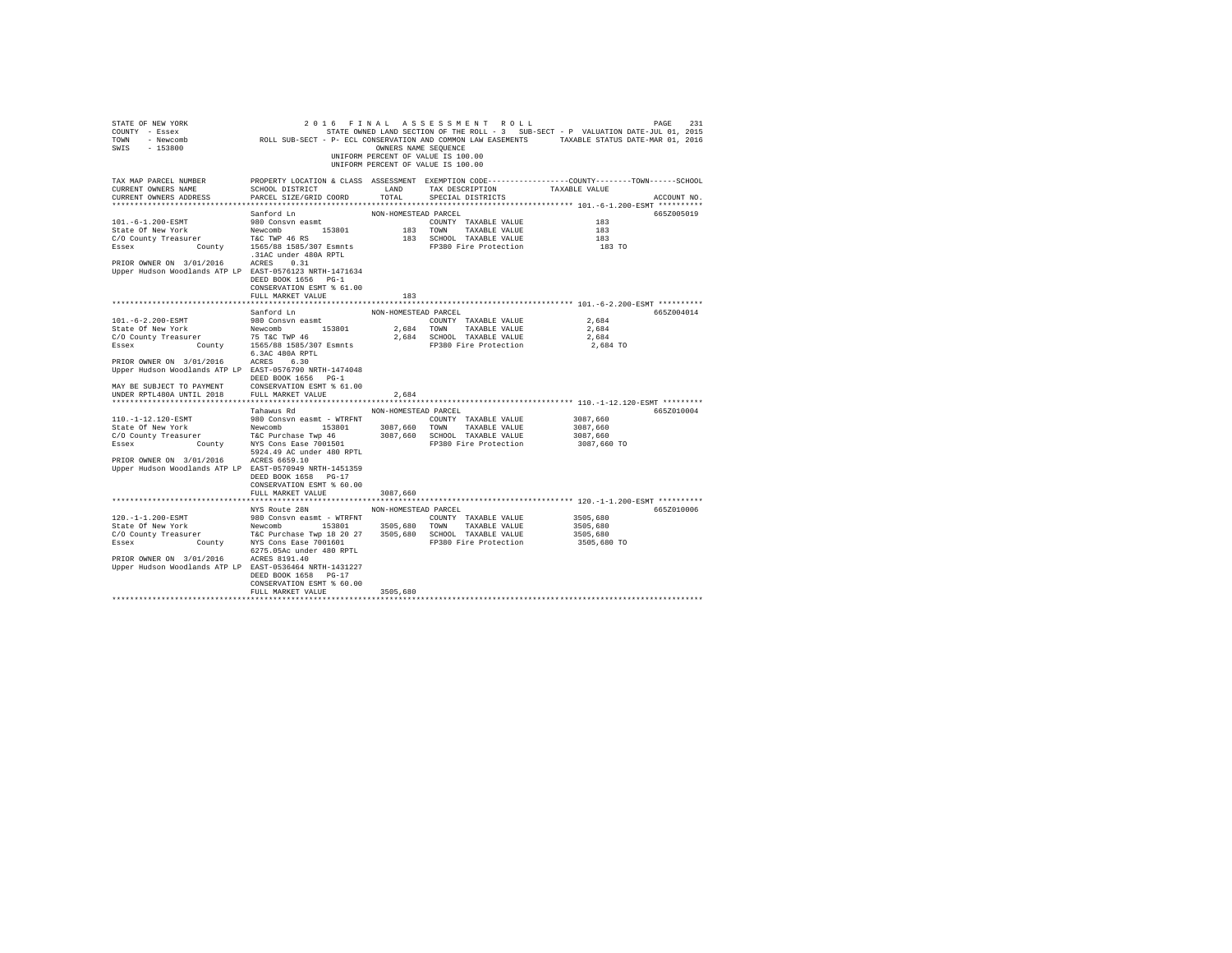| STATE OF NEW YORK<br>COUNTY<br>- Essex<br>TOWN<br>- Newcomb<br>$-153800$<br>SWIS |                           | OWNERS NAME SEQUENCE | 2016 FINAL ASSESSMENT ROLL<br>UNIFORM PERCENT OF VALUE IS 100.00<br>UNIFORM PERCENT OF VALUE IS 100.00 | PAGE<br>STATE OWNED LAND SECTION OF THE ROLL - 3 SUB-SECT - P VALUATION DATE-JUL 01, 2015<br>ROLL SUB-SECT - P- ECL CONSERVATION AND COMMON LAW EASEMENTS TAXABLE STATUS DATE-MAR 01, 2016 | 232         |
|----------------------------------------------------------------------------------|---------------------------|----------------------|--------------------------------------------------------------------------------------------------------|--------------------------------------------------------------------------------------------------------------------------------------------------------------------------------------------|-------------|
| TAX MAP PARCEL NUMBER                                                            |                           |                      |                                                                                                        | PROPERTY LOCATION & CLASS ASSESSMENT EXEMPTION CODE----------------COUNTY-------TOWN------SCHOOL                                                                                           |             |
| CURRENT OWNERS NAME                                                              | SCHOOL DISTRICT           | LAND                 |                                                                                                        | TAX DESCRIPTION TAXABLE VALUE                                                                                                                                                              |             |
| CURRENT OWNERS ADDRESS 6 PARCEL SIZE/GRID COORD TOTAL                            |                           |                      | SPECIAL DISTRICTS                                                                                      |                                                                                                                                                                                            | ACCOUNT NO. |
|                                                                                  |                           |                      |                                                                                                        |                                                                                                                                                                                            |             |
|                                                                                  | NYS Route 28N             | NON-HOMESTEAD PARCEL |                                                                                                        |                                                                                                                                                                                            | 665Z010001  |
| 121. - 5 - 2.200 - ESMT                                                          | 980 Consvn easmt          |                      | COUNTY<br>TAXABLE VALUE                                                                                | 303,060                                                                                                                                                                                    |             |
| State Of New York Newcomb                                                        | 153801                    | 303,060              | TAXABLE VALUE<br>TOWN                                                                                  | 303,060                                                                                                                                                                                    |             |
| C/O County Treasurer T&C Purchase TWP Hyslop P                                   |                           | 303,060              | SCHOOL                                                                                                 | 303,060<br>TAXABLE VALUE                                                                                                                                                                   |             |
| Essex County                                                                     | NYS Cons Ease 7001701     |                      |                                                                                                        | FP380 Fire Protection 303,060 TO                                                                                                                                                           |             |
|                                                                                  | 762.2 AC UNDER 480 RPTL   |                      |                                                                                                        |                                                                                                                                                                                            |             |
| PRIOR OWNER ON 3/01/2016                                                         | ACRES 762.20              |                      |                                                                                                        |                                                                                                                                                                                            |             |
| Upper Hudson Woodlands ATP LP EAST-0569492 NRTH-1437155                          |                           |                      |                                                                                                        |                                                                                                                                                                                            |             |
|                                                                                  | DEED BOOK 1658 PG-17      |                      |                                                                                                        |                                                                                                                                                                                            |             |
|                                                                                  | CONSERVATION ESMT % 60.00 |                      |                                                                                                        |                                                                                                                                                                                            |             |
|                                                                                  | FULL MARKET VALUE         | 303,060              |                                                                                                        |                                                                                                                                                                                            |             |
|                                                                                  |                           |                      |                                                                                                        |                                                                                                                                                                                            |             |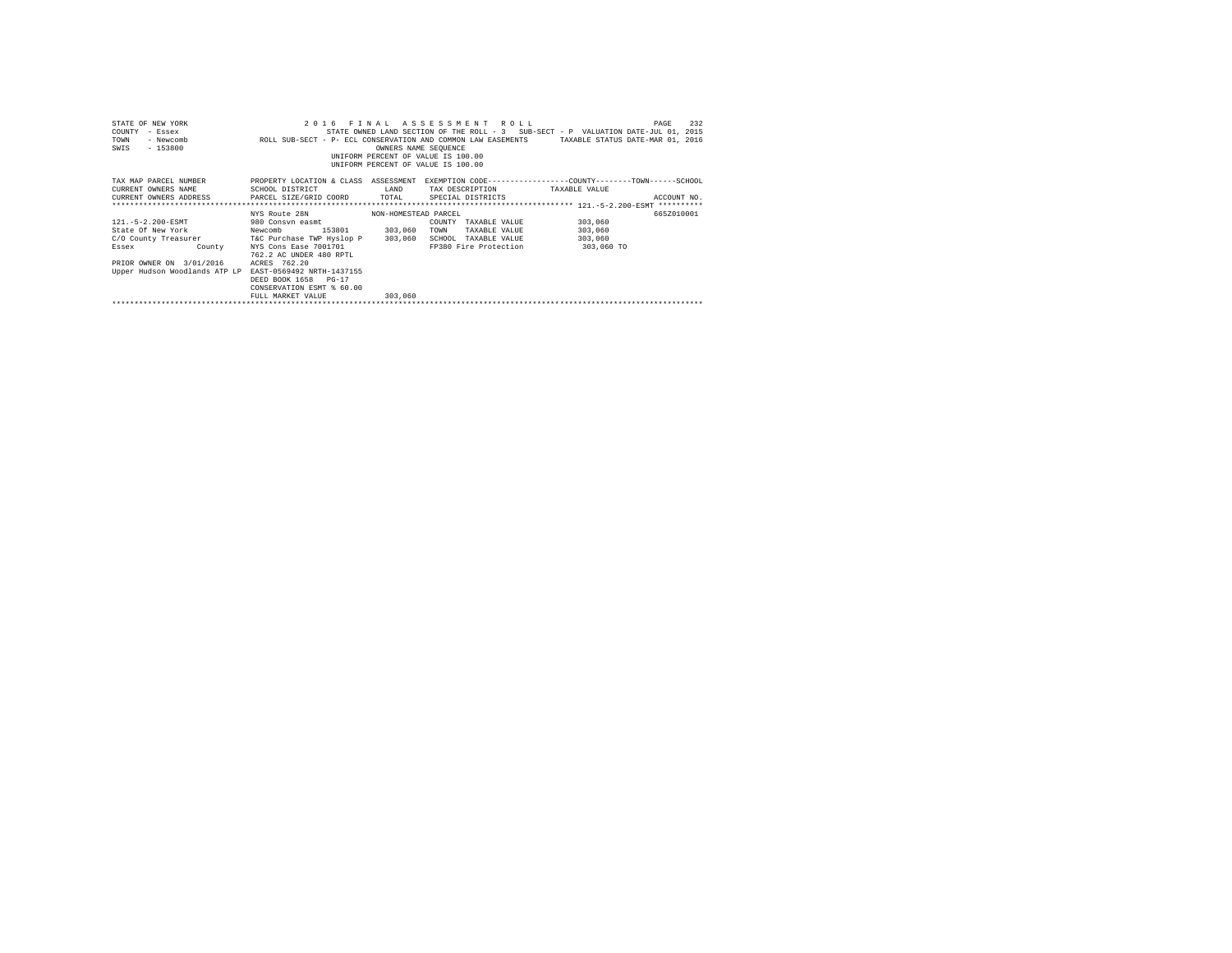| STATE OF NEW YORK |           | 2016 FINAL ASSESSMENT ROLL                                                                       | 233<br>PAGE     |
|-------------------|-----------|--------------------------------------------------------------------------------------------------|-----------------|
| COUNTY - Essex    |           | STATE OWNED LAND SECTION OF THE ROLL - 3 SUB-SECT - P VALUATION DATE-JUL 01, 2015                |                 |
| TOWN              | - Newcomb | TAXABLE STATUS DATE-MAR 01, 2016<br>ROLL SUB-SECT - P- ECL CONSERVATION AND COMMON LAW EASEMENTS |                 |
| SWIS              | $-153800$ |                                                                                                  | RPS150/V04/L015 |
|                   |           | CURRENT DATE 6/21/2016                                                                           |                 |
|                   |           | UNIFORM PERCENT OF VALUE IS 100.00                                                               |                 |
|                   |           | ROLL SUB SECTION-P-TOTALS                                                                        |                 |

| CODE | DISTRICT NAME                                | TOTAL<br>PARCELS | EXTENSION<br><b>TYPE</b> | <b>EXTENSION</b><br>VALUE | AD VALOREM<br>VALUE | <b>EXEMPT</b><br>AMOUNT | TAXARLE<br>VALUE |
|------|----------------------------------------------|------------------|--------------------------|---------------------------|---------------------|-------------------------|------------------|
|      | FP380 Fire Protectio<br>E1606 Emergency Serv |                  | 17 TOTAL<br>17 MOVTAX    |                           | 9314,648            |                         | 9314,648         |

## \*\*\* S C H O O L D I S T R I C T S U M M A R Y \*\*\*

| CODE   | DISTRICT NAME | TOTAL<br>PARCELS | ASSESSED<br>LAND | ASSESSED<br>TOTAL | <b>EXEMPT</b><br>AMOUNT | TOTAL<br>TAXABLE | STAR<br>AMOUNT | <b>STAR</b><br>TAXABLE |
|--------|---------------|------------------|------------------|-------------------|-------------------------|------------------|----------------|------------------------|
| 153801 | Newcomb       | 17               | 9314,648         | 9314,648          |                         | 9314,648         |                | 9314,648               |
|        | SUB-TOTAL     | 17               | 9314,648         | 9314,648          |                         | 9314,648         |                | 9314,648               |
|        | TOTAL         | 17               | 9314,648         | 9314,648          |                         | 9314,648         |                | 9314,648               |

## \*\*\* S Y S T E M C O D E S S U M M A R Y \*\*\*

NO SYSTEM EXEMPTIONS AT THIS LEVEL

#### \*\*\* E X E M P T I O N S U M M A R Y \*\*\*

NO EXEMPTIONS AT THIS LEVEL

| ROLL       | DESCRIPTION      | TOTAL   | ASSESSED | ASSESSED | TAXABLE  | TAXABLE  | TAXABLE  | STAR     |
|------------|------------------|---------|----------|----------|----------|----------|----------|----------|
| <b>SEC</b> |                  | PARCELS | LAND     | TOTAL    | COUNTY   | TOWN     | SCHOOL   | TAXABLE  |
|            | STATE OWNED LAND |         | 9314,648 | 9314,648 | 9314,648 | 9314.648 | 9314,648 | 9314,648 |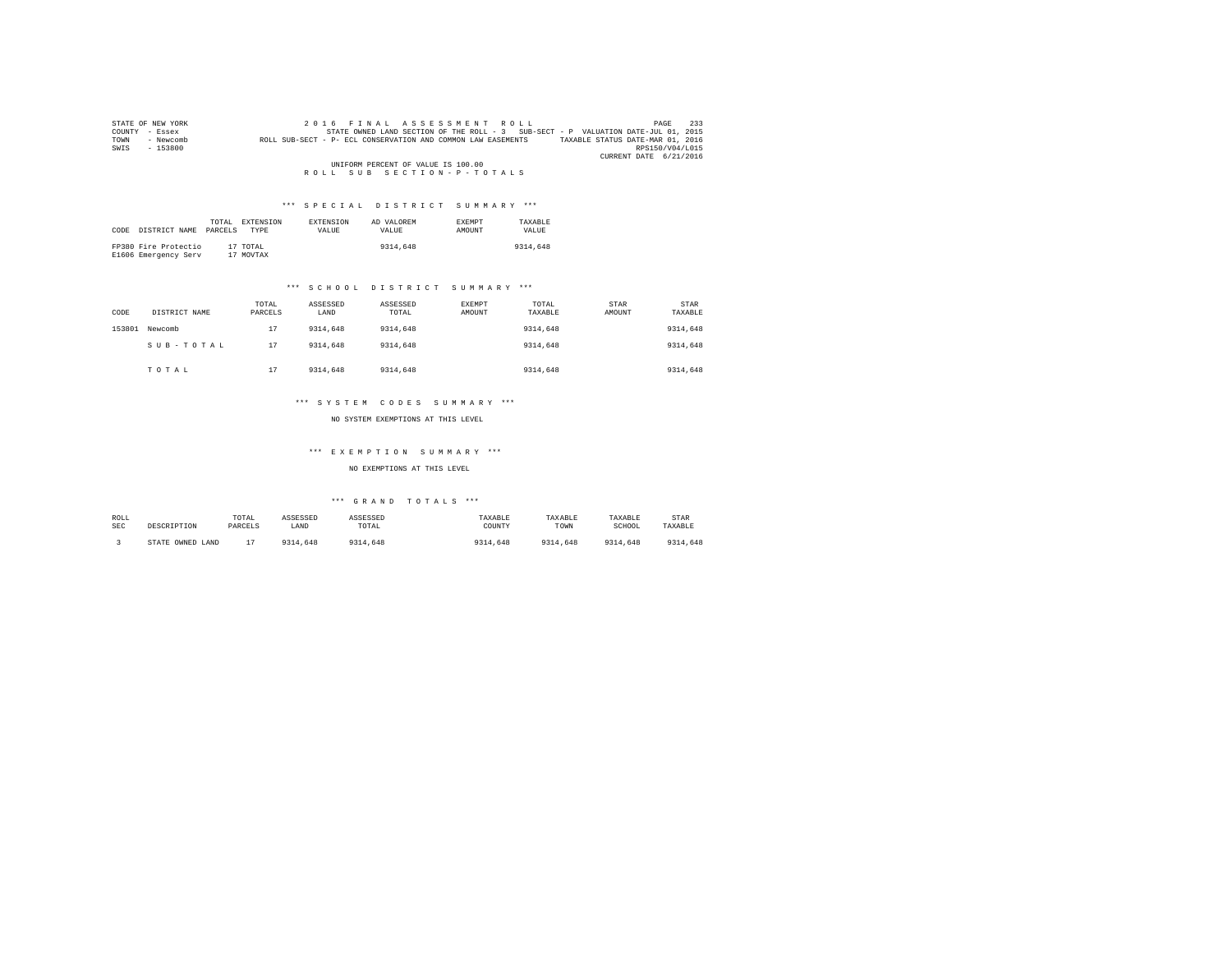| STATE OF NEW YORK | 2016 FINAL ASSESSMENT ROLL               | 234<br>PAGE                      |
|-------------------|------------------------------------------|----------------------------------|
| COUNTY - Essex    | STATE OWNED LAND SECTION OF THE ROLL - 3 | VALUATION DATE-JUL 01, 2015      |
| TOWN<br>- Newcomb |                                          | TAXABLE STATUS DATE-MAR 01, 2016 |
| SWTS<br>- 153800  |                                          | RPS150/V04/L015                  |
|                   | UNIFORM PERCENT OF VALUE IS 100.00       | CURRENT DATE 6/21/2016           |
|                   | ROLL SECTION TOTALS                      |                                  |

| CODE | DISTRICT NAME                                | TOTAL.<br>PARCELS | <b>EXTENSION</b><br><b>TYPE</b> | <b>EXTENSION</b><br>VALUE | AD VALOREM<br>VALUE. | <b>EXEMPT</b><br>AMOUNT | TAXARLE<br>VALUE |
|------|----------------------------------------------|-------------------|---------------------------------|---------------------------|----------------------|-------------------------|------------------|
|      | FP380 Fire Protectio<br>E1606 Emergency Serv |                   | 223 TOTAL<br>219 MOVTAX         |                           | 75791.876            |                         | 75791.876        |

## \*\*\* S C H O O L D I S T R I C T S U M M A R Y \*\*\*

| CODE             | DISTRICT NAME                 | TOTAL<br>PARCELS      | ASSESSED<br>LAND | ASSESSED<br>TOTAL | EXEMPT<br>AMOUNT | TOTAL<br>TAXABLE | <b>STAR</b><br>AMOUNT | <b>STAR</b><br>TAXABLE |
|------------------|-------------------------------|-----------------------|------------------|-------------------|------------------|------------------|-----------------------|------------------------|
| 153801<br>999999 | Newcomb<br>Schl Apportionment | 225<br>$\overline{a}$ | 75791.876        | 75791.876         |                  | 75791.876        |                       | 75791.876              |
|                  | SUB-TOTAL                     | 227                   | 75791.876        | 75791.876         |                  | 75791.876        |                       | 75791.876              |
|                  | TOTAL                         | 227                   | 75791.876        | 75791.876         |                  | 75791.876        |                       | 75791.876              |

#### \*\*\* S Y S T E M C O D E S S U M M A R Y \*\*\*

NO SYSTEM EXEMPTIONS AT THIS LEVEL

## \*\*\* E X E M P T I O N S U M M A R Y \*\*\*

## NO EXEMPTIONS AT THIS LEVEL

| ROLL       | DESCRIPTION         | TOTAL   | ASSESSED  | ASSESSED  | TAXABLE   | TAXABLE   | TAXABLE   | STAR      |
|------------|---------------------|---------|-----------|-----------|-----------|-----------|-----------|-----------|
| <b>SEC</b> |                     | PARCELS | LAND      | TOTAL     | COUNTY    | TOWN      | SCHOOL    | TAXABLE   |
|            | OWNED LAND<br>STATE | 227     | 75791.876 | 75791.876 | 75791.876 | 75791.876 | 75791.876 | 75791.876 |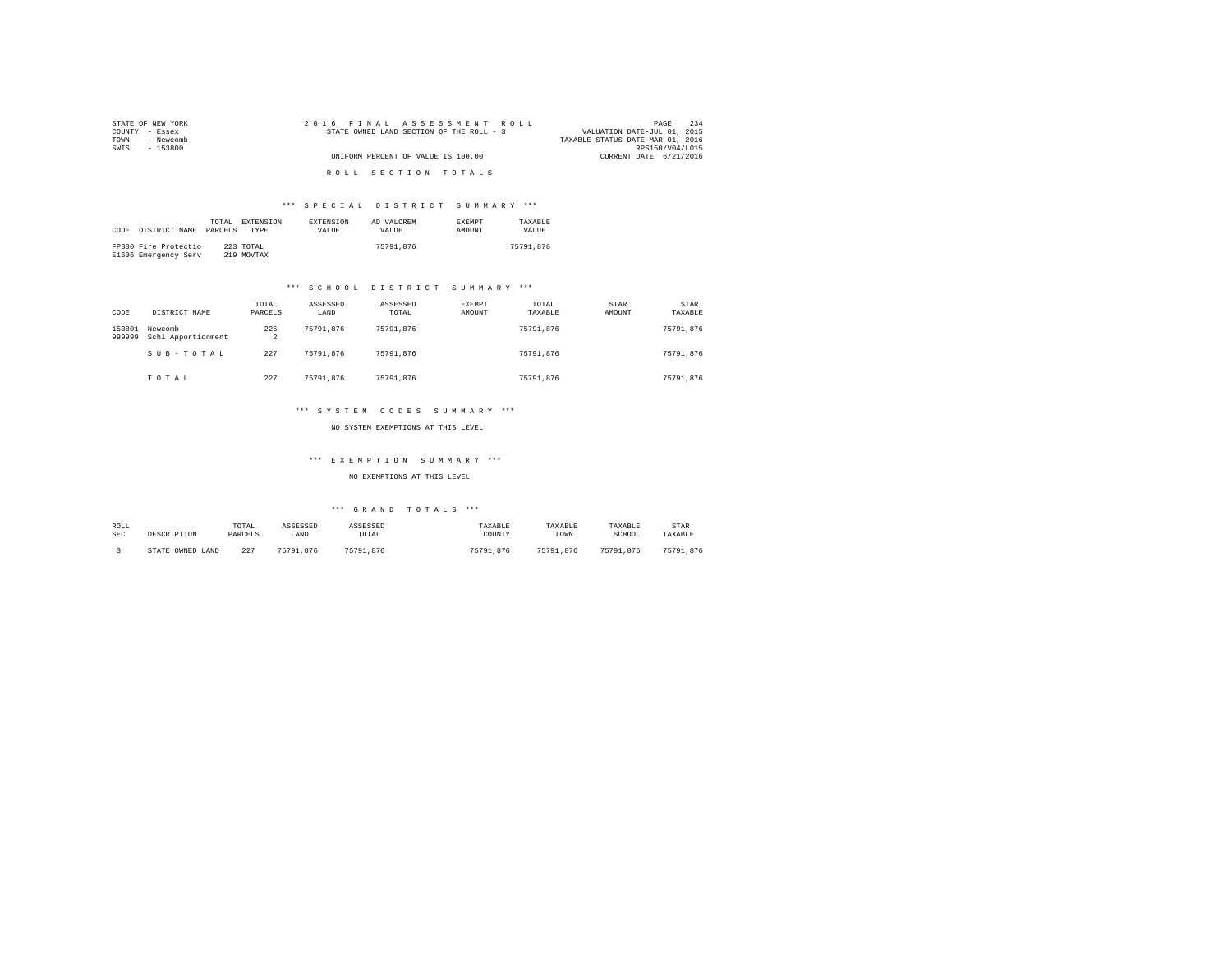| STATE OF NEW YORK | 2016 FINAL ASSESSMENT ROLL                | 235<br>PAGE                      |
|-------------------|-------------------------------------------|----------------------------------|
| COUNTY - Essex    | SPECIAL FRANCHISE SECTION OF THE ROLL - 5 | VALUATION DATE-JUL 01, 2015      |
| TOWN<br>- Newcomb | OWNERS NAME SEOUENCE                      | TAXABLE STATUS DATE-MAR 01, 2016 |
| - 153800<br>SWIS  | UNIFORM PERCENT OF VALUE IS 100.00        |                                  |

| TAX MAP PARCEL NUMBER<br>CURRENT OWNERS NAME<br>CURRENT OWNERS ADDRESS | PROPERTY LOCATION & CLASS<br>SCHOOL DISTRICT<br>PARCEL SIZE/GRID COORD      | ASSESSMENT<br>LAND<br>TOTAL | EXEMPTION CODE-----------------COUNTY-------TOWN-----SCHOOL<br>TAX DESCRIPTION<br>SPECIAL DISTRICTS | TAXABLE VALUE<br>************************* 538.-9999-618.750/8601 ***** | ACCOUNT NO. |
|------------------------------------------------------------------------|-----------------------------------------------------------------------------|-----------------------------|-----------------------------------------------------------------------------------------------------|-------------------------------------------------------------------------|-------------|
|                                                                        | Town Outside Vlg                                                            | NON-HOMESTEAD PARCEL        |                                                                                                     |                                                                         | 6650308703  |
| 538. - 9999-618. 750/8601                                              | 866 Telephone                                                               |                             | COUNTY<br>TAXABLE VALUE                                                                             | 315,091                                                                 |             |
| Continental Telephone Co                                               | Newcomb<br>153801                                                           | $^{\circ}$                  | TAXABLE VALUE<br>TOWN                                                                               | 315,091                                                                 |             |
| Of Upstate Ny Inc                                                      | Special Franchise Town 315,091                                              |                             | SCHOOL<br>TAXABLE VALUE                                                                             | 315,091                                                                 |             |
| Frontier Communications<br>c/o Duff & Phelps LLC<br>PO Box 2629        | No Land Improvements Only<br>618750-153800-860<br>EAST-0538775 NRTH-1447472 |                             | FP380 Fire Protection                                                                               | 315,091 TO                                                              |             |
| Addison, TX 75001                                                      | FULL MARKET VALUE                                                           | 315,091                     |                                                                                                     |                                                                         |             |
|                                                                        |                                                                             |                             |                                                                                                     |                                                                         |             |
|                                                                        | Town Outside Vla                                                            | NON-HOMESTEAD PARCEL        |                                                                                                     |                                                                         | 6650308702  |
| 538. - 9999-131.600/8601                                               | 861 Elec & gas                                                              |                             | TAXABLE VALUE<br>COUNTY                                                                             | 664,110                                                                 |             |
| NYSEG CORP                                                             | 153801<br>Newcomb                                                           | $^{\circ}$                  | TOWN<br>TAXABLE VALUE                                                                               | 664,110                                                                 |             |
| Utility Shared Sycs                                                    | Special Franchise Town                                                      | 664,110                     | SCHOOL<br>TAXABLE VALUE                                                                             | 664,110                                                                 |             |
| Freeport Bldg                                                          | No Land Improvements Only                                                   |                             | FP380 Fire Protection                                                                               | 664,110 TO                                                              |             |
| 70 Farm View Dr                                                        | 131600-153800-860                                                           |                             |                                                                                                     |                                                                         |             |
| New Gloucester, ME 04260                                               | EAST-0538775 NRTH-1447472                                                   |                             |                                                                                                     |                                                                         |             |
|                                                                        | FULL MARKET VALUE                                                           | 664,110                     |                                                                                                     |                                                                         |             |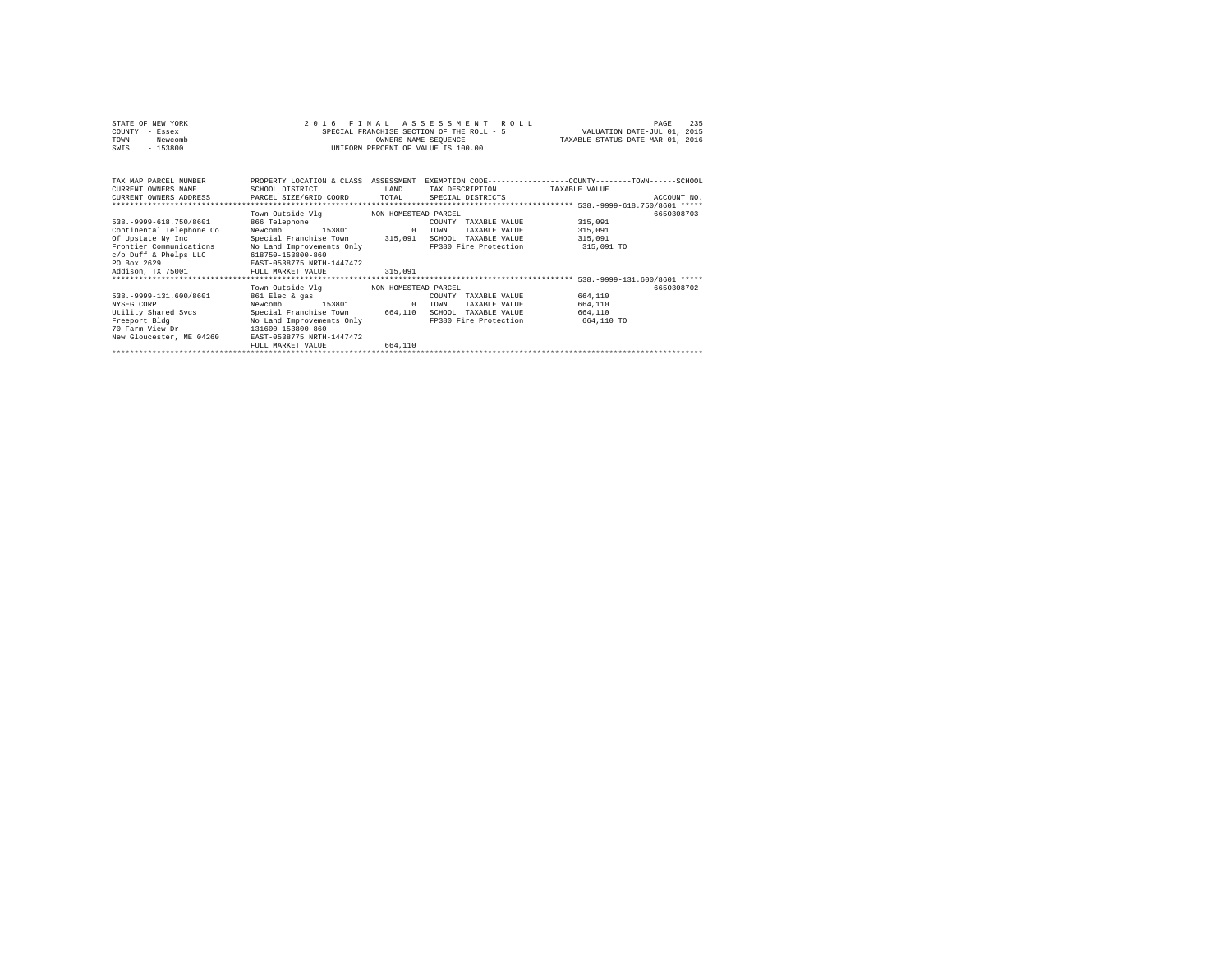| STATE OF NEW YORK | 2016 FINAL ASSESSMENT ROLL                | 236<br>PAGE                      |
|-------------------|-------------------------------------------|----------------------------------|
| COUNTY - Essex    | SPECIAL FRANCHISE SECTION OF THE ROLL - 5 | VALUATION DATE-JUL 01, 2015      |
| TOWN<br>- Newcomb |                                           | TAXABLE STATUS DATE-MAR 01, 2016 |
| SWTS<br>- 153800  |                                           | RPS150/V04/L015                  |
|                   | UNIFORM PERCENT OF VALUE IS 100.00        | CURRENT DATE 6/21/2016           |
|                   |                                           |                                  |
|                   | ROLL SUB SECTION- - TOTALS                |                                  |
|                   |                                           |                                  |

|                       | TOTAL<br>EXTENSION | <b>EXTENSION</b> | AD VALOREM | <b>EXEMPT</b> | TAXARLE |
|-----------------------|--------------------|------------------|------------|---------------|---------|
| CODE<br>DISTRICT NAME | PARCELS<br>TYPE    | VALUE            | VALUE.     | AMOUNT        | VALUE   |
|                       |                    |                  |            |               |         |
| FP380 Fire Protectio  | 2 TOTAL            |                  | 979,201    |               | 979,201 |

## \*\*\* S C H O O L D I S T R I C T S U M M A R Y \*\*\*

| CODE   | DISTRICT NAME | TOTAL<br>PARCELS | ASSESSED<br>LAND | ASSESSED<br>TOTAL | EXEMPT<br>AMOUNT | TOTAL<br>TAXABLE | STAR<br>AMOUNT | STAR<br>TAXABLE |
|--------|---------------|------------------|------------------|-------------------|------------------|------------------|----------------|-----------------|
| 153801 | Newcomb       | 2                |                  | 979,201           |                  | 979,201          |                | 979,201         |
|        | SUB-TOTAL     | 2                |                  | 979.201           |                  | 979,201          |                | 979,201         |
|        | TOTAL         | $\sim$           |                  | 979,201           |                  | 979,201          |                | 979.201         |

## \*\*\* S Y S T E M C O D E S S U M M A R Y \*\*\*

#### NO SYSTEM EXEMPTIONS AT THIS LEVEL

## \*\*\* E X E M P T I O N S U M M A R Y \*\*\*

## NO EXEMPTIONS AT THIS LEVEL

| ROLL       |                   | TOTAL   | ASSESSED | ASSESSED | TAXABLE | <b>AXABLE</b> | TAXABLE | STAR    |
|------------|-------------------|---------|----------|----------|---------|---------------|---------|---------|
| <b>SEC</b> | DESCRIPTION       | PARCELS | LAND     | TOTAL    | COUNTY  | TOWN          | SCHOOL  | TAXABLE |
|            | SPECIAL FRANCHISE |         |          | 979,201  | 979,201 | 979.201       | 979.201 | 979.201 |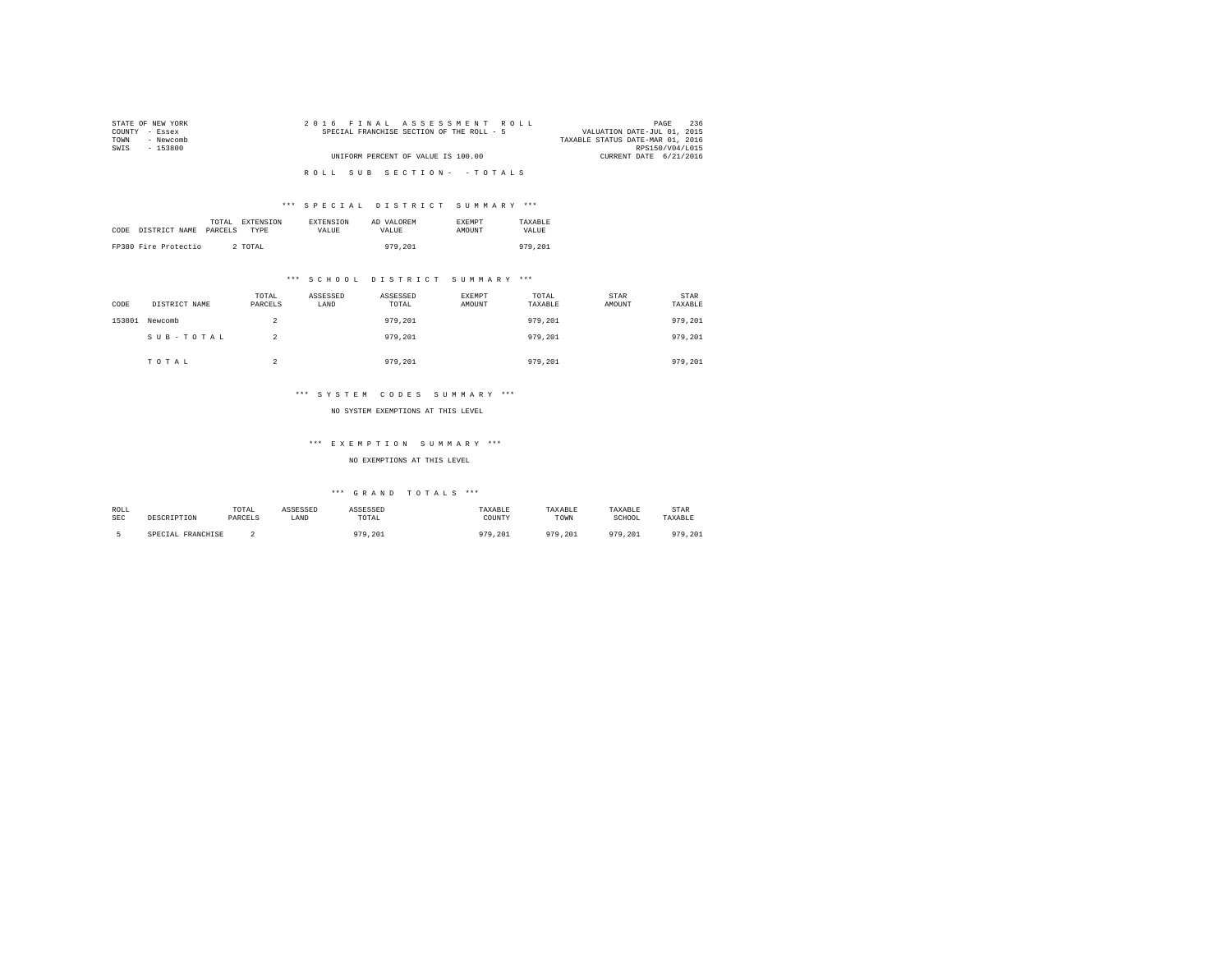|                | STATE OF NEW YORK |  | 2016 FINAL ASSESSMENT ROLL                |  |  |  |                                  | PAGE            | 237 |
|----------------|-------------------|--|-------------------------------------------|--|--|--|----------------------------------|-----------------|-----|
| COUNTY - Essex |                   |  | SPECIAL FRANCHISE SECTION OF THE ROLL - 5 |  |  |  | VALUATION DATE-JUL 01, 2015      |                 |     |
| TOWN           | - Newcomb         |  |                                           |  |  |  | TAXABLE STATUS DATE-MAR 01, 2016 |                 |     |
| SWTS           | - 153800          |  | UNIFORM PERCENT OF VALUE IS 100.00        |  |  |  |                                  | RPS150/V04/L015 |     |
|                |                   |  |                                           |  |  |  | CURRENT DATE 6/21/2016           |                 |     |

## R O L L S E C T I O N T O T A L S

## \*\*\* S P E C I A L D I S T R I C T S U M M A R Y \*\*\*

|      |                      | TOTAL EXTENSION        | <b>EXTENSION</b> | AD VALOREM | <b>EXEMPT</b> | TAXARLE |
|------|----------------------|------------------------|------------------|------------|---------------|---------|
| CODE | DISTRICT NAME        | PARCELS<br><b>TYPE</b> | VALUE.           | VALUE.     | AMOUNT        | VALUE   |
|      |                      |                        |                  |            |               |         |
|      | FP380 Fire Protectio | 2 TOTAL                |                  | 979,201    |               | 979.201 |

## \*\*\* S C H O O L D I S T R I C T S U M M A R Y \*\*\*

| CODE   | DISTRICT NAME | TOTAL<br>PARCELS | ASSESSED<br>LAND | ASSESSED<br>TOTAL | EXEMPT<br>AMOUNT | TOTAL<br>TAXABLE | STAR<br>AMOUNT | <b>STAR</b><br>TAXABLE |
|--------|---------------|------------------|------------------|-------------------|------------------|------------------|----------------|------------------------|
| 153801 | Newcomb       | 2                |                  | 979.201           |                  | 979,201          |                | 979,201                |
|        | SUB-TOTAL     |                  |                  | 979.201           |                  | 979,201          |                | 979,201                |
|        | TOTAL         | $\sim$           |                  | 979,201           |                  | 979,201          |                | 979.201                |

## \*\*\* S Y S T E M C O D E S S U M M A R Y \*\*\*

#### NO SYSTEM EXEMPTIONS AT THIS LEVEL

## \*\*\* E X E M P T I O N S U M M A R Y \*\*\*

## NO EXEMPTIONS AT THIS LEVEL

| ROLL       |                   | TOTAL   | ASSESSED | ASSESSED | TAXABLE | <b>AXABLE</b> | TAXABLE | STAR    |
|------------|-------------------|---------|----------|----------|---------|---------------|---------|---------|
| <b>SEC</b> | DESCRIPTION       | PARCELS | LAND     | TOTAL    | COUNTY  | TOWN          | SCHOOL  | TAXABLE |
|            | SPECIAL FRANCHISE |         |          | 979,201  | 979,201 | 979.201       | 979.201 | 979.201 |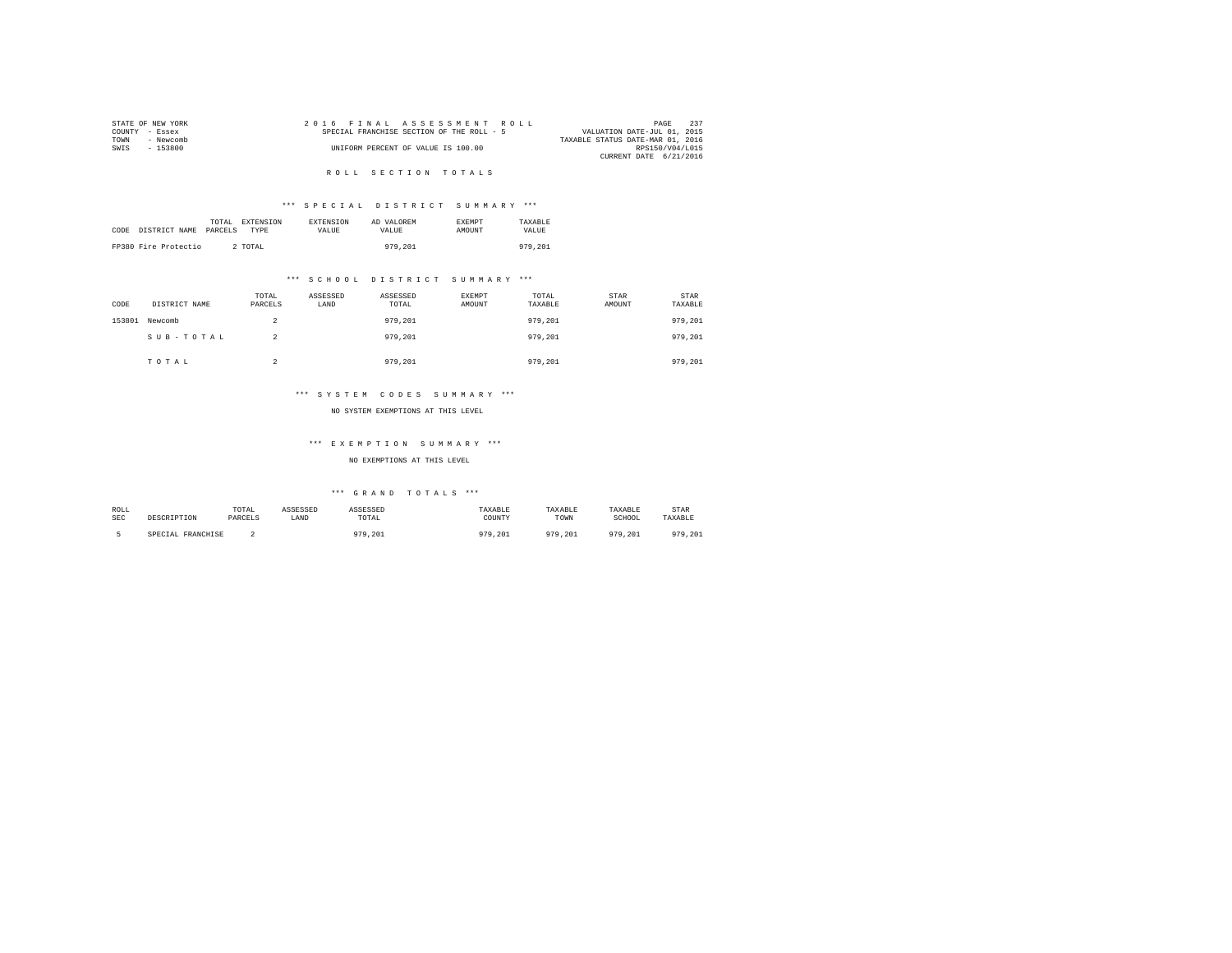| STATE OF NEW YORK<br>COUNTY - Essex<br>TOWN<br>- Newcomb<br>SWIS<br>$-153800$                                                                                            | 2016 FINAL                                                                                                                                                                                                                                                    | OWNERS NAME SEQUENCE                                   | ASSESSMENT ROLL<br>UTILITY & R.R. SECTION OF THE ROLL - 6<br>UNIFORM PERCENT OF VALUE IS 100.00                                        | PAGE<br>238<br>VALUATION DATE-JUL 01, 2015<br>TAXABLE STATUS DATE-MAR 01, 2016 |             |  |
|--------------------------------------------------------------------------------------------------------------------------------------------------------------------------|---------------------------------------------------------------------------------------------------------------------------------------------------------------------------------------------------------------------------------------------------------------|--------------------------------------------------------|----------------------------------------------------------------------------------------------------------------------------------------|--------------------------------------------------------------------------------|-------------|--|
| TAX MAP PARCEL NUMBER<br>CURRENT OWNERS NAME<br>CURRENT OWNERS ADDRESS                                                                                                   | SCHOOL DISTRICT<br>PARCEL SIZE/GRID COORD                                                                                                                                                                                                                     | LAND<br>TOTAL                                          | PROPERTY LOCATION & CLASS ASSESSMENT EXEMPTION CODE---------------COUNTY-------TOWN-----SCHOOL<br>TAX DESCRIPTION<br>SPECIAL DISTRICTS | TAXABLE VALUE                                                                  | ACCOUNT NO. |  |
|                                                                                                                                                                          |                                                                                                                                                                                                                                                               |                                                        |                                                                                                                                        |                                                                                |             |  |
| $110.13 - 2 - 2.000$<br>Citizens Telecom Of NY Inc Newcomb<br>Frontier Communications Pt 17 Richards Survey<br>c/o Duff & Phelps LLC<br>PO Box 2629<br>Addison, TX 75001 | 5354 NYS Route 28N<br>831 Tele Comm<br>153801<br>Loc 005363 Central Dial<br>Office Newcomb<br>Office Newcomb<br>ACRES 0.11<br>EAST-0552214 NRTH-1445729                                                                                                       | NON-HOMESTEAD PARCEL<br>10,000<br>66,739               | COUNTY TAXABLE VALUE<br>TOWN<br>TAXABLE VALUE<br>SCHOOL TAXABLE VALUE<br>E1606 Emergency Services<br>FP380 Fire Protection             | 66,739<br>66,739<br>66,739<br>$.00$ MT<br>66,739 TO                            | 665N208601  |  |
|                                                                                                                                                                          | DEED BOOK 1066 PG-170                                                                                                                                                                                                                                         |                                                        |                                                                                                                                        |                                                                                |             |  |
|                                                                                                                                                                          | FULL MARKET VALUE                                                                                                                                                                                                                                             | 66,739                                                 |                                                                                                                                        |                                                                                |             |  |
|                                                                                                                                                                          |                                                                                                                                                                                                                                                               |                                                        |                                                                                                                                        |                                                                                |             |  |
| 638. - 9999-618. 750/1881<br>Continental Telephone Co<br>Of Upstate Ny Inc<br>Frontier Communications                                                                    | Outside Plant<br>836 Telecom. ea.<br>Newcomb 153801<br>888888<br>153801 .10000                                                                                                                                                                                | NON-HOMESTEAD PARCEL                                   | COUNTY TAXABLE VALUE<br>0 TOWN<br>TAXABLE VALUE<br>175,944 SCHOOL TAXABLE VALUE<br>FP380 Fire Protection                               | 175,944<br>175,944<br>175,944<br>175,944 TO                                    | 665J190005  |  |
| c/o Duff & Phelps LLC<br>PO Box 2629<br>Addison, TX 75001                                                                                                                | EAST-0538775 NRTH-1447472<br>FULL MARKET VALUE                                                                                                                                                                                                                | 175,944                                                |                                                                                                                                        |                                                                                |             |  |
| ***********************                                                                                                                                                  |                                                                                                                                                                                                                                                               |                                                        |                                                                                                                                        |                                                                                |             |  |
|                                                                                                                                                                          | 5930 NYS Route 28N                                                                                                                                                                                                                                            | NON-HOMESTEAD PARCEL                                   |                                                                                                                                        |                                                                                | 665N208606  |  |
| $109. - 1 - 27.001$<br>NYSEG Corp<br>Utility Shared Svcs<br>Freeport Bldg<br>70 Farm View Dr                                                                             | 872 Elec-Substation<br>Newcomb 153801<br>1 Ords T&c Pur Twp 27 1075,000<br>001190 153801 .10000<br>001190 153801 .10000<br>Harris Lake Diesel Plant                                                                                                           | 13,000                                                 | COUNTY TAXABLE VALUE<br>TOWN<br>TAXABLE VALUE<br>SCHOOL TAXABLE VALUE<br>E1606 Emergency Services<br>FP380 Fire Protection             | 1075,000<br>1075,000<br>1075,000<br>$.00$ MT<br>1075,000 TO                    |             |  |
| New Gloucester, ME 04260                                                                                                                                                 | ACRES 1.10<br>EAST-0538775 NRTH-1447472<br>FULL MARKET VALUE                                                                                                                                                                                                  | 1075,000                                               |                                                                                                                                        |                                                                                |             |  |
|                                                                                                                                                                          |                                                                                                                                                                                                                                                               |                                                        |                                                                                                                                        |                                                                                |             |  |
| 638. - 9999 - 131. 600/1881<br>NYSEG CORP<br>Utility Shared Svcs<br>Freeport Bldg<br>70 Farm View Dr<br>New Gloucester, ME 04260                                         | Total Electric Dist<br>884 Elec Dist Out<br>Newcomb 153801<br>$888888$<br>153801.10000<br>nach in:<br>EAST-0538775 NRTH-1447450<br>FULL MARKET VALUE                                                                                                          | NON-HOMESTEAD PARCEL<br>$\sim$ 0<br>932,068<br>932,068 | COUNTY TAXABLE VALUE<br>TOWN<br>TAXABLE VALUE<br>SCHOOL TAXABLE VALUE<br>FP380 Fire Protection                                         | 932,068<br>932,068<br>932,068<br>932,068 TO                                    | 665N208609  |  |
|                                                                                                                                                                          |                                                                                                                                                                                                                                                               |                                                        |                                                                                                                                        |                                                                                |             |  |
| $110.18 - 5 - 7.000/1$<br>Verizon Wireless<br>$c$ /o Duff & Phelps<br>PO Box 2549<br>Addison, TX 75001                                                                   | 2 Sanford Ln<br>837 Cell Tower<br>153801<br>Newcomb<br>This Acct located within 150,000 SCHOOL TAXABLE VALUE<br>110.18-5-7.000 Tower El606 Emergency Service<br>EAST-0560323 NRTH-1441270 FP380 Fire Protection<br>DEED BOOK 1761 PG-201<br>FULL MARKET VALUE | NON-HOMESTEAD PARCEL<br>150,000                        | COUNTY TAXABLE VALUE<br>0 TOWN<br>TAXABLE VALUE<br>E1606 Emergency Services                                                            | 150,000<br>150,000<br>150,000<br>$.00$ MT<br>150,000 TO                        | 665Z015002  |  |
|                                                                                                                                                                          |                                                                                                                                                                                                                                                               |                                                        |                                                                                                                                        |                                                                                |             |  |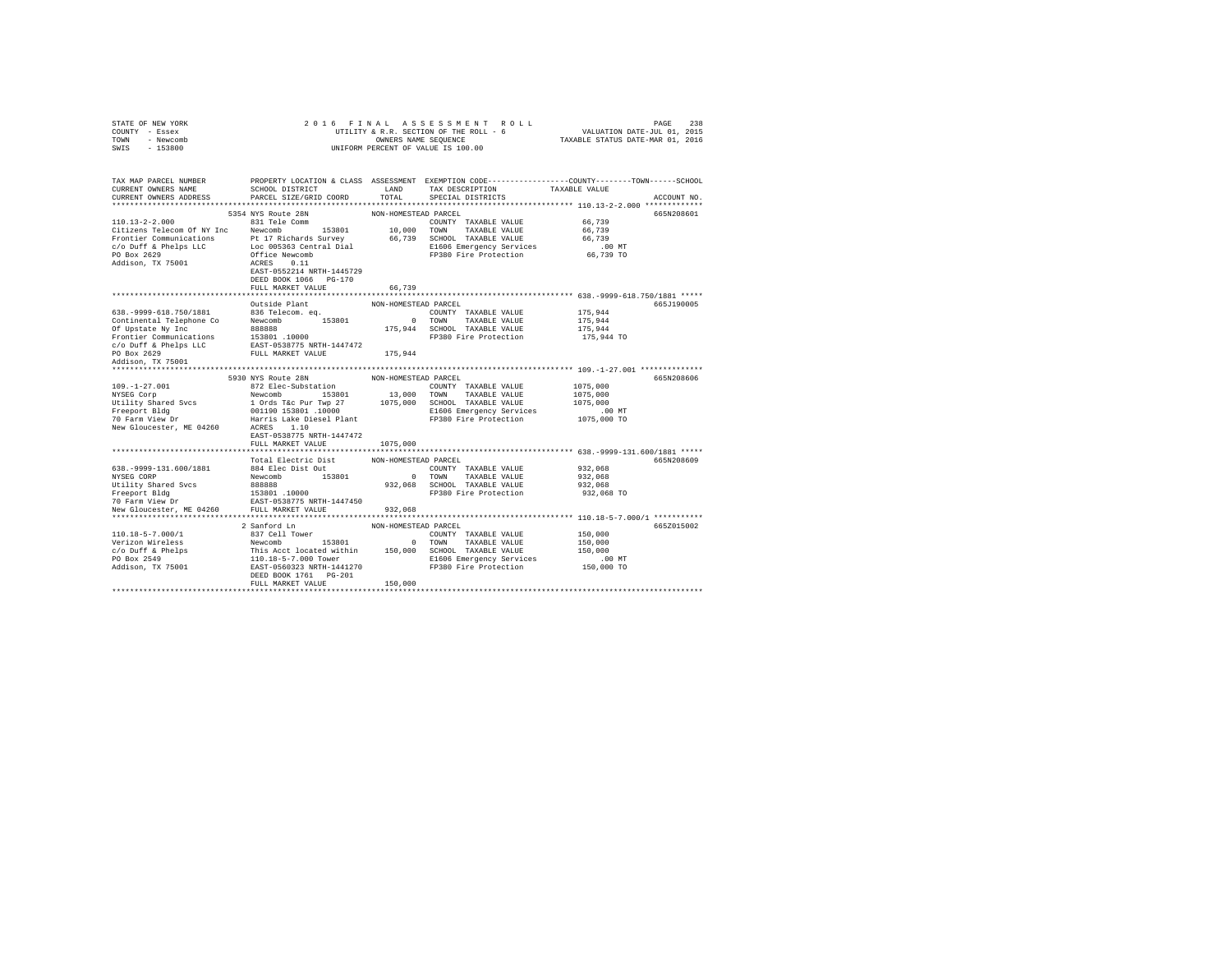| STATE OF NEW YORK | 2016 FINAL ASSESSMENT ROLL             | 239<br>PAGE                      |
|-------------------|----------------------------------------|----------------------------------|
| COUNTY - Essex    | UTILITY & R.R. SECTION OF THE ROLL - 6 | VALUATION DATE-JUL 01, 2015      |
| - Newcomb<br>TOWN |                                        | TAXABLE STATUS DATE-MAR 01, 2016 |
| SWIS<br>- 153800  |                                        | RPS150/V04/L015                  |
|                   | UNIFORM PERCENT OF VALUE IS 100.00     | CURRENT DATE 6/21/2016           |
|                   |                                        |                                  |
|                   | ROLL SUB SECTION- - TOTALS             |                                  |

|      |                      | TOTAL   | EXTENSION   | <b>EXTENSION</b> | AD VALOREM | <b>EXEMPT</b> | TAXARLE      |
|------|----------------------|---------|-------------|------------------|------------|---------------|--------------|
| CODE | DISTRICT NAME        | PARCELS | <b>TYPE</b> | <b>VALUE</b>     | VALUE.     | AMOUNT        | <b>VALUE</b> |
|      |                      |         |             |                  |            |               |              |
|      | FP380 Fire Protectio |         | 5 TOTAL     |                  | 2399.751   |               | 2399.751     |
|      | E1606 Emergency Serv |         | 3 MOVTAX    |                  |            |               |              |

## \*\*\* S C H O O L D I S T R I C T S U M M A R Y \*\*\*

| CODE   | DISTRICT NAME | TOTAL<br>PARCELS | ASSESSED<br>LAND | ASSESSED<br>TOTAL | EXEMPT<br>AMOUNT | TOTAL<br>TAXABLE | STAR<br>AMOUNT | STAR<br>TAXABLE |
|--------|---------------|------------------|------------------|-------------------|------------------|------------------|----------------|-----------------|
| 153801 | Newcomb       |                  | 23,000           | 2399.751          |                  | 2399.751         |                | 2399.751        |
|        | SUB-TOTAL     | ь                | 23,000           | 2399.751          |                  | 2399.751         |                | 2399,751        |
|        | TOTAL         | в                | 23,000           | 2399.751          |                  | 2399.751         |                | 2399,751        |

## \*\*\* S Y S T E M C O D E S S U M M A R Y \*\*\*

NO SYSTEM EXEMPTIONS AT THIS LEVEL

## \*\*\* E X E M P T I O N S U M M A R Y \*\*\*

NO EXEMPTIONS AT THIS LEVEL

| ROLL | DESCRIPTION      | TOTAL   | ASSESSED | ASSESSED         | TAXABLE  | TAXABLE  | TAXABLE  | STAR     |
|------|------------------|---------|----------|------------------|----------|----------|----------|----------|
| SEC  |                  | PARCELS | LAND     | TOTAL            | COUNTY   | TOWN     | SCHOOL   | TAXABLE  |
|      | UTILITIES & N.C. |         | 23,000   | 2399<br>2399.751 | 2399.751 | 2399.751 | 2399.751 | 2399.751 |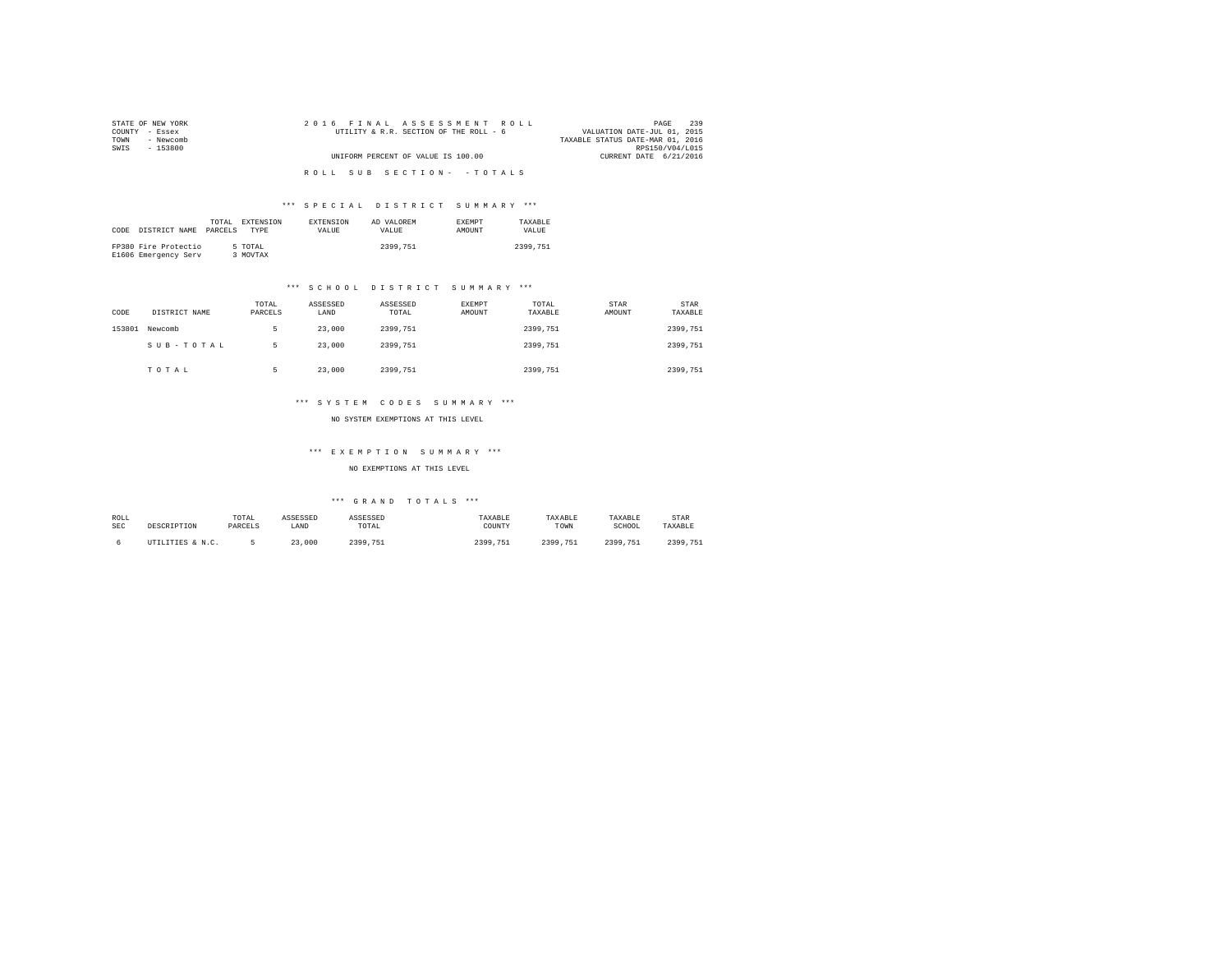|                | STATE OF NEW YORK |  |  |  | 2016 FINAL ASSESSMENT ROLL             |  |  |                                  | PAGE            | 240 |
|----------------|-------------------|--|--|--|----------------------------------------|--|--|----------------------------------|-----------------|-----|
| COUNTY - Essex |                   |  |  |  | UTILITY & R.R. SECTION OF THE ROLL - 6 |  |  | VALUATION DATE-JUL 01, 2015      |                 |     |
| TOWN           | - Newcomb         |  |  |  |                                        |  |  | TAXABLE STATUS DATE-MAR 01, 2016 |                 |     |
| SWTS           | $-153800$         |  |  |  | UNIFORM PERCENT OF VALUE IS 100.00     |  |  |                                  | RPS150/V04/L015 |     |
|                |                   |  |  |  |                                        |  |  | CURRENT DATE 6/21/2016           |                 |     |

## R O L L S E C T I O N T O T A L S

## \*\*\* S P E C I A L D I S T R I C T S U M M A R Y \*\*\*

|      |                      | TOTAL   | EXTENSION | <b>EXTENSION</b> | AD VALOREM | <b>EXEMPT</b> | TAXARLE  |
|------|----------------------|---------|-----------|------------------|------------|---------------|----------|
| CODE | DISTRICT NAME        | PARCELS | TYPE      | <b>VALUE</b>     | VALUE.     | <b>AMOUNT</b> | VALUE.   |
|      |                      |         |           |                  |            |               |          |
|      | FP380 Fire Protectio |         | 5 TOTAL   |                  | 2399.751   |               | 2399.751 |
|      | E1606 Emergency Serv |         | 3 MOVTAX  |                  |            |               |          |

## \*\*\* S C H O O L D I S T R I C T S U M M A R Y \*\*\*

| CODE   | DISTRICT NAME | TOTAL<br>PARCELS | ASSESSED<br>LAND | ASSESSED<br>TOTAL | EXEMPT<br>AMOUNT | TOTAL<br>TAXABLE | STAR<br>AMOUNT | STAR<br>TAXABLE |
|--------|---------------|------------------|------------------|-------------------|------------------|------------------|----------------|-----------------|
| 153801 | Newcomb       |                  | 23,000           | 2399.751          |                  | 2399.751         |                | 2399.751        |
|        | SUB-TOTAL     |                  | 23,000           | 2399.751          |                  | 2399.751         |                | 2399.751        |
|        | TOTAL         |                  | 23,000           | 2399.751          |                  | 2399.751         |                | 2399.751        |

## \*\*\* S Y S T E M C O D E S S U M M A R Y \*\*\*

NO SYSTEM EXEMPTIONS AT THIS LEVEL

#### \*\*\* E X E M P T I O N S U M M A R Y \*\*\*

NO EXEMPTIONS AT THIS LEVEL

| ROLL | DESCRIPTION      | TOTAL   | ASSESSED | ASSESSED         | TAXABLE  | TAXABLE  | TAXABLE  | STAR     |
|------|------------------|---------|----------|------------------|----------|----------|----------|----------|
| SEC  |                  | PARCELS | LAND     | TOTAL            | COUNTY   | TOWN     | SCHOOL   | TAXABLE  |
|      | UTILITIES & N.C. |         | 23,000   | 2399<br>2399.751 | 2399.751 | 2399.751 | 2399.751 | 2399.751 |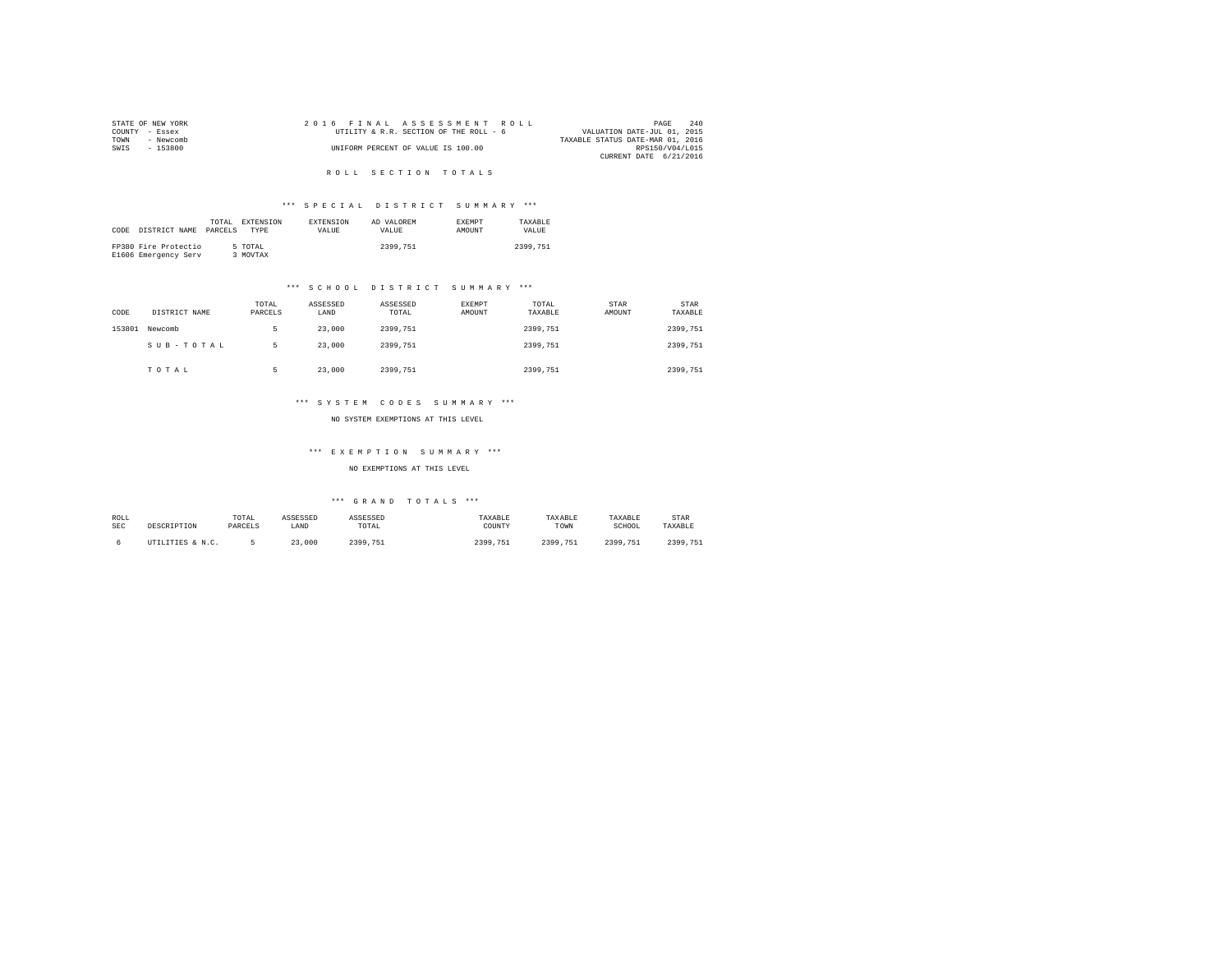| STATE OF NEW YORK | 2016 FINAL ASSESSMENT ROLL            | 241<br>PAGE                      |
|-------------------|---------------------------------------|----------------------------------|
| COUNTY - Essex    | WHOLLY EXEMPT SECTION OF THE ROLL - 8 | VALUATION DATE-JUL 01, 2015      |
| TOWN<br>- Newcomb | OWNERS NAME SEOUENCE                  | TAXABLE STATUS DATE-MAR 01, 2016 |
| - 153800<br>SWIS  | UNIFORM PERCENT OF VALUE IS 100.00    |                                  |

| TAX MAP PARCEL NUMBER<br>CURRENT OWNERS NAME                 |                                                                                                                                                                                                                                                                                                                                                                                                            |                                                             |                                                                                            |                    |               |            |
|--------------------------------------------------------------|------------------------------------------------------------------------------------------------------------------------------------------------------------------------------------------------------------------------------------------------------------------------------------------------------------------------------------------------------------------------------------------------------------|-------------------------------------------------------------|--------------------------------------------------------------------------------------------|--------------------|---------------|------------|
|                                                              | DEED BOOK 582 PG-94<br>FULL MARKET VALUE                                                                                                                                                                                                                                                                                                                                                                   | FP380 Fire Protection<br>29,400 29,400 Ex                   |                                                                                            | $0$ TO             | 29,400 29,400 | 6679975002 |
| $109.16 - 4 - 1.000$<br>PO Box 300<br>Lake Luzerne, NY 12846 | NYS Route 28N<br>330 Vacant comm<br>Church Of The Nations Inc Mewcomb 153801 30,700 COUNTY TAXABLE VALUE<br>DEED BOOK 1140 PG-248 FP380 Fire Protection                                                                                                                                                                                                                                                    | NON-HOMESTEAD PARCEL<br>CONSTREL 25110 30,700 30,700 30,700 |                                                                                            | $\Omega$<br>$0$ TO |               | 665J100415 |
|                                                              | NYS Route 28N<br>ACRES 7.50<br>EAST-0525868 NRTH-1446738<br>DEED BOOK 384 PG-325 FP380 Fire Protection<br>FULL MARKET VALUE                                                                                                                                                                                                                                                                                | NON-HOMESTEAD PARCEL<br>134,900 134,900 EX                  | SCHOOL TAXABLE VALUE<br>E1606 Emergency Services                                           | .00 MT<br>$0$ TO   |               | 6679908812 |
|                                                              | 4 Adams Ln<br>110.18-3-9.000 $\begin{array}{l l} \text{6.20}\text{ } \text{Religious} & \text{6.30}\text{ } \text{Religious} & \text{6.40}\text{ } \text{ } \text{CONST REL} & \text{25110} & 134,600 & 134,600 & 134,600\\ \text{Epiccopal Church} & \text{Newtonb} & 153801 & 26,500 & \text{CONTTY TAXABLE VALUE} & 0\\ \text{Rewcomb} & \text{Newcomb} & 134,600 & 134,600 & 134,600\\ \text{Newcomb}$ | NON-HOMESTEAD PARCEL                                        | 134,600 EX<br>SD380 Sewer District 0 TO M<br>$134,600$ EX<br>WD380 Water District $0$ TO M |                    |               | 6679909106 |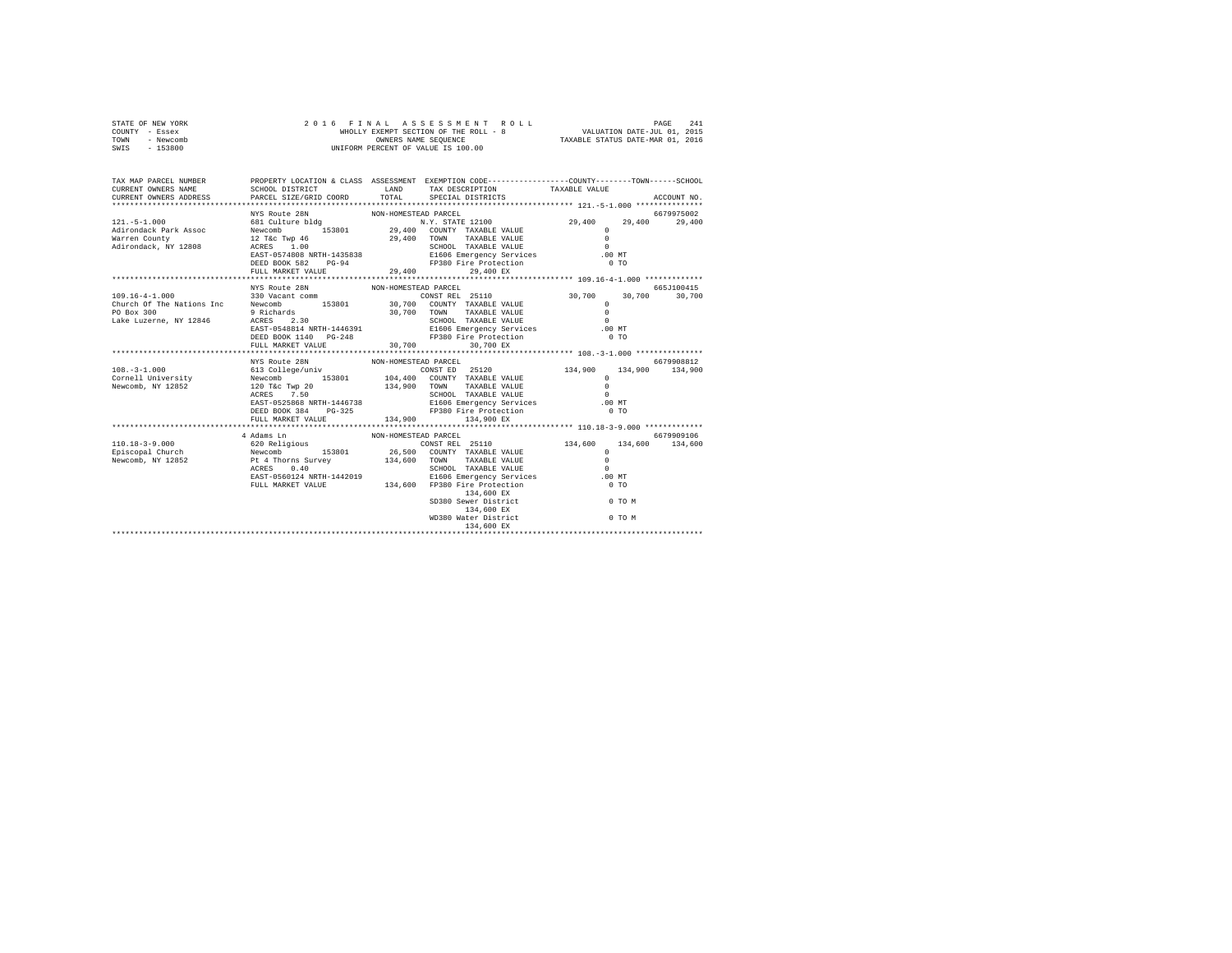| STATE OF NEW YORK | 2016 FINAL ASSESSMENT ROLL            | 242<br>PAGE                      |
|-------------------|---------------------------------------|----------------------------------|
| COUNTY - Essex    | WHOLLY EXEMPT SECTION OF THE ROLL - 8 | VALUATION DATE-JUL 01, 2015      |
| TOWN<br>- Newcomb | OWNERS NAME SEOUENCE                  | TAXABLE STATUS DATE-MAR 01, 2016 |
| - 153800<br>SWIS  | UNIFORM PERCENT OF VALUE IS 100.00    |                                  |

| TAX MAP PARCEL NUMBER<br>$\begin{array}{lllll} \texttt{CURERENT} & \texttt{OMNE} & \texttt{SAHD} & \texttt{TAX} & \texttt{DESCRIPTION} & \texttt{TAX ABLEY TUS} & \texttt{TAX A BLE VALUE} & \texttt{ACCOURT NO} \\ \texttt{CURERENT} & \texttt{OMNE} & \texttt{PACE} & \texttt{PACE} & \texttt{TPCTAL} & \texttt{SPECHIPTON} & \texttt{NOLUEN} & \texttt{ACCOURT NO} \\ & \texttt{V.131} & \texttt{S.142} & \texttt{S.143} & \texttt{S.154} & \texttt{S.154}$ | PROPERTY LOCATION & CLASS ASSESSMENT EXEMPTION CODE----------------COUNTY-------TOWN-----SCHOOL |                      |                                                                                                                                                                                                                                |               |                 |
|----------------------------------------------------------------------------------------------------------------------------------------------------------------------------------------------------------------------------------------------------------------------------------------------------------------------------------------------------------------------------------------------------------------------------------------------------------------|-------------------------------------------------------------------------------------------------|----------------------|--------------------------------------------------------------------------------------------------------------------------------------------------------------------------------------------------------------------------------|---------------|-----------------|
|                                                                                                                                                                                                                                                                                                                                                                                                                                                                |                                                                                                 |                      |                                                                                                                                                                                                                                |               |                 |
|                                                                                                                                                                                                                                                                                                                                                                                                                                                                | Upper Works Rd                                                                                  | NON-HOMESTEAD PARCEL |                                                                                                                                                                                                                                |               | 665Z014002      |
| $90. -1 - 3.212$                                                                                                                                                                                                                                                                                                                                                                                                                                               | 613 College/univ                                                                                |                      | CONST ED 25120 2072,000 2072,000 2072,000                                                                                                                                                                                      |               |                 |
| ESF College Foundation Inc Newcomb 153801 72,000 COUNTY TAXABLE VALUE                                                                                                                                                                                                                                                                                                                                                                                          |                                                                                                 |                      |                                                                                                                                                                                                                                | $\Omega$      |                 |
| c/o Brenda Greenfield                                                                                                                                                                                                                                                                                                                                                                                                                                          | T&C TWP 47 2072,000 TOWN                                                                        |                      | TAXABLE VALUE                                                                                                                                                                                                                  | $\Omega$      |                 |
| 1 Forestry Dr                                                                                                                                                                                                                                                                                                                                                                                                                                                  |                                                                                                 |                      |                                                                                                                                                                                                                                |               |                 |
| Syracuse, NY 13210                                                                                                                                                                                                                                                                                                                                                                                                                                             |                                                                                                 |                      |                                                                                                                                                                                                                                |               |                 |
|                                                                                                                                                                                                                                                                                                                                                                                                                                                                |                                                                                                 |                      |                                                                                                                                                                                                                                |               |                 |
| MAY BE SUBJECT TO PAYMENT DEED BOOK 1735 PG-84                                                                                                                                                                                                                                                                                                                                                                                                                 |                                                                                                 |                      | 2072.000 EX                                                                                                                                                                                                                    |               |                 |
| UNDER RPTL480A UNTIL 2018                                                                                                                                                                                                                                                                                                                                                                                                                                      | FULL MARKET VALUE                                                                               | 2072,000             |                                                                                                                                                                                                                                |               |                 |
|                                                                                                                                                                                                                                                                                                                                                                                                                                                                |                                                                                                 |                      |                                                                                                                                                                                                                                |               |                 |
|                                                                                                                                                                                                                                                                                                                                                                                                                                                                | 5937 NYS Route 28N                                                                              | NON-HOMESTEAD PARCEL |                                                                                                                                                                                                                                |               | 6679908807      |
| $109. - 1 - 28.001$                                                                                                                                                                                                                                                                                                                                                                                                                                            | 695 Cemetery                                                                                    |                      | CONSTREL 25110 7.000 7.000                                                                                                                                                                                                     |               | 7,000           |
| ME Church                                                                                                                                                                                                                                                                                                                                                                                                                                                      | Newcomb 153801 4,000 COUNTY TAXABLE VALUE                                                       |                      |                                                                                                                                                                                                                                | $^{\circ}$    |                 |
| Newcomb, NY 12852 Pt 1 Ords                                                                                                                                                                                                                                                                                                                                                                                                                                    |                                                                                                 | 7,000                | TOWN<br>TAXABLE VALUE                                                                                                                                                                                                          | $\Omega$      |                 |
|                                                                                                                                                                                                                                                                                                                                                                                                                                                                |                                                                                                 |                      | COMPLETE CONSUMERS AND THE SERVICES OF SETTING A SERVICES OF THE SERVICES OF STAR SERVICES OF SERVICES OF SERVICES OF SERVICES OF SERVICES OF SERVICES OF SERVICES OF SERVICES OF SERVICES OF SERVICES OF SERVICES OF SERVICES | $\Omega$      |                 |
|                                                                                                                                                                                                                                                                                                                                                                                                                                                                |                                                                                                 |                      |                                                                                                                                                                                                                                |               |                 |
|                                                                                                                                                                                                                                                                                                                                                                                                                                                                |                                                                                                 |                      |                                                                                                                                                                                                                                |               |                 |
|                                                                                                                                                                                                                                                                                                                                                                                                                                                                | DEED BOOK 171 PG-186                                                                            | 7,000                | 7.000 EX                                                                                                                                                                                                                       |               |                 |
|                                                                                                                                                                                                                                                                                                                                                                                                                                                                | FULL MARKET VALUE                                                                               |                      |                                                                                                                                                                                                                                |               |                 |
|                                                                                                                                                                                                                                                                                                                                                                                                                                                                | 5551 NYS Route 28N                                                                              | NON-HOMESTEAD PARCEL |                                                                                                                                                                                                                                |               | 6679908806      |
| $109.16 - 5 - 16.000$                                                                                                                                                                                                                                                                                                                                                                                                                                          |                                                                                                 |                      | CONSTREL 25110 149,200                                                                                                                                                                                                         |               | 149,200 149,200 |
| ME Church                                                                                                                                                                                                                                                                                                                                                                                                                                                      | 00 620 Religious 620 CONSTREL 25110<br>Newcomb 153801 31,400 COUNTY TAXABLE VALUE               |                      |                                                                                                                                                                                                                                | $\Omega$      |                 |
| 5551 NYS Rte 28N 10 Richards Survey 149,200 TOWN TAXABLE VALUE                                                                                                                                                                                                                                                                                                                                                                                                 |                                                                                                 |                      |                                                                                                                                                                                                                                | $\Omega$      |                 |
| ACRES 0.60<br>PO Box 311                                                                                                                                                                                                                                                                                                                                                                                                                                       |                                                                                                 |                      | SCHOOL TAXABLE VALUE                                                                                                                                                                                                           | $\Omega$      |                 |
| Newcomb, NY 12852 BAST-0547554 NRTH-1447277 E1606 Emergency Services .00 MT                                                                                                                                                                                                                                                                                                                                                                                    |                                                                                                 |                      |                                                                                                                                                                                                                                |               |                 |
|                                                                                                                                                                                                                                                                                                                                                                                                                                                                | FULL MARKET VALUE 49,200 FP380 Fire Protection                                                  |                      |                                                                                                                                                                                                                                | 0.70          |                 |
|                                                                                                                                                                                                                                                                                                                                                                                                                                                                |                                                                                                 |                      | 149,200 EX                                                                                                                                                                                                                     |               |                 |
|                                                                                                                                                                                                                                                                                                                                                                                                                                                                |                                                                                                 |                      |                                                                                                                                                                                                                                |               |                 |
|                                                                                                                                                                                                                                                                                                                                                                                                                                                                | NYS Route 28N                                                                                   | NON-HOMESTEAD PARCEL |                                                                                                                                                                                                                                |               | 6679908808      |
| $109.16 - 5 - 16.000 / 1$                                                                                                                                                                                                                                                                                                                                                                                                                                      | 620 Religious                                                                                   |                      | CHURCH PAR 21600                                                                                                                                                                                                               | 66,000 66,000 | 66,000          |
| ME Church                                                                                                                                                                                                                                                                                                                                                                                                                                                      |                                                                                                 |                      |                                                                                                                                                                                                                                | $^{\circ}$    |                 |
| 5551 NYS Rte 28N<br>PO Box 311                                                                                                                                                                                                                                                                                                                                                                                                                                 |                                                                                                 |                      | TAXABLE VALUE                                                                                                                                                                                                                  | $\Omega$      |                 |
| PO Box 311                                                                                                                                                                                                                                                                                                                                                                                                                                                     | Newcomb 153801 100 COUNT<br>Tax Map 109.16-5-16.000 66,000 TOWN<br>Parsonage SCHOO              |                      | SCHOOL TAXABLE VALUE                                                                                                                                                                                                           | $\Omega$      |                 |
| Newcomb, NY 12852 EAST-0547554 NRTH-1447277 E1606 Emergency Services .00 MT                                                                                                                                                                                                                                                                                                                                                                                    |                                                                                                 |                      |                                                                                                                                                                                                                                |               |                 |
|                                                                                                                                                                                                                                                                                                                                                                                                                                                                | FULL MARKET VALUE                                                                               |                      | 66,000 FP380 Fire Protection 66,000 TO                                                                                                                                                                                         |               |                 |
|                                                                                                                                                                                                                                                                                                                                                                                                                                                                | ******************************                                                                  |                      |                                                                                                                                                                                                                                |               |                 |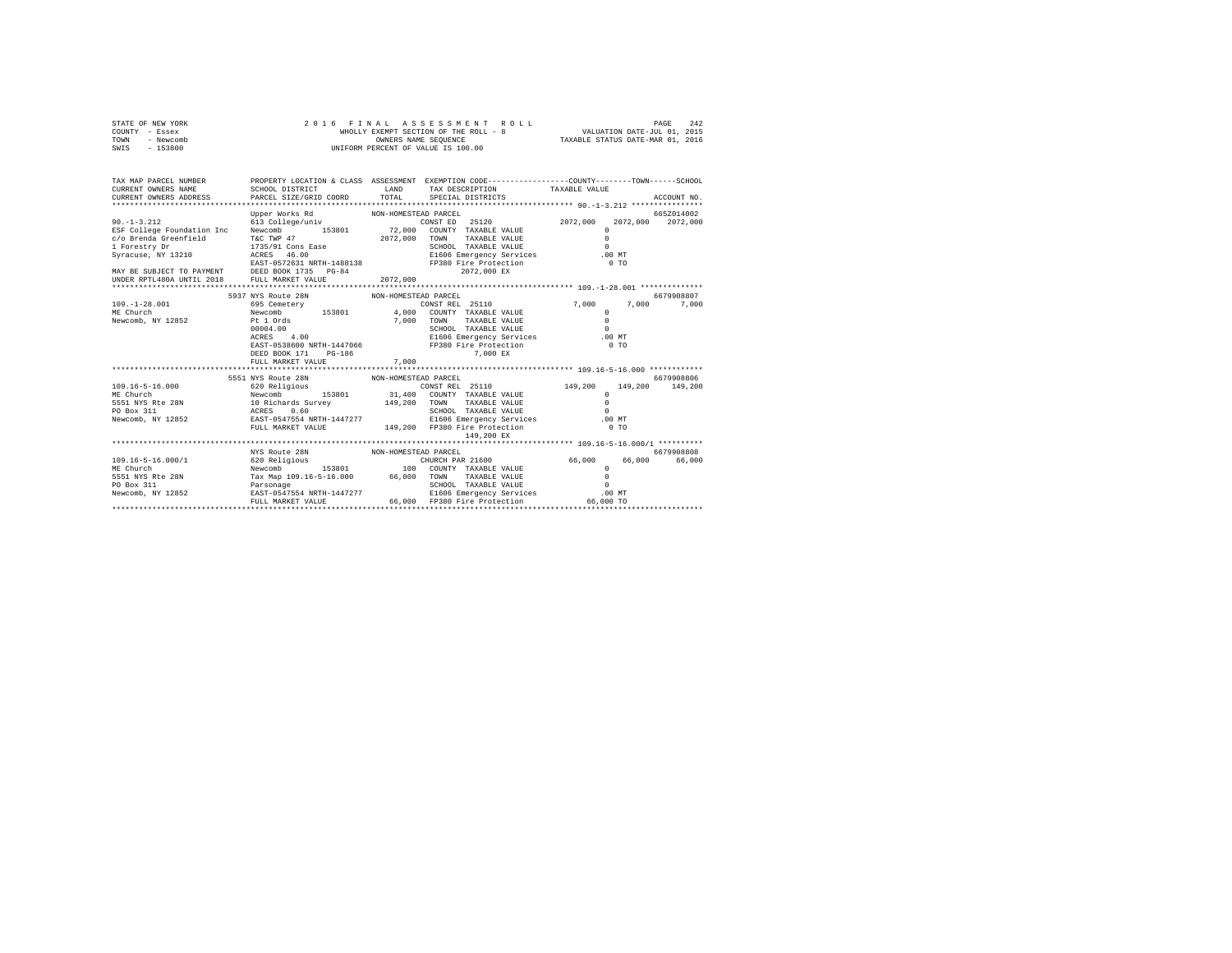| STATE OF NEW YORK<br>COUNTY - Essex<br>TOWN - Newcomb<br>SWIS - 153800                                                                                                                                                                                                                                                                                                                          | 2016 FINAL ASSESSMENT R<br>WHOLLY EXEMPT SECTION OF THE ROLL - 8<br>ONNERS NAME SEQUENCE<br>UNIFORM PERCENT OF VALUE IS 100.00<br>2016 FINAL ASSESSMENT ROLL | FINAL ASSES MENT ROLL<br>WHOLLY EXEMPT SECTION OF THE ROLL - 8<br>STRONM CREATE SCIENCE SEQUENCE - STAXABLE STATUS DATE-JUL 01, 2015<br>STRONM DEPOTENT OF MATTE- TO 1000 |                                                                                                                                                                                                                                        |               |             |
|-------------------------------------------------------------------------------------------------------------------------------------------------------------------------------------------------------------------------------------------------------------------------------------------------------------------------------------------------------------------------------------------------|--------------------------------------------------------------------------------------------------------------------------------------------------------------|---------------------------------------------------------------------------------------------------------------------------------------------------------------------------|----------------------------------------------------------------------------------------------------------------------------------------------------------------------------------------------------------------------------------------|---------------|-------------|
| TAX MAP PARCEL NUMBER PROPERTY LOCATION & CLASS ASSESSMENT EXEMPTION CODE--------------COUNTY-------TOWN-----SCHOOL                                                                                                                                                                                                                                                                             | SCHOOL DISTRICT TAND TAX DESCRIPTION                                                                                                                         |                                                                                                                                                                           |                                                                                                                                                                                                                                        | TAXABLE VALUE |             |
|                                                                                                                                                                                                                                                                                                                                                                                                 |                                                                                                                                                              |                                                                                                                                                                           |                                                                                                                                                                                                                                        |               | ACCOUNT NO. |
|                                                                                                                                                                                                                                                                                                                                                                                                 |                                                                                                                                                              |                                                                                                                                                                           |                                                                                                                                                                                                                                        |               |             |
| $\begin{tabular}{l c c c c c} \multicolumn{3}{c}{\textbf{10.18-1--15.000}} & \multicolumn{3}{c}{20~\texttt{Mary Ln}} & \multicolumn{3}{c}{\textbf{10.18-1--15.000}} & \multicolumn{3}{c}{67,500} & \multicolumn{3}{c}{67,500} & \multicolumn{3}{c}{67,500} & \multicolumn{3}{c}{67,500} & \multicolumn{3}{c}{67,500} & \multicolumn{3}{c}{67,500} & \multicolumn{3}{c}{67,500} & \multicolumn{$ |                                                                                                                                                              |                                                                                                                                                                           | VOL F DEPT 26400 67,500 67,500 67,500                                                                                                                                                                                                  |               | 6679909105  |
|                                                                                                                                                                                                                                                                                                                                                                                                 |                                                                                                                                                              |                                                                                                                                                                           |                                                                                                                                                                                                                                        |               |             |
|                                                                                                                                                                                                                                                                                                                                                                                                 |                                                                                                                                                              |                                                                                                                                                                           |                                                                                                                                                                                                                                        |               |             |
|                                                                                                                                                                                                                                                                                                                                                                                                 |                                                                                                                                                              |                                                                                                                                                                           |                                                                                                                                                                                                                                        |               |             |
|                                                                                                                                                                                                                                                                                                                                                                                                 |                                                                                                                                                              |                                                                                                                                                                           |                                                                                                                                                                                                                                        |               |             |
|                                                                                                                                                                                                                                                                                                                                                                                                 |                                                                                                                                                              |                                                                                                                                                                           |                                                                                                                                                                                                                                        |               |             |
|                                                                                                                                                                                                                                                                                                                                                                                                 |                                                                                                                                                              |                                                                                                                                                                           |                                                                                                                                                                                                                                        | 0 TO M        |             |
|                                                                                                                                                                                                                                                                                                                                                                                                 |                                                                                                                                                              |                                                                                                                                                                           |                                                                                                                                                                                                                                        |               |             |
|                                                                                                                                                                                                                                                                                                                                                                                                 |                                                                                                                                                              |                                                                                                                                                                           | WD380 Water District                                                                                                                                                                                                                   | 0 TO M        |             |
|                                                                                                                                                                                                                                                                                                                                                                                                 |                                                                                                                                                              |                                                                                                                                                                           | 67,500 EX                                                                                                                                                                                                                              |               |             |
|                                                                                                                                                                                                                                                                                                                                                                                                 |                                                                                                                                                              |                                                                                                                                                                           |                                                                                                                                                                                                                                        |               |             |
|                                                                                                                                                                                                                                                                                                                                                                                                 | 5626 NYS Route 28N NON-HOMESTEAD PARCEL                                                                                                                      |                                                                                                                                                                           |                                                                                                                                                                                                                                        |               | 6679909103  |
|                                                                                                                                                                                                                                                                                                                                                                                                 |                                                                                                                                                              |                                                                                                                                                                           |                                                                                                                                                                                                                                        |               |             |
|                                                                                                                                                                                                                                                                                                                                                                                                 |                                                                                                                                                              |                                                                                                                                                                           |                                                                                                                                                                                                                                        |               |             |
|                                                                                                                                                                                                                                                                                                                                                                                                 |                                                                                                                                                              |                                                                                                                                                                           |                                                                                                                                                                                                                                        |               |             |
|                                                                                                                                                                                                                                                                                                                                                                                                 |                                                                                                                                                              |                                                                                                                                                                           |                                                                                                                                                                                                                                        |               |             |
|                                                                                                                                                                                                                                                                                                                                                                                                 |                                                                                                                                                              |                                                                                                                                                                           |                                                                                                                                                                                                                                        |               |             |
|                                                                                                                                                                                                                                                                                                                                                                                                 |                                                                                                                                                              |                                                                                                                                                                           | 337,800 EX                                                                                                                                                                                                                             |               |             |
|                                                                                                                                                                                                                                                                                                                                                                                                 |                                                                                                                                                              |                                                                                                                                                                           |                                                                                                                                                                                                                                        |               |             |
|                                                                                                                                                                                                                                                                                                                                                                                                 | 5535 NYS Route 28N NON-HOMESTEAD PARCEL 612 School DST                                                                                                       |                                                                                                                                                                           |                                                                                                                                                                                                                                        |               | 6679908802  |
| 109.16-5-5.001                                                                                                                                                                                                                                                                                                                                                                                  |                                                                                                                                                              |                                                                                                                                                                           |                                                                                                                                                                                                                                        |               |             |
| Newcomb School Dist<br>Newcomb, NY 12852                                                                                                                                                                                                                                                                                                                                                        |                                                                                                                                                              |                                                                                                                                                                           | 6679908802<br>612 School 153801 147,400 COUNTY TAXABLE VALUE<br>19 Septemb 153801 147,400 COUNTY TAXABLE VALUE 10 SE08,400 5808,400<br>19 Septemb 10 School 153801 5808,400 TOWN TAXABLE VALUE 10<br>19 Septemb 10 September 10 Septem |               |             |
|                                                                                                                                                                                                                                                                                                                                                                                                 |                                                                                                                                                              |                                                                                                                                                                           |                                                                                                                                                                                                                                        |               |             |
|                                                                                                                                                                                                                                                                                                                                                                                                 |                                                                                                                                                              |                                                                                                                                                                           |                                                                                                                                                                                                                                        |               |             |
|                                                                                                                                                                                                                                                                                                                                                                                                 |                                                                                                                                                              |                                                                                                                                                                           |                                                                                                                                                                                                                                        |               |             |
|                                                                                                                                                                                                                                                                                                                                                                                                 |                                                                                                                                                              |                                                                                                                                                                           |                                                                                                                                                                                                                                        |               |             |
|                                                                                                                                                                                                                                                                                                                                                                                                 |                                                                                                                                                              | 5808,400                                                                                                                                                                  |                                                                                                                                                                                                                                        |               |             |
|                                                                                                                                                                                                                                                                                                                                                                                                 |                                                                                                                                                              |                                                                                                                                                                           |                                                                                                                                                                                                                                        |               |             |
|                                                                                                                                                                                                                                                                                                                                                                                                 | NYS Route 28N                                                                                                                                                | NON-HOMESTEAD PARCEL                                                                                                                                                      |                                                                                                                                                                                                                                        |               | 6679909102  |
|                                                                                                                                                                                                                                                                                                                                                                                                 |                                                                                                                                                              |                                                                                                                                                                           |                                                                                                                                                                                                                                        |               |             |
|                                                                                                                                                                                                                                                                                                                                                                                                 |                                                                                                                                                              |                                                                                                                                                                           |                                                                                                                                                                                                                                        |               |             |
|                                                                                                                                                                                                                                                                                                                                                                                                 |                                                                                                                                                              |                                                                                                                                                                           |                                                                                                                                                                                                                                        |               |             |
|                                                                                                                                                                                                                                                                                                                                                                                                 |                                                                                                                                                              |                                                                                                                                                                           |                                                                                                                                                                                                                                        |               |             |
|                                                                                                                                                                                                                                                                                                                                                                                                 |                                                                                                                                                              |                                                                                                                                                                           |                                                                                                                                                                                                                                        |               |             |
|                                                                                                                                                                                                                                                                                                                                                                                                 |                                                                                                                                                              |                                                                                                                                                                           |                                                                                                                                                                                                                                        |               |             |
|                                                                                                                                                                                                                                                                                                                                                                                                 |                                                                                                                                                              |                                                                                                                                                                           |                                                                                                                                                                                                                                        |               |             |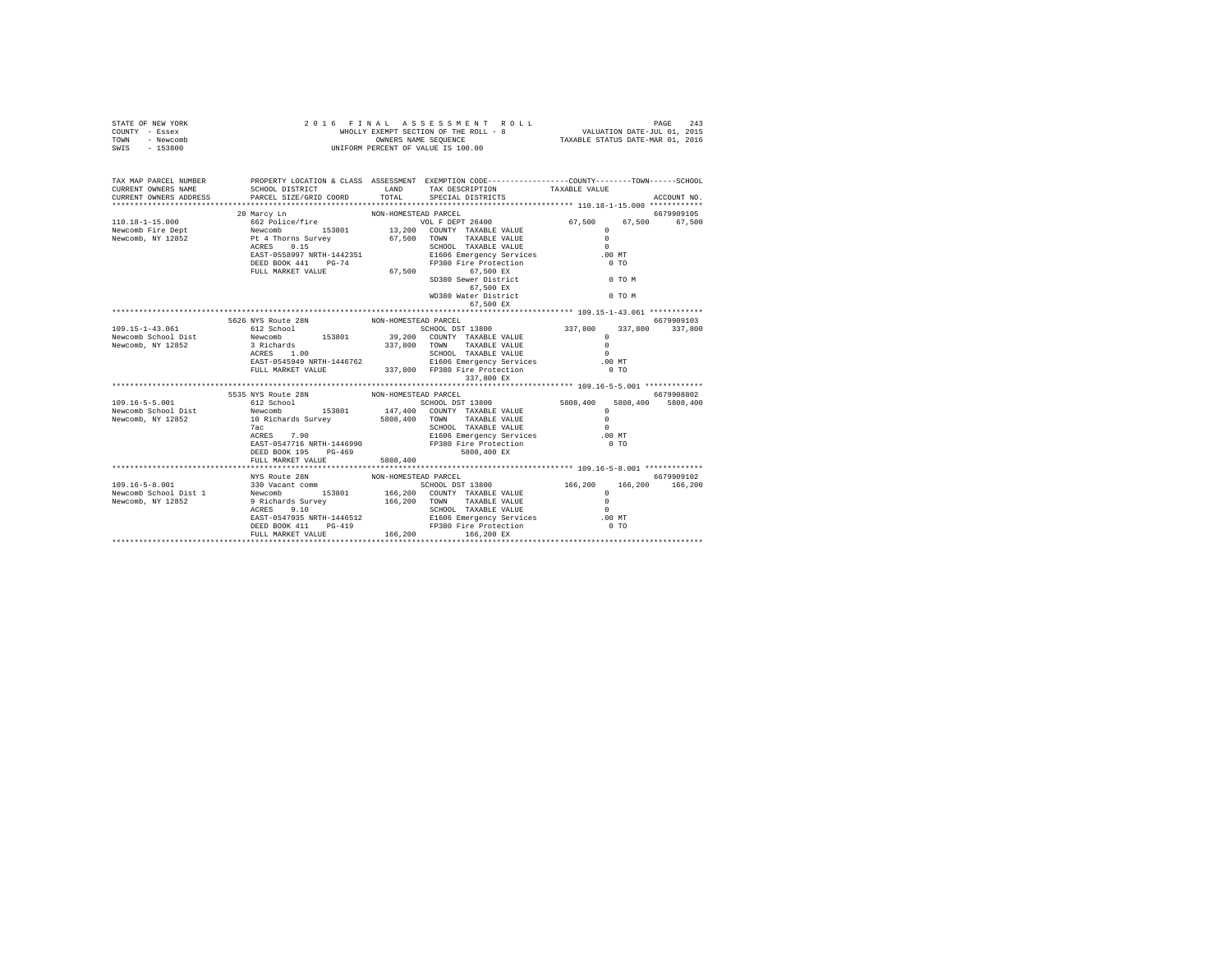| STATE OF NEW YORK                                                                                                                                                                                                                  | 2016 FINAL ASSESSMENT ROLI<br>WHOLLY EXEMPT SECTION OF THE ROLL - 8<br>UNIFORM PERCENT OF VALUE IS 100.00                                                                                                                             | FINAL ASSES MENT ROLL<br>WHOLLY EXEMPT SECTION OF THE ROLL - 8<br>WHOLLY EXEMPT SECTION OF THE ROLL - 8<br>TAXABLE STATUS DATE-MAR 01, 2016                |                                                                    |                                      |                 |
|------------------------------------------------------------------------------------------------------------------------------------------------------------------------------------------------------------------------------------|---------------------------------------------------------------------------------------------------------------------------------------------------------------------------------------------------------------------------------------|------------------------------------------------------------------------------------------------------------------------------------------------------------|--------------------------------------------------------------------|--------------------------------------|-----------------|
| COUNTY - Essex                                                                                                                                                                                                                     |                                                                                                                                                                                                                                       |                                                                                                                                                            |                                                                    |                                      |                 |
| TOWN - Newcomb<br>SWIS - 153800                                                                                                                                                                                                    |                                                                                                                                                                                                                                       |                                                                                                                                                            |                                                                    |                                      |                 |
|                                                                                                                                                                                                                                    |                                                                                                                                                                                                                                       |                                                                                                                                                            |                                                                    |                                      |                 |
|                                                                                                                                                                                                                                    |                                                                                                                                                                                                                                       |                                                                                                                                                            |                                                                    |                                      |                 |
|                                                                                                                                                                                                                                    |                                                                                                                                                                                                                                       |                                                                                                                                                            |                                                                    |                                      |                 |
| TAX MAP PARCEL NUMBER                                                                                                                                                                                                              | PROPERTY LOCATION & CLASS ASSESSMENT EXEMPTION CODE----------------COUNTY-------TOWN------SCHOOL                                                                                                                                      |                                                                                                                                                            |                                                                    |                                      |                 |
| CURRENT OWNERS NAME                                                                                                                                                                                                                | SCHOOL DISTRICT TAND TAX DESCRIPTION                                                                                                                                                                                                  |                                                                                                                                                            |                                                                    | TAXABLE VALUE                        |                 |
| CURRENT OWNERS ADDRESS                                                                                                                                                                                                             | PARCEL SIZE/GRID COORD                                                                                                                                                                                                                | TOTAL                                                                                                                                                      | SPECIAL DISTRICTS                                                  |                                      | ACCOUNT NO.     |
|                                                                                                                                                                                                                                    |                                                                                                                                                                                                                                       | NON-HOMESTEAD PARCEL                                                                                                                                       |                                                                    |                                      | 6679909112      |
| 109.15-5-1.001                                                                                                                                                                                                                     | 5635 NYS Route 28N<br>5635 NYS Route 28N<br>662 Police/fire                                                                                                                                                                           | VOL F DEPT 26400                                                                                                                                           |                                                                    | 441,000                              | 441.000 441.000 |
| Newcomb Vol Fire Co                                                                                                                                                                                                                | Newcomb 153801                                                                                                                                                                                                                        | 26,500 COUNTY TAXABLE VALUE                                                                                                                                |                                                                    |                                      |                 |
| Newcomb, NY 12852                                                                                                                                                                                                                  |                                                                                                                                                                                                                                       |                                                                                                                                                            |                                                                    |                                      |                 |
|                                                                                                                                                                                                                                    |                                                                                                                                                                                                                                       |                                                                                                                                                            |                                                                    |                                      |                 |
|                                                                                                                                                                                                                                    |                                                                                                                                                                                                                                       |                                                                                                                                                            |                                                                    |                                      |                 |
|                                                                                                                                                                                                                                    |                                                                                                                                                                                                                                       |                                                                                                                                                            |                                                                    |                                      |                 |
|                                                                                                                                                                                                                                    |                                                                                                                                                                                                                                       |                                                                                                                                                            |                                                                    |                                      |                 |
|                                                                                                                                                                                                                                    | Newcomb 153801<br>3 Richards Survey 441,000 TOWN 18AABLE VALUE 3 Richards Survey 441,000 TOWN 18AABLE VALUE ACRES 0.40 SCHOOL TAXABLE VALUE ASSOS NRTH-1446359 1600 MT<br>RAST-0545805 RRED BOOK 530 PG-219 441,000 FM 141,000 EX<br> |                                                                                                                                                            |                                                                    |                                      |                 |
|                                                                                                                                                                                                                                    |                                                                                                                                                                                                                                       |                                                                                                                                                            |                                                                    |                                      | 665Z008013      |
| Open Space Conservancy Inc Mewcomb Super Space Conservancy Inc Newcomb 153801 CONST ED 25120<br>1350 Broadway Fm 201 Newcomb 153801 500 COUNTY TAXABLE VALUE                                                                       |                                                                                                                                                                                                                                       |                                                                                                                                                            |                                                                    | 5,700                                | 5,700 5,700     |
|                                                                                                                                                                                                                                    |                                                                                                                                                                                                                                       |                                                                                                                                                            |                                                                    | $^{\circ}$                           |                 |
|                                                                                                                                                                                                                                    |                                                                                                                                                                                                                                       |                                                                                                                                                            |                                                                    | $\Omega$                             |                 |
|                                                                                                                                                                                                                                    |                                                                                                                                                                                                                                       |                                                                                                                                                            |                                                                    | $\sim$ 0                             |                 |
|                                                                                                                                                                                                                                    |                                                                                                                                                                                                                                       |                                                                                                                                                            |                                                                    | $.00$ MT                             |                 |
|                                                                                                                                                                                                                                    |                                                                                                                                                                                                                                       |                                                                                                                                                            |                                                                    | $0$ TO                               |                 |
|                                                                                                                                                                                                                                    | ACKES 1.60<br>E1606 Emergency Services<br>DEED BOOK 1417 PG-31<br>PERD BOOK 1417 PG-31                                                                                                                                                |                                                                                                                                                            |                                                                    |                                      |                 |
|                                                                                                                                                                                                                                    | FULL MARKET VALUE                                                                                                                                                                                                                     | 5,700                                                                                                                                                      |                                                                    |                                      |                 |
|                                                                                                                                                                                                                                    |                                                                                                                                                                                                                                       |                                                                                                                                                            |                                                                    |                                      |                 |
|                                                                                                                                                                                                                                    | Sanford Ln<br>910 Priv forest                                                                                                                                                                                                         | NON-HOMESTEAD PARCEL                                                                                                                                       |                                                                    |                                      | 665J105210      |
| $81, -3 - 1, 100$                                                                                                                                                                                                                  |                                                                                                                                                                                                                                       |                                                                                                                                                            |                                                                    |                                      |                 |
| Open Space Conservancy Inc Mewcomb 153801                                                                                                                                                                                          |                                                                                                                                                                                                                                       |                                                                                                                                                            |                                                                    | $\begin{matrix} 0 \\ 0 \end{matrix}$ |                 |
|                                                                                                                                                                                                                                    |                                                                                                                                                                                                                                       |                                                                                                                                                            | COUNTY TAXABLE VALUE<br>TOWN TAXABLE VALUE<br>SCHOOL TAXABLE VALUE |                                      |                 |
|                                                                                                                                                                                                                                    |                                                                                                                                                                                                                                       |                                                                                                                                                            |                                                                    | $\sim$ 0                             |                 |
|                                                                                                                                                                                                                                    |                                                                                                                                                                                                                                       |                                                                                                                                                            |                                                                    | $.00$ MT                             |                 |
|                                                                                                                                                                                                                                    |                                                                                                                                                                                                                                       |                                                                                                                                                            |                                                                    | $0$ TO                               |                 |
| UNDER RPTL480A UNTIL 2018                                                                                                                                                                                                          | FULL MARKET VALUE                                                                                                                                                                                                                     | 52,400 52,400 EX                                                                                                                                           |                                                                    |                                      |                 |
|                                                                                                                                                                                                                                    | Upper Works Rd                                                                                                                                                                                                                        | NON-HOMESTEAD PARCEL                                                                                                                                       |                                                                    |                                      | 665Z004011      |
| $90. - 1 - 3.211$                                                                                                                                                                                                                  | opper works ku<br>910 Priv forest                                                                                                                                                                                                     |                                                                                                                                                            |                                                                    | $234,300$ 0                          | 234,300 234,300 |
| Open Space Conservancy Inc Mewcomb 153801                                                                                                                                                                                          |                                                                                                                                                                                                                                       | $\begin{tabular}{lllllll} \multicolumn{4}{c}{\text{CONST ED}} & 25120 \\ 234,300 & \multicolumn{4}{c}{\text{COUNTY}} & \text{TAXABLE VALUE} \end{tabular}$ |                                                                    |                                      |                 |
|                                                                                                                                                                                                                                    |                                                                                                                                                                                                                                       |                                                                                                                                                            |                                                                    |                                      |                 |
|                                                                                                                                                                                                                                    |                                                                                                                                                                                                                                       |                                                                                                                                                            |                                                                    |                                      |                 |
|                                                                                                                                                                                                                                    |                                                                                                                                                                                                                                       |                                                                                                                                                            |                                                                    |                                      |                 |
| NATE SUBSECT TO PAYMENT THE THE PRODUCED AT A 234,300 TOWN TAXABLE VALUE ON A SCHOOL TAXABLE VALUE ON ACCESS 210.00<br>New York, NY 10018 BAST -0573392 NRTH-1487718 B1606 Emergency Services 2010.00<br>BAY BE SUBJECT TO PAYMENT |                                                                                                                                                                                                                                       |                                                                                                                                                            |                                                                    |                                      |                 |
| UNDER RPTL480A UNTIL 2018                                                                                                                                                                                                          | FULL MARKET VALUE                                                                                                                                                                                                                     | 234,300 234,300 EX                                                                                                                                         |                                                                    |                                      |                 |
|                                                                                                                                                                                                                                    |                                                                                                                                                                                                                                       |                                                                                                                                                            |                                                                    |                                      |                 |
|                                                                                                                                                                                                                                    | $\hbox{NL}$ $\hbox{Ln}$                                                                                                                                                                                                               | NON-HOMESTEAD PARCEL                                                                                                                                       |                                                                    |                                      | 6657008012      |
|                                                                                                                                                                                                                                    |                                                                                                                                                                                                                                       |                                                                                                                                                            |                                                                    |                                      | 5.125 5.125     |
|                                                                                                                                                                                                                                    |                                                                                                                                                                                                                                       |                                                                                                                                                            |                                                                    |                                      |                 |
|                                                                                                                                                                                                                                    |                                                                                                                                                                                                                                       |                                                                                                                                                            |                                                                    |                                      |                 |
|                                                                                                                                                                                                                                    |                                                                                                                                                                                                                                       |                                                                                                                                                            |                                                                    |                                      |                 |
|                                                                                                                                                                                                                                    |                                                                                                                                                                                                                                       |                                                                                                                                                            |                                                                    |                                      |                 |
|                                                                                                                                                                                                                                    |                                                                                                                                                                                                                                       |                                                                                                                                                            |                                                                    |                                      |                 |
|                                                                                                                                                                                                                                    |                                                                                                                                                                                                                                       |                                                                                                                                                            |                                                                    |                                      |                 |
|                                                                                                                                                                                                                                    |                                                                                                                                                                                                                                       |                                                                                                                                                            |                                                                    |                                      |                 |
|                                                                                                                                                                                                                                    |                                                                                                                                                                                                                                       |                                                                                                                                                            |                                                                    |                                      |                 |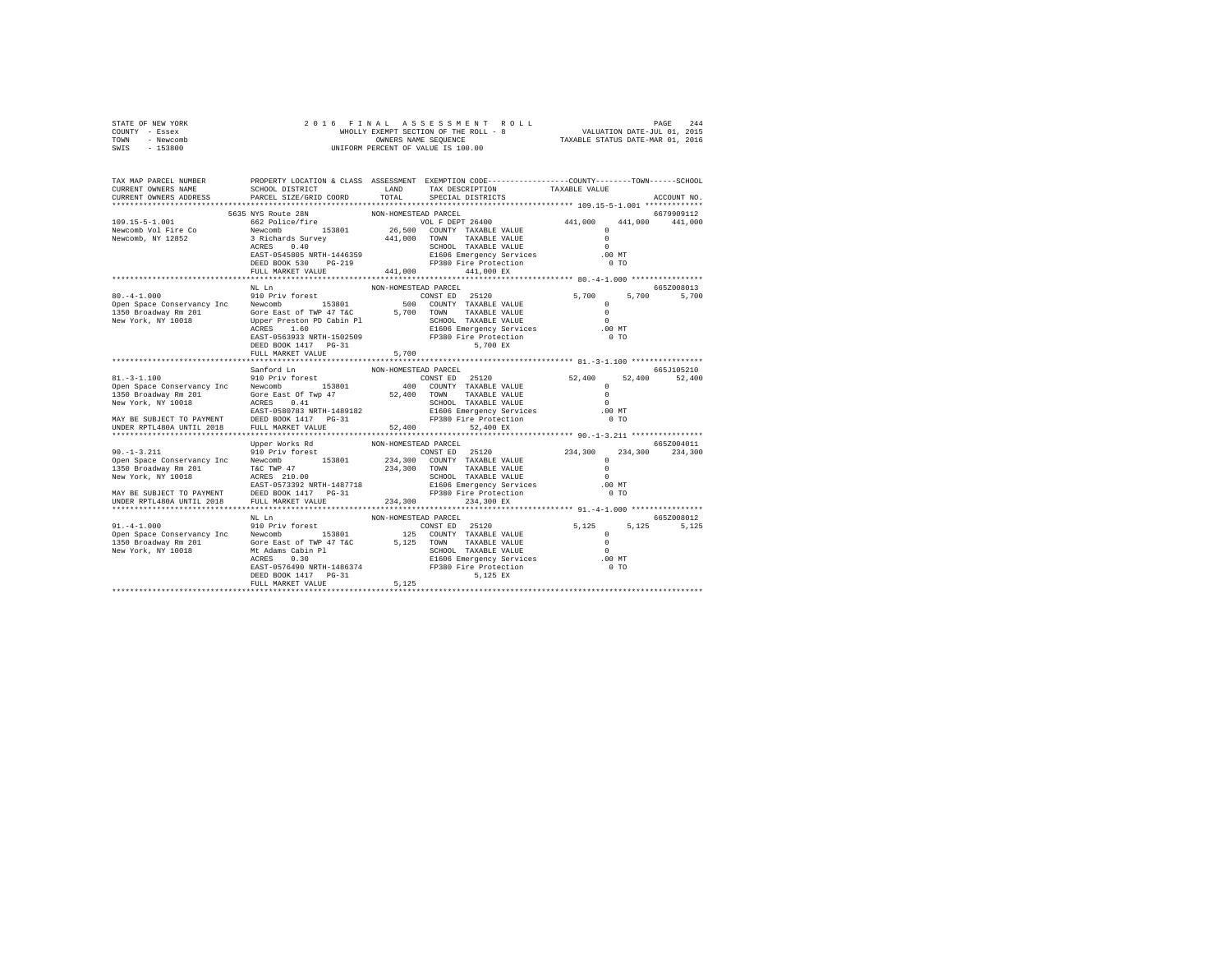| STATE OF NEW YORK<br>COUNTY - Essex<br>TOWN - Newcomb<br>SWIS - 153800                                                                                                                                                                                                                                                                                                    |                                         |                      |                                                                                                                                                                                                     |                   |                       |
|---------------------------------------------------------------------------------------------------------------------------------------------------------------------------------------------------------------------------------------------------------------------------------------------------------------------------------------------------------------------------|-----------------------------------------|----------------------|-----------------------------------------------------------------------------------------------------------------------------------------------------------------------------------------------------|-------------------|-----------------------|
| TAX MAP PARCEL NUMBER<br>CURRENT OWNERS NAME<br>CURRENT OWNERS ADDRESS                                                                                                                                                                                                                                                                                                    |                                         |                      | PROPERTY LOCATION & CLASS ASSESSMENT EXEMPTION CODE---------------COUNTY-------TOWN-----SCHOOL<br>SCHOOL DISTRICT LAND TAX DESCRIPTION TAXABLE VALUE PARCEL SIZE/GRID COORD TOTAL SPECIAL DISTRICTS |                   | ACCOUNT NO.           |
|                                                                                                                                                                                                                                                                                                                                                                           |                                         |                      |                                                                                                                                                                                                     |                   |                       |
|                                                                                                                                                                                                                                                                                                                                                                           | 5565 NYS Route 28N NON-HOMESTEAD PARCEL |                      |                                                                                                                                                                                                     |                   | 6679978517            |
|                                                                                                                                                                                                                                                                                                                                                                           |                                         |                      |                                                                                                                                                                                                     | 2,500 2,500 2,500 |                       |
|                                                                                                                                                                                                                                                                                                                                                                           |                                         |                      |                                                                                                                                                                                                     |                   |                       |
|                                                                                                                                                                                                                                                                                                                                                                           |                                         |                      |                                                                                                                                                                                                     |                   |                       |
|                                                                                                                                                                                                                                                                                                                                                                           |                                         |                      |                                                                                                                                                                                                     |                   |                       |
|                                                                                                                                                                                                                                                                                                                                                                           |                                         |                      |                                                                                                                                                                                                     |                   |                       |
|                                                                                                                                                                                                                                                                                                                                                                           |                                         |                      |                                                                                                                                                                                                     |                   |                       |
|                                                                                                                                                                                                                                                                                                                                                                           |                                         |                      |                                                                                                                                                                                                     |                   |                       |
|                                                                                                                                                                                                                                                                                                                                                                           | 4684 NYS Route 28N                      | NON-HOMESTEAD PARCEL |                                                                                                                                                                                                     |                   | 6679908805            |
|                                                                                                                                                                                                                                                                                                                                                                           |                                         |                      |                                                                                                                                                                                                     |                   |                       |
|                                                                                                                                                                                                                                                                                                                                                                           |                                         |                      |                                                                                                                                                                                                     |                   |                       |
|                                                                                                                                                                                                                                                                                                                                                                           |                                         |                      |                                                                                                                                                                                                     |                   |                       |
|                                                                                                                                                                                                                                                                                                                                                                           |                                         |                      |                                                                                                                                                                                                     |                   |                       |
|                                                                                                                                                                                                                                                                                                                                                                           |                                         |                      |                                                                                                                                                                                                     |                   |                       |
|                                                                                                                                                                                                                                                                                                                                                                           |                                         |                      |                                                                                                                                                                                                     |                   |                       |
| $\begin{array}{cccccccc} 121.7-2-1.000 & 46648 \, \mathrm{NTS} \, \mathrm{ROL} & 8679908895 & 8679908895 & 8679908895 & 8679908895 & 8679908895 & 8679908895 & 8679908895 & 8679908895 & 8679908895 & 8679908895 & 8679908895 & 8679908895 & 879908895 & 879908895 & 8799088$                                                                                             |                                         |                      |                                                                                                                                                                                                     |                   |                       |
|                                                                                                                                                                                                                                                                                                                                                                           |                                         |                      |                                                                                                                                                                                                     |                   |                       |
|                                                                                                                                                                                                                                                                                                                                                                           | 14 Adams Ln                             | NON-HOMESTEAD PARCEL |                                                                                                                                                                                                     |                   | 6679908809<br>245,500 |
|                                                                                                                                                                                                                                                                                                                                                                           |                                         |                      |                                                                                                                                                                                                     |                   |                       |
|                                                                                                                                                                                                                                                                                                                                                                           |                                         |                      |                                                                                                                                                                                                     |                   |                       |
|                                                                                                                                                                                                                                                                                                                                                                           |                                         |                      |                                                                                                                                                                                                     |                   |                       |
|                                                                                                                                                                                                                                                                                                                                                                           |                                         |                      |                                                                                                                                                                                                     |                   |                       |
|                                                                                                                                                                                                                                                                                                                                                                           |                                         |                      |                                                                                                                                                                                                     |                   |                       |
|                                                                                                                                                                                                                                                                                                                                                                           |                                         |                      |                                                                                                                                                                                                     |                   |                       |
|                                                                                                                                                                                                                                                                                                                                                                           |                                         |                      |                                                                                                                                                                                                     |                   |                       |
|                                                                                                                                                                                                                                                                                                                                                                           |                                         |                      |                                                                                                                                                                                                     |                   |                       |
|                                                                                                                                                                                                                                                                                                                                                                           |                                         |                      |                                                                                                                                                                                                     |                   |                       |
|                                                                                                                                                                                                                                                                                                                                                                           |                                         |                      |                                                                                                                                                                                                     |                   |                       |
|                                                                                                                                                                                                                                                                                                                                                                           |                                         |                      |                                                                                                                                                                                                     |                   |                       |
|                                                                                                                                                                                                                                                                                                                                                                           |                                         |                      |                                                                                                                                                                                                     |                   |                       |
|                                                                                                                                                                                                                                                                                                                                                                           |                                         |                      |                                                                                                                                                                                                     |                   |                       |
|                                                                                                                                                                                                                                                                                                                                                                           |                                         |                      |                                                                                                                                                                                                     |                   |                       |
|                                                                                                                                                                                                                                                                                                                                                                           |                                         |                      |                                                                                                                                                                                                     |                   |                       |
|                                                                                                                                                                                                                                                                                                                                                                           |                                         |                      |                                                                                                                                                                                                     |                   |                       |
|                                                                                                                                                                                                                                                                                                                                                                           |                                         |                      |                                                                                                                                                                                                     |                   |                       |
|                                                                                                                                                                                                                                                                                                                                                                           |                                         |                      |                                                                                                                                                                                                     |                   |                       |
|                                                                                                                                                                                                                                                                                                                                                                           |                                         |                      |                                                                                                                                                                                                     |                   |                       |
|                                                                                                                                                                                                                                                                                                                                                                           |                                         |                      |                                                                                                                                                                                                     |                   |                       |
|                                                                                                                                                                                                                                                                                                                                                                           |                                         |                      |                                                                                                                                                                                                     |                   |                       |
| $[10.18-3-16.000 \newline \hline 10.18-3-16.000 \newline \hline 10.18-3-16.000 \newline \hline 20.0218191008 \newline \hline 50.000 \newline \hline 6679908810 \newline \hline 820.0218191008 \newline \hline 90.0887.0842.0212 \newline \hline 110.10-3-16.000 \newline \hline 131,000 \newline \hline 131,000 \newline \hline 131,000 \newline \hline 131,000 \newline$ |                                         |                      |                                                                                                                                                                                                     |                   |                       |
|                                                                                                                                                                                                                                                                                                                                                                           |                                         |                      |                                                                                                                                                                                                     |                   |                       |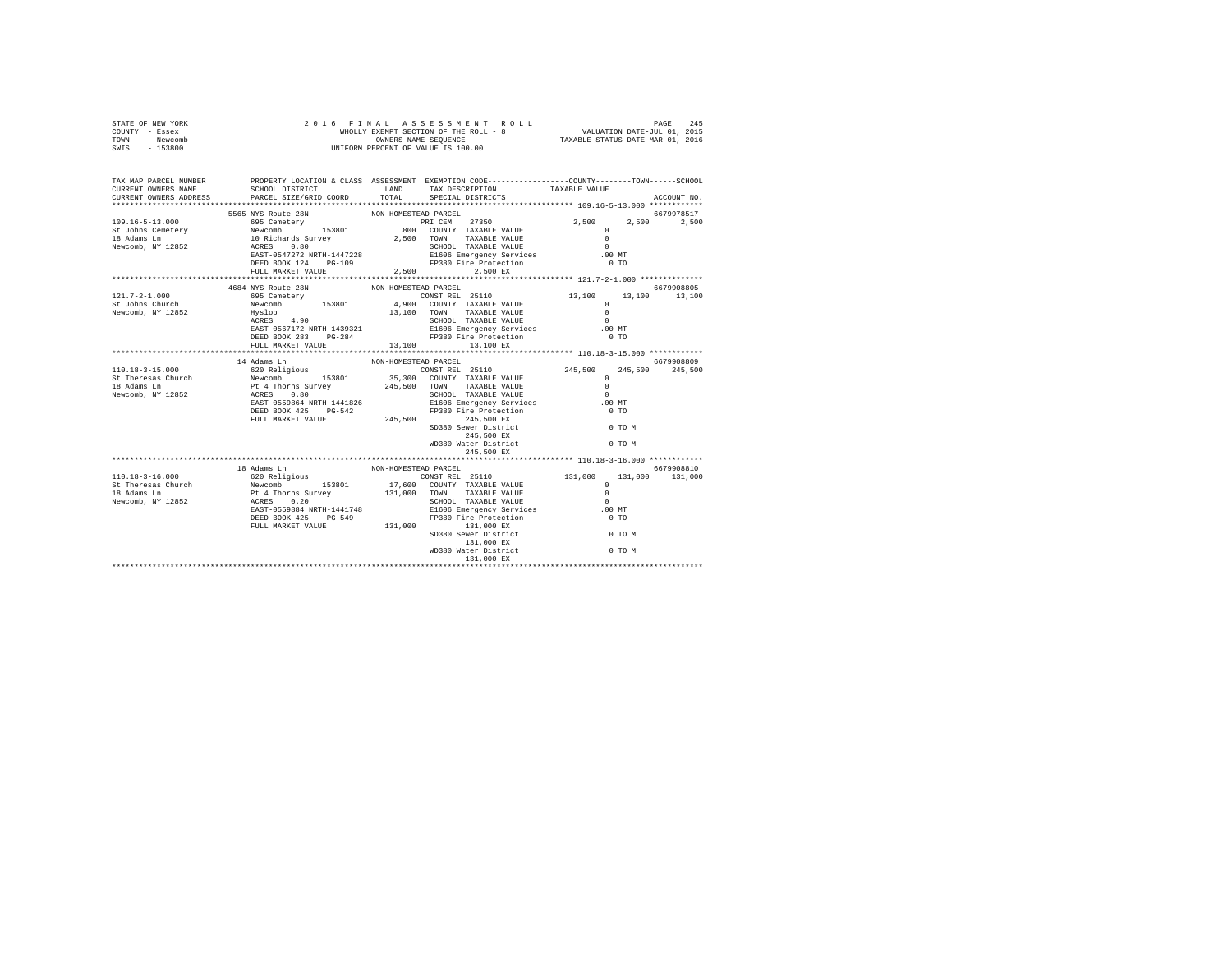| STATE OF NEW YORK<br>COUNTY - Essex<br>TOWN - Newcomb<br>SWIS<br>$-153800$ | 2016 FINAL                                                                                                                                             |                      |                                      | $\verb WHLLALAA SSE S S N E N T ROLDAD MITLON DATE-TULOLA 2465 \newline WHLALY EXEMPT SECTION OF THE ROLL - 8 \newline UNRURS NAME SZQURCE \newline UNIFORENPR CENT OF VALAB IS 100.00 \newline UNIFORN PERCENT OF VALUE IS 100.00 \newline \end{min}$ |                                                                     |        |                               |
|----------------------------------------------------------------------------|--------------------------------------------------------------------------------------------------------------------------------------------------------|----------------------|--------------------------------------|--------------------------------------------------------------------------------------------------------------------------------------------------------------------------------------------------------------------------------------------------------|---------------------------------------------------------------------|--------|-------------------------------|
| TAX MAP PARCEL NUMBER<br>CURRENT OWNERS NAME<br>CURRENT OWNERS ADDRESS     | PROPERTY LOCATION & CLASS ASSESSMENT EXEMPTION CODE---------------COUNTY-------TOWN-----SCHOOL<br>SCHOOL DISTRICT LAND<br>PARCEL SIZE/GRID COORD TOTAL |                      | TAX DESCRIPTION<br>SPECIAL DISTRICTS |                                                                                                                                                                                                                                                        | TAXABLE VALUE                                                       |        | ACCOUNT NO.                   |
|                                                                            | Tahawus Rd                                                                                                                                             | NON-HOMESTEAD PARCEL |                                      |                                                                                                                                                                                                                                                        |                                                                     |        | 665Z015003                    |
|                                                                            |                                                                                                                                                        |                      |                                      |                                                                                                                                                                                                                                                        |                                                                     |        | 825,600 825,600               |
|                                                                            | FULL MARKET VALUE 825,600 825,600 EX                                                                                                                   |                      |                                      |                                                                                                                                                                                                                                                        |                                                                     |        |                               |
|                                                                            |                                                                                                                                                        |                      |                                      |                                                                                                                                                                                                                                                        |                                                                     |        |                               |
|                                                                            | Newcomb Lake Rd                                                                                                                                        | NON-HOMESTEAD PARCEL |                                      |                                                                                                                                                                                                                                                        | 1040,000 1040,000 1040,000                                          |        | 665Z008007                    |
|                                                                            | FULL MARKET VALUE 1040,000 1040,000 EX                                                                                                                 |                      |                                      |                                                                                                                                                                                                                                                        |                                                                     |        |                               |
|                                                                            |                                                                                                                                                        |                      |                                      |                                                                                                                                                                                                                                                        |                                                                     |        |                               |
|                                                                            | Sanford Ln                                                                                                                                             | NON-HOMESTEAD PARCEL |                                      |                                                                                                                                                                                                                                                        |                                                                     |        | 665Z015004                    |
|                                                                            | DEED BOOK 1799 PG-74                                                                                                                                   |                      |                                      | 103,200 EX                                                                                                                                                                                                                                             | 103,200 103,200 103,200<br>$\Omega$<br>$\sim$ 0<br>$\sim$<br>.00 MT | $0$ TO |                               |
|                                                                            | FULL MARKET VALUE 103.200                                                                                                                              |                      |                                      |                                                                                                                                                                                                                                                        |                                                                     |        |                               |
|                                                                            |                                                                                                                                                        |                      |                                      |                                                                                                                                                                                                                                                        |                                                                     |        |                               |
|                                                                            | Newcomb Lake Rd                                                                                                                                        | NON-HOMESTEAD PARCEL | 260,000 EX                           |                                                                                                                                                                                                                                                        |                                                                     |        | 665Z008008<br>260,000 260,000 |
|                                                                            |                                                                                                                                                        |                      |                                      |                                                                                                                                                                                                                                                        |                                                                     |        |                               |
|                                                                            |                                                                                                                                                        |                      |                                      |                                                                                                                                                                                                                                                        |                                                                     |        | 665Z008005<br>247.000 247.000 |
|                                                                            |                                                                                                                                                        |                      |                                      |                                                                                                                                                                                                                                                        |                                                                     |        |                               |
|                                                                            |                                                                                                                                                        |                      |                                      |                                                                                                                                                                                                                                                        |                                                                     |        |                               |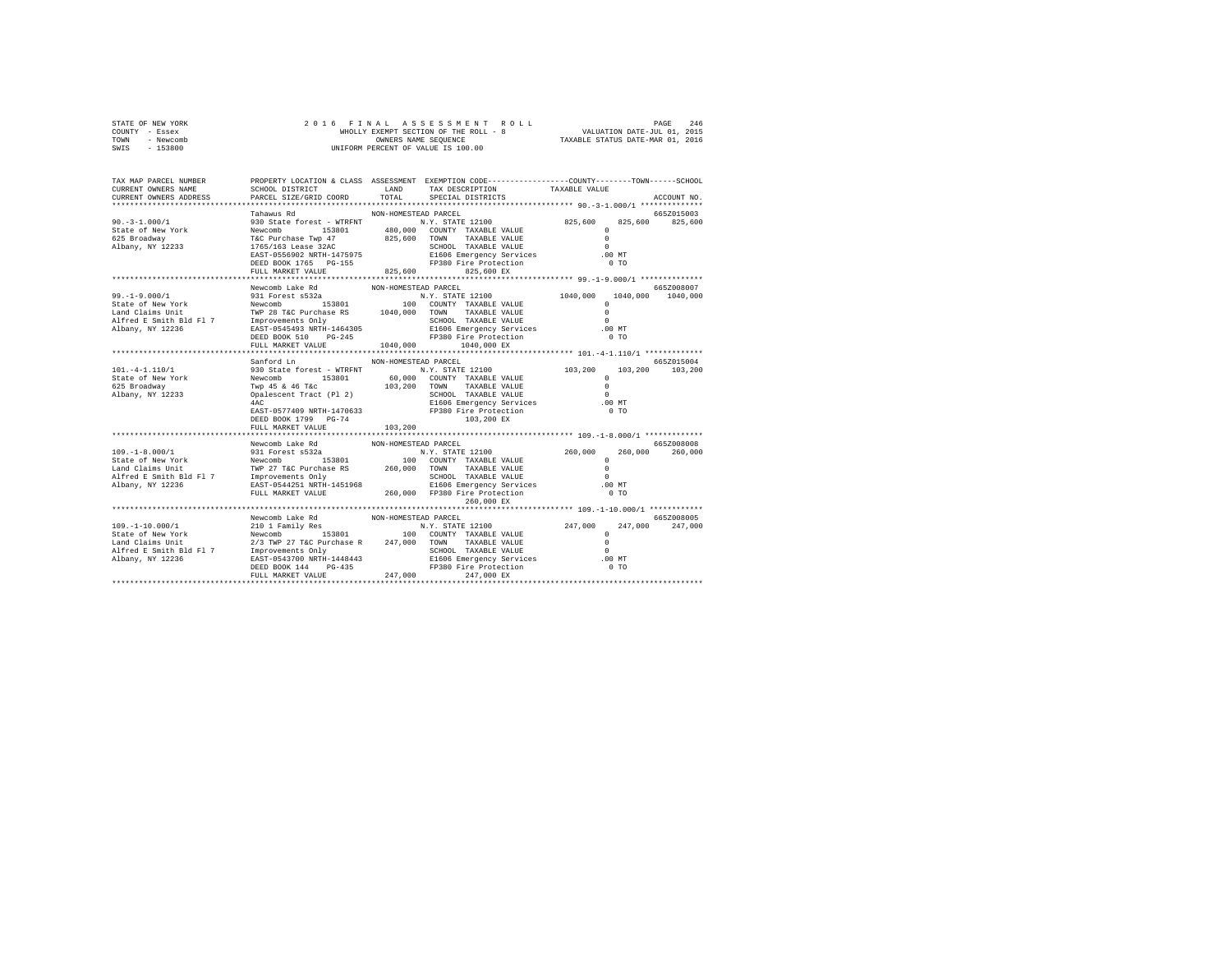| STATE OF NEW YORK<br>COUNTY - Essex<br>TOWN<br>- Newcomb<br>SWIS - 153800                                                                                                                                                                                                                                                                                                                                                                         | 2016 FINAL                                                                                                                                    |                      | UNIFORM PERCENT OF VALUE IS 100.00                                                                   |                                    |             |         |
|---------------------------------------------------------------------------------------------------------------------------------------------------------------------------------------------------------------------------------------------------------------------------------------------------------------------------------------------------------------------------------------------------------------------------------------------------|-----------------------------------------------------------------------------------------------------------------------------------------------|----------------------|------------------------------------------------------------------------------------------------------|------------------------------------|-------------|---------|
| TAX MAP PARCEL NUMBER<br>CURRENT OWNERS NAME<br>CURRENT OWNERS ADDRESS                                                                                                                                                                                                                                                                                                                                                                            | PROPERTY LOCATION & CLASS ASSESSMENT EXEMPTION CODE-----------------COUNTY-------TOWN-----SCHOOL<br>SCHOOL DISTRICT<br>PARCEL SIZE/GRID COORD | LAND                 | TAX DESCRIPTION<br>TOTAL SPECIAL DISTRICTS                                                           | TAXABLE VALUE                      | ACCOUNT NO. |         |
|                                                                                                                                                                                                                                                                                                                                                                                                                                                   |                                                                                                                                               |                      |                                                                                                      |                                    |             |         |
|                                                                                                                                                                                                                                                                                                                                                                                                                                                   | Newcomb Lake Rd                                                                                                                               | NON-HOMESTEAD PARCEL |                                                                                                      |                                    | 665Z008006  |         |
|                                                                                                                                                                                                                                                                                                                                                                                                                                                   |                                                                                                                                               |                      |                                                                                                      |                                    |             |         |
|                                                                                                                                                                                                                                                                                                                                                                                                                                                   |                                                                                                                                               |                      |                                                                                                      |                                    |             |         |
|                                                                                                                                                                                                                                                                                                                                                                                                                                                   |                                                                                                                                               |                      |                                                                                                      |                                    |             |         |
|                                                                                                                                                                                                                                                                                                                                                                                                                                                   |                                                                                                                                               |                      |                                                                                                      |                                    |             |         |
|                                                                                                                                                                                                                                                                                                                                                                                                                                                   |                                                                                                                                               |                      |                                                                                                      |                                    |             |         |
|                                                                                                                                                                                                                                                                                                                                                                                                                                                   |                                                                                                                                               |                      |                                                                                                      |                                    |             |         |
|                                                                                                                                                                                                                                                                                                                                                                                                                                                   |                                                                                                                                               |                      | 1134,700 EX                                                                                          |                                    |             |         |
|                                                                                                                                                                                                                                                                                                                                                                                                                                                   |                                                                                                                                               |                      |                                                                                                      |                                    | 665Z005005  |         |
|                                                                                                                                                                                                                                                                                                                                                                                                                                                   | Campsite Rd NON-HOMESTEAD PARCEL                                                                                                              |                      |                                                                                                      | 123.345 123.345 123.345            |             |         |
|                                                                                                                                                                                                                                                                                                                                                                                                                                                   |                                                                                                                                               |                      |                                                                                                      |                                    |             |         |
|                                                                                                                                                                                                                                                                                                                                                                                                                                                   |                                                                                                                                               |                      | $123,345$ COUNTY TAXABLE VALUE $123,345$ TOWN TAXABLE VALUE $0$                                      |                                    |             |         |
|                                                                                                                                                                                                                                                                                                                                                                                                                                                   |                                                                                                                                               |                      |                                                                                                      | $\sim$                             |             |         |
|                                                                                                                                                                                                                                                                                                                                                                                                                                                   |                                                                                                                                               |                      |                                                                                                      | $.00$ MT                           |             |         |
|                                                                                                                                                                                                                                                                                                                                                                                                                                                   |                                                                                                                                               |                      |                                                                                                      | $0$ TO                             |             |         |
|                                                                                                                                                                                                                                                                                                                                                                                                                                                   |                                                                                                                                               |                      |                                                                                                      |                                    |             |         |
|                                                                                                                                                                                                                                                                                                                                                                                                                                                   | FULL MARKET VALUE                                                                                                                             | 123,345              |                                                                                                      |                                    |             |         |
|                                                                                                                                                                                                                                                                                                                                                                                                                                                   |                                                                                                                                               |                      |                                                                                                      |                                    |             |         |
|                                                                                                                                                                                                                                                                                                                                                                                                                                                   | 22 Adams Ln                                                                                                                                   | NON-HOMESTEAD PARCEL |                                                                                                      |                                    | 665J106601  |         |
|                                                                                                                                                                                                                                                                                                                                                                                                                                                   |                                                                                                                                               |                      |                                                                                                      | $109\,,100$ VALUE                  | 109,100     | 109,100 |
|                                                                                                                                                                                                                                                                                                                                                                                                                                                   |                                                                                                                                               |                      |                                                                                                      | $\Omega$<br>$\Omega$               |             |         |
|                                                                                                                                                                                                                                                                                                                                                                                                                                                   |                                                                                                                                               |                      | SCHOOL TAXABLE VALUE                                                                                 | $\Omega$                           |             |         |
|                                                                                                                                                                                                                                                                                                                                                                                                                                                   |                                                                                                                                               |                      |                                                                                                      | $.00$ MT                           |             |         |
| $\begin{tabular}{l c c c c c} \multicolumn{1}{c}{\textbf{10.18}-3-17.000} & \multicolumn{1}{c}{\textbf{210 1 Famlily Res}} & \multicolumn{1}{c}{\textbf{310 1 Famlily Res}} & \multicolumn{1}{c}{\textbf{310 1 Famlily Res}} & \multicolumn{1}{c}{\textbf{310 1 Famlily Res}} & \multicolumn{1}{c}{\textbf{N.Y. STATE 12100}} \\ \multicolumn{1}{c}{\textbf{State Of New York} & \multicolumn{1}{c}{\textbf{Newtonity of} & \textbf{109.100} & \$ |                                                                                                                                               |                      | E1606 Emergency Services<br>FP380 Fire Protection                                                    | 0 <sub>T</sub>                     |             |         |
|                                                                                                                                                                                                                                                                                                                                                                                                                                                   | FULL MARKET VALUE                                                                                                                             |                      |                                                                                                      |                                    |             |         |
|                                                                                                                                                                                                                                                                                                                                                                                                                                                   |                                                                                                                                               |                      | 109,100 109,100 EX<br>SD380 Sever District<br>WD380 Water District<br>WD380 Water District<br>0 TO M |                                    |             |         |
|                                                                                                                                                                                                                                                                                                                                                                                                                                                   |                                                                                                                                               |                      |                                                                                                      |                                    |             |         |
|                                                                                                                                                                                                                                                                                                                                                                                                                                                   |                                                                                                                                               |                      |                                                                                                      |                                    |             |         |
|                                                                                                                                                                                                                                                                                                                                                                                                                                                   |                                                                                                                                               |                      | 109,100 EX                                                                                           |                                    |             |         |
|                                                                                                                                                                                                                                                                                                                                                                                                                                                   |                                                                                                                                               |                      |                                                                                                      |                                    |             |         |
|                                                                                                                                                                                                                                                                                                                                                                                                                                                   | Goodnow Flow Rd                                                                                                                               | NON-HOMESTEAD PARCEL |                                                                                                      |                                    | 665Z015005  |         |
|                                                                                                                                                                                                                                                                                                                                                                                                                                                   |                                                                                                                                               |                      |                                                                                                      |                                    |             |         |
|                                                                                                                                                                                                                                                                                                                                                                                                                                                   |                                                                                                                                               |                      |                                                                                                      | $335,400$ $335,400$ $335,400$<br>0 |             |         |
|                                                                                                                                                                                                                                                                                                                                                                                                                                                   |                                                                                                                                               |                      |                                                                                                      |                                    |             |         |
|                                                                                                                                                                                                                                                                                                                                                                                                                                                   |                                                                                                                                               |                      |                                                                                                      |                                    |             |         |
|                                                                                                                                                                                                                                                                                                                                                                                                                                                   |                                                                                                                                               |                      |                                                                                                      |                                    |             |         |
|                                                                                                                                                                                                                                                                                                                                                                                                                                                   |                                                                                                                                               |                      |                                                                                                      |                                    |             |         |
|                                                                                                                                                                                                                                                                                                                                                                                                                                                   |                                                                                                                                               |                      |                                                                                                      |                                    |             |         |
|                                                                                                                                                                                                                                                                                                                                                                                                                                                   |                                                                                                                                               |                      |                                                                                                      |                                    |             |         |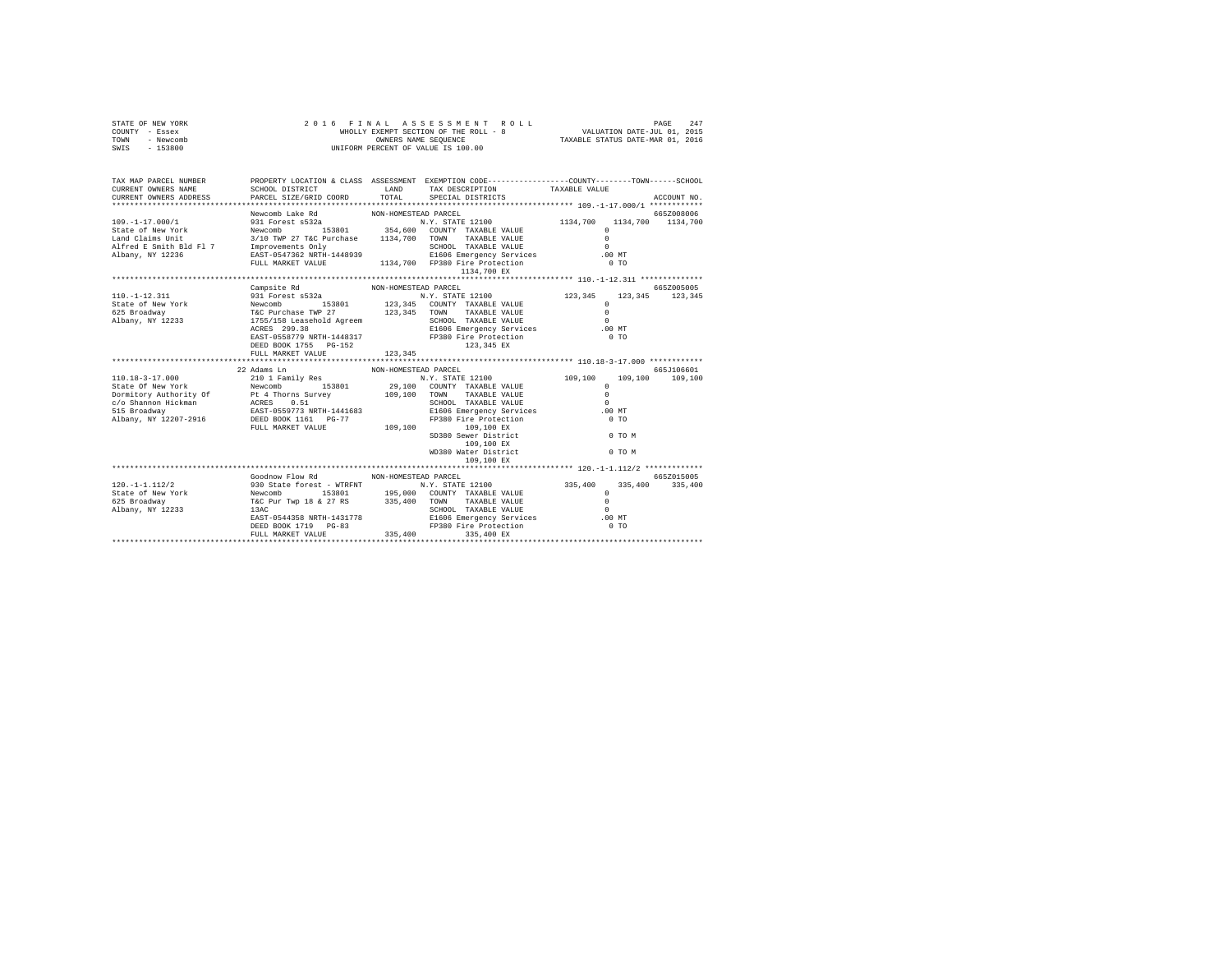|                | STATE OF NEW YORK |  | 2016 FINAL ASSESSMENT ROLL            |                      |  |  |                                  | PAGE | 248 |
|----------------|-------------------|--|---------------------------------------|----------------------|--|--|----------------------------------|------|-----|
| COUNTY - Essex |                   |  | WHOLLY EXEMPT SECTION OF THE ROLL - 8 |                      |  |  | VALUATION DATE-JUL 01, 2015      |      |     |
| TOWN           | - Newcomb         |  |                                       | OWNERS NAME SEOUENCE |  |  | TAXABLE STATUS DATE-MAR 01, 2016 |      |     |
| SWTS           | - 153800          |  | UNIFORM PERCENT OF VALUE IS 100.00    |                      |  |  |                                  |      |     |
|                |                   |  |                                       |                      |  |  |                                  |      |     |

| TAX MAP PARCEL NUMBER THE PROPERTY LOCATION & CLASS ASSESSMENT EXEMPTION CODE-------------COUNTY-------TOWN------SCHOOL                                                                                                                                                                                                                                                              |                                                                                           |                      |                                                                                                                                                                                                                                                                                                                                                                                                                                                                                    |                |                 |
|--------------------------------------------------------------------------------------------------------------------------------------------------------------------------------------------------------------------------------------------------------------------------------------------------------------------------------------------------------------------------------------|-------------------------------------------------------------------------------------------|----------------------|------------------------------------------------------------------------------------------------------------------------------------------------------------------------------------------------------------------------------------------------------------------------------------------------------------------------------------------------------------------------------------------------------------------------------------------------------------------------------------|----------------|-----------------|
| CURRENT OWNERS NAME                                                                                                                                                                                                                                                                                                                                                                  | SCHOOL DISTRICT                                                                           | LAND                 |                                                                                                                                                                                                                                                                                                                                                                                                                                                                                    |                |                 |
| CURRENT OWNERS ADDRESS PARCEL SIZE/GRID COORD TOTAL                                                                                                                                                                                                                                                                                                                                  |                                                                                           |                      | $\begin{tabular}{ll} \multicolumn{2}{c}{\textbf{1}} & \multicolumn{2}{c}{\textbf{1}} & \multicolumn{2}{c}{\textbf{1}} \\ \multicolumn{2}{c}{\textbf{1}} & \multicolumn{2}{c}{\textbf{2}} & \multicolumn{2}{c}{\textbf{2}} \\ \multicolumn{2}{c}{\textbf{3}} & \multicolumn{2}{c}{\textbf{3}} & \multicolumn{2}{c}{\textbf{4}} & \multicolumn{2}{c}{\textbf{5}} \\ \multicolumn{2}{c}{\textbf{1}} & \multicolumn{2}{c}{\textbf{1}} & \multicolumn{2}{c}{\textbf{2}} & \multicolumn$ |                | ACCOUNT NO.     |
|                                                                                                                                                                                                                                                                                                                                                                                      |                                                                                           |                      |                                                                                                                                                                                                                                                                                                                                                                                                                                                                                    |                |                 |
|                                                                                                                                                                                                                                                                                                                                                                                      | 6 Rich Lake Ln                                                                            | NON-HOMESTEAD PARCEL |                                                                                                                                                                                                                                                                                                                                                                                                                                                                                    |                | 6679908801      |
| $109. -1 - 1.000$                                                                                                                                                                                                                                                                                                                                                                    | 613 College/univ                                                                          |                      | CONST ED 25120 15363,900 15363,900 15363,900                                                                                                                                                                                                                                                                                                                                                                                                                                       |                |                 |
|                                                                                                                                                                                                                                                                                                                                                                                      |                                                                                           |                      |                                                                                                                                                                                                                                                                                                                                                                                                                                                                                    | $\Omega$       |                 |
|                                                                                                                                                                                                                                                                                                                                                                                      |                                                                                           |                      |                                                                                                                                                                                                                                                                                                                                                                                                                                                                                    | $\Omega$       |                 |
|                                                                                                                                                                                                                                                                                                                                                                                      |                                                                                           |                      |                                                                                                                                                                                                                                                                                                                                                                                                                                                                                    | $\Omega$       |                 |
|                                                                                                                                                                                                                                                                                                                                                                                      |                                                                                           |                      |                                                                                                                                                                                                                                                                                                                                                                                                                                                                                    | $.00$ MT       |                 |
|                                                                                                                                                                                                                                                                                                                                                                                      |                                                                                           |                      |                                                                                                                                                                                                                                                                                                                                                                                                                                                                                    | 0 <sub>T</sub> |                 |
|                                                                                                                                                                                                                                                                                                                                                                                      |                                                                                           |                      |                                                                                                                                                                                                                                                                                                                                                                                                                                                                                    |                |                 |
|                                                                                                                                                                                                                                                                                                                                                                                      |                                                                                           |                      |                                                                                                                                                                                                                                                                                                                                                                                                                                                                                    |                |                 |
|                                                                                                                                                                                                                                                                                                                                                                                      | 137 Goodnow Flow Rd                                                                       | NON-HOMESTEAD PARCEL |                                                                                                                                                                                                                                                                                                                                                                                                                                                                                    |                | 6679975001      |
|                                                                                                                                                                                                                                                                                                                                                                                      |                                                                                           |                      |                                                                                                                                                                                                                                                                                                                                                                                                                                                                                    |                | 116,700 116,700 |
|                                                                                                                                                                                                                                                                                                                                                                                      |                                                                                           |                      |                                                                                                                                                                                                                                                                                                                                                                                                                                                                                    |                |                 |
|                                                                                                                                                                                                                                                                                                                                                                                      |                                                                                           |                      |                                                                                                                                                                                                                                                                                                                                                                                                                                                                                    |                |                 |
|                                                                                                                                                                                                                                                                                                                                                                                      |                                                                                           |                      |                                                                                                                                                                                                                                                                                                                                                                                                                                                                                    |                |                 |
|                                                                                                                                                                                                                                                                                                                                                                                      |                                                                                           |                      |                                                                                                                                                                                                                                                                                                                                                                                                                                                                                    |                |                 |
|                                                                                                                                                                                                                                                                                                                                                                                      |                                                                                           |                      |                                                                                                                                                                                                                                                                                                                                                                                                                                                                                    |                |                 |
|                                                                                                                                                                                                                                                                                                                                                                                      |                                                                                           |                      |                                                                                                                                                                                                                                                                                                                                                                                                                                                                                    |                |                 |
|                                                                                                                                                                                                                                                                                                                                                                                      | FULL MARKET VALUE                                                                         | 116,700              |                                                                                                                                                                                                                                                                                                                                                                                                                                                                                    |                |                 |
|                                                                                                                                                                                                                                                                                                                                                                                      |                                                                                           |                      |                                                                                                                                                                                                                                                                                                                                                                                                                                                                                    |                |                 |
|                                                                                                                                                                                                                                                                                                                                                                                      |                                                                                           |                      |                                                                                                                                                                                                                                                                                                                                                                                                                                                                                    |                |                 |
| $\begin{array}{cccccc} \text{NOS ROL} & \text{NOS ROL} & \text{NOS ROL} & \text{NOS ROL} & \text{PARCEL} \\ \text{109.-3-8.000} & 330 & \text{Vacant comm} & - & \text{WRFRNT} & \text{TONN ONN 1 13500} & 276, 200 & 276, 200 & 276, 200 & 276, 200 \\ \text{Town of Newton} & \text{Newcomb} & \text{Newcomb} & 153801 & 276, 200 & \text{COMNT TAXABLE VALUE} & 0 & 276, 200 & 2$ |                                                                                           |                      |                                                                                                                                                                                                                                                                                                                                                                                                                                                                                    |                |                 |
|                                                                                                                                                                                                                                                                                                                                                                                      |                                                                                           |                      |                                                                                                                                                                                                                                                                                                                                                                                                                                                                                    |                |                 |
|                                                                                                                                                                                                                                                                                                                                                                                      |                                                                                           |                      |                                                                                                                                                                                                                                                                                                                                                                                                                                                                                    |                |                 |
|                                                                                                                                                                                                                                                                                                                                                                                      |                                                                                           |                      |                                                                                                                                                                                                                                                                                                                                                                                                                                                                                    |                |                 |
|                                                                                                                                                                                                                                                                                                                                                                                      |                                                                                           |                      |                                                                                                                                                                                                                                                                                                                                                                                                                                                                                    |                |                 |
|                                                                                                                                                                                                                                                                                                                                                                                      |                                                                                           |                      |                                                                                                                                                                                                                                                                                                                                                                                                                                                                                    |                |                 |
|                                                                                                                                                                                                                                                                                                                                                                                      | DEED BOOK 425 PG-287 PG-287 PP380 Fire Protection<br>FULL MARKET VALUE 276,200 276,200 EX |                      |                                                                                                                                                                                                                                                                                                                                                                                                                                                                                    | 0 <sub>T</sub> |                 |
|                                                                                                                                                                                                                                                                                                                                                                                      |                                                                                           |                      |                                                                                                                                                                                                                                                                                                                                                                                                                                                                                    |                |                 |
|                                                                                                                                                                                                                                                                                                                                                                                      |                                                                                           |                      |                                                                                                                                                                                                                                                                                                                                                                                                                                                                                    |                |                 |
|                                                                                                                                                                                                                                                                                                                                                                                      | Lake Harris Rd                                                                            | NON-HOMESTEAD PARCEL |                                                                                                                                                                                                                                                                                                                                                                                                                                                                                    |                | 665J197002      |
|                                                                                                                                                                                                                                                                                                                                                                                      |                                                                                           |                      |                                                                                                                                                                                                                                                                                                                                                                                                                                                                                    |                |                 |
|                                                                                                                                                                                                                                                                                                                                                                                      |                                                                                           |                      |                                                                                                                                                                                                                                                                                                                                                                                                                                                                                    |                |                 |
|                                                                                                                                                                                                                                                                                                                                                                                      |                                                                                           |                      |                                                                                                                                                                                                                                                                                                                                                                                                                                                                                    |                |                 |
|                                                                                                                                                                                                                                                                                                                                                                                      |                                                                                           |                      |                                                                                                                                                                                                                                                                                                                                                                                                                                                                                    |                |                 |
|                                                                                                                                                                                                                                                                                                                                                                                      |                                                                                           |                      |                                                                                                                                                                                                                                                                                                                                                                                                                                                                                    |                |                 |
|                                                                                                                                                                                                                                                                                                                                                                                      |                                                                                           |                      |                                                                                                                                                                                                                                                                                                                                                                                                                                                                                    |                |                 |
|                                                                                                                                                                                                                                                                                                                                                                                      | FULL MARKET VALUE 191,400 191,400 EX                                                      |                      |                                                                                                                                                                                                                                                                                                                                                                                                                                                                                    |                |                 |
|                                                                                                                                                                                                                                                                                                                                                                                      |                                                                                           |                      |                                                                                                                                                                                                                                                                                                                                                                                                                                                                                    |                |                 |
|                                                                                                                                                                                                                                                                                                                                                                                      | 5639 NYS Route 28N                                                                        | NON-HOMESTEAD PARCEL |                                                                                                                                                                                                                                                                                                                                                                                                                                                                                    |                | 6679908811      |
|                                                                                                                                                                                                                                                                                                                                                                                      |                                                                                           |                      |                                                                                                                                                                                                                                                                                                                                                                                                                                                                                    |                |                 |
|                                                                                                                                                                                                                                                                                                                                                                                      |                                                                                           |                      |                                                                                                                                                                                                                                                                                                                                                                                                                                                                                    |                |                 |
|                                                                                                                                                                                                                                                                                                                                                                                      |                                                                                           |                      |                                                                                                                                                                                                                                                                                                                                                                                                                                                                                    |                |                 |
|                                                                                                                                                                                                                                                                                                                                                                                      |                                                                                           |                      |                                                                                                                                                                                                                                                                                                                                                                                                                                                                                    |                |                 |
|                                                                                                                                                                                                                                                                                                                                                                                      |                                                                                           |                      |                                                                                                                                                                                                                                                                                                                                                                                                                                                                                    |                |                 |
|                                                                                                                                                                                                                                                                                                                                                                                      |                                                                                           |                      |                                                                                                                                                                                                                                                                                                                                                                                                                                                                                    |                |                 |
|                                                                                                                                                                                                                                                                                                                                                                                      |                                                                                           |                      |                                                                                                                                                                                                                                                                                                                                                                                                                                                                                    |                |                 |
|                                                                                                                                                                                                                                                                                                                                                                                      |                                                                                           |                      |                                                                                                                                                                                                                                                                                                                                                                                                                                                                                    |                |                 |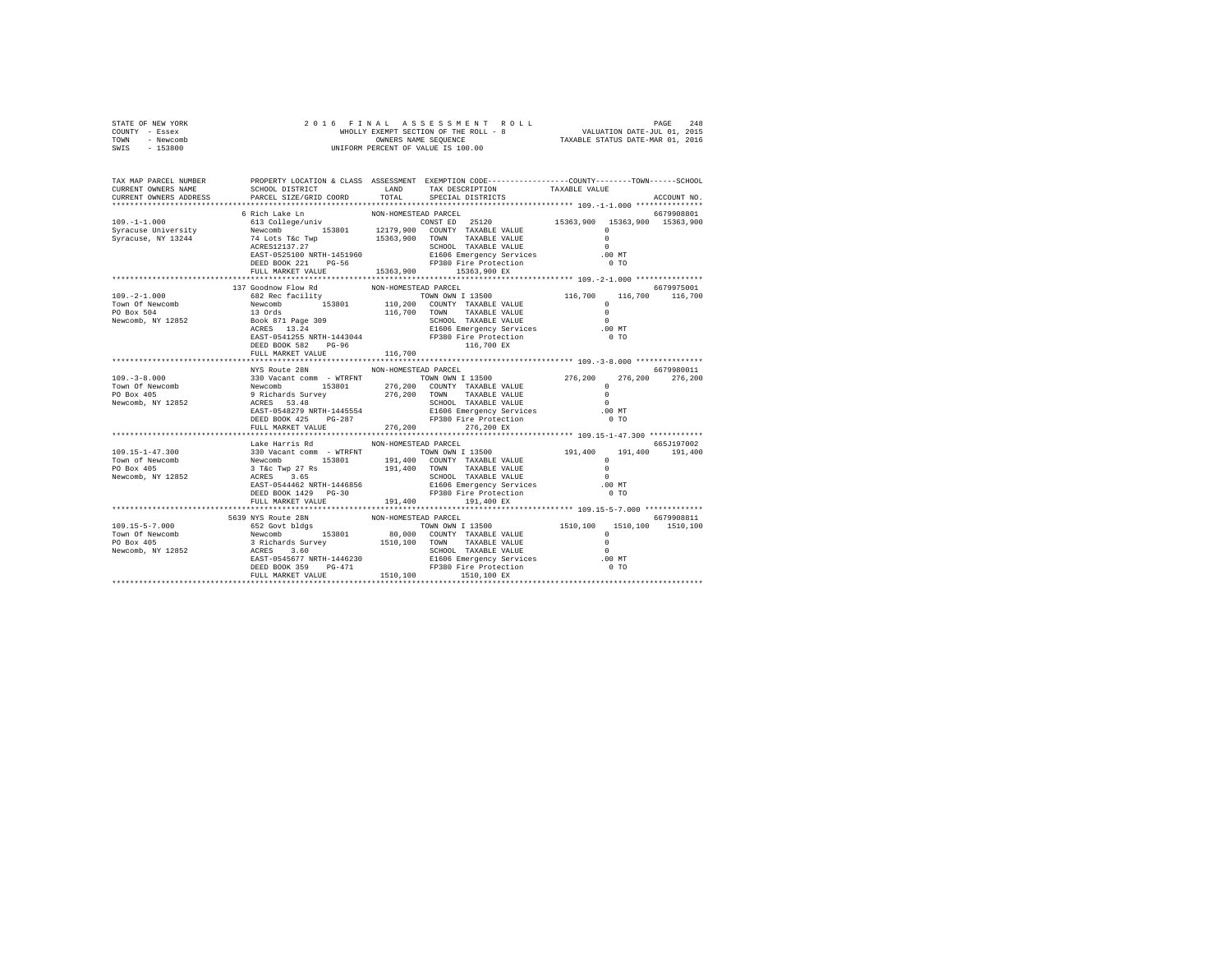| STATE OF NEW YORK | 2016 FINAL ASSESSMENT ROLL            | 249<br>PAGE                      |
|-------------------|---------------------------------------|----------------------------------|
| COUNTY - Essex    | WHOLLY EXEMPT SECTION OF THE ROLL - 8 | VALUATION DATE-JUL 01, 2015      |
| TOWN<br>- Newcomb | OWNERS NAME SEOUENCE                  | TAXABLE STATUS DATE-MAR 01, 2016 |
| - 153800<br>SWIS  | UNIFORM PERCENT OF VALUE IS 100.00    |                                  |

| TAX MAP PARCEL NUMBER<br>CURRENT OWNERS NAME<br>CURRENT OWNERS ADDRESS | SCHOOL DISTRICT TAND TAX DESCRIPTION<br>PARCEL SIZE/GRID COORD | TOTAL                | PROPERTY LOCATION & CLASS ASSESSMENT EXEMPTION CODE---------------COUNTY-------TOWN-----SCHOOL<br>SPECIAL DISTRICTS | TAXABLE VALUE  | ACCOUNT NO.          |
|------------------------------------------------------------------------|----------------------------------------------------------------|----------------------|---------------------------------------------------------------------------------------------------------------------|----------------|----------------------|
|                                                                        |                                                                |                      |                                                                                                                     |                |                      |
|                                                                        | FULL MARKET VALUE                                              | 51,400               | 51,400 EX                                                                                                           |                |                      |
|                                                                        | NYS Route 28N<br>DEED BOOK 1213 PG-204<br>FULL MARKET VALUE    | NON-HOMESTEAD PARCEL | 21000 Emergency Services<br>FP380 Fire Protection<br>132,900 132.900 PY                                             | 0 <sub>T</sub> | 665J180012           |
|                                                                        | Johnson Rd<br>DEED BOOK 826 PG-179                             | NON-HOMESTEAD PARCEL |                                                                                                                     |                | 665J100502<br>82,800 |
|                                                                        | FULL MARKET VALUE 82,800                                       |                      | 82,800 EX                                                                                                           |                |                      |
|                                                                        | 11 Fitness Rd                                                  | NON-HOMESTEAD PARCEL | 1510,100 EX                                                                                                         |                | 6679978516           |
|                                                                        | NYS Route 28N                                                  | NON-HOMESTEAD PARCEL |                                                                                                                     |                | 6679905715           |
|                                                                        |                                                                |                      |                                                                                                                     |                |                      |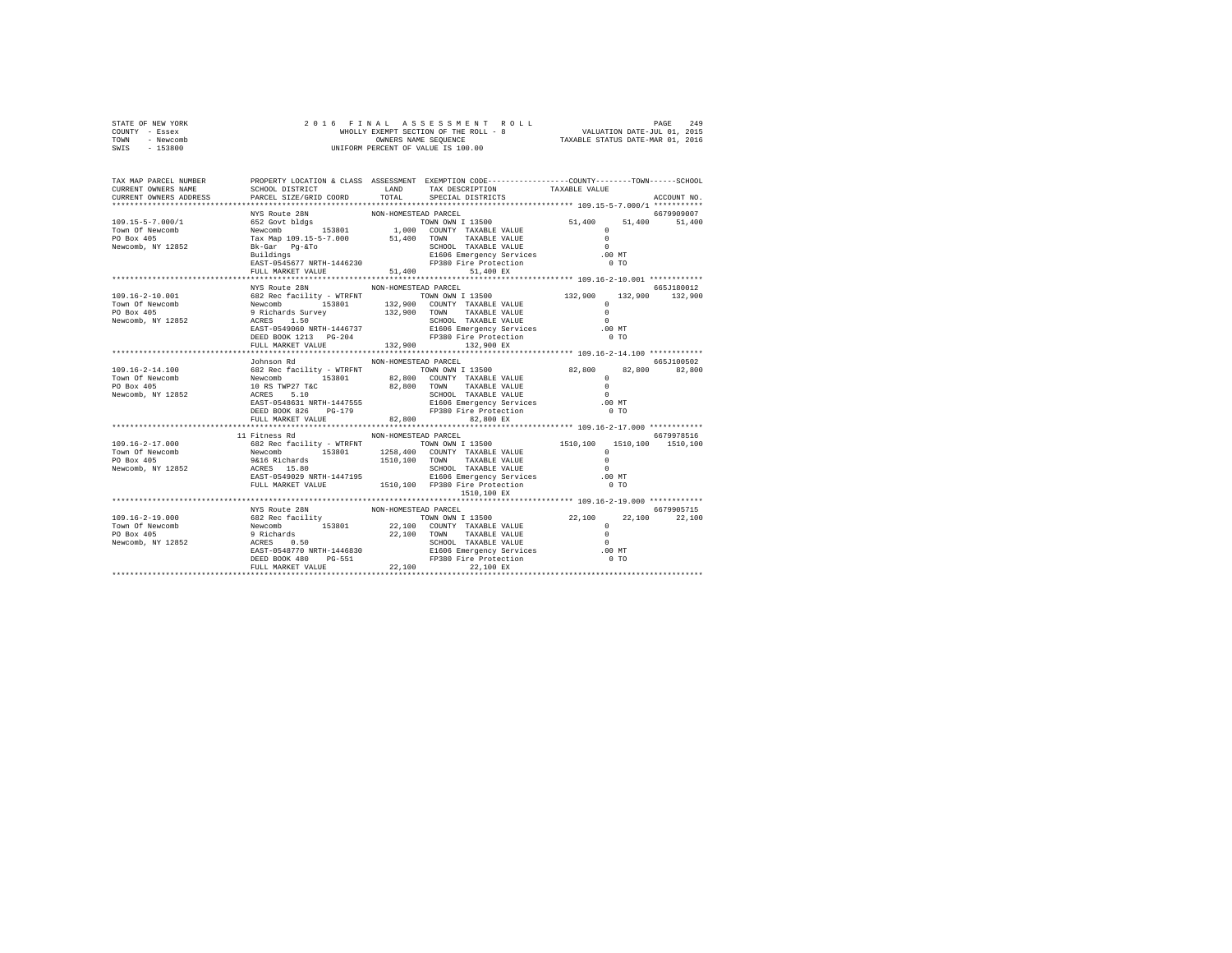| STATE OF NEW YORK | 2016 FINAL ASSESSMENT ROLL            | 250<br>PAGE                      |
|-------------------|---------------------------------------|----------------------------------|
| COUNTY - Essex    | WHOLLY EXEMPT SECTION OF THE ROLL - 8 | VALUATION DATE-JUL 01, 2015      |
| TOWN<br>- Newcomb | OWNERS NAME SEOUENCE                  | TAXABLE STATUS DATE-MAR 01, 2016 |
| $-153800$<br>SWIS | UNIFORM PERCENT OF VALUE IS 100.00    |                                  |

| TAX MAP PARCEL NUMBER                                                                                                                                                                        |                                                                                  |                      | PROPERTY LOCATION & CLASS ASSESSMENT EXEMPTION CODE----------------COUNTY-------TOWN------SCHOOL                                                                                                                                                                                                                                |                      |             |
|----------------------------------------------------------------------------------------------------------------------------------------------------------------------------------------------|----------------------------------------------------------------------------------|----------------------|---------------------------------------------------------------------------------------------------------------------------------------------------------------------------------------------------------------------------------------------------------------------------------------------------------------------------------|----------------------|-------------|
|                                                                                                                                                                                              | 5631 NYS Route 28N NON-HOMESTEAD PARCEL                                          |                      |                                                                                                                                                                                                                                                                                                                                 |                      | 665J104901  |
|                                                                                                                                                                                              |                                                                                  |                      |                                                                                                                                                                                                                                                                                                                                 |                      |             |
| Town of Newcomb Mewcomb 153801 17,600 COUNTY TAXABLE VALUE                                                                                                                                   |                                                                                  |                      |                                                                                                                                                                                                                                                                                                                                 | $\Omega$             |             |
|                                                                                                                                                                                              |                                                                                  |                      |                                                                                                                                                                                                                                                                                                                                 | $\Omega$             |             |
|                                                                                                                                                                                              |                                                                                  |                      |                                                                                                                                                                                                                                                                                                                                 | $\sim$ 0             |             |
| PO Box 405<br>PO Box 405<br>Newcomb, NY 12852<br>Newcomb, NY 12852<br>Newcomb, NY 12852<br>NEXT-0545858<br>NEXT-0545858<br>NEXT-0545858<br>NEXT-1446431<br>CALLECT ELSO DE EXERCISE SERVICES |                                                                                  |                      |                                                                                                                                                                                                                                                                                                                                 | $0$ .00 MT           |             |
|                                                                                                                                                                                              |                                                                                  |                      |                                                                                                                                                                                                                                                                                                                                 | 0.70                 |             |
|                                                                                                                                                                                              | DEED BOOK 1355 PG-82 PP380 Fire Protecti<br>FULL MARKET VALUE 135,900 135,900 EX |                      | FP380 Fire Protection                                                                                                                                                                                                                                                                                                           |                      |             |
|                                                                                                                                                                                              |                                                                                  |                      |                                                                                                                                                                                                                                                                                                                                 |                      |             |
|                                                                                                                                                                                              | NYS Route 28N<br>NON-HOMESTEAD PARCEL                                            |                      |                                                                                                                                                                                                                                                                                                                                 |                      | 665J106411  |
| 109.16-5-4.000 311 Res vac land                                                                                                                                                              |                                                                                  |                      | TOWN OWN I 13500 3,700 3,700                                                                                                                                                                                                                                                                                                    |                      | 3,700       |
|                                                                                                                                                                                              |                                                                                  |                      |                                                                                                                                                                                                                                                                                                                                 | $^{\circ}$           |             |
|                                                                                                                                                                                              |                                                                                  |                      |                                                                                                                                                                                                                                                                                                                                 | $\circ$              |             |
|                                                                                                                                                                                              |                                                                                  |                      |                                                                                                                                                                                                                                                                                                                                 | $\sim$ 0             |             |
|                                                                                                                                                                                              |                                                                                  |                      | ${\small \begin{tabular}{lcccc} ACRES & 3.70\\ EAST-0546225 NRTH-1446088 & & & & & & & & \\ EAST-0546225 NRTH-1446088 & & & & & & \\ EBSD BOD & 1021 & PG-62 & & & & & \\ EDSD BOD & 1021 & PG-62 & & & & & \\ EDSD BOD & 1021 & 1021 & 1021 & 1021 & 1021 & 1021 & 1021 & 1021 & 1021 & 1021 & 1021 & 1021 & 1021 & 1021 & 10$ | $.00$ MT             |             |
|                                                                                                                                                                                              |                                                                                  |                      |                                                                                                                                                                                                                                                                                                                                 |                      |             |
|                                                                                                                                                                                              |                                                                                  |                      |                                                                                                                                                                                                                                                                                                                                 |                      |             |
|                                                                                                                                                                                              |                                                                                  |                      |                                                                                                                                                                                                                                                                                                                                 |                      |             |
|                                                                                                                                                                                              | NYS Route 28N                                                                    | NON-HOMESTEAD PARCEL |                                                                                                                                                                                                                                                                                                                                 |                      | 665.T180014 |
|                                                                                                                                                                                              |                                                                                  |                      |                                                                                                                                                                                                                                                                                                                                 | 25,700 25,700 25,700 |             |
|                                                                                                                                                                                              |                                                                                  |                      |                                                                                                                                                                                                                                                                                                                                 |                      |             |
|                                                                                                                                                                                              |                                                                                  |                      |                                                                                                                                                                                                                                                                                                                                 |                      |             |
|                                                                                                                                                                                              |                                                                                  |                      |                                                                                                                                                                                                                                                                                                                                 |                      |             |
|                                                                                                                                                                                              |                                                                                  |                      | EAST-0548277 NRTH-1446886 E1606 Emergency Services .00 MT                                                                                                                                                                                                                                                                       |                      |             |
|                                                                                                                                                                                              |                                                                                  |                      | DEED BOOK 826 PG-179 PP380 Fire Protection 0 TO                                                                                                                                                                                                                                                                                 |                      |             |
|                                                                                                                                                                                              |                                                                                  |                      |                                                                                                                                                                                                                                                                                                                                 |                      |             |
|                                                                                                                                                                                              |                                                                                  |                      |                                                                                                                                                                                                                                                                                                                                 |                      |             |
|                                                                                                                                                                                              | Campsite Rd                                                                      | NON-HOMESTEAD PARCEL |                                                                                                                                                                                                                                                                                                                                 |                      | 665J100411  |
| $110. - 1 - 13.000$                                                                                                                                                                          |                                                                                  |                      |                                                                                                                                                                                                                                                                                                                                 | 28,100 28,100 28,100 |             |
| Town of Newcomb                                                                                                                                                                              |                                                                                  |                      |                                                                                                                                                                                                                                                                                                                                 | $\circ$              |             |
| PO Box 405                                                                                                                                                                                   |                                                                                  |                      | 28,100 CMW ONN T 13500<br>Newcomb 153801 28,100 COUNTY TAXABLE VALUE<br>29,100 COUNTY TAXABLE VALUE<br>29,100 TOWN TAXABLE VALUE<br>29,100 COUNT TAXABLE VALUE<br>29,100 COUNTY TAXABLE VALUE<br>29,100 COUNTY TAXABLE VALUE<br>29,100 COUNT                                                                                    | $^{\circ}$           |             |
| Newcomb, NY 12852 ACRES 33.80                                                                                                                                                                |                                                                                  |                      |                                                                                                                                                                                                                                                                                                                                 | $\Omega$             |             |
|                                                                                                                                                                                              |                                                                                  |                      | EAST-0555028 NRTH-1448185 E1606 Emergency Services .00 MT                                                                                                                                                                                                                                                                       |                      |             |
|                                                                                                                                                                                              | DEED BOOK 1789 PG-106                                                            |                      | FP380 Fire Protection 0 TO                                                                                                                                                                                                                                                                                                      |                      |             |
|                                                                                                                                                                                              |                                                                                  |                      |                                                                                                                                                                                                                                                                                                                                 |                      |             |
|                                                                                                                                                                                              |                                                                                  |                      |                                                                                                                                                                                                                                                                                                                                 |                      |             |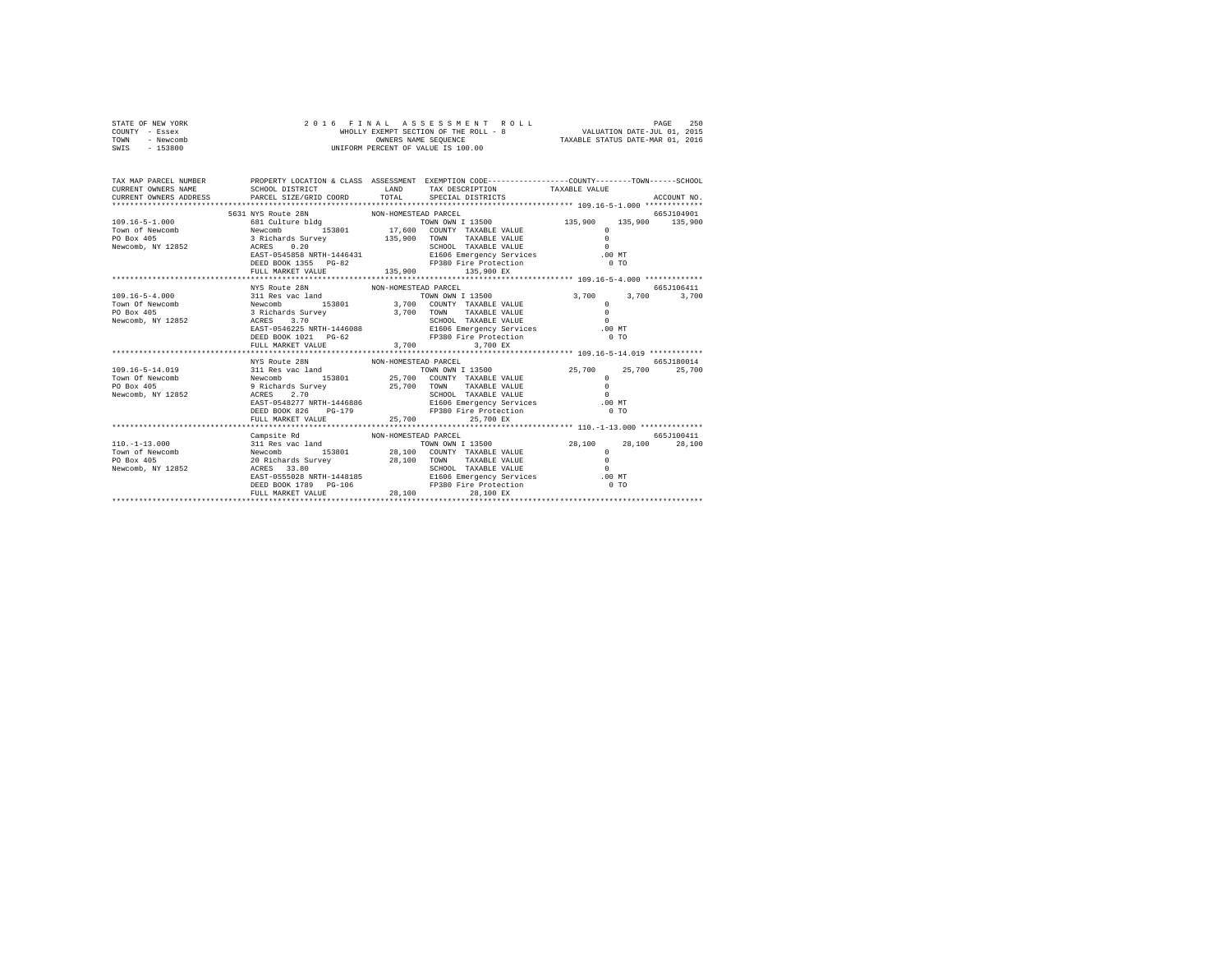| STATE OF NEW YORK<br>COUNTY - Essex<br>TOWN - Newcomb<br>SWIS - 153800    | 2016 FINAL ASSESSMENT R<br>WHOLLY EXEMPT SECTION OF THE ROLL - 8<br>OWNERS NAME SEQUENCE<br>UNIFORM PERCENT OF VALUE IS 100.00<br>FINAL ASSES MENT ROLL<br>WHOLLY EXEMPT SECTION OF THE ROLL - 8 WHOLLY EXEMPT SECTION OF THE SEQUENCE TO 1, 2015<br>TAXABLE STATUS DATE-MAR 01, 2016 |                                                                                                                                                                                                                                                                                                                                                              |                                                                                   |  |
|---------------------------------------------------------------------------|---------------------------------------------------------------------------------------------------------------------------------------------------------------------------------------------------------------------------------------------------------------------------------------|--------------------------------------------------------------------------------------------------------------------------------------------------------------------------------------------------------------------------------------------------------------------------------------------------------------------------------------------------------------|-----------------------------------------------------------------------------------|--|
| CURRENT OWNERS NAME<br>CURRENT OWNERS ADDRESS                             | SCHOOL DISTRICT<br>PARCEL SIZE/GRID COORD                                                                                                                                                                                                                                             | TAX MAP PARCEL NUMBER THE PROPERTY LOCATION & CLASS ASSESSMENT EXEMPTION CODE--------------COUNTY-------TOWN------SCHOOL<br>LAND TAX DESCRIPTION TAXABLE VALUE<br>TOTAL SPECIAL DISTRICTS                                                                                                                                                                    | ACCOUNT NO.                                                                       |  |
|                                                                           | 105 Santanoni Dr                                                                                                                                                                                                                                                                      | NON-HOMESTEAD PARCEL<br>$1976,000 \t\t \mathbb{EX}$ WD380 Water District $0 \t\t 0 \t\t 0$ M                                                                                                                                                                                                                                                                 | 665J105211                                                                        |  |
| $110. - 1 - 26.001$<br>Town Of Newcomb<br>PO Box 405<br>Newcomb, NY 12852 | NYS Route 28N NON-HOMESTEAD PARCEL<br>FULL MARKET VALUE                                                                                                                                                                                                                               | 1976,000 EX<br>NIS NORTHOMESTRY NORTHOMESTRY PARCEL 13500<br>NEW COMB 117,300<br>Newcomb 153801 117,300 COUNTY TAXABLE VALUE<br>8 TWP 27 T&C PUT RS 117,300 COUNTY TAXABLE VALUE<br>ACRES 5.98<br>BART-0551894 NRTH-1443699 BI606 Empregncy Services<br>D<br>SCHOOL TAXABLE VALUE<br>E1606 Emergency Services<br>FP380 Fire Protection<br>117,300 117,300 EX | 6679991003<br>117,300 117,300<br>$\Omega$<br>$\Omega$<br>$\cap$<br>.00 MT<br>0.70 |  |
|                                                                           | DEED BOOK 1789 PG-106<br>FULL MARKET VALUE                                                                                                                                                                                                                                            | NON-HOMESTEAD PARCEL<br>SCHOOL TAXABLE VALUE 0<br>E1606 Emergency Services 6.00 MT<br>FP380 Fire Protection<br>58,600<br>58,600 EX                                                                                                                                                                                                                           | 6651100409<br>0 <sub>T</sub>                                                      |  |
|                                                                           | 69 Hudson River Rd                                                                                                                                                                                                                                                                    | NON-HOMESTEAD PARCEL                                                                                                                                                                                                                                                                                                                                         | 6679909111<br>61,900 61,900 61,900                                                |  |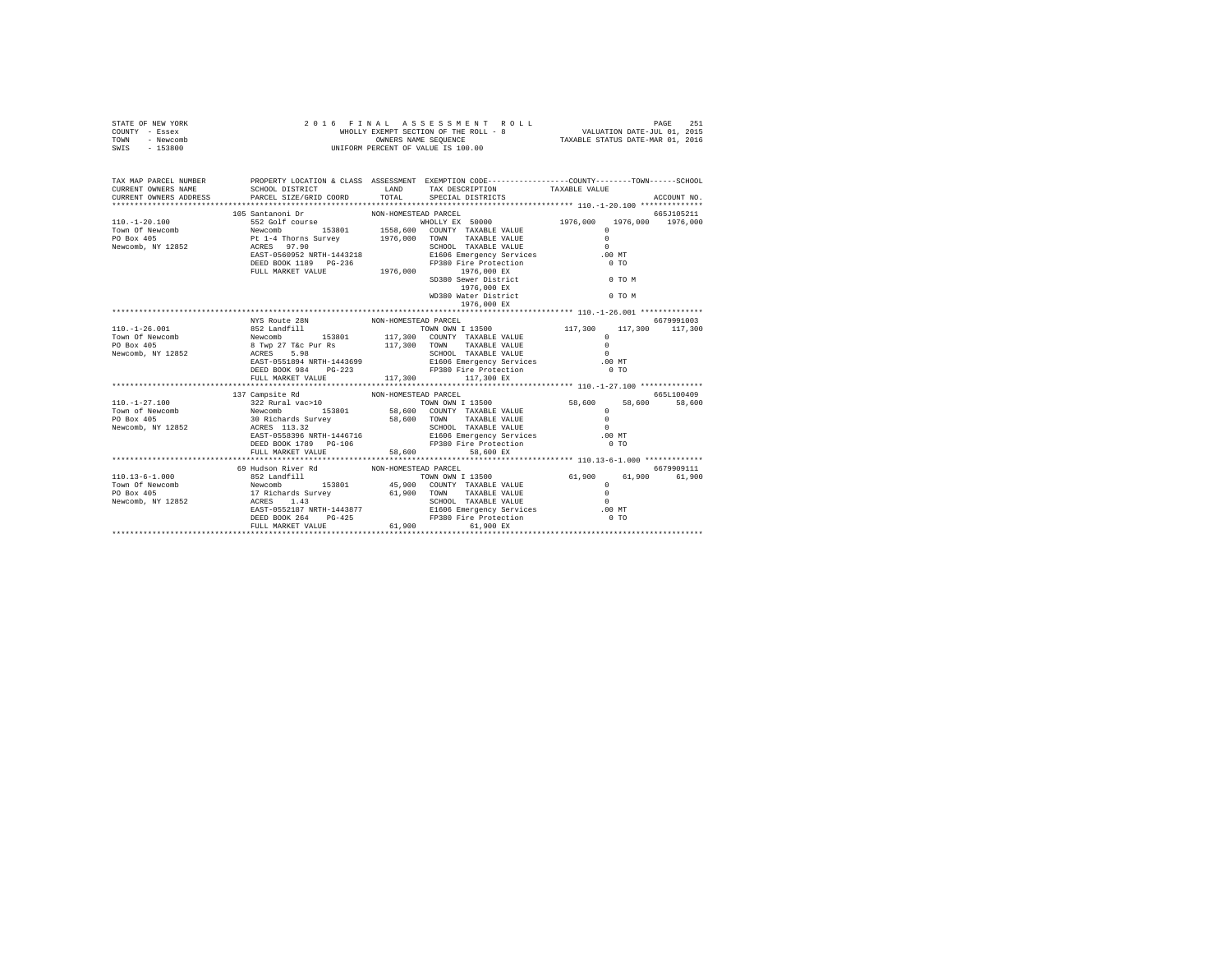|                | STATE OF NEW YORK | 2016 FINAL ASSESSMENT ROLL            | PAGE                             | 252 |
|----------------|-------------------|---------------------------------------|----------------------------------|-----|
| COUNTY - Essex |                   | WHOLLY EXEMPT SECTION OF THE ROLL - 8 | VALUATION DATE-JUL 01, 2015      |     |
| TOWN           | - Newcomb         | OWNERS NAME SEOUENCE                  | TAXABLE STATUS DATE-MAR 01, 2016 |     |
| SWIS           | - 153800          | UNIFORM PERCENT OF VALUE IS 100.00    |                                  |     |
|                |                   |                                       |                                  |     |

| TAX MAP PARCEL NUMBER                                                                                                                                                                                                                                        |                                                                                                                                                                                                                            |                      | PROPERTY LOCATION & CLASS ASSESSMENT EXEMPTION CODE---------------COUNTY-------TOWN-----SCHOOL                                                                           |                                 |             |
|--------------------------------------------------------------------------------------------------------------------------------------------------------------------------------------------------------------------------------------------------------------|----------------------------------------------------------------------------------------------------------------------------------------------------------------------------------------------------------------------------|----------------------|--------------------------------------------------------------------------------------------------------------------------------------------------------------------------|---------------------------------|-------------|
| CURRENT OWNERS NAME                                                                                                                                                                                                                                          | SCHOOL DISTRICT                                                                                                                                                                                                            | LAND                 | TAX DESCRIPTION                                                                                                                                                          | TAXABLE VALUE                   |             |
|                                                                                                                                                                                                                                                              |                                                                                                                                                                                                                            |                      | SPECIAL DISTRICTS                                                                                                                                                        |                                 | ACCOUNT NO. |
|                                                                                                                                                                                                                                                              |                                                                                                                                                                                                                            |                      |                                                                                                                                                                          |                                 |             |
|                                                                                                                                                                                                                                                              | 20 Bissell Loop                                                                                                                                                                                                            | HOMESTEAD PARCEL     |                                                                                                                                                                          |                                 | 665J100709  |
|                                                                                                                                                                                                                                                              |                                                                                                                                                                                                                            |                      |                                                                                                                                                                          |                                 |             |
| 110.13-9-9.001<br>TOWN OWN I 13500<br>TOWN OWN I 13500<br>TOWN OWN TAXABLE VALUE<br>TOWN TAXABLE VALUE<br>PO Box 405<br>Newcomb, NY 12852<br>$RCRS = 0.65$<br>REXES 0.65<br>REXES 0.65<br>DEXED BOX 1789<br>DEXED BOX 1789<br>PO BOX 1789<br>PO BOX 1789<br> |                                                                                                                                                                                                                            |                      |                                                                                                                                                                          | $30,200$ $30,200$ $30,200$<br>0 |             |
|                                                                                                                                                                                                                                                              |                                                                                                                                                                                                                            |                      |                                                                                                                                                                          |                                 |             |
|                                                                                                                                                                                                                                                              |                                                                                                                                                                                                                            |                      |                                                                                                                                                                          | $\sim$                          |             |
|                                                                                                                                                                                                                                                              |                                                                                                                                                                                                                            |                      |                                                                                                                                                                          | .00 MT                          |             |
|                                                                                                                                                                                                                                                              |                                                                                                                                                                                                                            |                      |                                                                                                                                                                          | 0 <sub>T</sub>                  |             |
|                                                                                                                                                                                                                                                              | FULL MARKET VALUE 30,200 30,200 EX                                                                                                                                                                                         |                      |                                                                                                                                                                          |                                 |             |
|                                                                                                                                                                                                                                                              |                                                                                                                                                                                                                            |                      |                                                                                                                                                                          |                                 |             |
|                                                                                                                                                                                                                                                              | 14 Bissell Loop                                                                                                                                                                                                            | HOMESTEAD PARCEL     |                                                                                                                                                                          |                                 | 665J100413  |
|                                                                                                                                                                                                                                                              |                                                                                                                                                                                                                            |                      | TOWN OWN I 13500 58,900                                                                                                                                                  | 58,900                          | 58,900      |
|                                                                                                                                                                                                                                                              |                                                                                                                                                                                                                            |                      |                                                                                                                                                                          | $\Omega$                        |             |
|                                                                                                                                                                                                                                                              |                                                                                                                                                                                                                            |                      |                                                                                                                                                                          | $\sim$ 0                        |             |
|                                                                                                                                                                                                                                                              |                                                                                                                                                                                                                            |                      |                                                                                                                                                                          | $\sim$ 0                        |             |
|                                                                                                                                                                                                                                                              | $\begin{tabular}{lllllllllllll} 3.2ac &&& & & & & & & \\ \hline \texttt{ACRES} && 4.90 && && & & & & \\ \texttt{EAST-0555350 NRTH-1445299} && && & & & \\ \texttt{EAST-0555350 NRTH-1445299} && && & & & \\ \end{tabular}$ |                      | SCHOOL TAXABLE VALUE<br>E1606 Emergency Services                                                                                                                         | $.00 \text{ MT}$                |             |
|                                                                                                                                                                                                                                                              |                                                                                                                                                                                                                            |                      |                                                                                                                                                                          | $0$ TO                          |             |
|                                                                                                                                                                                                                                                              | DEED BOOK 1789 PG-106                                                                                                                                                                                                      |                      | 58,900 EX                                                                                                                                                                |                                 |             |
|                                                                                                                                                                                                                                                              | FULL MARKET VALUE                                                                                                                                                                                                          | 58.900               |                                                                                                                                                                          |                                 |             |
|                                                                                                                                                                                                                                                              |                                                                                                                                                                                                                            |                      |                                                                                                                                                                          |                                 |             |
|                                                                                                                                                                                                                                                              |                                                                                                                                                                                                                            | NON-HOMESTEAD PARCEL |                                                                                                                                                                          |                                 | 665.1177003 |
| 110.13-13-10.000                                                                                                                                                                                                                                             | MYS Route 28N NON<br>314 Rural vac<br><10<br>Newcomb 153801<br>19 Richards Survey<br>                                                                                                                                      |                      | TOWN OWN I 13500 27,100 27,100 27,100                                                                                                                                    |                                 |             |
| Town of Newcomb                                                                                                                                                                                                                                              |                                                                                                                                                                                                                            |                      |                                                                                                                                                                          |                                 |             |
| PO Box 405                                                                                                                                                                                                                                                   |                                                                                                                                                                                                                            |                      |                                                                                                                                                                          |                                 |             |
|                                                                                                                                                                                                                                                              |                                                                                                                                                                                                                            |                      |                                                                                                                                                                          |                                 |             |
| Newcomb, NY 12852                                                                                                                                                                                                                                            |                                                                                                                                                                                                                            |                      |                                                                                                                                                                          |                                 |             |
|                                                                                                                                                                                                                                                              |                                                                                                                                                                                                                            |                      |                                                                                                                                                                          |                                 |             |
|                                                                                                                                                                                                                                                              | DEED BOOK 1789 PG-106<br>FULL MARKET VALUE                                                                                                                                                                                 |                      | FP380 Fire Protection                                                                                                                                                    | 0 <sub>T</sub>                  |             |
|                                                                                                                                                                                                                                                              |                                                                                                                                                                                                                            |                      | 27,100 27,100 EX                                                                                                                                                         |                                 |             |
|                                                                                                                                                                                                                                                              |                                                                                                                                                                                                                            |                      |                                                                                                                                                                          |                                 |             |
|                                                                                                                                                                                                                                                              | Marcy Ln                                                                                                                                                                                                                   | NON-HOMESTEAD PARCEL |                                                                                                                                                                          |                                 | 6679909011  |
|                                                                                                                                                                                                                                                              |                                                                                                                                                                                                                            |                      |                                                                                                                                                                          |                                 | 59,600      |
|                                                                                                                                                                                                                                                              |                                                                                                                                                                                                                            |                      |                                                                                                                                                                          |                                 |             |
|                                                                                                                                                                                                                                                              |                                                                                                                                                                                                                            |                      |                                                                                                                                                                          |                                 |             |
|                                                                                                                                                                                                                                                              |                                                                                                                                                                                                                            |                      |                                                                                                                                                                          |                                 |             |
|                                                                                                                                                                                                                                                              |                                                                                                                                                                                                                            |                      |                                                                                                                                                                          | .00 MT                          |             |
|                                                                                                                                                                                                                                                              |                                                                                                                                                                                                                            |                      |                                                                                                                                                                          | $0$ TO                          |             |
|                                                                                                                                                                                                                                                              | FULL MARKET VALUE 59,600                                                                                                                                                                                                   |                      | 59,600 EX                                                                                                                                                                |                                 |             |
|                                                                                                                                                                                                                                                              |                                                                                                                                                                                                                            |                      |                                                                                                                                                                          |                                 |             |
|                                                                                                                                                                                                                                                              |                                                                                                                                                                                                                            |                      |                                                                                                                                                                          |                                 | 6679909110  |
|                                                                                                                                                                                                                                                              |                                                                                                                                                                                                                            |                      | TOWN OWN I 13500 27,100 27,100 27,100<br>e – TOWN ONN ⊥ ISSUE – TOWN ON ISSUE VALUE<br>- 153801 – 23,800 COUNTY TAXABLE VALUE<br>--- Country – 27,100 TOWN TAXABLE VALUE |                                 |             |
|                                                                                                                                                                                                                                                              |                                                                                                                                                                                                                            |                      |                                                                                                                                                                          |                                 |             |
|                                                                                                                                                                                                                                                              |                                                                                                                                                                                                                            |                      |                                                                                                                                                                          |                                 |             |
|                                                                                                                                                                                                                                                              |                                                                                                                                                                                                                            |                      |                                                                                                                                                                          | $\sim$                          |             |
|                                                                                                                                                                                                                                                              |                                                                                                                                                                                                                            |                      |                                                                                                                                                                          | .00MT                           |             |
|                                                                                                                                                                                                                                                              |                                                                                                                                                                                                                            |                      |                                                                                                                                                                          | $0$ TO                          |             |
|                                                                                                                                                                                                                                                              |                                                                                                                                                                                                                            |                      |                                                                                                                                                                          |                                 |             |
|                                                                                                                                                                                                                                                              |                                                                                                                                                                                                                            |                      |                                                                                                                                                                          |                                 |             |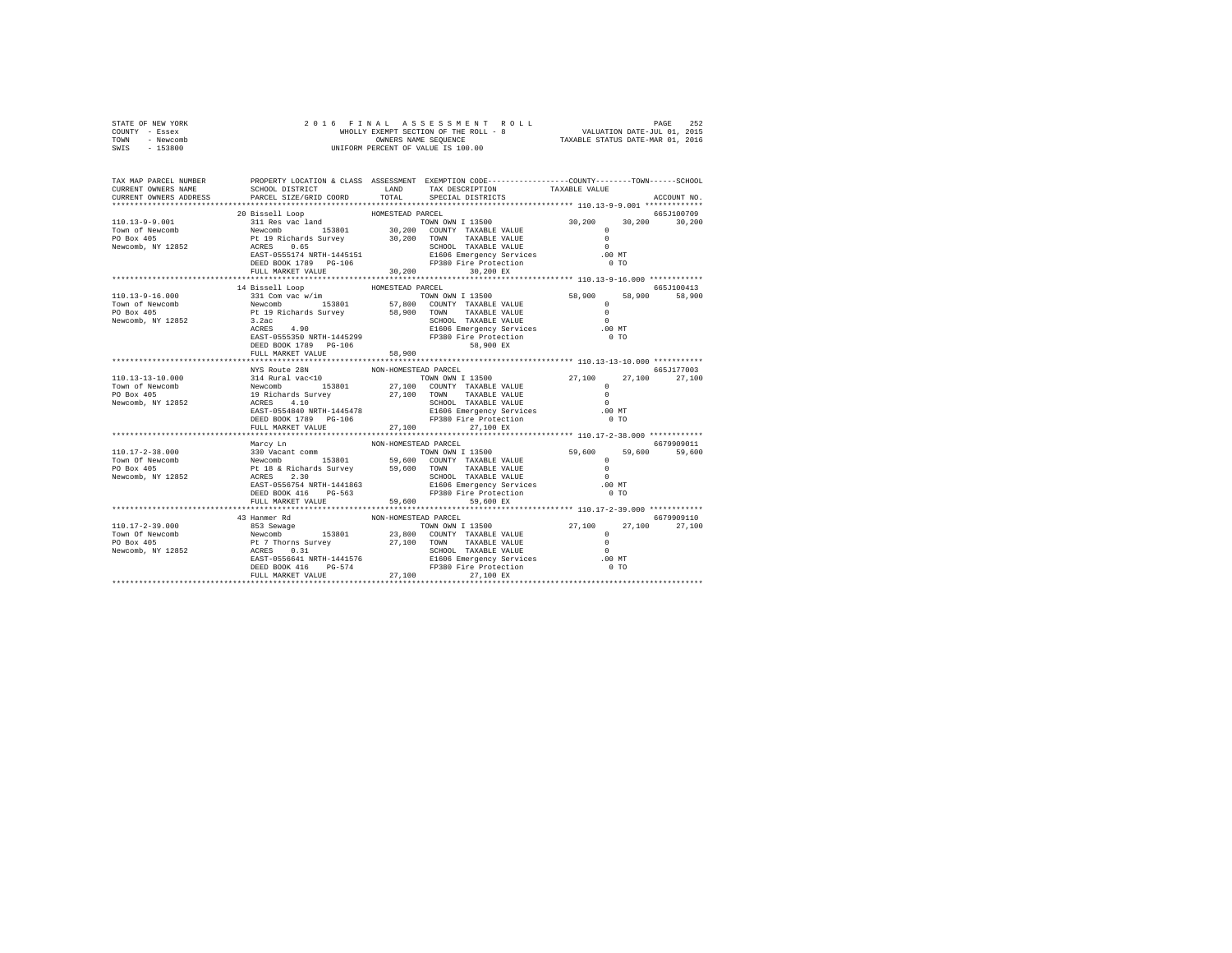| STATE OF NEW YORK | 2016 FINAL ASSESSMENT ROLL            | 253<br>PAGE                      |
|-------------------|---------------------------------------|----------------------------------|
| COUNTY - Essex    | WHOLLY EXEMPT SECTION OF THE ROLL - 8 | VALUATION DATE-JUL 01, 2015      |
| TOWN<br>- Newcomb | OWNERS NAME SEOUENCE                  | TAXABLE STATUS DATE-MAR 01, 2016 |
| - 153800<br>SWIS  | UNIFORM PERCENT OF VALUE IS 100.00    |                                  |

| TAX MAP PARCEL NUMBER<br>CURRENT OWNERS NAME | SCHOOL DISTRICT<br>PARCEL SIZE/GRID COORD    | TOTAL                    | PROPERTY LOCATION & CLASS ASSESSMENT EXEMPTION CODE----------------COUNTY-------TOWN------SCHOOL<br>LAND TAX DESCRIPTION | TAXABLE VALUE                                            |               |
|----------------------------------------------|----------------------------------------------|--------------------------|--------------------------------------------------------------------------------------------------------------------------|----------------------------------------------------------|---------------|
| CURRENT OWNERS ADDRESS                       |                                              |                          | SPECIAL DISTRICTS                                                                                                        |                                                          | ACCOUNT NO.   |
|                                              | Marcy Ln                                     | NON-HOMESTEAD PARCEL     |                                                                                                                          |                                                          | 6679909010    |
| 110.17-2-40.000                              |                                              |                          |                                                                                                                          |                                                          | 35,300        |
| Town Of Newcomb                              |                                              |                          |                                                                                                                          |                                                          |               |
| PO Box 405                                   |                                              |                          |                                                                                                                          |                                                          |               |
| Newcomb, NY 12852                            |                                              |                          |                                                                                                                          |                                                          |               |
|                                              |                                              |                          |                                                                                                                          |                                                          |               |
|                                              |                                              |                          |                                                                                                                          |                                                          |               |
|                                              |                                              |                          |                                                                                                                          |                                                          |               |
|                                              | Chaisson Rd                                  | NON-HOMESTEAD PARCEL     |                                                                                                                          |                                                          | 6679909009    |
|                                              |                                              |                          |                                                                                                                          |                                                          | 54,900 54,900 |
|                                              |                                              |                          |                                                                                                                          |                                                          |               |
|                                              |                                              |                          |                                                                                                                          |                                                          |               |
|                                              |                                              |                          |                                                                                                                          |                                                          |               |
|                                              |                                              |                          |                                                                                                                          |                                                          |               |
|                                              |                                              |                          |                                                                                                                          |                                                          |               |
|                                              |                                              |                          |                                                                                                                          |                                                          |               |
|                                              | FULL MARKET VALUE<br>*********************** | 54,900<br>************** |                                                                                                                          | ************************** 110.17-2-54.000 ************* |               |
|                                              | NYS Route 28N Rd                             | NON-HOMESTEAD PARCEL     |                                                                                                                          |                                                          | 665Z010008    |
|                                              |                                              |                          |                                                                                                                          |                                                          | 36,000        |
|                                              |                                              |                          |                                                                                                                          |                                                          |               |
|                                              |                                              |                          |                                                                                                                          |                                                          |               |
|                                              |                                              |                          |                                                                                                                          |                                                          |               |
|                                              |                                              |                          |                                                                                                                          |                                                          |               |
|                                              |                                              |                          |                                                                                                                          |                                                          |               |
|                                              |                                              |                          |                                                                                                                          |                                                          |               |
|                                              |                                              |                          |                                                                                                                          |                                                          |               |
|                                              | NYS Route 28N                                | NON-HOMESTEAD PARCEL     |                                                                                                                          |                                                          | 665J105103    |
|                                              |                                              |                          |                                                                                                                          |                                                          | 39,000 39,000 |
|                                              |                                              |                          |                                                                                                                          |                                                          |               |
|                                              |                                              |                          |                                                                                                                          |                                                          |               |
|                                              |                                              |                          |                                                                                                                          |                                                          |               |
|                                              |                                              |                          |                                                                                                                          |                                                          |               |
|                                              | FULL MARKET VALUE                            | 39,000                   | 39,000 EX                                                                                                                |                                                          |               |
|                                              |                                              |                          |                                                                                                                          |                                                          |               |
|                                              |                                              |                          |                                                                                                                          |                                                          | 6679998001    |
|                                              |                                              |                          |                                                                                                                          |                                                          | 31,400        |
|                                              |                                              |                          |                                                                                                                          |                                                          |               |
|                                              |                                              |                          |                                                                                                                          |                                                          |               |
|                                              |                                              |                          |                                                                                                                          |                                                          |               |
|                                              |                                              |                          |                                                                                                                          |                                                          |               |
|                                              |                                              |                          | 31,400 EX                                                                                                                |                                                          |               |
|                                              |                                              |                          |                                                                                                                          |                                                          |               |
|                                              |                                              |                          |                                                                                                                          |                                                          |               |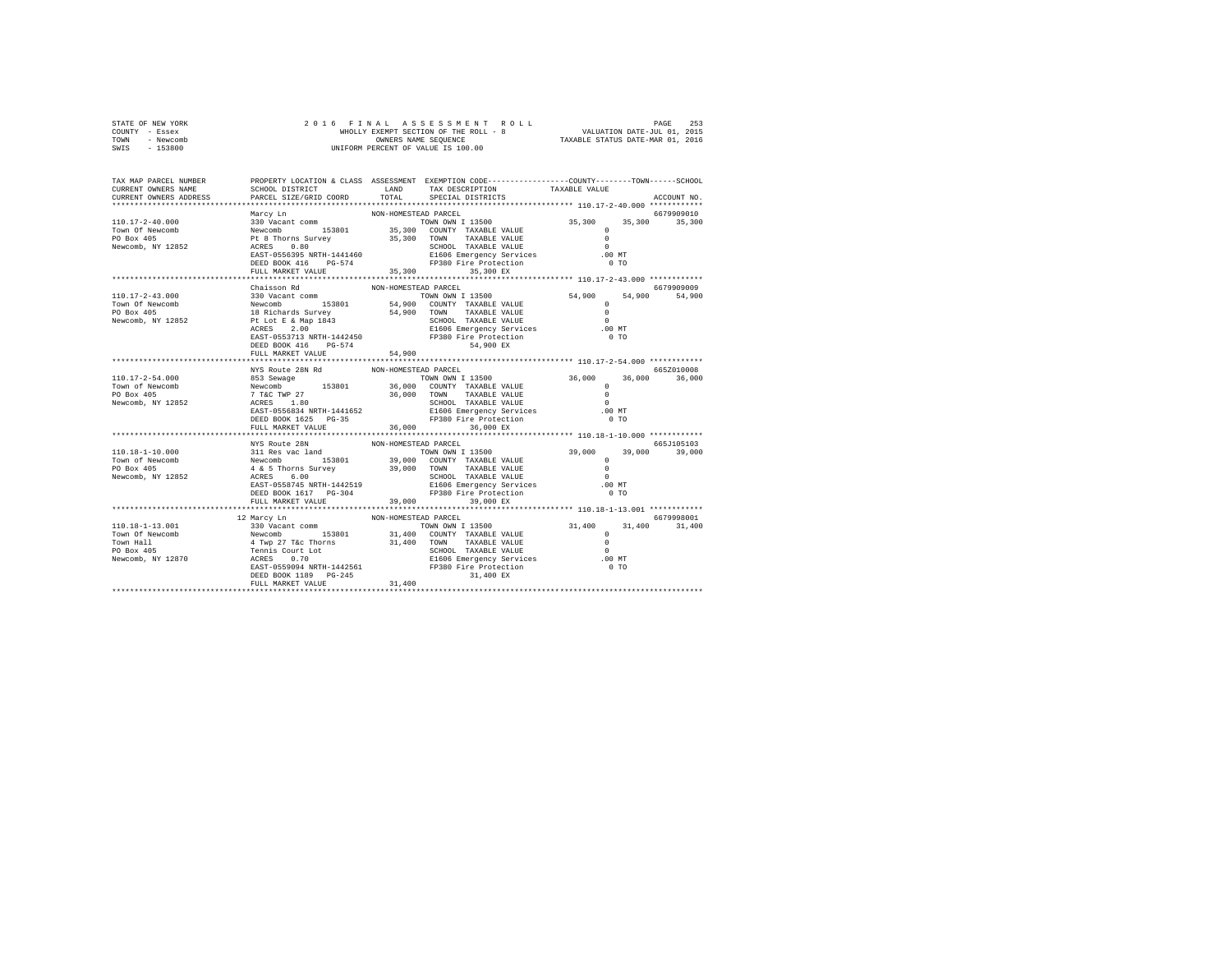| STATE OF NEW YORK<br>COUNTY - Essex<br>TOWN - Newcomb<br>SWIS - 153800     | 2016 FINAL ASSESSMENT R<br>WHOLLY EXEMPT SECTION OF THE ROLL - 8<br>ONNERS NAME SEQUENCE<br>UNIFORM PERCENT OF VALUE IS 100.00 | $\begin{tabular}{lcccccc} $\texttt{F} $\texttt{I} $\texttt{NA}$ L & $\texttt{AS} $\texttt{S} $\texttt{S}$ S$ A$ \\ $\texttt{WHOLLY EXRPT SCPTCNOT} $\texttt{S} $\texttt{S}$ S$ A$ B$ S$ A$ C$ L$ B$ A$ D$ A$ D$ E$ A$ D$ E$ A$ D$ E$ A$ D$ E$ A$ D$ E$ A$ D$ E$ A$ D$ E$ A$ D$ E$ A$ D$ E$ A$ D$ E$ A$ D$ E$ A$ D$ E$ A$ D$ E$ A$ D$ E$ A$ D$ E$ A$ D$ E$ A$ D$ E$ A$ D$ E$ A$ D$ E$ A$ D$ E$ |                                    |
|----------------------------------------------------------------------------|--------------------------------------------------------------------------------------------------------------------------------|-----------------------------------------------------------------------------------------------------------------------------------------------------------------------------------------------------------------------------------------------------------------------------------------------------------------------------------------------------------------------------------------------|------------------------------------|
| CURRENT OWNERS NAME<br>CURRENT OWNERS ADDRESS                              |                                                                                                                                | TAX MAP PARCEL NUMBER PROPERTY LOCATION & CLASS ASSESSMENT EXEMPTION CODE--------------COUNTY-------TOWN-----SCHOOL<br>SCHOOL DISTRICT                     LAND       TAX DESCRIPTION                TAXABLE VALUE<br>PARCEL SIZE/GRID COORD TOTAL SPECIAL DISTRICTS                                                                                                                          | ACCOUNT NO.                        |
|                                                                            | 15 Marcy Ln                                                                                                                    | NON-HOMESTEAD PARCEL                                                                                                                                                                                                                                                                                                                                                                          | 6679999003                         |
|                                                                            |                                                                                                                                |                                                                                                                                                                                                                                                                                                                                                                                               |                                    |
|                                                                            |                                                                                                                                | 153,100 EX                                                                                                                                                                                                                                                                                                                                                                                    |                                    |
| 110.18-2-1.000<br>Town Of Newcomb<br>PO Box 405<br>Newcomb, NY 12852       | NYS Route 28N NON-HOMESTEAD PARCEL                                                                                             | NYS NOUT-HOMESTAD NOW-HOMESTAD NATILE 2001<br>NOW TRANSPORT NOW CONTY TAXABLE VALUE<br>NOW PRESS 3.60 V. 153801 80,000 COUNTY TAXABLE VALUE<br>Hylop Patent 0<br>ACERS 3.60 TOWN TAXABLE VALUE<br>EAST-0561402 NRTH-1443073 SIGO6 EMPARE<br>FULL MARKET VALUE $105,400$ $105,400$ EX                                                                                                          | 6679909012<br>105,400 105,400      |
|                                                                            |                                                                                                                                |                                                                                                                                                                                                                                                                                                                                                                                               |                                    |
| $110.18 - 2 - 6.000$<br>Town Of Newcomb<br>PO Box 405<br>Newcomb, NY 12852 | FULL MARKET VALUE                                                                                                              | FP380 Fire Protection<br>44,600 44,600 EX                                                                                                                                                                                                                                                                                                                                                     |                                    |
|                                                                            |                                                                                                                                |                                                                                                                                                                                                                                                                                                                                                                                               |                                    |
|                                                                            | NYS Route 28N                                                                                                                  | NON-HOMESTEAD PARCEL                                                                                                                                                                                                                                                                                                                                                                          | 6679909013<br>40,400 40,400 40,400 |
|                                                                            |                                                                                                                                |                                                                                                                                                                                                                                                                                                                                                                                               |                                    |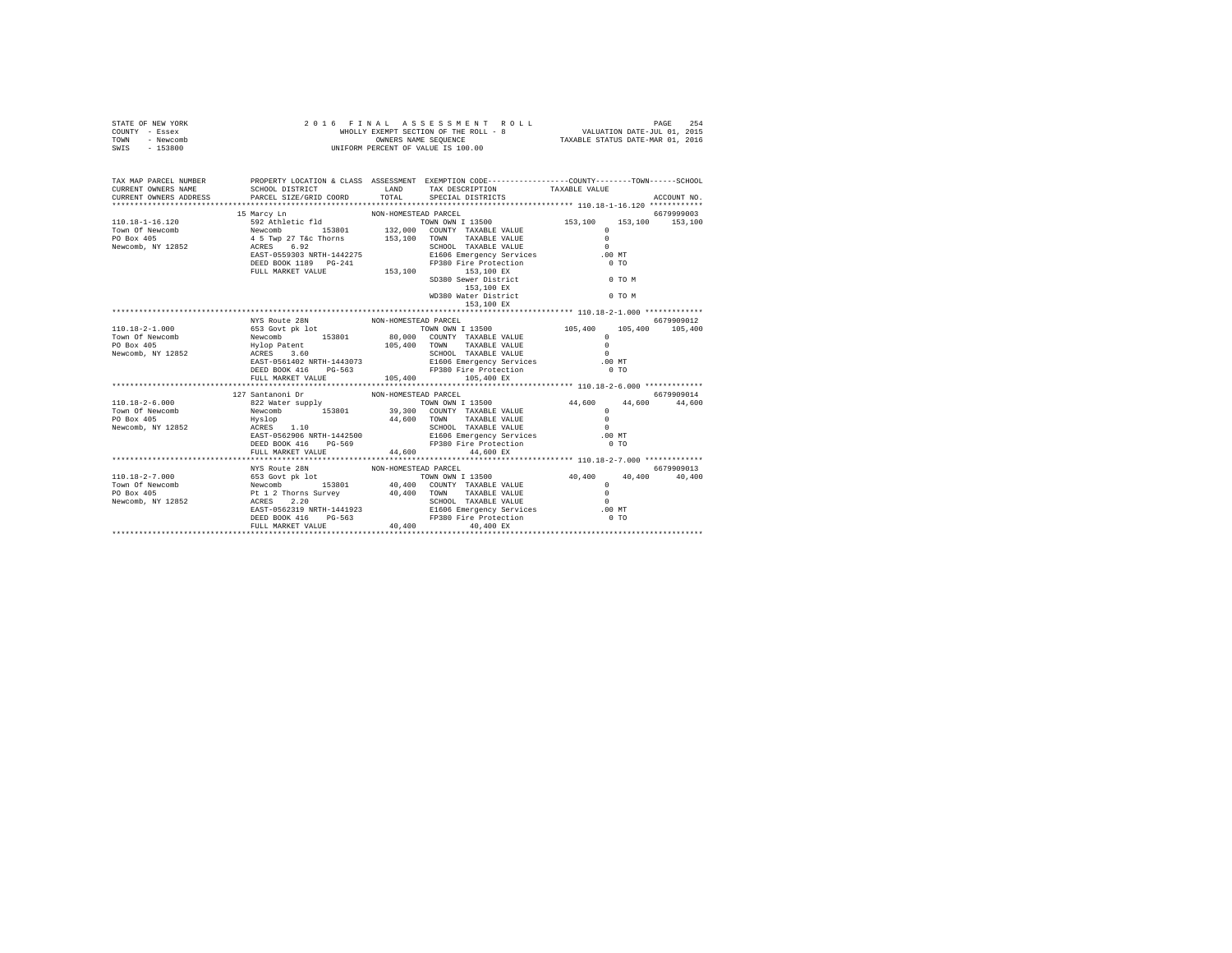| STATE OF NEW YORK<br>COUNTY - Essex<br>TOWN - Newcomb<br>SWIS - 153800                                                                                                                                                                 |               |                      |                                                                                                                                                                                                                                                                                                                                                                                                                                                                          |                |                 |
|----------------------------------------------------------------------------------------------------------------------------------------------------------------------------------------------------------------------------------------|---------------|----------------------|--------------------------------------------------------------------------------------------------------------------------------------------------------------------------------------------------------------------------------------------------------------------------------------------------------------------------------------------------------------------------------------------------------------------------------------------------------------------------|----------------|-----------------|
| TAX MAP PARCEL NUMBER<br>CURRENT OWNERS NAME<br>CURRENT OWNERS ADDRESS                                                                                                                                                                 |               |                      | PROPERTY LOCATION & CLASS ASSESSMENT EXEMPTION CODE---------------COUNTY-------TOWN-----SCHOOL                                                                                                                                                                                                                                                                                                                                                                           |                | ACCOUNT NO.     |
|                                                                                                                                                                                                                                        |               |                      |                                                                                                                                                                                                                                                                                                                                                                                                                                                                          |                |                 |
|                                                                                                                                                                                                                                        |               |                      |                                                                                                                                                                                                                                                                                                                                                                                                                                                                          |                |                 |
|                                                                                                                                                                                                                                        |               |                      |                                                                                                                                                                                                                                                                                                                                                                                                                                                                          |                |                 |
|                                                                                                                                                                                                                                        |               |                      |                                                                                                                                                                                                                                                                                                                                                                                                                                                                          |                |                 |
|                                                                                                                                                                                                                                        |               |                      |                                                                                                                                                                                                                                                                                                                                                                                                                                                                          |                |                 |
|                                                                                                                                                                                                                                        |               |                      |                                                                                                                                                                                                                                                                                                                                                                                                                                                                          |                |                 |
|                                                                                                                                                                                                                                        |               |                      |                                                                                                                                                                                                                                                                                                                                                                                                                                                                          |                |                 |
|                                                                                                                                                                                                                                        |               |                      | 1000 - 1000 - 1000 - 1000 - 1000 - 1000 - 1000 - 1000 - 1000 - 1000 - 1000 - 1000 - 1000 - 1000 - 1000 - 1000 - 1000 - 1000 - 1000 - 1000 - 1000 - 1000 - 1000 - 1000 - 1000 - 1000 - 1000 - 1000 - 1000 - 1000 - 1000 - 1000                                                                                                                                                                                                                                            |                |                 |
|                                                                                                                                                                                                                                        |               |                      |                                                                                                                                                                                                                                                                                                                                                                                                                                                                          |                |                 |
|                                                                                                                                                                                                                                        |               |                      |                                                                                                                                                                                                                                                                                                                                                                                                                                                                          |                |                 |
|                                                                                                                                                                                                                                        |               |                      |                                                                                                                                                                                                                                                                                                                                                                                                                                                                          |                |                 |
|                                                                                                                                                                                                                                        |               |                      |                                                                                                                                                                                                                                                                                                                                                                                                                                                                          |                |                 |
|                                                                                                                                                                                                                                        |               |                      |                                                                                                                                                                                                                                                                                                                                                                                                                                                                          |                |                 |
|                                                                                                                                                                                                                                        |               |                      |                                                                                                                                                                                                                                                                                                                                                                                                                                                                          |                |                 |
|                                                                                                                                                                                                                                        |               |                      |                                                                                                                                                                                                                                                                                                                                                                                                                                                                          |                |                 |
|                                                                                                                                                                                                                                        |               |                      |                                                                                                                                                                                                                                                                                                                                                                                                                                                                          |                |                 |
|                                                                                                                                                                                                                                        |               |                      |                                                                                                                                                                                                                                                                                                                                                                                                                                                                          |                |                 |
| 110.18-3-7.100 505 NYS ROUB 2RM NON-HOMESTEAD PARCEL<br>110.18-3-7.100 505 NYS ROUB 2RM NON-HOMESTEAD PARCEL<br>TOWN OWN I 135801 37,100 37,100 37,100 37,100 37,100<br>TOWN OWN ISS20 NEW PORT TRABLE VALUE 0<br>Newcomb, NY 12852 Fa |               |                      |                                                                                                                                                                                                                                                                                                                                                                                                                                                                          |                |                 |
|                                                                                                                                                                                                                                        |               |                      |                                                                                                                                                                                                                                                                                                                                                                                                                                                                          |                |                 |
|                                                                                                                                                                                                                                        |               |                      |                                                                                                                                                                                                                                                                                                                                                                                                                                                                          |                |                 |
|                                                                                                                                                                                                                                        | NYS Route 28N | NON-HOMESTEAD PARCEL |                                                                                                                                                                                                                                                                                                                                                                                                                                                                          |                | 665Z005001      |
|                                                                                                                                                                                                                                        |               |                      | $\begin{tabular}{c c c c} \multicolumn{1}{c}{\textbf{7-000}} & $\cdots$ & $\cdots$ & $\cdots$ & $\cdots$ & $\cdots$ & $\cdots$ \\ \multicolumn{1}{c}{\textbf{7-000}} & $\cdots$ & $\cdots$ & $\cdots$ & $\cdots$ & $\cdots$ & $\cdots$ \\ \multicolumn{1}{c}{\textbf{7-000}} & $\cdots$ & $\cdots$ & $\cdots$ & $\cdots$ & $\cdots$ & $\cdots$ & $\cdots$ \\ \multicolumn{1}{c}{\textbf{7-00}} & $\cdots$ & $\cdots$ & $\cdots$ & $\cdots$ & $\cdots$ & $\cdots$ & $\cd$ |                | 271,700 271,700 |
|                                                                                                                                                                                                                                        |               |                      |                                                                                                                                                                                                                                                                                                                                                                                                                                                                          |                |                 |
|                                                                                                                                                                                                                                        |               |                      |                                                                                                                                                                                                                                                                                                                                                                                                                                                                          |                |                 |
|                                                                                                                                                                                                                                        |               |                      |                                                                                                                                                                                                                                                                                                                                                                                                                                                                          | $\sim$         |                 |
|                                                                                                                                                                                                                                        |               |                      |                                                                                                                                                                                                                                                                                                                                                                                                                                                                          | .00 MT         |                 |
|                                                                                                                                                                                                                                        |               |                      |                                                                                                                                                                                                                                                                                                                                                                                                                                                                          | 0 <sub>T</sub> |                 |
|                                                                                                                                                                                                                                        |               |                      |                                                                                                                                                                                                                                                                                                                                                                                                                                                                          |                |                 |
|                                                                                                                                                                                                                                        |               |                      |                                                                                                                                                                                                                                                                                                                                                                                                                                                                          |                |                 |
|                                                                                                                                                                                                                                        |               |                      |                                                                                                                                                                                                                                                                                                                                                                                                                                                                          |                |                 |
|                                                                                                                                                                                                                                        |               |                      |                                                                                                                                                                                                                                                                                                                                                                                                                                                                          |                |                 |
|                                                                                                                                                                                                                                        |               |                      |                                                                                                                                                                                                                                                                                                                                                                                                                                                                          |                |                 |
|                                                                                                                                                                                                                                        |               |                      |                                                                                                                                                                                                                                                                                                                                                                                                                                                                          |                |                 |
|                                                                                                                                                                                                                                        |               |                      |                                                                                                                                                                                                                                                                                                                                                                                                                                                                          |                |                 |
|                                                                                                                                                                                                                                        |               |                      |                                                                                                                                                                                                                                                                                                                                                                                                                                                                          |                |                 |
|                                                                                                                                                                                                                                        |               |                      |                                                                                                                                                                                                                                                                                                                                                                                                                                                                          |                |                 |
|                                                                                                                                                                                                                                        |               |                      |                                                                                                                                                                                                                                                                                                                                                                                                                                                                          |                |                 |
|                                                                                                                                                                                                                                        |               |                      |                                                                                                                                                                                                                                                                                                                                                                                                                                                                          |                |                 |
|                                                                                                                                                                                                                                        |               |                      |                                                                                                                                                                                                                                                                                                                                                                                                                                                                          |                |                 |
|                                                                                                                                                                                                                                        |               |                      |                                                                                                                                                                                                                                                                                                                                                                                                                                                                          |                |                 |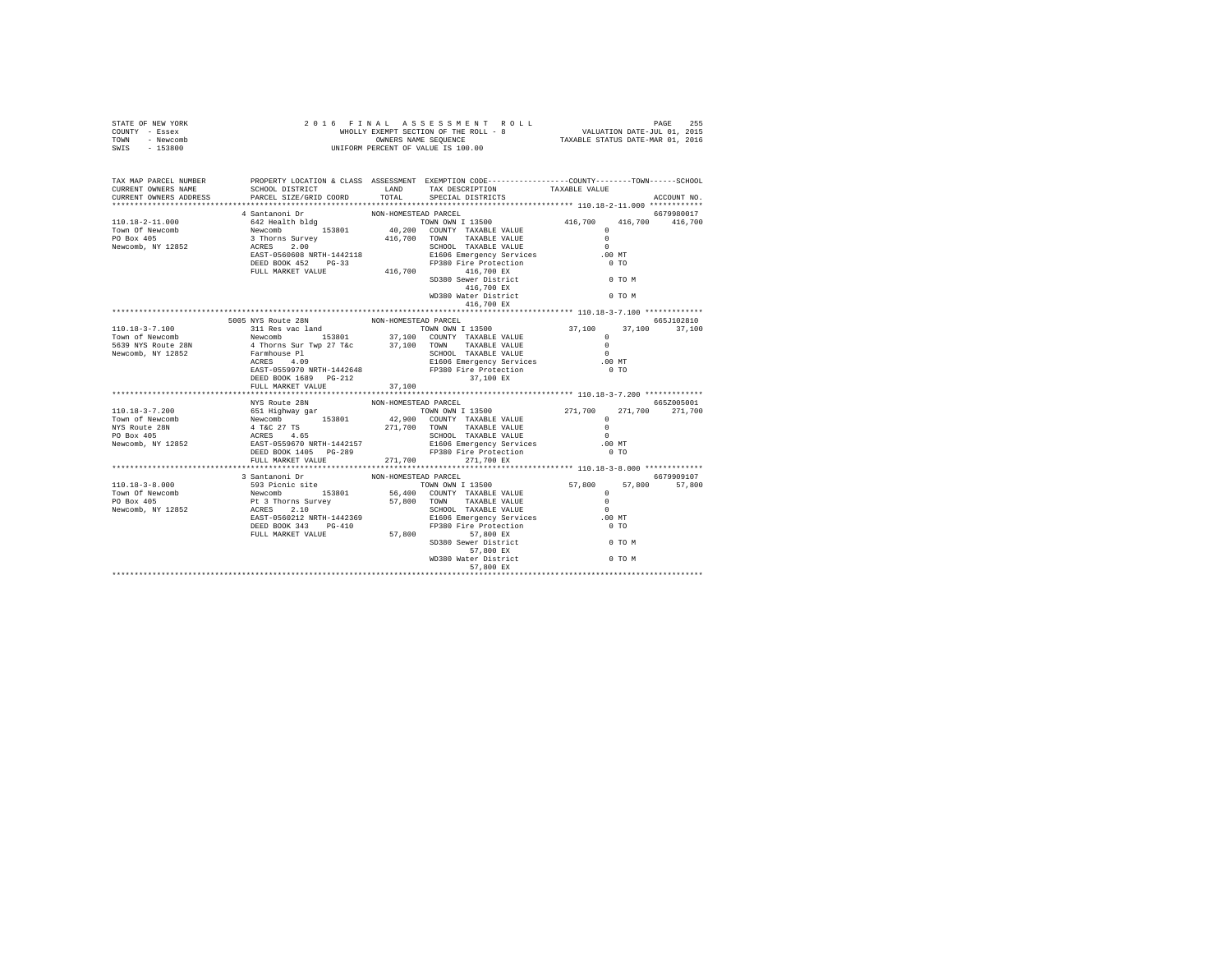| STATE OF NEW YORK | 2016 FINAL ASSESSMENT ROLL            | 256<br>PAGE                      |
|-------------------|---------------------------------------|----------------------------------|
| COUNTY - Essex    | WHOLLY EXEMPT SECTION OF THE ROLL - 8 | VALUATION DATE-JUL 01, 2015      |
| TOWN<br>- Newcomb | OWNERS NAME SEOUENCE                  | TAXABLE STATUS DATE-MAR 01, 2016 |
| - 153800<br>SWIS  | UNIFORM PERCENT OF VALUE IS 100.00    |                                  |

| TAX MAP PARCEL NUMBER<br>CURRENT OWNERS NAME<br>CURRENT OWNERS ADDRESS                                                                                                                                                                                                                                                                                                                                   | SCHOOL DISTRICT<br>PARCEL SIZE/GRID COORD  | TOTAL                | PROPERTY LOCATION & CLASS ASSESSMENT EXEMPTION CODE---------------COUNTY-------TOWN------SCHOOL<br>LAND TAX DESCRIPTION<br>SPECIAL DISTRICTS                                                                                                                         | TAXABLE VALUE           | ACCOUNT NO.     |
|----------------------------------------------------------------------------------------------------------------------------------------------------------------------------------------------------------------------------------------------------------------------------------------------------------------------------------------------------------------------------------------------------------|--------------------------------------------|----------------------|----------------------------------------------------------------------------------------------------------------------------------------------------------------------------------------------------------------------------------------------------------------------|-------------------------|-----------------|
|                                                                                                                                                                                                                                                                                                                                                                                                          | ****************************               |                      |                                                                                                                                                                                                                                                                      |                         |                 |
|                                                                                                                                                                                                                                                                                                                                                                                                          |                                            |                      |                                                                                                                                                                                                                                                                      |                         |                 |
|                                                                                                                                                                                                                                                                                                                                                                                                          |                                            |                      |                                                                                                                                                                                                                                                                      |                         |                 |
|                                                                                                                                                                                                                                                                                                                                                                                                          |                                            |                      |                                                                                                                                                                                                                                                                      |                         |                 |
|                                                                                                                                                                                                                                                                                                                                                                                                          |                                            |                      |                                                                                                                                                                                                                                                                      |                         |                 |
|                                                                                                                                                                                                                                                                                                                                                                                                          |                                            |                      |                                                                                                                                                                                                                                                                      |                         |                 |
|                                                                                                                                                                                                                                                                                                                                                                                                          |                                            |                      |                                                                                                                                                                                                                                                                      |                         |                 |
|                                                                                                                                                                                                                                                                                                                                                                                                          | DEED BOOK 416 PG-582<br>FULL MARKET VALUE  |                      | FP380 Fire Protection                                                                                                                                                                                                                                                |                         |                 |
|                                                                                                                                                                                                                                                                                                                                                                                                          |                                            |                      | 75,700 75,700 EX                                                                                                                                                                                                                                                     |                         |                 |
|                                                                                                                                                                                                                                                                                                                                                                                                          |                                            |                      |                                                                                                                                                                                                                                                                      |                         |                 |
|                                                                                                                                                                                                                                                                                                                                                                                                          | Adams Ln                                   | NON-HOMESTEAD PARCEL |                                                                                                                                                                                                                                                                      |                         | 6679909008      |
|                                                                                                                                                                                                                                                                                                                                                                                                          |                                            |                      |                                                                                                                                                                                                                                                                      | 8,800 8,800<br>$\Omega$ | 8,800           |
|                                                                                                                                                                                                                                                                                                                                                                                                          |                                            |                      |                                                                                                                                                                                                                                                                      | $\Omega$                |                 |
|                                                                                                                                                                                                                                                                                                                                                                                                          |                                            |                      |                                                                                                                                                                                                                                                                      | $\Omega$                |                 |
|                                                                                                                                                                                                                                                                                                                                                                                                          |                                            |                      |                                                                                                                                                                                                                                                                      | .00 MT                  |                 |
|                                                                                                                                                                                                                                                                                                                                                                                                          |                                            |                      |                                                                                                                                                                                                                                                                      | 0 <sub>T</sub>          |                 |
|                                                                                                                                                                                                                                                                                                                                                                                                          | FULL MARKET VALUE 8,800                    |                      | 8.800 EX                                                                                                                                                                                                                                                             |                         |                 |
|                                                                                                                                                                                                                                                                                                                                                                                                          |                                            |                      |                                                                                                                                                                                                                                                                      |                         |                 |
|                                                                                                                                                                                                                                                                                                                                                                                                          | 2 Sanford Ln                               | NON-HOMESTEAD PARCEL |                                                                                                                                                                                                                                                                      |                         | 6679909015      |
|                                                                                                                                                                                                                                                                                                                                                                                                          |                                            |                      |                                                                                                                                                                                                                                                                      |                         | 184,700 184,700 |
| $\begin{tabular}{l c c c c c} \multicolumn{3}{c}{110.18-5-7.000} & 2\,\,\mathrm{Sanford} \,\,\mathrm{In} & \multicolumn{3}{c}{\hspace{-0.8cm} \begin{tabular}{c} \multicolumn{3}{c}{25.10\,\mathrm{cm}} & 23.200 & 20.800 & 20.800 & 20.800 & 20.800 & 20.800 & 20.800 & 20.800 & 20.800 & 20.800 & 20.800 & 20.800 & 20.800 & 20.800$                                                                   |                                            |                      |                                                                                                                                                                                                                                                                      |                         |                 |
|                                                                                                                                                                                                                                                                                                                                                                                                          |                                            |                      |                                                                                                                                                                                                                                                                      |                         |                 |
|                                                                                                                                                                                                                                                                                                                                                                                                          |                                            |                      |                                                                                                                                                                                                                                                                      |                         |                 |
|                                                                                                                                                                                                                                                                                                                                                                                                          |                                            |                      |                                                                                                                                                                                                                                                                      |                         |                 |
|                                                                                                                                                                                                                                                                                                                                                                                                          | DEED BOOK 416 PG-569                       |                      | FP380 Fire Protection                                                                                                                                                                                                                                                | 0 <sub>T</sub>          |                 |
|                                                                                                                                                                                                                                                                                                                                                                                                          | FULL MARKET VALUE                          |                      | 184,700 184,700 EX                                                                                                                                                                                                                                                   |                         |                 |
|                                                                                                                                                                                                                                                                                                                                                                                                          |                                            |                      |                                                                                                                                                                                                                                                                      |                         |                 |
| $\begin{tabular}{l c c c c c} \multicolumn{3}{c c c} \multicolumn{3}{c c c} \multicolumn{3}{c c c} \multicolumn{3}{c c c} \multicolumn{3}{c c c} \multicolumn{3}{c c c} \multicolumn{3}{c c c} \multicolumn{3}{c c c} \multicolumn{3}{c c c} \multicolumn{3}{c c c} \multicolumn{3}{c c c} \multicolumn{3}{c c c} \multicolumn{3}{c c c} \multicolumn{3}{c c c} \multicolumn{3}{c c c} \multicolumn{3}{$ | 1207 Goodnow Flow Rd MON-HOMESTEAD PARCEL  |                      |                                                                                                                                                                                                                                                                      |                         | 665Z014009      |
|                                                                                                                                                                                                                                                                                                                                                                                                          |                                            |                      |                                                                                                                                                                                                                                                                      |                         |                 |
|                                                                                                                                                                                                                                                                                                                                                                                                          |                                            |                      |                                                                                                                                                                                                                                                                      |                         |                 |
|                                                                                                                                                                                                                                                                                                                                                                                                          |                                            |                      |                                                                                                                                                                                                                                                                      |                         |                 |
|                                                                                                                                                                                                                                                                                                                                                                                                          |                                            |                      |                                                                                                                                                                                                                                                                      |                         |                 |
|                                                                                                                                                                                                                                                                                                                                                                                                          |                                            |                      | FP380 Fire Protection                                                                                                                                                                                                                                                | 0 <sub>T</sub>          |                 |
|                                                                                                                                                                                                                                                                                                                                                                                                          | DEED BOOK 1718 PG-264<br>FULL MARKET VALUE | 250,000              | 250,000 EX                                                                                                                                                                                                                                                           |                         |                 |
|                                                                                                                                                                                                                                                                                                                                                                                                          |                                            |                      |                                                                                                                                                                                                                                                                      |                         |                 |
|                                                                                                                                                                                                                                                                                                                                                                                                          |                                            |                      |                                                                                                                                                                                                                                                                      |                         | 665Z004002      |
|                                                                                                                                                                                                                                                                                                                                                                                                          |                                            |                      |                                                                                                                                                                                                                                                                      |                         | 142,100         |
|                                                                                                                                                                                                                                                                                                                                                                                                          |                                            |                      | $\begin{tabular}{lcccc} TOWN OWN I & 13500 & 142,100 & 142,100 \\ \hline \multicolumn{3}{l}{\textbf{COUNTY}} & TAXABLE VALUE & 0 \\ \multicolumn{3}{l}{\textbf{TOWN}} & TAXABLE VALUE & 0 \\ \multicolumn{3}{l}{\textbf{TOWN}} & TAXABLE VALUE & 0 \\ \end{tabular}$ |                         |                 |
|                                                                                                                                                                                                                                                                                                                                                                                                          |                                            |                      |                                                                                                                                                                                                                                                                      |                         |                 |
|                                                                                                                                                                                                                                                                                                                                                                                                          |                                            |                      |                                                                                                                                                                                                                                                                      |                         |                 |
|                                                                                                                                                                                                                                                                                                                                                                                                          |                                            |                      |                                                                                                                                                                                                                                                                      |                         |                 |
|                                                                                                                                                                                                                                                                                                                                                                                                          |                                            |                      |                                                                                                                                                                                                                                                                      |                         |                 |
|                                                                                                                                                                                                                                                                                                                                                                                                          |                                            |                      |                                                                                                                                                                                                                                                                      |                         |                 |
|                                                                                                                                                                                                                                                                                                                                                                                                          |                                            |                      |                                                                                                                                                                                                                                                                      |                         |                 |
|                                                                                                                                                                                                                                                                                                                                                                                                          |                                            |                      |                                                                                                                                                                                                                                                                      |                         |                 |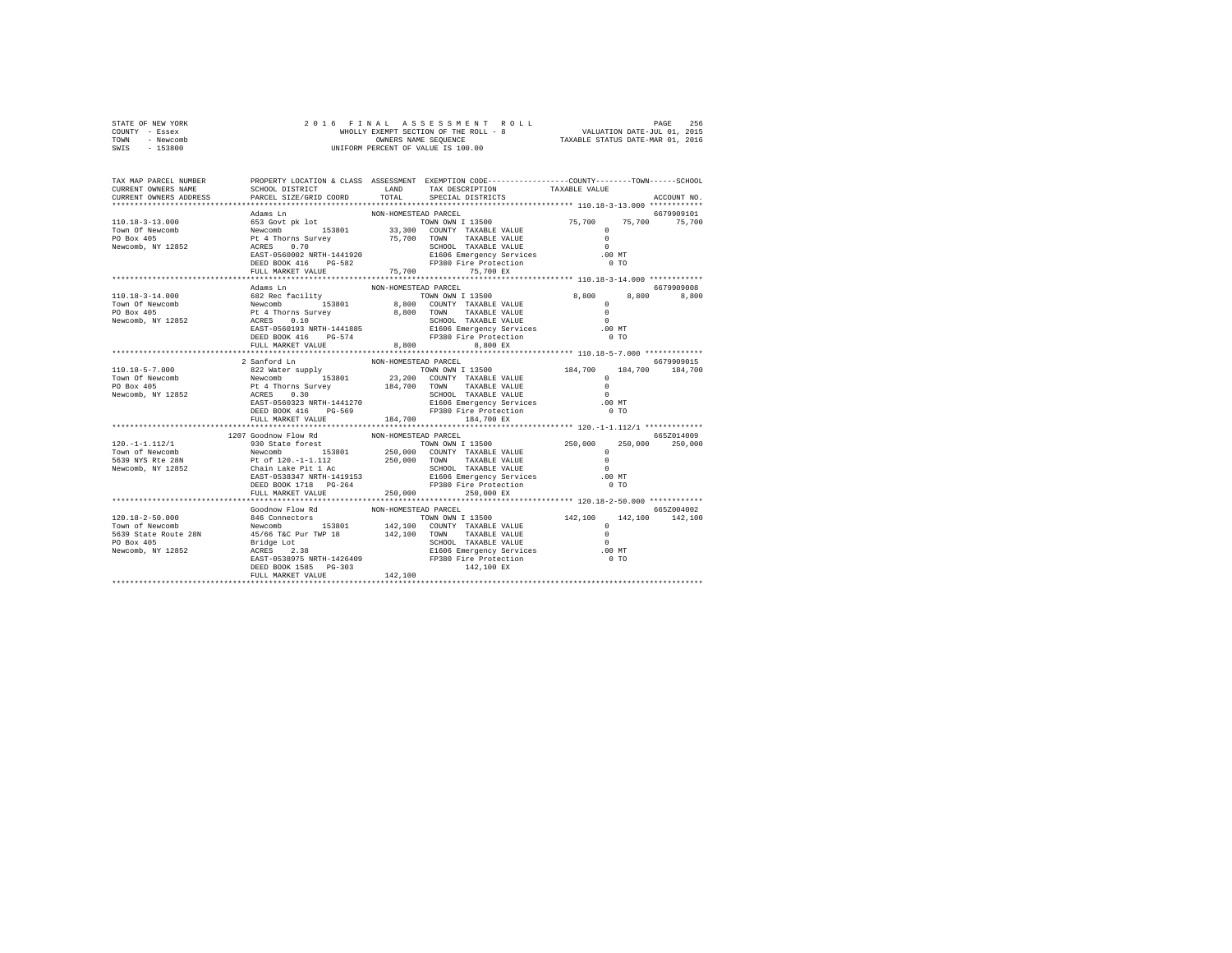| STATE OF NEW YORK | 2016 FINAL ASSESSMENT ROLL            | 257<br>PAGE                      |
|-------------------|---------------------------------------|----------------------------------|
| COUNTY - Essex    | WHOLLY EXEMPT SECTION OF THE ROLL - 8 | VALUATION DATE-JUL 01, 2015      |
| - Newcomb<br>TOWN |                                       | TAXABLE STATUS DATE-MAR 01, 2016 |
| SWIS<br>- 153800  |                                       | RPS150/V04/L015                  |
|                   | UNIFORM PERCENT OF VALUE IS 100.00    | CURRENT DATE 6/21/2016           |
|                   |                                       |                                  |
|                   | ROLL SUB SECTION- - TOTALS            |                                  |

| CODE | DISTRICT NAME        | TOTAL<br>PARCELS | EXTENSION<br><b>TYPE</b> | <b>EXTENSION</b><br>VALUE | AD VALOREM<br>VALUE | EXEMPT<br>AMOUNT | TAXABLE<br>VALUE |
|------|----------------------|------------------|--------------------------|---------------------------|---------------------|------------------|------------------|
|      | FP380 Fire Protectio |                  | 71 TOTAL                 |                           | 38165,070           | 38099,070        | 66,000           |
|      | SD380 Sewer District |                  | 9 TOTAL M                |                           | 3291,300            | 3291,300         |                  |
|      | WD380 Water District |                  | 9 TOTAL M                |                           | 3291,300            | 3291,300         |                  |
|      | E1606 Emergency Serv |                  | 71 MOVTAX                |                           |                     |                  |                  |

### \*\*\* S C H O O L D I S T R I C T S U M M A R Y \*\*\*

| CODE   | DISTRICT NAME | TOTAL<br>PARCELS | ASSESSED<br>LAND | ASSESSED<br>TOTAL | EXEMPT<br>AMOUNT | TOTAL<br>TAXABLE | STAR<br>AMOUNT | STAR<br>TAXABLE |
|--------|---------------|------------------|------------------|-------------------|------------------|------------------|----------------|-----------------|
| 153801 | Newcomb       | 71               | 19738.470        | 38165,070         | 38165,070        |                  |                |                 |
|        | SUB-TOTAL     | 71               | 19738.470        | 38165,070         | 38165,070        |                  |                |                 |
|        | TOTAL         | 71               | 19738.470        | 38165,070         | 38165,070        |                  |                |                 |

## \*\*\* S Y S T E M C O D E S S U M M A R Y \*\*\*

| CODE  | DESCRIPTION        | TOTAL<br>PARCELS | COUNTY               | TOWN                 | SCHOOL               |
|-------|--------------------|------------------|----------------------|----------------------|----------------------|
| 50000 | WHOLLY EX<br>TOTAL |                  | 1976,000<br>1976,000 | 1976,000<br>1976,000 | 1976,000<br>1976,000 |

#### \*\*\* E X E M P T I O N S U M M A R Y \*\*\*

|       |             | TOTAL   |           |           |           |
|-------|-------------|---------|-----------|-----------|-----------|
| CODE  | DESCRIPTION | PARCELS | COUNTY    | TOWN      | SCHOOL    |
| 12100 | N.Y. STATE  | 10      | 4207.745  | 4207.745  | 4207.745  |
| 13500 | TOWN OWN I  | 39      | 6512,500  | 6512,500  | 6512.500  |
| 13800 | SCHOOL DST  |         | 6312,400  | 6312,400  | 6312.400  |
| 21600 | CHURCH PAR  |         | 66,000    | 66,000    | 66,000    |
| 25110 | CONST REL   |         | 711,100   | 711,100   | 711,100   |
| 25120 | CONST ED    |         | 17868.325 | 17868.325 | 17868.325 |
| 26400 | VOL F DEPT  | $\sim$  | 508,500   | 508,500   | 508,500   |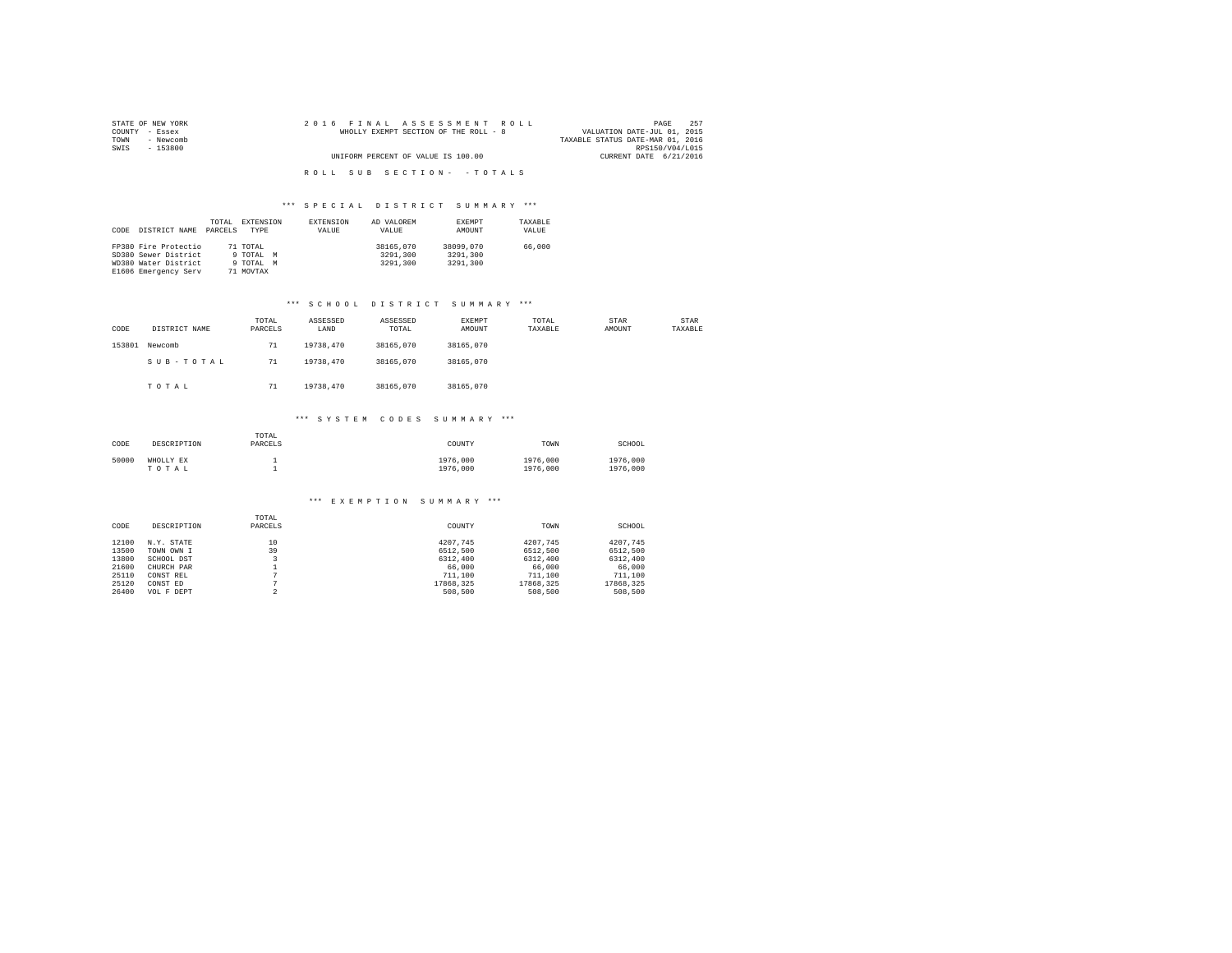| STATE OF NEW YORK<br>COUNTY - Essex<br>- Newcomb<br>TOWN<br>$-153800$<br>SWIS | 2016 FINAL ASSESSMENT ROLL<br>WHOLLY EXEMPT SECTION OF THE ROLL - 8 | 258<br>PAGE<br>VALUATION DATE-JUL 01, 2015<br>TAXABLE STATUS DATE-MAR 01, 2016<br>RPS150/V04/L015 |
|-------------------------------------------------------------------------------|---------------------------------------------------------------------|---------------------------------------------------------------------------------------------------|
|                                                                               | UNIFORM PERCENT OF VALUE IS 100.00                                  | CURRENT DATE 6/21/2016                                                                            |
|                                                                               | ROLL SUB SECTION- - TOTALS                                          |                                                                                                   |

### \*\*\* E X E M P T I O N S U M M A R Y \*\*\*

| CODE  | DESCRIPTION      | TOTAL<br>PARCELS | COUNTY             | TOWN               | SCHOOL             |
|-------|------------------|------------------|--------------------|--------------------|--------------------|
| 27350 | PRI CEM<br>TOTAL | 70               | 2,500<br>36189,070 | 2.500<br>36189,070 | 2.500<br>36189,070 |

## \*\*\* G R A N D T O T A L S \*\*\*

| ROLL       | DESCRIPTION   | TOTAL   | ASSESSED  | ASSESSED  | TAXABLE | TAXABLE | TAXABLE | STAR    |
|------------|---------------|---------|-----------|-----------|---------|---------|---------|---------|
| <b>SEC</b> |               | PARCELS | LAND      | TOTAL     | COUNTY  | TOWN    | SCHOOL  | TAXABLE |
|            | WHOLLY EXEMPT | 71      | 19738.470 | 38165,070 |         |         |         |         |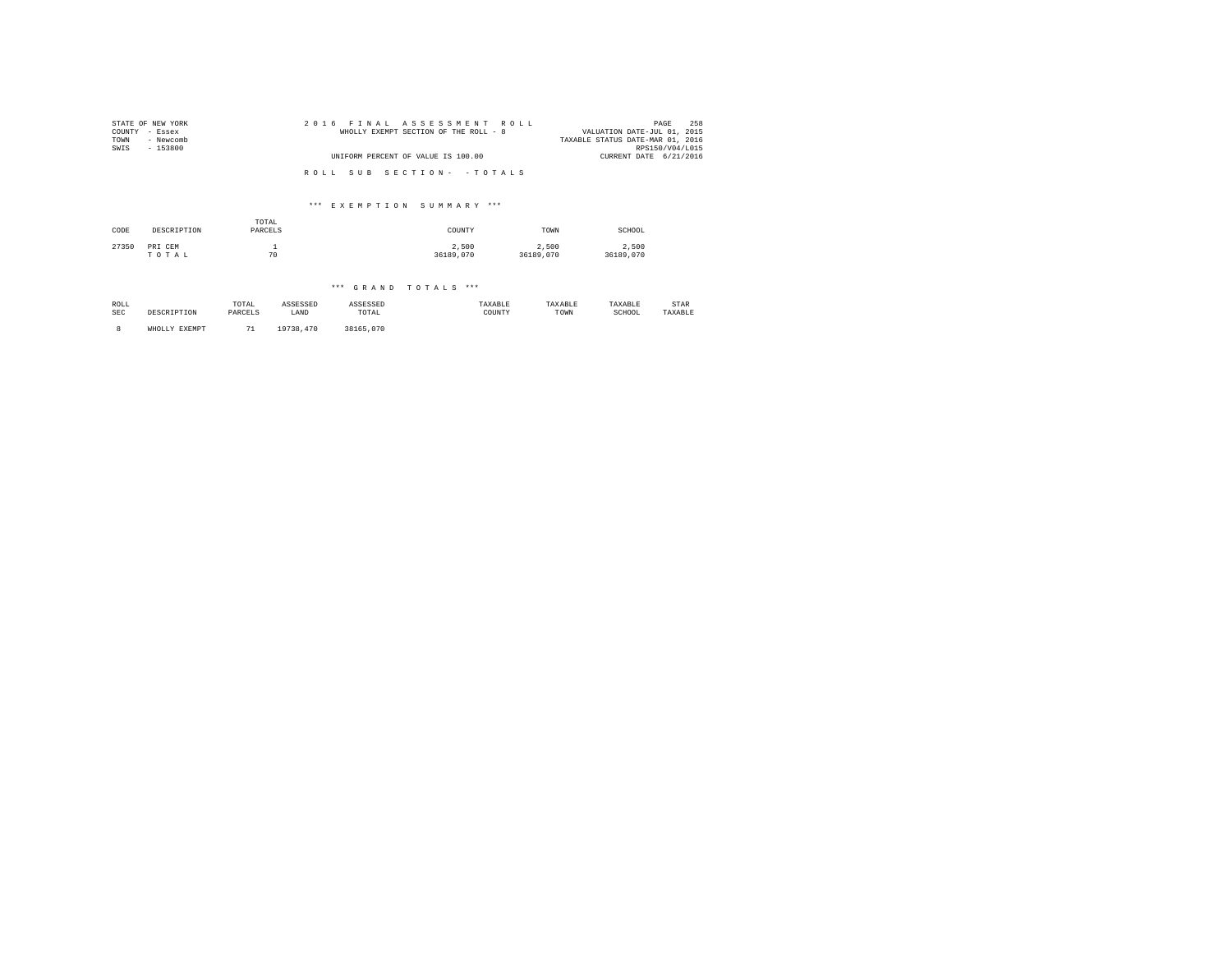| STATE OF NEW YORK |  | 2016 FINAL ASSESSMENT ROLL                                                     |                                  | PAGE | 259 |
|-------------------|--|--------------------------------------------------------------------------------|----------------------------------|------|-----|
| COUNTY - Essex    |  | WHOLLY EXEMPT SECTION OF THE ROLL - 8 SUB-SECT - A VALUATION DATE-JUL 01, 2015 |                                  |      |     |
| TOWN<br>- Newcomb |  | OWNERS NAME SEOUENCE                                                           | TAXABLE STATUS DATE-MAR 01, 2016 |      |     |
| $-153800$<br>SWIS |  | UNIFORM PERCENT OF VALUE IS 100.00                                             |                                  |      |     |

| TAX MAP PARCEL NUMBER<br>CURRENT OWNERS NAME<br>CURRENT OWNERS ADDRESS PARCEL SIZE/GRID COORD TOTAL | SCHOOL DISTRICT                                                                                                                                                                                                          | LAND                          | PROPERTY LOCATION & CLASS ASSESSMENT EXEMPTION CODE---------------COUNTY-------TOWN------SCHOOL<br>TAX DESCRIPTION<br>SPECIAL DISTRICTS                                             | TAXABLE VALUE                                                    | ACCOUNT NO.           |
|-----------------------------------------------------------------------------------------------------|--------------------------------------------------------------------------------------------------------------------------------------------------------------------------------------------------------------------------|-------------------------------|-------------------------------------------------------------------------------------------------------------------------------------------------------------------------------------|------------------------------------------------------------------|-----------------------|
| 110. -1-12.312<br>Newcomb<br>Town of Newcomb<br>5639 NYS Route 28N<br>Newcomb, NY 12852             | Tahawus Rd<br>NON-HOMESTEAD PARCEL<br>330 Vacant comm<br>153801<br>19, 30 RS TWP 27 T&C<br>Golf Course PL<br>? Under 480 RPTL<br>ACRES 324.00<br>EAST-0561936 NRTH-1445283<br>DEED BOOK 1689 PG-205<br>FULL MARKET VALUE | 268,900<br>268,900<br>268,900 | TOWN OWN I 13500<br>COUNTY TAXABLE VALUE<br>TAXABLE VALUE<br>TOWN<br>SCHOOL<br>TAXABLE VALUE<br>E1606 Emergency Services<br>FP380 Fire Protection<br>268,900 EX                     | 268,900<br>268,900<br>$\Omega$<br>$\Omega$<br>$.00$ MT<br>$0$ TO | 665Z012004<br>268,900 |
| $121. - 5 - 2.120$<br>Newcomb<br>Town of Newcomb<br>5639 NYS Route 28N<br>Newcomb, NY 12852         | NYS Route 28N<br>NON-HOMESTEAD PARCEL<br>322 Rural vac>10<br>T&C Purchase TWP 46 48,400<br>ACRES 20.00<br>EAST-0568998 NRTH-1439458<br>DEED BOOK 1689 PG-212<br>FULL MARKET VALUE                                        |                               | TOWN OWN I 13500<br>153801 48.400 COUNTY TAXABLE VALUE<br>TOWN<br>TAXABLE VALUE<br>SCHOOL<br>TAXABLE VALUE<br>E1606 Emergency Services<br>FP380 Fire Protection<br>48,400 48,400 EX | 48,400<br>48,400<br>$\Omega$<br>.00MT<br>$0$ TO                  | 665Z012003<br>48,400  |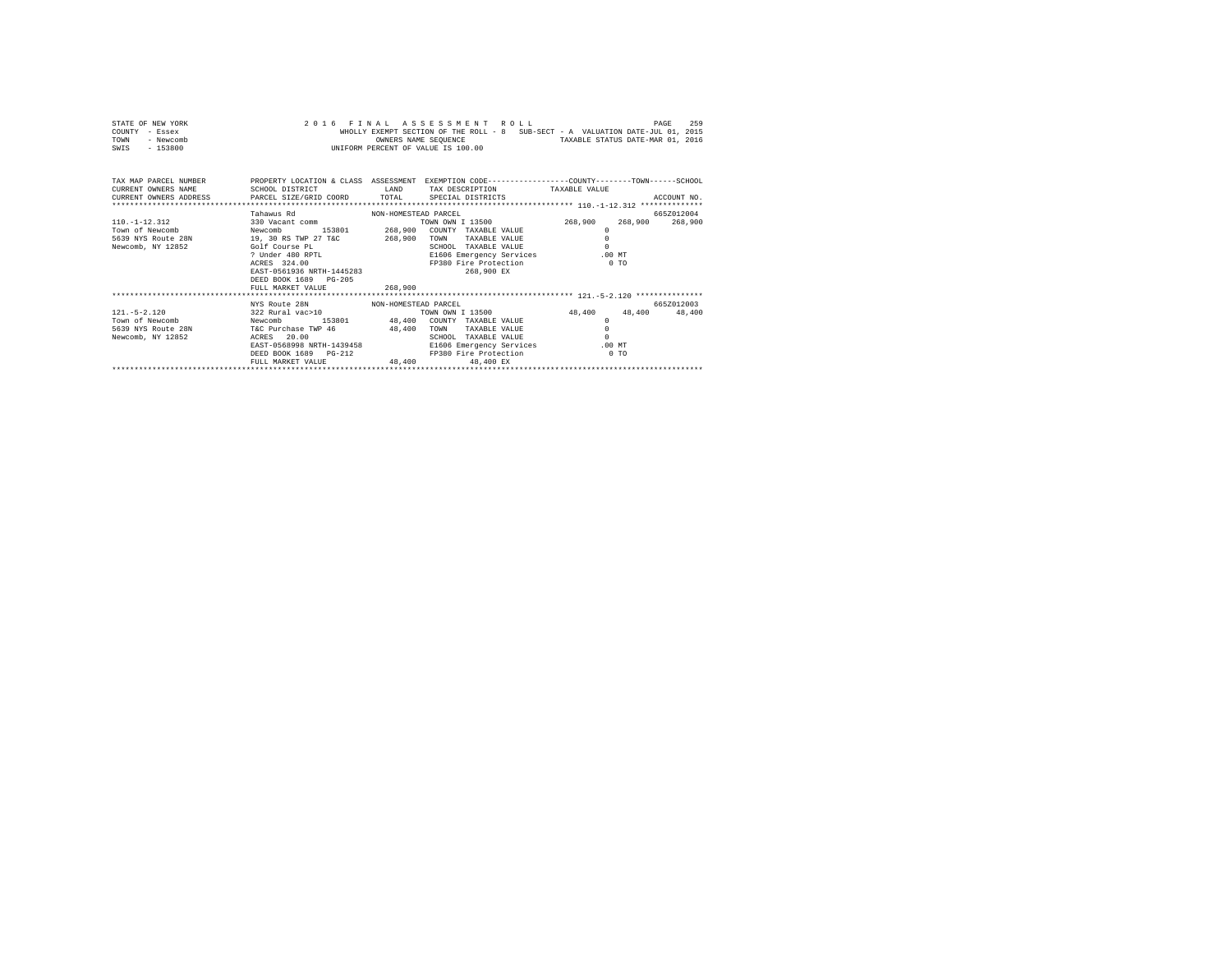| STATE OF NEW YORK | 2016 FINAL ASSESSMENT ROLL                                                     | 260<br>PAGE                      |
|-------------------|--------------------------------------------------------------------------------|----------------------------------|
| COUNTY - Essex    | WHOLLY EXEMPT SECTION OF THE ROLL - 8 SUB-SECT - A VALUATION DATE-JUL 01, 2015 |                                  |
| TOWN<br>- Newcomb |                                                                                | TAXABLE STATUS DATE-MAR 01, 2016 |
| SWIS<br>- 153800  |                                                                                | RPS150/V04/L015                  |
|                   | UNIFORM PERCENT OF VALUE IS 100.00                                             | CURRENT DATE 6/21/2016           |
|                   |                                                                                |                                  |
|                   | ROLL SUB SECTION-A-TOTALS                                                      |                                  |

| CODE | DISTRICT NAME                                | TOTAL.<br>PARCELS | EXTENSION<br><b>TYPE</b> | <b>EXTENSION</b><br>VALUE | AD VALOREM<br>VALUE. | <b>EXEMPT</b><br>AMOUNT | TAXARLE<br>VALUE |
|------|----------------------------------------------|-------------------|--------------------------|---------------------------|----------------------|-------------------------|------------------|
|      | FP380 Fire Protectio<br>E1606 Emergency Serv |                   | 2 TOTAL<br>2 MOVTAX      |                           | 317,300              | 317,300                 |                  |

### \*\*\* S C H O O L D I S T R I C T S U M M A R Y \*\*\*

| CODE   | DISTRICT NAME | TOTAL<br>PARCELS | ASSESSED<br>LAND | ASSESSED<br>TOTAL | EXEMPT<br>AMOUNT | TOTAL<br>TAXABLE | STAR<br>AMOUNT | STAR<br>TAXABLE |
|--------|---------------|------------------|------------------|-------------------|------------------|------------------|----------------|-----------------|
| 153801 | Newcomb       | 2                | 317,300          | 317,300           | 317,300          |                  |                |                 |
|        | SUB-TOTAL     | $\overline{a}$   | 317,300          | 317,300           | 317,300          |                  |                |                 |
|        | TOTAL         | $\overline{a}$   | 317,300          | 317,300           | 317,300          |                  |                |                 |

### \*\*\* S Y S T E M C O D E S S U M M A R Y \*\*\*

NO SYSTEM EXEMPTIONS AT THIS LEVEL

#### \*\*\* E X E M P T I O N S U M M A R Y \*\*\*

| CODE  | DESCRIPTION         | TOTAL<br>PARCELS | COUNTY             | TOWN               | SCHOOL             |
|-------|---------------------|------------------|--------------------|--------------------|--------------------|
| 13500 | TOWN OWN I<br>TOTAL |                  | 317,300<br>317,300 | 317,300<br>317,300 | 317,300<br>317,300 |

#### \*\*\* G R A N D T O T A L S \*\*\*

| ROLL       |      | TOTAL<br>the contract of the contract of the contract of | . מה היה ה | .                                                        | וכותי       |      | TAXABLE     | STAR   |  |
|------------|------|----------------------------------------------------------|------------|----------------------------------------------------------|-------------|------|-------------|--------|--|
| <b>SEC</b> | TION |                                                          | LAND       | TOTAL<br>the contract of the contract of the contract of | COUNTY<br>. | TOWN | SCHOOT<br>. | AXABLE |  |

8 WHOLLY EXEMPT 2 317,300 317,300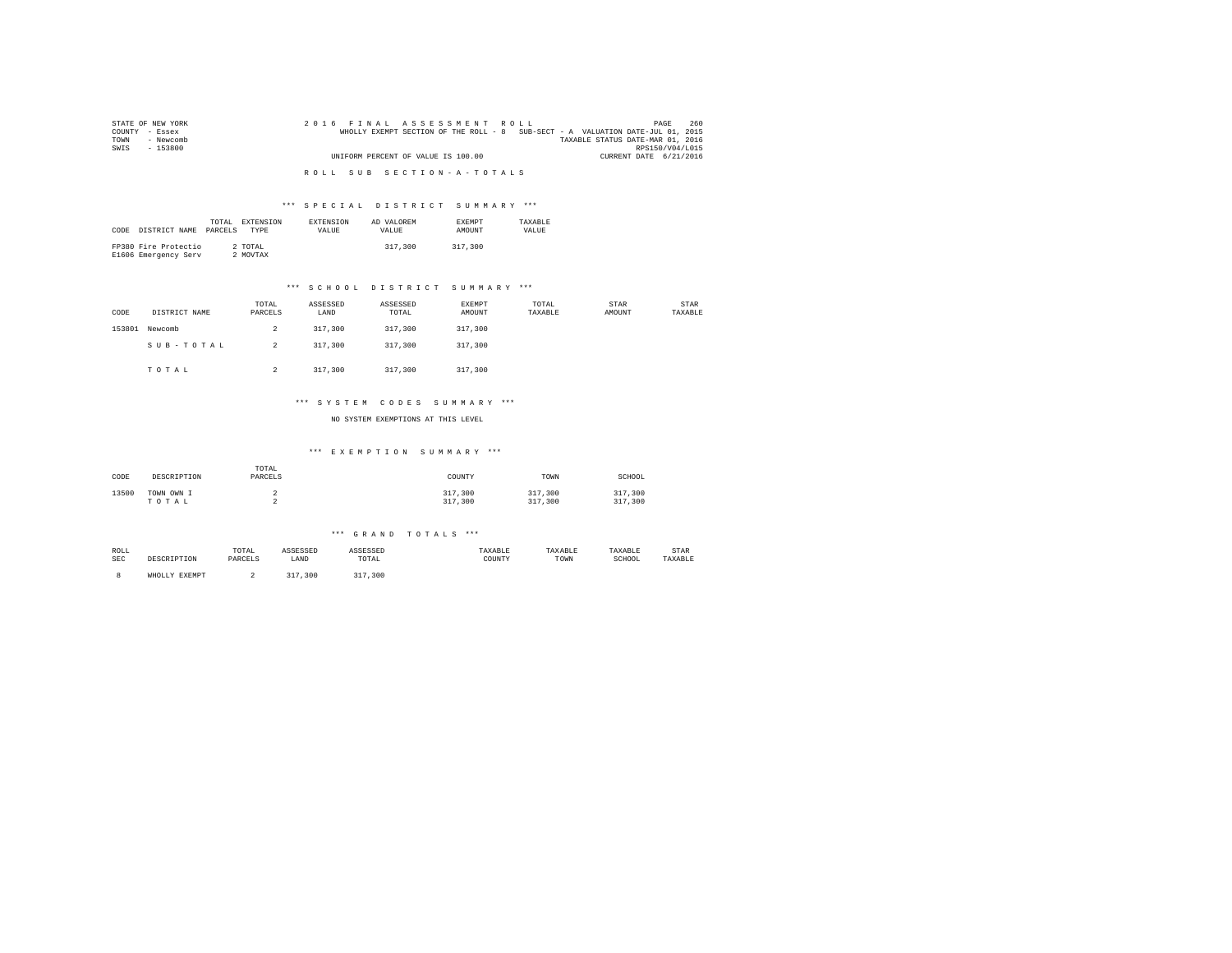|                | STATE OF NEW YORK |  | 2016 FINAL ASSESSMENT ROLL            |  |  |                                  | PAGE            | 261 |
|----------------|-------------------|--|---------------------------------------|--|--|----------------------------------|-----------------|-----|
| COUNTY - Essex |                   |  | WHOLLY EXEMPT SECTION OF THE ROLL - 8 |  |  | VALUATION DATE-JUL 01, 2015      |                 |     |
| TOWN           | - Newcomb         |  |                                       |  |  | TAXABLE STATUS DATE-MAR 01, 2016 |                 |     |
| SWIS           | - 153800          |  | UNIFORM PERCENT OF VALUE IS 100.00    |  |  |                                  | RPS150/V04/L015 |     |
|                |                   |  |                                       |  |  | CURRENT DATE 6/21/2016           |                 |     |

### ROLL SECTION TOTALS

# \*\*\* S P E C I A L D I S T R I C T S U M M A R Y \*\*\*

| CODE | DISTRICT NAME        | TOTAL<br>PARCELS | EXTENSION<br><b>TYPE</b> | EXTENSION<br>VALUE | AD VALOREM<br>VALUE | EXEMPT<br>AMOUNT | TAXABLE<br>VALUE |
|------|----------------------|------------------|--------------------------|--------------------|---------------------|------------------|------------------|
|      | FP380 Fire Protectio |                  | 73 TOTAL                 |                    | 38482,370           | 38416,370        | 66,000           |
|      | SD380 Sewer District |                  | 9 TOTAL<br>M             |                    | 3291,300            | 3291,300         |                  |
|      | WD380 Water District |                  | 9 TOTAL M                |                    | 3291,300            | 3291,300         |                  |
|      | E1606 Emergency Serv |                  | 73 MOVTAX                |                    |                     |                  |                  |

### \*\*\* S C H O O L D I S T R I C T S U M M A R Y \*\*\*

| CODE   | DISTRICT NAME | TOTAL<br>PARCELS | ASSESSED<br>LAND | ASSESSED<br>TOTAL | <b>EXEMPT</b><br>AMOUNT | TOTAL<br>TAXABLE | STAR<br>AMOUNT | STAR<br>TAXABLE |
|--------|---------------|------------------|------------------|-------------------|-------------------------|------------------|----------------|-----------------|
| 153801 | Newcomb       | 73               | 20055,770        | 38482,370         | 38482.370               |                  |                |                 |
|        | SUB-TOTAL     | 73               | 20055,770        | 38482,370         | 38482.370               |                  |                |                 |
|        | TOTAL         | 73               | 20055,770        | 38482,370         | 38482.370               |                  |                |                 |

#### \*\*\* S Y S T E M C O D E S S U M M A R Y \*\*\*

| CODE  | DESCRIPTION        | TOTAL<br>PARCELS | COUNTY               | TOWN                 | SCHOOL               |
|-------|--------------------|------------------|----------------------|----------------------|----------------------|
| 50000 | WHOLLY EX<br>TOTAL |                  | 1976,000<br>1976,000 | 1976,000<br>1976,000 | 1976,000<br>1976,000 |

#### \*\*\* E X E M P T I O N S U M M A R Y \*\*\*

|       |             | TOTAL   |           |           |           |
|-------|-------------|---------|-----------|-----------|-----------|
| CODE  | DESCRIPTION | PARCELS | COUNTY    | TOWN      | SCHOOL    |
| 12100 | N.Y. STATE  | 10      | 4207.745  | 4207.745  | 4207.745  |
| 13500 | TOWN OWN I  | 41      | 6829,800  | 6829,800  | 6829,800  |
| 13800 | SCHOOL DST  |         | 6312,400  | 6312,400  | 6312.400  |
| 21600 | CHURCH PAR  |         | 66,000    | 66,000    | 66,000    |
| 25110 | CONST REL   |         | 711,100   | 711,100   | 711,100   |
| 25120 | CONST ED    |         | 17868.325 | 17868.325 | 17868.325 |
| 26400 | VOL F DEPT  | $\sim$  | 508,500   | 508,500   | 508,500   |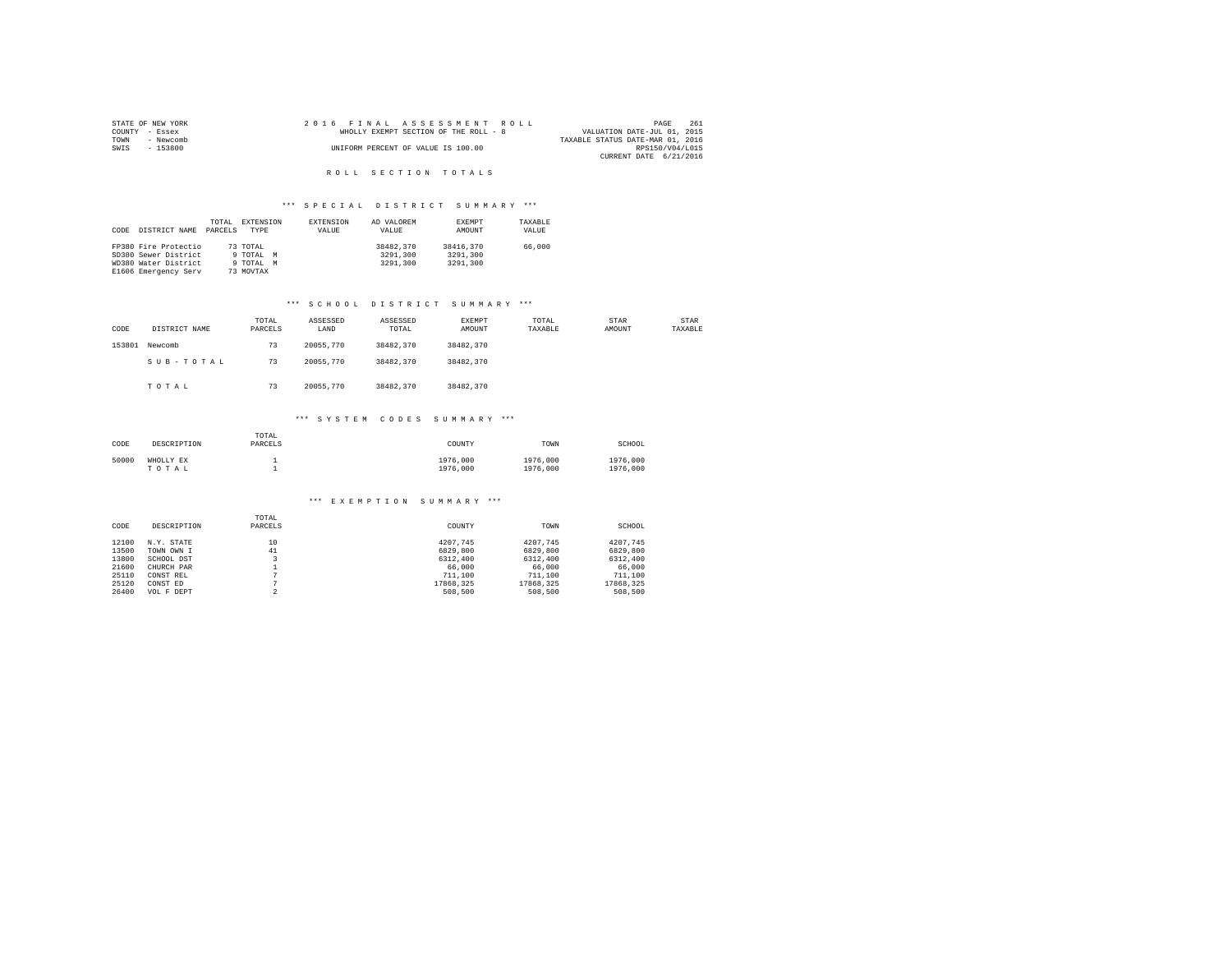| COUNTY<br>TOWN<br>SWIS | STATE OF NEW YORK<br>- Essex<br>- Newcomb<br>$-153800$ |                  | 2016     | FTNAL    | ASSESSMENT<br>WHOLLY EXEMPT SECTION OF THE ROLL - 8<br>UNIFORM PERCENT OF VALUE IS 100.00 | ROLL    |           | VALUATION DATE-JUL 01, 2015<br>TAXABLE STATUS DATE-MAR 01, 2016<br>CURRENT DATE 6/21/2016 | 262<br>PAGE<br>RPS150/V04/L015 |
|------------------------|--------------------------------------------------------|------------------|----------|----------|-------------------------------------------------------------------------------------------|---------|-----------|-------------------------------------------------------------------------------------------|--------------------------------|
|                        |                                                        |                  |          |          | ROLL SECTION TOTALS<br>*** EXEMPTION SUMMARY ***                                          |         |           |                                                                                           |                                |
| CODE                   | DESCRIPTION                                            | TOTAL<br>PARCELS |          |          | COUNTY                                                                                    |         | TOWN      | SCHOOL                                                                                    |                                |
|                        |                                                        |                  |          |          |                                                                                           |         |           |                                                                                           |                                |
| 27350                  | PRI CEM                                                | $\mathbf{1}$     |          |          | 2,500                                                                                     |         | 2,500     | 2,500                                                                                     |                                |
|                        | TOTAL                                                  | 72               |          |          | 36506.370                                                                                 |         | 36506,370 | 36506,370                                                                                 |                                |
|                        |                                                        |                  |          |          |                                                                                           |         |           |                                                                                           |                                |
|                        |                                                        |                  |          |          | *** GRAND TOTALS ***                                                                      |         |           |                                                                                           |                                |
| ROLL                   |                                                        | TOTAL            | ASSESSED | ASSESSED |                                                                                           | TAXABLE | TAXABLE   | TAXABLE                                                                                   | STAR                           |

| ------     |          | -------        | -------------- | --------------                                           | ---------- | ----------- | -----------                   | -------    |
|------------|----------|----------------|----------------|----------------------------------------------------------|------------|-------------|-------------------------------|------------|
| SEC<br>. . | TTON<br> | -------<br>レムト | 7.377<br>LANL  | TOTAL<br>the contract of the contract of the contract of | CUNT.<br>. | TOWN        | <b>CHICOT</b><br>.CHUUL.<br>. | - - -<br>. |
|            |          |                |                |                                                          |            |             |                               |            |

8 WHOLLY EXEMPT 73 20055,770 38482,370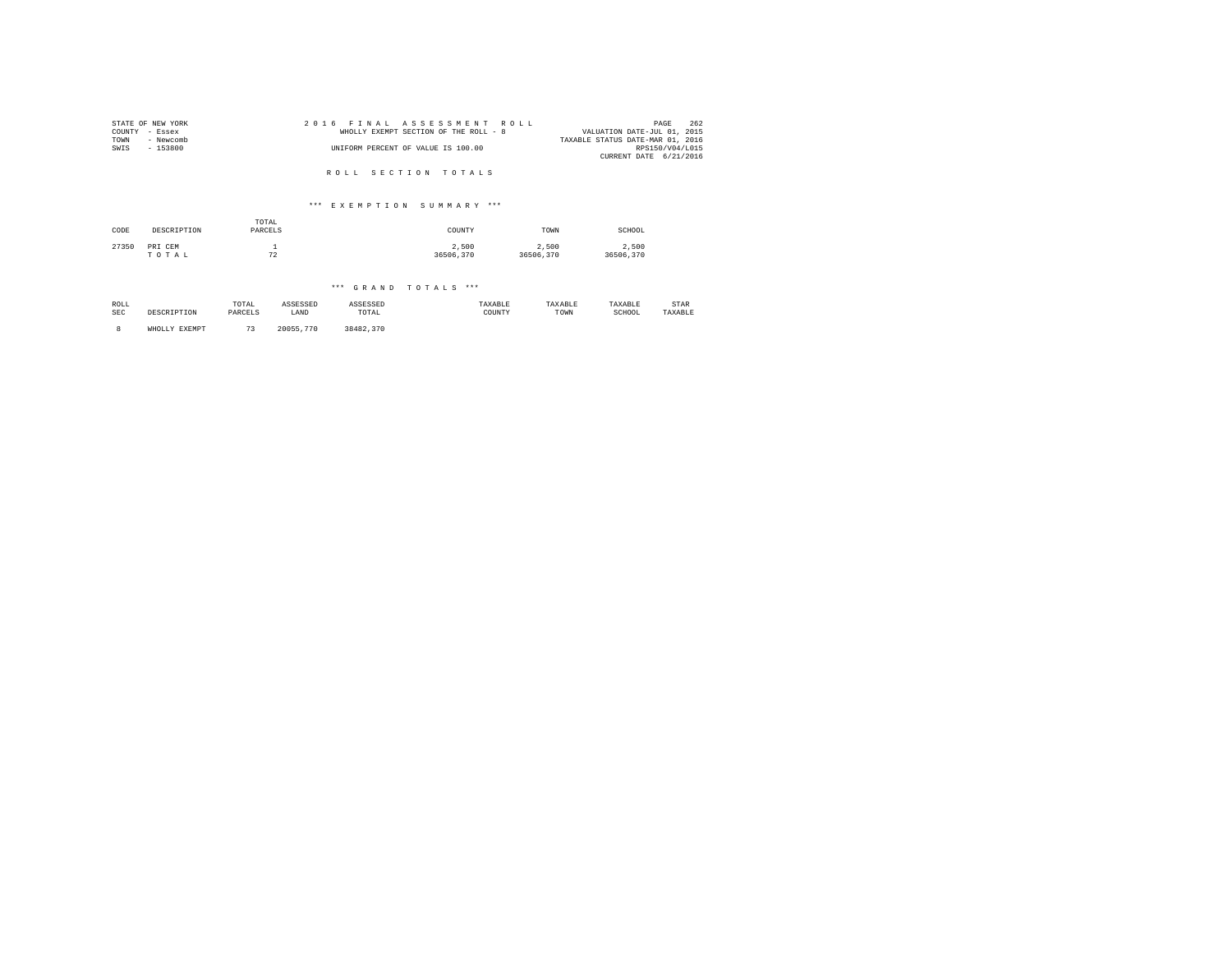| STATE OF NEW YORK |           | 2016 FINAL ASSESSMENT ROLL |  |  |             |                                    |  |                                  | PAGE            | 263 |
|-------------------|-----------|----------------------------|--|--|-------------|------------------------------------|--|----------------------------------|-----------------|-----|
| COUNTY - Essex    |           |                            |  |  |             |                                    |  | VALUATION DATE-JUL 01, 2015      |                 |     |
| TOWN              | - Newcomb |                            |  |  | SWIS TOTALS |                                    |  | TAXABLE STATUS DATE-MAR 01, 2016 |                 |     |
| SWIS              | $-153800$ |                            |  |  |             | UNIFORM PERCENT OF VALUE IS 100.00 |  |                                  | RPS150/V04/L015 |     |
|                   |           |                            |  |  |             |                                    |  | CURRENT DATE 6/21/2016           |                 |     |

### \*\*\* H O M E S T E A D \*\*\*

| CODE | DISTRICT NAME                                                                             | TOTAL.<br>PARCELS<br>& PARTS | <b>EXTENSION</b><br><b>TYPE</b>                  | <b>EXTENSION</b><br>VALUE  | AD VALOREM<br>VALUE    | <b>EXEMPT</b><br>AMOUNT | TAXARLE<br>VALUE                         |
|------|-------------------------------------------------------------------------------------------|------------------------------|--------------------------------------------------|----------------------------|------------------------|-------------------------|------------------------------------------|
|      | FP380 Fire Protectio                                                                      |                              | 653 TOTAL                                        |                            | 105253.100             | 89,100                  | 105164,000                               |
|      |                                                                                           |                              |                                                  | $***$                      | NON-HOMESTEAD          | $***$                   |                                          |
| CODE | DISTRICT NAME                                                                             | TOTAL<br>PARCELS<br>& PARTS  | <b>EXTENSION</b><br><b>TYPE</b>                  | <b>EXTENSION</b><br>VALUE  | AD VALOREM<br>VALUE    | <b>EXEMPT</b><br>AMOUNT | TAXABLE<br>VALUE                         |
|      | FP380 Fire Protectio                                                                      |                              | 432 TOTAL                                        |                            | 136881,450             | 38327.270               | 98554,180                                |
|      |                                                                                           |                              |                                                  |                            | $***$<br>$***$<br>SWTS |                         |                                          |
| CODE | DISTRICT NAME                                                                             | TOTAL<br>PARCELS             | <b>EXTENSION</b><br>TYPE                         | EXTENSION<br>VALUE         | AD VALOREM<br>VALUE    | <b>EXEMPT</b><br>AMOUNT | TAXARLE<br>VALUE                         |
|      | FP380 Fire Protectio<br>AP904 Apptmnt tax S<br>OT902 Omitted tax C<br>OT903 Omitted tax T |                              | 1,085 TOTAL<br>1 MOVTAX<br>1 MOVTAX<br>1 MOVTAX  | 130.14<br>121.39<br>113.12 | 242134.550             | 38416.370               | 203718,180<br>130.14<br>121.39<br>113.12 |
|      | SD380 Sewer District<br>WD380 Water District<br>E1606 Emergency Serv                      |                              | 101 TOTAL<br>M<br>101 TOTAL<br>M<br>1,077 MOVTAX |                            | 13353,100<br>13353,100 | 3291,300<br>3291,300    | 10061,800<br>10061,800                   |

### \*\*\* S C H O O L D I S T R I C T S U M M A R Y \*\*\*

| CODE   | DISTRICT NAME | TOTAL<br>PARCELS & PARTS | ASSESSED<br>LAND | ASSESSED<br>TOTAL | <b>EXEMPT</b><br>AMOUNT | TOTAL<br>TAXABLE | STAR<br>AMOUNT | STAR<br>TAXABLE |  |
|--------|---------------|--------------------------|------------------|-------------------|-------------------------|------------------|----------------|-----------------|--|
| 153801 | Newcomb       | 653                      | 49787.500        | 105253.100        | 1331,950                | 103921.150       | 6761,800       | 97159,350       |  |
|        | SUB-TOTAL     | 653                      | 49787.500        | 105253.100        | 1331,950                | 103921.150       | 6761,800       | 97159,350       |  |
|        | TOTAL         | 653                      | 49787.500        | 105253.100        | 1331,950                | 103921.150       | 6761.800       | 97159,350       |  |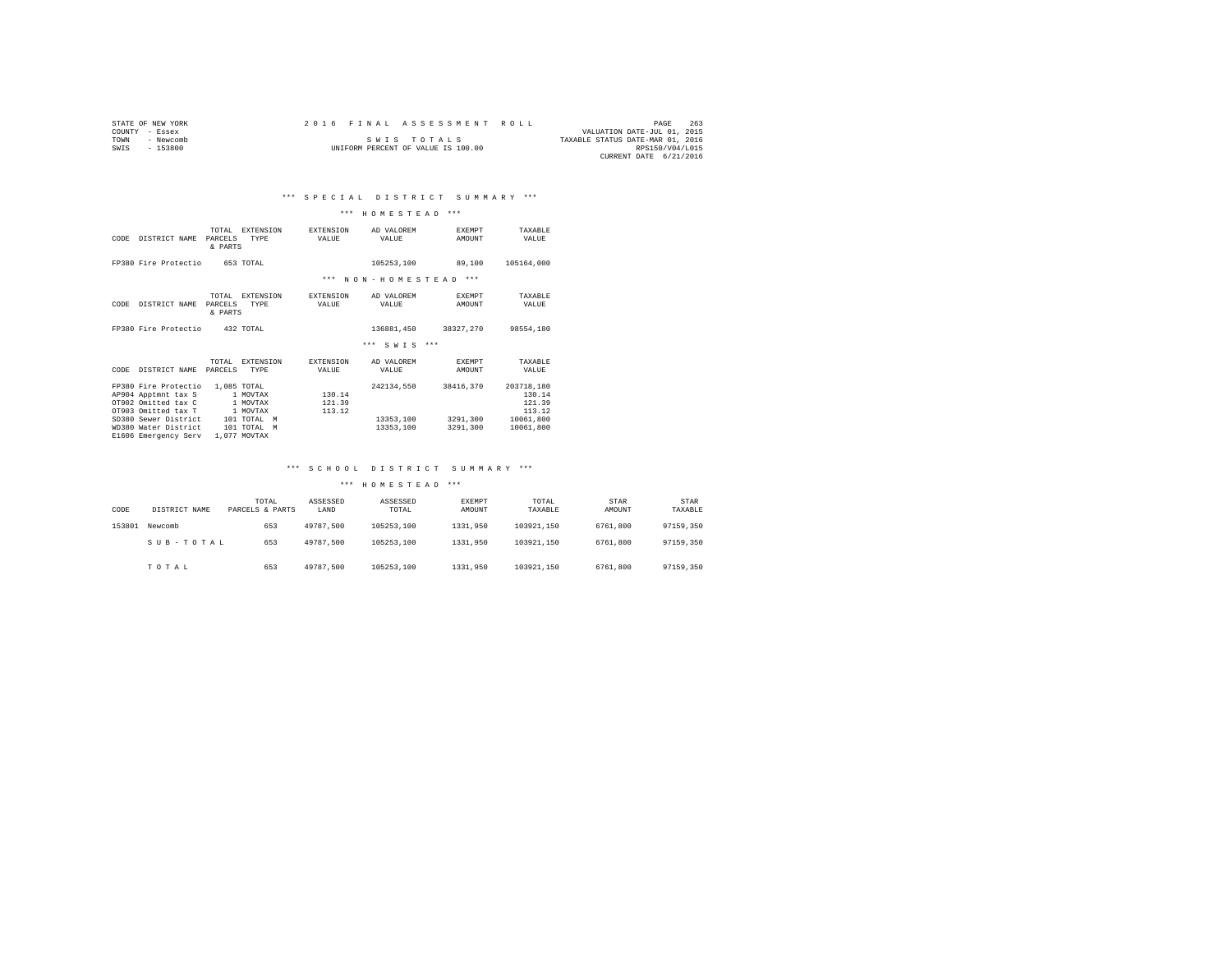| COUNTY<br>TOWN<br>SWIS | STATE OF NEW YORK<br>- Essex<br>- Newcomb<br>$-153800$ |                          | 2 0 1 6          | FINAL ASSESSMENT<br>SWIS TOTALS<br>UNIFORM PERCENT OF VALUE IS 100.00 |                         | ROLL             | VALUATION DATE-JUL 01, 2015<br>TAXABLE STATUS DATE-MAR 01, 2016 | 264<br>PAGE<br>RPS150/V04/L015<br>CURRENT DATE 6/21/2016 |
|------------------------|--------------------------------------------------------|--------------------------|------------------|-----------------------------------------------------------------------|-------------------------|------------------|-----------------------------------------------------------------|----------------------------------------------------------|
|                        |                                                        |                          |                  | *** NON-HOMESTEAD ***                                                 |                         |                  |                                                                 |                                                          |
| CODE                   | DISTRICT NAME                                          | TOTAL<br>PARCELS & PARTS | ASSESSED<br>LAND | ASSESSED<br>TOTAL                                                     | <b>EXEMPT</b><br>AMOUNT | TOTAL<br>TAXABLE | STAR<br>AMOUNT                                                  | STAR<br>TAXABLE                                          |
| 153801<br>999999       | Newcomb<br>Schl Apportionment                          | 434<br>$\overline{a}$    | 113868.794       | 136881.450                                                            | 48231.173               | 88650.277        |                                                                 | 88650.277                                                |
|                        | SUB-TOTAL                                              | 436                      | 113868.794       | 136881.450                                                            | 48231.173               | 88650.277        |                                                                 | 88650.277                                                |
|                        | TOTAL                                                  | 436                      | 113868.794       | 136881.450                                                            | 48231.173               | 88650.277        |                                                                 | 88650.277                                                |
|                        |                                                        |                          |                  | *** SWTS ***                                                          |                         |                  |                                                                 |                                                          |
| CODE                   | DISTRICT NAME                                          | TOTAL<br>PARCELS         | ASSESSED<br>LAND | ASSESSED<br>TOTAL                                                     | EXEMPT<br>AMOUNT        | TOTAL<br>TAXABLE | STAR<br>AMOUNT                                                  | <b>STAR</b><br>TAXABLE                                   |
| 153801<br>999999       | Newcomb<br>Schl Apportionment                          | 1,087<br>$\overline{2}$  | 163656.294       | 242134.550                                                            | 49563.123               | 192571.427       | 6761,800                                                        | 185809.627                                               |
|                        | SUB-TOTAL                                              | 1,089                    | 163656.294       | 242134.550                                                            | 49563.123               | 192571.427       | 6761,800                                                        | 185809.627                                               |
|                        | TOTAL                                                  | 1,089                    | 163656.294       | 242134.550                                                            | 49563.123               | 192571.427       | 6761,800                                                        | 185809.627                                               |

#### \*\*\* S Y S T E M C O D E S S U M M A R Y \*\*\*

\*\*\* H O M E S T E A D \*\*\*

 TOTAL COUNTY TOWN TOWN SCHOOL

NO EXEMPTIONS AT THIS LEVEL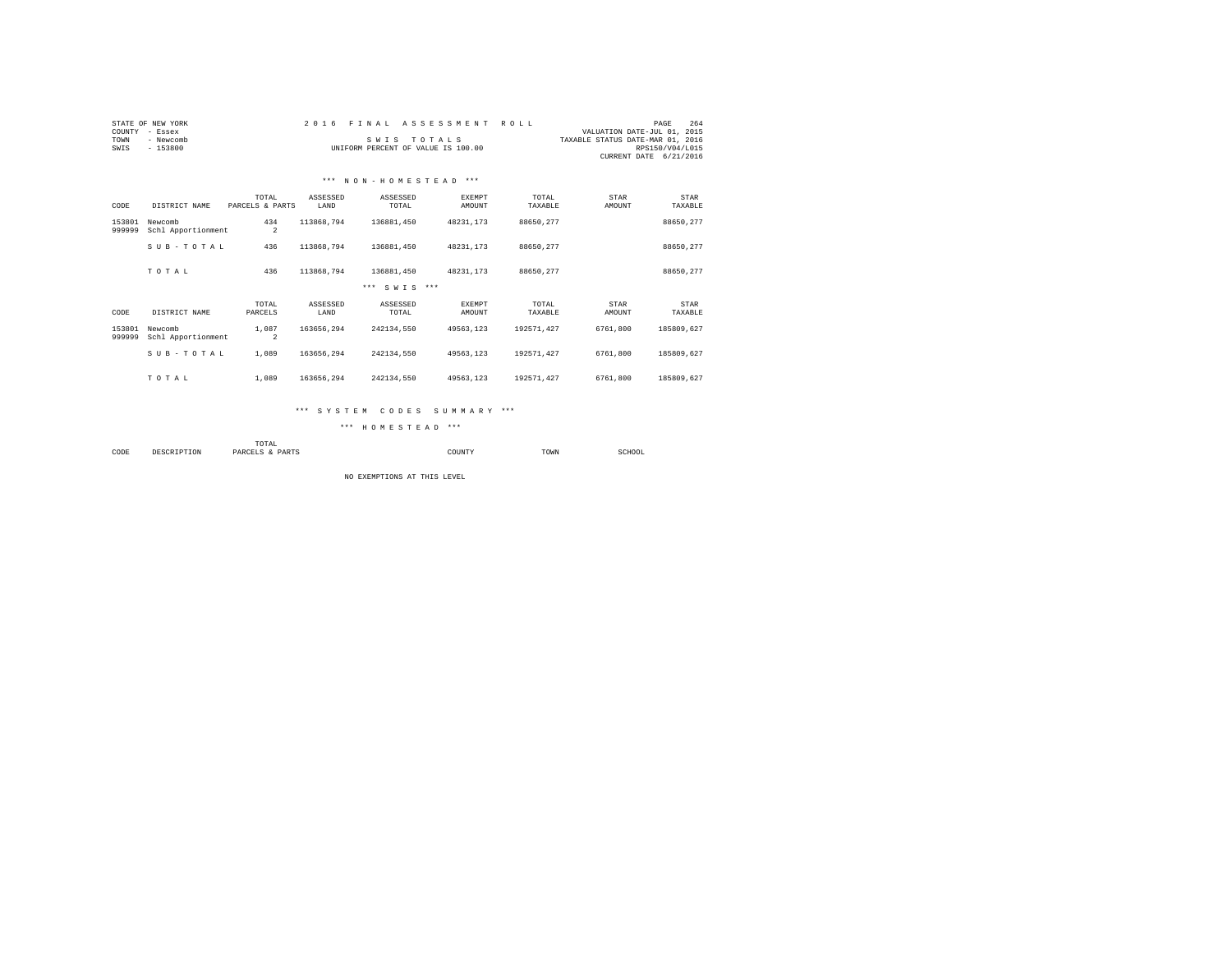|      | STATE OF NEW YORK | 2016 FINAL ASSESSMENT ROLL         |                                  | PAGE            | 265 |
|------|-------------------|------------------------------------|----------------------------------|-----------------|-----|
|      | COUNTY - Essex    |                                    | VALUATION DATE-JUL 01, 2015      |                 |     |
| TOWN | - Newcomb         | SWIS TOTALS                        | TAXABLE STATUS DATE-MAR 01, 2016 |                 |     |
| SWIS | $-153800$         | UNIFORM PERCENT OF VALUE IS 100.00 |                                  | RPS150/V04/L015 |     |
|      |                   |                                    | CURRENT DATE 6/21/2016           |                 |     |

|       |             | TOTAL           |                      |          |          |
|-------|-------------|-----------------|----------------------|----------|----------|
| CODE  | DESCRIPTION | PARCELS & PARTS | COUNTY               | TOWN     | SCHOOL   |
| 50000 | WHOLLY EX   |                 | 1976,000             | 1976,000 | 1976,000 |
|       | TOTAL       |                 | 1976,000             | 1976,000 | 1976,000 |
|       |             |                 | ***<br>$***$<br>SWIS |          |          |
|       |             | TOTAL           |                      |          |          |
| CODE  | DESCRIPTION | PARCELS         | COUNTY               | TOWN     | SCHOOL   |
| 50000 | WHOLLY EX   |                 | 1976,000             | 1976,000 | 1976,000 |
|       | TOTAL       | ×               | 1976,000             | 1976,000 | 1976,000 |

### \*\*\* E X E M P T I O N S U M M A R Y \*\*\*

|             | TOTAL                                  |                                                                      |                           |                            |
|-------------|----------------------------------------|----------------------------------------------------------------------|---------------------------|----------------------------|
| DESCRIPTION | PARCELS & PARTS                        | COUNTY                                                               | TOWN                      | SCHOOL                     |
|             |                                        |                                                                      |                           | 89,100                     |
|             |                                        |                                                                      |                           |                            |
|             |                                        |                                                                      |                           |                            |
|             |                                        |                                                                      |                           |                            |
| VET WAR CT  |                                        |                                                                      |                           |                            |
| VET WAR C   | 6                                      | 89,280                                                               |                           |                            |
| VET WAR T   | 6                                      |                                                                      | 134.475                   |                            |
| VET COM CT  | 4                                      | 84,388                                                               | 98,038                    |                            |
| VET COM C   | 21                                     | 474,900                                                              |                           |                            |
| VET COM T   | 21                                     |                                                                      | 736.375                   |                            |
| VET DIS CT  | $\overline{2}$                         | 21,921                                                               | 21,921                    |                            |
| VET DIS C   | 4                                      | 84,300                                                               |                           |                            |
| VET DIS T   | 4                                      |                                                                      | 84,300                    |                            |
| AGED ALL    | 20                                     | 1165,963                                                             | 1126,501                  | 1242.850                   |
| STAR<br>SR  | 63                                     |                                                                      |                           | 3821,800                   |
| RES. STAR   | 98                                     |                                                                      |                           | 2940,000                   |
| TOTAL       | 257                                    | 2041.562                                                             | 2375.442                  | 8093,750                   |
|             | TOWN OWN I<br>PRO VETS T<br>VETERANS C | $\overline{a}$<br>$\overline{a}$<br>$\overline{a}$<br>$\overline{2}$ | 89,100<br>5,250<br>26,460 | 89,100<br>54,837<br>29,895 |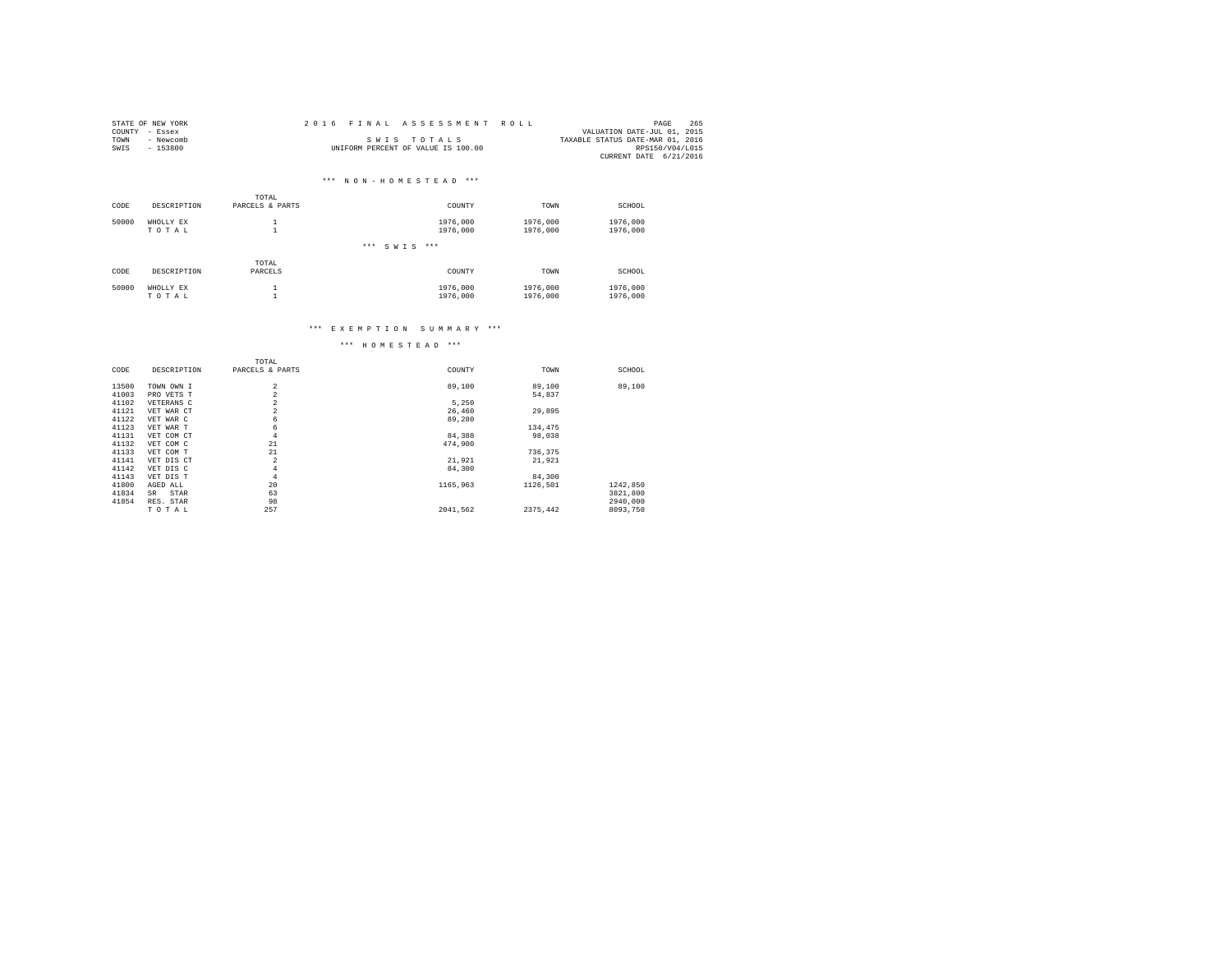|      | STATE OF NEW YORK | 2016 FINAL ASSESSMENT ROLL |                                    | PAGE                             | 266             |
|------|-------------------|----------------------------|------------------------------------|----------------------------------|-----------------|
|      | COUNTY - Essex    |                            |                                    | VALUATION DATE-JUL 01, 2015      |                 |
| TOWN | - Newcomb         |                            | SWIS TOTALS                        | TAXABLE STATUS DATE-MAR 01, 2016 |                 |
| SWIS | $-153800$         |                            | UNIFORM PERCENT OF VALUE IS 100.00 |                                  | RPS150/V04/L015 |
|      |                   |                            |                                    | CURRENT DATE 6/21/2016           |                 |

## TOTAL<br>PARCELS & PARTS CODE DESCRIPTION PARCELS & PARTS COUNTY TOWN SCHOOL 12100 N.Y. STATE 10 10<br>13500 TOWN OWN I 39 6740,700 6740,700 6740,700 6740,700 68740,700<br>13800 SCHOOL DST 3 3 6312,400 6312,400 6312,400 6312,400

| ----- | nemon nat   | -              | 0.34.4, 700       | 0.34.4, 7.0.0         | 0.312, 700 |
|-------|-------------|----------------|-------------------|-----------------------|------------|
| 21600 | CHURCH PAR  | $\mathbf{1}$   | 66,000            | 66,000                | 66,000     |
| 25110 | CONST REL   | 7              | 711,100           | 711,100               | 711,100    |
| 25120 | CONST ED    | 7              | 17868.325         | 17868,325             | 17868.325  |
| 26400 | VOL F DEPT  | $\overline{a}$ | 508,500           | 508,500               | 508,500    |
| 27350 | PRI CEM     | 1              | 2,500             | 2,500                 | 2,500      |
| 41003 | PRO VETS T  | 1              |                   | 2,612                 |            |
| 41102 | VETERANS C  | $\mathbf{1}$   | 250               |                       |            |
| 47450 | FISCHER     | 16             | 5709,600          | 5709,600              | 5709,600   |
| 47460 | PRIV FOR    | 23             | 4128.303          | 4128.303              | 4128,303   |
|       | TOTAL       | 111            |                   | 46255, 423 46257, 785 | 46255,173  |
|       |             |                | *** SWIS<br>$***$ |                       |            |
|       |             | TOTAL          |                   |                       |            |
| CODE  | DESCRIPTION | PARCELS        | COUNTY            | TOWN                  | SCHOOL     |
| 12100 | N.Y. STATE  | 10             | 4207.745          | 4207.745              | 4207.745   |
| 13500 | TOWN OWN I  | 41             | 6829,800          | 6829,800              | 6829,800   |
| 13800 | SCHOOL DST  | 3              | 6312,400          | 6312,400              | 6312,400   |
| 21600 | CHURCH PAR  | $\mathbf{1}$   | 66,000            | 66,000                | 66,000     |
| 25110 | CONST REL   | 7              | 711,100           | 711,100               | 711,100    |
| 25120 | CONST ED    | 7              | 17868.325         | 17868,325             | 17868,325  |
| 26400 | VOL F DEPT  | $\,2$          | 508,500           | 508,500               | 508,500    |
| 27350 | PRI CEM     | $\mathbf{1}$   | 2,500             | 2.500                 | 2.500      |
| 41003 | PRO VETS T  | 3              |                   | 57.449                |            |
| 41102 | VETERANS C  | 3              | 5.500             |                       |            |
| 41121 | VET WAR CT  | $\overline{a}$ | 26,460            | 29,895                |            |
| 41122 | VET WAR C   | 6              | 89,280            |                       |            |
| 41123 | VET WAR T   | 6              |                   | 134,475               |            |
| 41131 | VET COM CT  | $\overline{4}$ | 84,388            | 98,038                |            |
| 41132 | VET COM C   | 21             | 474.900           |                       |            |
| 41133 | VET COM T   | 21             |                   | 736,375               |            |
| 41141 | VET DIS CT  | $\overline{a}$ | 21,921            | 21,921                |            |
| 41142 | VET DIS C   | $\overline{4}$ | 84,300            |                       |            |
| 41143 | VET DIS T   | $\overline{4}$ |                   | 84,300                |            |
|       |             |                |                   |                       |            |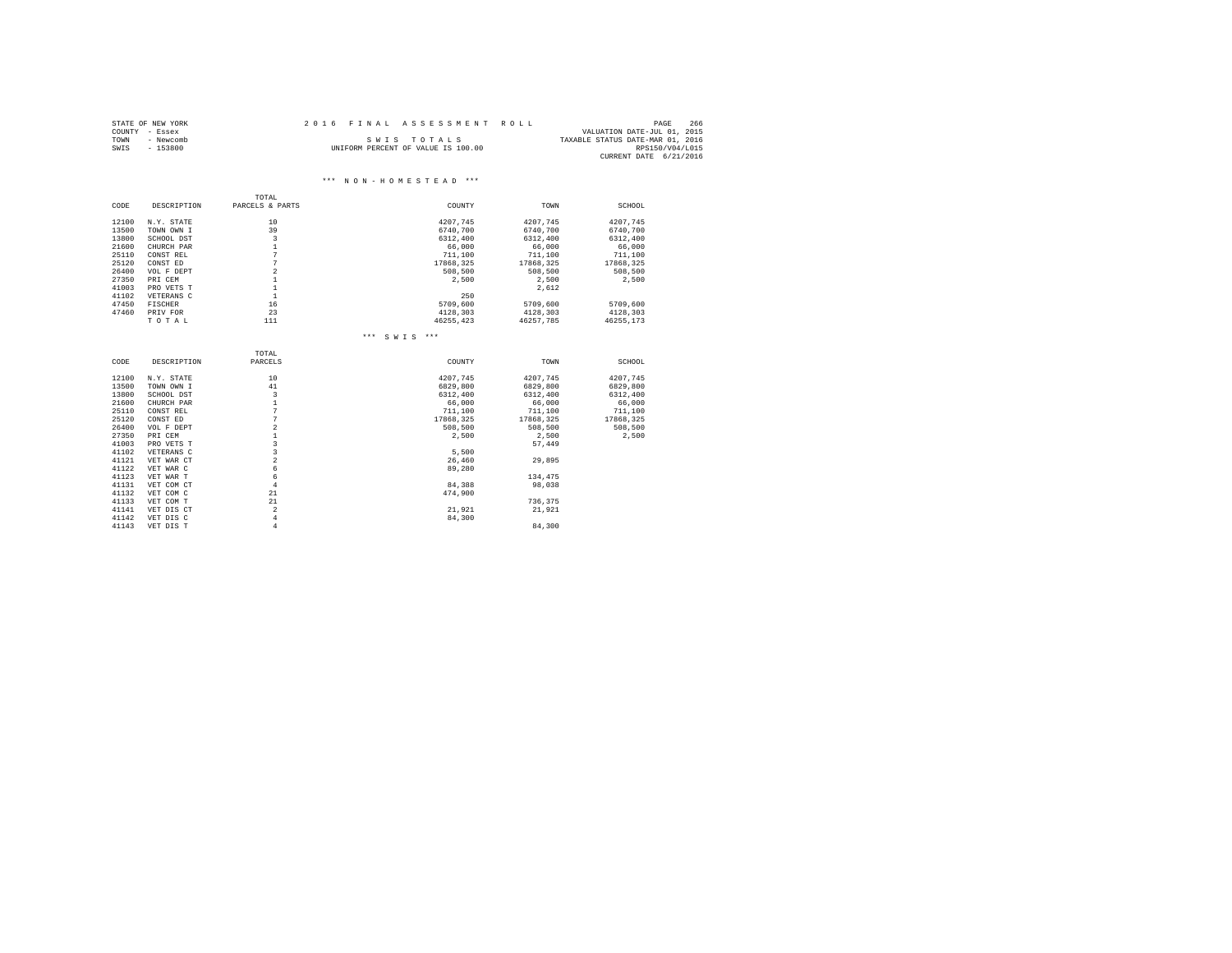| STATE OF NEW YORK | 2016 FINAL ASSESSMENT ROLL         | 267<br>PAGE                      |
|-------------------|------------------------------------|----------------------------------|
| COUNTY - Essex    |                                    | VALUATION DATE-JUL 01, 2015      |
| TOWN<br>- Newcomb | SWIS TOTALS                        | TAXABLE STATUS DATE-MAR 01, 2016 |
| SWIS<br>$-153800$ | UNIFORM PERCENT OF VALUE IS 100.00 | RPS150/V04/L015                  |
|                   |                                    | CURRENT DATE 6/21/2016           |

### \*\*\* E X E M P T I O N S U M M A R Y \*\*\*

### \*\*\* S W I S \*\*\*

|       |             | TOTAL   |           |           |           |
|-------|-------------|---------|-----------|-----------|-----------|
| CODE  | DESCRIPTION | PARCELS | COUNTY    | TOWN      | SCHOOL    |
|       |             |         |           |           |           |
| 41800 | AGED ALL    | 20      | 1165,963  | 1126.501  | 1242.850  |
| 41834 | STAR<br>SR  | 63      |           |           | 3821,800  |
| 41854 | RES. STAR   | 98      |           |           | 2940.000  |
| 47450 | FISCHER     | 16      | 5709,600  | 5709,600  | 5709.600  |
| 47460 | PRIV FOR    | 23      | 4128.303  | 4128.303  | 4128.303  |
|       | TOTAL       | 368     | 48296.985 | 48633.227 | 54348.923 |

### \*\*\* G R A N D T O T A L S \*\*\*

| ROLL<br>SEC        | DESCRIPTION         | TOTAL<br>PARCELS & PARTS | ASSESSED<br>LAND | ASSESSED<br>TOTAL        | TAXABLE<br>COUNTY | TAXABLE<br>TOWN | TAXABLE<br>SCHOOL | STAR<br>TAXABLE |
|--------------------|---------------------|--------------------------|------------------|--------------------------|-------------------|-----------------|-------------------|-----------------|
| 1                  | TAXABLE             | 651                      | 49699.500        | 105164,000               | 103211.538        | 102877.658      | 103921.150        | 97159.350       |
| 8                  | WHOLLY EXEMPT       | $\overline{2}$           | 88,000           | 89,100                   |                   |                 |                   |                 |
| $\star$            | TOTAL<br><b>SUB</b> | 653                      | 49787.500        | 105253.100               | 103211,538        | 102877.658      | 103921.150        | 97159.350       |
| $***$              | GRAND TOTAL         | 653                      | 49787.500        | 105253.100               | 103211.538        | 102877.658      | 103921.150        | 97159.350       |
|                    |                     |                          |                  | NON-HOMESTEAD<br>$* * *$ | $***$             |                 |                   |                 |
| ROLL<br><b>SEC</b> | DESCRIPTION         | TOTAL<br>PARCELS & PARTS | ASSESSED<br>LAND | ASSESSED<br>TOTAL        | TAXABLE<br>COUNTY | TAXABLE<br>TOWN | TAXABLE<br>SCHOOL | STAR<br>TAXABLE |
| 1                  | TAXABLE             | 131                      | 18086.148        | 19317.352                | 9479.199          | 9476.837        | 9479.449          | 9479.449        |
| 3                  | STATE OWNED LAND    | 227                      | 75791.876        | 75791.876                | 75791.876         | 75791.876       | 75791.876         | 75791.876       |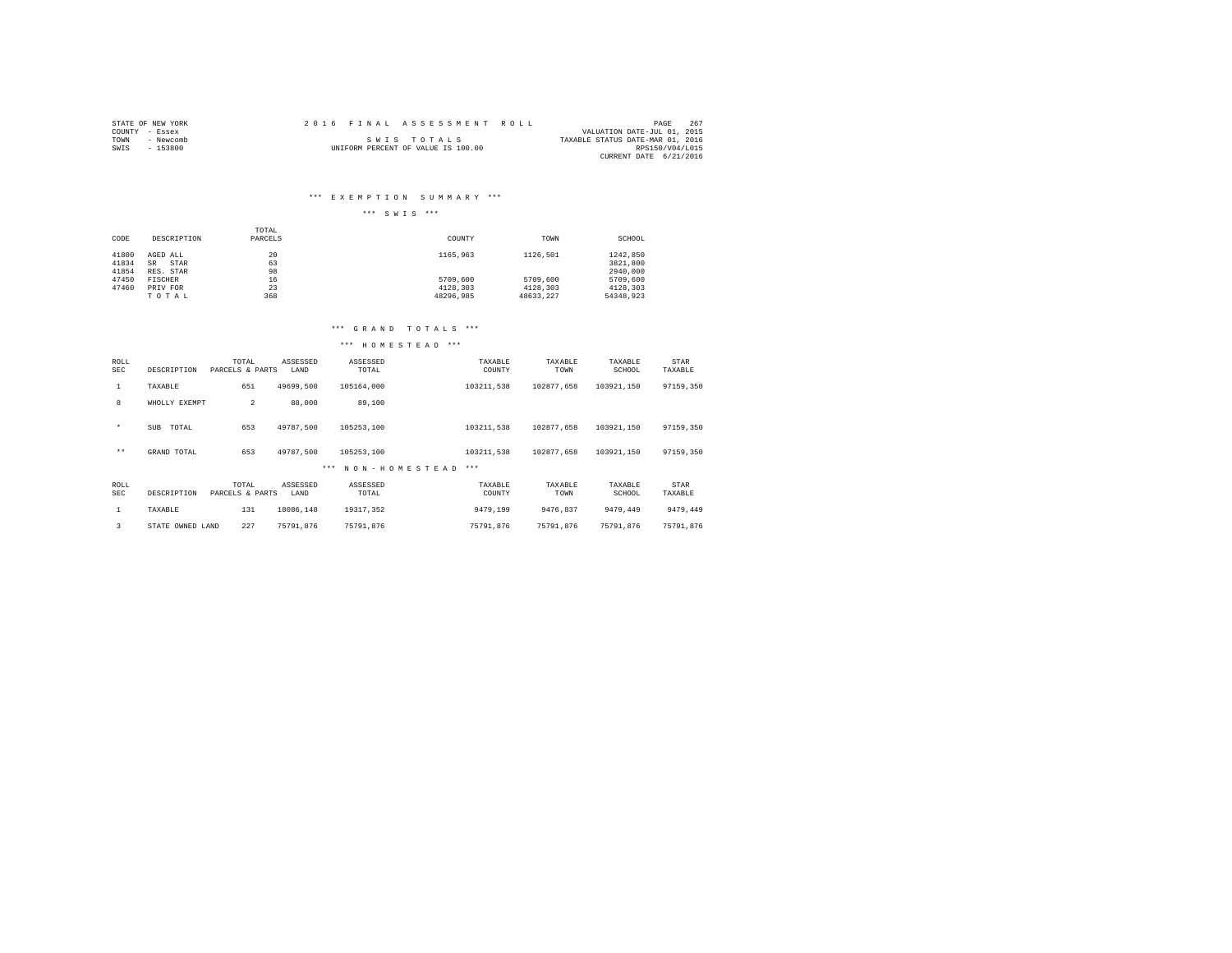| STATE OF NEW YORK<br>COUNTY - Essex | 2016 FINAL ASSESSMENT ROLL         | 268<br>PAGE<br>VALUATION DATE-JUL 01, 2015 |
|-------------------------------------|------------------------------------|--------------------------------------------|
| - Newcomb<br>TOWN                   | SWIS TOTALS                        | TAXABLE STATUS DATE-MAR 01, 2016           |
| $-153800$<br>SWIS                   | UNIFORM PERCENT OF VALUE IS 100.00 | RPS150/V04/L015                            |
|                                     |                                    | CURRENT DATE 6/21/2016                     |

### \*\*\* G R A N D T O T A L S \*\*\*

### \*\*\* N O N - H O M E S T E A D \*\*\*

| <b>ROLL</b><br><b>SEC</b> | DESCRIPTION       | TOTAL<br>PARCELS & PARTS | ASSESSED<br>LAND | ASSESSED<br>TOTAL | TAXABLE<br>COUNTY | TAXABLE<br>TOWN | TAXABLE<br>SCHOOL | STAR<br>TAXABLE |  |
|---------------------------|-------------------|--------------------------|------------------|-------------------|-------------------|-----------------|-------------------|-----------------|--|
| 5                         | SPECIAL FRANCHISE | $\overline{2}$           |                  | 979,201           | 979,201           | 979,201         | 979,201           | 979,201         |  |
| 6                         | UTILITIES & N.C.  | 5                        | 23,000           | 2399.751          | 2399.751          | 2399.751        | 2399.751          | 2399.751        |  |
| 8                         | WHOLLY EXEMPT     | 71                       | 19967.770        | 38393.270         |                   |                 |                   |                 |  |
| $\star$                   | SUB TOTAL         | 436                      | 113868.794       | 136881.450        | 88650.027         | 88647.665       | 88650.277         | 88650.277       |  |
| $\star\star$              | GRAND TOTAL       | 436                      | 113868.794       | 136881.450        | 88650.027         | 88647.665       | 88650.277         | 88650.277       |  |
|                           | *** SWTS ***      |                          |                  |                   |                   |                 |                   |                 |  |
| <b>ROLL</b><br><b>SEC</b> | DESCRIPTION       | TOTAL<br>PARCELS         | ASSESSED<br>LAND | ASSESSED<br>TOTAL | TAXABLE<br>COUNTY | TAXABLE<br>TOWN | TAXABLE<br>SCHOOL | STAR<br>TAXABLE |  |
| $\mathbf{1}$              | TAXABLE           | 782                      | 67785.648        | 124481.352        | 112690.737        | 112354.495      | 113400.599        | 106638,799      |  |
| 3                         | STATE OWNED LAND  | 227                      | 75791.876        | 75791.876         | 75791.876         | 75791.876       | 75791.876         | 75791.876       |  |
| 5                         | SPECIAL FRANCHISE | $\overline{a}$           |                  | 979,201           | 979,201           | 979,201         | 979,201           | 979,201         |  |
| 6                         | UTILITIES & N.C.  | 5                        | 23,000           | 2399.751          | 2399.751          | 2399.751        | 2399.751          | 2399.751        |  |
| 8                         | WHOLLY EXEMPT     | 73                       | 20055,770        | 38482.370         |                   |                 |                   |                 |  |
| $\star$                   | SUB TOTAL         | 1,089                    | 163656.294       | 242134.550        | 191861.565        | 191525.323      | 192571.427        | 185809.627      |  |
| $\star\star$              | GRAND TOTAL       | 1,089                    | 163656.294       | 242134.550        | 191861,565        | 191525.323      | 192571.427        | 185809.627      |  |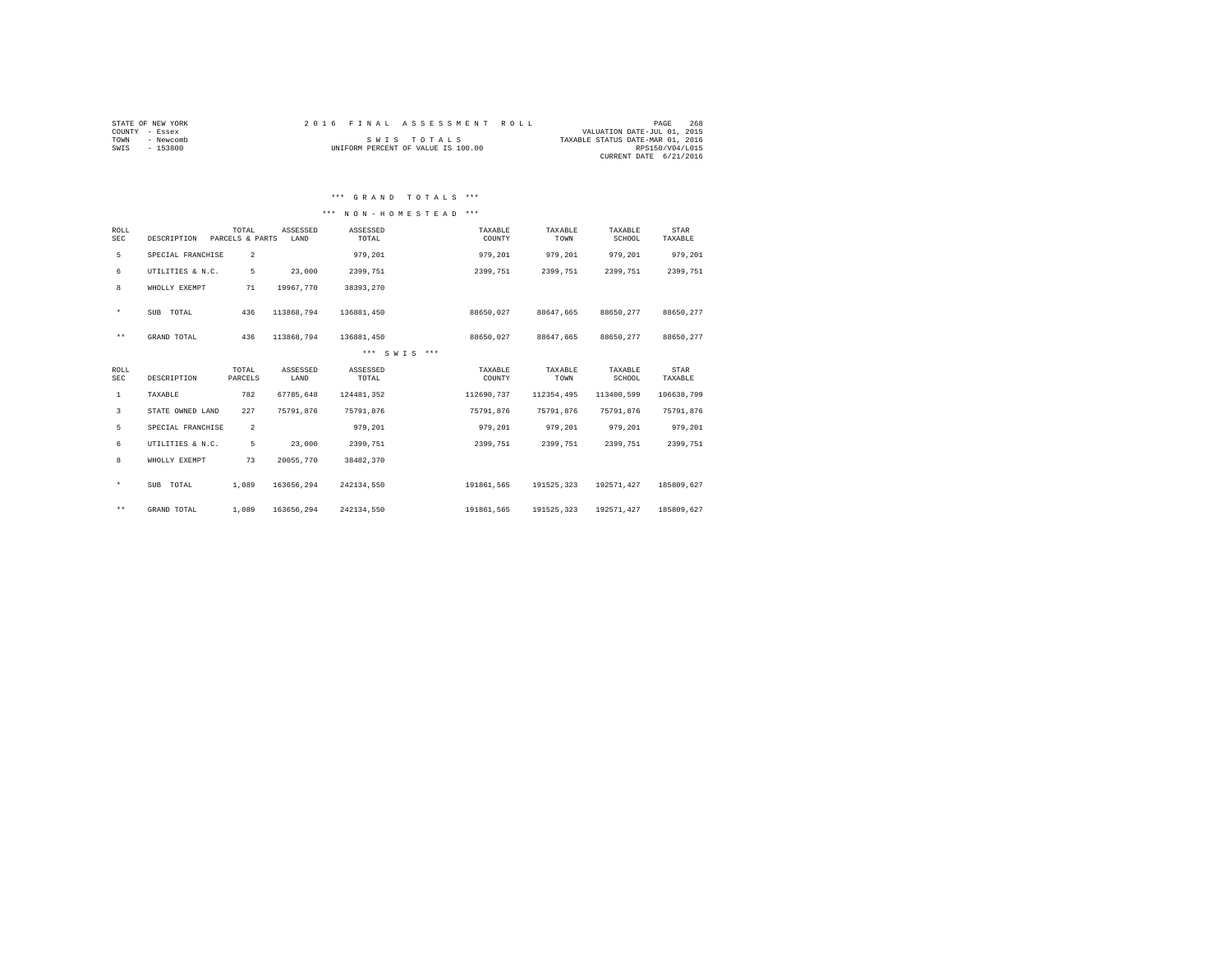| STATE OF NEW YORK |           |  |  |  |                                    |  | 2016 FINAL ASSESSMENT ROLL |                                  |                        | PAGE | 269 |
|-------------------|-----------|--|--|--|------------------------------------|--|----------------------------|----------------------------------|------------------------|------|-----|
| COUNTY - Essex    |           |  |  |  | TOWN TOTALS                        |  |                            | VALUATION DATE-JUL 01, 2015      |                        |      |     |
| TOWN              | - Newcomb |  |  |  |                                    |  |                            | TAXABLE STATUS DATE-MAR 01, 2016 |                        |      |     |
| SWIS - 1538       |           |  |  |  | UNIFORM PERCENT OF VALUE IS 100.00 |  |                            |                                  | RPS150/V04/L015        |      |     |
|                   |           |  |  |  |                                    |  |                            |                                  | CURRENT DATE 6/21/2016 |      |     |

#### \*\*\* H O M E S T E A D \*\*\*

| CODE | DISTRICT NAME                                                                                                                             | TOTAL<br>PARCELS<br>& PARTS | EXTENSION<br>TYPE                                                                   | EXTENSION<br>VALUE         | AD VALOREM<br>VALUE                  | <b>EXEMPT</b><br>AMOUNT           | TAXABLE<br>VALUE                                                   |
|------|-------------------------------------------------------------------------------------------------------------------------------------------|-----------------------------|-------------------------------------------------------------------------------------|----------------------------|--------------------------------------|-----------------------------------|--------------------------------------------------------------------|
|      | FP380 Fire Protectio                                                                                                                      |                             | 653 TOTAL                                                                           |                            | 105253,100                           | 89,100                            | 105164,000                                                         |
|      |                                                                                                                                           |                             |                                                                                     | $***$                      | NON-HOMESTEAD                        | $***$                             |                                                                    |
| CODE | DISTRICT NAME                                                                                                                             | TOTAL<br>PARCELS<br>& PARTS | <b>EXTENSION</b><br><b>TYPE</b>                                                     | <b>EXTENSION</b><br>VALUE  | AD VALOREM<br>VALUE                  | <b>EXEMPT</b><br>AMOUNT           | TAXABLE<br>VALUE                                                   |
|      | FP380 Fire Protectio                                                                                                                      |                             | 432 TOTAL                                                                           |                            | 136881,450                           | 38327.270                         | 98554,180                                                          |
|      |                                                                                                                                           |                             |                                                                                     |                            | $***$<br>TOWN                        | $***$                             |                                                                    |
| CODE | DISTRICT NAME                                                                                                                             | TOTAL<br>PARCELS            | <b>EXTENSION</b><br>TYPE                                                            | EXTENSION<br>VALUE         | AD VALOREM<br>VALUE                  | <b>EXEMPT</b><br>AMOUNT           | TAXABLE<br>VALUE                                                   |
|      | FP380 Fire Protectio<br>AP904 Apptmnt tax S<br>OT902 Omitted tax C<br>OT903 Omitted tax T<br>SD380 Sewer District<br>WD380 Water District |                             | 1,085 TOTAL<br>1 MOVTAX<br>1 MOVTAX<br>1 MOVTAX<br>101 TOTAL<br>M<br>101 TOTAL<br>M | 130.14<br>121.39<br>113.12 | 242134.550<br>13353,100<br>13353.100 | 38416,370<br>3291,300<br>3291,300 | 203718,180<br>130.14<br>121.39<br>113.12<br>10061,800<br>10061,800 |
|      | E1606 Emergency Serv                                                                                                                      |                             | 1,077 MOVTAX                                                                        |                            |                                      |                                   |                                                                    |

### \*\*\* S C H O O L D I S T R I C T S U M M A R Y \*\*\*

| CODE   | DISTRICT NAME | TOTAL<br>PARCELS & PARTS | ASSESSED<br>LAND | ASSESSED<br>TOTAL | <b>EXEMPT</b><br>AMOUNT | TOTAL<br>TAXABLE | STAR<br>AMOUNT | STAR<br>TAXABLE |
|--------|---------------|--------------------------|------------------|-------------------|-------------------------|------------------|----------------|-----------------|
| 153801 | Newcomb       | 653                      | 49787.500        | 105253.100        | 1331,950                | 103921.150       | 6761,800       | 97159,350       |
|        | SUB-TOTAL     | 653                      | 49787.500        | 105253.100        | 1331,950                | 103921.150       | 6761,800       | 97159,350       |
|        | TOTAL         | 653                      | 49787.500        | 105253.100        | 1331,950                | 103921.150       | 6761,800       | 97159,350       |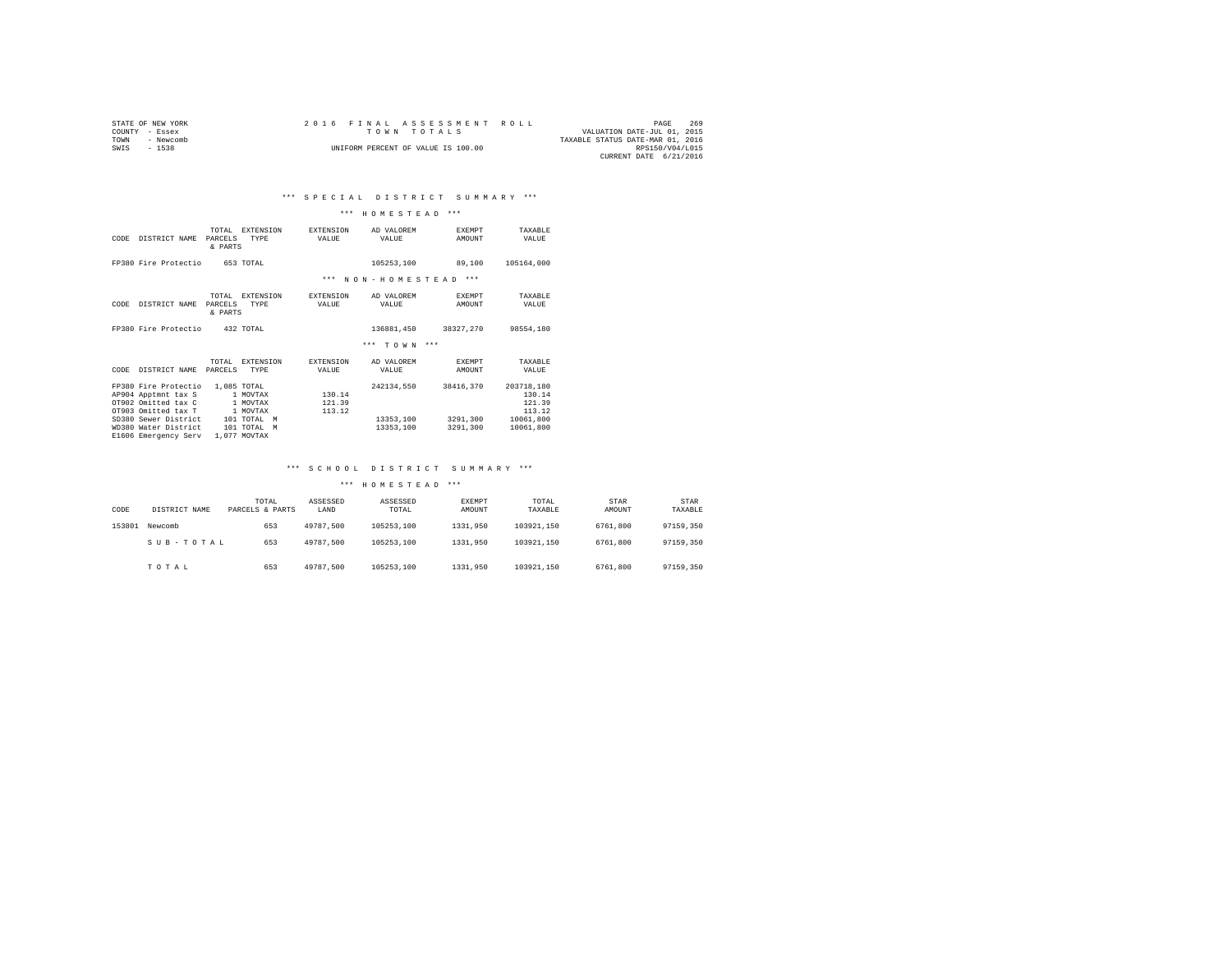| COUNTY<br>TOWN<br>SWIS | STATE OF NEW YORK<br>- Essex<br>- Newcomb<br>$-1538$ |                          | 2 0 1 6          | FINAL ASSESSMENT<br>TOWN TOTALS<br>UNIFORM PERCENT OF VALUE IS 100.00 |                         | ROLL             | VALUATION DATE-JUL 01, 2015<br>TAXABLE STATUS DATE-MAR 01, 2016 | 270<br>PAGE<br>RPS150/V04/L015<br>CURRENT DATE 6/21/2016 |
|------------------------|------------------------------------------------------|--------------------------|------------------|-----------------------------------------------------------------------|-------------------------|------------------|-----------------------------------------------------------------|----------------------------------------------------------|
|                        |                                                      |                          |                  | *** NON-HOMESTEAD ***                                                 |                         |                  |                                                                 |                                                          |
| CODE                   | DISTRICT NAME                                        | TOTAL<br>PARCELS & PARTS | ASSESSED<br>LAND | ASSESSED<br>TOTAL                                                     | <b>EXEMPT</b><br>AMOUNT | TOTAL<br>TAXABLE | STAR<br>AMOUNT                                                  | <b>STAR</b><br>TAXABLE                                   |
| 153801<br>999999       | Newcomb<br>Schl Apportionment                        | 434<br>$\overline{a}$    | 113868.794       | 136881.450                                                            | 48231.173               | 88650.277        |                                                                 | 88650.277                                                |
|                        | SUB-TOTAL                                            | 436                      | 113868.794       | 136881.450                                                            | 48231.173               | 88650.277        |                                                                 | 88650.277                                                |
|                        | TOTAL                                                | 436                      | 113868.794       | 136881,450                                                            | 48231.173               | 88650.277        |                                                                 | 88650.277                                                |
|                        |                                                      |                          |                  | *** TOWN ***                                                          |                         |                  |                                                                 |                                                          |
| CODE                   | DISTRICT NAME                                        | TOTAL<br>PARCELS         | ASSESSED<br>LAND | ASSESSED<br>TOTAL                                                     | <b>EXEMPT</b><br>AMOUNT | TOTAL<br>TAXABLE | STAR<br>AMOUNT                                                  | STAR<br>TAXABLE                                          |
| 153801<br>999999       | Newcomb<br>Schl Apportionment                        | 1,087<br>$\overline{2}$  | 163656.294       | 242134.550                                                            | 49563.123               | 192571.427       | 6761,800                                                        | 185809.627                                               |
|                        | SUB-TOTAL                                            | 1,089                    | 163656.294       | 242134.550                                                            | 49563.123               | 192571.427       | 6761,800                                                        | 185809.627                                               |
|                        | TOTAL                                                | 1,089                    | 163656.294       | 242134.550                                                            | 49563.123               | 192571.427       | 6761,800                                                        | 185809.627                                               |

#### \*\*\* S Y S T E M C O D E S S U M M A R Y \*\*\*

\*\*\* H O M E S T E A D \*\*\*

 TOTAL COUNTY TOWN TOWN SCHOOL

NO EXEMPTIONS AT THIS LEVEL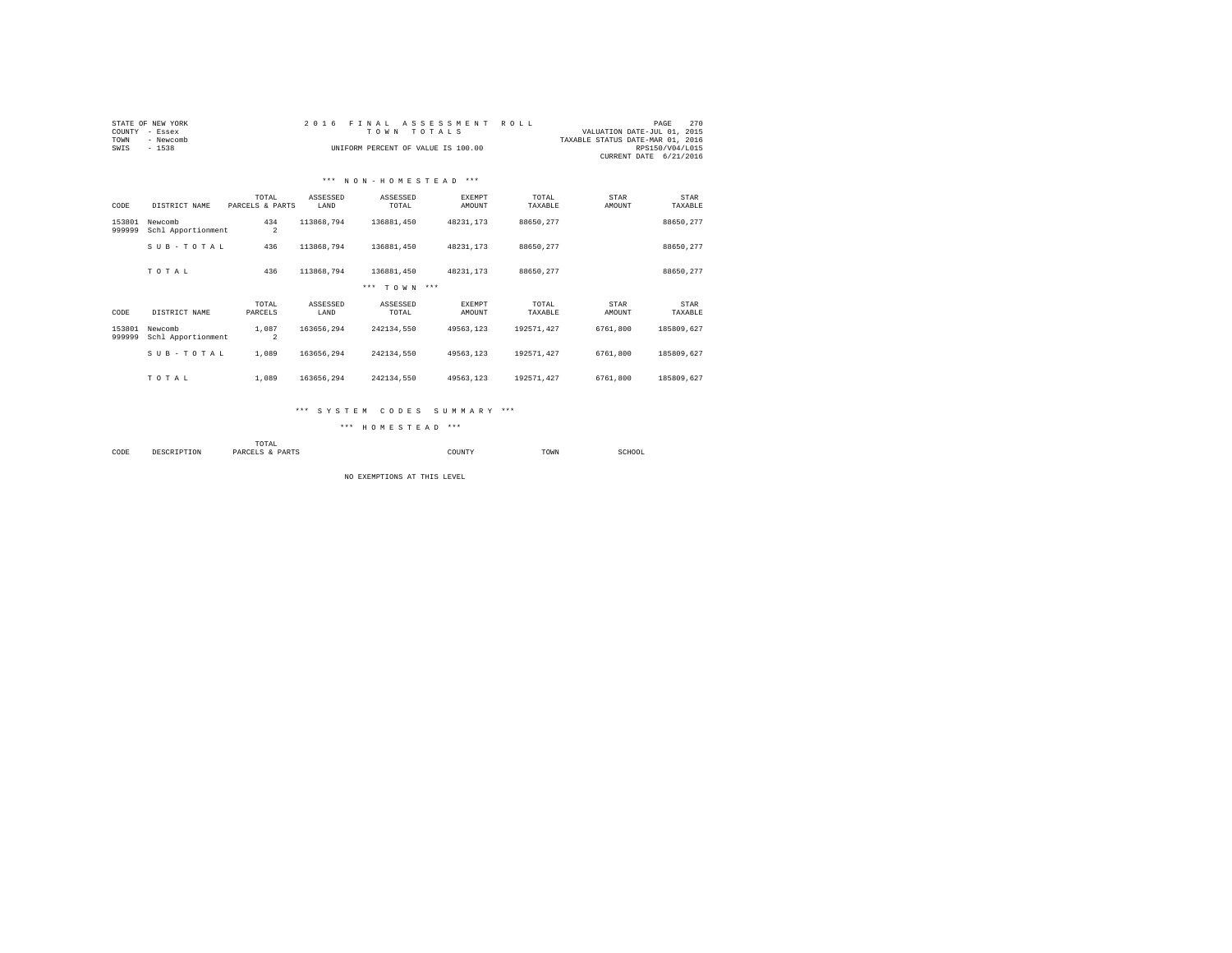|      | STATE OF NEW YORK | 2016 FINAL ASSESSMENT ROLL                 | PAGE                   | 271 |
|------|-------------------|--------------------------------------------|------------------------|-----|
|      | COUNTY - Essex    | VALUATION DATE-JUL 01, 2015<br>TOWN TOTALS |                        |     |
| TOWN | - Newcomb         | TAXABLE STATUS DATE-MAR 01, 2016           |                        |     |
| SWIS | - 1538            | UNIFORM PERCENT OF VALUE IS 100.00         | RPS150/V04/L015        |     |
|      |                   |                                            | CURRENT DATE 6/21/2016 |     |

|       |                    | TOTAL            |                          |                      |                      |
|-------|--------------------|------------------|--------------------------|----------------------|----------------------|
| CODE  | DESCRIPTION        | PARCELS & PARTS  | COUNTY                   | TOWN                 | SCHOOL               |
| 50000 | WHOLLY EX<br>TOTAL |                  | 1976,000<br>1976,000     | 1976,000<br>1976,000 | 1976,000<br>1976,000 |
|       |                    |                  | *** <b>TOWN</b><br>$***$ |                      |                      |
| CODE  | DESCRIPTION        | TOTAL<br>PARCELS | COUNTY                   | TOWN                 | SCHOOL               |
| 50000 | WHOLLY EX<br>TOTAL |                  | 1976,000<br>1976,000     | 1976,000<br>1976,000 | 1976,000<br>1976,000 |

### \*\*\* E X E M P T I O N S U M M A R Y \*\*\*

|       |             | TOTAL           |          |          |          |
|-------|-------------|-----------------|----------|----------|----------|
| CODE  | DESCRIPTION | PARCELS & PARTS | COUNTY   | TOWN     | SCHOOL   |
| 13500 | TOWN OWN I  | $\overline{a}$  | 89,100   | 89,100   | 89,100   |
| 41003 | PRO VETS T  | $\overline{a}$  |          | 54.837   |          |
| 41102 | VETERANS C  | $\overline{a}$  | 5.250    |          |          |
| 41121 | VET WAR CT  | $\overline{a}$  | 26,460   | 29,895   |          |
| 41122 | VET WAR C   | 6               | 89,280   |          |          |
| 41123 | VET WAR T   | 6               |          | 134.475  |          |
| 41131 | VET COM CT  | 4               | 84,388   | 98,038   |          |
| 41132 | VET COM C   | 21              | 474.900  |          |          |
| 41133 | VET COM T   | 21              |          | 736.375  |          |
| 41141 | VET DIS CT  | $\overline{2}$  | 21,921   | 21,921   |          |
| 41142 | VET DIS C   | 4               | 84,300   |          |          |
| 41143 | VET DIS T   | 4               |          | 84,300   |          |
| 41800 | AGED ALL    | 20              | 1165,963 | 1126.501 | 1242,850 |
| 41834 | STAR<br>SR  | 63              |          |          | 3821,800 |
| 41854 | RES. STAR   | 98              |          |          | 2940,000 |
|       | TOTAL       | 257             | 2041.562 | 2375.442 | 8093,750 |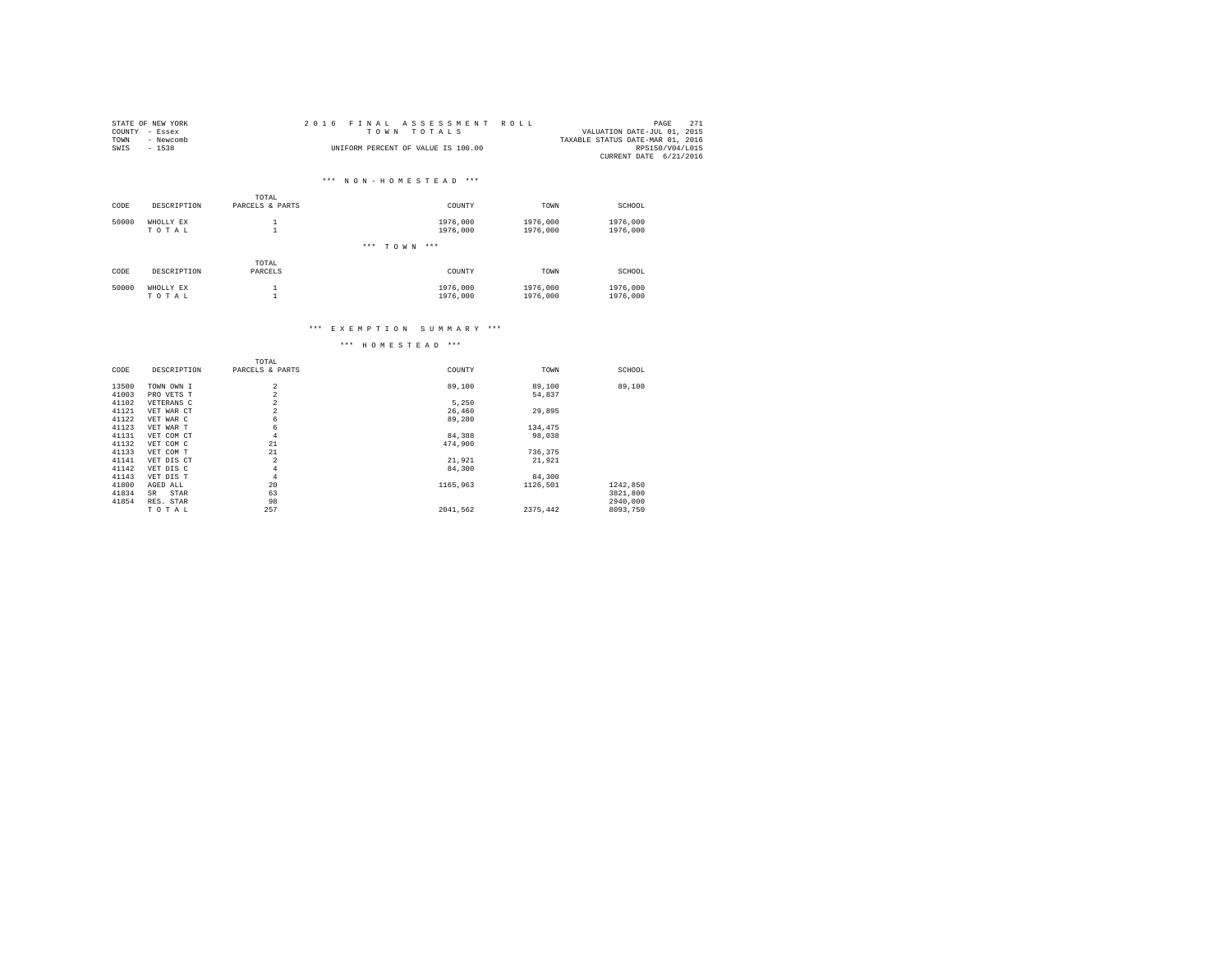|      | STATE OF NEW YORK | 2016 FINAL ASSESSMENT ROLL         | 272<br>PAGE                 |  |
|------|-------------------|------------------------------------|-----------------------------|--|
|      | COUNTY - Essex    | TOWN TOTALS                        | VALUATION DATE-JUL 01, 2015 |  |
| TOWN | - Newcomb         | TAXABLE STATUS DATE-MAR 01, 2016   |                             |  |
| SWIS | $-1538$           | UNIFORM PERCENT OF VALUE IS 100.00 | RPS150/V04/L015             |  |
|      |                   |                                    | CURRENT DATE 6/21/2016      |  |

|       |             | TOTAL           |              |           |           |
|-------|-------------|-----------------|--------------|-----------|-----------|
| CODE  | DESCRIPTION | PARCELS & PARTS | COUNTY       | TOWN      | SCHOOL    |
| 12100 | N.Y. STATE  | 10              | 4207.745     | 4207.745  | 4207.745  |
| 13500 | TOWN OWN I  | 39              | 6740.700     | 6740.700  | 6740.700  |
| 13800 | SCHOOL DST  | 3               | 6312,400     | 6312,400  | 6312,400  |
| 21600 | CHURCH PAR  | $\mathbf{1}$    | 66,000       | 66,000    | 66,000    |
| 25110 | CONST REL   | 7               | 711,100      | 711,100   | 711,100   |
| 25120 | CONST ED    | 7               | 17868,325    | 17868,325 | 17868,325 |
| 26400 | VOL F DEPT  | $\overline{a}$  | 508,500      | 508,500   | 508,500   |
| 27350 | PRI CEM     | $\mathbf{1}$    | 2,500        | 2.500     | 2.500     |
| 41003 | PRO VETS T  | $\mathbf{1}$    |              | 2,612     |           |
| 41102 | VETERANS C  | $\mathbf{1}$    | 250          |           |           |
| 47450 | FISCHER     | 16              | 5709,600     | 5709,600  | 5709,600  |
| 47460 | PRIV FOR    | 23              | 4128.303     | 4128.303  | 4128.303  |
|       | TOTAL       | 111             | 46255.423    | 46257,785 | 46255,173 |
|       |             |                 | *** TOWN *** |           |           |
|       |             | TOTAL           |              |           |           |
| CODE  | DESCRIPTION | PARCELS         | COUNTY       | TOWN      | SCHOOL    |
| 12100 | N.Y. STATE  | 10              | 4207.745     | 4207.745  | 4207.745  |
| 13500 | TOWN OWN I  | 41              | 6829,800     | 6829,800  | 6829,800  |
| 13800 | SCHOOL DST  | 3               | 6312,400     | 6312,400  | 6312,400  |
| 21600 | CHURCH PAR  | $\mathbf{1}$    | 66,000       | 66,000    | 66,000    |
| 25110 | CONST REL   | 7               | 711,100      | 711,100   | 711,100   |
| 25120 | CONST ED    | 7               | 17868.325    | 17868.325 | 17868.325 |
| 26400 | VOL F DEPT  | $\overline{a}$  | 508,500      | 508,500   | 508,500   |
| 27350 | PRI CEM     | $\mathbf{1}$    | 2,500        | 2,500     | 2.500     |
| 41003 | PRO VETS T  | 3               |              | 57.449    |           |
| 41102 | VETERANS C  | $\overline{3}$  | 5,500        |           |           |
| 41121 | VET WAR CT  | $\overline{a}$  | 26,460       | 29.895    |           |
| 41122 | VET WAR C   | 6               | 89,280       |           |           |
| 41123 | VET WAR T   | 6               |              | 134,475   |           |
| 41131 | VET COM CT  | $\overline{4}$  | 84,388       | 98,038    |           |
| 41132 | VET COM C   | 21              | 474.900      |           |           |
| 41133 | VET COM T   | 21              |              | 736.375   |           |
| 41141 | VET DIS CT  | $\overline{a}$  | 21,921       | 21,921    |           |
| 41142 | VET DIS C   | $\overline{4}$  | 84,300       |           |           |
| 41143 | VET DIS T   | $\overline{4}$  |              | 84,300    |           |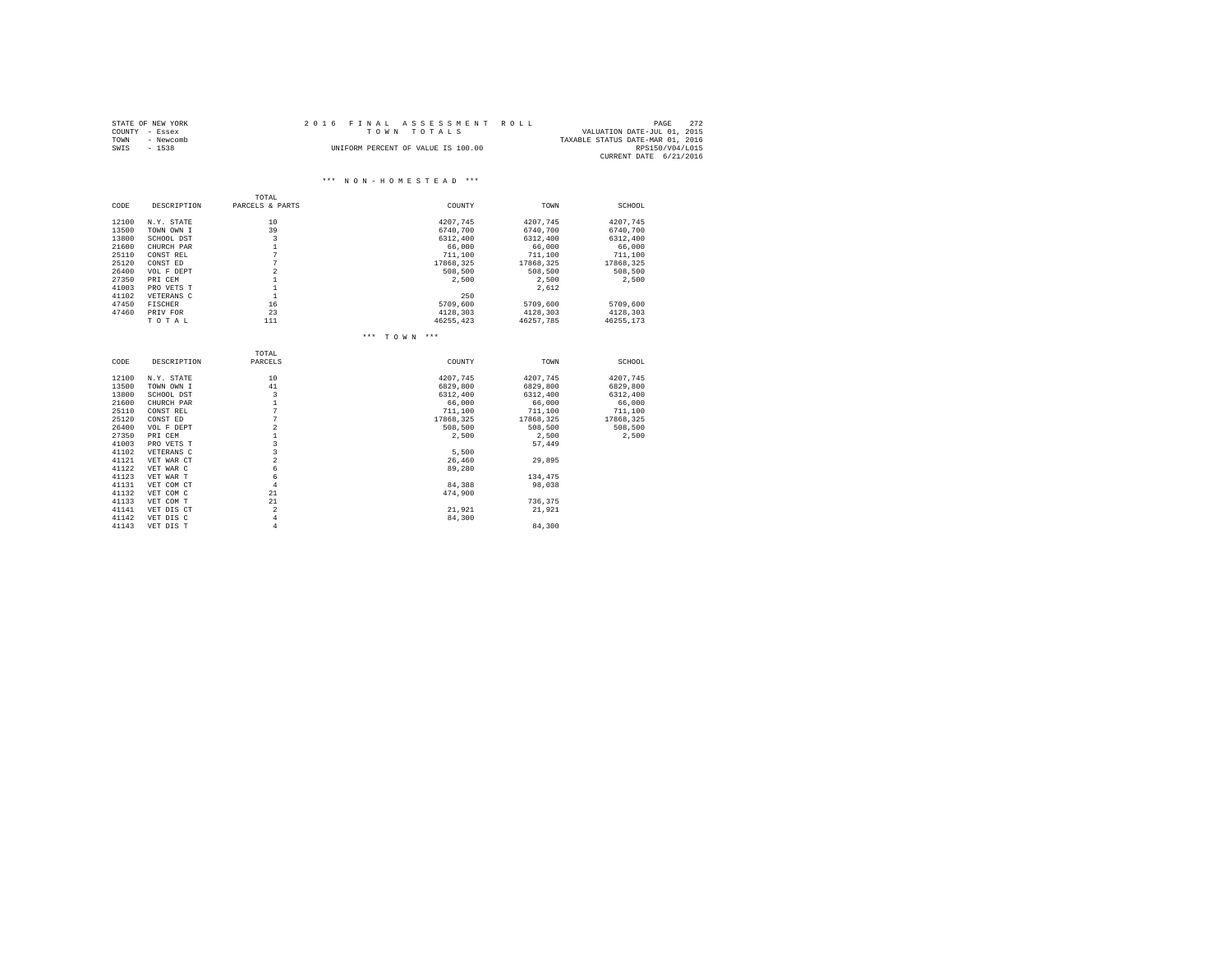|      | STATE OF NEW YORK | 2016 FINAL ASSESSMENT ROLL                 | PAGE 273               |  |
|------|-------------------|--------------------------------------------|------------------------|--|
|      | COUNTY - Essex    | VALUATION DATE-JUL 01, 2015<br>TOWN TOTALS |                        |  |
| TOWN | - Newcomb         | TAXABLE STATUS DATE-MAR 01, 2016           |                        |  |
| SWIS | $-1538$           | UNIFORM PERCENT OF VALUE IS 100.00         | RPS150/V04/L015        |  |
|      |                   |                                            | CURRENT DATE 6/21/2016 |  |

### \*\*\* E X E M P T I O N S U M M A R Y \*\*\*

### \*\*\* T O W N \*\*\*

|       |             | TOTAL   |           |           |           |
|-------|-------------|---------|-----------|-----------|-----------|
| CODE  | DESCRIPTION | PARCELS | COUNTY    | TOWN      | SCHOOL    |
|       |             |         |           |           |           |
| 41800 | AGED ALL    | 20      | 1165,963  | 1126.501  | 1242.850  |
| 41834 | STAR<br>SR  | 63      |           |           | 3821,800  |
| 41854 | RES. STAR   | 98      |           |           | 2940.000  |
| 47450 | FISCHER     | 16      | 5709,600  | 5709,600  | 5709,600  |
| 47460 | PRIV FOR    | 23      | 4128.303  | 4128.303  | 4128.303  |
|       | TOTAL       | 368     | 48296.985 | 48633.227 | 54348.923 |

### \*\*\* G R A N D T O T A L S \*\*\*

| ROLL<br><b>SEC</b> | DESCRIPTION         | TOTAL<br>PARCELS & PARTS | ASSESSED<br>LAND | ASSESSED<br>TOTAL    | TAXABLE<br>COUNTY | TAXABLE<br>TOWN | TAXABLE<br>SCHOOL | STAR<br>TAXABLE |
|--------------------|---------------------|--------------------------|------------------|----------------------|-------------------|-----------------|-------------------|-----------------|
| 1                  | TAXABLE             | 651                      | 49699.500        | 105164,000           | 103211.538        | 102877.658      | 103921.150        | 97159.350       |
| 8                  | WHOLLY EXEMPT       | $\overline{2}$           | 88,000           | 89,100               |                   |                 |                   |                 |
| $\star$            | <b>SUB</b><br>TOTAL | 653                      | 49787.500        | 105253.100           | 103211.538        | 102877.658      | 103921.150        | 97159.350       |
| $***$              | GRAND TOTAL         | 653                      | 49787.500        | 105253.100           | 103211.538        | 102877.658      | 103921.150        | 97159.350       |
|                    |                     |                          |                  | NON-HOMESTEAD<br>*** | $***$             |                 |                   |                 |
| ROLL<br><b>SEC</b> | DESCRIPTION         | TOTAL<br>PARCELS & PARTS | ASSESSED<br>LAND | ASSESSED<br>TOTAL    | TAXABLE<br>COUNTY | TAXABLE<br>TOWN | TAXABLE<br>SCHOOL | STAR<br>TAXABLE |
| 1                  | TAXABLE             | 131                      | 18086.148        | 19317.352            | 9479.199          | 9476.837        | 9479.449          | 9479.449        |
| 3                  | STATE OWNED LAND    | 227                      | 75791.876        | 75791.876            | 75791.876         | 75791.876       | 75791.876         | 75791.876       |